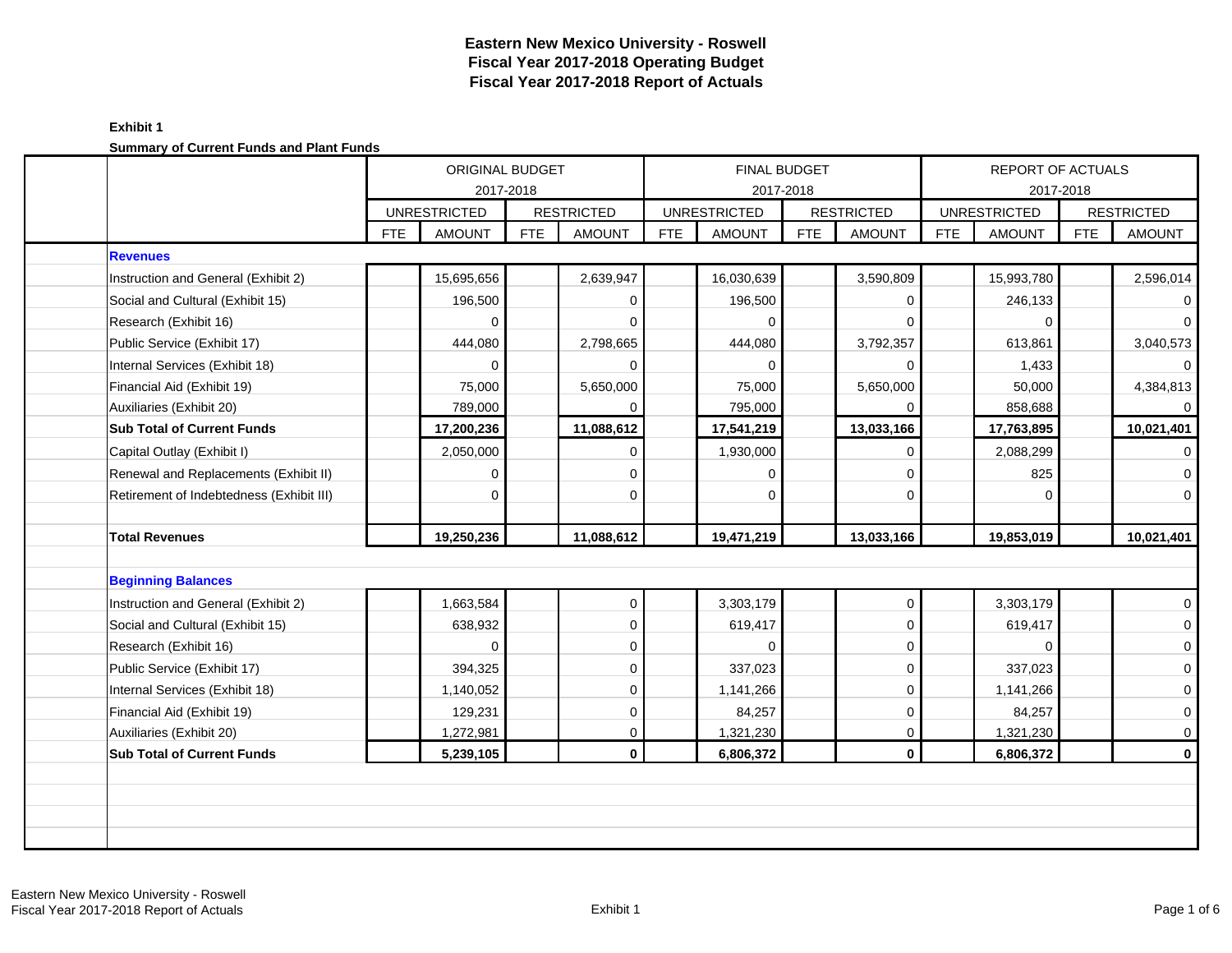|                                          | ORIGINAL BUDGET             |            |                   |            | <b>FINAL BUDGET</b> |            |                   |            | <b>REPORT OF ACTUALS</b> |            |                     |
|------------------------------------------|-----------------------------|------------|-------------------|------------|---------------------|------------|-------------------|------------|--------------------------|------------|---------------------|
|                                          |                             | 2017-2018  |                   |            | 2017-2018           |            |                   |            | 2017-2018                |            |                     |
|                                          | <b>UNRESTRICTED</b>         |            | <b>RESTRICTED</b> |            | <b>UNRESTRICTED</b> |            | <b>RESTRICTED</b> |            | <b>UNRESTRICTED</b>      |            | <b>RESTRICTED</b>   |
|                                          | <b>FTE</b><br><b>AMOUNT</b> | <b>FTE</b> | <b>AMOUNT</b>     | <b>FTE</b> | <b>AMOUNT</b>       | <b>FTE</b> | <b>AMOUNT</b>     | <b>FTE</b> | <b>AMOUNT</b>            | <b>FTE</b> | <b>AMOUNT</b>       |
| <b>Beginning Balances (Continued)</b>    |                             |            |                   |            |                     |            |                   |            |                          |            |                     |
| Capital Outlay (Exhibit I)               | 11,203,270                  |            | 0                 |            | 11,046,035          |            | $\mathbf 0$       |            | 11,046,035               |            | $\overline{0}$      |
| Renewal and Replacements (Exhibit II)    | 3,958,438                   |            | $\mathbf{0}$      |            | 3,970,048           |            | $\mathbf 0$       |            | 3,970,048                |            | $\mathsf{O}\xspace$ |
| Retirement of Indebtedness (Exhibit III) | 0                           |            | $\mathbf 0$       |            | 3,003               |            | $\Omega$          |            | 3,003                    |            | $\overline{0}$      |
| <b>Total Beginning Balances</b>          | 20,400,813                  |            | $\mathbf{0}$      |            | 21,825,458          |            | $\mathbf 0$       |            | 21,825,458               |            | $\mathbf 0$         |
| <b>Total Available</b>                   |                             |            |                   |            |                     |            |                   |            |                          |            |                     |
| Instruction and General (Exhibit 2)      | 17,359,240                  |            | 2,639,947         |            | 19,333,818          |            | 3,590,809         |            | 19,296,959               |            | 2,596,014           |
| Social and Cultural (Exhibit 15)         | 835,432                     |            | $\mathbf 0$       |            | 815,917             |            | $\Omega$          |            | 865,550                  |            | $\mathbf 0$         |
| Research (Exhibit 16)                    | 0                           |            | 0                 |            | $\Omega$            |            | $\Omega$          |            | $\Omega$                 |            | $\overline{0}$      |
| Public Service (Exhibit 17)              | 838,405                     |            | 2,798,665         |            | 781,103             |            | 3,792,357         |            | 950,884                  |            | 3,040,573           |
| Internal Services (Exhibit 18)           | 1,140,052                   |            | $\Omega$          |            | 1,141,266           |            | $\Omega$          |            | 1,142,699                |            | $\overline{0}$      |
| Financial Aid (Exhibit 19)               | 204,231                     |            | 5,650,000         |            | 159,257             |            | 5,650,000         |            | 134,257                  |            | 4,384,813           |
| Auxiliaries (Exhibit 20)                 | 2,061,981                   |            | $\mathbf 0$       |            | 2,116,230           |            | $\Omega$          |            | 2,179,918                |            | $\overline{0}$      |
| <b>Sub Total of Current Funds</b>        | 22,439,341                  |            | 11,088,612        |            | 24,347,591          |            | 13,033,166        |            | 24,570,267               |            | 10,021,401          |
| Capital Outlay (Exhibit I)               | 13,253,270                  |            | $\mathbf 0$       |            | 12,976,035          |            | $\mathbf 0$       |            | 13, 134, 334             |            | $\mathbf 0$         |
| Renewal and Replacements (Exhibit II)    | 3,958,438                   |            | $\mathbf 0$       |            | 3,970,048           |            | $\Omega$          |            | 3,970,873                |            | $\mathbf 0$         |
| Retirement of Indebtedness (Exhibit III) | 0                           |            | $\mathbf 0$       |            | 3,003               |            | $\Omega$          |            | 3,003                    |            | $\mathbf 0$         |
|                                          |                             |            |                   |            |                     |            |                   |            |                          |            |                     |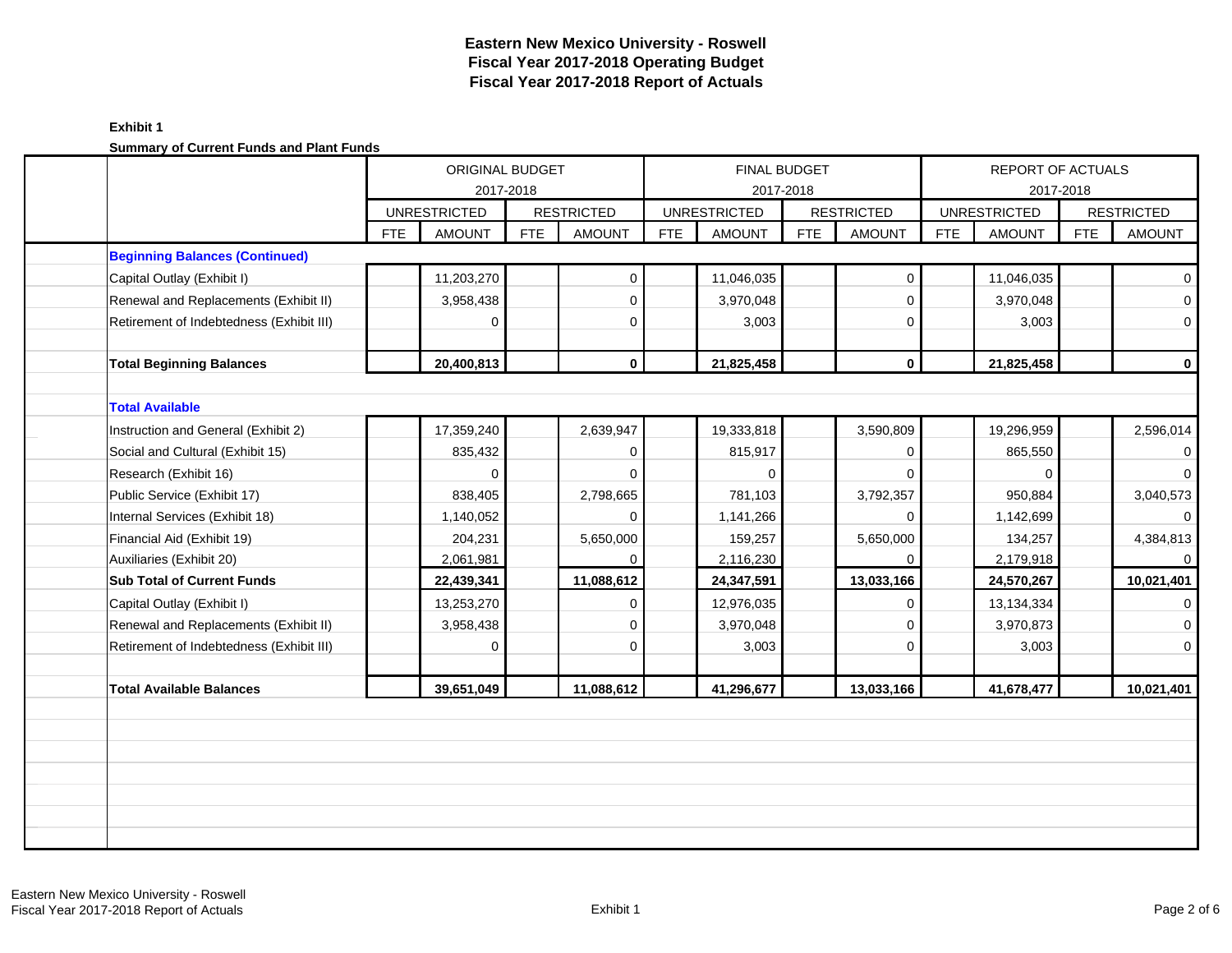| <u> Janmary Jr Janvin I ando and Flance ando</u> |            | ORIGINAL BUDGET     |            |                   |            |                     | <b>FINAL BUDGET</b> |                   | REPORT OF ACTUALS<br>2017-2018 |                     |            |                   |
|--------------------------------------------------|------------|---------------------|------------|-------------------|------------|---------------------|---------------------|-------------------|--------------------------------|---------------------|------------|-------------------|
|                                                  |            |                     | 2017-2018  |                   |            |                     | 2017-2018           |                   |                                |                     |            |                   |
|                                                  |            | <b>UNRESTRICTED</b> | <b>FTE</b> | <b>RESTRICTED</b> | <b>FTE</b> | <b>UNRESTRICTED</b> | <b>FTE</b>          | <b>RESTRICTED</b> | <b>FTE</b>                     | <b>UNRESTRICTED</b> | <b>FTE</b> | <b>RESTRICTED</b> |
| <b>Expenditures</b>                              | <b>FTE</b> | <b>AMOUNT</b>       |            | <b>AMOUNT</b>     |            | <b>AMOUNT</b>       |                     | <b>AMOUNT</b>     |                                | <b>AMOUNT</b>       |            | <b>AMOUNT</b>     |
| Instruction and General (Exhibit 2)              | 185.84     | 15,751,418          | 41.10      | 2,639,947         | 172.11     | 15,402,742          | 44.95               | 3,590,809         | 172.44                         | 15,052,767          | 25.50      | 2,596,014         |
| Social and Cultural (Exhibit 15)                 | 2.00       | 163,356             | 0.00       | $\Omega$          | 2.00       | 200,000             | 0.00                | $\mathbf 0$       | 3.40                           | 160,750             | 0.00       | $\overline{0}$    |
| Research (Exhibit 16)                            | 0.00       | 0                   | 0.00       | $\Omega$          | 0.00       | $\Omega$            | 0.00                | $\Omega$          | 0.00                           | $\mathbf 0$         | 0.00       | $\overline{0}$    |
| Public Service (Exhibit 17)                      | 3.40       | 439,052             | 20.77      | 2,798,665         | 3.40       | 478,000             | 23.77               | 3,792,357         | 3.96                           | 458,226             | 22.76      | 3,040,573         |
| Internal Services (Exhibit 18)                   | 10.25      | 155,684             | 0.00       | $\mathbf 0$       | 10.25      | 155,684             | 0.00                | 0                 | 10.85                          | 69,411              | 0.00       | $\overline{0}$    |
| Financial Aid (Exhibit 19)                       | 0.00       | 275,000             | 0.00       | 5,650,000         | 0.00       | 325,000             | 0.00                | 5,650,000         | 0.00                           | 233,343             | 0.00       | 4,384,813         |
| Auxiliaries (Exhibit 20)                         | 0.75       | 690,150             | 0.00       | 0                 | 0.75       | 757,500             | 0.00                | $\Omega$          | 0.75                           | 792,834             | 0.00       | $\overline{0}$    |
| <b>Sub Total of Current Funds</b>                |            | 17,474,660          |            | 11,088,612        |            | 17,318,926          |                     | 13,033,166        |                                | 16,767,331          |            | 10,021,400        |
| Capital Outlay (Exhibit I)                       |            | 1,965,000           |            | $\Omega$          |            | 2,300,000           |                     | $\mathbf 0$       |                                | 2,213,201           |            | $\overline{0}$    |
| Renewal and Replacements (Exhibit II)            |            | 300,000             |            | $\mathbf 0$       |            | 300,000             |                     | $\mathbf{0}$      |                                | 146,631             |            | $\overline{0}$    |
| Retirement of Indebtedness (Exhibit III)         |            | 0                   |            | $\Omega$          |            | $\Omega$            |                     | $\Omega$          |                                | 0                   |            | $\overline{0}$    |
|                                                  |            |                     |            |                   |            |                     |                     |                   |                                |                     |            |                   |
| <b>Total Expenditures</b>                        | 202.24     | 19,739,660          | 61.87      | 11,088,612 188.51 |            | 19,918,926          | 68.72               | 13,033,166        | 191.40                         | 19,127,163          | 48.26      | 10,021,400        |
|                                                  |            |                     |            |                   |            |                     |                     |                   |                                |                     |            |                   |
| <b>Transfers In or (Out)</b>                     |            |                     |            |                   |            |                     |                     |                   |                                |                     |            |                   |
| Instruction and General (Exhibit 2)              |            | (630, 193)          |            | 0                 |            | (3, 254, 772)       |                     | $\mathbf 0$       |                                | (3,254,772)         |            | $\overline{0}$    |
| Student Social and Cultural (Exhibit 15)         |            | $\Omega$            |            | $\Omega$          |            | $\Omega$            |                     | $\Omega$          |                                | 0                   |            | $\overline{0}$    |
| Research (Exhibit 16)                            |            | $\Omega$            |            | $\mathbf 0$       |            |                     |                     | $\mathbf 0$       |                                |                     |            | $\mathbf{O}$      |
| Public Service (Exhibit 17)                      |            | $\Omega$            |            | $\Omega$          |            | (19, 462)           |                     | $\mathbf 0$       |                                | (19, 462)           |            | $\overline{0}$    |
| Internal Service (Exhibit 18)                    |            | $\Omega$            |            | $\Omega$          |            | $\Omega$            |                     | $\mathbf 0$       |                                | $\Omega$            |            | $\overline{0}$    |
| Student Aid (Exhibit 19)                         |            | 171,072             |            | $\mathbf 0$       |            | 254,772             |                     | $\mathbf 0$       |                                | 254,772             |            | $\mathbf{O}$      |
| Auxiliaries (Exhibit 20)                         |            | 0                   |            | $\mathbf 0$       |            | 19,462              |                     | $\mathbf 0$       |                                | 19,462              |            | $\overline{0}$    |
| <b>Sub Total of Transfers</b>                    |            | (459, 121)          |            | $\mathbf{0}$      |            | (3,000,000)         |                     | $\mathbf 0$       |                                | (3,000,000)         |            | $\mathbf{0}$      |
|                                                  |            |                     |            |                   |            |                     |                     |                   |                                |                     |            |                   |
|                                                  |            |                     |            |                   |            |                     |                     |                   |                                |                     |            |                   |
|                                                  |            |                     |            |                   |            |                     |                     |                   |                                |                     |            |                   |
|                                                  |            |                     |            |                   |            |                     |                     |                   |                                |                     |            |                   |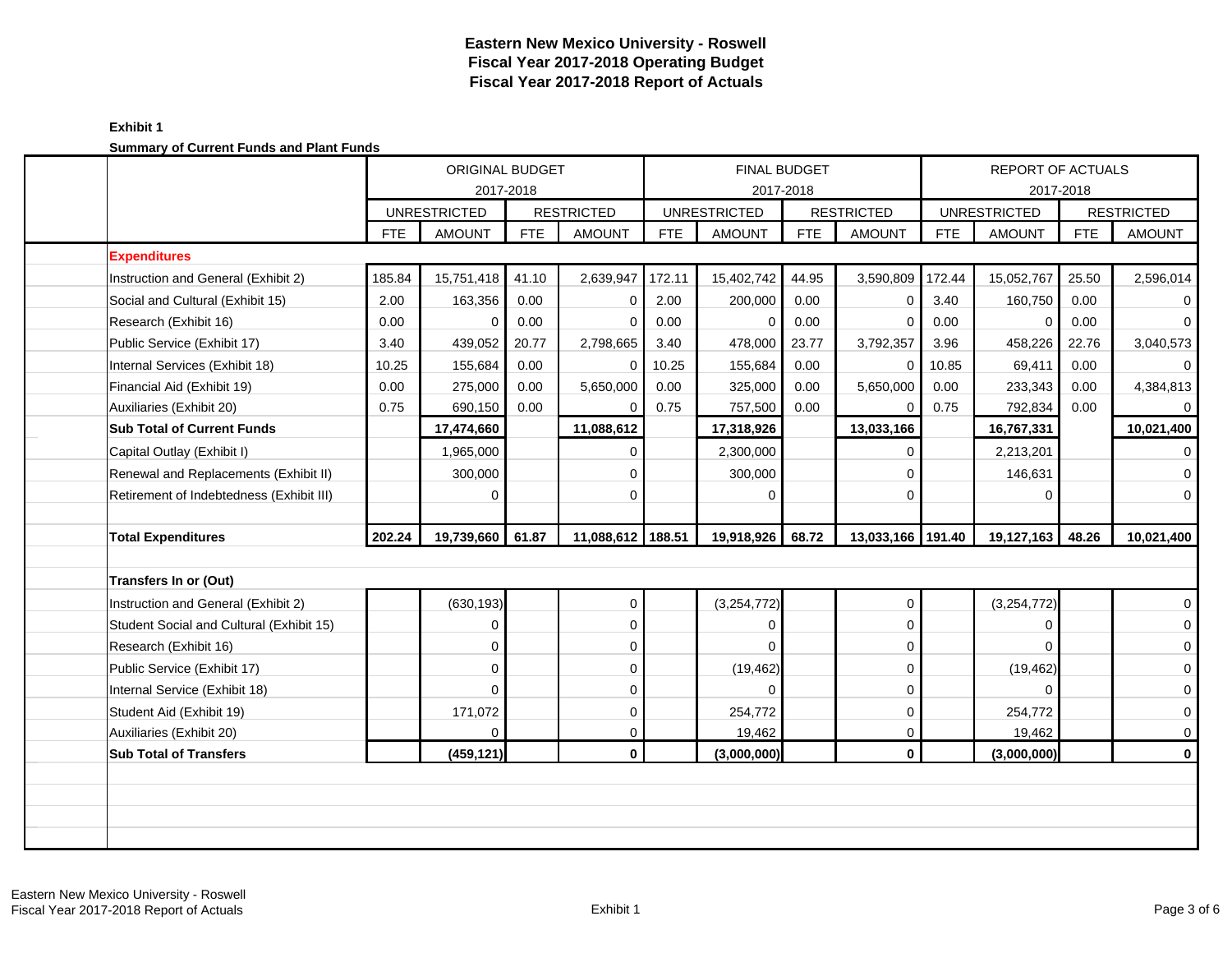|                                          |            | ORIGINAL BUDGET     |            |                   |            | <b>FINAL BUDGET</b>              |            |                   |            | REPORT OF ACTUALS   |            |                     |
|------------------------------------------|------------|---------------------|------------|-------------------|------------|----------------------------------|------------|-------------------|------------|---------------------|------------|---------------------|
|                                          |            | <b>UNRESTRICTED</b> | 2017-2018  | <b>RESTRICTED</b> |            | 2017-2018<br><b>UNRESTRICTED</b> |            | <b>RESTRICTED</b> |            | <b>UNRESTRICTED</b> | 2017-2018  | <b>RESTRICTED</b>   |
|                                          | <b>FTE</b> | <b>AMOUNT</b>       | <b>FTE</b> | <b>AMOUNT</b>     | <b>FTE</b> | <b>AMOUNT</b>                    | <b>FTE</b> | <b>AMOUNT</b>     | <b>FTE</b> | <b>AMOUNT</b>       | <b>FTE</b> | <b>AMOUNT</b>       |
| <b>Transfers (Continued)</b>             |            |                     |            |                   |            |                                  |            |                   |            |                     |            |                     |
| Capital Outlay (Exhibit I)               |            | 0                   |            | 0                 |            | 3,003                            |            | 0                 |            | 3,003               |            | $\mathbf{0}$        |
| Renewal and Replacements (Exhibit II)    |            | 459,121             |            | $\Omega$          |            | 3,000,000                        |            | $\mathbf 0$       |            | 3,000,000           |            | $\overline{0}$      |
| Retirement of Indebtedness (Exhibit III) |            | 0                   |            | $\Omega$          |            | (3,003)                          |            | $\mathbf 0$       |            | (3,003)             |            | $\mathbf{O}$        |
| Non-Budgetary, Endowment, Other          |            | 0                   |            | 0                 |            | 0                                |            | 0                 |            | 0                   |            | $\mathsf{O}\xspace$ |
| <b>Total Transfers</b>                   |            | $\mathbf{0}$        |            | $\mathbf{0}$      |            | $\mathbf{0}$                     |            | $\bf{0}$          |            | $\mathbf{0}$        |            | $\mathbf 0$         |
|                                          |            |                     |            |                   |            |                                  |            |                   |            |                     |            |                     |
| <b>Ending Balances</b>                   |            |                     |            |                   |            |                                  |            |                   |            |                     |            |                     |
| Instruction and General (Exhibit 2)      |            | 977,629             |            | 0                 |            | 676,304                          |            | $\mathbf 0$       |            | 989,420             |            | $\mathbf{0}$        |
| Social and Cultural (Exhibit 15)         |            | 672,076             |            | $\mathbf 0$       |            | 615,917                          |            | 0                 |            | 704,800             |            | $\mathsf{O}\xspace$ |
| Research (Exhibit 16)                    |            | 0                   |            | $\mathbf 0$       |            | $\Omega$                         |            | 0                 |            | $\Omega$            |            | $\mathbf{O}$        |
| Public Service (Exhibit 17)              |            | 399.353             |            | $\Omega$          |            | 283,641                          |            | $\mathbf 0$       |            | 473,196             |            | $\mathbf 0$         |
| Internal Services (Exhibit 18)           |            | 984,368             |            | $\Omega$          |            | 985,582                          |            | $\Omega$          |            | 1,073,288           |            | $\mathbf 0$         |
| Financial Aid (Exhibit 19)               |            | 100,303             |            | $\Omega$          |            | 89,029                           |            | $\mathbf 0$       |            | 155,686             |            | $\mathsf{O}\xspace$ |
| Auxiliaries (Exhibit 20)                 |            | 1,371,831           |            | $\Omega$          |            | 1,378,192                        |            | $\mathbf 0$       |            | 1,406,546           |            | $\mathsf{O}\xspace$ |
| <b>Sub Total of Current Funds</b>        | 0.00       | 4,505,560           | 0.00       | $\mathbf{0}$      | 0.00       | 4,028,665                        | 0.00       | $\mathbf 0$       | 0.00       | 4,802,937           | 0.00       | $\mathbf 0$         |
| Capital Outlay (Exhibit I)               |            | 11,288,270          |            | $\mathbf 0$       |            | 10,679,038                       |            | $\mathbf 0$       |            | 10,924,136          |            | $\mathbf 0$         |
| Renewal and Replacements (Exhibit II)    |            | 4,117,559           |            | $\mathbf 0$       |            | 6,670,048                        |            | $\mathbf 0$       |            | 6,824,242           |            | $\overline{0}$      |
| Retirement of Indebtedness (Exhibit III) |            | 0                   |            | $\mathbf 0$       |            | 0                                |            | $\mathbf 0$       |            | $\Omega$            |            | $\mathbf 0$         |
| Non-Budgetary, Endowment, Other          |            |                     |            | $\Omega$          |            | $\Omega$                         |            | $\mathbf 0$       |            | $\Omega$            |            | $\mathsf{O}\xspace$ |
| <b>Total Ending Balances</b>             | 0.00       | 19,911,389          | 0.00       | $\mathbf{0}$      | 0.00       | 21,377,751                       | 0.00       | $\mathbf 0$       | 0.00       | 22,551,315          | 0.00       | $\mathbf 0$         |
|                                          |            |                     |            |                   |            |                                  |            |                   |            |                     |            |                     |
| <b>Total Expenditures, Transfers</b>     |            |                     |            |                   |            |                                  |            |                   |            |                     |            |                     |
|                                          | 0.00       | 39,651,049          | 0.00       | 11,088,612        | 0.00       | 41,296,677                       | 0.00       | 13,033,166        | 0.00       | 41,678,477          | 0.00       | 10,021,401          |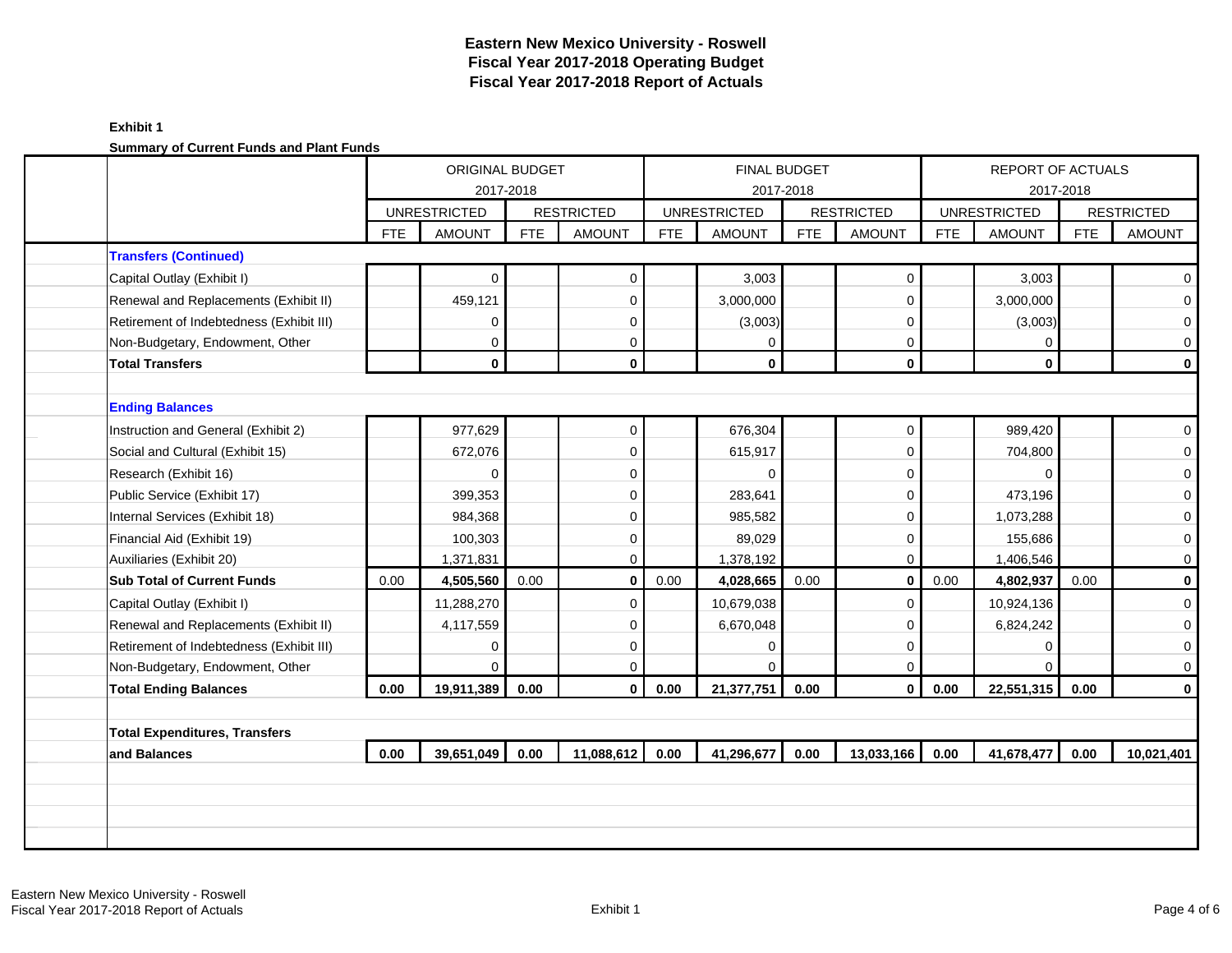**Detail of Transfers**

|                                                    |            | ORIGINAL BUDGET<br>2017-2018 |            |                   |            | FINAL BUDGET<br>2017-2018 |            |                   |            | REPORT OF ACTUALS<br>2017-2018 |            |                   |
|----------------------------------------------------|------------|------------------------------|------------|-------------------|------------|---------------------------|------------|-------------------|------------|--------------------------------|------------|-------------------|
|                                                    |            | <b>UNRESTRICTED</b>          |            | <b>RESTRICTED</b> |            | <b>UNRESTRICTED</b>       |            | <b>RESTRICTED</b> |            | <b>UNRESTRICTED</b>            |            | <b>RESTRICTED</b> |
|                                                    | <b>FTE</b> | <b>AMOUNT</b>                | <b>FTE</b> | <b>AMOUNT</b>     | <b>FTE</b> | <b>AMOUNT</b>             | <b>FTE</b> | <b>AMOUNT</b>     | <b>FTE</b> | <b>AMOUNT</b>                  | <b>FTE</b> | <b>AMOUNT</b>     |
| Section A - I&G In or (Out)                        |            |                              |            |                   |            |                           |            |                   |            |                                |            |                   |
| <b>Mandatory Transfers</b>                         |            |                              |            |                   |            |                           |            |                   |            |                                |            |                   |
| Retirement of Indebtedness                         |            | 0                            |            |                   |            | 3,003                     |            |                   |            | 3,003                          |            |                   |
| <b>Student Loan Matching</b>                       |            | $\overline{0}$               |            |                   |            | $\overline{0}$            |            |                   |            | $\overline{0}$                 |            |                   |
|                                                    |            |                              |            |                   |            |                           |            |                   |            |                                |            |                   |
| <b>Required Transfers</b>                          |            |                              |            |                   |            |                           |            |                   |            |                                |            |                   |
| State 3% Scholarship                               |            | (129, 772)                   |            |                   |            | (129, 772)                |            |                   |            | (129, 772)                     |            |                   |
| Building Renewals & Replacement                    |            | (459, 121)                   |            |                   |            | (3,000,000)               |            |                   |            | (3,000,000)                    |            |                   |
| Equipment Renewal & Replacement                    |            | 0                            |            |                   |            | $\mathbf 0$               |            |                   |            | $\mathbf 0$                    |            |                   |
| <b>Capital Outlay</b>                              |            | 0                            |            |                   |            | (3,003)                   |            |                   |            | (3,003)                        |            |                   |
| Plant Equipment                                    |            | $\overline{0}$               |            |                   |            | $\Omega$                  |            |                   |            | $\mathbf 0$                    |            |                   |
|                                                    |            |                              |            |                   |            |                           |            |                   |            |                                |            |                   |
| Non Mandatory Transfers                            |            |                              |            |                   |            |                           |            |                   |            |                                |            |                   |
| Research                                           |            | $\mathbf 0$                  |            |                   |            | $\mathbf 0$               |            |                   |            | $\Omega$                       |            |                   |
| Public Service                                     |            | $\mathbf 0$                  |            |                   |            | 19,462                    |            |                   |            | 19,462                         |            |                   |
| <b>Internal Services</b><br><b>Financial Aid</b>   |            | $\mathbf 0$                  |            |                   |            | $\mathbf 0$               |            |                   |            | $\mathbf 0$                    |            |                   |
|                                                    |            | (41, 300)                    |            |                   |            | (125,000)                 |            |                   |            | (125,000)                      |            |                   |
| Auxiliaries                                        |            | 0                            |            |                   |            | (19, 462)                 |            |                   |            | (19, 462)                      |            |                   |
| <b>Capital Outlay</b>                              |            | $\mathbf 0$                  |            |                   |            | $\mathbf{0}$              |            |                   |            | $\mathbf 0$                    |            |                   |
| Renewals and Replacement<br><b>Endowment Funds</b> |            | $\pmb{0}$<br>$\mathbf 0$     |            |                   |            | $\mathbf{0}$<br>$\Omega$  |            |                   |            | $\Omega$<br>$\Omega$           |            |                   |
| <b>Total from I&amp;G</b>                          |            | (630, 193)                   |            |                   |            | (3,254,772)               |            |                   |            | (3,254,772)                    |            |                   |
|                                                    |            |                              |            |                   |            |                           |            |                   |            |                                |            |                   |
|                                                    |            |                              |            |                   |            |                           |            |                   |            |                                |            |                   |
|                                                    |            |                              |            |                   |            |                           |            |                   |            |                                |            |                   |
|                                                    |            |                              |            |                   |            |                           |            |                   |            |                                |            |                   |
|                                                    |            |                              |            |                   |            |                           |            |                   |            |                                |            |                   |
|                                                    |            |                              |            |                   |            |                           |            |                   |            |                                |            |                   |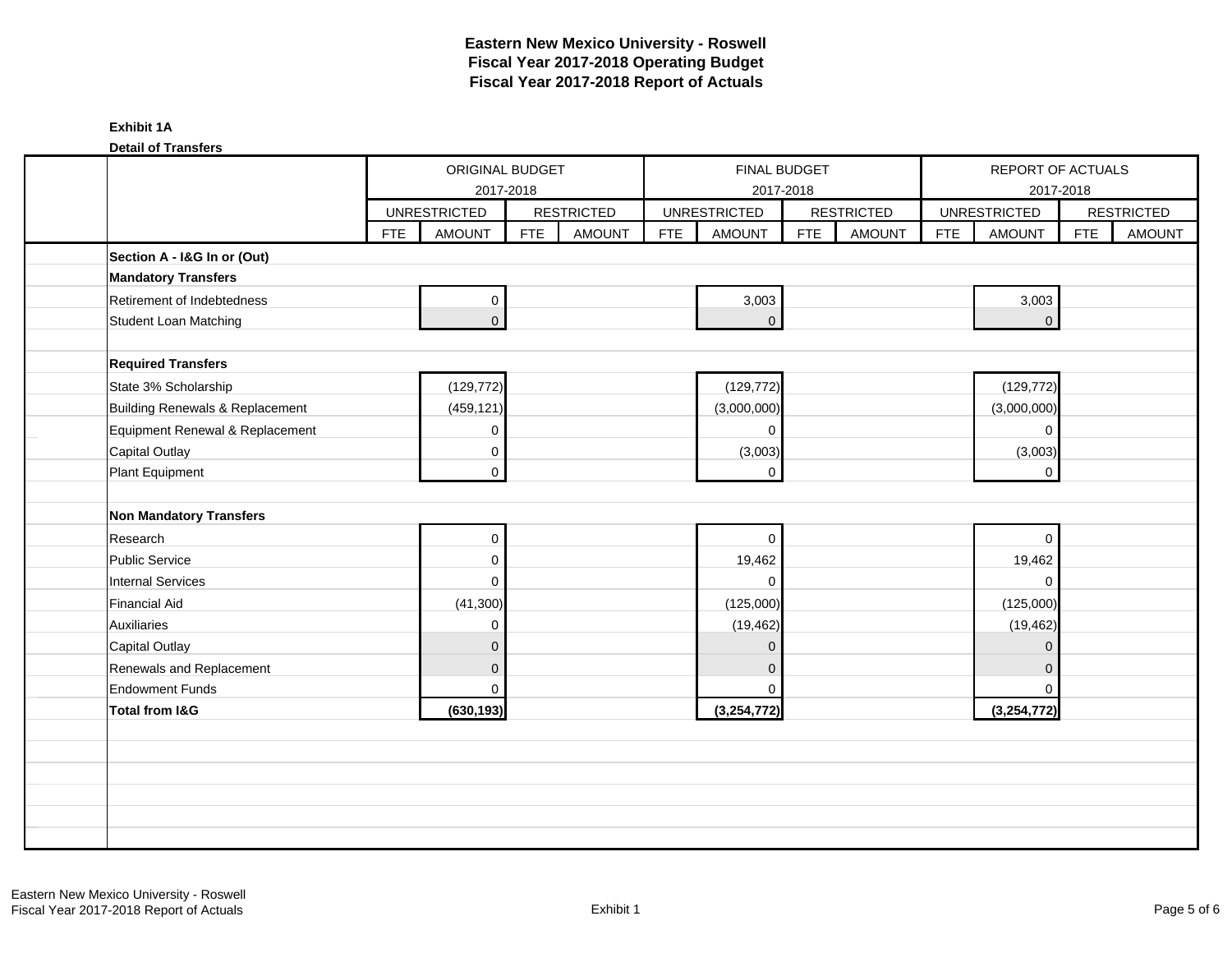**Detail of Transfers**

| <b>DAMILAL LIMINIAL</b>    |            | ORIGINAL BUDGET<br>2017-2018 |            |                   |            | FINAL BUDGET        | 2017-2018  |                   |            | REPORT OF ACTUALS<br>2017-2018 |            |                   |
|----------------------------|------------|------------------------------|------------|-------------------|------------|---------------------|------------|-------------------|------------|--------------------------------|------------|-------------------|
|                            |            | <b>UNRESTRICTED</b>          |            | <b>RESTRICTED</b> |            | <b>UNRESTRICTED</b> |            | <b>RESTRICTED</b> |            | <b>UNRESTRICTED</b>            |            | <b>RESTRICTED</b> |
|                            | <b>FTE</b> | <b>AMOUNT</b>                | <b>FTE</b> | <b>AMOUNT</b>     | <b>FTE</b> | <b>AMOUNT</b>       | <b>FTE</b> | <b>AMOUNT</b>     | <b>FTE</b> | <b>AMOUNT</b>                  | <b>FTE</b> | <b>AMOUNT</b>     |
| <b>Section B</b>           |            |                              |            |                   |            |                     |            |                   |            |                                |            |                   |
| Net Transfers In or (Out)  |            |                              |            |                   |            |                     |            |                   |            |                                |            |                   |
| Instruction & General      |            | (630, 193)                   |            |                   |            | (3,254,772)         |            |                   |            | (3,254,772)                    |            |                   |
| Research                   |            | 0                            |            |                   |            | 0                   |            |                   |            | $\mathbf 0$                    |            |                   |
| <b>Public Services</b>     |            | 0                            |            |                   |            | (19, 462)           |            |                   |            | (19, 462)                      |            |                   |
| <b>Internal Services</b>   |            | $\mathbf 0$                  |            |                   |            | $\mathbf 0$         |            |                   |            | $\mathbf 0$                    |            |                   |
| <b>Financial Aid</b>       |            | 171,072                      |            |                   |            | 254,772             |            |                   |            | 254,772                        |            |                   |
| Auxiliaries                |            | $\mathbf 0$                  |            |                   |            | 19,462              |            |                   |            | 19,462                         |            |                   |
|                            |            |                              |            |                   |            |                     |            |                   |            |                                |            |                   |
| Net Transfers In or (Out)  |            |                              |            |                   |            |                     |            |                   |            |                                |            |                   |
| <b>Current Funds</b>       |            | $\pmb{0}$                    |            |                   |            | $\mathbf 0$         |            |                   |            | $\overline{0}$                 |            |                   |
| Capital Outlay             |            | 0                            |            |                   |            | 3,003               |            |                   |            | 3,003                          |            |                   |
| Plant Equipment            |            | 0                            |            |                   |            | $\mathbf 0$         |            |                   |            | $\mathsf{O}\xspace$            |            |                   |
| Renewals and Replacement   |            | 459,121                      |            |                   |            | 3,000,000           |            |                   |            | 3,000,000                      |            |                   |
| Retirement of Indebtedness |            | 0                            |            |                   |            | (3,003)             |            |                   |            | (3,003)                        |            |                   |
| Loan Funds                 |            | 0                            |            |                   |            | 0                   |            |                   |            | $\mathbf 0$                    |            |                   |
| <b>Endowment Funds</b>     |            | $\overline{0}$               |            |                   |            | $\mathbf{0}$        |            |                   |            | $\mathbf 0$                    |            |                   |
|                            |            |                              |            |                   |            |                     |            |                   |            |                                |            |                   |
|                            |            | $\mathbf{0}$                 |            |                   |            | $\mathbf 0$         |            |                   |            | $\mathbf{0}$                   |            |                   |
|                            |            |                              |            |                   |            |                     |            |                   |            |                                |            |                   |
|                            |            |                              |            |                   |            |                     |            |                   |            |                                |            |                   |
|                            |            |                              |            |                   |            |                     |            |                   |            |                                |            |                   |
|                            |            |                              |            |                   |            |                     |            |                   |            |                                |            |                   |
|                            |            |                              |            |                   |            |                     |            |                   |            |                                |            |                   |
|                            |            |                              |            |                   |            |                     |            |                   |            |                                |            |                   |
|                            |            |                              |            |                   |            |                     |            |                   |            |                                |            |                   |
|                            |            |                              |            |                   |            |                     |            |                   |            |                                |            |                   |
|                            |            |                              |            |                   |            |                     |            |                   |            |                                |            |                   |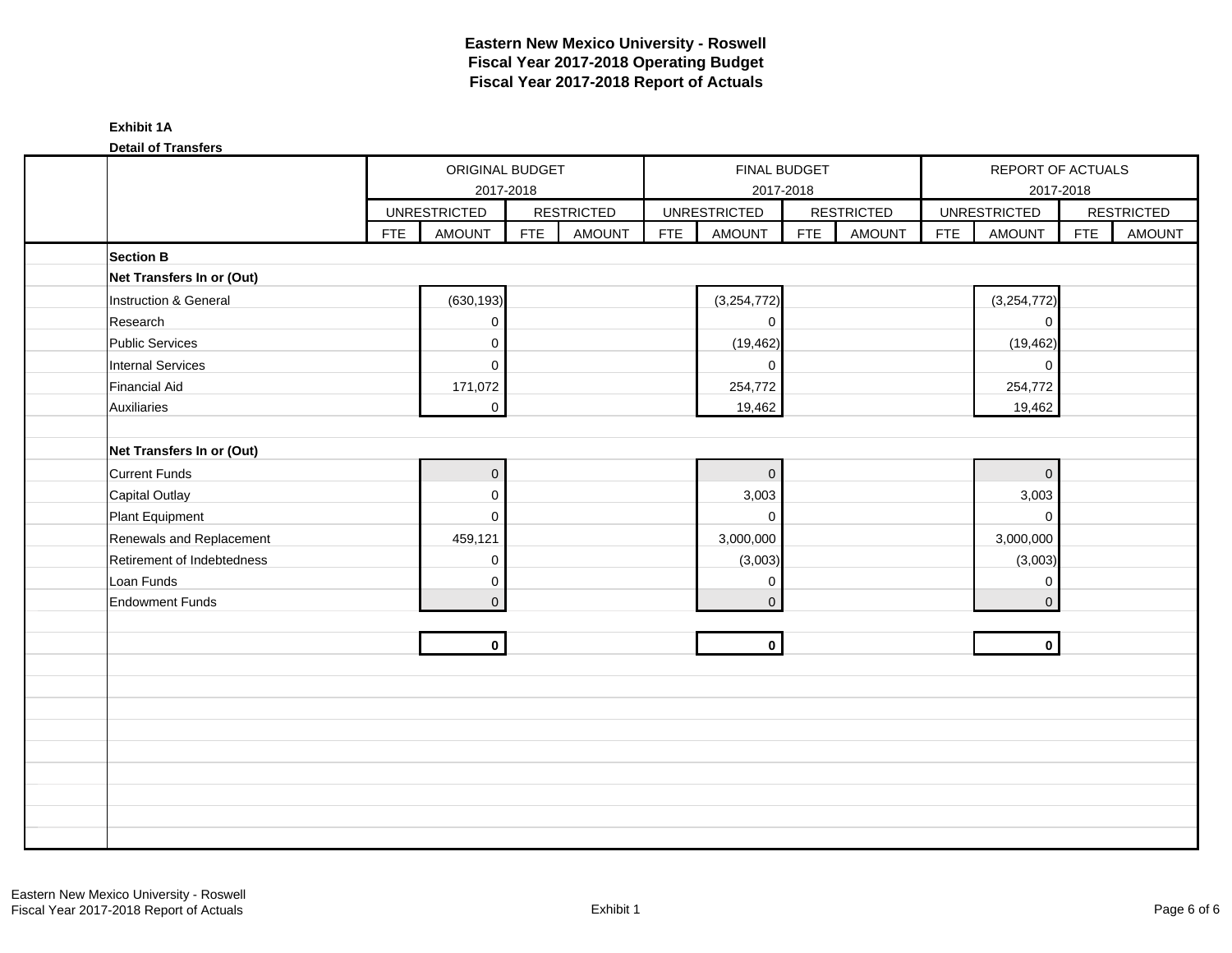### **Exhibit 2 Summary of Instructional and General**

|                                                     |            | ORIGINAL BUDGET     |            |                   |            |                     | <b>FINAL BUDGET</b> |                   |            | <b>REPORT OF ACTUALS</b> |            |                   |
|-----------------------------------------------------|------------|---------------------|------------|-------------------|------------|---------------------|---------------------|-------------------|------------|--------------------------|------------|-------------------|
|                                                     |            | 2017-2018           |            |                   |            |                     | 2017-2018           |                   |            | 2017-2018                |            |                   |
|                                                     |            | <b>UNRESTRICTED</b> |            | <b>RESTRICTED</b> |            | <b>UNRESTRICTED</b> |                     | <b>RESTRICTED</b> |            | <b>UNRESTRICTED</b>      |            | <b>RESTRICTED</b> |
|                                                     | <b>FTE</b> | <b>AMOUNT</b>       | <b>FTE</b> | <b>AMOUNT</b>     | <b>FTE</b> | <b>AMOUNT</b>       | <b>FTE</b>          | <b>AMOUNT</b>     | <b>FTE</b> | <b>AMOUNT</b>            | <b>FTE</b> | <b>AMOUNT</b>     |
| <b>Revenues</b>                                     |            |                     |            |                   |            |                     |                     |                   |            |                          |            |                   |
| Tuition and Fees (Exhibit 3)                        |            | 3,611,289           |            | $\pmb{0}$         |            | 3,611,289           |                     | $\mathbf 0$       |            | 3,343,641                |            | $\Omega$          |
| Federal Appropriations (Exhibit 4)                  |            | $\Omega$            |            | $\mathbf 0$       |            | $\Omega$            |                     | $\mathbf 0$       |            | O                        |            | $\Omega$          |
| State Appropriations (Exhibit 4)                    |            | 10,831,117          |            | $\mathbf 0$       |            | 11,166,100          |                     | $\mathbf 0$       |            | 11,166,100               |            | $\Omega$          |
| Local Appropriations (Exhibit 4)                    |            | 1,060,000           |            | $\Omega$          |            | 1,060,000           |                     | $\Omega$          |            | 1,113,236                |            | $\Omega$          |
| Federal Grants and Contracts (Exhibit 5)            |            | $\Omega$            |            | 2,318,276         |            | 0                   |                     | 3,262,854         |            | 0                        |            | 2,268,111         |
| State Grants and Contracts (Exhibit 5)              |            | $\Omega$            |            | 321,671           |            | $\mathbf 0$         |                     | 327,955           |            | $\Omega$                 |            | 326,784           |
| Local Grants and Contracts (Exhibit 5)              |            | $\Omega$            |            | $\Omega$          |            | $\mathbf 0$         |                     | $\mathbf 0$       |            | $\Omega$                 |            | 1,119             |
| Private Gifts (Exhibit 6)                           |            | $\Omega$            |            | $\Omega$          |            | $\Omega$            |                     | $\Omega$          |            | 30,869                   |            |                   |
| Endowments, Land, and Permanent Fund<br>(Exhibit 7) |            | $\Omega$            |            | $\mathbf 0$       |            | 0                   |                     | $\mathbf 0$       |            | 0                        |            | 0                 |
| Sales and Services (Exhibit 8)                      |            | $\Omega$            |            | $\overline{0}$    |            | $\Omega$            |                     | $\mathbf 0$       |            | $\Omega$                 |            | $\Omega$          |
| Other Sources (Exhibit 9)                           |            | 193,250             |            | $\Omega$          |            | 193,250             |                     | $\Omega$          |            | 339,934                  |            | $\Omega$          |
| <b>Total Revenues</b>                               |            | 15,695,656          |            | 2,639,947         |            | 16,030,639          |                     | 3,590,809         |            | 15,993,780               |            | 2,596,014         |
|                                                     |            |                     |            |                   |            |                     |                     |                   |            |                          |            |                   |
| <b>Beginning Balances</b>                           |            | 1,663,584           |            | $\mathbf{0}$      |            | 3,303,179           |                     | $\mathbf{0}$      |            | 3,303,179                |            | $\mathbf{0}$      |
| <b>Total Available</b>                              |            | 17,359,240          |            | 2,639,947         |            | 19,333,818          |                     | 3,590,809         |            | 19,296,959               |            | 2,596,014         |
|                                                     |            |                     |            |                   |            |                     |                     |                   |            |                          |            |                   |
| <b>Expenditures</b>                                 |            |                     |            |                   |            |                     |                     |                   |            |                          |            |                   |
| Instruction and General (Exhibit 10)                | 90.63      | 6,599,380           | 41.10      | 2,639,947         | 78.35      | 6,384,477           | 44.95               | 3,590,809         | 74.49      | 6,265,278                | 25.50      | 2,596,014         |
| Instructional Support (Exhibit 11)                  | 12.43      | 1,117,185           | 0.00       | 0                 | 11.93      | 1,117,175           | 0.00                | 0                 | 13.18      | 1,145,074                | 0.00       | $\Omega$          |
| Student Affairs (Exhibit 12)                        | 21.00      | 1,567,709           | 0.00       | $\mathbf 0$       | 21.05      | 1,567,709           | 0.00                | 0                 | 22.75      | 1,592,795                | 0.00       | 0                 |
| Institutional Support (Exhibit 13)                  | 36.78      | 3,991,029           | 0.00       | $\mathbf 0$       | 36.78      | 4,161,712           | 0.00                | $\Omega$          | 34.42      | 3,863,330                | 0.00       | $\Omega$          |
| Plant Operations (Exhibit 14)                       | 25.00      | 2,476,115           | 0.00       | $\mathbf 0$       | 24.00      | 2,171,670           | 0.00                | $\overline{0}$    | 27.60      | 2,186,290                | 0.00       | $\Omega$          |
| <b>Total Expenditures</b>                           | 185.84     | 15,751,418          | 41.10      | 2,639,947         | 172.11     | 15,402,742          | 44.95               | 3,590,809         | 172.44     | 15,052,767               | 25.50      | 2,596,014         |
|                                                     |            |                     |            |                   |            |                     |                     |                   |            |                          |            |                   |
|                                                     |            |                     |            |                   |            |                     |                     |                   |            |                          |            |                   |
|                                                     |            |                     |            |                   |            |                     |                     |                   |            |                          |            |                   |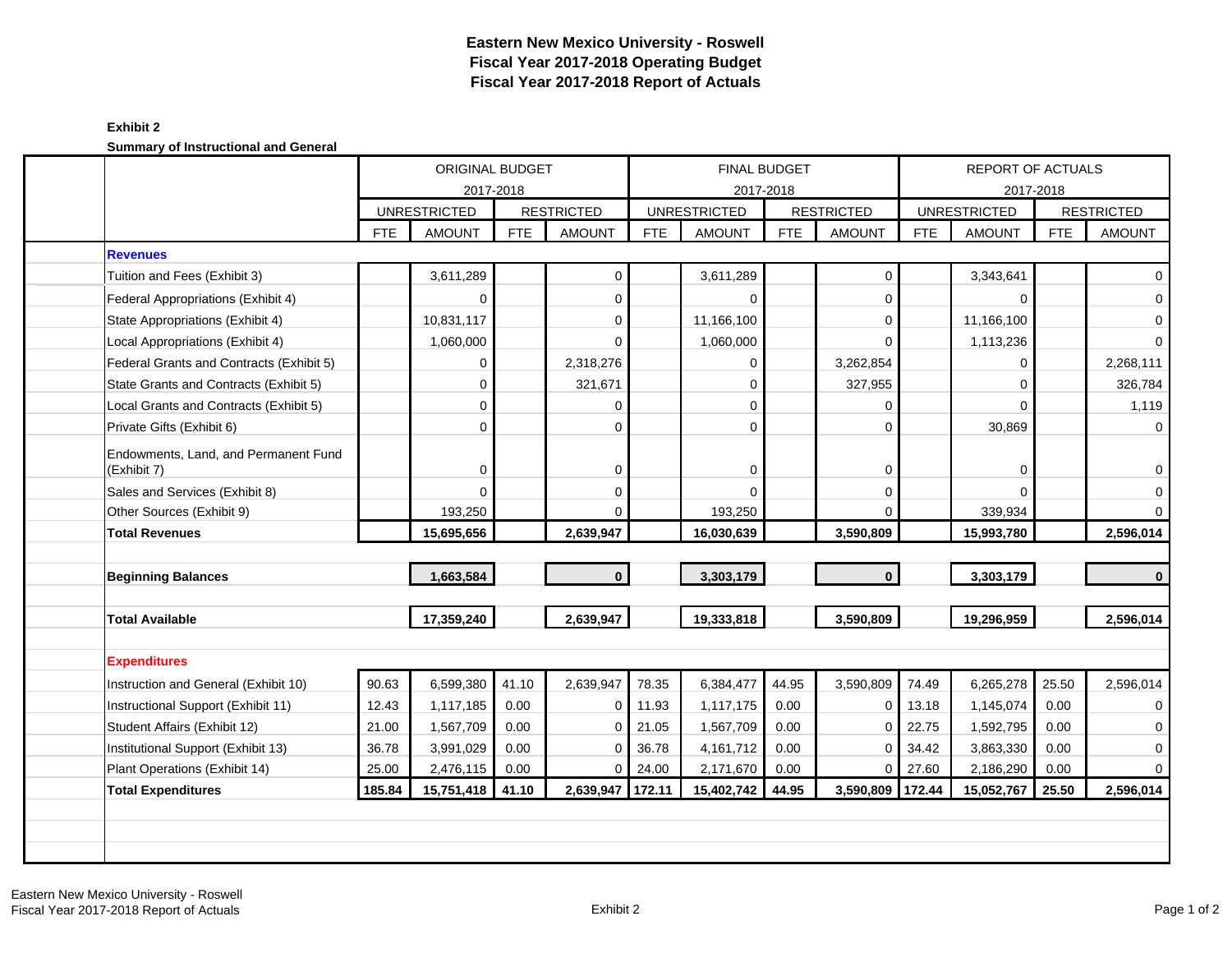### **Exhibit 2 Summary of Instructional and General**

| cammary or modiactional and concran |            | ORIGINAL BUDGET<br>2017-2018 |            |                   |            | FINAL BUDGET<br>2017-2018 |            |                   |            | REPORT OF ACTUALS<br>2017-2018 |            |                   |
|-------------------------------------|------------|------------------------------|------------|-------------------|------------|---------------------------|------------|-------------------|------------|--------------------------------|------------|-------------------|
|                                     |            | <b>UNRESTRICTED</b>          |            | <b>RESTRICTED</b> |            | <b>UNRESTRICTED</b>       |            | <b>RESTRICTED</b> |            | <b>UNRESTRICTED</b>            |            | <b>RESTRICTED</b> |
|                                     | <b>FTE</b> | <b>AMOUNT</b>                | <b>FTE</b> | <b>AMOUNT</b>     | <b>FTE</b> | <b>AMOUNT</b>             | <b>FTE</b> | <b>AMOUNT</b>     | <b>FTE</b> | <b>AMOUNT</b>                  | <b>FTE</b> | <b>AMOUNT</b>     |
| Transfers In or (Out)               |            |                              |            |                   |            |                           |            |                   |            |                                |            |                   |
| Plant Operations (Exhibit 14)       |            | 0                            |            | $\mathbf 0$       |            | $\mathbf{0}$              |            | $\mathbf 0$       |            | $\mathbf{0}$                   |            | $\overline{0}$    |
| Social and Cultural (Exhibit 15)    |            | 0                            |            | $\Omega$          |            | $\Omega$                  |            | $\Omega$          |            | $\Omega$                       |            | $\overline{0}$    |
| Research (Exhibit 16)               |            | $\mathbf{0}$                 |            | $\mathbf{0}$      |            | $\Omega$                  |            | $\mathbf{0}$      |            | $\Omega$                       |            | $\overline{0}$    |
| Public Service (Exhibit 17)         |            | 0                            |            | $\Omega$          |            | 19,462                    |            | $\mathbf 0$       |            | 19,462                         |            | $\overline{0}$    |
| Internal Services (Exhibit 18)      |            | 0                            |            | 0                 |            | $\Omega$                  |            | $\mathbf 0$       |            | $\Omega$                       |            | $\mathbf{O}$      |
| Financial Aid 3%                    |            | (129, 772)                   |            | $\Omega$          |            | (129, 772)                |            | 0                 |            | (129, 772)                     |            | $\mathbf{O}$      |
| Financial Aid (Exhibit 19)          |            | (41, 300)                    |            | $\Omega$          |            | (125,000)                 |            | $\mathbf 0$       |            | (125,000)                      |            | $\overline{0}$    |
| Auxiliaries (Exhibit 20)            |            | 0                            |            | $\Omega$          |            | (19, 462)                 |            | $\mathbf 0$       |            | (19, 462)                      |            | $\overline{0}$    |
| <b>Student Loan</b>                 |            | $\mathbf{0}$                 |            | $\Omega$          |            | $\Omega$                  |            | $\mathbf 0$       |            | $\Omega$                       |            | $\mathsf{O}^-$    |
| Equipment (New Life Cycle)          |            | $\overline{0}$               |            | $\mathbf{0}$      |            | $\Omega$                  |            | $\mathbf 0$       |            | $\Omega$                       |            | $\overline{0}$    |
| <b>Capital Outlay</b>               |            | 0                            |            | 0                 |            | (3,003)                   |            | $\Omega$          |            | (3,003)                        |            | $\overline{0}$    |
| Retirement of Indebtedness          |            | 0                            |            | $\Omega$          |            | 3,003                     |            | $\mathbf 0$       |            | 3,003                          |            | $\mathbf{O}$      |
| Building Renewal & Replacement      |            | (459, 121)                   |            | $\Omega$          |            | (3,000,000)               |            | $\Omega$          |            | (3,000,000)                    |            | $\overline{0}$    |
| Equipment Renewal & Replacement     |            | $\mathbf{0}$                 |            | $\mathbf{0}$      |            | $\Omega$                  |            | $\mathbf{0}$      |            | $\Omega$                       |            | $\overline{0}$    |
| Non-Budgetary, Endowment, Other     |            |                              |            | 0                 |            |                           |            | $\mathbf{0}$      |            | $\Omega$                       |            | $\overline{0}$    |
| <b>Total Transfers</b>              |            | (630, 193)                   |            | $\mathbf 0$       |            | (3,254,772)               |            | $\mathbf 0$       |            | (3, 254, 772)                  |            | $\mathbf{0}$      |
|                                     |            |                              |            |                   |            |                           |            |                   |            |                                |            |                   |
| <b>Ending Balance</b>               |            | 977,629                      |            | $\mathbf{0}$      |            | 676,304                   |            | $\mathbf 0$       |            | 989,420                        |            | $\mathbf{0}$      |
|                                     |            |                              |            |                   |            |                           |            |                   |            |                                |            |                   |
| Instruction and General             |            | 41.90%                       |            |                   |            | 41.45%                    |            |                   |            | 41.62%                         |            |                   |
| Instructional Support               |            | 7.09%                        |            |                   |            | 7.25%                     |            |                   |            | 7.61%                          |            |                   |
| <b>Student Affairs</b>              |            | 9.95%                        |            |                   |            | 10.18%                    |            |                   |            | 10.58%                         |            |                   |
| Institutional Support               |            | 25.34%                       |            |                   |            | 27.02%                    |            |                   |            | 25.67%                         |            |                   |
| <b>Plant Operations</b>             |            | 15.72%                       |            |                   |            | 14.10%                    |            |                   |            | 14.52%                         |            |                   |
|                                     |            |                              |            |                   |            |                           |            |                   |            |                                |            |                   |
|                                     |            |                              |            |                   |            |                           |            |                   |            |                                |            |                   |
|                                     |            |                              |            |                   |            |                           |            |                   |            |                                |            |                   |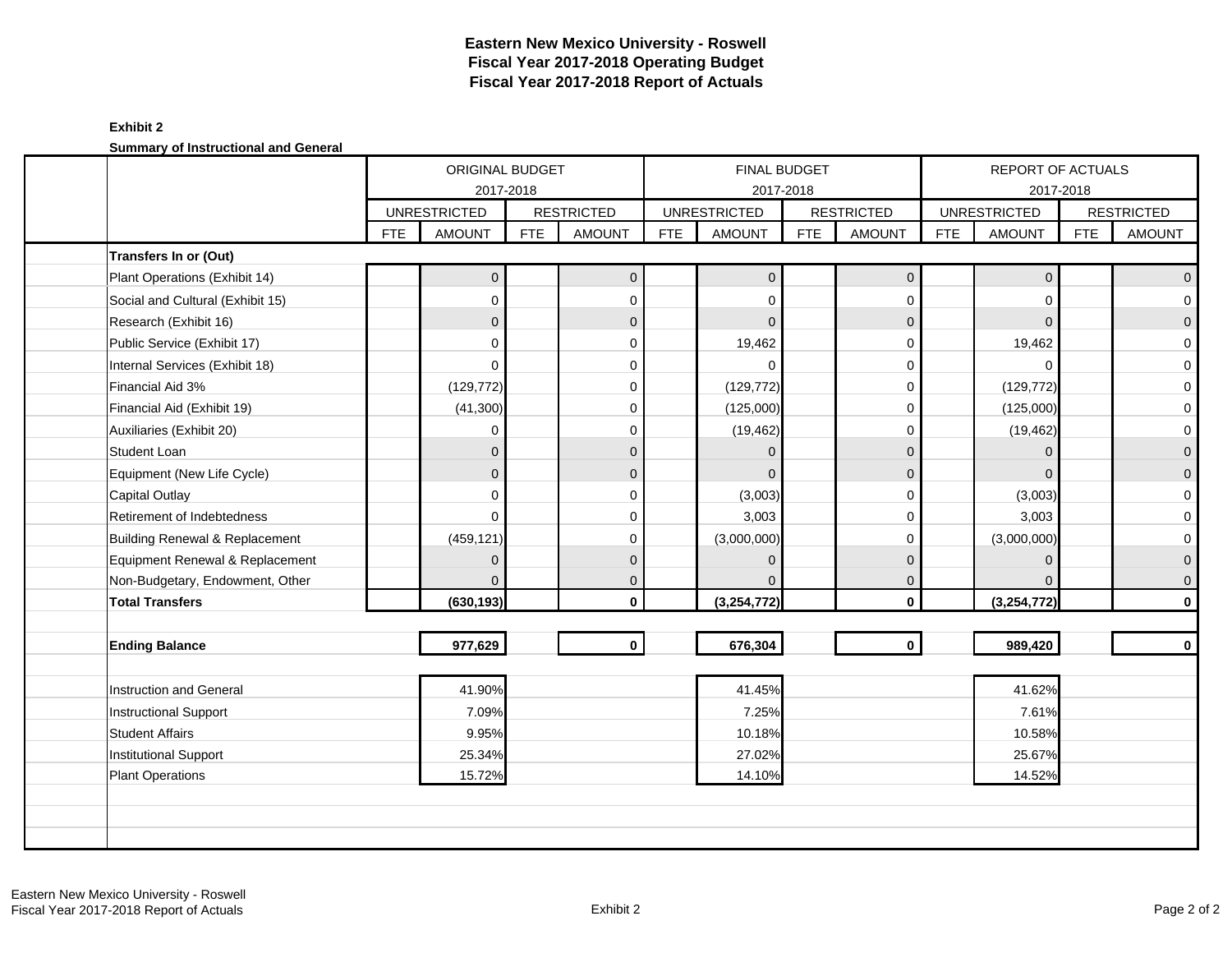### **Exhibit 3 Student Tuition and Miscellaneous Fees for I&G**

| Student Tuition and Miscenaneous Fees for 189 | ORIGINAL BUDGET             |             |                   |            |                     |              |                   |            |                          |            |                   |
|-----------------------------------------------|-----------------------------|-------------|-------------------|------------|---------------------|--------------|-------------------|------------|--------------------------|------------|-------------------|
|                                               |                             |             |                   |            |                     | FINAL BUDGET |                   |            | <b>REPORT OF ACTUALS</b> |            |                   |
|                                               |                             | 2017-2018   |                   |            | 2017-2018           |              |                   |            |                          | 2017-2018  |                   |
|                                               | <b>UNRESTRICTED</b>         |             | <b>RESTRICTED</b> |            | <b>UNRESTRICTED</b> |              | <b>RESTRICTED</b> |            | <b>UNRESTRICTED</b>      |            | <b>RESTRICTED</b> |
|                                               | <b>FTE</b><br><b>AMOUNT</b> | <b>FTE</b>  | <b>AMOUNT</b>     | <b>FTE</b> | <b>AMOUNT</b>       | <b>FTE</b>   | <b>AMOUNT</b>     | <b>FTE</b> | <b>AMOUNT</b>            | <b>FTE</b> | <b>AMOUNT</b>     |
| <b>Tuition</b>                                |                             |             |                   |            |                     |              |                   |            |                          |            |                   |
| <b>Resident Full-Time</b>                     |                             |             |                   |            |                     |              |                   |            |                          |            |                   |
| Summer                                        | 14,000                      |             |                   |            | 14,000              |              |                   |            | 10,764                   |            |                   |
| Fall                                          | 725,000                     |             |                   |            | 725,000             |              |                   |            | 755,664                  |            |                   |
| Spring                                        | 675,000                     |             |                   |            | 675,000             |              |                   |            | 698,267                  |            |                   |
| <b>Total</b>                                  | 1,414,000                   |             |                   |            | 1,414,000           |              |                   |            | 1,464,695                |            |                   |
|                                               |                             |             |                   |            |                     |              |                   |            |                          |            |                   |
| <b>Resident Part-Time</b>                     |                             |             |                   |            |                     |              |                   |            |                          |            |                   |
| Summer                                        | 185,000                     |             |                   |            | 185,000             |              |                   |            | 168,234                  |            |                   |
| Fall                                          | 400,000                     |             |                   |            | 400,000             |              |                   |            | 554,274                  |            |                   |
| Spring                                        | 285,000                     |             |                   |            | 285,000             |              |                   |            | 465,501                  |            |                   |
| <b>Total</b>                                  | 870,000                     |             |                   |            | 870,000             |              |                   |            | 1,188,009                |            |                   |
|                                               |                             |             |                   |            |                     |              |                   |            |                          |            |                   |
| <b>Total Resident Tuition</b>                 | 2,284,000                   |             |                   |            | 2,284,000           |              |                   |            | 2,652,704                |            |                   |
|                                               |                             |             |                   |            |                     |              |                   |            |                          |            |                   |
| <b>Non-Resident Full-Time</b>                 |                             |             |                   |            |                     |              |                   |            |                          |            |                   |
| Summer                                        |                             | $\mathbf 0$ |                   |            | $\overline{0}$      |              |                   |            | $\mathbf 0$              |            |                   |
| Fall                                          | 105,000                     |             |                   |            | 105,000             |              |                   |            | 106,424                  |            |                   |
| Spring                                        | 95,000                      |             |                   |            | 95,000              |              |                   |            | 119,514                  |            |                   |
| <b>Total</b>                                  | 200,000                     |             |                   |            | 200,000             |              |                   |            | 225,938                  |            |                   |
|                                               |                             |             |                   |            |                     |              |                   |            |                          |            |                   |
|                                               |                             |             |                   |            |                     |              |                   |            |                          |            |                   |
|                                               |                             |             |                   |            |                     |              |                   |            |                          |            |                   |
|                                               |                             |             |                   |            |                     |              |                   |            |                          |            |                   |
|                                               |                             |             |                   |            |                     |              |                   |            |                          |            |                   |
|                                               |                             |             |                   |            |                     |              |                   |            |                          |            |                   |
|                                               |                             |             |                   |            |                     |              |                   |            |                          |            |                   |
|                                               |                             |             |                   |            |                     |              |                   |            |                          |            |                   |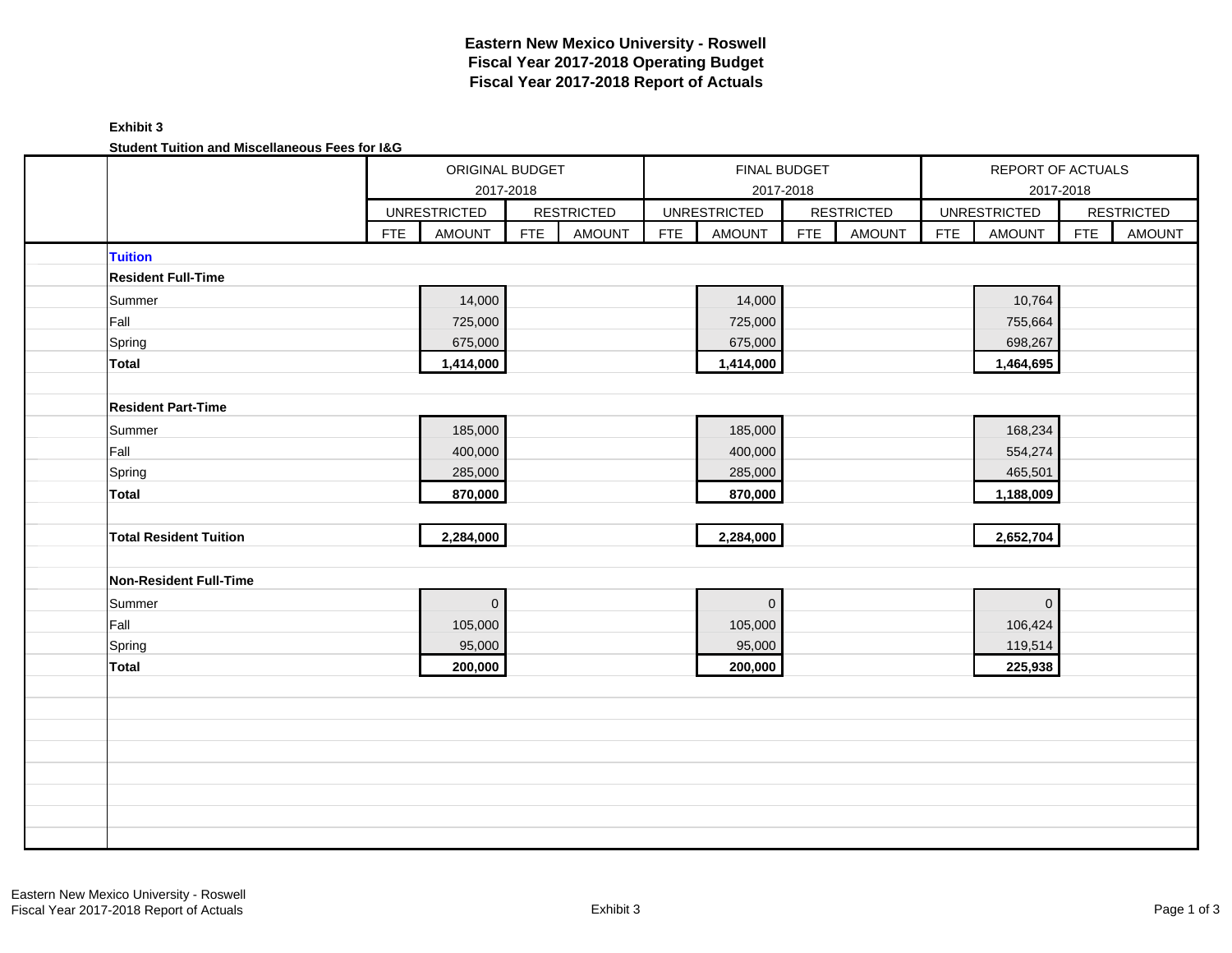## **Exhibit 3 Student Tuition and Miscellaneous Fees for I&G**

| Student Tuition and Miscenarieous Fees for lad |            |                     |            |                   |            |                     |            |                   |            |                     |            |                   |
|------------------------------------------------|------------|---------------------|------------|-------------------|------------|---------------------|------------|-------------------|------------|---------------------|------------|-------------------|
|                                                |            | ORIGINAL BUDGET     |            |                   |            | FINAL BUDGET        |            |                   |            | REPORT OF ACTUALS   |            |                   |
|                                                |            | 2017-2018           |            |                   |            |                     | 2017-2018  |                   |            |                     | 2017-2018  |                   |
|                                                |            | <b>UNRESTRICTED</b> |            | <b>RESTRICTED</b> |            | <b>UNRESTRICTED</b> |            | <b>RESTRICTED</b> |            | <b>UNRESTRICTED</b> |            | <b>RESTRICTED</b> |
|                                                | <b>FTE</b> | <b>AMOUNT</b>       | <b>FTE</b> | <b>AMOUNT</b>     | <b>FTE</b> | AMOUNT              | <b>FTE</b> | <b>AMOUNT</b>     | <b>FTE</b> | <b>AMOUNT</b>       | <b>FTE</b> | AMOUNT            |
|                                                |            |                     |            |                   |            |                     |            |                   |            |                     |            |                   |
| Non-Resident Part-Time                         |            |                     |            |                   |            |                     |            |                   |            |                     |            |                   |
| Summer                                         |            | 51,801              |            |                   |            | 51,801              |            |                   |            | 34,627              |            |                   |
| Fall                                           |            | 28,734              |            |                   |            | 28,734              |            |                   |            | 48,449              |            |                   |
| Spring                                         |            | 44,214              |            |                   |            | 44,214              |            |                   |            | 33,160              |            |                   |
| <b>Total</b>                                   |            | 124,749             |            |                   |            | 124,749             |            |                   |            | 116,236             |            |                   |
|                                                |            |                     |            |                   |            |                     |            |                   |            |                     |            |                   |
| <b>Total Non-Resident Tuition</b>              |            | 324,749             |            |                   |            | 324,749             |            |                   |            | 342,174             |            |                   |
|                                                |            |                     |            |                   |            |                     |            |                   |            |                     |            |                   |
| Out of District Tuition                        |            |                     |            |                   |            |                     |            |                   |            |                     |            |                   |
| Summer                                         |            | 4,701               |            |                   |            | 4,701               |            |                   |            | 51,394              |            |                   |
| Fall                                           |            | 151,167             |            |                   |            | 151,167             |            |                   |            | 239,599             |            |                   |
| Spring                                         |            | 148,547             |            |                   |            | 148,547             |            |                   |            | 303,017             |            |                   |
| <b>Total</b>                                   |            | 304,415             |            |                   |            | 304,415             |            |                   |            | 594,009             |            |                   |
|                                                |            |                     |            |                   |            |                     |            |                   |            |                     |            |                   |
| Less High School Waivers                       |            | $\overline{0}$      |            |                   |            | $\mathbf 0$         |            |                   |            | (1, 163, 534)       |            |                   |
| Other Tuition Waivers                          |            | $\mathbf 0$         |            |                   |            | $\mathbf 0$         |            |                   |            | (15, 885)           |            |                   |
| Total                                          |            | $\mathbf 0$         |            |                   |            | $\mathbf{0}$        |            |                   |            | (1, 179, 419)       |            |                   |
|                                                |            |                     |            |                   |            |                     |            |                   |            |                     |            |                   |
| <b>Total Tuition</b>                           |            | 2,913,164           |            |                   |            | 2,913,164           |            |                   |            | 2,409,468           |            |                   |
|                                                |            |                     |            |                   |            |                     |            |                   |            |                     |            |                   |
|                                                |            |                     |            |                   |            |                     |            |                   |            |                     |            |                   |
|                                                |            |                     |            |                   |            |                     |            |                   |            |                     |            |                   |
|                                                |            |                     |            |                   |            |                     |            |                   |            |                     |            |                   |
|                                                |            |                     |            |                   |            |                     |            |                   |            |                     |            |                   |
|                                                |            |                     |            |                   |            |                     |            |                   |            |                     |            |                   |
|                                                |            |                     |            |                   |            |                     |            |                   |            |                     |            |                   |
|                                                |            |                     |            |                   |            |                     |            |                   |            |                     |            |                   |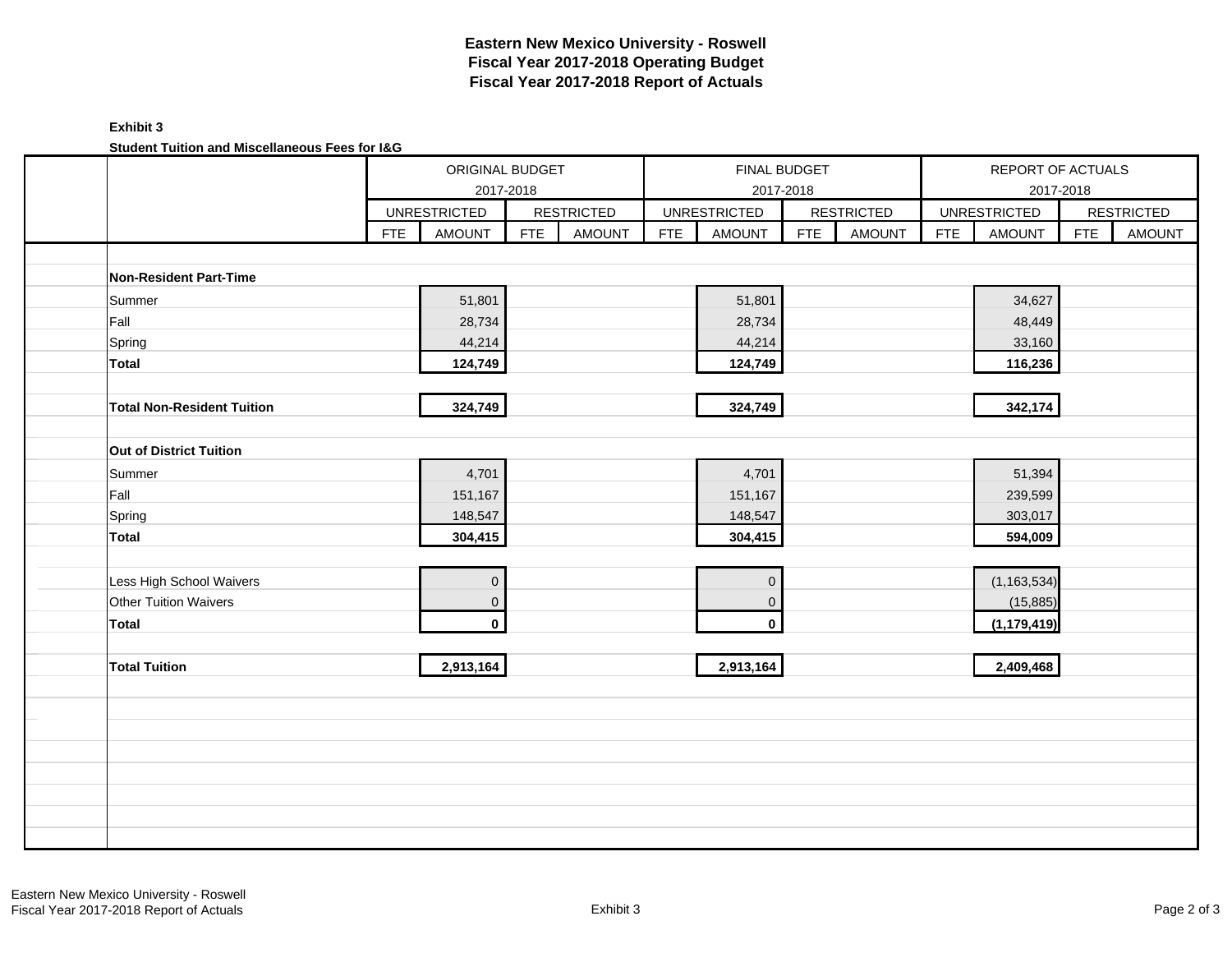## **Exhibit 3 Student Tuition and Miscellaneous Fees for I&G**

| Student Tuition and Miscenarieous Fees for lad |            | ORIGINAL BUDGET                  |            |                   |            | FINAL BUDGET                     |            |                   |            | REPORT OF ACTUALS   |            |                   |
|------------------------------------------------|------------|----------------------------------|------------|-------------------|------------|----------------------------------|------------|-------------------|------------|---------------------|------------|-------------------|
|                                                |            | 2017-2018<br><b>UNRESTRICTED</b> |            | <b>RESTRICTED</b> |            | 2017-2018<br><b>UNRESTRICTED</b> |            | <b>RESTRICTED</b> |            | <b>UNRESTRICTED</b> | 2017-2018  | <b>RESTRICTED</b> |
|                                                | <b>FTE</b> | <b>AMOUNT</b>                    | <b>FTE</b> | <b>AMOUNT</b>     | <b>FTE</b> | <b>AMOUNT</b>                    | <b>FTE</b> | <b>AMOUNT</b>     | <b>FTE</b> | <b>AMOUNT</b>       | <b>FTE</b> | <b>AMOUNT</b>     |
|                                                |            |                                  |            |                   |            |                                  |            |                   |            |                     |            |                   |
| <b>Miscellaneous Fees</b>                      |            |                                  |            |                   |            |                                  |            |                   |            |                     |            |                   |
| Graduation                                     |            | 275                              |            |                   |            | 275                              |            |                   |            | 45,264              |            |                   |
| Lab Fee                                        |            | 75,000                           |            |                   |            | 75,000                           |            |                   |            | 13,042              |            |                   |
| Special Exam                                   |            | 95,000                           |            |                   |            | 95,000                           |            |                   |            | 54,780              |            |                   |
| Miscellaneous Fees                             |            | 2,000                            |            |                   |            | 2,000                            |            |                   |            | 125                 |            |                   |
| <b>Participant Fees</b>                        |            | 257,000                          |            |                   |            | 257,000                          |            |                   |            | 422,840             |            |                   |
| <b>General Class Fees</b>                      |            | 207,000                          |            |                   |            | 207,000                          |            |                   |            | 263,463             |            |                   |
| Testing                                        |            | 16,000                           |            |                   |            | 16,000                           |            |                   |            | $\mathbf 0$         |            |                   |
| Medical Instruction Liability Fees             |            | 3,150                            |            |                   |            | 3,150                            |            |                   |            | 3,124               |            |                   |
| <b>TEAS Testing Fees</b>                       |            | 1,330                            |            |                   |            | 1,330                            |            |                   |            | 1,419               |            |                   |
| Distance Ed Fee                                |            | 40,000                           |            |                   |            | 40,000                           |            |                   |            | 129,452             |            |                   |
| Laser Grade Testing                            |            | 870                              |            |                   |            | 870                              |            |                   |            | $\mathbf 0$         |            |                   |
| <b>Nursing Assistant Testing Fee</b>           |            | 500                              |            |                   |            | 500                              |            |                   |            | 665                 |            |                   |
| Total                                          |            | 698,125                          |            |                   |            | 698,125                          |            |                   |            | 934,173             |            |                   |
|                                                |            |                                  |            |                   |            |                                  |            |                   |            |                     |            |                   |
| <b>Total Tuition and Fees</b>                  |            | 3,611,289                        |            |                   |            | 3,611,289                        |            |                   |            | 3,343,641           |            |                   |
|                                                |            |                                  |            |                   |            |                                  |            |                   |            |                     |            |                   |
|                                                |            |                                  |            |                   |            |                                  |            |                   |            |                     |            |                   |
|                                                |            |                                  |            |                   |            |                                  |            |                   |            |                     |            |                   |
|                                                |            |                                  |            |                   |            |                                  |            |                   |            |                     |            |                   |
|                                                |            |                                  |            |                   |            |                                  |            |                   |            |                     |            |                   |
|                                                |            |                                  |            |                   |            |                                  |            |                   |            |                     |            |                   |
|                                                |            |                                  |            |                   |            |                                  |            |                   |            |                     |            |                   |
|                                                |            |                                  |            |                   |            |                                  |            |                   |            |                     |            |                   |
|                                                |            |                                  |            |                   |            |                                  |            |                   |            |                     |            |                   |
|                                                |            |                                  |            |                   |            |                                  |            |                   |            |                     |            |                   |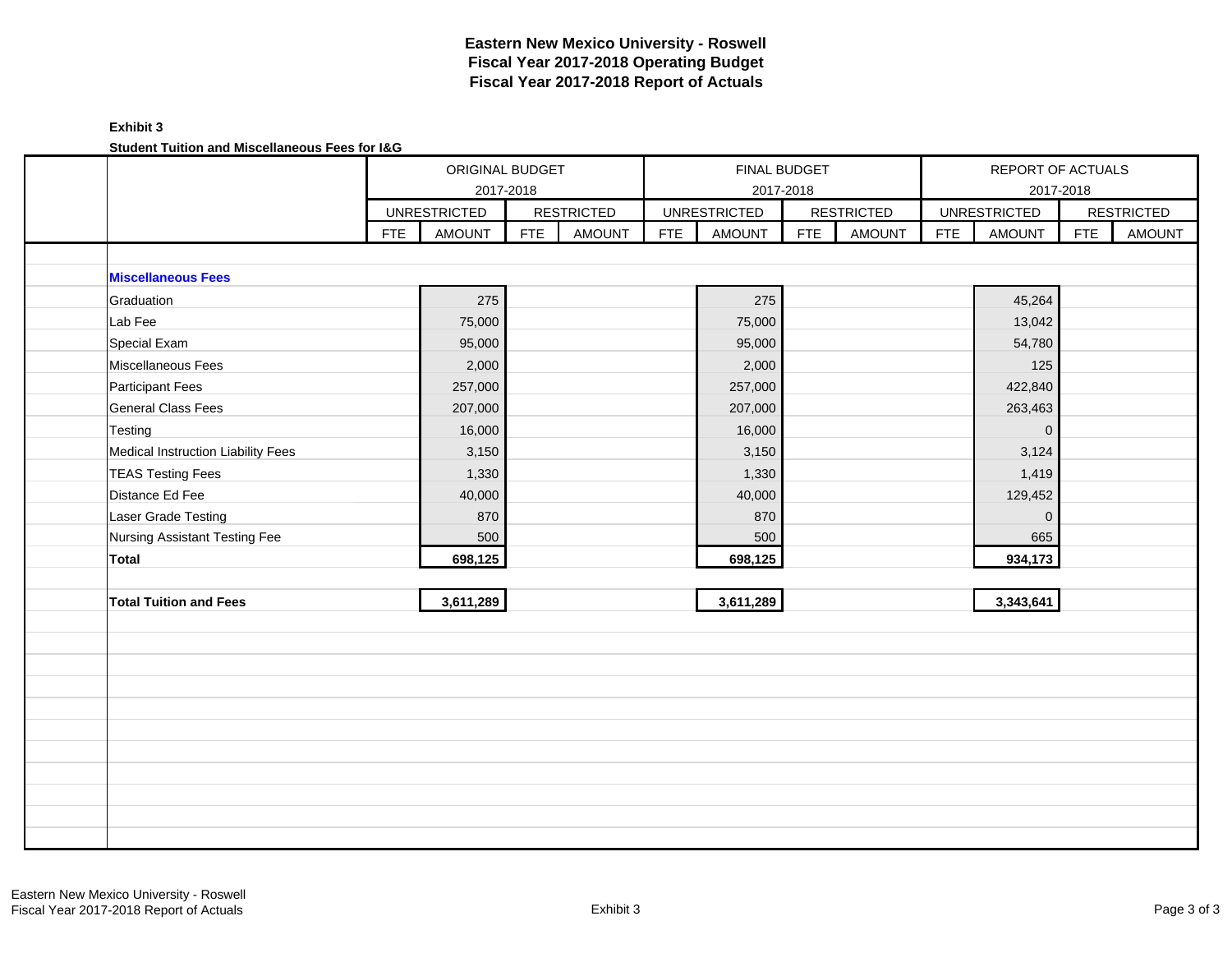#### **Exhibit 4**

**Government Appropriations for Instruction and General**

|                                        |            | ORIGINAL BUDGET     |            |                   |            |                     | FINAL BUDGET |                   |            | REPORT OF ACTUALS   |            |                   |
|----------------------------------------|------------|---------------------|------------|-------------------|------------|---------------------|--------------|-------------------|------------|---------------------|------------|-------------------|
|                                        |            | 2017-2018           |            |                   |            | 2017-2018           |              |                   |            |                     | 2017-2018  |                   |
|                                        |            | <b>UNRESTRICTED</b> |            | <b>RESTRICTED</b> |            | <b>UNRESTRICTED</b> |              | <b>RESTRICTED</b> |            | <b>UNRESTRICTED</b> |            | <b>RESTRICTED</b> |
|                                        | <b>FTE</b> | <b>AMOUNT</b>       | <b>FTE</b> | <b>AMOUNT</b>     | <b>FTE</b> | <b>AMOUNT</b>       | <b>FTE</b>   | <b>AMOUNT</b>     | <b>FTE</b> | <b>AMOUNT</b>       | <b>FTE</b> | <b>AMOUNT</b>     |
| <b>Regular Appropriations</b>          |            |                     |            |                   |            |                     |              |                   |            |                     |            |                   |
| <b>Federal Appropriations</b>          |            | $\overline{0}$      |            | $\mathbf 0$       |            | $\overline{0}$      |              | $\overline{0}$    |            | $\mathbf 0$         |            | $\overline{0}$    |
| State Appropriations                   |            | 10,985,700          |            | $\mathbf{0}$      |            | 10,985,700          |              | $\overline{0}$    |            | 10,985,700          |            | $\overline{O}$    |
| <b>Compensation Distribution</b>       |            | $\overline{0}$      |            | $\mathbf 0$       |            | $\mathbf{0}$        |              | $\mathbf{0}$      |            | $\mathsf{O}\xspace$ |            | $\overline{0}$    |
| Airframe Mechanics Program             |            | 55,300              |            | $\mathbf 0$       |            | 55,300              |              | $\mathbf 0$       |            | 55,300              |            | $\mathbf 0$       |
| Nursing Expansion                      |            | 68,500              |            | $\mathbf{0}$      |            | 68,500              |              | $\mathbf 0$       |            | 68,500              |            | $\overline{0}$    |
| Special Services Program Expansion     |            | 56,600              |            | $\mathbf 0$       |            | 56,600              |              | $\mathbf{0}$      |            | 56,600              |            | $\mathbf 0$       |
| Dental Hygiene Program                 |            | $\Omega$            |            | $\mathbf{0}$      |            | $\Omega$            |              | $\mathbf{0}$      |            | $\mathbf 0$         |            | $\mathbf 0$       |
| Local Tax Levy                         |            | 1,060,000           |            | $\mathbf{0}$      |            | 1,060,000           |              | $\mathbf 0$       |            | 1,113,236           |            | $\mathbf 0$       |
|                                        |            | $\overline{0}$      |            | $\mathbf 0$       |            | $\mathbf{0}$        |              | $\mathbf 0$       |            | $\mathbf 0$         |            | $\mathbf 0$       |
| Reduction Contingency                  |            | (334, 983)          |            | $\mathbf 0$       |            | $\Omega$            |              | $\overline{0}$    |            |                     |            | $\mathsf{O}$      |
| <b>Total Government Appropriations</b> |            | 11,891,117          |            | $\mathbf{0}$      |            | 12,226,100          |              | $\mathbf 0$       |            | 12,279,336          |            | $\mathbf 0$       |
|                                        |            |                     |            |                   |            |                     |              |                   |            |                     |            |                   |
|                                        |            |                     |            |                   |            |                     |              |                   |            |                     |            |                   |
|                                        |            |                     |            |                   |            |                     |              |                   |            |                     |            |                   |
|                                        |            |                     |            |                   |            |                     |              |                   |            |                     |            |                   |
|                                        |            |                     |            |                   |            |                     |              |                   |            |                     |            |                   |
|                                        |            |                     |            |                   |            |                     |              |                   |            |                     |            |                   |
|                                        |            |                     |            |                   |            |                     |              |                   |            |                     |            |                   |
|                                        |            |                     |            |                   |            |                     |              |                   |            |                     |            |                   |
|                                        |            |                     |            |                   |            |                     |              |                   |            |                     |            |                   |
|                                        |            |                     |            |                   |            |                     |              |                   |            |                     |            |                   |
|                                        |            |                     |            |                   |            |                     |              |                   |            |                     |            |                   |
|                                        |            |                     |            |                   |            |                     |              |                   |            |                     |            |                   |
|                                        |            |                     |            |                   |            |                     |              |                   |            |                     |            |                   |
|                                        |            |                     |            |                   |            |                     |              |                   |            |                     |            |                   |
|                                        |            |                     |            |                   |            |                     |              |                   |            |                     |            |                   |
|                                        |            |                     |            |                   |            |                     |              |                   |            |                     |            |                   |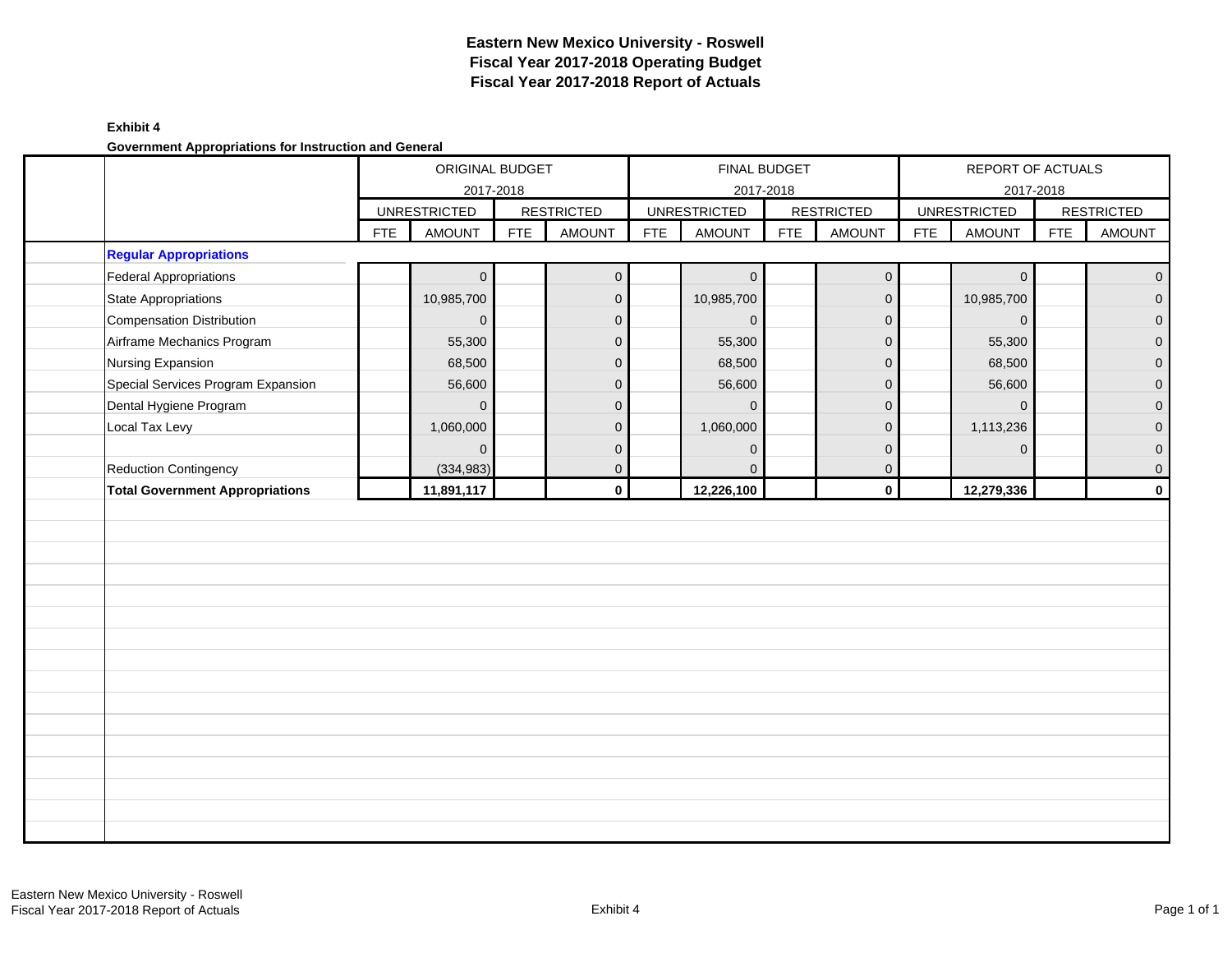### **Exhibit 5 Government Appropriations for Instruction and General**

|        | severnment Appropriations for motivation and Sendral |      | <b>ORIGINAL BUDGET</b><br>2017-2018 |            |                   |            |                     | <b>FINAL BUDGET</b><br>2017-2018 |                   |            | REPORT OF ACTUALS   | 2017-2018  |                   |
|--------|------------------------------------------------------|------|-------------------------------------|------------|-------------------|------------|---------------------|----------------------------------|-------------------|------------|---------------------|------------|-------------------|
|        |                                                      |      | <b>UNRESTRICTED</b>                 |            | <b>RESTRICTED</b> |            | <b>UNRESTRICTED</b> |                                  | <b>RESTRICTED</b> |            | <b>UNRESTRICTED</b> |            | <b>RESTRICTED</b> |
|        |                                                      | FTE. | <b>AMOUNT</b>                       | <b>FTE</b> | <b>AMOUNT</b>     | <b>FTE</b> | <b>AMOUNT</b>       | FTE                              | <b>AMOUNT</b>     | <b>FTE</b> | <b>AMOUNT</b>       | <b>FTE</b> | <b>AMOUNT</b>     |
|        | <b>Federal Appropriations</b>                        |      |                                     |            |                   |            |                     |                                  |                   |            |                     |            |                   |
|        | Administration of Student Aid                        | 0.00 | $\mathbf{0}$                        | 0.00       | $\overline{0}$    | 0.00       | $\mathbf 0$         | 0.00                             | $\mathbf{0}$      | 0.00       | $\overline{0}$      | 0.00       | $\overline{0}$    |
| 3ABET  | ABE - Textbooks [ABE-T] (S)                          | 0.00 | $\mathbf 0$                         | 0.00       | 31,029            | 0.00       | $\mathbf 0$         | 0.00                             | 18,900            | 0.00       | $\overline{0}$      | 0.00       | 14,559            |
| 3ABEFG | ABE Federal (F)                                      | 0.00 | $\Omega$                            | 5.21       | 180,908           | 0.00       | $\mathbf 0$         | 5.21                             | 185,935           | 0.00       | $\mathbf 0$         | 3.16       | 169,199           |
| 3CARF  | <b>Carl Perkins Federal</b>                          | 0.00 | $\Omega$                            | 0.10       | 143,918           | 0.00       | $\mathbf 0$         | 0.10                             | 111,112           | 0.00       | $\mathbf 0$         | 0.25       | 111,112           |
| 3CARRE | <b>Carl Perkins Redistribution</b>                   | 0.00 | $\mathbf 0$                         | 0.00       | 23,651            | 0.00       | $\mathbf 0$         | 0.00                             | 12,696            | 0.00       | $\mathbf 0$         | 0.00       | 8,588             |
| 3CFDA  | Child Adult and Summer Food Program                  | 0.00 | $\Omega$                            | 0.00       | 4,000             | 0.00       | $\mathbf 0$         | 0.00                             | 4,226             | 0.00       | 0                   | 0.00       | 4,406             |
| 3ECIVG | English Lang/Civics Program                          | 0.00 | $\Omega$                            | 0.25       | 32,034            | 0.00       | $\mathbf 0$         | 0.25                             | 17,109            | 0.00       | $\Omega$            | 0.48       | 17,100            |
|        | <b>Federal Workstudy</b>                             | 0.00 | $\Omega$                            | 0.00       | $\overline{0}$    | 0.00       | $\mathbf 0$         | 0.00                             | 0                 | 0.00       | $\mathbf 0$         | 0.00       | $\mathbf 0$       |
| 3TEPF  | Perkins Non-Traditional                              | 0.00 | $\mathbf 0$                         | 0.00       | 70,000            | 0.00       | $\mathbf 0$         | 0.00                             | $\Omega$          | 0.00       | $\mathbf 0$         | 0.00       | $\mathbf 0$       |
| 3STEM  | Senderos STEM Grant                                  | 0.00 | $\Omega$                            | 14.00      | 485,000           | 0.00       | $\Omega$            | 14.50                            | 1,117,248         | 0.00       | $\mathbf 0$         | 4.45       | 823,641           |
| 3SHAR  | <b>TAACT</b>                                         | 0.00 | $\mathbf 0$                         | 3.00       | 360,441           | 0.00       | $\mathbf 0$         | 3.00                             | 309,981           | 0.00       | $\mathbf 0$         | 3.43       | 237,294           |
| 3TITL2 | Title V                                              | 0.00 | $\Omega$                            | 5.00       | 405,230           | 0.00       | $\mathbf 0$         | 3.00                             | 217,647           | 0.00       | $\mathbf 0$         | 2.29       | 182,416           |
| 3T5COR | Title V COOP Roswell                                 | 0.00 | $\Omega$                            | 3.00       | 291,033           | 0.00       | $\mathbf 0$         | 7.00                             | 814,000           | 0.00       | $\Omega$            | 4.32       | 457,440           |
| 3T5COT | Title V COOP Taos                                    | 0.00 | $\Omega$                            | 3.00       | 291,032           | 0.00       | $\Omega$            | 4.00                             | 400,000           | 0.00       | $\Omega$            | 2.00       | 233,570           |
| 3SCHW  | School to Work                                       | 0.00 | $\Omega$                            | 0.00       | $\Omega$          | 0.00       | $\Omega$            | 0.00                             | 54,000            | 0.00       | $\mathbf 0$         | 0.00       | 8,787             |
|        |                                                      |      |                                     |            |                   |            |                     |                                  |                   |            |                     |            |                   |
|        |                                                      |      |                                     |            |                   |            |                     |                                  |                   |            |                     |            |                   |
|        | <b>Total Federal Appropriations</b>                  | 0.00 | $\mathbf{0}$                        | 33.56      | 2,318,276         | 0.00       | $\mathbf{0}$        | 37.06                            | 3,262,854         | 0.00       | 0 I                 | 20.38      | 2,268,111         |
|        |                                                      |      |                                     |            |                   |            |                     |                                  |                   |            |                     |            |                   |
|        | <b>State Appropriations</b>                          |      |                                     |            |                   |            |                     |                                  |                   |            |                     |            |                   |
|        | State Workstudy                                      | 0.00 | $\Omega$                            | 0.00       | $\Omega$          | 0.00       | $\Omega$            | 0.00                             | $\Omega$          | 0.00       | $\overline{0}$      | 0.00       | $\Omega$          |
| 3ABESG | ABE - State                                          | 0.00 | $\Omega$                            | 7.54       | 321,671           | 0.00       | $\mathbf 0$         | 7.89                             | 327,955           | 0.00       | $\mathbf 0$         | 5.12       | 326,784           |
|        |                                                      |      |                                     |            |                   |            |                     |                                  |                   |            |                     |            |                   |
|        | <b>Total State Appropriations</b>                    | 0.00 | $\mathbf{0}$                        | 7.54       | 321,671           | 0.00       | $\mathbf{0}$        | 7.89                             | 327,955           | 0.00       | $\overline{0}$      | 5.12       | 326,784           |
|        |                                                      |      |                                     |            |                   |            |                     |                                  |                   |            |                     |            |                   |
|        |                                                      |      |                                     |            |                   |            |                     |                                  |                   |            |                     |            |                   |
|        |                                                      |      |                                     |            |                   |            |                     |                                  |                   |            |                     |            |                   |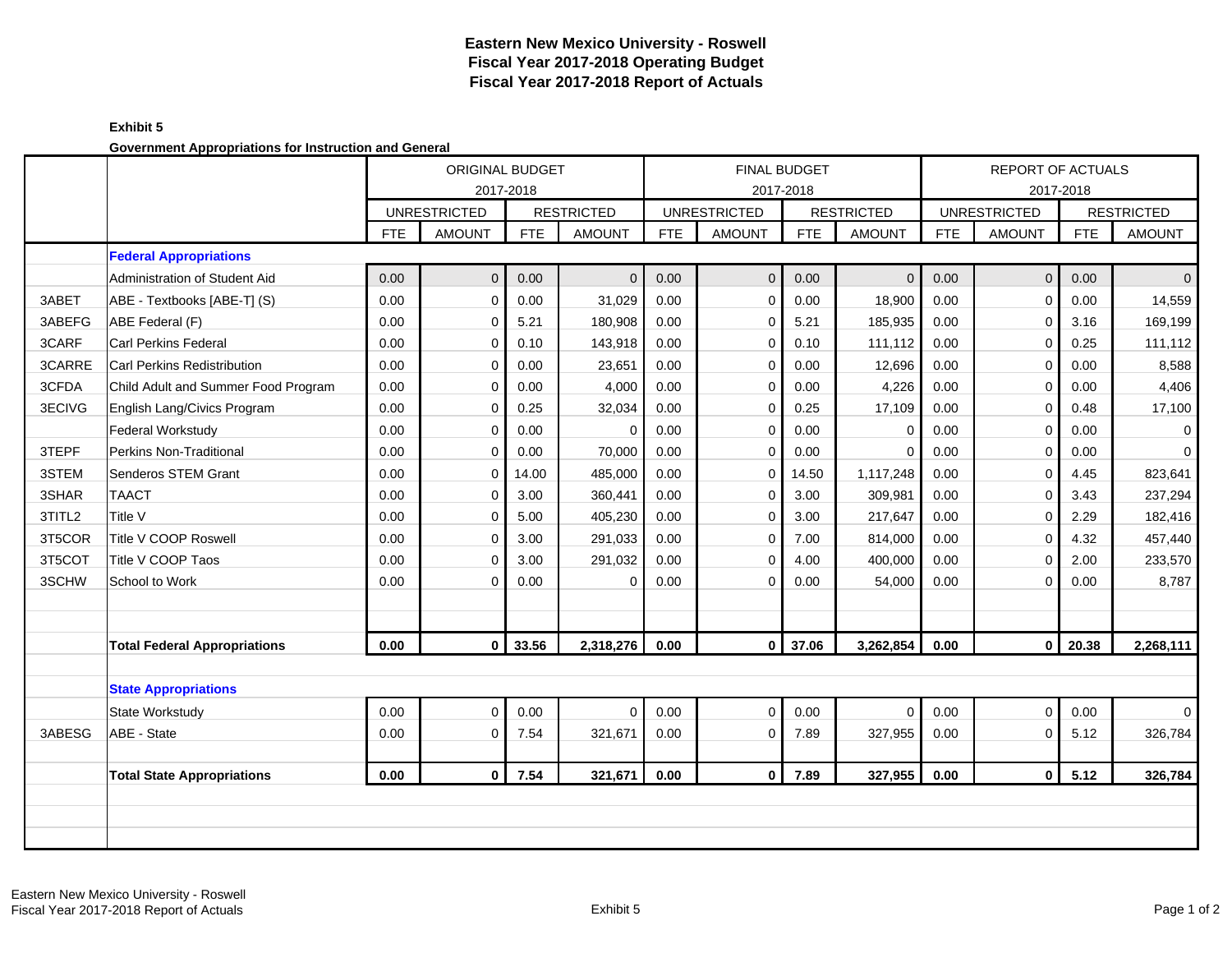### **Exhibit 5**

**Government Appropriations for Instruction and General**

|                                    |            | ORIGINAL BUDGET                  |                 |                   |            | FINAL BUDGET                     |                 |                     |            | REPORT OF ACTUALS                |                |                   |
|------------------------------------|------------|----------------------------------|-----------------|-------------------|------------|----------------------------------|-----------------|---------------------|------------|----------------------------------|----------------|-------------------|
|                                    |            | 2017-2018<br><b>UNRESTRICTED</b> |                 | <b>RESTRICTED</b> |            | 2017-2018<br><b>UNRESTRICTED</b> |                 | <b>RESTRICTED</b>   |            | 2017-2018<br><b>UNRESTRICTED</b> |                | <b>RESTRICTED</b> |
|                                    | <b>FTE</b> | AMOUNT                           | <b>FTE</b>      | <b>AMOUNT</b>     | <b>FTE</b> | AMOUNT                           | <b>FTE</b>      | AMOUNT              | <b>FTE</b> | AMOUNT                           | <b>FTE</b>     | <b>AMOUNT</b>     |
|                                    |            |                                  |                 |                   |            |                                  |                 |                     |            |                                  |                |                   |
| Benefits - Merit Pay               |            | $\overline{0}$                   |                 |                   |            | $\mathbf 0$                      |                 |                     |            | $\mathbf{0}$                     |                |                   |
| Total Grants and Contracts for I&G | 0.00       |                                  | $0 \quad 41.10$ | 2,639,947         | 0.00       |                                  | $0 \quad 44.95$ | 3,590,809           | 0.00       |                                  | $0 \mid 25.50$ | 2,594,895         |
| Other                              |            |                                  |                 |                   |            |                                  |                 |                     |            |                                  |                |                   |
| <b>ABE Discretionary</b>           |            | $\overline{0}$                   |                 | $\mathbf 0$       |            | $\mathbf 0$                      |                 | $\mathsf{O}\xspace$ |            | $\boldsymbol{0}$                 |                | $\mathbf 0$       |
| <b>Energy Grant</b>                |            | $\mathbf{0}$                     |                 | $\mathbf 0$       |            | $\mathbf{0}$                     |                 | $\mathbf 0$         |            | $\mathbf 0$                      |                | $\mathbf 0$       |
| School to Work                     |            | $\mathsf{O}\xspace$              |                 | $\mathbf 0$       |            | $\mathbf 0$                      |                 | $\mathbf 0$         |            | $\mathbf 0$                      |                | $\mathbf 0$       |
| <b>UB Fundraising</b>              |            | $\mathbf 0$                      |                 | $\mathbf 0$       |            | $\mathbf{0}$                     |                 | $\mathbf 0$         |            | $\overline{0}$                   |                | $\mathbf 0$       |
| Xcel Solar                         |            | $\mathbf 0$                      |                 | $\pmb{0}$         |            | $\mathbf 0$                      |                 | $\overline{0}$      |            | $\mathbf 0$                      |                | $\mathbf 0$       |
| HEP/HIV                            |            | $\mathbf 0$                      |                 | 0                 |            | 0                                |                 | $\mathbf 0$         |            | 0                                |                | 1,119             |
|                                    |            | $\overline{0}$                   |                 | $\mathbf 0$       |            | $\mathbf 0$                      |                 | $\mathbf 0$         |            | $\pmb{0}$                        |                | $\mathbf 0$       |
|                                    |            | $\mathbf 0$                      |                 | $\pmb{0}$         |            | $\mathbf{0}$                     |                 | $\overline{0}$      |            | 0                                |                | $\mathbf 0$       |
| <b>Total Other</b>                 | 0.00       | $\mathbf{0}$                     | 0.00            | $\mathbf 0$       | 0.00       | $\mathbf 0$                      | 0.00            | $\mathbf{0}$        | 0.00       | $\mathbf{0}$                     | 0.00           | 1,119             |
|                                    |            |                                  |                 |                   |            |                                  |                 |                     |            |                                  |                |                   |
|                                    |            |                                  |                 |                   |            |                                  |                 |                     |            |                                  |                |                   |
|                                    |            |                                  |                 |                   |            |                                  |                 |                     |            |                                  |                |                   |
|                                    |            |                                  |                 |                   |            |                                  |                 |                     |            |                                  |                |                   |
|                                    |            |                                  |                 |                   |            |                                  |                 |                     |            |                                  |                |                   |
|                                    |            |                                  |                 |                   |            |                                  |                 |                     |            |                                  |                |                   |
|                                    |            |                                  |                 |                   |            |                                  |                 |                     |            |                                  |                |                   |
|                                    |            |                                  |                 |                   |            |                                  |                 |                     |            |                                  |                |                   |
|                                    |            |                                  |                 |                   |            |                                  |                 |                     |            |                                  |                |                   |
|                                    |            |                                  |                 |                   |            |                                  |                 |                     |            |                                  |                |                   |
|                                    |            |                                  |                 |                   |            |                                  |                 |                     |            |                                  |                |                   |
|                                    |            |                                  |                 |                   |            |                                  |                 |                     |            |                                  |                |                   |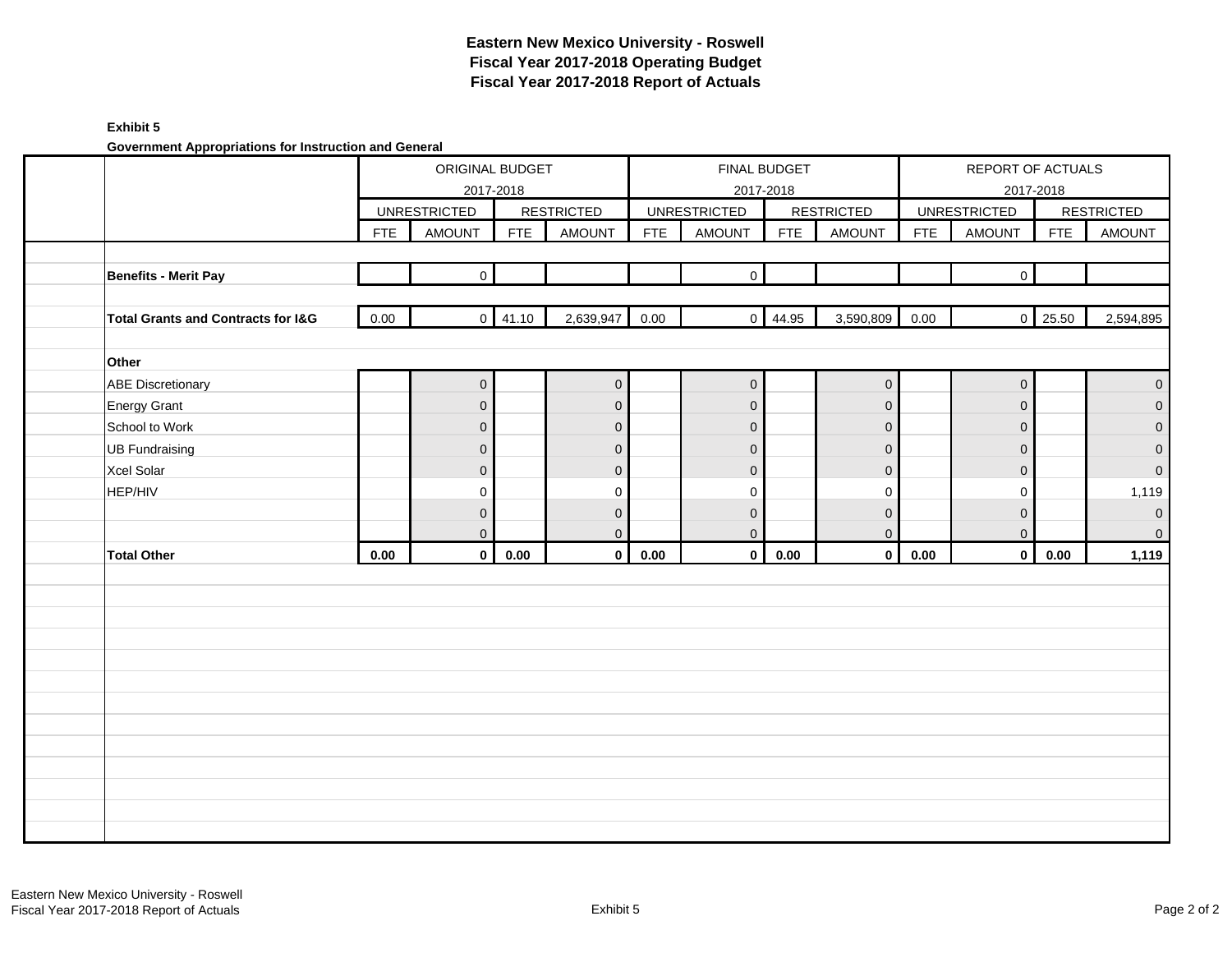## **Exhibit 6 Private Gifts, Grants, and Contracts for Instructional and General**

|                            |            | ORIGINAL BUDGET<br>2017-2018 |            |                   |            | <b>FINAL BUDGET</b><br>2017-2018 |            |                   |            | REPORT OF ACTUALS<br>2017-2018 |            |                   |
|----------------------------|------------|------------------------------|------------|-------------------|------------|----------------------------------|------------|-------------------|------------|--------------------------------|------------|-------------------|
|                            |            | <b>UNRESTRICTED</b>          |            | <b>RESTRICTED</b> |            | <b>UNRESTRICTED</b>              |            | <b>RESTRICTED</b> |            | <b>UNRESTRICTED</b>            |            | <b>RESTRICTED</b> |
|                            | <b>FTE</b> | <b>AMOUNT</b>                | <b>FTE</b> | <b>AMOUNT</b>     | <b>FTE</b> | <b>AMOUNT</b>                    | <b>FTE</b> | <b>AMOUNT</b>     | <b>FTE</b> | <b>AMOUNT</b>                  | <b>FTE</b> | <b>AMOUNT</b>     |
| <b>Private Gifts</b>       |            |                              |            |                   |            |                                  |            |                   |            |                                |            |                   |
| <b>Private Gifts</b>       |            | $\mathbf{0}$                 |            | $\mathbf 0$       |            | $\mathbf{0}$                     |            | $\mathbf 0$       |            | 30,869                         |            | $\overline{0}$    |
| <b>Private Gifts</b>       |            | $\Omega$                     |            | $\mathbf{0}$      |            | $\Omega$                         |            | $\Omega$          |            | $\mathbf 0$                    |            | $\overline{0}$    |
| <b>Private Gifts</b>       |            | $\mathbf{0}$                 |            | $\overline{0}$    |            | 0                                |            | $\mathbf{0}$      |            | $\Omega$                       |            | 0                 |
| <b>Private Gifts</b>       |            | $\Omega$                     |            | $\overline{0}$    |            | $\overline{0}$                   |            | $\mathbf{0}$      |            | $\Omega$                       |            | $\overline{0}$    |
| <b>Private Gifts</b>       |            | $\mathbf{0}$                 |            | $\mathbf 0$       |            | 0                                |            | $\Omega$          |            | $\mathbf 0$                    |            | 0                 |
| <b>Private Gifts</b>       |            | $\Omega$                     |            | $\mathbf 0$       |            | O                                |            | $\Omega$          |            | $\Omega$                       |            | 0                 |
| <b>Private Gifts</b>       |            | $\mathbf{0}$                 |            | $\mathbf 0$       |            | $\Omega$                         |            | $\mathbf{0}$      |            | $\mathbf 0$                    |            | $\overline{0}$    |
| <b>Private Gifts</b>       |            | $\Omega$                     |            | $\mathbf 0$       |            | $\Omega$                         |            | $\Omega$          |            | $\Omega$                       |            | $\Omega$          |
| <b>Private Gifts</b>       |            | $\Omega$                     |            | $\mathbf 0$       |            | 0                                |            | $\mathbf{0}$      |            | $\Omega$                       |            | $\mathbf{0}$      |
| <b>Private Gifts</b>       |            | $\Omega$                     |            | $\overline{0}$    |            | $\Omega$                         |            | $\mathbf{0}$      |            | $\Omega$                       |            | $\Omega$          |
| <b>Private Gifts</b>       |            | $\Omega$                     |            | $\mathbf{0}$      |            | $\Omega$                         |            | $\Omega$          |            | $\Omega$                       |            | 0                 |
| <b>Private Gifts</b>       |            | $\Omega$                     |            | $\mathbf 0$       |            | 0                                |            | $\mathbf{0}$      |            | $\Omega$                       |            | 0                 |
| <b>Private Gifts</b>       |            | $\Omega$                     |            | $\overline{0}$    |            | $\Omega$                         |            | $\mathbf{0}$      |            | $\mathbf 0$                    |            | $\Omega$          |
| <b>Private Gifts</b>       |            | $\mathbf{0}$                 |            | $\mathbf 0$       |            | $\Omega$                         |            | $\mathbf{0}$      |            | $\overline{0}$                 |            | $\overline{0}$    |
| <b>Private Gifts</b>       |            | $\Omega$                     |            | $\overline{0}$    |            | 0                                |            | $\mathbf{0}$      |            | $\Omega$                       |            | $\Omega$          |
| <b>Private Gifts</b>       |            | $\mathbf{0}$                 |            | $\mathbf 0$       |            | $\overline{0}$                   |            | $\mathbf 0$       |            | $\mathbf 0$                    |            | $\overline{0}$    |
| <b>Private Gifts</b>       |            | $\Omega$                     |            | $\mathbf{0}$      |            | $\Omega$                         |            | $\Omega$          |            | $\Omega$                       |            | 0                 |
| <b>Private Gifts</b>       |            | $\Omega$                     |            | $\mathbf 0$       |            | 0                                |            | $\mathbf{0}$      |            | $\mathbf{0}$                   |            | 0                 |
| <b>Private Gifts</b>       |            | $\Omega$                     |            | $\overline{0}$    |            | $\overline{0}$                   |            | $\mathbf{0}$      |            | $\mathbf 0$                    |            | $\Omega$          |
| <b>Private Gifts</b>       |            | $\mathbf{0}$                 |            | $\mathbf 0$       |            | $\Omega$                         |            | $\mathbf{0}$      |            | $\overline{0}$                 |            | $\overline{0}$    |
| <b>Private Gifts</b>       |            | $\Omega$                     |            | $\Omega$          |            | 0                                |            | $\Omega$          |            | $\Omega$                       |            | 0                 |
| <b>Private Gifts</b>       |            | $\mathbf{0}$                 |            | $\overline{0}$    |            | $\Omega$                         |            | $\mathbf{0}$      |            | $\mathbf 0$                    |            | $\Omega$          |
| <b>Private Gifts</b>       |            | $\Omega$                     |            | $\mathbf{0}$      |            | $\Omega$                         |            | $\Omega$          |            | $\Omega$                       |            |                   |
| <b>Private Gifts</b>       |            | $\Omega$                     |            | $\mathbf 0$       |            | 0                                |            | $\Omega$          |            | $\Omega$                       |            | 0                 |
| <b>Private Gifts</b>       |            | 0                            |            | $\bf{0}$          |            | 0                                |            | $\mathbf{0}$      |            | $\bf{0}$                       |            | $\bf{0}$          |
| <b>Total Private Gifts</b> |            | $\mathbf 0$                  |            | $\mathbf 0$       |            | $\mathbf 0$                      |            | $\pmb{0}$         |            | 30,869                         |            | $\mathbf{0}$      |
|                            |            |                              |            |                   |            |                                  |            |                   |            |                                |            |                   |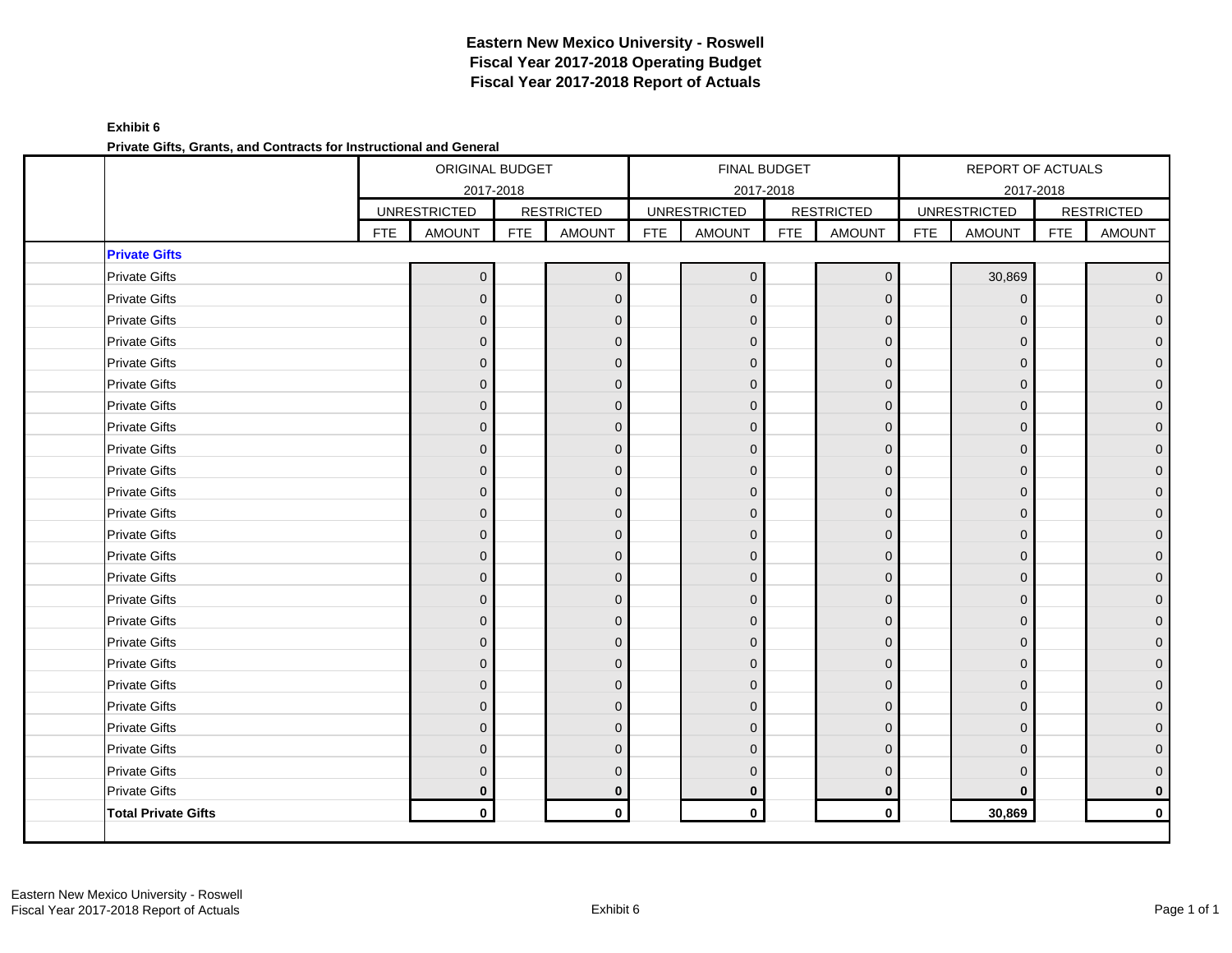## **Exhibit 7 Endowment, Land, and Permanent Income for Instruction and General**

|                                            |            | <b>ORIGINAL BUDGET</b><br>2017-2018 |            |                   |            | <b>FINAL BUDGET</b><br>2017-2018 |            |                   |     | <b>REPORT OF ACTUALS</b><br>2017-2018 |            |                   |
|--------------------------------------------|------------|-------------------------------------|------------|-------------------|------------|----------------------------------|------------|-------------------|-----|---------------------------------------|------------|-------------------|
|                                            |            | <b>UNRESTRICTED</b>                 |            | <b>RESTRICTED</b> |            | <b>UNRESTRICTED</b>              |            | <b>RESTRICTED</b> |     | <b>UNRESTRICTED</b>                   |            | <b>RESTRICTED</b> |
|                                            | <b>FTE</b> | <b>AMOUNT</b>                       | <b>FTE</b> | <b>AMOUNT</b>     | <b>FTE</b> | <b>AMOUNT</b>                    | <b>FTE</b> | <b>AMOUNT</b>     | FTE | <b>AMOUNT</b>                         | <b>FTE</b> | <b>AMOUNT</b>     |
| <b>Endowment, Land, and Permanent Fund</b> |            |                                     |            |                   |            |                                  |            |                   |     |                                       |            |                   |
| Endowment, Land and Permanent Fund         |            | $\Omega$                            |            | $\overline{0}$    |            | $\Omega$                         |            | $\mathbf{0}$      |     | $\Omega$                              |            | $\Omega$          |
| Endowment, Land and Permanent Fund         |            | $\Omega$                            |            | $\overline{0}$    |            | $\Omega$                         |            | $\mathbf{0}$      |     | $\Omega$                              |            |                   |
| Endowment, Land and Permanent Fund         |            | $\Omega$                            |            | $\Omega$          |            | $\Omega$                         |            | $\Omega$          |     | $\Omega$                              |            |                   |
| Endowment, Land and Permanent Fund         |            | $\Omega$                            |            | $\mathbf{0}$      |            | $\Omega$                         |            | $\Omega$          |     | $\Omega$                              |            |                   |
| Endowment, Land and Permanent Fund         |            | $\Omega$                            |            | $\overline{0}$    |            | $\Omega$                         |            | $\Omega$          |     | $\Omega$                              |            |                   |
| Endowment, Land and Permanent Fund         |            | $\Omega$                            |            | $\mathbf{0}$      |            | O                                |            | $\Omega$          |     | $\Omega$                              |            |                   |
| Endowment, Land and Permanent Fund         |            | $\Omega$                            |            | $\overline{0}$    |            | $\Omega$                         |            | $\mathbf 0$       |     | $\Omega$                              |            | $\Omega$          |
| Endowment, Land and Permanent Fund         |            | $\Omega$                            |            | $\overline{0}$    |            | $\Omega$                         |            | $\mathbf 0$       |     | $\Omega$                              |            |                   |
| Endowment, Land and Permanent Fund         |            | $\Omega$                            |            | $\overline{0}$    |            | 0                                |            | $\Omega$          |     | $\Omega$                              |            |                   |
| Endowment, Land and Permanent Fund         |            | $\Omega$                            |            | $\overline{0}$    |            | $\Omega$                         |            | $\Omega$          |     | $\Omega$                              |            | $\Omega$          |
| Endowment, Land and Permanent Fund         |            | $\Omega$                            |            | $\overline{0}$    |            | $\Omega$                         |            | $\mathbf 0$       |     | $\Omega$                              |            |                   |
| Endowment, Land and Permanent Fund         |            | $\Omega$                            |            | $\mathbf 0$       |            | U                                |            | $\Omega$          |     | $\Omega$                              |            |                   |
| Endowment, Land and Permanent Fund         |            | $\Omega$                            |            | $\overline{0}$    |            | $\Omega$                         |            | $\Omega$          |     | $\Omega$                              |            | U                 |
| Endowment, Land and Permanent Fund         |            | $\Omega$                            |            | $\mathbf 0$       |            | $\Omega$                         |            | $\mathbf 0$       |     | $\Omega$                              |            |                   |
| Endowment, Land and Permanent Fund         |            | $\Omega$                            |            | $\mathbf 0$       |            | U                                |            | $\Omega$          |     | $\Omega$                              |            |                   |
| Endowment, Land and Permanent Fund         |            | $\Omega$                            |            | $\overline{0}$    |            | $\Omega$                         |            | $\Omega$          |     | $\Omega$                              |            | $\Omega$          |
| Endowment, Land and Permanent Fund         |            | $\Omega$                            |            | $\Omega$          |            | $\Omega$                         |            | $\Omega$          |     | $\Omega$                              |            |                   |
| Endowment, Land and Permanent Fund         |            | $\Omega$                            |            | $\mathbf 0$       |            | O                                |            | $\Omega$          |     | $\Omega$                              |            |                   |
| Endowment, Land and Permanent Fund         |            | $\Omega$                            |            | $\overline{0}$    |            | $\Omega$                         |            | $\Omega$          |     | $\Omega$                              |            |                   |
| Endowment, Land and Permanent Fund         |            | $\Omega$                            |            | $\overline{0}$    |            | $\Omega$                         |            | $\Omega$          |     | $\Omega$                              |            |                   |
| Endowment, Land and Permanent Fund         |            | $\Omega$                            |            | $\overline{0}$    |            | O                                |            | $\Omega$          |     | $\Omega$                              |            |                   |
| Endowment, Land and Permanent Fund         |            | $\Omega$                            |            | $\mathbf{0}$      |            | $\Omega$                         |            | $\Omega$          |     | $\Omega$                              |            |                   |
| Endowment, Land and Permanent Fund         |            | $\Omega$                            |            | $\overline{0}$    |            | $\Omega$                         |            | $\Omega$          |     | $\Omega$                              |            |                   |
| Endowment, Land and Permanent Fund         |            | $\Omega$                            |            | $\overline{0}$    |            | $\Omega$                         |            | $\Omega$          |     | $\Omega$                              |            |                   |
| Endowment, Land and Permanent Fund         |            | $\bf{0}$                            |            | $\bf{0}$          |            | $\bf{0}$                         |            | 0                 |     | $\bf{0}$                              |            |                   |
| Total Land and Permanent Fund              |            | $\mathbf{0}$                        |            | $\mathbf{0}$      |            | $\mathbf{0}$                     |            | $\mathbf{0}$      |     | $\Omega$                              |            | $\mathbf{0}$      |
|                                            |            |                                     |            |                   |            |                                  |            |                   |     |                                       |            |                   |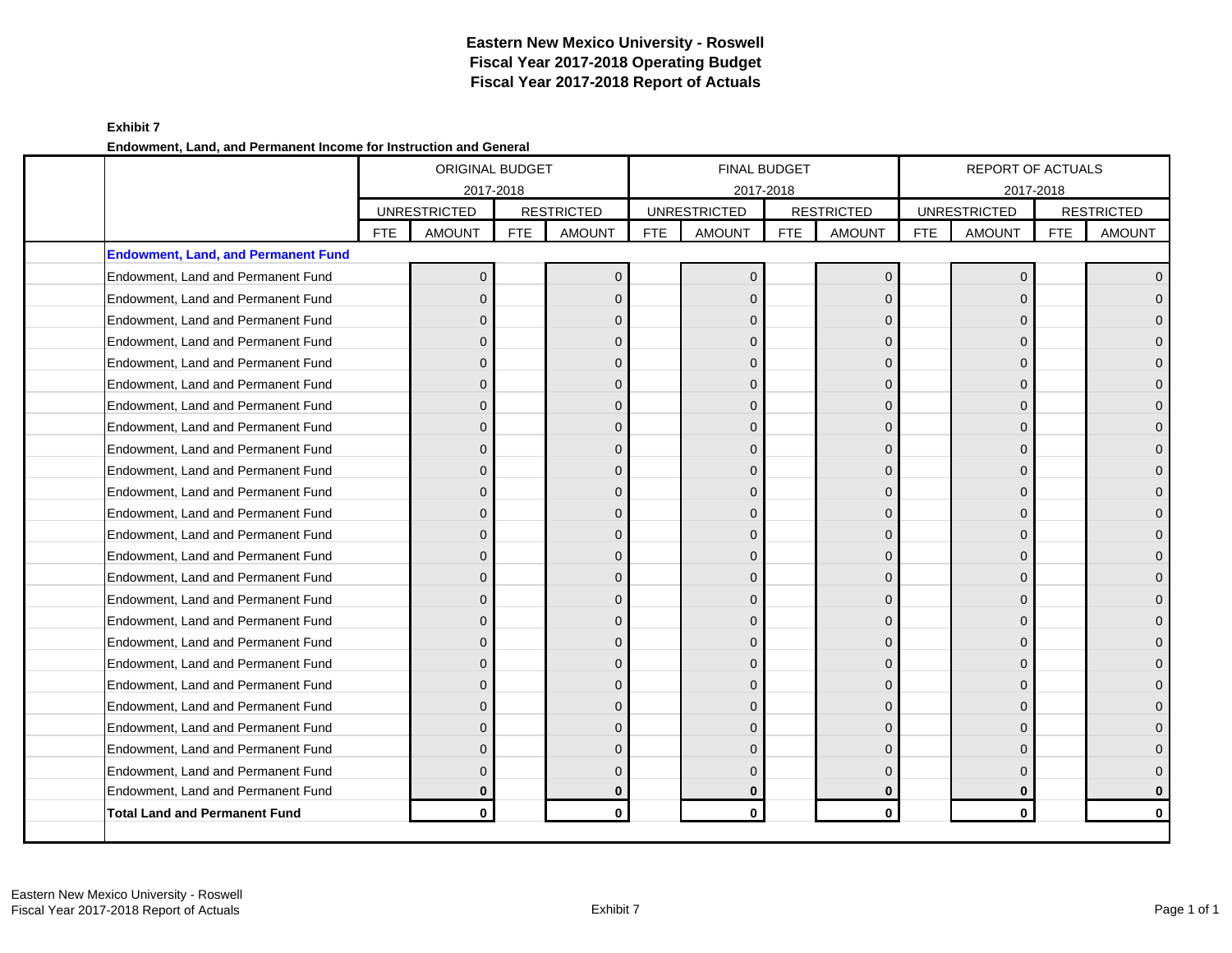### **Exhibit 8**

**Sales and Services for Instruction and General**

|                                 |            | ORIGINAL BUDGET                      |            |                                    |            | FINAL BUDGET                         |            |                                    |            | <b>REPORT OF ACTUALS</b>             |            |                                    |
|---------------------------------|------------|--------------------------------------|------------|------------------------------------|------------|--------------------------------------|------------|------------------------------------|------------|--------------------------------------|------------|------------------------------------|
|                                 |            | 2017-2018                            |            |                                    |            | 2017-2018                            |            |                                    |            | 2017-2018                            |            |                                    |
|                                 | <b>FTE</b> | <b>UNRESTRICTED</b><br><b>AMOUNT</b> | <b>FTE</b> | <b>RESTRICTED</b><br><b>AMOUNT</b> | <b>FTE</b> | <b>UNRESTRICTED</b><br><b>AMOUNT</b> | <b>FTE</b> | <b>RESTRICTED</b><br><b>AMOUNT</b> | <b>FTE</b> | <b>UNRESTRICTED</b><br><b>AMOUNT</b> | <b>FTE</b> | <b>RESTRICTED</b><br><b>AMOUNT</b> |
| <b>Sales and Services</b>       |            |                                      |            |                                    |            |                                      |            |                                    |            |                                      |            |                                    |
| Sales and Services              |            | $\overline{0}$                       |            | $\mathbf{0}$                       |            | $\mathbf{0}$                         |            | $\mathbf{0}$                       |            | $\mathbf 0$                          |            | $\overline{0}$                     |
| Sales and Services              |            | $\overline{0}$                       |            | $\Omega$                           |            | $\Omega$                             |            | $\Omega$                           |            | $\Omega$                             |            | $\overline{0}$                     |
| Sales and Services              |            | $\overline{0}$                       |            | $\Omega$                           |            | $\Omega$                             |            | $\Omega$                           |            | $\Omega$                             |            | $\overline{0}$                     |
| Sales and Services              |            | $\overline{0}$                       |            | $\Omega$                           |            | $\Omega$                             |            | $\Omega$                           |            | $\Omega$                             |            | $\overline{0}$                     |
| Sales and Services              |            | $\overline{0}$                       |            | $\mathbf{0}$                       |            | $\Omega$                             |            | $\Omega$                           |            | $\Omega$                             |            | $\mathbf{0}$                       |
| Sales and Services              |            | $\overline{0}$                       |            | $\Omega$                           |            | $\Omega$                             |            | $\Omega$                           |            | $\Omega$                             |            | $\overline{0}$                     |
| Sales and Services              |            | $\Omega$                             |            | $\Omega$                           |            | $\Omega$                             |            | $\Omega$                           |            | $\Omega$                             |            | $\mathbf{0}$                       |
| Sales and Services              |            | $\overline{0}$                       |            | $\mathbf{0}$                       |            | $\Omega$                             |            | $\Omega$                           |            | $\Omega$                             |            | $\overline{0}$                     |
| Sales and Services              |            | $\overline{0}$                       |            | $\Omega$                           |            | $\Omega$                             |            | $\Omega$                           |            | $\Omega$                             |            | $\overline{0}$                     |
| Sales and Services              |            | $\overline{0}$                       |            | $\mathbf 0$                        |            | $\Omega$                             |            | $\mathbf{0}$                       |            | $\Omega$                             |            | 0                                  |
| Sales and Services              |            | $\overline{0}$                       |            | $\Omega$                           |            | $\Omega$                             |            | $\Omega$                           |            | $\Omega$                             |            | $\mathbf{0}$                       |
| Sales and Services              |            | $\Omega$                             |            | $\Omega$                           |            | $\Omega$                             |            | $\Omega$                           |            | $\Omega$                             |            | $\overline{0}$                     |
| Sales and Services              |            | $\overline{0}$                       |            | $\mathbf 0$                        |            | $\Omega$                             |            | $\mathbf{0}$                       |            | $\Omega$                             |            | $\overline{0}$                     |
| Sales and Services              |            | $\overline{0}$                       |            | $\Omega$                           |            | $\Omega$                             |            | $\Omega$                           |            | $\Omega$                             |            | $\overline{0}$                     |
| Sales and Services              |            | $\overline{0}$                       |            | $\mathbf 0$                        |            | $\Omega$                             |            | $\mathbf{0}$                       |            | $\Omega$                             |            | $\overline{0}$                     |
| Sales and Services              |            | $\overline{0}$                       |            | $\Omega$                           |            | $\Omega$                             |            | $\Omega$                           |            | $\Omega$                             |            | $\overline{0}$                     |
| Sales and Services              |            | $\overline{0}$                       |            | $\Omega$                           |            | $\Omega$                             |            | $\Omega$                           |            | $\Omega$                             |            | $\overline{0}$                     |
| Sales and Services              |            | $\overline{0}$                       |            | $\Omega$                           |            | $\Omega$                             |            | $\Omega$                           |            | $\Omega$                             |            | 0                                  |
| Sales and Services              |            | $\Omega$                             |            | $\Omega$                           |            | $\Omega$                             |            | $\Omega$                           |            | $\Omega$                             |            | $\mathbf{0}$                       |
| Sales and Services              |            | $\overline{0}$                       |            | $\mathbf{0}$                       |            | $\Omega$                             |            | $\mathbf{0}$                       |            | $\Omega$                             |            | $\overline{0}$                     |
| Sales and Services              |            | $\overline{0}$                       |            | $\Omega$                           |            | $\Omega$                             |            | $\Omega$                           |            | $\Omega$                             |            | $\overline{0}$                     |
| Sales and Services              |            | $\Omega$                             |            | $\Omega$                           |            | $\Omega$                             |            | $\Omega$                           |            | $\Omega$                             |            | $\overline{0}$                     |
| Sales and Services              |            | $\overline{0}$                       |            | $\Omega$                           |            | $\Omega$                             |            | $\Omega$                           |            | $\Omega$                             |            | 0                                  |
| Sales and Services              |            | $\Omega$                             |            | $\Omega$                           |            | $\Omega$                             |            | $\Omega$                           |            | $\Omega$                             |            | 0                                  |
| Sales and Services              |            | $\bf{0}$                             |            | $\bf{0}$                           |            | $\bf{0}$                             |            | $\bf{0}$                           |            | $\bf{0}$                             |            | 0                                  |
| <b>Total Sales and Services</b> |            | $\mathbf{0}$                         |            | $\mathbf{0}$                       |            | $\mathbf{0}$                         |            | $\mathbf{0}$                       |            | $\mathbf{0}$                         |            | $\mathbf{0}$                       |
|                                 |            |                                      |            |                                    |            |                                      |            |                                    |            |                                      |            |                                    |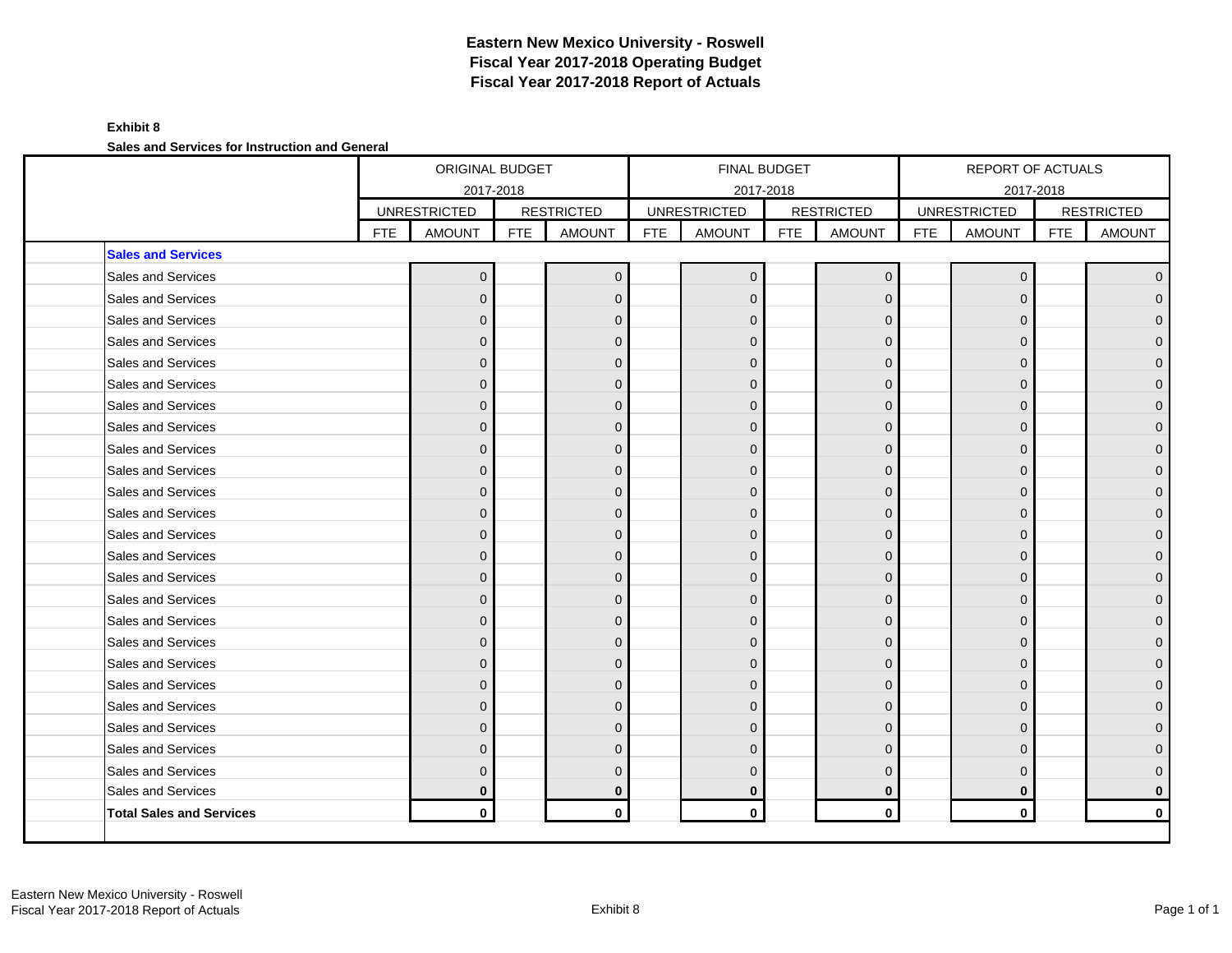## **Exhibit 9**

**Other Sources of Revenue for Instructional and General**

|                                     |            | <b>ORIGINAL BUDGET</b> |            |                   |            |                     | FINAL BUDGET |                   |            | <b>REPORT OF ACTUALS</b> |            |                   |
|-------------------------------------|------------|------------------------|------------|-------------------|------------|---------------------|--------------|-------------------|------------|--------------------------|------------|-------------------|
|                                     |            | 2017-2018              |            |                   |            | 2017-2018           |              |                   |            | 2017-2018                |            |                   |
|                                     |            | <b>UNRESTRICTED</b>    |            | <b>RESTRICTED</b> |            | <b>UNRESTRICTED</b> |              | <b>RESTRICTED</b> |            | <b>UNRESTRICTED</b>      |            | <b>RESTRICTED</b> |
|                                     | <b>FTE</b> | <b>AMOUNT</b>          | <b>FTE</b> | <b>AMOUNT</b>     | <b>FTE</b> | <b>AMOUNT</b>       | <b>FTE</b>   | <b>AMOUNT</b>     | <b>FTE</b> | <b>AMOUNT</b>            | <b>FTE</b> | <b>AMOUNT</b>     |
| <b>Other Sources of Revenue</b>     |            |                        |            |                   |            |                     |              |                   |            |                          |            |                   |
| <b>Bank Charges</b>                 |            | $\Omega$               |            | $\overline{0}$    |            | $\mathbf{0}$        |              | $\mathbf 0$       |            | (44, 345)                |            | $\overline{0}$    |
| <b>Classroom Rental</b>             |            | $\Omega$               |            | $\Omega$          |            | $\Omega$            |              | $\Omega$          |            | 3,945                    |            | $\overline{0}$    |
| Computer Lab Rental                 |            | $\mathbf{0}$           |            | $\mathbf{0}$      |            | $\Omega$            |              | $\mathbf{0}$      |            | 2,515                    |            | $\overline{0}$    |
| <b>CWSP IDC</b>                     |            | $\Omega$               |            | $\Omega$          |            | $\Omega$            |              | $\Omega$          |            | 27,414                   |            | 0                 |
| <b>Facilities Income</b>            |            | $\Omega$               |            | $\Omega$          |            | $\Omega$            |              | $\mathbf 0$       |            | 5,580                    |            | $\overline{0}$    |
| <b>High School Waivers</b>          |            | $\Omega$               |            | $\Omega$          |            | $\Omega$            |              | $\Omega$          |            | $\Omega$                 |            | $\overline{0}$    |
| <b>ID Replacement</b>               |            | 200                    |            | $\overline{0}$    |            | 200                 |              | $\mathbf{0}$      |            | 910                      |            | 0                 |
| Indirect Cost Recovery              |            | 190,000                |            | $\overline{0}$    |            | 190,000             |              | $\overline{0}$    |            | 276,210                  |            | $\overline{0}$    |
| Interest Income                     |            | $\Omega$               |            | $\Omega$          |            | $\Omega$            |              | $\Omega$          |            | 155,503                  |            | $\overline{0}$    |
| <b>Investment Earnings</b>          |            | $\Omega$               |            | $\Omega$          |            | $\Omega$            |              | $\Omega$          |            | $\mathbf 0$              |            | $\mathbf{0}$      |
| <b>Library Fines</b>                |            | $\Omega$               |            | $\Omega$          |            | $\Omega$            |              | $\mathbf{0}$      |            | $\Omega$                 |            | $\mathbf{0}$      |
| Miscellaneous Income                |            | $\Omega$               |            | $\Omega$          |            | $\Omega$            |              | $\Omega$          |            | 10,020                   |            | 0                 |
| <b>Office Rental</b>                |            | 2,550                  |            | $\mathbf{0}$      |            | 2,550               |              | $\mathbf{0}$      |            | 2,420                    |            | $\overline{0}$    |
| <b>Other Rental</b>                 |            | $\Omega$               |            | $\Omega$          |            | $\Omega$            |              | $\Omega$          |            | $\Omega$                 |            | $\mathbf{0}$      |
| Pay Telephones                      |            | $\Omega$               |            | $\mathbf 0$       |            | $\Omega$            |              | $\mathbf{0}$      |            | $\Omega$                 |            | 0                 |
| Pool Rental                         |            | $\Omega$               |            | $\Omega$          |            | $\Omega$            |              | $\mathbf{0}$      |            | $\Omega$                 |            | $\overline{0}$    |
| Unrealized Gain or Loss             |            | $\Omega$               |            | $\Omega$          |            | $\Omega$            |              | $\Omega$          |            | $\Omega$                 |            | 0                 |
| <b>Vending Machines</b>             |            | 500                    |            | $\Omega$          |            | 500                 |              | $\Omega$          |            | $\Omega$                 |            | $\overline{0}$    |
| Miscellaneous Tuition & Fee Waivers |            | $\Omega$               |            | $\mathbf 0$       |            | $\Omega$            |              | $\mathbf{0}$      |            | $\Omega$                 |            | 0                 |
| Realized Gain or Loss               |            | $\overline{0}$         |            | $\overline{0}$    |            | $\Omega$            |              | $\overline{0}$    |            | (100, 239)               |            | $\overline{0}$    |
| Other                               |            | $\Omega$               |            | $\Omega$          |            | $\Omega$            |              | $\Omega$          |            | $\Omega$                 |            | $\overline{0}$    |
| Other                               |            | $\Omega$               |            | $\Omega$          |            | $\Omega$            |              | $\Omega$          |            | $\Omega$                 |            | $\mathbf{0}$      |
| Other                               |            | $\Omega$               |            | $\overline{0}$    |            | $\Omega$            |              | $\Omega$          |            | $\Omega$                 |            | 0                 |
| Other                               |            | $\Omega$               |            | $\Omega$          |            | $\Omega$            |              | $\Omega$          |            | $\Omega$                 |            | 0                 |
| Other                               |            | O                      |            | $\bf{0}$          |            | O                   |              | $\bf{0}$          |            | $\bf{0}$                 |            | 0                 |
| Total Other Sources of Revenue      |            | 193,250                |            | $\mathbf 0$       |            | 193,250             |              | $\mathbf{0}$      |            | 339,934                  |            | $\mathbf{0}$      |
|                                     |            |                        |            |                   |            |                     |              |                   |            |                          |            |                   |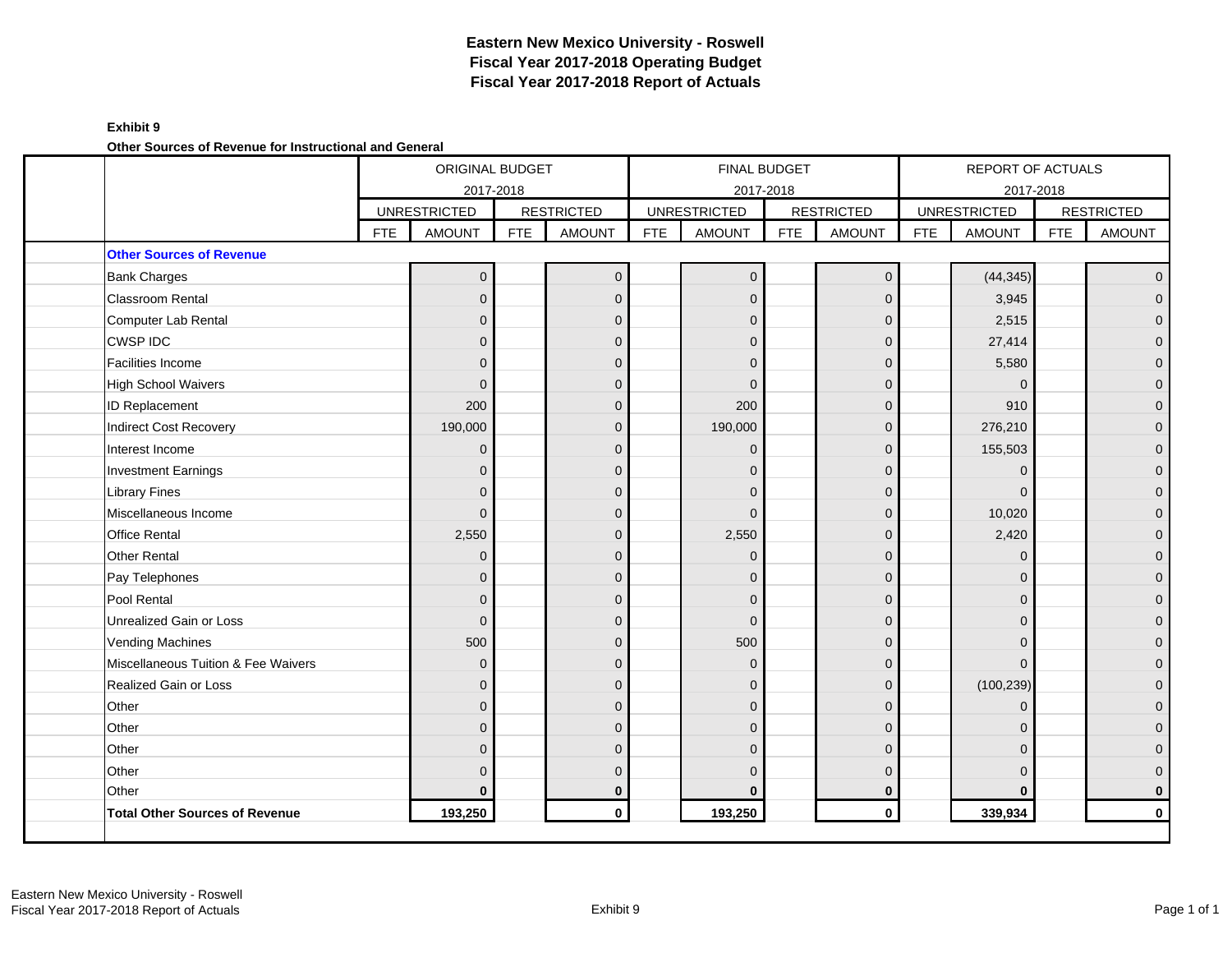### **Exhibit 10**

|                |                                   | ORIGINAL BUDGET |                     |            |                   |            | FINAL BUDGET        |            |                   |            | REPORT OF ACTUALS   |            |                   |
|----------------|-----------------------------------|-----------------|---------------------|------------|-------------------|------------|---------------------|------------|-------------------|------------|---------------------|------------|-------------------|
|                |                                   |                 | 2017-2018           |            |                   |            | 2017-2018           |            |                   |            | 2017-2018           |            |                   |
|                |                                   |                 | <b>UNRESTRICTED</b> |            | <b>RESTRICTED</b> |            | <b>UNRESTRICTED</b> |            | <b>RESTRICTED</b> |            | <b>UNRESTRICTED</b> |            | <b>RESTRICTED</b> |
|                | <b>Academic Instruction</b>       | <b>FTE</b>      | <b>AMOUNT</b>       | <b>FTE</b> | <b>AMOUNT</b>     | <b>FTE</b> | <b>AMOUNT</b>       | <b>FTE</b> | <b>AMOUNT</b>     | <b>FTE</b> | <b>AMOUNT</b>       | <b>FTE</b> | <b>AMOUNT</b>     |
| 3BUSA          | <b>Business Administration</b>    | 2.25            | 108,437             | 0.00       | $\mathbf 0$       | 2.25       | 111,630             | 0.00       | $\mathbf{0}$      | 2.50       | 121,808             | 0.00       | $\mathbf 0$       |
| 3CRIM          | <b>Criminal Justice</b>           | 1.10            | 44,933              | 0.00       | $\mathbf 0$       | 1.10       | 46,241              | 0.00       | $\mathbf 0$       | 1.25       | 51,622              | 0.00       | 0                 |
| 3NTSC          | <b>Natural Sciences</b>           | 9.17            | 427,282             | 0.00       | $\Omega$          | 7.60       | 405,650             | 0.00       | $\mathbf{0}$      | 0.00       | 412,169             | 0.00       | 0                 |
| 3LIBA          | <b>Liberal Arts</b>               | 12.12           | 734,781             | 0.00       | $\mathbf 0$       | 10.40      | 734,683             | 0.00       | $\overline{0}$    | 13.00      | 644,124             | 0.00       | $\overline{0}$    |
| 3HSVC          | Human Services                    | 0.71            | 30,706              | 0.00       | $\mathbf 0$       | 0.71       | 31,597              | 0.00       | $\mathbf 0$       | 0.63       | 34,971              | 0.00       | $\mathbf 0$       |
| 3DEDHS         | Sun Path On-Line                  | 0.00            | $\mathbf 0$         | 0.00       | $\mathbf 0$       | 0.00       | $\mathbf 0$         | 0.00       | $\mathbf{0}$      | 0.00       | 2,700               | 0.00       | $\mathbf 0$       |
| A2             | <b>Additional Future Programs</b> | 0.00            | $\mathbf 0$         | 0.00       | $\mathbf 0$       | 0.00       | $\mathbf 0$         | 0.00       | $\mathbf 0$       | 0.00       | $\mathbf 0$         | 0.00       | $\overline{0}$    |
| A <sub>3</sub> | <b>Additional Future Programs</b> | 0.00            | $\mathbf 0$         | 0.00       | $\mathbf 0$       | 0.00       | $\mathbf 0$         | 0.00       | $\mathbf{0}$      | 0.00       | $\mathbf 0$         | 0.00       | $\mathbf 0$       |
| A4             | Additional Future Programs        | 0.00            | $\mathbf 0$         | 0.00       | $\mathbf 0$       | 0.00       | $\mathbf 0$         | 0.00       | $\mathbf{0}$      | 0.00       | $\mathbf 0$         | 0.00       | $\overline{0}$    |
| A <sub>5</sub> | <b>Additional Future Programs</b> | 0.00            | $\mathsf{O}\xspace$ | 0.00       | $\mathbf 0$       | 0.00       | $\mathbf 0$         | 0.00       | $\mathbf 0$       | 0.00       | $\pmb{0}$           | 0.00       | $\overline{0}$    |
| A <sub>6</sub> | <b>Additional Future Programs</b> | 0.00            | $\mathbf 0$         | 0.00       | $\mathbf 0$       | 0.00       | $\mathbf 0$         | 0.00       | $\mathbf 0$       | 0.00       | $\mathbf 0$         | 0.00       | $\mathbf 0$       |
| A7             | <b>Additional Future Programs</b> | 0.00            | $\mathbf 0$         | 0.00       | $\mathbf 0$       | 0.00       | $\mathbf 0$         | 0.00       | $\mathbf 0$       | 0.00       | $\mathbf 0$         | 0.00       | $\overline{0}$    |
| A8             | <b>Additional Future Programs</b> | 0.00            | $\mathbf 0$         | 0.00       | $\mathbf 0$       | 0.00       | $\mathbf 0$         | 0.00       | $\mathbf 0$       | 0.00       | $\Omega$            | 0.00       | $\overline{0}$    |
|                |                                   |                 |                     |            |                   |            |                     |            |                   |            |                     |            |                   |
|                |                                   |                 |                     |            |                   |            |                     |            |                   |            |                     |            |                   |
|                | <b>Total Academic Instruction</b> | 25.35           | 1,346,139           | 0.00       | $\mathbf{0}$      | 22.06      | 1,329,801           | 0.00       | $\overline{0}$    | 17.38      | 1,267,394           | 0.00       | $\mathbf 0$       |
|                |                                   |                 |                     |            |                   |            |                     |            |                   |            |                     |            |                   |
|                |                                   |                 |                     |            |                   |            |                     |            |                   |            |                     |            |                   |
|                |                                   |                 |                     |            |                   |            |                     |            |                   |            |                     |            |                   |
|                |                                   |                 |                     |            |                   |            |                     |            |                   |            |                     |            |                   |
|                |                                   |                 |                     |            |                   |            |                     |            |                   |            |                     |            |                   |
|                |                                   |                 |                     |            |                   |            |                     |            |                   |            |                     |            |                   |
|                |                                   |                 |                     |            |                   |            |                     |            |                   |            |                     |            |                   |
|                |                                   |                 |                     |            |                   |            |                     |            |                   |            |                     |            |                   |
|                |                                   |                 |                     |            |                   |            |                     |            |                   |            |                     |            |                   |
|                |                                   |                 |                     |            |                   |            |                     |            |                   |            |                     |            |                   |
|                |                                   |                 |                     |            |                   |            |                     |            |                   |            |                     |            |                   |
|                |                                   |                 |                     |            |                   |            |                     |            |                   |            |                     |            |                   |
|                |                                   |                 |                     |            |                   |            |                     |            |                   |            |                     |            |                   |
|                |                                   |                 |                     |            |                   |            |                     |            |                   |            |                     |            |                   |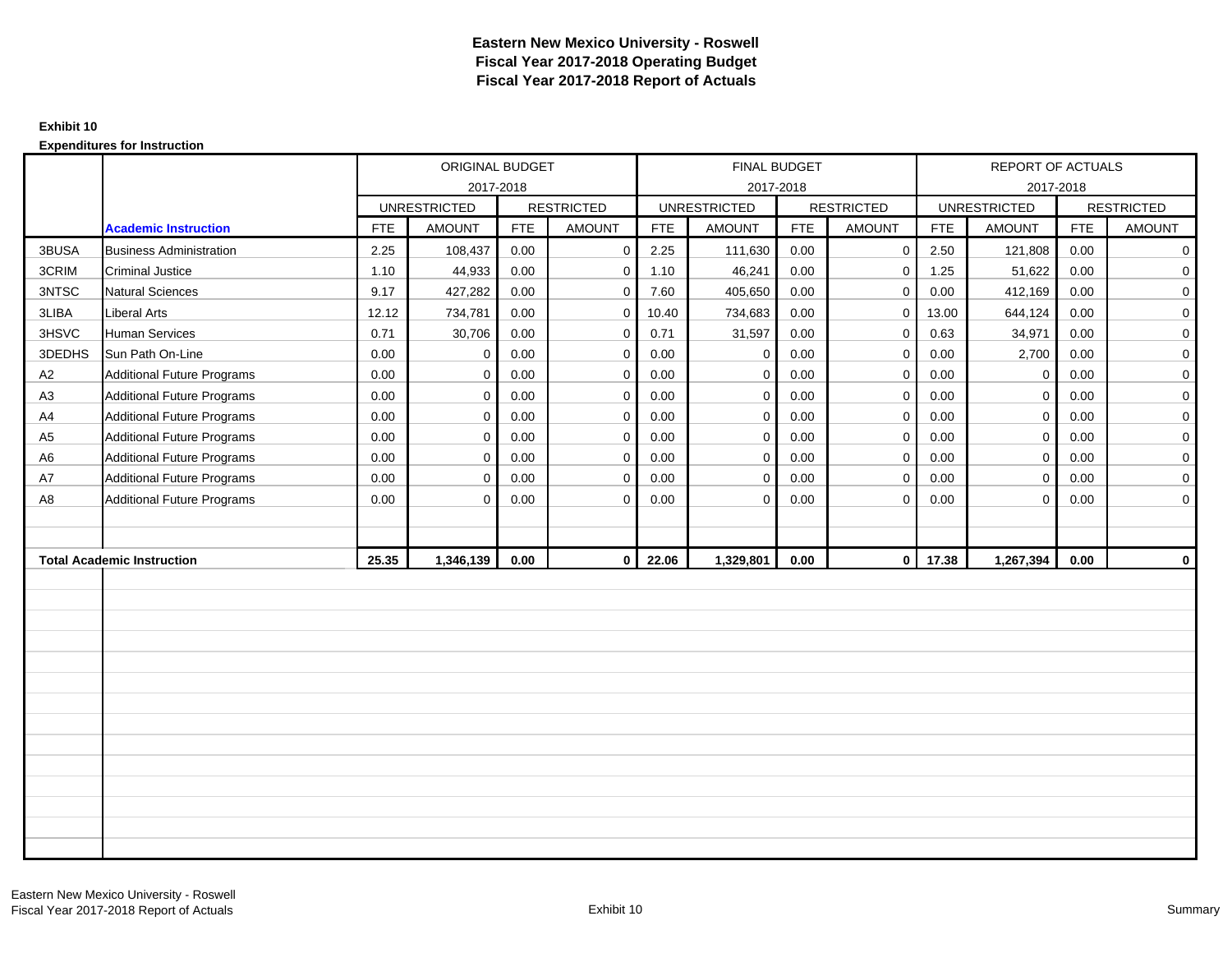|                | <b>VOCATIONAL INSTRUCTION</b>            |       |             |      |             |       |           |      |             |       |             |      |             |
|----------------|------------------------------------------|-------|-------------|------|-------------|-------|-----------|------|-------------|-------|-------------|------|-------------|
| 3AIRP          | Airframe and Powerplant                  | 4.25  | 269,131     | 0.00 | $\Omega$    | 4.15  | 267,083   | 0.00 | $\mathbf 0$ | 5.27  | 267,825     | 0.00 | $\mathbf 0$ |
| 3AUTO          | <b>Auto Mechanics</b>                    | 1.93  | 90,213      | 0.00 | $\Omega$    | 2.00  | 105,797   | 0.00 | $\Omega$    | 2.10  | 113,656     | 0.00 | 0           |
| 3CDEV          | <b>Child Development</b>                 | 0.25  | 16,300      | 0.00 | $\mathbf 0$ | 0.25  | 16,780    | 0.00 | $\Omega$    | 0.20  | 19,099      | 0.00 | $\mathbf 0$ |
| 3CDL2          | <b>CDL Training Program</b>              | 1.29  | 90,929      | 0.00 | 0           | 1.29  | 87,705    | 0.00 | $\mathbf 0$ | 1.26  | 89,667      | 0.00 | $\mathbf 0$ |
| 3DRAF          | Drafting and Design                      | 0.50  | 22,000      | 0.00 | $\mathbf 0$ | 0.25  | 17,000    | 0.00 | $\mathbf 0$ | 0.20  | 19,732      | 0.00 | $\mathbf 0$ |
| 3EMT           | <b>Emergency Medical Technician</b>      | 9.39  | 472,715     | 0.00 | $\mathbf 0$ | 8.35  | 471,646   | 0.00 | 0           | 8.51  | 484,357     | 0.00 | $\mathbf 0$ |
| 3EPT           | <b>Electronic Publishing Tech</b>        | 1.30  | 74,619      | 0.00 | $\mathbf 0$ | 1.30  | 77,558    | 0.00 | $\mathbf 0$ | 2.01  | 102,854     | 0.00 | 0           |
| 3FIRE          | Fire Technology                          | 0.10  | 3,150       | 0.00 | $\mathbf 0$ | 0.10  | 3,390     | 0.00 | $\mathbf 0$ | 0.07  | 1,905       | 0.00 | $\mathbf 0$ |
| 3HVAC          | <b>Heating and Cooling</b>               | 1.15  | 71,533      | 0.00 | $\mathbf 0$ | 1.15  | 73,493    | 0.00 | $\mathbf 0$ | 1.25  | 68,898      | 0.00 | 0           |
| 3INDU          | <b>Industrial Engineering Technology</b> | 0.25  | 13,485      | 0.00 | $\mathbf 0$ | 0.25  | 15,360    | 0.00 | $\mathbf 0$ | 0.50  | 33,114      | 0.00 | 0           |
| 3MEDA          | <b>Medical Assisting</b>                 | 4.25  | 187,140     | 0.00 | $\mathbf 0$ | 3.75  | 191,625   | 0.00 | 0           | 3.27  | 186,208     | 0.00 | $\mathbf 0$ |
| 3NURA          | <b>Nursing Assistant</b>                 | 5.23  | 176,277     | 0.00 | $\Omega$    | 2.35  | 115,048   | 0.00 | $\Omega$    | 2.25  | 120,453     | 0.00 | $\mathbf 0$ |
| 3NURS          | Nursing                                  | 8.41  | 390,126     | 0.00 | $\Omega$    | 6.75  | 359,401   | 0.00 | $\Omega$    | 5.60  | 398,851     | 0.00 | $\mathbf 0$ |
| 3NURX          | Nursing Expansion                        | 1.00  | 68,500      | 0.00 | $\mathbf 0$ | 1.00  | 68,500    | 0.00 | $\Omega$    | 1.25  | 68,215      | 0.00 | $\mathbf 0$ |
| 3OCCP          | Occupational Therapy                     | 4.42  | 189,241     | 0.00 | $\mathbf 0$ | 3.92  | 180,768   | 0.00 | $\mathbf 0$ | 3.45  | 203,736     | 0.00 | $\mathbf 0$ |
| 3OFFP          | <b>Office Practices</b>                  | 2.50  | 114,099     | 0.00 | $\mathbf 0$ | 2.25  | 107,652   | 0.00 | 0           | 2.15  | 119,238     | 0.00 | $\mathbf 0$ |
| 3OUTC          | <b>Outcomes Measurement</b>              | 0.00  | 10,000      | 0.00 | $\mathbf 0$ | 0.00  | 10,000    | 0.00 | $\mathbf 0$ | 0.00  | 15,700      | 0.00 | $\mathbf 0$ |
| 3PHAR          | <b>Pharmacy Program</b>                  | 0.34  | 11,500      | 0.00 | $\mathbf 0$ | 0.34  | 11,770    | 0.00 | $\mathbf 0$ | 0.10  | 11,706      | 0.00 | $\mathbf 0$ |
| 3PHLB          | Phlebotomy                               | 0.28  | 24,191      | 0.00 | $\mathbf 0$ | 0.28  | 24,617    | 0.00 | 0           | 0.07  | 11,272      | 0.00 | $\mathbf 0$ |
| 3PLOT          | Professional Pilot Training              | 1.40  | 73,868      | 0.00 | $\mathbf 0$ | 1.40  | 121,091   | 0.00 | $\mathbf 0$ | 1.15  | 117,236     | 0.00 | 0           |
| 3RESP          | <b>Respiratory Therapy</b>               | 2.78  | 127,705     | 0.00 | $\mathbf 0$ | 2.78  | 132,797   | 0.00 | 0           | 2.10  | 129,200     | 0.00 | $\mathbf 0$ |
| 3SAFE          | Safety Engineering Technology            | 1.38  | 63,428      | 0.00 | $\mathbf 0$ | 1.38  | 65,121    | 0.00 | $\mathbf 0$ | 1.00  | 58,862      | 0.00 | 0           |
| 3SPEC          | <b>Special Services</b>                  | 7.63  | 402,722     | 0.00 | $\mathbf 0$ | 5.75  | 302,004   | 0.00 | $\Omega$    | 8.00  | 395,669     | 0.00 | 0           |
| 3TEST          | Testing                                  | 3.00  | 149,183     | 0.00 | $\mathbf 0$ | 3.00  | 153,058   | 0.00 | $\mathbf 0$ | 2.25  | 150,488     | 0.00 | 0           |
| 3WELD          | Welding                                  | 2.25  | 105,267     | 0.00 | $\mathbf 0$ | 2.25  | 113,125   | 0.00 | 0           | 2.40  | 114,961     | 0.00 | 0           |
| V1             | <b>Additional Future Programs</b>        | 0.00  | $\Omega$    | 0.00 | $\mathbf 0$ | 0.00  | $\Omega$  | 0.00 | $\Omega$    | 0.00  | $\Omega$    | 0.00 | 0           |
| V <sub>2</sub> | <b>Additional Future Programs</b>        | 0.00  | 0           | 0.00 | $\mathbf 0$ | 0.00  | $\Omega$  | 0.00 | $\Omega$    | 0.00  | $\Omega$    | 0.00 | $\mathbf 0$ |
| V3             | <b>Additional Future Programs</b>        | 0.00  | $\mathbf 0$ | 0.00 | $\mathbf 0$ | 0.00  | $\Omega$  | 0.00 | $\Omega$    | 0.00  | $\mathbf 0$ | 0.00 | $\mathbf 0$ |
| V <sub>4</sub> | <b>Additional Future Programs</b>        | 0.00  | $\mathbf 0$ | 0.00 | $\mathbf 0$ | 0.00  | $\Omega$  | 0.00 | $\Omega$    | 0.00  | $\mathbf 0$ | 0.00 | $\mathbf 0$ |
| V <sub>5</sub> | <b>Additional Future Programs</b>        | 0.00  | $\mathbf 0$ | 0.00 | $\Omega$    | 0.00  | $\Omega$  | 0.00 | $\Omega$    | 0.00  | $\mathbf 0$ | 0.00 | $\mathbf 0$ |
| 961017         | <b>Student Hire</b>                      | 0.00  | $\Omega$    | 0.00 | $\mathbf 0$ | 0.00  | $\Omega$  | 0.00 | $\Omega$    | 0.25  | 8,302       | 0.00 | $\mathbf 0$ |
| 961019         | Federal Work-study                       | 0.00  | $\Omega$    | 0.00 | $\Omega$    | 0.00  | $\Omega$  | 0.00 | $\Omega$    | 0.25  | 8,146       | 0.00 | $\mathbf 0$ |
| 961016         | State Work-study                         | 0.00  | $\Omega$    | 0.00 | $\mathbf 0$ | 0.00  | $\Omega$  | 0.00 | 0           | 0.20  | 6,240       | 0.00 | 0           |
|                | <b>Total Vocational Instruction</b>      | 65.28 | 3,217,322   | 0.00 | $\bf{0}$    | 56.29 | 3,092,389 | 0.00 | 0           | 57.11 | 3,325,589   | 0.00 | $\mathbf 0$ |
|                |                                          |       |             |      |             |       |           |      |             |       |             |      |             |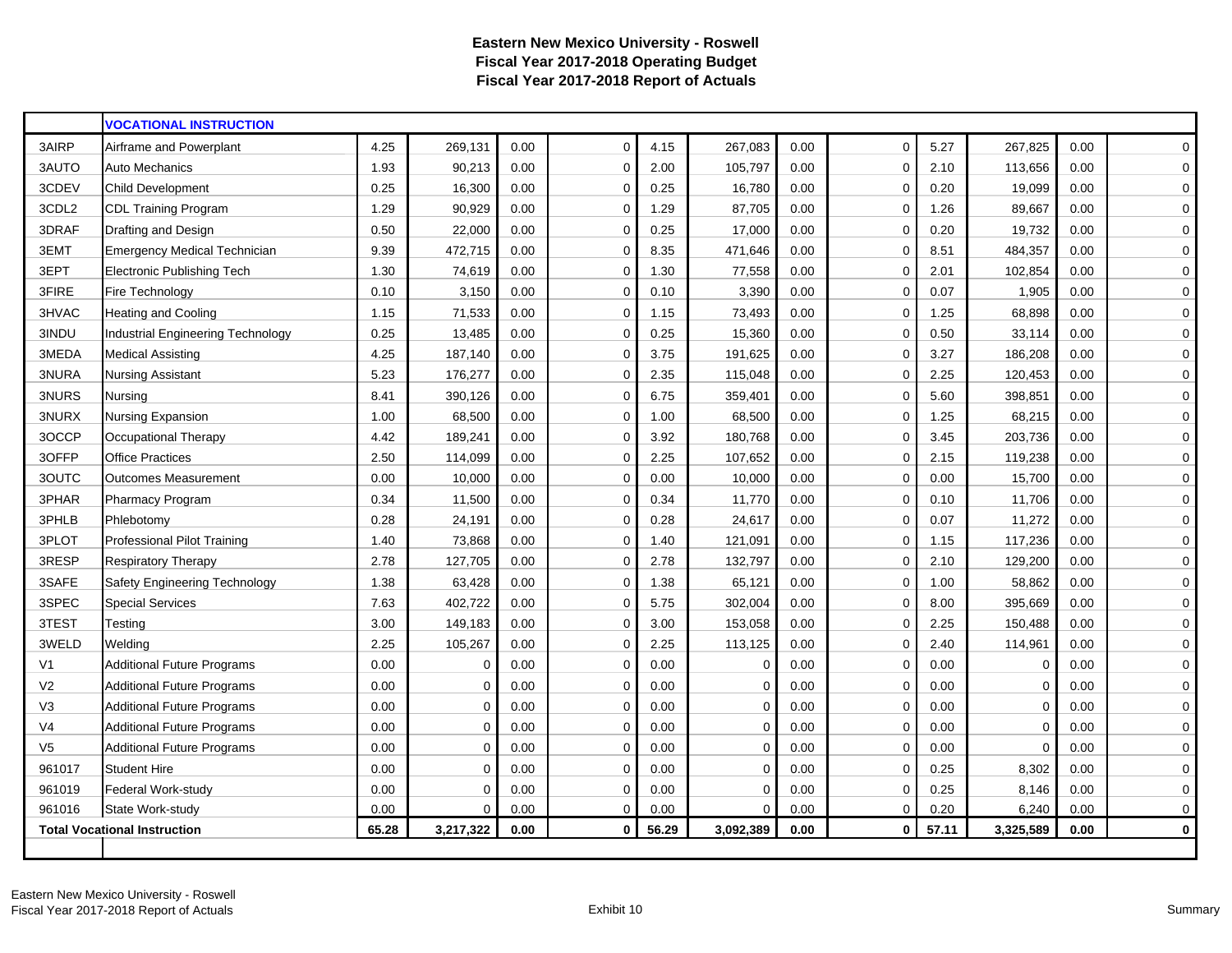|        | <b>COMMUNITY EDUCATION</b>             |      |              |       |           |      |             |       |           |      |              |       |           |
|--------|----------------------------------------|------|--------------|-------|-----------|------|-------------|-------|-----------|------|--------------|-------|-----------|
| 3ABEF  | <b>ABE Federal</b>                     | 0.00 | $\Omega$     | 5.21  | 180,908   | 0.00 | $\Omega$    | 5.21  | 185,935   | 0.00 | $\Omega$     | 3.16  | 169,199   |
| 3ABES  | <b>ABE State</b>                       | 0.00 | 0            | 7.54  | 321,671   | 0.00 | $\Omega$    | 7.89  | 327,955   | 0.00 | 0            | 5.12  | 326,784   |
| 3ABET  | ABE - Textbooks [ABE-T] (F)            | 0.00 | $\Omega$     | 0.00  | 31,029    | 0.00 | $\Omega$    | 0.00  | 18,900    | 0.00 | 0            | 0.00  | 14,559    |
| 3CARF  | Carl Perkins Federal                   | 0.00 | 0            | 0.10  | 143,918   | 0.00 | $\Omega$    | 0.10  | 111,112   | 0.00 | $\Omega$     | 0.25  | 111,112   |
| 3TEPF  | Perkins Non-Traditional                | 0.00 | $\Omega$     | 0.00  | 70,000    | 0.00 | $\Omega$    | 0.00  | $\Omega$  | 0.00 | 0            | 0.00  | 0         |
| 3CARRE | Carl Perkins - Redistribution          | 0.00 | $\Omega$     | 0.00  | 23,651    | 0.00 | $\Omega$    | 0.00  | 12,696    | 0.00 | $\mathbf{0}$ | 0.00  | 8,588     |
| 3CFDA  | Child Adult and Summer Food Program    | 0.00 | $\Omega$     | 0.00  | 4,000     | 0.00 | $\Omega$    | 0.00  | 4,226     | 0.00 | 0            | 0.00  | 4,406     |
| 3ELCIV | English Lang/Civics Program            | 0.00 | 0            | 0.25  | 32,034    | 0.00 | $\mathbf 0$ | 0.25  | 17,109    | 0.00 | 0            | 0.48  | 17,100    |
| 3STEM  | Science, Technology, Engineering, Math | 0.00 | 0            | 14.00 | 485,000   | 0.00 | 0           | 14.50 | 1,117,248 | 0.00 | 0            | 4.45  | 823,641   |
| 3SHAR  | <b>TAACT</b>                           | 0.00 | 0            | 3.00  | 360,441   | 0.00 | 0           | 3.00  | 309,981   | 0.00 | 0            | 3.43  | 237,294   |
| 3T5COR | Title V - Roswell                      | 0.00 | 0            | 3.00  | 291,033   | 0.00 | 0           | 7.00  | 814,000   | 0.00 | $\mathbf{0}$ | 4.32  | 457,440   |
| 3T5COT | Title V Taos                           | 0.00 | 0            | 3.00  | 291,032   | 0.00 | 0           | 4.00  | 400,000   | 0.00 | 0            | 2.00  | 233,570   |
| 3TITL2 | Title V                                | 0.00 | $\Omega$     | 5.00  | 405,230   | 0.00 |             | 3.00  | 217,647   | 0.00 |              | 2.29  | 182,416   |
| 3SCHW  | School of Work                         | 0.00 | $\Omega$     | 0.00  | $\Omega$  | 0.00 | $\Omega$    | 0.00  | 54,000    | 0.00 | 0            | 0.00  | 8,787     |
| 3DOL   | <b>HEP/HIV</b>                         | 0.00 | $\Omega$     | 0.00  | 0         | 0.00 | $\Omega$    | 0.00  | 0         | 0.00 | 0            | 0.00  | 1,119     |
|        |                                        |      |              |       |           |      |             |       |           |      |              |       |           |
|        |                                        |      |              |       |           |      |             |       |           |      |              |       |           |
|        | <b>Total Community Education</b>       | 0.00 | $\mathbf{0}$ | 41.10 | 2,639,947 | 0.00 | 0           | 44.95 | 3,590,809 | 0.00 | 0            | 25.50 | 2,596,014 |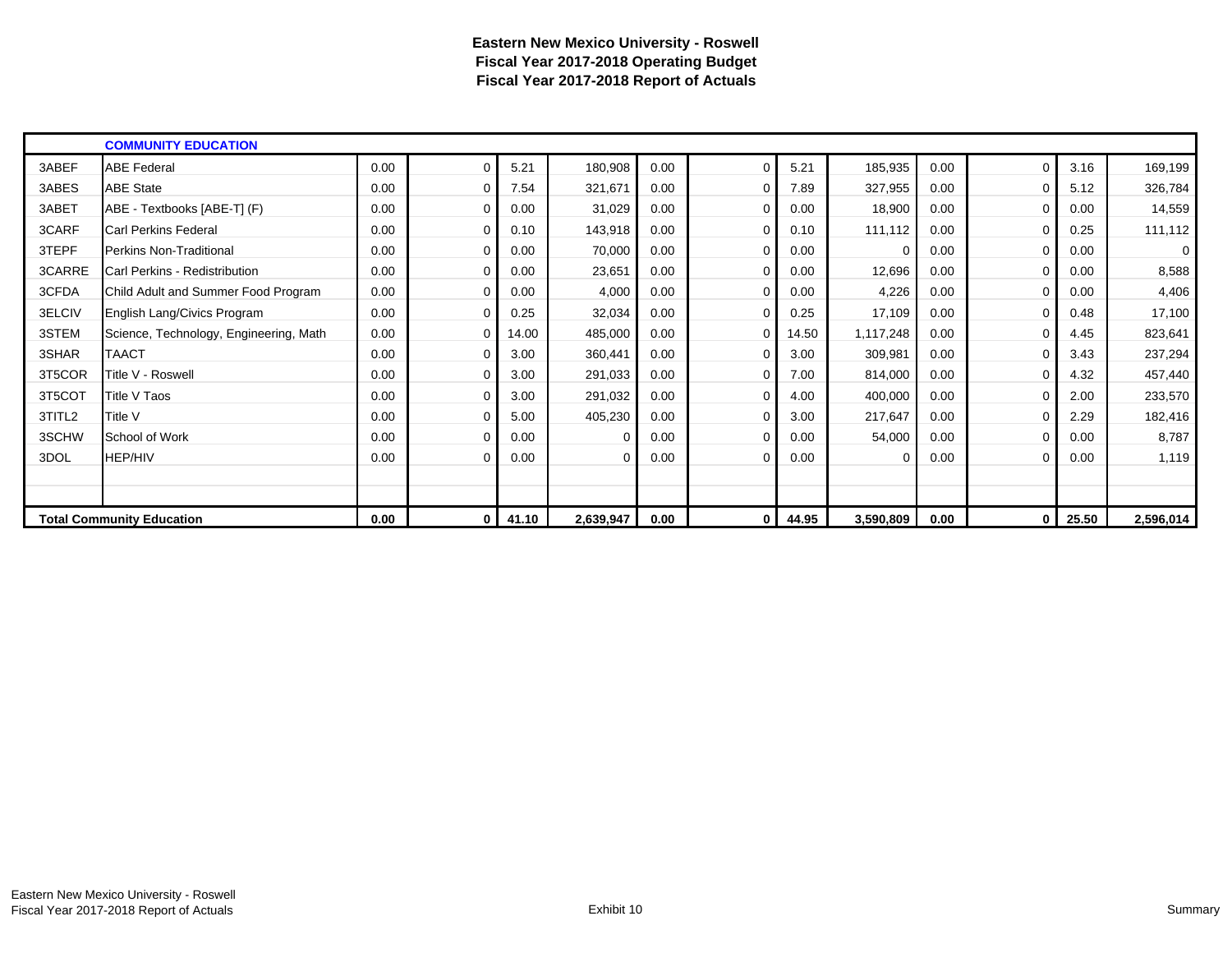|                          | <b>ITEMS NOT IN 10As</b>     |       |              |       |                |       |              |       |                 |                |       |           |
|--------------------------|------------------------------|-------|--------------|-------|----------------|-------|--------------|-------|-----------------|----------------|-------|-----------|
| 962061                   | Retirement                   |       | 571,237      |       |                |       | 544,204      |       |                 | 509,500        |       |           |
| 962062                   | Social Security and Medicare |       | 314,386      |       |                |       | 299,508      |       |                 | 301,284        |       |           |
| 962063                   | Group Insurance              |       | 507,127      |       |                |       | 483,128      |       |                 | 334,821        |       |           |
| 962064                   | <b>Worker's Compensation</b> |       | 63,160       |       |                |       | 63,160       |       |                 | 22,131         |       |           |
| 962065                   | Unemployment Insurance       |       | 21,207       |       |                |       | 18,334       |       |                 | 2,199          |       |           |
| 962068                   | Waiver of Tuition            |       | 35,000       |       |                |       | 35,000       |       |                 | 22,575         |       |           |
| 962069                   | <b>Vacation Accruals</b>     |       | 34,677       |       |                |       | 34,677       |       |                 | 15,938         |       |           |
| 962066                   | Retiree Health               |       | 102,453      |       |                |       | 97,604       |       |                 | 77,176         |       |           |
| 110-920                  | <b>Internal Services</b>     |       | 386,672      |       |                |       | 386,672      |       |                 | 386,672        |       |           |
|                          | Professional Merit Pay       |       | $\mathbf 0$  |       |                |       | 0            |       |                 | $\mathbf 0$    |       |           |
|                          | <b>Staff Merit Pay</b>       |       | $\mathbf 0$  |       |                |       | 0            |       |                 | $\overline{0}$ |       |           |
|                          | <b>Faculty Merit Pay</b>     |       | $\mathbf 0$  |       |                |       | $\mathbf{0}$ |       |                 | $\mathbf 0$    |       |           |
|                          | Unallocated                  |       | $\mathbf{0}$ |       |                |       | $\Omega$     |       |                 | $\overline{0}$ |       |           |
| <b>Total Benefits</b>    |                              |       | 2,035,919    |       | $\overline{0}$ |       | 1,962,287    |       | $\mathbf{0}$    | 1,672,296      |       | 0         |
|                          |                              |       |              |       |                |       |              |       |                 |                |       |           |
| <b>Total Instruction</b> |                              | 90.63 | 6,599,380    | 41.10 | 2,639,947      | 78.35 | 6,384,477    | 44.95 | 3,590,809 74.49 | 6,265,278      | 25.50 | 2,596,014 |
|                          |                              |       |              |       |                |       |              |       |                 |                |       |           |
|                          |                              |       |              |       |                |       |              |       |                 |                |       |           |
|                          |                              |       |              |       |                |       |              |       |                 |                |       |           |
|                          |                              |       |              |       |                |       |              |       |                 |                |       |           |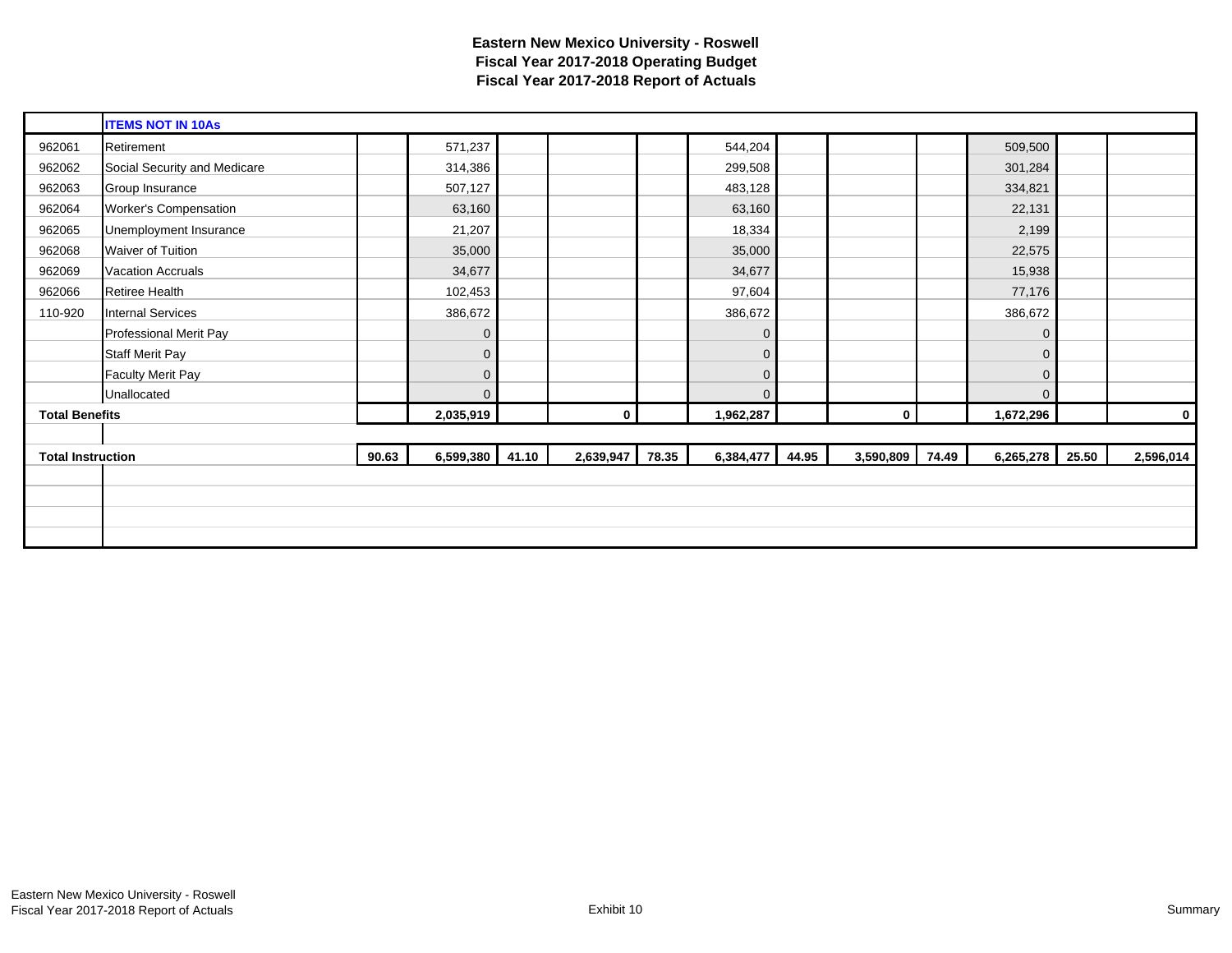|                                       |            | <b>ORIGINAL BUDGET</b> |            |                   |            | <b>FINAL BUDGET</b> |            |                   |            | <b>REPORT OF ACTUALS</b> |            |                     |
|---------------------------------------|------------|------------------------|------------|-------------------|------------|---------------------|------------|-------------------|------------|--------------------------|------------|---------------------|
|                                       |            | 2017-2018              |            |                   |            | 2017-2018           |            |                   |            | 2017-2018                |            |                     |
|                                       |            | <b>UNRESTRICTED</b>    |            | <b>RESTRICTED</b> |            | <b>UNRESTRICTED</b> |            | <b>RESTRICTED</b> |            | <b>UNRESTRICTED</b>      |            | <b>RESTRICTED</b>   |
| <b>Academic Instruction</b>           | <b>FTE</b> | <b>AMOUNT</b>          | <b>FTE</b> | <b>AMOUNT</b>     | <b>FTE</b> | <b>AMOUNT</b>       | <b>FTE</b> | <b>AMOUNT</b>     | <b>FTE</b> | <b>AMOUNT</b>            | <b>FTE</b> | <b>AMOUNT</b>       |
| <b>Detail of Academic Instruction</b> |            |                        |            |                   |            |                     |            |                   |            |                          |            |                     |
| <b>Professional Salaries</b>          | 8.01       | 415,644                | 10.75      | 527,135           | 8.26       | 447,272             | 13.25      | 694,852           | 9.80       | 572,279                  | 12.00      | 593,223             |
| <b>Faculty Salaries</b>               | 48.33      | 2,463,291              | 24.25      | 866,560           | 48.33      | 2,538,187           | 25.25      | 949,695           | 33.28      | 1,929,208                | 2.10       | 94,968              |
| <b>Support Salaries</b>               | 3.74       | 100,418                | 1.00       | 30,945            | 3.49       | 103,432             | 1.35       | 30,945            | 2.00       | 49,589                   | 2.00       | 50,570              |
| <b>Temporary Salaries</b>             | 0.00       | $\mathbf 0$            | 0.00       | $\mathbf 0$       | 0.00       | $\mathbf{0}$        | 0.00       | $\mathbf 0$       | 3.57       | 187,187                  | 8.14       | 351,999             |
| <b>Adjunct Salaries</b>               | 29.55      | 1,061,764              | 5.00       | 100,000           | 17.27      | 757,746             | 5.00       | 125,000           | 22.73      | 1,211,154                | 0.43       | 18,342              |
| <b>Technician Salaries</b>            | 0.00       | $\Omega$               | 0.00       | $\Omega$          | 0.00       | $\Omega$            | 0.00       | $\mathbf 0$       | 0.07       | 2,381                    | 0.00       | $\mathbf 0$         |
| <b>Other Salaries</b>                 | 1.00       | 68,500                 | 0.10       | 1,586             | 1.00       | 68,500              | 0.10       | 1,586             | 2.20       | 79,230                   | 0.10       | $\overline{0}$      |
| <b>Student Salaries</b>               | 0.00       | $\mathbf 0$            | 0.00       | $\mathbf 0$       | 0.00       | $\mathbf{0}$        | 0.00       | $\mathbf 0$       | 0.14       | 6,376                    | 0.73       | 21,869              |
| <b>Federal Work-study Salaries</b>    | 0.00       | $\Omega$               | 0.00       | $\Omega$          | 0.00       | $\Omega$            | 0.00       | $\mathbf 0$       | 0.00       | $\mathbf 0$              | 0.00       | $\mathbf 0$         |
| State Work-study Salaries             | 0.00       | $\mathbf 0$            | 0.00       | 0                 | 0.00       | 0                   | 0.00       | $\mathbf 0$       | 0.00       | $\mathbf 0$              | 0.00       | $\mathbf 0$         |
| Supplies and Expenses                 |            | 438,484                |            | 476,487           |            | 501,553             |            | 805,008           |            | 466,616                  |            | 387,456             |
| Travel                                |            | 2,000                  |            | 51,775            |            | 4,000               |            | 94,325            |            | 49,859                   |            | 106,716             |
| Equipment                             |            | 0                      |            | 129,054           |            | 0                   |            | 119,054           |            | 13,716                   |            | 521,514             |
| <b>Benefits</b>                       |            | $\Omega$               |            | 307,257           |            | $\Omega$            |            | 598,715           |            | $\mathbf 0$              |            | 341,132             |
| <b>Indirect Cost</b>                  |            | $\mathbf 0$            |            | 12,837            |            | $\mathbf 0$         |            | 114,114           |            | $\mathbf 0$              |            | 108,224             |
| Miscellaneous                         |            | 13,360                 |            | 136,311           |            | 1,500               |            | 57,515            |            | 2,700                    |            | $\mathbf 0$         |
|                                       |            | $\mathbf 0$            |            | $\mathbf 0$       |            | $\mathbf 0$         |            | $\mathbf 0$       |            | $\mathbf 0$              |            | $\mathbf 0$         |
|                                       |            | $\mathbf 0$            |            | 0                 |            | $\mathbf 0$         |            | $\mathbf 0$       |            | $\mathbf 0$              |            | $\overline{0}$      |
|                                       |            | $\Omega$               |            | $\mathbf 0$       |            | $\Omega$            |            | $\mathbf 0$       |            | $\mathbf 0$              |            | $\overline{0}$      |
|                                       |            | $\mathbf 0$            |            | $\mathbf 0$       |            | $\Omega$            |            | $\mathbf 0$       |            | $\mathbf 0$              |            | $\overline{0}$      |
|                                       |            | $\mathbf 0$            |            | $\mathbf 0$       |            | $\mathbf 0$         |            | $\mathbf 0$       |            | $\mathbf 0$              |            | $\mathsf{O}\xspace$ |
|                                       |            | $\mathbf 0$            |            | $\mathbf 0$       |            | $\mathbf 0$         |            | $\mathbf 0$       |            | $\mathbf 0$              |            | $\mathbf 0$         |
|                                       |            | $\mathbf 0$            |            | $\mathbf 0$       |            | $\mathbf{0}$        |            | $\mathbf 0$       |            | $\mathbf 0$              |            | $\mathbf 0$         |
|                                       |            | $\mathbf 0$            |            | 0                 |            | $\mathbf 0$         |            | $\mathbf 0$       |            | $\mathbf 0$              |            | $\mathbf 0$         |
|                                       |            | $\mathbf 0$            |            | 0                 |            | $\mathbf 0$         |            | $\mathbf 0$       |            | $\Omega$                 |            | $\mathbf 0$         |
| Student Hire - Other                  | 0.00       | $\Omega$               | 0.00       | $\Omega$          | 0.00       | $\Omega$            | 0.00       | $\Omega$          | 0.25       | 8,302                    | 0.00       | $\overline{0}$      |
| Federal Work-study                    | 0.00       | $\mathbf 0$            | 0.00       | $\Omega$          | 0.00       | $\mathbf 0$         | 0.00       | $\mathbf 0$       | 0.25       | 8,146                    | 0.00       | $\mathbf 0$         |
| State Work-study                      | 0.00       | $\mathbf 0$            | 0.00       | 0                 | 0.00       | $\mathbf{0}$        | 0.00       | $\mathbf 0$       | 0.20       | 6,240                    | 0.00       | $\overline{0}$      |
| <b>Total</b>                          | 90.63      | 4,563,461              | 41.10      | 2,639,947         | 78.35      | 4,422,190           | 44.95      | 3,590,809         | 74.49      | 4,592,982                | 25.50      | 2,596,014           |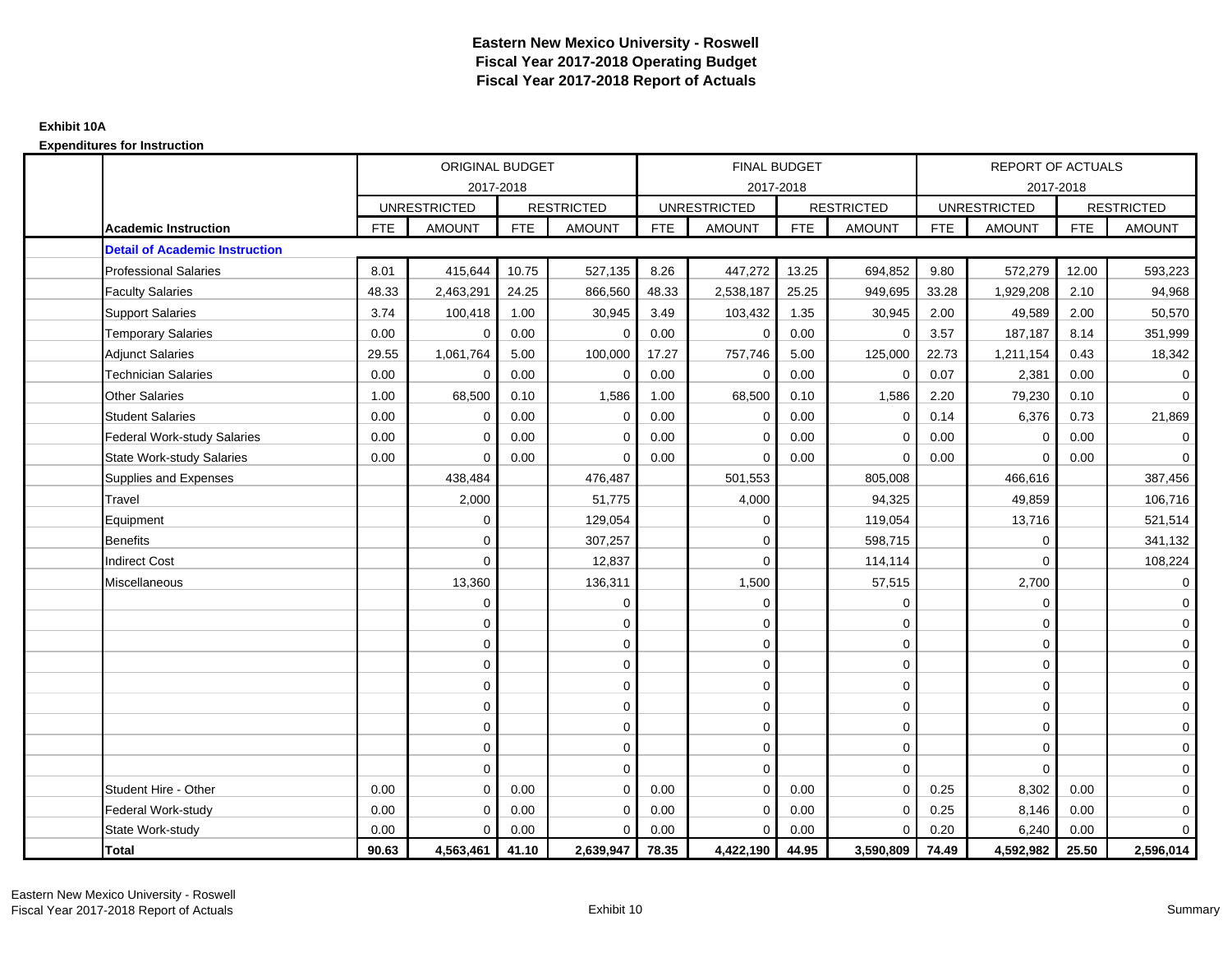|                                       |            | ORIGINAL BUDGET     |            |                   |            | FINAL BUDGET        |            |                   |            | <b>REPORT OF ACTUALS</b> |            |                   |
|---------------------------------------|------------|---------------------|------------|-------------------|------------|---------------------|------------|-------------------|------------|--------------------------|------------|-------------------|
|                                       |            | 2017-2018           |            |                   |            | 2017-2018           |            |                   |            | 2017-2018                |            |                   |
|                                       |            | <b>UNRESTRICTED</b> |            | <b>RESTRICTED</b> |            | <b>UNRESTRICTED</b> |            | <b>RESTRICTED</b> |            | <b>UNRESTRICTED</b>      |            | <b>RESTRICTED</b> |
| <b>Academic Instruction</b>           | <b>FTE</b> | <b>AMOUNT</b>       | <b>FTE</b> | <b>AMOUNT</b>     | <b>FTE</b> | <b>AMOUNT</b>       | <b>FTE</b> | <b>AMOUNT</b>     | <b>FTE</b> | <b>AMOUNT</b>            | <b>FTE</b> | <b>AMOUNT</b>     |
| <b>Detail of Academic Instruction</b> |            |                     |            |                   |            |                     |            |                   |            |                          |            |                   |
| <b>Professional Salaries</b>          | 0.00       | $\mathbf 0$         | 0.00       | $\mathbf 0$       | 0.25       | 20,000              | 0.00       | $\overline{0}$    | 0.00       | $\mathbf{0}$             | 0.00       | $\overline{0}$    |
| <b>Faculty Salaries</b>               | 16.33      | 986,360             | 0.00       | $\mathbf 0$       | 16.33      | 1,015,952           | 0.00       | $\mathbf 0$       | 10.58      | 761,855                  | 0.00       | $\overline{0}$    |
| <b>Support Salaries</b>               | 0.00       | $\mathbf 0$         | 0.00       | $\mathbf 0$       | 0.00       | $\mathbf 0$         | 0.00       | $\mathbf 0$       | 0.00       | $\mathbf 0$              | 0.00       | $\overline{0}$    |
| <b>Temporary Salaries</b>             | 0.00       | $\mathbf 0$         | 0.00       | $\mathbf 0$       | 0.00       | $\mathbf 0$         | 0.00       | $\mathbf 0$       | 1.00       | 56,904                   | 0.00       | $\mathbf 0$       |
| <b>Adjunct Salaries</b>               | 9.02       | 298,331             | 0.00       | $\Omega$          | 5.48       | 225,499             | 0.00       | $\mathbf 0$       | 5.80       | 393,991                  | 0.00       | $\mathbf 0$       |
| <b>Technician Salaries</b>            | 0.00       | $\Omega$            | 0.00       | $\Omega$          | 0.00       | $\Omega$            | 0.00       | $\mathbf 0$       | 0.00       | $\mathbf 0$              | 0.00       | $\overline{0}$    |
| <b>Other Salaries</b>                 | 0.00       | $\mathbf 0$         | 0.00       | $\mathbf 0$       | 0.00       | $\mathbf{0}$        | 0.00       | $\mathbf 0$       | 0.00       | 545                      | 0.00       | $\overline{0}$    |
| <b>Student Salaries</b>               | 0.00       | $\mathbf 0$         | 0.00       | $\mathbf 0$       | 0.00       | $\mathbf{0}$        | 0.00       | $\mathbf 0$       | 0.00       | 3,528                    | 0.00       | $\overline{0}$    |
| Federal Work-study Salaries           | 0.00       | $\Omega$            | 0.00       | $\Omega$          | 0.00       | $\Omega$            | 0.00       | $\mathbf 0$       | 0.00       | $\mathbf 0$              | 0.00       | $\mathbf 0$       |
| <b>State Work-study Salaries</b>      | 0.00       | $\Omega$            | 0.00       | $\Omega$          | 0.00       | $\Omega$            | 0.00       | $\mathbf 0$       | 0.00       | $\Omega$                 | 0.00       | $\mathbf 0$       |
| Supplies and Expenses                 |            | 61,448              |            | $\mathbf 0$       |            | 68,350              |            | $\mathbf 0$       |            | 42,202                   |            | $\mathbf 0$       |
| Travel                                |            | $\mathbf 0$         |            | $\mathbf 0$       |            | $\mathbf 0$         |            | $\mathbf 0$       |            | 5,668                    |            | $\mathbf 0$       |
| Equipment                             |            | $\mathbf 0$         |            | $\mathbf 0$       |            | $\mathbf 0$         |            | $\mathbf 0$       |            | $\mathbf 0$              |            | $\overline{0}$    |
| <b>Benefits</b>                       |            | $\mathbf 0$         |            | $\mathbf 0$       |            | $\mathbf 0$         |            | $\mathbf 0$       |            | $\mathbf 0$              |            | $\mathbf 0$       |
| <b>Indirect Cost</b>                  |            | $\mathbf 0$         |            | $\mathbf 0$       |            | $\mathbf 0$         |            | $\mathbf 0$       |            | $\Omega$                 |            | $\overline{0}$    |
| Miscellaneous                         |            | $\mathbf 0$         |            | $\mathbf 0$       |            | $\mathbf 0$         |            | $\mathbf 0$       |            | 2,700                    |            | $\mathbf 0$       |
|                                       |            | $\mathbf 0$         |            | $\mathbf 0$       |            | $\Omega$            |            | $\mathbf 0$       |            | $\mathbf 0$              |            | $\overline{0}$    |
|                                       |            | $\mathbf 0$         |            | $\mathbf 0$       |            | $\mathbf 0$         |            | $\mathbf 0$       |            | $\mathbf 0$              |            | $\mathbf 0$       |
|                                       |            | $\Omega$            |            | $\mathbf 0$       |            | $\Omega$            |            | $\mathbf 0$       |            | $\mathbf 0$              |            | $\mathbf 0$       |
|                                       |            | $\Omega$            |            | $\mathbf 0$       |            | $\Omega$            |            | $\mathbf 0$       |            | $\mathbf 0$              |            | $\mathbf 0$       |
|                                       |            | $\Omega$            |            | $\mathbf 0$       |            | $\Omega$            |            | $\mathbf 0$       |            | $\Omega$                 |            | $\mathbf 0$       |
|                                       |            | $\mathbf 0$         |            | 0                 |            | $\mathbf{0}$        |            | $\mathbf 0$       |            | $\mathbf 0$              |            | $\mathbf 0$       |
|                                       |            | $\mathbf 0$         |            | $\mathbf 0$       |            | $\mathbf 0$         |            | $\mathbf 0$       |            | $\mathbf 0$              |            | $\mathbf 0$       |
|                                       |            | $\mathbf 0$         |            | $\mathbf 0$       |            | $\Omega$            |            | $\mathbf 0$       |            | $\mathbf 0$              |            | $\overline{0}$    |
|                                       |            | $\Omega$            |            | $\mathbf 0$       |            | $\Omega$            |            | $\mathbf 0$       |            | $\Omega$                 |            | $\overline{0}$    |
|                                       |            | $\mathbf 0$         |            | $\mathbf 0$       |            | $\mathbf 0$         |            | $\mathbf 0$       |            | $\mathbf 0$              |            | $\overline{0}$    |
|                                       |            | $\mathbf 0$         |            | $\mathbf 0$       |            | $\Omega$            |            | $\mathbf 0$       |            | $\mathbf 0$              |            | $\mathbf 0$       |
|                                       |            | $\Omega$            |            | $\mathbf 0$       |            | $\Omega$            |            | $\mathbf 0$       |            | $\Omega$                 |            | $\mathbf 0$       |
| Total                                 | 25.35      | 1,346,139           | 0.00       | $\mathbf{0}$      | 22.06      | 1,329,801           | 0.00       | $\overline{0}$    | 17.38      | 1,267,394                | 0.00       | $\mathbf 0$       |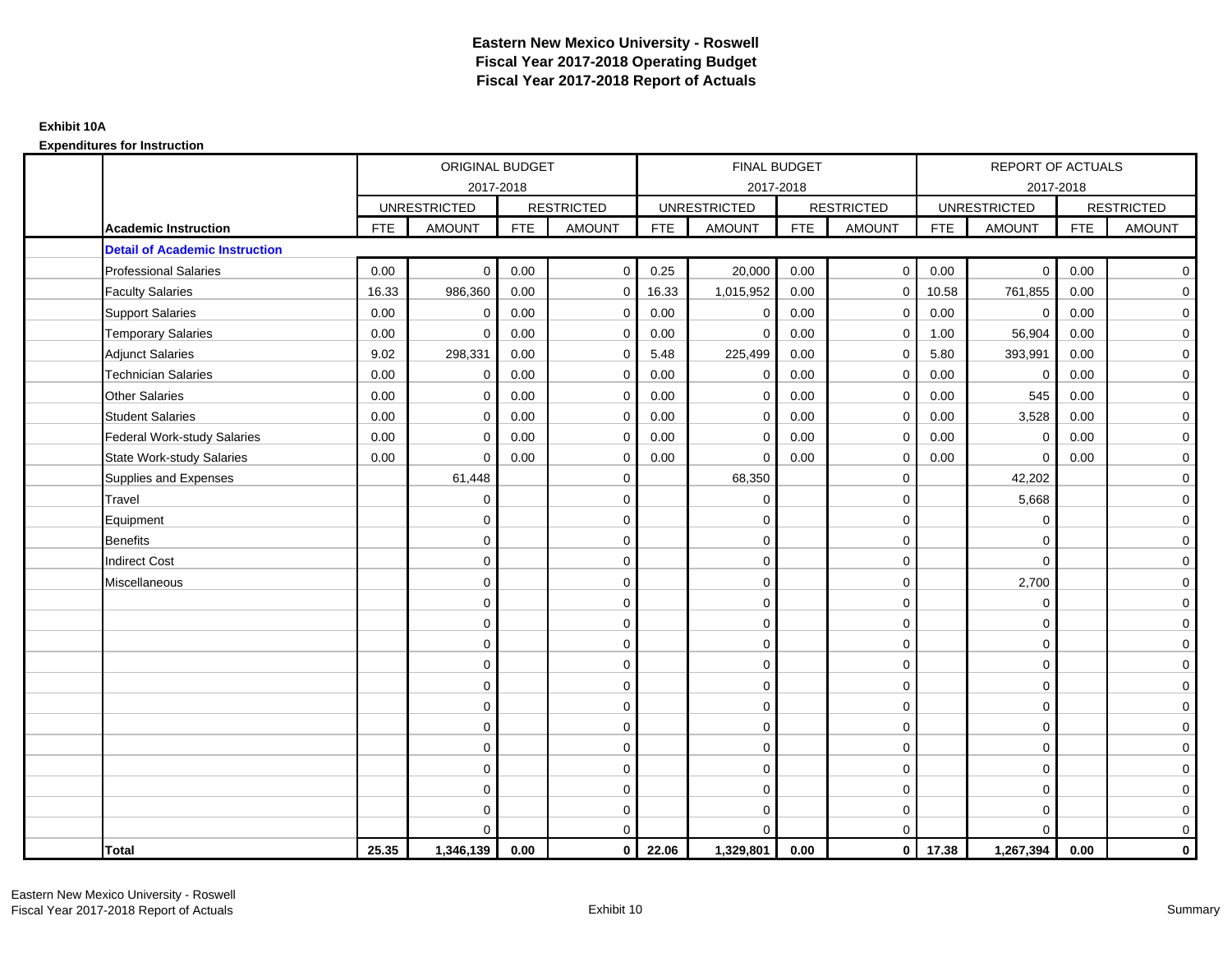|              |                                    |            | ORIGINAL BUDGET     |            |                   |            | <b>FINAL BUDGET</b> |            |                   |            | REPORT OF ACTUALS   |            |                     |
|--------------|------------------------------------|------------|---------------------|------------|-------------------|------------|---------------------|------------|-------------------|------------|---------------------|------------|---------------------|
|              |                                    |            | 2017-2018           |            |                   |            | 2017-2018           |            |                   |            | 2017-2018           |            |                     |
|              |                                    |            | <b>UNRESTRICTED</b> |            | <b>RESTRICTED</b> |            | <b>UNRESTRICTED</b> |            | <b>RESTRICTED</b> |            | <b>UNRESTRICTED</b> |            | <b>RESTRICTED</b>   |
|              | <b>Academic Instruction</b>        | <b>FTE</b> | <b>AMOUNT</b>       | <b>FTE</b> | <b>AMOUNT</b>     | <b>FTE</b> | <b>AMOUNT</b>       | <b>FTE</b> | <b>AMOUNT</b>     | <b>FTE</b> | <b>AMOUNT</b>       | <b>FTE</b> | <b>AMOUNT</b>       |
| <b>3BUSA</b> | <b>Business Administration</b>     |            |                     |            |                   |            |                     |            |                   |            |                     |            |                     |
| 171010       | <b>Professional Salaries</b>       | 0.00       | $\Omega$            | 0.00       | $\overline{0}$    | 0.00       | $\overline{0}$      | 0.00       | $\mathbf{0}$      | 0.00       | $\overline{0}$      | 0.00       | $\overline{0}$      |
| 722001       | <b>Faculty Salaries</b>            | 2.00       | 91,437              | 0.00       | $\overline{0}$    | 2.00       | 94,180              | 0.00       | $\Omega$          | 2.00       | 92,844              | 0.00       | $\overline{0}$      |
|              | <b>Support Salaries</b>            | 0.00       | $\Omega$            | 0.00       | $\mathbf{0}$      | 0.00       | $\mathbf{0}$        | 0.00       | $\Omega$          | 0.00       | $\mathbf 0$         | 0.00       | $\overline{0}$      |
|              | <b>Temporary Salaries</b>          | 0.00       | $\mathbf{0}$        | 0.00       | $\mathbf 0$       | 0.00       | $\mathbf{0}$        | 0.00       | $\Omega$          | 0.00       | $\mathbf 0$         | 0.00       | $\overline{0}$      |
|              | <b>Adjunct Salaries</b>            | 0.25       | 15,000              | 0.00       | $\overline{0}$    | 0.25       | 15,450              | 0.00       | $\mathbf{0}$      | 0.50       | 24,718              | 0.00       | $\overline{0}$      |
|              | <b>Technician Salaries</b>         | 0.00       | $\Omega$            | 0.00       | $\mathbf{0}$      | 0.00       | $\Omega$            | 0.00       | $\Omega$          | 0.00       | $\mathbf{0}$        | 0.00       | $\mathbf{0}$        |
|              | Other Salaries                     | 0.00       | $\mathbf{0}$        | 0.00       | $\overline{0}$    | 0.00       | $\Omega$            | 0.00       | $\Omega$          | 0.00       | $\overline{0}$      | 0.00       | $\overline{0}$      |
|              | <b>Student Salaries</b>            | 0.00       | $\mathbf 0$         | 0.00       | $\mathbf 0$       | 0.00       | $\mathbf 0$         | 0.00       | $\mathbf 0$       | 0.00       | $\mathbf 0$         | 0.00       | $\mathsf{O}\xspace$ |
|              | <b>Federal Work-study Salaries</b> | 0.00       | $\mathbf{0}$        | 0.00       | $\mathbf 0$       | 0.00       | $\mathbf{0}$        | 0.00       | $\Omega$          | 0.00       | $\mathbf 0$         | 0.00       | $\overline{0}$      |
|              | State Work-study Salaries          | 0.00       | $\Omega$            | 0.00       | $\overline{0}$    | 0.00       | $\mathbf{0}$        | 0.00       | $\mathbf{0}$      | 0.00       | $\mathbf{0}$        | 0.00       | $\overline{0}$      |
|              | Supplies and Expenses              |            | 2,000               |            | $\overline{0}$    |            | 2,000               |            | $\mathbf{0}$      |            | 3,300               |            | $\overline{0}$      |
|              | Travel                             |            | $\Omega$            |            | $\mathbf 0$       |            | $\Omega$            |            | $\Omega$          |            | 946                 |            | $\overline{0}$      |
|              | Equipment                          |            | $\Omega$            |            | $\mathbf 0$       |            | $\Omega$            |            | $\mathbf{0}$      |            | $\mathbf{0}$        |            | $\overline{0}$      |
|              | <b>Benefits</b>                    |            | $\mathbf{0}$        |            | $\mathbf 0$       |            | $\mathbf{0}$        |            | $\mathbf 0$       |            | $\mathbf{0}$        |            | $\overline{0}$      |
|              | <b>Indirect Cost</b>               |            | $\Omega$            |            | $\overline{0}$    |            | $\Omega$            |            | $\mathbf{0}$      |            | $\mathbf{0}$        |            | $\overline{0}$      |
|              | Miscellaneous                      |            | $\Omega$            |            | $\overline{0}$    |            | $\Omega$            |            | $\mathbf{0}$      |            | $\Omega$            |            | $\overline{0}$      |
|              |                                    |            | $\mathbf{0}$        |            | $\mathbf 0$       |            | $\mathbf{0}$        |            | $\mathbf 0$       |            | $\mathbf{0}$        |            | $\overline{0}$      |
|              |                                    |            | $\Omega$            |            | $\mathbf 0$       |            | $\mathbf{0}$        |            | $\mathbf{0}$      |            | $\mathbf{0}$        |            | $\overline{0}$      |
|              |                                    |            | $\Omega$            |            | $\overline{0}$    |            | $\Omega$            |            | $\mathbf 0$       |            | $\mathbf{0}$        |            | $\overline{0}$      |
|              |                                    |            | $\Omega$            |            | $\mathbf{0}$      |            | $\Omega$            |            | $\mathbf 0$       |            | $\Omega$            |            | $\overline{0}$      |
|              |                                    |            | $\mathbf{0}$        |            | $\mathbf 0$       |            | $\mathbf{0}$        |            | $\mathbf 0$       |            | $\mathbf{0}$        |            | $\mathsf{O}\xspace$ |
|              |                                    |            | $\Omega$            |            | $\mathbf 0$       |            | $\overline{0}$      |            | $\mathbf{0}$      |            | $\mathbf{0}$        |            | $\overline{0}$      |
|              |                                    |            | $\Omega$            |            | $\overline{0}$    |            | $\Omega$            |            | $\mathbf{0}$      |            | $\mathbf{0}$        |            | $\overline{0}$      |
|              |                                    |            | $\Omega$            |            | $\overline{0}$    |            | $\Omega$            |            | $\Omega$          |            | $\Omega$            |            | $\overline{0}$      |
|              |                                    |            | $\Omega$            |            | $\mathbf 0$       |            | $\mathbf{0}$        |            | $\mathbf 0$       |            | $\mathbf{0}$        |            | $\mathsf{O}\xspace$ |
|              |                                    |            | $\mathbf{0}$        |            | $\mathbf 0$       |            | $\mathbf{0}$        |            | $\mathbf{0}$      |            | $\mathbf{0}$        |            | $\overline{0}$      |
|              |                                    |            | $\Omega$            |            | $\mathbf 0$       |            | $\mathbf{0}$        |            | $\mathbf 0$       |            | $\mathbf{0}$        |            | $\mathbf 0$         |
|              |                                    |            |                     |            | $\mathbf{0}$      |            | $\Omega$            |            | $\Omega$          |            | $\Omega$            |            | $\mathbf{0}$        |
|              | <b>Total</b>                       | 2.25       | 108,437             | 0.00       | $\mathbf{0}$      | 2.25       | 111,630             | 0.00       | $\mathbf{0}$      | 2.50       | 121,808             | 0.00       | $\mathbf{0}$        |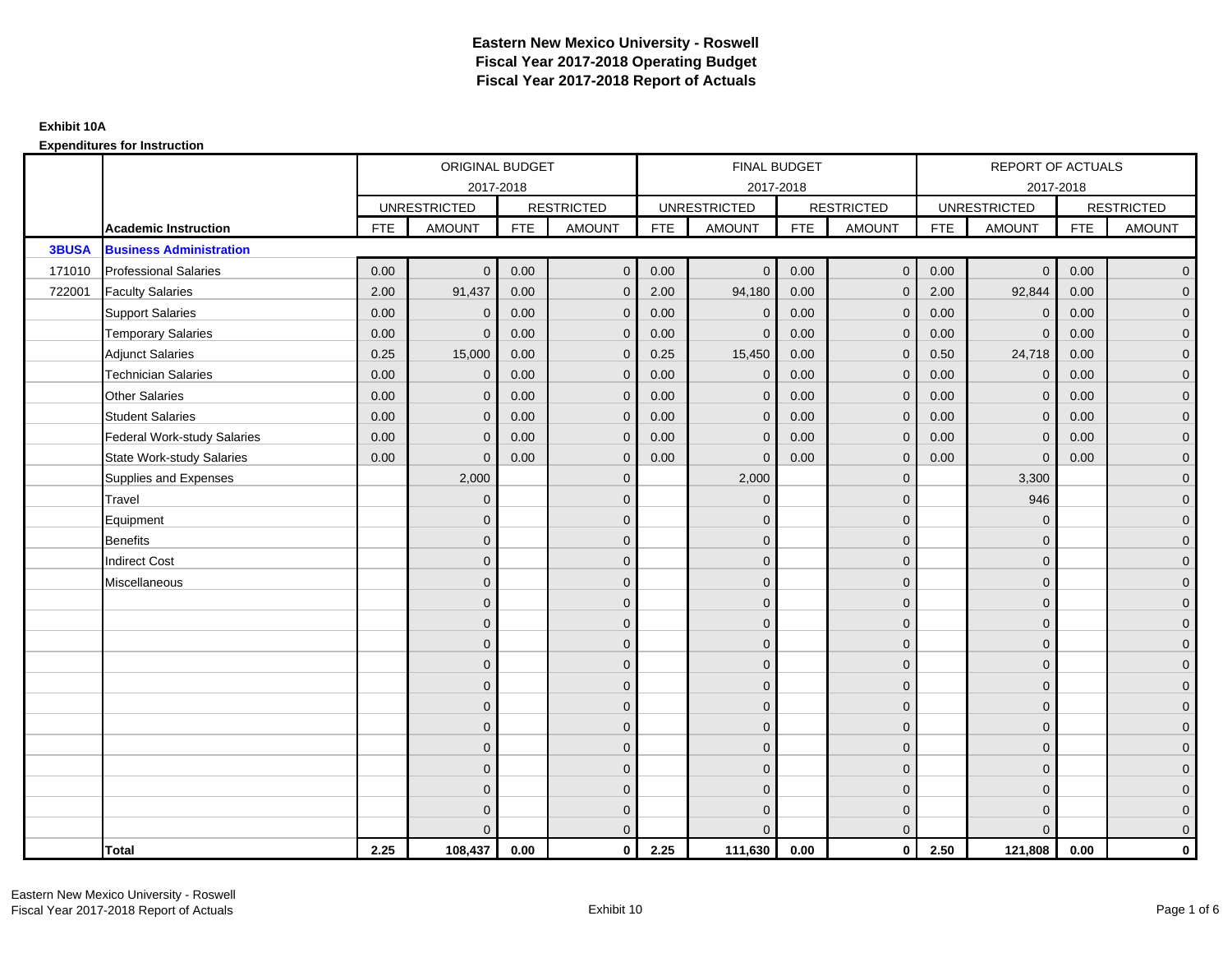|              |                                    |            | ORIGINAL BUDGET     |            |                   |            | <b>FINAL BUDGET</b> |            |                   |            | REPORT OF ACTUALS   |            |                     |
|--------------|------------------------------------|------------|---------------------|------------|-------------------|------------|---------------------|------------|-------------------|------------|---------------------|------------|---------------------|
|              |                                    |            | 2017-2018           |            |                   |            | 2017-2018           |            |                   |            | 2017-2018           |            |                     |
|              |                                    |            | <b>UNRESTRICTED</b> |            | <b>RESTRICTED</b> |            | <b>UNRESTRICTED</b> |            | <b>RESTRICTED</b> |            | <b>UNRESTRICTED</b> |            | <b>RESTRICTED</b>   |
|              | <b>Academic Instruction</b>        | <b>FTE</b> | <b>AMOUNT</b>       | <b>FTE</b> | <b>AMOUNT</b>     | <b>FTE</b> | <b>AMOUNT</b>       | <b>FTE</b> | <b>AMOUNT</b>     | <b>FTE</b> | <b>AMOUNT</b>       | <b>FTE</b> | <b>AMOUNT</b>       |
| <b>3CRIM</b> | <b>Criminal Justice</b>            |            |                     |            |                   |            |                     |            |                   |            |                     |            |                     |
| 171010       | <b>Professional Salaries</b>       | 0.00       | $\Omega$            | 0.00       | $\mathbf 0$       | 0.00       | $\overline{0}$      | 0.00       | $\mathbf 0$       | 0.00       | $\overline{0}$      | 0.00       | $\overline{0}$      |
| 721020       | <b>Faculty Salaries</b>            | 1.00       | 40,583              | 0.00       | $\mathbf 0$       | 1.00       | 41,801              | 0.00       | $\mathbf{0}$      | 1.00       | 41,197              | 0.00       | $\overline{0}$      |
|              | <b>Support Salaries</b>            | 0.00       | $\Omega$            | 0.00       | $\mathbf{0}$      | 0.00       | $\mathbf{0}$        | 0.00       | $\Omega$          | 0.00       | $\mathbf 0$         | 0.00       | $\overline{0}$      |
|              | <b>Temporary Salaries</b>          | 0.00       | $\mathbf{0}$        | 0.00       | $\mathbf 0$       | 0.00       | $\mathbf{0}$        | 0.00       | $\Omega$          | 0.00       | $\mathbf 0$         | 0.00       | $\overline{0}$      |
|              | <b>Adjunct Salaries</b>            | 0.10       | 3,000               | 0.00       | $\overline{0}$    | 0.10       | 3,090               | 0.00       | $\mathbf{0}$      | 0.25       | 10,287              | 0.00       | $\overline{0}$      |
|              | <b>Technician Salaries</b>         | 0.00       | $\Omega$            | 0.00       | $\mathbf{0}$      | 0.00       | $\mathbf{0}$        | 0.00       | $\Omega$          | 0.00       | $\mathbf 0$         | 0.00       | $\mathbf{0}$        |
|              | Other Salaries                     | 0.00       | $\mathbf{0}$        | 0.00       | $\overline{0}$    | 0.00       | $\Omega$            | 0.00       | $\Omega$          | 0.00       | $\mathbf 0$         | 0.00       | $\overline{0}$      |
|              | <b>Student Salaries</b>            | 0.00       | $\mathbf 0$         | 0.00       | $\mathbf 0$       | 0.00       | $\mathbf 0$         | 0.00       | $\mathbf 0$       | 0.00       | $\mathbf 0$         | 0.00       | $\mathsf{O}\xspace$ |
|              | <b>Federal Work-study Salaries</b> | 0.00       | $\mathbf{0}$        | 0.00       | $\mathbf 0$       | 0.00       | $\mathbf{0}$        | 0.00       | $\Omega$          | 0.00       | $\mathbf 0$         | 0.00       | $\overline{0}$      |
|              | State Work-study Salaries          | 0.00       | $\Omega$            | 0.00       | $\overline{0}$    | 0.00       | $\mathbf{0}$        | 0.00       | $\mathbf{0}$      | 0.00       | $\mathbf{0}$        | 0.00       | $\overline{0}$      |
|              | Supplies and Expenses              |            | 1,350               |            | $\mathbf 0$       |            | 1,350               |            | $\mathbf{0}$      |            | 138                 |            | $\overline{0}$      |
|              | Travel                             |            | $\Omega$            |            | $\mathbf 0$       |            | $\mathbf{0}$        |            | $\mathbf{0}$      |            | $\mathbf{0}$        |            | $\overline{0}$      |
|              | Equipment                          |            | $\Omega$            |            | $\mathbf 0$       |            | $\mathbf{0}$        |            | $\mathbf{0}$      |            | $\mathbf{0}$        |            | $\overline{0}$      |
|              | <b>Benefits</b>                    |            | $\mathbf{0}$        |            | $\mathbf 0$       |            | $\mathbf{0}$        |            | $\mathbf 0$       |            | $\mathbf{0}$        |            | $\overline{0}$      |
|              | <b>Indirect Cost</b>               |            | $\Omega$            |            | $\mathbf 0$       |            | $\Omega$            |            | $\mathbf{0}$      |            | $\mathbf{0}$        |            | $\overline{0}$      |
|              | Miscellaneous                      |            | $\Omega$            |            | $\overline{0}$    |            | $\Omega$            |            | $\mathbf{0}$      |            | $\Omega$            |            | $\overline{0}$      |
|              |                                    |            | $\mathbf{0}$        |            | $\mathbf 0$       |            | $\mathbf{0}$        |            | $\mathbf 0$       |            | $\mathbf{0}$        |            | $\overline{0}$      |
|              |                                    |            | $\Omega$            |            | $\mathbf 0$       |            | $\mathbf{0}$        |            | $\mathbf{0}$      |            | $\mathbf{0}$        |            | $\overline{0}$      |
|              |                                    |            | $\Omega$            |            | $\mathbf 0$       |            | $\Omega$            |            | $\mathbf 0$       |            | $\mathbf{0}$        |            | $\overline{0}$      |
|              |                                    |            | $\Omega$            |            | $\overline{0}$    |            | $\Omega$            |            | $\mathbf{0}$      |            | $\Omega$            |            | $\overline{0}$      |
|              |                                    |            | $\mathbf{0}$        |            | $\mathbf 0$       |            | $\mathbf{0}$        |            | $\mathbf 0$       |            | $\mathbf{0}$        |            | $\mathsf{O}\xspace$ |
|              |                                    |            | $\Omega$            |            | $\mathbf 0$       |            | $\mathbf{0}$        |            | $\mathbf 0$       |            | $\mathbf{0}$        |            | $\overline{0}$      |
|              |                                    |            | $\Omega$            |            | $\overline{0}$    |            | $\Omega$            |            | $\mathbf{0}$      |            | $\mathbf{0}$        |            | $\overline{0}$      |
|              |                                    |            | $\Omega$            |            | $\mathbf 0$       |            | $\Omega$            |            | $\Omega$          |            | $\Omega$            |            | $\overline{0}$      |
|              |                                    |            | $\Omega$            |            | $\mathbf 0$       |            | $\mathbf{0}$        |            | $\mathbf 0$       |            | $\mathbf{0}$        |            | $\mathsf{O}\xspace$ |
|              |                                    |            | $\mathbf{0}$        |            | $\mathbf 0$       |            | $\mathbf{0}$        |            | $\mathbf{0}$      |            | $\mathbf{0}$        |            | $\overline{0}$      |
|              |                                    |            | $\Omega$            |            | $\mathbf 0$       |            | $\mathbf{0}$        |            | $\mathbf 0$       |            | $\mathbf{0}$        |            | $\mathbf 0$         |
|              |                                    |            |                     |            | $\mathbf{0}$      |            | $\Omega$            |            | $\Omega$          |            | $\Omega$            |            | $\mathbf{0}$        |
|              | <b>Total</b>                       | 1.10       | 44,933              | 0.00       | $\mathbf{0}$      | 1.10       | 46,241              | 0.00       | $\mathbf{0}$      | 1.25       | 51,622              | 0.00       | $\mathbf{0}$        |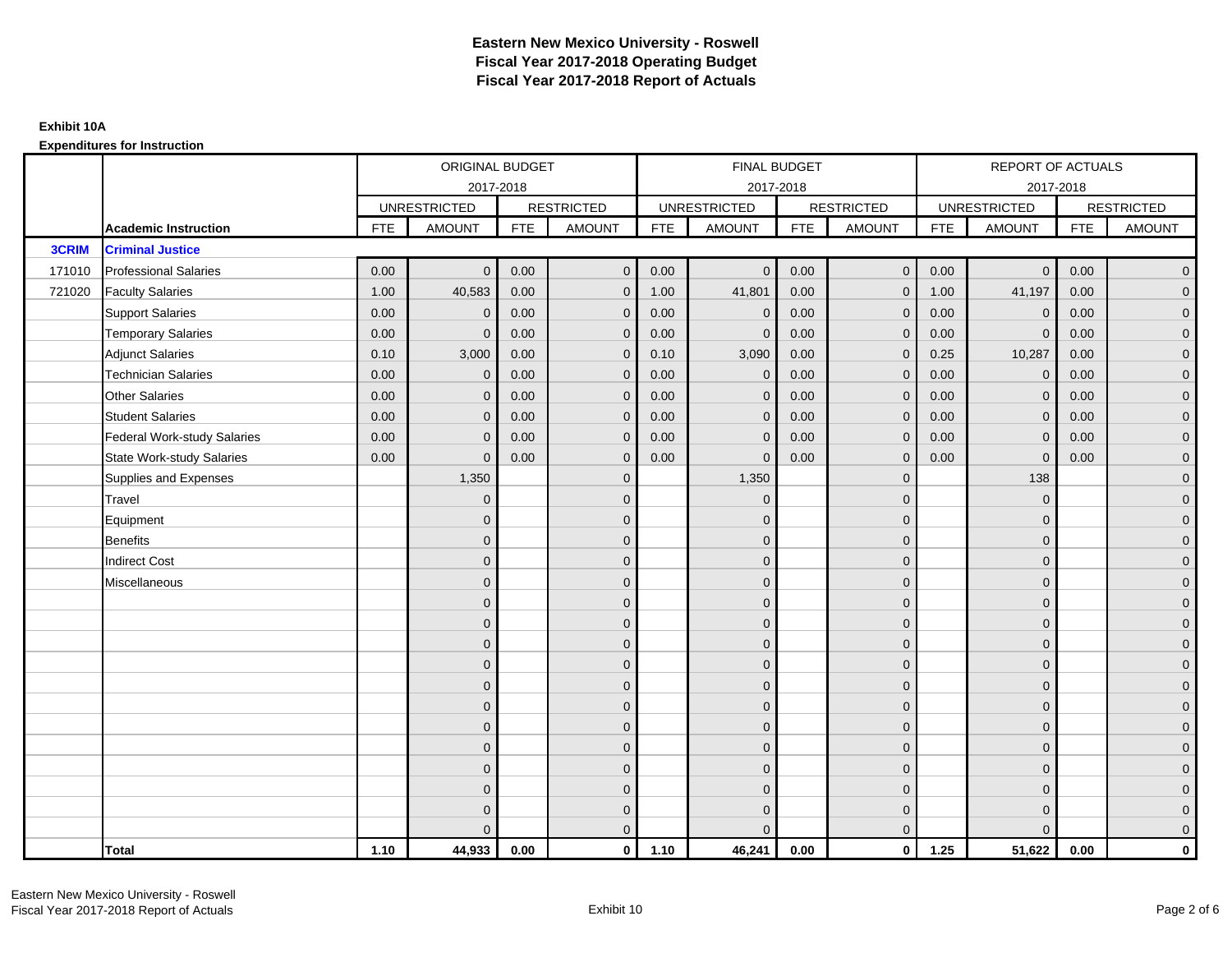|               |                                    |            | ORIGINAL BUDGET     |            |                   |            | FINAL BUDGET        |            |                   |            | REPORT OF ACTUALS   |            |                     |
|---------------|------------------------------------|------------|---------------------|------------|-------------------|------------|---------------------|------------|-------------------|------------|---------------------|------------|---------------------|
|               |                                    |            | 2017-2018           |            |                   |            | 2017-2018           |            |                   |            | 2017-2018           |            |                     |
|               |                                    |            | <b>UNRESTRICTED</b> |            | <b>RESTRICTED</b> |            | <b>UNRESTRICTED</b> |            | <b>RESTRICTED</b> |            | <b>UNRESTRICTED</b> |            | <b>RESTRICTED</b>   |
|               | <b>Academic Instruction</b>        | <b>FTE</b> | <b>AMOUNT</b>       | <b>FTE</b> | <b>AMOUNT</b>     | <b>FTE</b> | <b>AMOUNT</b>       | <b>FTE</b> | <b>AMOUNT</b>     | <b>FTE</b> | <b>AMOUNT</b>       | <b>FTE</b> | <b>AMOUNT</b>       |
| <b>3DEDHS</b> | <b>Sun Path On-Line</b>            |            |                     |            |                   |            |                     |            |                   |            |                     |            |                     |
| 171010        | <b>Professional Salaries</b>       | 0.00       | $\mathbf{0}$        | 0.00       | $\mathbf{0}$      | 0.00       | $\overline{0}$      | 0.00       | $\overline{0}$    | 0.00       | $\overline{0}$      | 0.00       | $\overline{0}$      |
| 720009        | <b>Faculty Salaries</b>            | 0.00       | $\mathbf{0}$        | 0.00       | $\mathbf{0}$      | 0.00       | $\mathbf{0}$        | 0.00       | $\Omega$          | 0.00       | $\overline{0}$      | 0.00       | $\overline{0}$      |
|               | <b>Support Salaries</b>            | 0.00       | $\mathbf 0$         | 0.00       | $\mathbf 0$       | 0.00       | $\mathbf 0$         | 0.00       | $\mathbf 0$       | 0.00       | $\overline{0}$      | 0.00       | $\overline{0}$      |
|               | <b>Temporary Salaries</b>          | 0.00       | $\mathbf{0}$        | 0.00       | $\mathbf{0}$      | 0.00       | $\mathbf{0}$        | 0.00       | $\mathbf{0}$      | 0.00       | $\mathbf{0}$        | 0.00       | $\overline{0}$      |
|               | <b>Adjunct Salaries</b>            | 0.00       | $\mathbf{0}$        | 0.00       | $\mathbf{0}$      | 0.00       | $\mathbf{0}$        | 0.00       | $\mathbf{0}$      | 0.00       | $\mathbf{0}$        | 0.00       | $\overline{0}$      |
|               | <b>Technician Salaries</b>         | 0.00       | $\Omega$            | 0.00       | $\Omega$          | 0.00       | $\Omega$            | 0.00       | $\mathbf{0}$      | 0.00       | $\mathbf{0}$        | 0.00       | $\overline{0}$      |
|               | <b>Other Salaries</b>              | 0.00       | $\mathbf 0$         | 0.00       | $\mathbf 0$       | 0.00       | $\mathbf{0}$        | 0.00       | $\mathbf{0}$      | 0.00       | $\mathbf{0}$        | 0.00       | $\overline{0}$      |
|               | <b>Student Salaries</b>            | 0.00       | $\mathbf{0}$        | 0.00       | $\mathbf 0$       | 0.00       | $\mathbf{0}$        | 0.00       | $\mathbf 0$       | 0.00       | $\mathbf{0}$        | 0.00       | $\overline{0}$      |
|               | <b>Federal Work-study Salaries</b> | 0.00       | $\mathbf{0}$        | 0.00       | $\mathbf{0}$      | 0.00       | $\mathbf{0}$        | 0.00       | $\overline{0}$    | 0.00       | $\mathbf{0}$        | 0.00       | $\overline{0}$      |
|               | <b>State Work-study Salaries</b>   | 0.00       | $\mathbf{0}$        | 0.00       | $\mathbf{0}$      | 0.00       | $\Omega$            | 0.00       | $\Omega$          | 0.00       | $\mathbf{0}$        | 0.00       | $\overline{0}$      |
|               | Supplies and Expenses              |            | $\Omega$            |            | $\mathbf{0}$      |            | $\mathbf{0}$        |            | $\overline{0}$    |            | $\mathbf 0$         |            | $\overline{0}$      |
|               | Travel                             |            | $\mathbf{0}$        |            | $\mathbf 0$       |            | $\mathbf{0}$        |            | $\mathbf{0}$      |            | $\mathbf{0}$        |            | $\mathbf{0}$        |
|               | Equipment                          |            | $\Omega$            |            | $\mathbf 0$       |            | $\mathbf{0}$        |            | $\mathbf{0}$      |            | $\mathbf{0}$        |            | $\overline{0}$      |
|               | <b>Benefits</b>                    |            | $\overline{0}$      |            | $\mathbf 0$       |            | $\mathbf{0}$        |            | $\mathbf 0$       |            | $\mathbf{0}$        |            | $\mathbf{0}$        |
|               | <b>Indirect Cost</b>               |            | $\mathbf{0}$        |            | $\mathbf 0$       |            | $\Omega$            |            | $\overline{0}$    |            | $\mathbf 0$         |            | $\mathbf{0}$        |
|               | Miscellaneous                      |            | $\Omega$            |            | $\mathbf 0$       |            | $\mathbf{0}$        |            | $\mathbf{0}$      |            | 2,700               |            | $\mathsf{O}\xspace$ |
|               |                                    |            | $\overline{0}$      |            | $\mathbf 0$       |            | $\Omega$            |            | $\mathbf{0}$      |            | $\mathbf{0}$        |            | $\overline{0}$      |
|               |                                    |            | $\Omega$            |            | $\mathbf 0$       |            | $\mathbf{0}$        |            | $\mathbf 0$       |            | $\mathbf 0$         |            | $\mathsf{O}\xspace$ |
|               |                                    |            | $\Omega$            |            | $\mathbf 0$       |            | $\Omega$            |            | $\mathbf 0$       |            | $\mathbf{0}$        |            | $\overline{0}$      |
|               |                                    |            | $\Omega$            |            | $\mathbf 0$       |            | $\Omega$            |            | $\mathbf{0}$      |            | $\Omega$            |            | $\overline{0}$      |
|               |                                    |            | $\Omega$            |            | $\mathbf{0}$      |            | $\Omega$            |            | $\overline{0}$    |            | $\Omega$            |            | $\mathbf{0}$        |
|               |                                    |            | $\mathbf{0}$        |            | $\mathbf 0$       |            | $\mathbf{0}$        |            | $\mathbf 0$       |            | $\mathbf{0}$        |            | $\overline{0}$      |
|               |                                    |            | $\Omega$            |            | $\mathbf 0$       |            | $\mathbf{0}$        |            | $\mathbf 0$       |            | $\mathbf{0}$        |            | $\overline{0}$      |
|               |                                    |            | $\Omega$            |            | $\mathbf{0}$      |            | $\Omega$            |            | $\mathbf{0}$      |            | $\mathbf{0}$        |            | $\overline{0}$      |
|               |                                    |            | $\Omega$            |            | $\overline{0}$    |            | $\Omega$            |            | $\mathbf{0}$      |            | $\Omega$            |            | $\overline{0}$      |
|               |                                    |            | $\Omega$            |            | $\mathbf 0$       |            | $\mathbf{0}$        |            | $\mathbf 0$       |            | $\mathbf{0}$        |            | $\mathbf{0}$        |
|               |                                    |            | $\mathbf{0}$        |            | $\mathbf{0}$      |            | $\mathbf{0}$        |            | $\mathbf 0$       |            | $\mathbf{0}$        |            | $\mathbf{0}$        |
|               |                                    |            | $\Omega$            |            | $\mathbf{0}$      |            | $\Omega$            |            | $\mathbf{0}$      |            | $\Omega$            |            | $\overline{0}$      |
|               | <b>Total</b>                       | 0.00       | $\mathbf{0}$        | 0.00       | $\mathbf{0}$      | 0.00       | $\mathbf{0}$        | 0.00       | $\mathbf{0}$      | 0.00       | 2,700               | 0.00       | $\mathbf 0$         |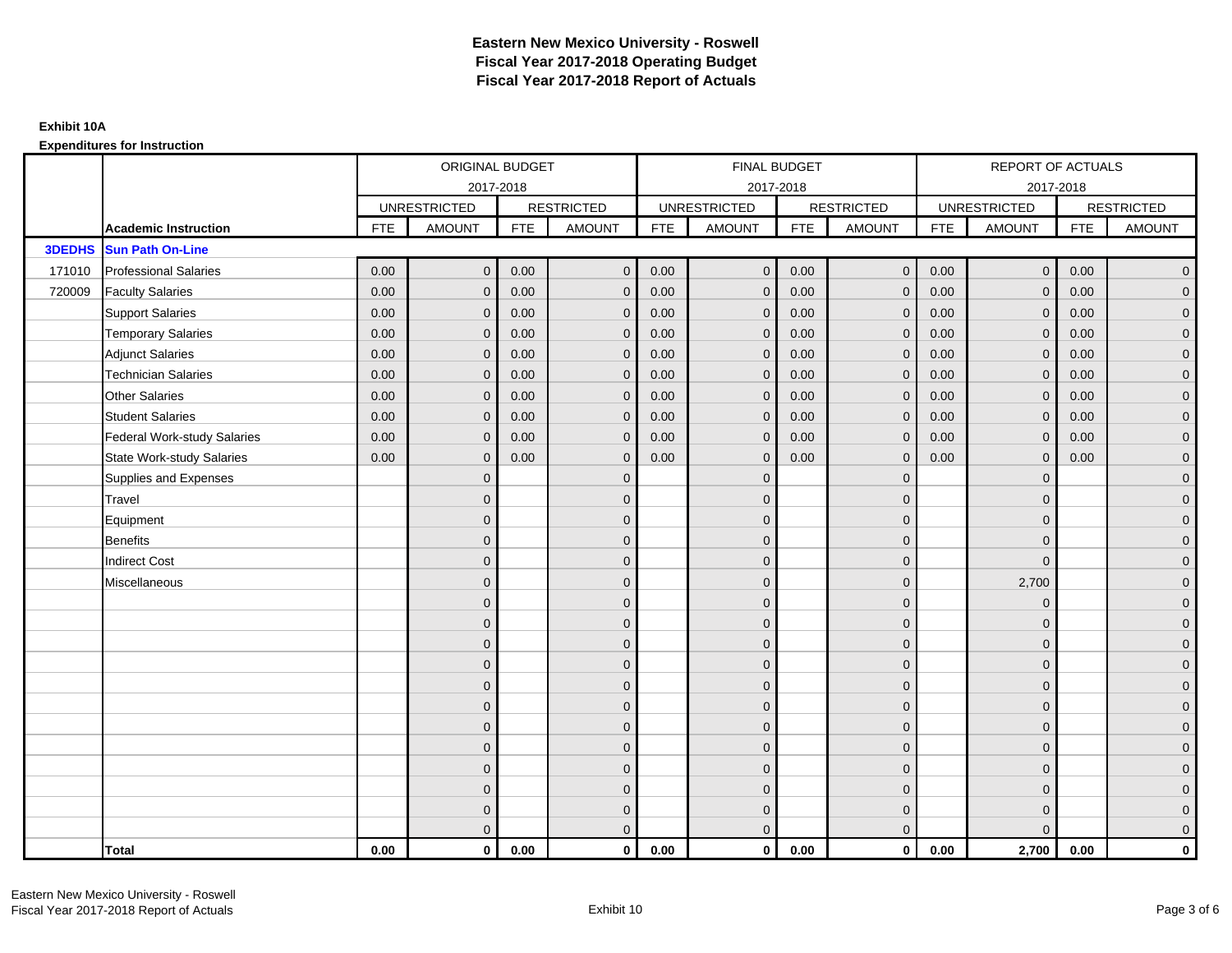|              |                                    |            | ORIGINAL BUDGET     |            |                   |            | <b>FINAL BUDGET</b> |            |                   |            | REPORT OF ACTUALS   |            |                     |
|--------------|------------------------------------|------------|---------------------|------------|-------------------|------------|---------------------|------------|-------------------|------------|---------------------|------------|---------------------|
|              |                                    |            | 2017-2018           |            |                   |            | 2017-2018           |            |                   |            | 2017-2018           |            |                     |
|              |                                    |            | <b>UNRESTRICTED</b> |            | <b>RESTRICTED</b> |            | <b>UNRESTRICTED</b> |            | <b>RESTRICTED</b> |            | <b>UNRESTRICTED</b> |            | <b>RESTRICTED</b>   |
|              | <b>Academic Instruction</b>        | <b>FTE</b> | <b>AMOUNT</b>       | <b>FTE</b> | <b>AMOUNT</b>     | <b>FTE</b> | <b>AMOUNT</b>       | <b>FTE</b> | <b>AMOUNT</b>     | <b>FTE</b> | <b>AMOUNT</b>       | <b>FTE</b> | <b>AMOUNT</b>       |
| <b>3HSVC</b> | <b>Human Services</b>              |            |                     |            |                   |            |                     |            |                   |            |                     |            |                     |
| 171010       | <b>Professional Salaries</b>       | 0.00       | $\mathbf{0}$        | 0.00       | $\mathbf{0}$      | 0.00       | $\overline{0}$      | 0.00       | $\overline{0}$    | 0.00       | $\overline{0}$      | 0.00       | $\overline{0}$      |
| 721040       | <b>Faculty Salaries</b>            | 0.33       | 18,095              | 0.00       | $\mathbf{0}$      | 0.33       | 18,638              | 0.00       | $\mathbf{0}$      | 0.33       | 19,480              | 0.00       | $\overline{0}$      |
|              | <b>Support Salaries</b>            | 0.00       | $\mathbf 0$         | 0.00       | $\mathbf{0}$      | 0.00       | $\mathbf{0}$        | 0.00       | $\mathbf{0}$      | 0.00       | $\mathbf 0$         | 0.00       | $\overline{0}$      |
|              | <b>Temporary Salaries</b>          | 0.00       | $\mathbf{0}$        | 0.00       | $\mathbf{0}$      | 0.00       | $\mathbf{0}$        | 0.00       | 0                 | 0.00       | $\mathbf 0$         | 0.00       | $\mathbf{0}$        |
|              | <b>Adjunct Salaries</b>            | 0.38       | 11,611              | 0.00       | $\mathbf{0}$      | 0.38       | 11,959              | 0.00       | $\mathbf{0}$      | 0.30       | 14,088              | 0.00       | $\overline{0}$      |
|              | <b>Technician Salaries</b>         | 0.00       | $\mathbf 0$         | 0.00       | $\Omega$          | 0.00       | $\mathbf{0}$        | 0.00       | $\mathbf{0}$      | 0.00       | $\mathbf{0}$        | 0.00       | $\mathbf{0}$        |
|              | <b>Other Salaries</b>              | 0.00       | $\mathbf{0}$        | 0.00       | $\mathbf{0}$      | 0.00       | $\mathbf{0}$        | 0.00       | $\mathbf{0}$      | 0.00       | $\mathbf{0}$        | 0.00       | $\overline{0}$      |
|              | <b>Student Salaries</b>            | 0.00       | $\mathbf 0$         | 0.00       | $\mathbf 0$       | 0.00       | $\mathbf 0$         | 0.00       | $\mathbf 0$       | 0.00       | $\overline{0}$      | 0.00       | $\mathsf{O}\xspace$ |
|              | <b>Federal Work-study Salaries</b> | 0.00       | $\mathbf{0}$        | 0.00       | $\mathbf 0$       | 0.00       | $\mathbf{0}$        | 0.00       | $\mathbf 0$       | 0.00       | $\mathbf 0$         | 0.00       | $\overline{0}$      |
|              | <b>State Work-study Salaries</b>   | 0.00       | $\mathbf{0}$        | 0.00       | $\mathbf{0}$      | 0.00       | $\mathbf{0}$        | 0.00       | $\mathbf{0}$      | 0.00       | $\mathbf{0}$        | 0.00       | $\overline{0}$      |
|              | Supplies and Expenses              |            | 1,000               |            | $\mathbf{0}$      |            | 1,000               |            | $\mathbf{0}$      |            | 1,403               |            | $\overline{0}$      |
|              | Travel                             |            | $\mathbf{0}$        |            | $\mathbf 0$       |            | $\mathbf{0}$        |            | $\mathbf{0}$      |            | $\mathbf{0}$        |            | $\overline{0}$      |
|              | Equipment                          |            | $\Omega$            |            | $\mathbf{0}$      |            | $\mathbf{0}$        |            | $\mathbf 0$       |            | $\mathbf{0}$        |            | $\overline{0}$      |
|              | <b>Benefits</b>                    |            | $\mathbf{0}$        |            | $\mathbf{0}$      |            | $\mathbf{0}$        |            | $\mathbf 0$       |            | $\mathbf{0}$        |            | $\overline{0}$      |
|              | <b>Indirect Cost</b>               |            | $\Omega$            |            | $\mathbf{0}$      |            | $\Omega$            |            | $\mathbf{0}$      |            | $\mathbf{0}$        |            | $\overline{0}$      |
|              | Miscellaneous                      |            | $\Omega$            |            | $\mathbf{0}$      |            | $\Omega$            |            | $\mathbf{0}$      |            | $\Omega$            |            | $\overline{0}$      |
|              |                                    |            | $\mathbf{0}$        |            | $\mathbf 0$       |            | $\mathbf{0}$        |            | $\mathbf 0$       |            | $\mathbf{0}$        |            | $\overline{0}$      |
|              |                                    |            | $\Omega$            |            | $\mathbf{0}$      |            | $\mathbf{0}$        |            | $\mathbf 0$       |            | $\mathbf{0}$        |            | $\mathbf{0}$        |
|              |                                    |            | $\mathbf{0}$        |            | $\mathbf 0$       |            | $\Omega$            |            | $\mathbf{0}$      |            | $\mathbf{0}$        |            | $\overline{0}$      |
|              |                                    |            | $\Omega$            |            | $\mathbf{0}$      |            | $\Omega$            |            | $\mathbf{0}$      |            | $\Omega$            |            | $\overline{0}$      |
|              |                                    |            | $\overline{0}$      |            | $\mathbf 0$       |            | $\mathbf{0}$        |            | $\mathbf 0$       |            | $\mathbf{0}$        |            | $\mathsf{O}\xspace$ |
|              |                                    |            | $\overline{0}$      |            | $\mathbf 0$       |            | $\mathbf{0}$        |            | $\mathbf 0$       |            | $\mathbf{0}$        |            | $\overline{0}$      |
|              |                                    |            | $\Omega$            |            | $\mathbf{0}$      |            | $\Omega$            |            | $\mathbf 0$       |            | $\mathbf{0}$        |            | $\overline{0}$      |
|              |                                    |            | $\Omega$            |            | $\mathbf{0}$      |            | $\Omega$            |            | $\mathbf{0}$      |            | $\Omega$            |            | $\overline{0}$      |
|              |                                    |            | $\Omega$            |            | $\mathbf 0$       |            | $\mathbf{0}$        |            | $\mathbf 0$       |            | $\mathbf 0$         |            | $\mathsf{O}\xspace$ |
|              |                                    |            | $\mathbf{0}$        |            | $\mathbf 0$       |            | $\mathbf{0}$        |            | $\mathbf 0$       |            | $\mathbf{0}$        |            | $\overline{0}$      |
|              |                                    |            | $\Omega$            |            | $\overline{0}$    |            | $\mathbf{0}$        |            | $\mathbf 0$       |            | $\mathbf{0}$        |            | $\overline{0}$      |
|              |                                    |            | $\Omega$            |            | $\mathbf{0}$      |            | $\Omega$            |            | $\Omega$          |            | $\Omega$            |            | $\mathbf{0}$        |
|              | <b>Total</b>                       | 0.71       | 30,706              | 0.00       | $\mathbf{0}$      | 0.71       | 31,597              | 0.00       | $\mathbf{0}$      | 0.63       | 34,971              | 0.00       | $\mathbf{0}$        |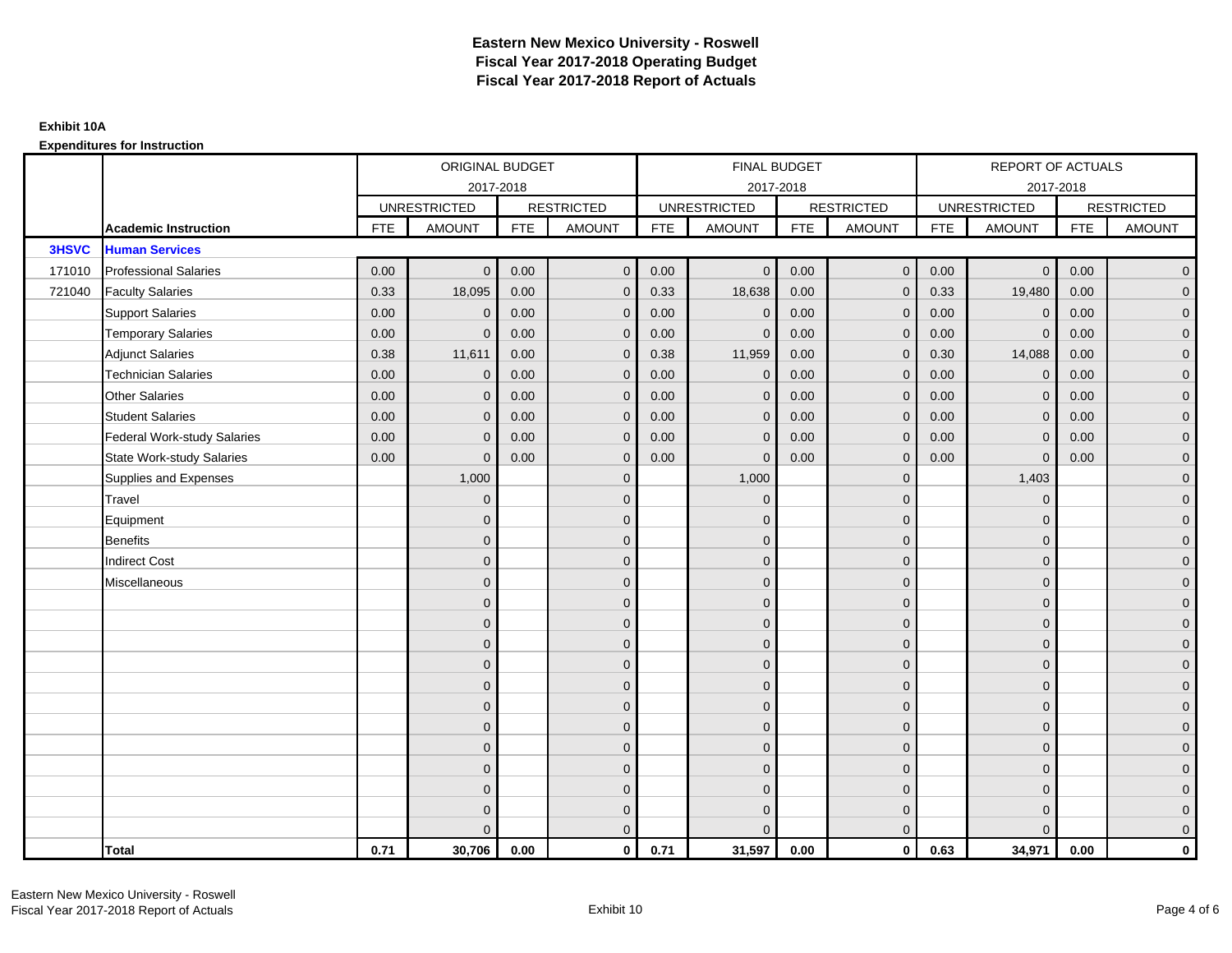|              |                                    |            | ORIGINAL BUDGET     |            |                   |            | <b>FINAL BUDGET</b> |            |                   |            | REPORT OF ACTUALS   |            |                     |
|--------------|------------------------------------|------------|---------------------|------------|-------------------|------------|---------------------|------------|-------------------|------------|---------------------|------------|---------------------|
|              |                                    |            | 2017-2018           |            |                   |            | 2017-2018           |            |                   |            | 2017-2018           |            |                     |
|              |                                    |            | <b>UNRESTRICTED</b> |            | <b>RESTRICTED</b> |            | <b>UNRESTRICTED</b> |            | <b>RESTRICTED</b> |            | <b>UNRESTRICTED</b> |            | <b>RESTRICTED</b>   |
|              | <b>Academic Instruction</b>        | <b>FTE</b> | <b>AMOUNT</b>       | <b>FTE</b> | <b>AMOUNT</b>     | <b>FTE</b> | <b>AMOUNT</b>       | <b>FTE</b> | <b>AMOUNT</b>     | <b>FTE</b> | <b>AMOUNT</b>       | <b>FTE</b> | <b>AMOUNT</b>       |
| <b>3LIBA</b> | <b>Liberal Arts</b>                |            |                     |            |                   |            |                     |            |                   |            |                     |            |                     |
| 171010       | <b>Professional Salaries</b>       | 0.00       | $\Omega$            | 0.00       | $\mathbf{0}$      | 0.15       | 12,000              | 0.00       | $\mathbf{0}$      | 0.00       | $\overline{0}$      | 0.00       | $\overline{0}$      |
| 721010       | <b>Faculty Salaries</b>            | 7.00       | 554,061             | 0.00       | $\mathbf{0}$      | 7.00       | 570,683             | 0.00       | $\Omega$          | 7.25       | 364,664             | 0.00       | $\overline{0}$      |
|              | <b>Support Salaries</b>            | 0.00       | $\Omega$            | 0.00       | $\mathbf 0$       | 0.00       | $\mathbf 0$         | 0.00       | $\mathbf 0$       | 0.00       | $\overline{0}$      | 0.00       | $\overline{0}$      |
|              | <b>Temporary Salaries</b>          | 0.00       | $\Omega$            | 0.00       | $\mathbf{0}$      | 0.00       | $\mathbf{0}$        | 0.00       | $\mathbf 0$       | 1.00       | 44,042              | 0.00       | $\overline{0}$      |
|              | <b>Adjunct Salaries</b>            | 5.12       | 148,720             | 0.00       | $\mathbf{0}$      | 3.25       | 120,000             | 0.00       | $\mathbf{0}$      | 4.75       | 203,678             | 0.00       | $\overline{0}$      |
|              | <b>Technician Salaries</b>         | 0.00       | $\Omega$            | 0.00       | $\Omega$          | 0.00       | $\Omega$            | 0.00       | $\Omega$          | 0.00       | $\mathbf{0}$        | 0.00       | $\overline{0}$      |
|              | <b>Other Salaries</b>              | 0.00       | $\mathbf{0}$        | 0.00       | $\mathbf 0$       | 0.00       | $\mathbf{0}$        | 0.00       | $\mathbf 0$       | 0.00       | $\overline{0}$      | 0.00       | $\overline{0}$      |
|              | <b>Student Salaries</b>            | 0.00       | $\mathbf{0}$        | 0.00       | $\mathbf 0$       | 0.00       | $\mathbf{0}$        | 0.00       | $\mathbf{0}$      | 0.00       | $\overline{0}$      | 0.00       | $\overline{0}$      |
|              | <b>Federal Work-study Salaries</b> | 0.00       | $\mathbf{0}$        | 0.00       | $\mathbf{0}$      | 0.00       | $\mathbf{0}$        | 0.00       | $\Omega$          | 0.00       | $\mathbf{0}$        | 0.00       | $\overline{0}$      |
|              | <b>State Work-study Salaries</b>   | 0.00       | $\Omega$            | 0.00       | $\mathbf{0}$      | 0.00       | $\Omega$            | 0.00       | $\mathbf{0}$      | 0.00       | $\Omega$            | 0.00       | $\overline{0}$      |
|              | Supplies and Expenses              |            | 32,000              |            | $\mathbf 0$       |            | 32,000              |            | $\mathbf 0$       |            | 27,269              |            | $\mathbf{0}$        |
|              | Travel                             |            | $\mathbf{0}$        |            | $\mathbf 0$       |            | $\mathbf{0}$        |            | $\mathbf{0}$      |            | 4,471               |            | $\mathbf{0}$        |
|              | Equipment                          |            | $\Omega$            |            | $\mathbf{0}$      |            | $\Omega$            |            | $\mathbf{0}$      |            | $\mathbf{0}$        |            | $\overline{0}$      |
|              | <b>Benefits</b>                    |            | $\overline{0}$      |            | $\mathbf 0$       |            | $\mathbf{0}$        |            | $\mathbf 0$       |            | $\mathbf 0$         |            | $\overline{0}$      |
|              | <b>Indirect Cost</b>               |            | $\Omega$            |            | $\mathbf 0$       |            | $\Omega$            |            | $\mathbf{0}$      |            | $\mathbf{0}$        |            | $\mathbf{0}$        |
|              | Miscellaneous                      |            | $\Omega$            |            | $\mathbf 0$       |            | $\Omega$            |            | $\mathbf{0}$      |            | $\mathbf{0}$        |            | $\mathbf{0}$        |
|              |                                    |            | $\overline{0}$      |            | $\mathbf 0$       |            | $\Omega$            |            | $\mathbf{0}$      |            | $\Omega$            |            | $\overline{0}$      |
|              |                                    |            | $\Omega$            |            | $\mathbf 0$       |            | $\mathbf{0}$        |            | $\mathbf 0$       |            | $\mathbf{0}$        |            | $\mathsf{O}\xspace$ |
|              |                                    |            | $\Omega$            |            | $\mathbf 0$       |            | $\mathbf{0}$        |            | $\mathbf 0$       |            | $\mathbf{0}$        |            | $\overline{0}$      |
|              |                                    |            | $\Omega$            |            | $\mathbf{0}$      |            | $\mathbf{0}$        |            | $\mathbf{0}$      |            | $\mathbf{0}$        |            | $\mathsf{O}\xspace$ |
|              |                                    |            | $\Omega$            |            | $\mathbf{0}$      |            | $\Omega$            |            | $\mathbf{0}$      |            | $\Omega$            |            | $\overline{0}$      |
|              |                                    |            | $\mathbf{0}$        |            | $\mathbf 0$       |            | $\mathbf{0}$        |            | $\mathbf 0$       |            | $\mathbf{0}$        |            | $\overline{0}$      |
|              |                                    |            | $\Omega$            |            | $\mathbf{0}$      |            | $\Omega$            |            | $\mathbf{0}$      |            | $\mathbf{0}$        |            | $\overline{0}$      |
|              |                                    |            | $\mathbf{0}$        |            | $\mathbf{0}$      |            | $\Omega$            |            | $\mathbf{0}$      |            | $\mathbf{0}$        |            | $\overline{0}$      |
|              |                                    |            | $\Omega$            |            | $\mathbf{0}$      |            | $\Omega$            |            | $\mathbf{0}$      |            | $\Omega$            |            | $\mathsf{O}\xspace$ |
|              |                                    |            | $\Omega$            |            | $\mathbf 0$       |            | $\mathbf{0}$        |            | $\mathbf 0$       |            | $\mathbf{0}$        |            | $\mathbf{0}$        |
|              |                                    |            | $\Omega$            |            | $\mathbf{0}$      |            | $\mathbf{0}$        |            | $\mathbf 0$       |            | $\mathbf{0}$        |            | $\overline{0}$      |
|              |                                    |            | U                   |            | $\mathbf{0}$      |            | $\Omega$            |            | $\mathbf{0}$      |            | $\Omega$            |            | $\mathbf 0$         |
|              | <b>Total</b>                       | 12.12      | 734,781             | 0.00       | $\mathbf{0}$      | 10.40      | 734,683             | 0.00       | $\mathbf{0}$      | 13.00      | 644,124             | 0.00       | $\mathbf 0$         |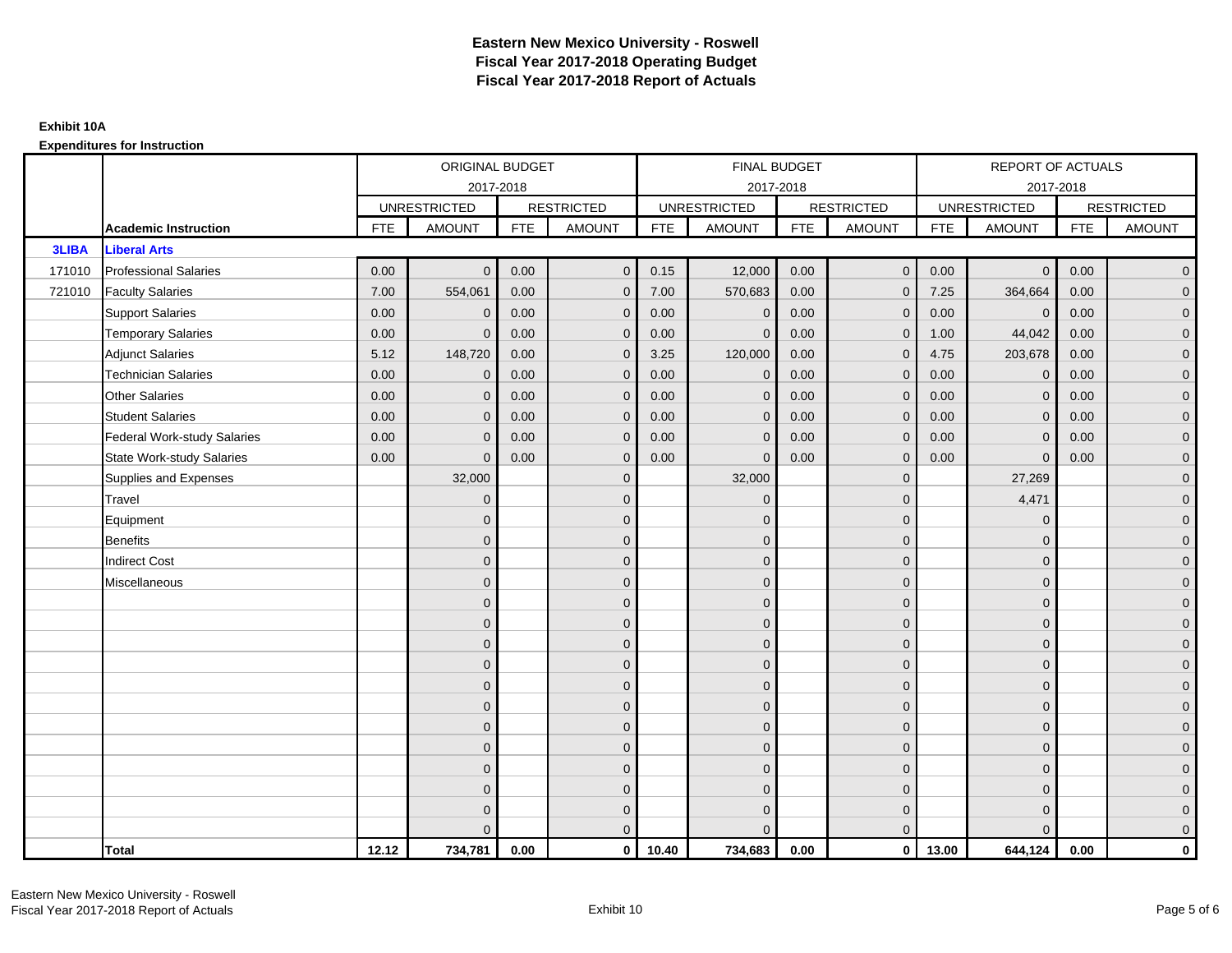|              |                                    |            | ORIGINAL BUDGET     |            |                   |            | <b>FINAL BUDGET</b> |            |                   |            | REPORT OF ACTUALS   |            |                     |
|--------------|------------------------------------|------------|---------------------|------------|-------------------|------------|---------------------|------------|-------------------|------------|---------------------|------------|---------------------|
|              |                                    |            | 2017-2018           |            |                   |            | 2017-2018           |            |                   |            | 2017-2018           |            |                     |
|              |                                    |            | <b>UNRESTRICTED</b> |            | <b>RESTRICTED</b> |            | <b>UNRESTRICTED</b> |            | <b>RESTRICTED</b> |            | <b>UNRESTRICTED</b> |            | <b>RESTRICTED</b>   |
|              | <b>Academic Instruction</b>        | <b>FTE</b> | <b>AMOUNT</b>       | <b>FTE</b> | <b>AMOUNT</b>     | <b>FTE</b> | <b>AMOUNT</b>       | <b>FTE</b> | <b>AMOUNT</b>     | <b>FTE</b> | <b>AMOUNT</b>       | <b>FTE</b> | <b>AMOUNT</b>       |
| <b>3NTSC</b> | <b>Natural Sciences</b>            |            |                     |            |                   |            |                     |            |                   |            |                     |            |                     |
| 171010       | <b>Professional Salaries</b>       | 0.00       | $\Omega$            | 0.00       | $\mathbf{0}$      | 0.10       | 8,000               | 0.00       | $\overline{0}$    | 0.00       | $\overline{0}$      | 0.00       | $\overline{0}$      |
| 722003       | <b>Faculty Salaries</b>            | 6.00       | 282,184             | 0.00       | $\mathbf{0}$      | 6.00       | 290,650             | 0.00       | $\Omega$          | 0.00       | 243,672             | 0.00       | $\overline{0}$      |
|              | <b>Support Salaries</b>            | 0.00       | $\Omega$            | 0.00       | $\mathbf 0$       | 0.00       | $\mathbf 0$         | 0.00       | $\mathbf 0$       | 0.00       | $\overline{0}$      | 0.00       | $\overline{0}$      |
|              | <b>Temporary Salaries</b>          | 0.00       | $\mathbf{0}$        | 0.00       | $\mathbf{0}$      | 0.00       | $\mathbf{0}$        | 0.00       | 0                 | 0.00       | 12,862              | 0.00       | $\overline{0}$      |
|              | <b>Adjunct Salaries</b>            | 3.17       | 120,000             | 0.00       | $\mathbf{0}$      | 1.50       | 75,000              | 0.00       | $\mathbf{0}$      | 0.00       | 141,220             | 0.00       | $\overline{0}$      |
|              | <b>Technician Salaries</b>         | 0.00       | $\Omega$            | 0.00       | $\Omega$          | 0.00       | $\mathbf{0}$        | 0.00       | $\Omega$          | 0.00       | $\mathbf 0$         | 0.00       | $\overline{0}$      |
|              | <b>Other Salaries</b>              | 0.00       | $\mathbf{0}$        | 0.00       | $\mathbf 0$       | 0.00       | $\mathbf{0}$        | 0.00       | $\mathbf 0$       | 0.00       | 545                 | 0.00       | $\overline{0}$      |
|              | <b>Student Salaries</b>            | 0.00       | $\mathbf{0}$        | 0.00       | $\mathbf 0$       | 0.00       | $\mathbf{0}$        | 0.00       | $\mathbf{0}$      | 0.00       | 3,528               | 0.00       | $\overline{0}$      |
|              | <b>Federal Work-study Salaries</b> | 0.00       | $\mathbf{0}$        | 0.00       | $\mathbf{0}$      | 0.00       | $\mathbf{0}$        | 0.00       | $\Omega$          | 0.00       | $\mathbf{0}$        | 0.00       | $\overline{0}$      |
|              | <b>State Work-study Salaries</b>   | 0.00       | $\Omega$            | 0.00       | $\mathbf{0}$      | 0.00       | $\Omega$            | 0.00       | $\mathbf{0}$      | 0.00       | $\Omega$            | 0.00       | $\overline{0}$      |
|              | Supplies and Expenses              |            | 25,098              |            | $\mathbf 0$       |            | 32,000              |            | $\mathbf 0$       |            | 10,091              |            | $\mathbf{0}$        |
|              | Travel                             |            | $\mathbf{0}$        |            | $\mathbf 0$       |            | $\mathbf{0}$        |            | $\mathbf{0}$      |            | 251                 |            | $\mathbf{0}$        |
|              | Equipment                          |            | $\Omega$            |            | $\mathbf{0}$      |            | $\Omega$            |            | $\mathbf{0}$      |            | $\mathbf 0$         |            | $\overline{0}$      |
|              | <b>Benefits</b>                    |            | $\Omega$            |            | $\mathbf 0$       |            | $\mathbf{0}$        |            | $\mathbf 0$       |            | $\mathbf 0$         |            | $\overline{0}$      |
|              | <b>Indirect Cost</b>               |            | $\Omega$            |            | $\mathbf 0$       |            | $\Omega$            |            | $\mathbf{0}$      |            | $\mathbf{0}$        |            | $\mathbf{0}$        |
|              | Miscellaneous                      |            | $\Omega$            |            | $\mathbf 0$       |            | $\Omega$            |            | $\mathbf{0}$      |            | $\mathbf{0}$        |            | $\mathbf{0}$        |
|              |                                    |            | $\overline{0}$      |            | $\mathbf 0$       |            | $\Omega$            |            | $\mathbf{0}$      |            | $\Omega$            |            | $\overline{0}$      |
|              |                                    |            | $\Omega$            |            | $\mathbf 0$       |            | $\mathbf{0}$        |            | $\mathbf 0$       |            | $\mathbf{0}$        |            | $\mathsf{O}\xspace$ |
|              |                                    |            | $\Omega$            |            | $\mathbf 0$       |            | $\mathbf{0}$        |            | $\mathbf 0$       |            | $\mathbf{0}$        |            | $\overline{0}$      |
|              |                                    |            | $\Omega$            |            | $\mathbf{0}$      |            | $\mathbf{0}$        |            | $\mathbf{0}$      |            | $\mathbf{0}$        |            | $\overline{0}$      |
|              |                                    |            | $\Omega$            |            | $\mathbf{0}$      |            | $\Omega$            |            | $\mathbf{0}$      |            | $\Omega$            |            | $\overline{0}$      |
|              |                                    |            | $\mathbf{0}$        |            | $\mathbf 0$       |            | $\mathbf{0}$        |            | $\mathbf 0$       |            | $\mathbf{0}$        |            | $\overline{0}$      |
|              |                                    |            | $\Omega$            |            | $\mathbf{0}$      |            | $\Omega$            |            | $\mathbf{0}$      |            | $\mathbf{0}$        |            | $\overline{0}$      |
|              |                                    |            | $\mathbf{0}$        |            | $\mathbf{0}$      |            | $\Omega$            |            | $\mathbf{0}$      |            | $\mathbf{0}$        |            | $\overline{0}$      |
|              |                                    |            | $\Omega$            |            | $\mathbf{0}$      |            | $\Omega$            |            | $\mathbf{0}$      |            | $\Omega$            |            | $\mathsf{O}\xspace$ |
|              |                                    |            | $\overline{0}$      |            | $\mathbf 0$       |            | $\mathbf{0}$        |            | $\mathbf 0$       |            | $\mathbf{0}$        |            | $\mathbf{0}$        |
|              |                                    |            | $\Omega$            |            | $\mathbf 0$       |            | $\mathbf{0}$        |            | $\mathbf 0$       |            | $\mathbf{0}$        |            | $\overline{0}$      |
|              |                                    |            | U                   |            | $\mathbf{0}$      |            | $\Omega$            |            | $\mathbf{0}$      |            | $\Omega$            |            | $\mathbf 0$         |
|              | <b>Total</b>                       | 9.17       | 427,282             | 0.00       | $\mathbf{0}$      | 7.60       | 405,650             | 0.00       | $\mathbf{0}$      | 0.00       | 412,169             | 0.00       | $\mathbf{0}$        |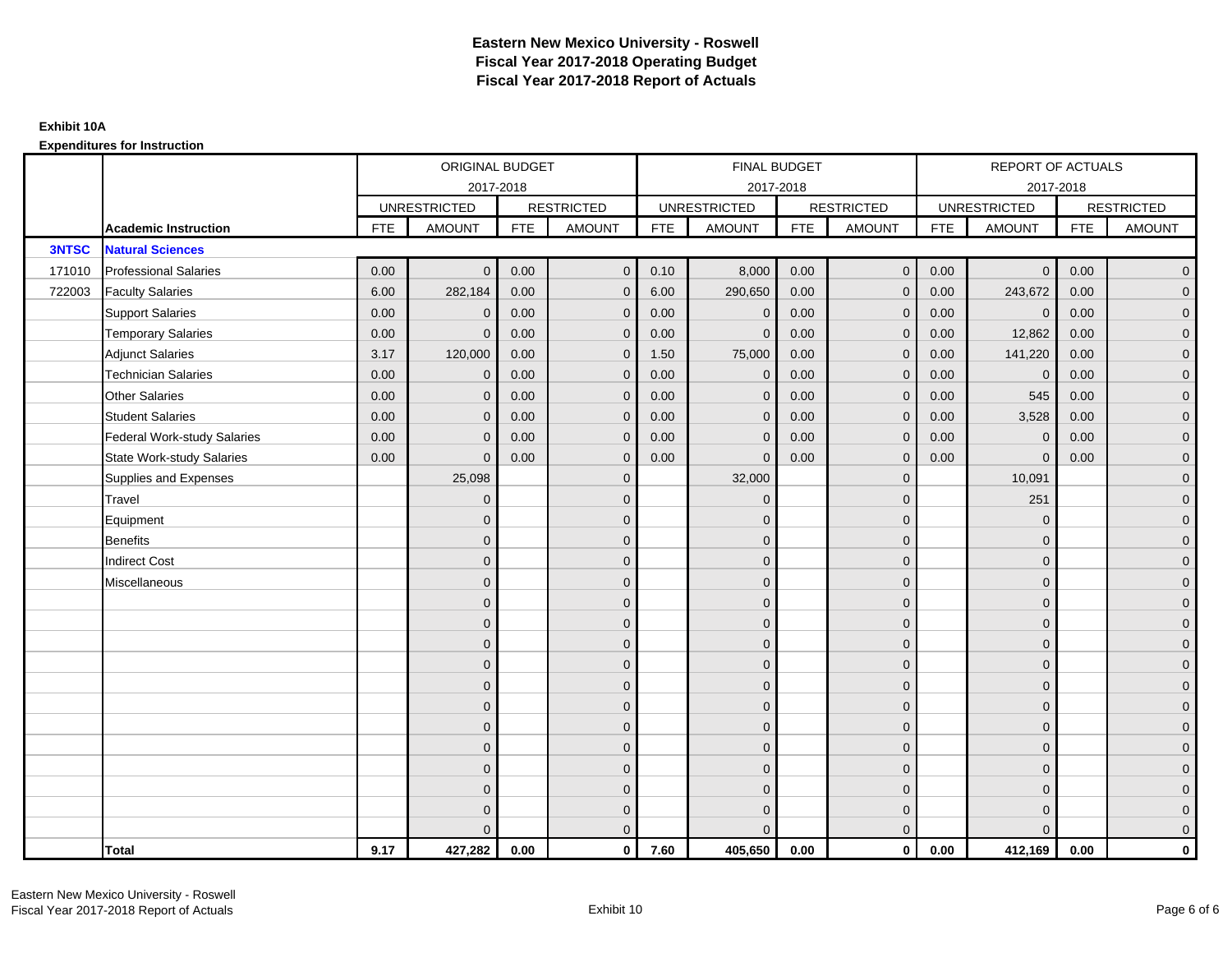|                                         |            | ORIGINAL BUDGET     |            |                   |            | <b>FINAL BUDGET</b> |            |                   |            | <b>REPORT OF ACTUALS</b> |            |                   |
|-----------------------------------------|------------|---------------------|------------|-------------------|------------|---------------------|------------|-------------------|------------|--------------------------|------------|-------------------|
|                                         |            | 2017-2018           |            |                   |            | 2017-2018           |            |                   |            | 2017-2018                |            |                   |
|                                         |            | <b>UNRESTRICTED</b> |            | <b>RESTRICTED</b> |            | <b>UNRESTRICTED</b> |            | <b>RESTRICTED</b> |            | <b>UNRESTRICTED</b>      |            | <b>RESTRICTED</b> |
| <b>Vocational Instruction</b>           | <b>FTE</b> | <b>AMOUNT</b>       | <b>FTE</b> | <b>AMOUNT</b>     | <b>FTE</b> | <b>AMOUNT</b>       | <b>FTE</b> | <b>AMOUNT</b>     | <b>FTE</b> | <b>AMOUNT</b>            | <b>FTE</b> | <b>AMOUNT</b>     |
| <b>Detail of Vocational Instruction</b> |            |                     |            |                   |            |                     |            |                   |            |                          |            |                   |
| <b>Professional Salaries</b>            | 8.01       | 415,644             | 0.00       | $\mathbf 0$       | 8.01       | 427,272             | 0.00       | $\mathbf 0$       | 9.80       | 572,279                  | 0.00       | $\overline{0}$    |
| <b>Faculty Salaries</b>                 | 32.00      | 1,476,931           | 0.00       | $\mathbf 0$       | 32.00      | 1,522,235           | 0.00       | $\Omega$          | 22.70      | 1,167,353                | 0.00       | $\overline{0}$    |
| <b>Support Salaries</b>                 | 3.74       | 100,418             | 0.00       | $\mathbf 0$       | 3.49       | 103,432             | 0.00       | $\Omega$          | 2.00       | 49,589                   | 0.00       | $\overline{0}$    |
| <b>Temporary Salaries</b>               | 0.00       | $\Omega$            | 0.00       | $\mathbf 0$       | 0.00       | $\mathbf 0$         | 0.00       | $\Omega$          | 2.57       | 130,282                  | 0.00       | $\mathbf 0$       |
| <b>Adjunct Salaries</b>                 | 20.53      | 763,433             | 0.00       | $\mathbf 0$       | 11.79      | 532,247             | 0.00       | $\Omega$          | 16.93      | 817,164                  | 0.00       | $\overline{0}$    |
| <b>Technician Salaries</b>              | 0.00       | $\Omega$            | 0.00       | $\Omega$          | 0.00       | $\Omega$            | 0.00       | $\Omega$          | 0.07       | 2,381                    | 0.00       | $\mathbf 0$       |
| <b>Other Salaries</b>                   | 1.00       | 68,500              | 0.00       | $\mathbf 0$       | 1.00       | 68,500              | 0.00       | $\mathbf 0$       | 2.20       | 78,684                   | 0.00       | $\overline{0}$    |
| <b>Student Salaries</b>                 | 0.00       | $\mathbf 0$         | 0.00       | $\mathbf 0$       | 0.00       | $\mathbf 0$         | 0.00       | $\mathbf 0$       | 0.14       | 2,848                    | 0.00       | $\mathbf 0$       |
| <b>Federal Work-study Salaries</b>      | 0.00       | $\Omega$            | 0.00       | $\Omega$          | 0.00       | $\Omega$            | 0.00       | $\Omega$          | 0.00       | $\mathbf 0$              | 0.00       | $\mathbf 0$       |
| State Work-study Salaries               | 0.00       | 0                   | 0.00       | $\mathbf 0$       | 0.00       | $\mathbf 0$         | 0.00       | 0                 | 0.00       | $\Omega$                 | 0.00       | $\mathbf 0$       |
| Supplies and Expenses                   |            | 377,036             |            | $\mathbf 0$       |            | 433,203             |            | $\mathbf 0$       |            | 424,414                  |            | $\mathbf 0$       |
| Travel                                  |            | 2,000               |            | $\mathbf 0$       |            | 4,000               |            | $\mathbf 0$       |            | 44,191                   |            | $\overline{0}$    |
| Equipment                               |            | $\Omega$            |            | $\mathbf 0$       |            | $\mathbf 0$         |            | $\mathbf 0$       |            | 13,716                   |            | $\mathbf 0$       |
| <b>Benefits</b>                         |            | $\Omega$            |            | $\mathbf 0$       |            | $\Omega$            |            | $\mathbf 0$       |            | $\mathbf 0$              |            | $\mathbf 0$       |
| <b>Indirect Cost</b>                    |            | $\mathbf 0$         |            | $\mathbf 0$       |            | 0                   |            | $\mathbf 0$       |            | $\mathbf 0$              |            | $\mathbf 0$       |
| Miscellaneous                           |            | 13,360              |            | $\mathbf 0$       |            | 1,500               |            | 0                 |            | $\mathbf 0$              |            | $\mathbf 0$       |
|                                         |            | 0                   |            | $\mathbf 0$       |            | $\mathbf 0$         |            | $\mathbf 0$       |            | $\mathbf 0$              |            | $\overline{0}$    |
|                                         |            | $\mathbf 0$         |            | $\mathbf 0$       |            | $\mathbf 0$         |            | $\mathbf 0$       |            | $\mathbf 0$              |            | $\overline{0}$    |
|                                         |            | $\Omega$            |            | $\mathbf 0$       |            | $\Omega$            |            | $\mathbf 0$       |            | $\Omega$                 |            | $\overline{0}$    |
|                                         |            | $\Omega$            |            | $\mathbf 0$       |            | $\Omega$            |            | $\mathbf 0$       |            | $\Omega$                 |            | $\overline{0}$    |
|                                         |            | $\Omega$            |            | $\mathbf 0$       |            | $\mathbf 0$         |            | $\mathbf 0$       |            | $\mathbf 0$              |            | $\mathbf 0$       |
|                                         |            | 0                   |            | $\mathbf 0$       |            | $\mathbf 0$         |            | $\mathbf 0$       |            | $\mathbf 0$              |            | $\mathbf 0$       |
|                                         |            | $\Omega$            |            | $\mathbf 0$       |            | $\mathbf 0$         |            | $\mathbf 0$       |            | $\mathbf 0$              |            | $\overline{0}$    |
|                                         |            | $\Omega$            |            | $\mathbf 0$       |            | $\mathbf 0$         |            | $\mathbf 0$       |            | $\mathbf 0$              |            | $\mathbf 0$       |
|                                         |            | $\Omega$            |            | $\mathbf 0$       |            | $\Omega$            |            | $\mathbf 0$       |            | $\Omega$                 |            | $\mathbf 0$       |
| Student Hire - Other                    | 0.00       | $\Omega$            | 0.00       | $\Omega$          | 0.00       | $\Omega$            | 0.00       | $\Omega$          | 0.25       | 8,302                    | 0.00       | $\mathbf 0$       |
| <b>Federal Work Study</b>               | 0.00       | $\Omega$            | 0.00       | $\mathbf 0$       | 0.00       | $\Omega$            | 0.00       | $\mathbf 0$       | 0.25       | 8,146                    | 0.00       | $\overline{0}$    |
| State Work Study                        | 0.00       | $\Omega$            | 0.00       | $\mathbf 0$       | 0.00       | $\Omega$            | 0.00       | $\mathbf 0$       | 0.20       | 6,240                    | 0.00       | $\mathbf 0$       |
| Total                                   | 65.28      | 3,217,322           | 0.00       | $\mathbf 0$       | 56.29      | 3,092,389           | 0.00       | $\mathbf 0$       | 57.11      | 3,325,589                | 0.00       | $\mathbf{0}$      |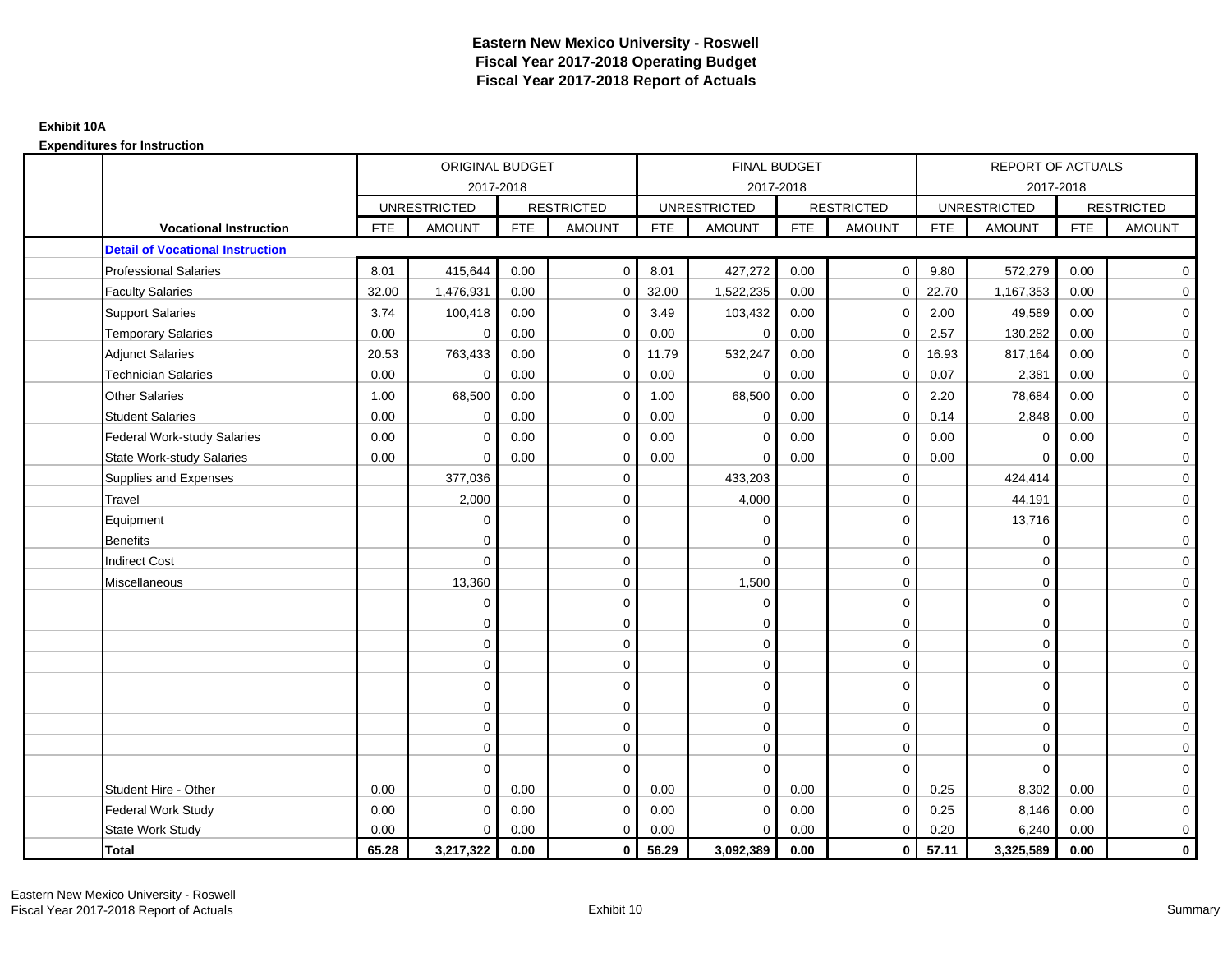|              |                                    |            | ORIGINAL BUDGET     |            |                   |            | <b>FINAL BUDGET</b> |            |                   |            | REPORT OF ACTUALS   |            |                   |
|--------------|------------------------------------|------------|---------------------|------------|-------------------|------------|---------------------|------------|-------------------|------------|---------------------|------------|-------------------|
|              |                                    |            |                     | 2017-2018  |                   |            | 2017-2018           |            |                   |            | 2017-2018           |            |                   |
|              |                                    |            | <b>UNRESTRICTED</b> |            | <b>RESTRICTED</b> |            | <b>UNRESTRICTED</b> |            | <b>RESTRICTED</b> |            | <b>UNRESTRICTED</b> |            | <b>RESTRICTED</b> |
|              | <b>Vocational Instruction</b>      | <b>FTE</b> | <b>AMOUNT</b>       | <b>FTE</b> | <b>AMOUNT</b>     | <b>FTE</b> | <b>AMOUNT</b>       | <b>FTE</b> | <b>AMOUNT</b>     | <b>FTE</b> | <b>AMOUNT</b>       | <b>FTE</b> | <b>AMOUNT</b>     |
| <b>3AIRP</b> | <b>Airframe and Powerplant</b>     |            |                     |            |                   |            |                     |            |                   |            |                     |            |                   |
| 171010       | <b>Professional Salaries</b>       | 1.00       | 53,694              | 0.00       | $\mathbf{0}$      | 1.00       | 55,304              | 0.00       | $\mathbf{0}$      | 2.00       | 105,573             | 0.00       | $\overline{0}$    |
| 725020       | <b>Faculty Salaries</b>            | 3.00       | 161,922             | 0.00       | $\mathbf 0$       | 3.00       | 166,779             | 0.00       | $\mathbf{0}$      | 3.00       | 113,286             | 0.00       | $\overline{0}$    |
|              | <b>Support Salaries</b>            | 0.00       | $\mathbf{0}$        | 0.00       | $\mathbf 0$       | 0.00       | $\mathbf{0}$        | 0.00       | $\mathbf 0$       | 0.00       | $\mathbf 0$         | 0.00       | $\overline{0}$    |
|              | <b>Temporary Salaries</b>          | 0.00       | $\Omega$            | 0.00       | $\overline{0}$    | 0.00       | $\Omega$            | 0.00       | $\Omega$          | 0.00       | $\mathbf{0}$        | 0.00       | $\overline{0}$    |
|              | <b>Adjunct Salaries</b>            | 0.25       | 13,515              | 0.00       | $\Omega$          | 0.15       | 15,000              | 0.00       | $\Omega$          | 0.25       | 13,957              | 0.00       | $\overline{0}$    |
|              | <b>Technician Salaries</b>         | 0.00       | $\mathbf{0}$        | 0.00       | $\mathbf{0}$      | 0.00       | $\mathbf{0}$        | 0.00       | $\mathbf 0$       | 0.00       | $\mathbf 0$         | 0.00       | $\mathbf{0}$      |
|              | <b>Other Salaries</b>              | 0.00       | $\mathbf{0}$        | 0.00       | $\mathbf 0$       | 0.00       | $\Omega$            | 0.00       | $\mathbf{0}$      | 0.00       | $\mathbf{0}$        | 0.00       | $\overline{0}$    |
|              | <b>Student Salaries</b>            | 0.00       | $\mathbf{0}$        | 0.00       | $\overline{0}$    | 0.00       | $\Omega$            | 0.00       | $\mathbf{0}$      | 0.02       | 640                 | 0.00       | $\overline{0}$    |
|              | <b>Federal Work-study Salaries</b> | 0.00       | $\mathbf{0}$        | 0.00       | $\mathbf 0$       | 0.00       | $\mathbf{0}$        | 0.00       | $\Omega$          | 0.00       | $\mathbf 0$         | 0.00       | $\overline{0}$    |
|              | <b>State Work-study Salaries</b>   | 0.00       | $\mathbf{0}$        | 0.00       | $\overline{0}$    | 0.00       | $\Omega$            | 0.00       | $\mathbf 0$       | 0.00       | $\mathbf{0}$        | 0.00       | $\overline{0}$    |
|              | Supplies and Expenses              |            | 40,000              |            | $\overline{0}$    |            | 30,000              |            | $\mathbf{0}$      |            | 29,646              |            | $\overline{0}$    |
|              | <b>Travel</b>                      |            | $\Omega$            |            | $\mathbf 0$       |            | $\Omega$            |            | $\mathbf{0}$      |            | 2,756               |            | $\overline{0}$    |
|              | Equipment                          |            | $\Omega$            |            | $\mathbf 0$       |            | $\Omega$            |            | $\mathbf 0$       |            | 1,967               |            | $\overline{0}$    |
|              | <b>Benefits</b>                    |            | $\mathbf{0}$        |            | $\mathbf 0$       |            | $\Omega$            |            | $\mathbf{0}$      |            | $\mathbf{0}$        |            | $\overline{0}$    |
|              | <b>Indirect Cost</b>               |            | $\Omega$            |            | $\overline{0}$    |            | $\Omega$            |            | $\Omega$          |            | $\Omega$            |            | $\overline{0}$    |
|              | Miscellaneous                      |            | $\mathbf{0}$        |            | $\mathbf 0$       |            | $\Omega$            |            | $\mathbf 0$       |            | $\mathbf{0}$        |            | $\mathbf{0}$      |
|              |                                    |            | $\mathbf{0}$        |            | $\mathbf 0$       |            | $\Omega$            |            | $\mathbf{0}$      |            | $\mathbf{0}$        |            | $\overline{0}$    |
|              |                                    |            | $\Omega$            |            | $\mathbf 0$       |            | $\Omega$            |            | $\mathbf{0}$      |            | $\mathbf{0}$        |            | $\overline{0}$    |
|              |                                    |            | $\mathbf{0}$        |            | $\mathbf 0$       |            | $\Omega$            |            | $\mathbf 0$       |            | $\mathbf{0}$        |            | $\overline{0}$    |
|              |                                    |            | $\Omega$            |            | $\mathbf 0$       |            | $\Omega$            |            | $\mathbf{0}$      |            | $\mathbf{0}$        |            | $\mathbf{0}$      |
|              |                                    |            | $\Omega$            |            | $\mathbf 0$       |            | $\Omega$            |            | $\mathbf{0}$      |            | $\Omega$            |            | $\mathbf{0}$      |
|              |                                    |            | $\Omega$            |            | $\mathbf 0$       |            | $\Omega$            |            | $\mathbf{0}$      |            | $\Omega$            |            | $\overline{0}$    |
|              |                                    |            | $\mathbf{0}$        |            | $\mathbf 0$       |            | $\Omega$            |            | $\mathbf{0}$      |            | $\mathbf{0}$        |            | $\overline{0}$    |
|              |                                    |            | $\mathbf{0}$        |            | $\mathbf 0$       |            | $\Omega$            |            | $\mathbf{0}$      |            | $\mathbf{0}$        |            | $\overline{0}$    |
|              |                                    |            | $\Omega$            |            | $\mathbf 0$       |            | $\Omega$            |            | $\Omega$          |            | $\Omega$            |            | $\overline{0}$    |
|              |                                    |            | $\Omega$            |            | $\mathbf 0$       |            | $\Omega$            |            | $\mathbf{0}$      |            | $\mathbf{0}$        |            | $\mathbf{0}$      |
|              |                                    |            | $\Omega$            |            | $\mathbf 0$       |            | $\Omega$            |            | $\mathbf{0}$      |            | $\mathbf{0}$        |            | $\mathbf{0}$      |
|              |                                    |            | $\Omega$            |            | $\overline{0}$    |            | $\Omega$            |            | $\mathbf{0}$      |            | $\Omega$            |            | $\overline{0}$    |
|              | <b>Total</b>                       | 4.25       | 269,131             | 0.00       | $\mathbf{0}$      | 4.15       | 267,083             | 0.00       | $\mathbf{0}$      | 5.27       | 267,825             | 0.00       | $\mathbf 0$       |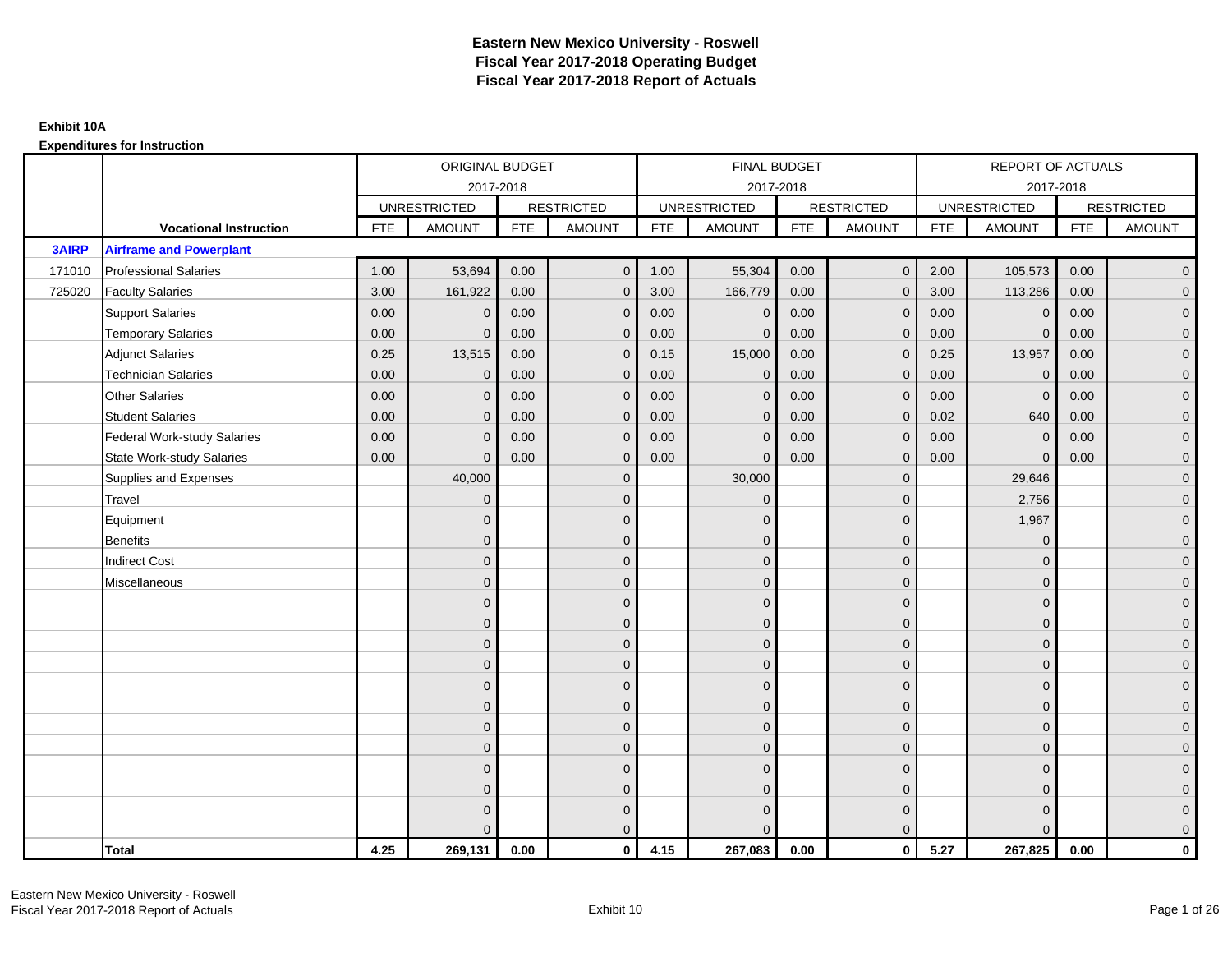|              |                                    |            | ORIGINAL BUDGET     |            |                   |            | <b>FINAL BUDGET</b> |            |                   |            | REPORT OF ACTUALS   |            |                   |
|--------------|------------------------------------|------------|---------------------|------------|-------------------|------------|---------------------|------------|-------------------|------------|---------------------|------------|-------------------|
|              |                                    |            | 2017-2018           |            |                   |            | 2017-2018           |            |                   |            | 2017-2018           |            |                   |
|              |                                    |            | <b>UNRESTRICTED</b> |            | <b>RESTRICTED</b> |            | <b>UNRESTRICTED</b> |            | <b>RESTRICTED</b> |            | <b>UNRESTRICTED</b> |            | <b>RESTRICTED</b> |
|              | <b>Vocational Instruction</b>      | <b>FTE</b> | <b>AMOUNT</b>       | <b>FTE</b> | <b>AMOUNT</b>     | <b>FTE</b> | <b>AMOUNT</b>       | <b>FTE</b> | <b>AMOUNT</b>     | <b>FTE</b> | <b>AMOUNT</b>       | <b>FTE</b> | <b>AMOUNT</b>     |
| <b>3AUTO</b> | <b>Auto Mechanics</b>              |            |                     |            |                   |            |                     |            |                   |            |                     |            |                   |
| 171010       | <b>Professional Salaries</b>       | 0.00       | $\Omega$            | 0.00       | $\overline{0}$    | 0.00       | $\overline{0}$      | 0.00       | $\overline{0}$    | 0.00       | $\overline{0}$      | 0.00       | $\overline{0}$    |
| 725030       | <b>Faculty Salaries</b>            | 1.00       | 46,602              | 0.00       | $\mathbf 0$       | 1.00       | 47,897              | 0.00       | $\mathbf{0}$      | 1.00       | 47,302              | 0.00       | $\overline{0}$    |
|              | <b>Support Salaries</b>            | 0.00       | $\mathbf 0$         | 0.00       | $\mathbf 0$       | 0.00       | $\mathbf 0$         | 0.00       | $\mathbf{0}$      | 0.00       | $\mathbf 0$         | 0.00       | $\overline{0}$    |
|              | <b>Temporary Salaries</b>          | 0.00       | $\Omega$            | 0.00       | $\overline{0}$    | 0.00       | $\Omega$            | 0.00       | $\Omega$          | 0.00       | $\mathbf{0}$        | 0.00       | $\overline{0}$    |
|              | <b>Adjunct Salaries</b>            | 0.93       | 28,091              | 0.00       | $\overline{0}$    | 1.00       | 42,900              | 0.00       | $\mathbf{0}$      | 1.00       | 45,942              | 0.00       | $\overline{0}$    |
|              | <b>Technician Salaries</b>         | 0.00       | $\mathbf 0$         | 0.00       | $\mathbf{0}$      | 0.00       | $\mathbf{0}$        | 0.00       | $\mathbf{0}$      | 0.00       | $\mathbf 0$         | 0.00       | $\mathbf{0}$      |
|              | Other Salaries                     | 0.00       | $\mathbf{0}$        | 0.00       | $\overline{0}$    | 0.00       | $\mathbf{0}$        | 0.00       | $\mathbf{0}$      | 0.10       | 3,923               | 0.00       | $\overline{0}$    |
|              | <b>Student Salaries</b>            | 0.00       | $\mathbf{0}$        | 0.00       | $\overline{0}$    | 0.00       | $\mathbf{0}$        | 0.00       | $\mathbf{0}$      | 0.00       | $\mathbf 0$         | 0.00       | $\overline{0}$    |
|              | <b>Federal Work-study Salaries</b> | 0.00       | $\mathbf{0}$        | 0.00       | $\mathbf 0$       | 0.00       | $\mathbf{0}$        | 0.00       | $\Omega$          | 0.00       | $\mathbf 0$         | 0.00       | $\overline{0}$    |
|              | State Work-study Salaries          | 0.00       | $\mathbf{0}$        | 0.00       | $\overline{0}$    | 0.00       | $\mathbf{0}$        | 0.00       | $\mathbf{0}$      | 0.00       | $\mathbf{0}$        | 0.00       | $\overline{0}$    |
|              | Supplies and Expenses              |            | 15,520              |            | $\mathbf{0}$      |            | 15,000              |            | $\mathbf{0}$      |            | 16,167              |            | $\mathbf{0}$      |
|              | Travel                             |            | $\Omega$            |            | $\mathbf 0$       |            | $\mathbf{0}$        |            | $\Omega$          |            | 323                 |            | $\overline{0}$    |
|              | Equipment                          |            | $\Omega$            |            | $\mathbf 0$       |            | $\mathbf{0}$        |            | $\mathbf 0$       |            | $\mathbf 0$         |            | $\overline{0}$    |
|              | <b>Benefits</b>                    |            | $\mathbf{0}$        |            | $\mathbf 0$       |            | $\Omega$            |            | $\mathbf 0$       |            | $\mathbf{0}$        |            | $\overline{0}$    |
|              | <b>Indirect Cost</b>               |            | $\Omega$            |            | $\overline{0}$    |            | $\Omega$            |            | $\Omega$          |            | $\Omega$            |            | $\overline{0}$    |
|              | Miscellaneous                      |            | $\Omega$            |            | $\mathbf 0$       |            | $\mathbf{0}$        |            | $\Omega$          |            | $\mathbf{0}$        |            | $\mathbf{0}$      |
|              |                                    |            | $\Omega$            |            | $\mathbf 0$       |            | $\mathbf{0}$        |            | $\mathbf{0}$      |            | $\mathbf{0}$        |            | $\overline{0}$    |
|              |                                    |            | $\Omega$            |            | $\mathbf 0$       |            | $\mathbf{0}$        |            | $\mathbf{0}$      |            | $\mathbf{0}$        |            | $\overline{0}$    |
|              |                                    |            | $\Omega$            |            | $\mathbf 0$       |            | $\mathbf{0}$        |            | $\mathbf 0$       |            | $\mathbf{0}$        |            | $\overline{0}$    |
|              |                                    |            | $\Omega$            |            | $\mathbf 0$       |            | $\Omega$            |            | $\mathbf{0}$      |            | $\mathbf{0}$        |            | $\mathbf{0}$      |
|              |                                    |            | $\Omega$            |            | $\mathbf 0$       |            | $\Omega$            |            | $\overline{0}$    |            | $\Omega$            |            | $\mathbf{0}$      |
|              |                                    |            | $\Omega$            |            | $\mathbf 0$       |            | $\Omega$            |            | $\mathbf{0}$      |            | $\Omega$            |            | $\overline{0}$    |
|              |                                    |            | $\Omega$            |            | $\mathbf 0$       |            | $\mathbf{0}$        |            | $\mathbf 0$       |            | $\mathbf{0}$        |            | $\overline{0}$    |
|              |                                    |            | $\mathbf{0}$        |            | $\mathbf 0$       |            | $\Omega$            |            | $\mathbf 0$       |            | $\mathbf{0}$        |            | $\overline{0}$    |
|              |                                    |            | $\Omega$            |            | $\mathbf 0$       |            | $\Omega$            |            | $\mathbf{0}$      |            | $\Omega$            |            | $\overline{0}$    |
|              |                                    |            | $\Omega$            |            | $\mathbf 0$       |            | $\mathbf{0}$        |            | $\mathbf 0$       |            | $\mathbf{0}$        |            | $\mathbf{0}$      |
|              |                                    |            | $\Omega$            |            | $\mathbf 0$       |            | $\mathbf{0}$        |            | $\mathbf{0}$      |            | $\mathbf{0}$        |            | $\mathbf{0}$      |
|              |                                    |            | $\Omega$            |            | $\overline{0}$    |            | $\Omega$            |            | $\mathbf{0}$      |            | $\Omega$            |            | $\overline{0}$    |
|              | <b>Total</b>                       | 1.93       | 90,213              | 0.00       | $\mathbf{0}$      | 2.00       | 105,797             | 0.00       | $\mathbf{0}$      | 2.10       | 113,656             | 0.00       | $\mathbf 0$       |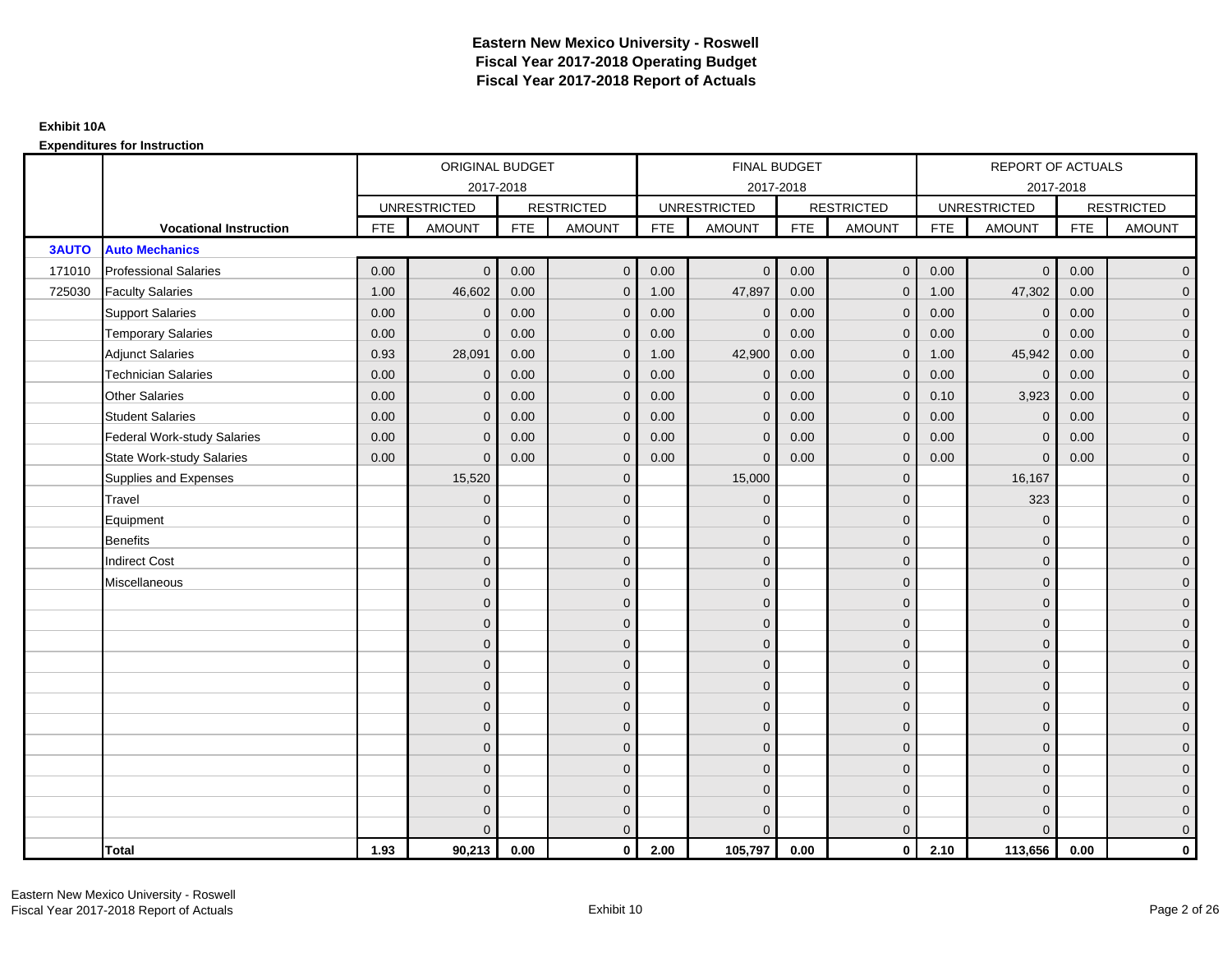|                   |                                    |            | ORIGINAL BUDGET     |            |                   |            | <b>FINAL BUDGET</b> |            |                   |            | REPORT OF ACTUALS   |            |                     |
|-------------------|------------------------------------|------------|---------------------|------------|-------------------|------------|---------------------|------------|-------------------|------------|---------------------|------------|---------------------|
|                   |                                    |            | 2017-2018           |            |                   |            | 2017-2018           |            |                   |            | 2017-2018           |            |                     |
|                   |                                    |            | <b>UNRESTRICTED</b> |            | <b>RESTRICTED</b> |            | <b>UNRESTRICTED</b> |            | <b>RESTRICTED</b> |            | <b>UNRESTRICTED</b> |            | <b>RESTRICTED</b>   |
|                   | <b>Vocational Instruction</b>      | <b>FTE</b> | <b>AMOUNT</b>       | <b>FTE</b> | <b>AMOUNT</b>     | <b>FTE</b> | <b>AMOUNT</b>       | <b>FTE</b> | <b>AMOUNT</b>     | <b>FTE</b> | <b>AMOUNT</b>       | <b>FTE</b> | <b>AMOUNT</b>       |
| 3CDL <sub>2</sub> | <b>CDL Training Program</b>        |            |                     |            |                   |            |                     |            |                   |            |                     |            |                     |
| 171010            | <b>Professional Salaries</b>       | 0.00       | $\Omega$            | 0.00       | $\mathbf 0$       | 0.00       | $\overline{0}$      | 0.00       | $\mathbf 0$       | 0.00       | $\overline{0}$      | 0.00       | $\overline{0}$      |
|                   | <b>Faculty Salaries</b>            | 1.00       | 52,543              | 0.00       | $\mathbf 0$       | 1.00       | 54,119              | 0.00       | $\mathbf{0}$      | 1.00       | 53,085              | 0.00       | $\overline{0}$      |
|                   | <b>Support Salaries</b>            | 0.00       | $\Omega$            | 0.00       | $\mathbf{0}$      | 0.00       | $\mathbf{0}$        | 0.00       | $\Omega$          | 0.00       | $\mathbf 0$         | 0.00       | $\overline{0}$      |
|                   | <b>Temporary Salaries</b>          | 0.00       | $\mathbf{0}$        | 0.00       | $\mathbf 0$       | 0.00       | $\mathbf{0}$        | 0.00       | $\Omega$          | 0.25       | 11,599              | 0.00       | $\overline{0}$      |
|                   | <b>Adjunct Salaries</b>            | 0.29       | 8,386               | 0.00       | $\overline{0}$    | 0.29       | 8,586               | 0.00       | $\mathbf{0}$      | 0.01       | 714                 | 0.00       | $\overline{0}$      |
|                   | <b>Technician Salaries</b>         | 0.00       | $\Omega$            | 0.00       | $\mathbf{0}$      | 0.00       | $\Omega$            | 0.00       | $\Omega$          | 0.00       | $\mathbf{0}$        | 0.00       | $\mathbf{0}$        |
|                   | Other Salaries                     | 0.00       | $\mathbf{0}$        | 0.00       | $\overline{0}$    | 0.00       | $\Omega$            | 0.00       | $\Omega$          | 0.00       | $\overline{0}$      | 0.00       | $\overline{0}$      |
|                   | <b>Student Salaries</b>            | 0.00       | $\overline{0}$      | 0.00       | $\mathbf 0$       | 0.00       | $\mathbf 0$         | 0.00       | $\mathbf 0$       | 0.00       | $\mathbf 0$         | 0.00       | $\mathsf{O}\xspace$ |
|                   | <b>Federal Work-study Salaries</b> | 0.00       | $\mathbf{0}$        | 0.00       | $\mathbf 0$       | 0.00       | $\mathbf{0}$        | 0.00       | $\Omega$          | 0.00       | $\mathbf 0$         | 0.00       | $\overline{0}$      |
|                   | State Work-study Salaries          | 0.00       | $\Omega$            | 0.00       | $\overline{0}$    | 0.00       | $\mathbf{0}$        | 0.00       | $\mathbf{0}$      | 0.00       | $\mathbf{0}$        | 0.00       | $\overline{0}$      |
|                   | Supplies and Expenses              |            | 30,000              |            | $\overline{0}$    |            | 25,000              |            | $\mathbf{0}$      |            | 24,269              |            | $\overline{0}$      |
|                   | Travel                             |            | $\Omega$            |            | $\mathbf 0$       |            | $\mathbf{0}$        |            | $\Omega$          |            | $\mathbf{0}$        |            | $\overline{0}$      |
|                   | Equipment                          |            | $\Omega$            |            | $\mathbf 0$       |            | $\Omega$            |            | $\mathbf{0}$      |            | $\mathbf{0}$        |            | $\overline{0}$      |
|                   | <b>Benefits</b>                    |            | $\mathbf{0}$        |            | $\mathbf 0$       |            | $\mathbf{0}$        |            | $\mathbf 0$       |            | $\mathbf{0}$        |            | $\overline{0}$      |
|                   | <b>Indirect Cost</b>               |            | $\Omega$            |            | $\overline{0}$    |            | $\Omega$            |            | $\mathbf{0}$      |            | $\mathbf{0}$        |            | $\overline{0}$      |
|                   | Miscellaneous                      |            | $\Omega$            |            | $\overline{0}$    |            | $\Omega$            |            | $\mathbf{0}$      |            | $\Omega$            |            | $\overline{0}$      |
|                   |                                    |            | $\mathbf{0}$        |            | $\mathbf 0$       |            | $\mathbf{0}$        |            | $\mathbf 0$       |            | $\mathbf{0}$        |            | $\overline{0}$      |
|                   |                                    |            | $\Omega$            |            | $\mathbf 0$       |            | $\mathbf{0}$        |            | $\mathbf{0}$      |            | $\mathbf{0}$        |            | $\overline{0}$      |
|                   |                                    |            | $\Omega$            |            | $\overline{0}$    |            | $\Omega$            |            | $\mathbf 0$       |            | $\mathbf{0}$        |            | $\overline{0}$      |
|                   |                                    |            | $\Omega$            |            | $\overline{0}$    |            | $\Omega$            |            | $\mathbf{0}$      |            | $\Omega$            |            | $\overline{0}$      |
|                   |                                    |            | $\mathbf{0}$        |            | $\mathbf 0$       |            | $\mathbf{0}$        |            | $\mathbf 0$       |            | $\mathbf{0}$        |            | $\mathsf{O}\xspace$ |
|                   |                                    |            | $\Omega$            |            | $\mathbf 0$       |            | $\mathbf{0}$        |            | $\mathbf{0}$      |            | $\mathbf{0}$        |            | $\overline{0}$      |
|                   |                                    |            | $\Omega$            |            | $\overline{0}$    |            | $\Omega$            |            | $\mathbf{0}$      |            | $\mathbf{0}$        |            | $\overline{0}$      |
|                   |                                    |            | $\Omega$            |            | $\overline{0}$    |            | $\Omega$            |            | $\Omega$          |            | $\Omega$            |            | $\overline{0}$      |
|                   |                                    |            | $\Omega$            |            | $\mathbf 0$       |            | $\mathbf{0}$        |            | $\mathbf 0$       |            | $\mathbf{0}$        |            | $\mathsf{O}\xspace$ |
|                   |                                    |            | $\mathbf{0}$        |            | $\mathbf 0$       |            | $\mathbf{0}$        |            | $\mathbf{0}$      |            | $\mathbf{0}$        |            | $\overline{0}$      |
|                   |                                    |            | $\Omega$            |            | $\mathbf 0$       |            | $\mathbf{0}$        |            | $\mathbf 0$       |            | $\mathbf{0}$        |            | $\mathbf 0$         |
|                   |                                    |            |                     |            | $\mathbf{0}$      |            | $\Omega$            |            | $\Omega$          |            | $\Omega$            |            | $\mathbf{0}$        |
|                   | <b>Total</b>                       | 1.29       | 90,929              | 0.00       | $\mathbf{0}$      | 1.29       | 87,705              | 0.00       | $\mathbf{0}$      | 1.26       | 89,667              | 0.00       | $\mathbf{0}$        |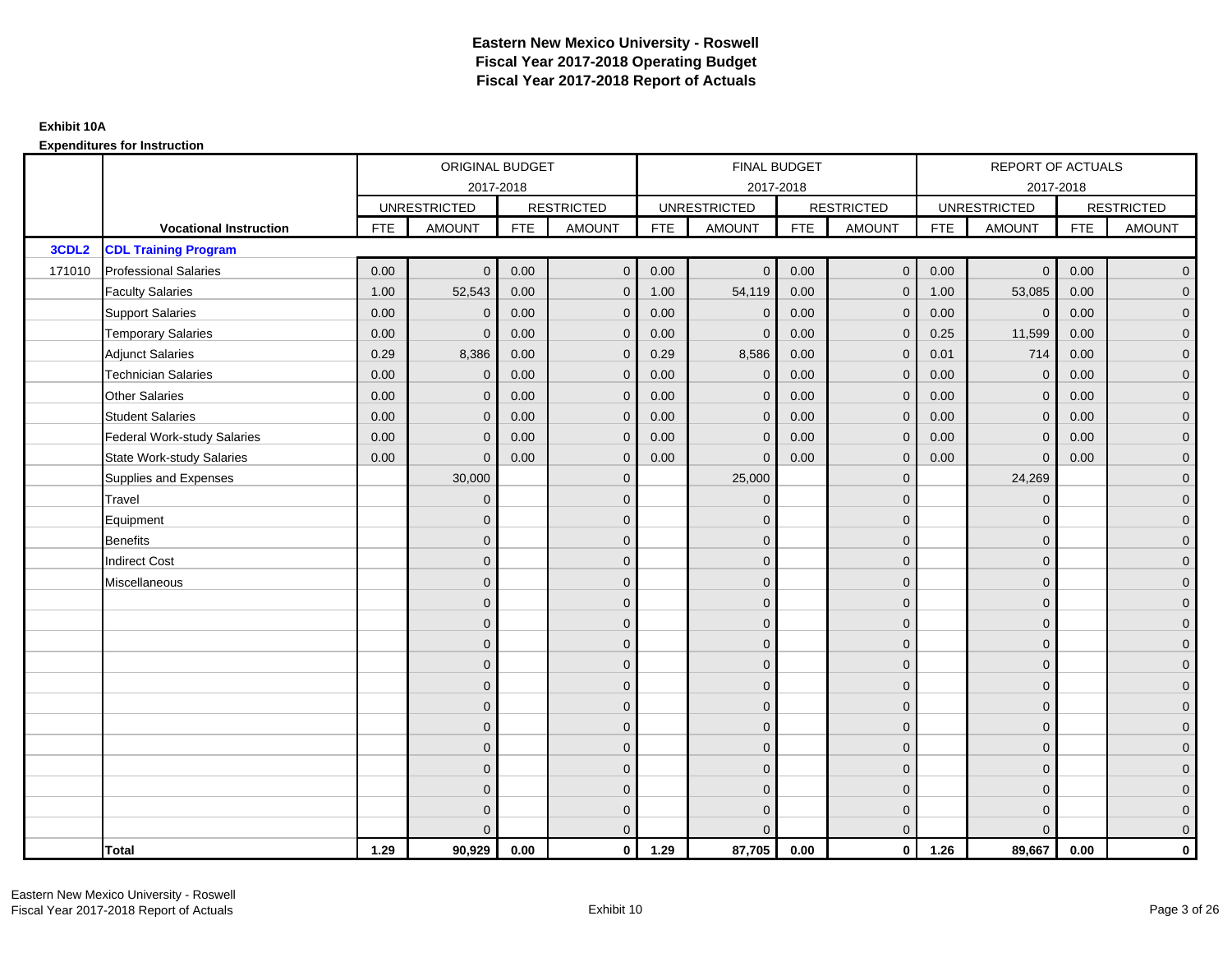|        |                                    | ORIGINAL BUDGET |                     |                   | <b>FINAL BUDGET</b> |                     |                |                   | REPORT OF ACTUALS |                     |                |                   |                |  |
|--------|------------------------------------|-----------------|---------------------|-------------------|---------------------|---------------------|----------------|-------------------|-------------------|---------------------|----------------|-------------------|----------------|--|
|        |                                    | 2017-2018       |                     |                   |                     | 2017-2018           |                |                   |                   |                     | 2017-2018      |                   |                |  |
|        |                                    |                 | <b>UNRESTRICTED</b> | <b>RESTRICTED</b> |                     | <b>UNRESTRICTED</b> |                | <b>RESTRICTED</b> |                   | <b>UNRESTRICTED</b> |                | <b>RESTRICTED</b> |                |  |
|        | <b>Vocational Instruction</b>      | <b>FTE</b>      | <b>AMOUNT</b>       | <b>FTE</b>        | <b>AMOUNT</b>       | <b>FTE</b>          | <b>AMOUNT</b>  | <b>FTE</b>        | <b>AMOUNT</b>     | <b>FTE</b>          | <b>AMOUNT</b>  | <b>FTE</b>        | <b>AMOUNT</b>  |  |
| 3CDEV  | <b>Child Development Center</b>    |                 |                     |                   |                     |                     |                |                   |                   |                     |                |                   |                |  |
| 171010 | <b>Professional Salaries</b>       | 0.00            | $\Omega$            | 0.00              | $\overline{0}$      | 0.00                | $\overline{0}$ | 0.00              | $\mathbf{0}$      | 0.00                | $\overline{0}$ | 0.00              | $\overline{0}$ |  |
| 723020 | <b>Faculty Salaries</b>            | 0.00            | $\mathbf 0$         | 0.00              | $\mathbf 0$         | 0.00                | $\mathbf{0}$   | 0.00              | $\mathbf{0}$      | 0.00                | $\mathbf 0$    | 0.00              | $\overline{0}$ |  |
|        | <b>Support Salaries</b>            | 0.00            | $\Omega$            | 0.00              | $\mathbf 0$         | 0.00                | $\mathbf{0}$   | 0.00              | $\mathbf 0$       | 0.00                | $\mathbf 0$    | 0.00              | $\overline{0}$ |  |
|        | <b>Temporary Salaries</b>          | 0.00            | $\Omega$            | 0.00              | $\overline{0}$      | 0.00                | $\Omega$       | 0.00              | $\Omega$          | 0.00                | $\mathbf{0}$   | 0.00              | $\overline{0}$ |  |
|        | <b>Adjunct Salaries</b>            | 0.25            | 16,000              | 0.00              | $\Omega$            | 0.25                | 16,480         | 0.00              | $\Omega$          | 0.20                | 19,050         | 0.00              | $\overline{0}$ |  |
|        | <b>Technician Salaries</b>         | 0.00            | $\mathbf 0$         | 0.00              | $\mathbf{0}$        | 0.00                | $\mathbf{0}$   | 0.00              | $\mathbf{0}$      | 0.00                | $\mathbf 0$    | 0.00              | $\mathbf{0}$   |  |
|        | Other Salaries                     | 0.00            | $\mathbf{0}$        | 0.00              | $\overline{0}$      | 0.00                | $\mathbf{0}$   | 0.00              | $\mathbf{0}$      | 0.00                | $\mathbf 0$    | 0.00              | $\overline{0}$ |  |
|        | <b>Student Salaries</b>            | 0.00            | $\mathbf{0}$        | 0.00              | $\mathbf 0$         | 0.00                | $\mathbf{0}$   | 0.00              | $\mathbf{0}$      | 0.00                | $\mathbf 0$    | 0.00              | $\overline{0}$ |  |
|        | <b>Federal Work-study Salaries</b> | 0.00            | $\mathbf{0}$        | 0.00              | $\mathbf 0$         | 0.00                | $\mathbf{0}$   | 0.00              | $\Omega$          | 0.00                | $\mathbf 0$    | 0.00              | $\overline{0}$ |  |
|        | State Work-study Salaries          | 0.00            | $\mathbf{0}$        | 0.00              | $\overline{0}$      | 0.00                | $\mathbf{0}$   | 0.00              | $\mathbf 0$       | 0.00                | $\mathbf{0}$   | 0.00              | $\overline{0}$ |  |
|        | Supplies and Expenses              |                 | 300                 |                   | $\mathbf{0}$        |                     | 300            |                   | $\mathbf 0$       |                     | 48             |                   | $\mathbf{0}$   |  |
|        | <b>Travel</b>                      |                 | $\Omega$            |                   | $\mathbf 0$         |                     | $\Omega$       |                   | $\mathbf{0}$      |                     | $\mathbf{0}$   |                   | $\overline{0}$ |  |
|        | Equipment                          |                 | $\Omega$            |                   | $\mathbf 0$         |                     | $\mathbf{0}$   |                   | $\mathbf 0$       |                     | $\mathbf{0}$   |                   | $\overline{0}$ |  |
|        | <b>Benefits</b>                    |                 | $\mathbf{0}$        |                   | $\mathbf 0$         |                     | $\Omega$       |                   | $\mathbf 0$       |                     | $\mathbf{0}$   |                   | $\overline{0}$ |  |
|        | <b>Indirect Cost</b>               |                 | $\Omega$            |                   | $\overline{0}$      |                     | $\Omega$       |                   | $\Omega$          |                     | $\Omega$       |                   | $\overline{0}$ |  |
|        | Miscellaneous                      |                 | $\Omega$            |                   | $\mathbf 0$         |                     | $\mathbf{0}$   |                   | $\Omega$          |                     | $\mathbf{0}$   |                   | $\mathbf{0}$   |  |
|        |                                    |                 | $\Omega$            |                   | $\mathbf 0$         |                     | $\mathbf{0}$   |                   | $\mathbf{0}$      |                     | $\mathbf{0}$   |                   | $\overline{0}$ |  |
|        |                                    |                 | $\Omega$            |                   | $\mathbf 0$         |                     | $\mathbf{0}$   |                   | $\mathbf{0}$      |                     | $\mathbf{0}$   |                   | $\overline{0}$ |  |
|        |                                    |                 | $\Omega$            |                   | $\mathbf 0$         |                     | $\mathbf{0}$   |                   | $\mathbf 0$       |                     | $\mathbf{0}$   |                   | $\overline{0}$ |  |
|        |                                    |                 | $\Omega$            |                   | $\mathbf 0$         |                     | $\Omega$       |                   | $\mathbf{0}$      |                     | $\mathbf{0}$   |                   | $\mathbf{0}$   |  |
|        |                                    |                 | $\Omega$            |                   | $\mathbf 0$         |                     | $\Omega$       |                   | $\overline{0}$    |                     | $\Omega$       |                   | $\mathbf{0}$   |  |
|        |                                    |                 | $\Omega$            |                   | $\mathbf 0$         |                     | $\Omega$       |                   | $\mathbf{0}$      |                     | $\Omega$       |                   | $\overline{0}$ |  |
|        |                                    |                 | $\Omega$            |                   | $\mathbf 0$         |                     | $\mathbf{0}$   |                   | $\mathbf 0$       |                     | $\mathbf{0}$   |                   | $\overline{0}$ |  |
|        |                                    |                 | $\Omega$            |                   | $\mathbf 0$         |                     | $\Omega$       |                   | $\mathbf 0$       |                     | $\mathbf{0}$   |                   | $\overline{0}$ |  |
|        |                                    |                 | $\Omega$            |                   | $\mathbf 0$         |                     | $\Omega$       |                   | $\mathbf{0}$      |                     | $\Omega$       |                   | $\overline{0}$ |  |
|        |                                    |                 | $\Omega$            |                   | $\mathbf 0$         |                     | $\mathbf{0}$   |                   | $\mathbf 0$       |                     | $\mathbf{0}$   |                   | $\mathbf{0}$   |  |
|        |                                    |                 | $\Omega$            |                   | $\mathbf 0$         |                     | $\Omega$       |                   | $\mathbf{0}$      |                     | $\mathbf{0}$   |                   | $\mathbf{0}$   |  |
|        |                                    |                 | $\Omega$            |                   | $\overline{0}$      |                     | $\Omega$       |                   | $\mathbf{0}$      |                     | $\Omega$       |                   | $\overline{0}$ |  |
|        | <b>Total</b>                       | 0.25            | 16,300              | 0.00              | $\mathbf{0}$        | 0.25                | 16,780         | 0.00              | $\mathbf{0}$      | 0.20                | 19,099         | 0.00              | $\mathbf 0$    |  |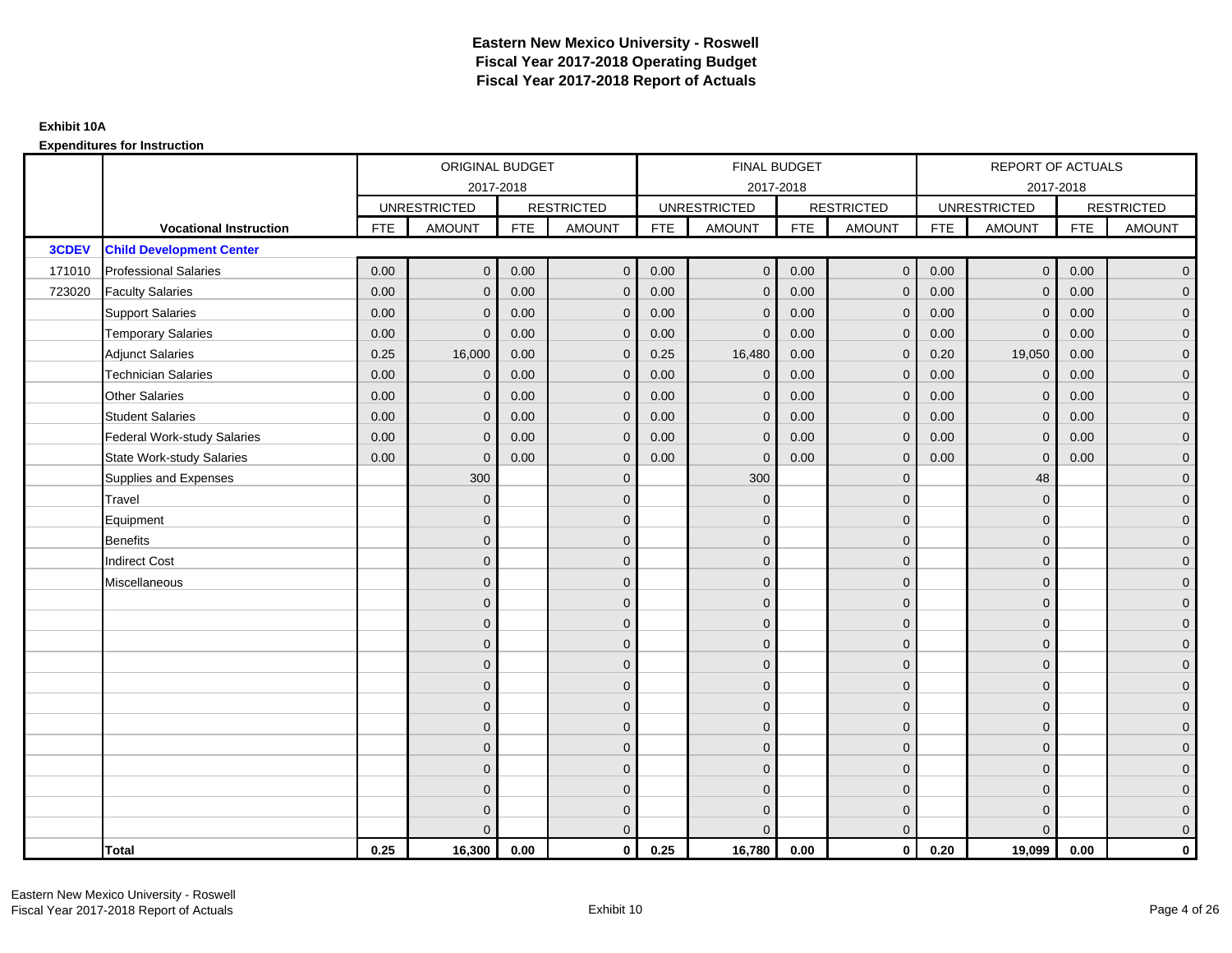|              |                                    | ORIGINAL BUDGET     |               |                   | FINAL BUDGET        |                     |               |                   | <b>REPORT OF ACTUALS</b> |                     |                |                   |                     |  |
|--------------|------------------------------------|---------------------|---------------|-------------------|---------------------|---------------------|---------------|-------------------|--------------------------|---------------------|----------------|-------------------|---------------------|--|
|              |                                    | 2017-2018           |               |                   |                     |                     | 2017-2018     |                   |                          |                     | 2017-2018      |                   |                     |  |
|              |                                    | <b>UNRESTRICTED</b> |               | <b>RESTRICTED</b> |                     | <b>UNRESTRICTED</b> |               | <b>RESTRICTED</b> |                          | <b>UNRESTRICTED</b> |                | <b>RESTRICTED</b> |                     |  |
|              | <b>Vocational Instruction</b>      | <b>FTE</b>          | <b>AMOUNT</b> | <b>FTE</b>        | <b>AMOUNT</b>       | <b>FTE</b>          | <b>AMOUNT</b> | <b>FTE</b>        | <b>AMOUNT</b>            | <b>FTE</b>          | <b>AMOUNT</b>  | <b>FTE</b>        | <b>AMOUNT</b>       |  |
| <b>3DRAF</b> | <b>Drafting and Design</b>         |                     |               |                   |                     |                     |               |                   |                          |                     |                |                   |                     |  |
| 171010       | <b>Professional Salaries</b>       | 0.00                | $\mathbf{0}$  | 0.00              | $\overline{0}$      | 0.00                | $\mathbf{0}$  | 0.00              | $\overline{0}$           | 0.00                | $\overline{0}$ | 0.00              | $\overline{0}$      |  |
| 725040       | <b>Faculty Salaries</b>            | 0.00                | $\mathbf{0}$  | 0.00              | $\mathbf 0$         | 0.00                | $\Omega$      | 0.00              | $\Omega$                 | 0.00                | $\overline{0}$ | 0.00              | $\overline{0}$      |  |
|              | <b>Support Salaries</b>            | 0.00                | $\mathbf 0$   | 0.00              | $\mathbf 0$         | 0.00                | $\mathbf{0}$  | 0.00              | $\mathbf{0}$             | 0.00                | $\mathbf 0$    | 0.00              | $\overline{0}$      |  |
|              | <b>Temporary Salaries</b>          | 0.00                | $\mathbf{0}$  | 0.00              | $\mathbf 0$         | 0.00                | $\Omega$      | 0.00              | $\mathbf 0$              | 0.00                | $\mathbf 0$    | 0.00              | $\overline{0}$      |  |
|              | <b>Adjunct Salaries</b>            | 0.50                | 20,000        | 0.00              | $\overline{0}$      | 0.25                | 15,000        | 0.00              | $\mathbf{0}$             | 0.20                | 18,061         | 0.00              | $\overline{0}$      |  |
|              | <b>Technician Salaries</b>         | 0.00                | $\Omega$      | 0.00              | $\overline{0}$      | 0.00                | $\Omega$      | 0.00              | $\Omega$                 | 0.00                | $\mathbf{0}$   | 0.00              | $\overline{0}$      |  |
|              | <b>Other Salaries</b>              | 0.00                | $\mathbf{0}$  | 0.00              | $\mathbf 0$         | 0.00                | $\mathbf{0}$  | 0.00              | $\mathbf{0}$             | 0.00                | $\mathbf 0$    | 0.00              | $\overline{0}$      |  |
|              | <b>Student Salaries</b>            | 0.00                | $\mathbf{0}$  | 0.00              | $\mathbf 0$         | 0.00                | $\mathbf{0}$  | 0.00              | $\mathbf{0}$             | 0.00                | $\mathbf 0$    | 0.00              | $\overline{0}$      |  |
|              | <b>Federal Work-study Salaries</b> | 0.00                | $\mathbf{0}$  | 0.00              | $\overline{0}$      | 0.00                | $\Omega$      | 0.00              | $\Omega$                 | 0.00                | $\mathbf{0}$   | 0.00              | $\overline{0}$      |  |
|              | <b>State Work-study Salaries</b>   | 0.00                | $\mathbf{0}$  | 0.00              | $\overline{0}$      | 0.00                | $\Omega$      | 0.00              | $\Omega$                 | 0.00                | $\mathbf{0}$   | 0.00              | $\overline{0}$      |  |
|              | Supplies and Expenses              |                     | 2,000         |                   | $\mathbf 0$         |                     | 2,000         |                   | $\mathbf{0}$             |                     | 1,671          |                   | $\mathbf{0}$        |  |
|              | Travel                             |                     | $\mathbf{0}$  |                   | $\mathbf 0$         |                     | $\Omega$      |                   | $\mathbf{0}$             |                     | $\mathbf 0$    |                   | $\mathbf{0}$        |  |
|              | Equipment                          |                     | $\Omega$      |                   | $\mathbf 0$         |                     | $\Omega$      |                   | $\mathbf{0}$             |                     | $\mathbf{0}$   |                   | $\overline{0}$      |  |
|              | <b>Benefits</b>                    |                     | $\mathbf 0$   |                   | $\mathbf 0$         |                     | $\mathbf{0}$  |                   | $\mathbf 0$              |                     | $\mathbf 0$    |                   | $\mathbf{0}$        |  |
|              | <b>Indirect Cost</b>               |                     | $\Omega$      |                   | $\mathbf 0$         |                     | $\Omega$      |                   | $\mathbf 0$              |                     | $\mathbf{0}$   |                   | $\mathbf{0}$        |  |
|              | Miscellaneous                      |                     | $\Omega$      |                   | $\mathbf 0$         |                     | $\Omega$      |                   | $\mathbf{0}$             |                     | $\mathbf{0}$   |                   | $\mathsf{O}\xspace$ |  |
|              |                                    |                     | $\Omega$      |                   | $\mathbf 0$         |                     | $\Omega$      |                   | $\mathbf{0}$             |                     | $\Omega$       |                   | $\overline{0}$      |  |
|              |                                    |                     | $\mathbf 0$   |                   | $\mathsf{O}\xspace$ |                     | $\mathbf{0}$  |                   | $\mathbf 0$              |                     | $\mathbf 0$    |                   | $\mathsf{O}\xspace$ |  |
|              |                                    |                     | $\mathbf{0}$  |                   | $\mathbf 0$         |                     | $\Omega$      |                   | $\mathbf 0$              |                     | $\mathbf{0}$   |                   | $\overline{0}$      |  |
|              |                                    |                     | $\Omega$      |                   | $\mathbf 0$         |                     | $\Omega$      |                   | $\mathbf{0}$             |                     | $\mathbf{0}$   |                   | $\overline{0}$      |  |
|              |                                    |                     | $\Omega$      |                   | $\overline{0}$      |                     | $\Omega$      |                   | $\mathbf{0}$             |                     | $\Omega$       |                   | $\overline{0}$      |  |
|              |                                    |                     | $\mathbf{0}$  |                   | $\overline{0}$      |                     | $\Omega$      |                   | $\mathbf 0$              |                     | $\mathbf{0}$   |                   | $\overline{0}$      |  |
|              |                                    |                     | $\mathbf{0}$  |                   | $\mathbf 0$         |                     | $\Omega$      |                   | $\mathbf{0}$             |                     | $\mathbf{0}$   |                   | $\overline{0}$      |  |
|              |                                    |                     | $\mathbf{0}$  |                   | $\mathbf 0$         |                     | $\Omega$      |                   | $\mathbf{0}$             |                     | $\mathbf{0}$   |                   | $\overline{0}$      |  |
|              |                                    |                     | $\Omega$      |                   | $\mathbf 0$         |                     | $\Omega$      |                   | $\mathbf{0}$             |                     | $\Omega$       |                   | $\overline{0}$      |  |
|              |                                    |                     | $\mathbf{0}$  |                   | $\mathbf 0$         |                     | $\Omega$      |                   | $\mathbf 0$              |                     | $\mathbf{0}$   |                   | $\overline{0}$      |  |
|              |                                    |                     | $\mathbf{0}$  |                   | $\mathbf 0$         |                     | $\Omega$      |                   | $\mathbf 0$              |                     | $\mathbf{0}$   |                   | $\mathbf{0}$        |  |
|              |                                    |                     | $\Omega$      |                   | $\overline{0}$      |                     | $\Omega$      |                   | $\mathbf{0}$             |                     | $\Omega$       |                   | $\overline{0}$      |  |
|              | <b>Total</b>                       | 0.50                | 22,000        | 0.00              | $\mathbf{0}$        | 0.25                | 17,000        | 0.00              | $\mathbf{0}$             | 0.20                | 19,732         | 0.00              | $\mathbf 0$         |  |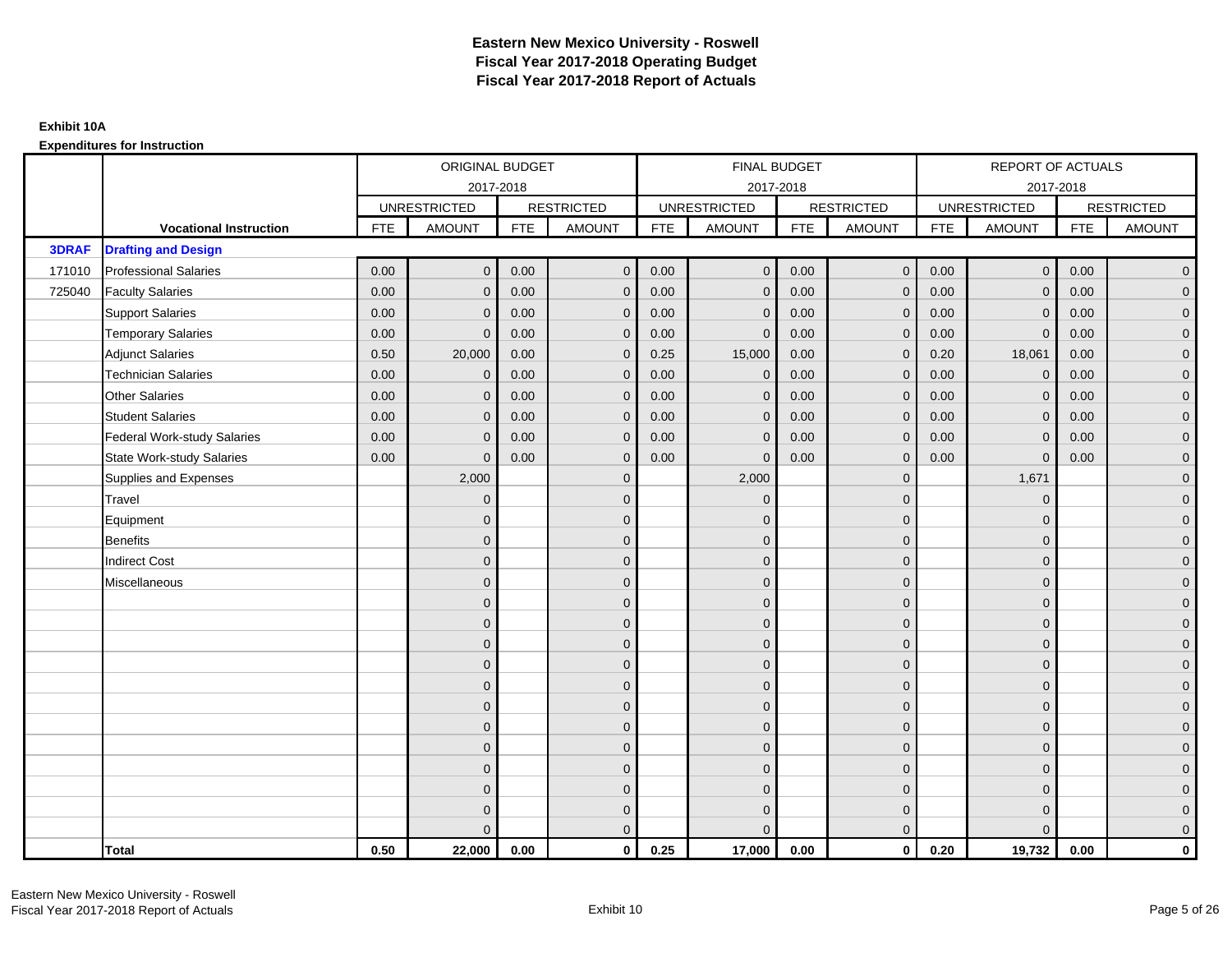|        |                                     |            | ORIGINAL BUDGET     |            |                   |            | <b>FINAL BUDGET</b> |            |                   |            | REPORT OF ACTUALS   |            |                   |
|--------|-------------------------------------|------------|---------------------|------------|-------------------|------------|---------------------|------------|-------------------|------------|---------------------|------------|-------------------|
|        |                                     |            | 2017-2018           |            |                   |            | 2017-2018           |            |                   |            | 2017-2018           |            |                   |
|        |                                     |            | <b>UNRESTRICTED</b> |            | <b>RESTRICTED</b> |            | <b>UNRESTRICTED</b> |            | <b>RESTRICTED</b> |            | <b>UNRESTRICTED</b> |            | <b>RESTRICTED</b> |
|        | <b>Vocational Instruction</b>       | <b>FTE</b> | <b>AMOUNT</b>       | <b>FTE</b> | <b>AMOUNT</b>     | <b>FTE</b> | <b>AMOUNT</b>       | <b>FTE</b> | <b>AMOUNT</b>     | <b>FTE</b> | <b>AMOUNT</b>       | <b>FTE</b> | <b>AMOUNT</b>     |
| 3EMT   | <b>Emergency Medical Technician</b> |            |                     |            |                   |            |                     |            |                   |            |                     |            |                   |
| 171010 | <b>Professional Salaries</b>        | 1.10       | 103,000             | 0.00       | $\overline{0}$    | 1.10       | 106,090             | 0.00       | $\mathbf{0}$      | 3.00       | 157,992             | 0.00       | $\overline{0}$    |
| 723030 | <b>Faculty Salaries</b>             | 4.00       | 183,212             | 0.00       | $\mathbf 0$       | 4.00       | 188,708             | 0.00       | $\mathbf{0}$      | 2.00       | 104,302             | 0.00       | $\overline{0}$    |
|        | <b>Support Salaries</b>             | 0.50       | 11,503              | 0.00       | $\mathbf 0$       | 0.25       | 11,848              | 0.00       | $\Omega$          | 0.50       | 11,749              | 0.00       | $\overline{0}$    |
|        | <b>Temporary Salaries</b>           | 0.00       | $\Omega$            | 0.00       | $\overline{0}$    | 0.00       | $\Omega$            | 0.00       | $\Omega$          | 0.00       | $\overline{0}$      | 0.00       | $\overline{0}$    |
|        | <b>Adjunct Salaries</b>             | 3.79       | 110,000             | 0.00       | $\Omega$          | 3.00       | 100,000             | 0.00       | $\Omega$          | 3.00       | 123,771             | 0.00       | $\overline{0}$    |
|        | <b>Technician Salaries</b>          | 0.00       | $\Omega$            | 0.00       | $\mathbf{0}$      | 0.00       | $\mathbf{0}$        | 0.00       | $\mathbf 0$       | 0.00       | $\mathbf 0$         | 0.00       | $\mathbf{0}$      |
|        | <b>Other Salaries</b>               | 0.00       | $\mathbf{0}$        | 0.00       | $\overline{0}$    | 0.00       | $\mathbf{0}$        | 0.00       | $\Omega$          | 0.00       | $\mathbf{0}$        | 0.00       | $\overline{0}$    |
|        | <b>Student Salaries</b>             | 0.00       | $\Omega$            | 0.00       | $\overline{0}$    | 0.00       | $\mathbf{0}$        | 0.00       | $\mathbf 0$       | 0.01       | 370                 | 0.00       | $\overline{0}$    |
|        | <b>Federal Work-study Salaries</b>  | 0.00       | $\mathbf{0}$        | 0.00       | $\mathbf 0$       | 0.00       | $\mathbf{0}$        | 0.00       | $\Omega$          | 0.00       | $\mathbf 0$         | 0.00       | $\overline{0}$    |
|        | <b>State Work-study Salaries</b>    | 0.00       | $\mathbf{0}$        | 0.00       | $\overline{0}$    | 0.00       | $\mathbf{0}$        | 0.00       | $\mathbf 0$       | 0.00       | $\mathbf{0}$        | 0.00       | $\overline{0}$    |
|        | Supplies and Expenses               |            | 65,000              |            | $\mathbf{0}$      |            | 65,000              |            | $\mathbf 0$       |            | 77,669              |            | $\overline{0}$    |
|        | Travel                              |            | $\Omega$            |            | $\overline{0}$    |            | $\Omega$            |            | $\Omega$          |            | 8,503               |            | $\overline{0}$    |
|        | Equipment                           |            | 0                   |            | $\mathbf 0$       |            | $\mathbf{0}$        |            | $\mathbf{0}$      |            | $\mathbf 0$         |            | $\overline{0}$    |
|        | <b>Benefits</b>                     |            | $\Omega$            |            | $\mathbf 0$       |            | $\Omega$            |            | $\mathbf{0}$      |            | $\mathbf{0}$        |            | $\overline{0}$    |
|        | <b>Indirect Cost</b>                |            | $\Omega$            |            | $\overline{0}$    |            | $\Omega$            |            | $\Omega$          |            | $\Omega$            |            | $\overline{0}$    |
|        | Miscellaneous                       |            | $\Omega$            |            | $\mathbf 0$       |            | $\mathbf{0}$        |            | $\Omega$          |            | $\mathbf{0}$        |            | $\mathbf{0}$      |
|        |                                     |            | $\Omega$            |            | $\mathbf 0$       |            | $\Omega$            |            | $\mathbf{0}$      |            | $\mathbf{0}$        |            | $\overline{0}$    |
|        |                                     |            | $\Omega$            |            | $\mathbf 0$       |            | $\Omega$            |            | $\mathbf{0}$      |            | $\mathbf{0}$        |            | $\overline{0}$    |
|        |                                     |            | $\Omega$            |            | $\mathbf 0$       |            | $\Omega$            |            | $\overline{0}$    |            | $\mathbf{0}$        |            | $\overline{0}$    |
|        |                                     |            | $\Omega$            |            | $\mathbf 0$       |            | $\Omega$            |            | $\mathbf{0}$      |            | $\mathbf{0}$        |            | $\overline{0}$    |
|        |                                     |            | $\Omega$            |            | $\mathbf 0$       |            | $\Omega$            |            | $\mathbf 0$       |            | $\Omega$            |            | $\mathbf{0}$      |
|        |                                     |            | $\Omega$            |            | $\mathbf 0$       |            | $\Omega$            |            | $\mathbf{0}$      |            | $\Omega$            |            | $\overline{0}$    |
|        |                                     |            | $\Omega$            |            | $\mathbf 0$       |            | $\mathbf{0}$        |            | $\mathbf{0}$      |            | $\mathbf{0}$        |            | $\overline{0}$    |
|        |                                     |            | $\Omega$            |            | $\mathbf 0$       |            | $\Omega$            |            | $\mathbf 0$       |            | $\mathbf{0}$        |            | $\mathbf 0$       |
|        |                                     |            | $\Omega$            |            | $\overline{0}$    |            | $\Omega$            |            | $\Omega$          |            | $\Omega$            |            | $\mathbf 0$       |
|        |                                     |            | $\Omega$            |            | $\mathbf 0$       |            | $\Omega$            |            | $\mathbf{0}$      |            | $\mathbf{0}$        |            | $\mathbf{0}$      |
|        |                                     |            | 0                   |            | $\mathbf 0$       |            | $\Omega$            |            | $\mathbf{0}$      |            | $\mathbf{0}$        |            | $\mathbf{0}$      |
|        |                                     |            |                     |            | $\mathbf{0}$      |            | $\Omega$            |            | $\mathbf{0}$      |            | $\Omega$            |            | $\overline{0}$    |
|        | <b>Total</b>                        | 9.39       | 472,715             | 0.00       | $\mathbf{0}$      | 8.35       | 471,646             | 0.00       | $\mathbf{0}$      | 8.51       | 484,357             | 0.00       | $\mathbf 0$       |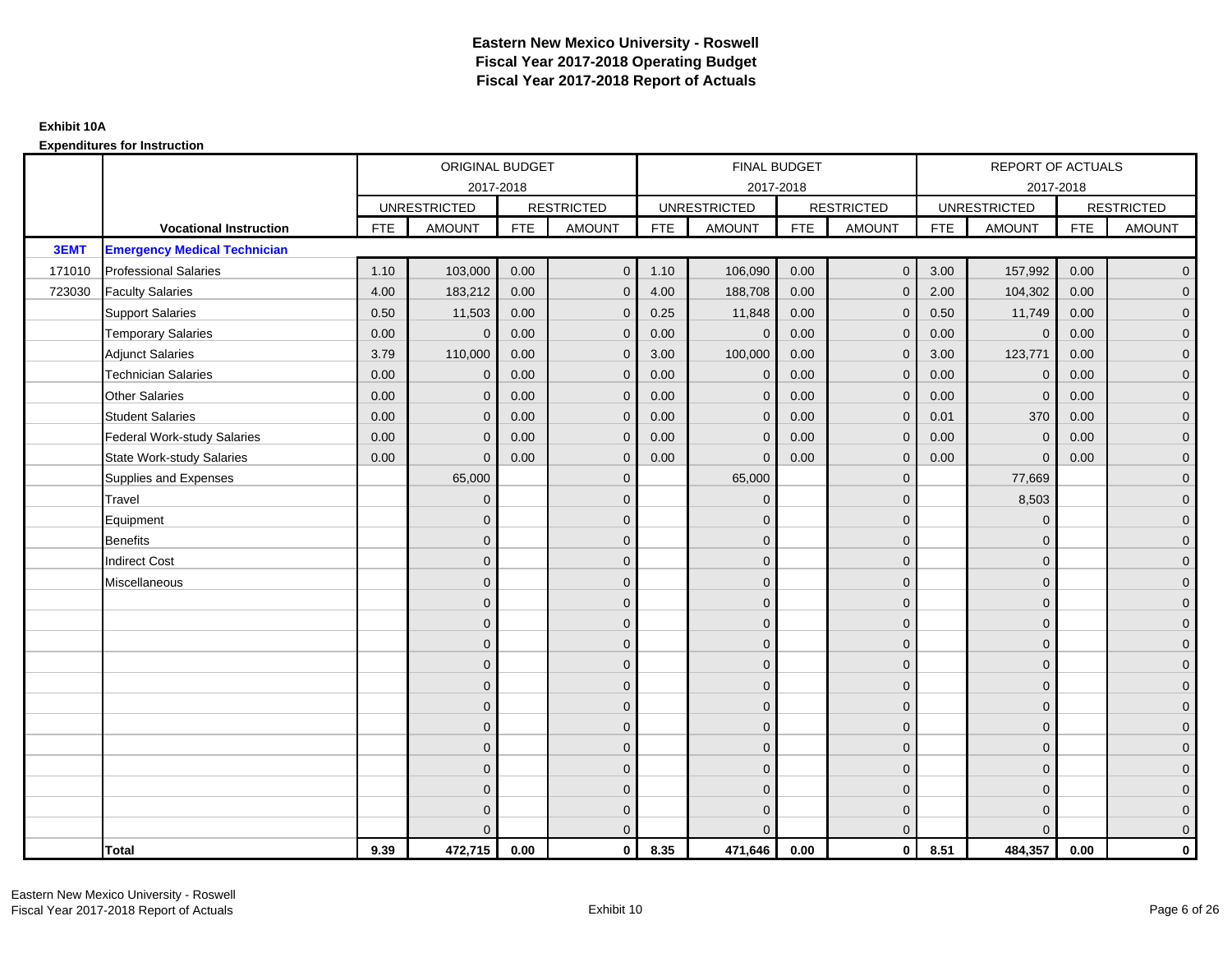|        |                                         |            | ORIGINAL BUDGET     |            |                   |            | <b>FINAL BUDGET</b> |            |                   |            | REPORT OF ACTUALS   |            |                   |
|--------|-----------------------------------------|------------|---------------------|------------|-------------------|------------|---------------------|------------|-------------------|------------|---------------------|------------|-------------------|
|        |                                         |            | 2017-2018           |            |                   |            | 2017-2018           |            |                   |            | 2017-2018           |            |                   |
|        |                                         |            | <b>UNRESTRICTED</b> |            | <b>RESTRICTED</b> |            | <b>UNRESTRICTED</b> |            | <b>RESTRICTED</b> |            | <b>UNRESTRICTED</b> |            | <b>RESTRICTED</b> |
|        | <b>Vocational Instruction</b>           | <b>FTE</b> | <b>AMOUNT</b>       | <b>FTE</b> | <b>AMOUNT</b>     | <b>FTE</b> | <b>AMOUNT</b>       | <b>FTE</b> | <b>AMOUNT</b>     | <b>FTE</b> | <b>AMOUNT</b>       | <b>FTE</b> | <b>AMOUNT</b>     |
| 3EPT   | <b>Electronic Publishing Technology</b> |            |                     |            |                   |            |                     |            |                   |            |                     |            |                   |
| 171010 | <b>Professional Salaries</b>            | 0.00       | $\Omega$            | 0.00       | $\overline{0}$    | 0.00       | $\mathbf{0}$        | 0.00       | $\mathbf{0}$      | 0.00       | $\overline{0}$      | 0.00       | $\overline{0}$    |
| 721061 | <b>Faculty Salaries</b>                 | 1.00       | 44,619              | 0.00       | $\mathbf 0$       | 1.00       | 46,958              | 0.00       | $\mathbf{0}$      | 1.00       | 45,290              | 0.00       | $\overline{0}$    |
|        | <b>Support Salaries</b>                 | 0.00       | $\Omega$            | 0.00       | $\mathbf 0$       | 0.00       | $\mathbf 0$         | 0.00       | $\Omega$          | 0.00       | $\mathbf 0$         | 0.00       | $\overline{0}$    |
|        | <b>Temporary Salaries</b>               | 0.00       | $\Omega$            | 0.00       | $\overline{0}$    | 0.00       | $\Omega$            | 0.00       | $\Omega$          | 0.00       | $\mathbf{0}$        | 0.00       | $\overline{0}$    |
|        | <b>Adjunct Salaries</b>                 | 0.30       | 20,000              | 0.00       | $\Omega$          | 0.30       | 20,600              | 0.00       | $\Omega$          | 1.00       | 44,625              | 0.00       | $\overline{0}$    |
|        | <b>Technician Salaries</b>              | 0.00       | $\mathbf 0$         | 0.00       | $\mathbf{0}$      | 0.00       | $\mathbf{0}$        | 0.00       | $\mathbf{0}$      | 0.00       | $\mathbf 0$         | 0.00       | $\mathbf{0}$      |
|        | <b>Other Salaries</b>                   | 0.00       | $\mathbf{0}$        | 0.00       | $\overline{0}$    | 0.00       | $\mathbf{0}$        | 0.00       | $\Omega$          | 0.00       | $\mathbf 0$         | 0.00       | $\overline{0}$    |
|        | <b>Student Salaries</b>                 | 0.00       | $\mathbf{0}$        | 0.00       | $\overline{0}$    | 0.00       | $\mathbf{0}$        | 0.00       | $\mathbf 0$       | 0.01       | 120                 | 0.00       | $\overline{0}$    |
|        | <b>Federal Work-study Salaries</b>      | 0.00       | $\mathbf{0}$        | 0.00       | $\mathbf 0$       | 0.00       | $\mathbf{0}$        | 0.00       | $\Omega$          | 0.00       | $\mathbf 0$         | 0.00       | $\overline{0}$    |
|        | <b>State Work-study Salaries</b>        | 0.00       | $\mathbf{0}$        | 0.00       | $\overline{0}$    | 0.00       | $\mathbf{0}$        | 0.00       | $\mathbf{0}$      | 0.00       | $\mathbf{0}$        | 0.00       | $\overline{0}$    |
|        | Supplies and Expenses                   |            | 10,000              |            | $\mathbf{0}$      |            | 10,000              |            | $\mathbf{0}$      |            | 12,819              |            | $\overline{0}$    |
|        | Travel                                  |            | $\Omega$            |            | $\mathbf 0$       |            | $\mathbf{0}$        |            | $\Omega$          |            | $\mathbf{0}$        |            | $\overline{0}$    |
|        | Equipment                               |            | $\Omega$            |            | $\mathbf 0$       |            | $\mathbf{0}$        |            | $\mathbf 0$       |            | $\mathbf{0}$        |            | $\overline{0}$    |
|        | <b>Benefits</b>                         |            | $\mathbf{0}$        |            | $\mathbf 0$       |            | $\Omega$            |            | $\mathbf 0$       |            | $\mathbf{0}$        |            | $\overline{0}$    |
|        | <b>Indirect Cost</b>                    |            | $\Omega$            |            | $\overline{0}$    |            | $\Omega$            |            | $\Omega$          |            | $\Omega$            |            | $\overline{0}$    |
|        | Miscellaneous                           |            | $\Omega$            |            | $\mathbf 0$       |            | $\mathbf{0}$        |            | $\Omega$          |            | $\mathbf{0}$        |            | $\mathbf{0}$      |
|        |                                         |            | $\Omega$            |            | $\mathbf 0$       |            | $\mathbf{0}$        |            | $\mathbf{0}$      |            | $\mathbf{0}$        |            | $\overline{0}$    |
|        |                                         |            | $\Omega$            |            | $\mathbf 0$       |            | $\mathbf{0}$        |            | $\mathbf{0}$      |            | $\mathbf{0}$        |            | $\overline{0}$    |
|        |                                         |            | $\Omega$            |            | $\mathbf 0$       |            | $\mathbf{0}$        |            | $\mathbf 0$       |            | $\mathbf{0}$        |            | $\overline{0}$    |
|        |                                         |            | $\Omega$            |            | $\mathbf 0$       |            | $\Omega$            |            | $\mathbf{0}$      |            | $\mathbf{0}$        |            | $\overline{0}$    |
|        |                                         |            | $\Omega$            |            | $\mathbf 0$       |            | $\Omega$            |            | $\overline{0}$    |            | $\Omega$            |            | $\mathbf{0}$      |
|        |                                         |            | $\Omega$            |            | $\mathbf 0$       |            | $\Omega$            |            | $\mathbf{0}$      |            | $\Omega$            |            | $\overline{0}$    |
|        |                                         |            | $\Omega$            |            | $\mathbf 0$       |            | $\mathbf{0}$        |            | $\mathbf{0}$      |            | $\mathbf{0}$        |            | $\overline{0}$    |
|        |                                         |            | $\Omega$            |            | $\mathbf 0$       |            | $\Omega$            |            | $\mathbf 0$       |            | $\mathbf{0}$        |            | $\overline{0}$    |
|        |                                         |            | $\Omega$            |            | $\overline{0}$    |            | $\Omega$            |            | $\Omega$          |            | $\Omega$            |            | $\overline{0}$    |
|        |                                         |            | $\Omega$            |            | $\mathbf 0$       |            | $\mathbf{0}$        |            | $\mathbf 0$       |            | $\mathbf{0}$        |            | $\mathbf{0}$      |
|        |                                         |            | $\Omega$            |            | $\mathbf 0$       |            | $\Omega$            |            | $\mathbf{0}$      |            | $\mathbf{0}$        |            | $\mathbf{0}$      |
|        |                                         |            |                     |            | $\overline{0}$    |            | $\Omega$            |            | $\mathbf{0}$      |            | $\Omega$            |            | $\overline{0}$    |
|        | <b>Total</b>                            | 1.30       | 74,619              | 0.00       | $\mathbf{0}$      | 1.30       | 77,558              | 0.00       | $\mathbf{0}$      | 2.01       | 102,854             | 0.00       | $\mathbf 0$       |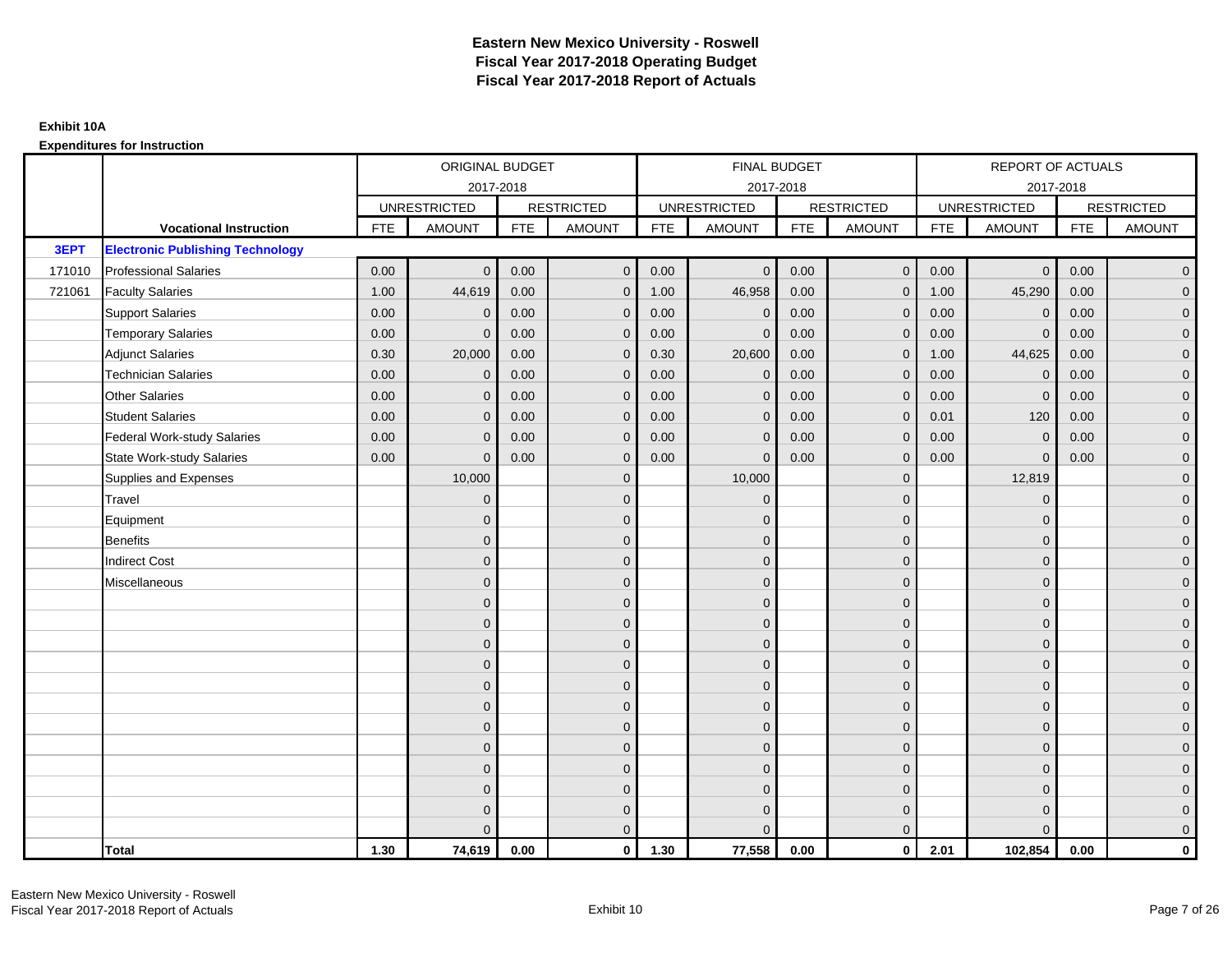|              |                                    |            | ORIGINAL BUDGET     |            |                     |            | FINAL BUDGET        |            |                   |            | <b>REPORT OF ACTUALS</b> |            |                     |
|--------------|------------------------------------|------------|---------------------|------------|---------------------|------------|---------------------|------------|-------------------|------------|--------------------------|------------|---------------------|
|              |                                    |            |                     | 2017-2018  |                     |            | 2017-2018           |            |                   |            |                          | 2017-2018  |                     |
|              |                                    |            | <b>UNRESTRICTED</b> |            | <b>RESTRICTED</b>   |            | <b>UNRESTRICTED</b> |            | <b>RESTRICTED</b> |            | <b>UNRESTRICTED</b>      |            | <b>RESTRICTED</b>   |
|              | <b>Vocational Instruction</b>      | <b>FTE</b> | <b>AMOUNT</b>       | <b>FTE</b> | <b>AMOUNT</b>       | <b>FTE</b> | <b>AMOUNT</b>       | <b>FTE</b> | <b>AMOUNT</b>     | <b>FTE</b> | <b>AMOUNT</b>            | <b>FTE</b> | <b>AMOUNT</b>       |
| <b>3FIRE</b> | <b>Fire Technology</b>             |            |                     |            |                     |            |                     |            |                   |            |                          |            |                     |
| 171010       | <b>Professional Salaries</b>       | 0.00       | $\mathbf{0}$        | 0.00       | $\overline{0}$      | 0.00       | $\mathbf{0}$        | 0.00       | $\overline{0}$    | 0.00       | $\overline{0}$           | 0.00       | $\overline{0}$      |
| 725060       | <b>Faculty Salaries</b>            | 0.00       | $\mathbf{0}$        | 0.00       | $\mathbf 0$         | 0.00       | $\Omega$            | 0.00       | $\Omega$          | 0.00       | $\overline{0}$           | 0.00       | $\overline{0}$      |
|              | <b>Support Salaries</b>            | 0.00       | $\mathbf 0$         | 0.00       | $\mathbf 0$         | 0.00       | $\Omega$            | 0.00       | $\mathbf{0}$      | 0.00       | $\mathbf 0$              | 0.00       | $\overline{0}$      |
|              | <b>Temporary Salaries</b>          | 0.00       | $\mathbf{0}$        | 0.00       | $\mathbf 0$         | 0.00       | $\mathbf{0}$        | 0.00       | $\overline{0}$    | 0.00       | $\mathbf 0$              | 0.00       | $\overline{0}$      |
|              | <b>Adjunct Salaries</b>            | 0.10       | 3,000               | 0.00       | $\overline{0}$      | 0.10       | 3,090               | 0.00       | $\mathbf{0}$      | 0.07       | 1,905                    | 0.00       | $\overline{0}$      |
|              | <b>Technician Salaries</b>         | 0.00       | $\Omega$            | 0.00       | $\overline{0}$      | 0.00       | $\Omega$            | 0.00       | $\Omega$          | 0.00       | $\mathbf{0}$             | 0.00       | $\overline{0}$      |
|              | <b>Other Salaries</b>              | 0.00       | $\mathbf{0}$        | 0.00       | $\mathbf 0$         | 0.00       | $\mathbf{0}$        | 0.00       | $\mathbf{0}$      | 0.00       | $\mathbf 0$              | 0.00       | $\overline{0}$      |
|              | <b>Student Salaries</b>            | 0.00       | $\mathbf{0}$        | 0.00       | $\mathbf 0$         | 0.00       | $\mathbf{0}$        | 0.00       | $\mathbf{0}$      | 0.00       | $\overline{0}$           | 0.00       | $\overline{0}$      |
|              | <b>Federal Work-study Salaries</b> | 0.00       | $\mathbf{0}$        | 0.00       | $\overline{0}$      | 0.00       | $\Omega$            | 0.00       | $\Omega$          | 0.00       | $\overline{0}$           | 0.00       | $\overline{0}$      |
|              | <b>State Work-study Salaries</b>   | 0.00       | $\mathbf{0}$        | 0.00       | $\overline{0}$      | 0.00       | $\Omega$            | 0.00       | $\Omega$          | 0.00       | $\overline{0}$           | 0.00       | $\overline{0}$      |
|              | Supplies and Expenses              |            | 150                 |            | $\mathbf 0$         |            | 300                 |            | $\overline{0}$    |            | $\mathbf 0$              |            | $\overline{0}$      |
|              | Travel                             |            | $\mathbf{0}$        |            | $\mathbf 0$         |            | $\mathbf{0}$        |            | $\mathbf 0$       |            | $\mathbf{0}$             |            | $\mathbf{0}$        |
|              | Equipment                          |            | $\mathbf{0}$        |            | $\mathbf 0$         |            | $\Omega$            |            | $\mathbf{0}$      |            | $\mathbf{0}$             |            | $\overline{0}$      |
|              | <b>Benefits</b>                    |            | $\mathbf{0}$        |            | $\mathbf 0$         |            | $\mathbf{0}$        |            | $\mathbf 0$       |            | $\mathbf 0$              |            | $\mathbf{0}$        |
|              | <b>Indirect Cost</b>               |            | $\mathbf{0}$        |            | $\mathbf 0$         |            | $\Omega$            |            | $\mathbf{0}$      |            | $\mathbf{0}$             |            | $\mathbf{0}$        |
|              | Miscellaneous                      |            | $\Omega$            |            | $\mathbf 0$         |            | $\Omega$            |            | $\mathbf{0}$      |            | $\mathbf{0}$             |            | $\mathsf{O}\xspace$ |
|              |                                    |            | $\Omega$            |            | $\mathbf 0$         |            | $\Omega$            |            | $\mathbf{0}$      |            | $\Omega$                 |            | $\overline{0}$      |
|              |                                    |            | $\mathbf{0}$        |            | $\mathsf{O}\xspace$ |            | $\mathbf{0}$        |            | $\mathbf 0$       |            | $\mathbf 0$              |            | $\mathsf{O}\xspace$ |
|              |                                    |            | $\mathbf{0}$        |            | $\mathbf 0$         |            | $\Omega$            |            | $\mathbf{0}$      |            | $\mathbf{0}$             |            | $\overline{0}$      |
|              |                                    |            | $\Omega$            |            | $\mathbf 0$         |            | $\Omega$            |            | $\mathbf{0}$      |            | $\mathbf{0}$             |            | $\overline{0}$      |
|              |                                    |            | $\Omega$            |            | $\overline{0}$      |            | $\Omega$            |            | $\mathbf{0}$      |            | $\Omega$                 |            | $\overline{0}$      |
|              |                                    |            | $\mathbf{0}$        |            | $\overline{0}$      |            | $\Omega$            |            | $\mathbf 0$       |            | $\mathbf{0}$             |            | $\overline{0}$      |
|              |                                    |            | $\mathbf{0}$        |            | $\mathbf 0$         |            | $\Omega$            |            | $\mathbf{0}$      |            | $\mathbf{0}$             |            | $\overline{0}$      |
|              |                                    |            | $\mathbf{0}$        |            | $\mathbf 0$         |            | $\Omega$            |            | $\mathbf{0}$      |            | $\mathbf{0}$             |            | $\overline{0}$      |
|              |                                    |            | $\Omega$            |            | $\mathbf 0$         |            | $\Omega$            |            | $\mathbf{0}$      |            | $\Omega$                 |            | $\overline{0}$      |
|              |                                    |            | $\mathbf{0}$        |            | $\mathbf 0$         |            | $\Omega$            |            | $\mathbf 0$       |            | $\mathbf{0}$             |            | $\overline{0}$      |
|              |                                    |            | $\mathbf{0}$        |            | $\mathbf 0$         |            | $\Omega$            |            | $\mathbf 0$       |            | $\mathbf{0}$             |            | $\mathbf{0}$        |
|              |                                    |            | $\Omega$            |            | $\overline{0}$      |            | $\Omega$            |            | $\overline{0}$    |            | $\Omega$                 |            | $\overline{0}$      |
|              | <b>Total</b>                       | 0.10       | 3,150               | 0.00       | $\mathbf{0}$        | 0.10       | 3,390               | 0.00       | $\mathbf{0}$      | 0.07       | 1,905                    | 0.00       | $\mathbf 0$         |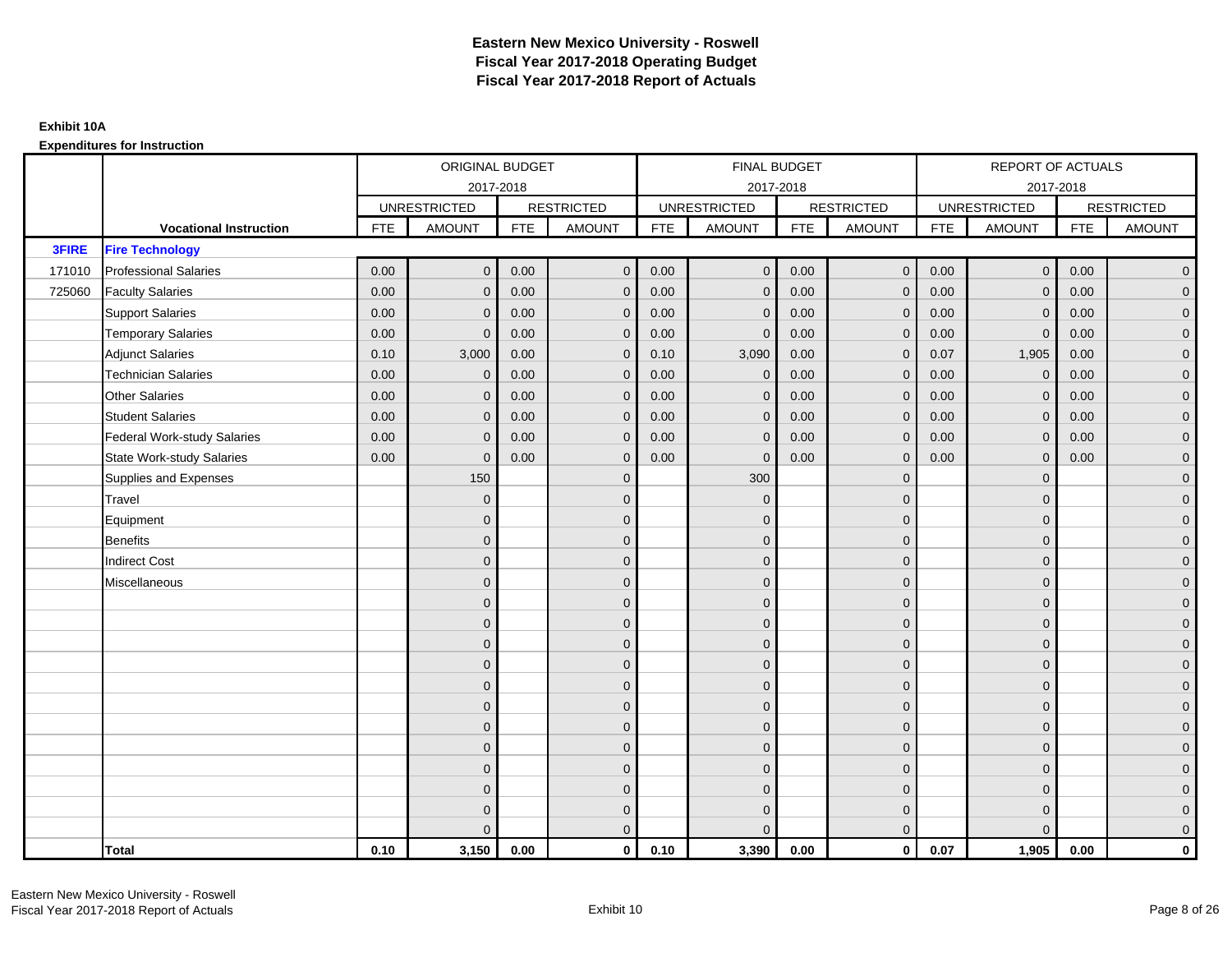|              |                                    |            | ORIGINAL BUDGET     |            |                   |            | <b>FINAL BUDGET</b> |            |                   |            | REPORT OF ACTUALS   |            |                   |
|--------------|------------------------------------|------------|---------------------|------------|-------------------|------------|---------------------|------------|-------------------|------------|---------------------|------------|-------------------|
|              |                                    |            |                     | 2017-2018  |                   |            | 2017-2018           |            |                   |            | 2017-2018           |            |                   |
|              |                                    |            | <b>UNRESTRICTED</b> |            | <b>RESTRICTED</b> |            | <b>UNRESTRICTED</b> |            | <b>RESTRICTED</b> |            | <b>UNRESTRICTED</b> |            | <b>RESTRICTED</b> |
|              | <b>Vocational Instruction</b>      | <b>FTE</b> | <b>AMOUNT</b>       | <b>FTE</b> | <b>AMOUNT</b>     | <b>FTE</b> | <b>AMOUNT</b>       | <b>FTE</b> | <b>AMOUNT</b>     | <b>FTE</b> | <b>AMOUNT</b>       | <b>FTE</b> | <b>AMOUNT</b>     |
| <b>3HAVC</b> | <b>Heating and Cooling</b>         |            |                     |            |                   |            |                     |            |                   |            |                     |            |                   |
| 171010       | <b>Professional Salaries</b>       | 0.00       | $\Omega$            | 0.00       | $\mathbf{0}$      | 0.00       | $\Omega$            | 0.00       | $\mathbf{0}$      | 0.00       | $\overline{0}$      | 0.00       | $\overline{0}$    |
| 725027       | <b>Faculty Salaries</b>            | 1.00       | 45,333              | 0.00       | $\mathbf 0$       | 1.00       | 46,963              | 0.00       | $\mathbf{0}$      | 1.00       | 46,017              | 0.00       | $\overline{0}$    |
|              | <b>Support Salaries</b>            | 0.00       | $\mathbf{0}$        | 0.00       | $\mathbf 0$       | 0.00       | $\mathbf{0}$        | 0.00       | $\mathbf 0$       | 0.00       | $\mathbf 0$         | 0.00       | $\overline{0}$    |
|              | <b>Temporary Salaries</b>          | 0.00       | $\Omega$            | 0.00       | $\overline{0}$    | 0.00       | $\Omega$            | 0.00       | $\Omega$          | 0.00       | $\mathbf{0}$        | 0.00       | $\overline{0}$    |
|              | <b>Adjunct Salaries</b>            | 0.15       | 11,000              | 0.00       | $\overline{0}$    | 0.15       | 11,330              | 0.00       | $\Omega$          | 0.25       | 11,830              | 0.00       | $\overline{0}$    |
|              | <b>Technician Salaries</b>         | 0.00       | $\mathbf{0}$        | 0.00       | $\mathbf{0}$      | 0.00       | $\mathbf 0$         | 0.00       | $\mathbf 0$       | 0.00       | $\mathbf 0$         | 0.00       | $\mathbf{0}$      |
|              | <b>Other Salaries</b>              | 0.00       | $\mathbf{0}$        | 0.00       | $\mathbf 0$       | 0.00       | $\mathbf{0}$        | 0.00       | $\mathbf{0}$      | 0.00       | $\mathbf 0$         | 0.00       | $\overline{0}$    |
|              | <b>Student Salaries</b>            | 0.00       | $\mathbf{0}$        | 0.00       | $\mathbf 0$       | 0.00       | $\mathbf{0}$        | 0.00       | $\mathbf{0}$      | 0.00       | $\mathbf 0$         | 0.00       | $\overline{0}$    |
|              | <b>Federal Work-study Salaries</b> | 0.00       | $\mathbf{0}$        | 0.00       | $\mathbf 0$       | 0.00       | $\mathbf{0}$        | 0.00       | $\Omega$          | 0.00       | $\mathbf 0$         | 0.00       | $\overline{0}$    |
|              | <b>State Work-study Salaries</b>   | 0.00       | $\mathbf{0}$        | 0.00       | $\overline{0}$    | 0.00       | $\mathbf{0}$        | 0.00       | $\mathbf{0}$      | 0.00       | $\mathbf{0}$        | 0.00       | $\overline{0}$    |
|              | Supplies and Expenses              |            | 15,200              |            | $\overline{0}$    |            | 15,200              |            | $\mathbf{0}$      |            | 11,051              |            | $\mathbf{0}$      |
|              | Travel                             |            | $\Omega$            |            | $\mathbf 0$       |            | $\Omega$            |            | $\mathbf{0}$      |            | $\mathbf{0}$        |            | $\overline{0}$    |
|              | Equipment                          |            | $\mathbf{0}$        |            | $\mathbf 0$       |            | $\Omega$            |            | $\mathbf 0$       |            | $\mathbf{0}$        |            | $\overline{0}$    |
|              | <b>Benefits</b>                    |            | $\mathbf{0}$        |            | $\mathbf 0$       |            | $\Omega$            |            | $\mathbf{0}$      |            | $\mathbf{0}$        |            | $\overline{0}$    |
|              | <b>Indirect Cost</b>               |            | $\Omega$            |            | $\overline{0}$    |            | $\Omega$            |            | $\Omega$          |            | $\Omega$            |            | $\overline{0}$    |
|              | Miscellaneous                      |            | $\mathbf{0}$        |            | $\mathbf 0$       |            | $\Omega$            |            | $\mathbf 0$       |            | $\mathbf{0}$        |            | $\mathbf{0}$      |
|              |                                    |            | $\mathbf{0}$        |            | $\mathbf 0$       |            | $\Omega$            |            | $\mathbf{0}$      |            | $\mathbf{0}$        |            | $\overline{0}$    |
|              |                                    |            | $\Omega$            |            | $\mathbf 0$       |            | $\Omega$            |            | $\mathbf{0}$      |            | $\mathbf{0}$        |            | $\overline{0}$    |
|              |                                    |            | $\mathbf{0}$        |            | $\mathbf 0$       |            | $\Omega$            |            | $\mathbf 0$       |            | $\mathbf{0}$        |            | $\overline{0}$    |
|              |                                    |            | $\Omega$            |            | $\mathbf 0$       |            | $\Omega$            |            | $\mathbf{0}$      |            | $\mathbf{0}$        |            | $\mathbf{0}$      |
|              |                                    |            | $\Omega$            |            | $\mathbf 0$       |            | $\Omega$            |            | $\mathbf{0}$      |            | $\Omega$            |            | $\mathbf{0}$      |
|              |                                    |            | $\Omega$            |            | $\mathbf 0$       |            | $\Omega$            |            | $\mathbf{0}$      |            | $\Omega$            |            | $\overline{0}$    |
|              |                                    |            | $\mathbf{0}$        |            | $\mathbf 0$       |            | $\Omega$            |            | $\mathbf{0}$      |            | $\mathbf{0}$        |            | $\overline{0}$    |
|              |                                    |            | $\mathbf{0}$        |            | $\mathbf 0$       |            | $\Omega$            |            | $\mathbf{0}$      |            | $\mathbf{0}$        |            | $\overline{0}$    |
|              |                                    |            | $\Omega$            |            | $\mathbf 0$       |            | $\Omega$            |            | $\mathbf{0}$      |            | $\Omega$            |            | $\overline{0}$    |
|              |                                    |            | $\mathbf{0}$        |            | $\mathbf 0$       |            | $\Omega$            |            | $\mathbf 0$       |            | $\mathbf{0}$        |            | $\mathbf{0}$      |
|              |                                    |            | $\Omega$            |            | $\mathbf 0$       |            | $\Omega$            |            | $\mathbf 0$       |            | $\mathbf{0}$        |            | $\mathbf{0}$      |
|              |                                    |            | $\Omega$            |            | $\overline{0}$    |            |                     |            | $\mathbf{0}$      |            | $\Omega$            |            | $\overline{0}$    |
|              | <b>Total</b>                       | 1.15       | 71,533              | 0.00       | $\mathbf{0}$      | 1.15       | 73,493              | 0.00       | $\mathbf{0}$      | 1.25       | 68,898              | 0.00       | $\mathbf 0$       |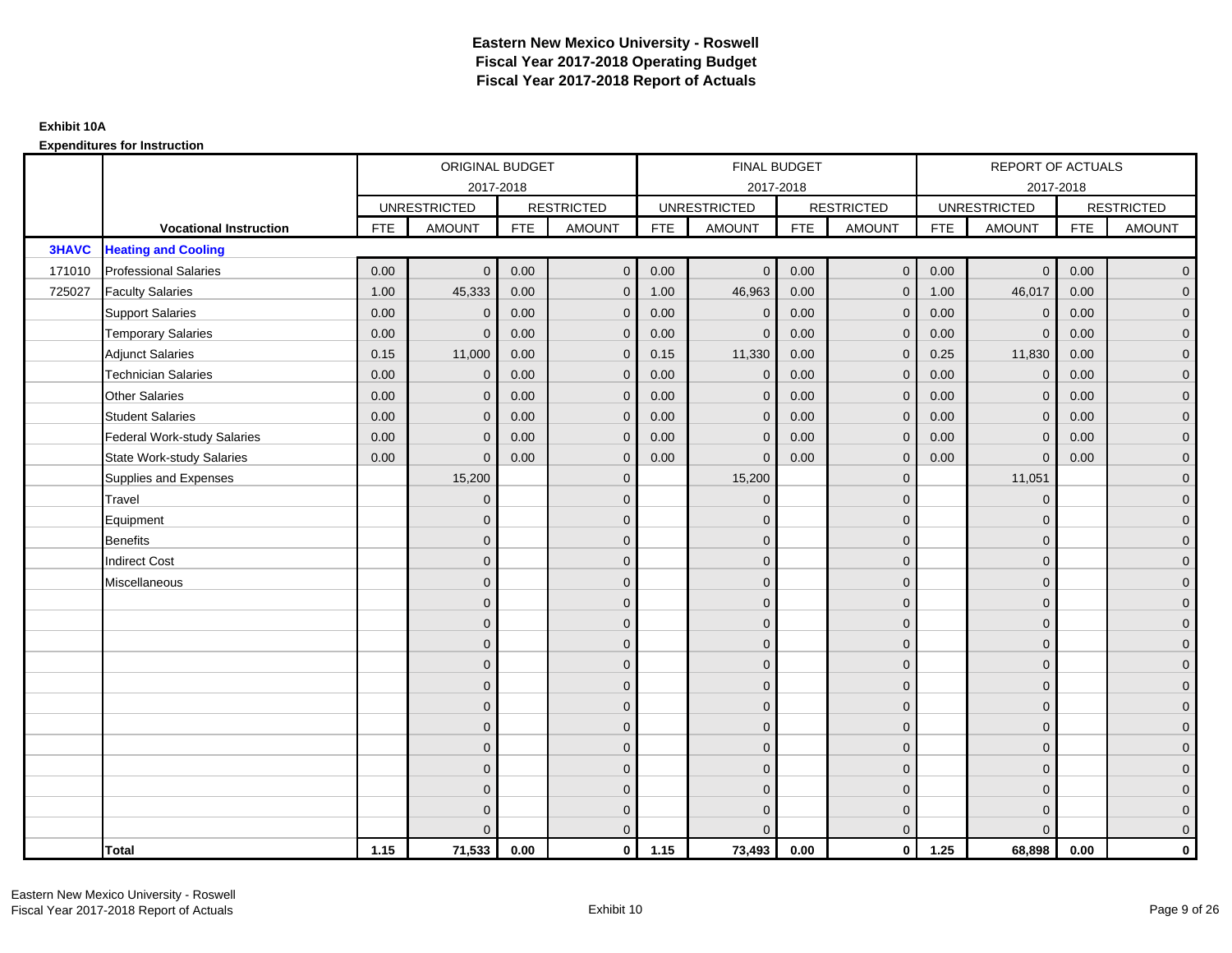|              |                                          |            | ORIGINAL BUDGET     |            |                   |            | <b>FINAL BUDGET</b> |            |                   |            | REPORT OF ACTUALS   |            |                   |
|--------------|------------------------------------------|------------|---------------------|------------|-------------------|------------|---------------------|------------|-------------------|------------|---------------------|------------|-------------------|
|              |                                          |            | 2017-2018           |            |                   |            | 2017-2018           |            |                   |            | 2017-2018           |            |                   |
|              |                                          |            | <b>UNRESTRICTED</b> |            | <b>RESTRICTED</b> |            | <b>UNRESTRICTED</b> |            | <b>RESTRICTED</b> |            | <b>UNRESTRICTED</b> |            | <b>RESTRICTED</b> |
|              | <b>Vocational Instruction</b>            | <b>FTE</b> | <b>AMOUNT</b>       | <b>FTE</b> | <b>AMOUNT</b>     | <b>FTE</b> | <b>AMOUNT</b>       | <b>FTE</b> | <b>AMOUNT</b>     | <b>FTE</b> | <b>AMOUNT</b>       | <b>FTE</b> | <b>AMOUNT</b>     |
| <b>3INDU</b> | <b>Industrial Engineering Technology</b> |            |                     |            |                   |            |                     |            |                   |            |                     |            |                   |
| 171010       | <b>Professional Salaries</b>             | 0.00       | $\Omega$            | 0.00       | $\overline{0}$    | 0.00       | $\overline{0}$      | 0.00       | $\mathbf{0}$      | 0.00       | $\overline{0}$      | 0.00       | $\overline{0}$    |
| 725070       | <b>Faculty Salaries</b>                  | 0.00       | $\mathbf 0$         | 0.00       | $\mathbf 0$       | 0.00       | $\mathbf{0}$        | 0.00       | $\mathbf{0}$      | 0.00       | $\mathbf 0$         | 0.00       | $\overline{0}$    |
|              | <b>Support Salaries</b>                  | 0.00       | $\Omega$            | 0.00       | $\mathbf 0$       | 0.00       | $\mathbf{0}$        | 0.00       | $\mathbf 0$       | 0.00       | $\mathbf 0$         | 0.00       | $\overline{0}$    |
|              | <b>Temporary Salaries</b>                | 0.00       | $\Omega$            | 0.00       | $\overline{0}$    | 0.00       | $\Omega$            | 0.00       | $\Omega$          | 0.00       | $\mathbf{0}$        | 0.00       | $\overline{0}$    |
|              | <b>Adjunct Salaries</b>                  | 0.25       | 12,485              | 0.00       | $\Omega$          | 0.25       | 12,860              | 0.00       | $\Omega$          | 0.50       | 25,691              | 0.00       | $\overline{0}$    |
|              | <b>Technician Salaries</b>               | 0.00       | $\Omega$            | 0.00       | $\mathbf{0}$      | 0.00       | $\mathbf{0}$        | 0.00       | $\mathbf{0}$      | 0.00       | $\mathbf 0$         | 0.00       | $\mathbf{0}$      |
|              | <b>Other Salaries</b>                    | 0.00       | $\mathbf{0}$        | 0.00       | $\overline{0}$    | 0.00       | $\mathbf{0}$        | 0.00       | $\Omega$          | 0.00       | $\mathbf 0$         | 0.00       | $\overline{0}$    |
|              | <b>Student Salaries</b>                  | 0.00       | $\mathbf{0}$        | 0.00       | $\overline{0}$    | 0.00       | $\mathbf{0}$        | 0.00       | $\mathbf{0}$      | 0.00       | $\mathbf 0$         | 0.00       | $\overline{0}$    |
|              | <b>Federal Work-study Salaries</b>       | 0.00       | $\mathbf{0}$        | 0.00       | $\mathbf 0$       | 0.00       | $\mathbf{0}$        | 0.00       | $\Omega$          | 0.00       | $\mathbf 0$         | 0.00       | $\overline{0}$    |
|              | <b>State Work-study Salaries</b>         | 0.00       | $\mathbf{0}$        | 0.00       | $\overline{0}$    | 0.00       | $\mathbf{0}$        | 0.00       | $\mathbf{0}$      | 0.00       | $\mathbf{0}$        | 0.00       | $\overline{0}$    |
|              | Supplies and Expenses                    |            | 1,000               |            | $\mathbf{0}$      |            | 2,500               |            | $\mathbf 0$       |            | 7,423               |            | $\overline{0}$    |
|              | Travel                                   |            | $\Omega$            |            | $\mathbf 0$       |            | $\Omega$            |            | $\Omega$          |            | $\mathbf{0}$        |            | $\overline{0}$    |
|              | Equipment                                |            | $\Omega$            |            | $\mathbf 0$       |            | $\mathbf{0}$        |            | $\mathbf 0$       |            | $\mathbf{0}$        |            | $\overline{0}$    |
|              | <b>Benefits</b>                          |            | $\mathbf{0}$        |            | $\mathbf 0$       |            | $\Omega$            |            | $\mathbf 0$       |            | $\mathbf{0}$        |            | $\overline{0}$    |
|              | <b>Indirect Cost</b>                     |            | $\Omega$            |            | $\overline{0}$    |            | $\Omega$            |            | $\Omega$          |            | $\Omega$            |            | $\overline{0}$    |
|              | Miscellaneous                            |            | $\Omega$            |            | $\mathbf 0$       |            | $\mathbf{0}$        |            | $\Omega$          |            | $\mathbf{0}$        |            | $\mathbf{0}$      |
|              |                                          |            | $\Omega$            |            | $\mathbf 0$       |            | $\mathbf{0}$        |            | $\mathbf{0}$      |            | $\mathbf{0}$        |            | $\overline{0}$    |
|              |                                          |            | $\Omega$            |            | $\mathbf 0$       |            | $\Omega$            |            | $\mathbf{0}$      |            | $\mathbf{0}$        |            | $\overline{0}$    |
|              |                                          |            | $\Omega$            |            | $\mathbf 0$       |            | $\mathbf{0}$        |            | $\mathbf 0$       |            | $\mathbf{0}$        |            | $\overline{0}$    |
|              |                                          |            | $\Omega$            |            | $\mathbf 0$       |            | $\Omega$            |            | $\mathbf{0}$      |            | $\mathbf{0}$        |            | $\overline{0}$    |
|              |                                          |            | $\Omega$            |            | $\mathbf 0$       |            | $\Omega$            |            | $\overline{0}$    |            | $\Omega$            |            | $\mathbf{0}$      |
|              |                                          |            | $\Omega$            |            | $\mathbf 0$       |            | $\Omega$            |            | $\mathbf{0}$      |            | $\Omega$            |            | $\overline{0}$    |
|              |                                          |            | $\Omega$            |            | $\mathbf 0$       |            | $\mathbf{0}$        |            | $\mathbf{0}$      |            | $\mathbf{0}$        |            | $\overline{0}$    |
|              |                                          |            | $\Omega$            |            | $\mathbf 0$       |            | $\Omega$            |            | $\mathbf 0$       |            | $\mathbf{0}$        |            | $\overline{0}$    |
|              |                                          |            | $\Omega$            |            | $\overline{0}$    |            | $\Omega$            |            | $\Omega$          |            | $\Omega$            |            | $\overline{0}$    |
|              |                                          |            | $\Omega$            |            | $\mathbf 0$       |            | $\mathbf{0}$        |            | $\mathbf 0$       |            | $\mathbf{0}$        |            | $\mathbf{0}$      |
|              |                                          |            | $\Omega$            |            | $\mathbf 0$       |            | $\Omega$            |            | $\mathbf{0}$      |            | $\mathbf{0}$        |            | $\mathbf{0}$      |
|              |                                          |            |                     |            | $\overline{0}$    |            | $\Omega$            |            | $\mathbf{0}$      |            | $\Omega$            |            | $\overline{0}$    |
|              | <b>Total</b>                             | 0.25       | 13,485              | 0.00       | $\mathbf{0}$      | 0.25       | 15,360              | 0.00       | $\mathbf{0}$      | 0.50       | 33,114              | 0.00       | $\mathbf 0$       |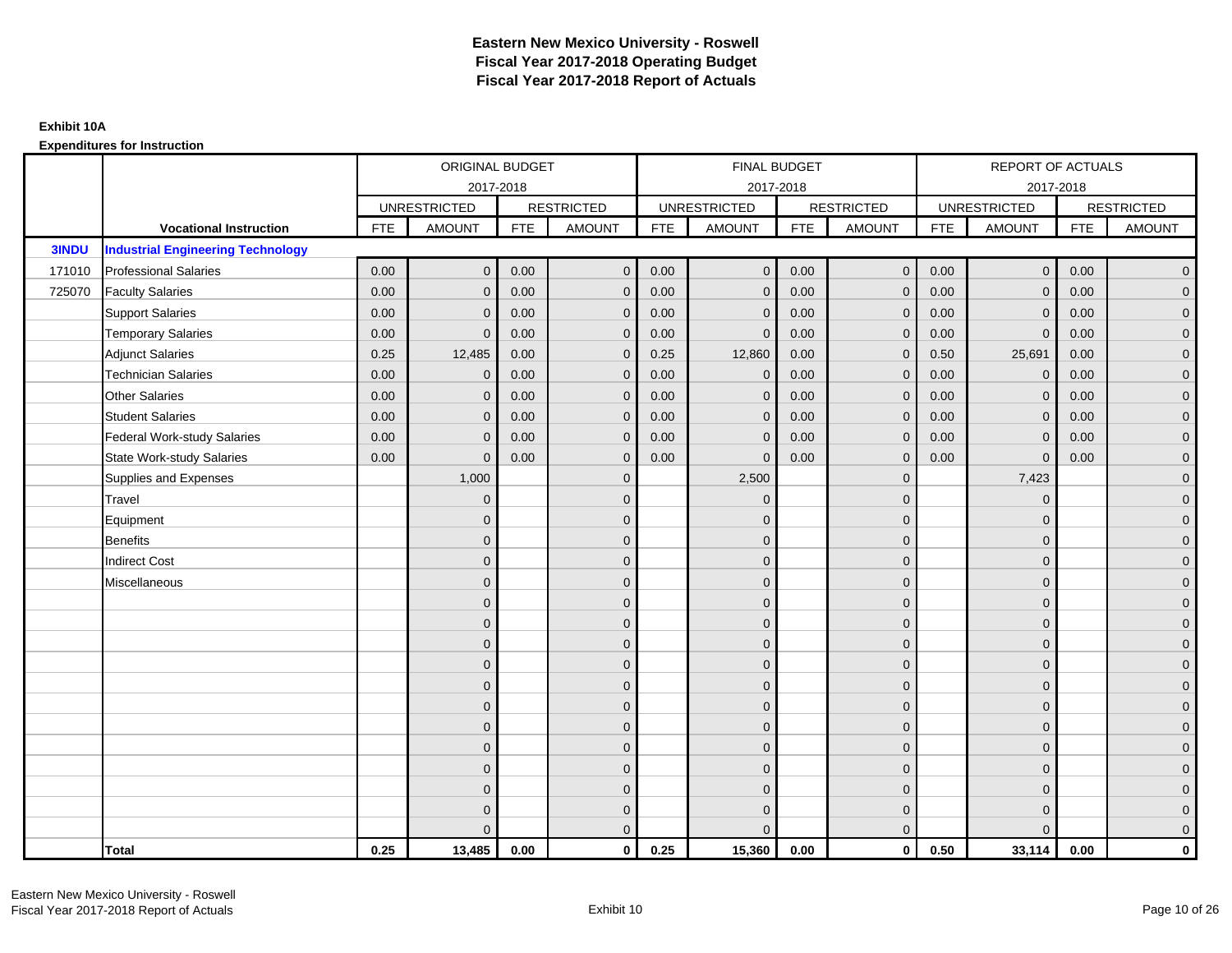|              |                                    |            | ORIGINAL BUDGET     |            |                   |            | FINAL BUDGET        |            |                   |            | <b>REPORT OF ACTUALS</b> |            |                     |
|--------------|------------------------------------|------------|---------------------|------------|-------------------|------------|---------------------|------------|-------------------|------------|--------------------------|------------|---------------------|
|              |                                    |            |                     | 2017-2018  |                   |            | 2017-2018           |            |                   |            | 2017-2018                |            |                     |
|              |                                    |            | <b>UNRESTRICTED</b> |            | <b>RESTRICTED</b> |            | <b>UNRESTRICTED</b> |            | <b>RESTRICTED</b> |            | <b>UNRESTRICTED</b>      |            | <b>RESTRICTED</b>   |
|              | <b>Vocational Instruction</b>      | <b>FTE</b> | <b>AMOUNT</b>       | <b>FTE</b> | <b>AMOUNT</b>     | <b>FTE</b> | <b>AMOUNT</b>       | <b>FTE</b> | <b>AMOUNT</b>     | <b>FTE</b> | <b>AMOUNT</b>            | <b>FTE</b> | <b>AMOUNT</b>       |
| <b>3MEDA</b> | <b>Medical Assisting</b>           |            |                     |            |                   |            |                     |            |                   |            |                          |            |                     |
| 171010       | <b>Professional Salaries</b>       | 0.17       | 4,000               | 0.00       | $\overline{0}$    | 0.17       | 4,000               | 0.00       | $\overline{0}$    | 0.10       | 4,000                    | 0.00       | $\overline{0}$      |
| 723040       | <b>Faculty Salaries</b>            | 3.00       | 126,321             | 0.00       | $\overline{0}$    | 3.00       | 130,111             | 0.00       | $\Omega$          | 2.00       | 105,473                  | 0.00       | $\overline{0}$      |
|              | <b>Support Salaries</b>            | 0.33       | 9,819               | 0.00       | $\mathbf 0$       | 0.33       | 10,114              | 0.00       | $\mathbf{0}$      | 0.00       | $\overline{0}$           | 0.00       | $\overline{0}$      |
|              | <b>Temporary Salaries</b>          | 0.00       | $\mathbf{0}$        | 0.00       | $\mathbf 0$       | 0.00       | $\mathbf{0}$        | 0.00       | 0                 | 0.07       | 2,675                    | 0.00       | $\overline{0}$      |
|              | <b>Adjunct Salaries</b>            | 0.75       | 30,000              | 0.00       | $\overline{0}$    | 0.25       | 22,400              | 0.00       | $\mathbf{0}$      | 1.00       | 53,713                   | 0.00       | $\overline{0}$      |
|              | <b>Technician Salaries</b>         | 0.00       | $\Omega$            | 0.00       | $\overline{0}$    | 0.00       | $\Omega$            | 0.00       | $\Omega$          | 0.00       | $\mathbf{0}$             | 0.00       | $\overline{0}$      |
|              | <b>Other Salaries</b>              | 0.00       | $\mathbf{0}$        | 0.00       | $\mathbf 0$       | 0.00       | $\Omega$            | 0.00       | $\mathbf{0}$      | 0.00       | $\mathbf 0$              | 0.00       | $\overline{0}$      |
|              | <b>Student Salaries</b>            | 0.00       | $\mathbf{0}$        | 0.00       | $\mathbf 0$       | 0.00       | $\mathbf{0}$        | 0.00       | $\mathbf{0}$      | 0.10       | 1,718                    | 0.00       | $\overline{0}$      |
|              | <b>Federal Work-study Salaries</b> | 0.00       | $\mathbf{0}$        | 0.00       | $\overline{0}$    | 0.00       | $\Omega$            | 0.00       | $\Omega$          | 0.00       | $\mathbf{0}$             | 0.00       | $\overline{0}$      |
|              | <b>State Work-study Salaries</b>   | 0.00       | $\mathbf{0}$        | 0.00       | $\overline{0}$    | 0.00       | $\Omega$            | 0.00       | $\Omega$          | 0.00       | $\Omega$                 | 0.00       | $\overline{0}$      |
|              | Supplies and Expenses              |            | 17,000              |            | $\mathbf 0$       |            | 25,000              |            | $\mathbf{0}$      |            | 16,322                   |            | $\mathbf{0}$        |
|              | Travel                             |            | $\mathbf{0}$        |            | $\mathbf 0$       |            | $\mathbf{0}$        |            | $\mathbf{0}$      |            | 2,306                    |            | $\mathbf{0}$        |
|              | Equipment                          |            | $\Omega$            |            | $\mathbf 0$       |            | $\Omega$            |            | $\mathbf{0}$      |            | $\mathbf{0}$             |            | $\overline{0}$      |
|              | <b>Benefits</b>                    |            | $\mathbf{0}$        |            | $\mathbf 0$       |            | $\mathbf{0}$        |            | $\mathbf 0$       |            | $\mathbf 0$              |            | $\overline{0}$      |
|              | <b>Indirect Cost</b>               |            | $\Omega$            |            | $\mathbf 0$       |            | $\Omega$            |            | $\mathbf{0}$      |            | $\mathbf{0}$             |            | $\mathbf{0}$        |
|              | Miscellaneous                      |            | $\Omega$            |            | $\overline{0}$    |            | $\Omega$            |            | $\mathbf{0}$      |            | $\mathbf{0}$             |            | $\mathsf{O}\xspace$ |
|              |                                    |            | $\Omega$            |            | $\mathbf 0$       |            | $\Omega$            |            | $\mathbf{0}$      |            | $\Omega$                 |            | $\overline{0}$      |
|              |                                    |            | $\overline{0}$      |            | $\mathbf 0$       |            | $\mathbf{0}$        |            | $\mathbf 0$       |            | $\mathbf 0$              |            | $\mathsf{O}\xspace$ |
|              |                                    |            | $\mathbf{0}$        |            | $\mathbf 0$       |            | $\Omega$            |            | $\mathbf{0}$      |            | $\mathbf{0}$             |            | $\overline{0}$      |
|              |                                    |            | $\Omega$            |            | $\mathbf 0$       |            | $\Omega$            |            | $\mathbf{0}$      |            | $\mathbf{0}$             |            | $\overline{0}$      |
|              |                                    |            | $\Omega$            |            | $\overline{0}$    |            | $\Omega$            |            | $\mathbf{0}$      |            | $\Omega$                 |            | $\overline{0}$      |
|              |                                    |            | $\mathbf{0}$        |            | $\mathbf 0$       |            | $\Omega$            |            | $\mathbf 0$       |            | $\mathbf{0}$             |            | $\overline{0}$      |
|              |                                    |            | $\mathbf{0}$        |            | $\mathbf 0$       |            | $\Omega$            |            | $\mathbf{0}$      |            | $\mathbf{0}$             |            | $\overline{0}$      |
|              |                                    |            | $\mathbf{0}$        |            | $\mathbf 0$       |            | $\Omega$            |            | $\mathbf{0}$      |            | $\mathbf{0}$             |            | $\overline{0}$      |
|              |                                    |            | $\Omega$            |            | $\mathbf 0$       |            | $\Omega$            |            | $\mathbf{0}$      |            | $\Omega$                 |            | $\overline{0}$      |
|              |                                    |            | $\mathbf{0}$        |            | $\mathbf 0$       |            | $\Omega$            |            | $\mathbf 0$       |            | $\mathbf{0}$             |            | $\overline{0}$      |
|              |                                    |            | $\Omega$            |            | $\mathbf 0$       |            | $\Omega$            |            | $\mathbf 0$       |            | $\mathbf{0}$             |            | $\mathbf{0}$        |
|              |                                    |            | $\Omega$            |            | $\overline{0}$    |            |                     |            | $\overline{0}$    |            | $\Omega$                 |            | $\overline{0}$      |
|              | <b>Total</b>                       | 4.25       | 187,140             | 0.00       | $\mathbf{0}$      | 3.75       | 191,625             | 0.00       | $\mathbf{0}$      | 3.27       | 186,208                  | 0.00       | $\mathbf 0$         |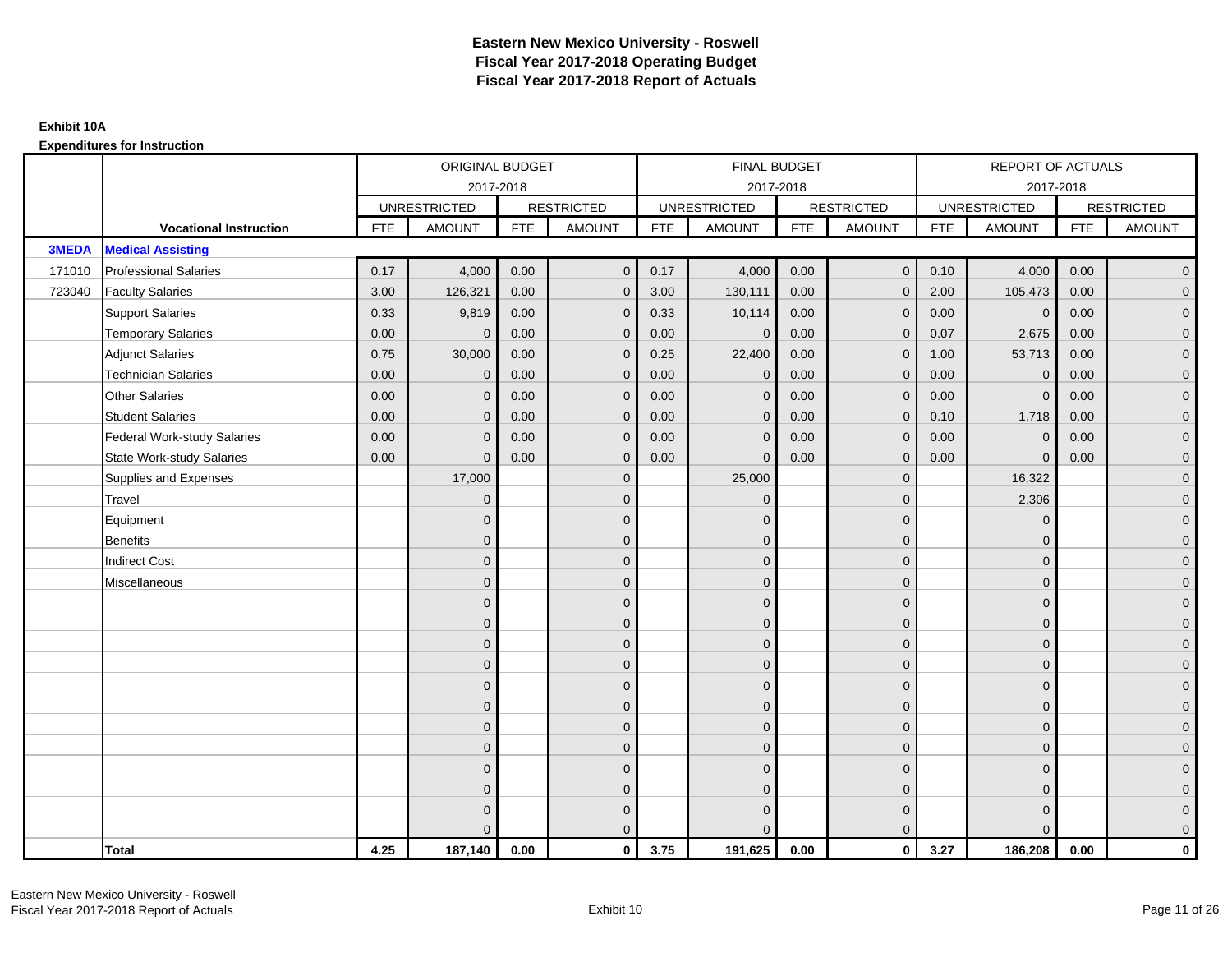|              |                                    |            | ORIGINAL BUDGET     |            |                     |            | FINAL BUDGET        |            |                   |            | <b>REPORT OF ACTUALS</b> |            |                     |
|--------------|------------------------------------|------------|---------------------|------------|---------------------|------------|---------------------|------------|-------------------|------------|--------------------------|------------|---------------------|
|              |                                    |            |                     | 2017-2018  |                     |            | 2017-2018           |            |                   |            | 2017-2018                |            |                     |
|              |                                    |            | <b>UNRESTRICTED</b> |            | <b>RESTRICTED</b>   |            | <b>UNRESTRICTED</b> |            | <b>RESTRICTED</b> |            | <b>UNRESTRICTED</b>      |            | <b>RESTRICTED</b>   |
|              | <b>Vocational Instruction</b>      | <b>FTE</b> | <b>AMOUNT</b>       | <b>FTE</b> | <b>AMOUNT</b>       | <b>FTE</b> | <b>AMOUNT</b>       | <b>FTE</b> | <b>AMOUNT</b>     | <b>FTE</b> | <b>AMOUNT</b>            | <b>FTE</b> | <b>AMOUNT</b>       |
| <b>3NURA</b> | <b>Nursing Assistant</b>           |            |                     |            |                     |            |                     |            |                   |            |                          |            |                     |
| 171010       | <b>Professional Salaries</b>       | 0.10       | 4,000               | 0.00       | $\overline{0}$      | 0.10       | 4,000               | 0.00       | $\mathbf{0}$      | 0.10       | 4,000                    | 0.00       | $\overline{0}$      |
| 723070       | <b>Faculty Salaries</b>            | 1.00       | 42,377              | 0.00       | $\mathbf 0$         | 1.00       | 43,648              | 0.00       | $\Omega$          | 1.60       | 81,188                   | 0.00       | $\overline{0}$      |
|              | <b>Support Salaries</b>            | 0.00       | $\mathbf 0$         | 0.00       | $\mathbf 0$         | 0.00       | $\mathbf{0}$        | 0.00       | $\mathbf{0}$      | 0.00       | $\overline{0}$           | 0.00       | $\overline{0}$      |
|              | <b>Temporary Salaries</b>          | 0.00       | $\mathbf{0}$        | 0.00       | $\mathbf 0$         | 0.00       | $\Omega$            | 0.00       | 0                 | 0.05       | 1,119                    | 0.00       | $\overline{0}$      |
|              | <b>Adjunct Salaries</b>            | 4.13       | 120,000             | 0.00       | $\overline{0}$      | 1.25       | 57,500              | 0.00       | $\mathbf{0}$      | 0.50       | 23,892                   | 0.00       | $\overline{0}$      |
|              | <b>Technician Salaries</b>         | 0.00       | $\Omega$            | 0.00       | $\overline{0}$      | 0.00       | $\Omega$            | 0.00       | $\Omega$          | 0.00       | $\mathbf{0}$             | 0.00       | $\overline{0}$      |
|              | <b>Other Salaries</b>              | 0.00       | $\mathbf{0}$        | 0.00       | $\mathbf 0$         | 0.00       | $\mathbf{0}$        | 0.00       | $\mathbf{0}$      | 0.00       | $\mathbf 0$              | 0.00       | $\overline{0}$      |
|              | <b>Student Salaries</b>            | 0.00       | $\mathbf{0}$        | 0.00       | $\mathbf 0$         | 0.00       | $\mathbf{0}$        | 0.00       | $\mathbf{0}$      | 0.00       | $\mathbf 0$              | 0.00       | $\overline{0}$      |
|              | <b>Federal Work-study Salaries</b> | 0.00       | $\mathbf{0}$        | 0.00       | $\overline{0}$      | 0.00       | $\Omega$            | 0.00       | $\Omega$          | 0.00       | $\mathbf{0}$             | 0.00       | $\overline{0}$      |
|              | <b>State Work-study Salaries</b>   | 0.00       | $\mathbf{0}$        | 0.00       | $\overline{0}$      | 0.00       | $\Omega$            | 0.00       | $\Omega$          | 0.00       | $\Omega$                 | 0.00       | $\overline{0}$      |
|              | Supplies and Expenses              |            | 9,900               |            | $\mathbf 0$         |            | 9,900               |            | $\mathbf{0}$      |            | 10,254                   |            | $\mathbf{0}$        |
|              | Travel                             |            | $\mathbf{0}$        |            | $\mathbf 0$         |            | $\Omega$            |            | $\mathbf{0}$      |            | $\mathbf 0$              |            | $\mathbf{0}$        |
|              | Equipment                          |            | $\mathbf{0}$        |            | $\mathbf 0$         |            | $\Omega$            |            | $\mathbf{0}$      |            | $\mathbf{0}$             |            | $\overline{0}$      |
|              | <b>Benefits</b>                    |            | $\mathbf{0}$        |            | $\mathbf 0$         |            | $\mathbf{0}$        |            | $\mathbf 0$       |            | $\mathbf 0$              |            | $\overline{0}$      |
|              | <b>Indirect Cost</b>               |            | $\mathbf{0}$        |            | $\mathbf 0$         |            | $\Omega$            |            | $\mathbf{0}$      |            | $\mathbf{0}$             |            | $\mathbf{0}$        |
|              | Miscellaneous                      |            | $\Omega$            |            | $\mathbf 0$         |            | $\Omega$            |            | $\mathbf{0}$      |            | $\mathbf{0}$             |            | $\mathsf{O}\xspace$ |
|              |                                    |            | $\Omega$            |            | $\mathbf 0$         |            | $\Omega$            |            | $\mathbf{0}$      |            | $\Omega$                 |            | $\overline{0}$      |
|              |                                    |            | $\overline{0}$      |            | $\mathsf{O}\xspace$ |            | $\mathbf{0}$        |            | $\mathbf 0$       |            | $\mathbf 0$              |            | $\mathsf{O}\xspace$ |
|              |                                    |            | $\mathbf{0}$        |            | $\mathbf 0$         |            | $\Omega$            |            | $\mathbf{0}$      |            | $\mathbf{0}$             |            | $\overline{0}$      |
|              |                                    |            | $\Omega$            |            | $\mathbf 0$         |            | $\Omega$            |            | $\mathbf{0}$      |            | $\mathbf{0}$             |            | $\overline{0}$      |
|              |                                    |            | $\Omega$            |            | $\overline{0}$      |            | $\Omega$            |            | $\mathbf{0}$      |            | $\Omega$                 |            | $\overline{0}$      |
|              |                                    |            | $\mathbf{0}$        |            | $\overline{0}$      |            | $\Omega$            |            | $\mathbf 0$       |            | $\mathbf{0}$             |            | $\overline{0}$      |
|              |                                    |            | $\mathbf{0}$        |            | $\mathbf 0$         |            | $\Omega$            |            | $\mathbf{0}$      |            | $\mathbf{0}$             |            | $\overline{0}$      |
|              |                                    |            | $\mathbf{0}$        |            | $\mathbf 0$         |            | $\Omega$            |            | $\mathbf{0}$      |            | $\mathbf{0}$             |            | $\overline{0}$      |
|              |                                    |            | $\Omega$            |            | $\mathbf 0$         |            | $\Omega$            |            | $\mathbf{0}$      |            | $\Omega$                 |            | $\overline{0}$      |
|              |                                    |            | $\mathbf{0}$        |            | $\mathbf 0$         |            | $\Omega$            |            | $\mathbf 0$       |            | $\mathbf{0}$             |            | $\overline{0}$      |
|              |                                    |            | $\mathbf{0}$        |            | $\mathbf 0$         |            | $\Omega$            |            | $\mathbf 0$       |            | $\mathbf{0}$             |            | $\mathbf{0}$        |
|              |                                    |            | $\Omega$            |            | $\overline{0}$      |            |                     |            | $\mathbf{0}$      |            | $\Omega$                 |            | $\overline{0}$      |
|              | <b>Total</b>                       | 5.23       | 176,277             | 0.00       | $\mathbf{0}$        | 2.35       | 115,048             | 0.00       | $\mathbf{0}$      | 2.25       | 120,453                  | 0.00       | $\mathbf 0$         |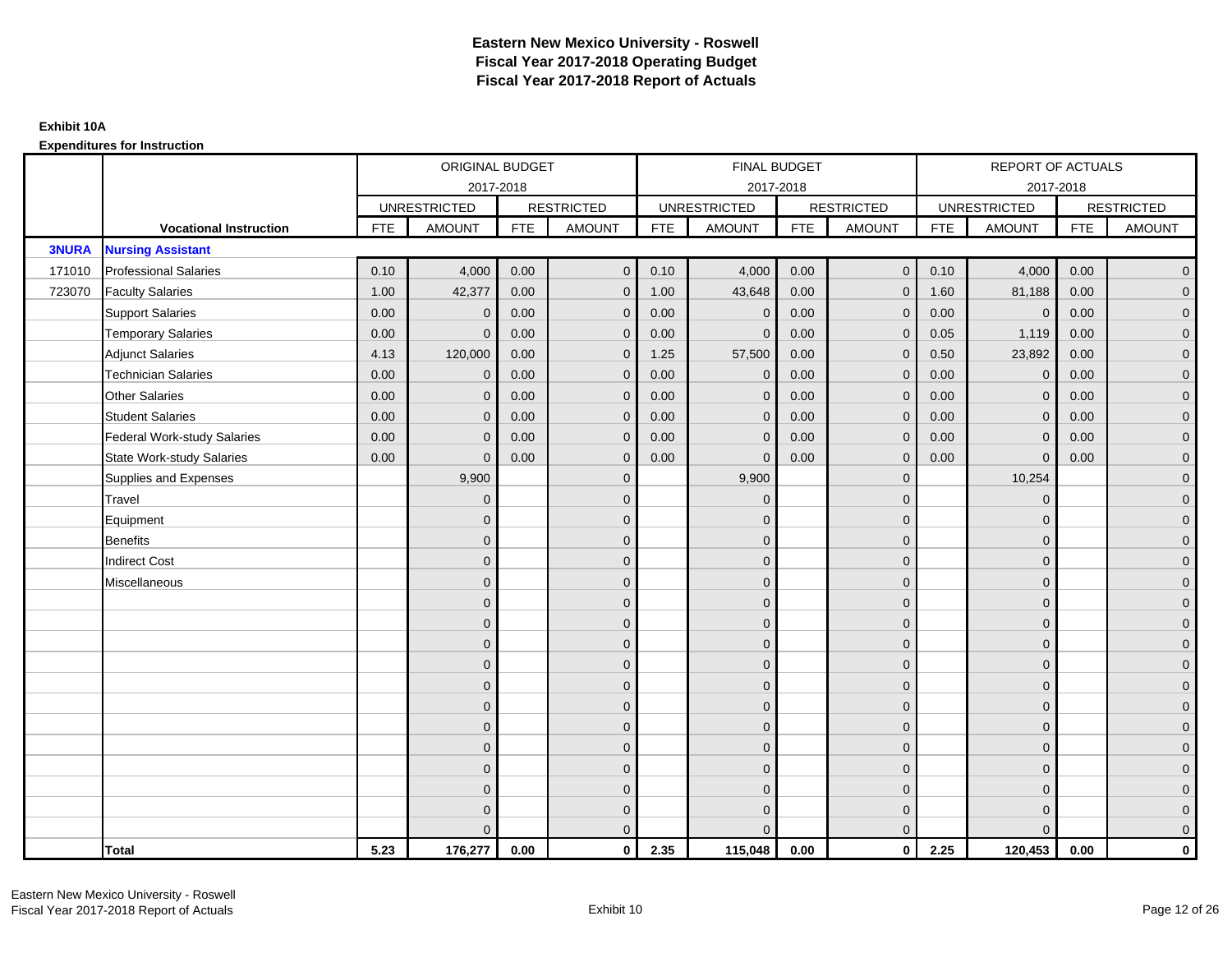|              |                                    |            | ORIGINAL BUDGET     |            |                   |            | <b>FINAL BUDGET</b> |            |                   |            | REPORT OF ACTUALS   |            |                   |
|--------------|------------------------------------|------------|---------------------|------------|-------------------|------------|---------------------|------------|-------------------|------------|---------------------|------------|-------------------|
|              |                                    |            | 2017-2018           |            |                   |            | 2017-2018           |            |                   |            | 2017-2018           |            |                   |
|              |                                    |            | <b>UNRESTRICTED</b> |            | <b>RESTRICTED</b> |            | <b>UNRESTRICTED</b> |            | <b>RESTRICTED</b> |            | <b>UNRESTRICTED</b> |            | <b>RESTRICTED</b> |
|              | <b>Vocational Instruction</b>      | <b>FTE</b> | <b>AMOUNT</b>       | <b>FTE</b> | <b>AMOUNT</b>     | <b>FTE</b> | <b>AMOUNT</b>       | <b>FTE</b> | <b>AMOUNT</b>     | <b>FTE</b> | <b>AMOUNT</b>       | <b>FTE</b> | <b>AMOUNT</b>     |
| <b>3NURS</b> | <b>Nursing</b>                     |            |                     |            |                   |            |                     |            |                   |            |                     |            |                   |
| 171010       | <b>Professional Salaries</b>       | 0.17       | 4,000               | 0.00       | $\overline{0}$    | 0.17       | 4,000               | 0.00       | $\mathbf{0}$      | 0.50       | 41,858              | 0.00       | $\overline{0}$    |
| 723060       | <b>Faculty Salaries</b>            | 6.00       | 280,376             | 0.00       | $\mathbf 0$       | 6.00       | 288,787             | 0.00       | $\mathbf{0}$      | 4.00       | 242,642             | 0.00       | $\overline{0}$    |
|              | <b>Support Salaries</b>            | 0.33       | 9,819               | 0.00       | $\mathbf 0$       | 0.33       | 10,114              | 0.00       | $\Omega$          | 0.00       | $\mathbf 0$         | 0.00       | $\overline{0}$    |
|              | <b>Temporary Salaries</b>          | 0.00       | $\Omega$            | 0.00       | $\overline{0}$    | 0.00       | $\Omega$            | 0.00       | $\Omega$          | 0.00       | $\mathbf{0}$        | 0.00       | $\overline{0}$    |
|              | <b>Adjunct Salaries</b>            | 1.91       | 57,571              | 0.00       | $\overline{0}$    | 0.25       | 20,000              | 0.00       | $\Omega$          | 1.10       | 59,999              | 0.00       | $\overline{0}$    |
|              | <b>Technician Salaries</b>         | 0.00       | $\mathbf 0$         | 0.00       | $\mathbf{0}$      | 0.00       | $\mathbf{0}$        | 0.00       | $\mathbf{0}$      | 0.00       | $\mathbf 0$         | 0.00       | $\mathbf{0}$      |
|              | <b>Other Salaries</b>              | 0.00       | $\mathbf{0}$        | 0.00       | $\overline{0}$    | 0.00       | $\mathbf{0}$        | 0.00       | $\Omega$          | 0.00       | $\overline{0}$      | 0.00       | $\overline{0}$    |
|              | <b>Student Salaries</b>            | 0.00       | $\mathbf{0}$        | 0.00       | $\overline{0}$    | 0.00       | $\mathbf{0}$        | 0.00       | $\mathbf{0}$      | 0.00       | $\mathbf 0$         | 0.00       | $\overline{0}$    |
|              | <b>Federal Work-study Salaries</b> | 0.00       | $\mathbf{0}$        | 0.00       | $\mathbf 0$       | 0.00       | $\mathbf{0}$        | 0.00       | $\Omega$          | 0.00       | $\mathbf 0$         | 0.00       | $\overline{0}$    |
|              | <b>State Work-study Salaries</b>   | 0.00       | $\mathbf{0}$        | 0.00       | $\overline{0}$    | 0.00       | $\mathbf{0}$        | 0.00       | $\mathbf{0}$      | 0.00       | $\mathbf{0}$        | 0.00       | $\overline{0}$    |
|              | Supplies and Expenses              |            | 25,000              |            | $\mathbf{0}$      |            | 35,000              |            | $\mathbf{0}$      |            | 51,227              |            | $\overline{0}$    |
|              | Travel                             |            | $\Omega$            |            | $\mathbf 0$       |            | $\mathbf{0}$        |            | $\mathbf{0}$      |            | 1,849               |            | $\overline{0}$    |
|              | Equipment                          |            | $\Omega$            |            | $\mathbf 0$       |            | $\mathbf{0}$        |            | $\mathbf 0$       |            | 1,277               |            | $\overline{0}$    |
|              | <b>Benefits</b>                    |            | $\Omega$            |            | $\mathbf 0$       |            | $\Omega$            |            | $\mathbf 0$       |            | $\mathbf{0}$        |            | $\overline{0}$    |
|              | <b>Indirect Cost</b>               |            | $\Omega$            |            | $\overline{0}$    |            | $\Omega$            |            | $\Omega$          |            | $\Omega$            |            | $\overline{0}$    |
|              | Miscellaneous                      |            | 13,360              |            | $\mathbf 0$       |            | 1,500               |            | $\Omega$          |            | $\mathbf{0}$        |            | $\mathbf{0}$      |
|              |                                    |            | $\mathbf{0}$        |            | $\mathbf 0$       |            | $\mathbf{0}$        |            | $\mathbf{0}$      |            | $\mathbf{0}$        |            | $\overline{0}$    |
|              |                                    |            | $\Omega$            |            | $\mathbf 0$       |            | $\Omega$            |            | $\mathbf{0}$      |            | $\mathbf{0}$        |            | $\overline{0}$    |
|              |                                    |            | $\Omega$            |            | $\mathbf 0$       |            | $\mathbf{0}$        |            | $\mathbf 0$       |            | $\mathbf{0}$        |            | $\overline{0}$    |
|              |                                    |            | $\Omega$            |            | $\mathbf 0$       |            | $\Omega$            |            | $\mathbf{0}$      |            | $\mathbf{0}$        |            | $\mathbf{0}$      |
|              |                                    |            | $\Omega$            |            | $\mathbf 0$       |            | $\Omega$            |            | $\overline{0}$    |            | $\Omega$            |            | $\mathbf{0}$      |
|              |                                    |            | $\Omega$            |            | $\mathbf 0$       |            | $\Omega$            |            | $\mathbf{0}$      |            | $\Omega$            |            | $\overline{0}$    |
|              |                                    |            | $\Omega$            |            | $\mathbf 0$       |            | $\mathbf{0}$        |            | $\mathbf{0}$      |            | $\mathbf{0}$        |            | $\overline{0}$    |
|              |                                    |            | $\mathbf{0}$        |            | $\mathbf 0$       |            | $\Omega$            |            | $\mathbf 0$       |            | $\mathbf{0}$        |            | $\overline{0}$    |
|              |                                    |            | $\Omega$            |            | $\mathbf 0$       |            | $\Omega$            |            | $\mathbf{0}$      |            | $\Omega$            |            | $\overline{0}$    |
|              |                                    |            | $\Omega$            |            | $\mathbf 0$       |            | $\mathbf{0}$        |            | $\mathbf 0$       |            | $\mathbf{0}$        |            | $\mathbf{0}$      |
|              |                                    |            | $\Omega$            |            | $\mathbf 0$       |            | $\mathbf{0}$        |            | $\mathbf{0}$      |            | $\mathbf{0}$        |            | $\mathbf{0}$      |
|              |                                    |            | $\Omega$            |            | $\overline{0}$    |            | $\Omega$            |            | $\mathbf{0}$      |            | $\Omega$            |            | $\overline{0}$    |
|              | <b>Total</b>                       | 8.41       | 390.126             | 0.00       | $\mathbf{0}$      | 6.75       | 359,401             | 0.00       | $\mathbf{0}$      | 5.60       | 398,851             | 0.00       | $\mathbf 0$       |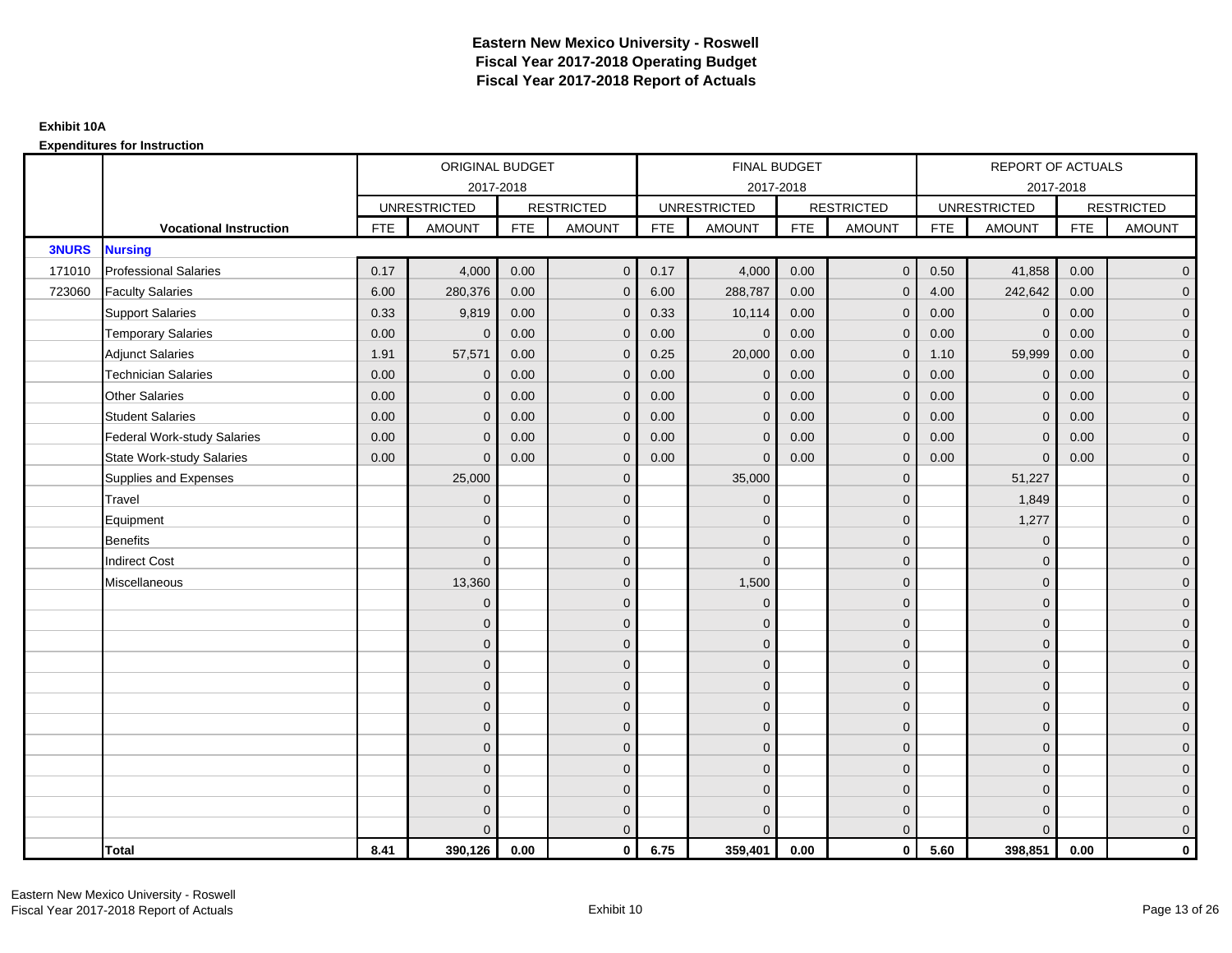|              |                                    |            | ORIGINAL BUDGET     |            |                     |            | FINAL BUDGET        |            |                   |            | <b>REPORT OF ACTUALS</b> |            |                     |
|--------------|------------------------------------|------------|---------------------|------------|---------------------|------------|---------------------|------------|-------------------|------------|--------------------------|------------|---------------------|
|              |                                    |            |                     | 2017-2018  |                     |            | 2017-2018           |            |                   |            |                          | 2017-2018  |                     |
|              |                                    |            | <b>UNRESTRICTED</b> |            | <b>RESTRICTED</b>   |            | <b>UNRESTRICTED</b> |            | <b>RESTRICTED</b> |            | <b>UNRESTRICTED</b>      |            | <b>RESTRICTED</b>   |
|              | <b>Vocational Instruction</b>      | <b>FTE</b> | <b>AMOUNT</b>       | <b>FTE</b> | <b>AMOUNT</b>       | <b>FTE</b> | <b>AMOUNT</b>       | <b>FTE</b> | <b>AMOUNT</b>     | <b>FTE</b> | <b>AMOUNT</b>            | <b>FTE</b> | <b>AMOUNT</b>       |
| <b>3NURX</b> | <b>Nursing Extension</b>           |            |                     |            |                     |            |                     |            |                   |            |                          |            |                     |
| 171010       | <b>Professional Salaries</b>       | 0.00       | $\mathbf{0}$        | 0.00       | $\overline{0}$      | 0.00       | $\mathbf{0}$        | 0.00       | $\overline{0}$    | 0.00       | $\overline{0}$           | 0.00       | $\overline{0}$      |
| 723061       | <b>Faculty Salaries</b>            | 0.00       | $\mathbf{0}$        | 0.00       | $\mathbf 0$         | 0.00       | $\Omega$            | 0.00       | $\Omega$          | 0.00       | $\overline{0}$           | 0.00       | $\overline{0}$      |
|              | <b>Support Salaries</b>            | 0.00       | $\mathbf 0$         | 0.00       | $\mathbf 0$         | 0.00       | $\mathbf{0}$        | 0.00       | $\mathbf{0}$      | 0.00       | $\overline{0}$           | 0.00       | $\overline{0}$      |
|              | <b>Temporary Salaries</b>          | 0.00       | $\mathbf 0$         | 0.00       | $\mathbf 0$         | 0.00       | $\mathbf{0}$        | 0.00       | $\overline{0}$    | 0.00       | $\mathbf 0$              | 0.00       | $\overline{0}$      |
|              | <b>Adjunct Salaries</b>            | 0.00       | $\mathbf{0}$        | 0.00       | $\overline{0}$      | 0.00       | $\Omega$            | 0.00       | $\mathbf{0}$      | 0.00       | $\mathbf{0}$             | 0.00       | $\overline{0}$      |
|              | <b>Technician Salaries</b>         | 0.00       | $\Omega$            | 0.00       | $\overline{0}$      | 0.00       | $\Omega$            | 0.00       | $\Omega$          | 0.00       | $\mathbf{0}$             | 0.00       | $\overline{0}$      |
|              | <b>Other Salaries</b>              | 1.00       | 68,500              | 0.00       | $\mathbf 0$         | 1.00       | 68,500              | 0.00       | $\mathbf{0}$      | 1.25       | 68,215                   | 0.00       | $\overline{0}$      |
|              | <b>Student Salaries</b>            | 0.00       | $\mathbf{0}$        | 0.00       | $\mathbf 0$         | 0.00       | $\mathbf 0$         | 0.00       | $\mathbf{0}$      | 0.00       | $\mathbf 0$              | 0.00       | $\overline{0}$      |
|              | <b>Federal Work-study Salaries</b> | 0.00       | $\mathbf{0}$        | 0.00       | $\overline{0}$      | 0.00       | $\Omega$            | 0.00       | $\Omega$          | 0.00       | $\mathbf{0}$             | 0.00       | $\overline{0}$      |
|              | <b>State Work-study Salaries</b>   | 0.00       | $\mathbf{0}$        | 0.00       | $\overline{0}$      | 0.00       | $\Omega$            | 0.00       | $\Omega$          | 0.00       | $\mathbf{0}$             | 0.00       | $\overline{0}$      |
|              | Supplies and Expenses              |            | $\mathbf{0}$        |            | $\mathbf 0$         |            | $\mathbf{0}$        |            | $\mathbf{0}$      |            | $\mathbf{0}$             |            | $\overline{0}$      |
|              | Travel                             |            | $\mathbf{0}$        |            | $\mathbf 0$         |            | $\Omega$            |            | $\mathbf{0}$      |            | $\mathbf{0}$             |            | $\mathbf{0}$        |
|              | Equipment                          |            | $\mathbf{0}$        |            | $\mathbf 0$         |            | $\Omega$            |            | $\mathbf{0}$      |            | $\mathbf{0}$             |            | $\overline{0}$      |
|              | <b>Benefits</b>                    |            | $\mathbf{0}$        |            | $\mathbf 0$         |            | $\mathbf{0}$        |            | $\mathbf 0$       |            | $\mathbf 0$              |            | $\mathbf{0}$        |
|              | <b>Indirect Cost</b>               |            | $\mathbf{0}$        |            | $\mathbf 0$         |            | $\Omega$            |            | $\mathbf{0}$      |            | $\mathbf{0}$             |            | $\mathbf{0}$        |
|              | Miscellaneous                      |            | $\Omega$            |            | $\mathbf 0$         |            | $\Omega$            |            | $\mathbf{0}$      |            | $\mathbf{0}$             |            | $\mathsf{O}\xspace$ |
|              |                                    |            | $\Omega$            |            | $\mathbf 0$         |            | $\Omega$            |            | $\mathbf{0}$      |            | $\Omega$                 |            | $\overline{0}$      |
|              |                                    |            | $\mathbf{0}$        |            | $\mathsf{O}\xspace$ |            | $\mathbf{0}$        |            | $\mathbf 0$       |            | $\mathbf 0$              |            | $\mathsf{O}\xspace$ |
|              |                                    |            | $\mathbf{0}$        |            | $\mathbf 0$         |            | $\Omega$            |            | $\mathbf{0}$      |            | $\mathbf{0}$             |            | $\overline{0}$      |
|              |                                    |            | $\Omega$            |            | $\mathbf 0$         |            | $\Omega$            |            | $\mathbf{0}$      |            | $\mathbf{0}$             |            | $\overline{0}$      |
|              |                                    |            | $\Omega$            |            | $\overline{0}$      |            | $\Omega$            |            | $\mathbf{0}$      |            | $\Omega$                 |            | $\overline{0}$      |
|              |                                    |            | $\mathbf{0}$        |            | $\mathbf 0$         |            | $\Omega$            |            | $\mathbf 0$       |            | $\mathbf{0}$             |            | $\overline{0}$      |
|              |                                    |            | $\mathbf{0}$        |            | $\mathbf 0$         |            | $\Omega$            |            | $\mathbf{0}$      |            | $\mathbf{0}$             |            | $\overline{0}$      |
|              |                                    |            | $\mathbf{0}$        |            | $\mathbf 0$         |            | $\Omega$            |            | $\mathbf{0}$      |            | $\mathbf{0}$             |            | $\overline{0}$      |
|              |                                    |            | $\Omega$            |            | $\mathbf 0$         |            | $\Omega$            |            | $\Omega$          |            | $\Omega$                 |            | $\overline{0}$      |
|              |                                    |            | $\mathbf{0}$        |            | $\mathbf 0$         |            | $\Omega$            |            | $\mathbf 0$       |            | $\mathbf{0}$             |            | $\mathbf{0}$        |
|              |                                    |            | $\mathbf{0}$        |            | $\mathbf 0$         |            | $\Omega$            |            | $\mathbf 0$       |            | $\mathbf{0}$             |            | $\mathbf{0}$        |
|              |                                    |            | $\Omega$            |            | $\overline{0}$      |            |                     |            | $\mathbf{0}$      |            | $\Omega$                 |            | $\overline{0}$      |
|              | <b>Total</b>                       | 1.00       | 68,500              | 0.00       | $\mathbf{0}$        | 1.00       | 68,500              | 0.00       | $\mathbf{0}$      | 1.25       | 68,215                   | 0.00       | $\mathbf 0$         |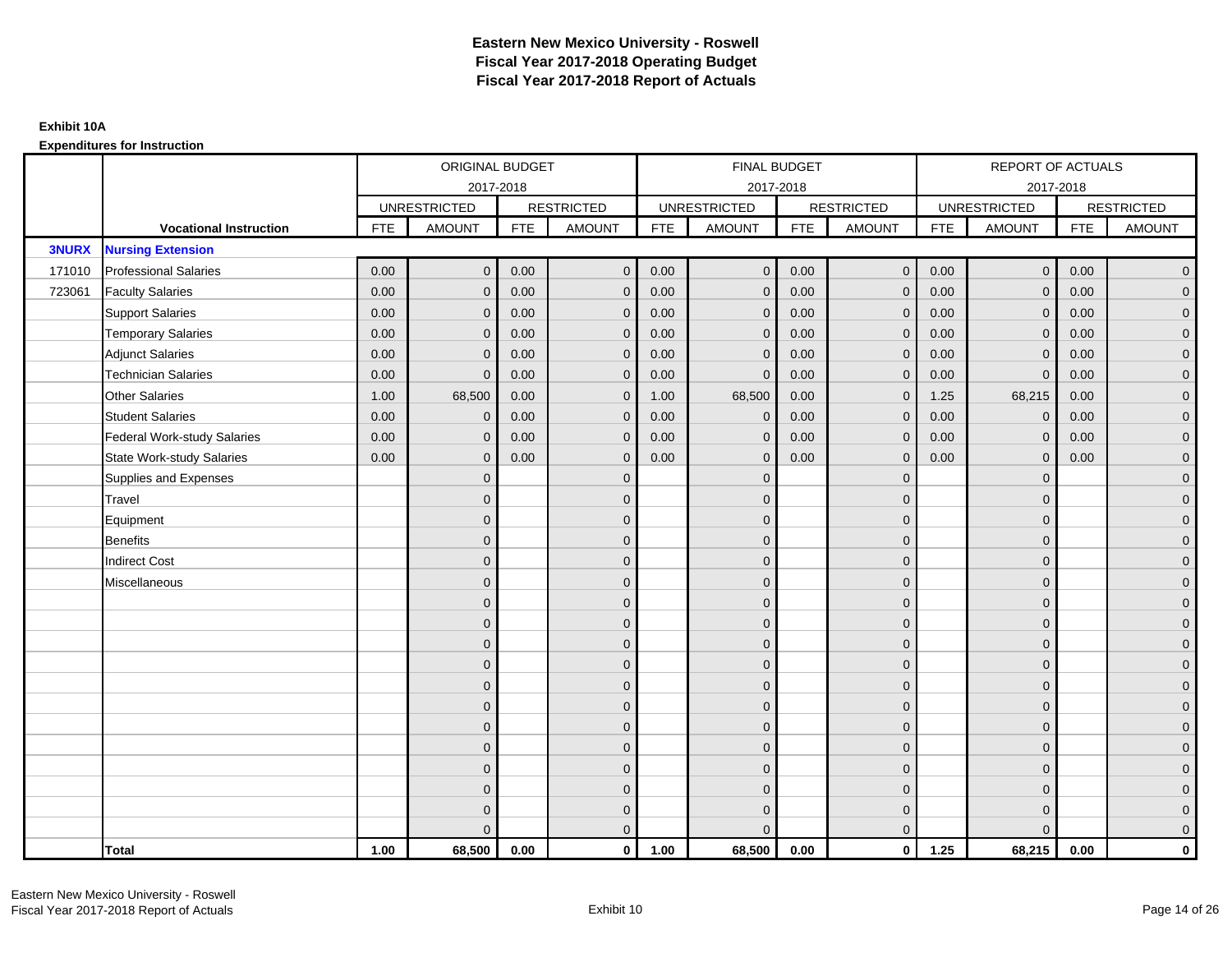|        |                                    |            | ORIGINAL BUDGET     |            |                   |            | <b>FINAL BUDGET</b> |            |                   |            | REPORT OF ACTUALS   |            |                   |
|--------|------------------------------------|------------|---------------------|------------|-------------------|------------|---------------------|------------|-------------------|------------|---------------------|------------|-------------------|
|        |                                    |            |                     | 2017-2018  |                   |            | 2017-2018           |            |                   |            | 2017-2018           |            |                   |
|        |                                    |            | <b>UNRESTRICTED</b> |            | <b>RESTRICTED</b> |            | <b>UNRESTRICTED</b> |            | <b>RESTRICTED</b> |            | <b>UNRESTRICTED</b> |            | <b>RESTRICTED</b> |
|        | <b>Vocational Instruction</b>      | <b>FTE</b> | <b>AMOUNT</b>       | <b>FTE</b> | <b>AMOUNT</b>     | <b>FTE</b> | <b>AMOUNT</b>       | <b>FTE</b> | <b>AMOUNT</b>     | <b>FTE</b> | <b>AMOUNT</b>       | <b>FTE</b> | <b>AMOUNT</b>     |
| 3OCCP  | <b>Occupational Therapy</b>        |            |                     |            |                   |            |                     |            |                   |            |                     |            |                   |
| 171010 | <b>Professional Salaries</b>       | 0.17       | 4,000               | 0.00       | $\mathbf{0}$      | 0.17       | 4,000               | 0.00       | $\mathbf{0}$      | 1.00       | 63,006              | 0.00       | $\overline{0}$    |
| 723080 | <b>Faculty Salaries</b>            | 3.00       | 127,116             | 0.00       | $\mathbf 0$       | 3.00       | 130,929             | 0.00       | $\mathbf{0}$      | 1.50       | 89,437              | 0.00       | $\overline{0}$    |
|        | <b>Support Salaries</b>            | 0.50       | 11,503              | 0.00       | $\mathbf 0$       | 0.50       | 11,848              | 0.00       | $\mathbf 0$       | 0.50       | 11,749              | 0.00       | $\overline{0}$    |
|        | <b>Temporary Salaries</b>          | 0.00       | $\Omega$            | 0.00       | $\mathbf{0}$      | 0.00       | $\Omega$            | 0.00       | $\Omega$          | 0.00       | $\mathbf 0$         | 0.00       | $\overline{0}$    |
|        | <b>Adjunct Salaries</b>            | 0.75       | 30,172              | 0.00       | $\Omega$          | 0.25       | 15,541              | 0.00       | $\Omega$          | 0.45       | 22,960              | 0.00       | $\overline{0}$    |
|        | <b>Technician Salaries</b>         | 0.00       | $\mathbf{0}$        | 0.00       | $\mathbf{0}$      | 0.00       | $\Omega$            | 0.00       | $\mathbf 0$       | 0.00       | $\mathbf 0$         | 0.00       | $\mathbf{0}$      |
|        | <b>Other Salaries</b>              | 0.00       | $\mathbf{0}$        | 0.00       | $\mathbf 0$       | 0.00       | $\Omega$            | 0.00       | $\Omega$          | 0.00       | $\overline{0}$      | 0.00       | $\overline{0}$    |
|        | <b>Student Salaries</b>            | 0.00       | $\mathbf{0}$        | 0.00       | $\overline{0}$    | 0.00       | $\Omega$            | 0.00       | $\mathbf{0}$      | 0.00       | $\mathbf 0$         | 0.00       | $\overline{0}$    |
|        | <b>Federal Work-study Salaries</b> | 0.00       | $\mathbf{0}$        | 0.00       | $\mathbf 0$       | 0.00       | $\Omega$            | 0.00       | $\Omega$          | 0.00       | $\mathbf 0$         | 0.00       | $\overline{0}$    |
|        | <b>State Work-study Salaries</b>   | 0.00       | $\mathbf{0}$        | 0.00       | $\overline{0}$    | 0.00       | $\Omega$            | 0.00       | $\mathbf 0$       | 0.00       | $\mathbf{0}$        | 0.00       | $\overline{0}$    |
|        | Supplies and Expenses              |            | 14,450              |            | $\overline{0}$    |            | 16,450              |            | $\overline{0}$    |            | $\mathbf{0}$        |            | $\overline{0}$    |
|        | Travel                             |            | 2,000               |            | $\overline{0}$    |            | 2,000               |            | $\mathbf{0}$      |            | 14,373              |            | $\overline{0}$    |
|        | Equipment                          |            | $\Omega$            |            | $\mathbf 0$       |            | $\Omega$            |            | $\mathbf 0$       |            | 2,211               |            | $\overline{0}$    |
|        | <b>Benefits</b>                    |            | $\Omega$            |            | $\mathbf 0$       |            | $\Omega$            |            | $\mathbf{0}$      |            | $\mathbf{0}$        |            | $\overline{0}$    |
|        | <b>Indirect Cost</b>               |            | $\Omega$            |            | $\overline{0}$    |            | $\Omega$            |            | $\Omega$          |            | $\Omega$            |            | $\overline{0}$    |
|        | Miscellaneous                      |            | $\Omega$            |            | $\mathbf 0$       |            | $\Omega$            |            | $\mathbf 0$       |            | $\mathbf{0}$        |            | $\mathbf{0}$      |
|        |                                    |            | $\mathbf{0}$        |            | $\mathbf 0$       |            | $\Omega$            |            | $\mathbf{0}$      |            | $\mathbf{0}$        |            | $\overline{0}$    |
|        |                                    |            | $\Omega$            |            | $\mathbf 0$       |            | $\Omega$            |            | $\mathbf{0}$      |            | $\mathbf{0}$        |            | $\overline{0}$    |
|        |                                    |            | $\mathbf{0}$        |            | $\mathbf 0$       |            | $\Omega$            |            | $\mathbf 0$       |            | $\mathbf{0}$        |            | $\overline{0}$    |
|        |                                    |            | $\Omega$            |            | $\mathbf 0$       |            | $\Omega$            |            | $\mathbf{0}$      |            | $\mathbf{0}$        |            | $\mathbf{0}$      |
|        |                                    |            | $\Omega$            |            | $\mathbf 0$       |            | $\Omega$            |            | $\mathbf{0}$      |            | $\Omega$            |            | $\mathbf{0}$      |
|        |                                    |            | $\Omega$            |            | $\mathbf 0$       |            | $\Omega$            |            | $\mathbf{0}$      |            | $\Omega$            |            | $\overline{0}$    |
|        |                                    |            | $\mathbf{0}$        |            | $\mathbf 0$       |            | $\Omega$            |            | $\mathbf{0}$      |            | $\mathbf{0}$        |            | $\overline{0}$    |
|        |                                    |            | $\mathbf{0}$        |            | $\mathbf 0$       |            | $\Omega$            |            | $\mathbf 0$       |            | $\mathbf{0}$        |            | $\overline{0}$    |
|        |                                    |            | $\Omega$            |            | $\mathbf 0$       |            | $\Omega$            |            | $\Omega$          |            | $\Omega$            |            | $\overline{0}$    |
|        |                                    |            | $\Omega$            |            | $\mathbf 0$       |            | $\Omega$            |            | $\mathbf{0}$      |            | $\mathbf{0}$        |            | $\mathbf{0}$      |
|        |                                    |            | $\Omega$            |            | $\mathbf 0$       |            | $\Omega$            |            | $\mathbf{0}$      |            | $\mathbf{0}$        |            | $\mathbf{0}$      |
|        |                                    |            | $\Omega$            |            | $\overline{0}$    |            |                     |            | $\mathbf{0}$      |            | $\Omega$            |            | $\overline{0}$    |
|        | <b>Total</b>                       | 4.42       | 189,241             | 0.00       | $\mathbf{0}$      | 3.92       | 180,768             | 0.00       | $\mathbf{0}$      | 3.45       | 203,736             | 0.00       | $\mathbf 0$       |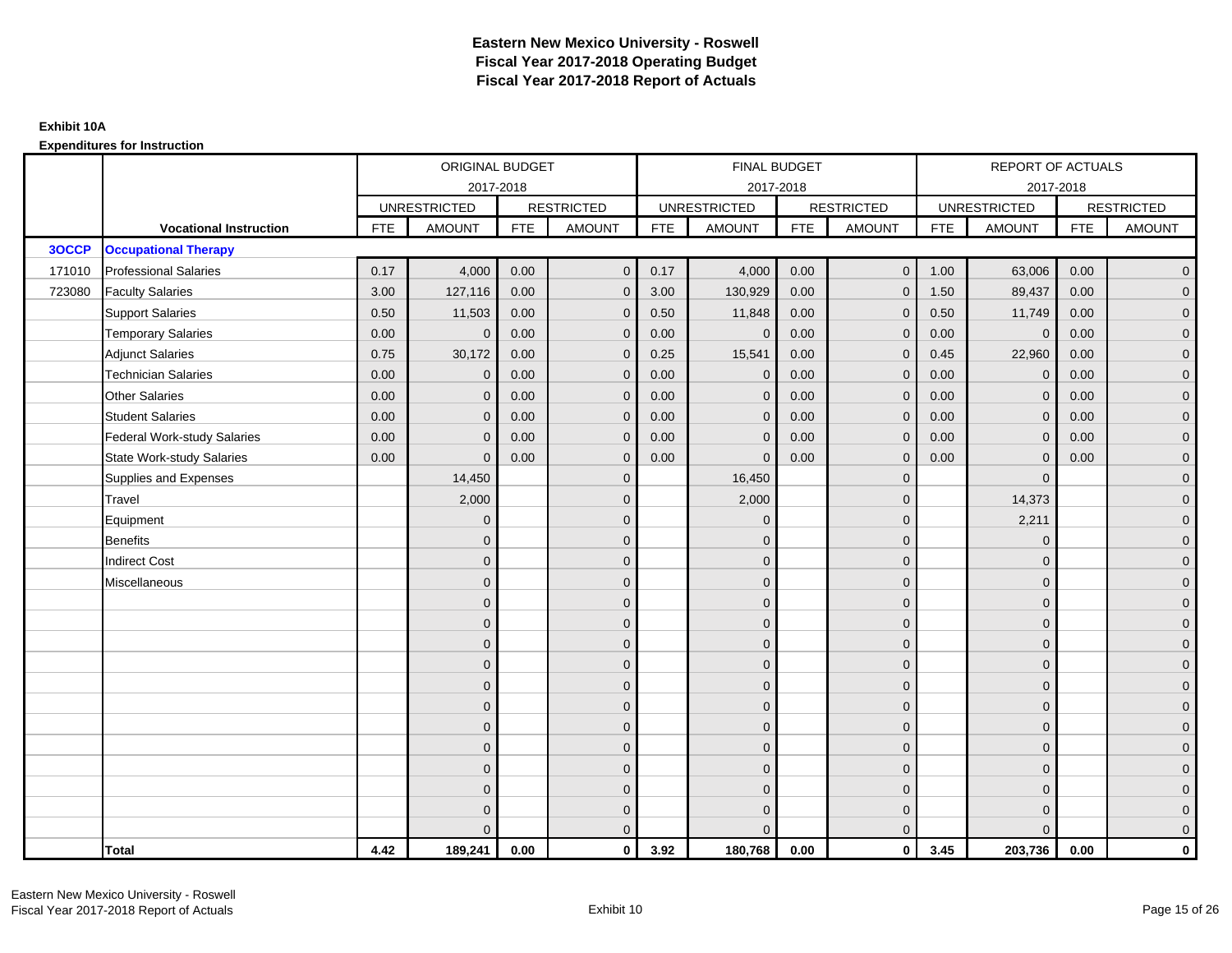|        |                                    |            | ORIGINAL BUDGET     |            |                   |            | <b>FINAL BUDGET</b> |            |                   |            | REPORT OF ACTUALS   |            |                   |
|--------|------------------------------------|------------|---------------------|------------|-------------------|------------|---------------------|------------|-------------------|------------|---------------------|------------|-------------------|
|        |                                    |            | 2017-2018           |            |                   |            | 2017-2018           |            |                   |            | 2017-2018           |            |                   |
|        |                                    |            | <b>UNRESTRICTED</b> |            | <b>RESTRICTED</b> |            | <b>UNRESTRICTED</b> |            | <b>RESTRICTED</b> |            | <b>UNRESTRICTED</b> |            | <b>RESTRICTED</b> |
|        | <b>Vocational Instruction</b>      | <b>FTE</b> | <b>AMOUNT</b>       | <b>FTE</b> | <b>AMOUNT</b>     | <b>FTE</b> | <b>AMOUNT</b>       | <b>FTE</b> | <b>AMOUNT</b>     | <b>FTE</b> | <b>AMOUNT</b>       | <b>FTE</b> | <b>AMOUNT</b>     |
| 3OFFP  | <b>Office Practices</b>            |            |                     |            |                   |            |                     |            |                   |            |                     |            |                   |
| 171010 | <b>Professional Salaries</b>       | 0.00       | $\Omega$            | 0.00       | $\overline{0}$    | 0.00       | $\overline{0}$      | 0.00       | $\overline{0}$    | 0.00       | $\overline{0}$      | 0.00       | $\overline{0}$    |
| 722002 | <b>Faculty Salaries</b>            | 2.00       | 85,099              | 0.00       | $\mathbf 0$       | 2.00       | 87,652              | 0.00       | $\mathbf{0}$      | 1.50       | 86,380              | 0.00       | $\overline{0}$    |
|        | <b>Support Salaries</b>            | 0.00       | $\mathbf 0$         | 0.00       | $\mathbf 0$       | 0.00       | $\mathbf 0$         | 0.00       | $\mathbf{0}$      | 0.00       | $\mathbf 0$         | 0.00       | $\overline{0}$    |
|        | <b>Temporary Salaries</b>          | 0.00       | $\Omega$            | 0.00       | $\overline{0}$    | 0.00       | $\Omega$            | 0.00       | $\Omega$          | 0.00       | $\mathbf{0}$        | 0.00       | $\overline{0}$    |
|        | <b>Adjunct Salaries</b>            | 0.50       | 24,000              | 0.00       | $\overline{0}$    | 0.25       | 15,000              | 0.00       | $\Omega$          | 0.60       | 27,906              | 0.00       | $\overline{0}$    |
|        | <b>Technician Salaries</b>         | 0.00       | $\Omega$            | 0.00       | $\mathbf{0}$      | 0.00       | $\mathbf{0}$        | 0.00       | $\mathbf{0}$      | 0.00       | $\mathbf 0$         | 0.00       | $\mathbf{0}$      |
|        | <b>Other Salaries</b>              | 0.00       | $\mathbf{0}$        | 0.00       | $\overline{0}$    | 0.00       | $\mathbf{0}$        | 0.00       | $\mathbf{0}$      | 0.05       | 2,931               | 0.00       | $\overline{0}$    |
|        | <b>Student Salaries</b>            | 0.00       | $\mathbf{0}$        | 0.00       | $\mathbf 0$       | 0.00       | $\mathbf{0}$        | 0.00       | $\mathbf{0}$      | 0.00       | $\mathbf 0$         | 0.00       | $\overline{0}$    |
|        | <b>Federal Work-study Salaries</b> | 0.00       | $\mathbf{0}$        | 0.00       | $\mathbf 0$       | 0.00       | $\mathbf{0}$        | 0.00       | $\Omega$          | 0.00       | $\mathbf 0$         | 0.00       | $\overline{0}$    |
|        | State Work-study Salaries          | 0.00       | $\mathbf{0}$        | 0.00       | $\overline{0}$    | 0.00       | $\mathbf{0}$        | 0.00       | $\mathbf{0}$      | 0.00       | $\mathbf{0}$        | 0.00       | $\overline{0}$    |
|        | Supplies and Expenses              |            | 5,000               |            | $\mathbf{0}$      |            | 5,000               |            | $\overline{0}$    |            | 754                 |            | $\mathbf{0}$      |
|        | Travel                             |            | $\Omega$            |            | $\mathbf 0$       |            | $\Omega$            |            | $\mathbf{0}$      |            | 1,267               |            | $\overline{0}$    |
|        | Equipment                          |            | $\Omega$            |            | $\mathbf 0$       |            | $\mathbf{0}$        |            | $\mathbf 0$       |            | $\mathbf 0$         |            | $\overline{0}$    |
|        | <b>Benefits</b>                    |            | $\mathbf{0}$        |            | $\mathbf 0$       |            | $\Omega$            |            | $\mathbf 0$       |            | $\mathbf{0}$        |            | $\overline{0}$    |
|        | <b>Indirect Cost</b>               |            | $\Omega$            |            | $\mathbf{0}$      |            | $\Omega$            |            | $\Omega$          |            | $\Omega$            |            | $\overline{0}$    |
|        | Miscellaneous                      |            | $\Omega$            |            | $\mathbf 0$       |            | $\mathbf{0}$        |            | $\Omega$          |            | $\mathbf{0}$        |            | $\mathbf{0}$      |
|        |                                    |            | $\Omega$            |            | $\mathbf 0$       |            | $\mathbf{0}$        |            | $\mathbf{0}$      |            | $\mathbf{0}$        |            | $\overline{0}$    |
|        |                                    |            | $\Omega$            |            | $\mathbf 0$       |            | $\mathbf{0}$        |            | $\mathbf{0}$      |            | $\mathbf{0}$        |            | $\overline{0}$    |
|        |                                    |            | $\Omega$            |            | $\mathbf 0$       |            | $\mathbf{0}$        |            | $\mathbf 0$       |            | $\mathbf{0}$        |            | $\overline{0}$    |
|        |                                    |            | $\Omega$            |            | $\mathbf 0$       |            | $\Omega$            |            | $\mathbf{0}$      |            | $\mathbf{0}$        |            | $\mathbf{0}$      |
|        |                                    |            | $\Omega$            |            | $\mathbf 0$       |            | $\Omega$            |            | $\overline{0}$    |            | $\Omega$            |            | $\mathbf{0}$      |
|        |                                    |            | $\Omega$            |            | $\mathbf 0$       |            | $\Omega$            |            | $\mathbf{0}$      |            | $\Omega$            |            | $\overline{0}$    |
|        |                                    |            | $\Omega$            |            | $\mathbf 0$       |            | $\mathbf{0}$        |            | $\mathbf 0$       |            | $\mathbf{0}$        |            | $\overline{0}$    |
|        |                                    |            | $\Omega$            |            | $\mathbf 0$       |            | $\Omega$            |            | $\mathbf 0$       |            | $\mathbf{0}$        |            | $\overline{0}$    |
|        |                                    |            | $\Omega$            |            | $\mathbf 0$       |            | $\Omega$            |            | $\mathbf{0}$      |            | $\Omega$            |            | $\overline{0}$    |
|        |                                    |            | $\Omega$            |            | $\mathbf 0$       |            | $\mathbf{0}$        |            | $\mathbf 0$       |            | $\mathbf{0}$        |            | $\mathbf{0}$      |
|        |                                    |            | $\Omega$            |            | $\mathbf 0$       |            | $\mathbf{0}$        |            | $\mathbf{0}$      |            | $\mathbf{0}$        |            | $\mathbf{0}$      |
|        |                                    |            |                     |            | $\overline{0}$    |            | $\Omega$            |            | $\mathbf{0}$      |            | $\Omega$            |            | $\overline{0}$    |
|        | <b>Total</b>                       | 2.50       | 114,099             | 0.00       | $\mathbf{0}$      | 2.25       | 107,652             | 0.00       | $\mathbf{0}$      | 2.15       | 119,238             | 0.00       | $\mathbf 0$       |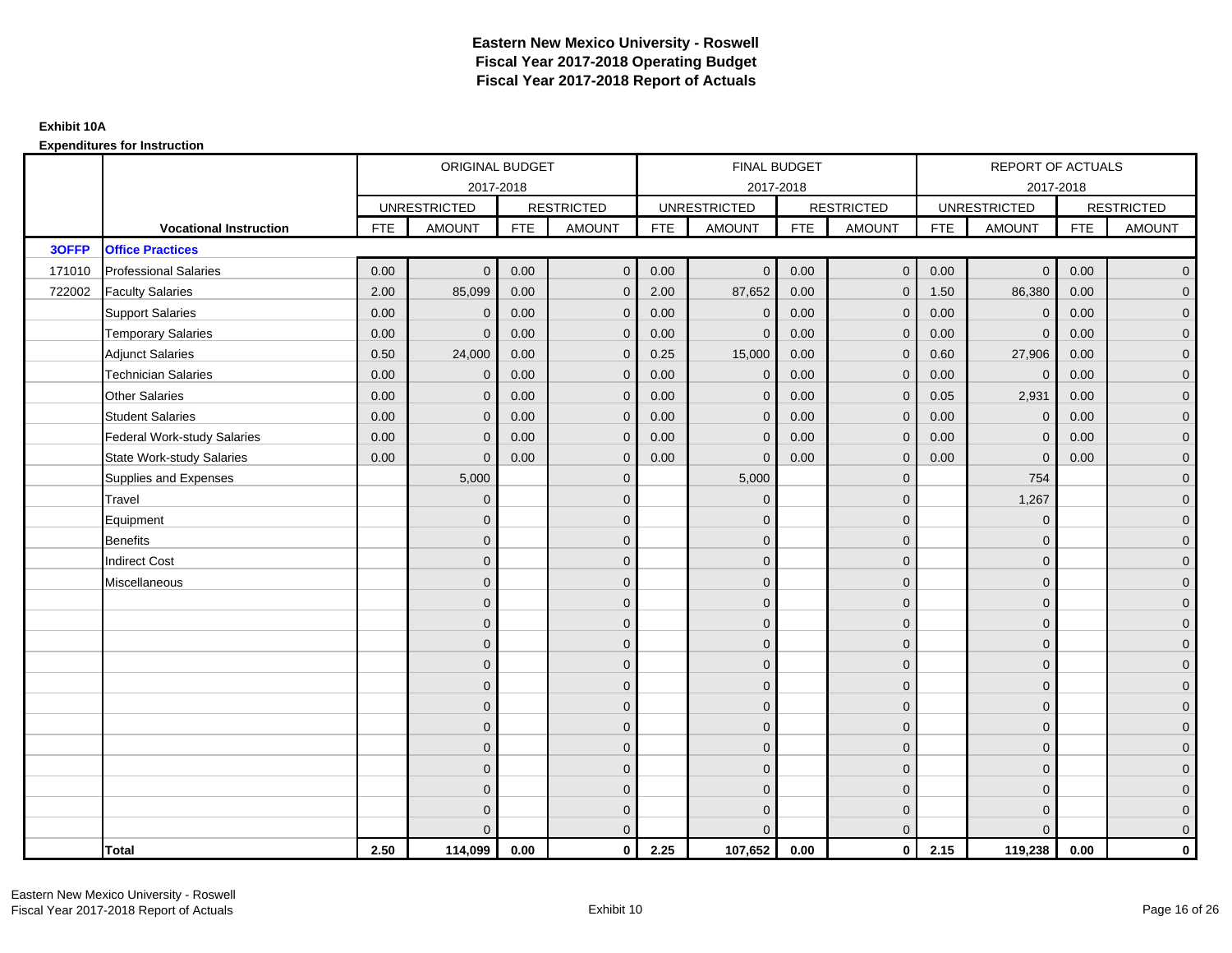|              |                                    |            | ORIGINAL BUDGET     |            |                   |            | <b>FINAL BUDGET</b> |            |                   |            | REPORT OF ACTUALS   |            |                   |
|--------------|------------------------------------|------------|---------------------|------------|-------------------|------------|---------------------|------------|-------------------|------------|---------------------|------------|-------------------|
|              |                                    |            | 2017-2018           |            |                   |            | 2017-2018           |            |                   |            | 2017-2018           |            |                   |
|              |                                    |            | <b>UNRESTRICTED</b> |            | <b>RESTRICTED</b> |            | <b>UNRESTRICTED</b> |            | <b>RESTRICTED</b> |            | <b>UNRESTRICTED</b> |            | <b>RESTRICTED</b> |
|              | <b>Vocational Instruction</b>      | <b>FTE</b> | <b>AMOUNT</b>       | <b>FTE</b> | <b>AMOUNT</b>     | <b>FTE</b> | <b>AMOUNT</b>       | <b>FTE</b> | <b>AMOUNT</b>     | <b>FTE</b> | <b>AMOUNT</b>       | <b>FTE</b> | <b>AMOUNT</b>     |
| <b>3OUTC</b> | <b>Outcomes Measures</b>           |            |                     |            |                   |            |                     |            |                   |            |                     |            |                   |
| 171010       | <b>Professional Salaries</b>       | 0.00       | $\Omega$            | 0.00       | $\overline{0}$    | 0.00       | $\overline{0}$      | 0.00       | $\mathbf{0}$      | 0.00       | $\overline{0}$      | 0.00       | $\overline{0}$    |
| 724040       | <b>Faculty Salaries</b>            | 0.00       | $\mathbf 0$         | 0.00       | $\mathbf 0$       | 0.00       | $\mathbf{0}$        | 0.00       | $\mathbf{0}$      | 0.00       | $\mathbf 0$         | 0.00       | $\overline{0}$    |
|              | <b>Support Salaries</b>            | 0.00       | $\Omega$            | 0.00       | $\mathbf 0$       | 0.00       | $\mathbf{0}$        | 0.00       | $\mathbf 0$       | 0.00       | $\mathbf 0$         | 0.00       | $\overline{0}$    |
|              | <b>Temporary Salaries</b>          | 0.00       | $\mathbf{0}$        | 0.00       | $\overline{0}$    | 0.00       | $\Omega$            | 0.00       | $\Omega$          | 0.00       | $\mathbf 0$         | 0.00       | $\overline{0}$    |
|              | <b>Adjunct Salaries</b>            | 0.00       | $\Omega$            | 0.00       | $\overline{0}$    | 0.00       | $\Omega$            | 0.00       | $\Omega$          | 0.00       | $\overline{0}$      | 0.00       | $\overline{0}$    |
|              | <b>Technician Salaries</b>         | 0.00       | $\Omega$            | 0.00       | $\mathbf{0}$      | 0.00       | $\mathbf{0}$        | 0.00       | $\mathbf{0}$      | 0.00       | $\mathbf{0}$        | 0.00       | $\mathbf{0}$      |
|              | Other Salaries                     | 0.00       | $\mathbf{0}$        | 0.00       | $\overline{0}$    | 0.00       | $\mathbf{0}$        | 0.00       | $\mathbf{0}$      | 0.00       | $\overline{0}$      | 0.00       | $\overline{0}$    |
|              | <b>Student Salaries</b>            | 0.00       | $\Omega$            | 0.00       | $\mathbf 0$       | 0.00       | $\mathbf{0}$        | 0.00       | $\mathbf{0}$      | 0.00       | $\mathbf 0$         | 0.00       | $\overline{0}$    |
|              | <b>Federal Work-study Salaries</b> | 0.00       | $\mathbf{0}$        | 0.00       | $\mathbf 0$       | 0.00       | $\mathbf{0}$        | 0.00       | $\Omega$          | 0.00       | $\mathbf 0$         | 0.00       | $\overline{0}$    |
|              | State Work-study Salaries          | 0.00       | $\mathbf{0}$        | 0.00       | $\overline{0}$    | 0.00       | $\mathbf{0}$        | 0.00       | $\mathbf{0}$      | 0.00       | $\mathbf{0}$        | 0.00       | $\overline{0}$    |
|              | Supplies and Expenses              |            | 10,000              |            | $\mathbf{0}$      |            | 10,000              |            | $\mathbf 0$       |            | 15,700              |            | $\mathbf{0}$      |
|              | <b>Travel</b>                      |            | $\Omega$            |            | $\mathbf 0$       |            | $\mathbf{0}$        |            | $\mathbf{0}$      |            | $\mathbf{0}$        |            | $\overline{0}$    |
|              | Equipment                          |            | $\Omega$            |            | $\mathbf 0$       |            | $\mathbf{0}$        |            | $\mathbf 0$       |            | $\mathbf{0}$        |            | $\overline{0}$    |
|              | <b>Benefits</b>                    |            | $\mathbf{0}$        |            | $\mathbf 0$       |            | $\Omega$            |            | $\mathbf 0$       |            | $\mathbf{0}$        |            | $\overline{0}$    |
|              | <b>Indirect Cost</b>               |            | $\Omega$            |            | $\overline{0}$    |            | $\Omega$            |            | $\Omega$          |            | $\Omega$            |            | $\overline{0}$    |
|              | Miscellaneous                      |            | $\Omega$            |            | $\mathbf 0$       |            | $\mathbf{0}$        |            | $\Omega$          |            | $\mathbf{0}$        |            | $\mathbf{0}$      |
|              |                                    |            | $\Omega$            |            | $\mathbf 0$       |            | $\mathbf{0}$        |            | $\mathbf{0}$      |            | $\mathbf{0}$        |            | $\overline{0}$    |
|              |                                    |            | $\Omega$            |            | $\mathbf 0$       |            | $\mathbf{0}$        |            | $\mathbf{0}$      |            | $\mathbf{0}$        |            | $\overline{0}$    |
|              |                                    |            | $\Omega$            |            | $\mathbf 0$       |            | $\mathbf{0}$        |            | $\mathbf 0$       |            | $\mathbf{0}$        |            | $\overline{0}$    |
|              |                                    |            | $\Omega$            |            | $\mathbf 0$       |            | $\Omega$            |            | $\mathbf{0}$      |            | $\mathbf{0}$        |            | $\mathbf{0}$      |
|              |                                    |            | $\Omega$            |            | $\mathbf 0$       |            | $\Omega$            |            | $\overline{0}$    |            | $\Omega$            |            | $\mathbf{0}$      |
|              |                                    |            | $\Omega$            |            | $\mathbf 0$       |            | $\Omega$            |            | $\mathbf{0}$      |            | $\Omega$            |            | $\overline{0}$    |
|              |                                    |            | $\Omega$            |            | $\mathbf 0$       |            | $\mathbf{0}$        |            | $\mathbf 0$       |            | $\mathbf{0}$        |            | $\overline{0}$    |
|              |                                    |            | $\Omega$            |            | $\mathbf 0$       |            | $\Omega$            |            | $\mathbf 0$       |            | $\mathbf{0}$        |            | $\overline{0}$    |
|              |                                    |            | $\Omega$            |            | $\mathbf 0$       |            | $\Omega$            |            | $\mathbf{0}$      |            | $\Omega$            |            | $\overline{0}$    |
|              |                                    |            | $\Omega$            |            | $\mathbf 0$       |            | $\mathbf{0}$        |            | $\mathbf 0$       |            | $\mathbf{0}$        |            | $\mathbf{0}$      |
|              |                                    |            | $\Omega$            |            | $\mathbf 0$       |            | $\Omega$            |            | $\mathbf{0}$      |            | $\mathbf{0}$        |            | $\mathbf{0}$      |
|              |                                    |            | $\Omega$            |            | $\overline{0}$    |            | $\Omega$            |            | $\mathbf{0}$      |            | $\Omega$            |            | $\overline{0}$    |
|              | <b>Total</b>                       | 0.00       | 10,000              | 0.00       | $\mathbf{0}$      | 0.00       | 10,000              | 0.00       | $\mathbf{0}$      | 0.00       | 15,700              | 0.00       | $\mathbf 0$       |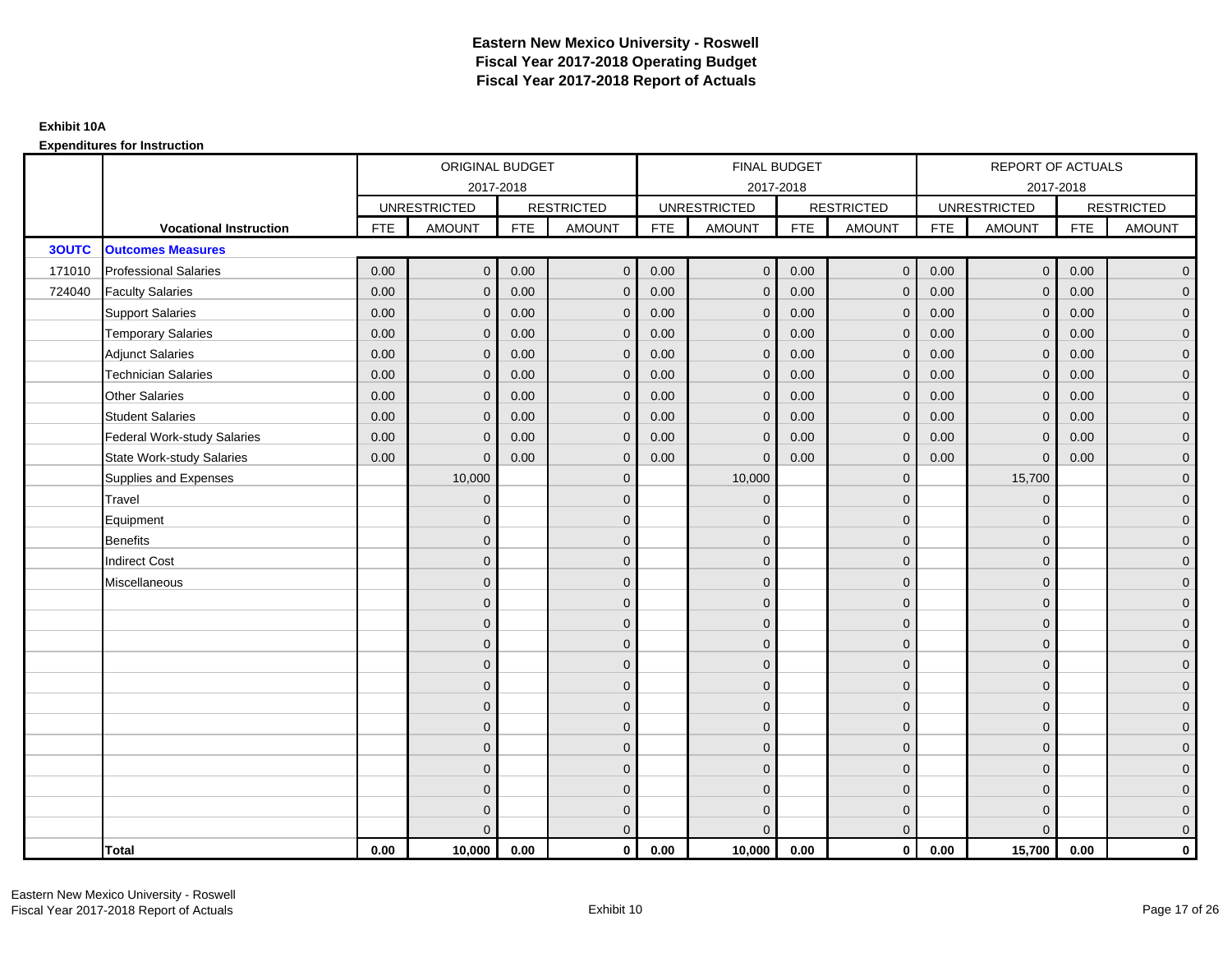|              |                                    |            | ORIGINAL BUDGET     |            |                   |            | <b>FINAL BUDGET</b> |            |                   |            | REPORT OF ACTUALS   |            |                   |
|--------------|------------------------------------|------------|---------------------|------------|-------------------|------------|---------------------|------------|-------------------|------------|---------------------|------------|-------------------|
|              |                                    |            |                     | 2017-2018  |                   |            | 2017-2018           |            |                   |            | 2017-2018           |            |                   |
|              |                                    |            | <b>UNRESTRICTED</b> |            | <b>RESTRICTED</b> |            | <b>UNRESTRICTED</b> |            | <b>RESTRICTED</b> |            | <b>UNRESTRICTED</b> |            | <b>RESTRICTED</b> |
|              | <b>Vocational Instruction</b>      | <b>FTE</b> | <b>AMOUNT</b>       | <b>FTE</b> | <b>AMOUNT</b>     | <b>FTE</b> | <b>AMOUNT</b>       | <b>FTE</b> | <b>AMOUNT</b>     | <b>FTE</b> | <b>AMOUNT</b>       | <b>FTE</b> | <b>AMOUNT</b>     |
| <b>3PHAR</b> | <b>Pharmacy Program</b>            |            |                     |            |                   |            |                     |            |                   |            |                     |            |                   |
| 171010       | <b>Professional Salaries</b>       | 0.00       | $\Omega$            | 0.00       | $\mathbf{0}$      | 0.00       | $\Omega$            | 0.00       | $\mathbf{0}$      | 0.00       | $\overline{0}$      | 0.00       | $\overline{0}$    |
| 723090       | <b>Faculty Salaries</b>            | 0.00       | $\mathbf 0$         | 0.00       | $\mathbf 0$       | 0.00       | $\mathbf{0}$        | 0.00       | $\mathbf{0}$      | 0.10       | 10,160              | 0.00       | $\overline{0}$    |
|              | <b>Support Salaries</b>            | 0.00       | $\mathbf{0}$        | 0.00       | $\mathbf 0$       | 0.00       | $\Omega$            | 0.00       | $\mathbf 0$       | 0.00       | $\mathbf 0$         | 0.00       | $\overline{0}$    |
|              | <b>Temporary Salaries</b>          | 0.00       | $\mathbf{0}$        | 0.00       | $\overline{0}$    | 0.00       | $\Omega$            | 0.00       | $\Omega$          | 0.00       | $\mathbf 0$         | 0.00       | $\overline{0}$    |
|              | <b>Adjunct Salaries</b>            | 0.34       | 9,000               | 0.00       | $\overline{0}$    | 0.34       | 9,270               | 0.00       | $\Omega$          | 0.00       | $\overline{0}$      | 0.00       | $\overline{0}$    |
|              | <b>Technician Salaries</b>         | 0.00       | $\mathbf{0}$        | 0.00       | $\mathbf{0}$      | 0.00       | $\mathbf 0$         | 0.00       | $\mathbf 0$       | 0.00       | $\mathbf{0}$        | 0.00       | $\mathbf{0}$      |
|              | <b>Other Salaries</b>              | 0.00       | $\mathbf{0}$        | 0.00       | $\mathbf 0$       | 0.00       | $\Omega$            | 0.00       | $\mathbf{0}$      | 0.00       | $\overline{0}$      | 0.00       | $\overline{0}$    |
|              | <b>Student Salaries</b>            | 0.00       | $\mathbf{0}$        | 0.00       | $\mathbf 0$       | 0.00       | $\mathbf{0}$        | 0.00       | $\mathbf{0}$      | 0.00       | $\mathbf 0$         | 0.00       | $\overline{0}$    |
|              | <b>Federal Work-study Salaries</b> | 0.00       | $\mathbf{0}$        | 0.00       | $\mathbf 0$       | 0.00       | $\mathbf{0}$        | 0.00       | $\Omega$          | 0.00       | $\mathbf 0$         | 0.00       | $\overline{0}$    |
|              | <b>State Work-study Salaries</b>   | 0.00       | $\mathbf{0}$        | 0.00       | $\overline{0}$    | 0.00       | $\mathbf{0}$        | 0.00       | $\overline{0}$    | 0.00       | $\mathbf{0}$        | 0.00       | $\overline{0}$    |
|              | Supplies and Expenses              |            | 2,500               |            | $\overline{0}$    |            | 2,500               |            | $\overline{0}$    |            | 1,546               |            | $\mathbf{0}$      |
|              | Travel                             |            | $\Omega$            |            | $\mathbf 0$       |            | $\Omega$            |            | $\mathbf{0}$      |            | $\mathbf{0}$        |            | $\overline{0}$    |
|              | Equipment                          |            | $\mathbf{0}$        |            | $\mathbf 0$       |            | $\Omega$            |            | $\mathbf 0$       |            | $\mathbf{0}$        |            | $\overline{0}$    |
|              | <b>Benefits</b>                    |            | $\mathbf{0}$        |            | $\mathbf 0$       |            | $\Omega$            |            | $\mathbf 0$       |            | $\mathbf{0}$        |            | $\overline{0}$    |
|              | <b>Indirect Cost</b>               |            | $\Omega$            |            | $\overline{0}$    |            | $\Omega$            |            | $\Omega$          |            | $\Omega$            |            | $\overline{0}$    |
|              | Miscellaneous                      |            | $\mathbf{0}$        |            | $\mathbf 0$       |            | $\Omega$            |            | $\mathbf 0$       |            | $\mathbf{0}$        |            | $\mathbf{0}$      |
|              |                                    |            | $\mathbf{0}$        |            | $\mathbf 0$       |            | $\Omega$            |            | $\mathbf{0}$      |            | $\mathbf{0}$        |            | $\overline{0}$    |
|              |                                    |            | $\mathbf{0}$        |            | $\mathbf 0$       |            | $\Omega$            |            | $\mathbf{0}$      |            | $\mathbf{0}$        |            | $\overline{0}$    |
|              |                                    |            | $\mathbf{0}$        |            | $\mathbf 0$       |            | $\Omega$            |            | $\mathbf 0$       |            | $\mathbf{0}$        |            | $\overline{0}$    |
|              |                                    |            | $\Omega$            |            | $\mathbf 0$       |            | $\Omega$            |            | $\mathbf{0}$      |            | $\mathbf{0}$        |            | $\mathbf{0}$      |
|              |                                    |            | $\Omega$            |            | $\mathbf 0$       |            | $\Omega$            |            | $\mathbf{0}$      |            | $\Omega$            |            | $\mathbf{0}$      |
|              |                                    |            | $\Omega$            |            | $\mathbf 0$       |            | $\Omega$            |            | $\mathbf{0}$      |            | $\Omega$            |            | $\overline{0}$    |
|              |                                    |            | $\mathbf{0}$        |            | $\mathbf 0$       |            | $\Omega$            |            | $\mathbf 0$       |            | $\mathbf{0}$        |            | $\overline{0}$    |
|              |                                    |            | $\mathbf{0}$        |            | $\mathbf 0$       |            | $\Omega$            |            | $\mathbf 0$       |            | $\mathbf{0}$        |            | $\overline{0}$    |
|              |                                    |            | $\Omega$            |            | $\mathbf 0$       |            | $\Omega$            |            | $\mathbf{0}$      |            | $\Omega$            |            | $\overline{0}$    |
|              |                                    |            | $\mathbf{0}$        |            | $\mathbf 0$       |            | $\Omega$            |            | $\mathbf 0$       |            | $\mathbf{0}$        |            | $\overline{0}$    |
|              |                                    |            | $\mathbf{0}$        |            | $\mathbf 0$       |            | $\Omega$            |            | $\mathbf 0$       |            | $\mathbf{0}$        |            | $\mathbf{0}$      |
|              |                                    |            | $\Omega$            |            | $\overline{0}$    |            | $\Omega$            |            | $\overline{0}$    |            | $\Omega$            |            | $\overline{0}$    |
|              | <b>Total</b>                       | 0.34       | 11,500              | 0.00       | $\mathbf{0}$      | 0.34       | 11,770              | 0.00       | $\mathbf{0}$      | 0.10       | 11,706              | 0.00       | $\mathbf 0$       |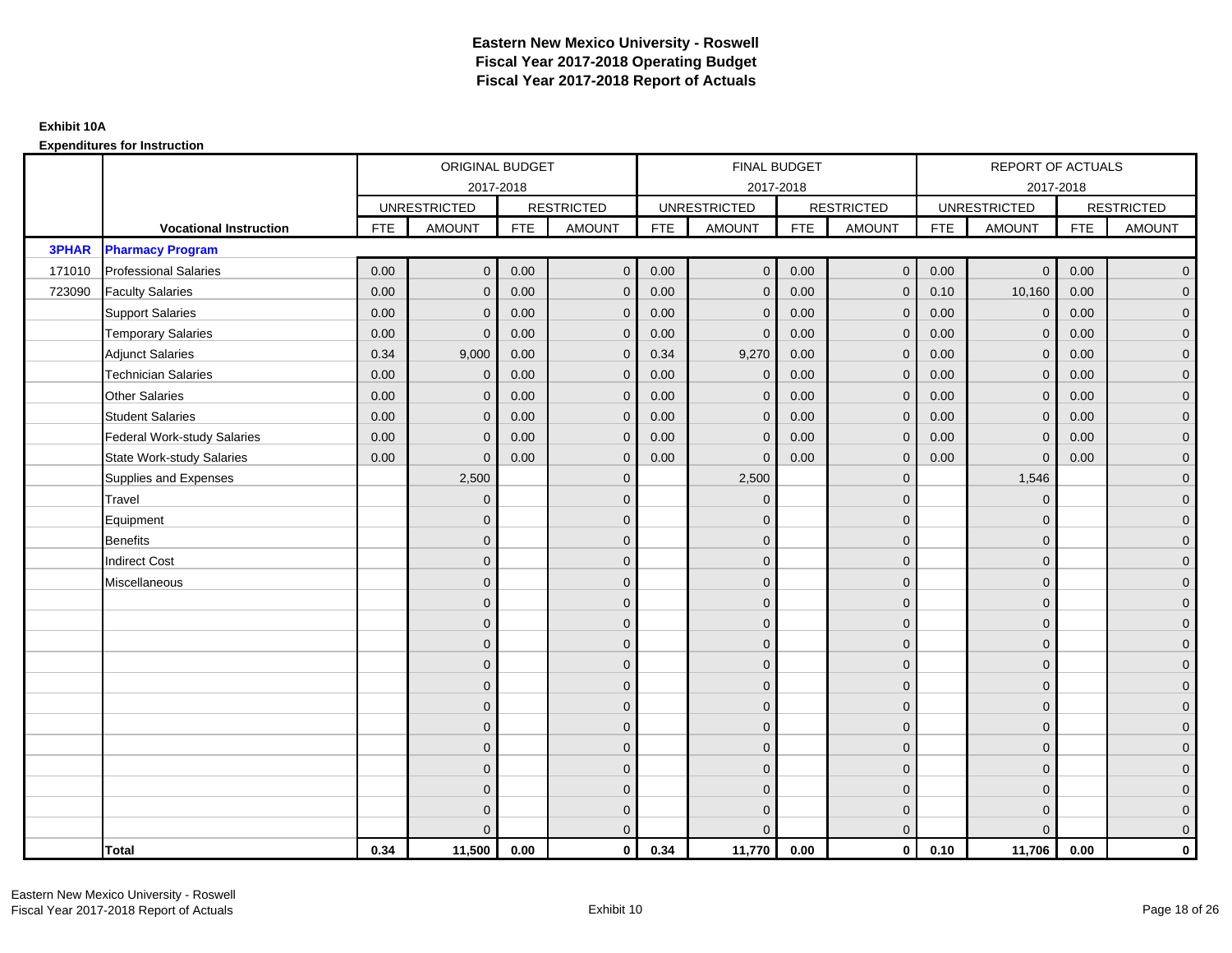|              |                                    |            | ORIGINAL BUDGET     |            |                   |            | <b>FINAL BUDGET</b> |            |                   |            | REPORT OF ACTUALS   |            |                   |
|--------------|------------------------------------|------------|---------------------|------------|-------------------|------------|---------------------|------------|-------------------|------------|---------------------|------------|-------------------|
|              |                                    |            | 2017-2018           |            |                   |            | 2017-2018           |            |                   |            | 2017-2018           |            |                   |
|              |                                    |            | <b>UNRESTRICTED</b> |            | <b>RESTRICTED</b> |            | <b>UNRESTRICTED</b> |            | <b>RESTRICTED</b> |            | <b>UNRESTRICTED</b> |            | <b>RESTRICTED</b> |
|              | <b>Vocational Instruction</b>      | <b>FTE</b> | <b>AMOUNT</b>       | <b>FTE</b> | <b>AMOUNT</b>     | <b>FTE</b> | <b>AMOUNT</b>       | <b>FTE</b> | <b>AMOUNT</b>     | <b>FTE</b> | <b>AMOUNT</b>       | <b>FTE</b> | <b>AMOUNT</b>     |
| <b>3PHLB</b> | <b>Phlebotomy</b>                  |            |                     |            |                   |            |                     |            |                   |            |                     |            |                   |
| 171010       | <b>Professional Salaries</b>       | 0.00       | $\Omega$            | 0.00       | $\overline{0}$    | 0.00       | $\overline{0}$      | 0.00       | $\overline{0}$    | 0.00       | $\overline{0}$      | 0.00       | $\overline{0}$    |
| 723100       | <b>Faculty Salaries</b>            | 0.00       | $\mathbf 0$         | 0.00       | $\mathbf 0$       | 0.00       | $\mathbf{0}$        | 0.00       | $\mathbf{0}$      | 0.00       | $\mathbf 0$         | 0.00       | $\overline{0}$    |
|              | <b>Support Salaries</b>            | 0.00       | $\Omega$            | 0.00       | $\mathbf 0$       | 0.00       | $\mathbf{0}$        | 0.00       | $\mathbf{0}$      | 0.00       | $\mathbf 0$         | 0.00       | $\overline{0}$    |
|              | <b>Temporary Salaries</b>          | 0.00       | $\Omega$            | 0.00       | $\overline{0}$    | 0.00       | $\Omega$            | 0.00       | $\Omega$          | 0.00       | $\mathbf{0}$        | 0.00       | $\overline{0}$    |
|              | <b>Adjunct Salaries</b>            | 0.28       | 14,191              | 0.00       | $\overline{0}$    | 0.28       | 14,617              | 0.00       | $\Omega$          | 0.00       | $\mathbf{0}$        | 0.00       | $\overline{0}$    |
|              | <b>Technician Salaries</b>         | 0.00       | $\mathbf 0$         | 0.00       | $\mathbf{0}$      | 0.00       | $\mathbf{0}$        | 0.00       | $\mathbf{0}$      | 0.07       | 2,381               | 0.00       | $\mathbf{0}$      |
|              | Other Salaries                     | 0.00       | $\mathbf{0}$        | 0.00       | $\overline{0}$    | 0.00       | $\mathbf{0}$        | 0.00       | $\mathbf{0}$      | 0.00       | $\mathbf 0$         | 0.00       | $\overline{0}$    |
|              | <b>Student Salaries</b>            | 0.00       | $\mathbf{0}$        | 0.00       | $\mathbf 0$       | 0.00       | $\mathbf{0}$        | 0.00       | $\mathbf{0}$      | 0.00       | $\mathbf 0$         | 0.00       | $\overline{0}$    |
|              | <b>Federal Work-study Salaries</b> | 0.00       | $\mathbf{0}$        | 0.00       | $\mathbf 0$       | 0.00       | $\mathbf{0}$        | 0.00       | $\Omega$          | 0.00       | $\mathbf 0$         | 0.00       | $\overline{0}$    |
|              | State Work-study Salaries          | 0.00       | $\mathbf{0}$        | 0.00       | $\overline{0}$    | 0.00       | $\mathbf{0}$        | 0.00       | $\mathbf{0}$      | 0.00       | $\mathbf{0}$        | 0.00       | $\overline{0}$    |
|              | Supplies and Expenses              |            | 10,000              |            | $\overline{0}$    |            | 10,000              |            | $\mathbf{0}$      |            | 8,891               |            | $\mathbf{0}$      |
|              | <b>Travel</b>                      |            | $\Omega$            |            | $\mathbf 0$       |            | $\mathbf{0}$        |            | $\mathbf{0}$      |            | $\mathbf{0}$        |            | $\overline{0}$    |
|              | Equipment                          |            | $\Omega$            |            | $\mathbf 0$       |            | $\mathbf{0}$        |            | $\mathbf 0$       |            | $\mathbf{0}$        |            | $\overline{0}$    |
|              | <b>Benefits</b>                    |            | $\mathbf{0}$        |            | $\mathbf 0$       |            | $\Omega$            |            | $\mathbf 0$       |            | $\mathbf{0}$        |            | $\overline{0}$    |
|              | <b>Indirect Cost</b>               |            | $\Omega$            |            | $\overline{0}$    |            | $\Omega$            |            | $\Omega$          |            | $\Omega$            |            | $\overline{0}$    |
|              | Miscellaneous                      |            | $\Omega$            |            | $\mathbf 0$       |            | $\mathbf{0}$        |            | $\overline{0}$    |            | $\mathbf{0}$        |            | $\mathbf{0}$      |
|              |                                    |            | $\Omega$            |            | $\mathbf 0$       |            | $\mathbf{0}$        |            | $\mathbf{0}$      |            | $\mathbf{0}$        |            | $\overline{0}$    |
|              |                                    |            | $\Omega$            |            | $\mathbf 0$       |            | $\mathbf{0}$        |            | $\mathbf{0}$      |            | $\mathbf{0}$        |            | $\overline{0}$    |
|              |                                    |            | $\Omega$            |            | $\mathbf 0$       |            | $\mathbf{0}$        |            | $\mathbf 0$       |            | $\mathbf{0}$        |            | $\overline{0}$    |
|              |                                    |            | $\Omega$            |            | $\mathbf 0$       |            | $\Omega$            |            | $\mathbf{0}$      |            | $\mathbf{0}$        |            | $\mathbf{0}$      |
|              |                                    |            | $\Omega$            |            | $\mathbf 0$       |            | $\Omega$            |            | $\overline{0}$    |            | $\Omega$            |            | $\mathbf{0}$      |
|              |                                    |            | $\Omega$            |            | $\mathbf 0$       |            | $\Omega$            |            | $\mathbf{0}$      |            | $\Omega$            |            | $\overline{0}$    |
|              |                                    |            | $\Omega$            |            | $\mathbf 0$       |            | $\mathbf{0}$        |            | $\mathbf 0$       |            | $\mathbf{0}$        |            | $\overline{0}$    |
|              |                                    |            | $\mathbf{0}$        |            | $\mathbf 0$       |            | $\Omega$            |            | $\mathbf{0}$      |            | $\mathbf{0}$        |            | $\overline{0}$    |
|              |                                    |            | $\Omega$            |            | $\mathbf 0$       |            | $\Omega$            |            | $\mathbf{0}$      |            | $\Omega$            |            | $\overline{0}$    |
|              |                                    |            | $\Omega$            |            | $\mathbf 0$       |            | $\mathbf{0}$        |            | $\mathbf 0$       |            | $\mathbf{0}$        |            | $\overline{0}$    |
|              |                                    |            | $\Omega$            |            | $\mathbf 0$       |            | $\mathbf{0}$        |            | $\mathbf{0}$      |            | $\mathbf{0}$        |            | $\mathbf{0}$      |
|              |                                    |            | $\Omega$            |            | $\overline{0}$    |            | $\Omega$            |            | $\mathbf{0}$      |            | $\Omega$            |            | $\overline{0}$    |
|              | <b>Total</b>                       | 0.28       | 24,191              | 0.00       | $\mathbf{0}$      | 0.28       | 24,617              | 0.00       | $\mathbf{0}$      | 0.07       | 11,272              | 0.00       | $\mathbf 0$       |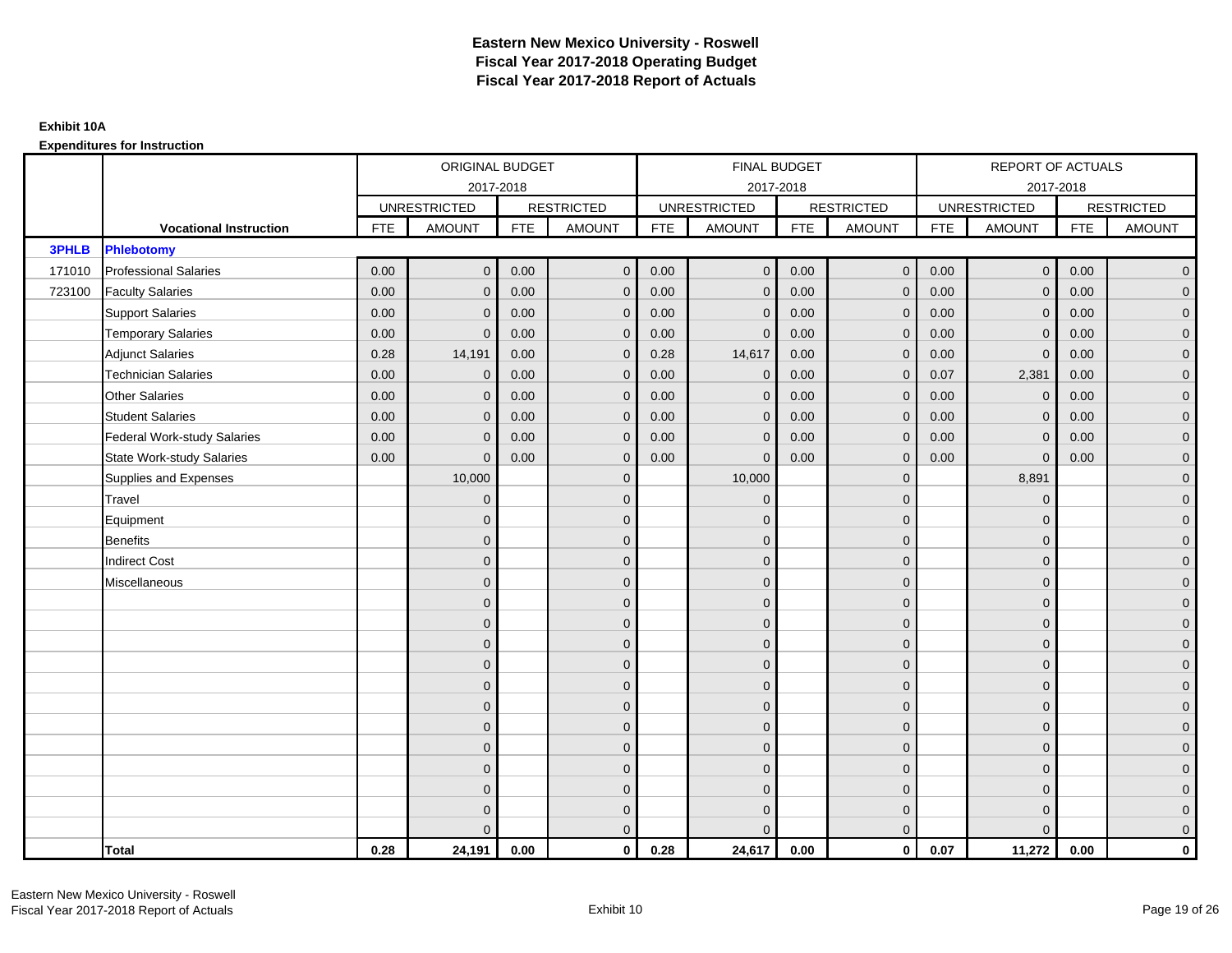|              |                                    |            | ORIGINAL BUDGET     |            |                   |            | FINAL BUDGET        |            |                   |            | <b>REPORT OF ACTUALS</b> |            |                   |
|--------------|------------------------------------|------------|---------------------|------------|-------------------|------------|---------------------|------------|-------------------|------------|--------------------------|------------|-------------------|
|              |                                    |            |                     | 2017-2018  |                   |            | 2017-2018           |            |                   |            | 2017-2018                |            |                   |
|              |                                    |            | <b>UNRESTRICTED</b> |            | <b>RESTRICTED</b> |            | <b>UNRESTRICTED</b> |            | <b>RESTRICTED</b> |            | <b>UNRESTRICTED</b>      |            | <b>RESTRICTED</b> |
|              | <b>Vocational Instruction</b>      | <b>FTE</b> | <b>AMOUNT</b>       | <b>FTE</b> | <b>AMOUNT</b>     | <b>FTE</b> | <b>AMOUNT</b>       | <b>FTE</b> | <b>AMOUNT</b>     | <b>FTE</b> | <b>AMOUNT</b>            | <b>FTE</b> | <b>AMOUNT</b>     |
| <b>3PLOT</b> | <b>Professional Pilot Training</b> |            |                     |            |                   |            |                     |            |                   |            |                          |            |                   |
| 171010       | <b>Professional Salaries</b>       | 0.00       | $\mathbf{0}$        | 0.00       | $\mathbf{0}$      | 0.00       | $\mathbf{0}$        | 0.00       | $\mathbf{0}$      | 0.00       | $\overline{0}$           | 0.00       | $\mathbf 0$       |
| 725080       | <b>Faculty Salaries</b>            | 1.00       | 59,169              | 0.00       | $\mathbf{0}$      | 1.00       | 60,944              | 0.00       | $\mathbf{0}$      | 0.00       | $\mathbf{0}$             | 0.00       | $\overline{0}$    |
|              | <b>Support Salaries</b>            | 0.25       | 7,000               | 0.00       | $\mathbf 0$       | 0.25       | 7,210               | 0.00       | $\mathbf 0$       | 0.00       | $\mathbf{0}$             | 0.00       | $\mathbf 0$       |
|              | <b>Temporary Salaries</b>          | 0.00       | $\mathbf{0}$        | 0.00       | $\mathbf 0$       | 0.00       | $\mathbf{0}$        | 0.00       | $\mathbf 0$       | 1.00       | 60,061                   | 0.00       | $\overline{0}$    |
|              | <b>Adjunct Salaries</b>            | 0.15       | 7,699               | 0.00       | $\mathbf{0}$      | 0.15       | 7,900               | 0.00       | $\mathbf{0}$      | 0.15       | 16,487                   | 0.00       | $\mathbf 0$       |
|              | <b>Technician Salaries</b>         | 0.00       | $\Omega$            | 0.00       | $\mathbf{0}$      | 0.00       | $\Omega$            | 0.00       | $\mathbf{0}$      | 0.00       | $\mathbf{0}$             | 0.00       | $\mathbf 0$       |
|              | <b>Other Salaries</b>              | 0.00       | $\mathbf{0}$        | 0.00       | $\mathbf 0$       | 0.00       | $\mathbf{0}$        | 0.00       | $\mathbf{0}$      | 0.00       | $\mathbf{0}$             | 0.00       | $\mathbf 0$       |
|              | <b>Student Salaries</b>            | 0.00       | $\mathbf{0}$        | 0.00       | $\mathbf 0$       | 0.00       | $\mathbf{0}$        | 0.00       | $\mathbf{0}$      | 0.00       | $\mathbf 0$              | 0.00       | $\overline{0}$    |
|              | <b>Federal Work-study Salaries</b> | 0.00       | $\mathbf{0}$        | 0.00       | $\mathbf{0}$      | 0.00       | $\mathbf{0}$        | 0.00       | $\Omega$          | 0.00       | $\mathbf{0}$             | 0.00       | $\mathbf 0$       |
|              | <b>State Work-study Salaries</b>   | 0.00       | $\mathbf{0}$        | 0.00       | $\mathbf{0}$      | 0.00       | $\Omega$            | 0.00       | $\mathbf{0}$      | 0.00       | $\mathbf{0}$             | 0.00       | $\overline{0}$    |
|              | Supplies and Expenses              |            | $\mathbf{0}$        |            | $\mathbf 0$       |            | 45,037              |            | $\mathbf{0}$      |            | 40,200                   |            | $\mathbf 0$       |
|              | Travel                             |            | $\mathbf{0}$        |            | $\mathbf 0$       |            | $\mathbf{0}$        |            | $\mathbf 0$       |            | 488                      |            | $\mathbf 0$       |
|              | Equipment                          |            | $\mathbf 0$         |            | $\mathbf 0$       |            | $\Omega$            |            | $\mathbf{0}$      |            | $\mathbf{0}$             |            | $\mathbf 0$       |
|              | <b>Benefits</b>                    |            | $\mathbf{0}$        |            | $\mathbf 0$       |            | $\mathbf{0}$        |            | $\mathbf 0$       |            | $\mathbf{0}$             |            | $\mathbf 0$       |
|              | <b>Indirect Cost</b>               |            | $\Omega$            |            | $\mathbf 0$       |            | $\Omega$            |            | $\mathbf 0$       |            | $\Omega$                 |            | $\mathbf 0$       |
|              | Miscellaneous                      |            | $\Omega$            |            | $\mathbf{0}$      |            | $\Omega$            |            | $\mathbf{0}$      |            | $\mathbf{0}$             |            | $\pmb{0}$         |
|              |                                    |            | $\Omega$            |            | $\mathbf 0$       |            | $\Omega$            |            | $\mathbf{0}$      |            | $\Omega$                 |            | $\overline{0}$    |
|              |                                    |            | $\mathbf{0}$        |            | $\mathbf 0$       |            | $\mathbf{0}$        |            | $\mathbf{0}$      |            | $\mathbf{0}$             |            | $\pmb{0}$         |
|              |                                    |            | $\mathbf{0}$        |            | $\mathbf 0$       |            | $\Omega$            |            | $\mathbf{0}$      |            | $\mathbf{0}$             |            | $\mathbf 0$       |
|              |                                    |            | $\Omega$            |            | $\mathbf 0$       |            | $\Omega$            |            | $\mathbf{0}$      |            | $\Omega$                 |            | $\mathbf 0$       |
|              |                                    |            | $\Omega$            |            | $\mathbf 0$       |            | $\Omega$            |            | $\mathbf{0}$      |            | $\Omega$                 |            | $\pmb{0}$         |
|              |                                    |            | $\mathbf{0}$        |            | $\mathbf 0$       |            | $\mathbf{0}$        |            | $\mathbf 0$       |            | $\mathbf{0}$             |            | $\mathbf 0$       |
|              |                                    |            | $\mathbf{0}$        |            | $\mathbf 0$       |            | $\Omega$            |            | $\mathbf 0$       |            | $\mathbf{0}$             |            | $\mathbf 0$       |
|              |                                    |            | $\mathbf{0}$        |            | $\mathbf 0$       |            | $\Omega$            |            | $\mathbf{0}$      |            | $\mathbf{0}$             |            | $\mathbf 0$       |
|              |                                    |            | $\Omega$            |            | $\mathbf{0}$      |            | $\Omega$            |            | $\mathbf{0}$      |            | $\Omega$                 |            | $\mathbf 0$       |
|              |                                    |            | $\mathbf{0}$        |            | $\mathbf 0$       |            | $\mathbf{0}$        |            | $\mathbf 0$       |            | $\mathbf{0}$             |            | $\mathbf 0$       |
|              |                                    |            | $\Omega$            |            | $\mathbf 0$       |            | $\Omega$            |            | $\mathbf 0$       |            | $\mathbf{0}$             |            | $\pmb{0}$         |
|              |                                    |            | $\Omega$            |            | $\mathbf{0}$      |            |                     |            | $\mathbf 0$       |            | $\Omega$                 |            | $\mathbf 0$       |
|              | <b>Total</b>                       | 1.40       | 73,868              | 0.00       | $\mathbf{0}$      | 1.40       | 121,091             | 0.00       | $\mathbf{0}$      | 1.15       | 117,236                  | 0.00       | $\mathbf{0}$      |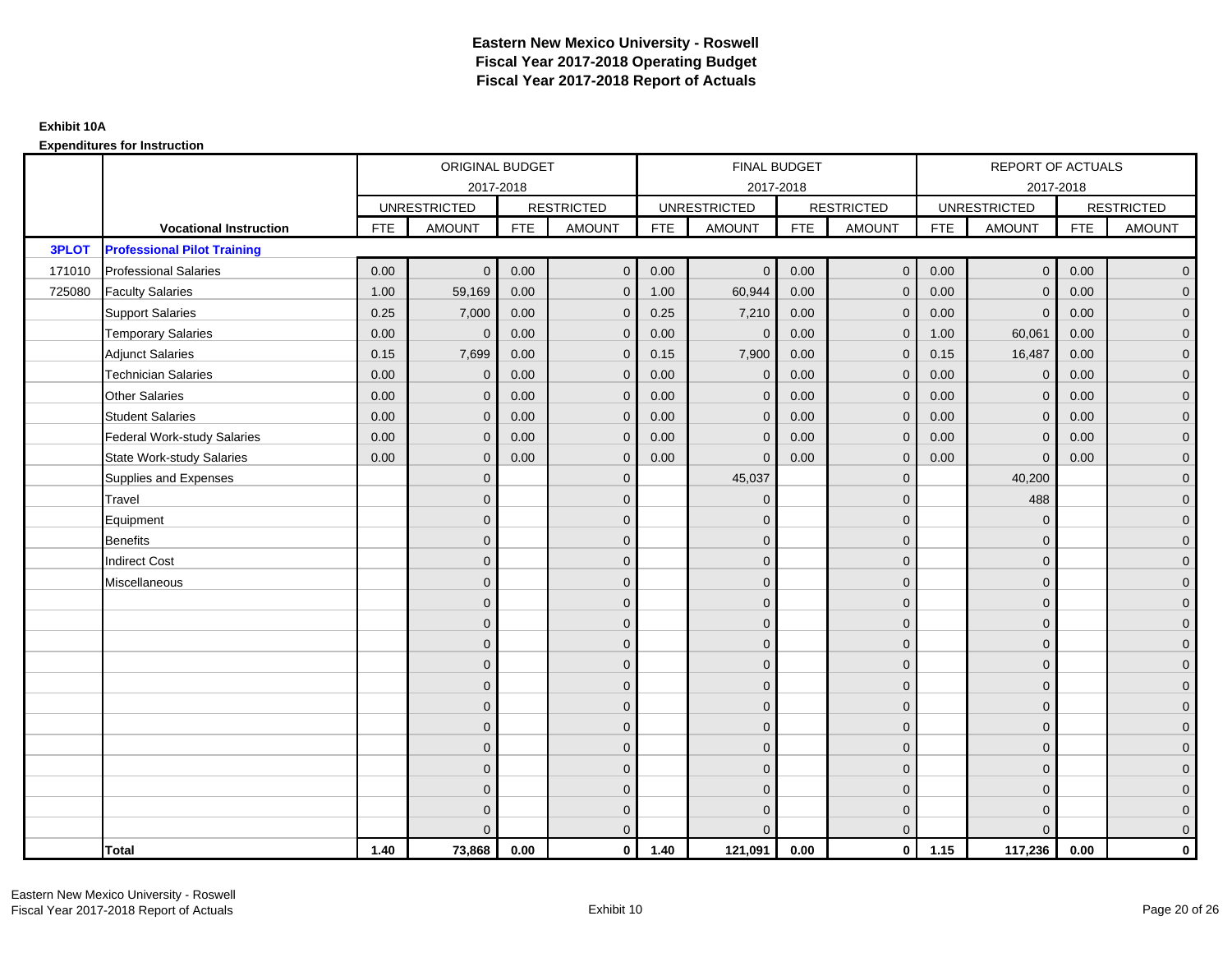|        |                                    |            | ORIGINAL BUDGET     |            |                   |            | <b>FINAL BUDGET</b> |            |                   |            | REPORT OF ACTUALS   |            |                   |
|--------|------------------------------------|------------|---------------------|------------|-------------------|------------|---------------------|------------|-------------------|------------|---------------------|------------|-------------------|
|        |                                    |            | 2017-2018           |            |                   |            | 2017-2018           |            |                   |            | 2017-2018           |            |                   |
|        |                                    |            | <b>UNRESTRICTED</b> |            | <b>RESTRICTED</b> |            | <b>UNRESTRICTED</b> |            | <b>RESTRICTED</b> |            | <b>UNRESTRICTED</b> |            | <b>RESTRICTED</b> |
|        | <b>Vocational Instruction</b>      | <b>FTE</b> | <b>AMOUNT</b>       | <b>FTE</b> | <b>AMOUNT</b>     | <b>FTE</b> | <b>AMOUNT</b>       | <b>FTE</b> | <b>AMOUNT</b>     | <b>FTE</b> | <b>AMOUNT</b>       | <b>FTE</b> | <b>AMOUNT</b>     |
| 3RESP  | <b>Respiratory Therapy</b>         |            |                     |            |                   |            |                     |            |                   |            |                     |            |                   |
| 171010 | <b>Professional Salaries</b>       | 0.20       | 8,000               | 0.00       | $\overline{0}$    | 0.20       | 8,000               | 0.00       | $\mathbf{0}$      | 0.10       | 4,000               | 0.00       | $\overline{0}$    |
| 723110 | <b>Faculty Salaries</b>            | 2.00       | 88,870              | 0.00       | $\mathbf 0$       | 2.00       | 91,367              | 0.00       | $\mathbf{0}$      | 1.00       | 50,258              | 0.00       | $\overline{0}$    |
|        | <b>Support Salaries</b>            | 0.33       | 9,819               | 0.00       | $\mathbf 0$       | 0.33       | 10,114              | 0.00       | $\Omega$          | 0.00       | $\mathbf 0$         | 0.00       | $\overline{0}$    |
|        | <b>Temporary Salaries</b>          | 0.00       | $\Omega$            | 0.00       | $\overline{0}$    | 0.00       | $\Omega$            | 0.00       | $\Omega$          | 0.20       | 13,908              | 0.00       | $\overline{0}$    |
|        | <b>Adjunct Salaries</b>            | 0.25       | 10,000              | 0.00       | $\overline{0}$    | 0.25       | 10,300              | 0.00       | $\Omega$          | 0.80       | 40,093              | 0.00       | $\overline{0}$    |
|        | <b>Technician Salaries</b>         | 0.00       | $\Omega$            | 0.00       | $\mathbf{0}$      | 0.00       | $\mathbf{0}$        | 0.00       | $\mathbf 0$       | 0.00       | $\mathbf 0$         | 0.00       | $\mathbf{0}$      |
|        | Other Salaries                     | 0.00       | $\mathbf{0}$        | 0.00       | $\overline{0}$    | 0.00       | $\mathbf{0}$        | 0.00       | $\Omega$          | 0.00       | $\overline{0}$      | 0.00       | $\overline{0}$    |
|        | <b>Student Salaries</b>            | 0.00       | $\mathbf{0}$        | 0.00       | $\overline{0}$    | 0.00       | $\mathbf{0}$        | 0.00       | $\mathbf{0}$      | 0.00       | $\mathbf 0$         | 0.00       | $\overline{0}$    |
|        | <b>Federal Work-study Salaries</b> | 0.00       | $\mathbf{0}$        | 0.00       | $\mathbf 0$       | 0.00       | $\mathbf{0}$        | 0.00       | $\Omega$          | 0.00       | $\mathbf 0$         | 0.00       | $\overline{0}$    |
|        | State Work-study Salaries          | 0.00       | $\mathbf{0}$        | 0.00       | $\overline{0}$    | 0.00       | $\mathbf{0}$        | 0.00       | $\mathbf{0}$      | 0.00       | $\mathbf{0}$        | 0.00       | $\overline{0}$    |
|        | Supplies and Expenses              |            | 11,016              |            | $\mathbf{0}$      |            | 11,016              |            | $\mathbf{0}$      |            | 11,912              |            | $\mathbf{0}$      |
|        | Travel                             |            | $\Omega$            |            | $\mathbf 0$       |            | 2,000               |            | $\mathbf{0}$      |            | 2,458               |            | $\overline{0}$    |
|        | Equipment                          |            | $\Omega$            |            | $\mathbf 0$       |            | $\mathbf{0}$        |            | $\mathbf 0$       |            | 6,571               |            | $\overline{0}$    |
|        | <b>Benefits</b>                    |            | $\mathbf{0}$        |            | $\mathbf 0$       |            | $\Omega$            |            | $\mathbf 0$       |            | $\mathbf{0}$        |            | $\overline{0}$    |
|        | <b>Indirect Cost</b>               |            | $\Omega$            |            | $\overline{0}$    |            | $\Omega$            |            | $\Omega$          |            | $\Omega$            |            | $\overline{0}$    |
|        | Miscellaneous                      |            | $\Omega$            |            | $\mathbf 0$       |            | $\mathbf{0}$        |            | $\Omega$          |            | $\mathbf{0}$        |            | $\mathbf{0}$      |
|        |                                    |            | $\Omega$            |            | $\mathbf 0$       |            | $\mathbf{0}$        |            | $\mathbf{0}$      |            | $\mathbf{0}$        |            | $\overline{0}$    |
|        |                                    |            | $\Omega$            |            | $\mathbf 0$       |            | $\overline{0}$      |            | $\mathbf{0}$      |            | $\mathbf{0}$        |            | $\overline{0}$    |
|        |                                    |            | $\Omega$            |            | $\mathbf 0$       |            | $\overline{0}$      |            | $\mathbf 0$       |            | $\mathbf{0}$        |            | $\overline{0}$    |
|        |                                    |            | $\Omega$            |            | $\mathbf 0$       |            | $\Omega$            |            | $\mathbf{0}$      |            | $\mathbf{0}$        |            | $\mathbf{0}$      |
|        |                                    |            | $\Omega$            |            | $\mathbf 0$       |            | $\Omega$            |            | $\overline{0}$    |            | $\Omega$            |            | $\mathbf{0}$      |
|        |                                    |            | $\Omega$            |            | $\mathbf 0$       |            | $\Omega$            |            | $\mathbf{0}$      |            | $\Omega$            |            | $\overline{0}$    |
|        |                                    |            | $\Omega$            |            | $\mathbf 0$       |            | $\mathbf{0}$        |            | $\mathbf{0}$      |            | $\mathbf{0}$        |            | $\overline{0}$    |
|        |                                    |            | $\Omega$            |            | $\mathbf 0$       |            | $\Omega$            |            | $\mathbf 0$       |            | $\mathbf{0}$        |            | $\overline{0}$    |
|        |                                    |            | $\Omega$            |            | $\mathbf 0$       |            | $\Omega$            |            | $\mathbf{0}$      |            | $\Omega$            |            | $\overline{0}$    |
|        |                                    |            | $\Omega$            |            | $\mathbf 0$       |            | $\mathbf{0}$        |            | $\mathbf 0$       |            | $\mathbf{0}$        |            | $\mathbf{0}$      |
|        |                                    |            | $\Omega$            |            | $\mathbf 0$       |            | $\Omega$            |            | $\mathbf{0}$      |            | $\mathbf{0}$        |            | $\mathbf{0}$      |
|        |                                    |            |                     |            | $\overline{0}$    |            | $\Omega$            |            | $\mathbf{0}$      |            | $\Omega$            |            | $\overline{0}$    |
|        | <b>Total</b>                       | 2.78       | 127,705             | 0.00       | $\mathbf{0}$      | 2.78       | 132,797             | 0.00       | $\mathbf{0}$      | 2.10       | 129,200             | 0.00       | $\mathbf 0$       |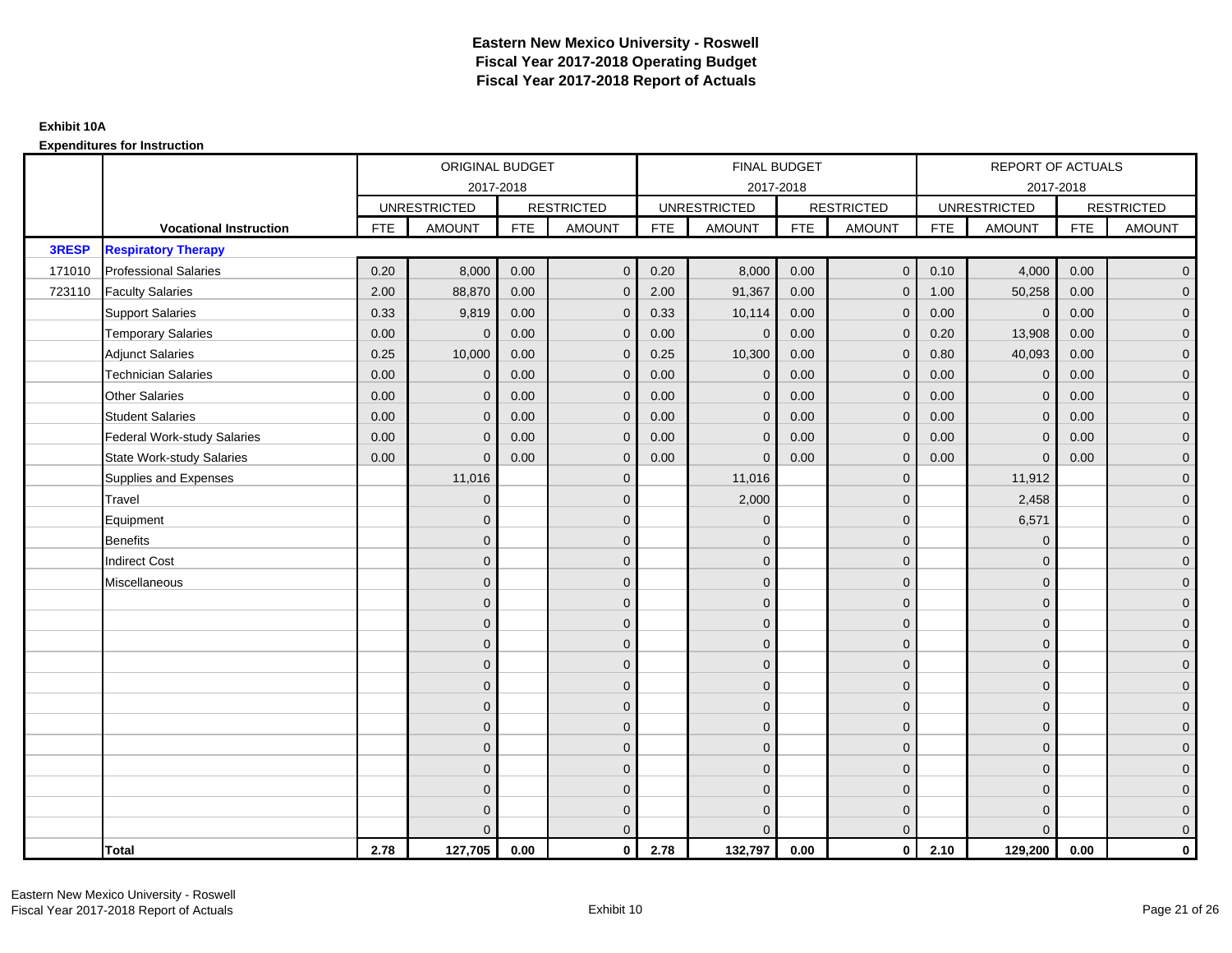|        |                                    |            | ORIGINAL BUDGET     |            |                   |            | <b>FINAL BUDGET</b> |            |                   |            | REPORT OF ACTUALS   |            |                   |
|--------|------------------------------------|------------|---------------------|------------|-------------------|------------|---------------------|------------|-------------------|------------|---------------------|------------|-------------------|
|        |                                    |            |                     | 2017-2018  |                   |            | 2017-2018           |            |                   |            | 2017-2018           |            |                   |
|        |                                    |            | <b>UNRESTRICTED</b> |            | <b>RESTRICTED</b> |            | <b>UNRESTRICTED</b> |            | <b>RESTRICTED</b> |            | <b>UNRESTRICTED</b> |            | <b>RESTRICTED</b> |
|        | <b>Vocational Instruction</b>      | <b>FTE</b> | <b>AMOUNT</b>       | <b>FTE</b> | <b>AMOUNT</b>     | <b>FTE</b> | <b>AMOUNT</b>       | <b>FTE</b> | <b>AMOUNT</b>     | <b>FTE</b> | <b>AMOUNT</b>       | <b>FTE</b> | <b>AMOUNT</b>     |
| 3SAFE  | <b>Safety Engineering</b>          |            |                     |            |                   |            |                     |            |                   |            |                     |            |                   |
| 171010 | <b>Professional Salaries</b>       | 0.10       | 4,000               | 0.00       | $\mathbf{0}$      | 0.10       | 4,000               | 0.00       | $\mathbf{0}$      | 0.00       | $\overline{0}$      | 0.00       | $\overline{0}$    |
| 725090 | <b>Faculty Salaries</b>            | 1.00       | 48,105              | 0.00       | $\mathbf 0$       | 1.00       | 49,548              | 0.00       | $\mathbf{0}$      | 1.00       | 48,826              | 0.00       | $\overline{0}$    |
|        | <b>Support Salaries</b>            | 0.00       | $\Omega$            | 0.00       | $\mathbf 0$       | 0.00       | $\mathbf 0$         | 0.00       | $\mathbf 0$       | 0.00       | $\mathbf 0$         | 0.00       | $\overline{0}$    |
|        | <b>Temporary Salaries</b>          | 0.00       | $\mathbf{0}$        | 0.00       | $\overline{0}$    | 0.00       | $\Omega$            | 0.00       | $\Omega$          | 0.00       | $\mathbf{0}$        | 0.00       | $\overline{0}$    |
|        | <b>Adjunct Salaries</b>            | 0.28       | 8,323               | 0.00       | $\overline{0}$    | 0.28       | 8,573               | 0.00       | $\Omega$          | 0.00       | 8,128               | 0.00       | $\overline{0}$    |
|        | <b>Technician Salaries</b>         | 0.00       | $\mathbf{0}$        | 0.00       | $\mathbf{0}$      | 0.00       | $\mathbf 0$         | 0.00       | $\mathbf 0$       | 0.00       | $\mathbf 0$         | 0.00       | $\mathbf{0}$      |
|        | <b>Other Salaries</b>              | 0.00       | $\mathbf{0}$        | 0.00       | $\mathbf 0$       | 0.00       | $\Omega$            | 0.00       | $\mathbf{0}$      | 0.00       | $\overline{0}$      | 0.00       | $\overline{0}$    |
|        | <b>Student Salaries</b>            | 0.00       | $\mathbf{0}$        | 0.00       | $\mathbf 0$       | 0.00       | $\mathbf{0}$        | 0.00       | $\mathbf{0}$      | 0.00       | $\mathbf 0$         | 0.00       | $\overline{0}$    |
|        | <b>Federal Work-study Salaries</b> | 0.00       | $\mathbf{0}$        | 0.00       | $\mathbf 0$       | 0.00       | $\mathbf{0}$        | 0.00       | $\Omega$          | 0.00       | $\mathbf 0$         | 0.00       | $\overline{0}$    |
|        | <b>State Work-study Salaries</b>   | 0.00       | $\mathbf{0}$        | 0.00       | $\overline{0}$    | 0.00       | $\mathbf{0}$        | 0.00       | $\mathbf{0}$      | 0.00       | $\mathbf{0}$        | 0.00       | $\overline{0}$    |
|        | Supplies and Expenses              |            | 3,000               |            | $\overline{0}$    |            | 3,000               |            | $\overline{0}$    |            | 1,907               |            | $\mathbf{0}$      |
|        | Travel                             |            | $\Omega$            |            | $\mathbf 0$       |            | $\Omega$            |            | $\mathbf{0}$      |            | $\mathbf{0}$        |            | $\overline{0}$    |
|        | Equipment                          |            | $\mathbf{0}$        |            | $\mathbf 0$       |            | $\Omega$            |            | $\mathbf 0$       |            | $\mathbf{0}$        |            | $\overline{0}$    |
|        | <b>Benefits</b>                    |            | $\mathbf{0}$        |            | $\mathbf 0$       |            | $\Omega$            |            | $\mathbf 0$       |            | $\mathbf{0}$        |            | $\overline{0}$    |
|        | <b>Indirect Cost</b>               |            | $\Omega$            |            | $\overline{0}$    |            | $\Omega$            |            | $\Omega$          |            | $\Omega$            |            | $\overline{0}$    |
|        | Miscellaneous                      |            | $\mathbf{0}$        |            | $\mathbf 0$       |            | $\mathbf{0}$        |            | $\mathbf 0$       |            | $\mathbf{0}$        |            | $\mathbf{0}$      |
|        |                                    |            | $\mathbf{0}$        |            | $\mathbf 0$       |            | $\Omega$            |            | $\mathbf{0}$      |            | $\mathbf{0}$        |            | $\overline{0}$    |
|        |                                    |            | $\mathbf{0}$        |            | $\mathbf 0$       |            | $\Omega$            |            | $\mathbf{0}$      |            | $\mathbf{0}$        |            | $\overline{0}$    |
|        |                                    |            | $\mathbf{0}$        |            | $\mathbf 0$       |            | $\Omega$            |            | $\mathbf 0$       |            | $\mathbf{0}$        |            | $\overline{0}$    |
|        |                                    |            | $\Omega$            |            | $\mathbf 0$       |            | $\Omega$            |            | $\mathbf{0}$      |            | $\mathbf{0}$        |            | $\mathbf{0}$      |
|        |                                    |            | $\Omega$            |            | $\mathbf 0$       |            | $\Omega$            |            | $\mathbf{0}$      |            | $\Omega$            |            | $\mathbf{0}$      |
|        |                                    |            | $\Omega$            |            | $\mathbf 0$       |            | $\Omega$            |            | $\mathbf{0}$      |            | $\Omega$            |            | $\overline{0}$    |
|        |                                    |            | $\mathbf{0}$        |            | $\mathbf 0$       |            | $\Omega$            |            | $\mathbf 0$       |            | $\mathbf 0$         |            | $\overline{0}$    |
|        |                                    |            | $\mathbf{0}$        |            | $\mathbf 0$       |            | $\Omega$            |            | $\mathbf{0}$      |            | $\mathbf{0}$        |            | $\overline{0}$    |
|        |                                    |            | $\Omega$            |            | $\mathbf 0$       |            | $\Omega$            |            | $\mathbf{0}$      |            | $\Omega$            |            | $\overline{0}$    |
|        |                                    |            | $\mathbf{0}$        |            | $\mathbf 0$       |            | $\Omega$            |            | $\mathbf 0$       |            | $\mathbf{0}$        |            | $\mathbf{0}$      |
|        |                                    |            | $\mathbf{0}$        |            | $\mathbf 0$       |            | $\Omega$            |            | $\mathbf 0$       |            | $\mathbf{0}$        |            | $\mathbf{0}$      |
|        |                                    |            | $\Omega$            |            | $\overline{0}$    |            |                     |            | $\mathbf{0}$      |            | $\Omega$            |            | $\overline{0}$    |
|        | <b>Total</b>                       | 1.38       | 63,428              | 0.00       | $\mathbf{0}$      | 1.38       | 65,121              | 0.00       | $\mathbf{0}$      | 1.00       | 58,862              | 0.00       | $\mathbf 0$       |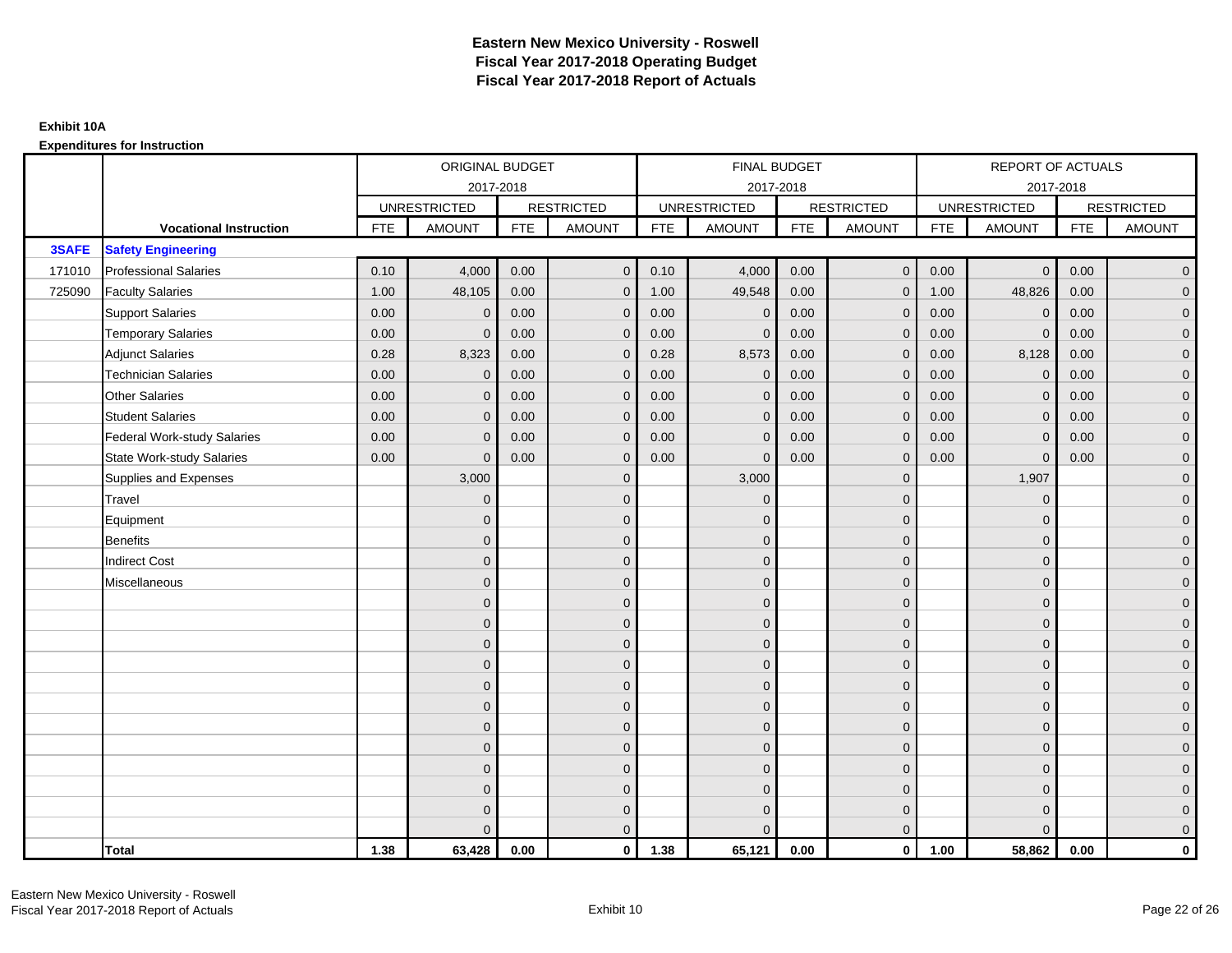|        |                                    |            | ORIGINAL BUDGET     |            |                   |            | <b>FINAL BUDGET</b> |            |                   |            | REPORT OF ACTUALS   |            |                   |
|--------|------------------------------------|------------|---------------------|------------|-------------------|------------|---------------------|------------|-------------------|------------|---------------------|------------|-------------------|
|        |                                    |            | 2017-2018           |            |                   |            | 2017-2018           |            |                   |            | 2017-2018           |            |                   |
|        |                                    |            | <b>UNRESTRICTED</b> |            | <b>RESTRICTED</b> |            | <b>UNRESTRICTED</b> |            | <b>RESTRICTED</b> |            | <b>UNRESTRICTED</b> |            | <b>RESTRICTED</b> |
|        | <b>Vocational Instruction</b>      | <b>FTE</b> | <b>AMOUNT</b>       | <b>FTE</b> | <b>AMOUNT</b>     | <b>FTE</b> | <b>AMOUNT</b>       | <b>FTE</b> | <b>AMOUNT</b>     | <b>FTE</b> | <b>AMOUNT</b>       | <b>FTE</b> | <b>AMOUNT</b>     |
| 3SPEC  | <b>Special Services</b>            |            |                     |            |                   |            |                     |            |                   |            |                     |            |                   |
| 171010 | <b>Professional Salaries</b>       | 2.00       | 101,767             | 0.00       | $\overline{0}$    | 2.00       | 104,820             | 0.00       | $\mathbf 0$       | 1.00       | 64,146              | 0.00       | $\overline{0}$    |
| 724050 | <b>Faculty Salaries</b>            | 0.00       | $\mathbf 0$         | 0.00       | $\mathbf 0$       | 0.00       | $\mathbf{0}$        | 0.00       | $\mathbf{0}$      | 0.00       | $\mathbf 0$         | 0.00       | $\overline{0}$    |
|        | <b>Support Salaries</b>            | 1.50       | 40,955              | 0.00       | $\mathbf 0$       | 1.50       | 42,184              | 0.00       | $\mathbf{0}$      | 1.00       | 26,090              | 0.00       | $\overline{0}$    |
|        | <b>Temporary Salaries</b>          | 0.00       | $\Omega$            | 0.00       | $\overline{0}$    | 0.00       | $\Omega$            | 0.00       | $\Omega$          | 0.75       | 27,301              | 0.00       | $\overline{0}$    |
|        | <b>Adjunct Salaries</b>            | 4.13       | 200,000             | 0.00       | $\Omega$          | 2.25       | 95,000              | 0.00       | $\Omega$          | 5.25       | 225,470             | 0.00       | $\overline{0}$    |
|        | <b>Technician Salaries</b>         | 0.00       | $\Omega$            | 0.00       | $\mathbf{0}$      | 0.00       | $\mathbf{0}$        | 0.00       | $\mathbf{0}$      | 0.00       | $\mathbf 0$         | 0.00       | $\mathbf{0}$      |
|        | Other Salaries                     | 0.00       | $\mathbf{0}$        | 0.00       | $\overline{0}$    | 0.00       | $\mathbf{0}$        | 0.00       | $\Omega$          | 0.00       | $\mathbf 0$         | 0.00       | $\overline{0}$    |
|        | <b>Student Salaries</b>            | 0.00       | $\Omega$            | 0.00       | $\overline{0}$    | 0.00       | $\mathbf{0}$        | 0.00       | $\mathbf{0}$      | 0.00       | $\mathbf 0$         | 0.00       | $\overline{0}$    |
|        | <b>Federal Work-study Salaries</b> | 0.00       | $\mathbf{0}$        | 0.00       | $\mathbf 0$       | 0.00       | $\mathbf{0}$        | 0.00       | $\Omega$          | 0.00       | $\mathbf 0$         | 0.00       | $\overline{0}$    |
|        | <b>State Work-study Salaries</b>   | 0.00       | $\mathbf{0}$        | 0.00       | $\overline{0}$    | 0.00       | $\mathbf{0}$        | 0.00       | $\mathbf{0}$      | 0.00       | $\mathbf{0}$        | 0.00       | $\overline{0}$    |
|        | Supplies and Expenses              |            | 60,000              |            | $\mathbf{0}$      |            | 60,000              |            | $\mathbf 0$       |            | 44,033              |            | $\overline{0}$    |
|        | Travel                             |            | $\Omega$            |            | $\mathbf 0$       |            | $\overline{0}$      |            | $\mathbf{0}$      |            | 6,939               |            | $\overline{0}$    |
|        | Equipment                          |            | $\Omega$            |            | $\mathbf 0$       |            | $\mathbf{0}$        |            | $\mathbf 0$       |            | 1,690               |            | $\overline{0}$    |
|        | <b>Benefits</b>                    |            | $\mathbf{0}$        |            | $\mathbf 0$       |            | $\Omega$            |            | $\mathbf 0$       |            | $\mathbf{0}$        |            | $\overline{0}$    |
|        | <b>Indirect Cost</b>               |            | $\Omega$            |            | $\overline{0}$    |            | $\Omega$            |            | $\Omega$          |            | $\Omega$            |            | $\overline{0}$    |
|        | Miscellaneous                      |            | $\Omega$            |            | $\mathbf 0$       |            | $\mathbf{0}$        |            | $\Omega$          |            | $\mathbf{0}$        |            | $\mathbf{0}$      |
|        |                                    |            | $\Omega$            |            | $\mathbf 0$       |            | $\mathbf{0}$        |            | $\mathbf{0}$      |            | $\mathbf{0}$        |            | $\overline{0}$    |
|        |                                    |            | $\Omega$            |            | $\mathbf 0$       |            | $\overline{0}$      |            | $\mathbf{0}$      |            | $\mathbf{0}$        |            | $\overline{0}$    |
|        |                                    |            | $\Omega$            |            | $\mathbf 0$       |            | $\mathbf{0}$        |            | $\mathbf 0$       |            | $\mathbf{0}$        |            | $\overline{0}$    |
|        |                                    |            | $\Omega$            |            | $\mathbf 0$       |            | $\Omega$            |            | $\mathbf{0}$      |            | $\mathbf{0}$        |            | $\mathbf{0}$      |
|        |                                    |            | $\Omega$            |            | $\mathbf 0$       |            | $\Omega$            |            | $\overline{0}$    |            | $\Omega$            |            | $\mathbf{0}$      |
|        |                                    |            | $\Omega$            |            | $\mathbf 0$       |            | $\Omega$            |            | $\mathbf{0}$      |            | $\Omega$            |            | $\overline{0}$    |
|        |                                    |            | $\Omega$            |            | $\mathbf 0$       |            | $\mathbf{0}$        |            | $\mathbf{0}$      |            | $\mathbf{0}$        |            | $\overline{0}$    |
|        |                                    |            | $\Omega$            |            | $\mathbf 0$       |            | $\Omega$            |            | $\mathbf 0$       |            | $\mathbf{0}$        |            | $\overline{0}$    |
|        |                                    |            | $\Omega$            |            | $\mathbf 0$       |            | $\Omega$            |            | $\mathbf{0}$      |            | $\Omega$            |            | $\overline{0}$    |
|        |                                    |            | $\Omega$            |            | $\mathbf 0$       |            | $\mathbf{0}$        |            | $\mathbf 0$       |            | $\mathbf{0}$        |            | $\mathbf{0}$      |
|        |                                    |            | $\Omega$            |            | $\mathbf 0$       |            | $\mathbf{0}$        |            | $\mathbf{0}$      |            | $\mathbf{0}$        |            | $\mathbf{0}$      |
|        |                                    |            | $\Omega$            |            | $\mathbf{0}$      |            | $\Omega$            |            | $\mathbf{0}$      |            | $\Omega$            |            | $\overline{0}$    |
|        | <b>Total</b>                       | 7.63       | 402,722             | 0.00       | $\mathbf{0}$      | 5.75       | 302,004             | 0.00       | $\mathbf{0}$      | 8.00       | 395,669             | 0.00       | $\mathbf 0$       |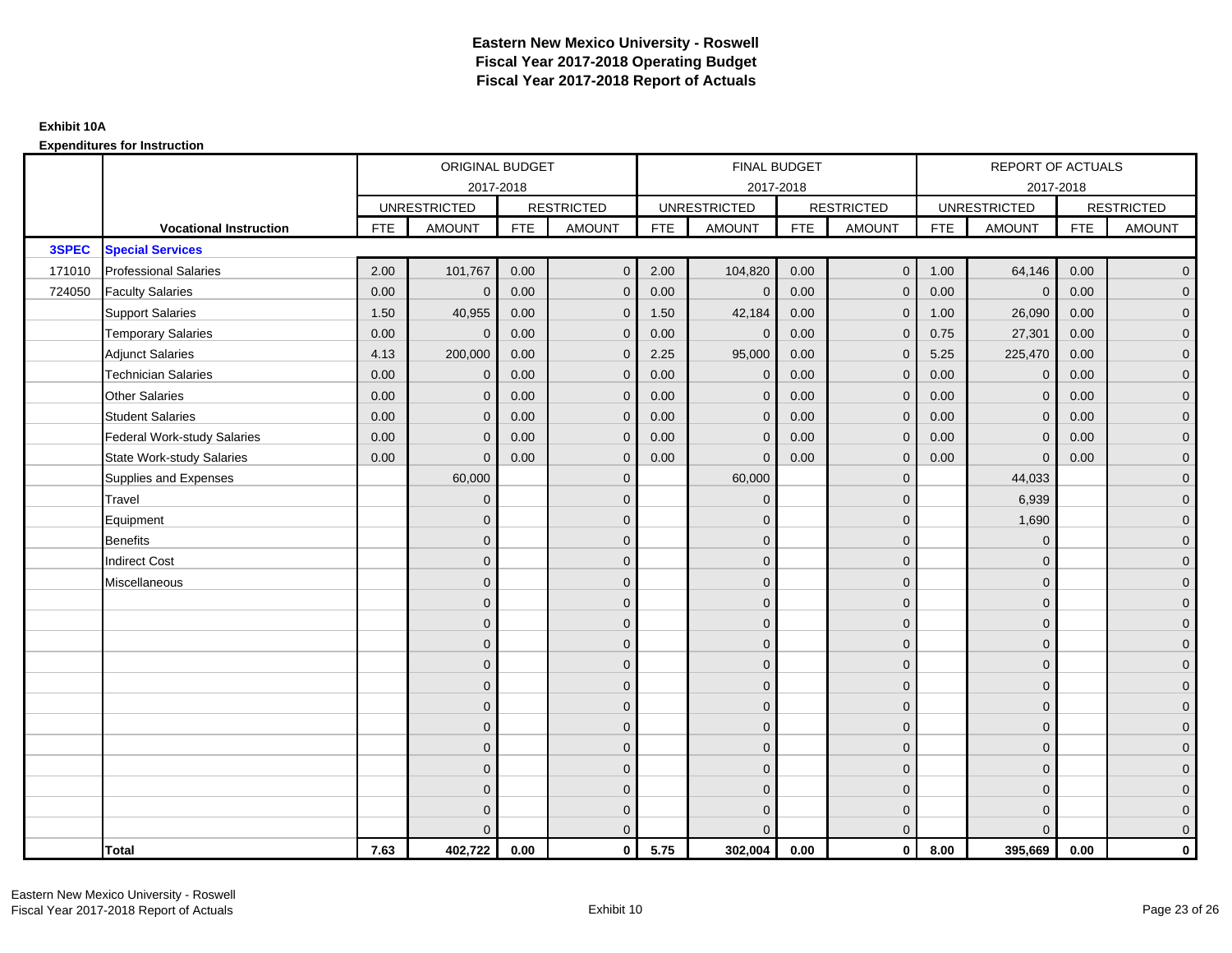|        |                                    |            | ORIGINAL BUDGET     |            |                     |             | <b>FINAL BUDGET</b> |            |                   |            | REPORT OF ACTUALS   |           |                   |
|--------|------------------------------------|------------|---------------------|------------|---------------------|-------------|---------------------|------------|-------------------|------------|---------------------|-----------|-------------------|
|        |                                    |            |                     | 2017-2018  |                     |             | 2017-2018           |            |                   |            |                     | 2017-2018 |                   |
|        |                                    |            | <b>UNRESTRICTED</b> |            | <b>RESTRICTED</b>   |             | <b>UNRESTRICTED</b> |            | <b>RESTRICTED</b> |            | <b>UNRESTRICTED</b> |           | <b>RESTRICTED</b> |
|        | <b>Vocational Instruction</b>      | <b>FTE</b> | <b>AMOUNT</b>       | <b>FTE</b> | <b>AMOUNT</b>       | ${\sf FTE}$ | <b>AMOUNT</b>       | <b>FTE</b> | <b>AMOUNT</b>     | <b>FTE</b> | <b>AMOUNT</b>       | FTE       | <b>AMOUNT</b>     |
| 3TEST  | <b>Testing</b>                     |            |                     |            |                     |             |                     |            |                   |            |                     |           |                   |
| 171010 | <b>Professional Salaries</b>       | 3.00       | 129,183             | 0.00       | $\mathbf{0}$        | 3.00        | 133,058             | 0.00       | $\overline{0}$    | 2.00       | 127,703             | 0.00      | $\overline{0}$    |
| 724060 | <b>Faculty Salaries</b>            | 0.00       | $\mathbf 0$         | 0.00       | $\mathbf 0$         | 0.00        | $\mathbf 0$         | 0.00       | $\mathbf{0}$      | 0.00       | $\mathbf 0$         | 0.00      | $\mathbf 0$       |
|        | <b>Support Salaries</b>            | 0.00       | $\mathbf 0$         | 0.00       | $\mathbf 0$         | 0.00        | $\mathbf{0}$        | 0.00       | $\mathbf{0}$      | 0.00       | $\mathbf 0$         | 0.00      | $\overline{0}$    |
|        | <b>Temporary Salaries</b>          | 0.00       | $\mathbf{0}$        | 0.00       | $\mathbf 0$         | 0.00        | $\mathbf{0}$        | 0.00       | $\Omega$          | 0.25       | 13,619              | 0.00      | $\mathbf 0$       |
|        | <b>Adjunct Salaries</b>            | 0.00       | $\Omega$            | 0.00       | $\mathbf{0}$        | 0.00        | $\Omega$            | 0.00       | $\Omega$          | 0.00       | $\mathbf{0}$        | 0.00      | $\mathbf 0$       |
|        | <b>Technician Salaries</b>         | 0.00       | $\mathbf{0}$        | 0.00       | $\mathbf{0}$        | 0.00        | $\mathbf{0}$        | 0.00       | $\mathbf{0}$      | 0.00       | $\mathbf{0}$        | 0.00      | $\mathbf 0$       |
|        | <b>Other Salaries</b>              | 0.00       | $\mathbf{0}$        | 0.00       | $\mathbf 0$         | 0.00        | $\mathbf{0}$        | 0.00       | $\mathbf{0}$      | 0.00       | $\mathbf{0}$        | 0.00      | $\overline{0}$    |
|        | <b>Student Salaries</b>            | 0.00       | $\mathbf{0}$        | 0.00       | $\mathbf{0}$        | 0.00        | $\mathbf{0}$        | 0.00       | $\mathbf{0}$      | 0.00       | $\mathbf 0$         | 0.00      | $\overline{0}$    |
|        | <b>Federal Work-study Salaries</b> | 0.00       | $\mathbf{0}$        | 0.00       | $\mathbf 0$         | 0.00        | $\mathbf{0}$        | 0.00       | $\mathbf{0}$      | 0.00       | $\mathbf 0$         | 0.00      | $\mathbf 0$       |
|        | <b>State Work-study Salaries</b>   | 0.00       | $\mathbf{0}$        | 0.00       | $\mathbf{0}$        | 0.00        | $\mathbf{0}$        | 0.00       | $\mathbf{0}$      | 0.00       | $\mathbf 0$         | 0.00      | $\mathbf 0$       |
|        | Supplies and Expenses              |            | 20,000              |            | $\mathbf 0$         |             | 20,000              |            | $\mathbf{0}$      |            | 6,244               |           | $\mathbf 0$       |
|        | Travel                             |            | $\Omega$            |            | $\mathbf 0$         |             | $\mathbf{0}$        |            | $\mathbf{0}$      |            | 2,921               |           | $\mathbf 0$       |
|        | Equipment                          |            | $\Omega$            |            | $\mathbf 0$         |             | $\mathbf{0}$        |            | $\mathbf 0$       |            | $\mathbf 0$         |           | $\mathbf 0$       |
|        | <b>Benefits</b>                    |            | $\mathbf{0}$        |            | $\mathbf 0$         |             | $\Omega$            |            | $\mathbf{0}$      |            | $\mathbf{0}$        |           | $\mathbf 0$       |
|        | <b>Indirect Cost</b>               |            | $\Omega$            |            | $\mathbf{0}$        |             | $\Omega$            |            | $\mathbf{0}$      |            | $\Omega$            |           | $\mathbf 0$       |
|        | Miscellaneous                      |            | $\mathbf{0}$        |            | $\mathbf 0$         |             | $\mathbf{0}$        |            | $\mathbf 0$       |            | $\mathbf{0}$        |           | $\mathbf 0$       |
|        |                                    |            | $\mathbf{0}$        |            | $\mathbf 0$         |             | $\Omega$            |            | $\mathbf 0$       |            | $\Omega$            |           | $\overline{0}$    |
|        |                                    |            | $\mathbf{0}$        |            | $\mathbf 0$         |             | $\Omega$            |            | $\mathbf{0}$      |            | $\mathbf{0}$        |           | $\mathbf 0$       |
|        |                                    |            | $\mathbf{0}$        |            | $\mathbf 0$         |             | $\mathbf{0}$        |            | $\mathbf 0$       |            | $\mathbf{0}$        |           | $\mathbf 0$       |
|        |                                    |            | $\Omega$            |            | $\mathbf 0$         |             | $\Omega$            |            | $\mathbf 0$       |            | $\mathbf{0}$        |           | $\mathbf 0$       |
|        |                                    |            | $\mathbf{0}$        |            | $\mathbf 0$         |             | $\Omega$            |            | $\mathbf 0$       |            | $\Omega$            |           | $\mathbf 0$       |
|        |                                    |            | $\Omega$            |            | $\mathbf 0$         |             | $\Omega$            |            | $\mathbf{0}$      |            | $\Omega$            |           | $\overline{0}$    |
|        |                                    |            | $\mathbf{0}$        |            | $\mathbf 0$         |             | $\mathbf{0}$        |            | $\mathbf 0$       |            | $\mathbf{0}$        |           | $\mathbf 0$       |
|        |                                    |            | $\mathbf{0}$        |            | $\mathbf 0$         |             | $\Omega$            |            | $\mathbf{0}$      |            | $\mathbf{0}$        |           | $\mathbf 0$       |
|        |                                    |            | $\Omega$            |            | $\mathbf{0}$        |             | $\Omega$            |            | $\mathbf{0}$      |            | $\Omega$            |           | $\mathbf 0$       |
|        |                                    |            | $\mathbf{0}$        |            | $\mathsf{O}\xspace$ |             | $\mathbf{0}$        |            | $\mathbf{0}$      |            | $\mathbf{0}$        |           | $\mathbf 0$       |
|        |                                    |            | $\Omega$            |            | $\mathbf 0$         |             | $\Omega$            |            | $\mathbf 0$       |            | $\Omega$            |           | $\pmb{0}$         |
|        |                                    |            | $\Omega$            |            | $\mathbf{0}$        |             |                     |            | $\mathbf{0}$      |            | $\Omega$            |           | $\mathbf 0$       |
|        | <b>Total</b>                       | 3.00       | 149,183             | 0.00       | $\mathbf{0}$        | 3.00        | 153,058             | 0.00       | $\mathbf{0}$      | 2.25       | 150,488             | 0.00      | $\mathbf{0}$      |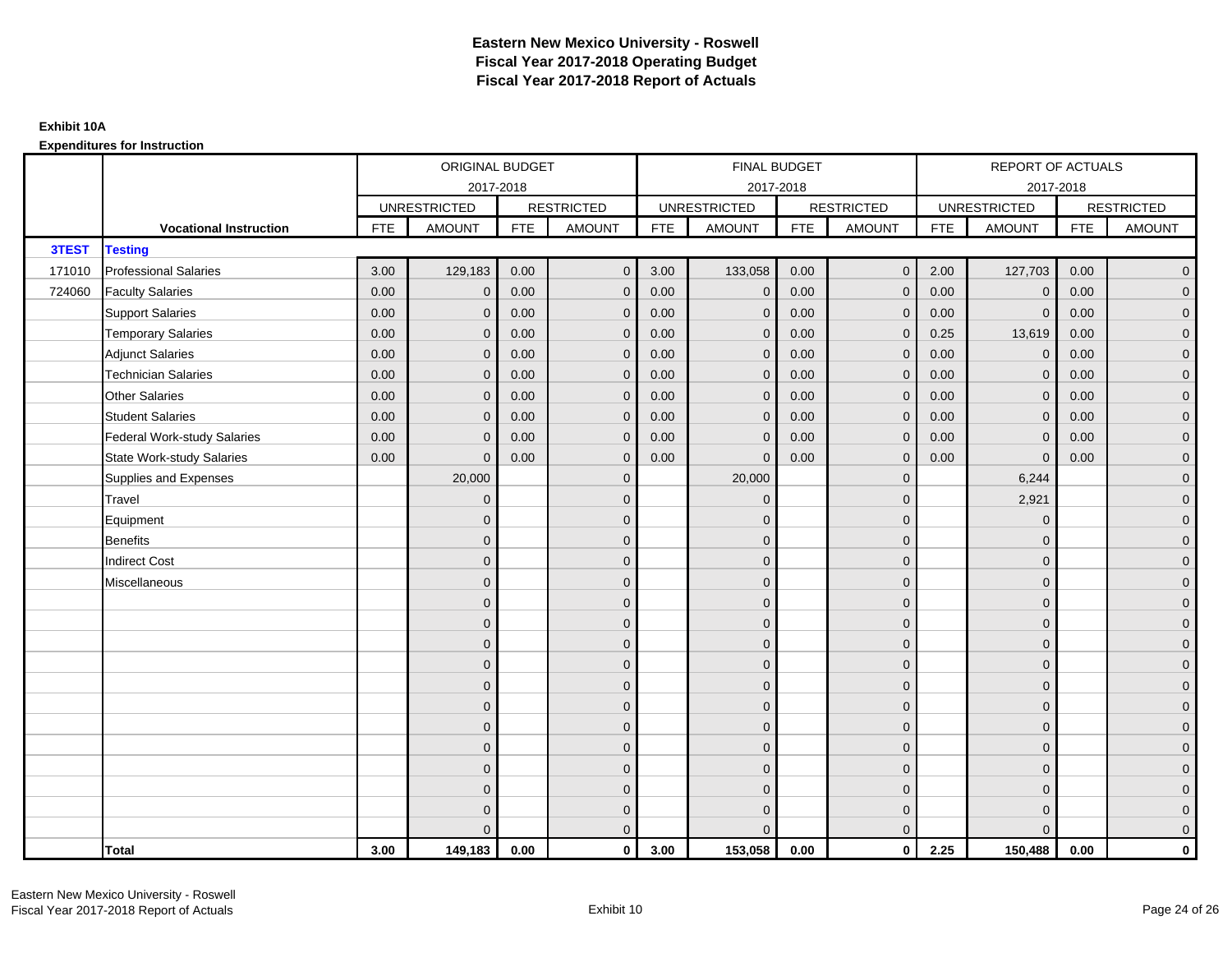|        |                                    |            | ORIGINAL BUDGET     |            |                   |            | <b>FINAL BUDGET</b> |            |                   |            | <b>REPORT OF ACTUALS</b> |            |                     |
|--------|------------------------------------|------------|---------------------|------------|-------------------|------------|---------------------|------------|-------------------|------------|--------------------------|------------|---------------------|
|        |                                    |            | 2017-2018           |            |                   |            | 2017-2018           |            |                   |            | 2017-2018                |            |                     |
|        |                                    |            | <b>UNRESTRICTED</b> |            | <b>RESTRICTED</b> |            | <b>UNRESTRICTED</b> |            | <b>RESTRICTED</b> |            | <b>UNRESTRICTED</b>      |            | <b>RESTRICTED</b>   |
|        | <b>Vocational Instruction</b>      | <b>FTE</b> | <b>AMOUNT</b>       | <b>FTE</b> | <b>AMOUNT</b>     | <b>FTE</b> | <b>AMOUNT</b>       | <b>FTE</b> | <b>AMOUNT</b>     | <b>FTE</b> | <b>AMOUNT</b>            | <b>FTE</b> | <b>AMOUNT</b>       |
| 3WELD  | <b>Welding</b>                     |            |                     |            |                   |            |                     |            |                   |            |                          |            |                     |
| 171010 | <b>Professional Salaries</b>       | 0.00       | $\mathbf{0}$        | 0.00       | $\mathbf{0}$      | 0.00       | $\overline{0}$      | 0.00       | $\overline{0}$    | 0.00       | $\overline{0}$           | 0.00       | $\overline{0}$      |
| 725110 | <b>Faculty Salaries</b>            | 2.00       | 85,267              | 0.00       | $\mathbf 0$       | 2.00       | 87,825              | 0.00       | $\mathbf 0$       | 1.00       | 43,708                   | 0.00       | $\overline{0}$      |
|        | <b>Support Salaries</b>            | 0.00       | $\mathbf 0$         | 0.00       | $\mathbf 0$       | 0.00       | $\mathbf 0$         | 0.00       | $\mathbf 0$       | 0.00       | $\mathbf 0$              | 0.00       | $\overline{0}$      |
|        | <b>Temporary Salaries</b>          | 0.00       | $\mathbf{0}$        | 0.00       | $\mathbf{0}$      | 0.00       | $\mathbf{0}$        | 0.00       | $\mathbf{0}$      | 0.00       | $\mathbf{0}$             | 0.00       | $\overline{0}$      |
|        | <b>Adjunct Salaries</b>            | 0.25       | 10,000              | 0.00       | $\Omega$          | 0.25       | 10,300              | 0.00       | $\mathbf{0}$      | 0.60       | 32,969                   | 0.00       | $\overline{0}$      |
|        | <b>Technician Salaries</b>         | 0.00       | $\mathbf{0}$        | 0.00       | $\mathbf 0$       | 0.00       | $\mathbf 0$         | 0.00       | $\mathbf{0}$      | 0.00       | $\mathbf 0$              | 0.00       | $\mathbf{0}$        |
|        | <b>Other Salaries</b>              | 0.00       | $\mathbf{0}$        | 0.00       | $\mathbf{0}$      | 0.00       | $\mathbf{0}$        | 0.00       | $\mathbf{0}$      | 0.80       | 3,615                    | 0.00       | $\overline{0}$      |
|        | <b>Student Salaries</b>            | 0.00       | $\mathbf{0}$        | 0.00       | $\mathbf{0}$      | 0.00       | $\mathbf{0}$        | 0.00       | $\mathbf 0$       | 0.00       | $\mathbf 0$              | 0.00       | $\overline{0}$      |
|        | <b>Federal Work-study Salaries</b> | 0.00       | $\mathbf 0$         | 0.00       | $\mathbf{0}$      | 0.00       | $\mathbf{0}$        | 0.00       | $\mathbf 0$       | 0.00       | $\mathbf 0$              | 0.00       | $\overline{0}$      |
|        | <b>State Work-study Salaries</b>   | 0.00       | $\mathbf{0}$        | 0.00       | $\mathbf{0}$      | 0.00       | $\mathbf{0}$        | 0.00       | $\mathbf{0}$      | 0.00       | $\mathbf{0}$             | 0.00       | $\mathbf{0}$        |
|        | Supplies and Expenses              |            | 10,000              |            | $\mathbf 0$       |            | 15,000              |            | $\mathbf 0$       |            | 34,660                   |            | $\mathsf{O}\xspace$ |
|        | Travel                             |            | $\overline{0}$      |            | $\mathbf{0}$      |            | $\mathbf{0}$        |            | $\mathbf{0}$      |            | 10                       |            | $\overline{0}$      |
|        | Equipment                          |            | $\overline{0}$      |            | $\mathbf 0$       |            | $\mathbf{0}$        |            | $\mathbf 0$       |            | $\mathbf 0$              |            | $\overline{0}$      |
|        | <b>Benefits</b>                    |            | $\overline{0}$      |            | $\mathbf{0}$      |            | $\Omega$            |            | $\mathbf 0$       |            | $\mathbf{0}$             |            | $\overline{0}$      |
|        | <b>Indirect Cost</b>               |            | $\Omega$            |            | $\mathbf{0}$      |            | $\Omega$            |            | $\mathbf{0}$      |            | $\Omega$                 |            | $\overline{0}$      |
|        | Miscellaneous                      |            | $\overline{0}$      |            | $\mathbf 0$       |            | $\mathbf{0}$        |            | $\mathbf 0$       |            | $\mathbf 0$              |            | $\mathsf{O}\xspace$ |
|        |                                    |            | $\overline{0}$      |            | $\mathbf 0$       |            | $\mathbf{0}$        |            | $\mathbf 0$       |            | $\mathbf{0}$             |            | $\overline{0}$      |
|        |                                    |            | $\overline{0}$      |            | $\mathbf 0$       |            | $\mathbf{0}$        |            | $\mathbf 0$       |            | $\mathbf{0}$             |            | $\overline{0}$      |
|        |                                    |            | $\overline{0}$      |            | $\mathbf 0$       |            | $\mathbf{0}$        |            | $\mathsf{O}$      |            | $\mathbf 0$              |            | $\mathbf{0}$        |
|        |                                    |            | $\mathbf{0}$        |            | $\mathbf 0$       |            | $\Omega$            |            | $\mathbf 0$       |            | $\mathbf 0$              |            | $\mathbf{0}$        |
|        |                                    |            | $\Omega$            |            | $\mathbf{0}$      |            | $\mathbf{0}$        |            | $\mathbf{0}$      |            | $\mathbf 0$              |            | $\mathsf{O}\xspace$ |
|        |                                    |            | $\mathbf{0}$        |            | $\mathbf{0}$      |            | $\Omega$            |            | $\mathbf{0}$      |            | $\Omega$                 |            | $\overline{0}$      |
|        |                                    |            | $\mathbf{0}$        |            | $\mathbf 0$       |            | $\mathbf{0}$        |            | $\mathbf 0$       |            | $\mathbf 0$              |            | $\overline{0}$      |
|        |                                    |            | $\mathbf{0}$        |            | $\mathbf{0}$      |            | $\Omega$            |            | $\mathbf 0$       |            | $\mathbf{0}$             |            | $\overline{0}$      |
|        |                                    |            | $\Omega$            |            | $\mathbf{0}$      |            | $\Omega$            |            | $\mathbf 0$       |            | $\mathbf{0}$             |            | $\overline{0}$      |
|        |                                    |            | $\mathbf{0}$        |            | $\mathbf 0$       |            | $\mathbf{0}$        |            | $\mathbf 0$       |            | $\mathbf 0$              |            | $\overline{0}$      |
|        |                                    |            | $\overline{0}$      |            | $\mathbf 0$       |            | $\mathbf{0}$        |            | $\mathbf 0$       |            | $\mathbf{0}$             |            | $\mathbf{0}$        |
|        |                                    |            | $\Omega$            |            | $\mathbf{0}$      |            | $\Omega$            |            | $\mathbf 0$       |            | $\Omega$                 |            | $\overline{0}$      |
|        | <b>Total</b>                       | 2.25       | 105,267             | 0.00       | $\mathbf{0}$      | 2.25       | 113,125             | 0.00       | $\overline{0}$    | 2.40       | 114,961                  | 0.00       | $\mathbf{0}$        |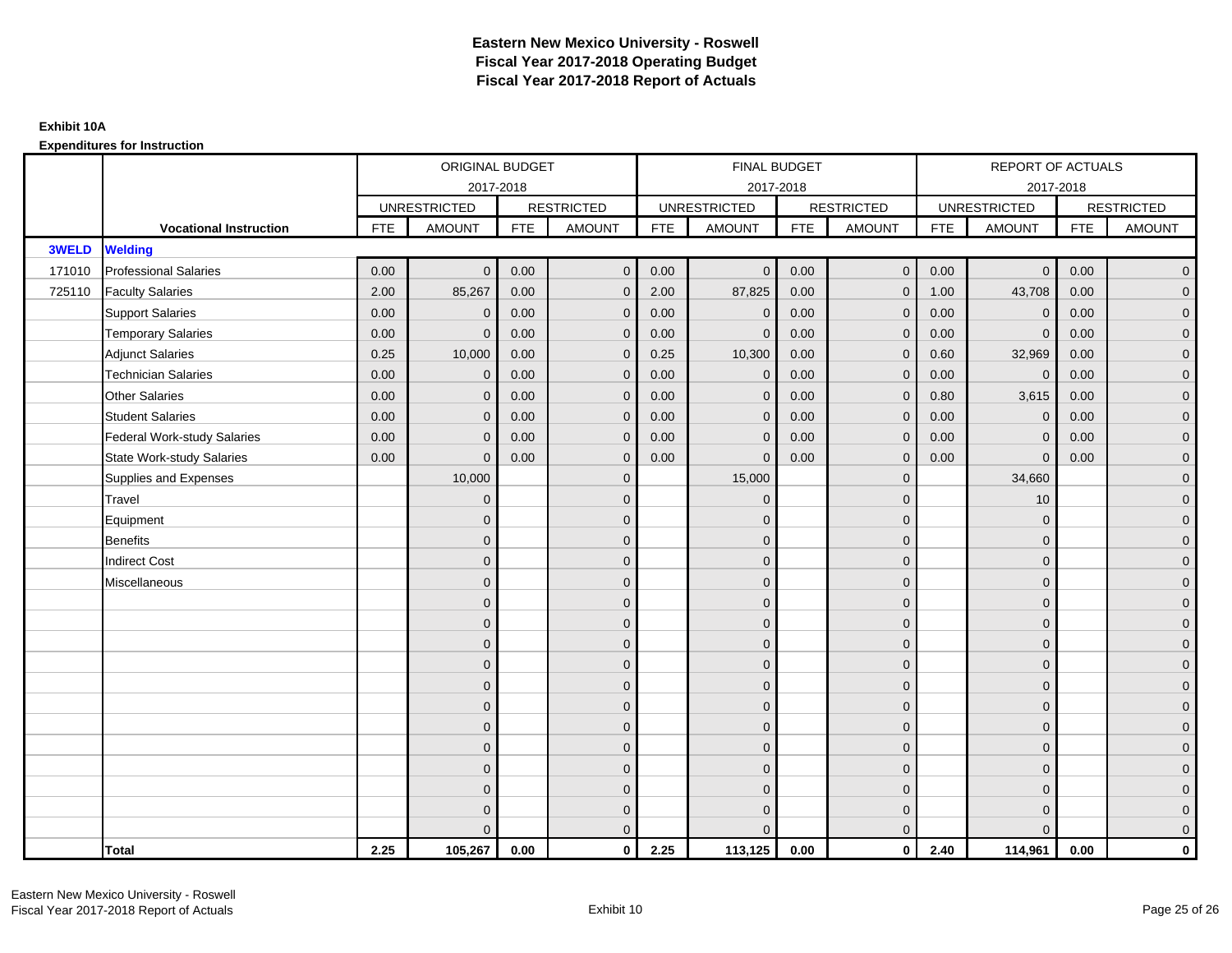|                                    |            | ORIGINAL BUDGET<br>2017-2018 |            |                   |            | <b>FINAL BUDGET</b> |            |                   |            | <b>REPORT OF ACTUALS</b> |            |                     |
|------------------------------------|------------|------------------------------|------------|-------------------|------------|---------------------|------------|-------------------|------------|--------------------------|------------|---------------------|
|                                    |            |                              |            |                   |            | 2017-2018           |            |                   |            | 2017-2018                |            |                     |
|                                    |            | <b>UNRESTRICTED</b>          |            | <b>RESTRICTED</b> |            | <b>UNRESTRICTED</b> |            | <b>RESTRICTED</b> |            | <b>UNRESTRICTED</b>      |            | <b>RESTRICTED</b>   |
| <b>Vocational Instruction</b>      | <b>FTE</b> | <b>AMOUNT</b>                | <b>FTE</b> | <b>AMOUNT</b>     | <b>FTE</b> | <b>AMOUNT</b>       | <b>FTE</b> | <b>AMOUNT</b>     | <b>FTE</b> | <b>AMOUNT</b>            | <b>FTE</b> | <b>AMOUNT</b>       |
| <b>Work Study</b>                  |            |                              |            |                   |            |                     |            |                   |            |                          |            |                     |
| <b>Professional Salaries</b>       | 0.00       | $\mathbf{0}$                 | 0.00       | $\mathbf{0}$      | 0.00       | $\overline{0}$      | 0.00       | $\mathbf{0}$      | 0.00       | $\mathbf{0}$             | 0.00       | $\overline{0}$      |
| <b>Faculty Salaries</b>            | 0.00       | $\mathbf 0$                  | 0.00       | $\mathbf{0}$      | 0.00       | $\mathbf{0}$        | 0.00       | $\mathbf{0}$      | 0.00       | $\mathbf 0$              | 0.00       | $\overline{0}$      |
| <b>Support Salaries</b>            | 0.00       | $\mathbf{0}$                 | 0.00       | $\mathbf{0}$      | 0.00       | $\mathbf{0}$        | 0.00       | $\mathbf 0$       | 0.00       | $\mathbf 0$              | 0.00       | $\overline{0}$      |
| <b>Temporary Salaries</b>          | 0.00       | $\mathbf{0}$                 | 0.00       | $\Omega$          | 0.00       | $\mathbf{0}$        | 0.00       | $\mathbf 0$       | 0.00       | $\mathbf 0$              | 0.00       | $\overline{0}$      |
| <b>Adjunct Salaries</b>            | 0.00       | $\Omega$                     | 0.00       | $\Omega$          | 0.00       | $\Omega$            | 0.00       | $\mathbf{0}$      | 0.00       | $\Omega$                 | 0.00       | $\overline{0}$      |
| <b>Technician Salaries</b>         | 0.00       | $\mathbf{0}$                 | 0.00       | $\mathbf{0}$      | 0.00       | $\mathbf{0}$        | 0.00       | $\mathbf{0}$      | 0.00       | $\mathbf 0$              | 0.00       | $\mathbf{0}$        |
| <b>Other Salaries</b>              | 0.00       | $\mathbf{0}$                 | 0.00       | $\Omega$          | 0.00       | $\Omega$            | 0.00       | $\mathbf{0}$      | 0.00       | $\mathbf{0}$             | 0.00       | $\overline{0}$      |
| <b>Student Salaries</b>            | 0.00       | $\mathbf{0}$                 | 0.00       | $\mathbf{0}$      | 0.00       | $\mathbf{0}$        | 0.00       | $\mathbf 0$       | 0.00       | $\mathbf 0$              | 0.00       | $\overline{0}$      |
| <b>Federal Work-study Salaries</b> | 0.00       | $\mathbf{0}$                 | 0.00       | $\mathbf{0}$      | 0.00       | $\mathbf{0}$        | 0.00       | $\mathbf 0$       | 0.00       | $\mathbf 0$              | 0.00       | $\overline{0}$      |
| <b>State Work-study Salaries</b>   | 0.00       | $\mathbf{0}$                 | 0.00       | $\mathbf{0}$      | 0.00       | $\mathbf{0}$        | 0.00       | $\mathbf{0}$      | 0.00       | $\mathbf 0$              | 0.00       | $\overline{0}$      |
| Supplies and Expenses              |            | $\Omega$                     |            | $\mathbf{0}$      |            | $\Omega$            |            | $\mathbf{0}$      |            | $\mathbf 0$              |            | $\overline{0}$      |
| Travel                             |            | $\Omega$                     |            | $\mathbf{0}$      |            | $\Omega$            |            | $\mathbf{0}$      |            | $\Omega$                 |            | $\overline{0}$      |
| Equipment                          |            | $\mathbf{0}$                 |            | $\mathbf 0$       |            | $\mathbf{0}$        |            | $\mathbf 0$       |            | $\mathbf 0$              |            | $\overline{0}$      |
| <b>Benefits</b>                    |            | $\Omega$                     |            | $\mathbf{0}$      |            | $\Omega$            |            | $\mathbf 0$       |            | $\mathbf 0$              |            | $\overline{0}$      |
| <b>Indirect Cost</b>               |            | $\Omega$                     |            | $\mathbf{0}$      |            | $\Omega$            |            | $\mathbf{0}$      |            | $\Omega$                 |            | $\overline{0}$      |
| Miscellaneous                      |            | $\mathbf{0}$                 |            | $\mathbf 0$       |            | $\mathbf{0}$        |            | $\mathbf 0$       |            | $\mathbf 0$              |            | $\mathsf{O}\xspace$ |
|                                    |            | $\mathbf{0}$                 |            | $\mathbf 0$       |            | $\mathbf{0}$        |            | $\mathbf 0$       |            | $\Omega$                 |            | $\overline{0}$      |
|                                    |            | $\Omega$                     |            | $\mathbf 0$       |            | $\Omega$            |            | $\mathbf 0$       |            | $\Omega$                 |            | $\overline{0}$      |
|                                    |            | $\Omega$                     |            | $\mathbf 0$       |            | $\Omega$            |            | $\mathbf 0$       |            | $\mathbf 0$              |            | $\overline{0}$      |
|                                    |            | $\Omega$                     |            | $\mathbf{0}$      |            | $\Omega$            |            | $\mathbf{0}$      |            | $\Omega$                 |            | $\overline{0}$      |
|                                    |            | $\Omega$                     |            | $\mathbf{0}$      |            | $\Omega$            |            | $\mathbf{0}$      |            | $\Omega$                 |            | $\mathsf{O}\xspace$ |
|                                    |            | $\Omega$                     |            | $\mathbf{0}$      |            | $\Omega$            |            | $\mathbf{0}$      |            | $\Omega$                 |            | $\overline{0}$      |
|                                    |            | $\mathbf{0}$                 |            | $\mathbf 0$       |            | $\mathbf{0}$        |            | $\mathbf 0$       |            | $\mathbf 0$              |            | $\mathbf{0}$        |
|                                    |            | $\Omega$                     |            | $\mathbf{0}$      |            | $\Omega$            |            | $\mathbf 0$       |            | $\mathbf 0$              |            | $\overline{0}$      |
|                                    |            | $\Omega$                     |            | $\mathbf{0}$      |            | $\Omega$            |            | $\mathbf{0}$      |            | $\Omega$                 |            | $\overline{0}$      |
| Student Hire - Other               | 0.00       | $\mathbf{0}$                 | 0.00       | $\mathbf{0}$      | 0.00       | $\mathbf{0}$        | 0.00       | $\mathbf{0}$      | 0.25       | 8,302                    | 0.00       | $\mathbf{0}$        |
| Federal Work Study                 | 0.00       | $\mathbf 0$                  | 0.00       | $\mathbf{0}$      | 0.00       | $\mathbf{0}$        | 0.00       | $\mathbf 0$       | 0.25       | 8,146                    | 0.00       | $\mathbf{0}$        |
| State Work Study                   | 0.00       | $\mathbf{0}$                 | 0.00       | $\mathbf{0}$      | 0.00       | $\mathbf 0$         | 0.00       | $\mathbf{0}$      | 0.20       | 6,240                    | 0.00       | $\overline{0}$      |
| <b>Total</b>                       | 0.00       | $\mathbf 0$                  | 0.00       | $\mathbf{0}$      | 0.00       | $\mathbf{0}$        | 0.00       | $\mathbf{0}$      | 0.70       | 22,688                   | 0.00       | $\mathbf{0}$        |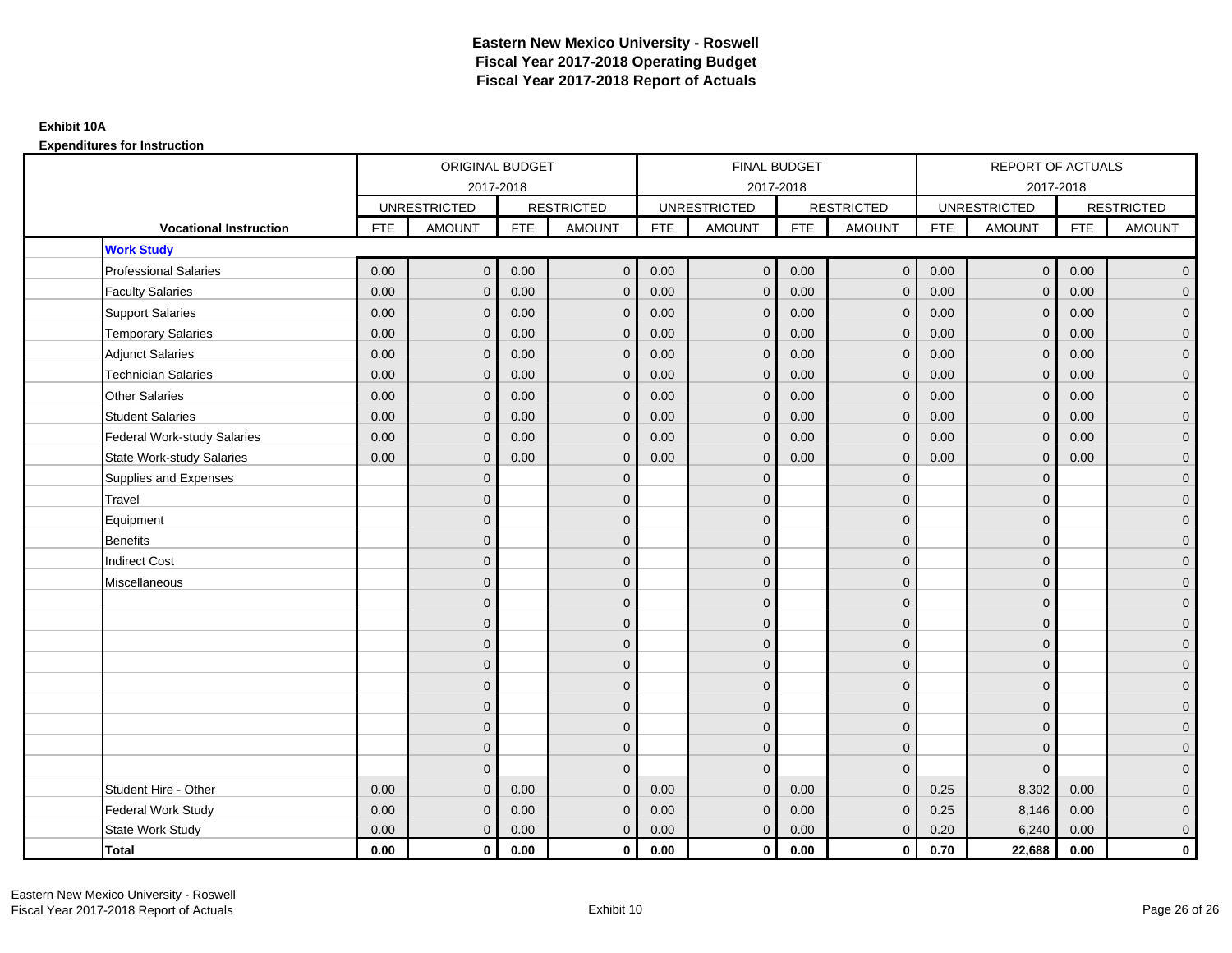|                                    |            | <b>ORIGINAL BUDGET</b> |            |                   |            | <b>FINAL BUDGET</b> |            |                     |            | <b>REPORT OF ACTUALS</b> |            |                   |
|------------------------------------|------------|------------------------|------------|-------------------|------------|---------------------|------------|---------------------|------------|--------------------------|------------|-------------------|
|                                    |            | 2017-2018              |            |                   |            | 2017-2018           |            |                     |            | 2017-2018                |            |                   |
|                                    |            | <b>UNRESTRICTED</b>    |            | <b>RESTRICTED</b> |            | <b>UNRESTRICTED</b> |            | <b>RESTRICTED</b>   |            | <b>UNRESTRICTED</b>      |            | <b>RESTRICTED</b> |
| <b>Community Education</b>         | <b>FTE</b> | <b>AMOUNT</b>          | <b>FTE</b> | <b>AMOUNT</b>     | <b>FTE</b> | <b>AMOUNT</b>       | <b>FTE</b> | <b>AMOUNT</b>       | <b>FTE</b> | <b>AMOUNT</b>            | <b>FTE</b> | <b>AMOUNT</b>     |
| <b>Program 10 Grants</b>           |            |                        |            |                   |            |                     |            |                     |            |                          |            |                   |
| <b>Professional Salaries</b>       | 0.00       | $\mathbf 0$            | 10.75      | 527,135           | 0.00       | $\overline{0}$      | 13.25      | 694,852             | 0.00       | $\mathbf{0}$             | 12.00      | 593,223           |
| <b>Faculty Salaries</b>            | 0.00       | $\mathbf 0$            | 24.25      | 866,560           | 0.00       | $\mathbf{0}$        | 25.25      | 949,695             | 0.00       | $\mathbf 0$              | 2.10       | 94,968            |
| <b>Support Salaries</b>            | 0.00       | $\mathbf 0$            | 1.00       | 30,945            | 0.00       | $\mathbf{0}$        | 1.35       | 30,945              | 0.00       | $\mathbf 0$              | 2.00       | 50,570            |
| <b>Temporary Salaries</b>          | 0.00       | $\Omega$               | 0.00       | $\mathbf 0$       | 0.00       | $\Omega$            | 0.00       | $\mathbf 0$         | 0.00       | $\mathbf 0$              | 8.14       | 351,999           |
| <b>Adjunct Salaries</b>            | 0.00       | $\mathbf 0$            | 5.00       | 100,000           | 0.00       | 0                   | 5.00       | 125,000             | 0.00       | $\mathbf 0$              | 0.43       | 18,342            |
| <b>Technician Salaries</b>         | 0.00       | $\mathbf 0$            | 0.00       | $\mathbf 0$       | 0.00       | $\mathbf 0$         | 0.00       | $\mathbf 0$         | 0.00       | $\mathbf 0$              | 0.00       | $\mathbf 0$       |
| <b>Other Salaries</b>              | 0.00       | $\mathbf 0$            | 0.10       | 1,586             | 0.00       | $\Omega$            | 0.10       | 1,586               | 0.00       | $\mathbf 0$              | 0.10       | $\overline{0}$    |
| <b>Student Salaries</b>            | 0.00       | $\mathbf 0$            | 0.00       | $\mathbf 0$       | 0.00       | 0                   | 0.00       | $\mathbf 0$         | 0.00       | $\mathbf 0$              | 0.73       | 21,869            |
| <b>Federal Work-study Salaries</b> | 0.00       | $\mathbf 0$            | 0.00       | $\Omega$          | 0.00       | $\mathbf 0$         | 0.00       | $\mathbf 0$         | 0.00       | $\mathbf 0$              | 0.00       | $\mathbf 0$       |
| <b>State Work-study Salaries</b>   | 0.00       | $\mathbf 0$            | 0.00       | $\Omega$          | 0.00       | 0                   | 0.00       | $\mathbf 0$         | 0.00       | $\mathbf 0$              | 0.00       | $\mathbf 0$       |
| Supplies and Expenses              |            | $\mathbf 0$            |            | 476,487           |            | $\mathbf 0$         |            | 805,008             |            | $\mathbf 0$              |            | 387,456           |
| Travel                             |            | $\mathbf 0$            |            | 51,775            |            | $\mathbf 0$         |            | 94,325              |            | $\mathbf 0$              |            | 106,716           |
| Equipment                          |            | $\mathbf 0$            |            | 129,054           |            | $\mathbf 0$         |            | 119,054             |            | $\mathbf 0$              |            | 521,514           |
| Benefits                           |            | $\mathbf 0$            |            | 307,257           |            | $\mathbf 0$         |            | 598,715             |            | $\mathbf 0$              |            | 341,132           |
| <b>Indirect Cost</b>               |            | $\mathbf 0$            |            | 12,837            |            | $\mathbf 0$         |            | 114,114             |            | $\mathbf 0$              |            | 108,224           |
| Miscellaneous                      |            | $\mathbf 0$            |            | 136,311           |            | $\mathbf 0$         |            | 57,515              |            | $\mathbf 0$              |            | $\mathbf 0$       |
|                                    |            | $\mathbf 0$            |            | $\mathbf 0$       |            | $\mathbf 0$         |            | $\mathbf 0$         |            | $\mathbf 0$              |            | $\overline{0}$    |
|                                    |            | $\mathbf 0$            |            | 0                 |            | $\mathbf{0}$        |            | $\mathbf 0$         |            | $\mathbf 0$              |            | $\overline{0}$    |
|                                    |            | $\Omega$               |            | $\mathbf 0$       |            | $\Omega$            |            | $\mathbf 0$         |            | $\mathbf 0$              |            | $\overline{0}$    |
|                                    |            | $\mathbf 0$            |            | $\mathbf 0$       |            | $\mathbf 0$         |            | $\mathbf 0$         |            | $\mathbf 0$              |            | $\overline{0}$    |
|                                    |            | $\mathbf 0$            |            | $\mathbf 0$       |            | $\mathbf 0$         |            | $\mathbf 0$         |            | $\mathbf 0$              |            | $\overline{0}$    |
|                                    |            | $\mathbf 0$            |            | $\mathbf 0$       |            | $\mathbf 0$         |            | $\mathbf 0$         |            | $\Omega$                 |            | $\overline{0}$    |
|                                    |            | $\mathbf 0$            |            | $\pmb{0}$         |            | $\mathbf 0$         |            | $\mathsf{O}\xspace$ |            | $\mathbf 0$              |            | $\overline{0}$    |
|                                    |            | $\mathbf 0$            |            | $\mathbf 0$       |            | $\Omega$            |            | $\mathbf 0$         |            | $\mathbf 0$              |            | $\mathbf 0$       |
|                                    |            | $\mathbf 0$            |            | $\mathbf 0$       |            | $\mathbf 0$         |            | $\mathbf 0$         |            | $\mathbf 0$              |            | $\mathbf 0$       |
|                                    |            | $\Omega$               |            | $\mathbf 0$       |            | $\Omega$            |            | $\mathbf{0}$        |            | $\Omega$                 |            | $\mathbf 0$       |
| Federal Work Study                 | 0.00       | $\mathbf 0$            | 0.00       | $\Omega$          | 0.00       | $\mathbf{0}$        | 0.00       | $\mathbf 0$         | 0.00       | $\mathbf 0$              | 0.00       | $\mathbf 0$       |
| State Work Study                   | 0.00       | $\mathbf 0$            | 0.00       | $\mathbf 0$       | 0.00       | $\mathbf{0}$        | 0.00       | $\mathbf 0$         | 0.00       | $\mathbf 0$              | 0.00       | $\overline{0}$    |
| Total                              | 0.00       | $\mathbf{0}$           | 41.10      | 2,639,947         | 0.00       | $\mathbf{0}$        | 44.95      | 3,590,809           | 0.00       | $\mathbf 0$              | 25.50      | 2,596,014         |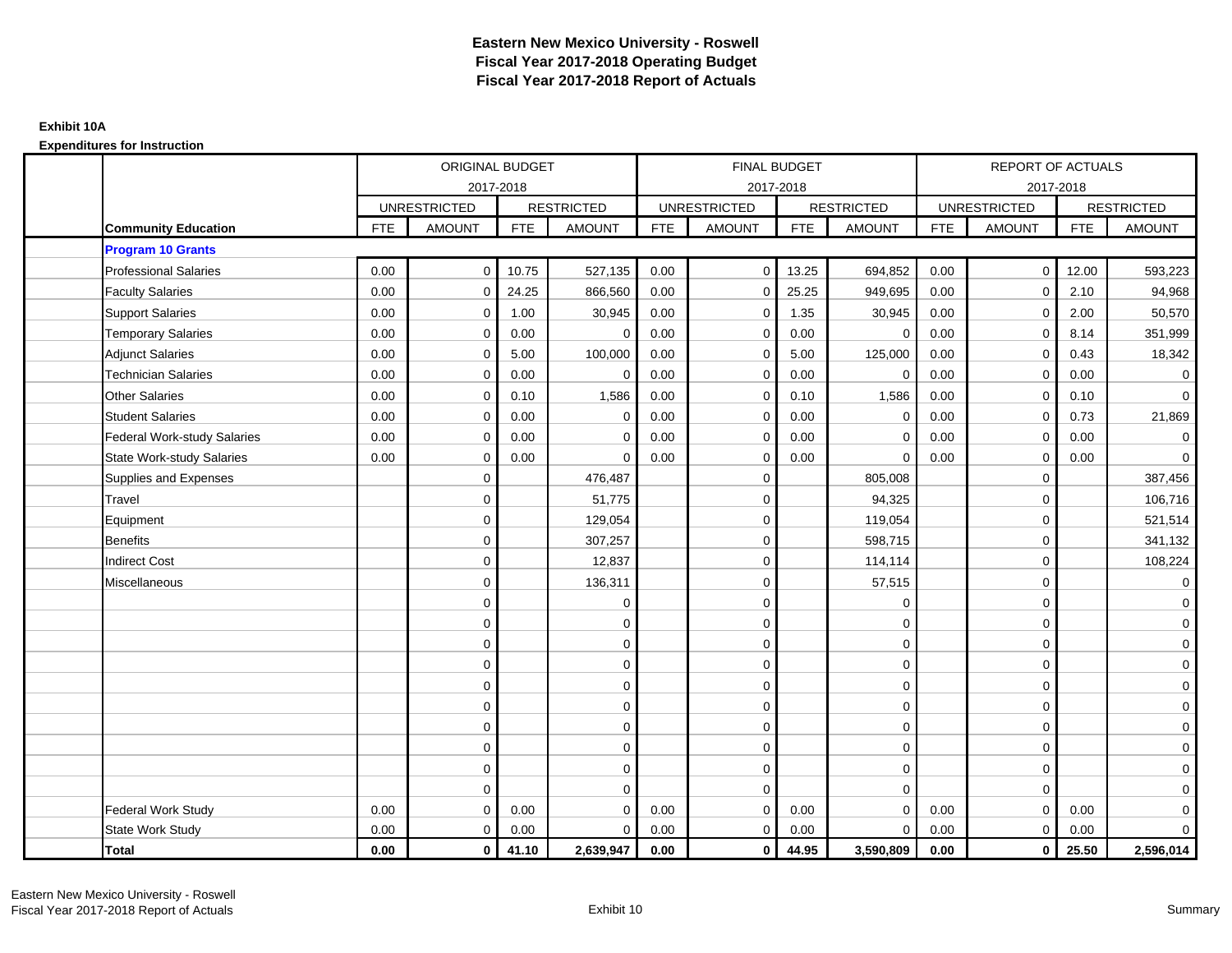|               |                                        |            | <b>ORIGINAL BUDGET</b> |            |                   |            | <b>FINAL BUDGET</b> |            |                   |            | <b>REPORT OF ACTUALS</b> |            |                     |
|---------------|----------------------------------------|------------|------------------------|------------|-------------------|------------|---------------------|------------|-------------------|------------|--------------------------|------------|---------------------|
|               |                                        |            | 2017-2018              |            |                   |            | 2017-2018           |            |                   |            |                          | 2017-2018  |                     |
|               |                                        |            | <b>UNRESTRICTED</b>    |            | <b>RESTRICTED</b> |            | <b>UNRESTRICTED</b> |            | <b>RESTRICTED</b> |            | <b>UNRESTRICTED</b>      |            | <b>RESTRICTED</b>   |
|               | <b>Community Education</b>             | <b>FTE</b> | <b>AMOUNT</b>          | <b>FTE</b> | <b>AMOUNT</b>     | <b>FTE</b> | <b>AMOUNT</b>       | <b>FTE</b> | <b>AMOUNT</b>     | <b>FTE</b> | <b>AMOUNT</b>            | <b>FTE</b> | <b>AMOUNT</b>       |
| <b>3ABEFG</b> | <b>Adult Basic Education - Federal</b> |            |                        |            |                   |            |                     |            |                   |            |                          |            |                     |
| 282052        | <b>Professional Salaries</b>           | 0.00       | $\mathbf{0}$           | 0.00       | $\mathbf{0}$      | 0.00       | $\mathbf 0$         | 0.00       | $\overline{0}$    | 0.00       | $\overline{0}$           | 0.00       | $\overline{0}$      |
| 812047        | <b>Faculty Salaries</b>                | 0.00       | $\mathbf{0}$           | 5.21       | 145,249           | 0.00       | $\mathbf{0}$        | 5.21       | 148,184           | 0.00       | $\mathbf{0}$             | 0.00       | $\overline{0}$      |
|               | <b>Support Salaries</b>                | 0.00       | $\mathbf 0$            | 0.00       | $\mathbf{0}$      | 0.00       | $\mathbf 0$         | 0.00       | $\mathbf 0$       | 0.00       | $\mathbf 0$              | 0.00       | $\overline{0}$      |
|               | <b>Temporary Salaries</b>              | 0.00       | $\mathbf{0}$           | 0.00       | $\Omega$          | 0.00       | $\mathbf{0}$        | 0.00       | $\mathbf{0}$      | 0.00       | $\mathbf 0$              | 3.00       | 131,183             |
|               | <b>Adjunct Salaries</b>                | 0.00       | $\Omega$               | 0.00       | $\Omega$          | 0.00       | $\Omega$            | 0.00       | $\mathbf{0}$      | 0.00       | $\mathbf{0}$             | 0.01       | 395                 |
|               | <b>Technician Salaries</b>             | 0.00       | $\mathbf{0}$           | 0.00       | $\Omega$          | 0.00       | $\mathbf{0}$        | 0.00       | $\mathbf{0}$      | 0.00       | $\mathbf{0}$             | 0.00       | $\mathbf 0$         |
|               | <b>Other Salaries</b>                  | 0.00       | $\mathbf{0}$           | 0.00       | $\Omega$          | 0.00       | $\mathbf{0}$        | 0.00       | $\mathbf{0}$      | 0.00       | $\mathbf{0}$             | 0.00       | $\overline{0}$      |
|               | <b>Student Salaries</b>                | 0.00       | $\mathbf{0}$           | 0.00       | $\Omega$          | 0.00       | $\mathbf{0}$        | 0.00       | $\mathbf{0}$      | 0.00       | $\mathbf{0}$             | 0.15       | 3,490               |
|               | <b>Federal Work-study Salaries</b>     | 0.00       | $\mathbf{0}$           | 0.00       | $\Omega$          | 0.00       | $\mathbf{0}$        | 0.00       | $\overline{0}$    | 0.00       | $\mathbf 0$              | 0.00       | $\mathbf 0$         |
|               | <b>State Work-study Salaries</b>       | 0.00       | $\mathbf{0}$           | 0.00       | $\Omega$          | 0.00       | $\mathbf{0}$        | 0.00       | $\Omega$          | 0.00       | $\mathbf{0}$             | 0.00       | $\overline{0}$      |
|               | Supplies and Expenses                  |            | $\mathbf{0}$           |            | 1,000             |            | $\mathbf{0}$        |            | 3,092             |            | $\mathbf 0$              |            | 2,410               |
|               | Travel                                 |            | $\overline{0}$         |            | 500               |            | $\mathbf{0}$        |            | 500               |            | $\mathbf{0}$             |            | $\mathbf 0$         |
|               | Equipment                              |            | $\overline{0}$         |            |                   |            | $\mathbf{0}$        |            | $\Omega$          |            | $\mathbf{0}$             |            | 4,929               |
|               | <b>Benefits</b>                        |            | $\mathbf{0}$           |            | 25,544            |            | $\mathbf{0}$        |            | 25,544            |            | $\mathbf 0$              |            | 18,735              |
|               | <b>Indirect Cost</b>                   |            | $\Omega$               |            | $\Omega$          |            | $\Omega$            |            | $\Omega$          |            | $\mathbf 0$              |            | 8,057               |
|               | Miscellaneous                          |            | $\Omega$               |            | 8,615             |            | $\Omega$            |            | 8,615             |            | $\Omega$                 |            | $\mathsf{O}\xspace$ |
|               |                                        |            | $\overline{0}$         |            | $\mathbf 0$       |            | $\mathbf{0}$        |            | $\mathbf 0$       |            | $\mathbf 0$              |            | $\overline{0}$      |
|               |                                        |            | $\Omega$               |            | $\mathbf{0}$      |            | $\Omega$            |            | $\mathbf 0$       |            | $\mathbf{0}$             |            | $\overline{0}$      |
|               |                                        |            | $\mathbf{0}$           |            | $\mathbf 0$       |            | $\Omega$            |            | $\mathbf 0$       |            | $\mathbf 0$              |            | $\overline{0}$      |
|               |                                        |            | $\Omega$               |            | $\mathbf{0}$      |            | $\Omega$            |            | $\mathbf 0$       |            | $\mathbf 0$              |            | $\overline{0}$      |
|               |                                        |            | $\Omega$               |            | $\mathbf{0}$      |            | $\Omega$            |            | $\mathbf{0}$      |            | $\Omega$                 |            | $\mathsf{O}\xspace$ |
|               |                                        |            | $\overline{0}$         |            | $\mathbf{0}$      |            | $\mathbf{0}$        |            | $\mathbf 0$       |            | $\mathbf 0$              |            | $\overline{0}$      |
|               |                                        |            | $\overline{0}$         |            | $\mathbf{0}$      |            | $\mathbf{0}$        |            | $\mathbf 0$       |            | $\mathbf{0}$             |            | $\overline{0}$      |
|               |                                        |            | $\mathbf{0}$           |            | $\mathbf{0}$      |            | $\Omega$            |            | $\mathbf 0$       |            | $\mathbf 0$              |            | $\mathbf{0}$        |
|               |                                        |            | $\mathbf{0}$           |            | $\mathbf{0}$      |            | $\mathbf{0}$        |            | $\mathbf 0$       |            | $\mathbf{0}$             |            | $\mathbf{0}$        |
|               |                                        |            | $\Omega$               |            | $\Omega$          |            | $\Omega$            |            | $\mathbf{0}$      |            | $\Omega$                 |            | $\mathsf{O}\xspace$ |
|               | Federal Work Study                     | 0.00       | $\mathbf{0}$           | 0.00       | $\Omega$          | 0.00       | $\mathbf{0}$        | 0.00       | $\mathbf{0}$      | 0.00       | $\mathbf{0}$             | 0.00       | $\mathsf{O}\xspace$ |
|               | State Work Study                       | 0.00       | $\overline{0}$         | 0.00       | $\Omega$          | 0.00       | $\overline{0}$      | 0.00       | $\mathbf{0}$      | 0.00       | $\mathbf{0}$             | 0.00       | $\overline{0}$      |
|               | <b>Total</b>                           | 0.00       | $\mathbf 0$            | 5.21       | 180,908           | 0.00       | $\mathbf{0}$        | 5.21       | 185,935           | 0.00       | $\mathbf 0$              | 3.16       | 169,199             |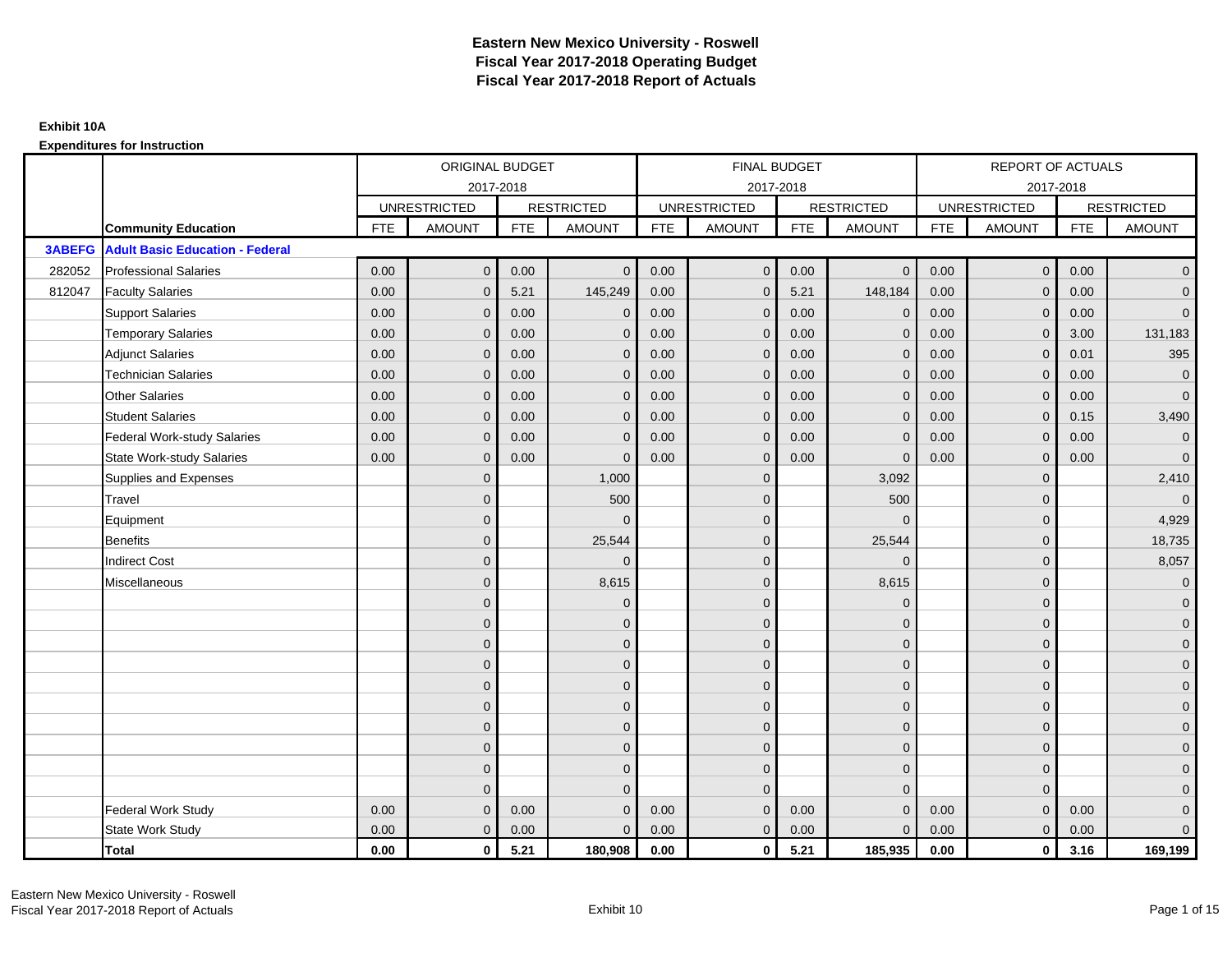|               |                                      |            | ORIGINAL BUDGET     |            |                   |            | FINAL BUDGET        |            |                   |            | <b>REPORT OF ACTUALS</b> |            |                     |
|---------------|--------------------------------------|------------|---------------------|------------|-------------------|------------|---------------------|------------|-------------------|------------|--------------------------|------------|---------------------|
|               |                                      |            | 2017-2018           |            |                   |            | 2017-2018           |            |                   |            | 2017-2018                |            |                     |
|               |                                      |            | <b>UNRESTRICTED</b> |            | <b>RESTRICTED</b> |            | <b>UNRESTRICTED</b> |            | <b>RESTRICTED</b> |            | <b>UNRESTRICTED</b>      |            | <b>RESTRICTED</b>   |
|               | <b>Community Education</b>           | <b>FTE</b> | <b>AMOUNT</b>       | <b>FTE</b> | <b>AMOUNT</b>     | <b>FTE</b> | <b>AMOUNT</b>       | <b>FTE</b> | <b>AMOUNT</b>     | <b>FTE</b> | <b>AMOUNT</b>            | <b>FTE</b> | <b>AMOUNT</b>       |
| <b>3ABESG</b> | <b>Adult Basic Education - State</b> |            |                     |            |                   |            |                     |            |                   |            |                          |            |                     |
| 282051        | <b>Professional Salaries</b>         | 0.00       | $\mathbf{0}$        | 3.50       | 110,486           | 0.00       | $\mathbf 0$         | 3.50       | 110,486           | 0.00       | $\mathbf 0$              | 2.00       | 97,942              |
| 812046        | <b>Faculty Salaries</b>              | 0.00       | $\overline{0}$      | 4.04       | 112,685           | 0.00       | $\mathbf{0}$        | 4.04       | 112,685           | 0.00       | $\mathbf{0}$             | 0.00       | $\overline{0}$      |
|               | <b>Support Salaries</b>              | 0.00       | $\overline{0}$      | 0.00       | 10,000            | 0.00       | $\mathbf{0}$        | 0.35       | 10,000            | 0.00       | $\mathbf{0}$             | 1.00       | 26,090              |
|               | <b>Temporary Salaries</b>            | 0.00       | $\overline{0}$      | 0.00       | $\mathbf 0$       | 0.00       | $\mathbf{0}$        | 0.00       | $\mathbf 0$       | 0.00       | $\mathbf 0$              | 2.00       | 88,865              |
|               | <b>Adjunct Salaries</b>              | 0.00       | $\Omega$            | 0.00       | $\Omega$          | 0.00       | $\mathbf{0}$        | 0.00       | $\overline{0}$    | 0.00       | $\Omega$                 | 0.10       | 3,367               |
|               | <b>Technician Salaries</b>           | 0.00       | $\Omega$            | 0.00       | $\Omega$          | 0.00       | $\Omega$            | 0.00       | $\Omega$          | 0.00       | $\Omega$                 | 0.00       | $\overline{0}$      |
|               | <b>Other Salaries</b>                | 0.00       | $\mathbf{0}$        | 0.00       | $\Omega$          | 0.00       | $\mathbf{0}$        | 0.00       | $\mathbf{0}$      | 0.00       | $\mathbf{0}$             | 0.00       | $\overline{0}$      |
|               | <b>Student Salaries</b>              | 0.00       | $\overline{0}$      | 0.00       | $\Omega$          | 0.00       | $\mathbf{0}$        | 0.00       | $\mathbf{0}$      | 0.00       | $\mathbf{0}$             | 0.02       | 510                 |
|               | <b>Federal Work-study Salaries</b>   | 0.00       | $\overline{0}$      | 0.00       | $\Omega$          | 0.00       | $\Omega$            | 0.00       | $\mathbf{0}$      | 0.00       | $\mathbf{0}$             | 0.00       | $\overline{0}$      |
|               | <b>State Work-study Salaries</b>     | 0.00       | $\mathbf{0}$        | 0.00       | $\Omega$          | 0.00       | $\mathbf{0}$        | 0.00       | $\Omega$          | 0.00       | $\mathbf{0}$             | 0.00       | $\overline{0}$      |
|               | Supplies and Expenses                |            | $\Omega$            |            | 20,000            |            | $\Omega$            |            | 26,284            |            | $\Omega$                 |            | 23,209              |
|               | Travel                               |            | $\Omega$            |            | 5,500             |            | $\Omega$            |            | 5,500             |            | $\Omega$                 |            | 5,344               |
|               | Equipment                            |            | $\overline{0}$      |            | $\Omega$          |            | $\mathbf{0}$        |            | $\mathbf{0}$      |            | $\mathbf{0}$             |            | 2,636               |
|               | <b>Benefits</b>                      |            | $\Omega$            |            | 63,000            |            | $\Omega$            |            | 63,000            |            | $\mathbf{0}$             |            | 78,820              |
|               | <b>Indirect Cost</b>                 |            | $\overline{0}$      |            | $\Omega$          |            | $\mathbf{0}$        |            | $\Omega$          |            | $\mathbf{0}$             |            | $\mathbf 0$         |
|               | Miscellaneous                        |            | $\mathbf{0}$        |            | 0                 |            | $\mathbf{0}$        |            | $\overline{0}$    |            | $\Omega$                 |            | $\mathbf 0$         |
|               |                                      |            | $\Omega$            |            | $\mathbf{0}$      |            | $\Omega$            |            | $\mathbf{0}$      |            | $\Omega$                 |            | $\overline{0}$      |
|               |                                      |            | $\overline{0}$      |            | $\mathbf 0$       |            | $\mathbf{0}$        |            | $\mathbf 0$       |            | $\mathbf{0}$             |            | $\mathbf 0$         |
|               |                                      |            | $\Omega$            |            | $\mathbf{0}$      |            | $\Omega$            |            | $\mathbf 0$       |            | $\Omega$                 |            | $\overline{0}$      |
|               |                                      |            | $\Omega$            |            | $\Omega$          |            | $\Omega$            |            | $\mathbf{0}$      |            | $\Omega$                 |            | $\overline{0}$      |
|               |                                      |            | $\mathbf{0}$        |            | $\mathbf{0}$      |            | $\mathbf{0}$        |            | $\mathbf 0$       |            | $\Omega$                 |            | $\mathsf{O}\xspace$ |
|               |                                      |            | $\mathbf{0}$        |            | $\mathbf{0}$      |            | $\Omega$            |            | $\mathbf{0}$      |            | $\Omega$                 |            | $\overline{0}$      |
|               |                                      |            | $\Omega$            |            | $\mathbf{0}$      |            | $\Omega$            |            | $\mathbf{0}$      |            | $\Omega$                 |            | $\overline{0}$      |
|               |                                      |            | $\Omega$            |            | $\mathbf 0$       |            | $\Omega$            |            | $\mathbf{0}$      |            | $\mathbf{0}$             |            | $\overline{0}$      |
|               |                                      |            | $\mathbf{0}$        |            | $\mathbf 0$       |            | $\Omega$            |            | $\mathbf{0}$      |            | $\mathbf{0}$             |            | $\overline{0}$      |
|               |                                      |            | $\Omega$            |            | $\Omega$          |            | $\Omega$            |            | $\mathbf{0}$      |            | $\Omega$                 |            | $\mathbf 0$         |
|               | <b>Federal Work Study</b>            | 0.00       | $\mathbf{0}$        | 0.00       | $\Omega$          | 0.00       | $\Omega$            | 0.00       | $\mathbf{0}$      | 0.00       | $\mathbf{0}$             | 0.00       | $\mathbf 0$         |
|               | State Work Study                     | 0.00       | $\mathbf{0}$        | 0.00       | $\Omega$          | 0.00       | $\mathbf{0}$        | 0.00       | $\mathbf{0}$      | 0.00       | $\mathbf{0}$             | 0.00       | $\overline{0}$      |
|               | <b>Total</b>                         | 0.00       | $\mathbf{0}$        | 7.54       | 321,671           | 0.00       | $\mathbf{0}$        | 7.89       | 327,955           | 0.00       | $\bf{0}$                 | 5.12       | 326,784             |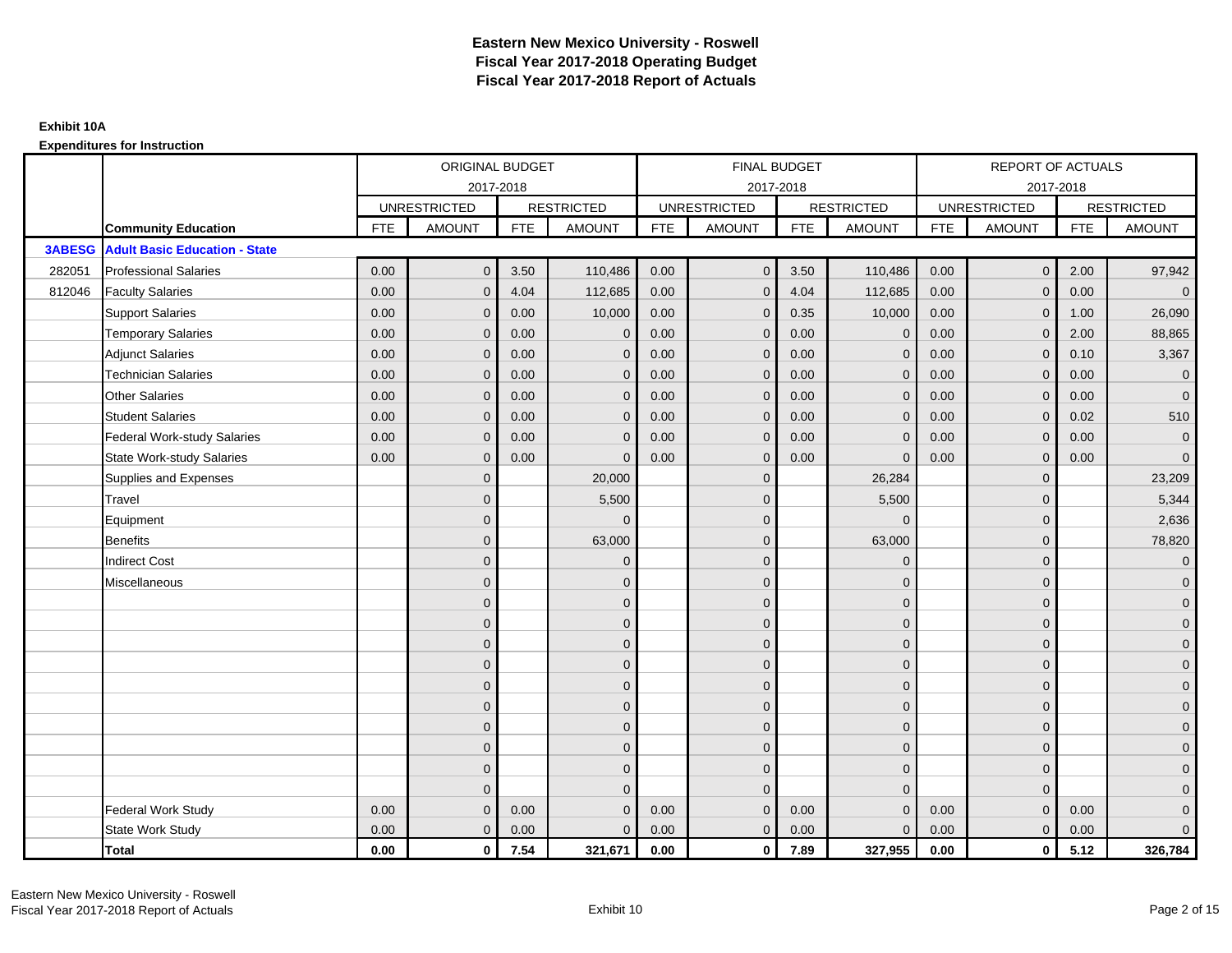|        |                                         | ORIGINAL BUDGET<br>2017-2018<br><b>UNRESTRICTED</b><br><b>RESTRICTED</b><br><b>FTE</b><br><b>AMOUNT</b><br><b>FTE</b><br><b>AMOUNT</b><br>$\mathbf{0}$<br>0.00<br>0.00<br>0.00<br>0.00<br>$\mathbf{0}$<br>0.00<br>0.00<br>$\mathbf{0}$<br>0.00<br>0.00<br>$\mathbf 0$<br>0.00<br>0.00<br>$\mathbf{0}$<br>0.00<br>0.00<br>$\Omega$<br>0.00<br>$\mathbf{0}$<br>0.00<br>0.00<br>$\mathbf{0}$<br>0.00<br>0.00<br>0.00<br>$\mathbf{0}$<br>0.00<br>0.00<br>$\mathbf{0}$<br>$\Omega$<br>$\Omega$<br>$\overline{0}$<br>$\Omega$<br>$\overline{0}$<br>$\overline{0}$<br>$\overline{0}$ |                |      |              | <b>FINAL BUDGET</b> |                     |            |                   | REPORT OF ACTUALS |                     |            |                     |
|--------|-----------------------------------------|-------------------------------------------------------------------------------------------------------------------------------------------------------------------------------------------------------------------------------------------------------------------------------------------------------------------------------------------------------------------------------------------------------------------------------------------------------------------------------------------------------------------------------------------------------------------------------|----------------|------|--------------|---------------------|---------------------|------------|-------------------|-------------------|---------------------|------------|---------------------|
|        |                                         |                                                                                                                                                                                                                                                                                                                                                                                                                                                                                                                                                                               |                |      |              |                     | 2017-2018           |            |                   |                   | 2017-2018           |            |                     |
|        |                                         |                                                                                                                                                                                                                                                                                                                                                                                                                                                                                                                                                                               |                |      |              |                     | <b>UNRESTRICTED</b> |            | <b>RESTRICTED</b> |                   | <b>UNRESTRICTED</b> |            | <b>RESTRICTED</b>   |
|        | <b>Community Education</b>              |                                                                                                                                                                                                                                                                                                                                                                                                                                                                                                                                                                               |                |      |              | <b>FTE</b>          | AMOUNT              | <b>FTE</b> | <b>AMOUNT</b>     | <b>FTE</b>        | <b>AMOUNT</b>       | <b>FTE</b> | <b>AMOUNT</b>       |
| 3ABET  | <b>Adult Basic Education - Texbooks</b> |                                                                                                                                                                                                                                                                                                                                                                                                                                                                                                                                                                               |                |      |              |                     |                     |            |                   |                   |                     |            |                     |
| 282002 | <b>Professional Salaries</b>            |                                                                                                                                                                                                                                                                                                                                                                                                                                                                                                                                                                               |                |      | $\mathbf{0}$ | 0.00                | $\mathbf 0$         | 0.00       | $\mathbf 0$       | 0.00              | $\overline{0}$      | 0.00       | $\overline{0}$      |
| 822002 | <b>Faculty Salaries</b>                 |                                                                                                                                                                                                                                                                                                                                                                                                                                                                                                                                                                               |                |      | $\mathbf{0}$ | 0.00                | $\mathbf{0}$        | 0.00       | $\mathbf{0}$      | 0.00              | $\mathbf 0$         | 0.00       | $\overline{0}$      |
|        | <b>Support Salaries</b>                 |                                                                                                                                                                                                                                                                                                                                                                                                                                                                                                                                                                               |                |      | $\mathbf 0$  | 0.00                | $\mathbf{0}$        | 0.00       | $\mathbf{0}$      | 0.00              | $\overline{0}$      | 0.00       | $\overline{0}$      |
|        | <b>Temporary Salaries</b>               |                                                                                                                                                                                                                                                                                                                                                                                                                                                                                                                                                                               |                |      | $\mathbf{0}$ | 0.00                | $\mathbf{0}$        | 0.00       | $\mathbf 0$       | 0.00              | $\mathbf 0$         | 0.00       | $\overline{0}$      |
|        | <b>Adjunct Salaries</b>                 |                                                                                                                                                                                                                                                                                                                                                                                                                                                                                                                                                                               |                |      | $\mathbf{0}$ | 0.00                | $\mathbf{0}$        | 0.00       | $\mathbf{0}$      | 0.00              | $\mathbf{0}$        | 0.00       | $\overline{0}$      |
|        | <b>Technician Salaries</b>              |                                                                                                                                                                                                                                                                                                                                                                                                                                                                                                                                                                               |                |      | $\Omega$     | 0.00                | $\Omega$            | 0.00       | $\mathbf{0}$      | 0.00              | $\mathbf{0}$        | 0.00       | $\overline{0}$      |
|        | <b>Other Salaries</b>                   |                                                                                                                                                                                                                                                                                                                                                                                                                                                                                                                                                                               |                |      | $\mathbf{0}$ | 0.00                | $\mathbf{0}$        | 0.00       | $\mathbf{0}$      | 0.00              | $\mathbf 0$         | 0.00       | $\overline{0}$      |
|        | <b>Student Salaries</b>                 |                                                                                                                                                                                                                                                                                                                                                                                                                                                                                                                                                                               |                |      | $\mathbf{0}$ | 0.00                | $\mathbf{0}$        | 0.00       | $\mathbf 0$       | 0.00              | $\mathbf{0}$        | 0.00       | $\overline{0}$      |
|        | <b>Federal Work-study Salaries</b>      |                                                                                                                                                                                                                                                                                                                                                                                                                                                                                                                                                                               |                |      | $\Omega$     | 0.00                | $\Omega$            | 0.00       | $\overline{0}$    | 0.00              | $\mathbf{0}$        | 0.00       | $\overline{0}$      |
|        | <b>State Work-study Salaries</b>        |                                                                                                                                                                                                                                                                                                                                                                                                                                                                                                                                                                               |                |      | $\mathbf{0}$ | 0.00                | $\mathbf{0}$        | 0.00       | $\mathbf 0$       | 0.00              | $\mathbf{0}$        | 0.00       | $\overline{0}$      |
|        | Supplies and Expenses                   |                                                                                                                                                                                                                                                                                                                                                                                                                                                                                                                                                                               |                |      | $\mathbf 0$  |                     | $\mathbf{0}$        |            | $\overline{0}$    |                   | $\mathbf 0$         |            | 14,559              |
|        | Travel                                  |                                                                                                                                                                                                                                                                                                                                                                                                                                                                                                                                                                               |                |      | $\mathbf{0}$ |                     | $\Omega$            |            | $\mathbf{0}$      |                   | $\mathbf{0}$        |            | $\overline{0}$      |
|        | Equipment                               |                                                                                                                                                                                                                                                                                                                                                                                                                                                                                                                                                                               |                |      | $\mathbf{0}$ |                     | $\mathbf{0}$        |            | $\mathbf 0$       |                   | $\mathbf{0}$        |            | $\overline{0}$      |
|        | <b>Benefits</b>                         |                                                                                                                                                                                                                                                                                                                                                                                                                                                                                                                                                                               |                |      | $\Omega$     |                     | $\Omega$            |            | $\mathbf 0$       |                   | $\mathbf{0}$        |            | $\overline{0}$      |
|        | <b>Indirect Cost</b>                    |                                                                                                                                                                                                                                                                                                                                                                                                                                                                                                                                                                               |                |      | $\mathbf 0$  |                     | $\mathbf{0}$        |            | $\mathbf 0$       |                   | $\mathbf 0$         |            | $\overline{0}$      |
|        | Miscellaneous                           |                                                                                                                                                                                                                                                                                                                                                                                                                                                                                                                                                                               |                |      | 31,029       |                     | $\mathbf{0}$        |            | 18,900            |                   | $\mathbf 0$         |            | $\mathbf 0$         |
|        |                                         |                                                                                                                                                                                                                                                                                                                                                                                                                                                                                                                                                                               |                |      | $\mathbf 0$  |                     | $\Omega$            |            | $\mathbf 0$       |                   | $\Omega$            |            | $\overline{0}$      |
|        |                                         |                                                                                                                                                                                                                                                                                                                                                                                                                                                                                                                                                                               | $\overline{0}$ |      | $\mathbf 0$  |                     | $\mathbf{0}$        |            | $\mathbf 0$       |                   | $\mathbf{0}$        |            | $\overline{0}$      |
|        |                                         |                                                                                                                                                                                                                                                                                                                                                                                                                                                                                                                                                                               | $\Omega$       |      | $\mathbf{0}$ |                     | $\Omega$            |            | $\mathbf 0$       |                   | $\mathbf{0}$        |            | $\overline{0}$      |
|        |                                         |                                                                                                                                                                                                                                                                                                                                                                                                                                                                                                                                                                               | $\Omega$       |      | $\Omega$     |                     | $\Omega$            |            | $\mathbf 0$       |                   | $\Omega$            |            | $\overline{0}$      |
|        |                                         |                                                                                                                                                                                                                                                                                                                                                                                                                                                                                                                                                                               | $\mathbf{0}$   |      | $\mathbf 0$  |                     | $\mathbf{0}$        |            | $\mathbf 0$       |                   | $\mathbf 0$         |            | $\mathsf{O}\xspace$ |
|        |                                         |                                                                                                                                                                                                                                                                                                                                                                                                                                                                                                                                                                               | $\overline{0}$ |      | $\mathbf{0}$ |                     | $\mathbf{0}$        |            | $\mathbf{0}$      |                   | $\mathbf{0}$        |            | $\overline{0}$      |
|        |                                         |                                                                                                                                                                                                                                                                                                                                                                                                                                                                                                                                                                               | $\Omega$       |      | $\mathbf{0}$ |                     | $\Omega$            |            | $\mathbf 0$       |                   | $\mathbf{0}$        |            | $\overline{0}$      |
|        |                                         |                                                                                                                                                                                                                                                                                                                                                                                                                                                                                                                                                                               | $\mathbf{0}$   |      | $\mathbf{0}$ |                     | $\Omega$            |            | $\overline{0}$    |                   | $\mathbf{0}$        |            | $\overline{0}$      |
|        |                                         |                                                                                                                                                                                                                                                                                                                                                                                                                                                                                                                                                                               | $\mathbf{0}$   |      | $\mathbf{0}$ |                     | $\Omega$            |            | $\mathbf{0}$      |                   | $\mathbf{0}$        |            | $\overline{0}$      |
|        |                                         |                                                                                                                                                                                                                                                                                                                                                                                                                                                                                                                                                                               | $\Omega$       |      | $\Omega$     |                     | $\Omega$            |            | $\mathbf{0}$      |                   | $\Omega$            |            | $\mathsf{O}\xspace$ |
|        | <b>Federal Work Study</b>               | 0.00                                                                                                                                                                                                                                                                                                                                                                                                                                                                                                                                                                          | $\mathbf{0}$   | 0.00 | $\Omega$     | 0.00                | $\mathbf{0}$        | 0.00       | $\mathbf{0}$      | 0.00              | $\mathbf{0}$        | 0.00       | $\mathbf{0}$        |
|        | State Work Study                        | 0.00                                                                                                                                                                                                                                                                                                                                                                                                                                                                                                                                                                          | $\mathbf{0}$   | 0.00 | $\mathbf{0}$ | 0.00                | $\overline{0}$      | 0.00       | $\mathbf{0}$      | 0.00              | $\mathbf{0}$        | 0.00       | $\overline{0}$      |
|        | Total                                   | 0.00                                                                                                                                                                                                                                                                                                                                                                                                                                                                                                                                                                          | $\mathbf 0$    | 0.00 | 31,029       | 0.00                | $\mathbf{0}$        | 0.00       | 18,900            | 0.00              | $\mathbf 0$         | 0.00       | 14,559              |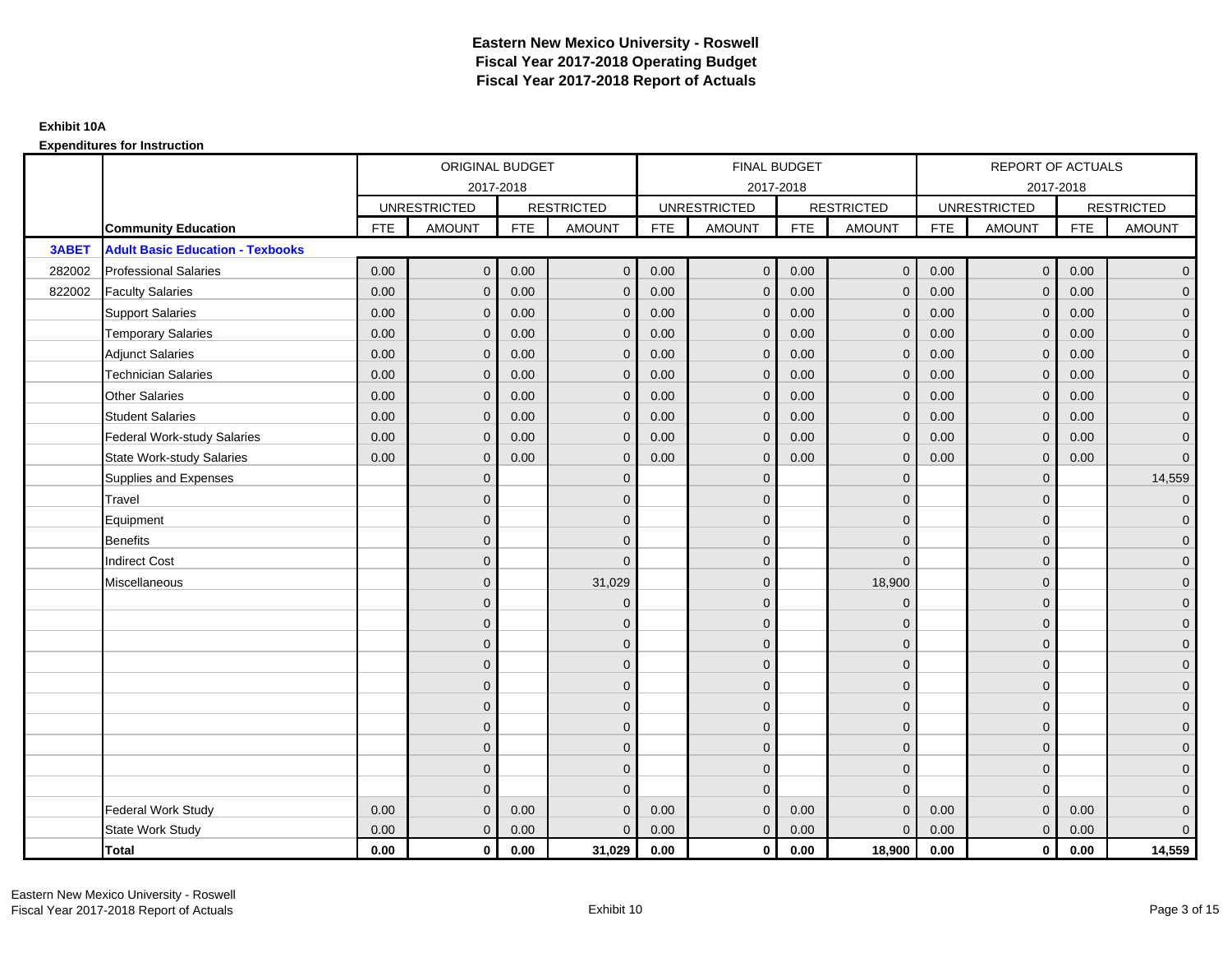|              |                                  | ORIGINAL BUDGET<br>2017-2018<br><b>RESTRICTED</b><br><b>UNRESTRICTED</b><br><b>FTE</b><br><b>AMOUNT</b><br><b>FTE</b><br>0.00<br>$\mathbf{0}$<br>0.00<br>0.00<br>0.00<br>$\mathbf{0}$<br>0.00<br>0.00<br>$\mathbf{0}$<br>0.00<br>$\mathbf{0}$<br>0.00<br>0.00<br>0.00<br>$\mathbf{0}$<br>0.00<br>0.00<br>$\mathbf{0}$<br>0.00<br>$\mathbf{0}$<br>0.10<br>0.00<br>$\mathbf 0$<br>0.00<br>0.00<br>$\mathbf{0}$<br>0.00<br>0.00<br>0.00<br>$\mathbf{0}$<br>$\mathbf{0}$<br>$\mathbf{0}$<br>$\mathbf{0}$<br>$\mathbf{0}$<br>$\mathbf{0}$<br>$\Omega$<br>$\overline{0}$<br>$\overline{0}$<br>$\Omega$<br>$\overline{0}$<br>$\mathbf{0}$ |                |      |               |            | <b>FINAL BUDGET</b> |            |                   |            | <b>REPORT OF ACTUALS</b> |            |                     |
|--------------|----------------------------------|------------------------------------------------------------------------------------------------------------------------------------------------------------------------------------------------------------------------------------------------------------------------------------------------------------------------------------------------------------------------------------------------------------------------------------------------------------------------------------------------------------------------------------------------------------------------------------------------------------------------------------|----------------|------|---------------|------------|---------------------|------------|-------------------|------------|--------------------------|------------|---------------------|
|              |                                  |                                                                                                                                                                                                                                                                                                                                                                                                                                                                                                                                                                                                                                    |                |      |               |            | 2017-2018           |            |                   |            | 2017-2018                |            |                     |
|              |                                  |                                                                                                                                                                                                                                                                                                                                                                                                                                                                                                                                                                                                                                    |                |      |               |            | <b>UNRESTRICTED</b> |            | <b>RESTRICTED</b> |            | <b>UNRESTRICTED</b>      |            | <b>RESTRICTED</b>   |
|              | <b>Community Education</b>       |                                                                                                                                                                                                                                                                                                                                                                                                                                                                                                                                                                                                                                    |                |      | <b>AMOUNT</b> | <b>FTE</b> | <b>AMOUNT</b>       | <b>FTE</b> | <b>AMOUNT</b>     | <b>FTE</b> | <b>AMOUNT</b>            | <b>FTE</b> | <b>AMOUNT</b>       |
| <b>3CARF</b> | <b>Carl Perkins</b>              |                                                                                                                                                                                                                                                                                                                                                                                                                                                                                                                                                                                                                                    |                |      |               |            |                     |            |                   |            |                          |            |                     |
| 273002       | <b>Professional Salaries</b>     |                                                                                                                                                                                                                                                                                                                                                                                                                                                                                                                                                                                                                                    |                |      | $\mathbf{0}$  | 0.00       | $\overline{0}$      | 0.00       | $\overline{0}$    | 0.00       | $\overline{0}$           | 0.00       | $\overline{0}$      |
| 813003       | <b>Faculty Salaries</b>          |                                                                                                                                                                                                                                                                                                                                                                                                                                                                                                                                                                                                                                    |                |      | $\mathbf{0}$  | 0.00       | $\mathbf{0}$        | 0.00       | $\mathbf{0}$      | 0.00       | $\mathbf 0$              | 0.00       | $\overline{0}$      |
|              | <b>Support Salaries</b>          |                                                                                                                                                                                                                                                                                                                                                                                                                                                                                                                                                                                                                                    |                |      | $\mathbf 0$   | 0.00       | $\overline{0}$      | 0.00       | $\mathbf 0$       | 0.00       | $\mathbf{0}$             | 0.00       | $\overline{0}$      |
|              | <b>Temporary Salaries</b>        |                                                                                                                                                                                                                                                                                                                                                                                                                                                                                                                                                                                                                                    |                |      | $\mathbf{0}$  | 0.00       | $\mathbf{0}$        | 0.00       | $\mathbf{0}$      | 0.00       | $\mathbf 0$              | 0.00       | $\overline{0}$      |
|              | <b>Adjunct Salaries</b>          |                                                                                                                                                                                                                                                                                                                                                                                                                                                                                                                                                                                                                                    |                |      | $\mathbf{0}$  | 0.00       | $\mathbf{0}$        | 0.00       | $\mathbf 0$       | 0.00       | $\mathbf{0}$             | 0.15       | 6,500               |
|              | <b>Technician Salaries</b>       |                                                                                                                                                                                                                                                                                                                                                                                                                                                                                                                                                                                                                                    |                |      | $\mathbf{0}$  | 0.00       | $\mathbf{0}$        | 0.00       | $\mathbf{0}$      | 0.00       | $\mathbf{0}$             | 0.00       | $\overline{0}$      |
|              | <b>Other Salaries</b>            |                                                                                                                                                                                                                                                                                                                                                                                                                                                                                                                                                                                                                                    |                |      | 1,586         | 0.00       | $\Omega$            | 0.10       | 1,586             | 0.00       | $\mathbf{0}$             | 0.10       | $\overline{0}$      |
|              | <b>Student Salaries</b>          |                                                                                                                                                                                                                                                                                                                                                                                                                                                                                                                                                                                                                                    |                |      | $\mathbf 0$   | 0.00       | $\overline{0}$      | 0.00       | $\overline{0}$    | 0.00       | $\mathbf{0}$             | 0.00       | $\overline{0}$      |
|              | Federal Work-study Salaries      |                                                                                                                                                                                                                                                                                                                                                                                                                                                                                                                                                                                                                                    |                |      | $\mathbf{0}$  | 0.00       | $\mathbf{0}$        | 0.00       | $\overline{0}$    | 0.00       | $\mathbf 0$              | 0.00       | $\overline{0}$      |
|              | <b>State Work-study Salaries</b> |                                                                                                                                                                                                                                                                                                                                                                                                                                                                                                                                                                                                                                    |                |      | $\Omega$      | 0.00       | $\Omega$            | 0.00       | $\Omega$          | 0.00       | $\mathbf{0}$             | 0.00       | $\mathbf{0}$        |
|              | Supplies and Expenses            |                                                                                                                                                                                                                                                                                                                                                                                                                                                                                                                                                                                                                                    |                |      | 5,824         |            | $\mathbf{0}$        |            | 5,824             |            | $\mathbf 0$              |            | 4,215               |
|              | Travel                           |                                                                                                                                                                                                                                                                                                                                                                                                                                                                                                                                                                                                                                    |                |      | 210           |            | $\mathbf{0}$        |            | 1,292             |            | $\mathbf{0}$             |            | 657                 |
|              | Equipment                        |                                                                                                                                                                                                                                                                                                                                                                                                                                                                                                                                                                                                                                    |                |      | 129,054       |            | $\mathbf{0}$        |            | 99,054            |            | $\mathbf{0}$             |            | 92,918              |
|              | <b>Benefits</b>                  |                                                                                                                                                                                                                                                                                                                                                                                                                                                                                                                                                                                                                                    |                |      | 391           |            | $\mathbf{0}$        |            | 391               |            | $\mathbf{0}$             |            | 1,531               |
|              | <b>Indirect Cost</b>             |                                                                                                                                                                                                                                                                                                                                                                                                                                                                                                                                                                                                                                    |                |      | 6,853         |            | $\Omega$            |            | 2,965             |            | $\mathbf{0}$             |            | 5,291               |
|              | Miscellaneous                    |                                                                                                                                                                                                                                                                                                                                                                                                                                                                                                                                                                                                                                    |                |      | $\mathbf{0}$  |            | $\mathbf{0}$        |            | $\mathbf 0$       |            | $\mathbf 0$              |            | $\overline{0}$      |
|              |                                  |                                                                                                                                                                                                                                                                                                                                                                                                                                                                                                                                                                                                                                    |                |      | $\mathbf 0$   |            | $\mathbf{0}$        |            | $\mathbf 0$       |            | $\mathbf{0}$             |            | $\mathbf{0}$        |
|              |                                  |                                                                                                                                                                                                                                                                                                                                                                                                                                                                                                                                                                                                                                    |                |      | $\mathbf 0$   |            | $\mathbf{0}$        |            | $\mathbf 0$       |            | $\mathbf{0}$             |            | $\overline{0}$      |
|              |                                  |                                                                                                                                                                                                                                                                                                                                                                                                                                                                                                                                                                                                                                    |                |      | $\mathbf{0}$  |            | $\Omega$            |            | $\mathbf 0$       |            | $\Omega$                 |            | $\overline{0}$      |
|              |                                  |                                                                                                                                                                                                                                                                                                                                                                                                                                                                                                                                                                                                                                    |                |      | $\mathbf 0$   |            | $\mathbf{0}$        |            | $\mathbf 0$       |            | $\mathbf 0$              |            | $\mathbf{0}$        |
|              |                                  |                                                                                                                                                                                                                                                                                                                                                                                                                                                                                                                                                                                                                                    |                |      | $\mathbf 0$   |            | $\mathbf{0}$        |            | $\mathbf 0$       |            | $\mathbf 0$              |            | $\mathbf{0}$        |
|              |                                  |                                                                                                                                                                                                                                                                                                                                                                                                                                                                                                                                                                                                                                    | $\overline{0}$ |      | $\mathbf{0}$  |            | $\mathbf{0}$        |            | $\mathbf{0}$      |            | $\mathbf{0}$             |            | $\overline{0}$      |
|              |                                  |                                                                                                                                                                                                                                                                                                                                                                                                                                                                                                                                                                                                                                    | $\overline{0}$ |      | $\mathbf 0$   |            | $\mathbf{0}$        |            | $\mathbf 0$       |            | $\mathbf 0$              |            | $\overline{0}$      |
|              |                                  |                                                                                                                                                                                                                                                                                                                                                                                                                                                                                                                                                                                                                                    | $\mathbf{0}$   |      | $\mathbf{0}$  |            | $\Omega$            |            | $\mathbf 0$       |            | $\mathbf{0}$             |            | $\overline{0}$      |
|              |                                  |                                                                                                                                                                                                                                                                                                                                                                                                                                                                                                                                                                                                                                    | $\mathbf{0}$   |      | $\mathbf{0}$  |            | $\Omega$            |            | $\mathbf{0}$      |            | $\mathbf{0}$             |            | $\overline{0}$      |
|              |                                  |                                                                                                                                                                                                                                                                                                                                                                                                                                                                                                                                                                                                                                    | $\Omega$       |      | $\Omega$      |            | $\Omega$            |            | $\mathbf{0}$      |            | $\Omega$                 |            | $\mathsf{O}\xspace$ |
|              | <b>Federal Work Study</b>        | 0.00                                                                                                                                                                                                                                                                                                                                                                                                                                                                                                                                                                                                                               | $\mathbf{0}$   | 0.00 | $\mathbf 0$   | 0.00       | $\mathbf{0}$        | 0.00       | $\mathbf{0}$      | 0.00       | $\mathbf{0}$             | 0.00       | $\overline{0}$      |
|              | State Work Study                 | 0.00                                                                                                                                                                                                                                                                                                                                                                                                                                                                                                                                                                                                                               | $\mathbf{0}$   | 0.00 | $\mathbf{0}$  | 0.00       | $\overline{0}$      | 0.00       | $\mathbf{0}$      | 0.00       | $\mathbf{0}$             | 0.00       | $\overline{0}$      |
|              | <b>Total</b>                     | 0.00                                                                                                                                                                                                                                                                                                                                                                                                                                                                                                                                                                                                                               | $\mathbf 0$    | 0.10 | 143,918       | 0.00       | $\mathbf{0}$        | 0.10       | 111,112           | 0.00       | $\mathbf{0}$             | 0.25       | 111,112             |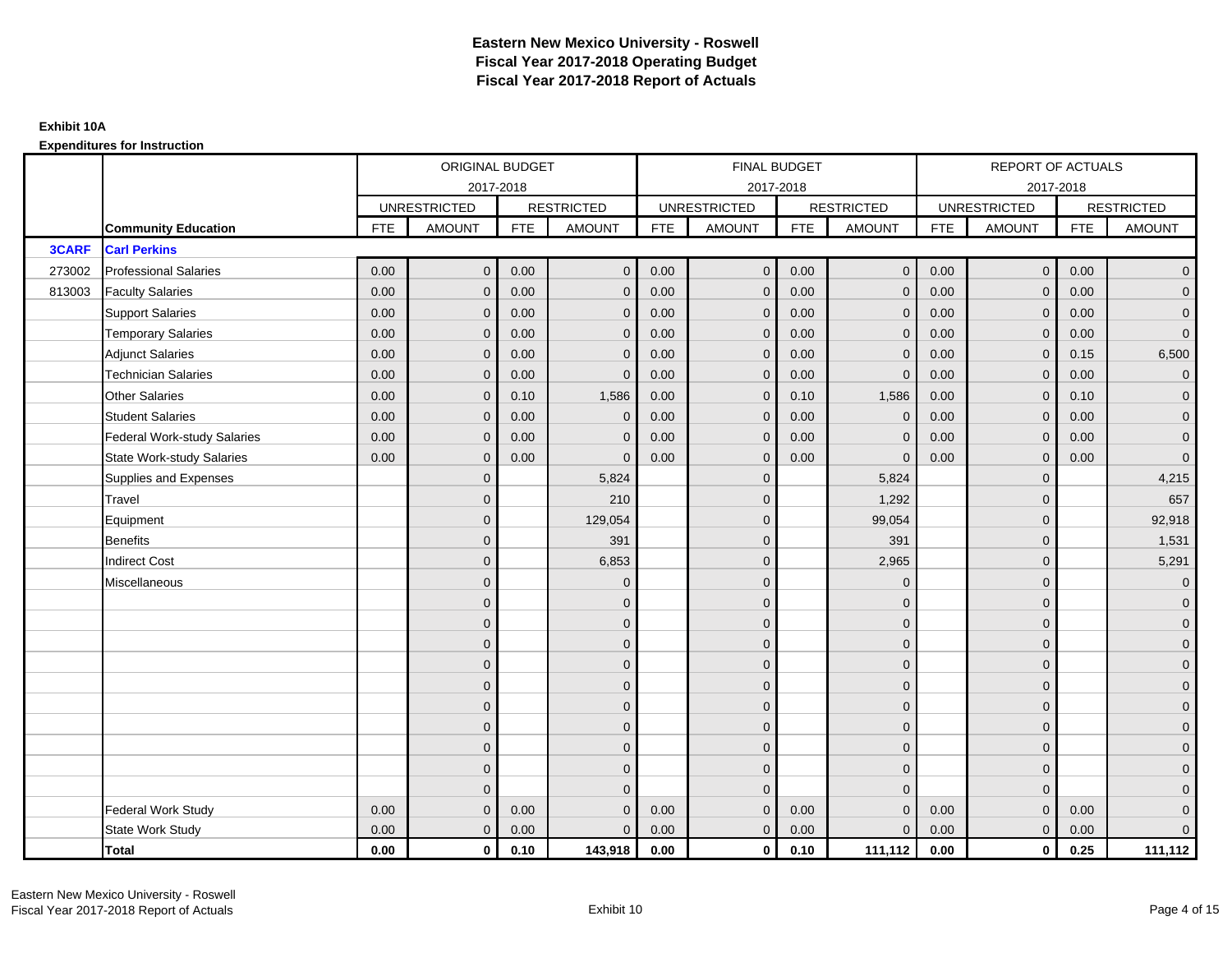|        |                                       |            | ORIGINAL BUDGET     |            |                   |            | <b>FINAL BUDGET</b> |            |                   |            | REPORT OF ACTUALS   |            |                     |
|--------|---------------------------------------|------------|---------------------|------------|-------------------|------------|---------------------|------------|-------------------|------------|---------------------|------------|---------------------|
|        |                                       |            | 2017-2018           |            |                   |            | 2017-2018           |            |                   |            | 2017-2018           |            |                     |
|        |                                       |            | <b>UNRESTRICTED</b> |            | <b>RESTRICTED</b> |            | <b>UNRESTRICTED</b> |            | <b>RESTRICTED</b> |            | <b>UNRESTRICTED</b> |            | <b>RESTRICTED</b>   |
|        | <b>Community Education</b>            | <b>FTE</b> | <b>AMOUNT</b>       | <b>FTE</b> | <b>AMOUNT</b>     | <b>FTE</b> | AMOUNT              | <b>FTE</b> | <b>AMOUNT</b>     | <b>FTE</b> | <b>AMOUNT</b>       | <b>FTE</b> | <b>AMOUNT</b>       |
| 3TEPF  | <b>Carl Perkins - Non-Traditional</b> |            |                     |            |                   |            |                     |            |                   |            |                     |            |                     |
| 282008 | <b>Professional Salaries</b>          | 0.00       | $\mathbf{0}$        | 0.00       | $\mathbf{0}$      | 0.00       | $\mathbf 0$         | 0.00       | $\overline{0}$    | 0.00       | $\mathbf 0$         | 0.00       | $\overline{0}$      |
| 822008 | <b>Faculty Salaries</b>               | 0.00       | $\mathbf{0}$        | 0.00       | $\mathbf{0}$      | 0.00       | $\mathbf{0}$        | 0.00       | $\mathbf{0}$      | 0.00       | $\mathbf{0}$        | 0.00       | $\overline{0}$      |
|        | <b>Support Salaries</b>               | 0.00       | $\mathbf{0}$        | 0.00       | $\mathbf 0$       | 0.00       | $\mathbf{0}$        | 0.00       | $\mathbf{0}$      | 0.00       | $\mathbf{0}$        | 0.00       | $\overline{0}$      |
|        | <b>Temporary Salaries</b>             | 0.00       | $\mathbf 0$         | 0.00       | $\mathbf{0}$      | 0.00       | $\mathbf{0}$        | 0.00       | $\mathbf 0$       | 0.00       | $\mathbf 0$         | 0.00       | $\overline{0}$      |
|        | <b>Adjunct Salaries</b>               | 0.00       | $\mathbf{0}$        | 0.00       | $\Omega$          | 0.00       | $\mathbf{0}$        | 0.00       | $\mathbf{0}$      | 0.00       | $\Omega$            | 0.00       | $\mathbf 0$         |
|        | <b>Technician Salaries</b>            | 0.00       | $\Omega$            | 0.00       | $\Omega$          | 0.00       | $\Omega$            | 0.00       | $\Omega$          | 0.00       | $\Omega$            | 0.00       | $\overline{0}$      |
|        | <b>Other Salaries</b>                 | 0.00       | $\mathbf{0}$        | 0.00       | $\mathbf{0}$      | 0.00       | $\mathbf{0}$        | 0.00       | $\mathbf{0}$      | 0.00       | $\mathbf{0}$        | 0.00       | $\overline{0}$      |
|        | <b>Student Salaries</b>               | 0.00       | $\mathbf{0}$        | 0.00       | $\mathbf{0}$      | 0.00       | $\mathbf{0}$        | 0.00       | $\mathbf 0$       | 0.00       | $\mathbf{0}$        | 0.00       | $\overline{0}$      |
|        | <b>Federal Work-study Salaries</b>    | 0.00       | $\mathbf{0}$        | 0.00       | $\Omega$          | 0.00       | $\Omega$            | 0.00       | $\mathbf{0}$      | 0.00       | $\mathbf{0}$        | 0.00       | $\overline{0}$      |
|        | <b>State Work-study Salaries</b>      | 0.00       | $\mathbf{0}$        | 0.00       | $\mathbf{0}$      | 0.00       | $\mathbf{0}$        | 0.00       | $\mathbf{0}$      | 0.00       | $\mathbf{0}$        | 0.00       | $\overline{0}$      |
|        | Supplies and Expenses                 |            | $\Omega$            |            | $\Omega$          |            | $\Omega$            |            | $\mathbf{0}$      |            | $\Omega$            |            | $\overline{0}$      |
|        | Travel                                |            | $\Omega$            |            | $\Omega$          |            | $\Omega$            |            | $\mathbf{0}$      |            | $\Omega$            |            | $\overline{0}$      |
|        | Equipment                             |            | $\overline{0}$      |            | $\Omega$          |            | $\mathbf{0}$        |            | $\mathbf 0$       |            | $\mathbf{0}$        |            | $\overline{0}$      |
|        | <b>Benefits</b>                       |            | $\Omega$            |            | $\Omega$          |            | $\Omega$            |            | $\mathbf 0$       |            | $\mathbf{0}$        |            | $\overline{0}$      |
|        | <b>Indirect Cost</b>                  |            | $\overline{0}$      |            | 3,333             |            | $\mathbf{0}$        |            | $\mathbf 0$       |            | $\mathbf{0}$        |            | $\mathbf 0$         |
|        | Miscellaneous                         |            | $\overline{0}$      |            | 66,667            |            | $\mathbf{0}$        |            | $\mathbf 0$       |            | $\Omega$            |            | $\mathbf 0$         |
|        |                                       |            | $\overline{0}$      |            | $\mathbf{0}$      |            | $\Omega$            |            | $\mathbf{0}$      |            | $\Omega$            |            | $\overline{0}$      |
|        |                                       |            | $\overline{0}$      |            | $\mathbf{0}$      |            | $\mathbf{0}$        |            | $\mathbf 0$       |            | $\mathbf{0}$        |            | $\overline{0}$      |
|        |                                       |            | $\Omega$            |            | $\mathbf{0}$      |            | $\Omega$            |            | $\mathbf 0$       |            | $\Omega$            |            | $\overline{0}$      |
|        |                                       |            | $\Omega$            |            | $\Omega$          |            | $\Omega$            |            | $\mathbf{0}$      |            | $\Omega$            |            | $\overline{0}$      |
|        |                                       |            | $\Omega$            |            | $\mathbf{0}$      |            | $\mathbf{0}$        |            | $\mathbf 0$       |            | $\Omega$            |            | $\mathsf{O}\xspace$ |
|        |                                       |            | $\overline{0}$      |            | $\mathbf{0}$      |            | $\Omega$            |            | $\mathbf{0}$      |            | $\Omega$            |            | $\overline{0}$      |
|        |                                       |            | $\Omega$            |            | $\mathbf{0}$      |            | $\Omega$            |            | $\mathbf{0}$      |            | $\Omega$            |            | $\overline{0}$      |
|        |                                       |            | $\Omega$            |            | $\mathbf 0$       |            | $\Omega$            |            | $\mathbf 0$       |            | $\mathbf{0}$        |            | $\overline{0}$      |
|        |                                       |            | $\mathbf{0}$        |            | $\mathbf{0}$      |            | $\Omega$            |            | $\mathbf{0}$      |            | $\mathbf{0}$        |            | $\mathbf 0$         |
|        |                                       |            | $\Omega$            |            | $\Omega$          |            | $\Omega$            |            | $\mathbf{0}$      |            | $\Omega$            |            | $\mathbf 0$         |
|        | <b>Federal Work Study</b>             | 0.00       | $\mathbf{0}$        | 0.00       | $\Omega$          | 0.00       | $\mathbf{0}$        | 0.00       | $\mathbf{0}$      | 0.00       | $\mathbf{0}$        | 0.00       | $\mathbf 0$         |
|        | State Work Study                      | 0.00       | $\mathbf{0}$        | 0.00       | $\mathbf{0}$      | 0.00       | $\overline{0}$      | 0.00       | $\overline{0}$    | 0.00       | $\mathbf{0}$        | 0.00       | $\overline{0}$      |
|        | Total                                 | 0.00       | $\mathbf 0$         | 0.00       | 70,000            | 0.00       | $\mathbf{0}$        | 0.00       | $\mathbf{0}$      | 0.00       | $\mathbf 0$         | 0.00       | $\mathbf 0$         |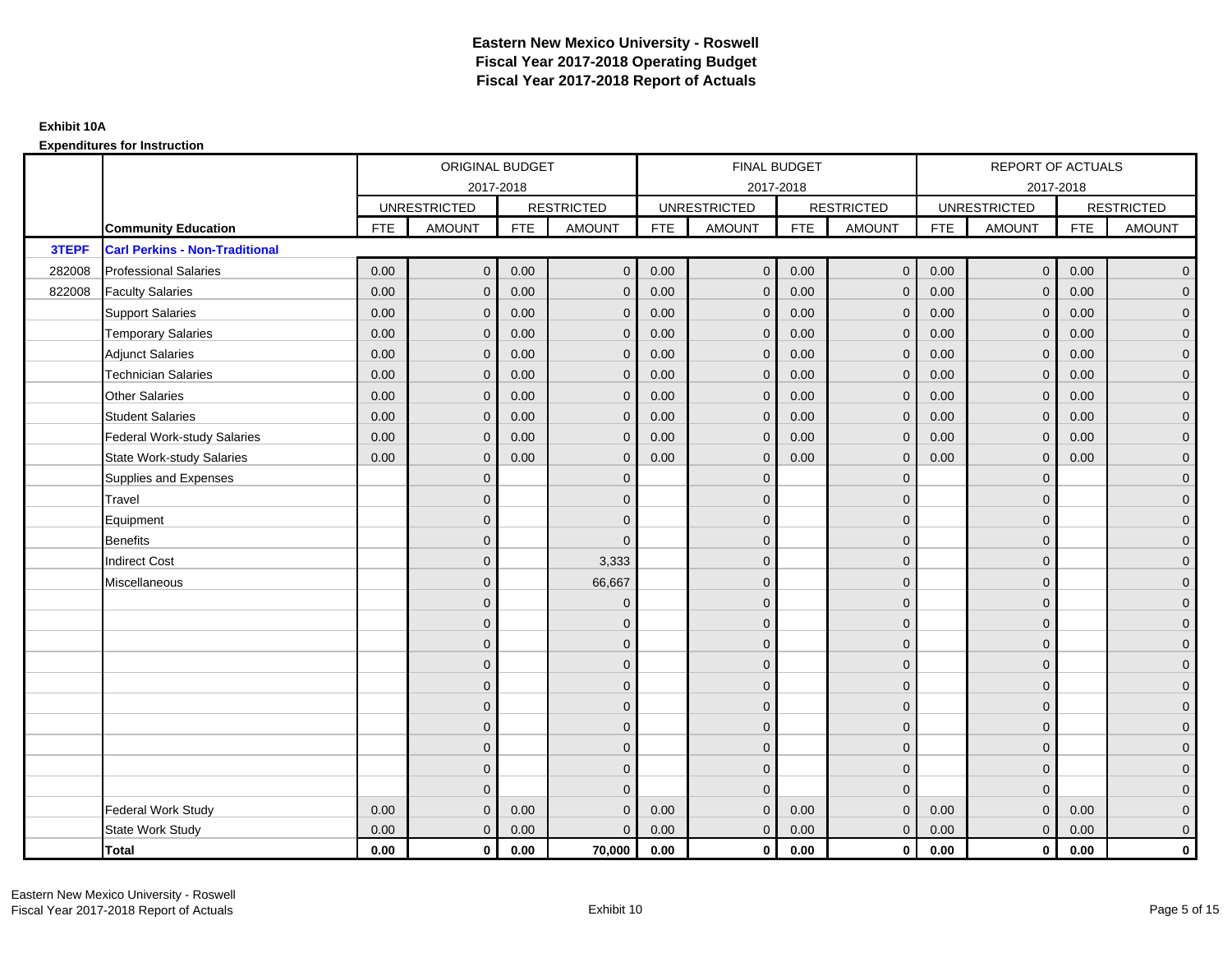|               |                                      | ORIGINAL BUDGET<br>2017-2018<br><b>UNRESTRICTED</b><br><b>RESTRICTED</b><br><b>FTE</b><br><b>AMOUNT</b><br><b>AMOUNT</b><br><b>FTE</b><br>$\mathbf{0}$<br>0.00<br>0.00<br>$\mathbf{0}$<br>0.00<br>0.00<br>$\mathbf{0}$<br>$\mathbf{0}$<br>0.00<br>$\mathbf{0}$<br>0.00<br>$\mathbf{0}$<br>0.00<br>0.00<br>$\mathbf{0}$<br>$\mathbf 0$<br>0.00<br>$\mathbf{0}$<br>0.00<br>$\Omega$<br>0.00<br>0.00<br>$\Omega$<br>$\Omega$<br>0.00<br>$\mathbf{0}$<br>0.00<br>$\mathbf 0$<br>0.00<br>$\mathbf{0}$<br>0.00<br>$\mathbf{0}$<br>0.00<br>0.00<br>$\mathbf{0}$<br>$\Omega$<br>0.00<br>0.00<br>$\mathbf{0}$<br>$\Omega$ |                |      |              | FINAL BUDGET |                     |            |                   | REPORT OF ACTUALS |                     |            |                   |
|---------------|--------------------------------------|------------------------------------------------------------------------------------------------------------------------------------------------------------------------------------------------------------------------------------------------------------------------------------------------------------------------------------------------------------------------------------------------------------------------------------------------------------------------------------------------------------------------------------------------------------------------------------------------------------------|----------------|------|--------------|--------------|---------------------|------------|-------------------|-------------------|---------------------|------------|-------------------|
|               |                                      |                                                                                                                                                                                                                                                                                                                                                                                                                                                                                                                                                                                                                  |                |      |              |              | 2017-2018           |            |                   |                   |                     | 2017-2018  |                   |
|               |                                      |                                                                                                                                                                                                                                                                                                                                                                                                                                                                                                                                                                                                                  |                |      |              |              | <b>UNRESTRICTED</b> |            | <b>RESTRICTED</b> |                   | <b>UNRESTRICTED</b> |            | <b>RESTRICTED</b> |
|               | <b>Community Education</b>           |                                                                                                                                                                                                                                                                                                                                                                                                                                                                                                                                                                                                                  |                |      |              | <b>FTE</b>   | AMOUNT              | <b>FTE</b> | <b>AMOUNT</b>     | <b>FTE</b>        | <b>AMOUNT</b>       | <b>FTE</b> | <b>AMOUNT</b>     |
| <b>3CARRE</b> | <b>Carl Perkins - Redistribution</b> |                                                                                                                                                                                                                                                                                                                                                                                                                                                                                                                                                                                                                  |                |      |              |              |                     |            |                   |                   |                     |            |                   |
| 273018        | <b>Professional Salaries</b>         |                                                                                                                                                                                                                                                                                                                                                                                                                                                                                                                                                                                                                  |                |      |              | 0.00         | $\mathbf 0$         | 0.00       | $\overline{0}$    | 0.00              | $\overline{0}$      | 0.00       | $\overline{0}$    |
| 813018        | <b>Faculty Salaries</b>              |                                                                                                                                                                                                                                                                                                                                                                                                                                                                                                                                                                                                                  |                |      |              | 0.00         | $\mathbf{0}$        | 0.00       | $\mathbf{0}$      | 0.00              | $\mathbf 0$         | 0.00       | $\overline{0}$    |
|               | <b>Support Salaries</b>              |                                                                                                                                                                                                                                                                                                                                                                                                                                                                                                                                                                                                                  |                |      |              | 0.00         | $\mathbf{0}$        | 0.00       | $\mathbf{0}$      | 0.00              | $\mathbf{0}$        | 0.00       | $\overline{0}$    |
|               | <b>Temporary Salaries</b>            |                                                                                                                                                                                                                                                                                                                                                                                                                                                                                                                                                                                                                  |                |      |              | 0.00         | $\mathbf{0}$        | 0.00       | $\mathbf 0$       | 0.00              | $\mathbf 0$         | 0.00       | $\overline{0}$    |
|               | <b>Adjunct Salaries</b>              |                                                                                                                                                                                                                                                                                                                                                                                                                                                                                                                                                                                                                  |                |      |              | 0.00         | $\mathbf{0}$        | 0.00       | $\mathbf{0}$      | 0.00              | $\mathbf{0}$        | 0.00       | $\overline{0}$    |
|               | <b>Technician Salaries</b>           |                                                                                                                                                                                                                                                                                                                                                                                                                                                                                                                                                                                                                  |                |      |              | 0.00         | $\Omega$            | 0.00       | $\mathbf{0}$      | 0.00              | $\Omega$            | 0.00       | $\overline{0}$    |
|               | <b>Other Salaries</b>                |                                                                                                                                                                                                                                                                                                                                                                                                                                                                                                                                                                                                                  |                |      |              | 0.00         | $\mathbf{0}$        | 0.00       | $\mathbf{0}$      | 0.00              | $\mathbf{0}$        | 0.00       | $\overline{0}$    |
|               | <b>Student Salaries</b>              |                                                                                                                                                                                                                                                                                                                                                                                                                                                                                                                                                                                                                  |                |      |              | 0.00         | $\mathbf{0}$        | 0.00       | $\mathbf 0$       | 0.00              | $\mathbf 0$         | 0.00       | $\overline{0}$    |
|               | <b>Federal Work-study Salaries</b>   |                                                                                                                                                                                                                                                                                                                                                                                                                                                                                                                                                                                                                  |                |      |              | 0.00         | $\Omega$            | 0.00       | $\overline{0}$    | 0.00              | $\mathbf{0}$        | 0.00       | $\mathbf{0}$      |
|               | <b>State Work-study Salaries</b>     |                                                                                                                                                                                                                                                                                                                                                                                                                                                                                                                                                                                                                  |                |      |              | 0.00         | $\mathbf{0}$        | 0.00       | $\mathbf 0$       | 0.00              | $\mathbf{0}$        | 0.00       | $\mathbf 0$       |
|               | Supplies and Expenses                |                                                                                                                                                                                                                                                                                                                                                                                                                                                                                                                                                                                                                  | $\mathbf{0}$   |      | 22,525       |              | $\mathbf{0}$        |            | 11,570            |                   | $\mathbf 0$         |            | 409               |
|               | Travel                               |                                                                                                                                                                                                                                                                                                                                                                                                                                                                                                                                                                                                                  | $\Omega$       |      | $\Omega$     |              | $\Omega$            |            | $\mathbf 0$       |                   | $\mathbf 0$         |            | 8,179             |
|               | Equipment                            |                                                                                                                                                                                                                                                                                                                                                                                                                                                                                                                                                                                                                  | $\overline{0}$ |      | $\Omega$     |              | $\mathbf{0}$        |            | $\mathbf{0}$      |                   | $\mathbf{0}$        |            | $\overline{0}$    |
|               | <b>Benefits</b>                      |                                                                                                                                                                                                                                                                                                                                                                                                                                                                                                                                                                                                                  | $\Omega$       |      | $\Omega$     |              | $\Omega$            |            | $\mathbf 0$       |                   | $\mathbf 0$         |            | $\overline{0}$    |
|               | <b>Indirect Cost</b>                 |                                                                                                                                                                                                                                                                                                                                                                                                                                                                                                                                                                                                                  | $\overline{0}$ |      | 1,126        |              | $\mathbf{0}$        |            | 1,126             |                   | $\mathbf 0$         |            | $\overline{0}$    |
|               | Miscellaneous                        |                                                                                                                                                                                                                                                                                                                                                                                                                                                                                                                                                                                                                  | $\mathbf{0}$   |      | $\Omega$     |              | $\mathbf{0}$        |            | $\mathbf 0$       |                   | $\mathbf 0$         |            | $\mathbf 0$       |
|               |                                      |                                                                                                                                                                                                                                                                                                                                                                                                                                                                                                                                                                                                                  | $\overline{0}$ |      | $\mathbf{0}$ |              | $\Omega$            |            | $\mathbf{0}$      |                   | $\Omega$            |            | $\overline{0}$    |
|               |                                      |                                                                                                                                                                                                                                                                                                                                                                                                                                                                                                                                                                                                                  | $\overline{0}$ |      | $\mathbf 0$  |              | $\mathbf{0}$        |            | $\mathbf 0$       |                   | $\mathbf 0$         |            | $\overline{0}$    |
|               |                                      |                                                                                                                                                                                                                                                                                                                                                                                                                                                                                                                                                                                                                  | $\Omega$       |      | $\mathbf{0}$ |              | $\Omega$            |            | $\mathbf 0$       |                   | $\mathbf 0$         |            | $\overline{0}$    |
|               |                                      |                                                                                                                                                                                                                                                                                                                                                                                                                                                                                                                                                                                                                  | $\Omega$       |      | $\Omega$     |              | $\Omega$            |            | $\mathbf{0}$      |                   | $\Omega$            |            | $\overline{0}$    |
|               |                                      |                                                                                                                                                                                                                                                                                                                                                                                                                                                                                                                                                                                                                  | $\mathbf{0}$   |      | $\mathbf{0}$ |              | $\mathbf{0}$        |            | $\mathbf 0$       |                   | $\mathbf 0$         |            | $\pmb{0}$         |
|               |                                      |                                                                                                                                                                                                                                                                                                                                                                                                                                                                                                                                                                                                                  | $\mathbf{0}$   |      | $\mathbf{0}$ |              | $\Omega$            |            | $\mathbf{0}$      |                   | $\mathbf 0$         |            | $\overline{0}$    |
|               |                                      |                                                                                                                                                                                                                                                                                                                                                                                                                                                                                                                                                                                                                  | $\Omega$       |      | $\mathbf{0}$ |              | $\Omega$            |            | $\mathbf 0$       |                   | $\mathbf{0}$        |            | $\overline{0}$    |
|               |                                      |                                                                                                                                                                                                                                                                                                                                                                                                                                                                                                                                                                                                                  | $\mathbf{0}$   |      | $\mathbf{0}$ |              | $\Omega$            |            | $\mathbf 0$       |                   | $\mathbf{0}$        |            | $\overline{0}$    |
|               |                                      |                                                                                                                                                                                                                                                                                                                                                                                                                                                                                                                                                                                                                  | $\overline{0}$ |      | $\mathbf{0}$ |              | $\Omega$            |            | $\mathbf{0}$      |                   | $\mathbf{0}$        |            | $\overline{0}$    |
|               |                                      |                                                                                                                                                                                                                                                                                                                                                                                                                                                                                                                                                                                                                  | $\Omega$       |      | $\Omega$     |              | $\Omega$            |            | $\mathbf{0}$      |                   | $\Omega$            |            | $\overline{0}$    |
|               | Federal Work Study                   | 0.00                                                                                                                                                                                                                                                                                                                                                                                                                                                                                                                                                                                                             | $\mathbf{0}$   | 0.00 | $\Omega$     | 0.00         | $\mathbf{0}$        | 0.00       | $\mathbf{0}$      | 0.00              | $\mathbf{0}$        | 0.00       | $\mathbf{0}$      |
|               | State Work Study                     | 0.00                                                                                                                                                                                                                                                                                                                                                                                                                                                                                                                                                                                                             | $\mathbf{0}$   | 0.00 | $\Omega$     | 0.00         | $\overline{0}$      | 0.00       | $\mathbf{0}$      | 0.00              | $\mathbf{0}$        | 0.00       | $\overline{0}$    |
|               | <b>Total</b>                         | 0.00                                                                                                                                                                                                                                                                                                                                                                                                                                                                                                                                                                                                             | $\mathbf{0}$   | 0.00 | 23,651       | 0.00         | $\mathbf{0}$        | 0.00       | 12,696            | 0.00              | $\mathbf 0$         | 0.00       | 8,588             |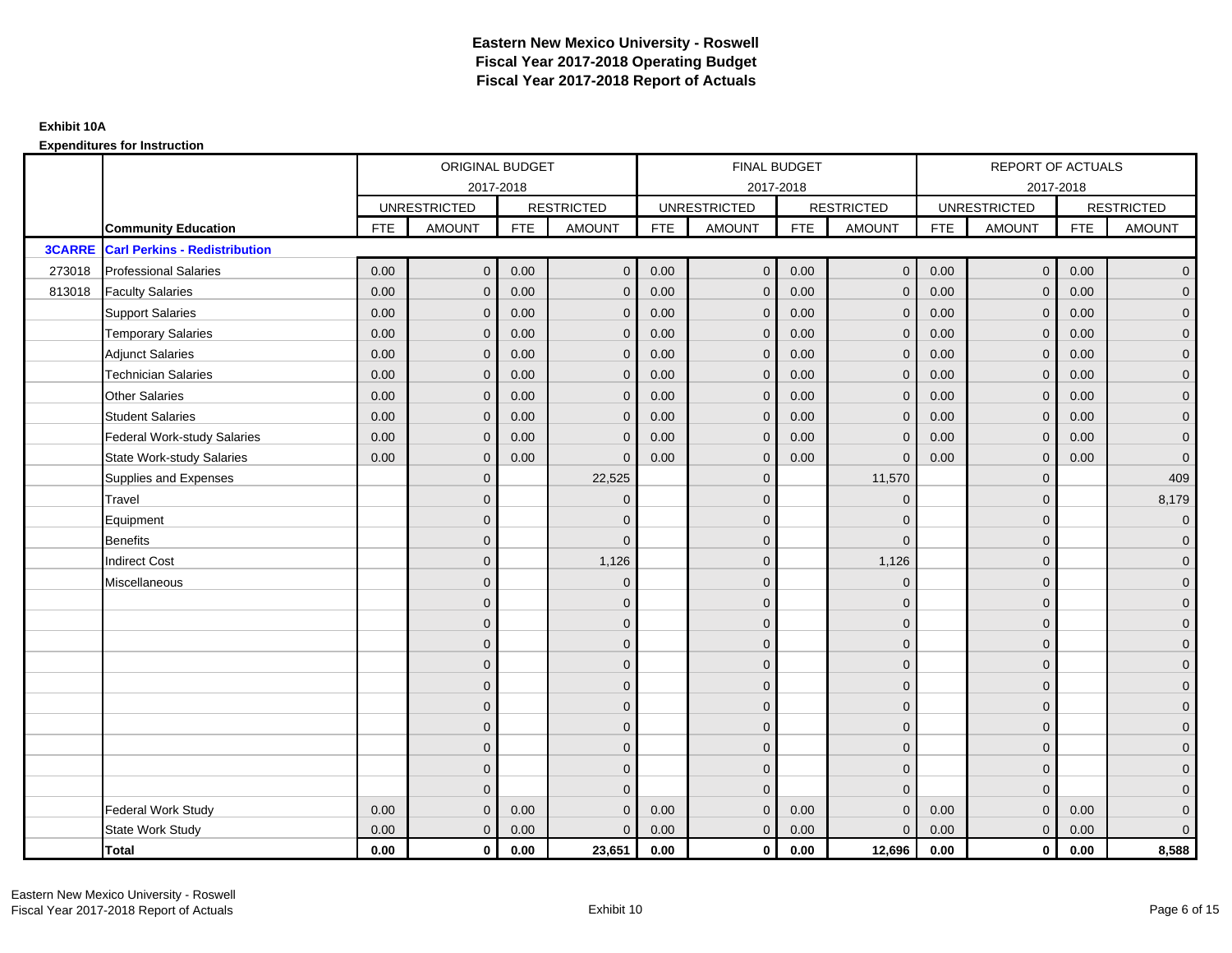|        |                                              |            | ORIGINAL BUDGET     |            |                   |            | FINAL BUDGET        |            |                   |            | REPORT OF ACTUALS   |            |                     |
|--------|----------------------------------------------|------------|---------------------|------------|-------------------|------------|---------------------|------------|-------------------|------------|---------------------|------------|---------------------|
|        |                                              |            | 2017-2018           |            |                   |            | 2017-2018           |            |                   |            | 2017-2018           |            |                     |
|        |                                              |            | <b>UNRESTRICTED</b> |            | <b>RESTRICTED</b> |            | <b>UNRESTRICTED</b> |            | <b>RESTRICTED</b> |            | <b>UNRESTRICTED</b> |            | <b>RESTRICTED</b>   |
|        | <b>Community Education</b>                   | <b>FTE</b> | <b>AMOUNT</b>       | <b>FTE</b> | <b>AMOUNT</b>     | <b>FTE</b> | AMOUNT              | <b>FTE</b> | <b>AMOUNT</b>     | <b>FTE</b> | <b>AMOUNT</b>       | <b>FTE</b> | <b>AMOUNT</b>       |
| 3CFDA  | <b>Child &amp; adult Summer Food Program</b> |            |                     |            |                   |            |                     |            |                   |            |                     |            |                     |
| 273009 | <b>Professional Salaries</b>                 | 0.00       | $\mathbf{0}$        | 0.00       | $\mathbf{0}$      | 0.00       | $\mathbf{0}$        | 0.00       | $\mathbf 0$       | 0.00       | $\overline{0}$      | 0.00       | $\overline{0}$      |
| 823041 | <b>Faculty Salaries</b>                      | 0.00       | $\mathbf{0}$        | 0.00       | $\mathbf{0}$      | 0.00       | $\mathbf{0}$        | 0.00       | $\mathbf 0$       | 0.00       | $\mathbf 0$         | 0.00       | $\overline{0}$      |
|        | <b>Support Salaries</b>                      | 0.00       | $\mathbf{0}$        | 0.00       | $\mathbf 0$       | 0.00       | $\mathbf{0}$        | 0.00       | $\mathbf{0}$      | 0.00       | $\overline{0}$      | 0.00       | $\overline{0}$      |
|        | <b>Temporary Salaries</b>                    | 0.00       | $\mathbf 0$         | 0.00       | $\mathbf{0}$      | 0.00       | $\mathbf{0}$        | 0.00       | $\mathbf 0$       | 0.00       | $\mathbf 0$         | 0.00       | $\overline{0}$      |
|        | <b>Adjunct Salaries</b>                      | 0.00       | $\mathbf{0}$        | 0.00       | $\Omega$          | 0.00       | $\mathbf{0}$        | 0.00       | $\mathbf{0}$      | 0.00       | $\mathbf{0}$        | 0.00       | $\overline{0}$      |
|        | <b>Technician Salaries</b>                   | 0.00       | $\Omega$            | 0.00       | $\Omega$          | 0.00       | $\Omega$            | 0.00       | $\Omega$          | 0.00       | $\Omega$            | 0.00       | $\overline{0}$      |
|        | <b>Other Salaries</b>                        | 0.00       | $\mathbf{0}$        | 0.00       | $\mathbf{0}$      | 0.00       | $\mathbf{0}$        | 0.00       | $\mathbf{0}$      | 0.00       | $\mathbf 0$         | 0.00       | $\overline{0}$      |
|        | <b>Student Salaries</b>                      | 0.00       | $\mathbf{0}$        | 0.00       | $\mathbf{0}$      | 0.00       | $\mathbf{0}$        | 0.00       | $\mathbf{0}$      | 0.00       | $\mathbf{0}$        | 0.00       | $\overline{0}$      |
|        | <b>Federal Work-study Salaries</b>           | 0.00       | $\mathbf{0}$        | 0.00       | $\Omega$          | 0.00       | $\Omega$            | 0.00       | $\overline{0}$    | 0.00       | $\mathbf{0}$        | 0.00       | $\overline{0}$      |
|        | <b>State Work-study Salaries</b>             | 0.00       | $\mathbf{0}$        | 0.00       | $\mathbf 0$       | 0.00       | $\mathbf{0}$        | 0.00       | $\Omega$          | 0.00       | $\mathbf{0}$        | 0.00       | $\overline{0}$      |
|        | Supplies and Expenses                        |            | $\Omega$            |            | 4,000             |            | $\mathbf{0}$        |            | 4,226             |            | $\mathbf 0$         |            | 4,406               |
|        | Travel                                       |            | $\Omega$            |            | $\mathbf 0$       |            | $\Omega$            |            | $\Omega$          |            | $\mathbf{0}$        |            | $\overline{0}$      |
|        | Equipment                                    |            | $\mathbf{0}$        |            | $\mathbf 0$       |            | $\mathbf{0}$        |            | $\mathbf 0$       |            | $\mathbf{0}$        |            | $\overline{0}$      |
|        | <b>Benefits</b>                              |            | $\Omega$            |            | $\mathbf{0}$      |            | $\Omega$            |            | $\mathbf{0}$      |            | $\mathbf{0}$        |            | $\overline{0}$      |
|        | <b>Indirect Cost</b>                         |            | $\overline{0}$      |            | $\mathbf{0}$      |            | $\mathbf{0}$        |            | $\mathbf 0$       |            | $\mathbf 0$         |            | $\overline{0}$      |
|        | Miscellaneous                                |            | $\overline{0}$      |            | $\mathbf 0$       |            | $\mathbf{0}$        |            | $\mathbf 0$       |            | $\mathbf 0$         |            | $\mathbf 0$         |
|        |                                              |            | $\overline{0}$      |            | $\mathbf{0}$      |            | $\Omega$            |            | $\mathbf{0}$      |            | $\Omega$            |            | $\overline{0}$      |
|        |                                              |            | $\overline{0}$      |            | $\mathbf 0$       |            | $\mathbf{0}$        |            | $\mathbf 0$       |            | $\mathbf{0}$        |            | $\overline{0}$      |
|        |                                              |            | $\Omega$            |            | $\mathbf{0}$      |            | $\Omega$            |            | $\mathbf 0$       |            | $\mathbf{0}$        |            | $\overline{0}$      |
|        |                                              |            | $\Omega$            |            | $\mathbf{0}$      |            | $\Omega$            |            | $\mathbf 0$       |            | $\Omega$            |            | $\overline{0}$      |
|        |                                              |            | $\mathbf{0}$        |            | $\mathbf 0$       |            | $\mathbf{0}$        |            | $\mathbf 0$       |            | $\mathbf 0$         |            | $\mathsf{O}\xspace$ |
|        |                                              |            | $\overline{0}$      |            | $\mathbf{0}$      |            | $\mathbf{0}$        |            | $\mathbf{0}$      |            | $\mathbf{0}$        |            | $\overline{0}$      |
|        |                                              |            | $\Omega$            |            | $\mathbf{0}$      |            | $\Omega$            |            | $\mathbf 0$       |            | $\mathbf{0}$        |            | $\overline{0}$      |
|        |                                              |            | $\mathbf{0}$        |            | $\mathbf{0}$      |            | $\Omega$            |            | $\mathbf 0$       |            | $\mathbf{0}$        |            | $\overline{0}$      |
|        |                                              |            | $\mathbf{0}$        |            | $\mathbf{0}$      |            | $\Omega$            |            | $\overline{0}$    |            | $\mathbf{0}$        |            | $\overline{0}$      |
|        |                                              |            | $\Omega$            |            | $\Omega$          |            | $\Omega$            |            | $\mathbf{0}$      |            | $\Omega$            |            | $\mathsf{O}\xspace$ |
|        | <b>Federal Work Study</b>                    | 0.00       | $\mathbf{0}$        | 0.00       | $\mathbf 0$       | 0.00       | $\mathbf{0}$        | 0.00       | $\mathbf 0$       | 0.00       | $\mathbf{0}$        | 0.00       | $\mathbf{0}$        |
|        | State Work Study                             | 0.00       | $\mathbf{0}$        | 0.00       | $\mathbf 0$       | 0.00       | $\overline{0}$      | 0.00       | $\mathbf{0}$      | 0.00       | $\mathbf{0}$        | 0.00       | $\overline{0}$      |
|        | <b>Total</b>                                 | 0.00       | $\mathbf 0$         | 0.00       | 4,000             | 0.00       | $\mathbf{0}$        | 0.00       | 4,226             | 0.00       | $\mathbf 0$         | 0.00       | 4,406               |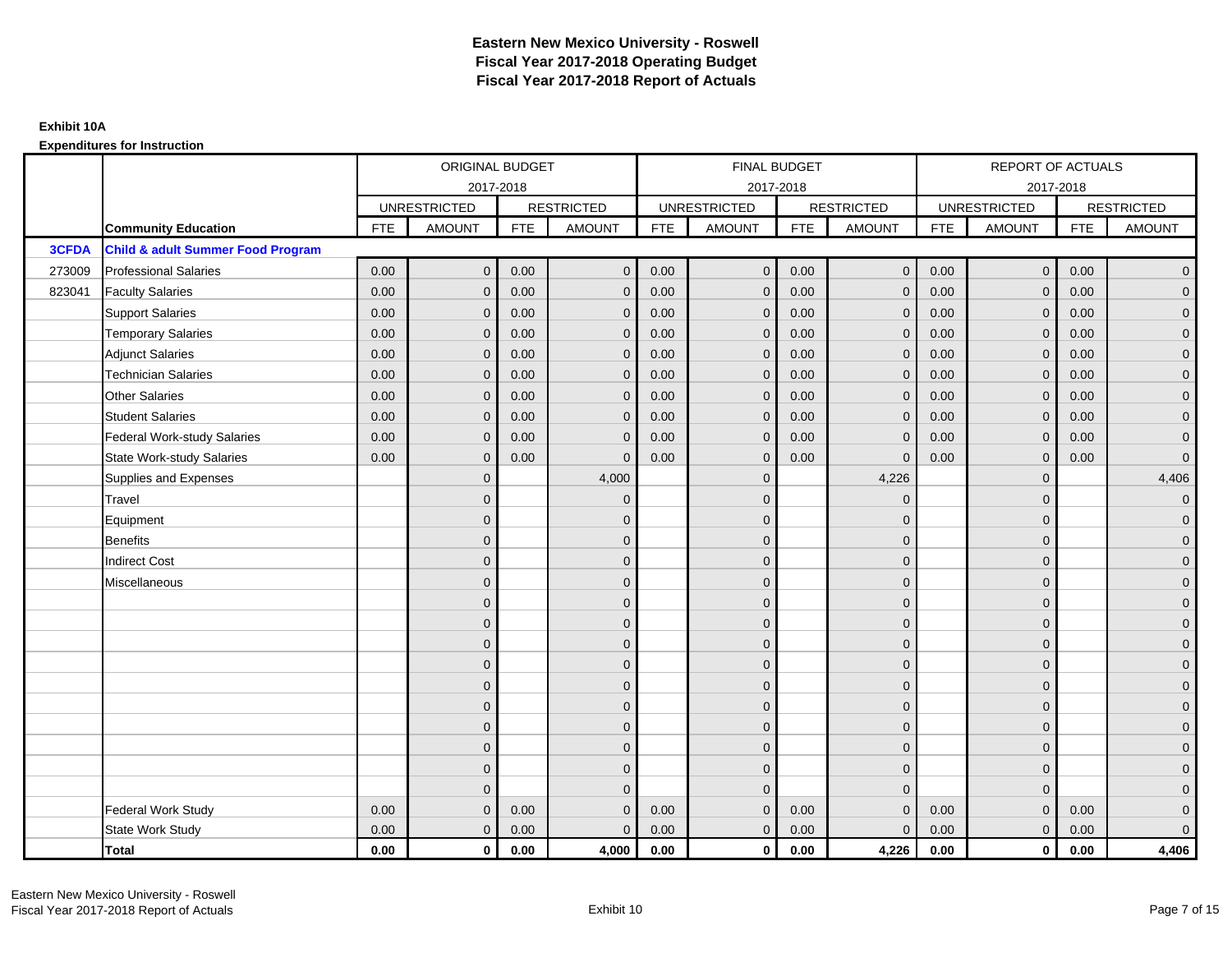|               |                                  | ORIGINAL BUDGET<br>2017-2018<br><b>RESTRICTED</b><br><b>UNRESTRICTED</b><br><b>FTE</b><br><b>AMOUNT</b><br><b>FTE</b><br>0.00<br>$\mathbf{0}$<br>0.25<br>0.00<br>0.00<br>$\mathbf{0}$<br>0.00<br>0.00<br>$\mathbf{0}$<br>0.00<br>0.00<br>$\mathbf{0}$<br>0.00<br>0.00<br>$\mathbf{0}$<br>0.00<br>0.00<br>$\mathbf{0}$<br>0.00<br>$\mathbf{0}$<br>0.00<br>0.00<br>$\mathbf 0$<br>0.00<br>0.00<br>$\mathbf{0}$<br>0.00<br>0.00<br>0.00<br>$\mathbf{0}$<br>$\overline{0}$<br>$\overline{0}$<br>$\overline{0}$<br>$\mathbf{0}$<br>$\mathbf{0}$<br>$\Omega$<br>$\overline{0}$<br>$\mathbf{0}$<br>$\Omega$<br>$\mathbf{0}$ |                |      |               |            | <b>FINAL BUDGET</b> |            |                   |            | <b>REPORT OF ACTUALS</b> |            |                     |
|---------------|----------------------------------|----------------------------------------------------------------------------------------------------------------------------------------------------------------------------------------------------------------------------------------------------------------------------------------------------------------------------------------------------------------------------------------------------------------------------------------------------------------------------------------------------------------------------------------------------------------------------------------------------------------------|----------------|------|---------------|------------|---------------------|------------|-------------------|------------|--------------------------|------------|---------------------|
|               |                                  |                                                                                                                                                                                                                                                                                                                                                                                                                                                                                                                                                                                                                      |                |      |               |            | 2017-2018           |            |                   |            | 2017-2018                |            |                     |
|               |                                  |                                                                                                                                                                                                                                                                                                                                                                                                                                                                                                                                                                                                                      |                |      |               |            | <b>UNRESTRICTED</b> |            | <b>RESTRICTED</b> |            | <b>UNRESTRICTED</b>      |            | <b>RESTRICTED</b>   |
|               | <b>Community Education</b>       |                                                                                                                                                                                                                                                                                                                                                                                                                                                                                                                                                                                                                      |                |      | <b>AMOUNT</b> | <b>FTE</b> | <b>AMOUNT</b>       | <b>FTE</b> | <b>AMOUNT</b>     | <b>FTE</b> | <b>AMOUNT</b>            | <b>FTE</b> | <b>AMOUNT</b>       |
| <b>3ELCIG</b> | <b>Elcivics</b>                  |                                                                                                                                                                                                                                                                                                                                                                                                                                                                                                                                                                                                                      |                |      |               |            |                     |            |                   |            |                          |            |                     |
| 282053        | <b>Professional Salaries</b>     |                                                                                                                                                                                                                                                                                                                                                                                                                                                                                                                                                                                                                      |                |      | 23,009        | 0.00       | $\overline{0}$      | 0.25       | 12,834            | 0.00       | $\overline{0}$           | 0.00       | $\overline{0}$      |
| 812048        | <b>Faculty Salaries</b>          |                                                                                                                                                                                                                                                                                                                                                                                                                                                                                                                                                                                                                      |                |      | $\mathbf 0$   | 0.00       | $\mathbf{0}$        | 0.00       | $\overline{0}$    | 0.00       | $\mathbf 0$              | 0.00       | $\overline{0}$      |
|               | <b>Support Salaries</b>          |                                                                                                                                                                                                                                                                                                                                                                                                                                                                                                                                                                                                                      |                |      | $\mathbf 0$   | 0.00       | $\overline{0}$      | 0.00       | $\mathbf 0$       | 0.00       | $\mathbf{0}$             | 0.00       | $\overline{0}$      |
|               | <b>Temporary Salaries</b>        |                                                                                                                                                                                                                                                                                                                                                                                                                                                                                                                                                                                                                      |                |      | $\mathbf 0$   | 0.00       | $\mathbf{0}$        | 0.00       | $\mathbf{0}$      | 0.00       | $\mathbf 0$              | 0.34       | 10,572              |
|               | <b>Adjunct Salaries</b>          |                                                                                                                                                                                                                                                                                                                                                                                                                                                                                                                                                                                                                      |                |      | $\mathbf{0}$  | 0.00       | $\mathbf{0}$        | 0.00       | $\mathbf 0$       | 0.00       | $\mathbf{0}$             | 0.07       | 2,912               |
|               | <b>Technician Salaries</b>       |                                                                                                                                                                                                                                                                                                                                                                                                                                                                                                                                                                                                                      |                |      | $\Omega$      | 0.00       | $\mathbf{0}$        | 0.00       | $\mathbf{0}$      | 0.00       | $\mathbf{0}$             | 0.00       | $\overline{0}$      |
|               | <b>Other Salaries</b>            |                                                                                                                                                                                                                                                                                                                                                                                                                                                                                                                                                                                                                      |                |      | $\Omega$      | 0.00       | $\Omega$            | 0.00       | $\Omega$          | 0.00       | $\mathbf{0}$             | 0.00       | $\overline{0}$      |
|               | <b>Student Salaries</b>          |                                                                                                                                                                                                                                                                                                                                                                                                                                                                                                                                                                                                                      |                |      | $\mathbf 0$   | 0.00       | $\overline{0}$      | 0.00       | $\mathbf 0$       | 0.00       | $\mathbf{0}$             | 0.07       | 1,380               |
|               | Federal Work-study Salaries      |                                                                                                                                                                                                                                                                                                                                                                                                                                                                                                                                                                                                                      |                |      | $\Omega$      | 0.00       | $\mathbf{0}$        | 0.00       | $\overline{0}$    | 0.00       | $\mathbf 0$              | 0.00       | $\overline{0}$      |
|               | <b>State Work-study Salaries</b> |                                                                                                                                                                                                                                                                                                                                                                                                                                                                                                                                                                                                                      |                |      | $\Omega$      | 0.00       | $\mathbf{0}$        | 0.00       | $\Omega$          | 0.00       | $\mathbf{0}$             | 0.00       | $\overline{0}$      |
|               | Supplies and Expenses            |                                                                                                                                                                                                                                                                                                                                                                                                                                                                                                                                                                                                                      |                |      | 1,000         |            | $\mathbf{0}$        |            | 250               |            | $\mathbf 0$              |            | $\mathsf{O}\xspace$ |
|               | Travel                           |                                                                                                                                                                                                                                                                                                                                                                                                                                                                                                                                                                                                                      |                |      | 1,500         |            | $\mathbf{0}$        |            | $\mathbf 0$       |            | $\mathbf{0}$             |            | $\mathbf 0$         |
|               | Equipment                        |                                                                                                                                                                                                                                                                                                                                                                                                                                                                                                                                                                                                                      |                |      | $\Omega$      |            | $\mathbf{0}$        |            | $\Omega$          |            | $\mathbf{0}$             |            | $\overline{0}$      |
|               | <b>Benefits</b>                  |                                                                                                                                                                                                                                                                                                                                                                                                                                                                                                                                                                                                                      |                |      | 5,000         |            | $\mathbf{0}$        |            | 2,500             |            | $\mathbf{0}$             |            | 1,422               |
|               | <b>Indirect Cost</b>             |                                                                                                                                                                                                                                                                                                                                                                                                                                                                                                                                                                                                                      |                |      | 1,525         |            | $\Omega$            |            | 1,525             |            | $\mathbf 0$              |            | 814                 |
|               | Miscellaneous                    |                                                                                                                                                                                                                                                                                                                                                                                                                                                                                                                                                                                                                      |                |      | $\mathbf 0$   |            | $\mathbf{0}$        |            | $\mathbf 0$       |            | $\mathbf 0$              |            | $\mathsf{O}\xspace$ |
|               |                                  |                                                                                                                                                                                                                                                                                                                                                                                                                                                                                                                                                                                                                      |                |      | $\mathbf 0$   |            | $\mathbf{0}$        |            | $\mathbf 0$       |            | $\mathbf{0}$             |            | $\overline{0}$      |
|               |                                  |                                                                                                                                                                                                                                                                                                                                                                                                                                                                                                                                                                                                                      |                |      | $\mathbf 0$   |            | $\mathbf{0}$        |            | $\mathbf 0$       |            | $\mathbf{0}$             |            | $\overline{0}$      |
|               |                                  |                                                                                                                                                                                                                                                                                                                                                                                                                                                                                                                                                                                                                      |                |      | $\mathbf{0}$  |            | $\Omega$            |            | $\mathbf 0$       |            | $\Omega$                 |            | $\overline{0}$      |
|               |                                  |                                                                                                                                                                                                                                                                                                                                                                                                                                                                                                                                                                                                                      |                |      | $\mathbf 0$   |            | $\mathbf{0}$        |            | $\mathbf 0$       |            | $\mathbf 0$              |            | $\mathbf{0}$        |
|               |                                  |                                                                                                                                                                                                                                                                                                                                                                                                                                                                                                                                                                                                                      | $\mathbf{0}$   |      | $\mathbf 0$   |            | $\mathbf{0}$        |            | $\mathbf 0$       |            | $\mathbf 0$              |            | $\mathbf{0}$        |
|               |                                  |                                                                                                                                                                                                                                                                                                                                                                                                                                                                                                                                                                                                                      | $\overline{0}$ |      | $\mathbf{0}$  |            | $\Omega$            |            | $\mathbf{0}$      |            | $\mathbf{0}$             |            | $\overline{0}$      |
|               |                                  |                                                                                                                                                                                                                                                                                                                                                                                                                                                                                                                                                                                                                      | $\overline{0}$ |      | $\mathbf 0$   |            | $\mathbf{0}$        |            | $\mathbf 0$       |            | $\mathbf 0$              |            | $\overline{0}$      |
|               |                                  |                                                                                                                                                                                                                                                                                                                                                                                                                                                                                                                                                                                                                      | $\mathbf{0}$   |      | $\mathbf{0}$  |            | $\Omega$            |            | $\mathbf 0$       |            | $\mathbf{0}$             |            | $\overline{0}$      |
|               |                                  |                                                                                                                                                                                                                                                                                                                                                                                                                                                                                                                                                                                                                      | $\mathbf{0}$   |      | $\mathbf{0}$  |            | $\Omega$            |            | $\mathbf{0}$      |            | $\mathbf{0}$             |            | $\overline{0}$      |
|               |                                  |                                                                                                                                                                                                                                                                                                                                                                                                                                                                                                                                                                                                                      | $\Omega$       |      | $\Omega$      |            | $\Omega$            |            | $\mathbf{0}$      |            | $\Omega$                 |            | $\mathsf{O}\xspace$ |
|               | <b>Federal Work Study</b>        | 0.00                                                                                                                                                                                                                                                                                                                                                                                                                                                                                                                                                                                                                 | $\mathbf{0}$   | 0.00 | $\mathbf 0$   | 0.00       | $\mathbf{0}$        | 0.00       | $\mathbf{0}$      | 0.00       | $\mathbf{0}$             | 0.00       | $\mathbf{0}$        |
|               | State Work Study                 | 0.00                                                                                                                                                                                                                                                                                                                                                                                                                                                                                                                                                                                                                 | $\mathbf{0}$   | 0.00 | $\mathbf 0$   | 0.00       | $\overline{0}$      | 0.00       | $\mathbf{0}$      | 0.00       | $\overline{0}$           | 0.00       | $\overline{0}$      |
|               | <b>Total</b>                     | 0.00                                                                                                                                                                                                                                                                                                                                                                                                                                                                                                                                                                                                                 | $\mathbf 0$    | 0.25 | 32,034        | 0.00       | $\mathbf{0}$        | 0.25       | 17,109            | 0.00       | $\mathbf{0}$             | 0.48       | 17,100              |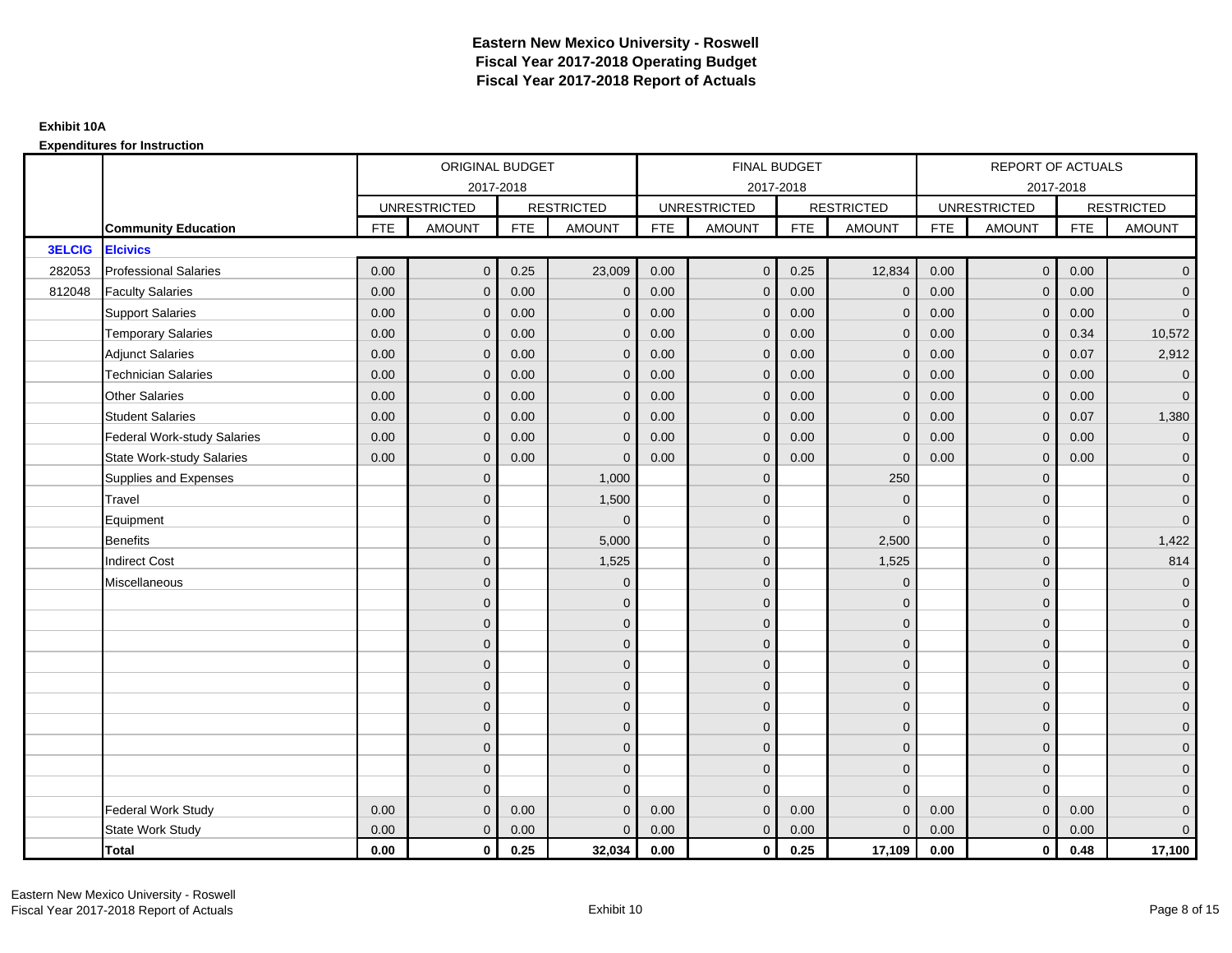|              |                                    | ORIGINAL BUDGET<br>2017-2018<br><b>RESTRICTED</b><br><b>UNRESTRICTED</b><br><b>FTE</b><br><b>AMOUNT</b><br><b>FTE</b><br><b>AMOUNT</b><br>0.00<br>$\mathbf{0}$<br>1.00<br>0.00<br>2.00<br>$\mathbf{0}$<br>0.00<br>0.00<br>$\mathbf 0$<br>0.00<br>$\mathbf{0}$<br>0.00<br>0.00<br>0.00<br>$\Omega$<br>0.00<br>0.00<br>$\mathbf{0}$<br>0.00<br>$\mathbf{0}$<br>0.00<br>0.00<br>$\mathbf{0}$<br>0.00<br>0.00<br>0.00<br>$\mathbf 0$<br>0.00<br>0.00<br>$\mathbf{0}$<br>$\mathbf{0}$<br>$\overline{0}$<br>$\mathbf{0}$<br>$\mathbf{0}$<br>$\Omega$<br>$\mathbf{0}$<br>$\overline{0}$<br>$\Omega$<br>$\mathbf{0}$ |              |      |              |            | <b>FINAL BUDGET</b> |            |                   |            | <b>REPORT OF ACTUALS</b> |            |                     |
|--------------|------------------------------------|--------------------------------------------------------------------------------------------------------------------------------------------------------------------------------------------------------------------------------------------------------------------------------------------------------------------------------------------------------------------------------------------------------------------------------------------------------------------------------------------------------------------------------------------------------------------------------------------------------------|--------------|------|--------------|------------|---------------------|------------|-------------------|------------|--------------------------|------------|---------------------|
|              |                                    |                                                                                                                                                                                                                                                                                                                                                                                                                                                                                                                                                                                                              |              |      |              |            | 2017-2018           |            |                   |            | 2017-2018                |            |                     |
|              |                                    |                                                                                                                                                                                                                                                                                                                                                                                                                                                                                                                                                                                                              |              |      |              |            | <b>UNRESTRICTED</b> |            | <b>RESTRICTED</b> |            | <b>UNRESTRICTED</b>      |            | <b>RESTRICTED</b>   |
|              | <b>Community Education</b>         |                                                                                                                                                                                                                                                                                                                                                                                                                                                                                                                                                                                                              |              |      |              | <b>FTE</b> | <b>AMOUNT</b>       | <b>FTE</b> | <b>AMOUNT</b>     | <b>FTE</b> | <b>AMOUNT</b>            | <b>FTE</b> | <b>AMOUNT</b>       |
| <b>3SHAR</b> | <b>TAACCT</b>                      |                                                                                                                                                                                                                                                                                                                                                                                                                                                                                                                                                                                                              |              |      |              |            |                     |            |                   |            |                          |            |                     |
| 282014       | <b>Professional Salaries</b>       |                                                                                                                                                                                                                                                                                                                                                                                                                                                                                                                                                                                                              |              |      | 63,532       | 0.00       | $\overline{0}$      | 1.00       | 68,532            | 0.00       | $\overline{0}$           | 2.00       | 85,466              |
| 822014       | <b>Faculty Salaries</b>            |                                                                                                                                                                                                                                                                                                                                                                                                                                                                                                                                                                                                              |              |      | 78,786       | 0.00       | $\mathbf{0}$        | 2.00       | 78,986            | 0.00       | $\mathbf 0$              | 0.10       | 4,124               |
|              | <b>Support Salaries</b>            |                                                                                                                                                                                                                                                                                                                                                                                                                                                                                                                                                                                                              |              |      | $\mathbf 0$  | 0.00       | $\overline{0}$      | 0.00       | $\mathbf 0$       | 0.00       | $\overline{0}$           | 0.00       | $\overline{0}$      |
|              | <b>Temporary Salaries</b>          |                                                                                                                                                                                                                                                                                                                                                                                                                                                                                                                                                                                                              |              |      | $\mathbf 0$  | 0.00       | $\mathbf{0}$        | 0.00       | $\mathbf{0}$      | 0.00       | $\mathbf 0$              | 1.25       | 62,438              |
|              | <b>Adjunct Salaries</b>            |                                                                                                                                                                                                                                                                                                                                                                                                                                                                                                                                                                                                              |              |      | $\Omega$     | 0.00       | $\Omega$            | 0.00       | $\mathbf{0}$      | 0.00       | $\mathbf{0}$             | 0.08       | 4,168               |
|              | <b>Technician Salaries</b>         |                                                                                                                                                                                                                                                                                                                                                                                                                                                                                                                                                                                                              |              |      | $\mathbf 0$  | 0.00       | $\mathbf{0}$        | 0.00       | $\mathbf{0}$      | 0.00       | $\mathbf{0}$             | 0.00       | $\mathbf{0}$        |
|              | <b>Other Salaries</b>              |                                                                                                                                                                                                                                                                                                                                                                                                                                                                                                                                                                                                              |              |      | $\mathbf{0}$ | 0.00       | $\mathbf{0}$        | 0.00       | $\mathbf{0}$      | 0.00       | $\mathbf{0}$             | 0.00       | $\overline{0}$      |
|              | <b>Student Salaries</b>            |                                                                                                                                                                                                                                                                                                                                                                                                                                                                                                                                                                                                              |              |      | $\mathbf{0}$ | 0.00       | $\mathbf{0}$        | 0.00       | $\mathbf{0}$      | 0.00       | $\overline{0}$           | 0.00       | $\overline{0}$      |
|              | <b>Federal Work-study Salaries</b> |                                                                                                                                                                                                                                                                                                                                                                                                                                                                                                                                                                                                              |              |      | $\mathbf 0$  | 0.00       | $\mathbf{0}$        | 0.00       | $\overline{0}$    | 0.00       | $\mathbf 0$              | 0.00       | $\overline{0}$      |
|              | <b>State Work-study Salaries</b>   |                                                                                                                                                                                                                                                                                                                                                                                                                                                                                                                                                                                                              |              |      | $\Omega$     | 0.00       | $\mathbf{0}$        | 0.00       | $\mathbf 0$       | 0.00       | $\mathbf{0}$             | 0.00       | $\mathbf 0$         |
|              | Supplies and Expenses              |                                                                                                                                                                                                                                                                                                                                                                                                                                                                                                                                                                                                              |              |      | 174,968      |            | $\mathbf{0}$        |            | 119,203           |            | $\mathbf 0$              |            | 4,501               |
|              | Travel                             |                                                                                                                                                                                                                                                                                                                                                                                                                                                                                                                                                                                                              |              |      | $\Omega$     |            | $\Omega$            |            | $\Omega$          |            | $\mathbf{0}$             |            | 14,612              |
|              | Equipment                          |                                                                                                                                                                                                                                                                                                                                                                                                                                                                                                                                                                                                              |              |      | $\Omega$     |            | $\mathbf{0}$        |            | $\mathbf 0$       |            | $\mathbf 0$              |            | $\overline{0}$      |
|              | <b>Benefits</b>                    |                                                                                                                                                                                                                                                                                                                                                                                                                                                                                                                                                                                                              |              |      | 43,155       |            | $\Omega$            |            | 43,260            |            | $\mathbf{0}$             |            | 42,799              |
|              | <b>Indirect Cost</b>               |                                                                                                                                                                                                                                                                                                                                                                                                                                                                                                                                                                                                              |              |      | $\Omega$     |            | $\Omega$            |            | $\mathbf 0$       |            | $\Omega$                 |            | 19,186              |
|              | Miscellaneous                      |                                                                                                                                                                                                                                                                                                                                                                                                                                                                                                                                                                                                              |              |      | $\mathbf 0$  |            | $\mathbf{0}$        |            | $\mathbf 0$       |            | $\mathbf 0$              |            | $\mathsf{O}\xspace$ |
|              |                                    |                                                                                                                                                                                                                                                                                                                                                                                                                                                                                                                                                                                                              |              |      | $\mathbf 0$  |            | $\mathbf{0}$        |            | $\mathbf 0$       |            | $\mathbf{0}$             |            | $\overline{0}$      |
|              |                                    |                                                                                                                                                                                                                                                                                                                                                                                                                                                                                                                                                                                                              |              |      | $\mathbf{0}$ |            | $\mathbf{0}$        |            | $\mathbf 0$       |            | $\mathbf{0}$             |            | $\overline{0}$      |
|              |                                    |                                                                                                                                                                                                                                                                                                                                                                                                                                                                                                                                                                                                              |              |      | $\mathbf 0$  |            | $\Omega$            |            | $\mathsf{O}$      |            | $\mathbf 0$              |            | $\mathbf{0}$        |
|              |                                    |                                                                                                                                                                                                                                                                                                                                                                                                                                                                                                                                                                                                              | $\mathbf{0}$ |      | $\mathbf 0$  |            | $\Omega$            |            | $\mathbf 0$       |            | $\mathbf 0$              |            | $\mathbf{0}$        |
|              |                                    |                                                                                                                                                                                                                                                                                                                                                                                                                                                                                                                                                                                                              | $\Omega$     |      | $\mathbf{0}$ |            | $\mathbf{0}$        |            | $\mathbf{0}$      |            | $\mathbf 0$              |            | $\mathsf{O}\xspace$ |
|              |                                    |                                                                                                                                                                                                                                                                                                                                                                                                                                                                                                                                                                                                              | $\mathbf{0}$ |      | $\mathbf{0}$ |            | $\Omega$            |            | $\mathbf{0}$      |            | $\Omega$                 |            | $\overline{0}$      |
|              |                                    |                                                                                                                                                                                                                                                                                                                                                                                                                                                                                                                                                                                                              | $\mathbf{0}$ |      | $\mathbf 0$  |            | $\mathbf{0}$        |            | $\mathbf 0$       |            | $\mathbf 0$              |            | $\mathbf{0}$        |
|              |                                    |                                                                                                                                                                                                                                                                                                                                                                                                                                                                                                                                                                                                              | $\mathbf{0}$ |      | $\mathbf{0}$ |            | $\Omega$            |            | $\mathbf 0$       |            | $\mathbf{0}$             |            | $\overline{0}$      |
|              |                                    |                                                                                                                                                                                                                                                                                                                                                                                                                                                                                                                                                                                                              | $\Omega$     |      | $\mathbf{0}$ |            | $\Omega$            |            | $\mathbf{0}$      |            | $\mathbf{0}$             |            | $\overline{0}$      |
|              |                                    |                                                                                                                                                                                                                                                                                                                                                                                                                                                                                                                                                                                                              | $\mathbf{0}$ |      | $\mathbf{0}$ |            | $\mathbf{0}$        |            | $\mathbf 0$       |            | $\mathbf{0}$             |            | $\mathsf{O}\xspace$ |
|              | <b>Federal Work Study</b>          | 0.00                                                                                                                                                                                                                                                                                                                                                                                                                                                                                                                                                                                                         | $\mathbf 0$  | 0.00 | $\mathbf{0}$ | 0.00       | $\mathbf{0}$        | 0.00       | $\mathbf{0}$      | 0.00       | $\mathbf 0$              | 0.00       | $\mathbf{0}$        |
|              | State Work Study                   | 0.00                                                                                                                                                                                                                                                                                                                                                                                                                                                                                                                                                                                                         | $\mathbf 0$  | 0.00 | $\mathbf{0}$ | 0.00       | $\overline{0}$      | 0.00       | $\overline{0}$    | 0.00       | $\overline{0}$           | 0.00       | $\overline{0}$      |
|              | <b>Total</b>                       | 0.00                                                                                                                                                                                                                                                                                                                                                                                                                                                                                                                                                                                                         | $\mathbf 0$  | 3.00 | 360,441      | 0.00       | $\mathbf{0}$        | 3.00       | 309.981           | 0.00       | $\mathbf{0}$             | 3.43       | 237,294             |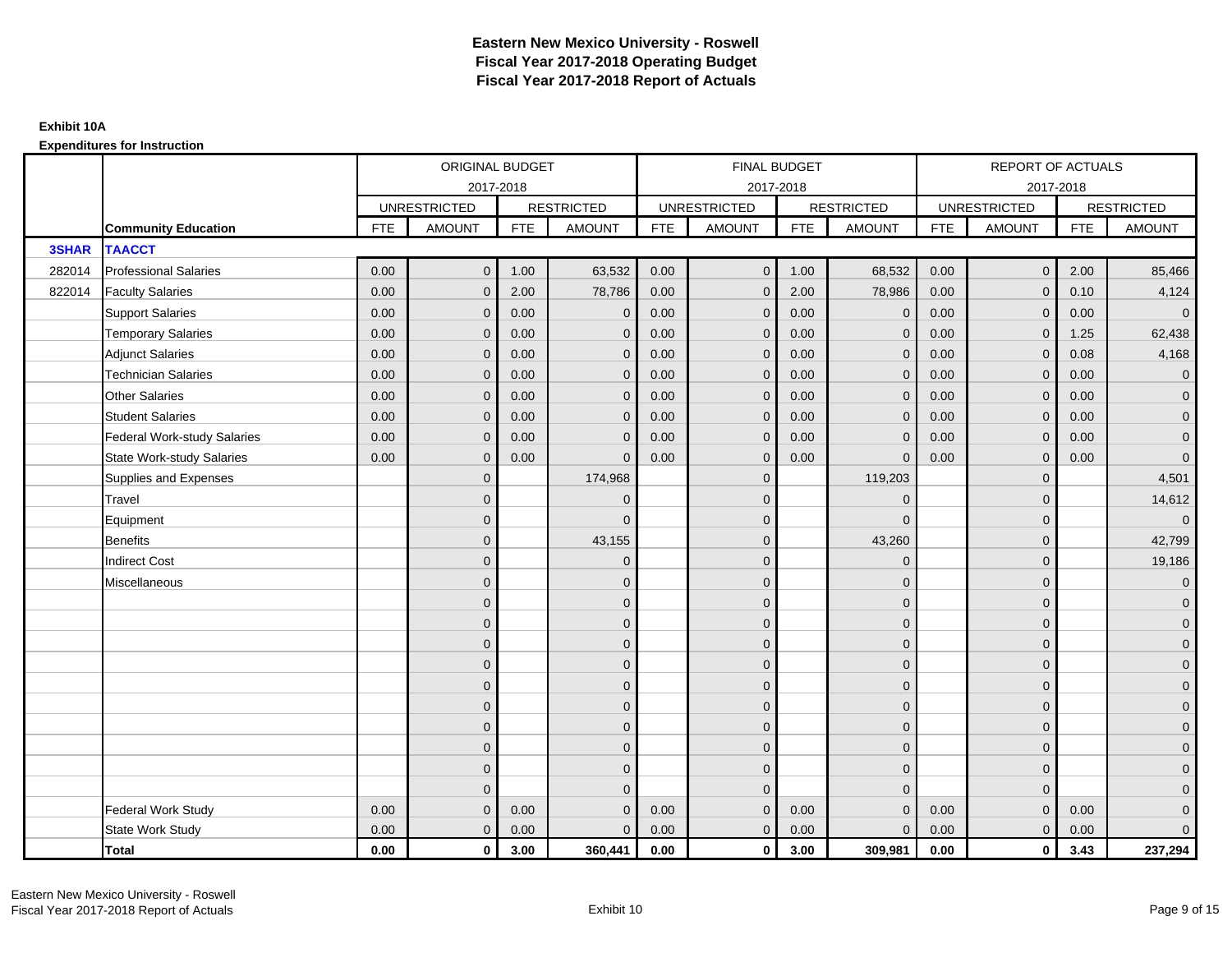|              |                                    |            | ORIGINAL BUDGET     |            |                   |            | <b>FINAL BUDGET</b> |            |                   |            | <b>REPORT OF ACTUALS</b> |            |                     |
|--------------|------------------------------------|------------|---------------------|------------|-------------------|------------|---------------------|------------|-------------------|------------|--------------------------|------------|---------------------|
|              |                                    |            |                     | 2017-2018  |                   |            | 2017-2018           |            |                   |            | 2017-2018                |            |                     |
|              |                                    |            | <b>UNRESTRICTED</b> |            | <b>RESTRICTED</b> |            | <b>UNRESTRICTED</b> |            | <b>RESTRICTED</b> |            | <b>UNRESTRICTED</b>      |            | <b>RESTRICTED</b>   |
|              | <b>Community Education</b>         | <b>FTE</b> | <b>AMOUNT</b>       | <b>FTE</b> | <b>AMOUNT</b>     | <b>FTE</b> | <b>AMOUNT</b>       | <b>FTE</b> | <b>AMOUNT</b>     | <b>FTE</b> | <b>AMOUNT</b>            | <b>FTE</b> | <b>AMOUNT</b>       |
| <b>3STEM</b> | <b>Senderos STEM</b>               |            |                     |            |                   |            |                     |            |                   |            |                          |            |                     |
| 282047       | <b>Professional Salaries</b>       | 0.00       | $\mathbf{0}$        | 3.00       | 125,000           | 0.00       | $\mathbf{0}$        | 3.50       | 175,000           | 0.00       | $\overline{0}$           | 4.00       | 206,377             |
| 812044       | <b>Faculty Salaries</b>            | 0.00       | $\mathbf{0}$        | 6.00       | 250,000           | 0.00       | $\mathbf{0}$        | 6.00       | 275,000           | 0.00       | $\mathbf{0}$             | 0.00       | $\overline{0}$      |
|              | <b>Support Salaries</b>            | 0.00       | $\mathbf{0}$        | 0.00       | $\mathbf 0$       | 0.00       | $\mathbf{0}$        | 0.00       | $\overline{0}$    | 0.00       | $\overline{0}$           | 0.00       | $\overline{0}$      |
|              | <b>Temporary Salaries</b>          | 0.00       | $\Omega$            | 0.00       | $\Omega$          | 0.00       | $\mathbf{0}$        | 0.00       | $\mathbf 0$       | 0.00       | $\mathbf 0$              | 0.35       | 9,964               |
|              | <b>Adjunct Salaries</b>            | 0.00       | $\mathbf{0}$        | 5.00       | 100,000           | 0.00       | $\mathbf{0}$        | 5.00       | 125,000           | 0.00       | $\mathbf{0}$             | 0.00       | $\overline{0}$      |
|              | <b>Technician Salaries</b>         | 0.00       | $\Omega$            | 0.00       | $\mathbf{0}$      | 0.00       | $\mathbf{0}$        | 0.00       | $\mathbf{0}$      | 0.00       | $\mathbf{0}$             | 0.00       | $\mathbf 0$         |
|              | <b>Other Salaries</b>              | 0.00       | $\mathbf{0}$        | 0.00       | $\mathbf{0}$      | 0.00       | $\Omega$            | 0.00       | $\Omega$          | 0.00       | $\overline{0}$           | 0.00       | $\overline{0}$      |
|              | <b>Student Salaries</b>            | 0.00       | $\mathbf 0$         | 0.00       | $\mathbf 0$       | 0.00       | $\mathbf{0}$        | 0.00       | $\mathbf{0}$      | 0.00       | $\mathbf{0}$             | 0.10       | 2,482               |
|              | <b>Federal Work-study Salaries</b> | 0.00       | $\Omega$            | 0.00       | $\mathbf{0}$      | 0.00       | $\mathbf{0}$        | 0.00       | $\Omega$          | 0.00       | $\mathbf 0$              | 0.00       | $\mathbf 0$         |
|              | <b>State Work-study Salaries</b>   | 0.00       | $\mathbf{0}$        | 0.00       | $\mathbf{0}$      | 0.00       | $\mathbf{0}$        | 0.00       | $\Omega$          | 0.00       | $\mathbf{0}$             | 0.00       | $\overline{0}$      |
|              | Supplies and Expenses              |            | $\Omega$            |            | 10,000            |            | $\mathbf{0}$        |            | 175,000           |            | $\mathbf 0$              |            | 190,153             |
|              | Travel                             |            | $\overline{0}$      |            | $\mathbf 0$       |            | $\mathbf{0}$        |            | $\overline{0}$    |            | $\mathbf{0}$             |            | 42,116              |
|              | Equipment                          |            | $\overline{0}$      |            | $\mathbf 0$       |            | $\mathbf{0}$        |            | $\Omega$          |            | $\mathbf{0}$             |            | 220,720             |
|              | <b>Benefits</b>                    |            | $\Omega$            |            | $\mathbf 0$       |            | $\mathbf{0}$        |            | 258,750           |            | $\mathbf{0}$             |            | 76,954              |
|              | <b>Indirect Cost</b>               |            | $\mathbf{0}$        |            | $\mathbf 0$       |            | $\Omega$            |            | 108,498           |            | $\mathbf{0}$             |            | 74,876              |
|              | Miscellaneous                      |            | $\Omega$            |            | $\mathbf 0$       |            | $\mathbf{0}$        |            | $\Omega$          |            | $\mathbf{0}$             |            | $\overline{0}$      |
|              |                                    |            | $\overline{0}$      |            | $\mathbf 0$       |            | $\mathbf{0}$        |            | $\mathbf 0$       |            | $\mathbf{0}$             |            | $\mathbf{0}$        |
|              |                                    |            | $\mathbf{0}$        |            | $\mathbf 0$       |            | $\mathbf{0}$        |            | $\mathbf 0$       |            | $\mathbf{0}$             |            | $\overline{0}$      |
|              |                                    |            | $\Omega$            |            | $\mathbf{0}$      |            | $\Omega$            |            | $\mathbf{0}$      |            | $\Omega$                 |            | $\overline{0}$      |
|              |                                    |            | $\Omega$            |            | $\mathbf 0$       |            | $\mathbf{0}$        |            | $\mathbf 0$       |            | $\mathbf{0}$             |            | $\mathbf{0}$        |
|              |                                    |            | $\Omega$            |            | $\mathbf 0$       |            | $\mathbf{0}$        |            | $\mathbf 0$       |            | $\mathbf 0$              |            | $\mathsf{O}\xspace$ |
|              |                                    |            | $\overline{0}$      |            | $\mathbf 0$       |            | $\mathbf{0}$        |            | $\mathbf{0}$      |            | $\mathbf{0}$             |            | $\overline{0}$      |
|              |                                    |            | $\overline{0}$      |            | $\mathbf 0$       |            | $\mathbf{0}$        |            | $\mathbf 0$       |            | $\mathbf 0$              |            | $\overline{0}$      |
|              |                                    |            | $\Omega$            |            | $\mathbf{0}$      |            | $\Omega$            |            | $\mathbf 0$       |            | $\mathbf{0}$             |            | $\overline{0}$      |
|              |                                    |            | $\mathbf{0}$        |            | $\mathbf{0}$      |            | $\Omega$            |            | $\mathbf{0}$      |            | $\mathbf{0}$             |            | $\overline{0}$      |
|              |                                    |            | $\Omega$            |            | $\Omega$          |            | $\Omega$            |            | $\Omega$          |            | $\Omega$                 |            | $\mathsf{O}\xspace$ |
|              | <b>Federal Work Study</b>          | 0.00       | $\mathbf{0}$        | 0.00       | $\mathbf{0}$      | 0.00       | $\mathbf{0}$        | 0.00       | $\Omega$          | 0.00       | $\mathbf{0}$             | 0.00       | $\mathbf{0}$        |
|              | State Work Study                   | 0.00       | $\mathbf{0}$        | 0.00       | $\mathbf{0}$      | 0.00       | $\overline{0}$      | 0.00       | $\Omega$          | 0.00       | $\overline{0}$           | 0.00       | $\overline{0}$      |
|              | Total                              | 0.00       | $\mathbf 0$         | 14.00      | 485,000           | 0.00       | $\mathbf{0}$        | 14.50      | 1,117,248         | 0.00       | $\mathbf 0$              | 4.45       | 823,641             |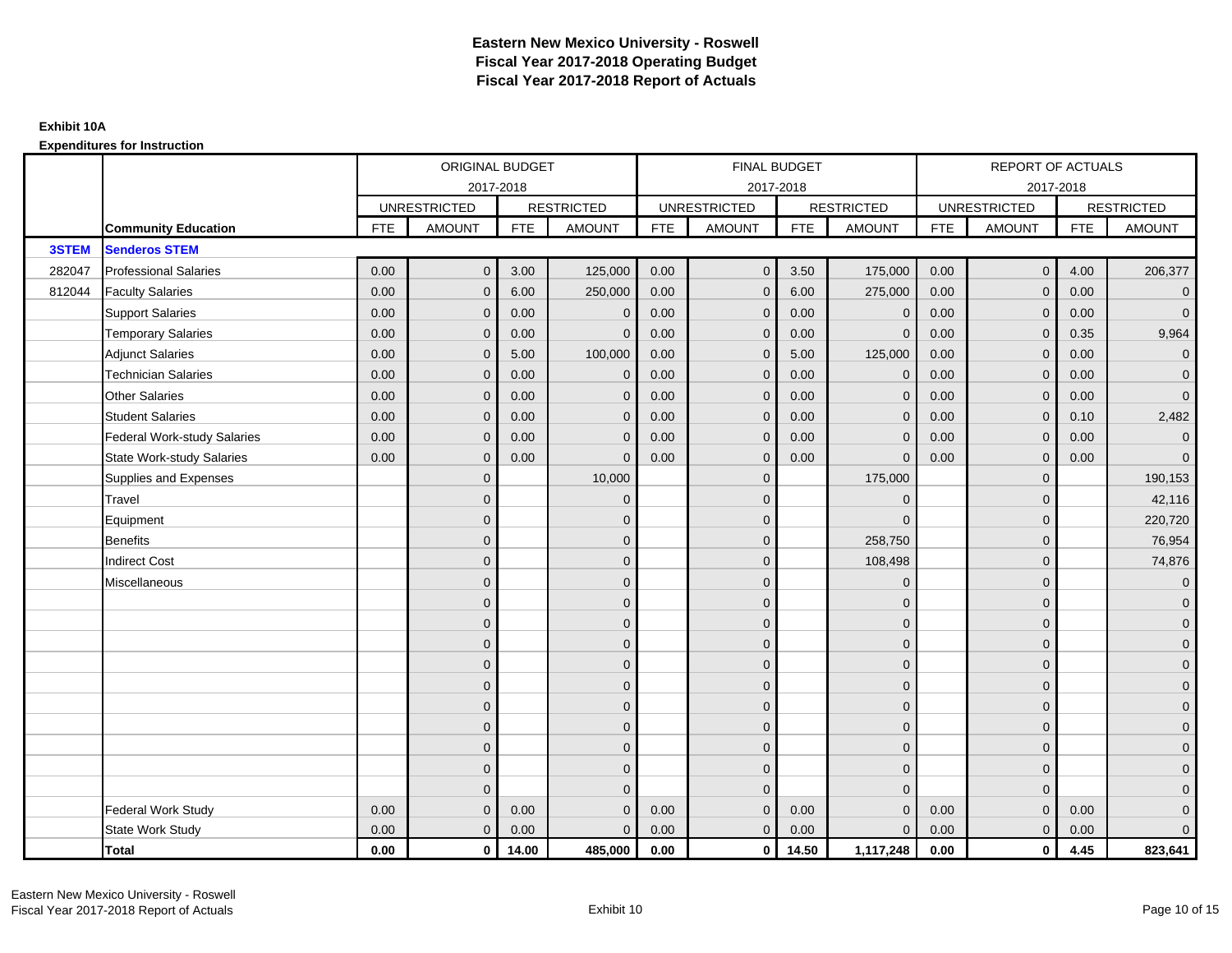|        |                                    | ORIGINAL BUDGET<br>2017-2018 |                     |            |                   | <b>FINAL BUDGET</b> |                     |            |                   | <b>REPORT OF ACTUALS</b> |                     |            |                     |
|--------|------------------------------------|------------------------------|---------------------|------------|-------------------|---------------------|---------------------|------------|-------------------|--------------------------|---------------------|------------|---------------------|
|        |                                    |                              |                     |            |                   |                     | 2017-2018           |            |                   |                          | 2017-2018           |            |                     |
|        |                                    |                              | <b>UNRESTRICTED</b> |            | <b>RESTRICTED</b> |                     | <b>UNRESTRICTED</b> |            | <b>RESTRICTED</b> |                          | <b>UNRESTRICTED</b> |            | <b>RESTRICTED</b>   |
|        | <b>Community Education</b>         | <b>FTE</b>                   | <b>AMOUNT</b>       | <b>FTE</b> | <b>AMOUNT</b>     | <b>FTE</b>          | <b>AMOUNT</b>       | <b>FTE</b> | <b>AMOUNT</b>     | <b>FTE</b>               | <b>AMOUNT</b>       | <b>FTE</b> | <b>AMOUNT</b>       |
| 3T5COR | <b>Title V Coop - Roswell</b>      |                              |                     |            |                   |                     |                     |            |                   |                          |                     |            |                     |
| 282044 | <b>Professional Salaries</b>       | 0.00                         | $\mathbf 0$         | 0.00       | $\mathbf{0}$      | 0.00                | $\overline{0}$      | 3.00       | 195,000           | 0.00                     | $\mathbf 0$         | 3.00       | 165,108             |
| 812041 | <b>Faculty Salaries</b>            | 0.00                         | $\mathbf{0}$        | 3.00       | 125,000           | 0.00                | $\mathbf{0}$        | 4.00       | 180,000           | 0.00                     | $\mathbf{0}$        | 0.00       | $\overline{0}$      |
|        | <b>Support Salaries</b>            | 0.00                         | $\mathbf{0}$        | 0.00       | $\mathbf{0}$      | 0.00                | $\overline{0}$      | 0.00       | $\mathbf 0$       | 0.00                     | $\mathbf{0}$        | 1.00       | 24,481              |
|        | <b>Temporary Salaries</b>          | 0.00                         | $\mathbf 0$         | 0.00       | $\mathbf 0$       | 0.00                | $\mathbf{0}$        | 0.00       | $\mathbf 0$       | 0.00                     | $\mathbf 0$         | 0.00       | $\overline{0}$      |
|        | <b>Adjunct Salaries</b>            | 0.00                         | $\mathbf{0}$        | 0.00       | $\mathbf{0}$      | 0.00                | $\mathbf{0}$        | 0.00       | $\mathbf{0}$      | 0.00                     | $\mathbf{0}$        | 0.02       | 1,000               |
|        | <b>Technician Salaries</b>         | 0.00                         | $\Omega$            | 0.00       | $\Omega$          | 0.00                | $\Omega$            | 0.00       | $\mathbf{0}$      | 0.00                     | $\Omega$            | 0.00       | $\overline{0}$      |
|        | <b>Other Salaries</b>              | 0.00                         | $\mathbf{0}$        | 0.00       | $\mathbf{0}$      | 0.00                | $\mathbf{0}$        | 0.00       | $\mathbf{0}$      | 0.00                     | $\mathbf{0}$        | 0.00       | $\overline{0}$      |
|        | <b>Student Salaries</b>            | 0.00                         | $\mathbf{0}$        | 0.00       | $\mathbf{0}$      | 0.00                | $\overline{0}$      | 0.00       | $\mathbf 0$       | 0.00                     | $\mathbf{0}$        | 0.30       | 11,856              |
|        | <b>Federal Work-study Salaries</b> | 0.00                         | $\mathbf{0}$        | 0.00       | $\Omega$          | 0.00                | $\Omega$            | 0.00       | $\mathbf{0}$      | 0.00                     | $\mathbf{0}$        | 0.00       | $\overline{0}$      |
|        | <b>State Work-study Salaries</b>   | 0.00                         | 0                   | 0.00       | $\mathbf{0}$      | 0.00                | $\mathbf{0}$        | 0.00       | $\mathbf{0}$      | 0.00                     | $\mathbf 0$         | 0.00       | $\mathbf 0$         |
|        | Supplies and Expenses              |                              | $\mathbf{0}$        |            | 90,000            |                     | $\mathbf{0}$        |            | 293,967           |                          | $\Omega$            |            | 9,122               |
|        | Travel                             |                              | $\Omega$            |            | 22,033            |                     | $\Omega$            |            | 52,033            |                          | $\Omega$            |            | 20,049              |
|        | Equipment                          |                              | $\mathbf 0$         |            | $\Omega$          |                     | $\mathbf{0}$        |            | $\mathbf{0}$      |                          | $\mathbf{0}$        |            | 155,284             |
|        | <b>Benefits</b>                    |                              | $\Omega$            |            | 39,000            |                     | $\Omega$            |            | 78,000            |                          | $\mathbf{0}$        |            | 70,542              |
|        | <b>Indirect Cost</b>               |                              | 0                   |            | $\Omega$          |                     | $\mathbf{0}$        |            | $\mathbf{0}$      |                          | $\mathbf{0}$        |            | $\mathbf 0$         |
|        | Miscellaneous                      |                              | $\mathbf{0}$        |            | 15,000            |                     | $\mathbf{0}$        |            | 15,000            |                          | $\mathbf{0}$        |            | $\mathbf{0}$        |
|        |                                    |                              | $\overline{0}$      |            | $\mathbf 0$       |                     | $\Omega$            |            | $\mathbf{0}$      |                          | $\Omega$            |            | $\overline{0}$      |
|        |                                    |                              | $\mathbf 0$         |            | $\mathbf 0$       |                     | $\mathbf{0}$        |            | $\mathbf 0$       |                          | $\mathbf{0}$        |            | $\overline{0}$      |
|        |                                    |                              | $\Omega$            |            | $\mathbf 0$       |                     | $\Omega$            |            | $\mathbf 0$       |                          | $\mathbf{0}$        |            | $\overline{0}$      |
|        |                                    |                              | $\mathbf{0}$        |            | $\mathbf{0}$      |                     | $\Omega$            |            | $\mathbf{0}$      |                          | $\Omega$            |            | $\mathbf 0$         |
|        |                                    |                              | $\Omega$            |            | $\mathbf 0$       |                     | $\mathbf{0}$        |            | $\mathbf 0$       |                          | $\overline{0}$      |            | $\mathsf{O}\xspace$ |
|        |                                    |                              | $\overline{0}$      |            | $\mathbf{0}$      |                     | $\mathbf{0}$        |            | $\mathbf 0$       |                          | $\mathbf{0}$        |            | $\overline{0}$      |
|        |                                    |                              | $\mathbf{0}$        |            | $\mathbf{0}$      |                     | $\Omega$            |            | $\mathbf 0$       |                          | $\Omega$            |            | $\overline{0}$      |
|        |                                    |                              | $\Omega$            |            | $\mathbf 0$       |                     | $\mathbf{0}$        |            | $\mathbf 0$       |                          | $\mathbf{0}$        |            | $\overline{0}$      |
|        |                                    |                              | $\mathbf{0}$        |            | $\mathbf{0}$      |                     | $\mathbf{0}$        |            | $\mathbf 0$       |                          | $\mathbf{0}$        |            | $\mathbf 0$         |
|        |                                    |                              | $\Omega$            |            | $\Omega$          |                     | $\Omega$            |            | $\overline{0}$    |                          | $\Omega$            |            | $\overline{0}$      |
|        | <b>Federal Work Study</b>          | 0.00                         | $\mathbf{0}$        | 0.00       | $\Omega$          | 0.00                | $\mathbf{0}$        | 0.00       | $\mathbf{0}$      | 0.00                     | $\mathbf{0}$        | 0.00       | $\mathbf 0$         |
|        | State Work Study                   | 0.00                         | $\mathbf{0}$        | 0.00       | $\mathbf 0$       | 0.00                | $\overline{0}$      | 0.00       | $\mathbf{0}$      | 0.00                     | $\mathbf{0}$        | 0.00       | $\overline{0}$      |
|        | <b>Total</b>                       | 0.00                         | $\mathbf 0$         | 3.00       | 291,033           | 0.00                | $\mathbf 0$         | 7.00       | 814,000           | 0.00                     | $\mathbf 0$         | 4.32       | 457,440             |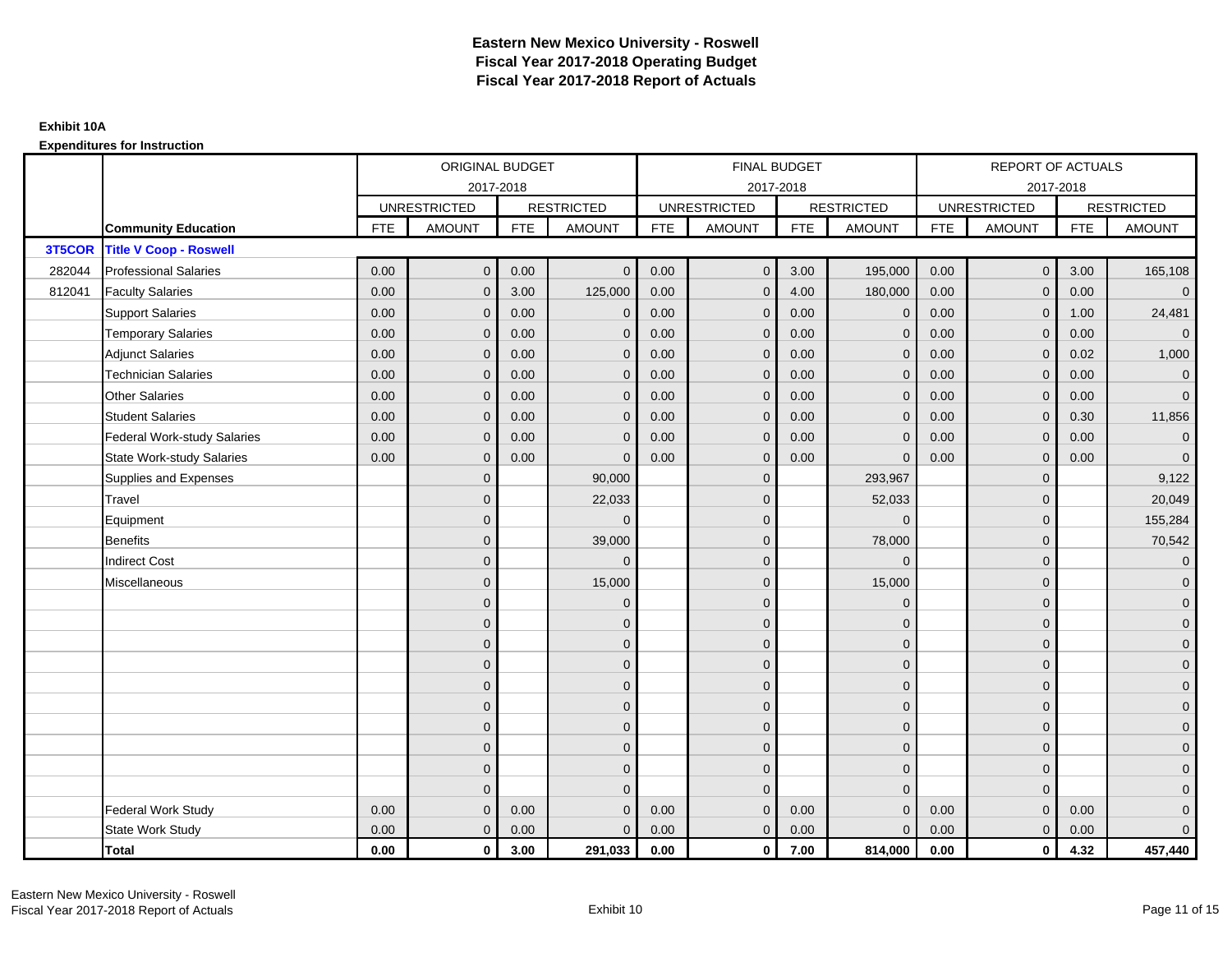|        |                                    |            | ORIGINAL BUDGET     |            |                   |            | <b>FINAL BUDGET</b> |            |                   |            | <b>REPORT OF ACTUALS</b> |            |                     |
|--------|------------------------------------|------------|---------------------|------------|-------------------|------------|---------------------|------------|-------------------|------------|--------------------------|------------|---------------------|
|        |                                    |            | 2017-2018           |            |                   |            | 2017-2018           |            |                   |            | 2017-2018                |            |                     |
|        |                                    |            | <b>UNRESTRICTED</b> |            | <b>RESTRICTED</b> |            | <b>UNRESTRICTED</b> |            | <b>RESTRICTED</b> |            | <b>UNRESTRICTED</b>      |            | <b>RESTRICTED</b>   |
|        | <b>Community Education</b>         | <b>FTE</b> | <b>AMOUNT</b>       | <b>FTE</b> | <b>AMOUNT</b>     | <b>FTE</b> | <b>AMOUNT</b>       | <b>FTE</b> | <b>AMOUNT</b>     | <b>FTE</b> | <b>AMOUNT</b>            | <b>FTE</b> | <b>AMOUNT</b>       |
| 3T5COT | <b>Title V Coop - Taos</b>         |            |                     |            |                   |            |                     |            |                   |            |                          |            |                     |
| 282043 | <b>Professional Salaries</b>       | 0.00       | $\mathbf{0}$        | 0.00       | $\Omega$          | 0.00       | $\overline{0}$      | 1.00       | 65,000            | 0.00       | $\mathbf{0}$             | 0.00       | $\overline{0}$      |
| 812041 | <b>Faculty Salaries</b>            | 0.00       | $\mathbf{0}$        | 3.00       | 125,000           | 0.00       | $\mathbf{0}$        | 3.00       | 125,000           | 0.00       | $\mathbf{0}$             | 2.00       | 90,844              |
|        | <b>Support Salaries</b>            | 0.00       | $\mathbf{0}$        | 0.00       | $\mathbf 0$       | 0.00       | $\overline{0}$      | 0.00       | $\mathbf 0$       | 0.00       | $\mathbf{0}$             | 0.00       | $\overline{0}$      |
|        | <b>Temporary Salaries</b>          | 0.00       | $\mathbf{0}$        | 0.00       | $\Omega$          | 0.00       | $\mathbf{0}$        | 0.00       | $\mathbf{0}$      | 0.00       | $\mathbf{0}$             | 0.00       | $\overline{0}$      |
|        | <b>Adjunct Salaries</b>            | 0.00       | $\mathbf{0}$        | 0.00       | $\mathbf{0}$      | 0.00       | $\overline{0}$      | 0.00       | $\mathbf{0}$      | 0.00       | $\mathbf{0}$             | 0.00       | $\overline{0}$      |
|        | <b>Technician Salaries</b>         | 0.00       | $\mathbf{0}$        | 0.00       | $\Omega$          | 0.00       | $\mathbf{0}$        | 0.00       | $\mathbf{0}$      | 0.00       | $\Omega$                 | 0.00       | $\overline{0}$      |
|        | <b>Other Salaries</b>              | 0.00       | $\mathbf{0}$        | 0.00       | $\Omega$          | 0.00       | $\Omega$            | 0.00       | $\mathbf{0}$      | 0.00       | $\Omega$                 | 0.00       | $\overline{0}$      |
|        | <b>Student Salaries</b>            | 0.00       | $\mathbf 0$         | 0.00       | $\mathbf{0}$      | 0.00       | $\overline{0}$      | 0.00       | $\mathbf 0$       | 0.00       | $\mathbf 0$              | 0.00       | $\overline{0}$      |
|        | <b>Federal Work-study Salaries</b> | 0.00       | $\mathbf{0}$        | 0.00       | $\Omega$          | 0.00       | $\mathbf{0}$        | 0.00       | $\mathbf{0}$      | 0.00       | $\mathbf{0}$             | 0.00       | $\overline{0}$      |
|        | <b>State Work-study Salaries</b>   | 0.00       | $\mathbf{0}$        | 0.00       | $\Omega$          | 0.00       | $\mathbf{0}$        | 0.00       | $\Omega$          | 0.00       | $\mathbf{0}$             | 0.00       | $\overline{0}$      |
|        | Supplies and Expenses              |            | $\overline{0}$      |            | 90,000            |            | $\mathbf{0}$        |            | 90,000            |            | $\Omega$                 |            | 76,751              |
|        | Travel                             |            | $\overline{0}$      |            | 22,032            |            | $\mathbf{0}$        |            | 35,000            |            | $\mathbf{0}$             |            | 590                 |
|        | Equipment                          |            | $\overline{0}$      |            | $\Omega$          |            | $\mathbf{0}$        |            | 20,000            |            | $\mathbf{0}$             |            | 39,095              |
|        | <b>Benefits</b>                    |            | $\Omega$            |            | 39,000            |            | $\mathbf{0}$        |            | 50,000            |            | $\mathbf{0}$             |            | 26,290              |
|        | <b>Indirect Cost</b>               |            | $\mathbf{0}$        |            | $\Omega$          |            | $\Omega$            |            | $\mathbf{0}$      |            | $\mathbf{0}$             |            | $\mathbf 0$         |
|        | Miscellaneous                      |            | $\Omega$            |            | 15,000            |            | $\mathbf{0}$        |            | 15,000            |            | $\Omega$                 |            | $\mathbf 0$         |
|        |                                    |            | $\overline{0}$      |            | $\mathbf 0$       |            | $\mathbf{0}$        |            | $\mathbf 0$       |            | $\overline{0}$           |            | $\overline{0}$      |
|        |                                    |            | $\overline{0}$      |            | $\mathbf{0}$      |            | $\mathbf{0}$        |            | $\mathbf 0$       |            | $\Omega$                 |            | $\overline{0}$      |
|        |                                    |            | $\Omega$            |            | $\mathbf 0$       |            | $\Omega$            |            | $\mathbf 0$       |            | $\Omega$                 |            | $\overline{0}$      |
|        |                                    |            | $\overline{0}$      |            | $\mathbf 0$       |            | $\mathbf{0}$        |            | $\mathbf 0$       |            | $\mathbf{0}$             |            | $\overline{0}$      |
|        |                                    |            | $\Omega$            |            | $\mathbf 0$       |            | $\mathbf{0}$        |            | $\mathbf 0$       |            | $\Omega$                 |            | $\mathbf 0$         |
|        |                                    |            | $\mathbf{0}$        |            | $\mathbf{0}$      |            | $\Omega$            |            | $\mathbf{0}$      |            | $\Omega$                 |            | $\overline{0}$      |
|        |                                    |            | $\mathbf 0$         |            | $\mathbf 0$       |            | $\mathbf{0}$        |            | $\mathbf 0$       |            | $\mathbf{0}$             |            | $\overline{0}$      |
|        |                                    |            | $\Omega$            |            | $\mathbf 0$       |            | $\Omega$            |            | $\mathbf 0$       |            | $\mathbf{0}$             |            | $\overline{0}$      |
|        |                                    |            | $\mathbf{0}$        |            | $\mathbf{0}$      |            | $\Omega$            |            | $\mathbf{0}$      |            | $\mathbf{0}$             |            | $\mathbf 0$         |
|        |                                    |            | $\Omega$            |            | $\Omega$          |            | $\Omega$            |            | $\mathbf{0}$      |            | $\Omega$                 |            | $\mathsf{O}\xspace$ |
|        | <b>Federal Work Study</b>          | 0.00       | $\mathbf{0}$        | 0.00       | $\Omega$          | 0.00       | $\mathbf{0}$        | 0.00       | $\mathbf{0}$      | 0.00       | $\mathbf{0}$             | 0.00       | $\overline{0}$      |
|        | State Work Study                   | 0.00       | $\mathbf{0}$        | 0.00       | $\Omega$          | 0.00       | $\overline{0}$      | 0.00       | $\mathbf{0}$      | 0.00       | $\mathbf{0}$             | 0.00       | $\overline{0}$      |
|        | Total                              | 0.00       | $\mathbf 0$         | 3.00       | 291,032           | 0.00       | $\mathbf{0}$        | 4.00       | 400,000           | 0.00       | $\mathbf 0$              | 2.00       | 233,570             |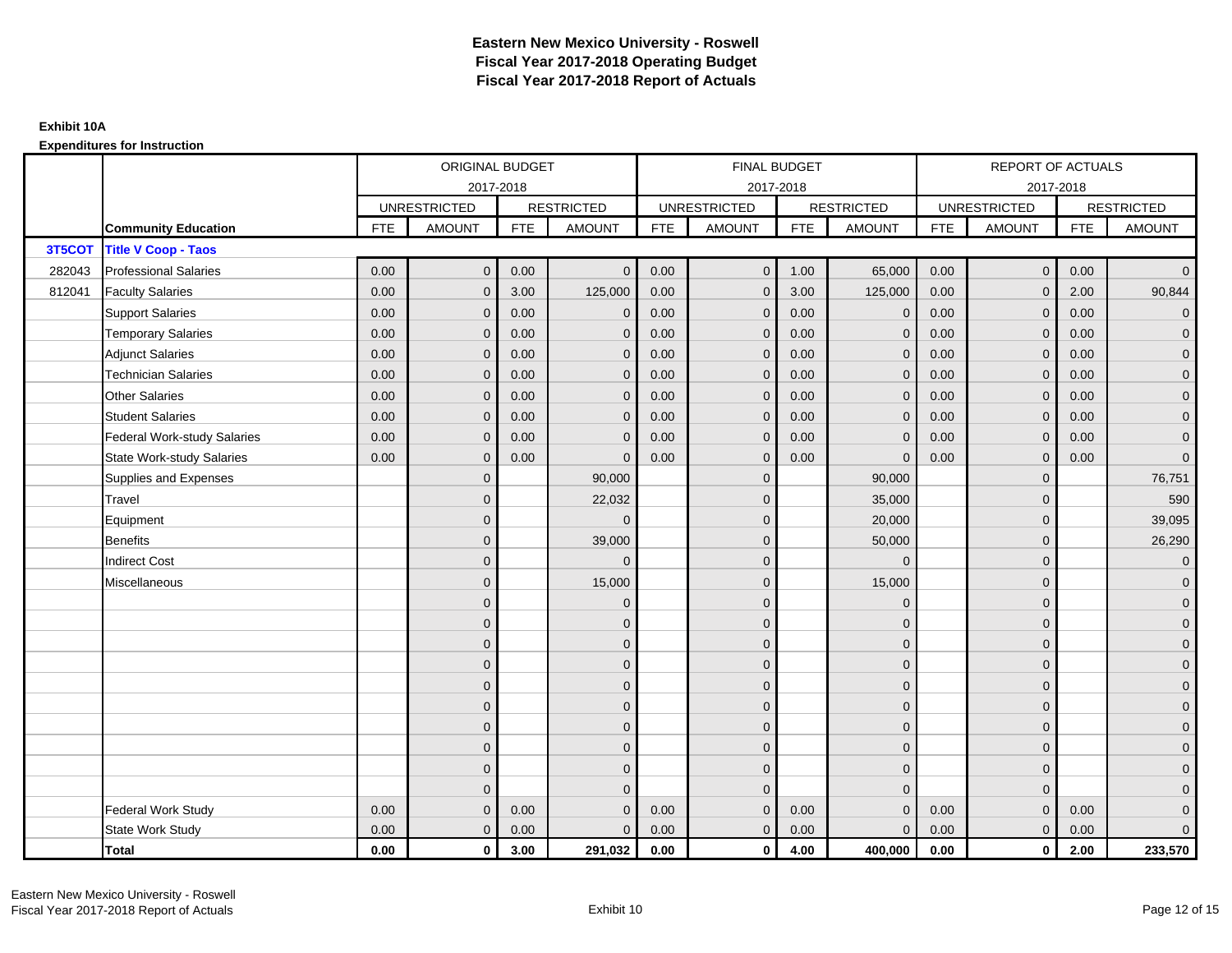|        |                                    | ORIGINAL BUDGET<br>2017-2018<br><b>UNRESTRICTED</b><br><b>RESTRICTED</b><br><b>FTE</b><br><b>AMOUNT</b><br><b>FTE</b><br><b>AMOUNT</b><br>$\mathbf{0}$<br>3.00<br>205,108<br>0.00<br>0.00<br>1.00<br>29,840<br>$\mathbf{0}$<br>0.00<br>20,945<br>$\mathbf{0}$<br>1.00<br>0.00<br>0.00<br>$\mathbf 0$<br>$\mathbf 0$ |                |      |              | <b>FINAL BUDGET</b> |                     |            |                   | REPORT OF ACTUALS |                     |            |                   |
|--------|------------------------------------|---------------------------------------------------------------------------------------------------------------------------------------------------------------------------------------------------------------------------------------------------------------------------------------------------------------------|----------------|------|--------------|---------------------|---------------------|------------|-------------------|-------------------|---------------------|------------|-------------------|
|        |                                    |                                                                                                                                                                                                                                                                                                                     |                |      |              |                     | 2017-2018           |            |                   |                   | 2017-2018           |            |                   |
|        |                                    |                                                                                                                                                                                                                                                                                                                     |                |      |              |                     | <b>UNRESTRICTED</b> |            | <b>RESTRICTED</b> |                   | <b>UNRESTRICTED</b> |            | <b>RESTRICTED</b> |
|        | <b>Community Education</b>         |                                                                                                                                                                                                                                                                                                                     |                |      |              | <b>FTE</b>          | <b>AMOUNT</b>       | <b>FTE</b> | <b>AMOUNT</b>     | <b>FTE</b>        | <b>AMOUNT</b>       | <b>FTE</b> | <b>AMOUNT</b>     |
| 3TITL2 | <b>Title V</b>                     |                                                                                                                                                                                                                                                                                                                     |                |      |              |                     |                     |            |                   |                   |                     |            |                   |
| 283003 | <b>Professional Salaries</b>       |                                                                                                                                                                                                                                                                                                                     |                |      |              | 0.00                | $\mathbf 0$         | 1.00       | 68,000            | 0.00              | $\overline{0}$      | 1.00       | 38,329            |
| 823003 | <b>Faculty Salaries</b>            |                                                                                                                                                                                                                                                                                                                     |                |      |              | 0.00                | $\mathbf{0}$        | 1.00       | 29,840            | 0.00              | $\overline{0}$      | 0.00       | $\overline{0}$    |
|        | <b>Support Salaries</b>            |                                                                                                                                                                                                                                                                                                                     |                |      |              | 0.00                | $\mathbf{0}$        | 1.00       | 20,945            | 0.00              | $\overline{0}$      | 0.00       | $\overline{0}$    |
|        | <b>Temporary Salaries</b>          |                                                                                                                                                                                                                                                                                                                     |                |      |              | 0.00                | $\mathbf{0}$        | 0.00       | $\mathbf 0$       | 0.00              | $\mathbf 0$         | 1.20       | 48,977            |
|        | <b>Adjunct Salaries</b>            | 0.00                                                                                                                                                                                                                                                                                                                | $\mathbf{0}$   | 0.00 | $\Omega$     | 0.00                | $\overline{0}$      | 0.00       | $\mathbf{0}$      | 0.00              | $\mathbf{0}$        | 0.00       | $\overline{0}$    |
|        | <b>Technician Salaries</b>         | 0.00                                                                                                                                                                                                                                                                                                                | $\Omega$       | 0.00 | $\Omega$     | 0.00                | $\Omega$            | 0.00       | $\Omega$          | 0.00              | $\mathbf{0}$        | 0.00       | $\mathbf{0}$      |
|        | <b>Other Salaries</b>              | 0.00                                                                                                                                                                                                                                                                                                                | $\mathbf{0}$   | 0.00 | $\mathbf{0}$ | 0.00                | $\mathbf{0}$        | 0.00       | $\mathbf{0}$      | 0.00              | $\mathbf 0$         | 0.00       | $\overline{0}$    |
|        | <b>Student Salaries</b>            | 0.00                                                                                                                                                                                                                                                                                                                | $\mathbf{0}$   | 0.00 | $\mathbf{0}$ | 0.00                | $\mathbf{0}$        | 0.00       | $\mathbf{0}$      | 0.00              | $\overline{0}$      | 0.09       | 2,151             |
|        | <b>Federal Work-study Salaries</b> | 0.00                                                                                                                                                                                                                                                                                                                | $\mathbf{0}$   | 0.00 | $\Omega$     | 0.00                | $\Omega$            | 0.00       | $\mathbf 0$       | 0.00              | $\mathbf{0}$        | 0.00       | $\mathbf{0}$      |
|        | <b>State Work-study Salaries</b>   | 0.00                                                                                                                                                                                                                                                                                                                | $\mathbf{0}$   | 0.00 | $\Omega$     | 0.00                | $\mathbf{0}$        | 0.00       | $\mathbf 0$       | 0.00              | $\mathbf{0}$        | 0.00       | $\mathbf{0}$      |
|        | Supplies and Expenses              |                                                                                                                                                                                                                                                                                                                     | $\mathbf{0}$   |      | 57,170       |                     | $\mathbf{0}$        |            | 21,592            |                   | $\mathbf 0$         |            | 54,293            |
|        | Travel                             |                                                                                                                                                                                                                                                                                                                     | $\overline{0}$ |      | $\Omega$     |                     | $\Omega$            |            | $\Omega$          |                   | $\mathbf{0}$        |            | 8,693             |
|        | Equipment                          |                                                                                                                                                                                                                                                                                                                     | $\mathbf{0}$   |      | $\Omega$     |                     | $\mathbf{0}$        |            | $\mathbf{0}$      |                   | $\mathbf 0$         |            | 5,933             |
|        | <b>Benefits</b>                    |                                                                                                                                                                                                                                                                                                                     | $\Omega$       |      | 92,167       |                     | $\Omega$            |            | 77,270            |                   | $\mathbf{0}$        |            | 24,040            |
|        | <b>Indirect Cost</b>               |                                                                                                                                                                                                                                                                                                                     | $\overline{0}$ |      | $\mathbf 0$  |                     | $\mathbf{0}$        |            | $\mathbf 0$       |                   | $\mathbf 0$         |            | $\overline{0}$    |
|        | Miscellaneous                      |                                                                                                                                                                                                                                                                                                                     | $\mathbf{0}$   |      | $\mathbf 0$  |                     | $\mathbf{0}$        |            | $\mathbf{0}$      |                   | $\mathbf 0$         |            | $\mathbf 0$       |
|        |                                    |                                                                                                                                                                                                                                                                                                                     | $\overline{0}$ |      | $\mathbf{0}$ |                     | $\Omega$            |            | $\mathbf{0}$      |                   | $\mathbf{0}$        |            | $\overline{0}$    |
|        |                                    |                                                                                                                                                                                                                                                                                                                     | $\overline{0}$ |      | $\mathbf 0$  |                     | $\mathbf{0}$        |            | $\mathbf 0$       |                   | $\mathbf{0}$        |            | $\overline{0}$    |
|        |                                    |                                                                                                                                                                                                                                                                                                                     | $\mathbf{0}$   |      | $\mathbf{0}$ |                     | $\Omega$            |            | $\mathbf 0$       |                   | $\mathbf{0}$        |            | $\overline{0}$    |
|        |                                    |                                                                                                                                                                                                                                                                                                                     | $\Omega$       |      | $\mathbf{0}$ |                     | $\Omega$            |            | $\mathbf{0}$      |                   | $\Omega$            |            | $\overline{0}$    |
|        |                                    |                                                                                                                                                                                                                                                                                                                     | $\mathbf{0}$   |      | $\mathbf 0$  |                     | $\mathbf{0}$        |            | $\mathbf{0}$      |                   | $\mathbf 0$         |            | $\mathbf 0$       |
|        |                                    |                                                                                                                                                                                                                                                                                                                     | $\overline{0}$ |      | $\mathbf 0$  |                     | $\mathbf{0}$        |            | $\mathbf{0}$      |                   | $\mathbf{0}$        |            | $\overline{0}$    |
|        |                                    |                                                                                                                                                                                                                                                                                                                     | $\overline{0}$ |      | $\mathbf{0}$ |                     | $\mathbf{0}$        |            | $\mathbf 0$       |                   | $\mathbf{0}$        |            | $\overline{0}$    |
|        |                                    |                                                                                                                                                                                                                                                                                                                     | $\overline{0}$ |      | $\mathbf{0}$ |                     | $\Omega$            |            | $\mathbf 0$       |                   | $\mathbf 0$         |            | $\overline{0}$    |
|        |                                    |                                                                                                                                                                                                                                                                                                                     | $\mathbf{0}$   |      | $\mathbf{0}$ |                     | $\Omega$            |            | $\mathbf{0}$      |                   | $\mathbf{0}$        |            | $\overline{0}$    |
|        |                                    |                                                                                                                                                                                                                                                                                                                     | $\Omega$       |      | $\Omega$     |                     | $\Omega$            |            | $\mathbf{0}$      |                   | $\Omega$            |            | $\overline{0}$    |
|        | <b>Federal Work Study</b>          | 0.00                                                                                                                                                                                                                                                                                                                | $\mathbf{0}$   | 0.00 | $\mathbf 0$  | 0.00                | $\mathbf{0}$        | 0.00       | $\mathbf{0}$      | 0.00              | $\mathbf{0}$        | 0.00       | $\mathbf{0}$      |
|        | State Work Study                   | 0.00                                                                                                                                                                                                                                                                                                                | $\mathbf{0}$   | 0.00 | $\Omega$     | 0.00                | $\overline{0}$      | 0.00       | $\mathbf{0}$      | 0.00              | $\overline{0}$      | 0.00       | $\overline{0}$    |
|        | <b>Total</b>                       | 0.00                                                                                                                                                                                                                                                                                                                | $\mathbf 0$    | 5.00 | 405,230      | 0.00                | $\mathbf{0}$        | 3.00       | 217,647           | 0.00              | $\mathbf 0$         | 2.29       | 182,416           |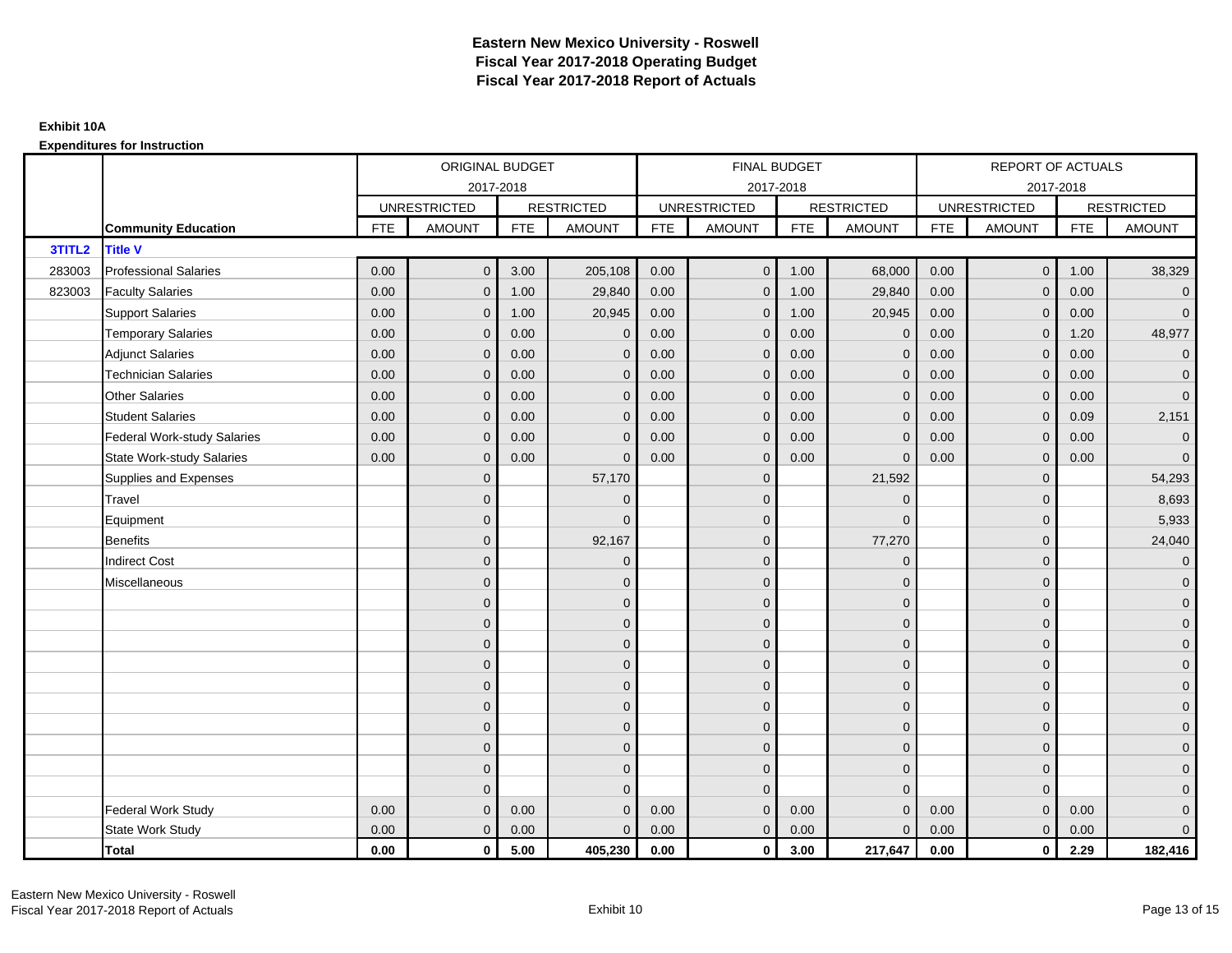|        |                                    |            | ORIGINAL BUDGET     |            |                   |            | <b>FINAL BUDGET</b> |            |                   |            | <b>REPORT OF ACTUALS</b> |            |                     |
|--------|------------------------------------|------------|---------------------|------------|-------------------|------------|---------------------|------------|-------------------|------------|--------------------------|------------|---------------------|
|        |                                    |            | 2017-2018           |            |                   |            | 2017-2018           |            |                   |            | 2017-2018                |            |                     |
|        |                                    |            | <b>UNRESTRICTED</b> |            | <b>RESTRICTED</b> |            | <b>UNRESTRICTED</b> |            | <b>RESTRICTED</b> |            | <b>UNRESTRICTED</b>      |            | <b>RESTRICTED</b>   |
|        | <b>Community Education</b>         | <b>FTE</b> | <b>AMOUNT</b>       | <b>FTE</b> | <b>AMOUNT</b>     | <b>FTE</b> | <b>AMOUNT</b>       | <b>FTE</b> | <b>AMOUNT</b>     | <b>FTE</b> | <b>AMOUNT</b>            | <b>FTE</b> | <b>AMOUNT</b>       |
| 3TITL2 | <b>Title V</b>                     |            |                     |            |                   |            |                     |            |                   |            |                          |            |                     |
| 283003 | <b>Professional Salaries</b>       | 0.00       | $\mathbf{0}$        | 0.00       | $\mathbf{0}$      | 0.00       | $\mathbf{0}$        | 0.00       | $\overline{0}$    | 0.00       | $\overline{0}$           | 0.00       | $\overline{0}$      |
| 823003 | <b>Faculty Salaries</b>            | 0.00       | $\mathbf{0}$        | 0.00       | $\mathbf{0}$      | 0.00       | $\mathbf{0}$        | 0.00       | $\mathbf{0}$      | 0.00       | $\overline{0}$           | 0.00       | $\overline{0}$      |
|        | <b>Support Salaries</b>            | 0.00       | $\mathbf{0}$        | 0.00       | $\mathbf 0$       | 0.00       | $\mathbf{0}$        | 0.00       | $\mathbf{0}$      | 0.00       | $\overline{0}$           | 0.00       | $\overline{0}$      |
|        | <b>Temporary Salaries</b>          | 0.00       | $\mathbf{0}$        | 0.00       | $\mathbf{0}$      | 0.00       | $\mathbf{0}$        | 0.00       | $\mathbf 0$       | 0.00       | $\overline{0}$           | 0.00       | $\overline{0}$      |
|        | <b>Adjunct Salaries</b>            | 0.00       | $\mathbf{0}$        | 0.00       | $\mathbf{0}$      | 0.00       | $\mathbf{0}$        | 0.00       | $\mathbf{0}$      | 0.00       | $\mathbf{0}$             | 0.00       | $\mathbf{0}$        |
|        | <b>Technician Salaries</b>         | 0.00       | $\Omega$            | 0.00       | $\mathbf{0}$      | 0.00       | $\mathbf{0}$        | 0.00       | $\mathbf{0}$      | 0.00       | $\mathbf{0}$             | 0.00       | $\mathbf{0}$        |
|        | <b>Other Salaries</b>              | 0.00       | $\Omega$            | 0.00       | $\mathbf{0}$      | 0.00       | $\Omega$            | 0.00       | $\Omega$          | 0.00       | $\mathbf{0}$             | 0.00       | $\overline{0}$      |
|        | <b>Student Salaries</b>            | 0.00       | $\mathbf 0$         | 0.00       | $\mathbf 0$       | 0.00       | $\mathbf{0}$        | 0.00       | $\mathbf 0$       | 0.00       | $\overline{0}$           | 0.00       | $\overline{0}$      |
|        | <b>Federal Work-study Salaries</b> | 0.00       | $\mathbf 0$         | 0.00       | $\mathbf{0}$      | 0.00       | $\mathbf{0}$        | 0.00       | $\Omega$          | 0.00       | $\mathbf 0$              | 0.00       | $\overline{0}$      |
|        | <b>State Work-study Salaries</b>   | 0.00       | $\mathbf{0}$        | 0.00       | $\mathbf{0}$      | 0.00       | $\mathbf{0}$        | 0.00       | $\Omega$          | 0.00       | $\mathbf{0}$             | 0.00       | $\mathsf{O}\xspace$ |
|        | Supplies and Expenses              |            | $\Omega$            |            | $\mathbf 0$       |            | $\mathbf{0}$        |            | 54,000            |            | $\mathbf 0$              |            | 2,311               |
|        | Travel                             |            | $\overline{0}$      |            | $\mathbf 0$       |            | $\mathbf{0}$        |            | $\Omega$          |            | $\mathbf{0}$             |            | 6,476               |
|        | Equipment                          |            | $\Omega$            |            | $\mathbf 0$       |            | $\Omega$            |            | $\mathbf{0}$      |            | $\mathbf{0}$             |            | $\overline{0}$      |
|        | <b>Benefits</b>                    |            | $\Omega$            |            | $\mathbf 0$       |            | $\mathbf{0}$        |            | $\mathbf 0$       |            | $\mathbf{0}$             |            | $\overline{0}$      |
|        | <b>Indirect Cost</b>               |            | $\mathbf{0}$        |            | $\mathbf 0$       |            | $\Omega$            |            | $\mathbf{0}$      |            | $\mathbf{0}$             |            | $\overline{0}$      |
|        | Miscellaneous                      |            | $\Omega$            |            | $\mathbf 0$       |            | $\mathbf{0}$        |            | $\mathbf{0}$      |            | $\mathbf 0$              |            | $\overline{0}$      |
|        |                                    |            | $\overline{0}$      |            | $\mathbf 0$       |            | $\mathbf{0}$        |            | $\mathbf 0$       |            | $\mathbf{0}$             |            | $\overline{0}$      |
|        |                                    |            | $\mathbf{0}$        |            | $\mathbf 0$       |            | $\mathbf{0}$        |            | $\mathbf 0$       |            | $\mathbf{0}$             |            | $\overline{0}$      |
|        |                                    |            | $\Omega$            |            | $\mathbf{0}$      |            | $\Omega$            |            | $\mathbf 0$       |            | $\Omega$                 |            | $\overline{0}$      |
|        |                                    |            | $\Omega$            |            | $\mathbf 0$       |            | $\mathbf{0}$        |            | $\mathbf 0$       |            | $\mathbf{0}$             |            | $\overline{0}$      |
|        |                                    |            | $\Omega$            |            | $\mathbf 0$       |            | $\mathbf{0}$        |            | $\mathbf 0$       |            | $\mathbf 0$              |            | $\mathsf{O}\xspace$ |
|        |                                    |            | $\overline{0}$      |            | $\mathbf 0$       |            | $\mathbf{0}$        |            | $\mathbf{0}$      |            | $\mathbf{0}$             |            | $\overline{0}$      |
|        |                                    |            | $\mathbf{0}$        |            | $\mathbf 0$       |            | $\mathbf{0}$        |            | $\mathbf 0$       |            | $\mathbf 0$              |            | $\overline{0}$      |
|        |                                    |            | $\Omega$            |            | $\mathbf{0}$      |            | $\Omega$            |            | $\mathbf 0$       |            | $\mathbf{0}$             |            | $\overline{0}$      |
|        |                                    |            | $\mathbf{0}$        |            | $\mathbf{0}$      |            | $\Omega$            |            | $\mathbf{0}$      |            | $\mathbf{0}$             |            | $\overline{0}$      |
|        |                                    |            | $\Omega$            |            | $\mathbf{0}$      |            | $\Omega$            |            | $\mathbf{0}$      |            | $\Omega$                 |            | $\pmb{0}$           |
|        | <b>Federal Work Study</b>          | 0.00       | $\mathbf{0}$        | 0.00       | $\mathbf{0}$      | 0.00       | $\mathbf{0}$        | 0.00       | $\overline{0}$    | 0.00       | $\mathbf{0}$             | 0.00       | $\mathbf{0}$        |
|        | State Work Study                   | 0.00       | $\mathbf{0}$        | 0.00       | $\mathbf 0$       | 0.00       | $\mathbf{0}$        | 0.00       | $\Omega$          | 0.00       | $\overline{0}$           | 0.00       | $\overline{0}$      |
|        | Total                              | 0.00       | $\mathbf 0$         | 0.00       | $\mathbf{0}$      | 0.00       | $\mathbf{0}$        | 0.00       | 54,000            | 0.00       | $\mathbf{0}$             | 0.00       | 8,787               |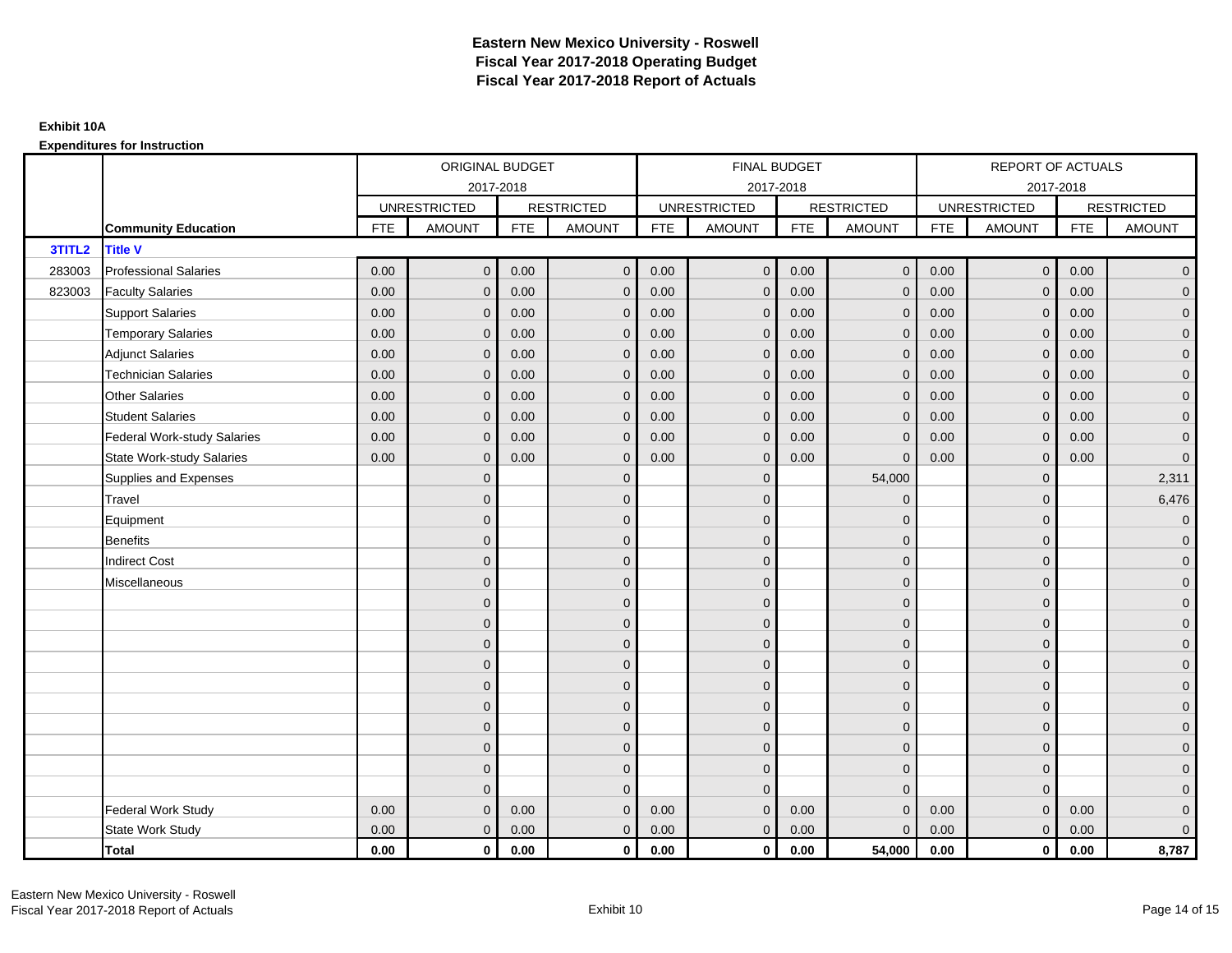### **Expenditures for Instruction**

|        |                                    |            | ORIGINAL BUDGET     |            |                   |            | <b>FINAL BUDGET</b> |            |                   |            | <b>REPORT OF ACTUALS</b> |            |                     |
|--------|------------------------------------|------------|---------------------|------------|-------------------|------------|---------------------|------------|-------------------|------------|--------------------------|------------|---------------------|
|        |                                    |            | 2017-2018           |            |                   |            | 2017-2018           |            |                   |            | 2017-2018                |            |                     |
|        |                                    |            | <b>UNRESTRICTED</b> |            | <b>RESTRICTED</b> |            | <b>UNRESTRICTED</b> |            | <b>RESTRICTED</b> |            | <b>UNRESTRICTED</b>      |            | <b>RESTRICTED</b>   |
|        | <b>Community Education</b>         | <b>FTE</b> | <b>AMOUNT</b>       | <b>FTE</b> | <b>AMOUNT</b>     | <b>FTE</b> | <b>AMOUNT</b>       | <b>FTE</b> | <b>AMOUNT</b>     | <b>FTE</b> | <b>AMOUNT</b>            | <b>FTE</b> | <b>AMOUNT</b>       |
| 3DOL   | <b>HEP/HIV</b>                     |            |                     |            |                   |            |                     |            |                   |            |                          |            |                     |
| 282033 | <b>Professional Salaries</b>       | 0.00       | $\mathbf{0}$        | 0.00       | $\overline{0}$    | 0.00       | $\mathbf{0}$        | 0.00       | $\overline{0}$    | 0.00       | $\overline{0}$           | 0.00       | $\overline{0}$      |
| 822033 | <b>Faculty Salaries</b>            | 0.00       | $\mathbf{0}$        | 0.00       | $\mathbf{0}$      | 0.00       | $\mathbf{0}$        | 0.00       | $\mathbf{0}$      | 0.00       | $\mathbf{0}$             | 0.00       | $\overline{0}$      |
|        | <b>Support Salaries</b>            | 0.00       | $\mathbf{0}$        | 0.00       | $\mathbf 0$       | 0.00       | $\mathbf{0}$        | 0.00       | $\mathbf{0}$      | 0.00       | $\overline{0}$           | 0.00       | $\overline{0}$      |
|        | <b>Temporary Salaries</b>          | 0.00       | $\mathbf{0}$        | 0.00       | $\mathbf{0}$      | 0.00       | $\mathbf{0}$        | 0.00       | $\mathbf 0$       | 0.00       | $\mathbf{0}$             | 0.00       | $\overline{0}$      |
|        | <b>Adjunct Salaries</b>            | 0.00       | $\mathbf{0}$        | 0.00       | $\mathbf{0}$      | 0.00       | $\mathbf{0}$        | 0.00       | $\mathbf{0}$      | 0.00       | $\mathbf{0}$             | 0.00       | $\mathbf{0}$        |
|        | <b>Technician Salaries</b>         | 0.00       | $\Omega$            | 0.00       | $\mathbf{0}$      | 0.00       | $\mathbf{0}$        | 0.00       | $\mathbf{0}$      | 0.00       | $\mathbf{0}$             | 0.00       | $\mathbf{0}$        |
|        | <b>Other Salaries</b>              | 0.00       | $\Omega$            | 0.00       | $\mathbf{0}$      | 0.00       | $\Omega$            | 0.00       | $\Omega$          | 0.00       | $\overline{0}$           | 0.00       | $\overline{0}$      |
|        | <b>Student Salaries</b>            | 0.00       | $\mathbf{0}$        | 0.00       | $\mathbf 0$       | 0.00       | $\mathbf{0}$        | 0.00       | $\mathbf 0$       | 0.00       | $\mathbf{0}$             | 0.00       | $\overline{0}$      |
|        | <b>Federal Work-study Salaries</b> | 0.00       | $\Omega$            | 0.00       | $\mathbf{0}$      | 0.00       | $\mathbf{0}$        | 0.00       | $\mathbf 0$       | 0.00       | $\mathbf 0$              | 0.00       | $\overline{0}$      |
|        | <b>State Work-study Salaries</b>   | 0.00       | $\mathbf{0}$        | 0.00       | $\mathbf{0}$      | 0.00       | $\mathbf{0}$        | 0.00       | $\mathbf 0$       | 0.00       | $\mathbf{0}$             | 0.00       | $\overline{0}$      |
|        | Supplies and Expenses              |            | $\Omega$            |            | $\mathbf 0$       |            | $\mathbf{0}$        |            | $\mathbf 0$       |            | $\mathbf 0$              |            | 1,119               |
|        | Travel                             |            | $\overline{0}$      |            | $\mathbf 0$       |            | $\mathbf{0}$        |            | $\mathbf{0}$      |            | $\mathbf{0}$             |            | $\overline{0}$      |
|        | Equipment                          |            | $\Omega$            |            | $\mathbf 0$       |            | $\Omega$            |            | $\mathbf 0$       |            | $\mathbf{0}$             |            | $\overline{0}$      |
|        | <b>Benefits</b>                    |            | $\Omega$            |            | $\mathbf 0$       |            | $\mathbf{0}$        |            | $\mathbf 0$       |            | $\mathbf{0}$             |            | $\overline{0}$      |
|        | <b>Indirect Cost</b>               |            | $\mathbf{0}$        |            | $\mathbf 0$       |            | $\Omega$            |            | $\mathbf{0}$      |            | $\mathbf 0$              |            | $\overline{0}$      |
|        | Miscellaneous                      |            | $\Omega$            |            | $\mathbf 0$       |            | $\mathbf{0}$        |            | $\mathbf{0}$      |            | $\mathbf 0$              |            | $\overline{0}$      |
|        |                                    |            | $\overline{0}$      |            | $\mathbf 0$       |            | $\mathbf{0}$        |            | $\mathbf 0$       |            | $\mathbf{0}$             |            | $\overline{0}$      |
|        |                                    |            | $\mathbf{0}$        |            | $\mathbf 0$       |            | $\mathbf{0}$        |            | $\mathbf 0$       |            | $\mathbf{0}$             |            | $\overline{0}$      |
|        |                                    |            | $\Omega$            |            | $\mathbf{0}$      |            | $\Omega$            |            | $\mathbf{0}$      |            | $\Omega$                 |            | $\overline{0}$      |
|        |                                    |            | $\Omega$            |            | $\mathbf 0$       |            | $\mathbf{0}$        |            | $\overline{0}$    |            | $\mathbf{0}$             |            | $\overline{0}$      |
|        |                                    |            | $\Omega$            |            | $\mathbf 0$       |            | $\mathbf{0}$        |            | $\mathbf 0$       |            | $\mathbf 0$              |            | $\mathsf{O}\xspace$ |
|        |                                    |            | $\overline{0}$      |            | $\mathbf 0$       |            | $\mathbf{0}$        |            | $\mathbf{0}$      |            | $\mathbf{0}$             |            | $\overline{0}$      |
|        |                                    |            | $\mathbf{0}$        |            | $\mathbf 0$       |            | $\mathbf{0}$        |            | $\mathbf 0$       |            | $\mathbf 0$              |            | $\overline{0}$      |
|        |                                    |            | $\Omega$            |            | $\mathbf{0}$      |            | $\Omega$            |            | $\mathbf 0$       |            | $\mathbf{0}$             |            | $\overline{0}$      |
|        |                                    |            | $\mathbf{0}$        |            | $\mathbf{0}$      |            | $\Omega$            |            | $\mathbf{0}$      |            | $\mathbf{0}$             |            | $\overline{0}$      |
|        |                                    |            | $\Omega$            |            | $\mathbf{0}$      |            | $\Omega$            |            | $\mathbf{0}$      |            | $\Omega$                 |            | $\mathsf{O}\xspace$ |
|        | <b>Federal Work Study</b>          | 0.00       | $\mathbf{0}$        | 0.00       | $\mathbf{0}$      | 0.00       | $\mathbf{0}$        | 0.00       | $\mathbf{0}$      | 0.00       | $\mathbf{0}$             | 0.00       | $\mathbf{0}$        |
|        | State Work Study                   | 0.00       | $\mathbf{0}$        | 0.00       | $\mathbf{0}$      | 0.00       | $\mathbf{0}$        | 0.00       | $\overline{0}$    | 0.00       | $\overline{0}$           | 0.00       | $\overline{0}$      |
|        | Total                              | 0.00       | $\mathbf 0$         | 0.00       | $\mathbf{0}$      | 0.00       | $\mathbf{0}$        | 0.00       | $\overline{0}$    | 0.00       | $\mathbf{0}$             | 0.00       | 1,119               |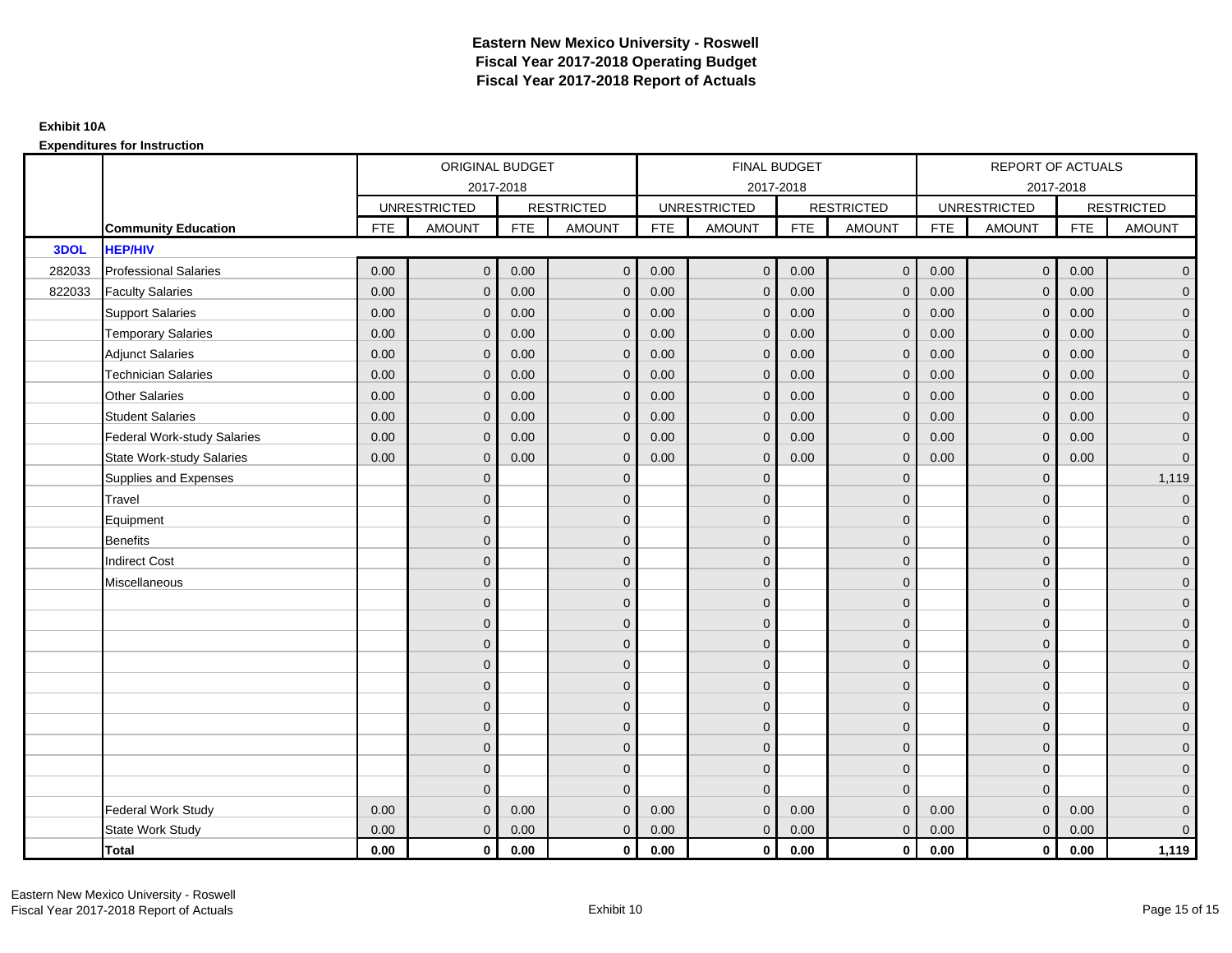#### **Exhibit 11**

|                         |                                                   |            | <b>ORIGINAL BUDGET</b> |            |                   |            |                     | <b>FINAL BUDGET</b> |                   |            | <b>REPORT OF ACTUALS</b> |            |                   |
|-------------------------|---------------------------------------------------|------------|------------------------|------------|-------------------|------------|---------------------|---------------------|-------------------|------------|--------------------------|------------|-------------------|
|                         |                                                   |            |                        | 2017-2018  |                   |            |                     | 2017-2018           |                   |            | 2017-2018                |            |                   |
|                         |                                                   |            | <b>UNRESTRICTED</b>    |            | <b>RESTRICTED</b> |            | <b>UNRESTRICTED</b> |                     | <b>RESTRICTED</b> |            | <b>UNRESTRICTED</b>      |            | <b>RESTRICTED</b> |
|                         | <b>Libraries</b>                                  | <b>FTE</b> | <b>AMOUNT</b>          | <b>FTE</b> | <b>AMOUNT</b>     | <b>FTE</b> | <b>AMOUNT</b>       | <b>FTE</b>          | <b>AMOUNT</b>     | <b>FTE</b> | <b>AMOUNT</b>            | <b>FTE</b> | <b>AMOUNT</b>     |
| 3LIBR                   | Library                                           | 3.50       | 129,755                | 0.00       | $\mathbf 0$       | 3.50       | 140,648             | 0.00                | $\mathbf 0$       | 4.50       | 201,533                  | 0.00       | $\overline{0}$    |
| AS3                     | <b>Additional Future Support</b>                  | 0.00       | $\mathbf 0$            | 0.00       | $\mathbf 0$       | 0.00       | $\mathbf 0$         | 0.00                | $\mathbf 0$       | 0.00       | $\overline{0}$           | 0.00       | $\mathbf 0$       |
| <b>Total Libraries</b>  |                                                   | 3.50       | 129,755                | 0.00       | $\mathbf 0$       | 3.50       | 140,648             | 0.00                | $\mathbf 0$       | 4.50       | 201,533                  | 0.00       | $\mathbf 0$       |
|                         | <b>Academic Support and Personnel Development</b> |            |                        |            |                   |            |                     |                     |                   |            |                          |            |                   |
| 3DINS                   | Dean of Instruction - Administration              | 8.78       | 538,425                | 0.00       | $\mathbf 0$       | 8.28       | 532,387             | 0.00                | $\mathbf 0$       | 8.58       | 549,849                  | 0.00       | $\overline{0}$    |
| 3FDEV                   | <b>Faculty Development</b>                        | 0.00       | 2,440                  | 0.00       | $\mathbf 0$       | 0.00       | 1,440               | 0.00                | $\mathbf 0$       | 0.00       | 10,229                   | 0.00       | $\overline{0}$    |
| 3FEVL                   | <b>Faculty Evaluation</b>                         | 0.00       | 8,680                  | 0.00       | $\mathbf 0$       | 0.00       | 2,278               | 0.00                | $\mathbf 0$       | 0.04       | 2,540                    | 0.00       | $\overline{0}$    |
| 3FSEN                   | <b>Faculty Senate</b>                             | 0.15       | 3,794                  | 0.00       | $\mathbf 0$       | 0.15       | 3,794               | 0.00                | $\mathbf 0$       | 0.06       | 3,810                    | 0.00       | $\overline{0}$    |
| AS <sub>1</sub>         | <b>Additional Future Support</b>                  | 0.00       | $\mathbf 0$            | 0.00       | $\mathbf 0$       | 0.00       | $\mathbf 0$         | 0.00                | $\mathbf 0$       | 0.00       | $\mathbf 0$              | 0.00       | $\mathbf 0$       |
| AS <sub>2</sub>         | <b>Additional Future Support</b>                  | 0.00       | $\Omega$               | 0.00       | $\mathbf 0$       | 0.00       | $\mathbf 0$         | 0.00                | $\mathbf 0$       | 0.00       | $\mathbf 0$              | 0.00       | $\overline{0}$    |
|                         |                                                   |            |                        |            |                   |            |                     |                     |                   |            |                          |            |                   |
|                         |                                                   |            |                        |            |                   |            |                     |                     |                   |            |                          |            |                   |
|                         | <b>Total Academic Support and</b>                 |            |                        |            |                   |            |                     |                     |                   |            |                          |            |                   |
|                         | <b>Personnel Development</b>                      | 8.93       | 553,339                | 0.00       | $\pmb{0}$         | 8.43       | 539,899             | 0.00                | $\mathbf 0$       | 8.68       | 566,428                  | 0.00       | $\mathbf 0$       |
|                         |                                                   |            |                        |            |                   |            |                     |                     |                   |            |                          |            |                   |
|                         |                                                   |            |                        |            |                   |            |                     |                     |                   |            |                          |            |                   |
|                         | <b>Work Study</b>                                 |            |                        |            |                   |            |                     |                     |                   |            |                          |            |                   |
| 961019                  | Federal Work-study                                | 0.00       | $\mathbf 0$            | 0.00       | $\mathbf 0$       | 0.00       | $\mathbf 0$         | 0.00                | $\overline{0}$    | 0.00       | $\overline{0}$           | 0.00       | $\overline{0}$    |
| 961016                  | State Work-study                                  | 0.00       | $\mathbf 0$            | 0.00       | $\mathbf 0$       | 0.00       | $\mathbf 0$         | 0.00                | $\overline{0}$    | 0.00       | $\overline{0}$           | 0.00       | $\overline{0}$    |
| <b>Total Work Study</b> |                                                   | 0.00       | $\mathbf 0$            | 0.00       | $\mathbf 0$       | $\bf 0.00$ | $\mathbf 0$         | 0.00                | 0                 | 0.00       | $\mathbf{0}$             | 0.00       | $\mathbf 0$       |
|                         |                                                   |            |                        |            |                   |            |                     |                     |                   |            |                          |            |                   |
|                         |                                                   |            |                        |            |                   |            |                     |                     |                   |            |                          |            |                   |
|                         | <b>Unallocated</b>                                |            | $\mathbf 0$            |            | $\overline{0}$    |            | $\overline{0}$      |                     | $\mathbf{0}$      |            | $\overline{0}$           |            | $\overline{0}$    |
|                         |                                                   |            |                        |            |                   |            |                     |                     |                   |            |                          |            |                   |
|                         |                                                   |            |                        |            |                   |            |                     |                     |                   |            |                          |            |                   |
|                         |                                                   |            |                        |            |                   |            |                     |                     |                   |            |                          |            |                   |
|                         |                                                   |            |                        |            |                   |            |                     |                     |                   |            |                          |            |                   |
|                         |                                                   |            |                        |            |                   |            |                     |                     |                   |            |                          |            |                   |
|                         |                                                   |            |                        |            |                   |            |                     |                     |                   |            |                          |            |                   |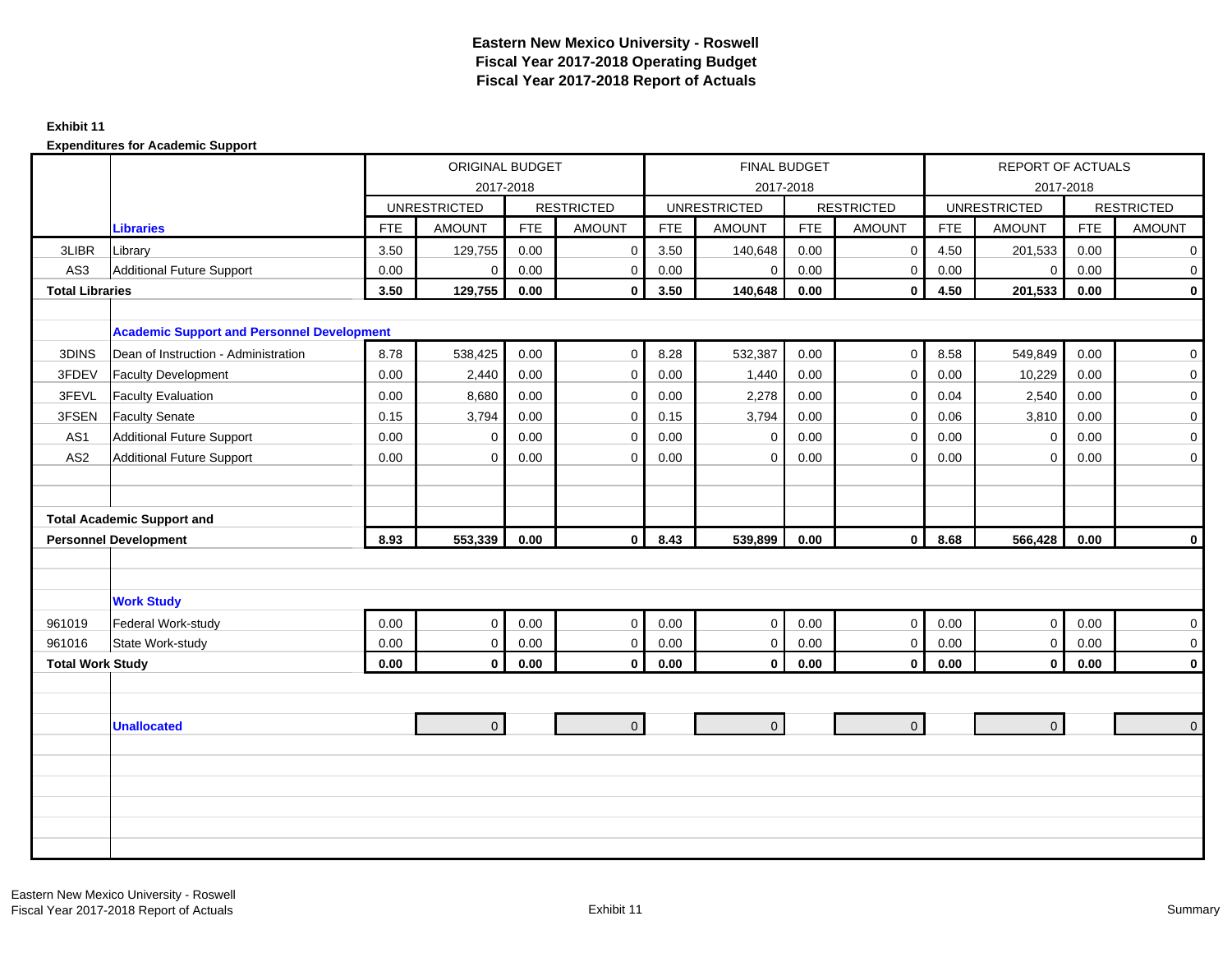|                       | <b>Items Not in 11A</b>       |       |                |      |             |       |                     |      |             |             |                     |          |             |
|-----------------------|-------------------------------|-------|----------------|------|-------------|-------|---------------------|------|-------------|-------------|---------------------|----------|-------------|
| 962061                | Retirement                    |       | 90,624         |      |             |       | 91,315              |      |             |             | 97,219              |          |             |
| 962062                | Social Security and Medicare  |       | 49,876         |      |             |       | 50,256              |      |             |             | 51,848              |          |             |
| 962063                | Group Insurance               |       | 144,347        |      |             |       | 145,447             |      |             |             | 102,125             |          |             |
| 962064                | Worker's Compensation         |       | 4,000          |      |             |       | 4,000               |      |             |             | 3,743               |          |             |
| 962065                | Unemployment Insurance        |       | 35,207         |      |             |       | 35,475              |      |             |             | 374                 |          |             |
| 962068                | Waiver of Tuition             |       | 2,000          |      |             |       | 2,000               |      |             |             | 4,775               |          |             |
| 962069                | <b>Vacation Accruals</b>      |       | 5,000          |      |             |       | 5,000               |      |             |             | 12,945              |          |             |
| 962066                | Retiree Health                |       | 13,039         |      |             |       | 13,139              |      |             |             | 14,087              |          |             |
| 110-920               | <b>Internal Services</b>      |       | 89,997         |      |             |       | 89,997              |      |             |             | 89,997              |          |             |
|                       | Professional Merit Pay        |       | $\pmb{0}$      |      |             |       | $\mathbf 0$         |      |             |             | $\mathsf{O}\xspace$ |          |             |
|                       | <b>Staff Merit Pay</b>        |       | $\pmb{0}$      |      |             |       | $\mathsf{O}\xspace$ |      |             |             | $\mathbf 0$         |          |             |
|                       | <b>Faculty Merit Pay</b>      |       | $\pmb{0}$      |      |             |       | $\mathbf 0$         |      |             |             | $\mathsf{O}\xspace$ |          |             |
|                       | Unallocated                   |       | $\overline{0}$ |      |             |       | $\mathbf 0$         |      |             |             | $\overline{0}$      |          |             |
| <b>Total Benefits</b> |                               |       | 434,091        |      | $\bf{0}$    |       | 436,628             |      | $\mathbf 0$ |             | 377,113             |          | $\mathbf 0$ |
|                       |                               |       |                |      |             |       |                     |      |             |             |                     |          |             |
|                       |                               |       |                |      |             |       |                     |      |             |             |                     |          |             |
|                       | <b>Total Academic Support</b> | 12.43 | 1,117,185      | 0.00 | $\mathbf 0$ | 11.93 | 1,117,175           | 0.00 |             | $0 \ 13.18$ | 1,145,074           | $0.00\,$ | $\mathbf 0$ |
|                       |                               |       |                |      |             |       |                     |      |             |             |                     |          |             |
|                       |                               |       |                |      |             |       |                     |      |             |             |                     |          |             |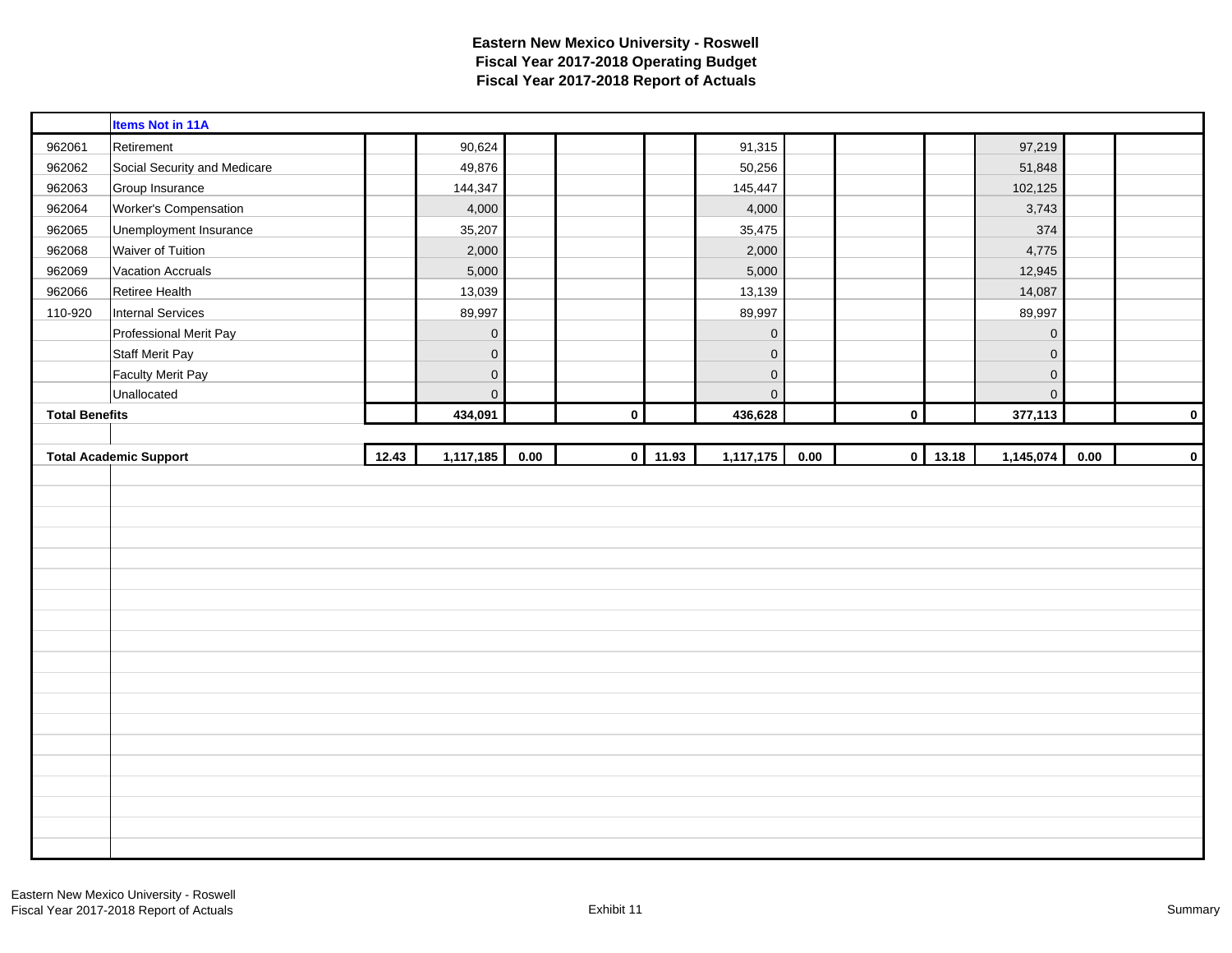### **Exhibit 11A**

|                                    |            | ORIGINAL BUDGET     |            |                   |            | FINAL BUDGET        |            |                         |            | <b>REPORT OF ACTUALS</b> |            |                   |
|------------------------------------|------------|---------------------|------------|-------------------|------------|---------------------|------------|-------------------------|------------|--------------------------|------------|-------------------|
|                                    |            | 2017-2018           |            |                   |            | 2017-2018           |            |                         |            | 2017-2018                |            |                   |
|                                    |            | <b>UNRESTRICTED</b> |            | <b>RESTRICTED</b> |            | <b>UNRESTRICTED</b> |            | <b>RESTRICTED</b>       |            | <b>UNRESTRICTED</b>      |            | <b>RESTRICTED</b> |
| <b>Academic Support</b>            | <b>FTE</b> | <b>AMOUNT</b>       | <b>FTE</b> | <b>AMOUNT</b>     | <b>FTE</b> | <b>AMOUNT</b>       | <b>FTE</b> | <b>AMOUNT</b>           | <b>FTE</b> | <b>AMOUNT</b>            | <b>FTE</b> | <b>AMOUNT</b>     |
|                                    |            |                     |            |                   |            |                     |            |                         |            |                          |            |                   |
| <b>Professional Salaries</b>       | 6.00       | 462,923             | 0.00       | $\mathbf 0$       | 6.00       | 477,811             | 0.00       | $\overline{0}$          | 6.06       | 480,975                  | 0.00       | $\overline{0}$    |
| <b>Faculty Salaries</b>            | 0.15       | 3,794               | 0.00       | $\mathbf 0$       | 0.15       | 3,794               | 0.00       | $\mathbf 0$             | 0.00       | $\mathbf 0$              | 0.00       | $\overline{0}$    |
| <b>Support Salaries</b>            | 5.00       | 145,257             | 0.00       | $\mathbf 0$       | 5.00       | 150,615             | 0.00       | $\mathbf 0$             | 5.00       | 165,643                  | 0.00       | $\overline{0}$    |
| <b>Temporary Salaries</b>          | 0.00       | $\mathbf 0$         | 0.00       | $\mathbf 0$       | 0.00       | $\mathbf 0$         | 0.00       | $\mathbf 0$             | 0.00       | $\mathbf 0$              | 0.00       | $\mathbf 0$       |
| <b>Adjunct Salaries</b>            | 0.28       | 8,000               | 0.00       | $\mathbf 0$       | 0.28       | 8,240               | 0.00       | $\mathbf 0$             | 0.32       | 7,850                    | 0.00       | $\mathbf 0$       |
| <b>Technician Salaries</b>         | 0.00       | $\Omega$            | 0.00       | $\mathbf 0$       | 0.00       | $\Omega$            | 0.00       | $\mathbf 0$             | 1.00       | 46,301                   | 0.00       | $\overline{0}$    |
| <b>Other Salaries</b>              | 1.00       | 32,000              | 0.00       | $\mathbf 0$       | 0.50       | 16,480              | 0.00       | $\mathbf 0$             | 0.80       | 3,554                    | 0.00       | $\overline{0}$    |
| <b>Student Salaries</b>            | 0.00       | $\mathbf 0$         | 0.00       | $\mathbf 0$       | 0.00       | $\mathbf 0$         | 0.00       | $\mathbf 0$             | 0.00       | $\mathbf 0$              | 0.00       | $\overline{0}$    |
| <b>Federal Work-study Salaries</b> | 0.00       | $\Omega$            | 0.00       | $\Omega$          | 0.00       | $\Omega$            | 0.00       | $\mathbf 0$             | 0.00       | $\mathbf 0$              | 0.00       | $\overline{0}$    |
| <b>State Work-study Salaries</b>   | 0.00       | $\mathbf 0$         | 0.00       | $\mathbf 0$       | 0.00       | $\Omega$            | 0.00       | 0                       | 0.00       | $\mathbf 0$              | 0.00       | $\mathbf 0$       |
| Supplies and Expenses              |            | 31,120              |            | $\mathbf 0$       |            | 23,607              |            | $\mathbf 0$             |            | 41,727                   |            | $\mathbf 0$       |
| Travel                             |            | $\mathbf 0$         |            | $\mathbf 0$       |            | $\mathbf 0$         |            | $\mathbf 0$             |            | 21,911                   |            | $\mathbf 0$       |
| Equipment                          |            | $\mathbf 0$         |            | $\mathbf 0$       |            | $\mathbf 0$         |            | $\mathbf 0$             |            | $\mathbf 0$              |            | $\overline{0}$    |
| <b>Benefits</b>                    |            | $\Omega$            |            | $\mathbf 0$       |            | $\Omega$            |            | $\mathbf 0$             |            | $\Omega$                 |            | $\mathbf 0$       |
| <b>Indirect Cost</b>               |            | $\mathbf 0$         |            | $\mathbf 0$       |            | $\mathbf 0$         |            | $\mathbf 0$             |            | $\mathbf 0$              |            | $\mathbf 0$       |
| Miscellaneous                      |            | $\mathbf 0$         |            | $\mathbf 0$       |            | $\mathbf 0$         |            | $\mathbf 0$             |            | $\mathbf 0$              |            | $\overline{0}$    |
|                                    |            | $\Omega$            |            | $\mathbf 0$       |            | $\mathbf 0$         |            | $\mathbf 0$             |            | $\mathbf 0$              |            | $\overline{0}$    |
|                                    |            | $\mathbf 0$         |            | 0                 |            | $\mathbf 0$         |            | $\pmb{0}$               |            | $\mathbf 0$              |            | $\overline{0}$    |
|                                    |            | $\Omega$            |            | $\mathbf 0$       |            | $\Omega$            |            | $\mathbf 0$             |            | $\mathbf 0$              |            | $\overline{0}$    |
|                                    |            | $\Omega$            |            | $\mathbf 0$       |            | $\Omega$            |            | $\mathbf 0$             |            | $\Omega$                 |            | $\mathbf 0$       |
|                                    |            | $\mathbf 0$         |            | $\mathbf 0$       |            | $\mathbf 0$         |            | $\mathbf 0$             |            | $\mathbf 0$              |            | $\mathbf 0$       |
|                                    |            | $\mathbf 0$         |            | $\mathbf 0$       |            | $\mathbf 0$         |            | $\mathbf 0$             |            | $\mathbf 0$              |            | $\mathbf 0$       |
|                                    |            | $\mathbf 0$         |            | $\mathbf 0$       |            | $\mathbf 0$         |            | $\mathbf 0$             |            | $\Omega$                 |            | $\overline{0}$    |
|                                    |            | $\Omega$            |            | $\mathbf 0$       |            | $\mathbf 0$         |            | $\mathbf 0$             |            | $\mathbf 0$              |            | $\overline{0}$    |
|                                    |            | $\mathbf 0$         |            | $\mathbf 0$       |            | $\mathbf 0$         |            | $\mathbf 0$             |            | $\mathbf 0$              |            | $\mathbf 0$       |
|                                    |            | $\Omega$            |            | $\mathbf 0$       |            | $\Omega$            |            | $\mathbf 0$             |            | $\Omega$                 |            | $\overline{0}$    |
|                                    |            | $\Omega$            |            | $\mathbf 0$       |            | $\mathbf 0$         |            | $\mathbf 0$             |            | $\mathbf 0$              |            | $\mathbf 0$       |
|                                    |            | $\mathbf 0$         |            | $\mathbf 0$       |            | $\Omega$            |            | $\mathbf 0$             |            | $\Omega$                 |            | $\mathbf 0$       |
| <b>Total</b>                       | 12.43      | 683,094             | 0.00       | $\overline{0}$    | 11.93      | 680,547             | 0.00       | $\overline{\mathbf{0}}$ | 13.18      | 767,961                  | 0.00       | $\mathbf 0$       |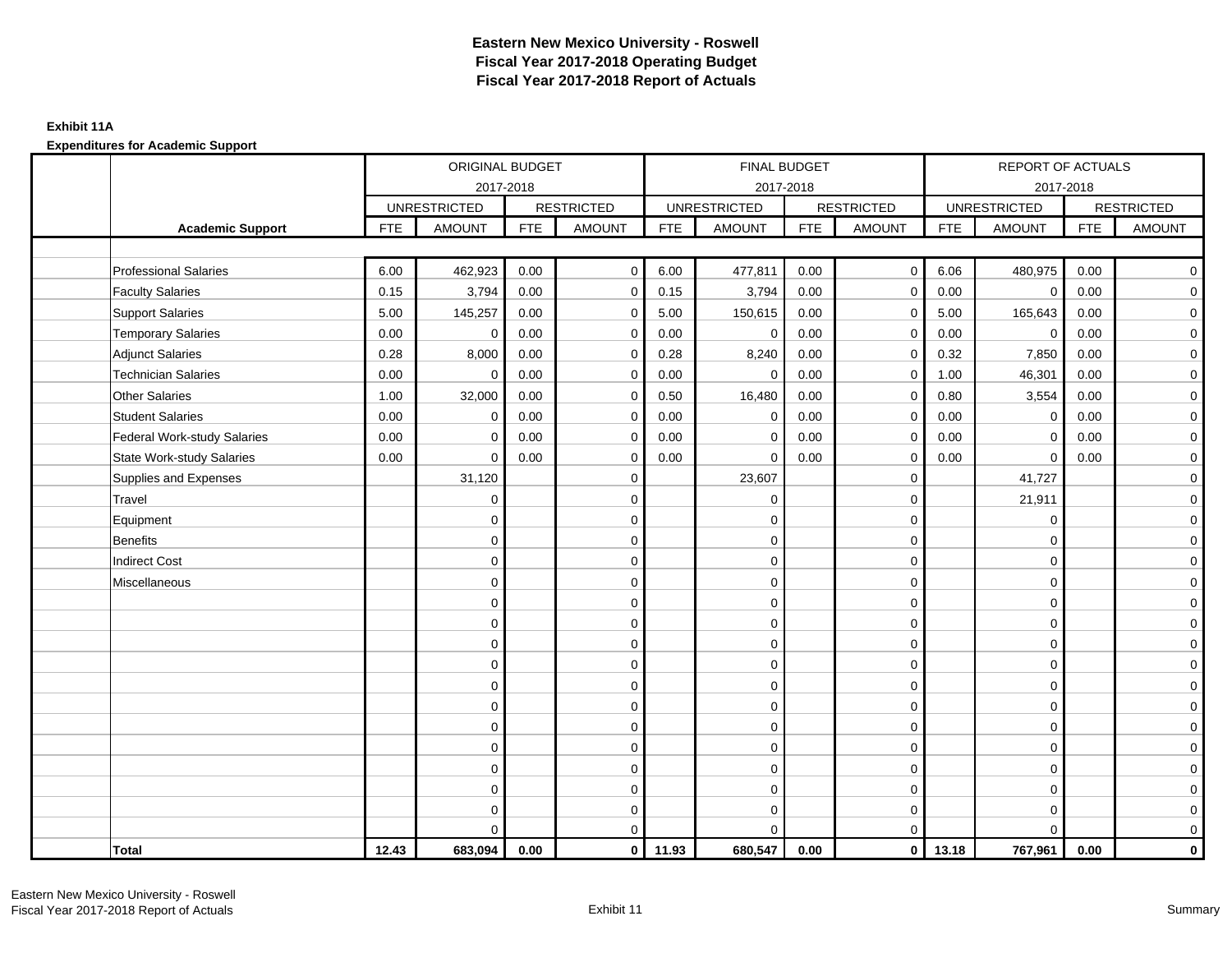|              |                                          |            | ORIGINAL BUDGET     |            |                   |            | FINAL BUDGET        |            |                   |            | REPORT OF ACTUALS   |            |                     |
|--------------|------------------------------------------|------------|---------------------|------------|-------------------|------------|---------------------|------------|-------------------|------------|---------------------|------------|---------------------|
|              |                                          |            | 2017-2018           |            |                   |            | 2017-2018           |            |                   |            | 2017-2018           |            |                     |
|              |                                          |            | <b>UNRESTRICTED</b> |            | <b>RESTRICTED</b> |            | <b>UNRESTRICTED</b> |            | <b>RESTRICTED</b> |            | <b>UNRESTRICTED</b> |            | <b>RESTRICTED</b>   |
|              | <b>Academic Support</b>                  | <b>FTE</b> | <b>AMOUNT</b>       | <b>FTE</b> | <b>AMOUNT</b>     | <b>FTE</b> | <b>AMOUNT</b>       | <b>FTE</b> | <b>AMOUNT</b>     | <b>FTE</b> | <b>AMOUNT</b>       | <b>FTE</b> | <b>AMOUNT</b>       |
| <b>3DINS</b> | <b>Dean Instruction - Administration</b> |            |                     |            |                   |            |                     |            |                   |            |                     |            |                     |
| 171011       | <b>Professional Salaries</b>             | 5.00       | 404,793             | 0.00       | $\mathbf{0}$      | 5.00       | 416,937             | 0.00       | $\overline{0}$    | 5.00       | 418,164             | 0.00       | $\overline{0}$      |
| 720010       | <b>Faculty Salaries</b>                  | 0.00       | $\mathbf 0$         | 0.00       | $\mathbf{0}$      | 0.00       | $\mathbf{0}$        | 0.00       | $\mathbf{0}$      | 0.00       | $\mathbf 0$         | 0.00       | $\overline{0}$      |
|              | <b>Support Salaries</b>                  | 2.50       | 73,632              | 0.00       | $\mathbf{0}$      | 2.50       | 75,841              | 0.00       | $\mathbf{0}$      | 2.50       | 94,023              | 0.00       | $\overline{0}$      |
|              | <b>Temporary Salaries</b>                | 0.00       | $\mathbf{0}$        | 0.00       | $\mathbf{0}$      | 0.00       | $\mathbf 0$         | 0.00       | $\mathbf 0$       | 0.00       | $\mathbf 0$         | 0.00       | $\overline{0}$      |
|              | <b>Adjunct Salaries</b>                  | 0.28       | 8,000               | 0.00       | $\Omega$          | 0.28       | 8,240               | 0.00       | $\mathbf{0}$      | 0.28       | 5,310               | 0.00       | $\mathbf 0$         |
|              | <b>Technician Salaries</b>               | 0.00       | $\Omega$            | 0.00       | $\Omega$          | 0.00       | $\Omega$            | 0.00       | $\mathbf{0}$      | 0.00       | $\Omega$            | 0.00       | $\overline{0}$      |
|              | <b>Other Salaries</b>                    | 1.00       | 32,000              | 0.00       | $\mathbf{0}$      | 0.50       | 16,480              | 0.00       | $\mathbf 0$       | 0.80       | 3,554               | 0.00       | $\overline{0}$      |
|              | <b>Student Salaries</b>                  | 0.00       | $\mathbf{0}$        | 0.00       | $\mathbf{0}$      | 0.00       | $\mathbf{0}$        | 0.00       | $\mathbf{0}$      | 0.00       | $\mathbf{0}$        | 0.00       | $\overline{0}$      |
|              | <b>Federal Work-study Salaries</b>       | 0.00       | $\Omega$            | 0.00       | $\Omega$          | 0.00       | $\overline{0}$      | 0.00       | $\mathbf{0}$      | 0.00       | $\Omega$            | 0.00       | $\overline{0}$      |
|              | <b>State Work-study Salaries</b>         | 0.00       | $\mathbf{0}$        | 0.00       | $\mathbf{0}$      | 0.00       | $\mathbf{0}$        | 0.00       | $\mathbf{0}$      | 0.00       | $\mathbf{0}$        | 0.00       | $\mathbf 0$         |
|              | Supplies and Expenses                    |            | 20,000              |            | $\mathbf{0}$      |            | 14,889              |            | $\mathbf{0}$      |            | 17,667              |            | $\overline{0}$      |
|              | Travel                                   |            | $\mathbf{0}$        |            | $\mathbf{0}$      |            | $\Omega$            |            | $\mathbf{0}$      |            | 11,131              |            | $\overline{0}$      |
|              | Equipment                                |            | $\mathbf{0}$        |            | $\mathbf 0$       |            | $\mathbf{0}$        |            | $\mathbf{0}$      |            | $\mathbf{0}$        |            | $\overline{0}$      |
|              | <b>Benefits</b>                          |            | $\Omega$            |            | $\mathbf{0}$      |            | $\Omega$            |            | $\mathbf{0}$      |            | $\Omega$            |            | $\overline{0}$      |
|              | <b>Indirect Cost</b>                     |            | $\mathbf{0}$        |            | $\mathbf{0}$      |            | $\Omega$            |            | $\mathbf 0$       |            | $\mathbf{0}$        |            | $\mathbf 0$         |
|              | Miscellaneous                            |            | $\mathbf{0}$        |            | $\mathbf{0}$      |            | $\Omega$            |            | $\mathbf 0$       |            | $\mathbf{0}$        |            | $\mathbf 0$         |
|              |                                          |            | $\mathbf{0}$        |            | $\mathbf{0}$      |            | $\Omega$            |            | $\mathbf{0}$      |            | $\Omega$            |            | $\overline{0}$      |
|              |                                          |            | $\mathbf{0}$        |            | $\mathbf 0$       |            | $\overline{0}$      |            | $\mathbf 0$       |            | $\mathbf{0}$        |            | $\overline{0}$      |
|              |                                          |            | $\Omega$            |            | $\mathbf{0}$      |            | $\Omega$            |            | $\mathbf 0$       |            | $\mathbf{0}$        |            | $\overline{0}$      |
|              |                                          |            | $\Omega$            |            | $\Omega$          |            | $\Omega$            |            | $\mathbf{0}$      |            | $\Omega$            |            | $\mathbf 0$         |
|              |                                          |            | $\mathbf{0}$        |            | $\mathbf{0}$      |            | $\Omega$            |            | $\mathbf 0$       |            | $\mathbf{0}$        |            | $\mathsf{O}\xspace$ |
|              |                                          |            | $\mathbf{0}$        |            | $\mathbf{0}$      |            | $\Omega$            |            | $\mathbf{0}$      |            | $\Omega$            |            | $\overline{0}$      |
|              |                                          |            | $\Omega$            |            | $\mathbf{0}$      |            | $\Omega$            |            | $\mathbf{0}$      |            | $\Omega$            |            | $\overline{0}$      |
|              |                                          |            | $\Omega$            |            | $\mathbf{0}$      |            | $\Omega$            |            | $\mathbf{0}$      |            | $\mathbf{0}$        |            | $\overline{0}$      |
|              |                                          |            | $\mathbf{0}$        |            | $\mathbf{0}$      |            | $\Omega$            |            | $\mathbf{0}$      |            | $\mathbf{0}$        |            | $\mathbf 0$         |
|              |                                          |            | $\Omega$            |            | $\mathbf{0}$      |            | $\Omega$            |            | $\mathbf{0}$      |            | $\Omega$            |            | $\mathsf{O}\xspace$ |
|              |                                          |            | $\mathbf{0}$        |            | $\mathbf 0$       |            | $\Omega$            |            | $\mathbf{0}$      |            | $\mathbf{0}$        |            | $\overline{0}$      |
|              |                                          |            | $\Omega$            |            | $\mathbf{0}$      |            | $\Omega$            |            | $\mathbf{0}$      |            | $\Omega$            |            | $\overline{0}$      |
|              | <b>Total</b>                             | 8.78       | 538,425             | 0.00       | $\mathbf 0$       | 8.28       | 532,387             | 0.00       | $\overline{0}$    | 8.58       | 549,849             | 0.00       | $\mathbf 0$         |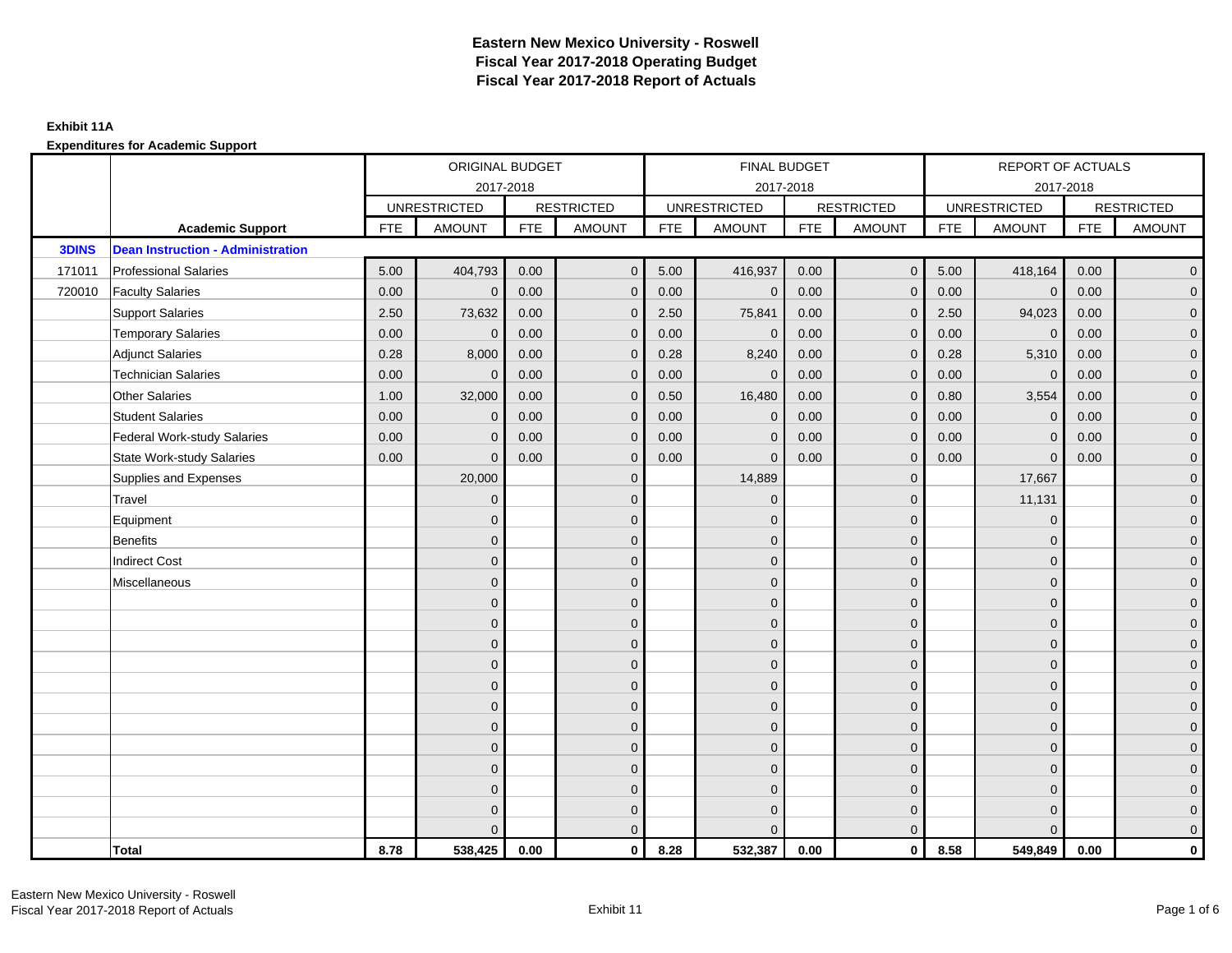|        |                                    |            | ORIGINAL BUDGET     |            |                   |            | FINAL BUDGET        |            |                   |            | <b>REPORT OF ACTUALS</b> |            |                   |
|--------|------------------------------------|------------|---------------------|------------|-------------------|------------|---------------------|------------|-------------------|------------|--------------------------|------------|-------------------|
|        |                                    |            | 2017-2018           |            |                   |            | 2017-2018           |            |                   |            | 2017-2018                |            |                   |
|        |                                    |            | <b>UNRESTRICTED</b> |            | <b>RESTRICTED</b> |            | <b>UNRESTRICTED</b> |            | <b>RESTRICTED</b> |            | <b>UNRESTRICTED</b>      |            | <b>RESTRICTED</b> |
|        | <b>Academic Support</b>            | <b>FTE</b> | <b>AMOUNT</b>       | <b>FTE</b> | <b>AMOUNT</b>     | <b>FTE</b> | <b>AMOUNT</b>       | <b>FTE</b> | <b>AMOUNT</b>     | <b>FTE</b> | <b>AMOUNT</b>            | <b>FTE</b> | <b>AMOUNT</b>     |
| 3FDEV  | <b>Faculty Development</b>         |            |                     |            |                   |            |                     |            |                   |            |                          |            |                   |
| 171011 | <b>Professional Salaries</b>       | 0.00       | $\mathbf{0}$        | 0.00       | $\overline{0}$    | 0.00       | $\mathbf{0}$        | 0.00       | $\overline{0}$    | 0.00       | $\overline{0}$           | 0.00       | $\mathbf{0}$      |
| 720050 | <b>Faculty Salaries</b>            | 0.00       | $\mathbf{0}$        | 0.00       | $\mathbf{0}$      | 0.00       | $\mathbf{0}$        | 0.00       | $\mathbf 0$       | 0.00       | $\mathbf 0$              | 0.00       | $\mathbf{0}$      |
|        | <b>Support Salaries</b>            | 0.00       | $\mathbf{0}$        | 0.00       | $\mathbf{0}$      | 0.00       | $\mathbf{0}$        | 0.00       | $\overline{0}$    | 0.00       | $\overline{0}$           | 0.00       | $\mathbf{0}$      |
|        | <b>Temporary Salaries</b>          | 0.00       | $\mathbf{0}$        | 0.00       | $\Omega$          | 0.00       | $\mathbf{0}$        | 0.00       | $\mathbf 0$       | 0.00       | $\mathbf 0$              | 0.00       | 0                 |
|        | <b>Adjunct Salaries</b>            | 0.00       | $\mathbf{0}$        | 0.00       | $\mathbf{0}$      | 0.00       | $\mathbf{0}$        | 0.00       | $\mathbf{0}$      | 0.00       | $\mathbf{0}$             | 0.00       | 0                 |
|        | <b>Technician Salaries</b>         | 0.00       | $\mathbf{0}$        | 0.00       | $\mathbf{0}$      | 0.00       | $\mathbf{0}$        | 0.00       | $\mathbf{0}$      | 0.00       | $\mathbf{0}$             | 0.00       | 0                 |
|        | <b>Other Salaries</b>              | 0.00       | $\Omega$            | 0.00       | $\Omega$          | 0.00       | $\Omega$            | 0.00       | $\mathbf{0}$      | 0.00       | $\mathbf{0}$             | 0.00       | $\overline{0}$    |
|        | <b>Student Salaries</b>            | 0.00       | $\mathbf{0}$        | 0.00       | $\mathbf{0}$      | 0.00       | $\mathbf 0$         | 0.00       | $\mathbf 0$       | 0.00       | $\overline{0}$           | 0.00       | 0                 |
|        | <b>Federal Work-study Salaries</b> | 0.00       | $\mathbf{0}$        | 0.00       | $\mathbf{0}$      | 0.00       | $\mathbf 0$         | 0.00       | $\mathbf 0$       | 0.00       | $\mathbf 0$              | 0.00       | 0                 |
|        | <b>State Work-study Salaries</b>   | 0.00       | $\mathbf{0}$        | 0.00       | $\mathbf{0}$      | 0.00       | $\mathbf 0$         | 0.00       | $\mathbf{0}$      | 0.00       | $\mathbf{0}$             | 0.00       | 0                 |
|        | Supplies and Expenses              |            | 2,440               |            | $\mathbf{0}$      |            | 1,440               |            | $\mathbf 0$       |            | $\mathbf{0}$             |            | 0                 |
|        | Travel                             |            | $\overline{0}$      |            | $\mathbf{0}$      |            | $\mathbf 0$         |            | $\mathbf 0$       |            | 10,229                   |            | $\mathbf{0}$      |
|        | Equipment                          |            | $\Omega$            |            | $\mathbf{0}$      |            | $\Omega$            |            | $\mathbf 0$       |            | $\mathbf{0}$             |            | 0                 |
|        | <b>Benefits</b>                    |            | $\mathbf{0}$        |            | $\mathbf{0}$      |            | $\Omega$            |            | $\mathbf 0$       |            | $\mathbf{0}$             |            | 0                 |
|        | <b>Indirect Cost</b>               |            | $\mathbf{0}$        |            | $\mathbf{0}$      |            | $\Omega$            |            | $\mathbf{0}$      |            | $\mathbf{0}$             |            | 0                 |
|        | Miscellaneous                      |            | $\Omega$            |            | $\mathbf{0}$      |            | $\Omega$            |            | $\mathbf{0}$      |            | $\mathbf{0}$             |            | $\overline{0}$    |
|        |                                    |            | $\overline{0}$      |            | $\mathbf 0$       |            | $\Omega$            |            | $\mathbf 0$       |            | $\mathbf{0}$             |            | 0                 |
|        |                                    |            | $\overline{0}$      |            | $\mathbf 0$       |            | $\Omega$            |            | $\mathbf 0$       |            | $\mathbf{0}$             |            | $\mathbf{0}$      |
|        |                                    |            | $\Omega$            |            | $\mathbf{0}$      |            | $\Omega$            |            | $\mathbf{0}$      |            | $\Omega$                 |            | $\Omega$          |
|        |                                    |            | $\mathbf{0}$        |            | $\mathbf{0}$      |            | $\Omega$            |            | $\mathbf 0$       |            | $\mathbf{0}$             |            | 0                 |
|        |                                    |            | $\mathbf{0}$        |            | $\mathbf{0}$      |            | $\Omega$            |            | $\mathbf 0$       |            | $\mathbf{0}$             |            | 0                 |
|        |                                    |            | $\overline{0}$      |            | $\mathbf{0}$      |            | $\Omega$            |            | $\mathbf{0}$      |            | $\Omega$                 |            | $\overline{0}$    |
|        |                                    |            | $\mathbf{0}$        |            | $\mathbf 0$       |            | $\overline{0}$      |            | $\mathbf 0$       |            | $\mathbf{0}$             |            | 0                 |
|        |                                    |            | $\Omega$            |            | $\mathbf{0}$      |            | $\Omega$            |            | $\mathbf 0$       |            | $\mathbf{0}$             |            | 0                 |
|        |                                    |            | $\mathbf{0}$        |            | $\mathbf{0}$      |            | $\Omega$            |            | $\mathbf{0}$      |            | $\mathbf{0}$             |            | $\mathbf{0}$      |
|        |                                    |            | $\Omega$            |            | $\mathbf{0}$      |            | $\Omega$            |            | $\mathbf{0}$      |            | $\Omega$                 |            | $\mathbf{0}$      |
|        |                                    |            | $\mathbf{0}$        |            | $\mathbf 0$       |            | $\Omega$            |            | $\mathbf 0$       |            | $\mathbf{0}$             |            | 0                 |
|        |                                    |            | $\Omega$            |            | $\mathbf{0}$      |            | $\Omega$            |            | $\mathbf{0}$      |            | $\Omega$                 |            | $\mathbf{0}$      |
|        | <b>Total</b>                       | 0.00       | 2,440               | 0.00       | $\mathbf 0$       | 0.00       | 1,440               | 0.00       | $\mathbf{0}$      | 0.00       | 10,229                   | 0.00       | 0                 |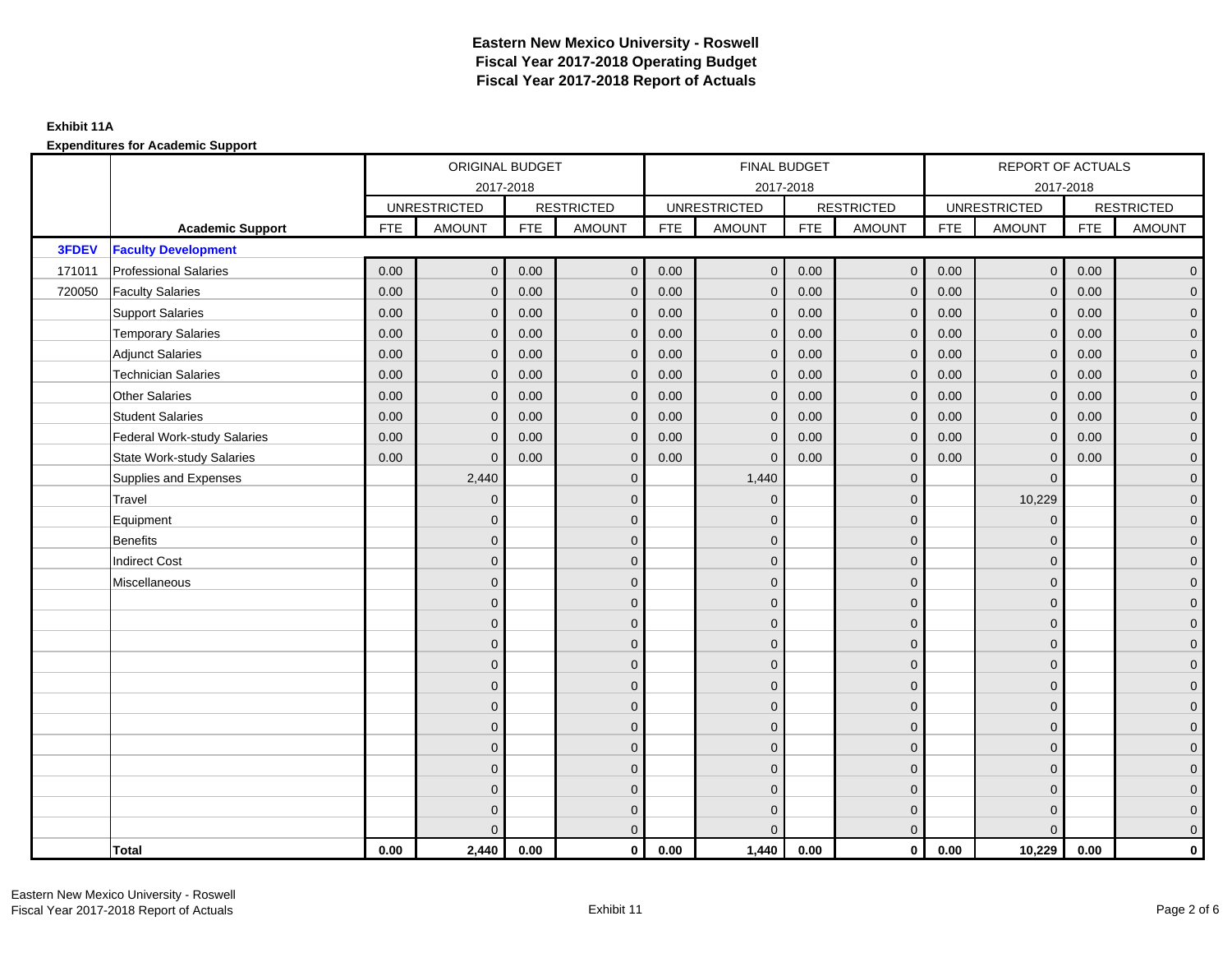|        |                                    |            | ORIGINAL BUDGET     |            |                   |            | FINAL BUDGET        |            |                   |            | REPORT OF ACTUALS   |            |                     |
|--------|------------------------------------|------------|---------------------|------------|-------------------|------------|---------------------|------------|-------------------|------------|---------------------|------------|---------------------|
|        |                                    |            | 2017-2018           |            |                   |            | 2017-2018           |            |                   |            | 2017-2018           |            |                     |
|        |                                    |            | <b>UNRESTRICTED</b> |            | <b>RESTRICTED</b> |            | <b>UNRESTRICTED</b> |            | <b>RESTRICTED</b> |            | <b>UNRESTRICTED</b> |            | <b>RESTRICTED</b>   |
|        | <b>Academic Support</b>            | <b>FTE</b> | <b>AMOUNT</b>       | <b>FTE</b> | <b>AMOUNT</b>     | <b>FTE</b> | <b>AMOUNT</b>       | <b>FTE</b> | <b>AMOUNT</b>     | <b>FTE</b> | <b>AMOUNT</b>       | <b>FTE</b> | <b>AMOUNT</b>       |
| 3FEVL  | <b>Faculty Evaluation</b>          |            |                     |            |                   |            |                     |            |                   |            |                     |            |                     |
| 171011 | <b>Professional Salaries</b>       | 0.00       | $\mathbf{0}$        | 0.00       | $\mathbf{0}$      | 0.00       | $\mathbf 0$         | 0.00       | $\overline{0}$    | 0.03       | 1,905               | 0.00       | $\overline{0}$      |
| 720060 | <b>Faculty Salaries</b>            | 0.00       | $\mathbf{0}$        | 0.00       | $\mathbf{0}$      | 0.00       | $\mathbf{0}$        | 0.00       | $\mathbf{0}$      | 0.00       | $\mathbf 0$         | 0.00       | $\overline{0}$      |
|        | <b>Support Salaries</b>            | 0.00       | $\mathbf{0}$        | 0.00       | $\mathbf{0}$      | 0.00       | $\mathbf{0}$        | 0.00       | $\mathbf{0}$      | 0.00       | $\Omega$            | 0.00       | $\overline{0}$      |
|        | <b>Temporary Salaries</b>          | 0.00       | $\mathbf{0}$        | 0.00       | $\mathbf{0}$      | 0.00       | $\mathbf 0$         | 0.00       | $\mathbf{0}$      | 0.00       | $\mathbf 0$         | 0.00       | $\overline{0}$      |
|        | <b>Adjunct Salaries</b>            | 0.00       | $\mathbf{0}$        | 0.00       | $\Omega$          | 0.00       | $\mathbf{0}$        | 0.00       | $\mathbf{0}$      | 0.01       | 635                 | 0.00       | $\mathbf 0$         |
|        | <b>Technician Salaries</b>         | 0.00       | $\Omega$            | 0.00       | $\Omega$          | 0.00       | $\Omega$            | 0.00       | $\mathbf{0}$      | 0.00       | $\Omega$            | 0.00       | $\overline{0}$      |
|        | <b>Other Salaries</b>              | 0.00       | $\mathbf{0}$        | 0.00       | $\mathbf{0}$      | 0.00       | $\mathbf{0}$        | 0.00       | $\mathbf 0$       | 0.00       | $\mathbf{0}$        | 0.00       | $\overline{0}$      |
|        | <b>Student Salaries</b>            | 0.00       | $\mathbf{0}$        | 0.00       | $\mathbf{0}$      | 0.00       | $\mathbf{0}$        | 0.00       | $\mathbf{0}$      | 0.00       | $\mathbf 0$         | 0.00       | $\overline{0}$      |
|        | <b>Federal Work-study Salaries</b> | 0.00       | $\Omega$            | 0.00       | $\Omega$          | 0.00       | $\mathbf{0}$        | 0.00       | $\mathbf{0}$      | 0.00       | $\mathbf{0}$        | 0.00       | $\overline{0}$      |
|        | <b>State Work-study Salaries</b>   | 0.00       | $\mathbf{0}$        | 0.00       | $\mathbf{0}$      | 0.00       | $\mathbf{0}$        | 0.00       | $\mathbf{0}$      | 0.00       | $\mathbf{0}$        | 0.00       | $\overline{0}$      |
|        | Supplies and Expenses              |            | 8,680               |            | $\mathbf{0}$      |            | 2,278               |            | $\mathbf{0}$      |            | $\mathbf{0}$        |            | $\overline{0}$      |
|        | Travel                             |            | $\mathbf{0}$        |            | $\mathbf{0}$      |            | $\Omega$            |            | $\mathbf{0}$      |            | $\Omega$            |            | $\overline{0}$      |
|        | Equipment                          |            | $\mathbf{0}$        |            | $\mathbf 0$       |            | $\mathbf{0}$        |            | $\mathbf{0}$      |            | $\mathbf{0}$        |            | $\overline{0}$      |
|        | <b>Benefits</b>                    |            | $\Omega$            |            | $\mathbf{0}$      |            | $\Omega$            |            | $\mathbf{0}$      |            | $\mathbf{0}$        |            | $\overline{0}$      |
|        | <b>Indirect Cost</b>               |            | $\mathbf{0}$        |            | $\mathbf{0}$      |            | $\Omega$            |            | $\mathbf 0$       |            | $\mathbf{0}$        |            | $\mathbf 0$         |
|        | Miscellaneous                      |            | $\mathbf{0}$        |            | $\mathbf{0}$      |            | $\Omega$            |            | $\mathbf 0$       |            | $\Omega$            |            | $\mathbf 0$         |
|        |                                    |            | $\mathbf{0}$        |            | $\mathbf{0}$      |            | $\Omega$            |            | $\mathbf{0}$      |            | $\Omega$            |            | $\overline{0}$      |
|        |                                    |            | $\mathbf{0}$        |            | $\mathbf 0$       |            | $\overline{0}$      |            | $\mathbf 0$       |            | $\mathbf{0}$        |            | $\overline{0}$      |
|        |                                    |            | $\Omega$            |            | $\mathbf{0}$      |            | $\Omega$            |            | $\mathbf 0$       |            | $\mathbf{0}$        |            | $\overline{0}$      |
|        |                                    |            | $\Omega$            |            | $\Omega$          |            | $\Omega$            |            | $\mathbf{0}$      |            | $\Omega$            |            | $\mathbf 0$         |
|        |                                    |            | $\mathbf{0}$        |            | $\mathbf{0}$      |            | $\Omega$            |            | $\mathbf 0$       |            | $\mathbf{0}$        |            | $\mathsf{O}\xspace$ |
|        |                                    |            | $\mathbf{0}$        |            | $\mathbf{0}$      |            | $\Omega$            |            | $\mathbf 0$       |            | $\Omega$            |            | $\overline{0}$      |
|        |                                    |            | $\Omega$            |            | $\mathbf{0}$      |            | $\Omega$            |            | $\mathbf{0}$      |            | $\Omega$            |            | $\overline{0}$      |
|        |                                    |            | $\Omega$            |            | $\mathbf{0}$      |            | $\Omega$            |            | $\mathbf{0}$      |            | $\mathbf{0}$        |            | $\overline{0}$      |
|        |                                    |            | $\overline{0}$      |            | $\mathbf{0}$      |            | $\Omega$            |            | $\mathbf{0}$      |            | $\mathbf{0}$        |            | $\mathbf 0$         |
|        |                                    |            | $\Omega$            |            | $\mathbf{0}$      |            | $\Omega$            |            | $\mathbf{0}$      |            | $\Omega$            |            | $\mathsf{O}\xspace$ |
|        |                                    |            | $\mathbf{0}$        |            | $\mathbf 0$       |            | $\Omega$            |            | $\mathbf{0}$      |            | $\mathbf{0}$        |            | $\mathbf 0$         |
|        |                                    |            | $\Omega$            |            | $\mathbf{0}$      |            | $\Omega$            |            | $\mathbf{0}$      |            | $\Omega$            |            | $\overline{0}$      |
|        | Total                              | 0.00       | 8,680               | 0.00       | $\mathbf 0$       | 0.00       | 2,278               | 0.00       | $\overline{0}$    | 0.04       | 2,540               | 0.00       | $\mathbf 0$         |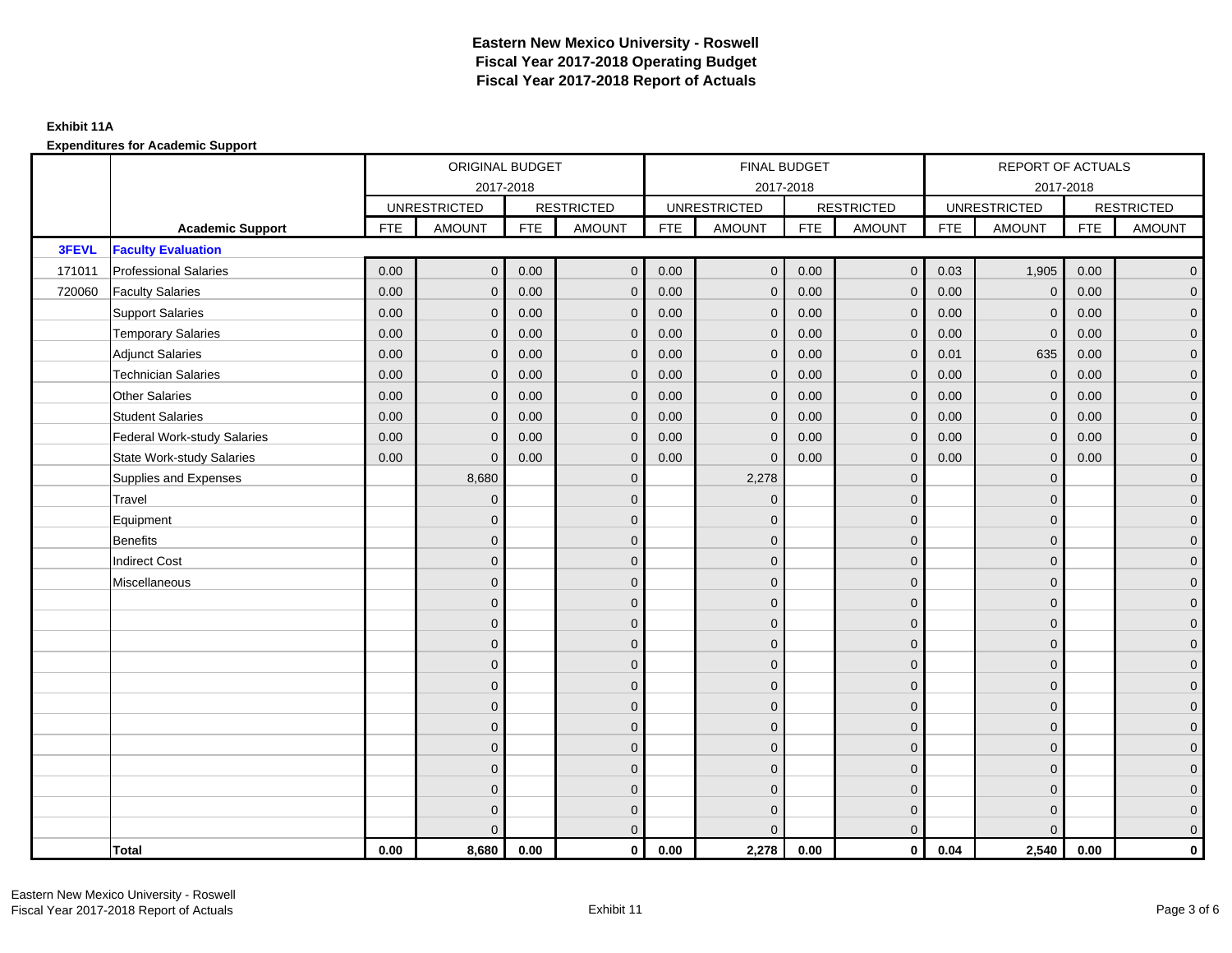|        |                                    |      | ORIGINAL BUDGET     |            |                   |            | FINAL BUDGET        |            |                   |            | REPORT OF ACTUALS   |            |                     |
|--------|------------------------------------|------|---------------------|------------|-------------------|------------|---------------------|------------|-------------------|------------|---------------------|------------|---------------------|
|        |                                    |      | 2017-2018           |            |                   |            | 2017-2018           |            |                   |            | 2017-2018           |            |                     |
|        |                                    |      | <b>UNRESTRICTED</b> |            | <b>RESTRICTED</b> |            | <b>UNRESTRICTED</b> |            | <b>RESTRICTED</b> |            | <b>UNRESTRICTED</b> |            | <b>RESTRICTED</b>   |
|        | <b>Academic Support</b>            | FTE  | <b>AMOUNT</b>       | <b>FTE</b> | <b>AMOUNT</b>     | <b>FTE</b> | <b>AMOUNT</b>       | <b>FTE</b> | <b>AMOUNT</b>     | <b>FTE</b> | <b>AMOUNT</b>       | <b>FTE</b> | <b>AMOUNT</b>       |
| 3FSEN  | <b>Faculty Senate</b>              |      |                     |            |                   |            |                     |            |                   |            |                     |            |                     |
| 171011 | <b>Professional Salaries</b>       | 0.00 | $\mathbf{0}$        | 0.00       | $\overline{0}$    | $0.00\,$   | $\mathbf{0}$        | 0.00       | $\overline{0}$    | 0.03       | 1,905               | 0.00       | $\overline{0}$      |
| 720070 | <b>Faculty Salaries</b>            | 0.15 | 3,794               | 0.00       | $\mathbf{0}$      | 0.15       | 3,794               | 0.00       | $\mathbf{0}$      | 0.00       | $\mathbf 0$         | 0.00       | $\overline{0}$      |
|        | <b>Support Salaries</b>            | 0.00 | $\mathbf{0}$        | 0.00       | $\mathbf{0}$      | 0.00       | $\mathbf{0}$        | 0.00       | $\mathbf{0}$      | 0.00       | $\Omega$            | 0.00       | $\overline{0}$      |
|        | <b>Temporary Salaries</b>          | 0.00 | $\mathbf{0}$        | 0.00       | $\mathbf{0}$      | 0.00       | $\mathbf 0$         | 0.00       | $\mathbf{0}$      | 0.00       | $\mathbf 0$         | 0.00       | $\overline{0}$      |
|        | <b>Adjunct Salaries</b>            | 0.00 | $\mathbf{0}$        | 0.00       | $\Omega$          | 0.00       | $\mathbf{0}$        | 0.00       | $\mathbf{0}$      | 0.03       | 1,905               | 0.00       | $\mathbf 0$         |
|        | <b>Technician Salaries</b>         | 0.00 | $\Omega$            | 0.00       | $\Omega$          | 0.00       | $\mathbf{0}$        | 0.00       | $\mathbf{0}$      | 0.00       | $\Omega$            | 0.00       | $\overline{0}$      |
|        | <b>Other Salaries</b>              | 0.00 | $\mathbf{0}$        | 0.00       | $\mathbf{0}$      | 0.00       | $\mathbf{0}$        | 0.00       | $\mathbf{0}$      | 0.00       | $\mathbf{0}$        | 0.00       | $\overline{0}$      |
|        | <b>Student Salaries</b>            | 0.00 | $\mathbf{0}$        | 0.00       | $\mathbf{0}$      | 0.00       | $\mathbf{0}$        | 0.00       | $\mathbf{0}$      | 0.00       | $\mathbf 0$         | 0.00       | $\overline{0}$      |
|        | <b>Federal Work-study Salaries</b> | 0.00 | $\mathbf{0}$        | 0.00       | $\Omega$          | 0.00       | $\mathbf{0}$        | 0.00       | $\mathbf{0}$      | 0.00       | $\mathbf{0}$        | 0.00       | $\overline{0}$      |
|        | <b>State Work-study Salaries</b>   | 0.00 | $\mathbf{0}$        | 0.00       | $\mathbf{0}$      | 0.00       | $\mathbf{0}$        | 0.00       | $\mathbf{0}$      | 0.00       | $\mathbf{0}$        | 0.00       | $\overline{0}$      |
|        | Supplies and Expenses              |      | $\mathbf{0}$        |            | $\mathbf{0}$      |            | $\mathbf{0}$        |            | $\mathbf{0}$      |            | $\mathbf{0}$        |            | $\overline{0}$      |
|        | Travel                             |      | $\mathbf{0}$        |            | $\mathbf{0}$      |            | $\Omega$            |            | $\mathbf{0}$      |            | $\Omega$            |            | $\overline{0}$      |
|        | Equipment                          |      | $\mathbf{0}$        |            | $\mathbf 0$       |            | $\overline{0}$      |            | $\mathbf{0}$      |            | $\mathbf{0}$        |            | $\overline{0}$      |
|        | <b>Benefits</b>                    |      | $\Omega$            |            | $\mathbf{0}$      |            | $\Omega$            |            | $\mathbf{0}$      |            | $\mathbf{0}$        |            | $\overline{0}$      |
|        | <b>Indirect Cost</b>               |      | $\mathbf{0}$        |            | $\mathbf{0}$      |            | $\Omega$            |            | $\mathbf 0$       |            | $\mathbf{0}$        |            | $\mathbf 0$         |
|        | Miscellaneous                      |      | $\mathbf{0}$        |            | $\mathbf{0}$      |            | $\Omega$            |            | $\mathbf 0$       |            | $\mathbf{0}$        |            | $\mathbf 0$         |
|        |                                    |      | $\mathbf{0}$        |            | $\mathbf{0}$      |            | $\Omega$            |            | $\mathbf{0}$      |            | $\Omega$            |            | $\overline{0}$      |
|        |                                    |      | $\mathbf{0}$        |            | $\mathbf 0$       |            | $\overline{0}$      |            | $\mathbf 0$       |            | $\mathbf{0}$        |            | $\overline{0}$      |
|        |                                    |      | $\Omega$            |            | $\mathbf{0}$      |            | $\Omega$            |            | $\mathbf{0}$      |            | $\mathbf{0}$        |            | $\overline{0}$      |
|        |                                    |      | $\Omega$            |            | $\Omega$          |            | $\Omega$            |            | $\mathbf{0}$      |            | $\Omega$            |            | $\overline{0}$      |
|        |                                    |      | $\mathbf{0}$        |            | $\mathbf{0}$      |            | $\Omega$            |            | $\mathbf 0$       |            | $\mathbf{0}$        |            | $\mathsf{O}\xspace$ |
|        |                                    |      | $\mathbf{0}$        |            | $\mathbf{0}$      |            | $\Omega$            |            | $\mathbf 0$       |            | $\Omega$            |            | $\overline{0}$      |
|        |                                    |      | $\Omega$            |            | $\mathbf{0}$      |            | $\Omega$            |            | $\mathbf 0$       |            | $\Omega$            |            | $\overline{0}$      |
|        |                                    |      | $\Omega$            |            | $\mathbf{0}$      |            | $\Omega$            |            | $\mathbf{0}$      |            | $\mathbf{0}$        |            | $\overline{0}$      |
|        |                                    |      | $\mathbf{0}$        |            | $\mathbf{0}$      |            | $\Omega$            |            | $\mathbf{0}$      |            | $\mathbf{0}$        |            | $\mathbf 0$         |
|        |                                    |      | $\Omega$            |            | $\mathbf{0}$      |            | $\Omega$            |            | $\mathbf{0}$      |            | $\Omega$            |            | $\mathsf{O}\xspace$ |
|        |                                    |      | $\mathbf{0}$        |            | $\mathbf 0$       |            | $\Omega$            |            | $\mathbf{0}$      |            | $\mathbf{0}$        |            | $\overline{0}$      |
|        |                                    |      | $\Omega$            |            | $\mathbf{0}$      |            | $\Omega$            |            | $\mathbf{0}$      |            | $\Omega$            |            | $\overline{0}$      |
|        | Total                              | 0.15 | 3,794               | 0.00       | $\mathbf 0$       | 0.15       | 3,794               | 0.00       | $\overline{0}$    | 0.06       | 3,810               | 0.00       | $\mathbf 0$         |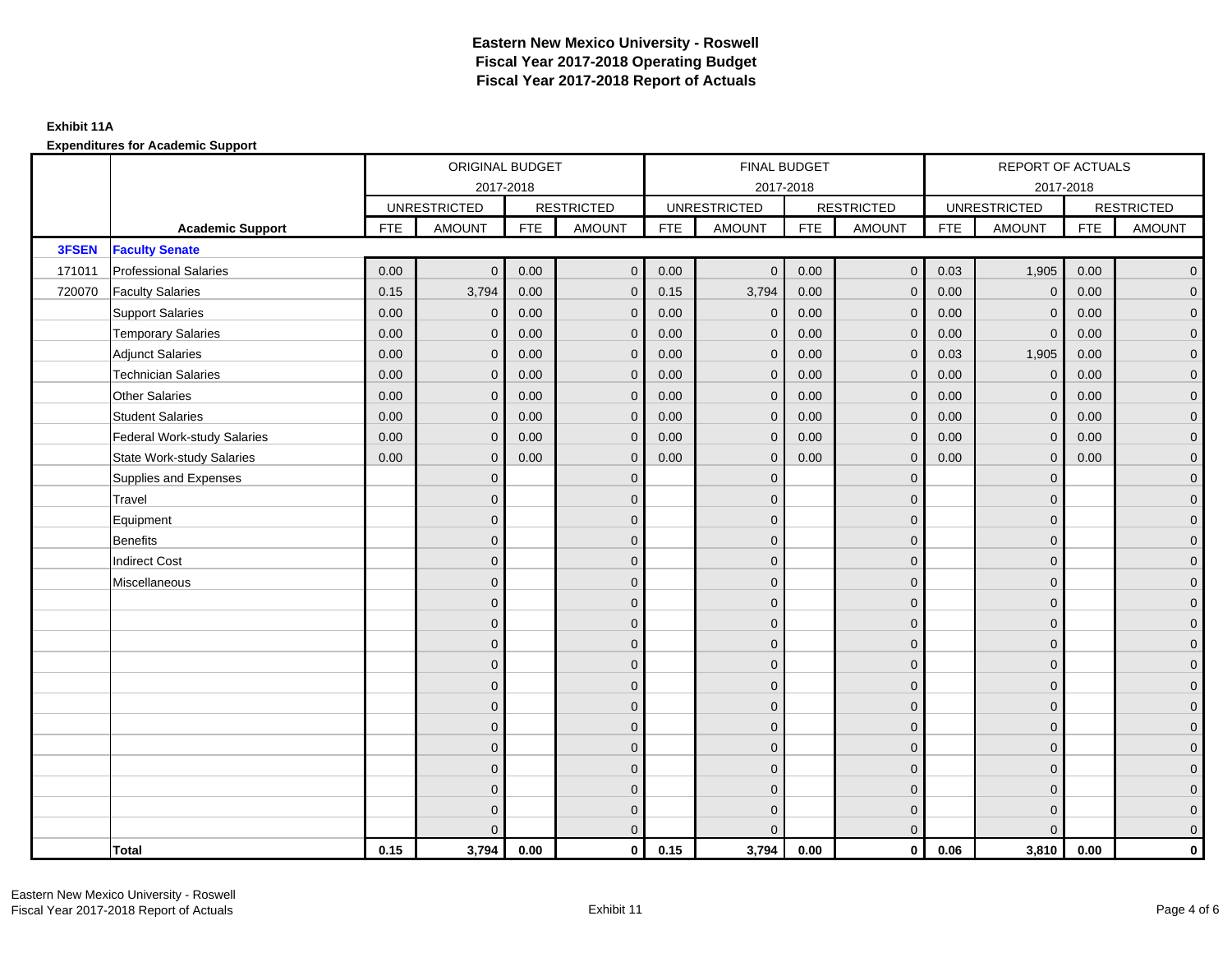### **Exhibit 11A**

|              |                                    |            | ORIGINAL BUDGET     |            |                   |            | FINAL BUDGET        |            |                   |            | <b>REPORT OF ACTUALS</b> |            |                   |
|--------------|------------------------------------|------------|---------------------|------------|-------------------|------------|---------------------|------------|-------------------|------------|--------------------------|------------|-------------------|
|              |                                    |            | 2017-2018           |            |                   |            | 2017-2018           |            |                   |            | 2017-2018                |            |                   |
|              |                                    |            | <b>UNRESTRICTED</b> |            | <b>RESTRICTED</b> |            | <b>UNRESTRICTED</b> |            | <b>RESTRICTED</b> |            | <b>UNRESTRICTED</b>      |            | <b>RESTRICTED</b> |
|              | <b>Academic Support</b>            | <b>FTE</b> | <b>AMOUNT</b>       | <b>FTE</b> | <b>AMOUNT</b>     | <b>FTE</b> | <b>AMOUNT</b>       | <b>FTE</b> | <b>AMOUNT</b>     | <b>FTE</b> | <b>AMOUNT</b>            | <b>FTE</b> | <b>AMOUNT</b>     |
| <b>3LIBR</b> | <b>Library</b>                     |            |                     |            |                   |            |                     |            |                   |            |                          |            |                   |
| 171011       | <b>Professional Salaries</b>       | 1.00       | 58,130              | 0.00       | $\overline{0}$    | 1.00       | 60,874              | 0.00       | $\overline{0}$    | 1.00       | 59,002                   | 0.00       | $\overline{0}$    |
| 720100       | <b>Faculty Salaries</b>            | 0.00       | $\mathbf{0}$        | 0.00       | $\mathbf{0}$      | 0.00       | $\mathbf 0$         | 0.00       | $\mathbf 0$       | 0.00       | $\mathbf 0$              | 0.00       | $\overline{0}$    |
|              | <b>Support Salaries</b>            | 2.50       | 71,625              | 0.00       | $\mathbf{0}$      | 2.50       | 74,774              | 0.00       | $\overline{0}$    | 2.50       | 71,620                   | 0.00       | $\overline{0}$    |
|              | <b>Temporary Salaries</b>          | 0.00       | $\mathbf{0}$        | 0.00       | $\Omega$          | 0.00       | $\mathbf 0$         | 0.00       | $\mathbf 0$       | 0.00       | $\mathbf 0$              | 0.00       | 0                 |
|              | <b>Adjunct Salaries</b>            | 0.00       | $\mathbf{0}$        | 0.00       | $\mathbf{0}$      | 0.00       | $\mathbf{0}$        | 0.00       | $\mathbf{0}$      | 0.00       | $\mathbf 0$              | 0.00       | 0                 |
|              | <b>Technician Salaries</b>         | 0.00       | $\mathbf{0}$        | 0.00       | $\mathbf{0}$      | 0.00       | $\mathbf{0}$        | 0.00       | $\mathbf 0$       | 1.00       | 46,301                   | 0.00       | 0                 |
|              | <b>Other Salaries</b>              | 0.00       | $\Omega$            | 0.00       | $\Omega$          | 0.00       | $\Omega$            | 0.00       | $\mathbf{0}$      | 0.00       | $\mathbf{0}$             | 0.00       | $\overline{0}$    |
|              | <b>Student Salaries</b>            | 0.00       | $\mathbf{0}$        | 0.00       | $\mathbf{0}$      | 0.00       | $\mathbf 0$         | 0.00       | $\mathbf 0$       | 0.00       | $\overline{0}$           | 0.00       | 0                 |
|              | <b>Federal Work-study Salaries</b> | 0.00       | $\mathbf{0}$        | 0.00       | $\mathbf{0}$      | 0.00       | $\mathbf 0$         | 0.00       | $\mathbf 0$       | 0.00       | $\mathbf 0$              | 0.00       | 0                 |
|              | <b>State Work-study Salaries</b>   | 0.00       | $\mathbf{0}$        | 0.00       | $\mathbf{0}$      | 0.00       | $\mathbf 0$         | 0.00       | $\mathbf{0}$      | 0.00       | $\mathbf{0}$             | 0.00       | 0                 |
|              | Supplies and Expenses              |            | $\mathbf{0}$        |            | $\mathbf{0}$      |            | 5,000               |            | $\mathbf 0$       |            | 24,060                   |            | 0                 |
|              | Travel                             |            | $\mathbf{0}$        |            | $\mathbf{0}$      |            | $\mathbf 0$         |            | $\mathbf 0$       |            | 551                      |            | $\mathbf{0}$      |
|              | Equipment                          |            | $\Omega$            |            | $\mathbf{0}$      |            | $\Omega$            |            | $\mathbf 0$       |            | $\mathbf{0}$             |            | $\mathbf{0}$      |
|              | <b>Benefits</b>                    |            | $\mathbf{0}$        |            | $\mathbf{0}$      |            | $\Omega$            |            | $\mathbf 0$       |            | $\mathbf{0}$             |            | 0                 |
|              | <b>Indirect Cost</b>               |            | $\mathbf{0}$        |            | $\mathbf{0}$      |            | $\Omega$            |            | $\mathbf{0}$      |            | $\mathbf{0}$             |            | 0                 |
|              | Miscellaneous                      |            | $\Omega$            |            | $\mathbf{0}$      |            | $\Omega$            |            | $\mathbf{0}$      |            | $\mathbf{0}$             |            | $\overline{0}$    |
|              |                                    |            | $\overline{0}$      |            | $\mathbf 0$       |            | $\Omega$            |            | $\mathbf 0$       |            | $\mathbf{0}$             |            | 0                 |
|              |                                    |            | $\overline{0}$      |            | $\mathbf 0$       |            | $\mathbf{0}$        |            | $\mathbf 0$       |            | $\mathbf{0}$             |            | 0                 |
|              |                                    |            | $\Omega$            |            | $\mathbf{0}$      |            | $\Omega$            |            | $\mathbf 0$       |            | $\Omega$                 |            | $\Omega$          |
|              |                                    |            | $\mathbf{0}$        |            | $\mathbf{0}$      |            | $\Omega$            |            | $\mathbf 0$       |            | $\mathbf{0}$             |            | 0                 |
|              |                                    |            | $\mathbf{0}$        |            | $\mathbf{0}$      |            | $\Omega$            |            | $\mathbf 0$       |            | $\mathbf{0}$             |            | 0                 |
|              |                                    |            | $\overline{0}$      |            | $\mathbf{0}$      |            | $\Omega$            |            | $\mathbf{0}$      |            | $\Omega$                 |            | $\overline{0}$    |
|              |                                    |            | $\mathbf{0}$        |            | $\mathbf 0$       |            | $\overline{0}$      |            | $\mathbf 0$       |            | $\mathbf{0}$             |            | $\mathbf 0$       |
|              |                                    |            | $\Omega$            |            | $\mathbf{0}$      |            | $\Omega$            |            | $\mathbf 0$       |            | $\mathbf{0}$             |            | 0                 |
|              |                                    |            | $\mathbf{0}$        |            | $\mathbf{0}$      |            | $\Omega$            |            | $\mathbf{0}$      |            | $\mathbf{0}$             |            | $\mathbf{0}$      |
|              |                                    |            | $\Omega$            |            | $\mathbf{0}$      |            | $\Omega$            |            | $\mathbf{0}$      |            | $\Omega$                 |            | $\mathbf{0}$      |
|              |                                    |            | $\Omega$            |            | $\mathbf 0$       |            | $\Omega$            |            | $\mathbf 0$       |            | $\mathbf{0}$             |            | 0                 |
|              |                                    |            | $\Omega$            |            | $\mathbf{0}$      |            | $\Omega$            |            | $\mathbf{0}$      |            | $\Omega$                 |            | $\mathbf{0}$      |
|              | <b>Total</b>                       | 3.50       | 129,755             | 0.00       | $\mathbf 0$       | 3.50       | 140,648             | 0.00       | $\mathbf{0}$      | 4.50       | 201,533                  | 0.00       | 0                 |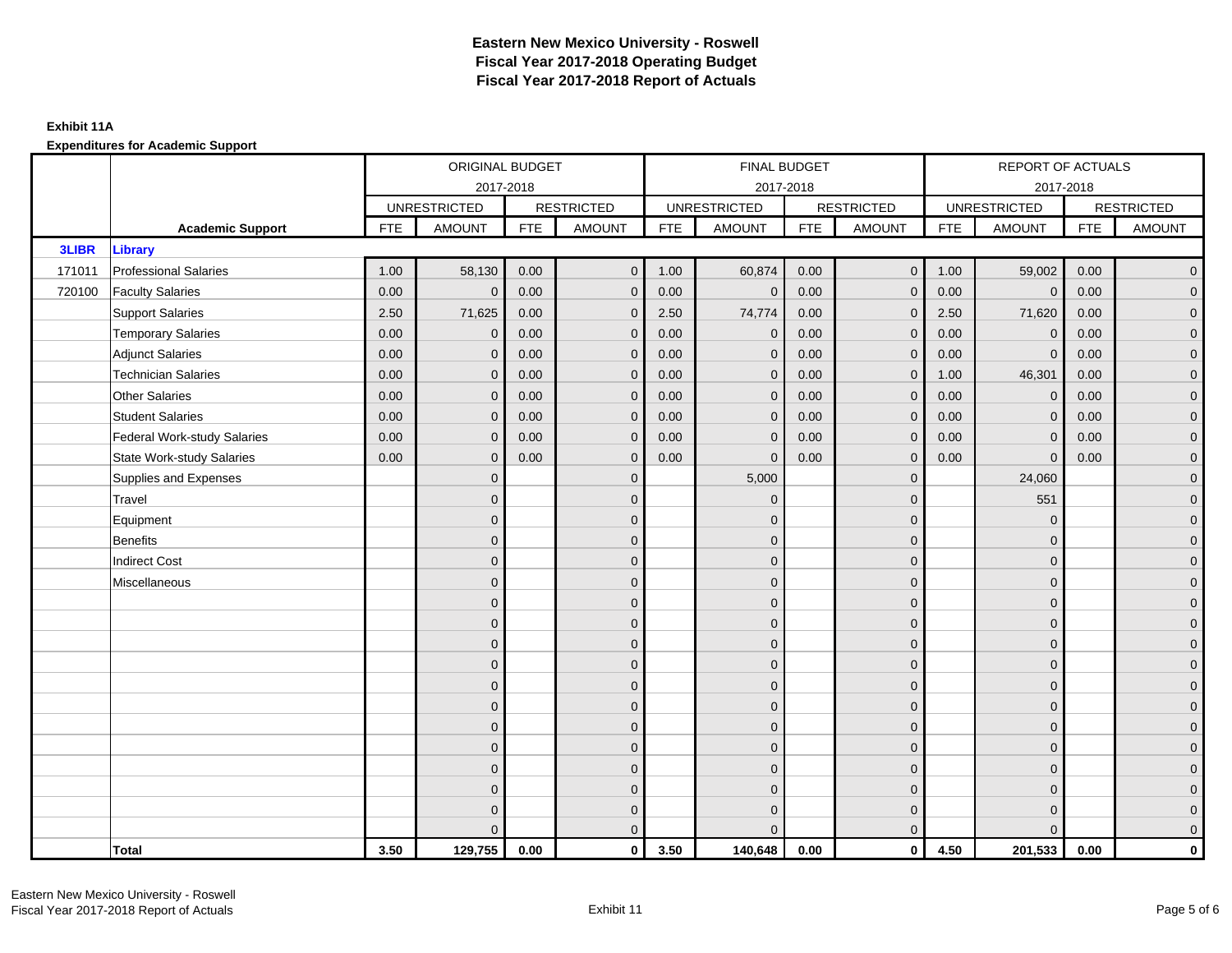|        |                                    |            | ORIGINAL BUDGET     |            |                   |            | FINAL BUDGET        |            |                   |            | <b>REPORT OF ACTUALS</b> |            |                   |
|--------|------------------------------------|------------|---------------------|------------|-------------------|------------|---------------------|------------|-------------------|------------|--------------------------|------------|-------------------|
|        |                                    |            | 2017-2018           |            |                   |            | 2017-2018           |            |                   |            | 2017-2018                |            |                   |
|        |                                    |            | <b>UNRESTRICTED</b> |            | <b>RESTRICTED</b> |            | <b>UNRESTRICTED</b> |            | <b>RESTRICTED</b> |            | <b>UNRESTRICTED</b>      |            | <b>RESTRICTED</b> |
|        | <b>Academic Support</b>            | <b>FTE</b> | <b>AMOUNT</b>       | <b>FTE</b> | <b>AMOUNT</b>     | <b>FTE</b> | AMOUNT              | <b>FTE</b> | <b>AMOUNT</b>     | <b>FTE</b> | <b>AMOUNT</b>            | <b>FTE</b> | <b>AMOUNT</b>     |
|        | <b>Work Study</b>                  |            |                     |            |                   |            |                     |            |                   |            |                          |            |                   |
| 171011 | <b>Professional Salaries</b>       | 0.00       | $\mathbf{0}$        | 0.00       | $\mathbf 0$       | 0.00       | $\overline{0}$      | 0.00       | $\overline{0}$    | 0.00       | $\overline{0}$           | 0.00       | $\mathbf{0}$      |
|        | <b>Faculty Salaries</b>            | 0.00       | $\Omega$            | 0.00       | $\Omega$          | 0.00       | $\mathbf{0}$        | 0.00       | $\Omega$          | 0.00       | $\mathbf{0}$             | 0.00       | $\mathbf{0}$      |
|        | <b>Support Salaries</b>            | 0.00       | $\mathbf{0}$        | 0.00       | $\overline{0}$    | 0.00       | $\mathbf 0$         | 0.00       | $\mathbf 0$       | 0.00       | $\mathbf{0}$             | 0.00       | 0                 |
|        | <b>Temporary Salaries</b>          | 0.00       | $\Omega$            | 0.00       | $\mathbf{0}$      | 0.00       | $\Omega$            | 0.00       | $\mathbf{0}$      | 0.00       | $\mathbf 0$              | 0.00       | $\mathbf{0}$      |
|        | <b>Adjunct Salaries</b>            | 0.00       | $\mathbf{0}$        | 0.00       | $\mathbf{0}$      | 0.00       | $\mathbf 0$         | 0.00       | $\mathbf{0}$      | 0.00       | $\mathbf 0$              | 0.00       | 0                 |
|        | <b>Technician Salaries</b>         | 0.00       | $\Omega$            | 0.00       | $\mathbf{0}$      | 0.00       | $\mathbf 0$         | 0.00       | $\mathbf{0}$      | 0.00       | $\mathbf{0}$             | 0.00       | $\mathbf{0}$      |
|        | <b>Other Salaries</b>              | 0.00       | $\Omega$            | 0.00       | $\Omega$          | 0.00       | $\Omega$            | 0.00       | $\Omega$          | 0.00       | $\mathbf{0}$             | 0.00       | 0                 |
|        | <b>Student Salaries</b>            | 0.00       | $\mathbf{0}$        | 0.00       | $\mathbf{0}$      | 0.00       | $\mathbf 0$         | 0.00       | $\mathbf 0$       | 0.00       | $\mathbf 0$              | 0.00       | 0                 |
|        | <b>Federal Work-study Salaries</b> | 0.00       | $\Omega$            | 0.00       | $\mathbf{0}$      | 0.00       | $\Omega$            | 0.00       | $\mathbf{0}$      | 0.00       | $\mathbf{0}$             | 0.00       | $\mathbf{0}$      |
|        | <b>State Work-study Salaries</b>   | 0.00       | $\mathbf{0}$        | 0.00       | $\mathbf{0}$      | 0.00       | $\mathbf 0$         | 0.00       | $\mathbf 0$       | 0.00       | $\mathbf 0$              | 0.00       | 0                 |
|        | Supplies and Expenses              |            | $\Omega$            |            | $\Omega$          |            | $\Omega$            |            | $\mathbf 0$       |            | $\mathbf{0}$             |            | $\mathbf{0}$      |
|        | Travel                             |            | $\Omega$            |            | $\Omega$          |            | $\Omega$            |            | $\Omega$          |            | $\Omega$                 |            | 0                 |
|        | Equipment                          |            | $\Omega$            |            | $\mathbf{0}$      |            | $\Omega$            |            | $\mathbf 0$       |            | $\mathbf{0}$             |            | 0                 |
|        | <b>Benefits</b>                    |            | $\Omega$            |            | $\mathbf{0}$      |            | $\Omega$            |            | $\mathbf{0}$      |            | $\mathbf{0}$             |            | $\Omega$          |
|        | <b>Indirect Cost</b>               |            | $\Omega$            |            | $\mathbf{0}$      |            | $\Omega$            |            | $\mathbf 0$       |            | $\mathbf{0}$             |            | 0                 |
|        | Miscellaneous                      |            | $\Omega$            |            | $\mathbf{0}$      |            | $\Omega$            |            | $\mathbf 0$       |            | $\Omega$                 |            | 0                 |
|        |                                    |            | $\Omega$            |            | $\mathbf{0}$      |            | $\Omega$            |            | $\Omega$          |            | $\Omega$                 |            | $\overline{0}$    |
|        |                                    |            | $\Omega$            |            | $\mathbf{0}$      |            | $\Omega$            |            | $\mathbf 0$       |            | $\mathbf{0}$             |            | 0                 |
|        |                                    |            | $\Omega$            |            | $\mathbf{0}$      |            | $\Omega$            |            | $\mathbf 0$       |            | $\Omega$                 |            | 0                 |
|        |                                    |            | $\Omega$            |            | $\mathbf{0}$      |            | $\Omega$            |            | $\mathbf 0$       |            | $\mathbf{0}$             |            | 0                 |
|        |                                    |            | $\Omega$            |            | $\mathbf{0}$      |            | $\Omega$            |            | $\mathbf 0$       |            | $\Omega$                 |            | 0                 |
|        |                                    |            | $\Omega$            |            | $\mathbf{0}$      |            | $\Omega$            |            | $\mathbf 0$       |            | $\mathbf{0}$             |            | 0                 |
|        |                                    |            | $\Omega$            |            | $\mathbf{0}$      |            | $\Omega$            |            | $\mathbf 0$       |            | $\mathbf{0}$             |            | 0                 |
|        |                                    |            | $\Omega$            |            | $\mathbf{0}$      |            | $\Omega$            |            | $\mathbf 0$       |            | $\Omega$                 |            | $\Omega$          |
|        |                                    |            | $\Omega$            |            | $\mathbf{0}$      |            | $\mathbf{0}$        |            | $\mathbf 0$       |            | $\mathbf{0}$             |            | 0                 |
|        |                                    |            | $\Omega$            |            | $\mathbf{0}$      |            | $\Omega$            |            | $\mathbf{0}$      |            | $\mathbf{0}$             |            | $\Omega$          |
| 961019 | Federal Work Study                 | 0.00       | $\Omega$            | 0.00       | $\mathbf{0}$      | 0.00       | $\mathbf{0}$        | 0.00       | $\mathbf 0$       | 0.00       | $\pmb{0}$                | 0.00       | 0                 |
| 961016 | State Work Study                   | 0.00       | $\mathbf{0}$        | 0.00       | $\overline{0}$    | 0.00       | $\mathbf 0$         | 0.00       | $\mathbf{0}$      | 0.00       | $\mathbf{0}$             | 0.00       | 0                 |
|        | <b>Total</b>                       | 0.00       | $\mathbf 0$         | 0.00       | $\mathbf 0$       | 0.00       | $\mathbf{0}$        | 0.00       | $\mathbf 0$       | 0.00       | $\mathbf 0$              | 0.00       | 0                 |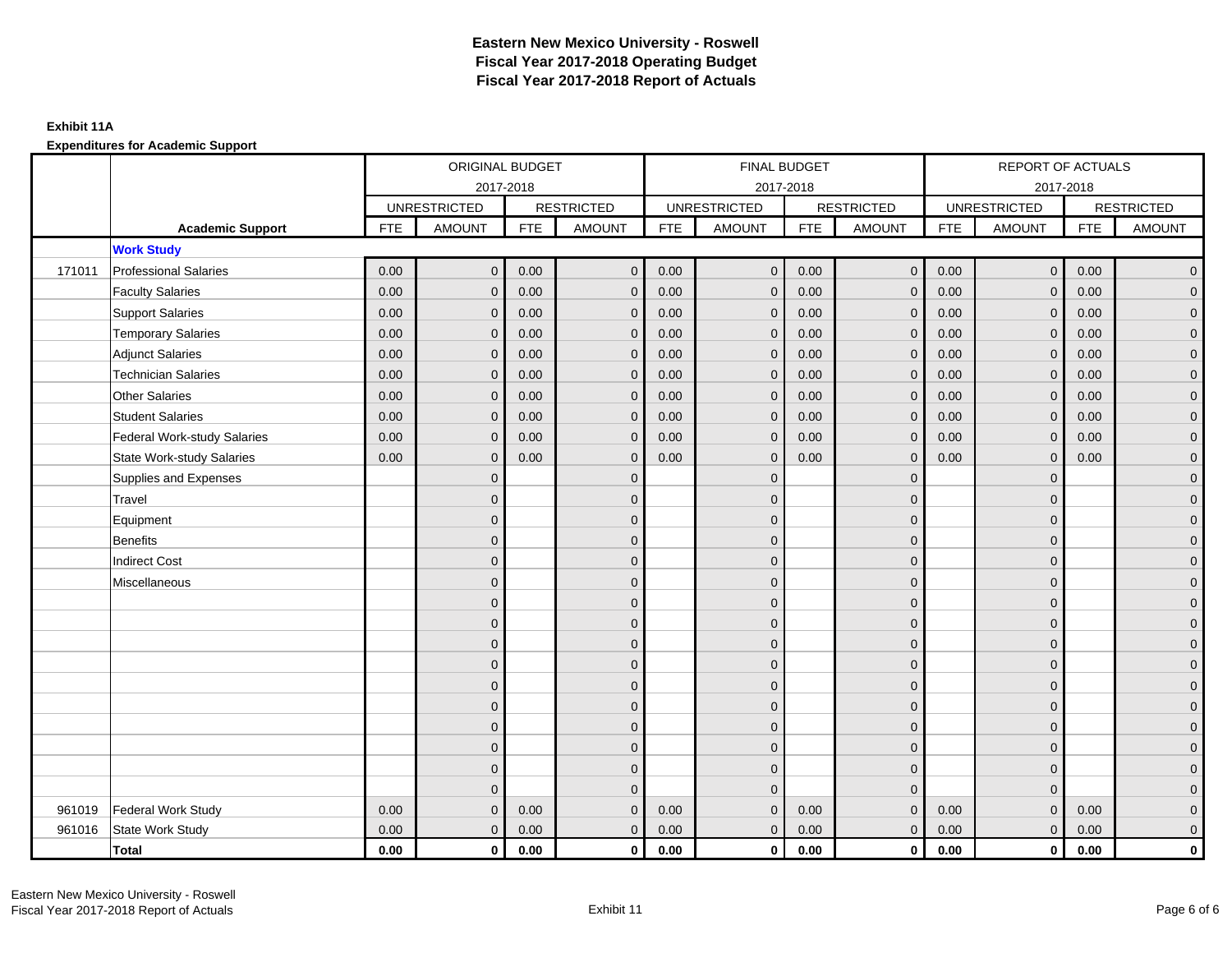## **Exhibit 12**

|                         |                                    |            | ORIGINAL BUDGET     |            |                   |            | FINAL BUDGET        |            |                   |            | REPORT OF ACTUALS   |            |                   |
|-------------------------|------------------------------------|------------|---------------------|------------|-------------------|------------|---------------------|------------|-------------------|------------|---------------------|------------|-------------------|
|                         |                                    |            |                     | 2017-2018  |                   |            |                     | 2017-2018  |                   |            |                     | 2017-2018  |                   |
|                         |                                    |            | <b>UNRESTRICTED</b> |            | <b>RESTRICTED</b> |            | <b>UNRESTRICTED</b> |            | <b>RESTRICTED</b> |            | <b>UNRESTRICTED</b> |            | <b>RESTRICTED</b> |
|                         | <b>Student Affairs</b>             | <b>FTE</b> | <b>AMOUNT</b>       | <b>FTE</b> | <b>AMOUNT</b>     | <b>FTE</b> | <b>AMOUNT</b>       | <b>FTE</b> | <b>AMOUNT</b>     | <b>FTE</b> | <b>AMOUNT</b>       | <b>FTE</b> | <b>AMOUNT</b>     |
| 3ACES                   | Americans with Disability Services | 0.00       | $\mathbf 0$         | 0.00       | $\mathbf 0$       | 0.05       | 6,000               | 0.00       | $\mathbf{0}$      | 0.00       | $\mathbf 0$         | 0.00       | $\mathbf 0$       |
| 3ADMI                   | <b>Admission &amp; Records</b>     | 7.00       | 282,327             | 0.00       | $\mathbf 0$       | 7.00       | 283,504             | 0.00       | $\mathbf 0$       | 7.00       | 300,324             | 0.00       | $\overline{0}$    |
| 3ADSD                   | Assistant VP of Student Affairs    | 3.00       | 159,814             | 0.00       | $\mathbf 0$       | 3.00       | 156,658             | 0.00       | $\mathbf 0$       | 3.00       | 164,355             | 0.00       | $\overline{0}$    |
| 3DSVC                   | VP of Student Affairs              | 4.00       | 213,176             | 0.00       | $\mathbf 0$       | 4.00       | 219,421             | 0.00       | $\mathbf 0$       | 4.00       | 216,490             | 0.00       | $\mathbf 0$       |
| 3DUAL                   | <b>Dual Credit</b>                 | 1.00       | 110,694             | 0.00       | $\mathbf 0$       | 1.00       | 93,613              | 0.00       | $\mathbf 0$       | 1.00       | 105,402             | 0.00       | $\mathbf 0$       |
| 3FAID                   | <b>Financial Aid Office</b>        | 5.00       | 187,894             | 0.00       | $\mathbf 0$       | 5.00       | 180,614             | 0.00       | $\Omega$          | 4.00       | 192,399             | 0.00       | $\mathbf 0$       |
| 3NSR                    | <b>New Student Relations</b>       | 1.00       | 50,805              | 0.00       | $\mathbf 0$       | 1.00       | 51,864              | 0.00       | $\mathbf 0$       | 1.00       | 50,892              | 0.00       | $\mathbf 0$       |
| 3WEB                    | <b>Technology Student Services</b> | 0.00       | $\mathbf 0$         | 0.00       | $\mathbf{0}$      | 0.00       | $\mathbf 0$         | 0.00       | $\Omega$          | 0.00       | $\mathbf 0$         | 0.00       | $\overline{0}$    |
|                         |                                    |            |                     |            |                   |            |                     |            |                   |            |                     |            |                   |
|                         | <b>Total Student Affairs and</b>   |            |                     |            |                   |            |                     |            |                   |            |                     |            |                   |
|                         | <b>Personnel Development</b>       | 21.00      | 1,004,710           | 0.00       | $\mathbf 0$       | 21.05      | 991,674             | 0.00       | $\overline{0}$    | 20.00      | 1,029,861           | 0.00       | 0                 |
|                         |                                    |            |                     |            |                   |            |                     |            |                   |            |                     |            |                   |
|                         | <b>Work Study</b>                  |            |                     |            |                   |            |                     |            |                   |            |                     |            |                   |
| 961017                  | Studetn Hire - Other               | 0.00       | $\mathbf 0$         | 0.00       | $\mathbf 0$       | 0.00       | $\mathbf 0$         | 0.00       | $\mathbf 0$       | 0.25       | 3,901               | 0.00       | 0                 |
| 961019                  | <b>Federal Work Study</b>          | 0.00       | $\mathbf 0$         | 0.00       | $\mathbf 0$       | 0.00       | $\mathbf 0$         | 0.00       | $\mathbf 0$       | 2.00       | 29,393              | 0.00       | $\mathbf 0$       |
| 961016                  | <b>State Work Study</b>            | 0.00       | $\mathbf 0$         | 0.00       | $\mathbf 0$       | 0.00       | $\mathbf 0$         | 0.00       | $\mathbf 0$       | 0.50       | 8,404               | 0.00       | 0                 |
| <b>Total Work Study</b> |                                    | 0.00       | $\mathbf 0$         | 0.00       | $\mathbf 0$       | 0.00       | 0                   | 0.00       | $\mathbf 0$       | 2.75       | 41,698              | 0.00       | $\mathbf 0$       |
|                         |                                    |            |                     |            |                   |            |                     |            |                   |            |                     |            |                   |
|                         |                                    |            |                     |            |                   |            |                     |            |                   |            |                     |            |                   |
|                         | <b>Unallocated</b>                 |            | $\mathbf 0$         |            | $\overline{0}$    |            | $\mathbf 0$         |            | $\overline{0}$    |            | $\mathbf{0}$        |            | $\mathbf 0$       |
|                         |                                    |            |                     |            |                   |            |                     |            |                   |            |                     |            |                   |
|                         |                                    |            |                     |            |                   |            |                     |            |                   |            |                     |            |                   |
|                         |                                    |            |                     |            |                   |            |                     |            |                   |            |                     |            |                   |
|                         |                                    |            |                     |            |                   |            |                     |            |                   |            |                     |            |                   |
|                         |                                    |            |                     |            |                   |            |                     |            |                   |            |                     |            |                   |
|                         |                                    |            |                     |            |                   |            |                     |            |                   |            |                     |            |                   |
|                         |                                    |            |                     |            |                   |            |                     |            |                   |            |                     |            |                   |
|                         |                                    |            |                     |            |                   |            |                     |            |                   |            |                     |            |                   |
|                         |                                    |            |                     |            |                   |            |                     |            |                   |            |                     |            |                   |
|                         |                                    |            |                     |            |                   |            |                     |            |                   |            |                     |            |                   |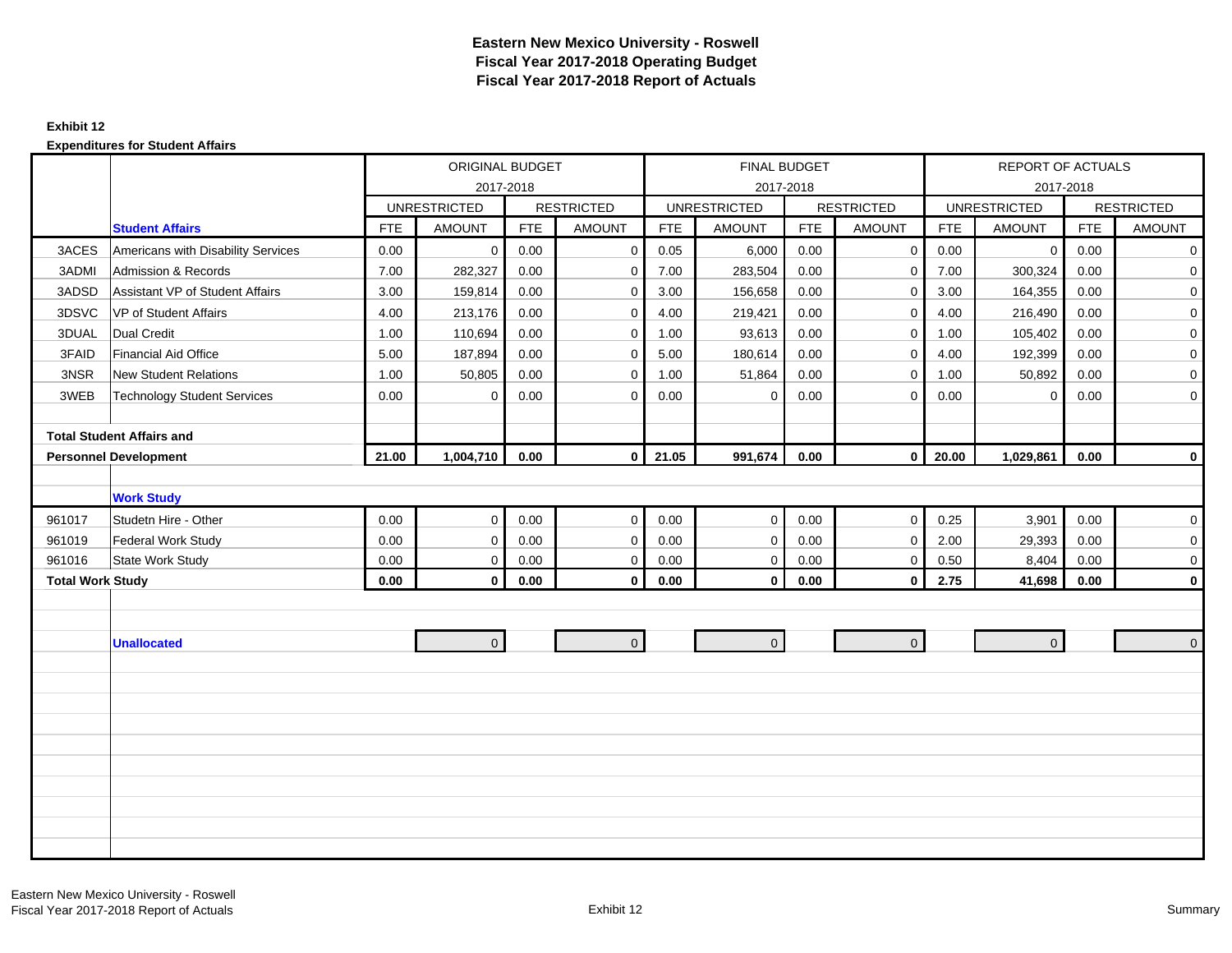|                       | <b>Items Not in 12A</b>      |       |                     |      |           |       |             |      |             |       |             |          |             |
|-----------------------|------------------------------|-------|---------------------|------|-----------|-------|-------------|------|-------------|-------|-------------|----------|-------------|
| 962061                | Retirement                   |       | 120,975             |      |           |       | 125,931     |      |             |       | 122,278     |          |             |
| 962062                | Social Security and Medicare |       | 66,580              |      |           |       | 69,307      |      |             |       | 64,785      |          |             |
| 962063                | Group Insurance              |       | 107,398             |      |           |       | 111,798     |      |             |       | 129,651     |          |             |
| 962064                | Worker's Compensation        |       | 9,000               |      |           |       | 9,000       |      |             |       | 5,037       |          |             |
| 962065                | Unemployment Insurance       |       | 26,536              |      |           |       | 26,599      |      |             |       | 503         |          |             |
| 962068                | Waiver of Tuition            |       | 4,000               |      |           |       | 4,000       |      |             |       | 12,305      |          |             |
| 962069                | <b>Vacation Accruals</b>     |       | 44,629              |      |           |       | 44,629      |      |             |       | 6,832       |          |             |
| 962066                | Retiree Health               |       | 21,697              |      |           |       | 22,586      |      |             |       | 17,661      |          |             |
| 110-920               | <b>Internal Services</b>     |       | 162,185             |      |           |       | 162,185     |      |             |       | 162,185     |          |             |
|                       | Professional Merit Pay       |       | $\mathbf 0$         |      |           |       | $\pmb{0}$   |      |             |       | $\pmb{0}$   |          |             |
|                       | <b>Staff Merit Pay</b>       |       | $\mathbf 0$         |      |           |       | $\pmb{0}$   |      |             |       | $\mathbf 0$ |          |             |
|                       | <b>Faculty Merit Pay</b>     |       | $\mathsf{O}\xspace$ |      |           |       | $\mathbf 0$ |      |             |       | $\mathbf 0$ |          |             |
|                       | Unallocated                  |       | $\mathbf 0$         |      |           |       | $\mathbf 0$ |      |             |       | $\mathbf 0$ |          |             |
| <b>Total Benefits</b> |                              |       | 562,999             |      | $\pmb{0}$ |       | 576,035     |      | $\mathbf 0$ |       | 521,235     |          | $\mathbf 0$ |
|                       |                              |       |                     |      |           |       |             |      |             |       |             |          |             |
|                       |                              |       |                     |      |           |       |             |      |             |       |             |          |             |
|                       | <b>Total Student Affairs</b> | 21.00 | 1,567,709           | 0.00 | $\pmb{0}$ | 21.05 | 1,567,709   | 0.00 | $\mathbf 0$ | 22.75 | 1,592,795   | $0.00\,$ |             |
|                       |                              |       |                     |      |           |       |             |      |             |       |             |          | $\pmb{0}$   |
|                       |                              |       |                     |      |           |       |             |      |             |       |             |          |             |
|                       |                              |       |                     |      |           |       |             |      |             |       |             |          |             |
|                       |                              |       |                     |      |           |       |             |      |             |       |             |          |             |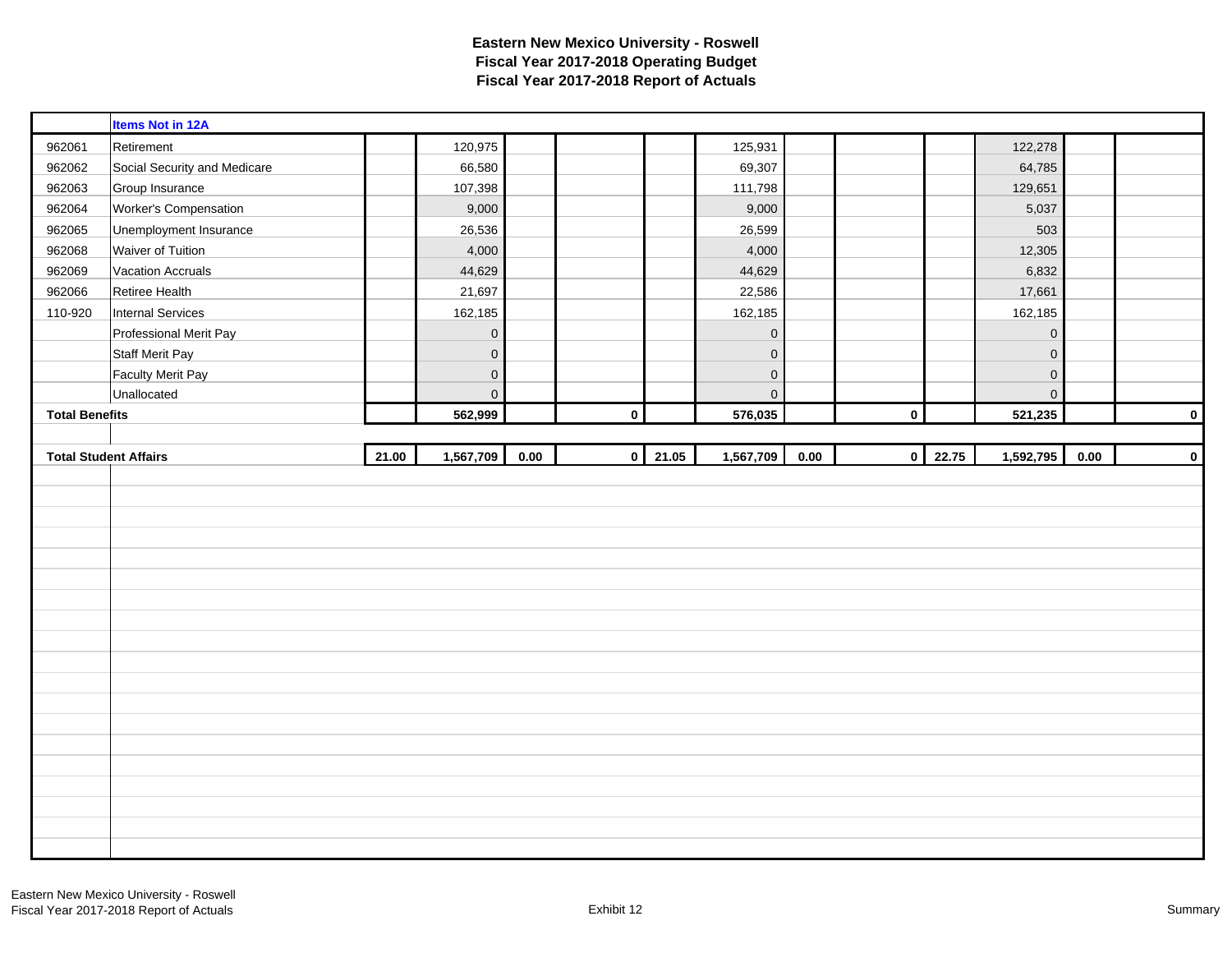### **Exhibit 12A**

|                                    |            | ORIGINAL BUDGET     |            |                   |            | <b>FINAL BUDGET</b> |            |                   |            | <b>REPORT OF ACTUALS</b> |            |                     |
|------------------------------------|------------|---------------------|------------|-------------------|------------|---------------------|------------|-------------------|------------|--------------------------|------------|---------------------|
|                                    |            | 2017-2018           |            |                   |            | 2017-2018           |            |                   |            | 2017-2018                |            |                     |
|                                    |            | <b>UNRESTRICTED</b> |            | <b>RESTRICTED</b> |            | <b>UNRESTRICTED</b> |            | <b>RESTRICTED</b> |            | <b>UNRESTRICTED</b>      |            | <b>RESTRICTED</b>   |
| <b>Student Affairs</b>             | <b>FTE</b> | <b>AMOUNT</b>       | <b>FTE</b> | <b>AMOUNT</b>     | <b>FTE</b> | <b>AMOUNT</b>       | <b>FTE</b> | <b>AMOUNT</b>     | <b>FTE</b> | <b>AMOUNT</b>            | <b>FTE</b> | <b>AMOUNT</b>       |
|                                    |            |                     |            |                   |            |                     |            |                   |            |                          |            |                     |
| <b>Professional Salaries</b>       | 11.00      | 603,915             | 0.00       | $\mathbf 0$       | 11.05      | 631,517             | 0.00       | $\overline{0}$    | 12.00      | 615,333                  | 0.00       | $\overline{0}$      |
| <b>Faculty Salaries</b>            | 0.00       | $\mathbf 0$         | 0.00       | $\mathbf 0$       | 0.00       | $\mathbf 0$         | 0.00       | $\mathbf 0$       | 0.00       | $\mathbf 0$              | 0.00       | $\overline{0}$      |
| <b>Support Salaries</b>            | 10.00      | 266,407             | 0.00       | $\mathbf 0$       | 10.00      | 274,461             | 0.00       | $\mathbf 0$       | 8.00       | 267,785                  | 0.00       | $\overline{0}$      |
| <b>Temporary Salaries</b>          | 0.00       | $\mathbf 0$         | 0.00       | $\mathbf 0$       | 0.00       | $\mathbf 0$         | 0.00       | $\mathbf 0$       | 0.00       | $\mathbf 0$              | 0.00       | $\mathbf 0$         |
| <b>Adjunct Salaries</b>            | 0.00       | $\Omega$            | 0.00       | $\Omega$          | 0.00       | $\Omega$            | 0.00       | $\mathbf 0$       | 0.00       | $\mathbf 0$              | 0.00       | $\overline{0}$      |
| <b>Technician Salaries</b>         | 0.00       | $\mathbf 0$         | 0.00       | $\mathbf 0$       | 0.00       | $\mathbf 0$         | 0.00       | $\mathbf 0$       | 0.00       | $\mathbf 0$              | 0.00       | $\mathbf 0$         |
| <b>Other Salaries</b>              | 0.00       | $\mathbf 0$         | 0.00       | $\mathbf 0$       | 0.00       | $\mathbf 0$         | 0.00       | $\mathbf 0$       | 0.00       | $\mathbf 0$              | 0.00       | $\overline{0}$      |
| <b>Student Salaries</b>            | 0.00       | $\mathbf 0$         | 0.00       | $\mathbf 0$       | 0.00       | $\mathbf 0$         | 0.00       | $\mathbf 0$       | 0.00       | $\mathbf 0$              | 0.00       | $\overline{0}$      |
| <b>Federal Work-study Salaries</b> | 0.00       | $\mathbf 0$         | 0.00       | $\mathbf 0$       | 0.00       | $\Omega$            | 0.00       | $\mathbf 0$       | 0.00       | $\mathbf 0$              | 0.00       | $\mathbf 0$         |
| <b>State Work-study Salaries</b>   | 0.00       | $\mathbf 0$         | 0.00       | $\mathbf 0$       | 0.00       | $\Omega$            | 0.00       | $\mathbf 0$       | 0.00       | $\Omega$                 | 0.00       | $\mathbf 0$         |
| Supplies and Expenses              |            | 134,388             |            | $\mathbf 0$       |            | 85,696              |            | $\mathbf 0$       |            | 131,246                  |            | $\mathbf 0$         |
| Travel                             |            | $\mathbf 0$         |            | $\mathbf 0$       |            | $\mathbf 0$         |            | $\mathbf 0$       |            | 15,497                   |            | $\mathbf 0$         |
| Equipment                          |            | $\mathbf 0$         |            | $\mathbf 0$       |            | $\mathbf 0$         |            | $\mathbf 0$       |            | $\mathbf 0$              |            | $\overline{0}$      |
| <b>Benefits</b>                    |            | $\mathbf 0$         |            | $\mathbf 0$       |            | $\mathbf 0$         |            | $\mathbf 0$       |            | $\mathbf 0$              |            | $\mathbf 0$         |
| <b>Indirect Cost</b>               |            | $\Omega$            |            | $\mathbf 0$       |            | $\Omega$            |            | $\mathbf 0$       |            | $\Omega$                 |            | $\mathbf 0$         |
| Miscellaneous                      |            | $\Omega$            |            | $\mathbf 0$       |            | $\Omega$            |            | $\mathbf 0$       |            | $\Omega$                 |            | $\mathbf 0$         |
|                                    |            | $\mathbf 0$         |            | $\mathbf 0$       |            | $\Omega$            |            | $\mathbf 0$       |            | $\Omega$                 |            | $\mathbf 0$         |
|                                    |            | $\Omega$            |            | $\mathbf 0$       |            | $\Omega$            |            | $\mathbf 0$       |            | $\Omega$                 |            | $\overline{0}$      |
|                                    |            | $\Omega$            |            | $\mathbf 0$       |            | $\Omega$            |            | $\mathbf 0$       |            | $\Omega$                 |            | $\mathbf 0$         |
|                                    |            | $\Omega$            |            | $\mathbf 0$       |            | $\Omega$            |            | $\mathbf 0$       |            | $\Omega$                 |            | $\mathbf 0$         |
|                                    |            | $\Omega$            |            | $\mathbf 0$       |            | $\Omega$            |            | $\mathbf 0$       |            | $\Omega$                 |            | $\mathsf{O}\xspace$ |
|                                    |            | $\mathbf 0$         |            | $\mathbf 0$       |            | $\Omega$            |            | $\mathbf 0$       |            | $\Omega$                 |            | $\mathbf 0$         |
|                                    |            | $\mathbf 0$         |            | $\mathbf 0$       |            | $\Omega$            |            | $\mathbf 0$       |            | $\mathbf 0$              |            | $\mathbf 0$         |
|                                    |            | $\Omega$            |            | $\mathbf 0$       |            | $\Omega$            |            | $\mathbf 0$       |            | $\mathbf 0$              |            | $\mathbf 0$         |
|                                    |            | $\mathbf 0$         |            | 0                 |            | 0                   |            | $\mathbf 0$       |            | $\mathbf 0$              |            | $\mathbf 0$         |
|                                    |            | $\Omega$            |            | $\mathbf 0$       |            | $\Omega$            |            | $\mathbf 0$       |            | $\Omega$                 |            | $\mathbf 0$         |
|                                    |            | $\mathbf 0$         |            | $\mathsf 0$       |            | $\mathbf 0$         |            | $\mathbf 0$       |            | $\mathbf 0$              |            | $\mathbf 0$         |
|                                    |            | $\Omega$            |            | $\mathbf 0$       |            | $\Omega$            |            | $\mathbf 0$       |            | $\Omega$                 |            | $\mathbf 0$         |
| <b>TOTAL</b>                       | 21.00      | 1,004,710           | 0.00       | $\mathbf 0$       | 21.05      | 991,674             | 0.00       | $\overline{0}$    | 20.00      | 1,029,861                | 0.00       | $\mathbf{0}$        |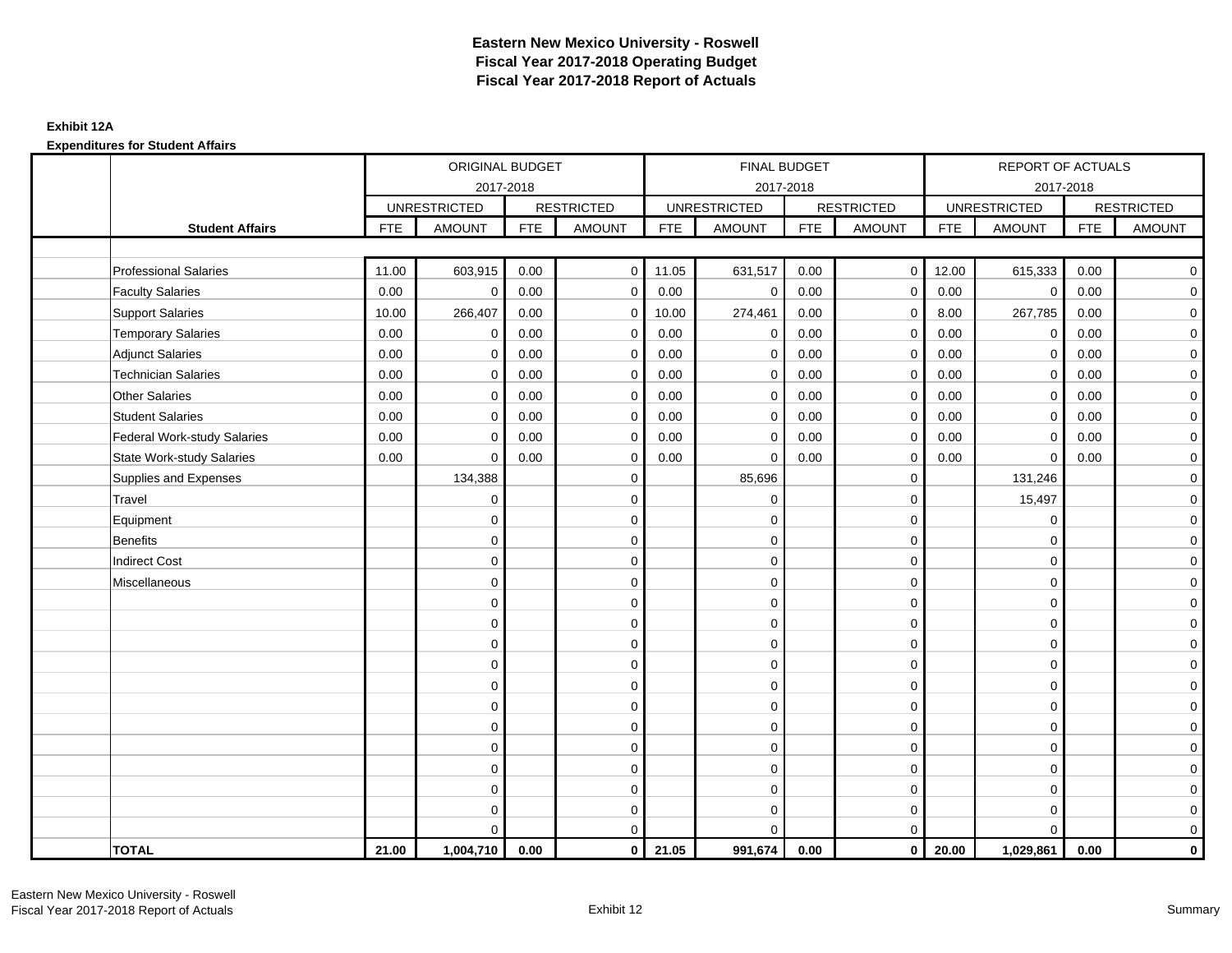|              |                                           |            | ORIGINAL BUDGET     |            |                   |            | <b>FINAL BUDGET</b> |            |                   |            | REPORT OF ACTUALS   |            |                     |
|--------------|-------------------------------------------|------------|---------------------|------------|-------------------|------------|---------------------|------------|-------------------|------------|---------------------|------------|---------------------|
|              |                                           |            |                     | 2017-2018  |                   |            | 2017-2018           |            |                   |            | 2017-2018           |            |                     |
|              |                                           |            | <b>UNRESTRICTED</b> |            | <b>RESTRICTED</b> |            | <b>UNRESTRICTED</b> |            | <b>RESTRICTED</b> |            | <b>UNRESTRICTED</b> |            | <b>RESTRICTED</b>   |
|              | <b>Student Affairs</b>                    | <b>FTE</b> | <b>AMOUNT</b>       | <b>FTE</b> | <b>AMOUNT</b>     | <b>FTE</b> | <b>AMOUNT</b>       | <b>FTE</b> | <b>AMOUNT</b>     | <b>FTE</b> | AMOUNT              | <b>FTE</b> | <b>AMOUNT</b>       |
| <b>3ACES</b> | <b>Americans with Disability Services</b> |            |                     |            |                   |            |                     |            |                   |            |                     |            |                     |
| 171012       | <b>Professional Salaries</b>              | 0.00       | $\mathbf{0}$        | 0.00       | $\mathbf{0}$      | 0.05       | 3,000               | 0.00       | $\overline{0}$    | 0.00       | $\overline{0}$      | 0.00       | $\overline{0}$      |
| 730042       | <b>Faculty Salaries</b>                   | 0.00       | $\mathbf{0}$        | 0.00       | $\mathbf{0}$      | 0.00       | $\mathbf{0}$        | 0.00       | $\mathbf{0}$      | 0.00       | $\overline{0}$      | 0.00       | $\overline{0}$      |
|              | <b>Support Salaries</b>                   | 0.00       | $\mathbf{0}$        | 0.00       | $\mathbf{0}$      | 0.00       | $\mathbf{0}$        | 0.00       | $\mathbf{0}$      | 0.00       | $\overline{0}$      | 0.00       | $\overline{0}$      |
|              | <b>Temporary Salaries</b>                 | 0.00       | $\mathbf 0$         | 0.00       | $\mathbf{0}$      | 0.00       | $\mathbf{0}$        | 0.00       | $\mathbf 0$       | 0.00       | $\mathbf 0$         | 0.00       | $\overline{0}$      |
|              | <b>Adjunct Salaries</b>                   | 0.00       | $\mathbf{0}$        | 0.00       | $\mathbf{0}$      | 0.00       | $\overline{0}$      | 0.00       | $\mathbf{0}$      | 0.00       | $\mathbf{0}$        | 0.00       | $\overline{0}$      |
|              | <b>Technician Salaries</b>                | 0.00       | $\Omega$            | 0.00       | $\Omega$          | 0.00       | $\Omega$            | 0.00       | $\mathbf{0}$      | 0.00       | $\mathbf{0}$        | 0.00       | $\overline{0}$      |
|              | <b>Other Salaries</b>                     | 0.00       | $\mathbf{0}$        | 0.00       | $\mathbf{0}$      | 0.00       | $\mathbf{0}$        | 0.00       | $\mathbf{0}$      | 0.00       | $\mathbf 0$         | 0.00       | $\mathbf{0}$        |
|              | <b>Student Salaries</b>                   | 0.00       | $\mathbf{0}$        | 0.00       | $\mathbf{0}$      | 0.00       | $\mathbf{0}$        | 0.00       | $\mathbf 0$       | 0.00       | $\overline{0}$      | 0.00       | $\overline{0}$      |
|              | <b>Federal Work-study Salaries</b>        | 0.00       | $\mathbf{0}$        | 0.00       | $\Omega$          | 0.00       | $\Omega$            | 0.00       | $\overline{0}$    | 0.00       | $\mathbf{0}$        | 0.00       | $\overline{0}$      |
|              | <b>State Work-study Salaries</b>          | 0.00       | $\mathbf{0}$        | 0.00       | $\mathbf{0}$      | 0.00       | $\mathbf{0}$        | 0.00       | $\mathbf{0}$      | 0.00       | $\mathbf{0}$        | 0.00       | $\mathbf{0}$        |
|              | Supplies and Expenses                     |            | $\mathbf{0}$        |            | $\mathbf 0$       |            | 3,000               |            | $\overline{0}$    |            | $\mathbf 0$         |            | $\mathsf{O}\xspace$ |
|              | Travel                                    |            | $\overline{0}$      |            | $\mathbf{0}$      |            | $\mathbf{0}$        |            | $\mathbf{0}$      |            | $\mathbf{0}$        |            | $\overline{0}$      |
|              | Equipment                                 |            | $\overline{0}$      |            | $\mathbf 0$       |            | $\mathbf{0}$        |            | $\mathbf 0$       |            | $\mathbf{0}$        |            | $\overline{0}$      |
|              | Benefits                                  |            | $\mathbf{0}$        |            | $\mathbf{0}$      |            | $\Omega$            |            | $\mathbf 0$       |            | $\mathbf{0}$        |            | $\overline{0}$      |
|              | <b>Indirect Cost</b>                      |            | $\overline{0}$      |            | $\mathbf 0$       |            | $\mathbf{0}$        |            | $\mathbf 0$       |            | $\mathbf 0$         |            | $\mathbf{0}$        |
|              | Miscellaneous                             |            | $\overline{0}$      |            | $\mathbf{0}$      |            | $\mathbf{0}$        |            | $\mathbf 0$       |            | $\mathbf 0$         |            | $\mathsf{O}\xspace$ |
|              |                                           |            | $\overline{0}$      |            | $\mathbf{0}$      |            | $\Omega$            |            | $\mathbf{0}$      |            | $\Omega$            |            | $\overline{0}$      |
|              |                                           |            | $\overline{0}$      |            | $\mathbf 0$       |            | $\mathbf{0}$        |            | $\mathbf 0$       |            | $\mathbf{0}$        |            | $\overline{0}$      |
|              |                                           |            | $\mathbf{0}$        |            | $\mathbf{0}$      |            | $\Omega$            |            | $\mathbf 0$       |            | $\mathbf{0}$        |            | $\overline{0}$      |
|              |                                           |            | $\Omega$            |            | $\mathbf{0}$      |            | $\Omega$            |            | $\mathbf{0}$      |            | $\Omega$            |            | $\overline{0}$      |
|              |                                           |            | $\mathbf{0}$        |            | $\mathbf 0$       |            | $\mathbf{0}$        |            | $\mathbf{0}$      |            | $\mathbf 0$         |            | $\mathsf{O}\xspace$ |
|              |                                           |            | $\overline{0}$      |            | $\mathbf 0$       |            | $\mathbf{0}$        |            | $\mathbf 0$       |            | $\mathbf{0}$        |            | $\overline{0}$      |
|              |                                           |            | $\Omega$            |            | $\mathbf{0}$      |            | $\Omega$            |            | $\mathbf 0$       |            | $\mathbf{0}$        |            | $\overline{0}$      |
|              |                                           |            | $\overline{0}$      |            | $\mathbf{0}$      |            | $\Omega$            |            | $\mathbf 0$       |            | $\mathbf{0}$        |            | $\overline{0}$      |
|              |                                           |            | $\mathbf{0}$        |            | $\mathbf{0}$      |            | $\Omega$            |            | $\mathbf{0}$      |            | $\mathbf{0}$        |            | $\overline{0}$      |
|              |                                           |            | $\Omega$            |            | $\mathbf 0$       |            | $\Omega$            |            | $\mathbf{0}$      |            | $\Omega$            |            | $\mathsf{O}\xspace$ |
|              |                                           |            | $\overline{0}$      |            | $\mathbf 0$       |            | $\mathbf{0}$        |            | $\mathbf 0$       |            | $\mathbf{0}$        |            | $\mathbf{0}$        |
|              |                                           |            | $\overline{0}$      |            | $\mathbf{0}$      |            | $\Omega$            |            | $\mathbf{0}$      |            | $\mathbf{0}$        |            | $\overline{0}$      |
|              | <b>TOTAL</b>                              | 0.00       | $\mathbf 0$         | 0.00       | $\mathbf{0}$      | 0.05       | 6,000               | 0.00       | $\overline{0}$    | 0.00       | $\mathbf{0}$        | 0.00       | $\mathbf{0}$        |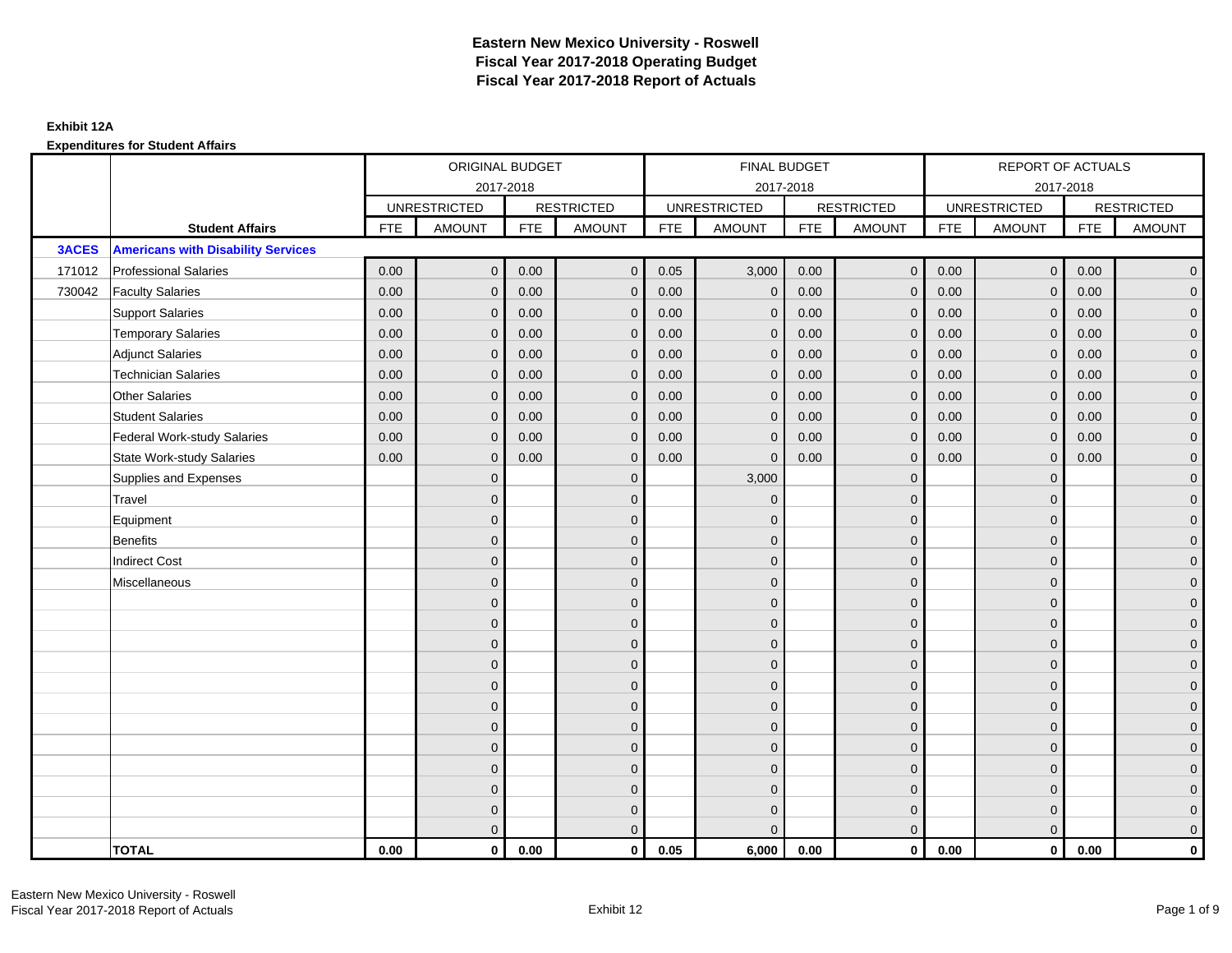|              |                                    |            | ORIGINAL BUDGET     |            |                   |            | FINAL BUDGET        |            |                   |            | REPORT OF ACTUALS   |            |                     |
|--------------|------------------------------------|------------|---------------------|------------|-------------------|------------|---------------------|------------|-------------------|------------|---------------------|------------|---------------------|
|              |                                    |            | 2017-2018           |            |                   |            | 2017-2018           |            |                   |            | 2017-2018           |            |                     |
|              |                                    |            | <b>UNRESTRICTED</b> |            | <b>RESTRICTED</b> |            | <b>UNRESTRICTED</b> |            | <b>RESTRICTED</b> |            | <b>UNRESTRICTED</b> |            | <b>RESTRICTED</b>   |
|              | <b>Student Affairs</b>             | <b>FTE</b> | <b>AMOUNT</b>       | <b>FTE</b> | <b>AMOUNT</b>     | <b>FTE</b> | <b>AMOUNT</b>       | <b>FTE</b> | <b>AMOUNT</b>     | <b>FTE</b> | <b>AMOUNT</b>       | <b>FTE</b> | <b>AMOUNT</b>       |
| <b>3ADMI</b> | <b>Admissions &amp; Rocords</b>    |            |                     |            |                   |            |                     |            |                   |            |                     |            |                     |
| 171012       | <b>Professional Salaries</b>       | 2.00       | 118,649             | 0.00       | $\Omega$          | 2.00       | 128,694             | 0.00       | $\mathbf{0}$      | 3.00       | 123,014             | 0.00       | $\overline{0}$      |
| 730020       | <b>Faculty Salaries</b>            | 0.00       | $\mathbf 0$         | 0.00       | $\mathbf{0}$      | 0.00       | $\mathbf 0$         | 0.00       | $\mathbf{0}$      | 0.00       | $\overline{0}$      | 0.00       | $\overline{0}$      |
|              | <b>Support Salaries</b>            | 5.00       | 135,678             | 0.00       | $\mathbf 0$       | 5.00       | 139,810             | 0.00       | $\mathbf{0}$      | 4.00       | 136,072             | 0.00       | $\overline{0}$      |
|              | <b>Temporary Salaries</b>          | 0.00       | $\mathbf{0}$        | 0.00       | $\Omega$          | 0.00       | $\mathbf{0}$        | 0.00       | $\mathbf{0}$      | 0.00       | $\mathbf 0$         | 0.00       | $\overline{0}$      |
|              | <b>Adjunct Salaries</b>            | 0.00       | $\mathbf{0}$        | 0.00       | $\mathbf{0}$      | 0.00       | $\mathbf{0}$        | 0.00       | $\mathbf 0$       | 0.00       | $\mathbf{0}$        | 0.00       | $\mathbf{0}$        |
|              | <b>Technician Salaries</b>         | 0.00       | $\mathbf{0}$        | 0.00       | $\Omega$          | 0.00       | $\mathbf{0}$        | 0.00       | $\mathbf{0}$      | 0.00       | $\mathbf{0}$        | 0.00       | $\mathbf{0}$        |
|              | <b>Other Salaries</b>              | 0.00       | $\mathbf{0}$        | 0.00       | $\mathbf{0}$      | 0.00       | $\Omega$            | 0.00       | $\mathbf{0}$      | 0.00       | $\mathbf{0}$        | 0.00       | $\overline{0}$      |
|              | <b>Student Salaries</b>            | 0.00       | $\mathbf 0$         | 0.00       | $\mathbf 0$       | 0.00       | $\mathbf{0}$        | 0.00       | $\mathbf 0$       | 0.00       | $\overline{0}$      | 0.00       | $\overline{0}$      |
|              | <b>Federal Work-study Salaries</b> | 0.00       | $\mathbf{0}$        | 0.00       | $\Omega$          | 0.00       | $\mathbf{0}$        | 0.00       | $\overline{0}$    | 0.00       | $\mathbf{0}$        | 0.00       | $\overline{0}$      |
|              | <b>State Work-study Salaries</b>   | 0.00       | $\mathbf{0}$        | 0.00       | $\mathbf{0}$      | 0.00       | $\overline{0}$      | 0.00       | $\mathbf{0}$      | 0.00       | $\Omega$            | 0.00       | $\overline{0}$      |
|              | Supplies and Expenses              |            | 28,000              |            | $\mathbf 0$       |            | 15,000              |            | $\overline{0}$    |            | 39,134              |            | $\mathbf{0}$        |
|              | Travel                             |            | $\overline{0}$      |            | $\mathbf 0$       |            | $\mathbf{0}$        |            | $\mathbf 0$       |            | 2,104               |            | $\overline{0}$      |
|              | Equipment                          |            | $\Omega$            |            | $\mathbf{0}$      |            | $\Omega$            |            | $\mathbf 0$       |            | $\mathbf{0}$        |            | $\overline{0}$      |
|              | <b>Benefits</b>                    |            | $\overline{0}$      |            | $\mathbf 0$       |            | $\mathbf{0}$        |            | $\mathbf 0$       |            | $\mathbf 0$         |            | $\overline{0}$      |
|              | <b>Indirect Cost</b>               |            | $\overline{0}$      |            | $\mathbf{0}$      |            | $\Omega$            |            | $\mathbf 0$       |            | $\mathbf 0$         |            | $\overline{0}$      |
|              | Miscellaneous                      |            | $\Omega$            |            | $\mathbf{0}$      |            | $\Omega$            |            | $\mathbf{0}$      |            | $\Omega$            |            | $\mathsf{O}\xspace$ |
|              |                                    |            | $\mathbf 0$         |            | $\mathbf 0$       |            | $\mathbf{0}$        |            | $\mathbf 0$       |            | $\mathbf{0}$        |            | $\overline{0}$      |
|              |                                    |            | $\mathbf{0}$        |            | $\mathbf 0$       |            | $\mathbf{0}$        |            | $\mathbf 0$       |            | $\mathbf{0}$        |            | $\overline{0}$      |
|              |                                    |            | $\mathbf{0}$        |            | $\mathbf{0}$      |            | $\Omega$            |            | $\mathbf 0$       |            | $\mathbf{0}$        |            | $\overline{0}$      |
|              |                                    |            | $\mathbf{0}$        |            | $\mathbf 0$       |            | $\Omega$            |            | $\mathbf 0$       |            | $\mathbf 0$         |            | $\mathbf{0}$        |
|              |                                    |            | $\mathbf{0}$        |            | $\mathbf 0$       |            | $\mathbf{0}$        |            | $\mathbf{0}$      |            | $\mathbf 0$         |            | $\mathbf{0}$        |
|              |                                    |            | $\mathbf{0}$        |            | $\mathbf{0}$      |            | $\Omega$            |            | $\mathbf{0}$      |            | $\Omega$            |            | $\overline{0}$      |
|              |                                    |            | $\overline{0}$      |            | $\mathbf 0$       |            | $\mathbf{0}$        |            | $\mathbf 0$       |            | $\mathbf 0$         |            | $\mathsf{O}\xspace$ |
|              |                                    |            | $\mathbf{0}$        |            | $\mathbf{0}$      |            | $\Omega$            |            | $\mathbf 0$       |            | $\mathbf{0}$        |            | $\overline{0}$      |
|              |                                    |            | $\Omega$            |            | $\mathbf{0}$      |            | $\Omega$            |            | $\mathbf{0}$      |            | $\mathbf 0$         |            | $\overline{0}$      |
|              |                                    |            | $\Omega$            |            | $\mathbf 0$       |            | $\Omega$            |            | $\mathbf 0$       |            | $\Omega$            |            | $\mathbf{0}$        |
|              |                                    |            | $\mathbf{0}$        |            | $\mathbf 0$       |            | $\mathbf{0}$        |            | $\mathbf 0$       |            | $\mathbf 0$         |            | $\mathbf{0}$        |
|              |                                    |            | $\Omega$            |            | $\mathbf{0}$      |            | $\Omega$            |            | $\mathbf{0}$      |            | $\Omega$            |            | $\overline{0}$      |
|              | <b>TOTAL</b>                       | 7.00       | 282,327             | 0.00       | $\mathbf{0}$      | 7.00       | 283,504             | 0.00       | $\overline{0}$    | 7.00       | 300,324             | 0.00       | $\mathbf{0}$        |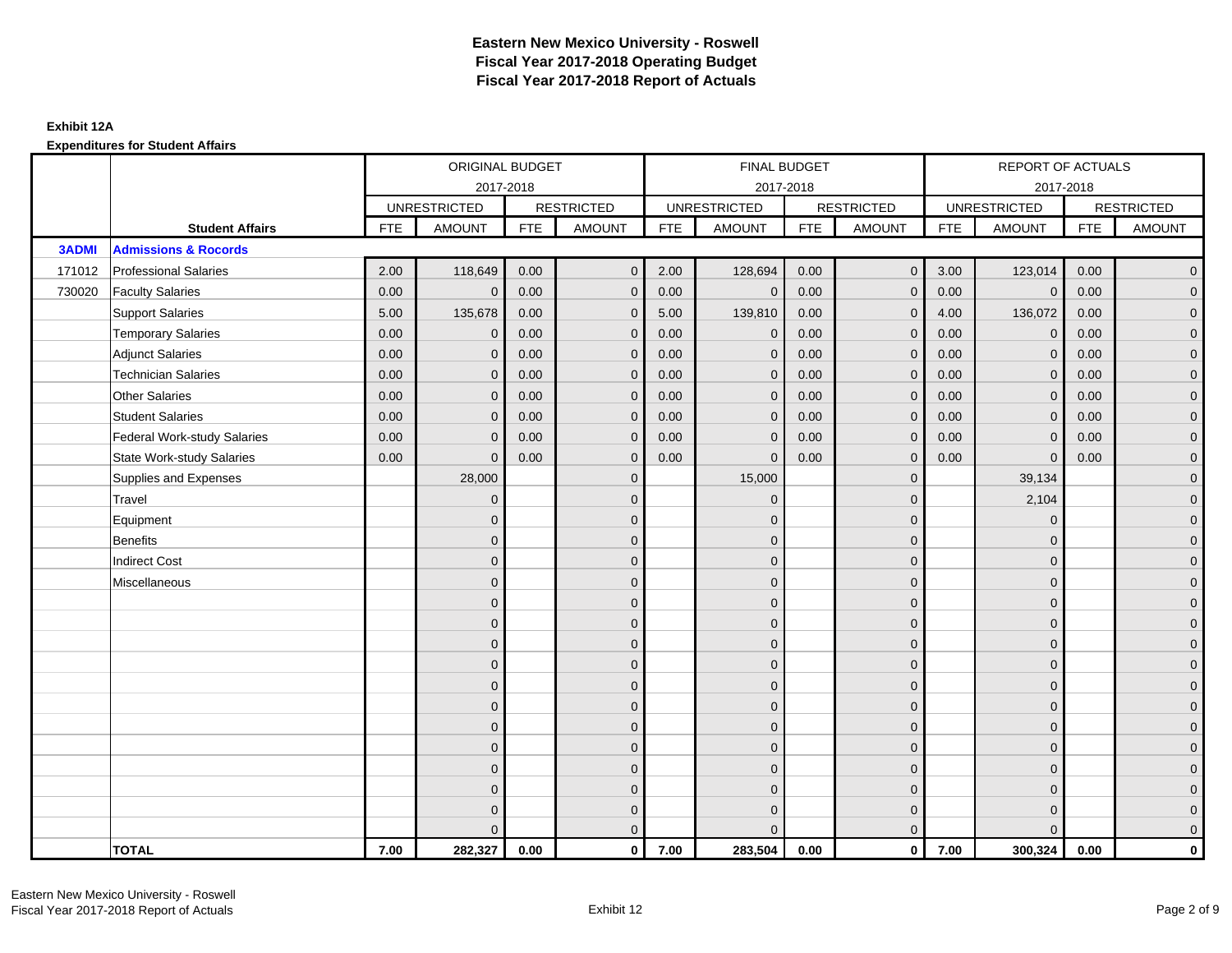|              |                                                     |            | ORIGINAL BUDGET     |            |                   |            | <b>FINAL BUDGET</b> |            |                   |            | <b>REPORT OF ACTUALS</b> |            |                     |
|--------------|-----------------------------------------------------|------------|---------------------|------------|-------------------|------------|---------------------|------------|-------------------|------------|--------------------------|------------|---------------------|
|              |                                                     |            |                     | 2017-2018  |                   |            | 2017-2018           |            |                   |            | 2017-2018                |            |                     |
|              |                                                     |            | <b>UNRESTRICTED</b> |            | <b>RESTRICTED</b> |            | <b>UNRESTRICTED</b> |            | <b>RESTRICTED</b> |            | <b>UNRESTRICTED</b>      |            | <b>RESTRICTED</b>   |
|              | <b>Student Affairs</b>                              | <b>FTE</b> | <b>AMOUNT</b>       | <b>FTE</b> | <b>AMOUNT</b>     | <b>FTE</b> | <b>AMOUNT</b>       | <b>FTE</b> | <b>AMOUNT</b>     | <b>FTE</b> | <b>AMOUNT</b>            | <b>FTE</b> | <b>AMOUNT</b>       |
| <b>3ADSD</b> | <b>Assistant Vice President for Student Affairs</b> |            |                     |            |                   |            |                     |            |                   |            |                          |            |                     |
| 171012       | <b>Professional Salaries</b>                        | 3.00       | 144,814             | 0.00       | $\mathbf{0}$      | 3.00       | 149,158             | 0.00       | $\overline{0}$    | 3.00       | 146,999                  | 0.00       | $\overline{0}$      |
| 730061       | <b>Faculty Salaries</b>                             | 0.00       | $\mathbf 0$         | 0.00       | $\mathbf{0}$      | 0.00       | $\mathbf{0}$        | 0.00       | $\mathbf{0}$      | 0.00       | $\mathbf 0$              | 0.00       | $\overline{0}$      |
|              | <b>Support Salaries</b>                             | 0.00       | $\mathbf{0}$        | 0.00       | $\mathbf 0$       | 0.00       | $\mathbf{0}$        | 0.00       | $\mathbf 0$       | 0.00       | $\overline{0}$           | 0.00       | $\overline{0}$      |
|              | <b>Temporary Salaries</b>                           | 0.00       | $\mathbf{0}$        | 0.00       | $\mathbf 0$       | 0.00       | $\mathbf{0}$        | 0.00       | $\mathbf{0}$      | 0.00       | $\mathbf 0$              | 0.00       | $\overline{0}$      |
|              | <b>Adjunct Salaries</b>                             | 0.00       | $\mathbf{0}$        | 0.00       | $\mathbf{0}$      | 0.00       | $\mathbf{0}$        | 0.00       | $\mathbf 0$       | 0.00       | $\mathbf{0}$             | 0.00       | $\mathbf{0}$        |
|              | <b>Technician Salaries</b>                          | 0.00       | $\mathbf{0}$        | 0.00       | $\mathbf 0$       | 0.00       | $\mathbf{0}$        | 0.00       | $\mathbf{0}$      | 0.00       | $\mathbf{0}$             | 0.00       | $\mathbf{0}$        |
|              | <b>Other Salaries</b>                               | 0.00       | $\mathbf{0}$        | 0.00       | $\Omega$          | 0.00       | $\Omega$            | 0.00       | $\mathbf{0}$      | 0.00       | $\mathbf{0}$             | 0.00       | $\overline{0}$      |
|              | <b>Student Salaries</b>                             | 0.00       | $\mathbf 0$         | 0.00       | $\mathbf 0$       | 0.00       | $\overline{0}$      | 0.00       | $\mathbf 0$       | 0.00       | $\overline{0}$           | 0.00       | $\overline{0}$      |
|              | <b>Federal Work-study Salaries</b>                  | 0.00       | $\mathbf{0}$        | 0.00       | $\mathbf 0$       | 0.00       | $\mathbf{0}$        | 0.00       | $\overline{0}$    | 0.00       | $\mathbf{0}$             | 0.00       | $\overline{0}$      |
|              | <b>State Work-study Salaries</b>                    | 0.00       | $\mathbf{0}$        | 0.00       | $\mathbf{0}$      | 0.00       | $\mathbf{0}$        | 0.00       | $\mathbf{0}$      | 0.00       | $\mathbf{0}$             | 0.00       | $\overline{0}$      |
|              | Supplies and Expenses                               |            | 15,000              |            | $\mathbf 0$       |            | 7,500               |            | $\mathbf 0$       |            | 15,780                   |            | $\mathsf{O}\xspace$ |
|              | Travel                                              |            | $\mathbf{0}$        |            | $\mathbf 0$       |            | $\mathbf{0}$        |            | $\mathbf 0$       |            | 1,576                    |            | $\overline{0}$      |
|              | Equipment                                           |            | $\mathbf{0}$        |            | $\mathbf 0$       |            | $\Omega$            |            | $\mathbf 0$       |            | $\mathbf{0}$             |            | $\overline{0}$      |
|              | <b>Benefits</b>                                     |            | $\overline{0}$      |            | $\mathbf{0}$      |            | $\mathbf{0}$        |            | $\mathbf 0$       |            | $\mathbf 0$              |            | $\mathbf{0}$        |
|              | <b>Indirect Cost</b>                                |            | 0                   |            | $\mathbf{0}$      |            | $\Omega$            |            | $\mathbf 0$       |            | $\mathbf 0$              |            | $\mathbf 0$         |
|              | Miscellaneous                                       |            | $\Omega$            |            | $\mathbf{0}$      |            | $\mathbf{0}$        |            | $\mathbf{0}$      |            | $\mathbf 0$              |            | $\mathsf{O}\xspace$ |
|              |                                                     |            | $\overline{0}$      |            | $\mathbf 0$       |            | $\mathbf{0}$        |            | $\mathbf 0$       |            | $\mathbf{0}$             |            | $\mathbf{0}$        |
|              |                                                     |            | $\mathbf{0}$        |            | $\mathbf 0$       |            | $\mathbf{0}$        |            | $\mathbf 0$       |            | $\mathbf{0}$             |            | $\overline{0}$      |
|              |                                                     |            | $\Omega$            |            | $\mathbf{0}$      |            | $\Omega$            |            | $\mathbf 0$       |            | $\Omega$                 |            | $\overline{0}$      |
|              |                                                     |            | $\overline{0}$      |            | $\mathbf 0$       |            | $\Omega$            |            | $\mathbf 0$       |            | $\mathbf 0$              |            | $\mathbf{0}$        |
|              |                                                     |            | 0                   |            | $\mathbf 0$       |            | $\mathbf{0}$        |            | $\mathbf 0$       |            | $\mathbf 0$              |            | $\mathbf 0$         |
|              |                                                     |            | $\overline{0}$      |            | $\mathbf{0}$      |            | $\Omega$            |            | $\mathbf{0}$      |            | $\Omega$                 |            | $\overline{0}$      |
|              |                                                     |            | $\mathbf{0}$        |            | $\mathbf 0$       |            | $\mathbf{0}$        |            | $\mathbf 0$       |            | $\mathbf 0$              |            | $\mathbf{0}$        |
|              |                                                     |            | $\mathbf{0}$        |            | $\mathbf{0}$      |            | $\Omega$            |            | $\mathbf 0$       |            | $\mathbf{0}$             |            | $\overline{0}$      |
|              |                                                     |            | $\mathbf{0}$        |            | $\mathbf{0}$      |            | $\Omega$            |            | $\mathbf{0}$      |            | $\mathbf{0}$             |            | $\overline{0}$      |
|              |                                                     |            | $\Omega$            |            | $\mathbf{0}$      |            | $\Omega$            |            | $\mathbf{0}$      |            | $\Omega$                 |            | $\mathsf{O}\xspace$ |
|              |                                                     |            | $\mathbf{0}$        |            | $\mathbf 0$       |            | $\mathbf{0}$        |            | $\mathbf 0$       |            | $\mathbf{0}$             |            | $\mathbf{0}$        |
|              |                                                     |            | $\Omega$            |            | $\mathbf{0}$      |            | $\Omega$            |            | $\mathbf{0}$      |            | $\Omega$                 |            | $\overline{0}$      |
|              | <b>TOTAL</b>                                        | 3.00       | 159,814             | 0.00       | $\mathbf{0}$      | 3.00       | 156,658             | 0.00       | $\overline{0}$    | 3.00       | 164,355                  | 0.00       | $\mathbf{0}$        |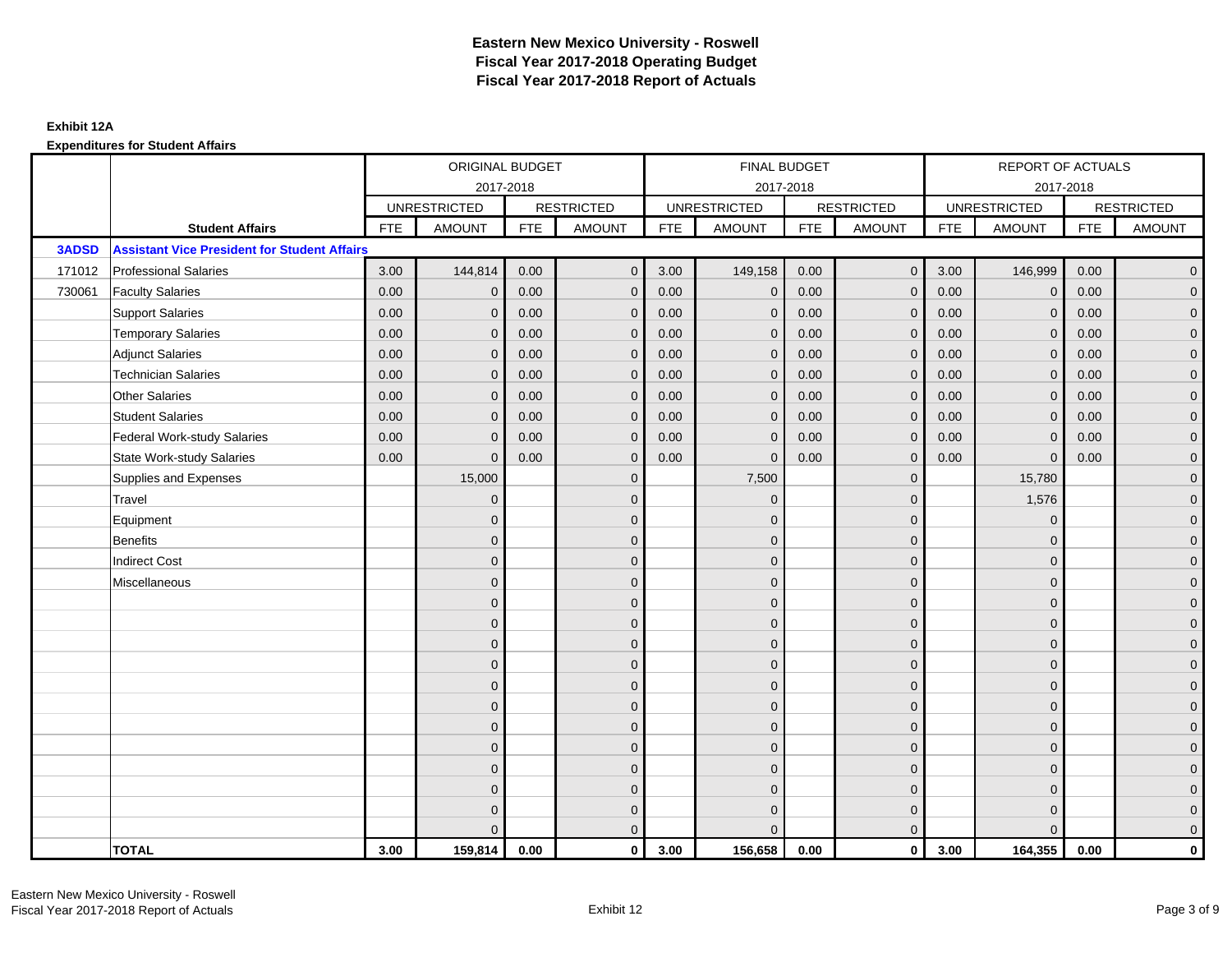|        |                                          |            | ORIGINAL BUDGET     |            |                   |            | FINAL BUDGET        |            |                   |            | REPORT OF ACTUALS   |            |                   |
|--------|------------------------------------------|------------|---------------------|------------|-------------------|------------|---------------------|------------|-------------------|------------|---------------------|------------|-------------------|
|        |                                          |            |                     | 2017-2018  |                   |            | 2017-2018           |            |                   |            | 2017-2018           |            |                   |
|        |                                          |            | <b>UNRESTRICTED</b> |            | <b>RESTRICTED</b> |            | <b>UNRESTRICTED</b> |            | <b>RESTRICTED</b> |            | <b>UNRESTRICTED</b> |            | <b>RESTRICTED</b> |
|        | <b>Student Affairs</b>                   | <b>FTE</b> | <b>AMOUNT</b>       | <b>FTE</b> | <b>AMOUNT</b>     | <b>FTE</b> | <b>AMOUNT</b>       | <b>FTE</b> | <b>AMOUNT</b>     | <b>FTE</b> | <b>AMOUNT</b>       | <b>FTE</b> | <b>AMOUNT</b>     |
| 3DSVC  | <b>Vice President of Student Affairs</b> |            |                     |            |                   |            |                     |            |                   |            |                     |            |                   |
| 171012 | <b>Professional Salaries</b>             | 2.00       | 156,883             | 0.00       | $\mathbf{0}$      | 2.00       | 161,589             | 0.00       | $\mathbf{0}$      | 2.00       | 155,879             | 0.00       | $\overline{0}$    |
| 730010 | <b>Faculty Salaries</b>                  | 0.00       | $\mathbf 0$         | 0.00       | $\mathbf 0$       | 0.00       | $\mathbf 0$         | 0.00       | $\mathbf{0}$      | 0.00       | $\mathbf 0$         | 0.00       | $\overline{0}$    |
|        | <b>Support Salaries</b>                  | 2.00       | 51,293              | 0.00       | $\mathbf 0$       | 2.00       | 52,832              | 0.00       | $\mathbf 0$       | 2.00       | 52,075              | 0.00       | $\overline{0}$    |
|        | <b>Temporary Salaries</b>                | 0.00       | $\mathbf{0}$        | 0.00       | $\mathbf{0}$      | 0.00       | $\mathbf{0}$        | 0.00       | $\mathbf{0}$      | 0.00       | $\mathbf{0}$        | 0.00       | $\overline{0}$    |
|        | <b>Adjunct Salaries</b>                  | 0.00       | $\Omega$            | 0.00       | $\Omega$          | 0.00       | $\Omega$            | 0.00       | $\mathbf{0}$      | 0.00       | $\mathbf{0}$        | 0.00       | $\overline{0}$    |
|        | <b>Technician Salaries</b>               | 0.00       | $\mathbf{0}$        | 0.00       | $\mathbf 0$       | 0.00       | $\mathbf{0}$        | 0.00       | $\mathbf{0}$      | 0.00       | $\mathbf{0}$        | 0.00       | $\mathbf{0}$      |
|        | <b>Other Salaries</b>                    | 0.00       | $\mathbf{0}$        | 0.00       | $\mathbf{0}$      | 0.00       | $\mathbf{0}$        | 0.00       | $\mathbf{0}$      | 0.00       | $\overline{0}$      | 0.00       | $\overline{0}$    |
|        | <b>Student Salaries</b>                  | 0.00       | $\mathbf{0}$        | 0.00       | $\mathbf 0$       | 0.00       | $\mathbf{0}$        | 0.00       | $\mathbf{0}$      | 0.00       | $\overline{0}$      | 0.00       | $\overline{0}$    |
|        | <b>Federal Work-study Salaries</b>       | 0.00       | $\mathbf{0}$        | 0.00       | $\mathbf 0$       | 0.00       | $\mathbf{0}$        | 0.00       | $\mathbf 0$       | 0.00       | $\mathbf 0$         | 0.00       | $\overline{0}$    |
|        | <b>State Work-study Salaries</b>         | 0.00       | $\mathbf{0}$        | 0.00       | $\mathbf{0}$      | 0.00       | $\mathbf{0}$        | 0.00       | $\mathbf{0}$      | 0.00       | $\mathbf 0$         | 0.00       | $\overline{0}$    |
|        | Supplies and Expenses                    |            | 5,000               |            | $\mathbf{0}$      |            | 5,000               |            | $\mathbf{0}$      |            | 6,425               |            | $\overline{0}$    |
|        | Travel                                   |            | $\mathbf{0}$        |            | $\mathbf{0}$      |            | $\Omega$            |            | $\mathbf{0}$      |            | 2,112               |            | $\overline{0}$    |
|        | Equipment                                |            | $\mathbf{0}$        |            | $\mathbf{0}$      |            | $\mathbf{0}$        |            | $\mathbf 0$       |            | $\mathbf 0$         |            | $\overline{0}$    |
|        | <b>Benefits</b>                          |            | $\mathbf{0}$        |            | $\mathbf{0}$      |            | $\Omega$            |            | $\mathbf 0$       |            | $\mathbf 0$         |            | $\overline{0}$    |
|        | <b>Indirect Cost</b>                     |            | $\Omega$            |            | $\mathbf{0}$      |            | $\Omega$            |            | $\mathbf{0}$      |            | $\Omega$            |            | $\overline{0}$    |
|        | Miscellaneous                            |            | $\mathbf{0}$        |            | $\mathbf 0$       |            | $\mathbf{0}$        |            | $\mathbf 0$       |            | $\mathbf 0$         |            | $\mathbf{0}$      |
|        |                                          |            | $\mathbf{0}$        |            | $\mathbf 0$       |            | $\Omega$            |            | $\mathbf 0$       |            | $\mathbf{0}$        |            | $\overline{0}$    |
|        |                                          |            | $\Omega$            |            | $\mathbf{0}$      |            | $\mathbf{0}$        |            | $\mathbf 0$       |            | $\mathbf{0}$        |            | $\overline{0}$    |
|        |                                          |            | $\mathbf{0}$        |            | $\mathbf 0$       |            | $\Omega$            |            | $\mathbf 0$       |            | $\mathbf{0}$        |            | $\overline{0}$    |
|        |                                          |            | $\Omega$            |            | $\mathbf{0}$      |            | $\mathbf{0}$        |            | $\mathbf 0$       |            | $\mathbf 0$         |            | $\mathbf{0}$      |
|        |                                          |            | $\mathbf{0}$        |            | $\mathbf{0}$      |            | $\Omega$            |            | $\mathbf 0$       |            | $\Omega$            |            | $\mathbf{0}$      |
|        |                                          |            | $\mathbf{0}$        |            | $\mathbf{0}$      |            | $\Omega$            |            | $\mathbf{0}$      |            | $\Omega$            |            | $\overline{0}$    |
|        |                                          |            | $\mathbf{0}$        |            | $\mathbf{0}$      |            | $\mathbf{0}$        |            | $\mathbf 0$       |            | $\mathbf{0}$        |            | $\overline{0}$    |
|        |                                          |            | $\mathbf{0}$        |            | $\mathbf{0}$      |            | $\Omega$            |            | $\mathbf{0}$      |            | $\mathbf 0$         |            | $\overline{0}$    |
|        |                                          |            | $\Omega$            |            | $\mathbf{0}$      |            | $\Omega$            |            | $\mathbf{0}$      |            | $\Omega$            |            | $\mathbf 0$       |
|        |                                          |            | $\overline{0}$      |            | $\mathbf 0$       |            | $\mathbf{0}$        |            | $\mathbf 0$       |            | $\mathbf 0$         |            | $\mathbf{0}$      |
|        |                                          |            | 0                   |            | $\mathbf 0$       |            | $\mathbf{0}$        |            | $\mathbf 0$       |            | $\mathbf 0$         |            | $\mathbf{0}$      |
|        |                                          |            | $\Omega$            |            | $\mathbf{0}$      |            | $\Omega$            |            | $\mathbf{0}$      |            | $\Omega$            |            | $\overline{0}$    |
|        | <b>TOTAL</b>                             | 4.00       | 213,176             | 0.00       | $\mathbf{0}$      | 4.00       | 219,421             | 0.00       | $\mathbf{0}$      | 4.00       | 216,490             | 0.00       | $\mathbf{0}$      |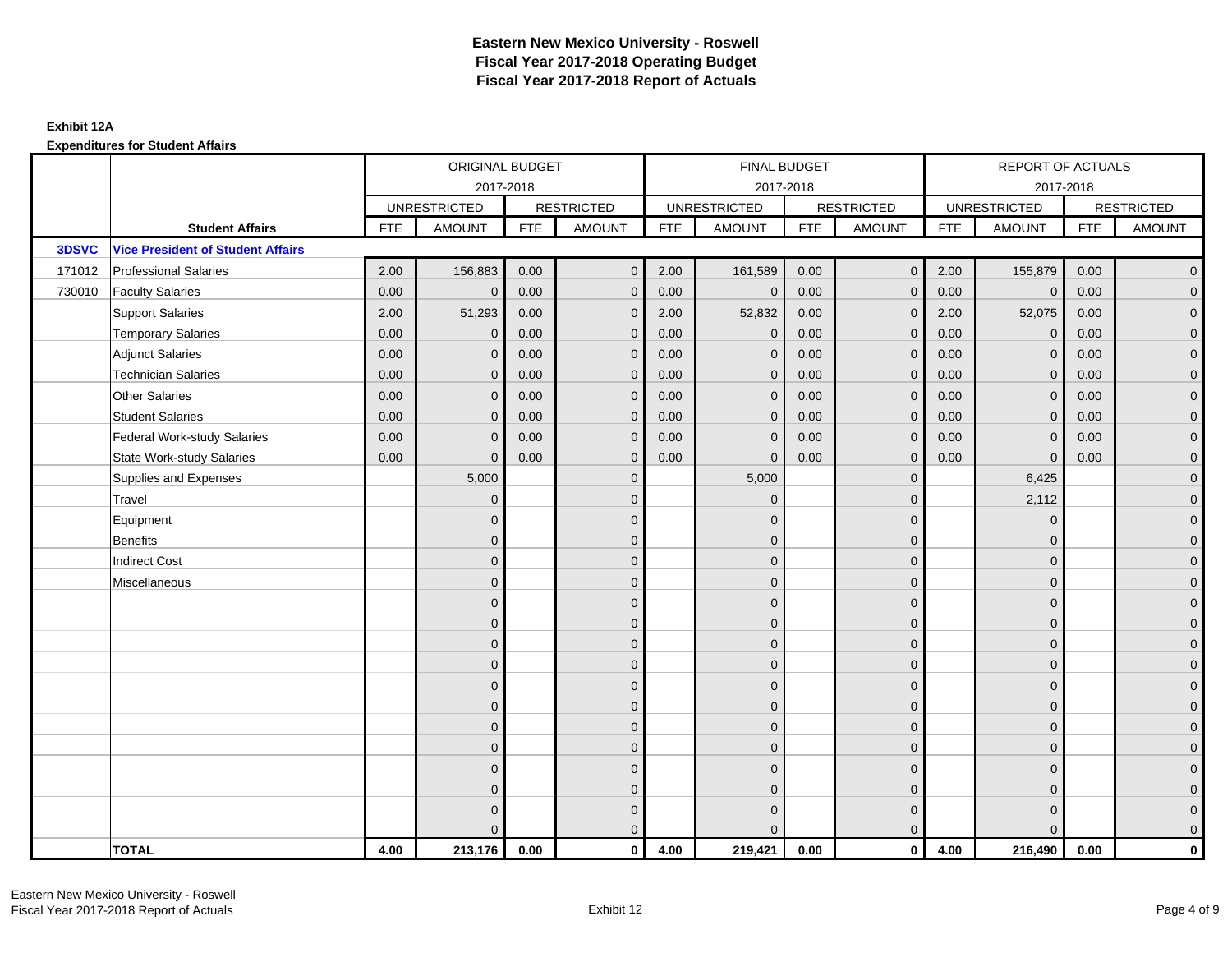|              |                                  |            | ORIGINAL BUDGET     |            |                   |            | <b>FINAL BUDGET</b> |            |                   |            | REPORT OF ACTUALS   |            |                     |
|--------------|----------------------------------|------------|---------------------|------------|-------------------|------------|---------------------|------------|-------------------|------------|---------------------|------------|---------------------|
|              |                                  |            | 2017-2018           |            |                   |            | 2017-2018           |            |                   |            | 2017-2018           |            |                     |
|              |                                  |            | <b>UNRESTRICTED</b> |            | <b>RESTRICTED</b> |            | <b>UNRESTRICTED</b> |            | <b>RESTRICTED</b> |            | <b>UNRESTRICTED</b> |            | <b>RESTRICTED</b>   |
|              | <b>Student Affairs</b>           | <b>FTE</b> | <b>AMOUNT</b>       | <b>FTE</b> | <b>AMOUNT</b>     | <b>FTE</b> | <b>AMOUNT</b>       | <b>FTE</b> | <b>AMOUNT</b>     | <b>FTE</b> | <b>AMOUNT</b>       | <b>FTE</b> | <b>AMOUNT</b>       |
| <b>3DUAL</b> | <b>Dual Credit</b>               |            |                     |            |                   |            |                     |            |                   |            |                     |            |                     |
| 171012       | <b>Professional Salaries</b>     | 1.00       | 53,694              | 0.00       | $\mathbf{0}$      | 1.00       | 55,305              | 0.00       | $\mathbf{0}$      | 1.00       | 54,505              | 0.00       | $\overline{0}$      |
| 730043       | <b>Faculty Salaries</b>          | 0.00       | $\mathbf 0$         | 0.00       | $\mathbf 0$       | 0.00       | $\mathbf{0}$        | 0.00       | $\mathbf{0}$      | 0.00       | $\mathbf 0$         | 0.00       | $\overline{0}$      |
|              | <b>Support Salaries</b>          | 0.00       | $\mathbf{0}$        | 0.00       | $\mathbf{0}$      | 0.00       | $\mathbf{0}$        | 0.00       | $\mathbf 0$       | 0.00       | $\mathbf 0$         | 0.00       | $\overline{0}$      |
|              | <b>Temporary Salaries</b>        | 0.00       | $\mathbf{0}$        | 0.00       | $\mathbf 0$       | 0.00       | $\mathbf{0}$        | 0.00       | $\mathbf{0}$      | 0.00       | $\mathbf{0}$        | 0.00       | $\overline{0}$      |
|              | <b>Adjunct Salaries</b>          | 0.00       | $\mathbf{0}$        | 0.00       | $\Omega$          | 0.00       | $\overline{0}$      | 0.00       | $\mathbf 0$       | 0.00       | $\mathbf{0}$        | 0.00       | $\overline{0}$      |
|              | <b>Technician Salaries</b>       | 0.00       | $\Omega$            | 0.00       | $\Omega$          | 0.00       | $\mathbf{0}$        | 0.00       | $\mathbf{0}$      | 0.00       | $\mathbf{0}$        | 0.00       | $\mathbf{0}$        |
|              | <b>Other Salaries</b>            | 0.00       | $\mathbf{0}$        | 0.00       | $\Omega$          | 0.00       | $\Omega$            | 0.00       | $\mathbf{0}$      | 0.00       | $\mathbf{0}$        | 0.00       | $\overline{0}$      |
|              | <b>Student Salaries</b>          | 0.00       | $\mathbf{0}$        | 0.00       | $\mathbf{0}$      | 0.00       | $\mathbf{0}$        | 0.00       | $\mathbf 0$       | 0.00       | $\mathbf 0$         | 0.00       | $\mathbf{0}$        |
|              | Federal Work-study Salaries      | 0.00       | $\mathbf{0}$        | 0.00       | $\mathbf 0$       | 0.00       | $\mathbf{0}$        | 0.00       | $\mathbf{0}$      | 0.00       | $\mathbf{0}$        | 0.00       | $\overline{0}$      |
|              | <b>State Work-study Salaries</b> | 0.00       | $\Omega$            | 0.00       | $\Omega$          | 0.00       | $\mathbf{0}$        | 0.00       | $\mathbf{0}$      | 0.00       | $\Omega$            | 0.00       | $\overline{0}$      |
|              | Supplies and Expenses            |            | 57,000              |            | $\mathbf{0}$      |            | 38,308              |            | $\mathbf 0$       |            | 50,341              |            | $\mathsf{O}\xspace$ |
|              | Travel                           |            | $\overline{0}$      |            | $\mathbf{0}$      |            | $\mathbf{0}$        |            | $\mathbf{0}$      |            | 556                 |            | $\overline{0}$      |
|              | Equipment                        |            | $\mathbf{0}$        |            | $\mathbf{0}$      |            | $\Omega$            |            | $\mathbf 0$       |            | $\mathbf 0$         |            | $\overline{0}$      |
|              | <b>Benefits</b>                  |            | $\mathbf{0}$        |            | $\mathbf 0$       |            | $\Omega$            |            | $\mathbf 0$       |            | $\mathbf 0$         |            | $\overline{0}$      |
|              | <b>Indirect Cost</b>             |            | $\Omega$            |            | $\mathbf{0}$      |            | $\Omega$            |            | $\mathbf 0$       |            | $\mathbf 0$         |            | $\mathbf{0}$        |
|              | Miscellaneous                    |            | $\Omega$            |            | $\mathbf{0}$      |            | $\Omega$            |            | $\mathbf{0}$      |            | $\Omega$            |            | $\mathsf{O}\xspace$ |
|              |                                  |            | $\overline{0}$      |            | $\mathbf 0$       |            | $\mathbf{0}$        |            | $\mathbf 0$       |            | $\mathbf 0$         |            | $\mathsf{O}\xspace$ |
|              |                                  |            | $\overline{0}$      |            | $\mathbf 0$       |            | $\mathbf{0}$        |            | $\mathbf 0$       |            | $\mathbf{0}$        |            | $\overline{0}$      |
|              |                                  |            | $\Omega$            |            | $\mathbf{0}$      |            | $\Omega$            |            | $\mathbf 0$       |            | $\mathbf{0}$        |            | $\overline{0}$      |
|              |                                  |            | $\overline{0}$      |            | $\mathbf{0}$      |            | $\mathbf{0}$        |            | $\mathbf 0$       |            | $\mathbf 0$         |            | $\mathbf{0}$        |
|              |                                  |            | $\mathbf{0}$        |            | $\mathbf{0}$      |            | $\mathbf{0}$        |            | $\mathbf 0$       |            | $\mathbf 0$         |            | $\mathbf{0}$        |
|              |                                  |            | $\overline{0}$      |            | $\mathbf{0}$      |            | $\Omega$            |            | $\mathbf{0}$      |            | $\Omega$            |            | $\overline{0}$      |
|              |                                  |            | $\overline{0}$      |            | $\mathbf 0$       |            | $\mathbf{0}$        |            | $\mathbf 0$       |            | $\mathbf 0$         |            | $\mathsf{O}\xspace$ |
|              |                                  |            | $\mathbf{0}$        |            | $\mathbf{0}$      |            | $\Omega$            |            | $\mathbf 0$       |            | $\mathbf 0$         |            | $\overline{0}$      |
|              |                                  |            | $\Omega$            |            | $\mathbf{0}$      |            | $\Omega$            |            | $\mathbf 0$       |            | $\mathbf 0$         |            | $\overline{0}$      |
|              |                                  |            | $\Omega$            |            | $\mathbf 0$       |            | $\Omega$            |            | $\mathbf 0$       |            | $\Omega$            |            | $\overline{0}$      |
|              |                                  |            | $\mathbf{0}$        |            | $\mathbf 0$       |            | $\mathbf{0}$        |            | $\mathbf 0$       |            | $\mathbf 0$         |            | $\mathbf{0}$        |
|              |                                  |            | $\Omega$            |            | $\mathbf{0}$      |            | $\Omega$            |            | $\mathbf{0}$      |            | $\Omega$            |            | $\overline{0}$      |
|              | <b>TOTAL</b>                     | 1.00       | 110,694             | 0.00       | $\mathbf{0}$      | 1.00       | 93,613              | 0.00       | $\overline{0}$    | 1.00       | 105,402             | 0.00       | $\mathbf{0}$        |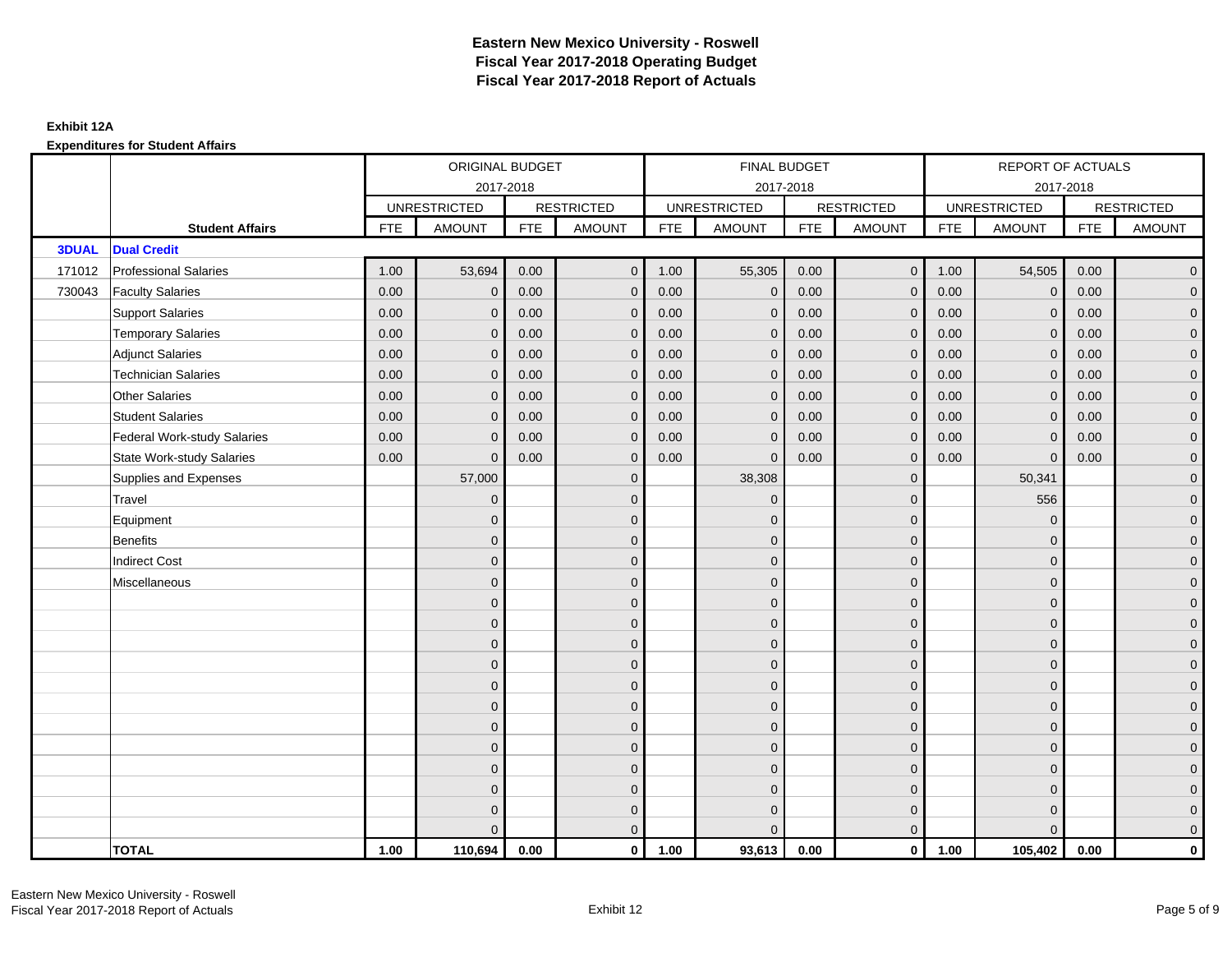|              |                                    |            | ORIGINAL BUDGET     |            |                   |            | <b>FINAL BUDGET</b> |            |                   |            | REPORT OF ACTUALS   |            |                   |
|--------------|------------------------------------|------------|---------------------|------------|-------------------|------------|---------------------|------------|-------------------|------------|---------------------|------------|-------------------|
|              |                                    |            |                     | 2017-2018  |                   |            | 2017-2018           |            |                   |            | 2017-2018           |            |                   |
|              |                                    |            | <b>UNRESTRICTED</b> |            | <b>RESTRICTED</b> |            | <b>UNRESTRICTED</b> |            | <b>RESTRICTED</b> |            | <b>UNRESTRICTED</b> |            | <b>RESTRICTED</b> |
|              | <b>Student Affairs</b>             | <b>FTE</b> | <b>AMOUNT</b>       | <b>FTE</b> | <b>AMOUNT</b>     | <b>FTE</b> | <b>AMOUNT</b>       | <b>FTE</b> | <b>AMOUNT</b>     | <b>FTE</b> | <b>AMOUNT</b>       | <b>FTE</b> | <b>AMOUNT</b>     |
| <b>3FAID</b> | <b>Financial Aid Office</b>        |            |                     |            |                   |            |                     |            |                   |            |                     |            |                   |
| 171012       | <b>Professional Salaries</b>       | 2.00       | 94,570              | 0.00       | $\mathbf{0}$      | 2.00       | 97,407              | 0.00       | $\mathbf{0}$      | 2.00       | 99,800              | 0.00       | $\overline{0}$    |
| 730030       | <b>Faculty Salaries</b>            | 0.00       | $\mathbf 0$         | 0.00       | $\mathbf 0$       | 0.00       | $\mathbf 0$         | 0.00       | $\mathbf{0}$      | 0.00       | $\mathbf 0$         | 0.00       | $\overline{0}$    |
|              | <b>Support Salaries</b>            | 3.00       | 79,436              | 0.00       | $\mathbf 0$       | 3.00       | 81,819              | 0.00       | $\mathbf 0$       | 2.00       | 79,638              | 0.00       | $\overline{0}$    |
|              | <b>Temporary Salaries</b>          | 0.00       | $\mathbf{0}$        | 0.00       | $\mathbf{0}$      | 0.00       | $\mathbf{0}$        | 0.00       | $\mathbf{0}$      | 0.00       | $\mathbf 0$         | 0.00       | $\overline{0}$    |
|              | <b>Adjunct Salaries</b>            | 0.00       | $\Omega$            | 0.00       | $\Omega$          | 0.00       | $\Omega$            | 0.00       | $\mathbf{0}$      | 0.00       | $\mathbf{0}$        | 0.00       | $\overline{0}$    |
|              | <b>Technician Salaries</b>         | 0.00       | $\mathbf{0}$        | 0.00       | $\mathbf 0$       | 0.00       | $\mathbf{0}$        | 0.00       | $\mathbf{0}$      | 0.00       | $\mathbf{0}$        | 0.00       | $\mathbf{0}$      |
|              | <b>Other Salaries</b>              | 0.00       | $\mathbf{0}$        | 0.00       | $\mathbf{0}$      | 0.00       | $\mathbf{0}$        | 0.00       | $\mathbf{0}$      | 0.00       | $\mathbf{0}$        | 0.00       | $\overline{0}$    |
|              | <b>Student Salaries</b>            | 0.00       | $\mathbf{0}$        | 0.00       | $\mathbf 0$       | 0.00       | $\mathbf{0}$        | 0.00       | $\mathbf{0}$      | 0.00       | $\overline{0}$      | 0.00       | $\overline{0}$    |
|              | <b>Federal Work-study Salaries</b> | 0.00       | $\mathbf 0$         | 0.00       | $\mathbf 0$       | 0.00       | $\mathbf{0}$        | 0.00       | $\mathbf 0$       | 0.00       | $\mathbf 0$         | 0.00       | $\overline{0}$    |
|              | <b>State Work-study Salaries</b>   | 0.00       | $\mathbf{0}$        | 0.00       | $\mathbf{0}$      | 0.00       | $\mathbf{0}$        | 0.00       | $\mathbf{0}$      | 0.00       | $\mathbf 0$         | 0.00       | $\overline{0}$    |
|              | Supplies and Expenses              |            | 13,888              |            | $\mathbf{0}$      |            | 1,388               |            | $\mathbf{0}$      |            | 5,731               |            | $\mathbf{0}$      |
|              | Travel                             |            | $\mathbf{0}$        |            | $\mathbf{0}$      |            | $\mathbf{0}$        |            | $\mathbf{0}$      |            | 7,230               |            | $\overline{0}$    |
|              | Equipment                          |            | $\mathbf{0}$        |            | $\mathbf{0}$      |            | $\mathbf{0}$        |            | $\mathbf 0$       |            | $\mathbf 0$         |            | $\overline{0}$    |
|              | <b>Benefits</b>                    |            | $\mathbf{0}$        |            | $\mathbf{0}$      |            | $\Omega$            |            | $\mathbf 0$       |            | $\mathbf 0$         |            | $\overline{0}$    |
|              | <b>Indirect Cost</b>               |            | $\Omega$            |            | $\mathbf{0}$      |            | $\Omega$            |            | $\mathbf{0}$      |            | $\Omega$            |            | $\overline{0}$    |
|              | Miscellaneous                      |            | $\mathbf{0}$        |            | $\mathbf 0$       |            | $\mathbf{0}$        |            | $\mathbf 0$       |            | $\mathbf 0$         |            | $\mathbf{0}$      |
|              |                                    |            | $\mathbf{0}$        |            | $\mathbf 0$       |            | $\Omega$            |            | $\mathbf 0$       |            | $\mathbf{0}$        |            | $\overline{0}$    |
|              |                                    |            | $\overline{0}$      |            | $\mathbf{0}$      |            | $\mathbf{0}$        |            | $\mathbf 0$       |            | $\mathbf{0}$        |            | $\overline{0}$    |
|              |                                    |            | $\overline{0}$      |            | $\mathbf 0$       |            | $\Omega$            |            | $\mathbf 0$       |            | $\mathbf{0}$        |            | $\overline{0}$    |
|              |                                    |            | $\overline{0}$      |            | $\mathbf{0}$      |            | $\mathbf{0}$        |            | $\mathbf 0$       |            | $\mathbf{0}$        |            | $\mathbf{0}$      |
|              |                                    |            | $\overline{0}$      |            | $\mathbf{0}$      |            | $\Omega$            |            | $\mathbf 0$       |            | $\mathbf 0$         |            | $\mathbf{0}$      |
|              |                                    |            | $\overline{0}$      |            | $\mathbf{0}$      |            | $\Omega$            |            | $\mathbf{0}$      |            | $\Omega$            |            | $\overline{0}$    |
|              |                                    |            | $\mathbf{0}$        |            | $\mathbf{0}$      |            | $\mathbf{0}$        |            | $\mathbf 0$       |            | $\mathbf{0}$        |            | $\overline{0}$    |
|              |                                    |            | $\overline{0}$      |            | $\mathbf{0}$      |            | $\Omega$            |            | $\mathbf{0}$      |            | $\mathbf 0$         |            | $\overline{0}$    |
|              |                                    |            | $\Omega$            |            | $\mathbf{0}$      |            | $\Omega$            |            | $\mathbf{0}$      |            | $\Omega$            |            | $\overline{0}$    |
|              |                                    |            | $\overline{0}$      |            | $\mathbf 0$       |            | $\mathbf{0}$        |            | $\mathbf 0$       |            | $\mathbf{0}$        |            | $\mathbf{0}$      |
|              |                                    |            | 0                   |            | $\mathbf 0$       |            | $\mathbf{0}$        |            | $\mathbf 0$       |            | $\mathbf{0}$        |            | $\mathbf{0}$      |
|              |                                    |            | $\Omega$            |            | $\mathbf{0}$      |            | $\Omega$            |            | $\mathbf{0}$      |            | $\Omega$            |            | $\overline{0}$    |
|              | <b>TOTAL</b>                       | 5.00       | 187,894             | 0.00       | $\mathbf{0}$      | 5.00       | 180,614             | 0.00       | $\mathbf{0}$      | 4.00       | 192,399             | 0.00       | $\mathbf{0}$      |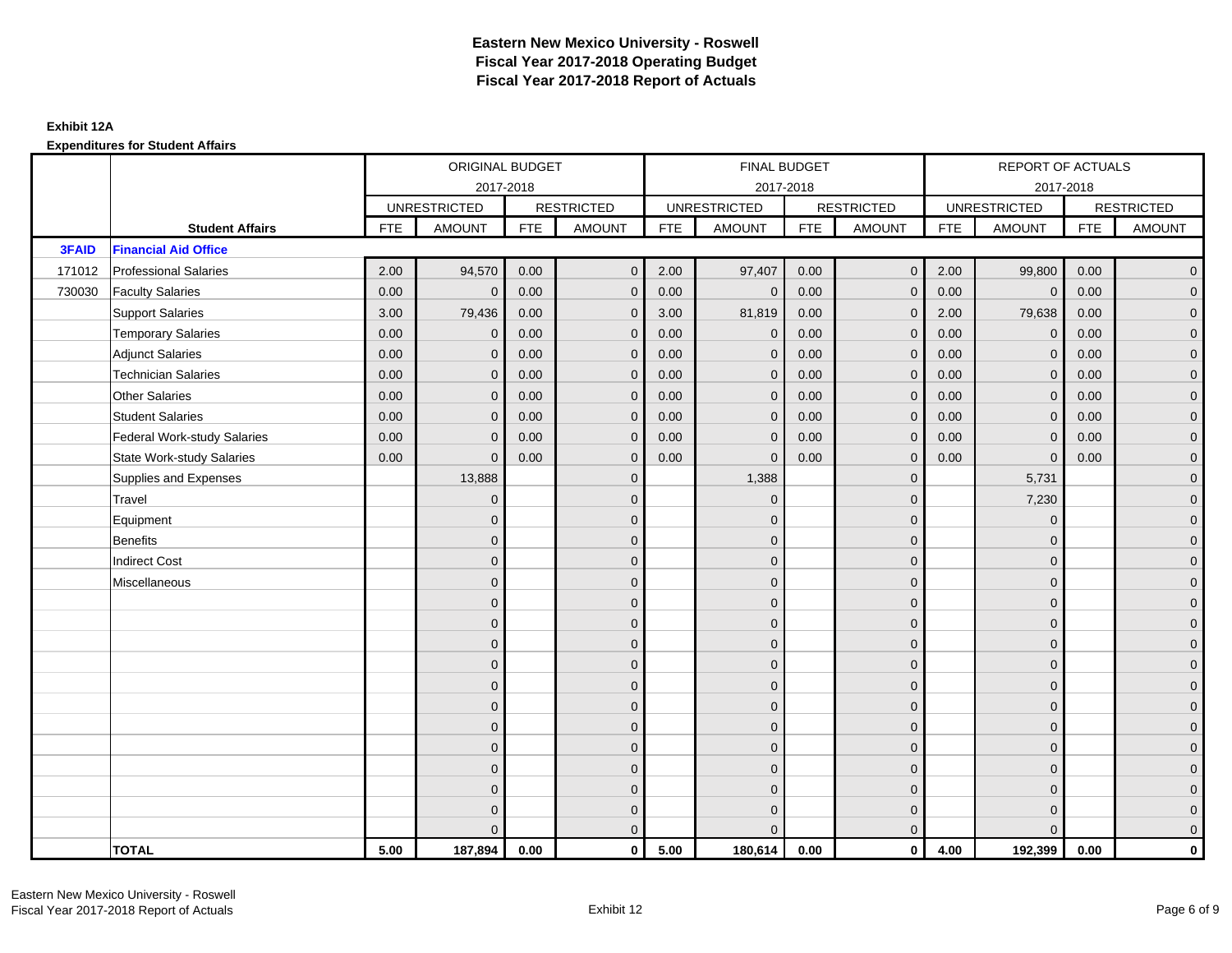|        |                                    |            | ORIGINAL BUDGET     |            |                   |            | <b>FINAL BUDGET</b> |            |                   |            | <b>REPORT OF ACTUALS</b> |            |                     |
|--------|------------------------------------|------------|---------------------|------------|-------------------|------------|---------------------|------------|-------------------|------------|--------------------------|------------|---------------------|
|        |                                    |            |                     | 2017-2018  |                   |            | 2017-2018           |            |                   |            | 2017-2018                |            |                     |
|        |                                    |            | <b>UNRESTRICTED</b> |            | <b>RESTRICTED</b> |            | <b>UNRESTRICTED</b> |            | <b>RESTRICTED</b> |            | <b>UNRESTRICTED</b>      |            | <b>RESTRICTED</b>   |
|        | <b>Student Affairs</b>             | <b>FTE</b> | <b>AMOUNT</b>       | <b>FTE</b> | <b>AMOUNT</b>     | <b>FTE</b> | <b>AMOUNT</b>       | <b>FTE</b> | <b>AMOUNT</b>     | <b>FTE</b> | <b>AMOUNT</b>            | <b>FTE</b> | <b>AMOUNT</b>       |
| 3NSR   | <b>New Student Relations</b>       |            |                     |            |                   |            |                     |            |                   |            |                          |            |                     |
| 171012 | <b>Professional Salaries</b>       | 1.00       | 35,305              | 0.00       | $\mathbf 0$       | 1.00       | 36,364              | 0.00       | $\overline{0}$    | 1.00       | 35,136                   | 0.00       | $\overline{0}$      |
| 730041 | <b>Faculty Salaries</b>            | 0.00       | $\mathbf 0$         | 0.00       | $\mathbf{0}$      | 0.00       | $\mathbf{0}$        | 0.00       | $\mathbf{0}$      | 0.00       | $\overline{0}$           | 0.00       | $\overline{0}$      |
|        | <b>Support Salaries</b>            | 0.00       | $\mathbf 0$         | 0.00       | $\mathbf 0$       | 0.00       | $\mathbf{0}$        | 0.00       | $\mathbf 0$       | 0.00       | $\mathbf 0$              | 0.00       | $\overline{0}$      |
|        | <b>Temporary Salaries</b>          | 0.00       | $\mathbf{0}$        | 0.00       | $\mathbf{0}$      | 0.00       | $\mathbf{0}$        | 0.00       | $\overline{0}$    | 0.00       | $\mathbf 0$              | 0.00       | $\overline{0}$      |
|        | <b>Adjunct Salaries</b>            | 0.00       | $\Omega$            | 0.00       | $\Omega$          | 0.00       | $\Omega$            | 0.00       | $\mathbf{0}$      | 0.00       | $\mathbf{0}$             | 0.00       | $\overline{0}$      |
|        | <b>Technician Salaries</b>         | 0.00       | $\mathbf{0}$        | 0.00       | $\mathbf 0$       | 0.00       | $\mathbf{0}$        | 0.00       | $\mathbf{0}$      | 0.00       | $\mathbf{0}$             | 0.00       | $\mathsf{O}\xspace$ |
|        | <b>Other Salaries</b>              | 0.00       | $\mathbf{0}$        | 0.00       | $\mathbf{0}$      | 0.00       | $\mathbf{0}$        | 0.00       | $\mathbf{0}$      | 0.00       | $\mathbf{0}$             | 0.00       | $\overline{0}$      |
|        | <b>Student Salaries</b>            | 0.00       | $\mathbf{0}$        | 0.00       | $\mathbf{0}$      | 0.00       | $\mathbf{0}$        | 0.00       | $\mathbf{0}$      | 0.00       | $\overline{0}$           | 0.00       | $\overline{0}$      |
|        | <b>Federal Work-study Salaries</b> | 0.00       | $\mathbf{0}$        | 0.00       | $\mathbf{0}$      | 0.00       | $\mathbf{0}$        | 0.00       | $\overline{0}$    | 0.00       | $\mathbf 0$              | 0.00       | $\overline{0}$      |
|        | <b>State Work-study Salaries</b>   | 0.00       | $\mathbf{0}$        | 0.00       | $\mathbf{0}$      | 0.00       | $\mathbf{0}$        | 0.00       | $\mathbf{0}$      | 0.00       | $\mathbf{0}$             | 0.00       | $\overline{0}$      |
|        | Supplies and Expenses              |            | 15,500              |            | $\mathbf 0$       |            | 15,500              |            | $\mathbf 0$       |            | 13,836                   |            | $\mathbf{0}$        |
|        | Travel                             |            | $\mathbf{0}$        |            | $\mathbf 0$       |            | $\mathbf{0}$        |            | $\mathbf 0$       |            | 1,919                    |            | $\overline{0}$      |
|        | Equipment                          |            | $\Omega$            |            | $\mathbf{0}$      |            | $\mathbf{0}$        |            | $\mathbf 0$       |            | $\mathbf{0}$             |            | $\overline{0}$      |
|        | Benefits                           |            | $\overline{0}$      |            | $\mathbf 0$       |            | $\Omega$            |            | $\mathbf 0$       |            | $\mathbf 0$              |            | $\overline{0}$      |
|        | <b>Indirect Cost</b>               |            | $\overline{0}$      |            | $\mathbf{0}$      |            | $\Omega$            |            | $\mathbf 0$       |            | $\mathbf 0$              |            | $\overline{0}$      |
|        | Miscellaneous                      |            | $\Omega$            |            | $\mathbf{0}$      |            | $\Omega$            |            | $\mathbf{0}$      |            | $\Omega$                 |            | $\mathsf{O}\xspace$ |
|        |                                    |            | $\overline{0}$      |            | $\mathbf 0$       |            | $\mathbf{0}$        |            | $\mathbf 0$       |            | $\mathbf{0}$             |            | $\overline{0}$      |
|        |                                    |            | $\Omega$            |            | $\mathbf 0$       |            | $\mathbf{0}$        |            | $\mathbf 0$       |            | $\mathbf{0}$             |            | $\overline{0}$      |
|        |                                    |            | $\overline{0}$      |            | $\mathbf 0$       |            | $\Omega$            |            | $\mathbf 0$       |            | $\mathbf{0}$             |            | $\mathbf{0}$        |
|        |                                    |            | $\Omega$            |            | $\mathbf{0}$      |            | $\Omega$            |            | $\mathbf 0$       |            | $\mathbf 0$              |            | $\overline{0}$      |
|        |                                    |            | $\Omega$            |            | $\mathbf 0$       |            | $\Omega$            |            | $\mathbf{0}$      |            | $\Omega$                 |            | $\mathsf{O}\xspace$ |
|        |                                    |            | $\overline{0}$      |            | $\mathbf 0$       |            | $\mathbf{0}$        |            | $\mathbf 0$       |            | $\mathbf{0}$             |            | $\overline{0}$      |
|        |                                    |            | $\overline{0}$      |            | $\mathbf{0}$      |            | $\mathbf{0}$        |            | $\mathbf 0$       |            | $\mathbf{0}$             |            | $\overline{0}$      |
|        |                                    |            | $\overline{0}$      |            | $\mathbf 0$       |            | $\Omega$            |            | $\mathbf 0$       |            | $\mathbf{0}$             |            | $\mathbf{0}$        |
|        |                                    |            | $\mathbf{0}$        |            | $\mathbf{0}$      |            | $\mathbf{0}$        |            | $\mathbf{0}$      |            | $\mathbf{0}$             |            | $\mathbf{0}$        |
|        |                                    |            | $\Omega$            |            | $\mathbf 0$       |            | $\Omega$            |            | $\mathbf{0}$      |            | $\Omega$                 |            | $\mathsf{O}\xspace$ |
|        |                                    |            | $\overline{0}$      |            | $\mathbf 0$       |            | $\mathbf{0}$        |            | $\mathbf 0$       |            | $\mathbf 0$              |            | $\mathsf{O}\xspace$ |
|        |                                    |            | $\Omega$            |            | $\mathbf{0}$      |            | $\Omega$            |            | $\mathbf{0}$      |            | $\Omega$                 |            | $\overline{0}$      |
|        | <b>TOTAL</b>                       | 1.00       | 50,805              | 0.00       | $\mathbf 0$       | 1.00       | 51,864              | 0.00       | $\overline{0}$    | 1.00       | 50,892                   | 0.00       | $\mathbf{0}$        |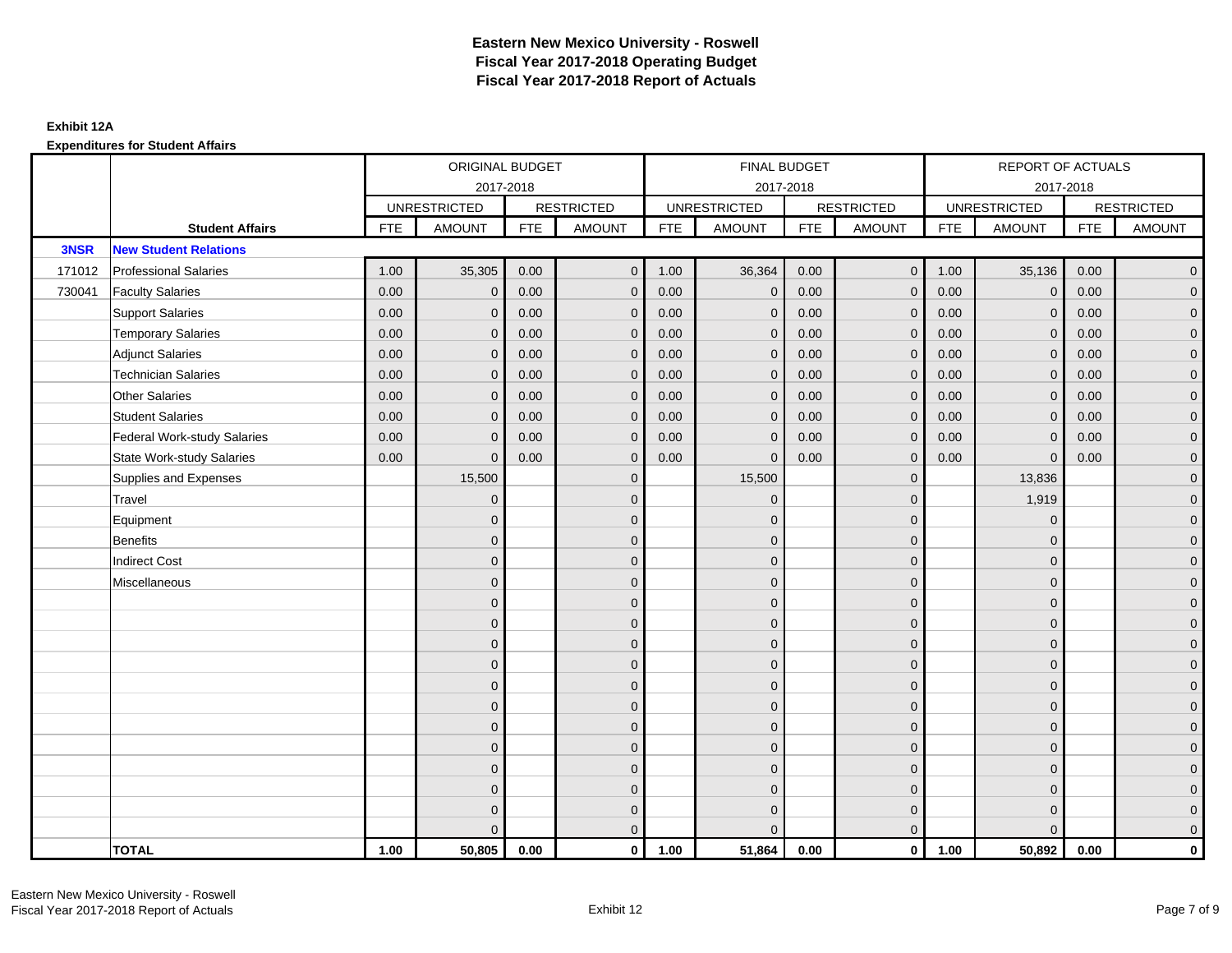|        |                                    |            | ORIGINAL BUDGET     |            |                   |            | <b>FINAL BUDGET</b> |            |                   |            | REPORT OF ACTUALS   |            |                     |
|--------|------------------------------------|------------|---------------------|------------|-------------------|------------|---------------------|------------|-------------------|------------|---------------------|------------|---------------------|
|        |                                    |            |                     | 2017-2018  |                   |            | 2017-2018           |            |                   |            | 2017-2018           |            |                     |
|        |                                    |            | <b>UNRESTRICTED</b> |            | <b>RESTRICTED</b> |            | <b>UNRESTRICTED</b> |            | <b>RESTRICTED</b> |            | <b>UNRESTRICTED</b> |            | <b>RESTRICTED</b>   |
|        | <b>Student Affairs</b>             | <b>FTE</b> | <b>AMOUNT</b>       | <b>FTE</b> | <b>AMOUNT</b>     | <b>FTE</b> | <b>AMOUNT</b>       | <b>FTE</b> | <b>AMOUNT</b>     | <b>FTE</b> | <b>AMOUNT</b>       | <b>FTE</b> | <b>AMOUNT</b>       |
| 3WEB   | <b>Technology Student Services</b> |            |                     |            |                   |            |                     |            |                   |            |                     |            |                     |
| 171012 | <b>Professional Salaries</b>       | 0.00       | $\mathbf{0}$        | 0.00       | $\mathbf{0}$      | 0.00       | $\mathbf{0}$        | 0.00       | $\mathbf{0}$      | 0.00       | $\overline{0}$      | 0.00       | $\overline{0}$      |
| 740010 | <b>Faculty Salaries</b>            | 0.00       | $\mathbf 0$         | 0.00       | $\mathbf 0$       | 0.00       | $\mathbf{0}$        | 0.00       | $\mathbf{0}$      | 0.00       | $\mathbf{0}$        | 0.00       | $\overline{0}$      |
|        | <b>Support Salaries</b>            | 0.00       | $\mathbf{0}$        | 0.00       | $\mathbf 0$       | 0.00       | $\mathbf{0}$        | 0.00       | $\mathbf 0$       | 0.00       | $\mathbf{0}$        | 0.00       | $\overline{0}$      |
|        | <b>Temporary Salaries</b>          | 0.00       | $\mathbf{0}$        | 0.00       | $\Omega$          | 0.00       | $\mathbf{0}$        | 0.00       | $\overline{0}$    | 0.00       | $\mathbf 0$         | 0.00       | $\overline{0}$      |
|        | <b>Adjunct Salaries</b>            | 0.00       | $\mathbf{0}$        | 0.00       | $\mathbf{0}$      | 0.00       | $\mathbf{0}$        | 0.00       | $\mathbf 0$       | 0.00       | $\mathbf 0$         | 0.00       | $\mathbf{0}$        |
|        | <b>Technician Salaries</b>         | 0.00       | $\mathbf{0}$        | 0.00       | $\Omega$          | 0.00       | $\mathbf{0}$        | 0.00       | $\mathbf{0}$      | 0.00       | $\mathbf{0}$        | 0.00       | $\mathbf{0}$        |
|        | <b>Other Salaries</b>              | 0.00       | $\mathbf{0}$        | 0.00       | $\mathbf{0}$      | 0.00       | $\Omega$            | 0.00       | $\mathbf{0}$      | 0.00       | $\overline{0}$      | 0.00       | $\overline{0}$      |
|        | <b>Student Salaries</b>            | 0.00       | $\mathbf 0$         | 0.00       | $\mathbf 0$       | 0.00       | $\mathbf 0$         | 0.00       | $\mathbf 0$       | 0.00       | $\mathbf{0}$        | 0.00       | $\overline{0}$      |
|        | <b>Federal Work-study Salaries</b> | 0.00       | $\mathbf{0}$        | 0.00       | $\mathbf 0$       | 0.00       | $\mathbf{0}$        | 0.00       | $\overline{0}$    | 0.00       | $\mathbf 0$         | 0.00       | $\overline{0}$      |
|        | <b>State Work-study Salaries</b>   | 0.00       | $\mathbf{0}$        | 0.00       | $\Omega$          | 0.00       | $\mathbf{0}$        | 0.00       | $\mathbf{0}$      | 0.00       | $\mathbf{0}$        | 0.00       | $\overline{0}$      |
|        | Supplies and Expenses              |            | $\mathbf{0}$        |            | $\mathbf 0$       |            | $\mathbf{0}$        |            | $\overline{0}$    |            | $\mathbf 0$         |            | $\mathsf{O}\xspace$ |
|        | Travel                             |            | $\mathbf{0}$        |            | $\mathbf 0$       |            | $\mathbf{0}$        |            | $\mathbf 0$       |            | $\mathbf{0}$        |            | $\mathbf{0}$        |
|        | Equipment                          |            | $\Omega$            |            | $\mathbf{0}$      |            | $\mathbf{0}$        |            | $\mathbf{0}$      |            | $\mathbf{0}$        |            | $\overline{0}$      |
|        | <b>Benefits</b>                    |            | $\mathbf{0}$        |            | $\mathbf 0$       |            | $\mathbf{0}$        |            | $\mathbf 0$       |            | $\mathbf 0$         |            | $\overline{0}$      |
|        | <b>Indirect Cost</b>               |            | $\mathbf{0}$        |            | $\mathbf{0}$      |            | $\Omega$            |            | $\mathbf 0$       |            | $\mathbf 0$         |            | $\overline{0}$      |
|        | Miscellaneous                      |            | $\Omega$            |            | $\mathbf{0}$      |            | $\Omega$            |            | $\mathbf{0}$      |            | $\Omega$            |            | $\mathsf{O}\xspace$ |
|        |                                    |            | $\mathbf 0$         |            | $\mathbf 0$       |            | $\mathbf{0}$        |            | $\mathbf 0$       |            | $\mathbf{0}$        |            | $\mathsf{O}\xspace$ |
|        |                                    |            | $\mathbf{0}$        |            | $\mathbf 0$       |            | $\mathbf{0}$        |            | $\mathbf 0$       |            | $\mathbf{0}$        |            | $\overline{0}$      |
|        |                                    |            | $\Omega$            |            | $\mathbf{0}$      |            | $\Omega$            |            | $\mathbf 0$       |            | $\mathbf{0}$        |            | $\overline{0}$      |
|        |                                    |            | $\mathbf{0}$        |            | $\mathbf 0$       |            | $\Omega$            |            | $\mathbf 0$       |            | $\mathbf 0$         |            | $\mathbf{0}$        |
|        |                                    |            | $\mathbf{0}$        |            | $\mathbf 0$       |            | $\mathbf{0}$        |            | $\mathbf{0}$      |            | $\mathbf 0$         |            | $\mathbf{0}$        |
|        |                                    |            | $\mathbf{0}$        |            | $\mathbf{0}$      |            | $\Omega$            |            | $\mathbf{0}$      |            | $\Omega$            |            | $\overline{0}$      |
|        |                                    |            | $\overline{0}$      |            | $\mathbf 0$       |            | $\mathbf{0}$        |            | $\mathbf 0$       |            | $\mathbf 0$         |            | $\mathsf{O}\xspace$ |
|        |                                    |            | $\mathbf{0}$        |            | $\mathbf{0}$      |            | $\Omega$            |            | $\mathbf 0$       |            | $\mathbf{0}$        |            | $\overline{0}$      |
|        |                                    |            | $\Omega$            |            | $\mathbf{0}$      |            | $\Omega$            |            | $\mathbf{0}$      |            | $\mathbf 0$         |            | $\overline{0}$      |
|        |                                    |            | $\Omega$            |            | $\mathbf 0$       |            | $\Omega$            |            | $\mathbf 0$       |            | $\Omega$            |            | $\overline{0}$      |
|        |                                    |            | $\mathbf 0$         |            | $\mathbf 0$       |            | $\mathbf{0}$        |            | $\mathbf 0$       |            | $\mathbf 0$         |            | $\mathbf{0}$        |
|        |                                    |            | $\overline{0}$      |            | $\mathbf{0}$      |            | $\overline{0}$      |            | $\mathbf{0}$      |            | $\mathbf{0}$        |            | $\overline{0}$      |
|        | <b>TOTAL</b>                       | 0.00       | $\mathbf{0}$        | 0.00       | $\mathbf 0$       | 0.00       | $\mathbf{0}$        | 0.00       | $\overline{0}$    | 0.00       | $\mathbf{0}$        | 0.00       | $\mathbf{0}$        |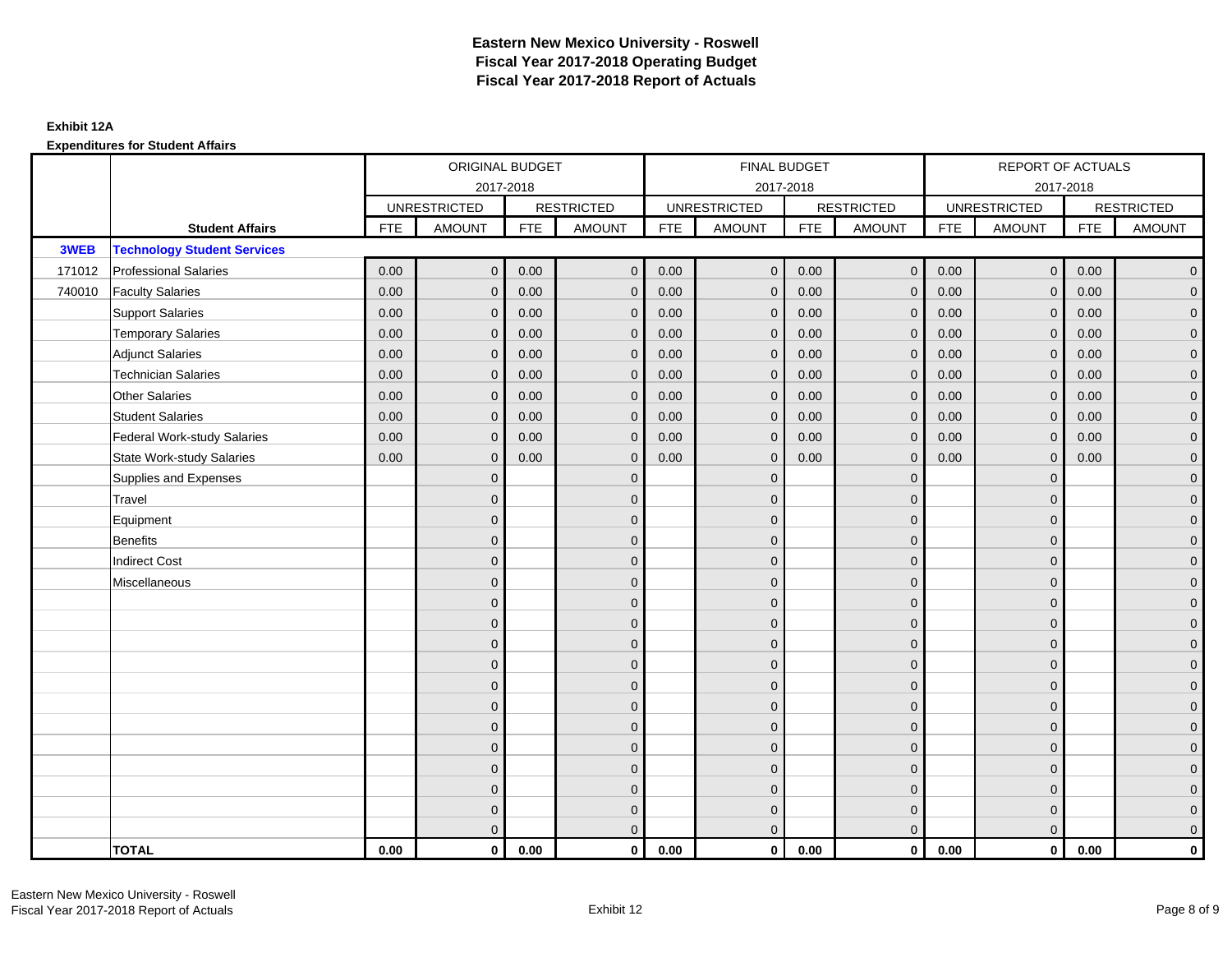|        |                                    |            | ORIGINAL BUDGET     |            |                   |            | <b>FINAL BUDGET</b> |            |                   |            | REPORT OF ACTUALS   |            |                     |
|--------|------------------------------------|------------|---------------------|------------|-------------------|------------|---------------------|------------|-------------------|------------|---------------------|------------|---------------------|
|        |                                    |            | 2017-2018           |            |                   |            | 2017-2018           |            |                   |            | 2017-2018           |            |                     |
|        |                                    |            | <b>UNRESTRICTED</b> |            | <b>RESTRICTED</b> |            | <b>UNRESTRICTED</b> |            | <b>RESTRICTED</b> |            | <b>UNRESTRICTED</b> |            | <b>RESTRICTED</b>   |
|        | <b>Student Affairs</b>             | <b>FTE</b> | <b>AMOUNT</b>       | <b>FTE</b> | <b>AMOUNT</b>     | <b>FTE</b> | <b>AMOUNT</b>       | <b>FTE</b> | <b>AMOUNT</b>     | <b>FTE</b> | <b>AMOUNT</b>       | <b>FTE</b> | <b>AMOUNT</b>       |
|        | <b>Work Study</b>                  |            |                     |            |                   |            |                     |            |                   |            |                     |            |                     |
| 171012 | <b>Professional Salaries</b>       | 0.00       | $\mathbf{0}$        | 0.00       | $\mathbf{0}$      | 0.00       | $\mathbf{0}$        | 0.00       | $\overline{0}$    | 0.00       | $\mathbf 0$         | 0.00       | $\overline{0}$      |
|        | <b>Faculty Salaries</b>            | 0.00       | $\mathbf{0}$        | 0.00       | $\Omega$          | 0.00       | $\Omega$            | 0.00       | $\mathbf{0}$      | 0.00       | $\mathbf{0}$        | 0.00       | $\overline{0}$      |
|        | <b>Support Salaries</b>            | 0.00       | $\mathbf 0$         | 0.00       | $\mathbf{0}$      | 0.00       | $\mathbf{0}$        | 0.00       | $\mathbf 0$       | 0.00       | $\mathbf 0$         | 0.00       | $\overline{0}$      |
|        | <b>Temporary Salaries</b>          | 0.00       | $\mathbf{0}$        | 0.00       | $\Omega$          | 0.00       | $\mathbf{0}$        | 0.00       | $\mathbf 0$       | 0.00       | $\mathbf 0$         | 0.00       | $\overline{0}$      |
|        | <b>Adjunct Salaries</b>            | 0.00       | $\mathbf{0}$        | 0.00       | $\mathbf{0}$      | 0.00       | $\mathbf{0}$        | 0.00       | $\mathbf{0}$      | 0.00       | $\mathbf 0$         | 0.00       | $\mathbf{0}$        |
|        | <b>Technician Salaries</b>         | 0.00       | $\mathbf{0}$        | 0.00       | $\Omega$          | 0.00       | $\mathbf{0}$        | 0.00       | $\mathbf{0}$      | 0.00       | $\mathbf 0$         | 0.00       | $\mathbf{0}$        |
|        | <b>Other Salaries</b>              | 0.00       | $\Omega$            | 0.00       | $\Omega$          | 0.00       | $\Omega$            | 0.00       | $\mathbf{0}$      | 0.00       | $\mathbf{0}$        | 0.00       | $\overline{0}$      |
|        | <b>Student Salaries</b>            | 0.00       | $\mathbf{0}$        | 0.00       | $\mathbf{0}$      | 0.00       | $\mathbf{0}$        | 0.00       | $\mathbf 0$       | 0.00       | $\mathbf 0$         | 0.00       | $\overline{0}$      |
|        | <b>Federal Work-study Salaries</b> | 0.00       | $\mathbf{0}$        | 0.00       | $\Omega$          | 0.00       | $\mathbf{0}$        | 0.00       | $\mathbf{0}$      | 0.00       | $\mathbf 0$         | 0.00       | $\overline{0}$      |
|        | State Work-study Salaries          | 0.00       | $\mathbf 0$         | 0.00       | $\mathbf{0}$      | 0.00       | $\mathbf{0}$        | 0.00       | $\overline{0}$    | 0.00       | $\mathbf 0$         | 0.00       | $\mathbf{0}$        |
|        | Supplies and Expenses              |            | $\mathbf{0}$        |            | $\mathbf{0}$      |            | $\mathbf{0}$        |            | $\mathbf{0}$      |            | $\mathbf 0$         |            | $\mathsf{O}\xspace$ |
|        | Travel                             |            | $\Omega$            |            | $\mathbf{0}$      |            | $\Omega$            |            | $\mathbf{0}$      |            | $\Omega$            |            | $\overline{0}$      |
|        | Equipment                          |            | $\mathbf{0}$        |            | $\mathbf 0$       |            | $\mathbf{0}$        |            | $\mathbf 0$       |            | $\mathbf 0$         |            | $\overline{0}$      |
|        | <b>Benefits</b>                    |            | $\Omega$            |            | $\mathbf{0}$      |            | $\Omega$            |            | $\mathbf 0$       |            | $\mathbf 0$         |            | $\overline{0}$      |
|        | <b>Indirect Cost</b>               |            | $\mathbf{0}$        |            | $\mathbf 0$       |            | $\mathbf{0}$        |            | $\mathbf 0$       |            | $\mathbf{0}$        |            | $\overline{0}$      |
|        | Miscellaneous                      |            | $\mathbf{0}$        |            | $\mathbf{0}$      |            | $\Omega$            |            | $\mathbf 0$       |            | $\Omega$            |            | $\overline{0}$      |
|        |                                    |            | $\Omega$            |            | $\mathbf 0$       |            | $\Omega$            |            | $\mathbf 0$       |            | $\Omega$            |            | $\overline{0}$      |
|        |                                    |            | $\mathbf{0}$        |            | $\mathbf{0}$      |            | $\Omega$            |            | $\mathbf 0$       |            | $\mathbf 0$         |            | $\overline{0}$      |
|        |                                    |            | $\Omega$            |            | $\mathbf{0}$      |            | $\Omega$            |            | $\mathbf{0}$      |            | $\Omega$            |            | $\overline{0}$      |
|        |                                    |            | $\mathbf{0}$        |            | $\mathbf{0}$      |            | $\Omega$            |            | $\mathbf 0$       |            | $\mathbf{0}$        |            | $\mathbf{0}$        |
|        |                                    |            | $\Omega$            |            | $\mathbf{0}$      |            | $\Omega$            |            | $\mathbf{0}$      |            | $\Omega$            |            | $\overline{0}$      |
|        |                                    |            | $\mathbf{0}$        |            | $\mathbf 0$       |            | $\mathbf{0}$        |            | $\mathbf 0$       |            | $\mathbf 0$         |            | $\mathbf{0}$        |
|        |                                    |            | $\mathbf{0}$        |            | $\mathbf 0$       |            | $\mathbf{0}$        |            | $\mathbf 0$       |            | $\mathbf 0$         |            | $\overline{0}$      |
|        |                                    |            | $\Omega$            |            | $\mathbf{0}$      |            | $\Omega$            |            | $\mathbf 0$       |            | $\Omega$            |            | $\overline{0}$      |
|        |                                    |            | $\mathbf{0}$        |            | $\mathbf{0}$      |            | $\Omega$            |            | $\mathbf 0$       |            | $\mathbf 0$         |            | $\overline{0}$      |
| 961017 | Student Hire - Other               | 0.00       | $\Omega$            | 0.00       | $\Omega$          | 0.00       | $\Omega$            | 0.00       | $\Omega$          | 0.25       | 3,901               | 0.00       | $\overline{0}$      |
| 961019 | Federal Work Study                 | 0.00       | $\mathbf{0}$        | 0.00       | $\mathbf{0}$      | 0.00       | $\mathbf{0}$        | 0.00       | $\mathbf 0$       | 2.00       | 29,393              | 0.00       | $\mathbf{0}$        |
| 961016 | State Work Study                   | 0.00       | $\mathbf 0$         | 0.00       | $\mathbf{0}$      | 0.00       | $\mathbf{0}$        | 0.00       | $\mathbf{0}$      | 0.50       | 8,404               | 0.00       | $\overline{0}$      |
|        | <b>TOTAL</b>                       | 0.00       | $\mathbf{0}$        | 0.00       | $\mathbf 0$       | 0.00       | $\bf{0}$            | 0.00       | $\mathbf{0}$      | 2.75       | 41,698              | 0.00       | $\mathbf 0$         |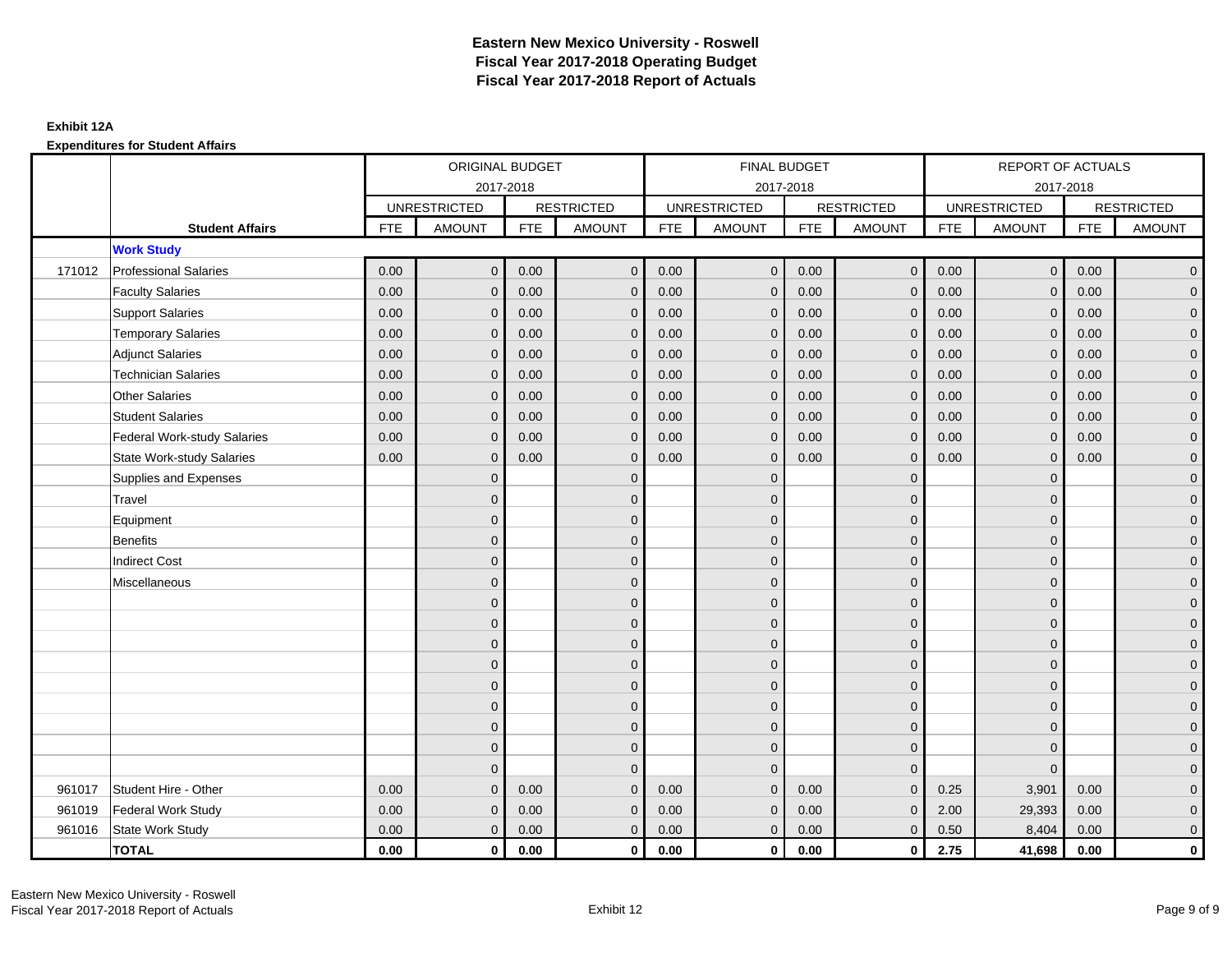#### **Exhibit 13**

|        |                                       |            | ORIGINAL BUDGET     |            |                   |            |                     | <b>FINAL BUDGET</b> |                   |            | <b>REPORT OF ACTUALS</b> |            |                   |
|--------|---------------------------------------|------------|---------------------|------------|-------------------|------------|---------------------|---------------------|-------------------|------------|--------------------------|------------|-------------------|
|        |                                       |            |                     | 2017-2018  |                   |            |                     | 2017-2018           |                   |            |                          | 2017-2018  |                   |
|        |                                       |            | <b>UNRESTRICTED</b> |            | <b>RESTRICTED</b> |            | <b>UNRESTRICTED</b> |                     | <b>RESTRICTED</b> |            | <b>UNRESTRICTED</b>      |            | <b>RESTRICTED</b> |
|        | <b>Executive Management</b>           | <b>FTE</b> | <b>AMOUNT</b>       | <b>FTE</b> | <b>AMOUNT</b>     | <b>FTE</b> | <b>AMOUNT</b>       | <b>FTE</b>          | <b>AMOUNT</b>     | <b>FTE</b> | <b>AMOUNT</b>            | <b>FTE</b> | <b>AMOUNT</b>     |
| 3ACRD  | <b>Accreditation North Central</b>    | 0.08       | 21,992              | 0.00       | $\mathbf 0$       | 0.08       | 1,992               | 0.00                | $\mathbf 0$       | 0.20       | 1,000                    | 0.00       | 0                 |
| 3CCB   | Community College Board               | 0.00       | $\mathbf 0$         | 0.00       | $\mathbf 0$       | 0.00       | $\Omega$            | 0.00                | 0                 | 0.00       | $\Omega$                 | 0.00       | 0                 |
| 3CNSL  | <b>Consulting Services</b>            | 0.00       | 200,000             | 0.00       | $\mathbf 0$       | 0.00       | 200,000             | 0.00                | 0                 | 0.00       | 191,740                  | 0.00       | 0                 |
| 3DADM  | Vice President of Business Affairs    | 1.00       | 123,180             | 0.00       | $\mathbf 0$       | 1.00       | 126,275             | 0.00                | $\mathbf 0$       | 0.50       | 87,847                   | 0.00       | $\mathsf{O}$      |
| 3SRCH  | <b>Executive Search</b>               | 0.00       | $\mathbf 0$         | 0.00       | $\mathbf 0$       | 0.00       | $\mathbf 0$         | 0.00                | 0                 | 0.00       | 24,637                   | 0.00       | $\mathsf 0$       |
| 3LEGL  | <b>Legal Services</b>                 | 0.00       | 25,000              | 0.00       | $\mathbf 0$       | 0.00       | 125,000             | 0.00                | $\mathbf 0$       | 0.00       | 33,911                   | 0.00       | 0                 |
| 3PROF  | <b>Professional Development</b>       | 0.00       | $\Omega$            | 0.00       | $\mathbf 0$       | 0.00       | $\Omega$            | 0.00                | 0                 | 0.00       | $\Omega$                 | 0.00       | 0                 |
| 3PROV  | President - Administration            | 4.20       | 513,735             | 0.00       | $\Omega$          | 4.20       | 598,918             | 0.00                | $\Omega$          | 5.20       | 607,772                  | 0.00       | 0                 |
| 3PSEN  | <b>Professional Staff Senate</b>      | 0.00       | 0                   | 0.00       | $\mathbf 0$       | 0.00       | 0                   | 0.00                | 0                 | 0.00       | $\mathbf 0$              | 0.00       | 0                 |
| 3SSEN  | Support Staff Senate                  | 0.00       | $\mathbf 0$         | 0.00       | $\mathbf 0$       | 0.00       | $\mathbf 0$         | 0.00                | $\mathbf 0$       | 0.00       | $\mathbf 0$              | 0.00       | $\mathbf 0$       |
|        |                                       | 0.00       | $\mathbf 0$         | 0.00       | $\mathbf 0$       | 0.00       | $\mathbf 0$         | 0.00                | $\mathbf 0$       | 0.00       | $\mathbf 0$              | 0.00       | $\mathbf 0$       |
|        | <b>Total Executive Management and</b> |            |                     |            |                   |            |                     |                     |                   |            |                          |            |                   |
|        | <b>Personnel Development</b>          | 5.28       | 883.907             | 0.00       | $\mathbf{0}$      | 5.28       | 1,052,185           | 0.00                | $\mathbf{0}$      | 5.90       | 946,906                  | 0.00       | $\mathbf{0}$      |
|        |                                       |            |                     |            |                   |            |                     |                     |                   |            |                          |            |                   |
|        | <b>College Development</b>            |            |                     |            |                   |            |                     |                     |                   |            |                          |            |                   |
| 3APUB  | Administrative Publications           | 0.00       | 20,000              | 0.00       | $\mathbf{0}$      | 0.00       | 19,571              | 0.00                | $\mathbf 0$       | 0.00       | 10,485                   | 0.00       | $\mathbf 0$       |
| 3AVMK  | <b>Aviation Marketing</b>             | 0.00       | $\Omega$            | 0.00       | $\mathbf 0$       | 0.00       | $\Omega$            | 0.00                | $\mathbf 0$       | 0.00       | $\Omega$                 | 0.00       | $\mathbf 0$       |
| 3COMM  | ICommencement                         | 0.00       | 7,000               | 0.00       | $\mathbf 0$       | 0.00       | 7,000               | 0.00                | $\mathbf 0$       | 0.00       | 5,755                    | 0.00       | 0                 |
| 3DUES  | Dues and Subscriptions                | 0.00       | $\mathbf 0$         | 0.00       | 0                 | 0.00       | $\mathbf 0$         | 0.00                | 0                 | 0.00       | $\mathbf 0$              | 0.00       | 0                 |
| 3FOUND | <b>Foundation ENMUR</b>               | 1.00       | 45,575              | 0.00       | $\mathbf 0$       | 1.00       | 45,575              | 0.00                | 0                 | 1.00       | 44,958                   | 0.00       | $\mathbf 0$       |
| 3MKTG  | <b>Institutional Marketing</b>        | 4.00       | 289,417             | 0.00       | $\Omega$          | 4.00       | 289,417             | 0.00                | $\Omega$          | 3.00       | 301,400                  | 0.00       | 0                 |
|        |                                       |            |                     |            |                   |            |                     |                     |                   |            |                          |            |                   |
|        | <b>Total College Development and</b>  |            |                     |            |                   |            |                     |                     |                   |            |                          |            |                   |
|        | <b>Personnel Development</b>          | 5.00       | 361,992             | 0.00       | $\mathbf{0}$      | 5.00       | 361,563             | 0.00                | $\mathbf{0}$      | 4.00       | 362,598                  | 0.00       | $\mathbf 0$       |
|        |                                       |            |                     |            |                   |            |                     |                     |                   |            |                          |            |                   |
|        | <b>Fiscal Operations</b>              |            |                     |            |                   |            |                     |                     |                   |            |                          |            |                   |
| 3BUSO  | <b>Business Office</b>                | 11.00      | 522,988             | 0.00       | $\mathbf 0$       | 11.00      | 524,525             | 0.00                | 0                 | 7.17       | 472,719                  | 0.00       | 0                 |
|        | Allowance for Doubtful Accounts       | 0.00       | 250,000             | 0.00       | $\mathbf 0$       | 0.00       | 250,000             | 0.00                | $\mathbf 0$       | 0.00       | 47,598                   | 0.00       | 0                 |
|        | <b>External Audit</b>                 | 0.00       | 125,000             | 0.00       | 0                 | 0.00       | 125,000             | 0.00                | $\mathbf 0$       | 0.00       | 39,408                   | 0.00       | 0                 |
|        | <b>Total Fiscal Operations and</b>    | 11.00      | 897.988             | 0.00       | $\mathbf 0$       | 11.00      | 899,525             | 0.00                | 0                 | 7.17       | 559,726                  | 0.00       | $\mathbf{0}$      |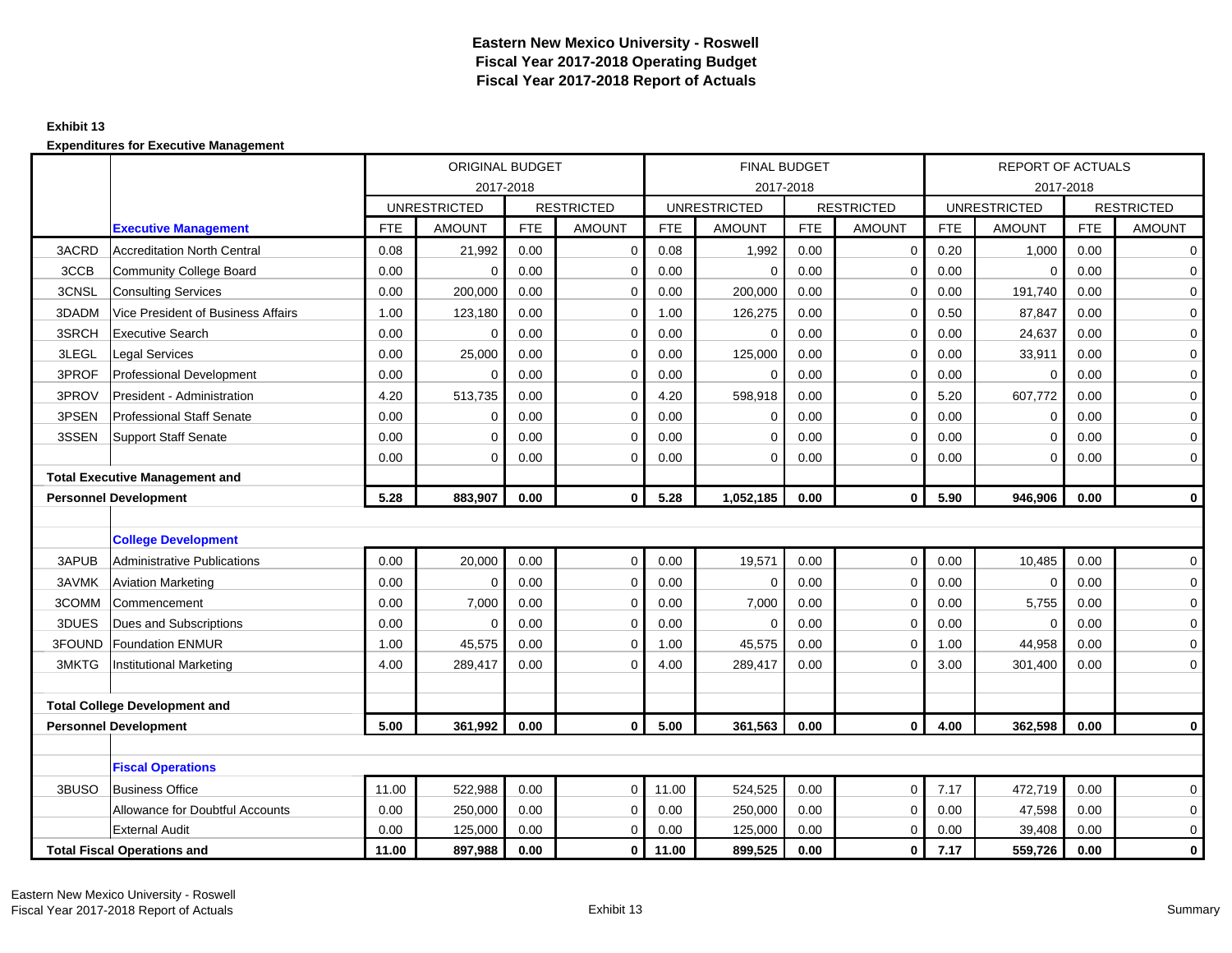|                         | <b>General and Administrative</b>             |       |             |            |             |       |                     |          |                     |          |                |      |                     |
|-------------------------|-----------------------------------------------|-------|-------------|------------|-------------|-------|---------------------|----------|---------------------|----------|----------------|------|---------------------|
| 3HRES                   | Human Resources                               | 3.00  | 125,146     | 0.00       | $\mathbf 0$ | 3.00  | 125,146             | 0.00     | $\mathbf 0$         | 4.35     | 146,034        | 0.00 | $\mathsf{O}\xspace$ |
| 3HRES1                  | HR Employee Development                       | 0.00  | 18,423      | 0.00       | $\pmb{0}$   | 0.00  | 18,423              | 0.00     | $\mathsf 0$         | 0.00     | 10,630         | 0.00 | $\pmb{0}$           |
| 3PAY                    | Payroll                                       | 2.00  | 90,382      | 0.00       | $\pmb{0}$   | 2.00  | 90,382              | 0.00     | $\mathbf 0$         | 2.00     | 88,274         | 0.00 | $\mathbf 0$         |
| 3PURC                   | Purchasing                                    | 4.00  | 143,495     | $0.00\,$   | $\pmb{0}$   | 4.00  | 143,495             | 0.00     | $\mathsf{O}\xspace$ | 4.00     | 141,642        | 0.00 | $\mathbf 0$         |
| 3SCOM                   | <b>Safety Committee</b>                       | 0.00  | 3,500       | 0.00       | $\mathbf 0$ | 0.00  | 3,500               | 0.00     | $\mathbf{0}$        | $0.00\,$ | 2,953          | 0.00 | $\mathbf 0$         |
| 3SECU                   | <b>Campus Security</b>                        | 6.50  | 214,892     | 0.00       | 0           | 6.50  | 214,892             | 0.00     | $\mathsf{O}\xspace$ | 6.05     | 257,828        | 0.00 | $\mathbf 0$         |
|                         | Overhead to Portales                          | 0.00  | 231,300     | 0.00       | $\mathsf 0$ | 0.00  | 231,300             | 0.00     | $\mathbf 0$         | 0.00     | 214,897        | 0.00 | $\mathbf 0$         |
|                         | Prior Period Adjustment                       | 0.00  | 16,000      | 0.00       | $\mathbf 0$ | 0.00  | 16,000              | 0.00     | $\mathbf 0$         | 0.00     | 45,648         | 0.00 | $\mathbf 0$         |
|                         |                                               |       |             |            |             |       |                     |          |                     |          |                |      |                     |
|                         |                                               |       |             |            |             |       |                     |          |                     |          |                |      |                     |
|                         |                                               |       |             |            |             |       |                     |          |                     |          |                |      |                     |
|                         |                                               |       |             |            |             |       |                     |          |                     |          |                |      |                     |
|                         |                                               |       |             |            |             |       |                     |          |                     |          |                |      |                     |
|                         | <b>Total General &amp; Administrative and</b> |       |             |            |             |       |                     |          |                     |          |                |      |                     |
|                         | <b>Personnel Development</b>                  | 15.50 | 843,138     | $\bf 0.00$ | $\mathbf 0$ | 15.50 | 843,138             | $0.00\,$ | $\mathbf 0$         | 16.40    | 907,907        | 0.00 | $\mathbf{0}$        |
|                         |                                               |       |             |            |             |       |                     |          |                     |          |                |      |                     |
|                         | <b>Work Study</b>                             |       |             |            |             |       |                     |          |                     |          |                |      |                     |
| 961017                  | Student Hire - Other                          | 0.00  | $\pmb{0}$   | 0.00       | $\pmb{0}$   | 0.00  | $\mathsf{O}\xspace$ | 0.00     | $\mathsf{O}\xspace$ | $0.00\,$ | $\overline{0}$ | 0.00 | $\mathbf 0$         |
| 961019                  | <b>Federal Work Study</b>                     | 0.00  | $\pmb{0}$   | 0.00       | $\pmb{0}$   | 0.00  | $\mathsf{O}\xspace$ | 0.00     | $\mathsf 0$         | 0.80     | 15,684         | 0.00 | $\pmb{0}$           |
| 961016                  | State Work Study                              | 0.00  | $\pmb{0}$   | $0.00\,$   | $\pmb{0}$   | 0.00  | $\mathsf 0$         | $0.00\,$ | $\mathsf 0$         | 0.15     | 3,224          | 0.00 | $\mathbf 0$         |
| <b>Total Work-Study</b> |                                               | 0.00  | $\mathbf 0$ | 0.00       | $\mathbf 0$ | 0.00  | $\mathbf{0}$        | 0.00     | $\mathbf 0$         | 0.95     | 18,907         | 0.00 | $\mathbf 0$         |
|                         |                                               |       |             |            |             |       |                     |          |                     |          |                |      |                     |
|                         |                                               |       |             |            |             |       |                     |          |                     |          |                |      |                     |
|                         |                                               |       |             |            |             |       |                     |          |                     |          |                |      |                     |
|                         |                                               |       |             |            |             |       |                     |          |                     |          |                |      |                     |
|                         |                                               |       |             |            |             |       |                     |          |                     |          |                |      |                     |
|                         |                                               |       |             |            |             |       |                     |          |                     |          |                |      |                     |
|                         |                                               |       |             |            |             |       |                     |          |                     |          |                |      |                     |
|                         |                                               |       |             |            |             |       |                     |          |                     |          |                |      |                     |
|                         |                                               |       |             |            |             |       |                     |          |                     |          |                |      |                     |
|                         |                                               |       |             |            |             |       |                     |          |                     |          |                |      |                     |
|                         |                                               |       |             |            |             |       |                     |          |                     |          |                |      |                     |
|                         |                                               |       |             |            |             |       |                     |          |                     |          |                |      |                     |
|                         |                                               |       |             |            |             |       |                     |          |                     |          |                |      |                     |
|                         |                                               |       |             |            |             |       |                     |          |                     |          |                |      |                     |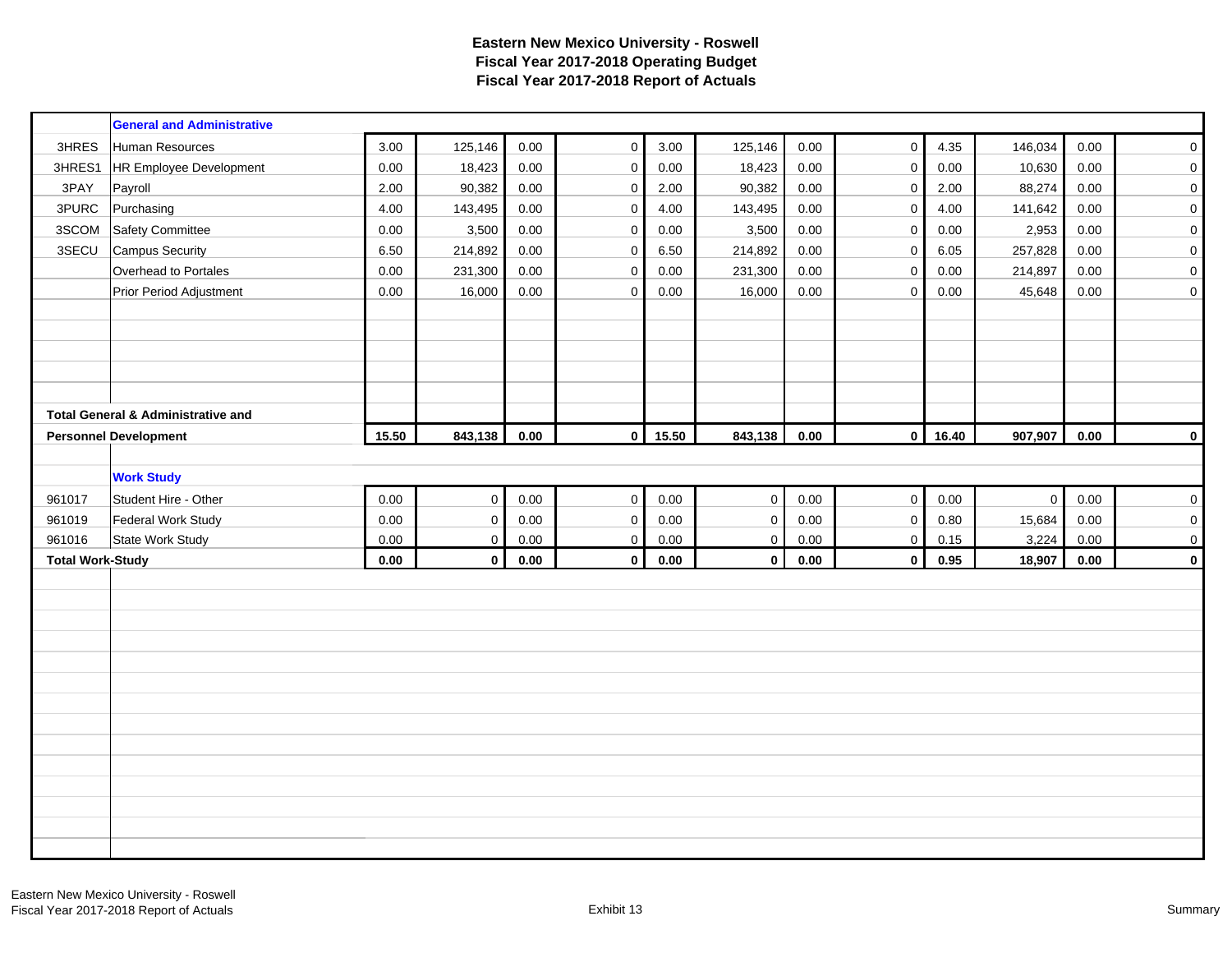|                       | <b>Unallocated</b>                         |       | $\overline{0}$      |      | $\overline{0}$ |       | $\overline{\phantom{a}}$ | $\overline{\phantom{a}}$ |                         | $\overline{0}$ |          | $\mathsf{O}$ |
|-----------------------|--------------------------------------------|-------|---------------------|------|----------------|-------|--------------------------|--------------------------|-------------------------|----------------|----------|--------------|
|                       | <b>Items Not in 13A</b>                    |       |                     |      |                |       |                          |                          |                         |                |          |              |
| 962061                | Retirement                                 |       | 227,146             |      |                |       | 227,721                  |                          |                         | 212,899        |          |              |
| 962062                | Social Security and Medicare               |       | 125,012             |      |                |       | 125,328                  |                          |                         | 115,764        |          |              |
| 962063                | Group Insurance                            |       | 119,946             |      |                |       | 120,250                  |                          |                         | 268,658        |          |              |
| 962064                | Worker's Compensation                      |       | 15,000              |      |                |       | 15,000                   |                          |                         | 9,420          |          |              |
| 962065                | Unemployment Insurance                     |       | 46,475              |      |                |       | 46,475                   |                          |                         | 944            |          |              |
| 962068                | Waiver of Tuition                          |       | 20,000              |      |                |       | 20,000                   |                          |                         | 14,199         |          |              |
| 962069                | <b>Vacation Accruals</b>                   |       | 6,209               |      |                |       | 6,209                    |                          |                         | 9,840          |          |              |
| 962066                | Retiree Health                             |       | 40,739              |      |                |       | 40,842                   |                          |                         | 32,085         |          |              |
| 110-920               | Internal Services                          |       | 403,476             |      |                |       | 403,476                  |                          |                         | 403,476        |          |              |
|                       | Professional Merit Pay                     |       | $\mathbf 0$         |      |                |       | $\mathbf 0$              |                          |                         | $\mathbf 0$    |          |              |
|                       | <b>Staff Merit Pay</b>                     |       | $\mathsf{O}$        |      |                |       | $\mathbf 0$              |                          |                         | $\mathbf 0$    |          |              |
|                       | <b>Faculty Merit Pay</b>                   |       | $\mathbf 0$         |      |                |       | $\mathsf{O}\xspace$      |                          |                         | $\mathbf 0$    |          |              |
|                       | Unallocated                                |       | $\mathsf{O}\xspace$ |      |                |       | $\mathbf{0}$             |                          |                         | $\overline{0}$ |          |              |
| <b>Total Benefits</b> |                                            |       | 1,004,004           |      | $\pmb{0}$      |       | 1,005,301                |                          | $\mathbf 0$             | 1,067,286      |          | $\mathbf 0$  |
|                       |                                            |       |                     |      |                |       |                          |                          |                         |                |          |              |
|                       |                                            |       |                     |      |                |       |                          |                          |                         |                |          |              |
|                       | <b>Total Administrative and Management</b> | 36.78 | 3,991,029           | 0.00 | $\pmb{0}$      | 36.78 | 4,161,712                | 0.00                     | 34.42<br>$\overline{0}$ | 3,863,330      | $0.00\,$ | $\mathbf 0$  |
|                       |                                            |       |                     |      |                |       |                          |                          |                         |                |          |              |
|                       |                                            |       |                     |      |                |       |                          |                          |                         |                |          |              |
|                       |                                            |       |                     |      |                |       |                          |                          |                         |                |          |              |
|                       |                                            |       |                     |      |                |       |                          |                          |                         |                |          |              |
|                       |                                            |       |                     |      |                |       |                          |                          |                         |                |          |              |
|                       |                                            |       |                     |      |                |       |                          |                          |                         |                |          |              |
|                       |                                            |       |                     |      |                |       |                          |                          |                         |                |          |              |
|                       |                                            |       |                     |      |                |       |                          |                          |                         |                |          |              |
|                       |                                            |       |                     |      |                |       |                          |                          |                         |                |          |              |
|                       |                                            |       |                     |      |                |       |                          |                          |                         |                |          |              |
|                       |                                            |       |                     |      |                |       |                          |                          |                         |                |          |              |
|                       |                                            |       |                     |      |                |       |                          |                          |                         |                |          |              |
|                       |                                            |       |                     |      |                |       |                          |                          |                         |                |          |              |
|                       |                                            |       |                     |      |                |       |                          |                          |                         |                |          |              |
|                       |                                            |       |                     |      |                |       |                          |                          |                         |                |          |              |
|                       |                                            |       |                     |      |                |       |                          |                          |                         |                |          |              |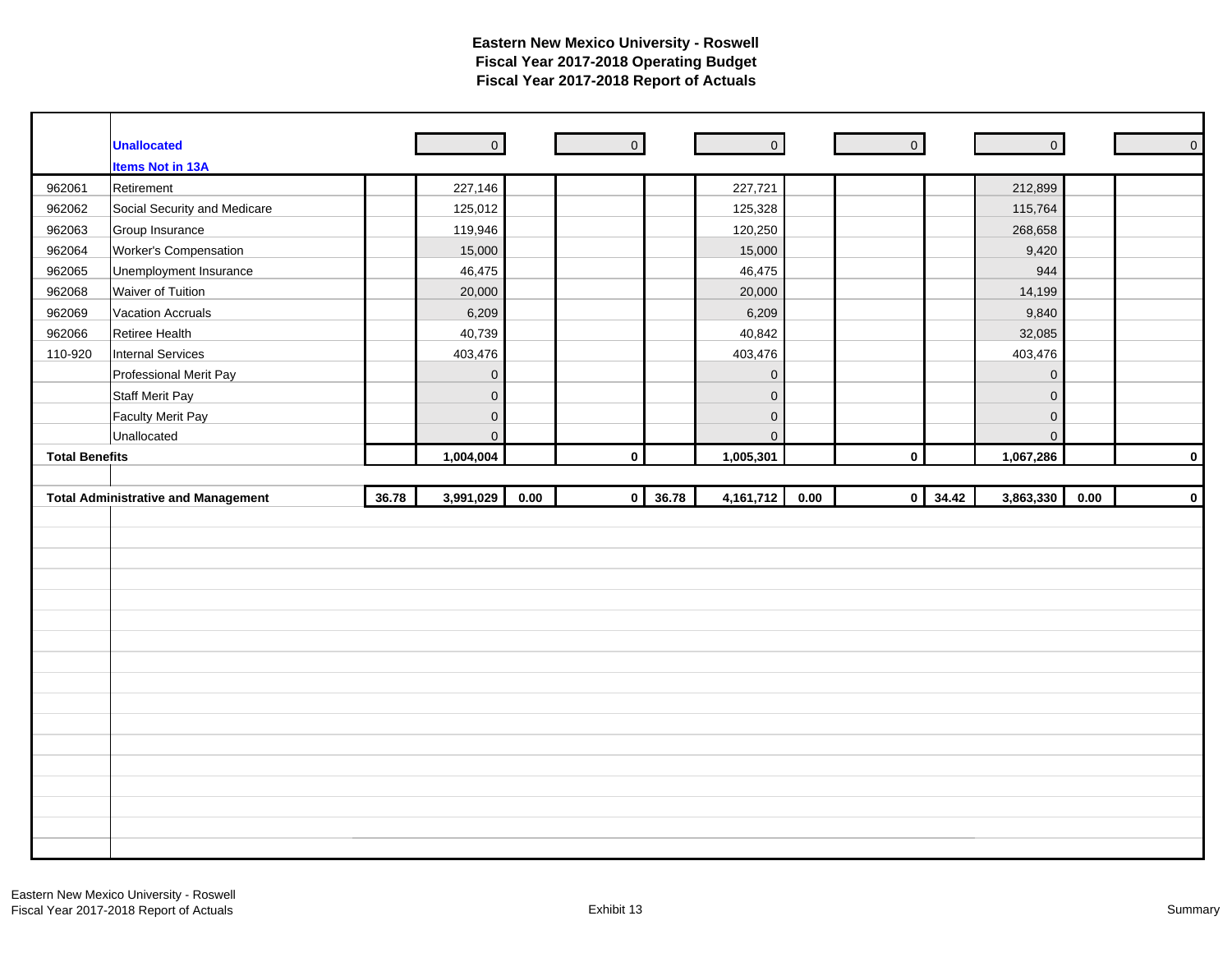### **Exhibit 13A**

|        |                              |            | ORIGINAL BUDGET     |            |                   |            | FINAL BUDGET        |            |                     |            | REPORT OF ACTUALS   |            |                   |
|--------|------------------------------|------------|---------------------|------------|-------------------|------------|---------------------|------------|---------------------|------------|---------------------|------------|-------------------|
|        |                              |            | 2017-2018           |            |                   |            | 2017-2018           |            |                     |            | 2017-2018           |            |                   |
|        |                              |            | <b>UNRESTRICTED</b> |            | <b>RESTRICTED</b> |            | <b>UNRESTRICTED</b> |            | <b>RESTRICTED</b>   |            | <b>UNRESTRICTED</b> |            | <b>RESTRICTED</b> |
|        | <b>Executive Management</b>  | <b>FTE</b> | <b>AMOUNT</b>       | <b>FTE</b> | <b>AMOUNT</b>     | <b>FTE</b> | <b>AMOUNT</b>       | <b>FTE</b> | <b>AMOUNT</b>       | <b>FTE</b> | <b>AMOUNT</b>       | <b>FTE</b> | <b>AMOUNT</b>     |
|        |                              |            |                     |            |                   |            |                     |            |                     |            |                     |            |                   |
|        | <b>Professional Salaries</b> | 18.08      | 1,100,541           | 0.00       | $\overline{0}$    | 18.08      | 1,105,136           | 0.00       | $\circ$             | 18.50      | 1,176,322           | 0.00       | $\overline{0}$    |
|        | <b>Faculty Salaries</b>      | $0.00\,$   | $\mathbf 0$         | 0.00       | $\mathbf 0$       | 0.00       | $\mathbf 0$         | 0.00       | $\mathbf 0$         | 0.00       | $\mathbf 0$         | 0.00       | $\mathbf 0$       |
|        | Support Salaries             | 17.50      | 505,599             | 0.00       | $\mathbf 0$       | 17.50      | 505,636             | 0.00       | $\mathbf 0$         | 12.00      | 368,861             | 0.00       | $\overline{0}$    |
|        | <b>Temporary Salaries</b>    | 1.00       | 23,005              | 0.00       | $\mathbf 0$       | 1.00       | 23,005              | 0.00       | $\mathbf 0$         | 2.17       | 57,837              | 0.00       | $\mathbf 0$       |
|        | <b>Adjunct Salaries</b>      | 0.00       | 0                   | 0.00       | 0                 | 0.00       | 0                   | 0.00       | $\mathbf 0$         | 0.00       | 0                   | 0.00       | $\mathbf 0$       |
|        | <b>Technician Salaries</b>   | 0.00       | $\Omega$            | 0.00       | $\mathbf 0$       | 0.00       | $\Omega$            | 0.00       | $\mathbf 0$         | 0.00       | $\Omega$            | 0.00       | $\mathbf 0$       |
|        | <b>Other Salaries</b>        | 0.00       | $\Omega$            | 0.00       | $\Omega$          | 0.00       | $\Omega$            | 0.00       | $\mathbf 0$         | 0.20       | 1,000               | 0.00       | $\overline{0}$    |
|        | <b>Student Salaries</b>      | 0.20       | 5,000               | 0.00       | 0                 | 0.20       | 4,500               | 0.00       | 0                   | 0.60       | 7,263               | 0.00       | $\overline{0}$    |
|        | Federal Work-study Salaries  | 0.00       | $\Omega$            | 0.00       | $\mathbf 0$       | 0.00       | $\mathbf 0$         | 0.00       | $\mathbf 0$         | 0.00       | $\mathbf 0$         | 0.00       | $\mathbf 0$       |
|        | State Work-study Salaries    | 0.00       | $\Omega$            | 0.00       | $\mathbf 0$       | 0.00       | $\Omega$            | 0.00       | $\mathbf 0$         | 0.00       | $\Omega$            | 0.00       | $\mathbf 0$       |
|        | Supplies and Expenses        |            | 922,830             |            | $\mathbf 0$       |            | 988,084             |            | $\mathbf 0$         |            | 967,250             |            | $\mathbf 0$       |
|        | Travel                       |            | 12,050              |            | 0                 |            | 12,050              |            | $\mathbf 0$         |            | 28,454              |            | $\mathbf 0$       |
|        | Equipment                    |            | $\mathbf 0$         |            | 0                 |            | $\Omega$            |            | $\mathbf 0$         |            | $\Omega$            |            | $\mathbf 0$       |
|        | <b>Benefits</b>              |            | $\Omega$            |            | $\mathbf 0$       |            | $\Omega$            |            | $\mathbf 0$         |            | $\Omega$            |            | $\mathbf 0$       |
|        | <b>Indirect Cost</b>         |            | $\Omega$            |            | $\mathbf 0$       |            | $\Omega$            |            | $\mathbf 0$         |            | $\Omega$            |            | $\mathbf 0$       |
|        | Miscellaneous                |            | 393,000             |            | $\mathbf 0$       |            | 393,000             |            | $\mathbf 0$         |            | 136,238             |            | $\overline{0}$    |
|        |                              |            | $\mathbf 0$         |            | $\mathbf 0$       |            | $\mathbf 0$         |            | $\mathsf{O}\xspace$ |            | $\mathbf 0$         |            | $\overline{0}$    |
|        |                              |            | $\mathbf 0$         |            | 0                 |            | $\mathbf 0$         |            | $\mathbf 0$         |            | $\mathbf 0$         |            | $\overline{0}$    |
|        |                              |            | $\Omega$            |            | $\mathbf 0$       |            | $\Omega$            |            | $\mathbf 0$         |            | $\Omega$            |            | $\overline{0}$    |
|        |                              |            | $\mathbf 0$         |            | $\mathbf 0$       |            | 0                   |            | $\mathbf 0$         |            | 0                   |            | $\mathbf 0$       |
|        |                              |            | $\mathbf{0}$        |            | $\mathbf 0$       |            | $\mathbf{0}$        |            | $\mathbf{0}$        |            | $\mathbf{0}$        |            | $\mathbf{0}$      |
|        |                              |            | $\Omega$            |            | $\mathbf 0$       |            | $\Omega$            |            | $\mathbf 0$         |            | $\Omega$            |            | $\overline{0}$    |
|        |                              |            | $\mathbf 0$         |            | 0                 |            | 0                   |            | $\mathbf 0$         |            | $\mathbf 0$         |            | $\mathbf 0$       |
|        |                              |            | $\Omega$            |            | $\mathbf 0$       |            | $\Omega$            |            | $\mathbf 0$         |            | $\Omega$            |            | $\mathbf 0$       |
|        | <b>Legal Services</b>        |            | 25,000              |            | $\mathbf 0$       |            | 125,000             |            | $\mathbf 0$         |            | 33,911              |            | $\mathbf 0$       |
| 961017 | Student Hire - Other         |            | $\Omega$            |            | $\mathbf 0$       |            | 0                   |            | $\mathbf 0$         |            | $\Omega$            |            | $\mathbf 0$       |
| 961019 | <b>Federal Work Study</b>    |            | $\Omega$            |            | $\mathbf 0$       |            | $\mathbf 0$         |            | $\mathbf 0$         |            | 15,684              |            | $\mathbf 0$       |
| 961016 | <b>State Work Study</b>      |            | $\Omega$            |            | $\mathbf 0$       |            | $\Omega$            |            | $\mathbf 0$         |            | 3,224               |            | $\mathbf 0$       |
|        | <b>Total</b>                 | 36.78      | 2,987,025           | 0.00       | $\overline{0}$    | 36.78      | 3,156,411           | 0.00       | 0                   | 33.47      | 2,796,043           | 0.00       | $\mathbf 0$       |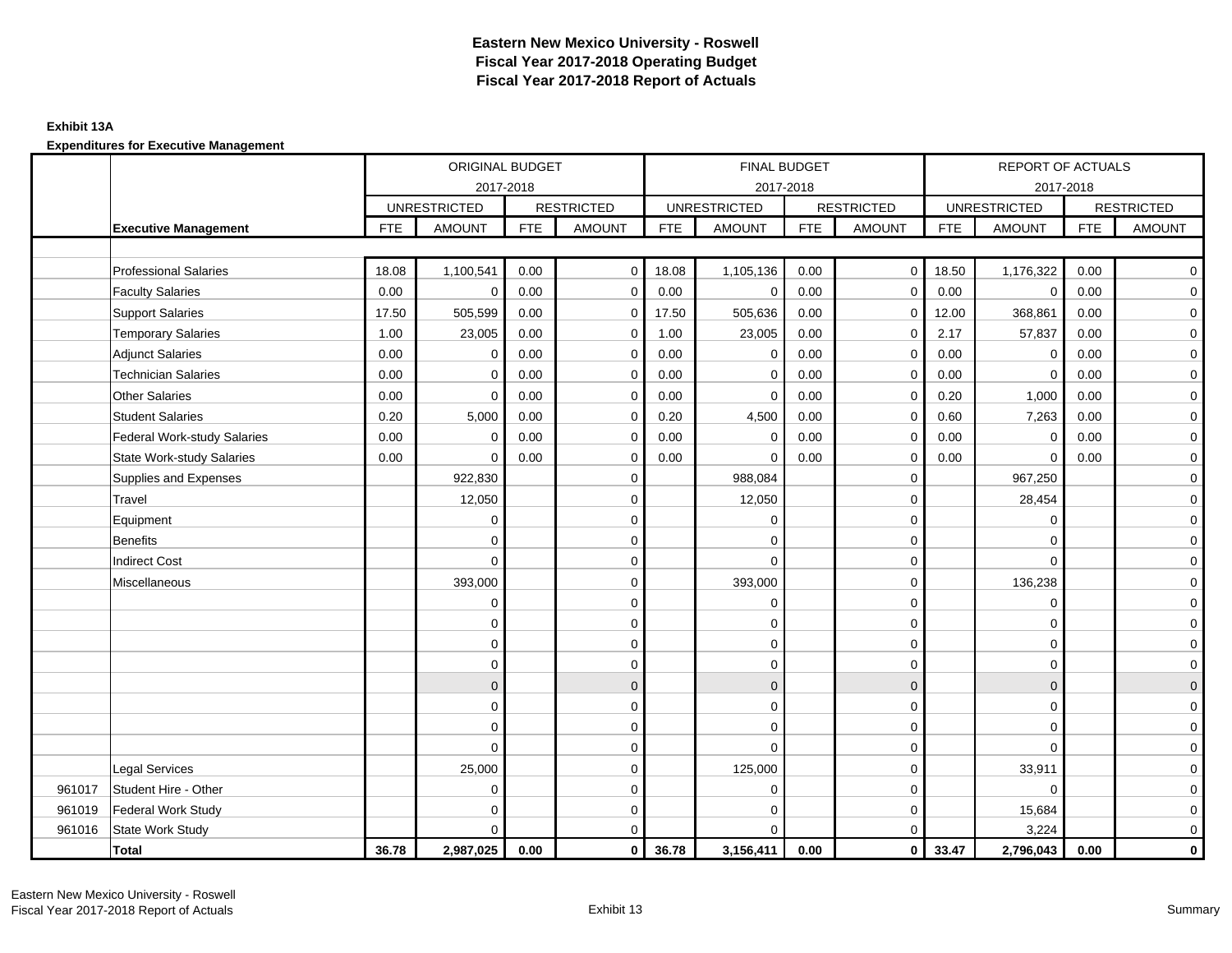### **Exhibit 13A**

|              |                                    | ORIGINAL BUDGET |                     |            |                   |            | FINAL BUDGET        |            |                   |            | REPORT OF ACTUALS   |            |                     |
|--------------|------------------------------------|-----------------|---------------------|------------|-------------------|------------|---------------------|------------|-------------------|------------|---------------------|------------|---------------------|
|              |                                    |                 | 2017-2018           |            |                   |            | 2017-2018           |            |                   |            | 2017-2018           |            |                     |
|              |                                    |                 | <b>UNRESTRICTED</b> |            | <b>RESTRICTED</b> |            | <b>UNRESTRICTED</b> |            | <b>RESTRICTED</b> |            | <b>UNRESTRICTED</b> |            | <b>RESTRICTED</b>   |
|              | <b>Executive Management</b>        | <b>FTE</b>      | <b>AMOUNT</b>       | <b>FTE</b> | <b>AMOUNT</b>     | <b>FTE</b> | <b>AMOUNT</b>       | <b>FTE</b> | <b>AMOUNT</b>     | <b>FTE</b> | <b>AMOUNT</b>       | <b>FTE</b> | <b>AMOUNT</b>       |
| <b>3ACRD</b> | <b>Accreditation North Central</b> |                 |                     |            |                   |            |                     |            |                   |            |                     |            |                     |
| 171013       | <b>Professional Salaries</b>       | 0.08            | 1,992               | 0.00       | $\mathbf{0}$      | 0.08       | 1,992               | 0.00       | $\overline{0}$    | 0.00       | $\overline{0}$      | 0.00       | $\overline{0}$      |
| 710020       | <b>Faculty Salaries</b>            | 0.00            | $\mathbf{0}$        | 0.00       | $\Omega$          | 0.00       | $\mathbf{0}$        | 0.00       | $\mathbf{0}$      | 0.00       | $\mathbf{0}$        | 0.00       | $\overline{0}$      |
|              | <b>Support Salaries</b>            | 0.00            | $\mathbf{0}$        | 0.00       | $\mathbf{0}$      | 0.00       | $\mathbf{0}$        | 0.00       | $\mathbf 0$       | 0.00       | $\overline{0}$      | 0.00       | $\overline{0}$      |
|              | <b>Temporary Salaries</b>          | 0.00            | $\mathbf{0}$        | 0.00       | $\mathbf{0}$      | 0.00       | $\mathbf{0}$        | 0.00       | $\mathbf 0$       | 0.00       | $\mathbf 0$         | 0.00       | $\mathbf{0}$        |
|              | <b>Adjunct Salaries</b>            | 0.00            | $\mathbf{0}$        | 0.00       | $\mathbf 0$       | 0.00       | $\mathbf{0}$        | 0.00       | $\mathbf{0}$      | 0.00       | $\mathbf 0$         | 0.00       | $\mathbf{0}$        |
|              | <b>Technician Salaries</b>         | 0.00            | $\mathbf{0}$        | 0.00       | $\Omega$          | 0.00       | $\mathbf{0}$        | 0.00       | $\mathbf{0}$      | 0.00       | $\mathbf 0$         | 0.00       | $\mathbf{0}$        |
|              | <b>Other Salaries</b>              | 0.00            | $\Omega$            | 0.00       | $\Omega$          | 0.00       | $\Omega$            | 0.00       | $\mathbf{0}$      | 0.20       | 1,000               | 0.00       | $\overline{0}$      |
|              | <b>Student Salaries</b>            | 0.00            | $\mathbf 0$         | 0.00       | $\mathbf{0}$      | 0.00       | $\overline{0}$      | 0.00       | $\overline{0}$    | 0.00       | $\pmb{0}$           | 0.00       | $\overline{0}$      |
|              | <b>Federal Work-study Salaries</b> | 0.00            | $\mathbf{0}$        | 0.00       | $\mathbf 0$       | 0.00       | $\mathbf{0}$        | 0.00       | $\mathbf 0$       | 0.00       | $\mathbf 0$         | 0.00       | $\overline{0}$      |
|              | <b>State Work-study Salaries</b>   | 0.00            | $\mathbf{0}$        | 0.00       | $\mathbf 0$       | 0.00       | $\mathbf{0}$        | 0.00       | $\mathbf{0}$      | 0.00       | $\mathbf{0}$        | 0.00       | $\overline{0}$      |
|              | Supplies and Expenses              |                 | 20,000              |            | $\mathbf{0}$      |            | $\mathbf{0}$        |            | $\mathbf{0}$      |            | $\mathbf 0$         |            | $\mathsf{O}\xspace$ |
|              | Travel                             |                 | $\overline{0}$      |            | $\mathbf{0}$      |            | $\Omega$            |            | $\mathbf{0}$      |            | $\mathbf{0}$        |            | $\overline{0}$      |
|              | Equipment                          |                 | $\mathbf{0}$        |            | $\mathbf 0$       |            | $\mathbf{0}$        |            | $\mathbf 0$       |            | $\mathbf{0}$        |            | $\overline{0}$      |
|              | <b>Benefits</b>                    |                 | $\Omega$            |            | $\mathbf{0}$      |            | $\Omega$            |            | $\mathbf 0$       |            | $\mathbf{0}$        |            | $\overline{0}$      |
|              | <b>Indirect Cost</b>               |                 | $\Omega$            |            | $\mathbf{0}$      |            | $\Omega$            |            | $\mathbf{0}$      |            | $\Omega$            |            | $\overline{0}$      |
|              | Miscellaneous                      |                 | $\Omega$            |            | $\mathbf{0}$      |            | $\Omega$            |            | $\mathbf{0}$      |            | $\Omega$            |            | $\mathsf{O}\xspace$ |
|              |                                    |                 | $\mathbf{0}$        |            | $\mathbf 0$       |            | $\mathbf{0}$        |            | $\mathbf 0$       |            | $\mathbf 0$         |            | $\overline{0}$      |
|              |                                    |                 | $\mathbf{0}$        |            | $\mathbf 0$       |            | $\mathbf{0}$        |            | $\mathbf 0$       |            | $\mathbf{0}$        |            | $\overline{0}$      |
|              |                                    |                 | $\Omega$            |            | $\mathbf{0}$      |            | $\Omega$            |            | $\mathbf 0$       |            | $\mathbf{0}$        |            | $\overline{0}$      |
|              |                                    |                 | $\Omega$            |            | $\mathbf{0}$      |            | $\Omega$            |            | $\mathbf{0}$      |            | $\Omega$            |            | $\overline{0}$      |
|              |                                    |                 | $\mathbf{0}$        |            | $\mathbf{0}$      |            | $\mathbf{0}$        |            | $\mathbf 0$       |            | $\mathbf 0$         |            | $\mathsf{O}\xspace$ |
|              |                                    |                 | $\mathbf{0}$        |            | $\mathbf{0}$      |            | $\mathbf{0}$        |            | $\mathbf 0$       |            | $\mathbf{0}$        |            | $\mathbf{0}$        |
|              |                                    |                 | $\mathbf{0}$        |            | $\mathbf{0}$      |            | $\mathbf{0}$        |            | $\mathbf 0$       |            | $\mathbf 0$         |            | $\overline{0}$      |
|              |                                    |                 | $\Omega$            |            | $\mathbf{0}$      |            | $\Omega$            |            | $\mathbf{0}$      |            | $\Omega$            |            | $\overline{0}$      |
|              |                                    |                 | $\mathbf{0}$        |            | $\mathbf 0$       |            | $\mathbf{0}$        |            | $\mathbf 0$       |            | $\mathbf 0$         |            | $\mathbf{0}$        |
|              |                                    |                 | $\Omega$            |            | $\mathbf 0$       |            | $\Omega$            |            | $\mathbf 0$       |            | $\mathbf 0$         |            | $\overline{0}$      |
|              |                                    |                 | $\mathbf{0}$        |            | $\mathbf{0}$      |            | $\Omega$            |            | $\mathbf 0$       |            | $\mathbf 0$         |            | $\mathbf{0}$        |
|              |                                    |                 | $\Omega$            |            | $\mathbf{0}$      |            | $\Omega$            |            | $\mathbf{0}$      |            | $\Omega$            |            | $\overline{0}$      |
|              | Total                              | 0.08            | 21,992              | 0.00       | $\mathbf{0}$      | 0.08       | 1,992               | 0.00       | $\mathbf{0}$      | 0.20       | 1,000               | 0.00       | $\mathbf 0$         |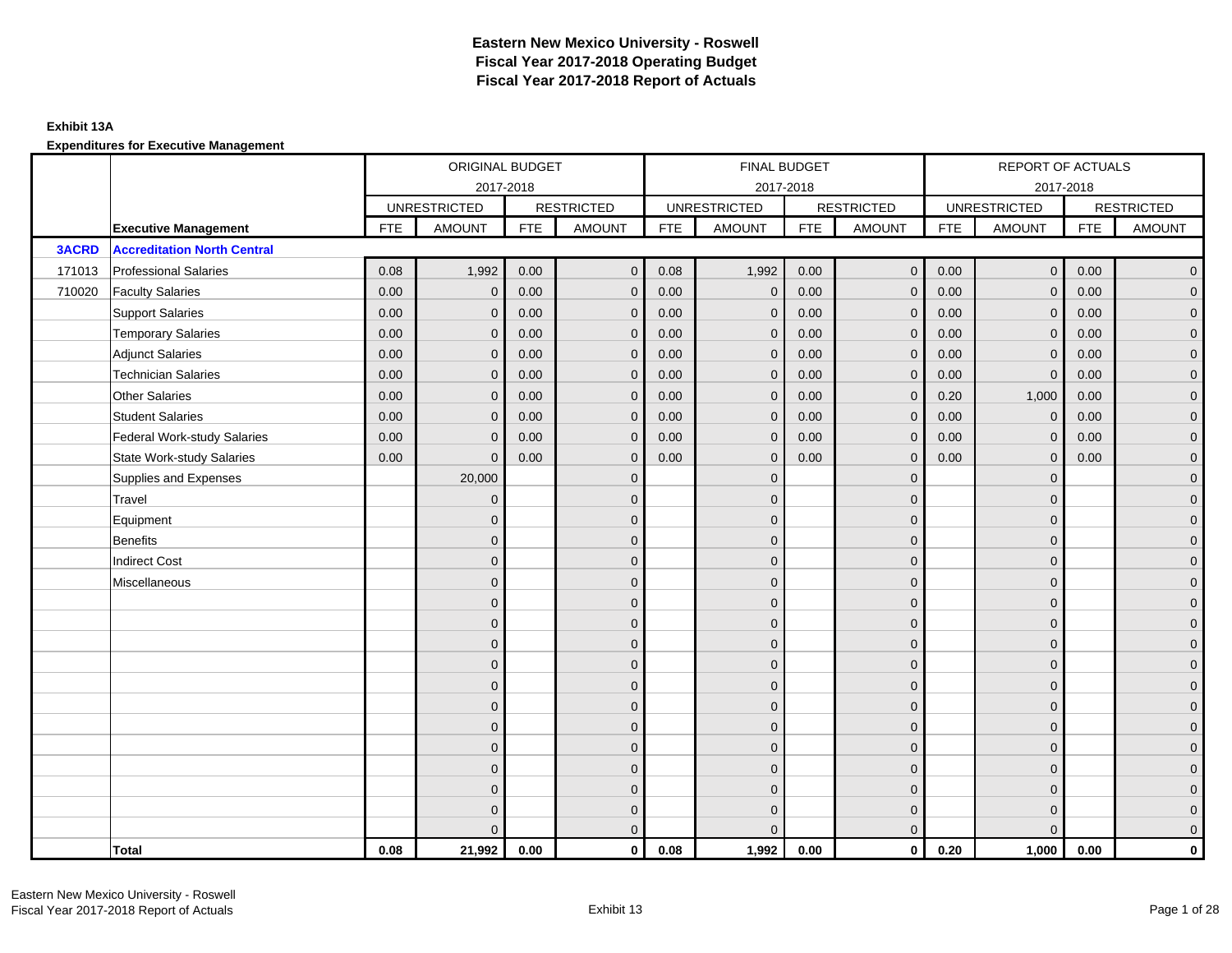### **Exhibit 13A**

|        |                                    | ORIGINAL BUDGET |                     |            |                   | FINAL BUDGET |                     |            |                   | <b>REPORT OF ACTUALS</b> |                     |            |                   |
|--------|------------------------------------|-----------------|---------------------|------------|-------------------|--------------|---------------------|------------|-------------------|--------------------------|---------------------|------------|-------------------|
|        |                                    |                 | 2017-2018           |            |                   |              | 2017-2018           |            |                   |                          |                     | 2017-2018  |                   |
|        |                                    |                 | <b>UNRESTRICTED</b> |            | <b>RESTRICTED</b> |              | <b>UNRESTRICTED</b> |            | <b>RESTRICTED</b> |                          | <b>UNRESTRICTED</b> |            | <b>RESTRICTED</b> |
|        | <b>Executive Management</b>        | <b>FTE</b>      | <b>AMOUNT</b>       | <b>FTE</b> | <b>AMOUNT</b>     | <b>FTE</b>   | <b>AMOUNT</b>       | <b>FTE</b> | <b>AMOUNT</b>     | <b>FTE</b>               | <b>AMOUNT</b>       | <b>FTE</b> | <b>AMOUNT</b>     |
| 3CCB   | <b>Community College Board</b>     |                 |                     |            |                   |              |                     |            |                   |                          |                     |            |                   |
| 171013 | <b>Professional Salaries</b>       | 0.00            | $\mathbf{0}$        | 0.00       | $\overline{0}$    | 0.00         | $\overline{0}$      | 0.00       | $\overline{0}$    | 0.00                     | $\mathbf 0$         | 0.00       | $\overline{0}$    |
| 710075 | <b>Faculty Salaries</b>            | 0.00            | $\mathbf{0}$        | 0.00       | $\mathbf{0}$      | 0.00         | $\mathbf{0}$        | 0.00       | $\mathbf{0}$      | 0.00                     | $\mathbf{0}$        | 0.00       | $\overline{0}$    |
|        | <b>Support Salaries</b>            | 0.00            | $\mathbf{0}$        | 0.00       | $\mathbf{0}$      | 0.00         | $\mathbf{0}$        | 0.00       | $\mathbf{0}$      | 0.00                     | $\mathbf 0$         | 0.00       | $\overline{0}$    |
|        | <b>Temporary Salaries</b>          | 0.00            | $\mathbf{0}$        | 0.00       | $\Omega$          | 0.00         | $\mathbf{0}$        | 0.00       | $\mathbf{0}$      | 0.00                     | $\mathbf{0}$        | 0.00       | $\overline{0}$    |
|        | <b>Adjunct Salaries</b>            | 0.00            | $\mathbf{0}$        | 0.00       | $\mathbf{0}$      | 0.00         | $\mathbf{0}$        | 0.00       | $\mathbf{0}$      | 0.00                     | $\mathbf{0}$        | 0.00       | $\mathbf 0$       |
|        | <b>Technician Salaries</b>         | 0.00            | $\mathbf{0}$        | 0.00       | $\mathbf{0}$      | 0.00         | $\mathbf{0}$        | 0.00       | $\mathbf{0}$      | 0.00                     | $\Omega$            | 0.00       | $\mathbf 0$       |
|        | <b>Other Salaries</b>              | 0.00            | $\mathbf{0}$        | 0.00       | $\Omega$          | 0.00         | $\Omega$            | 0.00       | $\mathbf{0}$      | 0.00                     | $\mathbf{0}$        | 0.00       | $\overline{0}$    |
|        | <b>Student Salaries</b>            | 0.00            | $\mathbf 0$         | 0.00       | $\mathbf{0}$      | 0.00         | $\mathbf 0$         | 0.00       | $\mathbf{0}$      | 0.00                     | $\mathbf 0$         | 0.00       | $\overline{0}$    |
|        | <b>Federal Work-study Salaries</b> | 0.00            | $\mathbf{0}$        | 0.00       | $\mathbf{0}$      | 0.00         | $\mathbf{0}$        | 0.00       | $\mathbf 0$       | 0.00                     | $\mathbf{0}$        | 0.00       | $\overline{0}$    |
|        | <b>State Work-study Salaries</b>   | 0.00            | $\mathbf{0}$        | 0.00       | $\Omega$          | 0.00         | $\mathbf{0}$        | 0.00       | $\mathbf{0}$      | 0.00                     | $\mathbf{0}$        | 0.00       | $\overline{0}$    |
|        | Supplies and Expenses              |                 | $\mathbf{0}$        |            | $\mathbf{0}$      |              | $\Omega$            |            | $\mathbf 0$       |                          | $\mathbf{0}$        |            | $\overline{0}$    |
|        | Travel                             |                 | $\mathbf{0}$        |            | $\mathbf{0}$      |              | $\Omega$            |            | $\mathbf{0}$      |                          | $\mathbf{0}$        |            | $\overline{0}$    |
|        | Equipment                          |                 | $\mathbf{0}$        |            | $\mathbf{0}$      |              | $\Omega$            |            | $\mathbf 0$       |                          | $\Omega$            |            | $\overline{0}$    |
|        | Benefits                           |                 | $\mathbf{0}$        |            | $\mathbf{0}$      |              | $\Omega$            |            | $\mathbf 0$       |                          | $\mathbf{0}$        |            | $\overline{0}$    |
|        | <b>Indirect Cost</b>               |                 | $\mathbf{0}$        |            | $\mathbf{0}$      |              | $\Omega$            |            | $\mathbf{0}$      |                          | $\mathbf{0}$        |            | $\mathbf 0$       |
|        | Miscellaneous                      |                 | $\mathbf{0}$        |            | $\mathbf{0}$      |              | $\Omega$            |            | $\mathbf{0}$      |                          | $\Omega$            |            | $\mathbf 0$       |
|        |                                    |                 | $\mathbf{0}$        |            | $\mathbf 0$       |              | $\overline{0}$      |            | $\mathbf 0$       |                          | $\mathbf{0}$        |            | $\overline{0}$    |
|        |                                    |                 | $\mathbf{0}$        |            | $\mathbf 0$       |              | $\mathbf{0}$        |            | $\mathbf 0$       |                          | $\Omega$            |            | $\overline{0}$    |
|        |                                    |                 | $\Omega$            |            | $\mathbf{0}$      |              | $\Omega$            |            | $\mathbf 0$       |                          | $\Omega$            |            | $\overline{0}$    |
|        |                                    |                 | $\mathbf{0}$        |            | $\mathbf{0}$      |              | $\Omega$            |            | $\mathbf 0$       |                          | $\mathbf{0}$        |            | $\overline{0}$    |
|        |                                    |                 | $\mathbf{0}$        |            | $\mathbf{0}$      |              | $\Omega$            |            | $\mathbf 0$       |                          | $\Omega$            |            | $\mathbf 0$       |
|        |                                    |                 | $\mathbf{0}$        |            | $\mathbf{0}$      |              | $\Omega$            |            | $\mathbf{0}$      |                          | $\Omega$            |            | $\overline{0}$    |
|        |                                    |                 | $\mathbf{0}$        |            | $\mathbf 0$       |              | $\overline{0}$      |            | $\mathbf 0$       |                          | $\mathbf{0}$        |            | $\overline{0}$    |
|        |                                    |                 | $\Omega$            |            | $\mathbf{0}$      |              | $\Omega$            |            | $\mathbf{0}$      |                          | $\mathbf{0}$        |            | $\overline{0}$    |
|        |                                    |                 | $\overline{0}$      |            | $\mathbf{0}$      |              | $\Omega$            |            | $\mathbf{0}$      |                          | $\mathbf{0}$        |            | $\mathbf 0$       |
|        |                                    |                 | $\Omega$            |            | $\mathbf{0}$      |              | $\Omega$            |            | $\mathbf{0}$      |                          | $\Omega$            |            | $\mathbf 0$       |
|        |                                    |                 | $\mathbf{0}$        |            | $\mathbf 0$       |              | $\mathbf{0}$        |            | $\mathbf{0}$      |                          | $\mathbf{0}$        |            | $\mathbf 0$       |
|        |                                    |                 | $\mathbf{0}$        |            | $\mathbf{0}$      |              | $\Omega$            |            | $\mathbf{0}$      |                          | $\Omega$            |            | $\overline{0}$    |
|        | Total                              | 0.00            | $\mathbf 0$         | 0.00       | $\mathbf 0$       | 0.00         | $\mathbf{0}$        | 0.00       | $\overline{0}$    | 0.00                     | $\mathbf 0$         | 0.00       | $\mathbf 0$       |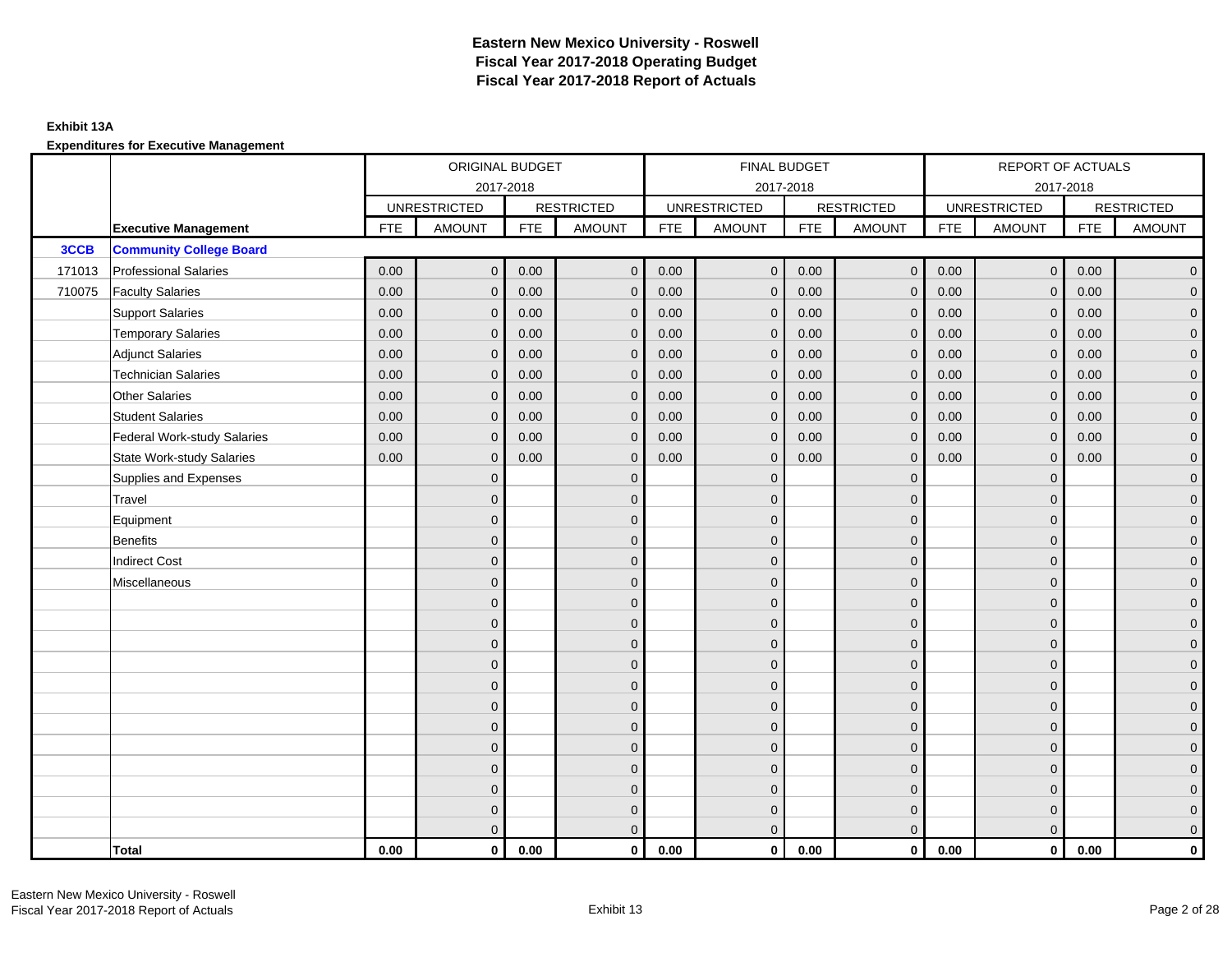### **Exhibit 13A**

|              |                                    |            | ORIGINAL BUDGET     |            |                   |            | FINAL BUDGET        |            |                   |            | REPORT OF ACTUALS   |            |                     |
|--------------|------------------------------------|------------|---------------------|------------|-------------------|------------|---------------------|------------|-------------------|------------|---------------------|------------|---------------------|
|              |                                    |            |                     | 2017-2018  |                   |            | 2017-2018           |            |                   |            | 2017-2018           |            |                     |
|              |                                    |            | <b>UNRESTRICTED</b> |            | <b>RESTRICTED</b> |            | <b>UNRESTRICTED</b> |            | <b>RESTRICTED</b> |            | <b>UNRESTRICTED</b> |            | <b>RESTRICTED</b>   |
|              | <b>Executive Management</b>        | <b>FTE</b> | <b>AMOUNT</b>       | <b>FTE</b> | <b>AMOUNT</b>     | <b>FTE</b> | AMOUNT              | <b>FTE</b> | <b>AMOUNT</b>     | <b>FTE</b> | <b>AMOUNT</b>       | <b>FTE</b> | <b>AMOUNT</b>       |
| <b>3CNSL</b> | <b>Consulting Services</b>         |            |                     |            |                   |            |                     |            |                   |            |                     |            |                     |
| 171013       | <b>Professional Salaries</b>       | 0.00       | $\mathbf{0}$        | 0.00       | $\mathbf{0}$      | 0.00       | $\overline{0}$      | 0.00       | $\overline{0}$    | 0.00       | $\overline{0}$      | 0.00       | $\overline{0}$      |
| 710050       | <b>Faculty Salaries</b>            | 0.00       | $\mathbf{0}$        | 0.00       | $\mathbf{0}$      | 0.00       | $\mathbf{0}$        | 0.00       | $\mathbf{0}$      | 0.00       | $\overline{0}$      | 0.00       | $\overline{0}$      |
|              | <b>Support Salaries</b>            | 0.00       | $\mathbf{0}$        | 0.00       | $\mathbf{0}$      | 0.00       | $\overline{0}$      | 0.00       | $\mathbf 0$       | 0.00       | $\overline{0}$      | 0.00       | $\overline{0}$      |
|              | <b>Temporary Salaries</b>          | 0.00       | $\mathbf 0$         | 0.00       | $\mathbf 0$       | 0.00       | $\mathbf 0$         | 0.00       | $\mathbf 0$       | 0.00       | $\mathbf{0}$        | 0.00       | $\mathbf{0}$        |
|              | <b>Adjunct Salaries</b>            | 0.00       | $\mathbf{0}$        | 0.00       | $\mathbf{0}$      | 0.00       | $\mathbf{0}$        | 0.00       | $\mathbf 0$       | 0.00       | $\mathbf{0}$        | 0.00       | $\mathbf{0}$        |
|              | <b>Technician Salaries</b>         | 0.00       | $\mathbf{0}$        | 0.00       | $\mathbf 0$       | 0.00       | $\mathbf{0}$        | 0.00       | $\mathbf{0}$      | 0.00       | $\mathbf{0}$        | 0.00       | $\mathbf{0}$        |
|              | <b>Other Salaries</b>              | 0.00       | $\mathbf{0}$        | 0.00       | $\Omega$          | 0.00       | $\Omega$            | 0.00       | $\mathbf{0}$      | 0.00       | $\overline{0}$      | 0.00       | $\overline{0}$      |
|              | <b>Student Salaries</b>            | 0.00       | $\mathbf 0$         | 0.00       | $\mathbf 0$       | 0.00       | $\overline{0}$      | 0.00       | $\mathbf 0$       | 0.00       | $\mathbf 0$         | 0.00       | $\overline{0}$      |
|              | <b>Federal Work-study Salaries</b> | 0.00       | $\mathbf{0}$        | 0.00       | $\mathbf 0$       | 0.00       | $\mathbf{0}$        | 0.00       | $\mathbf 0$       | 0.00       | $\mathbf 0$         | 0.00       | $\overline{0}$      |
|              | <b>State Work-study Salaries</b>   | 0.00       | $\mathbf{0}$        | 0.00       | $\mathbf{0}$      | 0.00       | $\mathbf{0}$        | 0.00       | $\mathbf{0}$      | 0.00       | $\mathbf{0}$        | 0.00       | $\overline{0}$      |
|              | Supplies and Expenses              |            | 200,000             |            | $\mathbf 0$       |            | 200,000             |            | $\mathbf{0}$      |            | 191,740             |            | $\mathsf{O}\xspace$ |
|              | Travel                             |            | $\overline{0}$      |            | $\mathbf{0}$      |            | $\mathbf{0}$        |            | $\mathbf{0}$      |            | $\mathbf{0}$        |            | $\overline{0}$      |
|              | Equipment                          |            | $\mathbf{0}$        |            | $\mathbf 0$       |            | $\mathbf{0}$        |            | $\mathbf 0$       |            | $\mathbf 0$         |            | $\overline{0}$      |
|              | <b>Benefits</b>                    |            | $\mathbf{0}$        |            | $\mathbf{0}$      |            | $\Omega$            |            | $\mathbf 0$       |            | $\mathbf{0}$        |            | $\overline{0}$      |
|              | <b>Indirect Cost</b>               |            | $\Omega$            |            | $\mathbf{0}$      |            | $\Omega$            |            | $\mathbf{0}$      |            | $\Omega$            |            | $\overline{0}$      |
|              | Miscellaneous                      |            | $\Omega$            |            | $\mathbf{0}$      |            | $\Omega$            |            | $\mathbf{0}$      |            | $\Omega$            |            | $\mathsf{O}\xspace$ |
|              |                                    |            | $\overline{0}$      |            | $\mathbf 0$       |            | $\mathbf{0}$        |            | $\mathbf 0$       |            | $\mathbf{0}$        |            | $\mathbf{0}$        |
|              |                                    |            | $\overline{0}$      |            | $\mathbf 0$       |            | $\mathbf{0}$        |            | $\mathbf 0$       |            | $\mathbf{0}$        |            | $\overline{0}$      |
|              |                                    |            | $\overline{0}$      |            | $\mathbf{0}$      |            | $\Omega$            |            | $\mathbf 0$       |            | $\mathbf{0}$        |            | $\overline{0}$      |
|              |                                    |            | $\Omega$            |            | $\mathbf{0}$      |            | $\Omega$            |            | $\mathbf{0}$      |            | $\Omega$            |            | $\overline{0}$      |
|              |                                    |            | $\mathbf{0}$        |            | $\mathbf 0$       |            | $\mathbf{0}$        |            | $\mathbf 0$       |            | $\mathbf 0$         |            | $\mathsf{O}\xspace$ |
|              |                                    |            | $\mathbf{0}$        |            | $\mathbf 0$       |            | $\mathbf{0}$        |            | $\mathbf 0$       |            | $\mathbf{0}$        |            | $\mathbf{0}$        |
|              |                                    |            | $\mathbf{0}$        |            | $\mathbf{0}$      |            | $\mathbf{0}$        |            | $\mathbf 0$       |            | $\mathbf{0}$        |            | $\overline{0}$      |
|              |                                    |            | $\Omega$            |            | $\mathbf{0}$      |            | $\Omega$            |            | $\mathbf{0}$      |            | $\mathbf 0$         |            | $\overline{0}$      |
|              |                                    |            | $\overline{0}$      |            | $\mathbf 0$       |            | $\mathbf{0}$        |            | $\mathbf 0$       |            | $\mathbf 0$         |            | $\mathbf{0}$        |
|              |                                    |            | $\overline{0}$      |            | $\mathbf 0$       |            | $\mathbf{0}$        |            | $\mathbf 0$       |            | $\mathbf 0$         |            | $\overline{0}$      |
|              |                                    |            | 0                   |            | $\mathbf 0$       |            | $\Omega$            |            | $\mathbf 0$       |            | $\mathbf 0$         |            | $\mathbf{0}$        |
|              |                                    |            | $\Omega$            |            | $\mathbf{0}$      |            | $\Omega$            |            | $\overline{0}$    |            | $\Omega$            |            | $\overline{0}$      |
|              | <b>Total</b>                       | 0.00       | 200,000             | 0.00       | $\mathbf{0}$      | 0.00       | 200,000             | 0.00       | $\mathbf{0}$      | 0.00       | 191,740             | 0.00       | $\mathbf 0$         |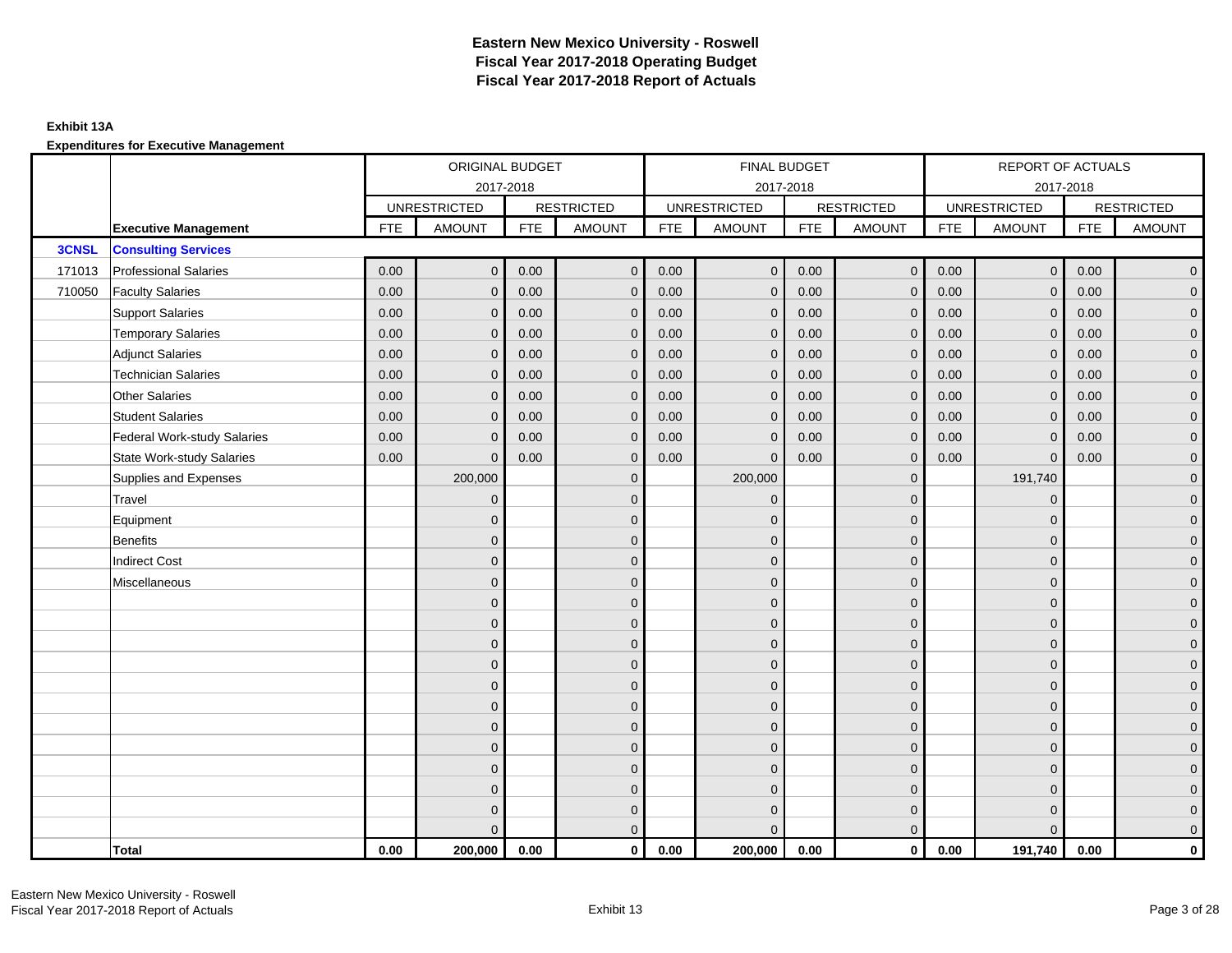### **Exhibit 13A**

|              |                                           | ORIGINAL BUDGET |                     |            |                   |            | FINAL BUDGET        |            |                   |            | <b>REPORT OF ACTUALS</b> |            |                     |
|--------------|-------------------------------------------|-----------------|---------------------|------------|-------------------|------------|---------------------|------------|-------------------|------------|--------------------------|------------|---------------------|
|              |                                           |                 | 2017-2018           |            |                   |            | 2017-2018           |            |                   |            | 2017-2018                |            |                     |
|              |                                           |                 | <b>UNRESTRICTED</b> |            | <b>RESTRICTED</b> |            | <b>UNRESTRICTED</b> |            | <b>RESTRICTED</b> |            | <b>UNRESTRICTED</b>      |            | <b>RESTRICTED</b>   |
|              | <b>Executive Management</b>               | <b>FTE</b>      | <b>AMOUNT</b>       | <b>FTE</b> | <b>AMOUNT</b>     | <b>FTE</b> | <b>AMOUNT</b>       | <b>FTE</b> | <b>AMOUNT</b>     | <b>FTE</b> | <b>AMOUNT</b>            | <b>FTE</b> | <b>AMOUNT</b>       |
| <b>3DADM</b> | <b>Vice President of Business Affairs</b> |                 |                     |            |                   |            |                     |            |                   |            |                          |            |                     |
| 171013       | <b>Professional Salaries</b>              | 1.00            | 103,180             | 0.00       | $\mathbf{0}$      | 1.00       | 106,275             | 0.00       | $\overline{0}$    | 0.50       | 63,496                   | 0.00       | $\overline{0}$      |
| 740010       | <b>Faculty Salaries</b>                   | 0.00            | $\mathbf 0$         | 0.00       | $\mathbf{0}$      | 0.00       | $\mathbf{0}$        | 0.00       | $\mathbf{0}$      | 0.00       | $\mathbf 0$              | 0.00       | $\mathsf{O}\xspace$ |
|              | <b>Support Salaries</b>                   | 0.00            | $\mathbf 0$         | 0.00       | $\mathbf{0}$      | 0.00       | $\mathbf{0}$        | 0.00       | $\mathbf 0$       | 0.00       | $\mathbf 0$              | 0.00       | $\overline{0}$      |
|              | <b>Temporary Salaries</b>                 | 0.00            | $\mathbf{0}$        | 0.00       | $\Omega$          | 0.00       | $\mathbf{0}$        | 0.00       | $\mathbf 0$       | 0.00       | $\mathbf 0$              | 0.00       | $\overline{0}$      |
|              | <b>Adjunct Salaries</b>                   | 0.00            | $\Omega$            | 0.00       | $\Omega$          | 0.00       | $\mathbf{0}$        | 0.00       | $\mathbf{0}$      | 0.00       | $\Omega$                 | 0.00       | $\overline{0}$      |
|              | <b>Technician Salaries</b>                | 0.00            | $\mathbf{0}$        | 0.00       | $\mathbf{0}$      | 0.00       | $\mathbf{0}$        | 0.00       | $\mathbf{0}$      | 0.00       | $\mathbf 0$              | 0.00       | $\mathbf{0}$        |
|              | <b>Other Salaries</b>                     | 0.00            | $\mathbf{0}$        | 0.00       | $\Omega$          | 0.00       | $\Omega$            | 0.00       | $\mathbf{0}$      | 0.00       | $\mathbf{0}$             | 0.00       | $\overline{0}$      |
|              | <b>Student Salaries</b>                   | 0.00            | $\mathbf{0}$        | 0.00       | $\mathbf{0}$      | 0.00       | $\mathbf{0}$        | 0.00       | $\mathbf 0$       | 0.00       | $\mathbf{0}$             | 0.00       | $\overline{0}$      |
|              | <b>Federal Work-study Salaries</b>        | 0.00            | $\mathbf{0}$        | 0.00       | $\mathbf{0}$      | 0.00       | $\mathbf{0}$        | 0.00       | $\mathbf 0$       | 0.00       | $\mathbf 0$              | 0.00       | $\mathbf{0}$        |
|              | <b>State Work-study Salaries</b>          | 0.00            | $\mathbf{0}$        | 0.00       | $\mathbf{0}$      | 0.00       | $\mathbf{0}$        | 0.00       | $\mathbf{0}$      | 0.00       | $\mathbf 0$              | 0.00       | $\overline{0}$      |
|              | Supplies and Expenses                     |                 | 20,000              |            | $\mathbf{0}$      |            | 20,000              |            | $\mathbf{0}$      |            | 21,209                   |            | $\mathsf{O}\xspace$ |
|              | Travel                                    |                 | $\mathbf{0}$        |            | $\mathbf{0}$      |            | $\Omega$            |            | $\mathbf{0}$      |            | 3,142                    |            | $\overline{0}$      |
|              | Equipment                                 |                 | $\mathbf{0}$        |            | $\mathbf 0$       |            | $\mathbf{0}$        |            | $\mathbf 0$       |            | $\mathbf 0$              |            | $\overline{0}$      |
|              | <b>Benefits</b>                           |                 | $\Omega$            |            | $\mathbf{0}$      |            | $\Omega$            |            | $\mathbf 0$       |            | $\mathbf 0$              |            | $\overline{0}$      |
|              | <b>Indirect Cost</b>                      |                 | $\Omega$            |            | $\mathbf{0}$      |            | $\Omega$            |            | $\mathbf{0}$      |            | $\Omega$                 |            | $\overline{0}$      |
|              | Miscellaneous                             |                 | $\mathbf{0}$        |            | $\mathbf 0$       |            | $\mathbf{0}$        |            | $\mathbf 0$       |            | $\mathbf 0$              |            | $\mathsf{O}\xspace$ |
|              |                                           |                 | $\mathbf{0}$        |            | $\mathbf 0$       |            | $\mathbf{0}$        |            | $\mathbf 0$       |            | $\Omega$                 |            | $\overline{0}$      |
|              |                                           |                 | $\Omega$            |            | $\mathbf 0$       |            | $\Omega$            |            | $\mathbf 0$       |            | $\Omega$                 |            | $\overline{0}$      |
|              |                                           |                 | $\Omega$            |            | $\mathbf 0$       |            | $\Omega$            |            | $\mathbf 0$       |            | $\mathbf 0$              |            | $\mathbf{0}$        |
|              |                                           |                 | $\Omega$            |            | $\mathbf{0}$      |            | $\Omega$            |            | $\mathbf 0$       |            | $\Omega$                 |            | $\mathbf{0}$        |
|              |                                           |                 | $\Omega$            |            | $\mathbf{0}$      |            | $\Omega$            |            | $\mathbf{0}$      |            | $\Omega$                 |            | $\mathsf{O}\xspace$ |
|              |                                           |                 | $\Omega$            |            | $\mathbf{0}$      |            | $\Omega$            |            | $\mathbf{0}$      |            | $\Omega$                 |            | $\overline{0}$      |
|              |                                           |                 | $\mathbf{0}$        |            | $\mathbf 0$       |            | $\mathbf{0}$        |            | $\mathbf 0$       |            | $\mathbf 0$              |            | $\overline{0}$      |
|              |                                           |                 | $\Omega$            |            | $\mathbf{0}$      |            | $\Omega$            |            | $\mathbf 0$       |            | $\mathbf 0$              |            | $\overline{0}$      |
|              |                                           |                 | $\Omega$            |            | $\mathbf{0}$      |            | $\Omega$            |            | $\mathbf{0}$      |            | $\Omega$                 |            | $\overline{0}$      |
|              |                                           |                 | $\mathbf{0}$        |            | $\mathbf 0$       |            | $\mathbf{0}$        |            | $\mathbf 0$       |            | $\mathbf 0$              |            | $\mathbf{0}$        |
|              |                                           |                 | $\mathbf{0}$        |            | $\mathbf 0$       |            | $\mathbf{0}$        |            | $\mathbf 0$       |            | $\mathbf 0$              |            | $\mathbf{0}$        |
|              |                                           |                 | $\Omega$            |            | $\mathbf{0}$      |            | $\Omega$            |            | $\mathbf{0}$      |            | $\Omega$                 |            | $\overline{0}$      |
|              | <b>Total</b>                              | 1.00            | 123,180             | 0.00       | $\mathbf{0}$      | 1.00       | 126,275             | 0.00       | $\mathbf{0}$      | 0.50       | 87,847                   | 0.00       | $\mathbf{0}$        |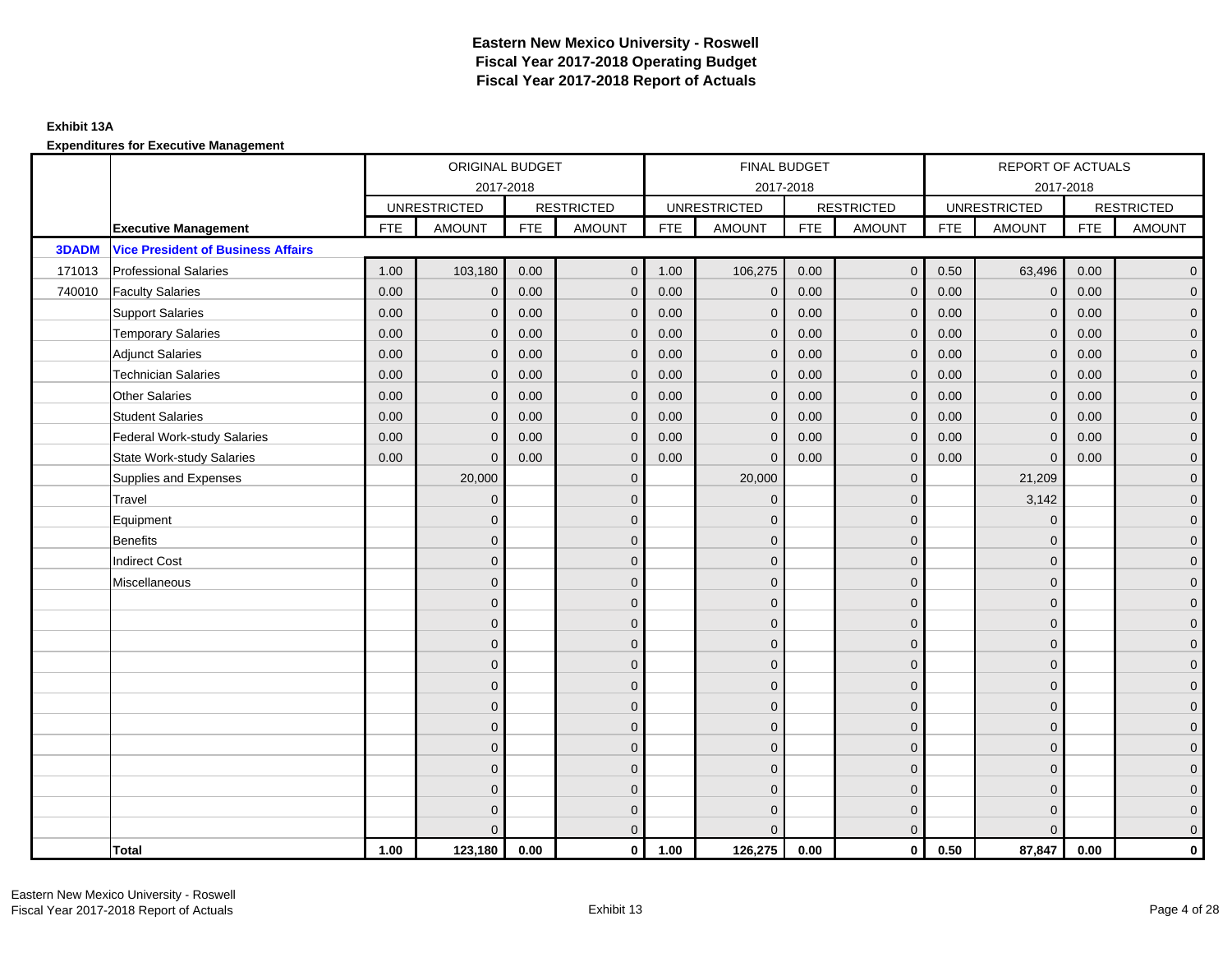### **Exhibit 13A**

|        |                                  | ORIGINAL BUDGET |                     |            |                   | FINAL BUDGET |                     |            |                     | <b>REPORT OF ACTUALS</b> |                     |            |                     |
|--------|----------------------------------|-----------------|---------------------|------------|-------------------|--------------|---------------------|------------|---------------------|--------------------------|---------------------|------------|---------------------|
|        |                                  |                 | 2017-2018           |            |                   |              | 2017-2018           |            |                     |                          | 2017-2018           |            |                     |
|        |                                  |                 | <b>UNRESTRICTED</b> |            | <b>RESTRICTED</b> |              | <b>UNRESTRICTED</b> |            | <b>RESTRICTED</b>   |                          | <b>UNRESTRICTED</b> |            | <b>RESTRICTED</b>   |
|        | <b>Executive Management</b>      | <b>FTE</b>      | <b>AMOUNT</b>       | <b>FTE</b> | <b>AMOUNT</b>     | <b>FTE</b>   | <b>AMOUNT</b>       | <b>FTE</b> | <b>AMOUNT</b>       | <b>FTE</b>               | <b>AMOUNT</b>       | <b>FTE</b> | <b>AMOUNT</b>       |
| 3LEGL  | <b>Legal Services</b>            |                 |                     |            |                   |              |                     |            |                     |                          |                     |            |                     |
| 171013 | <b>Professional Salaries</b>     | 0.00            | $\mathbf{0}$        | 0.00       | $\mathbf{0}$      | 0.00         | $\overline{0}$      | 0.00       | $\overline{0}$      | 0.00                     | $\overline{0}$      | 0.00       | $\overline{0}$      |
| 710070 | <b>Faculty Salaries</b>          | 0.00            | $\mathbf{0}$        | 0.00       | $\mathbf{0}$      | 0.00         | $\mathbf{0}$        | 0.00       | $\mathbf{0}$        | 0.00                     | $\mathbf 0$         | 0.00       | $\overline{0}$      |
|        | <b>Support Salaries</b>          | 0.00            | $\mathbf{0}$        | 0.00       | $\mathbf{0}$      | 0.00         | $\overline{0}$      | 0.00       | $\mathbf{0}$        | 0.00                     | $\overline{0}$      | 0.00       | $\overline{0}$      |
|        | <b>Temporary Salaries</b>        | 0.00            | $\mathbf{0}$        | 0.00       | $\Omega$          | 0.00         | $\mathbf{0}$        | 0.00       | $\mathbf{0}$        | 0.00                     | $\mathbf 0$         | 0.00       | $\overline{0}$      |
|        | <b>Adjunct Salaries</b>          | 0.00            | $\mathbf{0}$        | 0.00       | $\mathbf 0$       | 0.00         | $\overline{0}$      | 0.00       | $\mathbf 0$         | 0.00                     | $\mathbf{0}$        | 0.00       | $\mathbf{0}$        |
|        | <b>Technician Salaries</b>       | 0.00            | $\mathbf{0}$        | 0.00       | $\Omega$          | 0.00         | $\mathbf{0}$        | 0.00       | $\mathbf{0}$        | 0.00                     | $\mathbf{0}$        | 0.00       | $\mathbf{0}$        |
|        | <b>Other Salaries</b>            | 0.00            | $\Omega$            | 0.00       | $\Omega$          | 0.00         | $\Omega$            | 0.00       | $\mathbf{0}$        | 0.00                     | $\mathbf{0}$        | 0.00       | $\overline{0}$      |
|        | <b>Student Salaries</b>          | 0.00            | $\mathbf{0}$        | 0.00       | $\mathbf 0$       | 0.00         | $\overline{0}$      | 0.00       | $\mathbf 0$         | 0.00                     | $\mathbf 0$         | 0.00       | $\overline{0}$      |
|        | Federal Work-study Salaries      | 0.00            | $\mathbf{0}$        | 0.00       | $\mathbf{0}$      | 0.00         | $\mathbf{0}$        | 0.00       | $\mathbf 0$         | 0.00                     | $\mathbf 0$         | 0.00       | $\overline{0}$      |
|        | <b>State Work-study Salaries</b> | 0.00            | $\mathbf{0}$        | 0.00       | $\Omega$          | 0.00         | $\mathbf{0}$        | 0.00       | $\mathbf{0}$        | 0.00                     | $\mathbf{0}$        | 0.00       | $\overline{0}$      |
|        | Supplies and Expenses            |                 | $\mathbf{0}$        |            | $\mathbf{0}$      |              | $\mathbf{0}$        |            | $\mathbf 0$         |                          | $\mathbf 0$         |            | $\pmb{0}$           |
|        | Travel                           |                 | $\mathbf{0}$        |            | $\mathbf{0}$      |              | $\mathbf{0}$        |            | $\mathbf 0$         |                          | $\mathbf{0}$        |            | $\mathbf{0}$        |
|        | Equipment                        |                 | $\mathbf{0}$        |            | $\mathbf{0}$      |              | $\mathbf{0}$        |            | $\mathbf 0$         |                          | $\mathbf{0}$        |            | $\overline{0}$      |
|        | <b>Benefits</b>                  |                 | $\mathbf{0}$        |            | $\mathbf{0}$      |              | $\mathbf{0}$        |            | $\mathbf 0$         |                          | $\mathbf 0$         |            | $\mathbf{0}$        |
|        | <b>Indirect Cost</b>             |                 | $\mathbf{0}$        |            | $\mathbf{0}$      |              | $\Omega$            |            | $\mathbf 0$         |                          | $\mathbf 0$         |            | $\mathbf{0}$        |
|        | Miscellaneous                    |                 | $\Omega$            |            | $\mathbf{0}$      |              | $\mathbf{0}$        |            | $\mathbf 0$         |                          | $\mathbf 0$         |            | $\overline{0}$      |
|        |                                  |                 | $\overline{0}$      |            | $\mathbf 0$       |              | $\mathbf{0}$        |            | $\mathbf 0$         |                          | $\mathbf 0$         |            | $\mathsf{O}\xspace$ |
|        |                                  |                 | $\overline{0}$      |            | $\mathbf 0$       |              | $\mathbf{0}$        |            | $\mathbf 0$         |                          | $\mathbf{0}$        |            | $\overline{0}$      |
|        |                                  |                 | $\Omega$            |            | $\mathbf{0}$      |              | $\Omega$            |            | $\mathbf 0$         |                          | $\Omega$            |            | $\overline{0}$      |
|        |                                  |                 | $\mathbf{0}$        |            | $\mathbf{0}$      |              | $\mathbf{0}$        |            | $\mathbf 0$         |                          | $\mathbf 0$         |            | $\mathbf{0}$        |
|        |                                  |                 | $\mathbf{0}$        |            | $\mathbf{0}$      |              | $\mathbf{0}$        |            | $\mathbf 0$         |                          | $\mathbf 0$         |            | $\mathsf{O}\xspace$ |
|        |                                  |                 | $\overline{0}$      |            | $\mathbf{0}$      |              | $\Omega$            |            | $\mathbf 0$         |                          | $\Omega$            |            | $\overline{0}$      |
|        |                                  |                 | $\overline{0}$      |            | $\mathbf 0$       |              | $\mathbf{0}$        |            | $\mathsf{O}\xspace$ |                          | $\mathbf 0$         |            | $\overline{0}$      |
|        |                                  |                 | $\Omega$            |            | $\mathbf{0}$      |              | $\Omega$            |            | $\mathbf 0$         |                          | $\Omega$            |            | $\overline{0}$      |
|        | <b>Legal Services</b>            |                 | 25,000              |            | $\mathbf{0}$      |              | 125,000             |            | $\mathbf{0}$        |                          | 33,911              |            | $\mathbf{0}$        |
|        |                                  |                 | $\Omega$            |            | $\mathbf{0}$      |              | $\Omega$            |            | $\mathbf{0}$        |                          | $\mathbf 0$         |            | $\pmb{0}$           |
|        |                                  |                 | $\overline{0}$      |            | $\mathbf 0$       |              | $\mathbf{0}$        |            | $\mathbf 0$         |                          | $\mathbf 0$         |            | $\mathbf{0}$        |
|        |                                  |                 | $\Omega$            |            | $\mathbf{0}$      |              | $\Omega$            |            | $\mathbf{0}$        |                          | $\Omega$            |            | $\overline{0}$      |
|        | Total                            | 0.00            | 25,000              | 0.00       | $\mathbf{0}$      | 0.00         | 125,000             | 0.00       | $\overline{0}$      | 0.00                     | 33,911              | 0.00       | $\mathbf 0$         |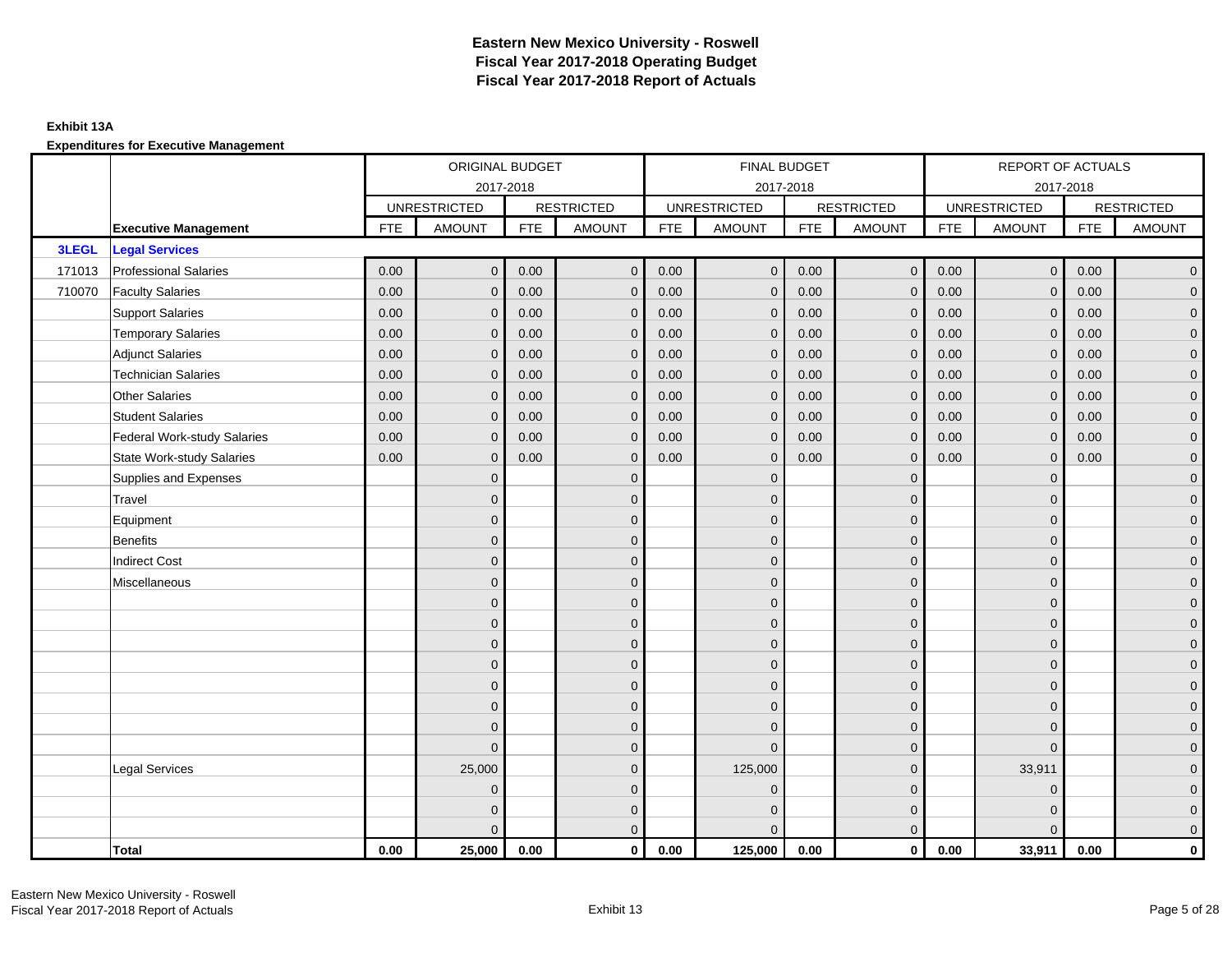### **Exhibit 13A**

|              |                                    | ORIGINAL BUDGET |                     |            |                   |            | FINAL BUDGET        |            |                   |            | REPORT OF ACTUALS   |            |                     |
|--------------|------------------------------------|-----------------|---------------------|------------|-------------------|------------|---------------------|------------|-------------------|------------|---------------------|------------|---------------------|
|              |                                    |                 | 2017-2018           |            |                   |            | 2017-2018           |            |                   |            | 2017-2018           |            |                     |
|              |                                    |                 | <b>UNRESTRICTED</b> |            | <b>RESTRICTED</b> |            | <b>UNRESTRICTED</b> |            | <b>RESTRICTED</b> |            | <b>UNRESTRICTED</b> |            | <b>RESTRICTED</b>   |
|              | <b>Executive Management</b>        | <b>FTE</b>      | <b>AMOUNT</b>       | <b>FTE</b> | AMOUNT            | <b>FTE</b> | <b>AMOUNT</b>       | <b>FTE</b> | <b>AMOUNT</b>     | <b>FTE</b> | <b>AMOUNT</b>       | <b>FTE</b> | <b>AMOUNT</b>       |
| <b>3SRCH</b> | <b>Executive Search</b>            |                 |                     |            |                   |            |                     |            |                   |            |                     |            |                     |
| 171013       | <b>Professional Salaries</b>       | 0.00            | $\mathbf{0}$        | 0.00       | $\mathbf{0}$      | 0.00       | $\overline{0}$      | 0.00       | $\overline{0}$    | 0.00       | $\overline{0}$      | 0.00       | $\overline{0}$      |
| 710002       | <b>Faculty Salaries</b>            | 0.00            | $\mathbf{0}$        | 0.00       | $\Omega$          | 0.00       | $\mathbf{0}$        | 0.00       | $\mathbf{0}$      | 0.00       | $\mathbf{0}$        | 0.00       | $\overline{0}$      |
|              | <b>Support Salaries</b>            | 0.00            | $\mathbf{0}$        | 0.00       | $\mathbf{0}$      | 0.00       | $\overline{0}$      | 0.00       | $\mathbf 0$       | 0.00       | $\overline{0}$      | 0.00       | $\overline{0}$      |
|              | <b>Temporary Salaries</b>          | 0.00            | $\mathbf{0}$        | 0.00       | $\mathbf{0}$      | 0.00       | $\mathbf 0$         | 0.00       | $\mathbf 0$       | 0.00       | $\mathbf 0$         | 0.00       | $\mathbf{0}$        |
|              | <b>Adjunct Salaries</b>            | 0.00            | $\mathbf{0}$        | 0.00       | $\mathbf 0$       | 0.00       | $\overline{0}$      | 0.00       | $\mathbf 0$       | 0.00       | $\mathbf{0}$        | 0.00       | $\mathbf{0}$        |
|              | <b>Technician Salaries</b>         | 0.00            | $\mathbf{0}$        | 0.00       | $\Omega$          | 0.00       | $\mathbf{0}$        | 0.00       | $\mathbf{0}$      | 0.00       | $\mathbf{0}$        | 0.00       | $\mathbf{0}$        |
|              | <b>Other Salaries</b>              | 0.00            | $\mathbf{0}$        | 0.00       | $\Omega$          | 0.00       | $\Omega$            | 0.00       | $\mathbf{0}$      | 0.00       | $\mathbf{0}$        | 0.00       | $\overline{0}$      |
|              | <b>Student Salaries</b>            | 0.00            | $\mathbf 0$         | 0.00       | $\mathbf{0}$      | 0.00       | $\overline{0}$      | 0.00       | $\mathbf 0$       | 0.00       | $\mathbf 0$         | 0.00       | $\overline{0}$      |
|              | <b>Federal Work-study Salaries</b> | 0.00            | $\mathbf{0}$        | 0.00       | $\mathbf{0}$      | 0.00       | $\mathbf{0}$        | 0.00       | $\mathbf 0$       | 0.00       | $\mathbf 0$         | 0.00       | $\overline{0}$      |
|              | <b>State Work-study Salaries</b>   | 0.00            | $\mathbf{0}$        | 0.00       | $\mathbf 0$       | 0.00       | $\mathbf{0}$        | 0.00       | $\mathbf{0}$      | 0.00       | $\mathbf{0}$        | 0.00       | $\overline{0}$      |
|              | Supplies and Expenses              |                 | $\Omega$            |            | $\mathbf{0}$      |            | $\mathbf{0}$        |            | $\mathbf{0}$      |            | 21,097              |            | $\mathsf{O}\xspace$ |
|              | Travel                             |                 | $\Omega$            |            | $\mathbf{0}$      |            | $\Omega$            |            | $\mathbf{0}$      |            | $\mathbf 0$         |            | $\overline{0}$      |
|              | Equipment                          |                 | $\mathbf{0}$        |            | $\mathbf 0$       |            | $\mathbf{0}$        |            | $\mathbf 0$       |            | $\mathbf{0}$        |            | $\overline{0}$      |
|              | <b>Benefits</b>                    |                 | $\Omega$            |            | $\mathbf{0}$      |            | $\Omega$            |            | $\mathbf 0$       |            | $\mathbf 0$         |            | $\overline{0}$      |
|              | <b>Indirect Cost</b>               |                 | $\Omega$            |            | $\mathbf{0}$      |            | $\Omega$            |            | $\mathbf 0$       |            | $\Omega$            |            | $\overline{0}$      |
|              | Miscellaneous                      |                 | $\Omega$            |            | $\mathbf{0}$      |            | $\Omega$            |            | $\mathbf{0}$      |            | 3,540               |            | $\overline{0}$      |
|              |                                    |                 | $\mathbf{0}$        |            | $\mathbf 0$       |            | $\mathbf{0}$        |            | $\mathbf 0$       |            | $\mathbf 0$         |            | $\overline{0}$      |
|              |                                    |                 | $\mathbf{0}$        |            | $\mathbf 0$       |            | $\mathbf{0}$        |            | $\mathbf 0$       |            | $\mathbf 0$         |            | $\overline{0}$      |
|              |                                    |                 | $\Omega$            |            | $\mathbf{0}$      |            | $\Omega$            |            | $\mathbf 0$       |            | $\mathbf{0}$        |            | $\overline{0}$      |
|              |                                    |                 | $\Omega$            |            | $\mathbf{0}$      |            | $\Omega$            |            | $\mathbf{0}$      |            | $\Omega$            |            | $\overline{0}$      |
|              |                                    |                 | $\mathbf{0}$        |            | $\mathbf{0}$      |            | $\mathbf{0}$        |            | $\mathbf 0$       |            | $\mathbf 0$         |            | $\mathsf{O}\xspace$ |
|              |                                    |                 | $\overline{0}$      |            | $\mathbf{0}$      |            | $\mathbf{0}$        |            | $\mathbf 0$       |            | $\mathbf{0}$        |            | $\overline{0}$      |
|              |                                    |                 | $\mathbf{0}$        |            | $\mathbf{0}$      |            | $\mathbf{0}$        |            | $\mathbf 0$       |            | $\mathbf 0$         |            | $\overline{0}$      |
|              |                                    |                 | $\Omega$            |            | $\mathbf{0}$      |            | $\Omega$            |            | $\mathbf{0}$      |            | $\mathbf 0$         |            | $\overline{0}$      |
|              |                                    |                 | $\overline{0}$      |            | $\mathbf 0$       |            | $\mathbf{0}$        |            | $\mathbf 0$       |            | $\mathbf 0$         |            | $\mathbf{0}$        |
|              |                                    |                 | $\mathbf{0}$        |            | $\mathbf 0$       |            | $\mathbf{0}$        |            | $\mathbf 0$       |            | $\mathbf 0$         |            | $\mathbf{0}$        |
|              |                                    |                 | $\mathbf{0}$        |            | $\mathbf 0$       |            | $\mathbf{0}$        |            | $\mathbf 0$       |            | $\mathbf 0$         |            | $\mathbf{0}$        |
|              |                                    |                 | $\Omega$            |            | $\mathbf{0}$      |            | $\Omega$            |            | $\mathbf{0}$      |            | $\Omega$            |            | $\overline{0}$      |
|              | Total                              | 0.00            | $\mathbf{0}$        | 0.00       | $\mathbf{0}$      | 0.00       | $\mathbf{0}$        | 0.00       | $\mathbf{0}$      | 0.00       | 24,637              | 0.00       | $\mathbf 0$         |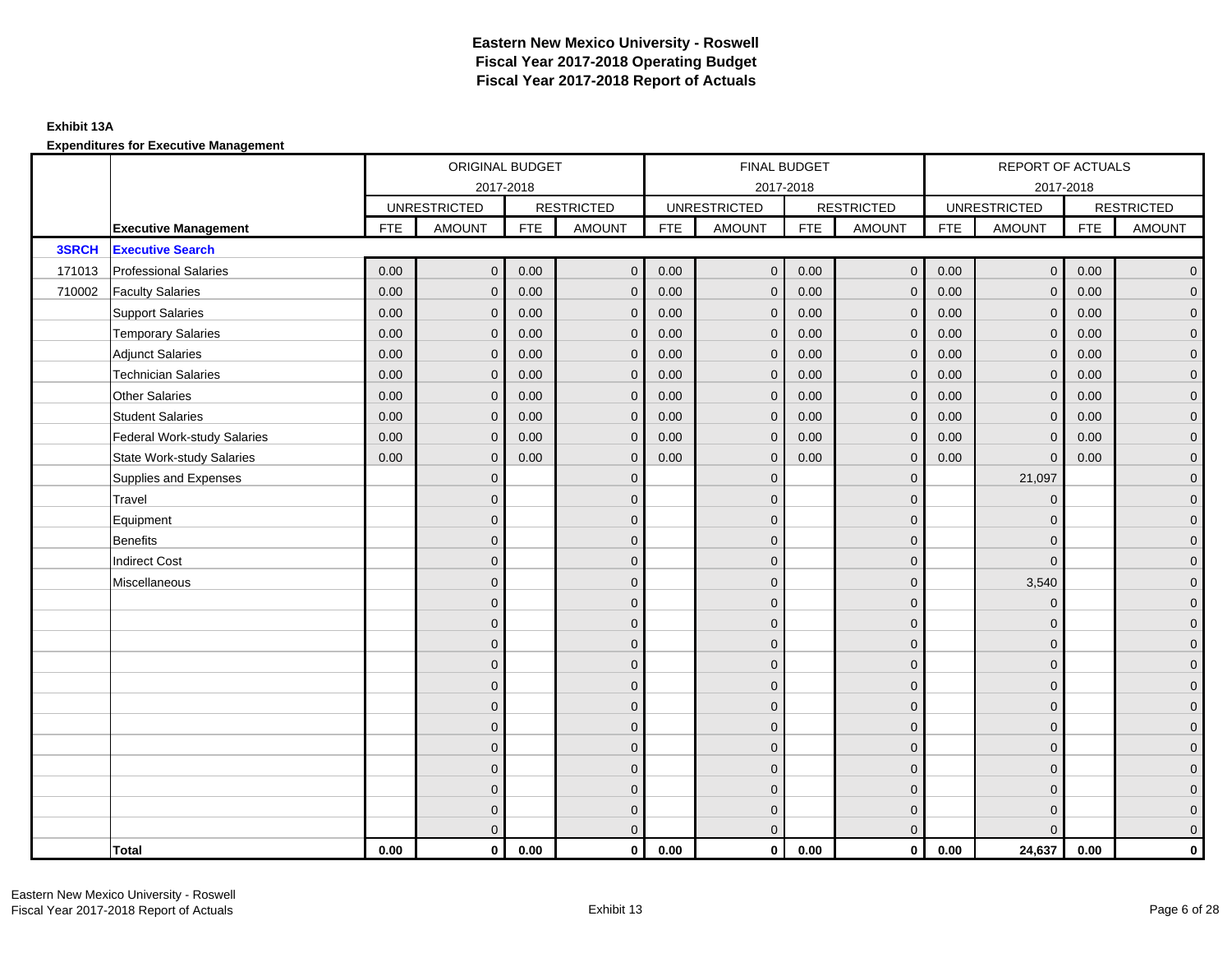### **Exhibit 13A**

|              |                                    | ORIGINAL BUDGET |                     |            |                   |            | FINAL BUDGET        |            |                     |            | REPORT OF ACTUALS   |            |                     |
|--------------|------------------------------------|-----------------|---------------------|------------|-------------------|------------|---------------------|------------|---------------------|------------|---------------------|------------|---------------------|
|              |                                    |                 | 2017-2018           |            |                   |            | 2017-2018           |            |                     |            | 2017-2018           |            |                     |
|              |                                    |                 | <b>UNRESTRICTED</b> |            | <b>RESTRICTED</b> |            | <b>UNRESTRICTED</b> |            | <b>RESTRICTED</b>   |            | <b>UNRESTRICTED</b> |            | <b>RESTRICTED</b>   |
|              | <b>Executive Management</b>        | <b>FTE</b>      | <b>AMOUNT</b>       | <b>FTE</b> | <b>AMOUNT</b>     | <b>FTE</b> | <b>AMOUNT</b>       | <b>FTE</b> | <b>AMOUNT</b>       | <b>FTE</b> | <b>AMOUNT</b>       | <b>FTE</b> | <b>AMOUNT</b>       |
| <b>3PROF</b> | <b>Professional Development</b>    |                 |                     |            |                   |            |                     |            |                     |            |                     |            |                     |
| 171013       | <b>Professional Salaries</b>       | 0.00            | $\mathbf{0}$        | 0.00       | $\mathbf{0}$      | 0.00       | $\overline{0}$      | 0.00       | $\overline{0}$      | 0.00       | $\overline{0}$      | 0.00       | $\overline{0}$      |
| 710090       | <b>Faculty Salaries</b>            | 0.00            | $\mathbf 0$         | 0.00       | $\mathbf{0}$      | 0.00       | $\mathbf{0}$        | 0.00       | $\mathbf 0$         | 0.00       | $\mathbf 0$         | 0.00       | $\overline{0}$      |
|              | <b>Support Salaries</b>            | 0.00            | $\mathbf{0}$        | 0.00       | $\mathbf{0}$      | 0.00       | $\overline{0}$      | 0.00       | $\mathbf 0$         | 0.00       | $\overline{0}$      | 0.00       | $\overline{0}$      |
|              | <b>Temporary Salaries</b>          | 0.00            | $\mathbf{0}$        | 0.00       | $\mathbf 0$       | 0.00       | $\mathbf{0}$        | 0.00       | $\mathbf 0$         | 0.00       | $\mathbf 0$         | 0.00       | $\overline{0}$      |
|              | <b>Adjunct Salaries</b>            | 0.00            | $\Omega$            | 0.00       | $\Omega$          | 0.00       | $\Omega$            | 0.00       | $\mathbf{0}$        | 0.00       | $\mathbf{0}$        | 0.00       | $\overline{0}$      |
|              | <b>Technician Salaries</b>         | 0.00            | $\mathbf{0}$        | 0.00       | $\mathbf{0}$      | 0.00       | $\mathbf{0}$        | 0.00       | $\mathbf{0}$        | 0.00       | $\mathbf{0}$        | 0.00       | $\mathbf{0}$        |
|              | <b>Other Salaries</b>              | 0.00            | $\mathbf{0}$        | 0.00       | $\mathbf{0}$      | 0.00       | $\mathbf{0}$        | 0.00       | $\mathbf{0}$        | 0.00       | $\mathbf{0}$        | 0.00       | $\overline{0}$      |
|              | <b>Student Salaries</b>            | 0.00            | $\mathbf{0}$        | 0.00       | $\mathbf{0}$      | 0.00       | $\mathbf{0}$        | 0.00       | $\mathbf 0$         | 0.00       | $\mathbf 0$         | 0.00       | $\overline{0}$      |
|              | <b>Federal Work-study Salaries</b> | 0.00            | $\mathbf 0$         | 0.00       | $\mathbf{0}$      | 0.00       | $\mathbf{0}$        | 0.00       | $\mathbf 0$         | 0.00       | $\mathbf 0$         | 0.00       | $\overline{0}$      |
|              | <b>State Work-study Salaries</b>   | 0.00            | $\mathbf{0}$        | 0.00       | $\mathbf 0$       | 0.00       | $\mathbf{0}$        | 0.00       | $\mathbf{0}$        | 0.00       | $\mathbf{0}$        | 0.00       | $\mathbf{0}$        |
|              | Supplies and Expenses              |                 | $\Omega$            |            | $\mathbf{0}$      |            | $\mathbf{0}$        |            | $\mathbf{0}$        |            | $\mathbf 0$         |            | $\mathsf{O}\xspace$ |
|              | Travel                             |                 | $\Omega$            |            | $\mathbf{0}$      |            | $\Omega$            |            | $\mathbf{0}$        |            | $\mathbf{0}$        |            | $\overline{0}$      |
|              | Equipment                          |                 | $\mathbf{0}$        |            | $\mathbf 0$       |            | $\mathbf{0}$        |            | $\mathbf 0$         |            | $\mathbf{0}$        |            | $\overline{0}$      |
|              | Benefits                           |                 | $\Omega$            |            | $\mathbf{0}$      |            | $\Omega$            |            | $\mathbf 0$         |            | $\mathbf 0$         |            | $\overline{0}$      |
|              | <b>Indirect Cost</b>               |                 | $\Omega$            |            | $\mathbf{0}$      |            | $\Omega$            |            | $\mathbf{0}$        |            | $\Omega$            |            | $\overline{0}$      |
|              | Miscellaneous                      |                 | $\mathbf{0}$        |            | $\mathbf 0$       |            | $\mathbf{0}$        |            | $\mathbf 0$         |            | $\mathbf 0$         |            | $\mathsf{O}\xspace$ |
|              |                                    |                 | $\mathbf{0}$        |            | $\mathbf 0$       |            | $\mathbf{0}$        |            | $\mathbf 0$         |            | $\mathbf 0$         |            | $\overline{0}$      |
|              |                                    |                 | $\Omega$            |            | $\mathbf{0}$      |            | $\Omega$            |            | $\mathbf 0$         |            | $\mathbf{0}$        |            | $\overline{0}$      |
|              |                                    |                 | $\mathbf{0}$        |            | $\mathbf 0$       |            | $\Omega$            |            | $\mathsf{O}\xspace$ |            | $\mathbf 0$         |            | $\mathbf{0}$        |
|              |                                    |                 | $\Omega$            |            | $\mathbf{0}$      |            | $\Omega$            |            | $\mathbf 0$         |            | $\mathbf 0$         |            | $\mathbf{0}$        |
|              |                                    |                 | $\Omega$            |            | $\mathbf{0}$      |            | $\Omega$            |            | $\mathbf{0}$        |            | $\Omega$            |            | $\mathsf{O}\xspace$ |
|              |                                    |                 | $\mathbf{0}$        |            | $\mathbf{0}$      |            | $\Omega$            |            | $\mathbf{0}$        |            | $\Omega$            |            | $\overline{0}$      |
|              |                                    |                 | $\mathbf{0}$        |            | $\mathbf 0$       |            | $\mathbf{0}$        |            | $\mathbf 0$         |            | $\mathbf{0}$        |            | $\mathbf{0}$        |
|              |                                    |                 | $\Omega$            |            | $\mathbf{0}$      |            | $\Omega$            |            | $\mathbf 0$         |            | $\mathbf 0$         |            | $\overline{0}$      |
|              |                                    |                 | $\Omega$            |            | $\mathbf{0}$      |            | $\Omega$            |            | $\mathbf 0$         |            | $\Omega$            |            | $\overline{0}$      |
|              |                                    |                 | $\mathbf{0}$        |            | $\mathbf 0$       |            | $\mathbf{0}$        |            | $\mathbf 0$         |            | $\mathbf 0$         |            | $\mathbf 0$         |
|              |                                    |                 | $\mathbf{0}$        |            | $\mathbf 0$       |            | $\mathbf{0}$        |            | $\mathbf 0$         |            | $\mathbf 0$         |            | $\mathbf{0}$        |
|              |                                    |                 | $\Omega$            |            | $\mathbf{0}$      |            | $\overline{0}$      |            | $\mathbf{0}$        |            | $\mathbf{0}$        |            | $\overline{0}$      |
|              | Total                              | 0.00            | $\mathbf{0}$        | 0.00       | $\mathbf{0}$      | 0.00       | $\mathbf{0}$        | 0.00       | $\overline{0}$      | 0.00       | $\mathbf{0}$        | 0.00       | $\mathbf{0}$        |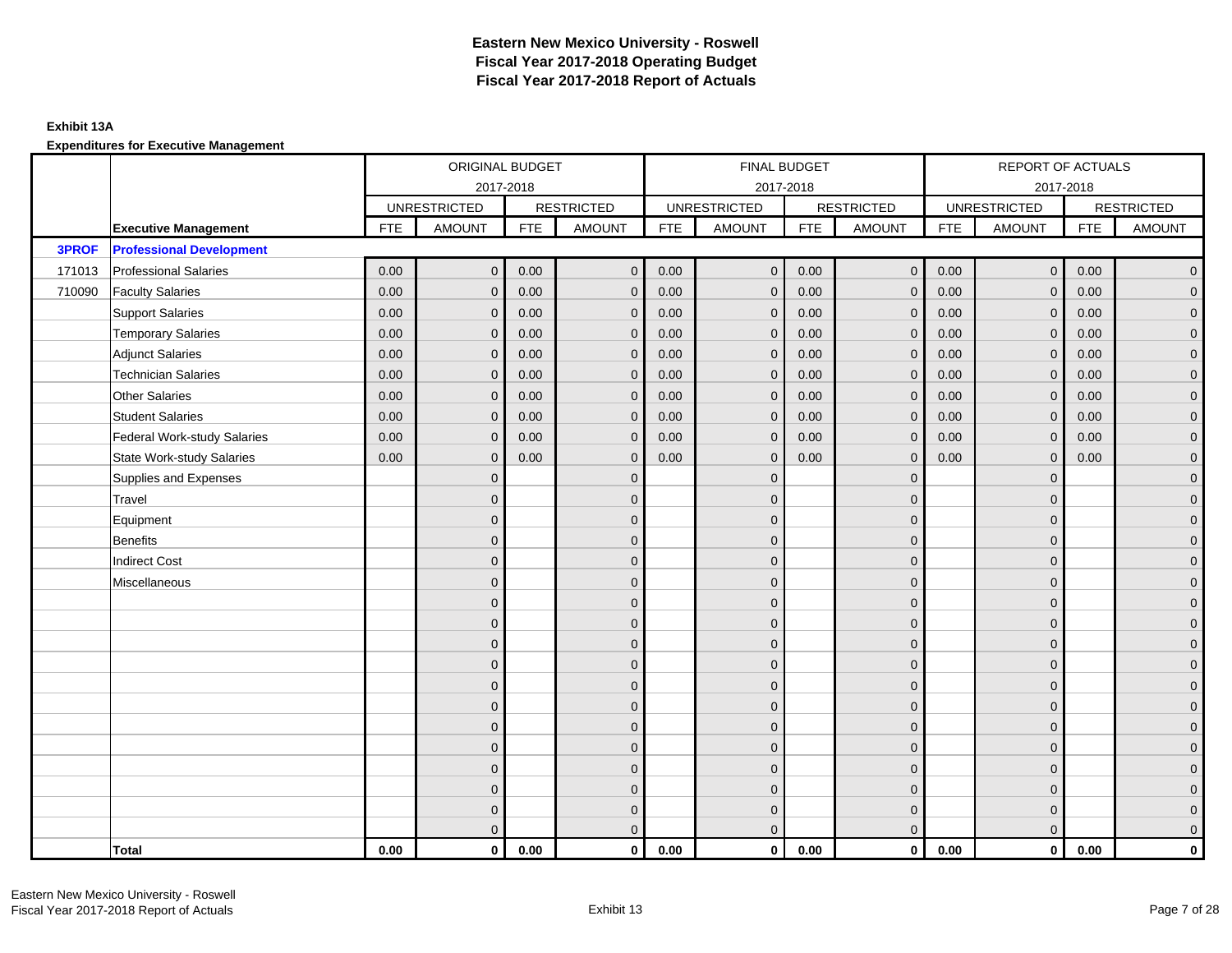### **Exhibit 13A**

|        |                                    | ORIGINAL BUDGET |                     |            |                   |            | FINAL BUDGET        |            |                     |            | REPORT OF ACTUALS   |            |                     |
|--------|------------------------------------|-----------------|---------------------|------------|-------------------|------------|---------------------|------------|---------------------|------------|---------------------|------------|---------------------|
|        |                                    |                 | 2017-2018           |            |                   |            | 2017-2018           |            |                     |            | 2017-2018           |            |                     |
|        |                                    |                 | <b>UNRESTRICTED</b> |            | <b>RESTRICTED</b> |            | <b>UNRESTRICTED</b> |            | <b>RESTRICTED</b>   |            | <b>UNRESTRICTED</b> |            | <b>RESTRICTED</b>   |
|        | <b>Executive Management</b>        | <b>FTE</b>      | <b>AMOUNT</b>       | <b>FTE</b> | <b>AMOUNT</b>     | <b>FTE</b> | <b>AMOUNT</b>       | <b>FTE</b> | <b>AMOUNT</b>       | <b>FTE</b> | <b>AMOUNT</b>       | <b>FTE</b> | <b>AMOUNT</b>       |
| 3PROV  | <b>President - Administration</b>  |                 |                     |            |                   |            |                     |            |                     |            |                     |            |                     |
| 171013 | <b>Professional Salaries</b>       | 4.00            | 310,869             | 0.00       | $\mathbf{0}$      | 4.00       | 310,869             | 0.00       | $\overline{0}$      | 4.00       | 280,598             | 0.00       | $\overline{0}$      |
| 710010 | <b>Faculty Salaries</b>            | 0.00            | $\mathbf{0}$        | 0.00       | $\mathbf{0}$      | 0.00       | $\mathbf{0}$        | 0.00       | $\mathbf{0}$        | 0.00       | $\mathbf 0$         | 0.00       | $\overline{0}$      |
|        | <b>Support Salaries</b>            | 0.00            | $\mathbf{0}$        | 0.00       | $\mathbf{0}$      | 0.00       | $\mathbf{0}$        | 0.00       | $\mathbf 0$         | 1.00       | 37,946              | 0.00       | $\overline{0}$      |
|        | <b>Temporary Salaries</b>          | 0.00            | $\mathbf{0}$        | 0.00       | $\mathbf 0$       | 0.00       | $\mathbf{0}$        | 0.00       | $\mathbf{0}$        | 0.00       | $\mathbf 0$         | 0.00       | $\overline{0}$      |
|        | <b>Adjunct Salaries</b>            | 0.00            | $\Omega$            | 0.00       | $\Omega$          | 0.00       | $\Omega$            | 0.00       | $\mathbf{0}$        | 0.00       | $\Omega$            | 0.00       | $\overline{0}$      |
|        | <b>Technician Salaries</b>         | 0.00            | $\mathbf{0}$        | 0.00       | $\mathbf{0}$      | 0.00       | $\mathbf{0}$        | 0.00       | $\mathbf{0}$        | 0.00       | $\mathbf 0$         | 0.00       | $\mathbf{0}$        |
|        | <b>Other Salaries</b>              | 0.00            | $\mathbf{0}$        | 0.00       | $\mathbf{0}$      | 0.00       | $\mathbf{0}$        | 0.00       | $\mathbf{0}$        | 0.00       | $\mathbf{0}$        | 0.00       | $\overline{0}$      |
|        | <b>Student Salaries</b>            | 0.20            | 5,000               | 0.00       | $\mathbf{0}$      | 0.20       | 4,500               | 0.00       | $\mathbf 0$         | 0.20       | 2,328               | 0.00       | $\overline{0}$      |
|        | <b>Federal Work-study Salaries</b> | 0.00            | $\mathbf{0}$        | 0.00       | $\mathbf{0}$      | 0.00       | $\mathbf{0}$        | 0.00       | $\mathbf 0$         | 0.00       | $\mathbf 0$         | 0.00       | $\overline{0}$      |
|        | <b>State Work-study Salaries</b>   | 0.00            | $\mathbf{0}$        | 0.00       | $\mathbf 0$       | 0.00       | $\mathbf{0}$        | 0.00       | $\mathbf{0}$        | 0.00       | $\mathbf 0$         | 0.00       | $\mathbf{0}$        |
|        | Supplies and Expenses              |                 | 190,066             |            | $\mathbf{0}$      |            | 275,749             |            | $\mathbf{0}$        |            | 270,833             |            | $\mathsf{O}\xspace$ |
|        | Travel                             |                 | 7,800               |            | $\mathbf{0}$      |            | 7,800               |            | $\mathbf{0}$        |            | 16,068              |            | $\overline{0}$      |
|        | Equipment                          |                 | $\mathbf{0}$        |            | $\mathbf 0$       |            | $\mathbf{0}$        |            | $\mathbf 0$         |            | $\mathbf 0$         |            | $\overline{0}$      |
|        | Benefits                           |                 | $\Omega$            |            | $\mathbf{0}$      |            | $\Omega$            |            | $\mathbf 0$         |            | $\mathbf 0$         |            | $\overline{0}$      |
|        | <b>Indirect Cost</b>               |                 | $\Omega$            |            | $\mathbf{0}$      |            | $\Omega$            |            | $\mathbf{0}$        |            | $\Omega$            |            | $\overline{0}$      |
|        | Miscellaneous                      |                 | $\overline{0}$      |            | $\mathbf 0$       |            | $\mathbf{0}$        |            | $\mathbf 0$         |            | $\mathbf 0$         |            | $\mathsf{O}\xspace$ |
|        |                                    |                 | $\overline{0}$      |            | $\mathbf 0$       |            | $\mathbf{0}$        |            | $\mathbf 0$         |            | $\mathbf 0$         |            | $\overline{0}$      |
|        |                                    |                 | $\Omega$            |            | $\mathbf{0}$      |            | $\Omega$            |            | $\mathbf 0$         |            | $\mathbf{0}$        |            | $\overline{0}$      |
|        |                                    |                 | $\mathbf{0}$        |            | $\mathbf 0$       |            | $\Omega$            |            | $\mathsf{O}\xspace$ |            | $\mathbf 0$         |            | $\mathbf{0}$        |
|        |                                    |                 | $\Omega$            |            | $\mathbf{0}$      |            | $\Omega$            |            | $\mathbf 0$         |            | $\mathbf 0$         |            | $\mathbf{0}$        |
|        |                                    |                 | $\Omega$            |            | $\mathbf{0}$      |            | $\Omega$            |            | $\mathbf{0}$        |            | $\Omega$            |            | $\mathsf{O}\xspace$ |
|        |                                    |                 | $\overline{0}$      |            | $\mathbf{0}$      |            | $\Omega$            |            | $\mathbf{0}$        |            | $\Omega$            |            | $\overline{0}$      |
|        |                                    |                 | $\overline{0}$      |            | $\mathbf 0$       |            | $\mathbf{0}$        |            | $\mathbf 0$         |            | $\mathbf{0}$        |            | $\overline{0}$      |
|        |                                    |                 | $\Omega$            |            | $\mathbf{0}$      |            | $\Omega$            |            | $\mathbf 0$         |            | $\mathbf 0$         |            | $\overline{0}$      |
|        |                                    |                 | $\Omega$            |            | $\mathbf{0}$      |            | $\Omega$            |            | $\mathbf 0$         |            | $\Omega$            |            | $\overline{0}$      |
|        |                                    |                 | $\mathbf{0}$        |            | $\mathbf 0$       |            | $\mathbf{0}$        |            | $\mathbf 0$         |            | $\mathbf 0$         |            | $\overline{0}$      |
|        |                                    |                 | $\mathbf{0}$        |            | $\mathbf 0$       |            | $\mathbf{0}$        |            | $\mathbf 0$         |            | $\mathbf 0$         |            | $\mathbf{0}$        |
|        |                                    |                 | $\Omega$            |            | $\mathbf{0}$      |            | $\Omega$            |            | $\mathbf{0}$        |            | $\Omega$            |            | $\overline{0}$      |
|        | Total                              | 4.20            | 513,735             | 0.00       | $\mathbf{0}$      | 4.20       | 598,918             | 0.00       | $\overline{0}$      | 5.20       | 607,772             | 0.00       | $\mathbf{0}$        |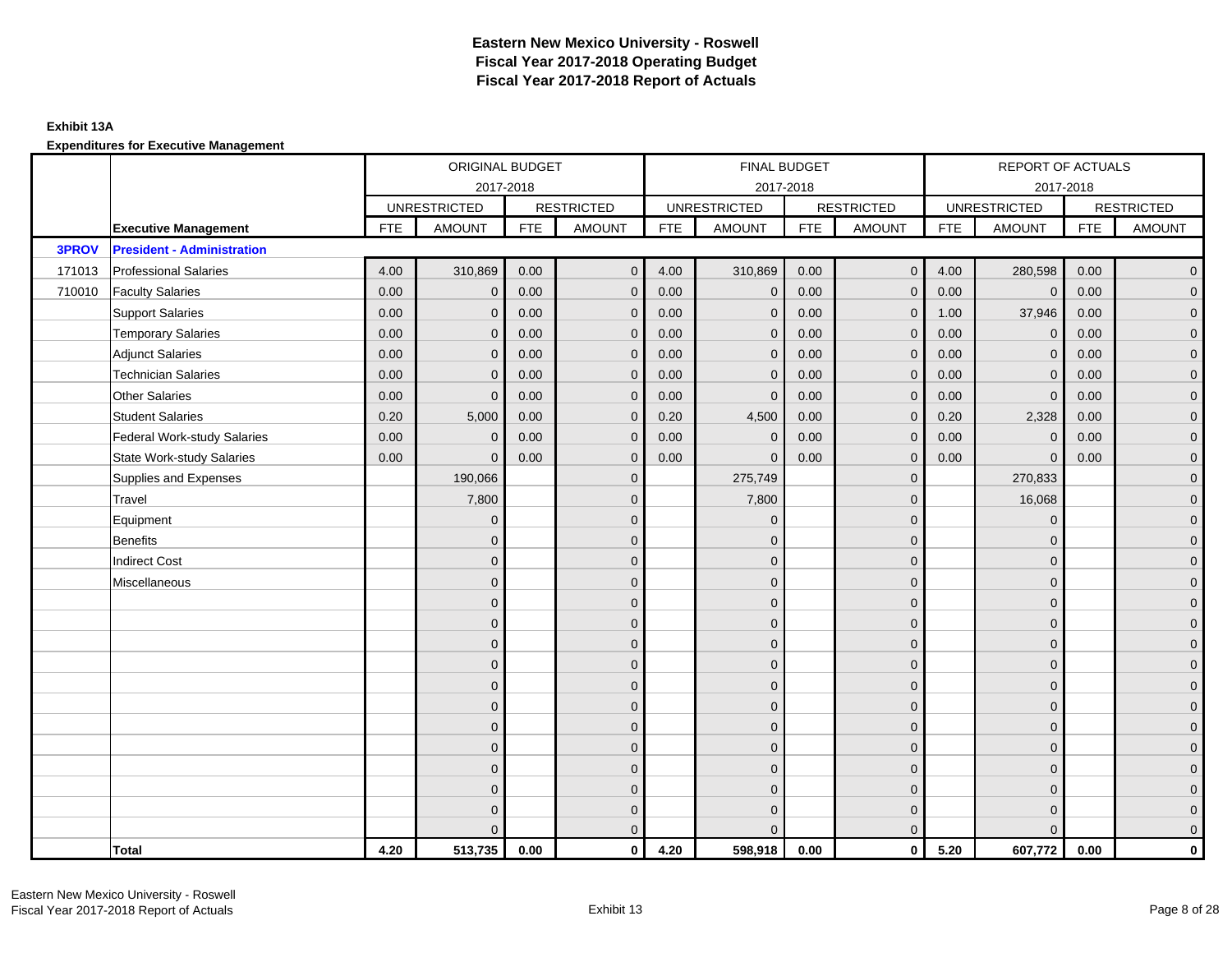### **Exhibit 13A**

|        |                                    | ORIGINAL BUDGET |                     |            |                   |            | FINAL BUDGET        |            |                   |            | REPORT OF ACTUALS   |            |                     |
|--------|------------------------------------|-----------------|---------------------|------------|-------------------|------------|---------------------|------------|-------------------|------------|---------------------|------------|---------------------|
|        |                                    |                 |                     | 2017-2018  |                   |            | 2017-2018           |            |                   |            | 2017-2018           |            |                     |
|        |                                    |                 | <b>UNRESTRICTED</b> |            | <b>RESTRICTED</b> |            | <b>UNRESTRICTED</b> |            | <b>RESTRICTED</b> |            | <b>UNRESTRICTED</b> |            | <b>RESTRICTED</b>   |
|        | <b>Executive Management</b>        | <b>FTE</b>      | <b>AMOUNT</b>       | <b>FTE</b> | <b>AMOUNT</b>     | <b>FTE</b> | <b>AMOUNT</b>       | <b>FTE</b> | <b>AMOUNT</b>     | <b>FTE</b> | <b>AMOUNT</b>       | <b>FTE</b> | <b>AMOUNT</b>       |
| 3PSEN  | <b>Professional Staff Senate</b>   |                 |                     |            |                   |            |                     |            |                   |            |                     |            |                     |
| 171013 | <b>Professional Salaries</b>       | 0.00            | $\overline{0}$      | 0.00       | $\mathbf{0}$      | 0.00       | $\mathbf 0$         | 0.00       | $\overline{0}$    | 0.00       | $\overline{0}$      | 0.00       | $\overline{0}$      |
| 710102 | <b>Faculty Salaries</b>            | 0.00            | $\mathbf{0}$        | 0.00       | $\mathbf{0}$      | 0.00       | $\mathbf{0}$        | 0.00       | $\mathbf{0}$      | 0.00       | $\mathbf{0}$        | 0.00       | $\overline{0}$      |
|        | <b>Support Salaries</b>            | 0.00            | $\mathbf{0}$        | 0.00       | $\mathbf{0}$      | 0.00       | $\overline{0}$      | 0.00       | $\mathbf 0$       | 0.00       | $\overline{0}$      | 0.00       | $\overline{0}$      |
|        | <b>Temporary Salaries</b>          | 0.00            | $\mathbf 0$         | 0.00       | $\mathbf 0$       | 0.00       | $\mathbf 0$         | 0.00       | $\mathbf 0$       | 0.00       | $\mathbf 0$         | 0.00       | $\mathsf{O}\xspace$ |
|        | <b>Adjunct Salaries</b>            | 0.00            | $\mathbf{0}$        | 0.00       | $\mathbf{0}$      | 0.00       | $\mathbf{0}$        | 0.00       | $\mathbf 0$       | 0.00       | $\mathbf{0}$        | 0.00       | $\mathbf{0}$        |
|        | <b>Technician Salaries</b>         | 0.00            | $\mathbf{0}$        | 0.00       | $\mathbf 0$       | 0.00       | $\mathbf{0}$        | 0.00       | $\mathbf{0}$      | 0.00       | $\mathbf{0}$        | 0.00       | $\mathbf{0}$        |
|        | Other Salaries                     | 0.00            | $\mathbf{0}$        | 0.00       | $\mathbf{0}$      | 0.00       | $\Omega$            | 0.00       | $\mathbf{0}$      | 0.00       | $\overline{0}$      | 0.00       | $\overline{0}$      |
|        | <b>Student Salaries</b>            | 0.00            | $\mathbf 0$         | 0.00       | $\mathbf 0$       | 0.00       | $\mathbf 0$         | 0.00       | $\mathbf 0$       | 0.00       | $\mathbf 0$         | 0.00       | $\overline{0}$      |
|        | <b>Federal Work-study Salaries</b> | 0.00            | $\mathbf 0$         | 0.00       | $\mathbf 0$       | 0.00       | $\mathbf{0}$        | 0.00       | $\overline{0}$    | 0.00       | $\mathbf 0$         | 0.00       | $\overline{0}$      |
|        | <b>State Work-study Salaries</b>   | 0.00            | $\mathbf{0}$        | 0.00       | $\mathbf{0}$      | 0.00       | $\mathbf{0}$        | 0.00       | $\mathbf{0}$      | 0.00       | $\mathbf{0}$        | 0.00       | $\overline{0}$      |
|        | Supplies and Expenses              |                 | $\Omega$            |            | $\mathbf 0$       |            | $\mathbf{0}$        |            | $\overline{0}$    |            | $\mathbf 0$         |            | $\mathsf{O}\xspace$ |
|        | Travel                             |                 | $\overline{0}$      |            | $\mathbf{0}$      |            | $\Omega$            |            | $\mathbf{0}$      |            | $\mathbf{0}$        |            | $\overline{0}$      |
|        | Equipment                          |                 | $\overline{0}$      |            | $\mathbf 0$       |            | $\mathbf{0}$        |            | $\mathbf 0$       |            | $\mathbf{0}$        |            | $\overline{0}$      |
|        | Benefits                           |                 | $\overline{0}$      |            | $\mathbf{0}$      |            | $\Omega$            |            | $\mathbf 0$       |            | $\mathbf{0}$        |            | $\overline{0}$      |
|        | <b>Indirect Cost</b>               |                 | $\Omega$            |            | $\mathbf{0}$      |            | $\Omega$            |            | $\mathbf{0}$      |            | $\Omega$            |            | $\overline{0}$      |
|        | Miscellaneous                      |                 | $\Omega$            |            | $\mathbf{0}$      |            | $\Omega$            |            | $\mathbf{0}$      |            | $\Omega$            |            | $\overline{0}$      |
|        |                                    |                 | $\mathbf{0}$        |            | $\mathbf 0$       |            | $\mathbf{0}$        |            | $\mathbf 0$       |            | $\mathbf{0}$        |            | $\mathbf{0}$        |
|        |                                    |                 | $\mathbf{0}$        |            | $\mathbf 0$       |            | $\mathbf{0}$        |            | $\mathbf 0$       |            | $\mathbf{0}$        |            | $\overline{0}$      |
|        |                                    |                 | $\Omega$            |            | $\mathbf{0}$      |            | $\Omega$            |            | $\mathbf 0$       |            | $\mathbf{0}$        |            | $\overline{0}$      |
|        |                                    |                 | $\Omega$            |            | $\mathbf{0}$      |            | $\Omega$            |            | $\mathbf{0}$      |            | $\Omega$            |            | $\overline{0}$      |
|        |                                    |                 | $\mathbf{0}$        |            | $\mathbf 0$       |            | $\mathbf{0}$        |            | $\mathbf 0$       |            | $\mathbf 0$         |            | $\mathsf{O}\xspace$ |
|        |                                    |                 | $\mathbf{0}$        |            | $\mathbf 0$       |            | $\mathbf{0}$        |            | $\mathbf 0$       |            | $\mathbf{0}$        |            | $\mathbf{0}$        |
|        |                                    |                 | $\mathbf{0}$        |            | $\mathbf{0}$      |            | $\mathbf{0}$        |            | $\mathbf 0$       |            | $\mathbf{0}$        |            | $\overline{0}$      |
|        |                                    |                 | $\mathbf{0}$        |            | $\mathbf{0}$      |            | $\Omega$            |            | $\mathbf{0}$      |            | $\mathbf{0}$        |            | $\overline{0}$      |
|        |                                    |                 | $\mathbf{0}$        |            | $\mathbf 0$       |            | $\mathbf{0}$        |            | $\mathbf 0$       |            | $\mathbf 0$         |            | $\mathbf{0}$        |
|        |                                    |                 | $\mathbf{0}$        |            | $\mathbf 0$       |            | $\mathbf{0}$        |            | $\mathbf 0$       |            | $\mathbf 0$         |            | $\mathbf{0}$        |
|        |                                    |                 | $\mathbf{0}$        |            | $\mathbf 0$       |            | $\mathbf{0}$        |            | $\mathbf 0$       |            | $\mathbf{0}$        |            | $\mathbf{0}$        |
|        |                                    |                 | $\Omega$            |            | $\mathbf{0}$      |            | $\Omega$            |            | $\overline{0}$    |            | $\Omega$            |            | $\overline{0}$      |
|        | <b>Total</b>                       | 0.00            | $\mathbf{0}$        | 0.00       | $\mathbf{0}$      | 0.00       | $\mathbf{0}$        | 0.00       | $\mathbf{0}$      | 0.00       | $\mathbf{0}$        | 0.00       | $\mathbf 0$         |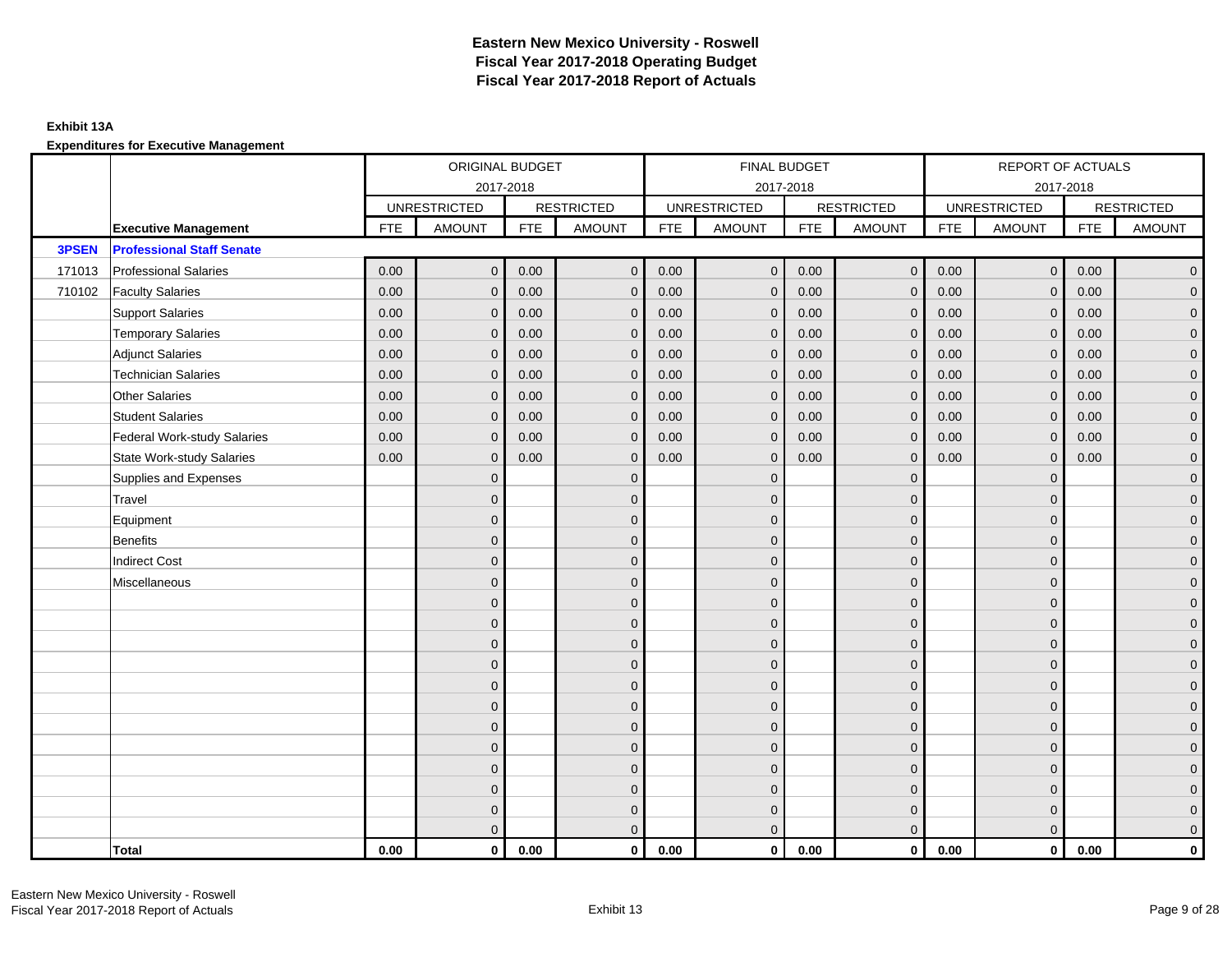### **Exhibit 13A**

|        |                                    | ORIGINAL BUDGET |                     |            |                   |            | FINAL BUDGET        |            |                   |            | REPORT OF ACTUALS   |            |                     |
|--------|------------------------------------|-----------------|---------------------|------------|-------------------|------------|---------------------|------------|-------------------|------------|---------------------|------------|---------------------|
|        |                                    |                 | 2017-2018           |            |                   |            | 2017-2018           |            |                   |            | 2017-2018           |            |                     |
|        |                                    |                 | <b>UNRESTRICTED</b> |            | <b>RESTRICTED</b> |            | <b>UNRESTRICTED</b> |            | <b>RESTRICTED</b> |            | <b>UNRESTRICTED</b> |            | <b>RESTRICTED</b>   |
|        | <b>Executive Management</b>        | <b>FTE</b>      | <b>AMOUNT</b>       | <b>FTE</b> | AMOUNT            | <b>FTE</b> | <b>AMOUNT</b>       | <b>FTE</b> | <b>AMOUNT</b>     | <b>FTE</b> | <b>AMOUNT</b>       | <b>FTE</b> | <b>AMOUNT</b>       |
| 3SSEN  | <b>Support Staff Senate</b>        |                 |                     |            |                   |            |                     |            |                   |            |                     |            |                     |
| 171013 | <b>Professional Salaries</b>       | 0.00            | $\mathbf{0}$        | 0.00       | $\mathbf{0}$      | 0.00       | $\overline{0}$      | 0.00       | $\overline{0}$    | 0.00       | $\overline{0}$      | 0.00       | $\overline{0}$      |
| 710100 | <b>Faculty Salaries</b>            | 0.00            | $\mathbf{0}$        | 0.00       | $\Omega$          | 0.00       | $\mathbf{0}$        | 0.00       | $\mathbf{0}$      | 0.00       | $\mathbf{0}$        | 0.00       | $\overline{0}$      |
|        | <b>Support Salaries</b>            | 0.00            | $\mathbf{0}$        | 0.00       | $\mathbf{0}$      | 0.00       | $\overline{0}$      | 0.00       | $\mathbf 0$       | 0.00       | $\overline{0}$      | 0.00       | $\overline{0}$      |
|        | <b>Temporary Salaries</b>          | 0.00            | $\mathbf{0}$        | 0.00       | $\mathbf{0}$      | 0.00       | $\mathbf{0}$        | 0.00       | $\mathbf 0$       | 0.00       | $\mathbf 0$         | 0.00       | $\mathbf{0}$        |
|        | <b>Adjunct Salaries</b>            | 0.00            | $\mathbf{0}$        | 0.00       | $\mathbf 0$       | 0.00       | $\mathbf{0}$        | 0.00       | $\mathbf 0$       | 0.00       | $\mathbf{0}$        | 0.00       | $\mathbf{0}$        |
|        | <b>Technician Salaries</b>         | 0.00            | $\mathbf{0}$        | 0.00       | $\Omega$          | 0.00       | $\mathbf{0}$        | 0.00       | $\mathbf{0}$      | 0.00       | $\mathbf{0}$        | 0.00       | $\mathbf{0}$        |
|        | <b>Other Salaries</b>              | 0.00            | $\mathbf{0}$        | 0.00       | $\Omega$          | 0.00       | $\Omega$            | 0.00       | $\mathbf{0}$      | 0.00       | $\mathbf{0}$        | 0.00       | $\overline{0}$      |
|        | <b>Student Salaries</b>            | 0.00            | $\mathbf 0$         | 0.00       | $\mathbf{0}$      | 0.00       | $\overline{0}$      | 0.00       | $\mathbf 0$       | 0.00       | $\mathbf 0$         | 0.00       | $\overline{0}$      |
|        | <b>Federal Work-study Salaries</b> | 0.00            | $\mathbf{0}$        | 0.00       | $\mathbf 0$       | 0.00       | $\mathbf{0}$        | 0.00       | $\mathbf 0$       | 0.00       | $\mathbf 0$         | 0.00       | $\overline{0}$      |
|        | <b>State Work-study Salaries</b>   | 0.00            | $\mathbf{0}$        | 0.00       | $\mathbf 0$       | 0.00       | $\mathbf{0}$        | 0.00       | $\mathbf{0}$      | 0.00       | $\mathbf{0}$        | 0.00       | $\overline{0}$      |
|        | Supplies and Expenses              |                 | $\Omega$            |            | $\mathbf{0}$      |            | $\mathbf{0}$        |            | $\mathbf{0}$      |            | $\mathbf 0$         |            | $\mathsf{O}\xspace$ |
|        | Travel                             |                 | $\Omega$            |            | $\mathbf{0}$      |            | $\Omega$            |            | $\mathbf{0}$      |            | $\mathbf{0}$        |            | $\overline{0}$      |
|        | Equipment                          |                 | $\overline{0}$      |            | $\mathbf 0$       |            | $\mathbf{0}$        |            | $\mathbf 0$       |            | $\mathbf{0}$        |            | $\overline{0}$      |
|        | <b>Benefits</b>                    |                 | $\Omega$            |            | $\mathbf{0}$      |            | $\Omega$            |            | $\mathbf 0$       |            | $\mathbf{0}$        |            | $\overline{0}$      |
|        | <b>Indirect Cost</b>               |                 | $\Omega$            |            | $\mathbf{0}$      |            | $\Omega$            |            | $\mathbf{0}$      |            | $\Omega$            |            | $\overline{0}$      |
|        | Miscellaneous                      |                 | $\Omega$            |            | $\mathbf{0}$      |            | $\Omega$            |            | $\mathbf{0}$      |            | $\Omega$            |            | $\mathsf{O}\xspace$ |
|        |                                    |                 | $\overline{0}$      |            | $\mathbf 0$       |            | $\mathbf{0}$        |            | $\mathbf 0$       |            | $\mathbf 0$         |            | $\overline{0}$      |
|        |                                    |                 | $\mathbf{0}$        |            | $\mathbf 0$       |            | $\mathbf{0}$        |            | $\mathbf 0$       |            | $\mathbf{0}$        |            | $\overline{0}$      |
|        |                                    |                 | $\Omega$            |            | $\mathbf{0}$      |            | $\Omega$            |            | $\mathbf 0$       |            | $\mathbf{0}$        |            | $\overline{0}$      |
|        |                                    |                 | $\Omega$            |            | $\mathbf{0}$      |            | $\Omega$            |            | $\mathbf{0}$      |            | $\Omega$            |            | $\overline{0}$      |
|        |                                    |                 | $\mathbf{0}$        |            | $\mathbf{0}$      |            | $\mathbf{0}$        |            | $\mathbf 0$       |            | $\mathbf 0$         |            | $\mathsf{O}\xspace$ |
|        |                                    |                 | $\mathbf{0}$        |            | $\mathbf{0}$      |            | $\mathbf{0}$        |            | $\mathbf 0$       |            | $\mathbf{0}$        |            | $\mathbf{0}$        |
|        |                                    |                 | $\mathbf{0}$        |            | $\mathbf{0}$      |            | $\mathbf{0}$        |            | $\mathbf 0$       |            | $\mathbf 0$         |            | $\overline{0}$      |
|        |                                    |                 | $\Omega$            |            | $\mathbf{0}$      |            | $\Omega$            |            | $\mathbf{0}$      |            | $\mathbf 0$         |            | $\overline{0}$      |
|        |                                    |                 | $\overline{0}$      |            | $\mathbf 0$       |            | $\mathbf{0}$        |            | $\mathbf 0$       |            | $\mathbf 0$         |            | $\mathbf{0}$        |
|        |                                    |                 | $\mathbf{0}$        |            | $\mathbf 0$       |            | $\mathbf{0}$        |            | $\mathbf 0$       |            | $\mathbf 0$         |            | $\mathbf{0}$        |
|        |                                    |                 | $\mathbf{0}$        |            | $\mathbf 0$       |            | $\mathbf{0}$        |            | $\mathbf 0$       |            | $\mathbf{0}$        |            | $\mathbf{0}$        |
|        |                                    |                 | $\Omega$            |            | $\mathbf{0}$      |            | $\Omega$            |            | $\mathbf{0}$      |            | $\Omega$            |            | $\overline{0}$      |
|        | Total                              | 0.00            | $\mathbf{0}$        | 0.00       | $\mathbf{0}$      | 0.00       | $\mathbf{0}$        | 0.00       | $\mathbf{0}$      | 0.00       | $\mathbf{0}$        | 0.00       | $\mathbf 0$         |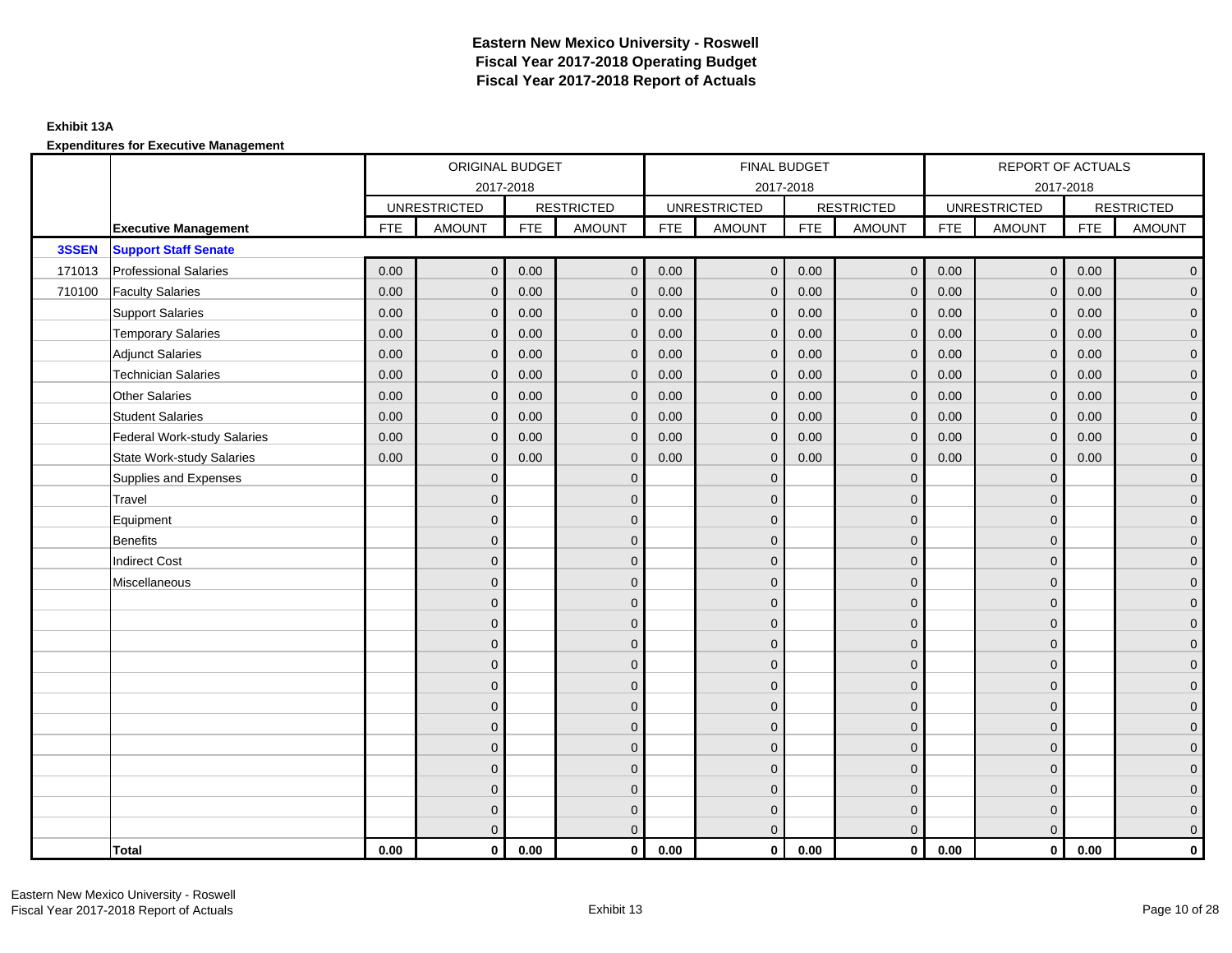|              |                                    | ORIGINAL BUDGET<br>2017-2018 |                     |            |                   | FINAL BUDGET |                     |            |                   | REPORT OF ACTUALS |                     |            |                   |
|--------------|------------------------------------|------------------------------|---------------------|------------|-------------------|--------------|---------------------|------------|-------------------|-------------------|---------------------|------------|-------------------|
|              |                                    |                              |                     |            |                   |              | 2017-2018           |            |                   |                   | 2017-2018           |            |                   |
|              |                                    |                              | <b>UNRESTRICTED</b> |            | <b>RESTRICTED</b> |              | <b>UNRESTRICTED</b> |            | <b>RESTRICTED</b> |                   | <b>UNRESTRICTED</b> |            | <b>RESTRICTED</b> |
|              | <b>College Development</b>         | <b>FTE</b>                   | <b>AMOUNT</b>       | <b>FTE</b> | <b>AMOUNT</b>     | <b>FTE</b>   | <b>AMOUNT</b>       | <b>FTE</b> | <b>AMOUNT</b>     | <b>FTE</b>        | <b>AMOUNT</b>       | <b>FTE</b> | <b>AMOUNT</b>     |
| <b>3APUB</b> | <b>Administrative Publications</b> |                              |                     |            |                   |              |                     |            |                   |                   |                     |            |                   |
| 171013       | <b>Professional Salaries</b>       | 0.00                         | $\mathbf{0}$        | 0.00       | $\mathbf{0}$      | 0.00         | $\mathbf{0}$        | 0.00       | $\overline{0}$    | 0.00              | $\mathbf 0$         | 0.00       | $\overline{0}$    |
| 711020       | <b>Faculty Salaries</b>            | 0.00                         | $\mathbf 0$         | 0.00       | $\mathbf{0}$      | 0.00         | $\mathbf{0}$        | 0.00       | $\mathbf 0$       | 0.00              | $\mathbf 0$         | 0.00       | $\mathbf 0$       |
|              | <b>Support Salaries</b>            | 0.00                         | $\mathbf 0$         | 0.00       | $\mathbf{0}$      | 0.00         | $\mathbf{0}$        | 0.00       | $\mathbf 0$       | 0.00              | $\mathbf 0$         | 0.00       | $\overline{0}$    |
|              | <b>Temporary Salaries</b>          | 0.00                         | $\mathbf{0}$        | 0.00       | $\mathbf{0}$      | 0.00         | $\mathbf{0}$        | 0.00       | $\mathbf{0}$      | 0.00              | $\mathbf{0}$        | 0.00       | $\overline{0}$    |
|              | <b>Adjunct Salaries</b>            | 0.00                         | $\Omega$            | 0.00       | $\Omega$          | 0.00         | $\Omega$            | 0.00       | $\mathbf{0}$      | 0.00              | $\Omega$            | 0.00       | $\overline{0}$    |
|              | <b>Technician Salaries</b>         | 0.00                         | $\mathbf{0}$        | 0.00       | $\Omega$          | 0.00         | $\mathbf{0}$        | 0.00       | $\mathbf{0}$      | 0.00              | $\mathbf{0}$        | 0.00       | $\mathbf 0$       |
|              | <b>Other Salaries</b>              | 0.00                         | $\mathbf{0}$        | 0.00       | $\mathbf{0}$      | 0.00         | $\mathbf{0}$        | 0.00       | $\mathbf{0}$      | 0.00              | $\mathbf{0}$        | 0.00       | $\overline{0}$    |
|              | <b>Student Salaries</b>            | 0.00                         | $\mathbf{0}$        | 0.00       | $\mathbf{0}$      | 0.00         | $\mathbf{0}$        | 0.00       | $\mathbf{0}$      | 0.00              | $\mathbf{0}$        | 0.00       | $\overline{0}$    |
|              | <b>Federal Work-study Salaries</b> | 0.00                         | $\mathbf{0}$        | 0.00       | $\mathbf{0}$      | 0.00         | $\mathbf{0}$        | 0.00       | $\mathbf 0$       | 0.00              | $\overline{0}$      | 0.00       | $\overline{0}$    |
|              | <b>State Work-study Salaries</b>   | 0.00                         | $\mathbf{0}$        | 0.00       | $\mathbf{0}$      | 0.00         | $\mathbf{0}$        | 0.00       | $\mathbf{0}$      | 0.00              | $\mathbf{0}$        | 0.00       | $\mathbf 0$       |
|              | Supplies and Expenses              |                              | 20,000              |            | $\Omega$          |              | 19,571              |            | $\mathbf{0}$      |                   | 10,485              |            | $\overline{0}$    |
|              | Travel                             |                              | $\mathbf{0}$        |            | $\mathbf{0}$      |              | $\Omega$            |            | $\mathbf{0}$      |                   | $\mathbf{0}$        |            | $\mathbf 0$       |
|              | Equipment                          |                              | $\mathbf{0}$        |            | $\mathbf{0}$      |              | $\Omega$            |            | $\mathbf 0$       |                   | $\mathbf{0}$        |            | $\overline{0}$    |
|              | <b>Benefits</b>                    |                              | $\Omega$            |            | $\mathbf{0}$      |              | $\Omega$            |            | $\mathbf{0}$      |                   | $\mathbf{0}$        |            | $\overline{0}$    |
|              | <b>Indirect Cost</b>               |                              | $\Omega$            |            | $\Omega$          |              | $\Omega$            |            | $\mathbf{0}$      |                   | $\Omega$            |            | $\overline{0}$    |
|              | Miscellaneous                      |                              | $\mathbf{0}$        |            | $\mathbf{0}$      |              | $\mathbf{0}$        |            | $\mathbf 0$       |                   | $\mathbf{0}$        |            | $\mathbf 0$       |
|              |                                    |                              | $\overline{0}$      |            | $\mathbf{0}$      |              | $\Omega$            |            | $\mathbf{0}$      |                   | $\Omega$            |            | $\overline{0}$    |
|              |                                    |                              | $\mathbf{0}$        |            | $\mathbf{0}$      |              | $\Omega$            |            | $\mathbf 0$       |                   | $\mathbf{0}$        |            | $\overline{0}$    |
|              |                                    |                              | $\mathbf{0}$        |            | $\mathbf 0$       |              | $\Omega$            |            | $\mathbf 0$       |                   | $\mathbf{0}$        |            | $\overline{0}$    |
|              |                                    |                              | $\mathbf{0}$        |            | $\mathbf{0}$      |              | $\Omega$            |            | $\mathbf 0$       |                   | $\mathbf{0}$        |            | $\mathbf 0$       |
|              |                                    |                              | $\Omega$            |            | $\mathbf{0}$      |              | $\Omega$            |            | $\mathbf{0}$      |                   | $\Omega$            |            | $\overline{0}$    |
|              |                                    |                              | $\Omega$            |            | $\mathbf{0}$      |              | $\Omega$            |            | $\mathbf{0}$      |                   | $\Omega$            |            | $\overline{0}$    |
|              |                                    |                              | $\mathbf{0}$        |            | $\mathbf{0}$      |              | $\Omega$            |            | $\mathbf{0}$      |                   | $\mathbf{0}$        |            | $\overline{0}$    |
|              |                                    |                              | $\mathbf{0}$        |            | $\mathbf{0}$      |              | $\Omega$            |            | $\mathbf 0$       |                   | $\mathbf{0}$        |            | $\overline{0}$    |
|              |                                    |                              | $\Omega$            |            | $\mathbf{0}$      |              | $\Omega$            |            | $\mathbf{0}$      |                   | $\Omega$            |            | $\overline{0}$    |
|              |                                    |                              | $\Omega$            |            | $\mathbf 0$       |              | $\Omega$            |            | $\mathbf 0$       |                   | $\mathbf{0}$        |            | $\overline{0}$    |
|              |                                    |                              | $\mathbf{0}$        |            | $\mathbf 0$       |              | $\Omega$            |            | $\mathbf 0$       |                   | $\mathbf{0}$        |            | $\mathbf 0$       |
|              |                                    |                              | $\Omega$            |            | $\mathbf{0}$      |              | U                   |            | $\mathbf{0}$      |                   | $\Omega$            |            | $\mathbf 0$       |
|              | Total                              | 0.00                         | 20,000              | 0.00       | $\mathbf{0}$      | 0.00         | 19,571              | 0.00       | $\mathbf 0$       | 0.00              | 10,485              | 0.00       | $\mathbf{0}$      |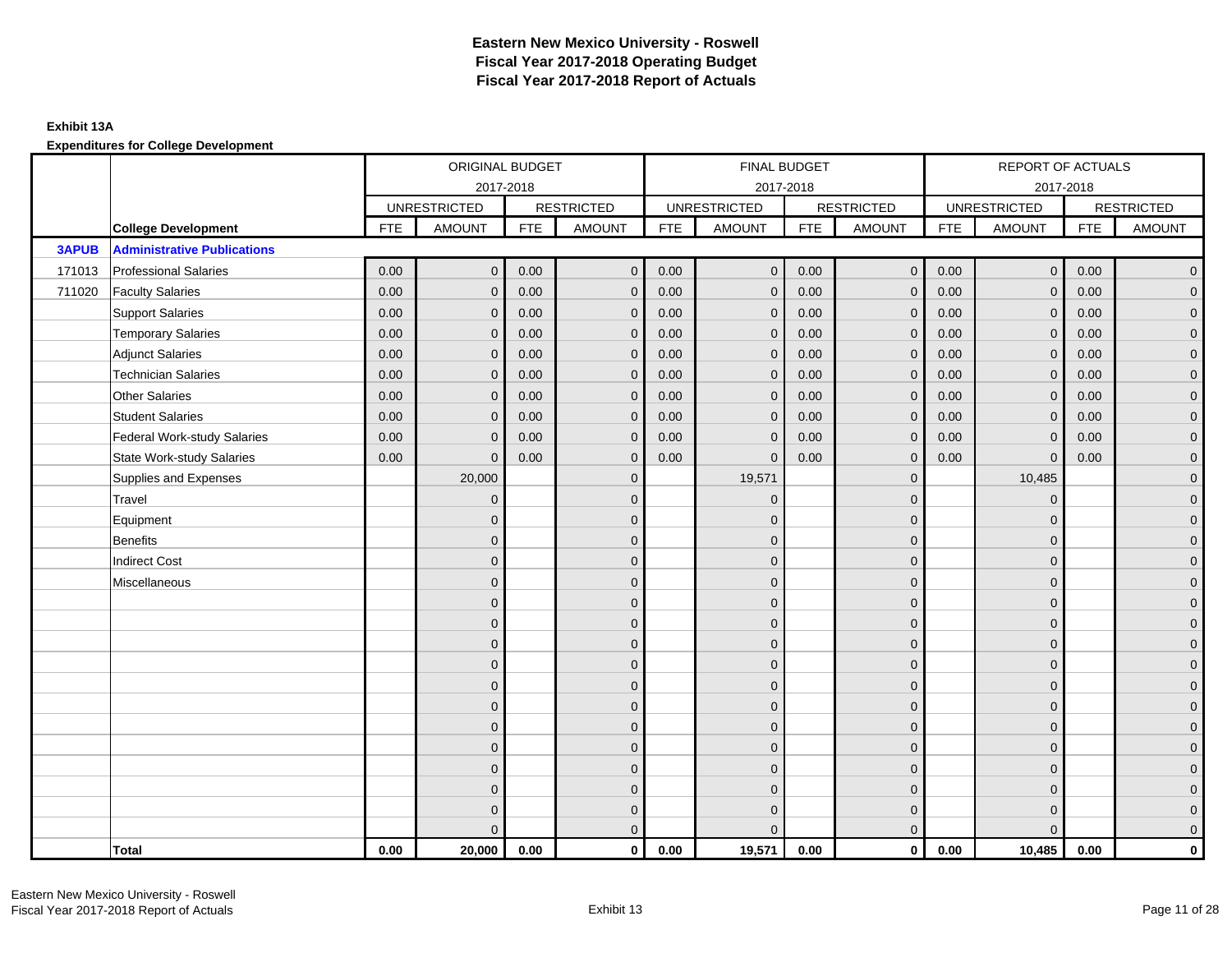|              |                                    | ORIGINAL BUDGET<br>2017-2018 |                     |            | FINAL BUDGET      |            |                     |            | <b>REPORT OF ACTUALS</b> |            |                     |            |                     |
|--------------|------------------------------------|------------------------------|---------------------|------------|-------------------|------------|---------------------|------------|--------------------------|------------|---------------------|------------|---------------------|
|              |                                    |                              |                     |            |                   |            | 2017-2018           |            |                          |            |                     | 2017-2018  |                     |
|              |                                    |                              | <b>UNRESTRICTED</b> |            | <b>RESTRICTED</b> |            | <b>UNRESTRICTED</b> |            | <b>RESTRICTED</b>        |            | <b>UNRESTRICTED</b> |            | <b>RESTRICTED</b>   |
|              | <b>College Development</b>         | <b>FTE</b>                   | <b>AMOUNT</b>       | <b>FTE</b> | <b>AMOUNT</b>     | <b>FTE</b> | <b>AMOUNT</b>       | <b>FTE</b> | <b>AMOUNT</b>            | <b>FTE</b> | <b>AMOUNT</b>       | <b>FTE</b> | <b>AMOUNT</b>       |
| <b>3AVMK</b> | <b>Aviation Marketing</b>          |                              |                     |            |                   |            |                     |            |                          |            |                     |            |                     |
| 171013       | <b>Professional Salaries</b>       | 0.00                         | $\mathbf{0}$        | 0.00       | $\overline{0}$    | 0.00       | $\mathbf{0}$        | 0.00       | $\overline{0}$           | 0.00       | $\mathbf 0$         | 0.00       | $\overline{0}$      |
| 711065       | <b>Faculty Salaries</b>            | 0.00                         | $\mathbf{0}$        | 0.00       | $\mathbf{0}$      | 0.00       | $\mathbf{0}$        | 0.00       | $\mathbf{0}$             | 0.00       | $\mathbf{0}$        | 0.00       | $\overline{0}$      |
|              | <b>Support Salaries</b>            | 0.00                         | $\mathbf{0}$        | 0.00       | $\mathbf{0}$      | 0.00       | $\mathbf{0}$        | 0.00       | $\mathbf{0}$             | 0.00       | $\mathbf 0$         | 0.00       | $\overline{0}$      |
|              | <b>Temporary Salaries</b>          | 0.00                         | $\mathbf{0}$        | 0.00       | $\Omega$          | 0.00       | $\mathbf{0}$        | 0.00       | $\mathbf{0}$             | 0.00       | $\mathbf{0}$        | 0.00       | $\overline{0}$      |
|              | <b>Adjunct Salaries</b>            | 0.00                         | $\mathbf{0}$        | 0.00       | $\mathbf{0}$      | 0.00       | $\mathbf{0}$        | 0.00       | $\mathbf{0}$             | 0.00       | $\mathbf{0}$        | 0.00       | $\mathbf 0$         |
|              | <b>Technician Salaries</b>         | 0.00                         | $\mathbf{0}$        | 0.00       | $\mathbf{0}$      | 0.00       | $\mathbf{0}$        | 0.00       | $\mathbf{0}$             | 0.00       | $\Omega$            | 0.00       | $\mathbf 0$         |
|              | <b>Other Salaries</b>              | 0.00                         | $\mathbf{0}$        | 0.00       | $\Omega$          | 0.00       | $\Omega$            | 0.00       | $\mathbf{0}$             | 0.00       | $\mathbf{0}$        | 0.00       | $\overline{0}$      |
|              | <b>Student Salaries</b>            | 0.00                         | $\mathbf 0$         | 0.00       | $\mathbf{0}$      | 0.00       | $\mathbf 0$         | 0.00       | $\mathbf 0$              | 0.00       | $\mathbf 0$         | 0.00       | $\overline{0}$      |
|              | <b>Federal Work-study Salaries</b> | 0.00                         | $\mathbf{0}$        | 0.00       | $\mathbf{0}$      | 0.00       | $\mathbf{0}$        | 0.00       | $\mathbf 0$              | 0.00       | $\mathbf{0}$        | 0.00       | $\overline{0}$      |
|              | <b>State Work-study Salaries</b>   | 0.00                         | $\mathbf{0}$        | 0.00       | $\Omega$          | 0.00       | $\mathbf{0}$        | 0.00       | $\mathbf{0}$             | 0.00       | $\mathbf{0}$        | 0.00       | $\overline{0}$      |
|              | Supplies and Expenses              |                              | $\mathbf{0}$        |            | $\mathbf{0}$      |            | $\Omega$            |            | $\mathbf 0$              |            | $\mathbf{0}$        |            | $\overline{0}$      |
|              | Travel                             |                              | $\mathbf{0}$        |            | $\mathbf{0}$      |            | $\overline{0}$      |            | $\mathbf{0}$             |            | $\mathbf{0}$        |            | $\overline{0}$      |
|              | Equipment                          |                              | $\mathbf{0}$        |            | $\mathbf{0}$      |            | $\Omega$            |            | $\mathbf 0$              |            | $\Omega$            |            | $\overline{0}$      |
|              | Benefits                           |                              | $\mathbf{0}$        |            | $\mathbf{0}$      |            | $\Omega$            |            | $\mathbf 0$              |            | $\mathbf{0}$        |            | $\overline{0}$      |
|              | <b>Indirect Cost</b>               |                              | $\mathbf{0}$        |            | $\mathbf{0}$      |            | $\Omega$            |            | $\mathbf{0}$             |            | $\mathbf{0}$        |            | $\mathbf 0$         |
|              | Miscellaneous                      |                              | $\mathbf{0}$        |            | $\mathbf{0}$      |            | $\Omega$            |            | $\mathbf 0$              |            | $\Omega$            |            | $\mathbf 0$         |
|              |                                    |                              | $\mathbf{0}$        |            | $\mathbf 0$       |            | $\overline{0}$      |            | $\mathbf 0$              |            | $\mathbf{0}$        |            | $\overline{0}$      |
|              |                                    |                              | $\mathbf{0}$        |            | $\mathbf 0$       |            | $\mathbf{0}$        |            | $\mathbf 0$              |            | $\Omega$            |            | $\overline{0}$      |
|              |                                    |                              | $\Omega$            |            | $\mathbf{0}$      |            | $\Omega$            |            | $\mathbf 0$              |            | $\Omega$            |            | $\overline{0}$      |
|              |                                    |                              | $\mathbf{0}$        |            | $\mathbf{0}$      |            | $\Omega$            |            | $\mathbf 0$              |            | $\mathbf{0}$        |            | $\overline{0}$      |
|              |                                    |                              | $\mathbf{0}$        |            | $\mathbf{0}$      |            | $\Omega$            |            | $\mathbf 0$              |            | $\Omega$            |            | $\mathsf{O}\xspace$ |
|              |                                    |                              | $\mathbf{0}$        |            | $\mathbf{0}$      |            | $\Omega$            |            | $\mathbf{0}$             |            | $\Omega$            |            | $\overline{0}$      |
|              |                                    |                              | $\mathbf{0}$        |            | $\mathbf 0$       |            | $\overline{0}$      |            | $\mathbf 0$              |            | $\mathbf{0}$        |            | $\overline{0}$      |
|              |                                    |                              | $\Omega$            |            | $\mathbf{0}$      |            | $\Omega$            |            | $\mathbf{0}$             |            | $\mathbf{0}$        |            | $\overline{0}$      |
|              |                                    |                              | $\mathbf{0}$        |            | $\mathbf{0}$      |            | $\Omega$            |            | $\mathbf{0}$             |            | $\mathbf{0}$        |            | $\mathbf 0$         |
|              |                                    |                              | $\Omega$            |            | $\mathbf{0}$      |            | $\Omega$            |            | $\mathbf{0}$             |            | $\Omega$            |            | $\mathbf 0$         |
|              |                                    |                              | $\mathbf{0}$        |            | $\mathbf 0$       |            | $\mathbf{0}$        |            | $\mathbf{0}$             |            | $\mathbf{0}$        |            | $\mathbf 0$         |
|              |                                    |                              | $\overline{0}$      |            | $\mathbf{0}$      |            | $\Omega$            |            | $\mathbf{0}$             |            | $\Omega$            |            | $\overline{0}$      |
|              | Total                              | 0.00                         | $\mathbf 0$         | 0.00       | $\mathbf 0$       | 0.00       | $\mathbf{0}$        | 0.00       | $\overline{0}$           | 0.00       | $\mathbf 0$         | 0.00       | $\mathbf 0$         |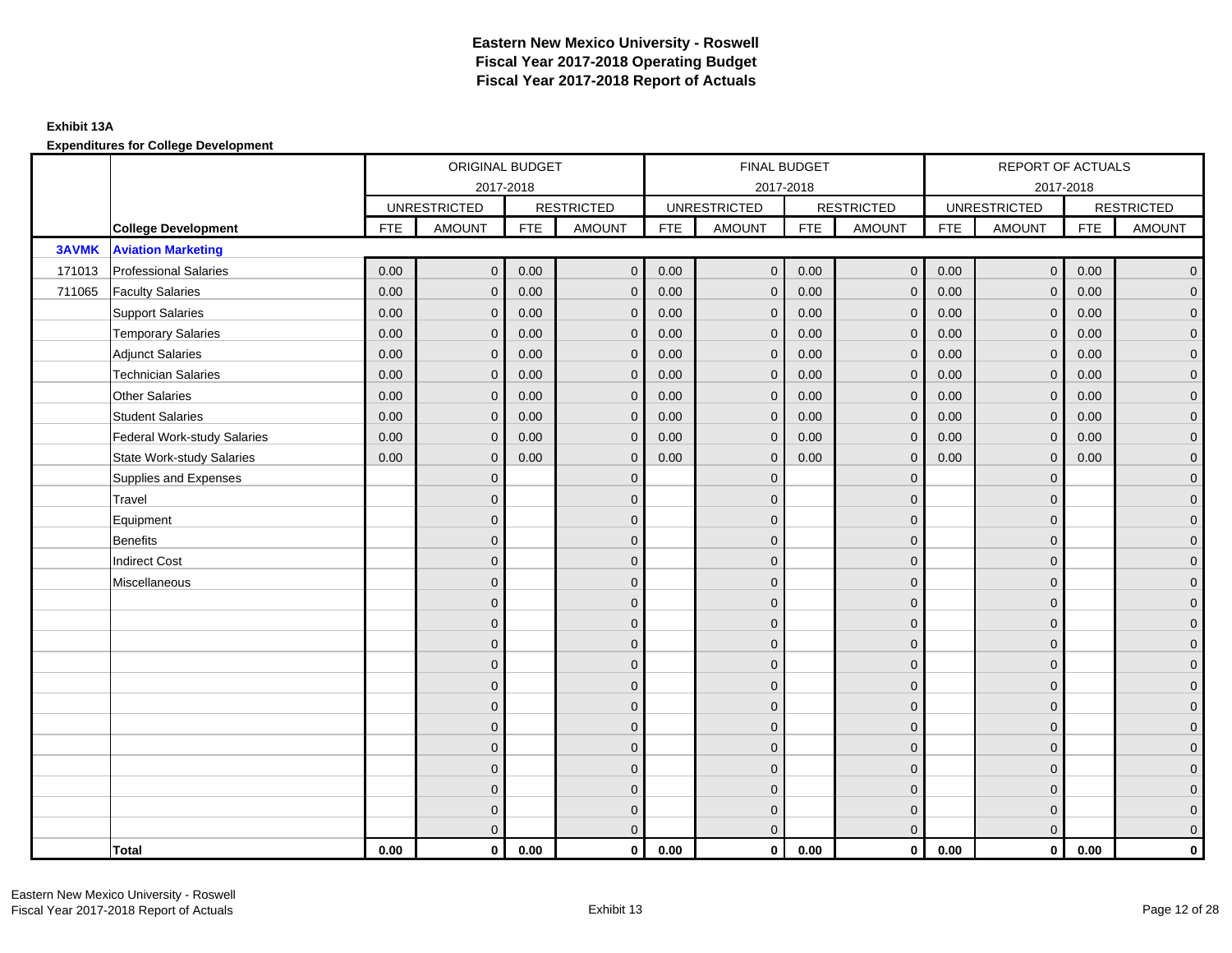|              |                                    |            | ORIGINAL BUDGET     |            |                   |            | FINAL BUDGET        |            |                   |            | REPORT OF ACTUALS   |            |                   |
|--------------|------------------------------------|------------|---------------------|------------|-------------------|------------|---------------------|------------|-------------------|------------|---------------------|------------|-------------------|
|              |                                    |            | 2017-2018           |            |                   |            | 2017-2018           |            |                   |            | 2017-2018           |            |                   |
|              |                                    |            | <b>UNRESTRICTED</b> |            | <b>RESTRICTED</b> |            | <b>UNRESTRICTED</b> |            | <b>RESTRICTED</b> |            | <b>UNRESTRICTED</b> |            | <b>RESTRICTED</b> |
|              | <b>College Development</b>         | <b>FTE</b> | <b>AMOUNT</b>       | <b>FTE</b> | <b>AMOUNT</b>     | <b>FTE</b> | <b>AMOUNT</b>       | <b>FTE</b> | <b>AMOUNT</b>     | <b>FTE</b> | <b>AMOUNT</b>       | <b>FTE</b> | <b>AMOUNT</b>     |
| <b>3COMM</b> | <b>Commencement</b>                |            |                     |            |                   |            |                     |            |                   |            |                     |            |                   |
| 171013       | <b>Professional Salaries</b>       | 0.00       | $\mathbf{0}$        | 0.00       | $\mathbf{0}$      | 0.00       | $\mathbf{0}$        | 0.00       | $\overline{0}$    | 0.00       | $\mathbf 0$         | 0.00       | $\overline{0}$    |
| 711030       | <b>Faculty Salaries</b>            | 0.00       | $\mathbf 0$         | 0.00       | $\mathbf{0}$      | 0.00       | $\mathbf{0}$        | 0.00       | $\mathbf{0}$      | 0.00       | $\mathbf 0$         | 0.00       | $\mathbf 0$       |
|              | <b>Support Salaries</b>            | 0.00       | $\mathbf 0$         | 0.00       | $\mathbf{0}$      | 0.00       | $\mathbf{0}$        | 0.00       | $\mathbf 0$       | 0.00       | $\mathbf 0$         | 0.00       | $\overline{0}$    |
|              | <b>Temporary Salaries</b>          | 0.00       | $\mathbf{0}$        | 0.00       | $\mathbf{0}$      | 0.00       | $\mathbf{0}$        | 0.00       | $\mathbf{0}$      | 0.00       | $\mathbf{0}$        | 0.00       | $\overline{0}$    |
|              | <b>Adjunct Salaries</b>            | 0.00       | $\Omega$            | 0.00       | $\Omega$          | 0.00       | $\Omega$            | 0.00       | $\mathbf{0}$      | 0.00       | $\Omega$            | 0.00       | $\overline{0}$    |
|              | <b>Technician Salaries</b>         | 0.00       | $\mathbf{0}$        | 0.00       | $\mathbf{0}$      | 0.00       | $\mathbf{0}$        | 0.00       | $\mathbf{0}$      | 0.00       | $\mathbf{0}$        | 0.00       | $\mathbf 0$       |
|              | <b>Other Salaries</b>              | 0.00       | $\mathbf{0}$        | 0.00       | $\mathbf{0}$      | 0.00       | $\mathbf{0}$        | 0.00       | $\mathbf{0}$      | 0.00       | $\mathbf{0}$        | 0.00       | $\overline{0}$    |
|              | <b>Student Salaries</b>            | 0.00       | $\mathbf{0}$        | 0.00       | $\mathbf{0}$      | 0.00       | $\mathbf{0}$        | 0.00       | $\mathbf{0}$      | 0.00       | $\mathbf{0}$        | 0.00       | $\overline{0}$    |
|              | <b>Federal Work-study Salaries</b> | 0.00       | $\mathbf{0}$        | 0.00       | $\mathbf{0}$      | 0.00       | $\mathbf{0}$        | 0.00       | $\mathbf 0$       | 0.00       | $\overline{0}$      | 0.00       | $\overline{0}$    |
|              | <b>State Work-study Salaries</b>   | 0.00       | $\mathbf{0}$        | 0.00       | $\mathbf{0}$      | 0.00       | $\mathbf{0}$        | 0.00       | $\mathbf{0}$      | 0.00       | $\Omega$            | 0.00       | $\mathbf 0$       |
|              | Supplies and Expenses              |            | 7,000               |            | $\Omega$          |            | 7,000               |            | $\mathbf{0}$      |            | 5,755               |            | $\overline{0}$    |
|              | Travel                             |            | $\mathbf{0}$        |            | $\mathbf{0}$      |            | $\Omega$            |            | $\mathbf{0}$      |            | $\mathbf{0}$        |            | $\mathbf 0$       |
|              | Equipment                          |            | $\mathbf{0}$        |            | $\mathbf{0}$      |            | $\Omega$            |            | $\mathbf 0$       |            | $\mathbf{0}$        |            | $\overline{0}$    |
|              | <b>Benefits</b>                    |            | $\Omega$            |            | $\mathbf{0}$      |            | $\Omega$            |            | $\mathbf{0}$      |            | $\mathbf{0}$        |            | $\overline{0}$    |
|              | <b>Indirect Cost</b>               |            | $\Omega$            |            | $\Omega$          |            | $\Omega$            |            | $\mathbf{0}$      |            | $\Omega$            |            | $\overline{0}$    |
|              | Miscellaneous                      |            | $\mathbf{0}$        |            | $\mathbf{0}$      |            | $\mathbf{0}$        |            | $\mathbf 0$       |            | $\mathbf{0}$        |            | $\mathbf 0$       |
|              |                                    |            | $\overline{0}$      |            | $\mathbf{0}$      |            | $\Omega$            |            | $\mathbf{0}$      |            | $\Omega$            |            | $\overline{0}$    |
|              |                                    |            | $\mathbf{0}$        |            | $\mathbf{0}$      |            | $\Omega$            |            | $\mathbf 0$       |            | $\mathbf{0}$        |            | $\overline{0}$    |
|              |                                    |            | $\mathbf{0}$        |            | $\mathbf 0$       |            | $\Omega$            |            | $\mathbf 0$       |            | $\mathbf{0}$        |            | $\overline{0}$    |
|              |                                    |            | $\mathbf{0}$        |            | $\mathbf{0}$      |            | $\Omega$            |            | $\mathbf 0$       |            | $\mathbf{0}$        |            | $\mathbf 0$       |
|              |                                    |            | $\Omega$            |            | $\mathbf{0}$      |            | $\Omega$            |            | $\mathbf{0}$      |            | $\Omega$            |            | $\overline{0}$    |
|              |                                    |            | $\Omega$            |            | $\mathbf{0}$      |            | $\Omega$            |            | $\mathbf{0}$      |            | $\Omega$            |            | $\overline{0}$    |
|              |                                    |            | $\mathbf{0}$        |            | $\mathbf{0}$      |            | $\Omega$            |            | $\mathbf{0}$      |            | $\mathbf{0}$        |            | $\overline{0}$    |
|              |                                    |            | $\mathbf{0}$        |            | $\mathbf{0}$      |            | $\Omega$            |            | $\mathbf 0$       |            | $\mathbf{0}$        |            | $\overline{0}$    |
|              |                                    |            | $\Omega$            |            | $\mathbf{0}$      |            | $\Omega$            |            | $\mathbf{0}$      |            | $\Omega$            |            | $\overline{0}$    |
|              |                                    |            | $\Omega$            |            | $\mathbf 0$       |            | $\overline{0}$      |            | $\mathbf 0$       |            | $\mathbf{0}$        |            | $\overline{0}$    |
|              |                                    |            | $\mathbf{0}$        |            | $\mathbf 0$       |            | $\Omega$            |            | $\mathbf 0$       |            | $\mathbf{0}$        |            | $\overline{0}$    |
|              |                                    |            | $\Omega$            |            | $\overline{0}$    |            | $\Omega$            |            | $\mathbf{0}$      |            | $\Omega$            |            | $\mathbf 0$       |
|              | Total                              | 0.00       | 7,000               | 0.00       | $\mathbf{0}$      | 0.00       | 7,000               | 0.00       | $\mathbf 0$       | 0.00       | 5,755               | 0.00       | $\mathbf{0}$      |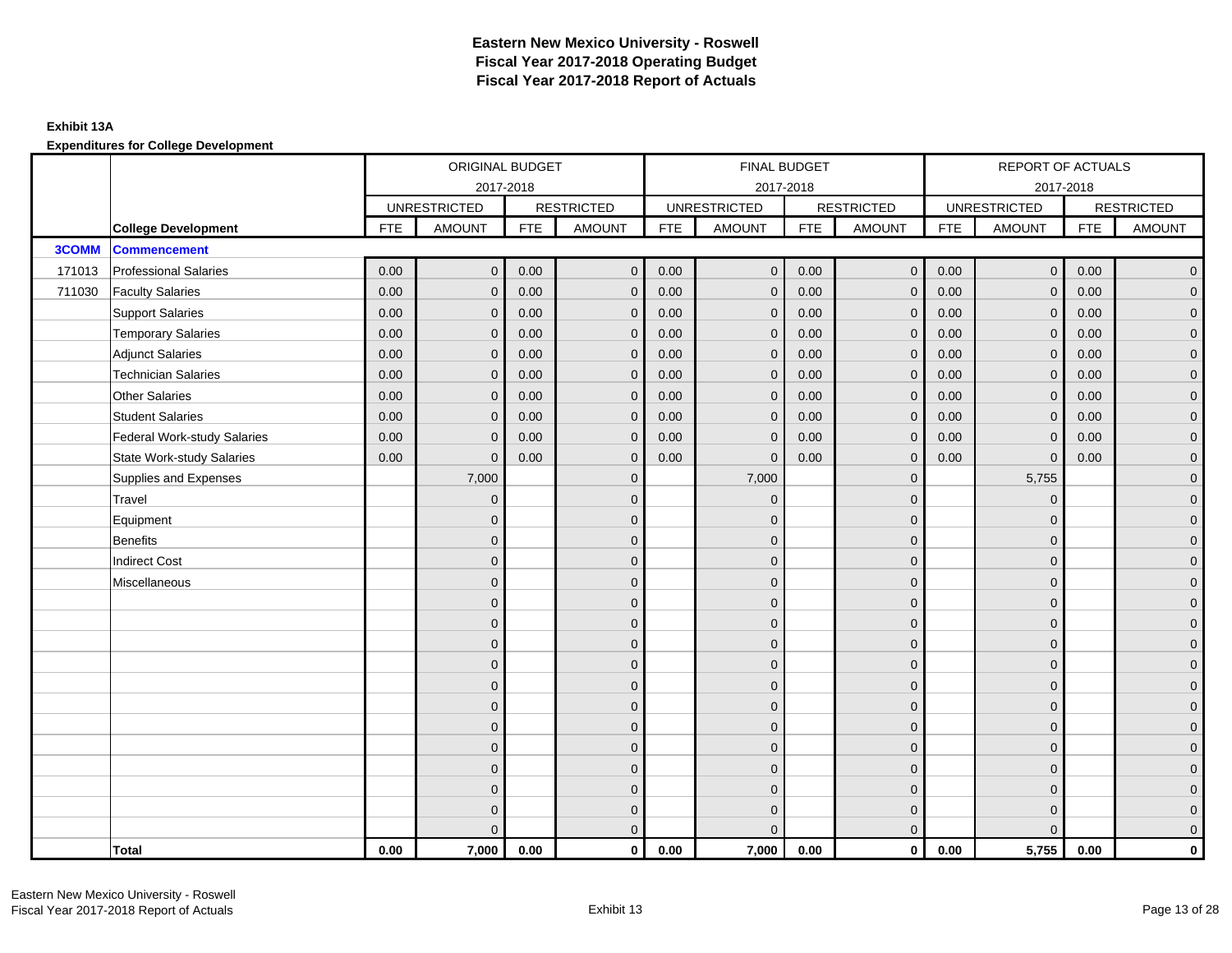|              |                                    |            | ORIGINAL BUDGET     |            |                   |            | FINAL BUDGET        |            |                   |            | REPORT OF ACTUALS   |            |                     |
|--------------|------------------------------------|------------|---------------------|------------|-------------------|------------|---------------------|------------|-------------------|------------|---------------------|------------|---------------------|
|              |                                    |            | 2017-2018           |            |                   |            |                     | 2017-2018  |                   |            |                     | 2017-2018  |                     |
|              |                                    |            | <b>UNRESTRICTED</b> |            | <b>RESTRICTED</b> |            | <b>UNRESTRICTED</b> |            | <b>RESTRICTED</b> |            | <b>UNRESTRICTED</b> |            | <b>RESTRICTED</b>   |
|              | <b>College Development</b>         | <b>FTE</b> | <b>AMOUNT</b>       | <b>FTE</b> | <b>AMOUNT</b>     | <b>FTE</b> | <b>AMOUNT</b>       | <b>FTE</b> | <b>AMOUNT</b>     | <b>FTE</b> | <b>AMOUNT</b>       | <b>FTE</b> | <b>AMOUNT</b>       |
| <b>3DUES</b> | <b>Dues and Subscriptions</b>      |            |                     |            |                   |            |                     |            |                   |            |                     |            |                     |
| 171013       | <b>Professional Salaries</b>       | 0.00       | $\mathbf{0}$        | 0.00       | $\mathbf{0}$      | 0.00       | $\mathbf{0}$        | 0.00       | $\mathbf 0$       | 0.00       | $\overline{0}$      | 0.00       | $\overline{0}$      |
| 711050       | <b>Faculty Salaries</b>            | 0.00       | $\mathbf{0}$        | 0.00       | $\mathbf 0$       | 0.00       | $\mathbf{0}$        | 0.00       | $\mathbf{0}$      | 0.00       | $\mathbf 0$         | 0.00       | $\mathbf 0$         |
|              | <b>Support Salaries</b>            | 0.00       | $\mathbf{0}$        | 0.00       | $\mathbf 0$       | 0.00       | $\mathbf{0}$        | 0.00       | $\mathbf{0}$      | 0.00       | $\mathbf{0}$        | 0.00       | $\overline{0}$      |
|              | <b>Temporary Salaries</b>          | 0.00       | $\mathbf{0}$        | 0.00       | $\mathbf 0$       | 0.00       | $\mathbf{0}$        | 0.00       | $\mathbf{0}$      | 0.00       | $\mathbf{0}$        | 0.00       | $\overline{0}$      |
|              | <b>Adjunct Salaries</b>            | 0.00       | $\mathbf{0}$        | 0.00       | $\mathbf 0$       | 0.00       | $\mathbf 0$         | 0.00       | $\mathbf{0}$      | 0.00       | $\mathbf 0$         | 0.00       | $\overline{0}$      |
|              | <b>Technician Salaries</b>         | 0.00       | $\Omega$            | 0.00       | $\mathbf{0}$      | 0.00       | $\mathbf{0}$        | 0.00       | $\mathbf{0}$      | 0.00       | $\mathbf{0}$        | 0.00       | $\overline{0}$      |
|              | <b>Other Salaries</b>              | 0.00       | $\mathbf{0}$        | 0.00       | $\mathbf 0$       | 0.00       | $\mathbf{0}$        | 0.00       | $\mathbf{0}$      | 0.00       | $\mathbf{0}$        | 0.00       | $\overline{0}$      |
|              | <b>Student Salaries</b>            | 0.00       | $\Omega$            | 0.00       | $\mathbf{0}$      | 0.00       | $\mathbf{0}$        | 0.00       | $\Omega$          | 0.00       | $\Omega$            | 0.00       | $\overline{0}$      |
|              | <b>Federal Work-study Salaries</b> | 0.00       | $\mathbf 0$         | 0.00       | $\mathbf 0$       | 0.00       | $\mathbf 0$         | 0.00       | $\mathbf 0$       | 0.00       | $\mathbf 0$         | 0.00       | $\overline{0}$      |
|              | <b>State Work-study Salaries</b>   | 0.00       | $\mathbf 0$         | 0.00       | $\mathbf 0$       | 0.00       | $\mathbf 0$         | 0.00       | $\mathbf{0}$      | 0.00       | $\mathbf 0$         | 0.00       | $\overline{0}$      |
|              | Supplies and Expenses              |            | $\mathbf{0}$        |            | $\mathbf{0}$      |            | $\mathbf{0}$        |            | $\mathbf{0}$      |            | $\overline{0}$      |            | $\overline{0}$      |
|              | Travel                             |            | $\Omega$            |            | $\mathbf 0$       |            | $\Omega$            |            | $\mathbf{0}$      |            | $\mathbf 0$         |            | $\mathbf{0}$        |
|              | Equipment                          |            | $\mathbf{0}$        |            | $\mathbf 0$       |            | $\Omega$            |            | $\mathbf{0}$      |            | $\Omega$            |            | $\overline{0}$      |
|              | <b>Benefits</b>                    |            | $\mathbf{0}$        |            | $\mathbf 0$       |            | $\mathbf{0}$        |            | $\mathbf 0$       |            | $\Omega$            |            | $\overline{0}$      |
|              | <b>Indirect Cost</b>               |            | $\mathbf{0}$        |            | $\mathbf 0$       |            | $\Omega$            |            | $\mathbf{0}$      |            | $\mathbf{0}$        |            | $\overline{0}$      |
|              | Miscellaneous                      |            | $\mathbf{0}$        |            | $\mathbf 0$       |            | $\Omega$            |            | $\mathbf{0}$      |            | $\mathbf 0$         |            | $\mathbf{0}$        |
|              |                                    |            | $\Omega$            |            | $\mathbf{0}$      |            | $\Omega$            |            | $\mathbf{0}$      |            | $\Omega$            |            | $\mathbf{0}$        |
|              |                                    |            | $\mathbf{0}$        |            | $\mathbf 0$       |            | $\Omega$            |            | $\mathbf 0$       |            | $\mathbf 0$         |            | $\overline{0}$      |
|              |                                    |            | $\mathbf{0}$        |            | $\mathbf 0$       |            | $\mathbf{0}$        |            | $\mathbf{0}$      |            | $\Omega$            |            | $\overline{0}$      |
|              |                                    |            | $\mathbf{0}$        |            | $\mathbf 0$       |            | $\Omega$            |            | $\mathbf{0}$      |            | $\Omega$            |            | $\overline{0}$      |
|              |                                    |            | $\mathbf{0}$        |            | $\mathbf 0$       |            | $\Omega$            |            | $\mathbf{0}$      |            | $\mathbf 0$         |            | $\mathbf{0}$        |
|              |                                    |            | $\Omega$            |            | $\mathbf 0$       |            | $\Omega$            |            | $\Omega$          |            | $\Omega$            |            | $\overline{0}$      |
|              |                                    |            | $\mathbf{0}$        |            | $\mathbf 0$       |            | $\Omega$            |            | $\mathbf{0}$      |            | $\mathbf 0$         |            | $\mathbf 0$         |
|              |                                    |            | $\mathbf{0}$        |            | $\mathbf 0$       |            | $\mathbf{0}$        |            | $\mathbf{0}$      |            | $\Omega$            |            | $\overline{0}$      |
|              |                                    |            | $\mathbf 0$         |            | $\mathbf 0$       |            | $\Omega$            |            | $\mathbf 0$       |            | $\mathbf{0}$        |            | $\mathsf{O}\xspace$ |
|              |                                    |            | $\Omega$            |            | $\mathbf 0$       |            | $\Omega$            |            | $\mathbf{0}$      |            | $\Omega$            |            | $\overline{0}$      |
|              |                                    |            | $\Omega$            |            | $\mathbf{0}$      |            | $\Omega$            |            | $\mathbf{0}$      |            | $\Omega$            |            | $\overline{0}$      |
|              |                                    |            | $\Omega$            |            | $\Omega$          |            | $\Omega$            |            | $\mathbf{0}$      |            | $\mathbf{0}$        |            | $\overline{0}$      |
|              | <b>Total</b>                       | 0.00       | $\bf{0}$            | 0.00       | $\mathbf 0$       | 0.00       | $\bf{0}$            | 0.00       | $\mathbf 0$       | 0.00       | $\mathbf{0}$        | 0.00       | $\mathbf 0$         |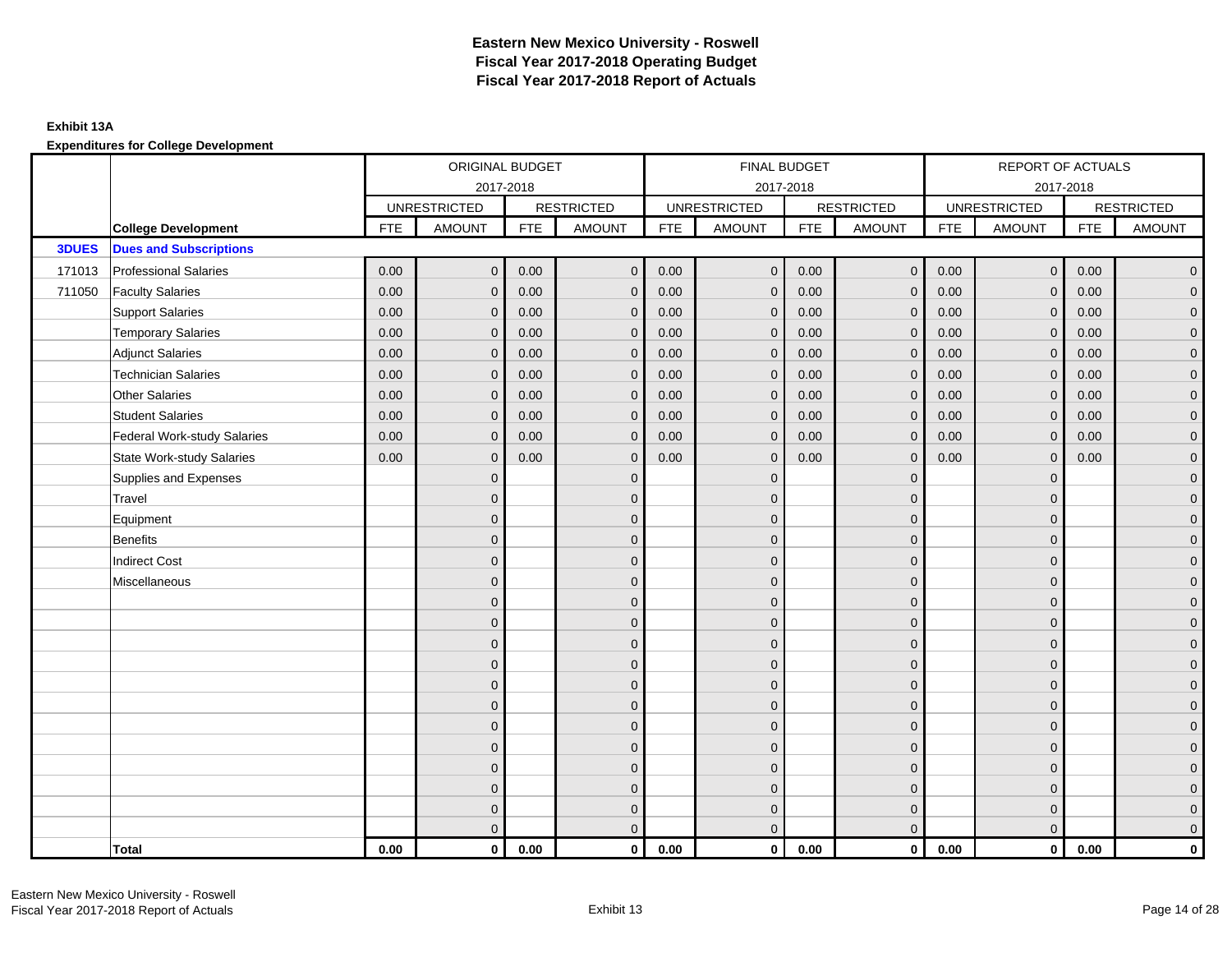|               |                                    | ORIGINAL BUDGET<br>2017-2018 |                     |            | FINAL BUDGET      |            |                     |            | REPORT OF ACTUALS |            |                     |            |                   |
|---------------|------------------------------------|------------------------------|---------------------|------------|-------------------|------------|---------------------|------------|-------------------|------------|---------------------|------------|-------------------|
|               |                                    |                              |                     |            |                   |            | 2017-2018           |            |                   |            | 2017-2018           |            |                   |
|               |                                    |                              | <b>UNRESTRICTED</b> |            | <b>RESTRICTED</b> |            | <b>UNRESTRICTED</b> |            | <b>RESTRICTED</b> |            | <b>UNRESTRICTED</b> |            | <b>RESTRICTED</b> |
|               | <b>College Development</b>         | <b>FTE</b>                   | <b>AMOUNT</b>       | <b>FTE</b> | <b>AMOUNT</b>     | <b>FTE</b> | <b>AMOUNT</b>       | <b>FTE</b> | <b>AMOUNT</b>     | <b>FTE</b> | <b>AMOUNT</b>       | <b>FTE</b> | <b>AMOUNT</b>     |
| <b>3FOUND</b> | <b>Foundation ENMUR</b>            |                              |                     |            |                   |            |                     |            |                   |            |                     |            |                   |
| 171013        | <b>Professional Salaries</b>       | 1.00                         | 38,575              | 0.00       | $\overline{0}$    | 1.00       | 38,575              | 0.00       | $\overline{0}$    | 1.00       | 39,159              | 0.00       | $\overline{0}$    |
| 711011        | <b>Faculty Salaries</b>            | 0.00                         | $\mathbf 0$         | 0.00       | $\mathbf{0}$      | 0.00       | $\mathbf 0$         | 0.00       | $\mathbf{0}$      | 0.00       | $\mathbf 0$         | 0.00       | $\mathbf 0$       |
|               | <b>Support Salaries</b>            | 0.00                         | $\mathbf 0$         | 0.00       | $\mathbf{0}$      | 0.00       | $\mathbf{0}$        | 0.00       | $\mathbf 0$       | 0.00       | $\mathbf 0$         | 0.00       | $\overline{0}$    |
|               | <b>Temporary Salaries</b>          | 0.00                         | $\mathbf{0}$        | 0.00       | $\Omega$          | 0.00       | $\mathbf{0}$        | 0.00       | $\mathbf{0}$      | 0.00       | $\mathbf{0}$        | 0.00       | $\overline{0}$    |
|               | <b>Adjunct Salaries</b>            | 0.00                         | $\Omega$            | 0.00       | $\Omega$          | 0.00       | $\Omega$            | 0.00       | $\mathbf{0}$      | 0.00       | $\Omega$            | 0.00       | $\overline{0}$    |
|               | <b>Technician Salaries</b>         | 0.00                         | $\mathbf{0}$        | 0.00       | $\Omega$          | 0.00       | $\mathbf{0}$        | 0.00       | $\mathbf{0}$      | 0.00       | $\Omega$            | 0.00       | $\mathbf 0$       |
|               | <b>Other Salaries</b>              | 0.00                         | $\mathbf{0}$        | 0.00       | $\mathbf{0}$      | 0.00       | $\mathbf{0}$        | 0.00       | $\mathbf{0}$      | 0.00       | $\mathbf{0}$        | 0.00       | $\overline{0}$    |
|               | <b>Student Salaries</b>            | 0.00                         | $\mathbf{0}$        | 0.00       | $\mathbf{0}$      | 0.00       | $\mathbf{0}$        | 0.00       | $\mathbf{0}$      | 0.00       | $\mathbf{0}$        | 0.00       | $\overline{0}$    |
|               | <b>Federal Work-study Salaries</b> | 0.00                         | $\mathbf{0}$        | 0.00       | $\mathbf{0}$      | 0.00       | $\mathbf{0}$        | 0.00       | $\mathbf 0$       | 0.00       | $\overline{0}$      | 0.00       | $\overline{0}$    |
|               | <b>State Work-study Salaries</b>   | 0.00                         | $\mathbf{0}$        | 0.00       | $\mathbf{0}$      | 0.00       | $\mathbf{0}$        | 0.00       | $\mathbf{0}$      | 0.00       | $\Omega$            | 0.00       | $\mathbf 0$       |
|               | Supplies and Expenses              |                              | 7,000               |            | $\Omega$          |            | 7,000               |            | $\mathbf{0}$      |            | 5,765               |            | $\overline{0}$    |
|               | Travel                             |                              | $\mathbf{0}$        |            | $\mathbf{0}$      |            | $\Omega$            |            | $\mathbf{0}$      |            | 34                  |            | $\mathbf 0$       |
|               | Equipment                          |                              | $\mathbf{0}$        |            | $\mathbf{0}$      |            | $\Omega$            |            | $\mathbf 0$       |            | $\mathbf{0}$        |            | $\overline{0}$    |
|               | <b>Benefits</b>                    |                              | $\Omega$            |            | $\mathbf{0}$      |            | $\Omega$            |            | $\mathbf{0}$      |            | $\mathbf{0}$        |            | $\overline{0}$    |
|               | <b>Indirect Cost</b>               |                              | $\Omega$            |            | $\Omega$          |            | $\Omega$            |            | $\mathbf{0}$      |            | $\Omega$            |            | $\overline{0}$    |
|               | Miscellaneous                      |                              | $\mathbf{0}$        |            | $\mathbf{0}$      |            | $\mathbf{0}$        |            | $\mathbf 0$       |            | $\mathbf{0}$        |            | $\mathbf 0$       |
|               |                                    |                              | $\overline{0}$      |            | $\mathbf{0}$      |            | $\Omega$            |            | $\mathbf{0}$      |            | $\Omega$            |            | $\overline{0}$    |
|               |                                    |                              | $\mathbf{0}$        |            | $\mathbf{0}$      |            | $\Omega$            |            | $\mathbf 0$       |            | $\mathbf{0}$        |            | $\overline{0}$    |
|               |                                    |                              | $\mathbf{0}$        |            | $\mathbf 0$       |            | $\Omega$            |            | $\mathbf 0$       |            | $\mathbf{0}$        |            | $\overline{0}$    |
|               |                                    |                              | $\mathbf{0}$        |            | $\mathbf{0}$      |            | $\Omega$            |            | $\mathbf 0$       |            | $\mathbf{0}$        |            | $\mathbf 0$       |
|               |                                    |                              | $\Omega$            |            | $\mathbf{0}$      |            | $\Omega$            |            | $\mathbf{0}$      |            | $\Omega$            |            | $\overline{0}$    |
|               |                                    |                              | $\Omega$            |            | $\mathbf{0}$      |            | $\Omega$            |            | $\mathbf{0}$      |            | $\Omega$            |            | $\overline{0}$    |
|               |                                    |                              | $\mathbf{0}$        |            | $\mathbf{0}$      |            | $\Omega$            |            | $\mathbf{0}$      |            | $\mathbf{0}$        |            | $\overline{0}$    |
|               |                                    |                              | $\mathbf{0}$        |            | $\mathbf{0}$      |            | $\Omega$            |            | $\mathbf 0$       |            | $\mathbf{0}$        |            | $\overline{0}$    |
|               |                                    |                              | $\Omega$            |            | $\mathbf{0}$      |            | $\Omega$            |            | $\mathbf{0}$      |            | $\Omega$            |            | $\overline{0}$    |
|               |                                    |                              | $\Omega$            |            | $\mathbf 0$       |            | $\Omega$            |            | $\mathbf 0$       |            | $\mathbf{0}$        |            | $\overline{0}$    |
|               |                                    |                              | $\mathbf{0}$        |            | $\mathbf 0$       |            | $\Omega$            |            | $\mathbf 0$       |            | $\mathbf{0}$        |            | $\overline{0}$    |
|               |                                    |                              | $\Omega$            |            | $\Omega$          |            |                     |            | $\mathbf{0}$      |            | $\Omega$            |            | $\mathbf 0$       |
|               | Total                              | 1.00                         | 45,575              | 0.00       | $\mathbf{0}$      | 1.00       | 45,575              | 0.00       | $\mathbf 0$       | 1.00       | 44,958              | 0.00       | $\mathbf{0}$      |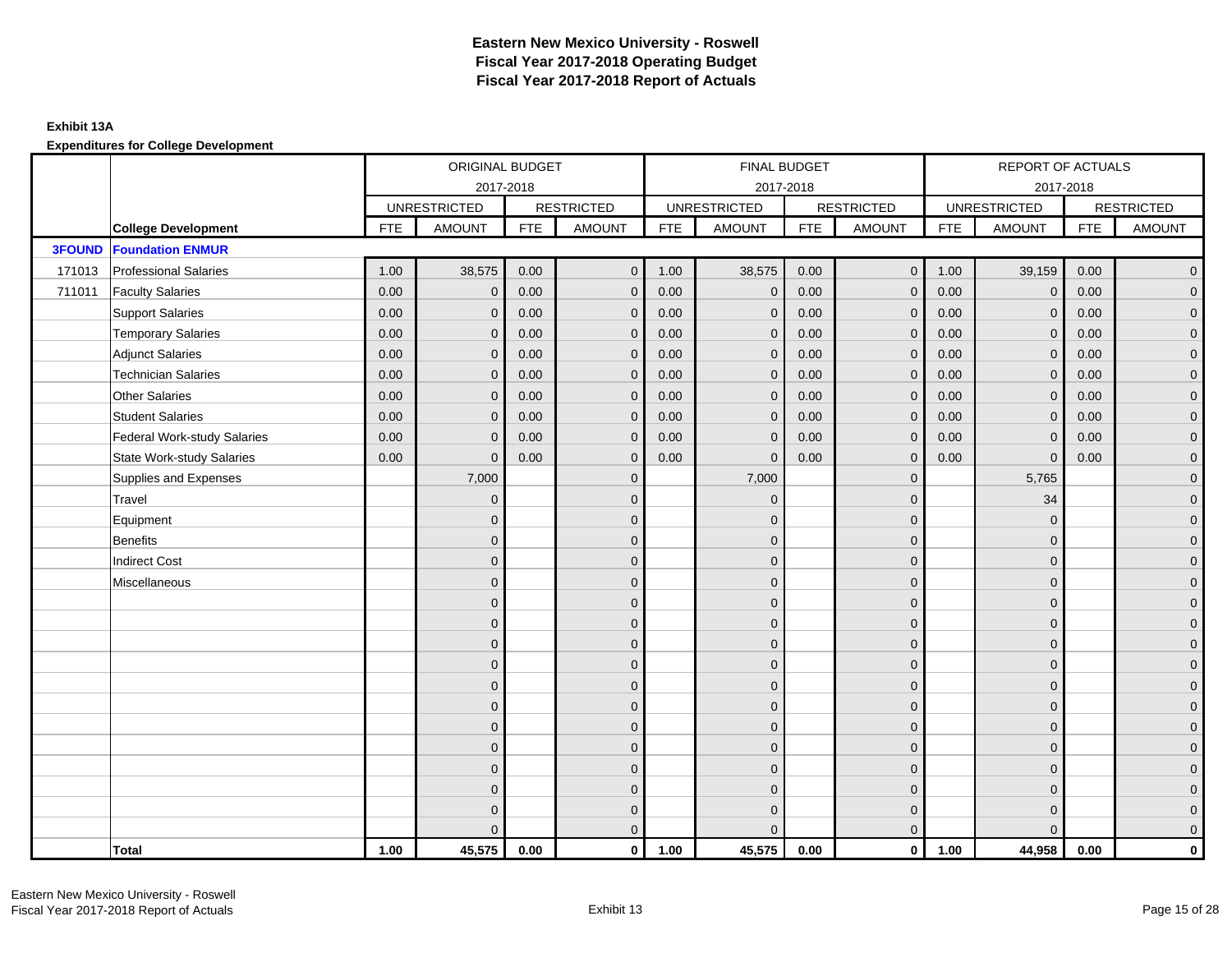|              |                                    |            | ORIGINAL BUDGET     |            |                   |            | FINAL BUDGET        |            |                   |            | REPORT OF ACTUALS   |            |                   |
|--------------|------------------------------------|------------|---------------------|------------|-------------------|------------|---------------------|------------|-------------------|------------|---------------------|------------|-------------------|
|              |                                    |            | 2017-2018           |            |                   |            | 2017-2018           |            |                   |            | 2017-2018           |            |                   |
|              |                                    |            | <b>UNRESTRICTED</b> |            | <b>RESTRICTED</b> |            | <b>UNRESTRICTED</b> |            | <b>RESTRICTED</b> |            | <b>UNRESTRICTED</b> |            | <b>RESTRICTED</b> |
|              | <b>College Development</b>         | <b>FTE</b> | <b>AMOUNT</b>       | <b>FTE</b> | <b>AMOUNT</b>     | <b>FTE</b> | <b>AMOUNT</b>       | <b>FTE</b> | <b>AMOUNT</b>     | <b>FTE</b> | <b>AMOUNT</b>       | <b>FTE</b> | <b>AMOUNT</b>     |
| <b>3MKTG</b> | <b>Institutional Marketing</b>     |            |                     |            |                   |            |                     |            |                   |            |                     |            |                   |
| 171013       | <b>Professional Salaries</b>       | 3.00       | 165,894             | 0.00       | $\mathbf{0}$      | 3.00       | 165,894             | 0.00       | $\overline{0}$    | 2.00       | 169,032             | 0.00       | $\overline{0}$    |
| 711060       | <b>Faculty Salaries</b>            | 0.00       | $\mathbf 0$         | 0.00       | $\mathbf{0}$      | 0.00       | $\mathbf 0$         | 0.00       | $\mathbf{0}$      | 0.00       | $\mathbf 0$         | 0.00       | $\mathbf 0$       |
|              | <b>Support Salaries</b>            | 1.00       | 28,059              | 0.00       | $\mathbf{0}$      | 1.00       | 28,059              | 0.00       | $\mathbf 0$       | 1.00       | 28,432              | 0.00       | $\overline{0}$    |
|              | <b>Temporary Salaries</b>          | 0.00       | $\mathbf{0}$        | 0.00       | $\Omega$          | 0.00       | $\mathbf{0}$        | 0.00       | $\mathbf{0}$      | 0.00       | $\mathbf{0}$        | 0.00       | $\overline{0}$    |
|              | <b>Adjunct Salaries</b>            | 0.00       | $\Omega$            | 0.00       | $\Omega$          | 0.00       | $\Omega$            | 0.00       | $\mathbf{0}$      | 0.00       | $\Omega$            | 0.00       | $\overline{0}$    |
|              | <b>Technician Salaries</b>         | 0.00       | $\mathbf{0}$        | 0.00       | $\Omega$          | 0.00       | $\mathbf{0}$        | 0.00       | $\mathbf{0}$      | 0.00       | $\Omega$            | 0.00       | $\mathbf 0$       |
|              | <b>Other Salaries</b>              | 0.00       | $\mathbf{0}$        | 0.00       | $\mathbf{0}$      | 0.00       | $\mathbf{0}$        | 0.00       | $\mathbf{0}$      | 0.00       | $\mathbf{0}$        | 0.00       | $\overline{0}$    |
|              | <b>Student Salaries</b>            | 0.00       | $\mathbf{0}$        | 0.00       | $\mathbf{0}$      | 0.00       | $\mathbf{0}$        | 0.00       | $\mathbf{0}$      | 0.00       | $\mathbf{0}$        | 0.00       | $\overline{0}$    |
|              | <b>Federal Work-study Salaries</b> | 0.00       | $\mathbf{0}$        | 0.00       | $\mathbf{0}$      | 0.00       | $\mathbf{0}$        | 0.00       | $\mathbf 0$       | 0.00       | $\overline{0}$      | 0.00       | $\overline{0}$    |
|              | <b>State Work-study Salaries</b>   | 0.00       | $\mathbf{0}$        | 0.00       | $\mathbf{0}$      | 0.00       | $\mathbf{0}$        | 0.00       | $\mathbf{0}$      | 0.00       | $\Omega$            | 0.00       | $\mathbf 0$       |
|              | Supplies and Expenses              |            | 95,464              |            | $\Omega$          |            | 95,464              |            | $\mathbf{0}$      |            | 100,758             |            | $\overline{0}$    |
|              | Travel                             |            | $\mathbf{0}$        |            | $\mathbf{0}$      |            | $\Omega$            |            | $\mathbf{0}$      |            | 3,178               |            | $\mathbf 0$       |
|              | Equipment                          |            | $\mathbf{0}$        |            | $\mathbf{0}$      |            | $\Omega$            |            | $\mathbf 0$       |            | $\mathbf{0}$        |            | $\overline{0}$    |
|              | <b>Benefits</b>                    |            | $\Omega$            |            | $\mathbf{0}$      |            | $\Omega$            |            | $\mathbf{0}$      |            | $\mathbf{0}$        |            | $\overline{0}$    |
|              | <b>Indirect Cost</b>               |            | $\Omega$            |            | $\Omega$          |            | $\Omega$            |            | $\mathbf{0}$      |            | $\Omega$            |            | $\overline{0}$    |
|              | Miscellaneous                      |            | $\mathbf{0}$        |            | $\mathbf{0}$      |            | $\mathbf{0}$        |            | $\mathbf 0$       |            | $\mathbf{0}$        |            | $\mathbf 0$       |
|              |                                    |            | $\mathbf{0}$        |            | $\mathbf{0}$      |            | $\Omega$            |            | $\mathbf{0}$      |            | $\Omega$            |            | $\overline{0}$    |
|              |                                    |            | $\mathbf{0}$        |            | $\mathbf{0}$      |            | $\Omega$            |            | $\mathbf 0$       |            | $\mathbf{0}$        |            | $\overline{0}$    |
|              |                                    |            | $\mathbf{0}$        |            | $\mathbf 0$       |            | $\Omega$            |            | $\mathbf 0$       |            | $\mathbf{0}$        |            | $\overline{0}$    |
|              |                                    |            | $\mathbf{0}$        |            | $\mathbf{0}$      |            | $\Omega$            |            | $\mathbf 0$       |            | $\mathbf{0}$        |            | $\mathbf 0$       |
|              |                                    |            | $\Omega$            |            | $\mathbf{0}$      |            | $\Omega$            |            | $\mathbf{0}$      |            | $\Omega$            |            | $\overline{0}$    |
|              |                                    |            | $\Omega$            |            | $\mathbf{0}$      |            | $\Omega$            |            | $\mathbf{0}$      |            | $\Omega$            |            | $\overline{0}$    |
|              |                                    |            | $\mathbf{0}$        |            | $\mathbf{0}$      |            | $\Omega$            |            | $\mathbf{0}$      |            | $\mathbf{0}$        |            | $\mathbf 0$       |
|              |                                    |            | $\mathbf{0}$        |            | $\mathbf{0}$      |            | $\Omega$            |            | $\mathbf 0$       |            | $\mathbf{0}$        |            | $\overline{0}$    |
|              |                                    |            | $\Omega$            |            | $\mathbf{0}$      |            | $\Omega$            |            | $\mathbf{0}$      |            | $\Omega$            |            | $\overline{0}$    |
|              |                                    |            | $\Omega$            |            | $\mathbf 0$       |            | $\Omega$            |            | $\mathbf 0$       |            | $\mathbf{0}$        |            | $\overline{0}$    |
|              |                                    |            | $\mathbf{0}$        |            | $\mathbf 0$       |            | $\Omega$            |            | $\mathbf 0$       |            | $\Omega$            |            | $\mathbf 0$       |
|              |                                    |            | $\Omega$            |            | $\Omega$          |            | $\Omega$            |            | $\mathbf{0}$      |            | $\Omega$            |            | $\mathbf{0}$      |
|              | Total                              | 4.00       | 289,417             | 0.00       | $\mathbf{0}$      | 4.00       | 289,417             | 0.00       | $\mathbf 0$       | 3.00       | 301,400             | 0.00       | $\mathbf{0}$      |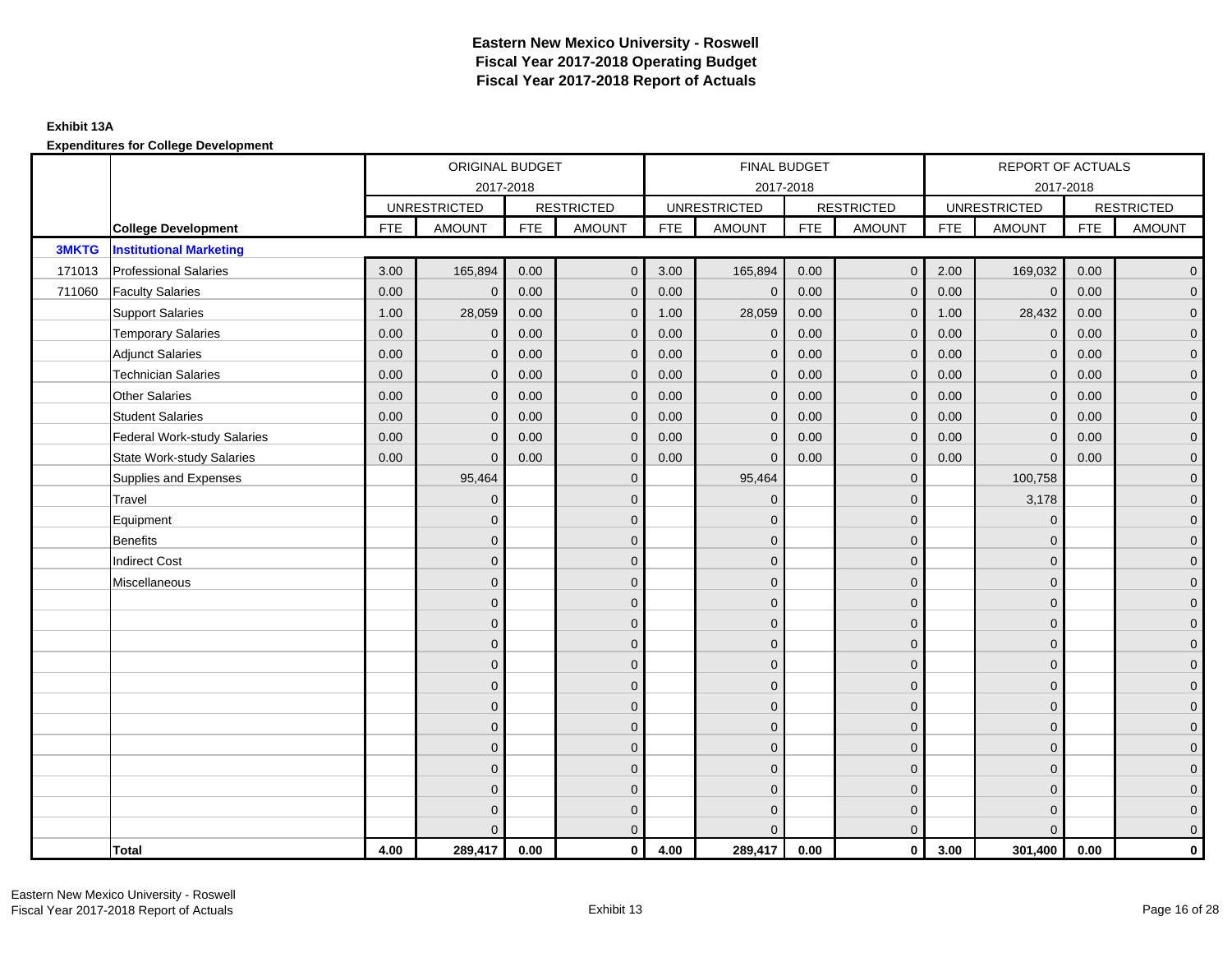**Expenditures for Fiscal Operations**

|              |                                    |            | ORIGINAL BUDGET     |            |                   |            | FINAL BUDGET        |            |                   |            | REPORT OF ACTUALS   |            |                     |
|--------------|------------------------------------|------------|---------------------|------------|-------------------|------------|---------------------|------------|-------------------|------------|---------------------|------------|---------------------|
|              |                                    |            | 2017-2018           |            |                   |            | 2017-2018           |            |                   |            | 2017-2018           |            |                     |
|              |                                    |            | <b>UNRESTRICTED</b> |            | <b>RESTRICTED</b> |            | <b>UNRESTRICTED</b> |            | <b>RESTRICTED</b> |            | <b>UNRESTRICTED</b> |            | <b>RESTRICTED</b>   |
|              | <b>Fiscal Operations</b>           | <b>FTE</b> | <b>AMOUNT</b>       | <b>FTE</b> | <b>AMOUNT</b>     | <b>FTE</b> | <b>AMOUNT</b>       | <b>FTE</b> | AMOUNT            | <b>FTE</b> | <b>AMOUNT</b>       | <b>FTE</b> | <b>AMOUNT</b>       |
| <b>3BUSO</b> | <b>Business Office</b>             |            |                     |            |                   |            |                     |            |                   |            |                     |            |                     |
| 171013       | <b>Professional Salaries</b>       | 5.00       | 284,255             | 0.00       | $\mathbf{0}$      | 5.00       | 285,755             | 0.00       | $\overline{0}$    | 4.00       | 331,071             | 0.00       | $\overline{0}$      |
| 740040       | <b>Faculty Salaries</b>            | 0.00       | $\mathbf{0}$        | 0.00       | $\mathbf{0}$      | 0.00       | $\mathbf{0}$        | 0.00       | $\mathbf{0}$      | 0.00       | $\mathbf 0$         | 0.00       | $\overline{0}$      |
|              | <b>Support Salaries</b>            | 6.00       | 171,233             | 0.00       | $\mathbf{0}$      | 6.00       | 171,270             | 0.00       | $\mathbf 0$       | 3.00       | 80,161              | 0.00       | $\overline{0}$      |
|              | <b>Temporary Salaries</b>          | 0.00       | $\mathbf 0$         | 0.00       | $\mathbf 0$       | 0.00       | $\mathbf 0$         | 0.00       | $\mathbf 0$       | 0.17       | 3,893               | 0.00       | $\mathbf{0}$        |
|              | <b>Adjunct Salaries</b>            | 0.00       | $\mathbf{0}$        | 0.00       | $\mathbf{0}$      | 0.00       | $\mathbf{0}$        | 0.00       | $\mathbf{0}$      | 0.00       | $\mathbf 0$         | 0.00       | $\mathbf{0}$        |
|              | <b>Technician Salaries</b>         | 0.00       | $\Omega$            | 0.00       | $\Omega$          | 0.00       | $\mathbf{0}$        | 0.00       | $\mathbf{0}$      | 0.00       | $\mathbf 0$         | 0.00       | $\mathbf{0}$        |
|              | Other Salaries                     | 0.00       | $\Omega$            | 0.00       | $\Omega$          | 0.00       | $\Omega$            | 0.00       | $\Omega$          | 0.00       | $\mathbf{0}$        | 0.00       | $\mathbf{0}$        |
|              | <b>Student Salaries</b>            | 0.00       | $\mathbf 0$         | 0.00       | $\mathbf 0$       | 0.00       | $\mathbf{0}$        | 0.00       | $\mathbf{0}$      | 0.00       | $\mathbf{0}$        | 0.00       | $\mathbf{0}$        |
|              | <b>Federal Work-study Salaries</b> | 0.00       | $\mathbf{0}$        | 0.00       | $\mathbf 0$       | 0.00       | $\mathbf{0}$        | 0.00       | $\overline{0}$    | 0.00       | $\mathbf 0$         | 0.00       | $\overline{0}$      |
|              | <b>State Work-study Salaries</b>   | 0.00       | $\mathbf{0}$        | 0.00       | $\mathbf{0}$      | 0.00       | $\mathbf{0}$        | 0.00       | $\mathbf{0}$      | 0.00       | $\mathbf{0}$        | 0.00       | $\overline{0}$      |
|              | Supplies and Expenses              |            | 67,500              |            | $\mathbf 0$       |            | 67,500              |            | $\overline{0}$    |            | 56,325              |            | $\mathsf{O}\xspace$ |
|              | Travel                             |            | $\overline{0}$      |            | $\mathbf{0}$      |            | $\mathbf{0}$        |            | $\mathbf{0}$      |            | 1,270               |            | $\overline{0}$      |
|              | Equipment                          |            | $\mathbf{0}$        |            | $\mathbf 0$       |            | $\mathbf{0}$        |            | $\mathbf 0$       |            | $\mathbf 0$         |            | $\overline{0}$      |
|              | <b>Benefits</b>                    |            | $\mathbf{0}$        |            | $\mathbf{0}$      |            | $\Omega$            |            | $\mathbf 0$       |            | $\mathbf 0$         |            | $\overline{0}$      |
|              | <b>Indirect Cost</b>               |            | $\Omega$            |            | $\mathbf{0}$      |            | $\Omega$            |            | $\mathbf{0}$      |            | $\Omega$            |            | $\overline{0}$      |
|              | Miscellaneous                      |            | $\Omega$            |            | $\mathbf{0}$      |            | $\Omega$            |            | $\mathbf{0}$      |            | $\Omega$            |            | $\mathsf{O}\xspace$ |
|              |                                    |            | $\mathbf{0}$        |            | $\mathbf 0$       |            | $\mathbf{0}$        |            | $\mathbf 0$       |            | $\mathbf{0}$        |            | $\mathbf{0}$        |
|              |                                    |            | $\mathbf{0}$        |            | $\mathbf 0$       |            | $\mathbf{0}$        |            | $\mathbf 0$       |            | $\mathbf{0}$        |            | $\overline{0}$      |
|              |                                    |            | $\mathbf{0}$        |            | $\mathbf{0}$      |            | $\Omega$            |            | $\mathbf 0$       |            | $\mathbf{0}$        |            | $\overline{0}$      |
|              |                                    |            | $\Omega$            |            | $\mathbf{0}$      |            | $\Omega$            |            | $\mathbf{0}$      |            | $\Omega$            |            | $\overline{0}$      |
|              |                                    |            | $\mathbf{0}$        |            | $\mathbf 0$       |            | $\mathbf{0}$        |            | $\mathbf 0$       |            | $\mathbf 0$         |            | $\mathsf{O}\xspace$ |
|              |                                    |            | $\mathbf{0}$        |            | $\mathbf 0$       |            | $\mathbf{0}$        |            | $\mathbf 0$       |            | $\mathbf{0}$        |            | $\overline{0}$      |
|              |                                    |            | $\mathbf{0}$        |            | $\mathbf{0}$      |            | $\mathbf{0}$        |            | $\mathbf 0$       |            | $\mathbf{0}$        |            | $\overline{0}$      |
|              |                                    |            | $\mathbf{0}$        |            | $\mathbf{0}$      |            | $\Omega$            |            | $\mathbf{0}$      |            | $\mathbf{0}$        |            | $\overline{0}$      |
|              |                                    |            | $\mathbf{0}$        |            | $\mathbf 0$       |            | $\mathbf{0}$        |            | $\mathbf 0$       |            | $\mathbf{0}$        |            | $\mathbf{0}$        |
|              |                                    |            | $\overline{0}$      |            | $\mathbf 0$       |            | $\mathbf{0}$        |            | $\mathbf 0$       |            | $\mathbf 0$         |            | $\mathbf{0}$        |
|              |                                    |            | $\mathbf{0}$        |            | $\mathbf 0$       |            | $\Omega$            |            | $\mathbf 0$       |            | $\mathbf 0$         |            | $\mathbf{0}$        |
|              |                                    |            | $\Omega$            |            | $\Omega$          |            | $\Omega$            |            | $\mathbf{0}$      |            | $\Omega$            |            | $\overline{0}$      |
|              | <b>Total</b>                       | 11.00      | 522,988             | 0.00       | $\mathbf{0}$      | 11.00      | 524,525             | 0.00       | $\overline{0}$    | 7.17       | 472,719             | 0.00       | $\mathbf 0$         |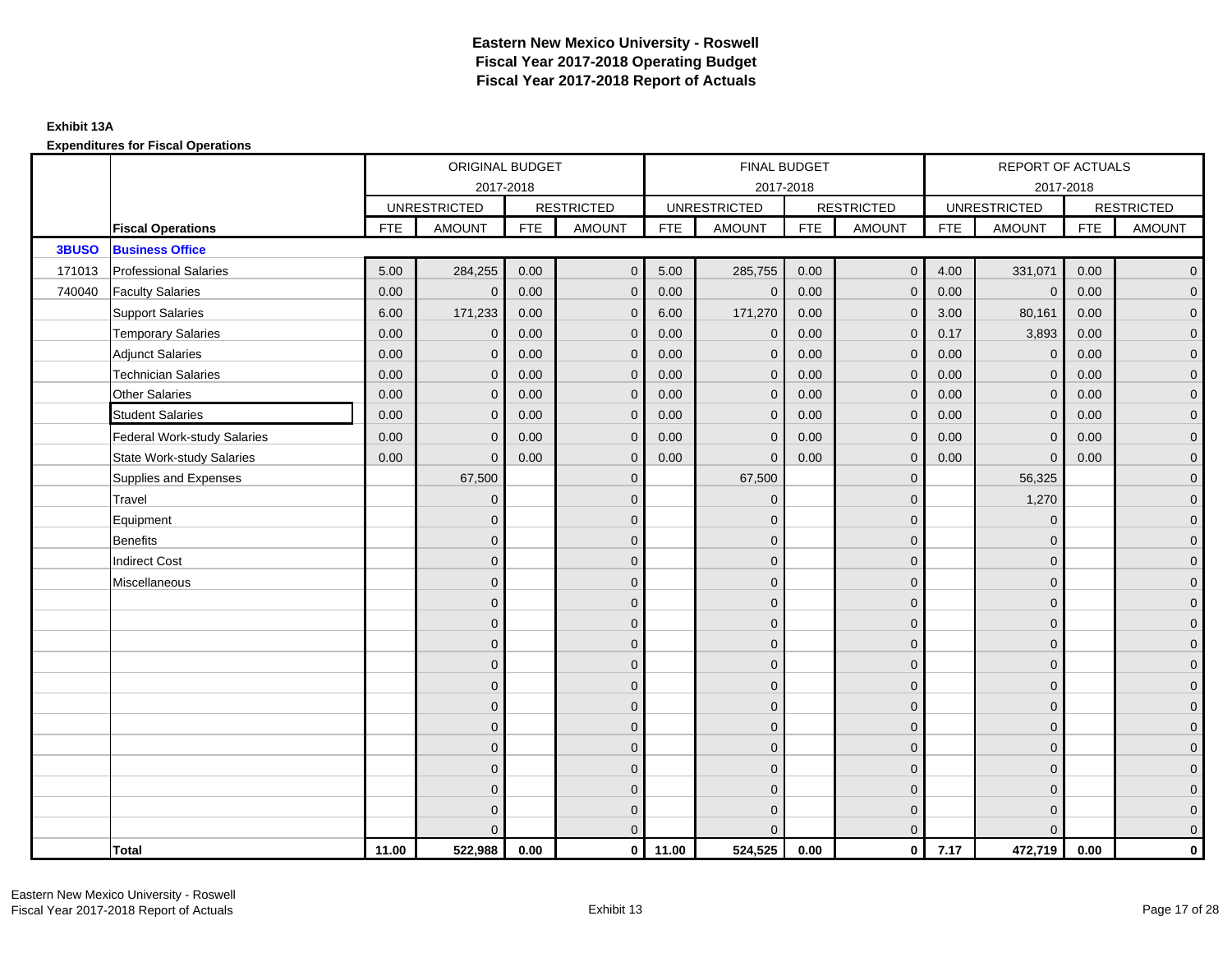**Expenditures for Fiscal Operations**

|        |                                        |            | ORIGINAL BUDGET     |            |                   |            | FINAL BUDGET        |            |                   |            | REPORT OF ACTUALS   |            |                     |
|--------|----------------------------------------|------------|---------------------|------------|-------------------|------------|---------------------|------------|-------------------|------------|---------------------|------------|---------------------|
|        |                                        |            |                     | 2017-2018  |                   |            | 2017-2018           |            |                   |            | 2017-2018           |            |                     |
|        |                                        |            | <b>UNRESTRICTED</b> |            | <b>RESTRICTED</b> |            | <b>UNRESTRICTED</b> |            | <b>RESTRICTED</b> |            | <b>UNRESTRICTED</b> |            | <b>RESTRICTED</b>   |
|        | <b>Fiscal Operations</b>               | <b>FTE</b> | <b>AMOUNT</b>       | <b>FTE</b> | <b>AMOUNT</b>     | <b>FTE</b> | <b>AMOUNT</b>       | <b>FTE</b> | <b>AMOUNT</b>     | <b>FTE</b> | <b>AMOUNT</b>       | <b>FTE</b> | <b>AMOUNT</b>       |
|        | <b>Allowance for Doubtful Accounts</b> |            |                     |            |                   |            |                     |            |                   |            |                     |            |                     |
| 171013 | <b>Professional Salaries</b>           | 0.00       | $\mathbf{0}$        | 0.00       | $\mathbf{0}$      | 0.00       | $\mathbf{0}$        | 0.00       | $\overline{0}$    | 0.00       | $\overline{0}$      | 0.00       | $\overline{0}$      |
| 740005 | <b>Faculty Salaries</b>                | 0.00       | $\mathbf{0}$        | 0.00       | $\mathbf{0}$      | 0.00       | $\mathbf{0}$        | 0.00       | $\mathbf{0}$      | 0.00       | $\overline{0}$      | 0.00       | $\overline{0}$      |
| 971010 | <b>Support Salaries</b>                | 0.00       | $\mathbf{0}$        | 0.00       | $\mathbf{0}$      | 0.00       | $\overline{0}$      | 0.00       | $\mathbf 0$       | 0.00       | $\overline{0}$      | 0.00       | $\overline{0}$      |
|        | <b>Temporary Salaries</b>              | 0.00       | $\mathbf 0$         | 0.00       | $\mathbf 0$       | 0.00       | $\mathbf 0$         | 0.00       | $\mathbf 0$       | 0.00       | $\mathbf{0}$        | 0.00       | $\mathbf{0}$        |
|        | <b>Adjunct Salaries</b>                | 0.00       | $\mathbf{0}$        | 0.00       | $\mathbf{0}$      | 0.00       | $\mathbf{0}$        | 0.00       | $\mathbf{0}$      | 0.00       | $\mathbf{0}$        | 0.00       | $\overline{0}$      |
|        | <b>Technician Salaries</b>             | 0.00       | $\Omega$            | 0.00       | $\Omega$          | 0.00       | $\mathbf{0}$        | 0.00       | $\mathbf{0}$      | 0.00       | $\mathbf{0}$        | 0.00       | $\mathbf 0$         |
|        | Other Salaries                         | 0.00       | $\Omega$            | 0.00       | $\Omega$          | 0.00       | $\Omega$            | 0.00       | $\Omega$          | 0.00       | $\mathbf{0}$        | 0.00       | $\mathbf{0}$        |
|        | <b>Student Salaries</b>                | 0.00       | $\mathbf 0$         | 0.00       | $\mathbf 0$       | 0.00       | $\mathbf{0}$        | 0.00       | $\mathbf{0}$      | 0.00       | $\mathbf 0$         | 0.00       | $\mathbf{0}$        |
|        | <b>Federal Work-study Salaries</b>     | 0.00       | $\mathbf 0$         | 0.00       | $\mathbf 0$       | 0.00       | $\mathbf{0}$        | 0.00       | $\overline{0}$    | 0.00       | $\mathbf 0$         | 0.00       | $\overline{0}$      |
|        | <b>State Work-study Salaries</b>       | 0.00       | $\mathbf{0}$        | 0.00       | $\mathbf{0}$      | 0.00       | $\mathbf{0}$        | 0.00       | $\mathbf{0}$      | 0.00       | $\mathbf{0}$        | 0.00       | $\overline{0}$      |
|        | Supplies and Expenses                  |            | $\Omega$            |            | $\Omega$          |            | $\Omega$            |            | $\overline{0}$    |            | $\mathbf 0$         |            | $\mathsf{O}\xspace$ |
|        | Travel                                 |            | $\Omega$            |            | $\mathbf{0}$      |            | $\Omega$            |            | $\mathbf{0}$      |            | $\mathbf{0}$        |            | $\overline{0}$      |
|        | Equipment                              |            | $\overline{0}$      |            | $\mathbf 0$       |            | $\mathbf{0}$        |            | $\mathbf 0$       |            | $\mathbf{0}$        |            | $\overline{0}$      |
|        | <b>Benefits</b>                        |            | $\mathbf{0}$        |            | $\mathbf{0}$      |            | $\Omega$            |            | $\mathbf 0$       |            | $\mathbf 0$         |            | $\overline{0}$      |
|        | <b>Indirect Cost</b>                   |            | $\Omega$            |            | $\mathbf{0}$      |            | $\Omega$            |            | $\mathbf{0}$      |            | $\Omega$            |            | $\overline{0}$      |
|        | Miscellaneous                          |            | 250,000             |            | $\mathbf{0}$      |            | 250,000             |            | $\mathbf{0}$      |            | 47,598              |            | $\overline{0}$      |
|        |                                        |            | $\mathbf 0$         |            | $\mathbf 0$       |            | $\mathbf{0}$        |            | $\mathbf 0$       |            | $\mathbf 0$         |            | $\mathbf{0}$        |
|        |                                        |            | $\Omega$            |            | $\mathbf 0$       |            | $\mathbf{0}$        |            | $\mathbf 0$       |            | $\mathbf 0$         |            | $\overline{0}$      |
|        |                                        |            | $\Omega$            |            | $\mathbf{0}$      |            | $\Omega$            |            | $\mathbf 0$       |            | $\mathbf{0}$        |            | $\overline{0}$      |
|        |                                        |            | $\Omega$            |            | $\mathbf{0}$      |            | $\Omega$            |            | $\mathbf{0}$      |            | $\Omega$            |            | $\overline{0}$      |
|        |                                        |            | $\mathbf{0}$        |            | $\mathbf 0$       |            | $\mathbf{0}$        |            | $\mathbf 0$       |            | $\mathbf 0$         |            | $\mathsf{O}\xspace$ |
|        |                                        |            | $\mathbf{0}$        |            | $\mathbf 0$       |            | $\mathbf{0}$        |            | $\mathbf 0$       |            | $\mathbf{0}$        |            | $\mathbf{0}$        |
|        |                                        |            | $\Omega$            |            | $\mathbf{0}$      |            | $\mathbf{0}$        |            | $\mathbf 0$       |            | $\mathbf{0}$        |            | $\overline{0}$      |
|        |                                        |            | $\Omega$            |            | $\mathbf{0}$      |            | $\Omega$            |            | $\mathbf{0}$      |            | $\mathbf 0$         |            | $\overline{0}$      |
|        |                                        |            | $\overline{0}$      |            | $\mathbf 0$       |            | $\mathbf{0}$        |            | $\mathbf 0$       |            | $\mathbf 0$         |            | $\mathbf{0}$        |
|        |                                        |            | $\mathbf{0}$        |            | $\mathbf 0$       |            | $\Omega$            |            | $\mathbf 0$       |            | $\mathbf 0$         |            | $\mathbf{0}$        |
|        |                                        |            | 0                   |            | $\mathbf 0$       |            | $\Omega$            |            | $\mathbf 0$       |            | $\mathbf 0$         |            | $\mathbf{0}$        |
|        |                                        |            | $\Omega$            |            | $\mathbf{0}$      |            | $\Omega$            |            | $\mathbf{0}$      |            | $\Omega$            |            | $\overline{0}$      |
|        | <b>Total</b>                           | 0.00       | 250,000             | 0.00       | $\mathbf{0}$      | 0.00       | 250,000             | 0.00       | $\mathbf{0}$      | 0.00       | 47,598              | 0.00       | $\mathbf 0$         |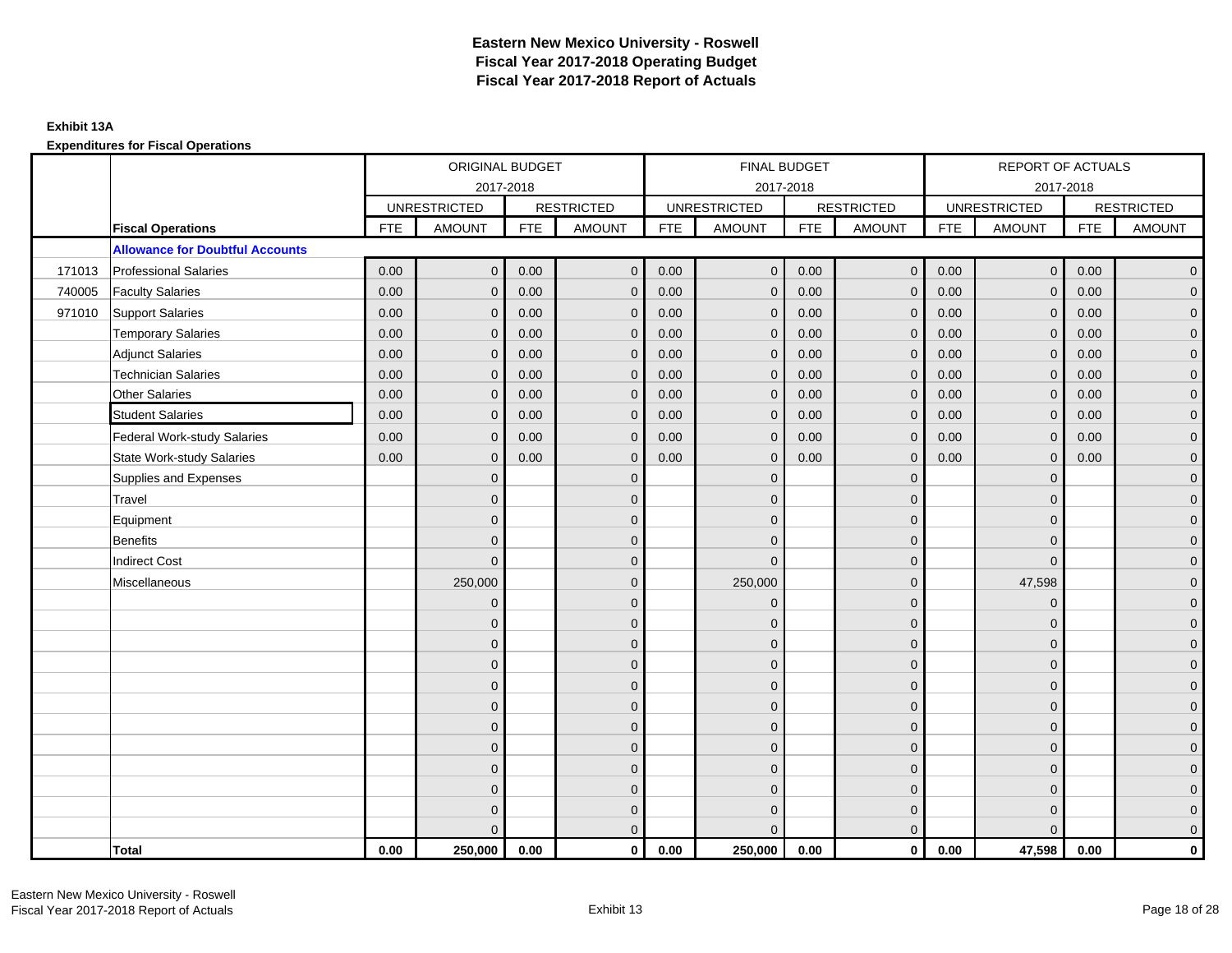**Expenditures for Fiscal Operations**

|        |                                    |            | ORIGINAL BUDGET     |            |                   |            | <b>FINAL BUDGET</b> |            |                   |            | <b>REPORT OF ACTUALS</b> |            |                     |
|--------|------------------------------------|------------|---------------------|------------|-------------------|------------|---------------------|------------|-------------------|------------|--------------------------|------------|---------------------|
|        |                                    |            |                     | 2017-2018  |                   |            | 2017-2018           |            |                   |            | 2017-2018                |            |                     |
|        |                                    |            | <b>UNRESTRICTED</b> |            | <b>RESTRICTED</b> |            | <b>UNRESTRICTED</b> |            | <b>RESTRICTED</b> |            | <b>UNRESTRICTED</b>      |            | <b>RESTRICTED</b>   |
|        | <b>Fiscal Operations</b>           | <b>FTE</b> | <b>AMOUNT</b>       | <b>FTE</b> | <b>AMOUNT</b>     | <b>FTE</b> | <b>AMOUNT</b>       | <b>FTE</b> | <b>AMOUNT</b>     | <b>FTE</b> | <b>AMOUNT</b>            | <b>FTE</b> | <b>AMOUNT</b>       |
|        | <b>External Audit</b>              |            |                     |            |                   |            |                     |            |                   |            |                          |            |                     |
| 171013 | <b>Professional Salaries</b>       | 0.00       | $\overline{0}$      | 0.00       | $\mathbf{0}$      | 0.00       | $\mathbf{0}$        | 0.00       | $\overline{0}$    | 0.00       | $\overline{0}$           | 0.00       | $\overline{0}$      |
| 740004 | <b>Faculty Salaries</b>            | 0.00       | $\mathbf{0}$        | 0.00       | $\Omega$          | 0.00       | $\mathbf{0}$        | 0.00       | $\mathbf{0}$      | 0.00       | $\mathbf{0}$             | 0.00       | $\overline{0}$      |
| 971121 | Support Salaries                   | 0.00       | $\mathbf{0}$        | 0.00       | $\mathbf{0}$      | 0.00       | $\overline{0}$      | 0.00       | $\mathbf{0}$      | 0.00       | $\mathbf{0}$             | 0.00       | $\overline{0}$      |
|        | <b>Temporary Salaries</b>          | 0.00       | $\mathbf 0$         | 0.00       | $\mathbf 0$       | 0.00       | $\mathbf{0}$        | 0.00       | $\mathbf 0$       | 0.00       | $\mathbf 0$              | 0.00       | $\mathsf{O}\xspace$ |
|        | <b>Adjunct Salaries</b>            | 0.00       | $\mathbf{0}$        | 0.00       | $\mathbf{0}$      | 0.00       | $\mathbf{0}$        | 0.00       | $\mathbf{0}$      | 0.00       | $\mathbf 0$              | 0.00       | $\overline{0}$      |
|        | <b>Technician Salaries</b>         | 0.00       | $\Omega$            | 0.00       | $\Omega$          | 0.00       | $\mathbf{0}$        | 0.00       | $\mathbf{0}$      | 0.00       | $\mathbf{0}$             | 0.00       | $\overline{0}$      |
|        | Other Salaries                     | 0.00       | $\Omega$            | 0.00       | $\Omega$          | 0.00       | $\Omega$            | 0.00       | $\mathbf{0}$      | 0.00       | $\mathbf{0}$             | 0.00       | $\mathsf{O}\xspace$ |
|        | <b>Student Salaries</b>            | 0.00       | $\mathbf 0$         | 0.00       | $\mathbf 0$       | 0.00       | $\mathbf{0}$        | 0.00       | $\mathbf{0}$      | 0.00       | $\overline{0}$           | 0.00       | $\mathbf{0}$        |
|        | <b>Federal Work-study Salaries</b> | 0.00       | $\mathbf 0$         | 0.00       | $\mathbf 0$       | 0.00       | $\mathbf{0}$        | 0.00       | $\overline{0}$    | 0.00       | $\mathbf 0$              | 0.00       | $\overline{0}$      |
|        | <b>State Work-study Salaries</b>   | 0.00       | $\mathbf{0}$        | 0.00       | $\mathbf{0}$      | 0.00       | $\mathbf{0}$        | 0.00       | $\mathbf 0$       | 0.00       | $\mathbf 0$              | 0.00       | $\mathbf{0}$        |
|        | Supplies and Expenses              |            | $\Omega$            |            | $\mathbf 0$       |            | $\mathbf{0}$        |            | $\mathbf{0}$      |            | $\mathbf 0$              |            | $\overline{0}$      |
|        | Travel                             |            | $\Omega$            |            | $\mathbf{0}$      |            | $\Omega$            |            | $\mathbf{0}$      |            | $\mathbf{0}$             |            | $\overline{0}$      |
|        | Equipment                          |            | $\mathbf{0}$        |            | $\mathbf 0$       |            | $\mathbf{0}$        |            | $\mathbf 0$       |            | $\mathbf{0}$             |            | $\overline{0}$      |
|        | <b>Benefits</b>                    |            | $\mathbf{0}$        |            | $\mathbf{0}$      |            | $\Omega$            |            | $\mathbf 0$       |            | $\mathbf 0$              |            | $\overline{0}$      |
|        | <b>Indirect Cost</b>               |            | $\mathbf{0}$        |            | $\mathbf{0}$      |            | $\Omega$            |            | $\mathbf{0}$      |            | $\Omega$                 |            | $\overline{0}$      |
|        | Miscellaneous                      |            | 125,000             |            | $\mathbf{0}$      |            | 125,000             |            | $\mathbf 0$       |            | 39,408                   |            | $\overline{0}$      |
|        |                                    |            | $\mathbf 0$         |            | $\mathbf 0$       |            | $\mathbf{0}$        |            | $\mathbf 0$       |            | $\mathbf 0$              |            | $\mathbf{0}$        |
|        |                                    |            | $\mathbf{0}$        |            | $\mathbf 0$       |            | $\mathbf{0}$        |            | $\mathbf 0$       |            | $\mathbf{0}$             |            | $\overline{0}$      |
|        |                                    |            | $\mathbf{0}$        |            | $\mathbf{0}$      |            | $\Omega$            |            | $\mathbf 0$       |            | $\mathbf{0}$             |            | $\overline{0}$      |
|        |                                    |            | $\Omega$            |            | $\mathbf{0}$      |            | $\Omega$            |            | $\mathbf{0}$      |            | $\Omega$                 |            | $\overline{0}$      |
|        |                                    |            | $\overline{0}$      |            | $\mathbf 0$       |            | $\mathbf{0}$        |            | $\mathbf 0$       |            | $\mathbf 0$              |            | $\mathsf{O}\xspace$ |
|        |                                    |            | $\overline{0}$      |            | $\mathbf 0$       |            | $\mathbf{0}$        |            | $\mathbf 0$       |            | $\mathbf{0}$             |            | $\mathbf{0}$        |
|        |                                    |            | $\overline{0}$      |            | $\mathbf{0}$      |            | $\mathbf{0}$        |            | $\mathbf 0$       |            | $\mathbf{0}$             |            | $\overline{0}$      |
|        |                                    |            | $\Omega$            |            | $\mathbf{0}$      |            | $\Omega$            |            | $\mathbf 0$       |            | $\mathbf{0}$             |            | $\overline{0}$      |
|        |                                    |            | $\overline{0}$      |            | $\mathbf 0$       |            | $\mathbf{0}$        |            | $\mathbf 0$       |            | $\mathbf 0$              |            | $\mathbf{0}$        |
|        |                                    |            | $\mathbf{0}$        |            | $\mathbf 0$       |            | $\mathbf{0}$        |            | $\mathbf 0$       |            | $\mathbf 0$              |            | $\mathbf{0}$        |
|        |                                    |            | $\overline{0}$      |            | $\mathbf 0$       |            | $\mathbf{0}$        |            | $\mathbf 0$       |            | $\mathbf{0}$             |            | $\mathbf{0}$        |
|        |                                    |            | $\Omega$            |            | $\mathbf{0}$      |            | $\Omega$            |            | $\overline{0}$    |            | $\Omega$                 |            | $\overline{0}$      |
|        | <b>Total</b>                       | 0.00       | 125,000             | 0.00       | $\mathbf 0$       | 0.00       | 125,000             | 0.00       | $\overline{0}$    | 0.00       | 39,408                   | 0.00       | $\mathbf{0}$        |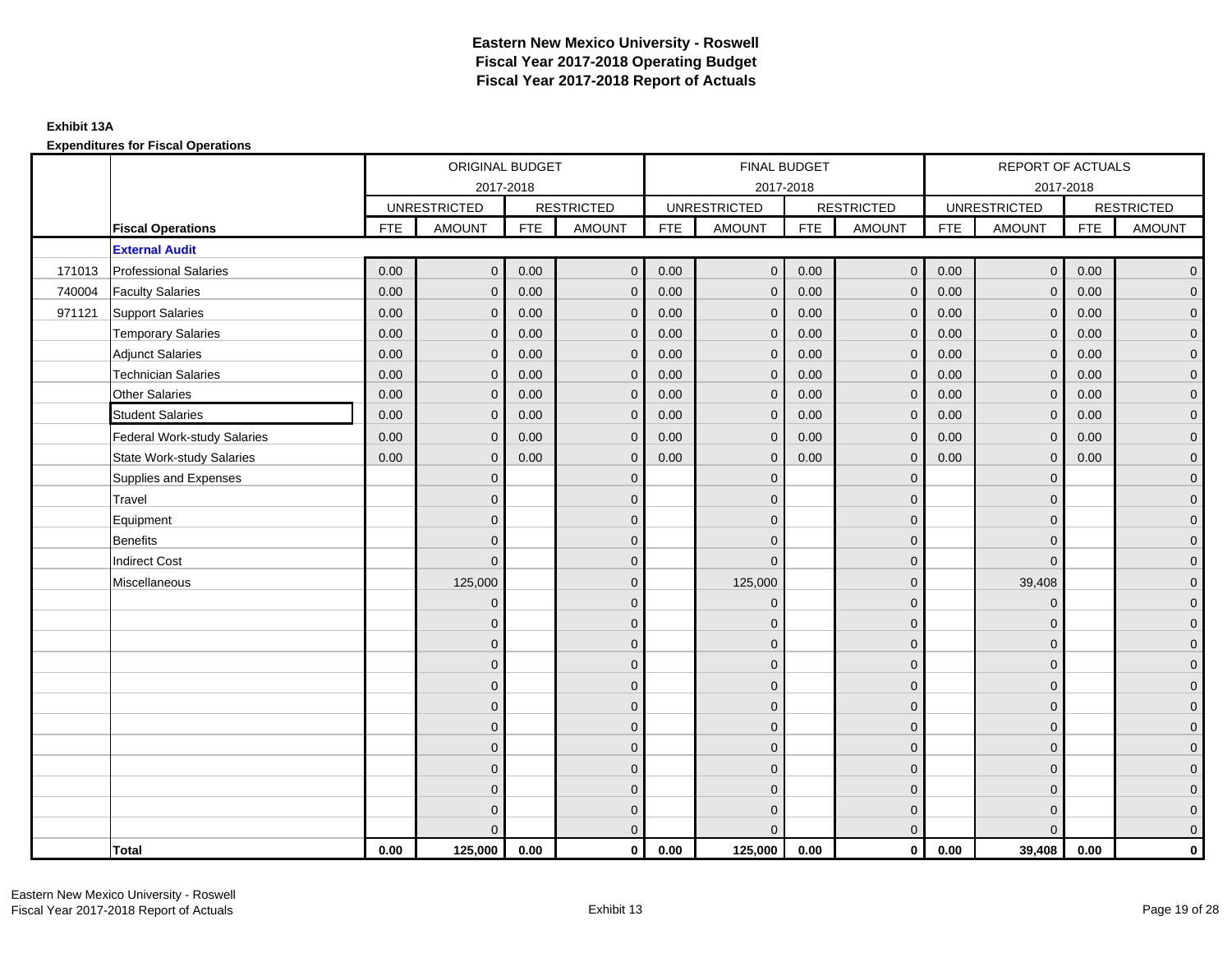## **Exhibit 13A**

|              |                                     | ORIGINAL BUDGET<br>2017-2018 |                     |            |                   | FINAL BUDGET |                     |            |                     | REPORT OF ACTUALS |                     |            |                     |
|--------------|-------------------------------------|------------------------------|---------------------|------------|-------------------|--------------|---------------------|------------|---------------------|-------------------|---------------------|------------|---------------------|
|              |                                     |                              |                     |            |                   |              | 2017-2018           |            |                     |                   | 2017-2018           |            |                     |
|              |                                     |                              | <b>UNRESTRICTED</b> |            | <b>RESTRICTED</b> |              | <b>UNRESTRICTED</b> |            | <b>RESTRICTED</b>   |                   | <b>UNRESTRICTED</b> |            | <b>RESTRICTED</b>   |
|              | <b>General &amp; Administrative</b> | <b>FTE</b>                   | <b>AMOUNT</b>       | <b>FTE</b> | <b>AMOUNT</b>     | <b>FTE</b>   | <b>AMOUNT</b>       | <b>FTE</b> | <b>AMOUNT</b>       | <b>FTE</b>        | <b>AMOUNT</b>       | <b>FTE</b> | <b>AMOUNT</b>       |
| <b>3HRES</b> | <b>Human Resources</b>              |                              |                     |            |                   |              |                     |            |                     |                   |                     |            |                     |
| 171013       | <b>Professional Salaries</b>        | 1.00                         | 47,005              | 0.00       | $\mathbf{0}$      | 1.00         | 47,005              | 0.00       | $\overline{0}$      | 3.00              | 102,218             | 0.00       | $\overline{0}$      |
| 710060       | <b>Faculty Salaries</b>             | 0.00                         | $\mathbf 0$         | 0.00       | $\mathbf{0}$      | 0.00         | $\mathbf{0}$        | 0.00       | $\mathbf 0$         | 0.00              | $\mathbf 0$         | 0.00       | $\overline{0}$      |
|              | <b>Support Salaries</b>             | 2.00                         | 66,564              | 0.00       | $\mathbf{0}$      | 2.00         | 66,564              | 0.00       | $\overline{0}$      | 1.00              | 31,023              | 0.00       | $\overline{0}$      |
|              | <b>Temporary Salaries</b>           | 0.00                         | $\mathbf{0}$        | 0.00       | $\mathbf{0}$      | 0.00         | $\mathbf 0$         | 0.00       | $\mathbf{0}$        | 0.00              | $\mathbf 0$         | 0.00       | $\overline{0}$      |
|              | <b>Adjunct Salaries</b>             | 0.00                         | $\Omega$            | 0.00       | $\Omega$          | 0.00         | $\Omega$            | 0.00       | $\mathbf{0}$        | 0.00              | $\Omega$            | 0.00       | $\overline{0}$      |
|              | <b>Technician Salaries</b>          | 0.00                         | $\mathbf{0}$        | 0.00       | $\mathbf{0}$      | 0.00         | $\mathbf{0}$        | 0.00       | $\mathbf 0$         | 0.00              | $\mathbf 0$         | 0.00       | $\mathbf{0}$        |
|              | <b>Other Salaries</b>               | 0.00                         | $\mathbf{0}$        | 0.00       | $\mathbf{0}$      | 0.00         | $\mathbf{0}$        | 0.00       | $\mathbf{0}$        | 0.00              | $\mathbf{0}$        | 0.00       | $\overline{0}$      |
|              | <b>Student Salaries</b>             | 0.00                         | $\mathbf{0}$        | 0.00       | $\mathbf{0}$      | 0.00         | $\mathbf{0}$        | 0.00       | $\mathbf 0$         | 0.35              | 4,135               | 0.00       | $\overline{0}$      |
|              | <b>Federal Work-study Salaries</b>  | 0.00                         | $\mathbf{0}$        | 0.00       | $\mathbf{0}$      | 0.00         | $\mathbf{0}$        | 0.00       | $\mathbf 0$         | 0.00              | $\mathbf 0$         | 0.00       | $\overline{0}$      |
|              | <b>State Work-study Salaries</b>    | 0.00                         | $\mathbf{0}$        | 0.00       | $\mathbf{0}$      | 0.00         | $\mathbf{0}$        | 0.00       | $\mathbf{0}$        | 0.00              | $\mathbf 0$         | 0.00       | $\mathbf{0}$        |
|              | Supplies and Expenses               |                              | 11,577              |            | $\mathbf{0}$      |              | 11,577              |            | $\mathbf{0}$        |                   | 8,658               |            | $\mathsf{O}\xspace$ |
|              | Travel                              |                              | $\overline{0}$      |            | $\mathbf{0}$      |              | $\mathbf{0}$        |            | $\mathbf{0}$        |                   | $\mathbf 0$         |            | $\overline{0}$      |
|              | Equipment                           |                              | $\mathbf{0}$        |            | $\mathbf 0$       |              | $\mathbf{0}$        |            | $\mathbf 0$         |                   | $\mathbf{0}$        |            | $\overline{0}$      |
|              | Benefits                            |                              | $\Omega$            |            | $\mathbf{0}$      |              | $\Omega$            |            | $\mathbf 0$         |                   | $\mathbf 0$         |            | $\overline{0}$      |
|              | <b>Indirect Cost</b>                |                              | $\Omega$            |            | $\mathbf{0}$      |              | $\Omega$            |            | $\mathbf{0}$        |                   | $\Omega$            |            | $\overline{0}$      |
|              | Miscellaneous                       |                              | $\mathbf{0}$        |            | $\mathbf 0$       |              | $\mathbf{0}$        |            | $\mathbf 0$         |                   | $\mathbf 0$         |            | $\mathsf{O}\xspace$ |
|              |                                     |                              | $\mathbf{0}$        |            | $\mathbf 0$       |              | $\mathbf{0}$        |            | $\mathbf{0}$        |                   | $\mathbf{0}$        |            | $\overline{0}$      |
|              |                                     |                              | $\mathbf{0}$        |            | $\mathbf{0}$      |              | $\Omega$            |            | $\mathbf 0$         |                   | $\mathbf{0}$        |            | $\overline{0}$      |
|              |                                     |                              | $\mathbf{0}$        |            | $\mathbf 0$       |              | $\Omega$            |            | $\mathsf{O}\xspace$ |                   | $\mathbf 0$         |            | $\mathbf{0}$        |
|              |                                     |                              | $\Omega$            |            | $\mathbf{0}$      |              | $\Omega$            |            | $\mathbf 0$         |                   | $\mathbf 0$         |            | $\mathbf{0}$        |
|              |                                     |                              | $\Omega$            |            | $\mathbf{0}$      |              | $\Omega$            |            | $\mathbf{0}$        |                   | $\Omega$            |            | $\mathsf{O}\xspace$ |
|              |                                     |                              | $\mathbf{0}$        |            | $\mathbf{0}$      |              | $\Omega$            |            | $\mathbf{0}$        |                   | $\Omega$            |            | $\overline{0}$      |
|              |                                     |                              | $\mathbf{0}$        |            | $\mathbf 0$       |              | $\mathbf{0}$        |            | $\mathbf 0$         |                   | $\mathbf{0}$        |            | $\overline{0}$      |
|              |                                     |                              | $\Omega$            |            | $\mathbf{0}$      |              | $\Omega$            |            | $\mathbf 0$         |                   | $\mathbf 0$         |            | $\overline{0}$      |
|              |                                     |                              | $\Omega$            |            | $\mathbf{0}$      |              | $\Omega$            |            | $\mathbf 0$         |                   | $\Omega$            |            | $\overline{0}$      |
|              |                                     |                              | $\mathbf{0}$        |            | $\mathbf 0$       |              | $\mathbf{0}$        |            | $\mathbf 0$         |                   | $\mathbf 0$         |            | $\overline{0}$      |
|              |                                     |                              | $\overline{0}$      |            | $\mathbf 0$       |              | $\mathbf{0}$        |            | $\mathbf 0$         |                   | $\mathbf 0$         |            | $\mathbf{0}$        |
|              |                                     |                              | $\Omega$            |            | $\mathbf{0}$      |              | $\Omega$            |            | $\overline{0}$      |                   | $\Omega$            |            | $\overline{0}$      |
|              | <b>Total</b>                        | 3.00                         | 125,146             | 0.00       | $\mathbf{0}$      | 3.00         | 125,146             | 0.00       | $\overline{0}$      | 4.35              | 146,034             | 0.00       | $\mathbf{0}$        |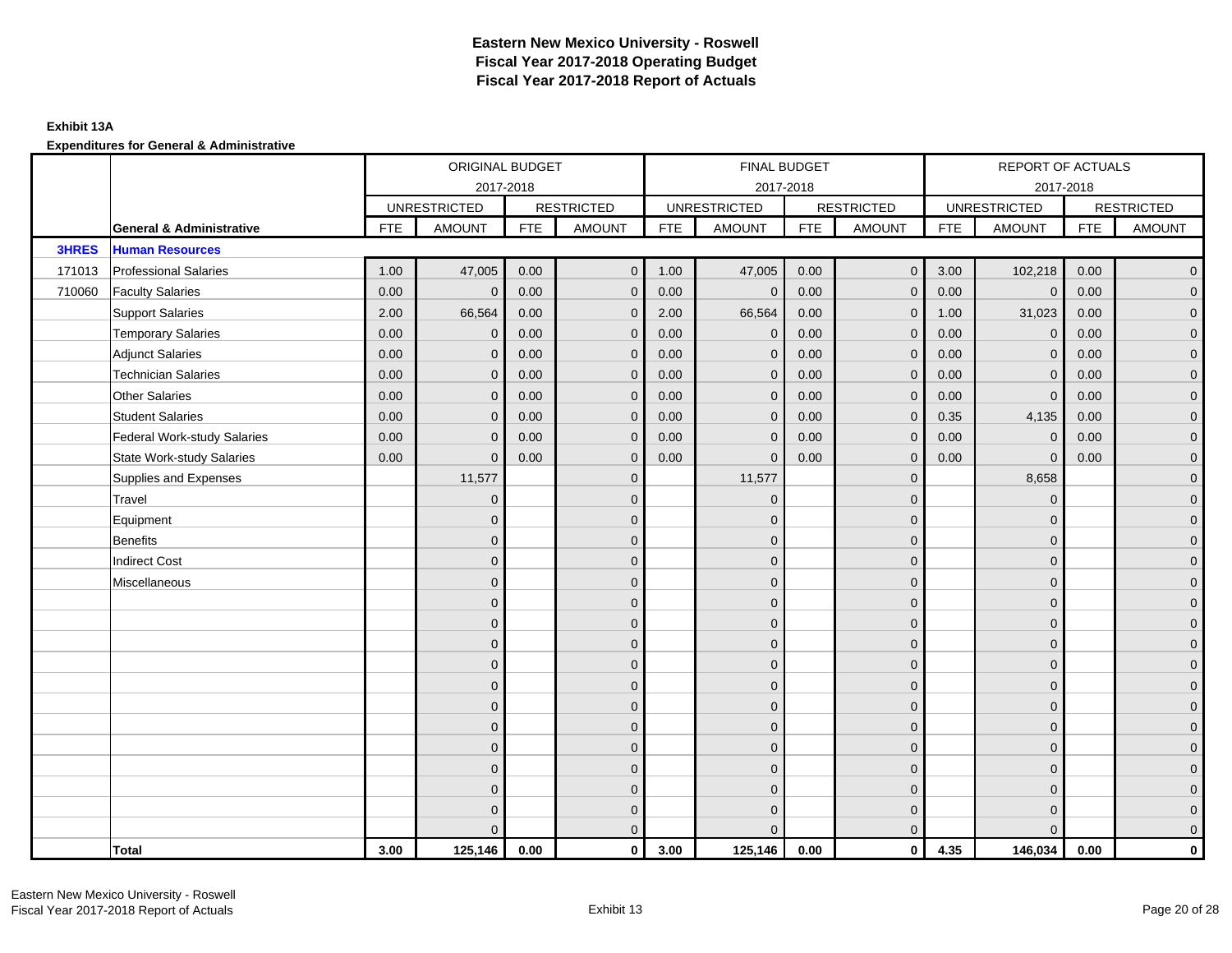## **Exhibit 13A**

|        |                                             |            | ORIGINAL BUDGET     |            |                   |            | FINAL BUDGET        |            |                   |            | REPORT OF ACTUALS   |            |                     |
|--------|---------------------------------------------|------------|---------------------|------------|-------------------|------------|---------------------|------------|-------------------|------------|---------------------|------------|---------------------|
|        |                                             |            |                     | 2017-2018  |                   |            | 2017-2018           |            |                   |            | 2017-2018           |            |                     |
|        |                                             |            | <b>UNRESTRICTED</b> |            | <b>RESTRICTED</b> |            | <b>UNRESTRICTED</b> |            | <b>RESTRICTED</b> |            | <b>UNRESTRICTED</b> |            | <b>RESTRICTED</b>   |
|        | <b>General &amp; Administrative</b>         | <b>FTE</b> | <b>AMOUNT</b>       | <b>FTE</b> | <b>AMOUNT</b>     | <b>FTE</b> | <b>AMOUNT</b>       | <b>FTE</b> | <b>AMOUNT</b>     | <b>FTE</b> | <b>AMOUNT</b>       | <b>FTE</b> | <b>AMOUNT</b>       |
| 3HRES1 | <b>Human Resources Employee Development</b> |            |                     |            |                   |            |                     |            |                   |            |                     |            |                     |
| 171013 | <b>Professional Salaries</b>                | 0.00       | $\mathbf{0}$        | 0.00       | $\mathbf{0}$      | 0.00       | $\mathbf{0}$        | 0.00       | $\overline{0}$    | 0.00       | $\overline{0}$      | 0.00       | $\overline{0}$      |
| 710061 | <b>Faculty Salaries</b>                     | 0.00       | $\mathbf{0}$        | 0.00       | $\mathbf{0}$      | 0.00       | $\mathbf{0}$        | 0.00       | $\mathbf{0}$      | 0.00       | $\mathbf{0}$        | 0.00       | $\overline{0}$      |
|        | <b>Support Salaries</b>                     | 0.00       | $\mathbf{0}$        | 0.00       | $\mathbf{0}$      | 0.00       | $\overline{0}$      | 0.00       | $\mathbf 0$       | 0.00       | $\overline{0}$      | 0.00       | $\overline{0}$      |
|        | <b>Temporary Salaries</b>                   | 0.00       | $\mathbf 0$         | 0.00       | $\mathbf 0$       | 0.00       | $\mathbf{0}$        | 0.00       | $\mathbf 0$       | 0.00       | $\overline{0}$      | 0.00       | $\mathbf{0}$        |
|        | <b>Adjunct Salaries</b>                     | 0.00       | $\mathbf{0}$        | 0.00       | $\mathbf{0}$      | 0.00       | $\mathbf{0}$        | 0.00       | $\mathbf{0}$      | 0.00       | $\mathbf{0}$        | 0.00       | $\overline{0}$      |
|        | <b>Technician Salaries</b>                  | 0.00       | $\mathbf{0}$        | 0.00       | $\Omega$          | 0.00       | $\mathbf{0}$        | 0.00       | $\mathbf{0}$      | 0.00       | $\mathbf{0}$        | 0.00       | $\mathbf{0}$        |
|        | Other Salaries                              | 0.00       | $\mathbf{0}$        | 0.00       | $\Omega$          | 0.00       | $\Omega$            | 0.00       | $\mathbf{0}$      | 0.00       | $\mathbf{0}$        | 0.00       | $\overline{0}$      |
|        | <b>Student Salaries</b>                     | 0.00       | $\mathbf 0$         | 0.00       | $\mathbf 0$       | 0.00       | $\mathbf{0}$        | 0.00       | $\mathbf 0$       | 0.00       | $\overline{0}$      | 0.00       | $\overline{0}$      |
|        | <b>Federal Work-study Salaries</b>          | 0.00       | $\mathbf{0}$        | 0.00       | $\mathbf 0$       | 0.00       | $\mathbf{0}$        | 0.00       | $\mathbf 0$       | 0.00       | $\mathbf 0$         | 0.00       | $\mathbf{0}$        |
|        | <b>State Work-study Salaries</b>            | 0.00       | $\mathbf{0}$        | 0.00       | $\mathbf{0}$      | 0.00       | $\mathbf{0}$        | 0.00       | $\mathbf{0}$      | 0.00       | $\mathbf 0$         | 0.00       | $\overline{0}$      |
|        | Supplies and Expenses                       |            | 18,423              |            | $\mathbf 0$       |            | 18,423              |            | $\mathbf{0}$      |            | 8,026               |            | $\mathsf{O}\xspace$ |
|        | Travel                                      |            | $\overline{0}$      |            | $\mathbf{0}$      |            | $\Omega$            |            | $\mathbf{0}$      |            | 2,604               |            | $\overline{0}$      |
|        | Equipment                                   |            | $\mathbf{0}$        |            | $\mathbf 0$       |            | $\mathbf{0}$        |            | $\mathbf 0$       |            | $\mathbf 0$         |            | $\overline{0}$      |
|        | <b>Benefits</b>                             |            | $\mathbf{0}$        |            | $\mathbf{0}$      |            | $\Omega$            |            | $\mathbf 0$       |            | $\mathbf 0$         |            | $\overline{0}$      |
|        | <b>Indirect Cost</b>                        |            | $\Omega$            |            | $\mathbf{0}$      |            | $\Omega$            |            | $\mathbf{0}$      |            | $\Omega$            |            | $\overline{0}$      |
|        | Miscellaneous                               |            | $\Omega$            |            | $\mathbf{0}$      |            | $\Omega$            |            | $\mathbf{0}$      |            | $\Omega$            |            | $\overline{0}$      |
|        |                                             |            | $\overline{0}$      |            | $\mathbf 0$       |            | $\mathbf{0}$        |            | $\mathbf 0$       |            | $\mathbf{0}$        |            | $\overline{0}$      |
|        |                                             |            | $\overline{0}$      |            | $\mathbf 0$       |            | $\mathbf{0}$        |            | $\mathbf 0$       |            | $\mathbf{0}$        |            | $\overline{0}$      |
|        |                                             |            | $\Omega$            |            | $\mathbf{0}$      |            | $\Omega$            |            | $\mathbf 0$       |            | $\mathbf{0}$        |            | $\overline{0}$      |
|        |                                             |            | $\Omega$            |            | $\mathbf{0}$      |            | $\Omega$            |            | $\mathbf{0}$      |            | $\Omega$            |            | $\overline{0}$      |
|        |                                             |            | $\mathbf{0}$        |            | $\mathbf 0$       |            | $\mathbf{0}$        |            | $\mathbf 0$       |            | $\mathbf 0$         |            | $\mathsf{O}\xspace$ |
|        |                                             |            | $\mathbf{0}$        |            | $\mathbf 0$       |            | $\mathbf{0}$        |            | $\mathbf 0$       |            | $\mathbf{0}$        |            | $\overline{0}$      |
|        |                                             |            | $\Omega$            |            | $\mathbf{0}$      |            | $\mathbf{0}$        |            | $\mathbf 0$       |            | $\mathbf{0}$        |            | $\overline{0}$      |
|        |                                             |            | $\Omega$            |            | $\mathbf{0}$      |            | $\Omega$            |            | $\mathbf{0}$      |            | $\Omega$            |            | $\overline{0}$      |
|        |                                             |            | $\mathbf{0}$        |            | $\mathbf 0$       |            | $\mathbf{0}$        |            | $\mathbf 0$       |            | $\mathbf 0$         |            | $\mathbf{0}$        |
|        |                                             |            | $\mathbf{0}$        |            | $\mathbf 0$       |            | $\Omega$            |            | $\mathbf 0$       |            | $\mathbf 0$         |            | $\mathbf{0}$        |
|        |                                             |            | 0                   |            | $\mathbf 0$       |            | $\Omega$            |            | $\mathbf 0$       |            | $\mathbf 0$         |            | $\mathbf{0}$        |
|        |                                             |            | $\Omega$            |            | $\mathbf{0}$      |            | $\Omega$            |            | $\mathbf{0}$      |            | $\Omega$            |            | $\overline{0}$      |
|        | <b>Total</b>                                | 0.00       | 18,423              | 0.00       | $\mathbf{0}$      | 0.00       | 18,423              | 0.00       | $\mathbf{0}$      | 0.00       | 10,630              | 0.00       | $\mathbf{0}$        |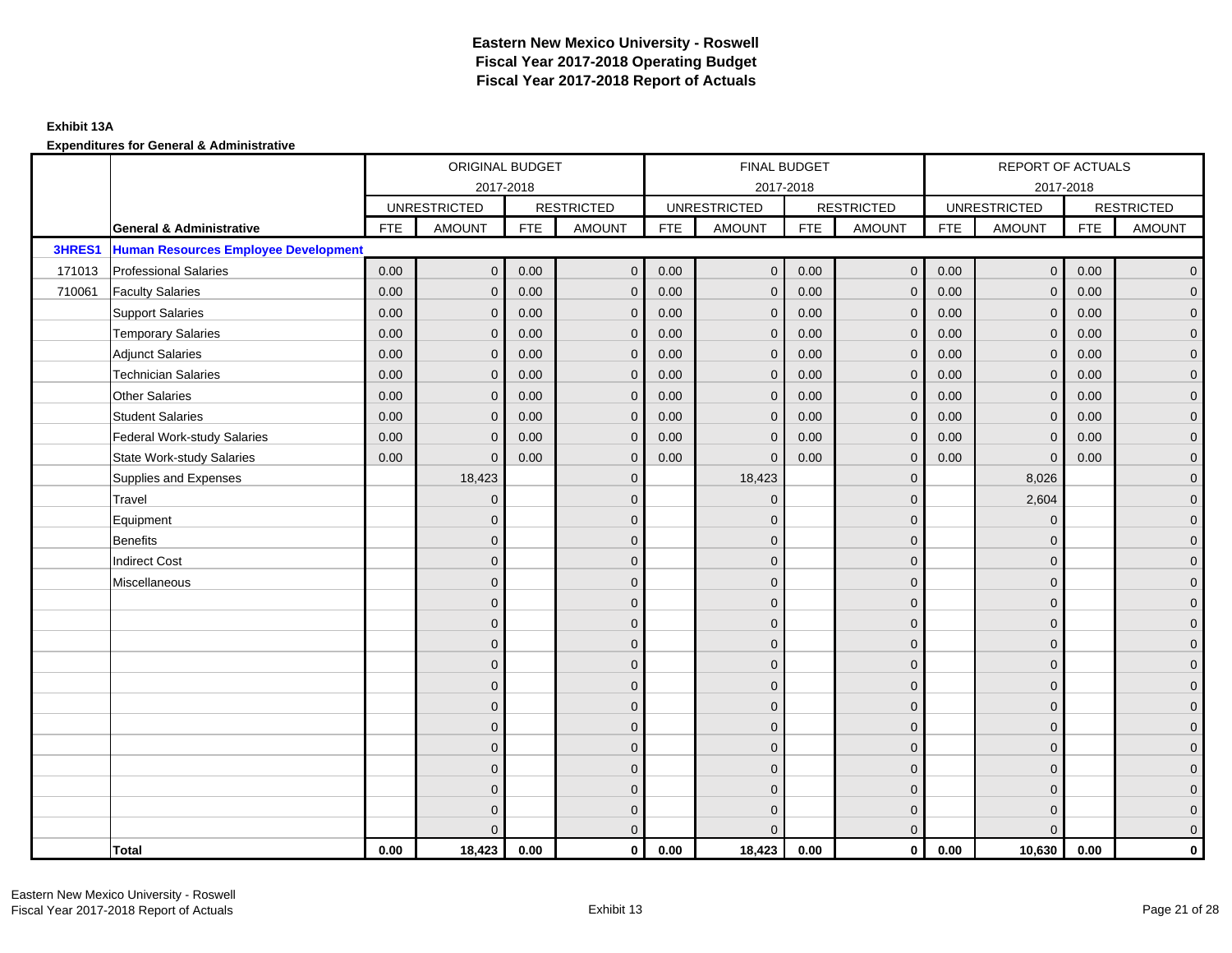## **Exhibit 13A**

|        |                                     |            | ORIGINAL BUDGET     |            |                   |            | FINAL BUDGET        |            |                   |            | REPORT OF ACTUALS   |            |                     |
|--------|-------------------------------------|------------|---------------------|------------|-------------------|------------|---------------------|------------|-------------------|------------|---------------------|------------|---------------------|
|        |                                     |            |                     | 2017-2018  |                   |            | 2017-2018           |            |                   |            | 2017-2018           |            |                     |
|        |                                     |            | <b>UNRESTRICTED</b> |            | <b>RESTRICTED</b> |            | <b>UNRESTRICTED</b> |            | <b>RESTRICTED</b> |            | <b>UNRESTRICTED</b> |            | <b>RESTRICTED</b>   |
|        | <b>General &amp; Administrative</b> | <b>FTE</b> | <b>AMOUNT</b>       | <b>FTE</b> | <b>AMOUNT</b>     | <b>FTE</b> | <b>AMOUNT</b>       | <b>FTE</b> | <b>AMOUNT</b>     | <b>FTE</b> | <b>AMOUNT</b>       | <b>FTE</b> | <b>AMOUNT</b>       |
| 3PAY   | <b>Payroll</b>                      |            |                     |            |                   |            |                     |            |                   |            |                     |            |                     |
| 171013 | <b>Professional Salaries</b>        | 1.00       | 47,004              | 0.00       | $\overline{0}$    | 1.00       | 47,004              | 0.00       | $\overline{0}$    | 1.00       | 47,710              | 0.00       | $\overline{0}$      |
| 740070 | <b>Faculty Salaries</b>             | 0.00       | $\mathbf{0}$        | 0.00       | $\mathbf{0}$      | 0.00       | $\mathbf 0$         | 0.00       | $\mathbf{0}$      | 0.00       | $\mathbf 0$         | 0.00       | $\overline{0}$      |
|        | <b>Support Salaries</b>             | 1.00       | 37,378              | 0.00       | $\mathbf 0$       | 1.00       | 37,378              | 0.00       | $\mathbf 0$       | 1.00       | 38,085              | 0.00       | $\overline{0}$      |
|        | <b>Temporary Salaries</b>           | 0.00       | $\mathbf 0$         | 0.00       | $\mathbf{0}$      | 0.00       | $\mathbf 0$         | 0.00       | $\mathbf{0}$      | 0.00       | $\overline{0}$      | 0.00       | $\overline{0}$      |
|        | <b>Adjunct Salaries</b>             | 0.00       | $\mathbf{0}$        | 0.00       | $\mathbf 0$       | 0.00       | $\mathbf{0}$        | 0.00       | $\mathbf{0}$      | 0.00       | $\mathbf 0$         | 0.00       | $\mathbf{0}$        |
|        | <b>Technician Salaries</b>          | 0.00       | $\mathbf{0}$        | 0.00       | $\mathbf{0}$      | 0.00       | $\mathbf{0}$        | 0.00       | $\mathbf{0}$      | 0.00       | $\mathbf{0}$        | 0.00       | $\mathbf{0}$        |
|        | <b>Other Salaries</b>               | 0.00       | $\mathbf{0}$        | 0.00       | $\mathbf{0}$      | 0.00       | $\Omega$            | 0.00       | $\mathbf{0}$      | 0.00       | $\mathbf{0}$        | 0.00       | $\overline{0}$      |
|        | <b>Student Salaries</b>             | 0.00       | $\mathbf{0}$        | 0.00       | $\mathbf 0$       | 0.00       | $\mathbf{0}$        | 0.00       | $\mathbf{0}$      | 0.00       | $\overline{0}$      | 0.00       | $\overline{0}$      |
|        | <b>Federal Work-study Salaries</b>  | 0.00       | $\Omega$            | 0.00       | $\Omega$          | 0.00       | $\Omega$            | 0.00       | $\mathbf 0$       | 0.00       | $\mathbf{0}$        | 0.00       | $\overline{0}$      |
|        | <b>State Work-study Salaries</b>    | 0.00       | $\mathbf 0$         | 0.00       | $\mathbf 0$       | 0.00       | $\mathbf{0}$        | 0.00       | $\mathbf 0$       | 0.00       | $\mathbf 0$         | 0.00       | $\overline{0}$      |
|        | Supplies and Expenses               |            | 6,000               |            | $\mathbf 0$       |            | 6,000               |            | $\mathbf 0$       |            | 2,479               |            | $\mathsf{O}\xspace$ |
|        | Travel                              |            | $\overline{0}$      |            | $\mathbf 0$       |            | $\mathbf{0}$        |            | $\mathbf{0}$      |            | $\mathbf 0$         |            | $\overline{0}$      |
|        | Equipment                           |            | $\Omega$            |            | $\mathbf 0$       |            | $\mathbf{0}$        |            | $\mathbf 0$       |            | $\mathbf{0}$        |            | $\overline{0}$      |
|        | <b>Benefits</b>                     |            | $\Omega$            |            | $\mathbf{0}$      |            | $\Omega$            |            | $\mathbf{0}$      |            | $\Omega$            |            | $\overline{0}$      |
|        | <b>Indirect Cost</b>                |            | 0                   |            | $\mathbf{0}$      |            | $\mathbf{0}$        |            | $\mathbf 0$       |            | $\mathbf{0}$        |            | $\overline{0}$      |
|        | Miscellaneous                       |            | $\Omega$            |            | $\mathbf 0$       |            | $\mathbf{0}$        |            | $\mathbf 0$       |            | $\mathbf{0}$        |            | $\mathsf{O}\xspace$ |
|        |                                     |            | $\overline{0}$      |            | $\mathbf 0$       |            | $\mathbf{0}$        |            | $\mathbf 0$       |            | $\mathbf{0}$        |            | $\overline{0}$      |
|        |                                     |            | $\Omega$            |            | $\overline{0}$    |            | $\mathbf{0}$        |            | $\mathbf 0$       |            | $\mathbf{0}$        |            | $\overline{0}$      |
|        |                                     |            | $\Omega$            |            | $\mathbf{0}$      |            | $\Omega$            |            | $\mathbf{0}$      |            | $\mathbf{0}$        |            | $\overline{0}$      |
|        |                                     |            | $\mathbf{0}$        |            | $\mathbf 0$       |            | $\Omega$            |            | $\overline{0}$    |            | $\mathbf{0}$        |            | $\overline{0}$      |
|        |                                     |            | $\Omega$            |            | $\mathbf 0$       |            | $\mathbf{0}$        |            | $\mathbf{0}$      |            | $\mathbf{0}$        |            | $\mathbf{0}$        |
|        |                                     |            | $\mathbf{0}$        |            | $\mathbf 0$       |            | $\Omega$            |            | $\mathbf{0}$      |            | $\mathbf{0}$        |            | $\overline{0}$      |
|        |                                     |            | $\Omega$            |            | $\mathbf{0}$      |            | $\Omega$            |            | $\mathbf{0}$      |            | $\mathbf{0}$        |            | $\overline{0}$      |
|        |                                     |            | $\Omega$            |            | $\mathbf{0}$      |            | $\Omega$            |            | $\mathbf{0}$      |            | $\Omega$            |            | $\overline{0}$      |
|        |                                     |            | $\Omega$            |            | $\mathbf{0}$      |            | $\Omega$            |            | $\mathbf 0$       |            | $\mathbf{0}$        |            | $\mathbf{0}$        |
|        |                                     |            | $\Omega$            |            | $\mathbf 0$       |            | $\Omega$            |            | $\mathbf 0$       |            | $\mathbf{0}$        |            | $\overline{0}$      |
|        |                                     |            | $\Omega$            |            | $\overline{0}$    |            | $\Omega$            |            | $\mathbf 0$       |            | $\mathbf{0}$        |            | $\mathbf{0}$        |
|        |                                     |            | $\Omega$            |            | $\mathbf{0}$      |            | $\Omega$            |            | $\mathbf{0}$      |            | $\Omega$            |            | $\overline{0}$      |
|        | <b>Total</b>                        | 2.00       | 90,382              | 0.00       | $\mathbf{0}$      | 2.00       | 90,382              | 0.00       | $\mathbf{0}$      | 2.00       | 88,274              | 0.00       | $\mathbf{0}$        |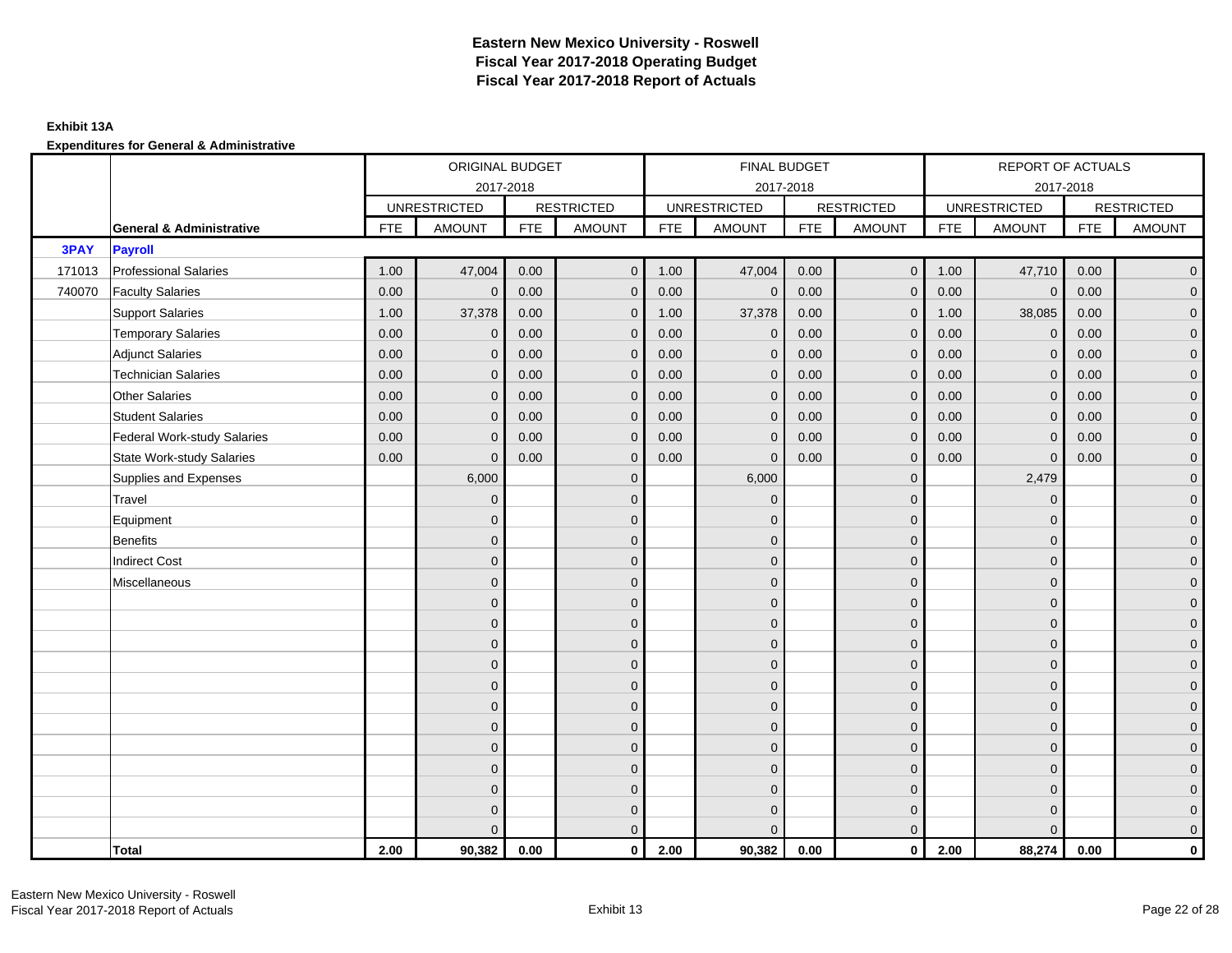## **Exhibit 13A**

|              |                                     |            | ORIGINAL BUDGET     |            |                   |            | <b>FINAL BUDGET</b> |            |                   |            | <b>REPORT OF ACTUALS</b> |            |                     |
|--------------|-------------------------------------|------------|---------------------|------------|-------------------|------------|---------------------|------------|-------------------|------------|--------------------------|------------|---------------------|
|              |                                     |            | 2017-2018           |            |                   |            | 2017-2018           |            |                   |            | 2017-2018                |            |                     |
|              |                                     |            | <b>UNRESTRICTED</b> |            | <b>RESTRICTED</b> |            | <b>UNRESTRICTED</b> |            | <b>RESTRICTED</b> |            | <b>UNRESTRICTED</b>      |            | <b>RESTRICTED</b>   |
|              | <b>General &amp; Administrative</b> | <b>FTE</b> | <b>AMOUNT</b>       | <b>FTE</b> | <b>AMOUNT</b>     | <b>FTE</b> | <b>AMOUNT</b>       | <b>FTE</b> | <b>AMOUNT</b>     | <b>FTE</b> | <b>AMOUNT</b>            | <b>FTE</b> | <b>AMOUNT</b>       |
| <b>3PURC</b> | <b>Purchasing</b>                   |            |                     |            |                   |            |                     |            |                   |            |                          |            |                     |
| 171013       | <b>Professional Salaries</b>        | 1.00       | 48,073              | 0.00       | $\mathbf{0}$      | 1.00       | 48,073              | 0.00       | $\overline{0}$    | 1.00       | 57,508                   | 0.00       | $\overline{0}$      |
| 740080       | <b>Faculty Salaries</b>             | 0.00       | $\mathbf{0}$        | 0.00       | $\Omega$          | 0.00       | $\mathbf{0}$        | 0.00       | $\mathbf{0}$      | 0.00       | $\mathbf 0$              | 0.00       | $\overline{0}$      |
|              | <b>Support Salaries</b>             | 3.00       | 88,172              | 0.00       | $\mathbf{0}$      | 3.00       | 88,172              | 0.00       | $\mathbf{0}$      | 3.00       | 78,077                   | 0.00       | $\overline{0}$      |
|              | <b>Temporary Salaries</b>           | 0.00       | $\mathbf 0$         | 0.00       | $\mathbf 0$       | 0.00       | $\mathbf 0$         | 0.00       | $\mathbf 0$       | 0.00       | $\mathbf 0$              | 0.00       | $\mathsf{O}\xspace$ |
|              | <b>Adjunct Salaries</b>             | 0.00       | $\mathbf{0}$        | 0.00       | $\mathbf{0}$      | 0.00       | $\mathbf{0}$        | 0.00       | $\mathbf{0}$      | 0.00       | $\mathbf 0$              | 0.00       | $\overline{0}$      |
|              | <b>Technician Salaries</b>          | 0.00       | $\mathbf{0}$        | 0.00       | $\mathbf{0}$      | 0.00       | $\mathbf{0}$        | 0.00       | $\mathbf{0}$      | 0.00       | $\mathbf{0}$             | 0.00       | $\overline{0}$      |
|              | <b>Other Salaries</b>               | 0.00       | $\Omega$            | 0.00       | $\Omega$          | 0.00       | $\Omega$            | 0.00       | $\mathbf{0}$      | 0.00       | $\mathbf{0}$             | 0.00       | $\overline{0}$      |
|              | <b>Student Salaries</b>             | 0.00       | $\mathbf 0$         | 0.00       | $\mathbf 0$       | 0.00       | $\overline{0}$      | 0.00       | $\mathbf 0$       | 0.00       | $\overline{0}$           | 0.00       | $\overline{0}$      |
|              | <b>Federal Work-study Salaries</b>  | 0.00       | $\mathbf 0$         | 0.00       | $\mathbf 0$       | 0.00       | $\mathbf{0}$        | 0.00       | $\mathbf 0$       | 0.00       | $\mathbf 0$              | 0.00       | $\overline{0}$      |
|              | <b>State Work-study Salaries</b>    | 0.00       | $\mathbf{0}$        | 0.00       | $\mathbf{0}$      | 0.00       | $\mathbf{0}$        | 0.00       | $\mathbf 0$       | 0.00       | $\mathbf{0}$             | 0.00       | $\overline{0}$      |
|              | Supplies and Expenses               |            | 5,000               |            | $\mathbf 0$       |            | 5,000               |            | $\mathbf{0}$      |            | 4,203                    |            | $\overline{0}$      |
|              | Travel                              |            | 2,250               |            | $\mathbf{0}$      |            | 2,250               |            | $\mathbf{0}$      |            | 1,854                    |            | $\overline{0}$      |
|              | Equipment                           |            | $\mathbf 0$         |            | $\mathbf 0$       |            | $\mathbf{0}$        |            | $\mathbf 0$       |            | $\mathbf 0$              |            | $\overline{0}$      |
|              | <b>Benefits</b>                     |            | $\Omega$            |            | $\mathbf{0}$      |            | $\Omega$            |            | $\mathbf 0$       |            | $\mathbf 0$              |            | $\overline{0}$      |
|              | <b>Indirect Cost</b>                |            | $\mathbf{0}$        |            | $\mathbf{0}$      |            | $\Omega$            |            | $\mathbf{0}$      |            | $\mathbf 0$              |            | $\overline{0}$      |
|              | Miscellaneous                       |            | $\Omega$            |            | $\mathbf{0}$      |            | $\Omega$            |            | $\mathbf{0}$      |            | $\mathbf 0$              |            | $\overline{0}$      |
|              |                                     |            | $\overline{0}$      |            | $\mathbf 0$       |            | $\mathbf{0}$        |            | $\mathbf 0$       |            | $\mathbf{0}$             |            | $\mathbf{0}$        |
|              |                                     |            | $\overline{0}$      |            | $\mathbf 0$       |            | $\mathbf{0}$        |            | $\mathbf 0$       |            | $\mathbf{0}$             |            | $\overline{0}$      |
|              |                                     |            | $\mathbf{0}$        |            | $\mathbf{0}$      |            | $\Omega$            |            | $\mathbf 0$       |            | $\mathbf{0}$             |            | $\overline{0}$      |
|              |                                     |            | $\Omega$            |            | $\mathbf{0}$      |            | $\Omega$            |            | $\mathbf{0}$      |            | $\Omega$                 |            | $\overline{0}$      |
|              |                                     |            | $\overline{0}$      |            | $\mathbf 0$       |            | $\mathbf{0}$        |            | $\mathbf 0$       |            | $\mathbf 0$              |            | $\mathsf{O}\xspace$ |
|              |                                     |            | $\overline{0}$      |            | $\mathbf 0$       |            | $\mathbf{0}$        |            | $\mathbf 0$       |            | $\mathbf{0}$             |            | $\mathbf{0}$        |
|              |                                     |            | $\overline{0}$      |            | $\mathbf 0$       |            | $\mathbf{0}$        |            | $\mathbf 0$       |            | $\mathbf{0}$             |            | $\overline{0}$      |
|              |                                     |            | $\Omega$            |            | $\mathbf{0}$      |            | $\Omega$            |            | $\mathbf 0$       |            | $\mathbf{0}$             |            | $\overline{0}$      |
|              |                                     |            | $\mathbf{0}$        |            | $\mathbf 0$       |            | $\mathbf{0}$        |            | $\mathbf 0$       |            | $\mathbf 0$              |            | $\mathbf{0}$        |
|              |                                     |            | $\mathbf{0}$        |            | $\mathbf 0$       |            | $\mathbf{0}$        |            | $\mathbf 0$       |            | $\mathbf 0$              |            | $\overline{0}$      |
|              |                                     |            | $\mathbf{0}$        |            | $\mathbf 0$       |            | $\mathbf{0}$        |            | $\mathbf 0$       |            | $\mathbf{0}$             |            | $\mathbf{0}$        |
|              |                                     |            | $\Omega$            |            | $\mathbf{0}$      |            | $\Omega$            |            | $\overline{0}$    |            | $\Omega$                 |            | $\overline{0}$      |
|              | <b>Total</b>                        | 4.00       | 143,495             | 0.00       | $\mathbf{0}$      | 4.00       | 143,495             | 0.00       | $\overline{0}$    | 4.00       | 141,642                  | 0.00       | $\mathbf{0}$        |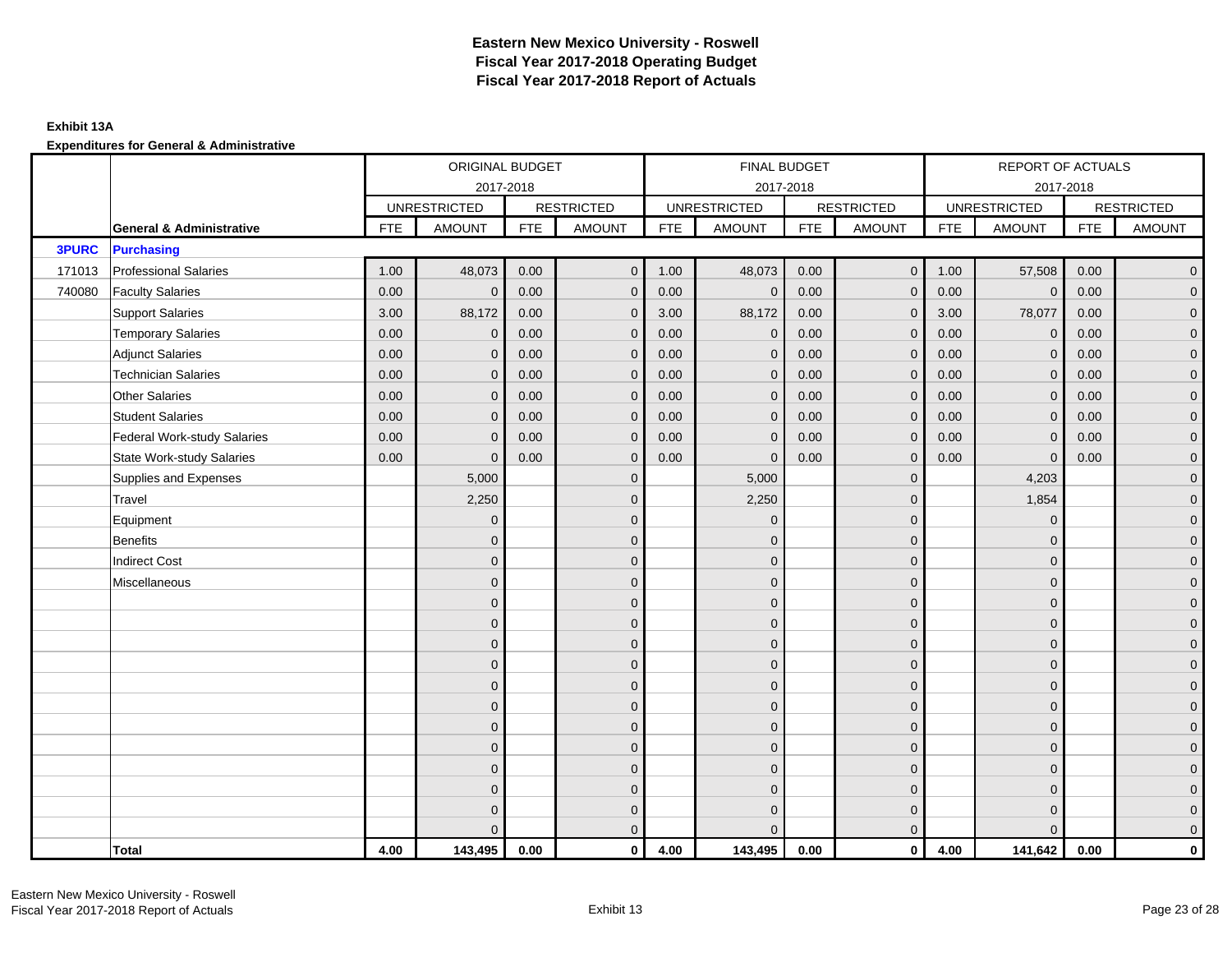## **Exhibit 13A**

|        |                                     |            | ORIGINAL BUDGET     |            |                   |            | FINAL BUDGET        |            |                   |            | REPORT OF ACTUALS   |            |                     |
|--------|-------------------------------------|------------|---------------------|------------|-------------------|------------|---------------------|------------|-------------------|------------|---------------------|------------|---------------------|
|        |                                     |            |                     | 2017-2018  |                   |            | 2017-2018           |            |                   |            | 2017-2018           |            |                     |
|        |                                     |            | <b>UNRESTRICTED</b> |            | <b>RESTRICTED</b> |            | <b>UNRESTRICTED</b> |            | <b>RESTRICTED</b> |            | <b>UNRESTRICTED</b> |            | <b>RESTRICTED</b>   |
|        | <b>General &amp; Administrative</b> | <b>FTE</b> | <b>AMOUNT</b>       | <b>FTE</b> | <b>AMOUNT</b>     | <b>FTE</b> | <b>AMOUNT</b>       | <b>FTE</b> | AMOUNT            | <b>FTE</b> | <b>AMOUNT</b>       | <b>FTE</b> | <b>AMOUNT</b>       |
| 3SCOM  | <b>Safety Committee</b>             |            |                     |            |                   |            |                     |            |                   |            |                     |            |                     |
| 171013 | <b>Professional Salaries</b>        | 0.00       | $\overline{0}$      | 0.00       | $\mathbf{0}$      | 0.00       | $\mathbf{0}$        | 0.00       | $\overline{0}$    | 0.00       | $\overline{0}$      | 0.00       | $\overline{0}$      |
| 740051 | <b>Faculty Salaries</b>             | 0.00       | $\mathbf{0}$        | 0.00       | $\mathbf{0}$      | 0.00       | $\mathbf{0}$        | 0.00       | $\mathbf{0}$      | 0.00       | $\mathbf{0}$        | 0.00       | $\overline{0}$      |
|        | <b>Support Salaries</b>             | 0.00       | $\mathbf{0}$        | 0.00       | $\mathbf{0}$      | 0.00       | $\overline{0}$      | 0.00       | $\mathbf 0$       | 0.00       | $\overline{0}$      | 0.00       | $\overline{0}$      |
|        | <b>Temporary Salaries</b>           | 0.00       | $\mathbf 0$         | 0.00       | $\mathbf 0$       | 0.00       | $\mathbf{0}$        | 0.00       | $\mathbf 0$       | 0.00       | $\overline{0}$      | 0.00       | $\mathbf{0}$        |
|        | <b>Adjunct Salaries</b>             | 0.00       | $\mathbf{0}$        | 0.00       | $\mathbf{0}$      | 0.00       | $\mathbf{0}$        | 0.00       | $\mathbf 0$       | 0.00       | $\mathbf{0}$        | 0.00       | $\mathbf{0}$        |
|        | <b>Technician Salaries</b>          | 0.00       | $\mathbf{0}$        | 0.00       | $\mathbf 0$       | 0.00       | $\mathbf{0}$        | 0.00       | $\mathbf{0}$      | 0.00       | $\mathbf{0}$        | 0.00       | $\mathbf{0}$        |
|        | Other Salaries                      | 0.00       | $\mathbf{0}$        | 0.00       | $\mathbf{0}$      | 0.00       | $\Omega$            | 0.00       | $\mathbf{0}$      | 0.00       | $\mathbf{0}$        | 0.00       | $\overline{0}$      |
|        | <b>Student Salaries</b>             | 0.00       | $\mathbf{0}$        | 0.00       | $\mathbf 0$       | 0.00       | $\mathbf{0}$        | 0.00       | $\mathbf 0$       | 0.00       | $\mathbf 0$         | 0.00       | $\overline{0}$      |
|        | <b>Federal Work-study Salaries</b>  | 0.00       | $\mathbf 0$         | 0.00       | $\mathbf 0$       | 0.00       | $\mathbf{0}$        | 0.00       | $\overline{0}$    | 0.00       | $\mathbf 0$         | 0.00       | $\overline{0}$      |
|        | <b>State Work-study Salaries</b>    | 0.00       | $\mathbf{0}$        | 0.00       | $\mathbf{0}$      | 0.00       | $\mathbf{0}$        | 0.00       | $\mathbf{0}$      | 0.00       | $\mathbf{0}$        | 0.00       | $\overline{0}$      |
|        | Supplies and Expenses               |            | 3,500               |            | $\mathbf 0$       |            | 3,500               |            | $\mathbf{0}$      |            | 2,953               |            | $\mathsf{O}\xspace$ |
|        | Travel                              |            | $\overline{0}$      |            | $\mathbf{0}$      |            | $\mathbf{0}$        |            | $\mathbf{0}$      |            | $\mathbf 0$         |            | $\overline{0}$      |
|        | Equipment                           |            | $\mathbf{0}$        |            | $\mathbf 0$       |            | $\mathbf{0}$        |            | $\mathbf 0$       |            | $\mathbf{0}$        |            | $\overline{0}$      |
|        | <b>Benefits</b>                     |            | $\mathbf{0}$        |            | $\mathbf{0}$      |            | $\Omega$            |            | $\mathbf 0$       |            | $\mathbf{0}$        |            | $\overline{0}$      |
|        | <b>Indirect Cost</b>                |            | $\Omega$            |            | $\mathbf{0}$      |            | $\Omega$            |            | $\mathbf{0}$      |            | $\Omega$            |            | $\overline{0}$      |
|        | Miscellaneous                       |            | $\Omega$            |            | $\mathbf{0}$      |            | $\Omega$            |            | $\mathbf{0}$      |            | $\Omega$            |            | $\mathsf{O}\xspace$ |
|        |                                     |            | $\mathbf{0}$        |            | $\mathbf 0$       |            | $\mathbf{0}$        |            | $\mathbf 0$       |            | $\mathbf{0}$        |            | $\mathbf{0}$        |
|        |                                     |            | $\mathbf{0}$        |            | $\mathbf 0$       |            | $\mathbf{0}$        |            | $\mathbf 0$       |            | $\mathbf{0}$        |            | $\overline{0}$      |
|        |                                     |            | $\mathbf{0}$        |            | $\mathbf{0}$      |            | $\Omega$            |            | $\mathbf 0$       |            | $\mathbf{0}$        |            | $\overline{0}$      |
|        |                                     |            | $\Omega$            |            | $\mathbf{0}$      |            | $\Omega$            |            | $\mathbf{0}$      |            | $\Omega$            |            | $\overline{0}$      |
|        |                                     |            | $\mathbf{0}$        |            | $\mathbf 0$       |            | $\mathbf{0}$        |            | $\mathbf 0$       |            | $\mathbf 0$         |            | $\mathsf{O}\xspace$ |
|        |                                     |            | $\mathbf{0}$        |            | $\mathbf 0$       |            | $\mathbf{0}$        |            | $\mathbf 0$       |            | $\mathbf{0}$        |            | $\mathbf{0}$        |
|        |                                     |            | $\mathbf{0}$        |            | $\mathbf{0}$      |            | $\mathbf{0}$        |            | $\mathbf 0$       |            | $\mathbf{0}$        |            | $\overline{0}$      |
|        |                                     |            | $\mathbf{0}$        |            | $\mathbf{0}$      |            | $\Omega$            |            | $\mathbf{0}$      |            | $\mathbf{0}$        |            | $\overline{0}$      |
|        |                                     |            | $\mathbf{0}$        |            | $\mathbf 0$       |            | $\mathbf{0}$        |            | $\mathbf 0$       |            | $\mathbf 0$         |            | $\mathbf{0}$        |
|        |                                     |            | $\mathbf{0}$        |            | $\mathbf 0$       |            | $\mathbf{0}$        |            | $\mathbf 0$       |            | $\mathbf 0$         |            | $\mathbf{0}$        |
|        |                                     |            | $\mathbf{0}$        |            | $\mathbf 0$       |            | $\mathbf{0}$        |            | $\mathbf 0$       |            | $\mathbf 0$         |            | $\mathbf{0}$        |
|        |                                     |            | $\Omega$            |            | $\mathbf{0}$      |            | $\Omega$            |            | $\overline{0}$    |            | $\Omega$            |            | $\overline{0}$      |
|        | <b>Total</b>                        | 0.00       | 3,500               | 0.00       | $\mathbf{0}$      | 0.00       | 3,500               | 0.00       | $\mathbf{0}$      | 0.00       | 2,953               | 0.00       | $\mathbf 0$         |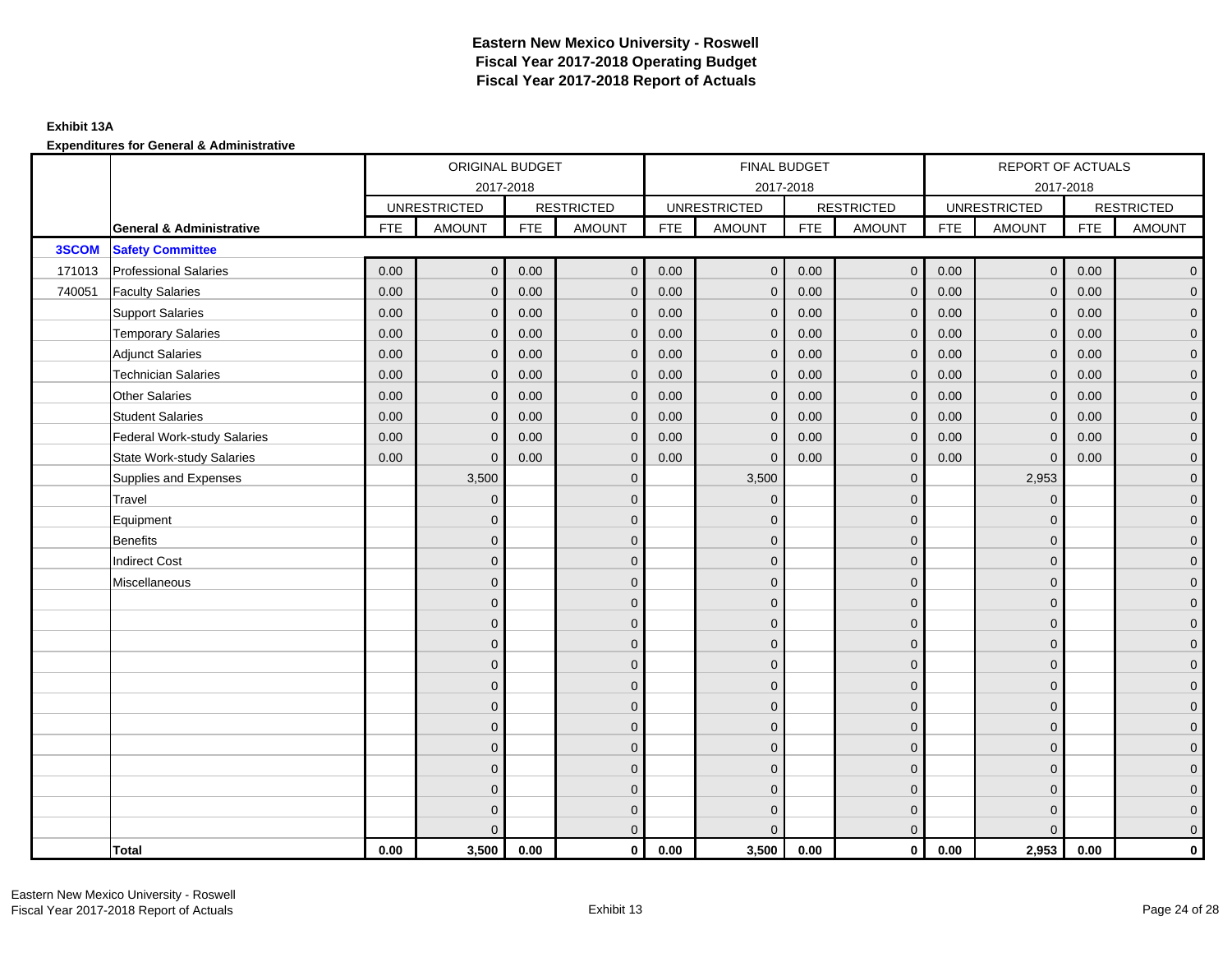## **Exhibit 13A**

|        |                                     |            | ORIGINAL BUDGET     |            |                   |            | FINAL BUDGET        |            |                   |            | REPORT OF ACTUALS   |            |                     |
|--------|-------------------------------------|------------|---------------------|------------|-------------------|------------|---------------------|------------|-------------------|------------|---------------------|------------|---------------------|
|        |                                     |            |                     | 2017-2018  |                   |            | 2017-2018           |            |                   |            | 2017-2018           |            |                     |
|        |                                     |            | <b>UNRESTRICTED</b> |            | <b>RESTRICTED</b> |            | <b>UNRESTRICTED</b> |            | <b>RESTRICTED</b> |            | <b>UNRESTRICTED</b> |            | <b>RESTRICTED</b>   |
|        | <b>General &amp; Administrative</b> | <b>FTE</b> | <b>AMOUNT</b>       | <b>FTE</b> | <b>AMOUNT</b>     | <b>FTE</b> | <b>AMOUNT</b>       | <b>FTE</b> | <b>AMOUNT</b>     | <b>FTE</b> | <b>AMOUNT</b>       | <b>FTE</b> | <b>AMOUNT</b>       |
| 3SECU  | <b>Campus Security</b>              |            |                     |            |                   |            |                     |            |                   |            |                     |            |                     |
| 171013 | <b>Professional Salaries</b>        | 1.00       | 53,694              | 0.00       | $\mathbf{0}$      | 1.00       | 53,694              | 0.00       | $\overline{0}$    | 2.00       | 85,531              | 0.00       | $\overline{0}$      |
| 740050 | <b>Faculty Salaries</b>             | 0.00       | $\mathbf{0}$        | 0.00       | $\mathbf{0}$      | 0.00       | $\mathbf{0}$        | 0.00       | $\mathbf{0}$      | 0.00       | $\mathbf 0$         | 0.00       | $\overline{0}$      |
|        | <b>Support Salaries</b>             | 4.50       | 114,193             | 0.00       | $\mathbf{0}$      | 4.50       | 114,193             | 0.00       | $\mathbf{0}$      | 2.00       | 75,138              | 0.00       | $\overline{0}$      |
|        | <b>Temporary Salaries</b>           | 1.00       | 23,005              | 0.00       | $\mathbf 0$       | 1.00       | 23,005              | 0.00       | $\mathbf 0$       | 2.00       | 53,944              | 0.00       | $\mathbf{0}$        |
|        | <b>Adjunct Salaries</b>             | 0.00       | $\mathbf{0}$        | 0.00       | $\mathbf{0}$      | 0.00       | $\mathbf{0}$        | 0.00       | $\mathbf{0}$      | 0.00       | $\mathbf 0$         | 0.00       | $\mathbf{0}$        |
|        | <b>Technician Salaries</b>          | 0.00       | $\Omega$            | 0.00       | $\mathbf 0$       | 0.00       | $\mathbf{0}$        | 0.00       | $\mathbf{0}$      | 0.00       | $\mathbf 0$         | 0.00       | $\mathbf{0}$        |
|        | Other Salaries                      | 0.00       | $\mathbf{0}$        | 0.00       | $\Omega$          | 0.00       | $\Omega$            | 0.00       | $\mathbf{0}$      | 0.00       | $\mathbf{0}$        | 0.00       | $\overline{0}$      |
|        | <b>Student Salaries</b>             | 0.00       | $\mathbf{0}$        | 0.00       | $\mathbf 0$       | 0.00       | $\mathbf{0}$        | 0.00       | $\mathbf 0$       | 0.05       | 800                 | 0.00       | $\overline{0}$      |
|        | <b>Federal Work-study Salaries</b>  | 0.00       | $\mathbf{0}$        | 0.00       | $\mathbf 0$       | 0.00       | $\mathbf{0}$        | 0.00       | $\overline{0}$    | 0.00       | $\mathbf 0$         | 0.00       | $\overline{0}$      |
|        | <b>State Work-study Salaries</b>    | 0.00       | $\mathbf{0}$        | 0.00       | $\mathbf{0}$      | 0.00       | $\mathbf{0}$        | 0.00       | $\mathbf{0}$      | 0.00       | $\mathbf{0}$        | 0.00       | $\overline{0}$      |
|        | Supplies and Expenses               |            | 20,000              |            | $\mathbf 0$       |            | 20,000              |            | $\overline{0}$    |            | 42,111              |            | $\mathsf{O}\xspace$ |
|        | Travel                              |            | 2,000               |            | $\mathbf{0}$      |            | 2,000               |            | $\mathbf{0}$      |            | 305                 |            | $\overline{0}$      |
|        | Equipment                           |            | $\mathbf{0}$        |            | $\mathbf 0$       |            | $\mathbf{0}$        |            | $\mathbf 0$       |            | $\mathbf 0$         |            | $\overline{0}$      |
|        | <b>Benefits</b>                     |            | $\Omega$            |            | $\mathbf{0}$      |            | $\Omega$            |            | $\mathbf 0$       |            | $\mathbf 0$         |            | $\overline{0}$      |
|        | <b>Indirect Cost</b>                |            | $\Omega$            |            | $\mathbf{0}$      |            | $\Omega$            |            | $\mathbf{0}$      |            | $\Omega$            |            | $\overline{0}$      |
|        | Miscellaneous                       |            | 2,000               |            | $\mathbf{0}$      |            | 2,000               |            | $\mathbf{0}$      |            | $\Omega$            |            | $\overline{0}$      |
|        |                                     |            | $\mathbf 0$         |            | $\mathbf 0$       |            | $\mathbf{0}$        |            | $\mathbf 0$       |            | $\mathbf{0}$        |            | $\mathbf{0}$        |
|        |                                     |            | $\mathbf{0}$        |            | $\mathbf 0$       |            | $\mathbf{0}$        |            | $\mathbf 0$       |            | $\mathbf{0}$        |            | $\overline{0}$      |
|        |                                     |            | $\overline{0}$      |            | $\mathbf{0}$      |            | $\Omega$            |            | $\mathbf 0$       |            | $\mathbf{0}$        |            | $\overline{0}$      |
|        |                                     |            | $\Omega$            |            | $\mathbf{0}$      |            | $\Omega$            |            | $\mathbf{0}$      |            | $\Omega$            |            | $\overline{0}$      |
|        |                                     |            | $\mathbf{0}$        |            | $\mathbf 0$       |            | $\mathbf{0}$        |            | $\mathbf 0$       |            | $\mathbf 0$         |            | $\mathsf{O}\xspace$ |
|        |                                     |            | $\mathbf{0}$        |            | $\mathbf 0$       |            | $\mathbf{0}$        |            | $\mathbf 0$       |            | $\mathbf{0}$        |            | $\mathbf{0}$        |
|        |                                     |            | $\mathbf{0}$        |            | $\mathbf{0}$      |            | $\mathbf{0}$        |            | $\mathbf 0$       |            | $\mathbf{0}$        |            | $\overline{0}$      |
|        |                                     |            | $\Omega$            |            | $\mathbf{0}$      |            | $\Omega$            |            | $\mathbf{0}$      |            | $\mathbf{0}$        |            | $\overline{0}$      |
|        |                                     |            | $\overline{0}$      |            | $\mathbf 0$       |            | $\mathbf{0}$        |            | $\mathbf 0$       |            | $\mathbf{0}$        |            | $\mathbf{0}$        |
|        |                                     |            | $\overline{0}$      |            | $\mathbf 0$       |            | $\mathbf{0}$        |            | $\mathbf 0$       |            | $\mathbf 0$         |            | $\mathbf{0}$        |
|        |                                     |            | 0                   |            | $\mathbf 0$       |            | $\Omega$            |            | $\mathbf 0$       |            | $\mathbf 0$         |            | $\mathbf{0}$        |
|        |                                     |            | $\Omega$            |            | $\mathbf{0}$      |            | $\Omega$            |            | $\overline{0}$    |            | $\Omega$            |            | $\overline{0}$      |
|        | <b>Total</b>                        | 6.50       | 214,892             | 0.00       | $\mathbf{0}$      | 6.50       | 214,892             | 0.00       | $\mathbf{0}$      | 6.05       | 257,828             | 0.00       | $\mathbf 0$         |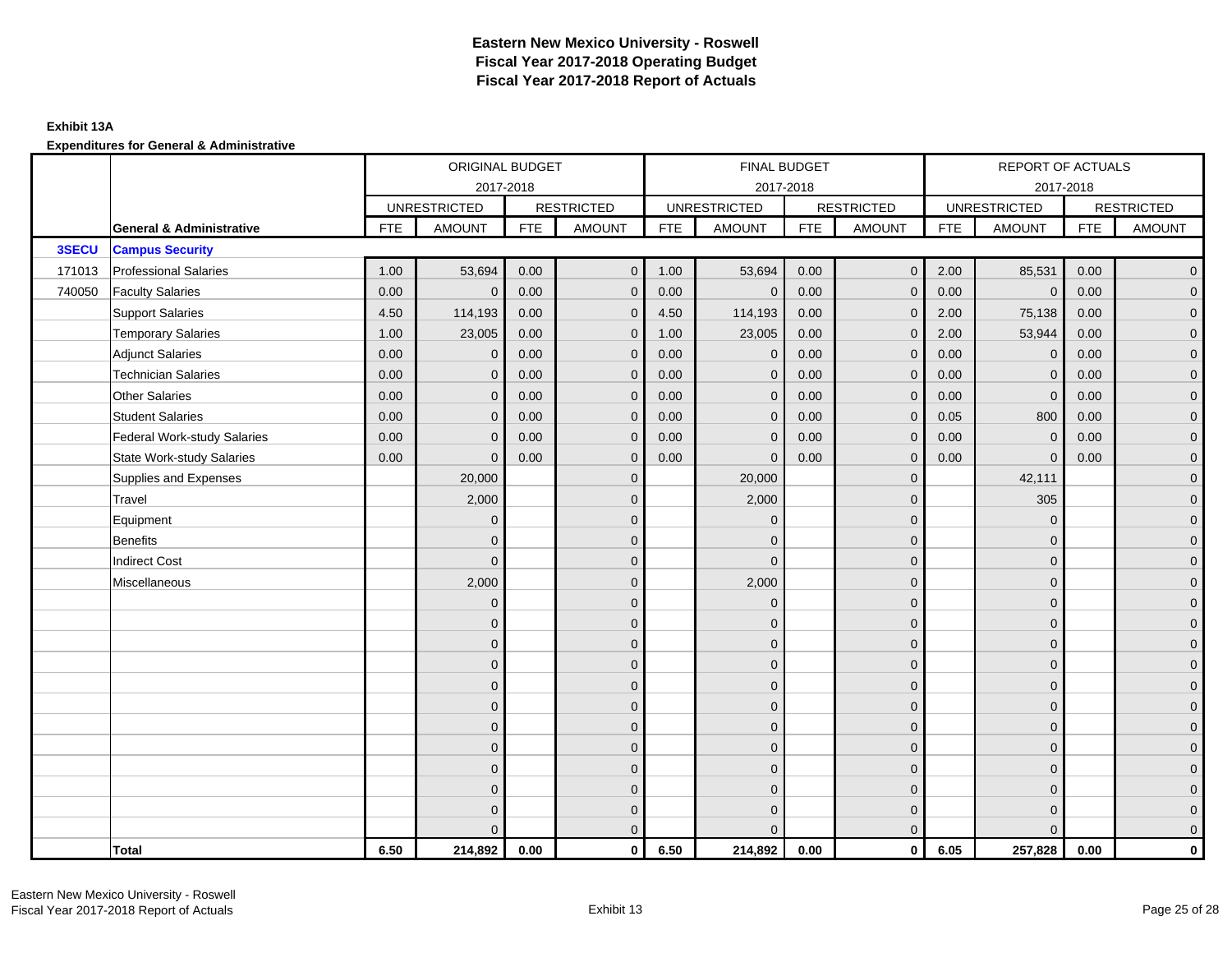## **Exhibit 13A**

|        |                                     |            | ORIGINAL BUDGET     |            |                   |            | FINAL BUDGET        |            |                   |            | REPORT OF ACTUALS   |            |                     |
|--------|-------------------------------------|------------|---------------------|------------|-------------------|------------|---------------------|------------|-------------------|------------|---------------------|------------|---------------------|
|        |                                     |            |                     | 2017-2018  |                   |            | 2017-2018           |            |                   |            | 2017-2018           |            |                     |
|        |                                     |            | <b>UNRESTRICTED</b> |            | <b>RESTRICTED</b> |            | <b>UNRESTRICTED</b> |            | <b>RESTRICTED</b> |            | <b>UNRESTRICTED</b> |            | <b>RESTRICTED</b>   |
|        | <b>General &amp; Administrative</b> | <b>FTE</b> | <b>AMOUNT</b>       | <b>FTE</b> | <b>AMOUNT</b>     | <b>FTE</b> | <b>AMOUNT</b>       | <b>FTE</b> | AMOUNT            | <b>FTE</b> | <b>AMOUNT</b>       | <b>FTE</b> | <b>AMOUNT</b>       |
|        | <b>Overhead to Portales</b>         |            |                     |            |                   |            |                     |            |                   |            |                     |            |                     |
| 171013 | <b>Professional Salaries</b>        | 0.00       | $\mathbf{0}$        | 0.00       | $\mathbf{0}$      | 0.00       | $\overline{0}$      | 0.00       | $\overline{0}$    | 0.00       | $\overline{0}$      | 0.00       | $\overline{0}$      |
| 740006 | <b>Faculty Salaries</b>             | 0.00       | $\mathbf 0$         | 0.00       | $\mathbf{0}$      | 0.00       | $\mathbf{0}$        | 0.00       | $\mathbf{0}$      | 0.00       | $\overline{0}$      | 0.00       | $\overline{0}$      |
| 971601 | Support Salaries                    | 0.00       | $\mathbf 0$         | 0.00       | $\mathbf 0$       | 0.00       | $\overline{0}$      | 0.00       | $\mathbf 0$       | 0.00       | $\overline{0}$      | 0.00       | $\overline{0}$      |
|        | <b>Temporary Salaries</b>           | 0.00       | $\mathbf{0}$        | 0.00       | $\mathbf 0$       | 0.00       | $\mathbf{0}$        | 0.00       | $\mathbf{0}$      | 0.00       | $\mathbf 0$         | 0.00       | $\overline{0}$      |
|        | <b>Adjunct Salaries</b>             | 0.00       | $\mathbf{0}$        | 0.00       | $\mathbf{0}$      | 0.00       | $\Omega$            | 0.00       | $\mathbf{0}$      | 0.00       | $\mathbf{0}$        | 0.00       | $\overline{0}$      |
|        | <b>Technician Salaries</b>          | 0.00       | $\mathbf{0}$        | 0.00       | $\mathbf 0$       | 0.00       | $\mathbf{0}$        | 0.00       | $\mathbf{0}$      | 0.00       | $\mathbf{0}$        | 0.00       | $\mathbf{0}$        |
|        | <b>Other Salaries</b>               | 0.00       | $\mathbf{0}$        | 0.00       | $\mathbf{0}$      | 0.00       | $\Omega$            | 0.00       | $\mathbf{0}$      | 0.00       | $\mathbf{0}$        | 0.00       | $\overline{0}$      |
|        | <b>Student Salaries</b>             | 0.00       | $\mathbf{0}$        | 0.00       | $\mathbf{0}$      | 0.00       | $\overline{0}$      | 0.00       | $\mathbf 0$       | 0.00       | $\overline{0}$      | 0.00       | $\overline{0}$      |
|        | <b>Federal Work-study Salaries</b>  | 0.00       | $\mathbf 0$         | 0.00       | $\mathbf 0$       | 0.00       | $\mathbf{0}$        | 0.00       | $\mathbf 0$       | 0.00       | $\mathbf 0$         | 0.00       | $\overline{0}$      |
|        | <b>State Work-study Salaries</b>    | 0.00       | $\mathbf{0}$        | 0.00       | $\mathbf{0}$      | 0.00       | $\mathbf{0}$        | 0.00       | $\mathbf{0}$      | 0.00       | $\mathbf{0}$        | 0.00       | $\mathbf{0}$        |
|        | Supplies and Expenses               |            | 231,300             |            | $\mathbf 0$       |            | 231,300             |            | $\mathbf 0$       |            | 214,854             |            | $\overline{0}$      |
|        | Travel                              |            | $\mathbf{0}$        |            | $\mathbf{0}$      |            | $\mathbf{0}$        |            | $\mathbf{0}$      |            | $\mathbf{0}$        |            | $\overline{0}$      |
|        | Equipment                           |            | $\mathbf 0$         |            | $\mathbf 0$       |            | $\mathbf{0}$        |            | $\mathbf 0$       |            | $\mathbf 0$         |            | $\overline{0}$      |
|        | <b>Benefits</b>                     |            | $\mathbf{0}$        |            | $\mathbf{0}$      |            | $\mathbf{0}$        |            | $\mathbf 0$       |            | $\mathbf{0}$        |            | $\overline{0}$      |
|        | <b>Indirect Cost</b>                |            | $\overline{0}$      |            | $\mathbf{0}$      |            | $\Omega$            |            | $\mathbf{0}$      |            | $\mathbf 0$         |            | $\mathbf 0$         |
|        | Miscellaneous                       |            | $\overline{0}$      |            | $\mathbf 0$       |            | $\mathbf{0}$        |            | $\mathbf 0$       |            | 43                  |            | $\mathsf{O}\xspace$ |
|        |                                     |            | $\overline{0}$      |            | $\mathbf 0$       |            | $\mathbf{0}$        |            | $\mathbf 0$       |            | $\mathbf{0}$        |            | $\overline{0}$      |
|        |                                     |            | $\overline{0}$      |            | $\mathbf 0$       |            | $\mathbf{0}$        |            | $\mathbf 0$       |            | $\mathbf{0}$        |            | $\overline{0}$      |
|        |                                     |            | $\mathbf{0}$        |            | $\mathbf 0$       |            | $\mathbf{0}$        |            | $\mathbf 0$       |            | $\mathbf{0}$        |            | $\overline{0}$      |
|        |                                     |            | 0                   |            | $\mathbf{0}$      |            | $\Omega$            |            | $\mathbf 0$       |            | $\mathbf 0$         |            | $\mathbf{0}$        |
|        |                                     |            | $\Omega$            |            | $\mathbf{0}$      |            | $\mathbf{0}$        |            | $\mathbf 0$       |            | $\mathbf 0$         |            | $\mathsf{O}\xspace$ |
|        |                                     |            | $\overline{0}$      |            | $\mathbf{0}$      |            | $\Omega$            |            | $\mathbf{0}$      |            | $\Omega$            |            | $\overline{0}$      |
|        |                                     |            | $\mathbf{0}$        |            | $\mathbf 0$       |            | $\mathbf{0}$        |            | $\mathbf 0$       |            | $\mathbf{0}$        |            | $\overline{0}$      |
|        |                                     |            | $\mathbf{0}$        |            | $\mathbf{0}$      |            | $\Omega$            |            | $\mathbf 0$       |            | $\mathbf{0}$        |            | $\overline{0}$      |
|        |                                     |            | $\mathbf{0}$        |            | $\mathbf{0}$      |            | $\Omega$            |            | $\mathbf{0}$      |            | $\mathbf{0}$        |            | $\overline{0}$      |
|        |                                     |            | $\mathbf{0}$        |            | $\mathbf 0$       |            | $\mathbf{0}$        |            | $\mathbf 0$       |            | $\mathbf 0$         |            | $\pmb{0}$           |
|        |                                     |            | $\mathbf{0}$        |            | $\mathbf 0$       |            | $\mathbf{0}$        |            | $\mathbf 0$       |            | $\mathbf{0}$        |            | $\mathbf{0}$        |
|        |                                     |            | $\Omega$            |            | $\mathbf{0}$      |            | $\Omega$            |            | $\overline{0}$    |            | $\Omega$            |            | $\overline{0}$      |
|        | <b>Total</b>                        | 0.00       | 231,300             | 0.00       | $\mathbf{0}$      | 0.00       | 231,300             | 0.00       | $\overline{0}$    | 0.00       | 214,897             | 0.00       | $\mathbf{0}$        |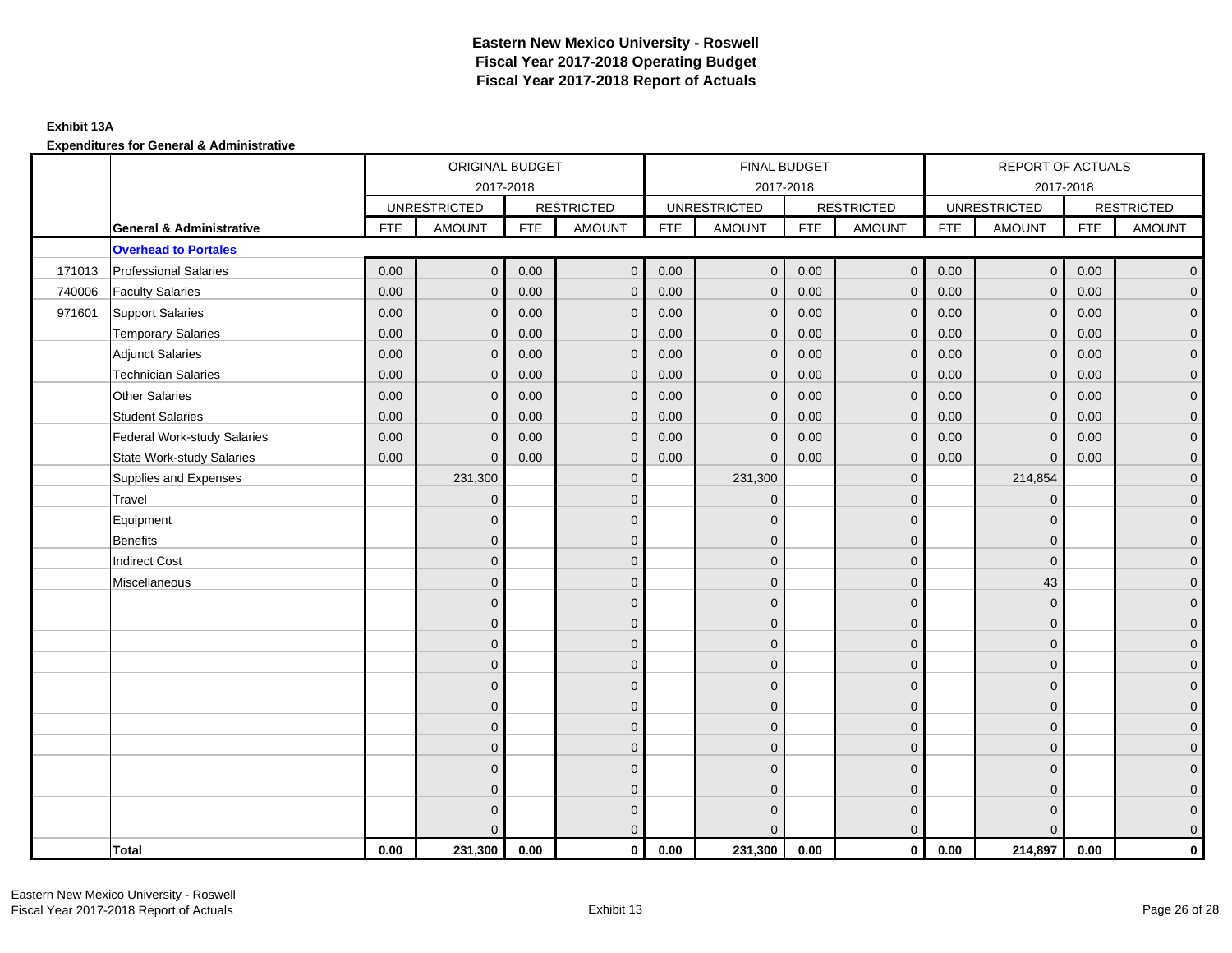## **Exhibit 13A**

|        |                                     |            | ORIGINAL BUDGET     |            |                   |            | FINAL BUDGET        |            |                   |            | REPORT OF ACTUALS   |            |                     |
|--------|-------------------------------------|------------|---------------------|------------|-------------------|------------|---------------------|------------|-------------------|------------|---------------------|------------|---------------------|
|        |                                     |            |                     | 2017-2018  |                   |            | 2017-2018           |            |                   |            | 2017-2018           |            |                     |
|        |                                     |            | <b>UNRESTRICTED</b> |            | <b>RESTRICTED</b> |            | <b>UNRESTRICTED</b> |            | <b>RESTRICTED</b> |            | <b>UNRESTRICTED</b> |            | <b>RESTRICTED</b>   |
|        | <b>General &amp; Administrative</b> | <b>FTE</b> | <b>AMOUNT</b>       | <b>FTE</b> | <b>AMOUNT</b>     | <b>FTE</b> | <b>AMOUNT</b>       | <b>FTE</b> | AMOUNT            | <b>FTE</b> | <b>AMOUNT</b>       | <b>FTE</b> | <b>AMOUNT</b>       |
|        | <b>Prior Period Adjustment</b>      |            |                     |            |                   |            |                     |            |                   |            |                     |            |                     |
| 171013 | <b>Professional Salaries</b>        | 0.00       | $\mathbf{0}$        | 0.00       | $\mathbf{0}$      | 0.00       | $\mathbf{0}$        | 0.00       | $\overline{0}$    | 0.00       | $\overline{0}$      | 0.00       | $\overline{0}$      |
| 740040 | <b>Faculty Salaries</b>             | 0.00       | $\mathbf{0}$        | 0.00       | $\mathbf{0}$      | 0.00       | $\mathbf{0}$        | 0.00       | $\mathbf{0}$      | 0.00       | $\mathbf{0}$        | 0.00       | $\overline{0}$      |
| 970003 | Support Salaries                    | 0.00       | $\mathbf{0}$        | 0.00       | $\mathbf{0}$      | 0.00       | $\overline{0}$      | 0.00       | $\mathbf 0$       | 0.00       | $\overline{0}$      | 0.00       | $\overline{0}$      |
|        | <b>Temporary Salaries</b>           | 0.00       | $\mathbf 0$         | 0.00       | $\mathbf 0$       | 0.00       | $\mathbf{0}$        | 0.00       | $\mathbf 0$       | 0.00       | $\overline{0}$      | 0.00       | $\mathbf{0}$        |
|        | <b>Adjunct Salaries</b>             | 0.00       | $\mathbf{0}$        | 0.00       | $\mathbf{0}$      | 0.00       | $\mathbf{0}$        | 0.00       | $\mathbf{0}$      | 0.00       | $\mathbf{0}$        | 0.00       | $\mathbf{0}$        |
|        | <b>Technician Salaries</b>          | 0.00       | $\mathbf{0}$        | 0.00       | $\Omega$          | 0.00       | $\mathbf{0}$        | 0.00       | $\mathbf{0}$      | 0.00       | $\mathbf{0}$        | 0.00       | $\mathbf{0}$        |
|        | <b>Other Salaries</b>               | 0.00       | $\mathbf{0}$        | 0.00       | $\mathbf{0}$      | 0.00       | $\Omega$            | 0.00       | $\mathbf{0}$      | 0.00       | $\mathbf{0}$        | 0.00       | $\overline{0}$      |
|        | <b>Student Salaries</b>             | 0.00       | $\mathbf{0}$        | 0.00       | $\mathbf 0$       | 0.00       | $\mathbf{0}$        | 0.00       | $\mathbf 0$       | 0.00       | $\mathbf 0$         | 0.00       | $\mathbf{0}$        |
|        | <b>Federal Work-study Salaries</b>  | 0.00       | $\mathbf 0$         | 0.00       | $\mathbf 0$       | 0.00       | $\mathbf{0}$        | 0.00       | $\mathbf 0$       | 0.00       | $\mathbf 0$         | 0.00       | $\overline{0}$      |
|        | <b>State Work-study Salaries</b>    | 0.00       | $\mathbf{0}$        | 0.00       | $\mathbf{0}$      | 0.00       | $\mathbf{0}$        | 0.00       | $\mathbf{0}$      | 0.00       | $\mathbf{0}$        | 0.00       | $\overline{0}$      |
|        | Supplies and Expenses               |            | $\Omega$            |            | $\mathbf 0$       |            | $\mathbf{0}$        |            | $\overline{0}$    |            | $\mathbf 0$         |            | $\mathsf{O}\xspace$ |
|        | Travel                              |            | $\Omega$            |            | $\mathbf{0}$      |            | $\Omega$            |            | $\mathbf{0}$      |            | $\mathbf{0}$        |            | $\overline{0}$      |
|        | Equipment                           |            | $\overline{0}$      |            | $\mathbf 0$       |            | $\mathbf{0}$        |            | $\mathbf 0$       |            | $\mathbf{0}$        |            | $\overline{0}$      |
|        | <b>Benefits</b>                     |            | $\mathbf{0}$        |            | $\mathbf{0}$      |            | $\Omega$            |            | $\mathbf 0$       |            | $\mathbf 0$         |            | $\overline{0}$      |
|        | <b>Indirect Cost</b>                |            | $\Omega$            |            | $\mathbf{0}$      |            | $\Omega$            |            | $\mathbf{0}$      |            | $\Omega$            |            | $\overline{0}$      |
|        | Miscellaneous                       |            | 16,000              |            | $\mathbf{0}$      |            | 16,000              |            | $\mathbf{0}$      |            | 45,648              |            | $\overline{0}$      |
|        |                                     |            | $\mathbf 0$         |            | $\mathbf 0$       |            | $\mathbf{0}$        |            | $\mathbf 0$       |            | $\mathbf 0$         |            | $\mathbf{0}$        |
|        |                                     |            | $\mathbf{0}$        |            | $\mathbf 0$       |            | $\mathbf{0}$        |            | $\mathbf 0$       |            | $\mathbf 0$         |            | $\overline{0}$      |
|        |                                     |            | $\overline{0}$      |            | $\mathbf{0}$      |            | $\Omega$            |            | $\mathbf 0$       |            | $\mathbf{0}$        |            | $\overline{0}$      |
|        |                                     |            | $\Omega$            |            | $\mathbf{0}$      |            | $\Omega$            |            | $\mathbf{0}$      |            | $\Omega$            |            | $\overline{0}$      |
|        |                                     |            | $\mathbf{0}$        |            | $\mathbf 0$       |            | $\mathbf{0}$        |            | $\mathbf 0$       |            | $\mathbf 0$         |            | $\mathsf{O}\xspace$ |
|        |                                     |            | $\mathbf{0}$        |            | $\mathbf 0$       |            | $\mathbf{0}$        |            | $\mathbf 0$       |            | $\mathbf{0}$        |            | $\mathbf{0}$        |
|        |                                     |            | $\mathbf{0}$        |            | $\mathbf{0}$      |            | $\mathbf{0}$        |            | $\mathbf 0$       |            | $\mathbf{0}$        |            | $\overline{0}$      |
|        |                                     |            | $\Omega$            |            | $\mathbf{0}$      |            | $\Omega$            |            | $\mathbf{0}$      |            | $\mathbf 0$         |            | $\overline{0}$      |
|        |                                     |            | $\overline{0}$      |            | $\mathbf 0$       |            | $\mathbf{0}$        |            | $\mathbf 0$       |            | $\mathbf 0$         |            | $\mathbf{0}$        |
|        |                                     |            | $\mathbf{0}$        |            | $\mathbf 0$       |            | $\mathbf{0}$        |            | $\mathbf 0$       |            | $\mathbf 0$         |            | $\mathbf{0}$        |
|        |                                     |            | 0                   |            | $\mathbf 0$       |            | $\Omega$            |            | $\mathbf 0$       |            | $\mathbf 0$         |            | $\mathbf{0}$        |
|        |                                     |            | $\Omega$            |            | $\mathbf{0}$      |            | $\Omega$            |            | $\overline{0}$    |            | $\Omega$            |            | $\overline{0}$      |
|        | <b>Total</b>                        | 0.00       | 16,000              | 0.00       | $\mathbf{0}$      | 0.00       | 16,000              | 0.00       | $\mathbf{0}$      | 0.00       | 45,648              | 0.00       | $\mathbf 0$         |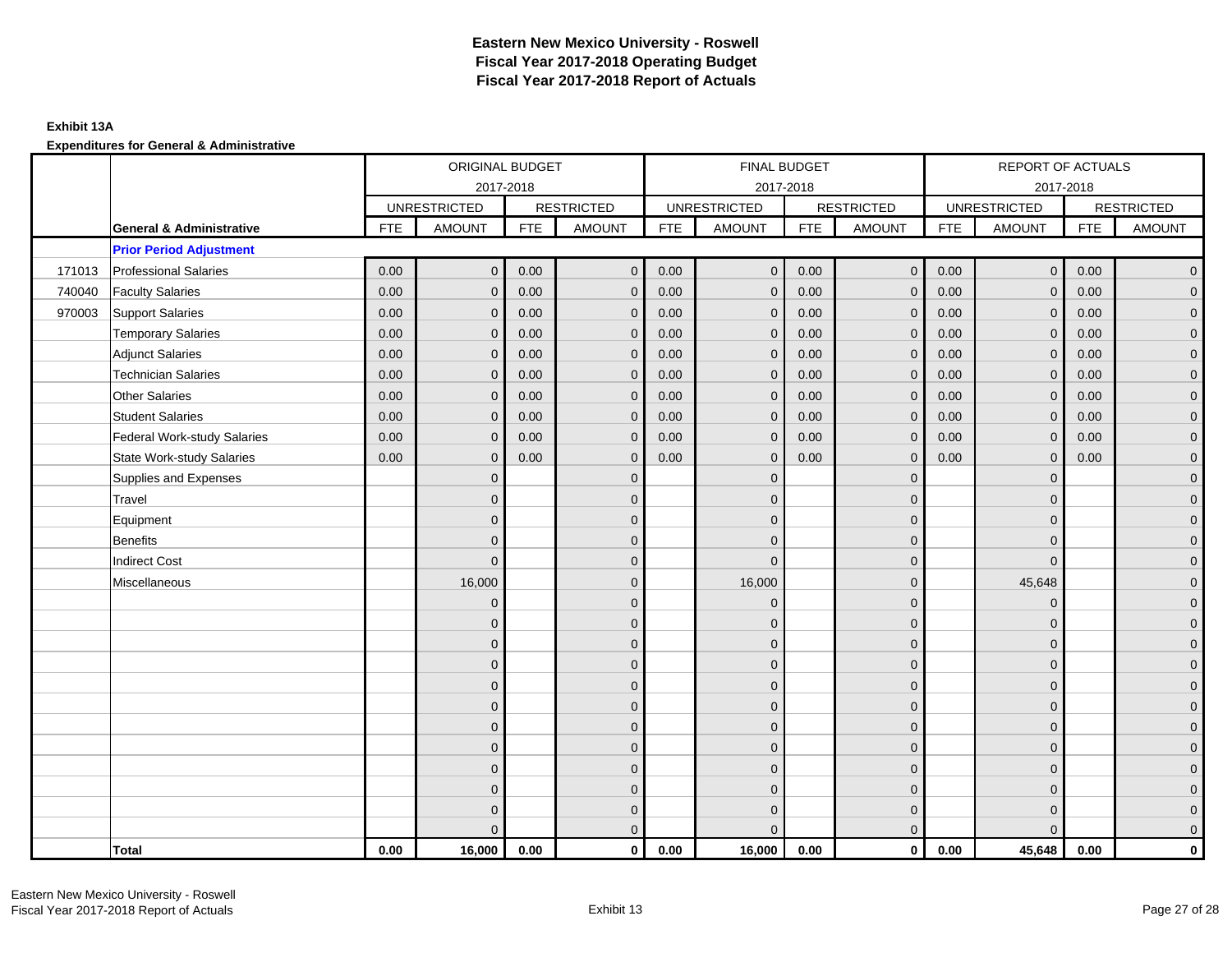## **Exhibit 13A**

**Expenditures for Executive Management**

|        |                                    |      | ORIGINAL BUDGET     |            |                   |            | FINAL BUDGET        |            |                   |            | <b>REPORT OF ACTUALS</b> |            |                     |
|--------|------------------------------------|------|---------------------|------------|-------------------|------------|---------------------|------------|-------------------|------------|--------------------------|------------|---------------------|
|        |                                    |      | 2017-2018           |            |                   |            | 2017-2018           |            |                   |            | 2017-2018                |            |                     |
|        |                                    |      | <b>UNRESTRICTED</b> |            | <b>RESTRICTED</b> |            | <b>UNRESTRICTED</b> |            | <b>RESTRICTED</b> |            | <b>UNRESTRICTED</b>      |            | <b>RESTRICTED</b>   |
|        | <b>Executive Management</b>        | FTE  | <b>AMOUNT</b>       | <b>FTE</b> | <b>AMOUNT</b>     | <b>FTE</b> | <b>AMOUNT</b>       | <b>FTE</b> | <b>AMOUNT</b>     | <b>FTE</b> | <b>AMOUNT</b>            | <b>FTE</b> | <b>AMOUNT</b>       |
|        | <b>Work Study</b>                  |      |                     |            |                   |            |                     |            |                   |            |                          |            |                     |
| 171013 | <b>Professional Salaries</b>       | 0.00 | $\mathbf{0}$        | 0.00       | $\mathbf 0$       | 0.00       | $\mathbf{0}$        | 0.00       | $\overline{0}$    | 0.00       | $\mathbf 0$              | 0.00       | $\overline{0}$      |
|        | <b>Faculty Salaries</b>            | 0.00 | $\Omega$            | 0.00       | $\mathbf{0}$      | 0.00       | $\mathbf{0}$        | 0.00       | $\mathbf{0}$      | 0.00       | $\mathbf{0}$             | 0.00       | $\overline{0}$      |
|        | <b>Support Salaries</b>            | 0.00 | $\mathbf{0}$        | 0.00       | $\mathbf 0$       | 0.00       | $\mathbf 0$         | 0.00       | $\mathbf 0$       | 0.00       | $\mathbf 0$              | 0.00       | $\overline{0}$      |
|        | <b>Temporary Salaries</b>          | 0.00 | $\Omega$            | 0.00       | $\mathbf{0}$      | 0.00       | $\mathbf 0$         | 0.00       | $\mathbf 0$       | 0.00       | $\mathbf 0$              | 0.00       | $\overline{0}$      |
|        | <b>Adjunct Salaries</b>            | 0.00 | $\Omega$            | 0.00       | $\Omega$          | 0.00       | $\mathbf{0}$        | 0.00       | $\mathbf{0}$      | 0.00       | $\Omega$                 | 0.00       | $\mathbf 0$         |
|        | <b>Technician Salaries</b>         | 0.00 | $\Omega$            | 0.00       | $\mathbf{0}$      | 0.00       | $\overline{0}$      | 0.00       | $\mathbf{0}$      | 0.00       | $\mathbf{0}$             | 0.00       | $\mathbf 0$         |
|        | <b>Other Salaries</b>              | 0.00 | $\Omega$            | 0.00       | $\Omega$          | 0.00       | $\Omega$            | 0.00       | $\mathbf{0}$      | 0.00       | $\mathbf{0}$             | 0.00       | $\overline{0}$      |
|        | <b>Student Salaries</b>            | 0.00 | $\Omega$            | 0.00       | $\mathbf{0}$      | 0.00       | $\Omega$            | 0.00       | $\mathbf{0}$      | 0.00       | $\mathbf{0}$             | 0.00       | $\overline{0}$      |
|        | <b>Federal Work-study Salaries</b> | 0.00 | $\Omega$            | 0.00       | $\mathbf{0}$      | 0.00       | $\mathbf 0$         | 0.00       | $\mathbf 0$       | 0.00       | $\mathbf{0}$             | 0.00       | $\overline{0}$      |
|        | State Work-study Salaries          | 0.00 | $\Omega$            | 0.00       | $\mathbf{0}$      | 0.00       | $\Omega$            | 0.00       | $\mathbf{0}$      | 0.00       | $\mathbf{0}$             | 0.00       | $\overline{0}$      |
|        | Supplies and Expenses              |      | $\Omega$            |            | $\mathbf{0}$      |            | $\Omega$            |            | $\mathbf 0$       |            | $\Omega$                 |            | $\mathsf{O}\xspace$ |
|        | <b>Travel</b>                      |      | $\Omega$            |            | $\mathbf{0}$      |            | $\Omega$            |            | $\mathbf 0$       |            | $\mathbf{0}$             |            | $\overline{0}$      |
|        | Equipment                          |      | $\Omega$            |            | $\mathbf{0}$      |            | $\Omega$            |            | $\mathbf{0}$      |            | $\Omega$                 |            | $\overline{0}$      |
|        | <b>Benefits</b>                    |      | O                   |            | $\mathbf 0$       |            | $\Omega$            |            | $\mathbf 0$       |            | $\mathbf{0}$             |            | $\overline{0}$      |
|        | <b>Indirect Cost</b>               |      | <sup>0</sup>        |            | $\mathbf{0}$      |            | $\Omega$            |            | $\mathbf 0$       |            | $\mathbf{0}$             |            | $\overline{0}$      |
|        | Miscellaneous                      |      | $\Omega$            |            | $\mathbf{0}$      |            | $\Omega$            |            | $\mathbf{0}$      |            | $\Omega$                 |            | $\overline{0}$      |
|        |                                    |      | $\Omega$            |            | $\mathbf 0$       |            | $\Omega$            |            | $\mathbf 0$       |            | $\mathbf{0}$             |            | $\overline{0}$      |
|        |                                    |      | $\Omega$            |            | $\mathbf{0}$      |            | $\Omega$            |            | $\mathbf{0}$      |            | $\Omega$                 |            | $\overline{0}$      |
|        |                                    |      |                     |            | $\mathbf 0$       |            | $\Omega$            |            | $\mathbf 0$       |            | $\mathbf{0}$             |            | $\overline{0}$      |
|        |                                    |      | <sup>0</sup>        |            | $\mathbf{0}$      |            | $\Omega$            |            | $\mathbf 0$       |            | $\mathbf{0}$             |            | $\overline{0}$      |
|        |                                    |      | $\Omega$            |            | $\mathbf{0}$      |            | $\Omega$            |            | $\mathbf{0}$      |            | $\Omega$                 |            | $\overline{0}$      |
|        |                                    |      | $\Omega$            |            | $\mathbf 0$       |            | $\Omega$            |            | $\mathbf 0$       |            | $\mathbf{0}$             |            | $\overline{0}$      |
|        |                                    |      | $\Omega$            |            | $\mathbf{0}$      |            | $\Omega$            |            | $\mathbf 0$       |            | $\mathbf{0}$             |            | $\overline{0}$      |
|        |                                    |      |                     |            | $\mathbf 0$       |            | $\Omega$            |            | $\mathbf 0$       |            | $\mathbf{0}$             |            | $\overline{0}$      |
|        |                                    |      | $\Omega$            |            | $\overline{0}$    |            | $\mathbf 0$         |            | $\mathbf 0$       |            | $\mathbf{0}$             |            | $\overline{0}$      |
| 961017 | Student Hire - Other               | 0.00 | $\Omega$            | 0.00       | $\Omega$          | 0.00       | $\Omega$            | 0.00       | $\mathbf{0}$      | 0.00       | $\Omega$                 | 0.00       | $\overline{0}$      |
| 961019 | <b>Federal Work Study</b>          | 0.00 | $\Omega$            | 0.00       | $\mathbf{0}$      | 0.00       | $\overline{0}$      | 0.00       | $\mathbf{0}$      | 0.80       | 15,684                   | 0.00       | $\pmb{0}$           |
| 961016 | State Work Study                   | 0.00 | $\mathbf{0}$        | 0.00       | $\overline{0}$    | 0.00       | $\mathbf{0}$        | 0.00       | $\mathbf 0$       | 0.15       | 3,224                    | 0.00       | $\mathbf 0$         |
|        | <b>Total</b>                       | 0.00 | $\mathbf{0}$        | 0.00       | $\mathbf{0}$      | 0.00       | $\mathbf{0}$        | 0.00       | $\mathbf 0$       | 0.95       | 18,907                   | 0.00       | $\mathbf 0$         |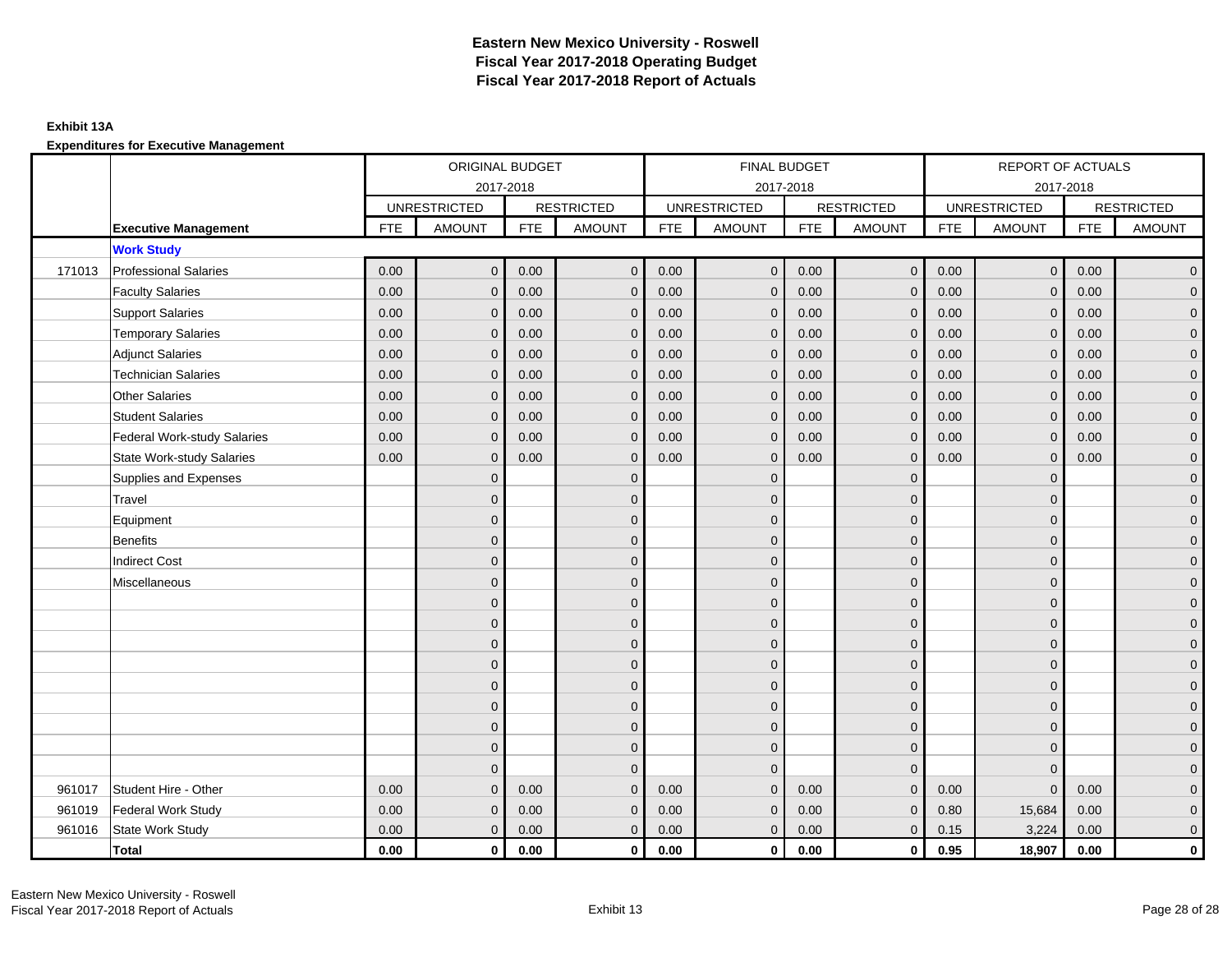#### **Exhibit 14**

|                         |                                          |            | ORIGINAL BUDGET     |            |                   |            | FINAL BUDGET        |            |                   |            | REPORT OF ACTUALS   |            |                   |
|-------------------------|------------------------------------------|------------|---------------------|------------|-------------------|------------|---------------------|------------|-------------------|------------|---------------------|------------|-------------------|
|                         |                                          |            |                     | 2017-2018  |                   |            |                     | 2017-2018  |                   |            |                     | 2017-2018  |                   |
|                         |                                          |            | <b>UNRESTRICTED</b> |            | <b>RESTRICTED</b> |            | <b>UNRESTRICTED</b> |            | <b>RESTRICTED</b> |            | <b>UNRESTRICTED</b> |            | <b>RESTRICTED</b> |
|                         | <b>Plant &amp; Maintenance</b>           | <b>FTE</b> | <b>AMOUNT</b>       | <b>FTE</b> | <b>AMOUNT</b>     | <b>FTE</b> | <b>AMOUNT</b>       | <b>FTE</b> | AMOUNT            | <b>FTE</b> | <b>AMOUNT</b>       | <b>FTE</b> | <b>AMOUNT</b>     |
| 3BULG                   | <b>Building Maintenance</b>              | 6.00       | 241,174             | 0.00       | $\mathbf 0$       | 5.00       | 212,301             | 0.00       | 0                 | 5.00       | 360,261             | 0.00       | $\mathbf 0$       |
| 3CUST                   | <b>Custodial Services</b>                | 13.00      | 332,641             | 0.00       | $\mathbf 0$       | 13.00      | 348,775             | 0.00       | $\mathbf 0$       | 14.50      | 365,011             | 0.00       | $\mathbf 0$       |
| 3FACL                   | <b>Facilities</b>                        | 1.00       | 36,757              | 0.00       | $\mathbf 0$       | 1.00       | 51,377              | 0.00       | $\mathbf 0$       | 1.00       | 36,387              | 0.00       | $\overline{0}$    |
| 3GRND                   | Grounds Maintenance                      | 3.00       | 89,595              | 0.00       | $\mathbf 0$       | 3.00       | 91,978              | 0.00       | $\mathbf 0$       | 4.60       | 103,648             | 0.00       | $\overline{0}$    |
| 3PLNT                   | <b>Plant Administration</b>              | 2.00       | 110,326             | 0.00       | $\mathbf 0$       | 2.00       | 112,586             | 0.00       | $\Omega$          | 2.00       | 111,837             | 0.00       | $\overline{0}$    |
|                         | Plant Other Plant Other - Utilities      | 0.00       | 1,235,000           | 0.00       | $\mathbf 0$       | 0.00       | 930,555             | 0.00       | $\mathbf{0}$      | 0.00       | 838,820             | 0.00       | $\overline{0}$    |
|                         |                                          |            |                     |            |                   |            |                     |            |                   |            |                     |            |                   |
|                         |                                          |            |                     |            |                   |            |                     |            |                   |            |                     |            |                   |
|                         |                                          |            |                     |            |                   |            |                     |            |                   |            |                     |            |                   |
|                         |                                          |            |                     |            |                   |            |                     |            |                   |            |                     |            |                   |
|                         |                                          |            |                     |            |                   |            |                     |            |                   |            |                     |            |                   |
|                         |                                          |            |                     |            |                   |            |                     |            |                   |            |                     |            |                   |
|                         |                                          |            |                     |            |                   |            |                     |            |                   |            |                     |            |                   |
|                         | <b>Total Plant &amp; Maintenance and</b> |            |                     |            |                   |            |                     |            |                   |            |                     |            |                   |
|                         | <b>Personnel Development</b>             | 25.00      | 2,045,493           | 0.00       | $\mathbf 0$       | 24.00      | 1,747,572           | 0.00       | $\overline{0}$    | 27.10      | 1,815,964           | 0.00       | $\mathbf 0$       |
|                         |                                          |            |                     |            |                   |            |                     |            |                   |            |                     |            |                   |
|                         | <b>Work Study</b>                        |            |                     |            |                   |            |                     |            |                   |            |                     |            |                   |
| 961019                  | <b>Federal Work Study</b>                | 0.00       | $\mathbf 0$         | 0.00       | $\mathbf{0}$      | 0.00       | $\mathbf{0}$        | 0.00       | $\overline{0}$    | 0.30       | 2,098               | 0.00       | $\overline{0}$    |
| 961016                  | State Work Study                         | 0.00       | $\mathsf 0$         | 0.00       | $\mathsf 0$       | $0.00\,$   | $\mathbf 0$         | 0.00       | $\mathbf 0$       | 0.20       | 1,368               | 0.00       | $\mathbf 0$       |
| <b>Total Work-Study</b> |                                          | 0.00       | $\mathbf 0$         | $0.00\,$   | $\mathbf 0$       | 0.00       | $\mathbf{0}$        | $0.00\,$   | $\mathbf 0$       | 0.50       | 3,466               | 0.00       | $\mathbf 0$       |
|                         |                                          |            |                     |            |                   |            |                     |            |                   |            |                     |            |                   |
|                         |                                          |            |                     |            |                   |            |                     |            |                   |            |                     |            |                   |
|                         | <b>Unallocated</b>                       |            | $\Omega$            |            | $\overline{0}$    |            | $\mathbf{0}$        |            | $\overline{0}$    |            | $\overline{0}$      |            | $\overline{0}$    |
|                         |                                          |            |                     |            |                   |            |                     |            |                   |            |                     |            |                   |
|                         |                                          |            |                     |            |                   |            |                     |            |                   |            |                     |            |                   |
|                         |                                          |            |                     |            |                   |            |                     |            |                   |            |                     |            |                   |
|                         |                                          |            |                     |            |                   |            |                     |            |                   |            |                     |            |                   |
|                         |                                          |            |                     |            |                   |            |                     |            |                   |            |                     |            |                   |
|                         |                                          |            |                     |            |                   |            |                     |            |                   |            |                     |            |                   |
|                         |                                          |            |                     |            |                   |            |                     |            |                   |            |                     |            |                   |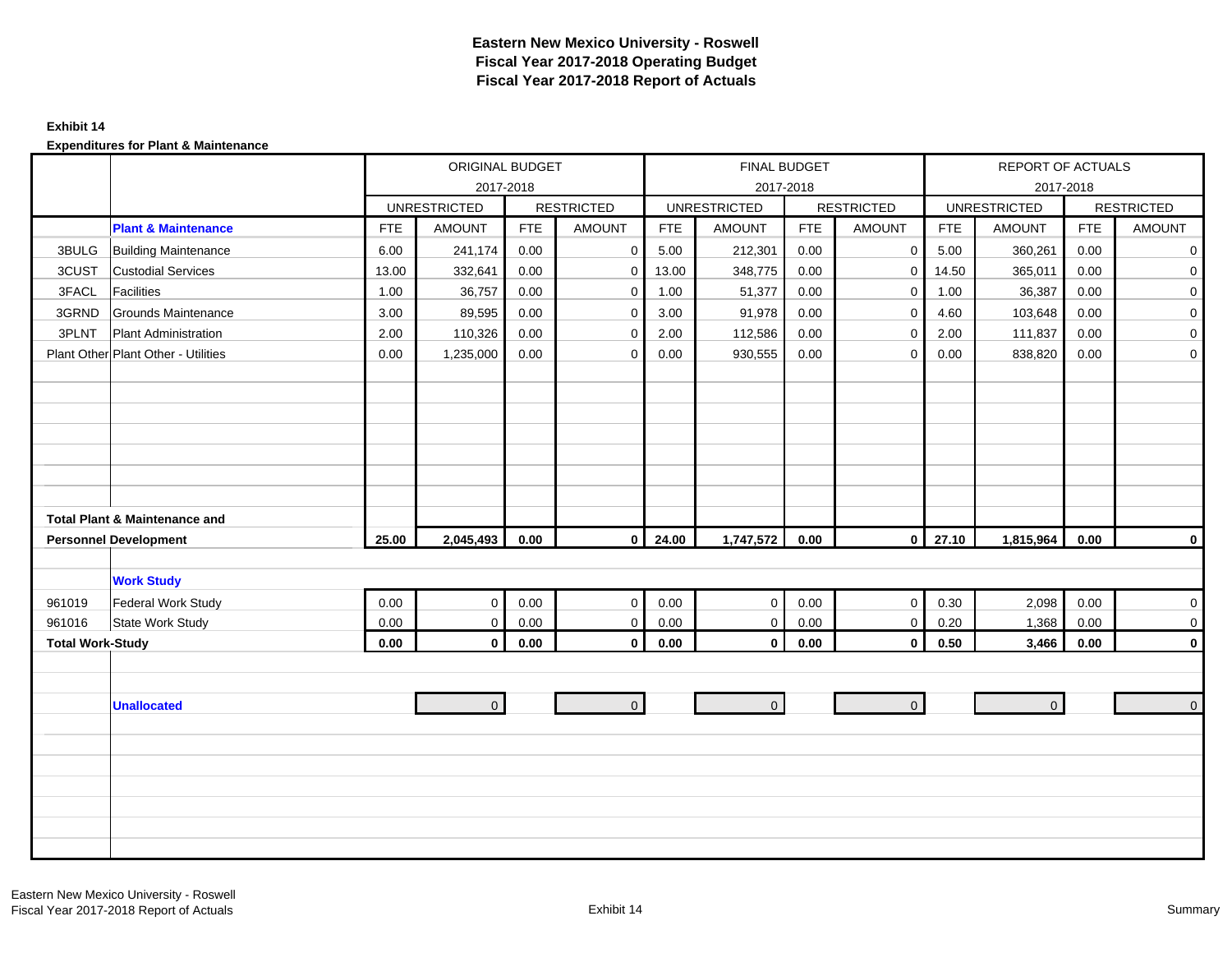| Retirement<br>95,613<br>94,020<br>102,395<br>962061<br>Social Security and Medicare<br>52,622<br>51,745<br>54,290<br>962062<br>962063<br>Group Insurance<br>153,669<br>151,108<br>123,459<br>Worker's Compensation<br>9,000<br>9,000<br>4,078<br>962064<br>397<br>962065<br>Unemployment Insurance<br>31,590<br>30,326<br>1,452<br>1,452<br>2,105<br>962068<br>Waiver of Tuition<br>5,000<br>962069<br><b>Vacation Accruals</b><br>5,000<br>(1,819)<br>962066<br>13,757<br>14,036<br>Retiree Health<br>13,528<br>110-920<br><b>Internal Services</b><br>67,919<br>67,919<br>67,919<br>Professional Merit Pay<br>$\mathbf 0$<br>$\mathbf 0$<br>$\mathbf 0$<br><b>Staff Merit Pay</b><br>$\mathbf 0$<br>$\mathbf 0$<br>$\mathbf 0$<br><b>Faculty Merit Pay</b><br>$\mathbf 0$<br>$\mathsf 0$<br>$\mathsf{O}\xspace$<br>$\overline{0}$<br>$\pmb{0}$<br>Unallocated<br>$\mathsf 0$<br>430,622<br>$\mathbf 0$<br>424,098<br>366,861<br><b>Total Benefits</b><br>$\mathbf 0$<br>2,476,115<br>$0 \mid 24.00$<br>2,171,670<br>27.60<br>2,186,290<br>25.00<br>0.00<br>0.00<br>$\mathbf 0$<br>0.00<br><b>Total Plant &amp; Maintenance</b> | <b>Items Not in 14A</b> |  |  |  |  |  |             |
|----------------------------------------------------------------------------------------------------------------------------------------------------------------------------------------------------------------------------------------------------------------------------------------------------------------------------------------------------------------------------------------------------------------------------------------------------------------------------------------------------------------------------------------------------------------------------------------------------------------------------------------------------------------------------------------------------------------------------------------------------------------------------------------------------------------------------------------------------------------------------------------------------------------------------------------------------------------------------------------------------------------------------------------------------------------------------------------------------------------------------------|-------------------------|--|--|--|--|--|-------------|
|                                                                                                                                                                                                                                                                                                                                                                                                                                                                                                                                                                                                                                                                                                                                                                                                                                                                                                                                                                                                                                                                                                                                  |                         |  |  |  |  |  |             |
|                                                                                                                                                                                                                                                                                                                                                                                                                                                                                                                                                                                                                                                                                                                                                                                                                                                                                                                                                                                                                                                                                                                                  |                         |  |  |  |  |  |             |
|                                                                                                                                                                                                                                                                                                                                                                                                                                                                                                                                                                                                                                                                                                                                                                                                                                                                                                                                                                                                                                                                                                                                  |                         |  |  |  |  |  |             |
|                                                                                                                                                                                                                                                                                                                                                                                                                                                                                                                                                                                                                                                                                                                                                                                                                                                                                                                                                                                                                                                                                                                                  |                         |  |  |  |  |  |             |
|                                                                                                                                                                                                                                                                                                                                                                                                                                                                                                                                                                                                                                                                                                                                                                                                                                                                                                                                                                                                                                                                                                                                  |                         |  |  |  |  |  |             |
|                                                                                                                                                                                                                                                                                                                                                                                                                                                                                                                                                                                                                                                                                                                                                                                                                                                                                                                                                                                                                                                                                                                                  |                         |  |  |  |  |  |             |
|                                                                                                                                                                                                                                                                                                                                                                                                                                                                                                                                                                                                                                                                                                                                                                                                                                                                                                                                                                                                                                                                                                                                  |                         |  |  |  |  |  |             |
|                                                                                                                                                                                                                                                                                                                                                                                                                                                                                                                                                                                                                                                                                                                                                                                                                                                                                                                                                                                                                                                                                                                                  |                         |  |  |  |  |  |             |
|                                                                                                                                                                                                                                                                                                                                                                                                                                                                                                                                                                                                                                                                                                                                                                                                                                                                                                                                                                                                                                                                                                                                  |                         |  |  |  |  |  |             |
|                                                                                                                                                                                                                                                                                                                                                                                                                                                                                                                                                                                                                                                                                                                                                                                                                                                                                                                                                                                                                                                                                                                                  |                         |  |  |  |  |  |             |
|                                                                                                                                                                                                                                                                                                                                                                                                                                                                                                                                                                                                                                                                                                                                                                                                                                                                                                                                                                                                                                                                                                                                  |                         |  |  |  |  |  |             |
|                                                                                                                                                                                                                                                                                                                                                                                                                                                                                                                                                                                                                                                                                                                                                                                                                                                                                                                                                                                                                                                                                                                                  |                         |  |  |  |  |  |             |
|                                                                                                                                                                                                                                                                                                                                                                                                                                                                                                                                                                                                                                                                                                                                                                                                                                                                                                                                                                                                                                                                                                                                  |                         |  |  |  |  |  |             |
|                                                                                                                                                                                                                                                                                                                                                                                                                                                                                                                                                                                                                                                                                                                                                                                                                                                                                                                                                                                                                                                                                                                                  |                         |  |  |  |  |  | $\mathbf 0$ |
|                                                                                                                                                                                                                                                                                                                                                                                                                                                                                                                                                                                                                                                                                                                                                                                                                                                                                                                                                                                                                                                                                                                                  |                         |  |  |  |  |  |             |
|                                                                                                                                                                                                                                                                                                                                                                                                                                                                                                                                                                                                                                                                                                                                                                                                                                                                                                                                                                                                                                                                                                                                  |                         |  |  |  |  |  |             |
|                                                                                                                                                                                                                                                                                                                                                                                                                                                                                                                                                                                                                                                                                                                                                                                                                                                                                                                                                                                                                                                                                                                                  |                         |  |  |  |  |  | $\mathbf 0$ |
|                                                                                                                                                                                                                                                                                                                                                                                                                                                                                                                                                                                                                                                                                                                                                                                                                                                                                                                                                                                                                                                                                                                                  |                         |  |  |  |  |  |             |
|                                                                                                                                                                                                                                                                                                                                                                                                                                                                                                                                                                                                                                                                                                                                                                                                                                                                                                                                                                                                                                                                                                                                  |                         |  |  |  |  |  |             |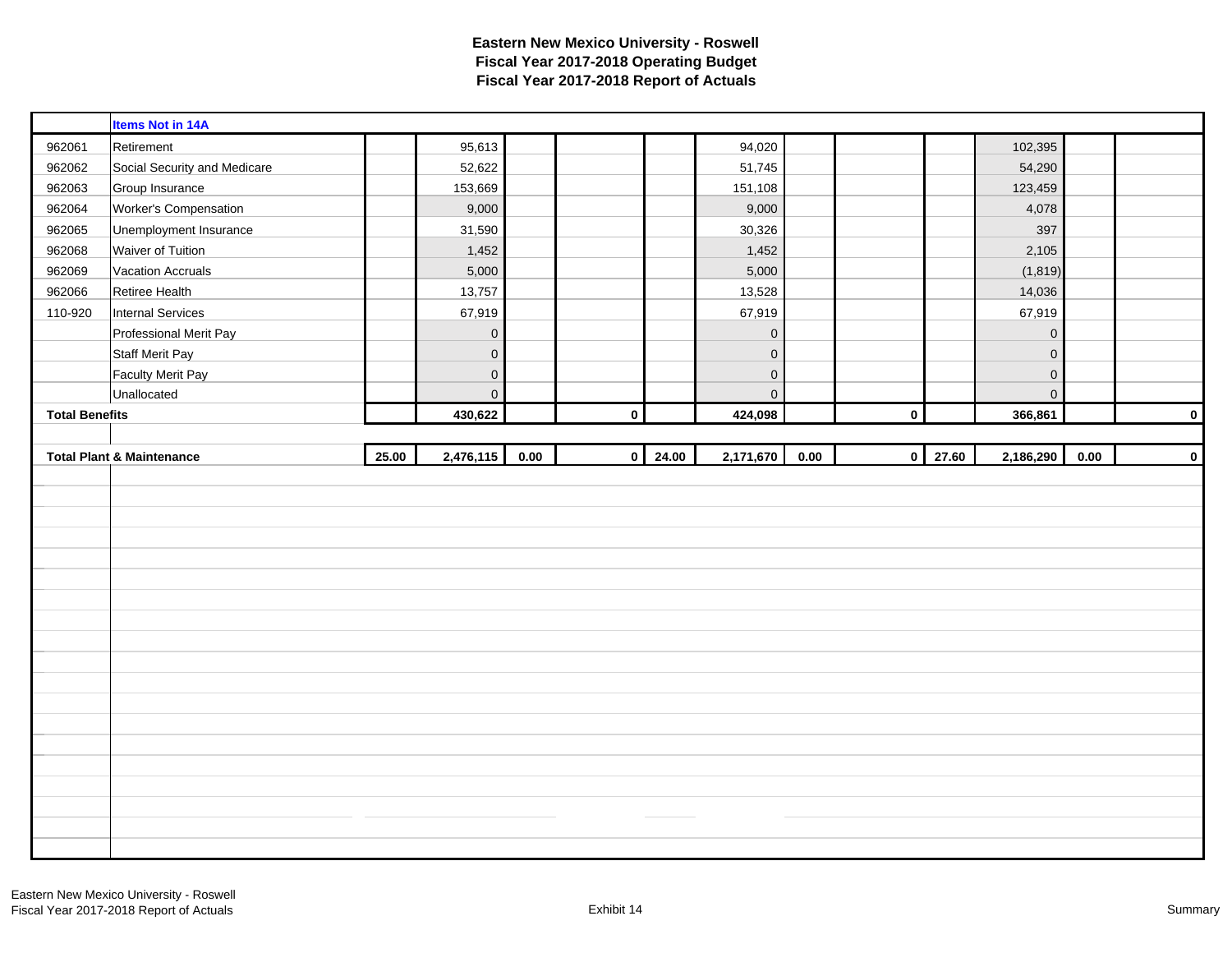## **Exhibit 14A**

|        |                                    |            | ORIGINAL BUDGET     |            |                   |            |                     | FINAL BUDGET |                         |            | REPORT OF ACTUALS   |            |                   |
|--------|------------------------------------|------------|---------------------|------------|-------------------|------------|---------------------|--------------|-------------------------|------------|---------------------|------------|-------------------|
|        |                                    |            | 2017-2018           |            |                   |            |                     | 2017-2018    |                         |            | 2017-2018           |            |                   |
|        |                                    |            | <b>UNRESTRICTED</b> |            | <b>RESTRICTED</b> |            | <b>UNRESTRICTED</b> |              | <b>RESTRICTED</b>       |            | <b>UNRESTRICTED</b> |            | <b>RESTRICTED</b> |
|        | <b>Plant &amp; Maintenance</b>     | <b>FTE</b> | <b>AMOUNT</b>       | <b>FTE</b> | <b>AMOUNT</b>     | <b>FTE</b> | <b>AMOUNT</b>       | <b>FTE</b>   | <b>AMOUNT</b>           | <b>FTE</b> | <b>AMOUNT</b>       | <b>FTE</b> | <b>AMOUNT</b>     |
|        |                                    |            |                     |            |                   |            |                     |              |                         |            |                     |            |                   |
|        | <b>Professional Salaries</b>       | 3.00       | 126,381             | 0.00       | $\mathbf 0$       | 3.00       | 130,173             | 0.00         | $\overline{0}$          | 3.00       | 128,288             | 0.00       | $\overline{0}$    |
|        | <b>Faculty Salaries</b>            | 0.00       | $\mathbf 0$         | 0.00       | $\mathbf 0$       | 0.00       | $\mathbf 0$         | 0.00         | $\mathbf 0$             | 0.00       | $\mathbf 0$         | 0.00       | $\mathbf 0$       |
|        | <b>Support Salaries</b>            | 16.00      | 366,338             | 0.00       | 0                 | 16.00      | 379,955             | 0.00         | $\mathbf 0$             | 3.00       | 65,703              | 0.00       | $\mathbf 0$       |
|        | <b>Temporary Salaries</b>          | 0.00       | 0                   | 0.00       | 0                 | 0.00       | $\mathbf 0$         | 0.00         | $\mathbf 0$             | 3.50       | 64,204              | 0.00       | $\overline{0}$    |
|        | <b>Adjunct Salaries</b>            | 0.00       | $\mathbf 0$         | 0.00       | $\Omega$          | 0.00       | $\Omega$            | 0.00         | $\Omega$                | 0.00       | $\mathbf 0$         | 0.00       | $\mathbf 0$       |
|        | <b>Technician Salaries</b>         | 6.00       | 195,146             | 0.00       | $\mathbf 0$       | 5.00       | 166,273             | 0.00         | 0                       | 16.60      | 460,883             | 0.00       | $\mathbf 0$       |
|        | <b>Other Salaries</b>              | 0.00       | $\mathbf 0$         | 0.00       | $\Omega$          | 0.00       | $\Omega$            | 0.00         | $\mathbf 0$             | 0.00       | $\mathbf 0$         | 0.00       | $\overline{0}$    |
|        | <b>Student Salaries</b>            | 0.00       | $\mathbf 0$         | 0.00       | $\mathbf 0$       | 0.00       | $\mathbf{0}$        | 0.00         | $\mathbf 0$             | 1.00       | 16,579              | 0.00       | $\overline{0}$    |
|        | <b>Federal Work-study Salaries</b> | 0.00       | $\mathbf 0$         | 0.00       | $\mathbf 0$       | 0.00       | $\mathbf 0$         | 0.00         | $\mathbf 0$             | 0.00       | $\mathbf 0$         | 0.00       | $\overline{0}$    |
|        | <b>State Work-study Salaries</b>   | 0.00       | $\mathbf 0$         | 0.00       | $\mathbf 0$       | 0.00       | $\mathbf 0$         | 0.00         | $\mathbf 0$             | 0.00       | $\mathbf 0$         | 0.00       | $\mathbf 0$       |
|        | Supplies and Expenses              |            | 122,628             |            | $\mathbf 0$       |            | 140,616             |              | $\mathbf 0$             |            | 241,487             |            | $\overline{0}$    |
|        | Travel                             |            | $\mathbf 0$         |            | $\mathbf 0$       |            | $\mathbf 0$         |              | $\mathbf 0$             |            | $\mathbf 0$         |            | $\mathbf 0$       |
|        | Equipment                          |            | $\mathbf 0$         |            | $\pmb{0}$         |            | $\mathbf 0$         |              | $\mathbf 0$             |            | $\mathbf 0$         |            | $\mathbf 0$       |
|        | <b>Benefits</b>                    |            | $\Omega$            |            | $\mathbf 0$       |            | $\Omega$            |              | $\mathbf 0$             |            | $\mathbf 0$         |            | $\mathbf 0$       |
|        | <b>Indirect Cost</b>               |            | $\Omega$            |            | $\mathbf 0$       |            | $\Omega$            |              | $\mathbf 0$             |            | $\Omega$            |            | $\overline{0}$    |
|        | Miscellaneous                      |            | $\mathbf 0$         |            | $\mathbf 0$       |            | $\Omega$            |              | $\mathbf 0$             |            | $\Omega$            |            | $\overline{0}$    |
|        | <b>Utilities</b>                   |            | 775,000             |            | $\mathbf 0$       |            | 730,555             |              | $\mathbf 0$             |            | 644,455             |            | $\overline{0}$    |
|        | Insurance                          |            | 460,000             |            | $\mathbf 0$       |            | 200,000             |              | $\mathbf 0$             |            | 194,366             |            | $\overline{0}$    |
|        |                                    |            | $\mathbf 0$         |            | $\mathbf 0$       |            | $\mathbf 0$         |              | $\mathbf 0$             |            | $\mathbf 0$         |            | $\overline{0}$    |
|        |                                    |            | $\mathbf 0$         |            | $\mathbf 0$       |            | $\Omega$            |              | $\mathbf 0$             |            | $\Omega$            |            | $\mathbf 0$       |
|        |                                    |            | $\mathbf 0$         |            | $\mathbf 0$       |            | 0                   |              | $\mathbf 0$             |            | $\Omega$            |            | $\overline{0}$    |
|        |                                    |            | $\mathbf 0$         |            | $\mathbf 0$       |            | $\Omega$            |              | $\mathbf 0$             |            | $\Omega$            |            | $\overline{0}$    |
|        |                                    |            | $\mathbf 0$         |            | 0                 |            | $\mathbf 0$         |              | $\mathbf 0$             |            | $\mathbf 0$         |            | $\mathbf 0$       |
|        |                                    |            | $\Omega$            |            | $\mathbf 0$       |            | $\Omega$            |              | $\mathbf 0$             |            | $\mathbf 0$         |            | $\mathbf 0$       |
|        |                                    |            | $\Omega$            |            | $\mathbf 0$       |            | $\Omega$            |              | $\mathbf 0$             |            | $\Omega$            |            | $\mathbf 0$       |
|        |                                    |            | $\Omega$            |            | $\mathbf 0$       |            | $\mathbf 0$         |              | $\mathbf 0$             |            | $\Omega$            |            | $\mathbf 0$       |
| 961019 | <b>Federal Work Study</b>          |            | $\Omega$            |            | $\mathbf 0$       |            | $\mathbf 0$         |              | $\mathbf 0$             |            | 2,098               |            | $\mathbf 0$       |
| 961016 | State Work Study                   |            | $\Omega$            |            | $\mathbf 0$       |            | $\Omega$            |              | $\mathbf 0$             |            | 1,368               |            | $\mathbf 0$       |
|        | <b>Total</b>                       | 25.00      | 2,045,493           | 0.00       | $\mathbf 0$       | 24.00      | 1,747,572           | 0.00         | $\overline{\mathbf{0}}$ | 27.10      | 1,819,430           | 0.00       | $\mathbf{0}$      |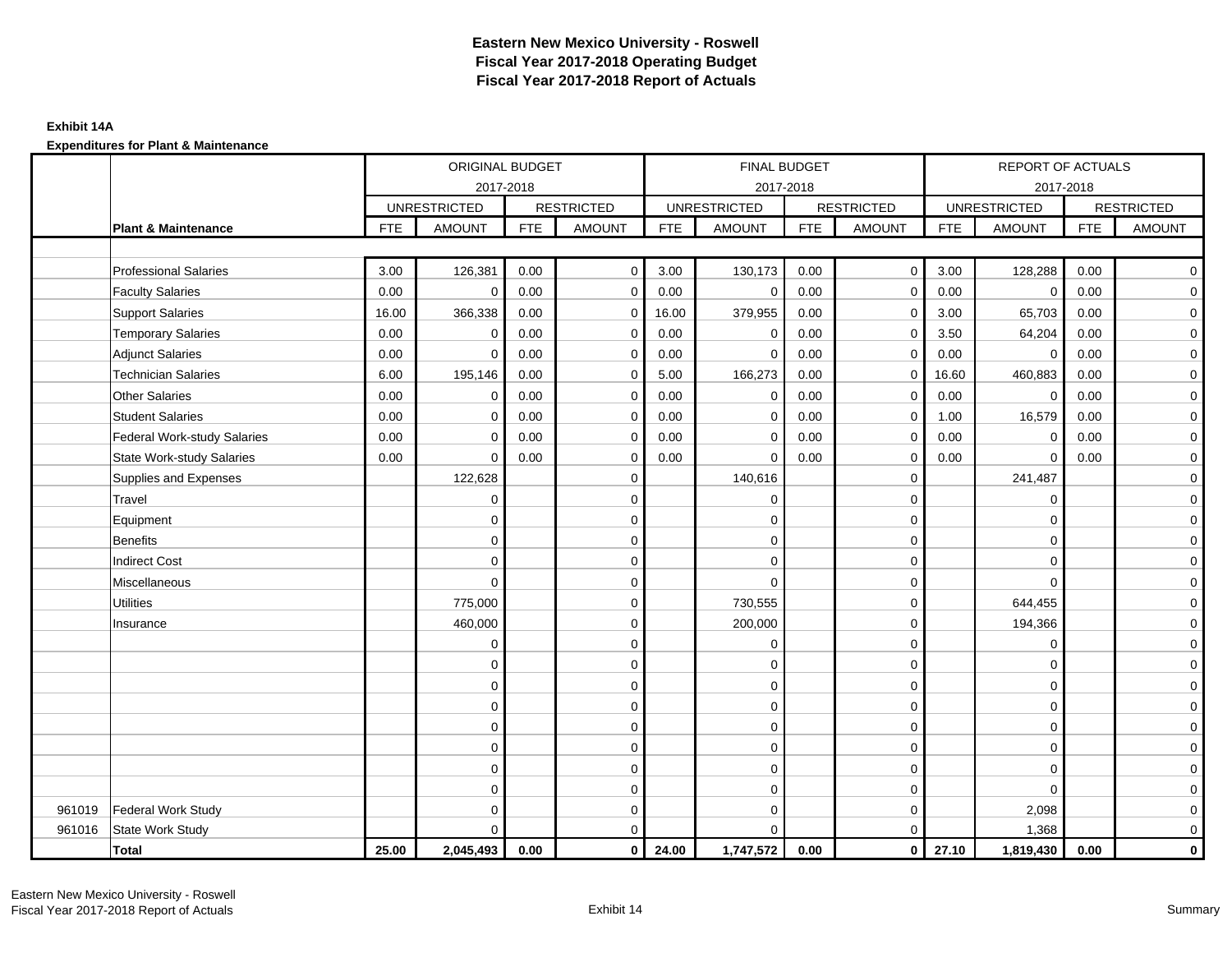|              |                                    |            | ORIGINAL BUDGET     |            |                   |            | FINAL BUDGET        |            |                   |            | REPORT OF ACTUALS   |            |                     |
|--------------|------------------------------------|------------|---------------------|------------|-------------------|------------|---------------------|------------|-------------------|------------|---------------------|------------|---------------------|
|              |                                    |            | 2017-2018           |            |                   |            | 2017-2018           |            |                   |            | 2017-2018           |            |                     |
|              |                                    |            | <b>UNRESTRICTED</b> |            | <b>RESTRICTED</b> |            | <b>UNRESTRICTED</b> |            | <b>RESTRICTED</b> |            | <b>UNRESTRICTED</b> |            | <b>RESTRICTED</b>   |
|              | <b>Plant &amp; Maintenance</b>     | <b>FTE</b> | <b>AMOUNT</b>       | <b>FTE</b> | <b>AMOUNT</b>     | <b>FTE</b> | <b>AMOUNT</b>       | <b>FTE</b> | AMOUNT            | <b>FTE</b> | <b>AMOUNT</b>       | <b>FTE</b> | <b>AMOUNT</b>       |
| <b>3BLDG</b> | <b>Building Maintenance</b>        |            |                     |            |                   |            |                     |            |                   |            |                     |            |                     |
| 171014       | <b>Professional Salaries</b>       | 0.00       | $\mathbf{0}$        | 0.00       | $\mathbf{0}$      | 0.00       | $\mathbf{0}$        | 0.00       | $\overline{0}$    | 0.00       | $\overline{0}$      | 0.00       | $\overline{0}$      |
| 740091       | <b>Faculty Salaries</b>            | 0.00       | $\mathbf{0}$        | 0.00       | $\mathbf{0}$      | 0.00       | $\mathbf{0}$        | 0.00       | $\mathbf{0}$      | 0.00       | $\mathbf{0}$        | 0.00       | $\overline{0}$      |
|              | <b>Support Salaries</b>            | 0.00       | $\mathbf{0}$        | 0.00       | $\mathbf{0}$      | 0.00       | $\overline{0}$      | 0.00       | $\mathbf 0$       | 0.00       | $\overline{0}$      | 0.00       | $\overline{0}$      |
|              | <b>Temporary Salaries</b>          | 0.00       | $\mathbf 0$         | 0.00       | $\mathbf 0$       | 0.00       | $\mathbf{0}$        | 0.00       | $\mathbf 0$       | 0.00       | $\mathbf 0$         | 0.00       | $\mathbf{0}$        |
|              | <b>Adjunct Salaries</b>            | 0.00       | $\mathbf{0}$        | 0.00       | $\mathbf{0}$      | 0.00       | $\mathbf{0}$        | 0.00       | $\mathbf{0}$      | 0.00       | $\mathbf{0}$        | 0.00       | $\mathbf{0}$        |
|              | <b>Technician Salaries</b>         | 6.00       | 195,146             | 0.00       | $\Omega$          | 5.00       | 166,273             | 0.00       | $\mathbf{0}$      | 5.00       | 202,581             | 0.00       | $\mathbf{0}$        |
|              | <b>Other Salaries</b>              | 0.00       | $\mathbf{0}$        | 0.00       | $\Omega$          | 0.00       | $\mathbf{0}$        | 0.00       | $\mathbf{0}$      | 0.00       | $\mathbf{0}$        | 0.00       | $\overline{0}$      |
|              | <b>Student Salaries</b>            | 0.00       | $\mathbf 0$         | 0.00       | $\mathbf 0$       | 0.00       | $\mathbf 0$         | 0.00       | $\mathbf 0$       | 0.00       | $\mathbf 0$         | 0.00       | $\mathbf{0}$        |
|              | <b>Federal Work-study Salaries</b> | 0.00       | $\mathbf 0$         | 0.00       | $\mathbf 0$       | 0.00       | $\mathbf{0}$        | 0.00       | $\mathbf 0$       | 0.00       | $\mathbf 0$         | 0.00       | $\overline{0}$      |
|              | <b>State Work-study Salaries</b>   | 0.00       | $\mathbf{0}$        | 0.00       | $\mathbf{0}$      | 0.00       | $\mathbf{0}$        | 0.00       | $\mathbf{0}$      | 0.00       | $\mathbf{0}$        | 0.00       | $\overline{0}$      |
|              | Supplies and Expenses              |            | 46,028              |            | $\mathbf 0$       |            | 46,028              |            | $\overline{0}$    |            | 157,680             |            | $\mathsf{O}\xspace$ |
|              | Travel                             |            | $\overline{0}$      |            | $\mathbf{0}$      |            | $\mathbf{0}$        |            | $\mathbf{0}$      |            | $\mathbf{0}$        |            | $\overline{0}$      |
|              | Equipment                          |            | $\mathbf{0}$        |            | $\mathbf 0$       |            | $\mathbf{0}$        |            | $\mathbf 0$       |            | $\mathbf 0$         |            | $\overline{0}$      |
|              | <b>Benefits</b>                    |            | $\mathbf{0}$        |            | $\mathbf{0}$      |            | $\Omega$            |            | $\mathbf 0$       |            | $\mathbf{0}$        |            | $\overline{0}$      |
|              | <b>Indirect Cost</b>               |            | $\Omega$            |            | $\mathbf{0}$      |            | $\Omega$            |            | $\mathbf{0}$      |            | $\Omega$            |            | $\overline{0}$      |
|              | Miscellaneous                      |            | $\Omega$            |            | $\mathbf{0}$      |            | $\Omega$            |            | $\mathbf{0}$      |            | $\Omega$            |            | $\overline{0}$      |
|              | <b>Utilities</b>                   |            | $\overline{0}$      |            | $\mathbf 0$       |            | $\mathbf{0}$        |            | $\mathbf 0$       |            | $\mathbf{0}$        |            | $\mathbf{0}$        |
|              | Insurance                          |            | $\overline{0}$      |            | $\mathbf 0$       |            | $\mathbf{0}$        |            | $\mathbf 0$       |            | $\mathbf{0}$        |            | $\overline{0}$      |
|              |                                    |            | $\Omega$            |            | $\mathbf{0}$      |            | $\Omega$            |            | $\mathbf 0$       |            | $\mathbf{0}$        |            | $\overline{0}$      |
|              |                                    |            | $\Omega$            |            | $\mathbf{0}$      |            | $\Omega$            |            | $\mathbf{0}$      |            | $\Omega$            |            | $\overline{0}$      |
|              |                                    |            | $\mathbf{0}$        |            | $\mathbf 0$       |            | $\mathbf{0}$        |            | $\mathbf 0$       |            | $\mathbf 0$         |            | $\mathsf{O}\xspace$ |
|              |                                    |            | $\mathbf{0}$        |            | $\mathbf 0$       |            | $\mathbf{0}$        |            | $\mathbf 0$       |            | $\mathbf{0}$        |            | $\mathbf{0}$        |
|              |                                    |            | $\mathbf{0}$        |            | $\mathbf{0}$      |            | $\mathbf{0}$        |            | $\mathbf 0$       |            | $\mathbf{0}$        |            | $\overline{0}$      |
|              |                                    |            | $\Omega$            |            | $\mathbf{0}$      |            | $\Omega$            |            | $\mathbf{0}$      |            | $\mathbf 0$         |            | $\overline{0}$      |
|              |                                    |            | $\mathbf{0}$        |            | $\mathbf 0$       |            | $\mathbf{0}$        |            | $\mathbf 0$       |            | $\mathbf 0$         |            | $\mathbf{0}$        |
|              |                                    |            | $\mathbf{0}$        |            | $\mathbf 0$       |            | $\mathbf{0}$        |            | $\mathbf 0$       |            | $\mathbf 0$         |            | $\mathbf{0}$        |
|              |                                    |            | 0                   |            | $\mathbf 0$       |            | $\Omega$            |            | $\mathbf 0$       |            | $\mathbf 0$         |            | $\mathbf{0}$        |
|              |                                    |            | $\Omega$            |            | $\mathbf{0}$      |            | $\Omega$            |            | $\mathbf{0}$      |            | $\Omega$            |            | $\overline{0}$      |
|              | <b>Total</b>                       | 6.00       | 241,174             | 0.00       | $\mathbf{0}$      | 5.00       | 212,301             | 0.00       | $\mathbf{0}$      | 5.00       | 360,261             | 0.00       | $\mathbf 0$         |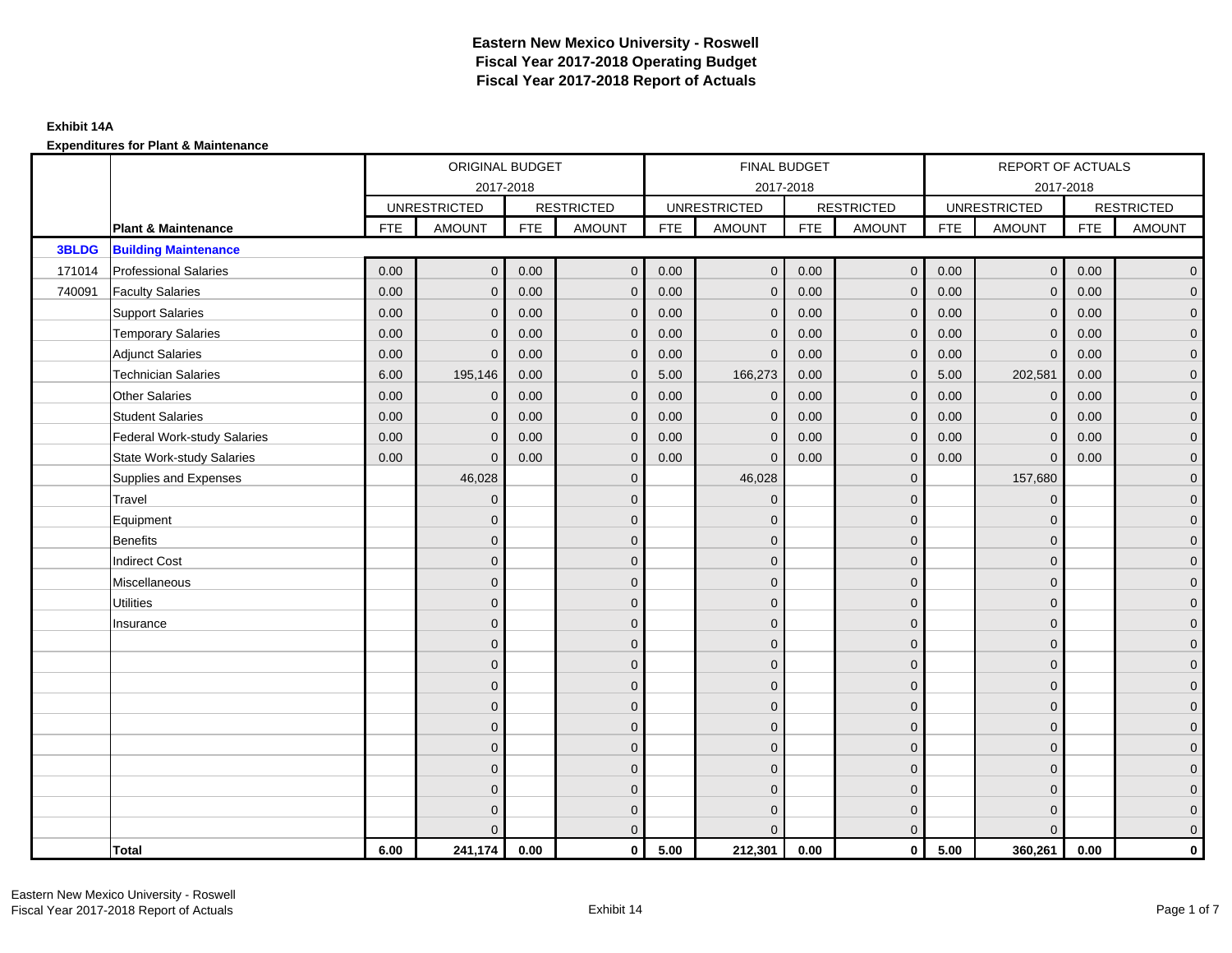|              |                                    |            | ORIGINAL BUDGET     |            |                   |            | <b>FINAL BUDGET</b> |            |                   |            | <b>REPORT OF ACTUALS</b> |            |                     |
|--------------|------------------------------------|------------|---------------------|------------|-------------------|------------|---------------------|------------|-------------------|------------|--------------------------|------------|---------------------|
|              |                                    |            | 2017-2018           |            |                   |            | 2017-2018           |            |                   |            | 2017-2018                |            |                     |
|              |                                    |            | <b>UNRESTRICTED</b> |            | <b>RESTRICTED</b> |            | <b>UNRESTRICTED</b> |            | <b>RESTRICTED</b> |            | <b>UNRESTRICTED</b>      |            | <b>RESTRICTED</b>   |
|              | <b>Plant &amp; Maintenance</b>     | <b>FTE</b> | <b>AMOUNT</b>       | <b>FTE</b> | <b>AMOUNT</b>     | <b>FTE</b> | <b>AMOUNT</b>       | <b>FTE</b> | <b>AMOUNT</b>     | <b>FTE</b> | <b>AMOUNT</b>            | <b>FTE</b> | <b>AMOUNT</b>       |
| <b>3CUST</b> | <b>Custodial Services</b>          |            |                     |            |                   |            |                     |            |                   |            |                          |            |                     |
| 171014       | <b>Professional Salaries</b>       | 1.00       | 37,370              | 0.00       | $\overline{0}$    | 1.00       | 38,491              | 0.00       | $\overline{0}$    | 1.00       | 37,935                   | 0.00       | $\overline{0}$      |
| 740092       | <b>Faculty Salaries</b>            | 0.00       | $\mathbf 0$         | 0.00       | $\mathbf 0$       | 0.00       | $\mathbf 0$         | 0.00       | $\mathbf{0}$      | 0.00       | $\overline{0}$           | 0.00       | $\overline{0}$      |
|              | <b>Support Salaries</b>            | 12.00      | 265,271             | 0.00       | $\mathbf 0$       | 12.00      | 275,856             | 0.00       | $\mathbf 0$       | 1.00       | 21,210                   | 0.00       | $\overline{0}$      |
|              | <b>Temporary Salaries</b>          | 0.00       | $\mathbf{0}$        | 0.00       | $\mathbf{0}$      | 0.00       | $\mathbf 0$         | 0.00       | $\mathbf 0$       | 0.50       | 8,741                    | 0.00       | $\overline{0}$      |
|              | <b>Adjunct Salaries</b>            | 0.00       | $\Omega$            | 0.00       | $\mathbf{0}$      | 0.00       | $\Omega$            | 0.00       | $\mathbf{0}$      | 0.00       | $\mathbf{0}$             | 0.00       | $\overline{0}$      |
|              | <b>Technician Salaries</b>         | 0.00       | $\mathbf{0}$        | 0.00       | $\mathbf{0}$      | 0.00       | $\mathbf{0}$        | 0.00       | $\mathbf 0$       | 11.00      | 245,655                  | 0.00       | $\mathbf{0}$        |
|              | <b>Other Salaries</b>              | 0.00       | $\mathbf{0}$        | 0.00       | $\mathbf{0}$      | 0.00       | $\mathbf{0}$        | 0.00       | $\mathbf{0}$      | 0.00       | $\overline{0}$           | 0.00       | $\overline{0}$      |
|              | <b>Student Salaries</b>            | 0.00       | $\mathbf{0}$        | 0.00       | $\mathbf{0}$      | 0.00       | $\mathbf{0}$        | 0.00       | $\mathbf{0}$      | 1.00       | 16,579                   | 0.00       | $\overline{0}$      |
|              | <b>Federal Work-study Salaries</b> | 0.00       | $\mathbf{0}$        | 0.00       | $\mathbf{0}$      | 0.00       | $\mathbf{0}$        | 0.00       | $\mathbf 0$       | 0.00       | $\mathbf 0$              | 0.00       | $\overline{0}$      |
|              | <b>State Work-study Salaries</b>   | 0.00       | $\mathbf{0}$        | 0.00       | $\mathbf{0}$      | 0.00       | $\mathbf{0}$        | 0.00       | $\mathbf{0}$      | 0.00       | $\mathbf{0}$             | 0.00       | $\mathbf{0}$        |
|              | Supplies and Expenses              |            | 30,000              |            | $\mathbf{0}$      |            | 34,428              |            | $\overline{0}$    |            | 34,891                   |            | $\mathsf{O}\xspace$ |
|              | Travel                             |            | $\overline{0}$      |            | $\mathbf{0}$      |            | $\mathbf{0}$        |            | $\mathbf{0}$      |            | $\mathbf{0}$             |            | $\overline{0}$      |
|              | Equipment                          |            | $\Omega$            |            | $\mathbf 0$       |            | $\mathbf{0}$        |            | $\mathbf 0$       |            | $\mathbf{0}$             |            | $\overline{0}$      |
|              | <b>Benefits</b>                    |            | $\Omega$            |            | $\mathbf{0}$      |            | $\Omega$            |            | $\mathbf 0$       |            | $\mathbf{0}$             |            | $\overline{0}$      |
|              | <b>Indirect Cost</b>               |            | $\Omega$            |            | $\mathbf{0}$      |            | $\Omega$            |            | $\mathbf{0}$      |            | $\Omega$                 |            | $\overline{0}$      |
|              | Miscellaneous                      |            | $\Omega$            |            | $\mathbf 0$       |            | $\mathbf{0}$        |            | $\mathbf 0$       |            | $\mathbf 0$              |            | $\mathsf{O}\xspace$ |
|              | <b>Utilities</b>                   |            | $\overline{0}$      |            | $\mathbf 0$       |            | $\mathbf{0}$        |            | $\mathbf 0$       |            | $\mathbf{0}$             |            | $\overline{0}$      |
|              | Insurance                          |            | $\Omega$            |            | $\mathbf 0$       |            | $\mathbf{0}$        |            | $\mathbf 0$       |            | $\mathbf{0}$             |            | $\overline{0}$      |
|              |                                    |            | $\Omega$            |            | $\mathbf 0$       |            | $\mathbf{0}$        |            | $\mathbf 0$       |            | $\mathbf 0$              |            | $\mathbf{0}$        |
|              |                                    |            | $\Omega$            |            | $\mathbf 0$       |            | $\Omega$            |            | $\mathbf 0$       |            | $\mathbf 0$              |            | $\mathbf{0}$        |
|              |                                    |            | $\Omega$            |            | $\mathbf{0}$      |            | $\Omega$            |            | $\mathbf{0}$      |            | $\mathbf 0$              |            | $\mathsf{O}\xspace$ |
|              |                                    |            | $\mathbf{0}$        |            | $\mathbf 0$       |            | $\Omega$            |            | $\mathbf{0}$      |            | $\Omega$                 |            | $\overline{0}$      |
|              |                                    |            | $\Omega$            |            | $\mathbf 0$       |            | $\mathbf{0}$        |            | $\mathbf 0$       |            | $\mathbf 0$              |            | $\overline{0}$      |
|              |                                    |            | $\Omega$            |            | $\mathbf 0$       |            | $\Omega$            |            | $\mathbf 0$       |            | $\mathbf{0}$             |            | $\overline{0}$      |
|              |                                    |            | $\Omega$            |            | $\mathbf{0}$      |            | $\Omega$            |            | $\mathbf{0}$      |            | $\Omega$                 |            | $\overline{0}$      |
|              |                                    |            | $\Omega$            |            | $\mathbf 0$       |            | $\mathbf{0}$        |            | $\mathbf 0$       |            | $\mathbf{0}$             |            | $\overline{0}$      |
|              |                                    |            | $\Omega$            |            | $\mathbf 0$       |            | $\mathbf{0}$        |            | $\mathbf 0$       |            | $\mathbf{0}$             |            | $\mathbf{0}$        |
|              |                                    |            | $\Omega$            |            | $\overline{0}$    |            | $\Omega$            |            | $\mathbf{0}$      |            | $\Omega$                 |            | $\overline{0}$      |
|              | <b>Total</b>                       | 13.00      | 332,641             | 0.00       | $\mathbf 0$       | 13.00      | 348,775             | 0.00       | $\overline{0}$    | 14.50      | 365,011                  | 0.00       | $\mathbf{0}$        |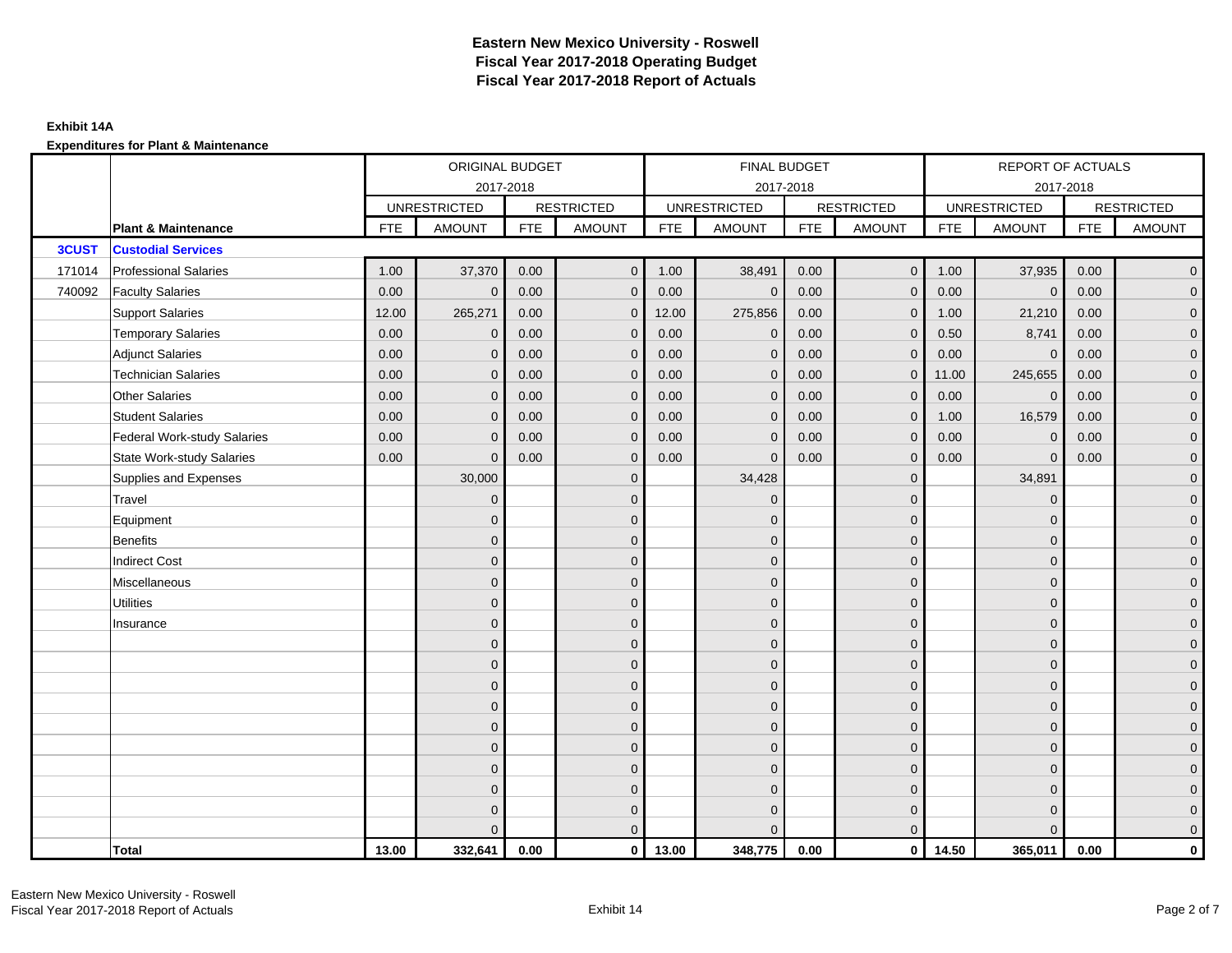## **Exhibit 14A**

|              |                                    |            | ORIGINAL BUDGET     |            |                   |            | FINAL BUDGET        |            |                   |            | REPORT OF ACTUALS   |            |                     |
|--------------|------------------------------------|------------|---------------------|------------|-------------------|------------|---------------------|------------|-------------------|------------|---------------------|------------|---------------------|
|              |                                    |            |                     | 2017-2018  |                   |            | 2017-2018           |            |                   |            | 2017-2018           |            |                     |
|              |                                    |            | <b>UNRESTRICTED</b> |            | <b>RESTRICTED</b> |            | <b>UNRESTRICTED</b> |            | <b>RESTRICTED</b> |            | <b>UNRESTRICTED</b> |            | <b>RESTRICTED</b>   |
|              | <b>Plant &amp; Maintenance</b>     | <b>FTE</b> | <b>AMOUNT</b>       | <b>FTE</b> | <b>AMOUNT</b>     | <b>FTE</b> | <b>AMOUNT</b>       | <b>FTE</b> | <b>AMOUNT</b>     | <b>FTE</b> | <b>AMOUNT</b>       | <b>FTE</b> | <b>AMOUNT</b>       |
| <b>3FACL</b> | <b>Facilities</b>                  |            |                     |            |                   |            |                     |            |                   |            |                     |            |                     |
| 171014       | <b>Professional Salaries</b>       | 1.00       | 35,317              | 0.00       | $\mathbf{0}$      | 1.00       | 36,377              | 0.00       | $\overline{0}$    | 1.00       | 35,853              | 0.00       | $\overline{0}$      |
| 740093       | <b>Faculty Salaries</b>            | 0.00       | $\mathbf{0}$        | 0.00       | $\mathbf{0}$      | 0.00       | $\mathbf{0}$        | 0.00       | $\mathbf{0}$      | 0.00       | $\mathbf{0}$        | 0.00       | $\overline{0}$      |
|              | <b>Support Salaries</b>            | 0.00       | $\mathbf{0}$        | 0.00       | $\mathbf 0$       | 0.00       | $\mathbf{0}$        | 0.00       | $\mathbf{0}$      | 0.00       | $\mathbf{0}$        | 0.00       | $\overline{0}$      |
|              | <b>Temporary Salaries</b>          | 0.00       | $\mathbf{0}$        | 0.00       | $\mathbf{0}$      | 0.00       | $\mathbf 0$         | 0.00       | $\mathbf 0$       | 0.00       | $\overline{0}$      | 0.00       | $\mathbf{0}$        |
|              | <b>Adjunct Salaries</b>            | 0.00       | $\mathbf{0}$        | 0.00       | $\mathbf{0}$      | 0.00       | $\mathbf{0}$        | 0.00       | $\mathbf 0$       | 0.00       | $\mathbf{0}$        | 0.00       | $\mathbf{0}$        |
|              | <b>Technician Salaries</b>         | 0.00       | $\Omega$            | 0.00       | $\mathbf{0}$      | 0.00       | $\mathbf{0}$        | 0.00       | $\mathbf{0}$      | 0.00       | $\mathbf{0}$        | 0.00       | $\mathbf{0}$        |
|              | <b>Other Salaries</b>              | 0.00       | $\Omega$            | 0.00       | $\mathbf{0}$      | 0.00       | $\Omega$            | 0.00       | $\Omega$          | 0.00       | $\mathbf{0}$        | 0.00       | $\overline{0}$      |
|              | <b>Student Salaries</b>            | 0.00       | $\mathbf 0$         | 0.00       | $\mathbf 0$       | 0.00       | $\mathbf 0$         | 0.00       | $\mathbf 0$       | 0.00       | $\overline{0}$      | 0.00       | $\overline{0}$      |
|              | <b>Federal Work-study Salaries</b> | 0.00       | $\Omega$            | 0.00       | $\mathbf{0}$      | 0.00       | $\mathbf{0}$        | 0.00       | $\mathbf 0$       | 0.00       | $\mathbf 0$         | 0.00       | $\overline{0}$      |
|              | <b>State Work-study Salaries</b>   | 0.00       | $\mathbf{0}$        | 0.00       | $\mathbf{0}$      | 0.00       | $\mathbf{0}$        | 0.00       | $\mathbf 0$       | 0.00       | $\mathbf 0$         | 0.00       | $\overline{0}$      |
|              | Supplies and Expenses              |            | 1,440               |            | $\mathbf{0}$      |            | 15,000              |            | $\overline{0}$    |            | 534                 |            | $\mathsf{O}\xspace$ |
|              | Travel                             |            | $\Omega$            |            | $\mathbf{0}$      |            | $\mathbf{0}$        |            | $\mathbf{0}$      |            | $\mathbf{0}$        |            | $\overline{0}$      |
|              | Equipment                          |            | $\Omega$            |            | $\mathbf 0$       |            | $\mathbf{0}$        |            | $\mathbf 0$       |            | $\mathbf{0}$        |            | $\overline{0}$      |
|              | <b>Benefits</b>                    |            | $\Omega$            |            | $\mathbf{0}$      |            | $\Omega$            |            | $\mathbf 0$       |            | $\mathbf{0}$        |            | $\overline{0}$      |
|              | <b>Indirect Cost</b>               |            | $\Omega$            |            | $\mathbf 0$       |            | $\Omega$            |            | $\mathbf{0}$      |            | $\Omega$            |            | $\overline{0}$      |
|              | Miscellaneous                      |            | $\Omega$            |            | $\mathbf{0}$      |            | $\Omega$            |            | $\mathbf{0}$      |            | $\Omega$            |            | $\mathsf{O}\xspace$ |
|              | <b>Utilities</b>                   |            | $\mathbf{0}$        |            | $\mathbf 0$       |            | $\mathbf{0}$        |            | $\mathbf 0$       |            | $\mathbf{0}$        |            | $\overline{0}$      |
|              | Insurance                          |            | $\Omega$            |            | $\mathbf 0$       |            | $\mathbf{0}$        |            | $\mathbf 0$       |            | $\mathbf{0}$        |            | $\overline{0}$      |
|              |                                    |            | $\Omega$            |            | $\mathbf{0}$      |            | $\Omega$            |            | $\mathbf 0$       |            | $\mathbf{0}$        |            | $\overline{0}$      |
|              |                                    |            | $\Omega$            |            | $\mathbf{0}$      |            | $\Omega$            |            | $\mathbf{0}$      |            | $\Omega$            |            | $\overline{0}$      |
|              |                                    |            | $\Omega$            |            | $\mathbf 0$       |            | $\mathbf{0}$        |            | $\mathbf 0$       |            | $\mathbf{0}$        |            | $\mathsf{O}\xspace$ |
|              |                                    |            | $\mathbf{0}$        |            | $\mathbf 0$       |            | $\mathbf{0}$        |            | $\mathbf 0$       |            | $\mathbf{0}$        |            | $\overline{0}$      |
|              |                                    |            | $\Omega$            |            | $\mathbf 0$       |            | $\mathbf{0}$        |            | $\mathbf{0}$      |            | $\mathbf{0}$        |            | $\overline{0}$      |
|              |                                    |            | $\Omega$            |            | $\mathbf{0}$      |            | $\Omega$            |            | $\mathbf{0}$      |            | $\mathbf{0}$        |            | $\overline{0}$      |
|              |                                    |            | $\Omega$            |            | $\overline{0}$    |            | $\mathbf{0}$        |            | $\mathbf 0$       |            | $\mathbf{0}$        |            | $\mathbf{0}$        |
|              |                                    |            | $\Omega$            |            | $\mathbf 0$       |            | $\mathbf{0}$        |            | $\mathbf 0$       |            | $\mathbf{0}$        |            | $\mathbf{0}$        |
|              |                                    |            | $\Omega$            |            | $\mathbf 0$       |            | $\Omega$            |            | $\mathbf 0$       |            | $\mathbf{0}$        |            | $\mathbf{0}$        |
|              |                                    |            | $\Omega$            |            | $\mathbf{0}$      |            | $\Omega$            |            | $\mathbf{0}$      |            | $\Omega$            |            | $\overline{0}$      |
|              | <b>Total</b>                       | 1.00       | 36,757              | 0.00       | $\mathbf{0}$      | 1.00       | 51,377              | 0.00       | $\mathbf{0}$      | 1.00       | 36,387              | 0.00       | $\mathbf 0$         |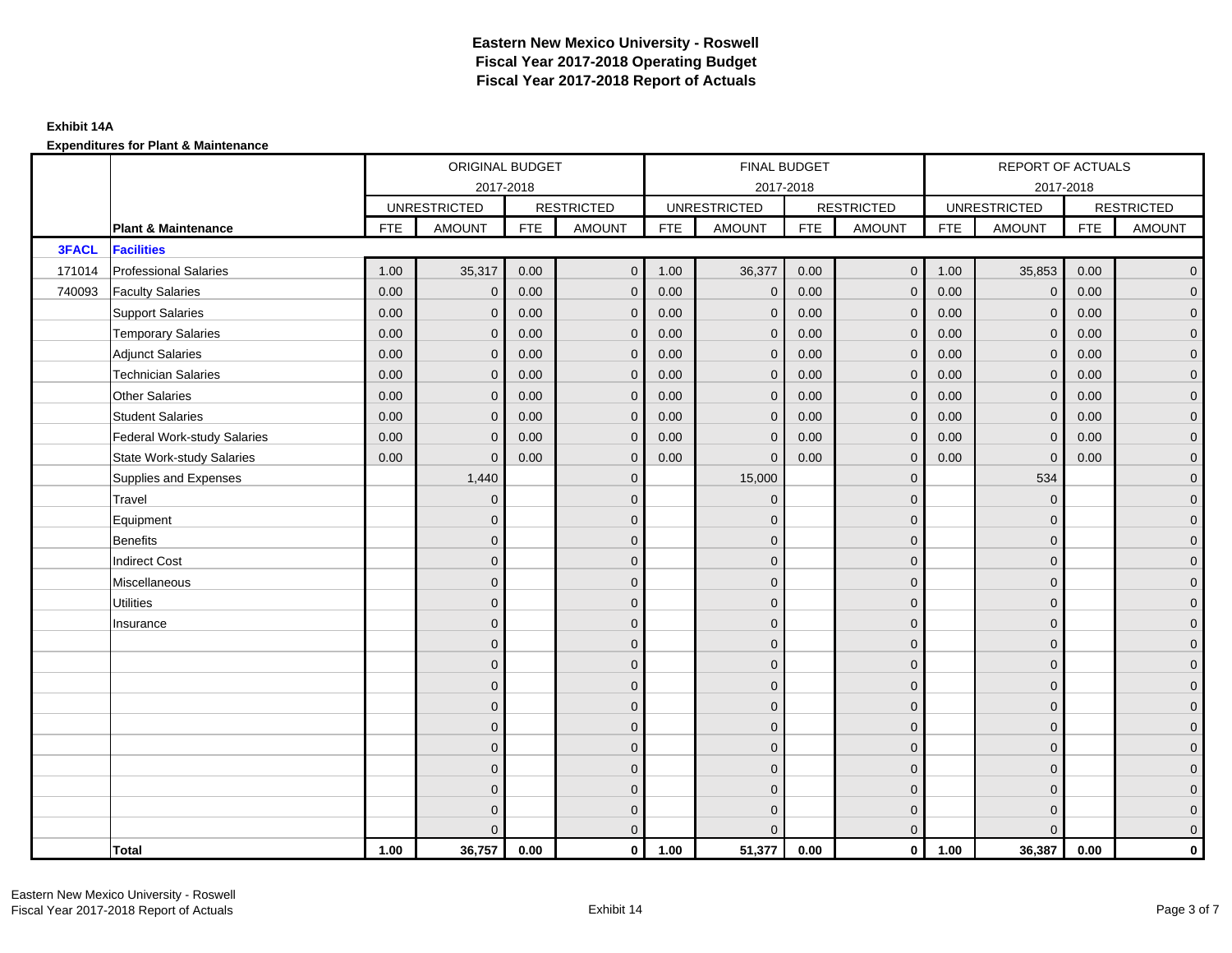|        |                                    |            | ORIGINAL BUDGET     |            |                   |            | FINAL BUDGET        |            |                   |            | REPORT OF ACTUALS   |            |                     |
|--------|------------------------------------|------------|---------------------|------------|-------------------|------------|---------------------|------------|-------------------|------------|---------------------|------------|---------------------|
|        |                                    |            |                     | 2017-2018  |                   |            | 2017-2018           |            |                   |            | 2017-2018           |            |                     |
|        |                                    |            | <b>UNRESTRICTED</b> |            | <b>RESTRICTED</b> |            | <b>UNRESTRICTED</b> |            | <b>RESTRICTED</b> |            | <b>UNRESTRICTED</b> |            | <b>RESTRICTED</b>   |
|        | <b>Plant &amp; Maintenance</b>     | <b>FTE</b> | <b>AMOUNT</b>       | <b>FTE</b> | <b>AMOUNT</b>     | <b>FTE</b> | <b>AMOUNT</b>       | <b>FTE</b> | <b>AMOUNT</b>     | <b>FTE</b> | <b>AMOUNT</b>       | <b>FTE</b> | <b>AMOUNT</b>       |
| 3GRND  | <b>Grounds Maintenance</b>         |            |                     |            |                   |            |                     |            |                   |            |                     |            |                     |
| 171014 | <b>Professional Salaries</b>       | 0.00       | $\mathbf{0}$        | 0.00       | $\mathbf{0}$      | 0.00       | $\overline{0}$      | 0.00       | $\overline{0}$    | 0.00       | $\overline{0}$      | 0.00       | $\overline{0}$      |
| 740094 | <b>Faculty Salaries</b>            | 0.00       | $\mathbf{0}$        | 0.00       | $\mathbf{0}$      | 0.00       | $\mathbf{0}$        | 0.00       | $\mathbf{0}$      | 0.00       | $\mathbf{0}$        | 0.00       | $\overline{0}$      |
|        | <b>Support Salaries</b>            | 3.00       | 79,435              | 0.00       | $\mathbf{0}$      | 3.00       | 81,818              | 0.00       | $\mathbf 0$       | 1.00       | 22,523              | 0.00       | $\overline{0}$      |
|        | <b>Temporary Salaries</b>          | 0.00       | $\mathbf 0$         | 0.00       | $\mathbf{0}$      | 0.00       | $\mathbf 0$         | 0.00       | $\mathbf 0$       | 3.00       | 55,463              | 0.00       | $\overline{0}$      |
|        | <b>Adjunct Salaries</b>            | 0.00       | $\mathbf{0}$        | 0.00       | $\mathbf{0}$      | 0.00       | $\mathbf{0}$        | 0.00       | $\mathbf{0}$      | 0.00       | $\mathbf 0$         | 0.00       | $\mathbf{0}$        |
|        | <b>Technician Salaries</b>         | 0.00       | $\Omega$            | 0.00       | $\mathbf{0}$      | 0.00       | $\mathbf{0}$        | 0.00       | $\mathbf{0}$      | 0.60       | 12,646              | 0.00       | $\mathbf{0}$        |
|        | <b>Other Salaries</b>              | 0.00       | $\Omega$            | 0.00       | $\mathbf{0}$      | 0.00       | $\Omega$            | 0.00       | $\Omega$          | 0.00       | $\mathbf{0}$        | 0.00       | $\overline{0}$      |
|        | <b>Student Salaries</b>            | 0.00       | $\mathbf 0$         | 0.00       | $\mathbf 0$       | 0.00       | $\mathbf 0$         | 0.00       | $\mathbf 0$       | 0.00       | $\overline{0}$      | 0.00       | $\overline{0}$      |
|        | <b>Federal Work-study Salaries</b> | 0.00       | $\Omega$            | 0.00       | $\mathbf{0}$      | 0.00       | $\mathbf{0}$        | 0.00       | $\mathbf 0$       | 0.00       | $\mathbf 0$         | 0.00       | $\overline{0}$      |
|        | <b>State Work-study Salaries</b>   | 0.00       | $\mathbf{0}$        | 0.00       | $\mathbf{0}$      | 0.00       | $\mathbf{0}$        | 0.00       | $\mathbf{0}$      | 0.00       | $\mathbf{0}$        | 0.00       | $\overline{0}$      |
|        | Supplies and Expenses              |            | 10,160              |            | $\mathbf{0}$      |            | 10,160              |            | $\overline{0}$    |            | 13,016              |            | $\mathsf{O}\xspace$ |
|        | Travel                             |            | $\Omega$            |            | $\mathbf{0}$      |            | $\Omega$            |            | $\mathbf{0}$      |            | $\mathbf{0}$        |            | $\overline{0}$      |
|        | Equipment                          |            | $\Omega$            |            | $\mathbf 0$       |            | $\mathbf{0}$        |            | $\mathbf 0$       |            | $\mathbf{0}$        |            | $\overline{0}$      |
|        | <b>Benefits</b>                    |            | $\Omega$            |            | $\mathbf{0}$      |            | $\Omega$            |            | $\mathbf 0$       |            | $\mathbf{0}$        |            | $\overline{0}$      |
|        | <b>Indirect Cost</b>               |            | $\Omega$            |            | $\mathbf 0$       |            | $\Omega$            |            | $\mathbf{0}$      |            | $\Omega$            |            | $\overline{0}$      |
|        | Miscellaneous                      |            | $\Omega$            |            | $\mathbf{0}$      |            | $\Omega$            |            | $\mathbf{0}$      |            | $\Omega$            |            | $\mathsf{O}\xspace$ |
|        | <b>Utilities</b>                   |            | $\mathbf{0}$        |            | $\mathbf 0$       |            | $\mathbf{0}$        |            | $\mathbf 0$       |            | $\mathbf{0}$        |            | $\mathbf{0}$        |
|        | Insurance                          |            | $\Omega$            |            | $\mathbf 0$       |            | $\mathbf{0}$        |            | $\mathbf 0$       |            | $\mathbf{0}$        |            | $\overline{0}$      |
|        |                                    |            | $\Omega$            |            | $\mathbf{0}$      |            | $\Omega$            |            | $\mathbf 0$       |            | $\mathbf{0}$        |            | $\overline{0}$      |
|        |                                    |            | $\Omega$            |            | $\mathbf{0}$      |            | $\Omega$            |            | $\mathbf{0}$      |            | $\Omega$            |            | $\overline{0}$      |
|        |                                    |            | $\Omega$            |            | $\mathbf 0$       |            | $\mathbf{0}$        |            | $\mathbf 0$       |            | $\mathbf{0}$        |            | $\mathsf{O}\xspace$ |
|        |                                    |            | $\mathbf{0}$        |            | $\mathbf 0$       |            | $\mathbf{0}$        |            | $\mathbf 0$       |            | $\mathbf{0}$        |            | $\overline{0}$      |
|        |                                    |            | $\Omega$            |            | $\mathbf 0$       |            | $\mathbf{0}$        |            | $\mathbf{0}$      |            | $\mathbf{0}$        |            | $\overline{0}$      |
|        |                                    |            | $\Omega$            |            | $\mathbf{0}$      |            | $\Omega$            |            | $\mathbf{0}$      |            | $\mathbf{0}$        |            | $\overline{0}$      |
|        |                                    |            | $\Omega$            |            | $\overline{0}$    |            | $\mathbf{0}$        |            | $\mathbf 0$       |            | $\mathbf{0}$        |            | $\mathbf{0}$        |
|        |                                    |            | $\Omega$            |            | $\mathbf 0$       |            | $\mathbf{0}$        |            | $\mathbf 0$       |            | $\mathbf{0}$        |            | $\mathbf{0}$        |
|        |                                    |            | $\Omega$            |            | $\mathbf 0$       |            | $\Omega$            |            | $\mathbf 0$       |            | $\mathbf{0}$        |            | $\mathbf{0}$        |
|        |                                    |            | $\Omega$            |            | $\mathbf{0}$      |            | $\Omega$            |            | $\mathbf{0}$      |            | $\Omega$            |            | $\overline{0}$      |
|        | <b>Total</b>                       | 3.00       | 89,595              | 0.00       | $\mathbf{0}$      | 3.00       | 91,978              | 0.00       | $\mathbf{0}$      | 4.60       | 103,648             | 0.00       | $\mathbf 0$         |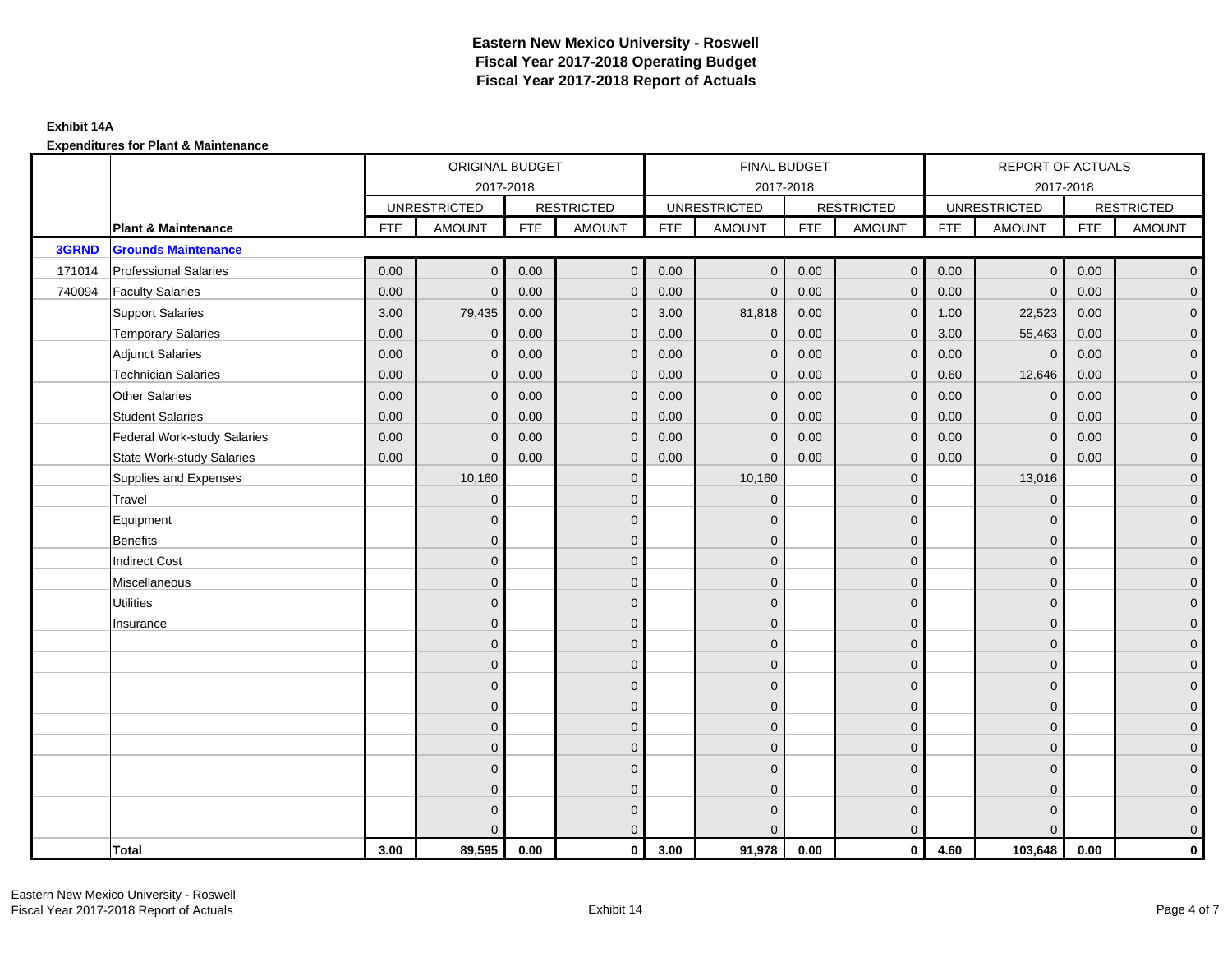|              |                                    |            | ORIGINAL BUDGET     |            |                   |            | FINAL BUDGET        |            |                   |            | REPORT OF ACTUALS   |            |                     |
|--------------|------------------------------------|------------|---------------------|------------|-------------------|------------|---------------------|------------|-------------------|------------|---------------------|------------|---------------------|
|              |                                    |            |                     | 2017-2018  |                   |            | 2017-2018           |            |                   |            | 2017-2018           |            |                     |
|              |                                    |            | <b>UNRESTRICTED</b> |            | <b>RESTRICTED</b> |            | <b>UNRESTRICTED</b> |            | <b>RESTRICTED</b> |            | <b>UNRESTRICTED</b> |            | <b>RESTRICTED</b>   |
|              | <b>Plant &amp; Maintenance</b>     | <b>FTE</b> | <b>AMOUNT</b>       | <b>FTE</b> | <b>AMOUNT</b>     | <b>FTE</b> | <b>AMOUNT</b>       | <b>FTE</b> | <b>AMOUNT</b>     | <b>FTE</b> | <b>AMOUNT</b>       | <b>FTE</b> | <b>AMOUNT</b>       |
| <b>3PLNT</b> | <b>Plant Administration</b>        |            |                     |            |                   |            |                     |            |                   |            |                     |            |                     |
| 171014       | <b>Professional Salaries</b>       | 1.00       | 53,694              | 0.00       | $\overline{0}$    | 1.00       | 55,305              | 0.00       | $\overline{0}$    | 1.00       | 54,500              | 0.00       | $\overline{0}$      |
| 740095       | <b>Faculty Salaries</b>            | 0.00       | $\mathbf{0}$        | 0.00       | $\mathbf{0}$      | 0.00       | $\mathbf{0}$        | 0.00       | $\mathbf{0}$      | 0.00       | $\mathbf{0}$        | 0.00       | $\overline{0}$      |
|              | <b>Support Salaries</b>            | 1.00       | 21,632              | 0.00       | $\mathbf 0$       | 1.00       | 22,281              | 0.00       | $\mathbf 0$       | 1.00       | 21,970              | 0.00       | $\overline{0}$      |
|              | <b>Temporary Salaries</b>          | 0.00       | $\mathbf{0}$        | 0.00       | $\mathbf{0}$      | 0.00       | $\mathbf 0$         | 0.00       | $\mathbf 0$       | 0.00       | $\mathbf 0$         | 0.00       | $\mathbf{0}$        |
|              | <b>Adjunct Salaries</b>            | 0.00       | $\mathbf{0}$        | 0.00       | $\mathbf{0}$      | 0.00       | $\mathbf{0}$        | 0.00       | $\mathbf{0}$      | 0.00       | $\mathbf{0}$        | 0.00       | $\mathbf{0}$        |
|              | <b>Technician Salaries</b>         | 0.00       | $\Omega$            | 0.00       | $\mathbf{0}$      | 0.00       | $\mathbf{0}$        | 0.00       | $\mathbf{0}$      | 0.00       | $\mathbf{0}$        | 0.00       | $\mathbf{0}$        |
|              | <b>Other Salaries</b>              | 0.00       | $\Omega$            | 0.00       | $\mathbf{0}$      | 0.00       | $\Omega$            | 0.00       | $\Omega$          | 0.00       | $\overline{0}$      | 0.00       | $\overline{0}$      |
|              | <b>Student Salaries</b>            | 0.00       | $\mathbf 0$         | 0.00       | $\mathbf 0$       | 0.00       | $\mathbf 0$         | 0.00       | $\mathbf 0$       | 0.00       | $\overline{0}$      | 0.00       | $\overline{0}$      |
|              | <b>Federal Work-study Salaries</b> | 0.00       | $\Omega$            | 0.00       | $\mathbf{0}$      | 0.00       | $\mathbf{0}$        | 0.00       | $\mathbf 0$       | 0.00       | $\mathbf 0$         | 0.00       | $\overline{0}$      |
|              | <b>State Work-study Salaries</b>   | 0.00       | $\mathbf{0}$        | 0.00       | $\mathbf{0}$      | 0.00       | $\mathbf{0}$        | 0.00       | $\mathbf 0$       | 0.00       | $\mathbf{0}$        | 0.00       | $\overline{0}$      |
|              | Supplies and Expenses              |            | 35,000              |            | $\mathbf{0}$      |            | 35,000              |            | $\overline{0}$    |            | 35,367              |            | $\mathsf{O}\xspace$ |
|              | Travel                             |            | $\Omega$            |            | $\mathbf{0}$      |            | $\mathbf{0}$        |            | $\mathbf{0}$      |            | $\mathbf{0}$        |            | $\overline{0}$      |
|              | Equipment                          |            | $\Omega$            |            | $\mathbf 0$       |            | $\mathbf{0}$        |            | $\mathbf 0$       |            | $\mathbf{0}$        |            | $\overline{0}$      |
|              | <b>Benefits</b>                    |            | $\Omega$            |            | $\mathbf{0}$      |            | $\Omega$            |            | $\overline{0}$    |            | $\mathbf{0}$        |            | $\overline{0}$      |
|              | <b>Indirect Cost</b>               |            | $\Omega$            |            | $\mathbf 0$       |            | $\Omega$            |            | $\mathbf{0}$      |            | $\Omega$            |            | $\overline{0}$      |
|              | Miscellaneous                      |            | $\Omega$            |            | $\mathbf{0}$      |            | $\Omega$            |            | $\mathbf{0}$      |            | $\Omega$            |            | $\mathsf{O}\xspace$ |
|              | <b>Utilities</b>                   |            | $\mathbf{0}$        |            | $\mathbf 0$       |            | $\mathbf{0}$        |            | $\mathbf 0$       |            | $\mathbf{0}$        |            | $\mathbf{0}$        |
|              | Insurance                          |            | $\Omega$            |            | $\mathbf 0$       |            | $\mathbf{0}$        |            | $\mathbf 0$       |            | $\mathbf{0}$        |            | $\overline{0}$      |
|              |                                    |            | $\Omega$            |            | $\mathbf{0}$      |            | $\Omega$            |            | $\mathbf 0$       |            | $\mathbf{0}$        |            | $\overline{0}$      |
|              |                                    |            | $\Omega$            |            | $\mathbf{0}$      |            | $\Omega$            |            | $\mathbf{0}$      |            | $\Omega$            |            | $\overline{0}$      |
|              |                                    |            | $\Omega$            |            | $\mathbf 0$       |            | $\mathbf{0}$        |            | $\mathbf 0$       |            | $\mathbf{0}$        |            | $\mathsf{O}\xspace$ |
|              |                                    |            | $\mathbf{0}$        |            | $\mathbf 0$       |            | $\mathbf{0}$        |            | $\mathbf 0$       |            | $\mathbf{0}$        |            | $\overline{0}$      |
|              |                                    |            | $\Omega$            |            | $\mathbf 0$       |            | $\mathbf{0}$        |            | $\mathbf{0}$      |            | $\mathbf{0}$        |            | $\overline{0}$      |
|              |                                    |            | $\Omega$            |            | $\mathbf{0}$      |            | $\Omega$            |            | $\mathbf{0}$      |            | $\mathbf{0}$        |            | $\overline{0}$      |
|              |                                    |            | $\Omega$            |            | $\overline{0}$    |            | $\Omega$            |            | $\mathbf 0$       |            | $\mathbf{0}$        |            | $\mathbf{0}$        |
|              |                                    |            | $\Omega$            |            | $\mathbf 0$       |            | $\mathbf{0}$        |            | $\mathbf 0$       |            | $\mathbf{0}$        |            | $\mathbf{0}$        |
|              |                                    |            | $\Omega$            |            | $\mathbf 0$       |            | $\Omega$            |            | $\mathbf 0$       |            | $\mathbf 0$         |            | $\mathbf{0}$        |
|              |                                    |            | $\Omega$            |            | $\mathbf{0}$      |            | $\Omega$            |            | $\mathbf{0}$      |            | $\Omega$            |            | $\overline{0}$      |
|              | <b>Total</b>                       | 2.00       | 110,326             | 0.00       | $\mathbf{0}$      | 2.00       | 112,586             | 0.00       | $\mathbf{0}$      | 2.00       | 111,837             | 0.00       | $\mathbf 0$         |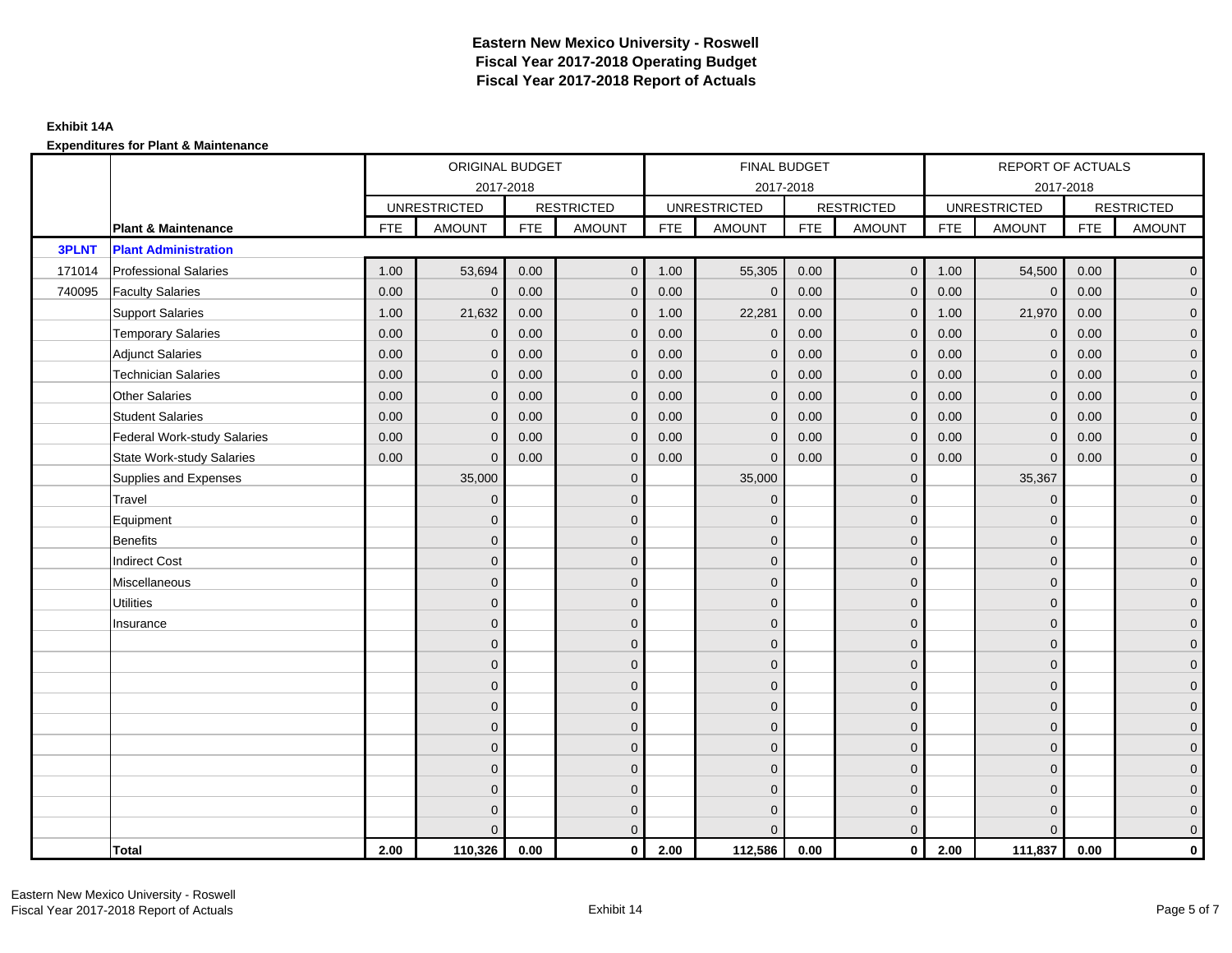|        |                                         |            | ORIGINAL BUDGET     |            |                   |            | <b>FINAL BUDGET</b> |            |                   |            | REPORT OF ACTUALS   |            |                   |
|--------|-----------------------------------------|------------|---------------------|------------|-------------------|------------|---------------------|------------|-------------------|------------|---------------------|------------|-------------------|
|        |                                         |            |                     | 2017-2018  |                   |            | 2017-2018           |            |                   |            | 2017-2018           |            |                   |
|        |                                         |            | <b>UNRESTRICTED</b> |            | <b>RESTRICTED</b> |            | <b>UNRESTRICTED</b> |            | <b>RESTRICTED</b> |            | <b>UNRESTRICTED</b> |            | <b>RESTRICTED</b> |
|        | <b>Plant &amp; Maintenance</b>          | <b>FTE</b> | <b>AMOUNT</b>       | <b>FTE</b> | <b>AMOUNT</b>     | <b>FTE</b> | <b>AMOUNT</b>       | <b>FTE</b> | <b>AMOUNT</b>     | <b>FTE</b> | <b>AMOUNT</b>       | <b>FTE</b> | <b>AMOUNT</b>     |
|        | <b>Plant Other Non-Indexed Accounts</b> |            |                     |            |                   |            |                     |            |                   |            |                     |            |                   |
| 171014 | <b>Professional Salaries</b>            | 0.00       | $\mathbf{0}$        | 0.00       | $\mathbf{0}$      | 0.00       | $\mathbf{0}$        | 0.00       | $\mathbf{0}$      | 0.00       | $\overline{0}$      | 0.00       | $\overline{0}$    |
| 740740 | <b>Faculty Salaries</b>                 | 0.00       | $\mathbf 0$         | 0.00       | $\mathbf 0$       | 0.00       | $\mathbf{0}$        | 0.00       | $\mathbf{0}$      | 0.00       | $\overline{0}$      | 0.00       | $\overline{0}$    |
| 972001 | <b>Support Salaries</b>                 | 0.00       | $\mathbf{0}$        | 0.00       | $\mathbf 0$       | 0.00       | $\mathbf{0}$        | 0.00       | $\mathbf 0$       | 0.00       | $\mathbf 0$         | 0.00       | $\overline{0}$    |
| 972002 | <b>Temporary Salaries</b>               | 0.00       | $\mathbf{0}$        | 0.00       | $\mathbf{0}$      | 0.00       | $\mathbf{0}$        | 0.00       | $\mathbf 0$       | 0.00       | $\mathbf 0$         | 0.00       | $\overline{0}$    |
| 972003 | <b>Adjunct Salaries</b>                 | 0.00       | $\Omega$            | 0.00       | $\Omega$          | 0.00       | $\Omega$            | 0.00       | $\mathbf{0}$      | 0.00       | $\mathbf{0}$        | 0.00       | $\overline{0}$    |
|        | <b>Technician Salaries</b>              | 0.00       | $\mathbf{0}$        | 0.00       | $\mathbf 0$       | 0.00       | $\mathbf{0}$        | 0.00       | $\mathbf{0}$      | 0.00       | $\mathbf{0}$        | 0.00       | $\mathbf{0}$      |
|        | <b>Other Salaries</b>                   | 0.00       | $\mathbf{0}$        | 0.00       | $\mathbf{0}$      | 0.00       | $\mathbf{0}$        | 0.00       | $\mathbf{0}$      | 0.00       | $\mathbf{0}$        | 0.00       | $\overline{0}$    |
|        | <b>Student Salaries</b>                 | 0.00       | $\mathbf{0}$        | 0.00       | $\mathbf 0$       | 0.00       | $\mathbf{0}$        | 0.00       | $\mathbf{0}$      | 0.00       | $\mathbf 0$         | 0.00       | $\overline{0}$    |
|        | <b>Federal Work-study Salaries</b>      | 0.00       | $\mathbf 0$         | 0.00       | $\mathbf 0$       | 0.00       | $\mathbf{0}$        | 0.00       | $\mathbf 0$       | 0.00       | $\mathbf 0$         | 0.00       | $\overline{0}$    |
|        | <b>State Work-study Salaries</b>        | 0.00       | $\mathbf{0}$        | 0.00       | $\mathbf{0}$      | 0.00       | $\mathbf{0}$        | 0.00       | $\mathbf{0}$      | 0.00       | $\mathbf 0$         | 0.00       | $\overline{0}$    |
|        | Supplies and Expenses                   |            | $\Omega$            |            | $\mathbf{0}$      |            | $\Omega$            |            | $\mathbf{0}$      |            | $\mathbf 0$         |            | $\overline{0}$    |
|        | Travel                                  |            | $\Omega$            |            | $\mathbf{0}$      |            | $\Omega$            |            | $\mathbf{0}$      |            | $\mathbf{0}$        |            | $\overline{0}$    |
|        | Equipment                               |            | $\mathbf{0}$        |            | $\mathbf{0}$      |            | $\mathbf{0}$        |            | $\mathbf 0$       |            | $\mathbf{0}$        |            | $\overline{0}$    |
|        | <b>Benefits</b>                         |            | $\overline{0}$      |            | $\mathbf{0}$      |            | $\Omega$            |            | $\mathbf 0$       |            | $\mathbf 0$         |            | $\overline{0}$    |
|        | <b>Indirect Cost</b>                    |            | $\Omega$            |            | $\Omega$          |            | $\Omega$            |            | $\mathbf{0}$      |            | $\Omega$            |            | $\mathbf 0$       |
|        | Miscellaneous                           |            | $\mathbf{0}$        |            | $\mathbf 0$       |            | $\mathbf{0}$        |            | $\mathbf 0$       |            | $\mathbf 0$         |            | $\mathbf 0$       |
|        | <b>Utilities</b>                        |            | 775,000             |            | $\mathbf 0$       |            | 730,555             |            | $\mathbf 0$       |            | 644,455             |            | $\overline{0}$    |
| 974003 | Insurance                               |            | 460,000             |            | $\mathbf{0}$      |            | 200,000             |            | $\mathbf 0$       |            | 194,366             |            | $\overline{0}$    |
|        |                                         |            | $\mathbf{0}$        |            | $\mathbf 0$       |            | $\mathbf{0}$        |            | $\mathbf 0$       |            | $\mathbf 0$         |            | $\overline{0}$    |
|        |                                         |            | $\Omega$            |            | $\mathbf{0}$      |            | $\Omega$            |            | $\mathbf 0$       |            | $\mathbf 0$         |            | $\mathbf{0}$      |
|        |                                         |            | $\Omega$            |            | $\mathbf 0$       |            | $\Omega$            |            | $\mathbf 0$       |            | $\Omega$            |            | $\mathbf{0}$      |
|        |                                         |            | $\overline{0}$      |            | $\mathbf{0}$      |            | $\Omega$            |            | $\mathbf{0}$      |            | $\Omega$            |            | $\overline{0}$    |
|        |                                         |            | 0                   |            | $\mathbf 0$       |            | $\mathbf{0}$        |            | $\mathbf 0$       |            | $\mathbf 0$         |            | $\overline{0}$    |
|        |                                         |            | 0                   |            | $\mathbf{0}$      |            | $\Omega$            |            | $\mathbf{0}$      |            | $\mathbf 0$         |            | $\mathbf 0$       |
|        |                                         |            | $\Omega$            |            | $\mathbf{0}$      |            | $\Omega$            |            | $\mathbf{0}$      |            | $\Omega$            |            | $\mathbf 0$       |
|        |                                         |            | $\mathbf 0$         |            | $\mathbf 0$       |            | $\Omega$            |            | $\mathbf 0$       |            | $\mathbf 0$         |            | $\mathbf{0}$      |
|        |                                         |            | 0                   |            | $\mathbf 0$       |            | $\Omega$            |            | $\mathbf 0$       |            | $\mathbf 0$         |            | $\mathbf{0}$      |
|        |                                         |            | $\Omega$            |            | $\mathbf{0}$      |            | $\Omega$            |            | $\mathbf{0}$      |            | $\Omega$            |            | $\overline{0}$    |
|        | <b>Total</b>                            | 0.00       | 1,235,000           | 0.00       | $\mathbf{0}$      | 0.00       | 930,555             | 0.00       | $\mathbf{0}$      | 0.00       | 838,820             | 0.00       | $\mathbf{0}$      |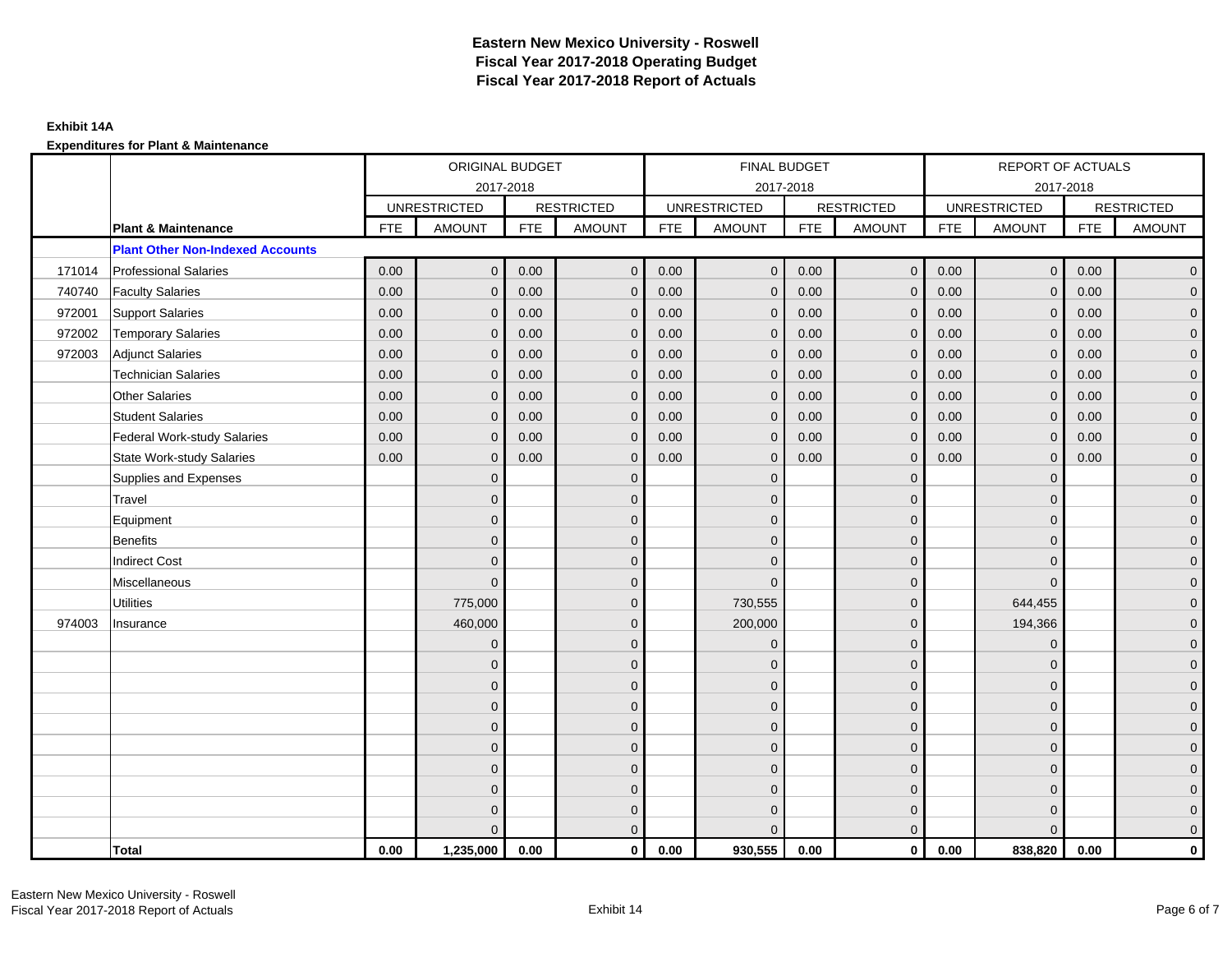|        |                                    |            | ORIGINAL BUDGET     |            |                   |            | FINAL BUDGET        |            |                         |            | REPORT OF ACTUALS   |            |                     |
|--------|------------------------------------|------------|---------------------|------------|-------------------|------------|---------------------|------------|-------------------------|------------|---------------------|------------|---------------------|
|        |                                    |            | 2017-2018           |            |                   |            | 2017-2018           |            |                         |            | 2017-2018           |            |                     |
|        |                                    |            | <b>UNRESTRICTED</b> |            | <b>RESTRICTED</b> |            | <b>UNRESTRICTED</b> |            | <b>RESTRICTED</b>       |            | <b>UNRESTRICTED</b> |            | <b>RESTRICTED</b>   |
|        | <b>Plant &amp; Maintenance</b>     | <b>FTE</b> | <b>AMOUNT</b>       | <b>FTE</b> | <b>AMOUNT</b>     | <b>FTE</b> | <b>AMOUNT</b>       | <b>FTE</b> | <b>AMOUNT</b>           | <b>FTE</b> | <b>AMOUNT</b>       | <b>FTE</b> | <b>AMOUNT</b>       |
|        | <b>Work Study</b>                  |            |                     |            |                   |            |                     |            |                         |            |                     |            |                     |
| 171014 | <b>Professional Salaries</b>       | 0.00       | $\mathbf{0}$        | 0.00       | $\mathbf{0}$      | 0.00       | $\overline{0}$      | 0.00       | $\overline{0}$          | 0.00       | $\overline{0}$      | 0.00       | $\overline{0}$      |
|        | <b>Faculty Salaries</b>            | 0.00       | $\mathbf{0}$        | 0.00       | $\Omega$          | 0.00       | $\mathbf{0}$        | 0.00       | $\mathbf{0}$            | 0.00       | $\mathbf{0}$        | 0.00       | $\overline{0}$      |
|        | <b>Support Salaries</b>            | 0.00       | $\mathbf{0}$        | 0.00       | $\mathbf{0}$      | 0.00       | $\overline{0}$      | 0.00       | $\mathbf 0$             | 0.00       | $\mathbf 0$         | 0.00       | $\overline{0}$      |
|        | <b>Temporary Salaries</b>          | 0.00       | $\mathbf{0}$        | 0.00       | $\Omega$          | 0.00       | $\mathbf{0}$        | 0.00       | $\mathbf{0}$            | 0.00       | $\mathbf{0}$        | 0.00       | $\overline{0}$      |
|        | <b>Adjunct Salaries</b>            | 0.00       | $\mathbf{0}$        | 0.00       | $\mathbf 0$       | 0.00       | $\mathbf{0}$        | 0.00       | $\mathbf 0$             | 0.00       | $\mathbf 0$         | 0.00       | $\overline{0}$      |
|        | <b>Technician Salaries</b>         | 0.00       | $\mathbf{0}$        | 0.00       | $\Omega$          | 0.00       | $\mathbf{0}$        | 0.00       | $\mathbf{0}$            | 0.00       | $\mathbf{0}$        | 0.00       | $\overline{0}$      |
|        | <b>Other Salaries</b>              | 0.00       | $\Omega$            | 0.00       | $\Omega$          | 0.00       | $\Omega$            | 0.00       | $\mathbf{0}$            | 0.00       | $\mathbf{0}$        | 0.00       | $\overline{0}$      |
|        | <b>Student Salaries</b>            | 0.00       | $\mathbf{0}$        | 0.00       | $\mathbf 0$       | 0.00       | $\overline{0}$      | 0.00       | $\mathbf 0$             | 0.00       | $\mathbf{0}$        | 0.00       | $\overline{0}$      |
|        | <b>Federal Work-study Salaries</b> | 0.00       | $\mathbf{0}$        | 0.00       | $\mathbf 0$       | 0.00       | $\mathbf{0}$        | 0.00       | $\mathbf 0$             | 0.00       | $\mathbf{0}$        | 0.00       | $\overline{0}$      |
|        | <b>State Work-study Salaries</b>   | 0.00       | $\mathbf{0}$        | 0.00       | $\Omega$          | 0.00       | $\mathbf{0}$        | 0.00       | $\mathbf 0$             | 0.00       | $\mathbf{0}$        | 0.00       | $\overline{0}$      |
|        | Supplies and Expenses              |            | $\mathbf{0}$        |            | $\mathbf{0}$      |            | $\mathbf{0}$        |            | $\mathbf 0$             |            | $\mathbf 0$         |            | $\mathsf{O}\xspace$ |
|        | Travel                             |            | $\Omega$            |            | $\mathbf{0}$      |            | $\mathbf{0}$        |            | $\mathbf{0}$            |            | $\mathbf 0$         |            | $\mathbf{0}$        |
|        | Equipment                          |            | $\mathbf{0}$        |            | $\mathbf{0}$      |            | $\Omega$            |            | $\mathbf 0$             |            | $\Omega$            |            | $\overline{0}$      |
|        | Benefits                           |            | $\mathbf{0}$        |            | $\mathbf{0}$      |            | $\mathbf{0}$        |            | $\mathbf{0}$            |            | $\mathbf 0$         |            | $\mathsf{O}\xspace$ |
|        | <b>Indirect Cost</b>               |            | $\overline{0}$      |            | $\mathbf 0$       |            | $\Omega$            |            | $\mathbf 0$             |            | $\mathbf 0$         |            | $\overline{0}$      |
|        | Miscellaneous                      |            | $\Omega$            |            | $\mathbf{0}$      |            | $\Omega$            |            | $\mathbf{0}$            |            | $\Omega$            |            | $\overline{0}$      |
|        | <b>Utilities</b>                   |            | $\mathbf{0}$        |            | $\mathbf 0$       |            | $\mathbf{0}$        |            | $\mathbf 0$             |            | $\mathbf 0$         |            | $\overline{0}$      |
|        | Insurance                          |            | $\overline{0}$      |            | $\mathbf{0}$      |            | $\mathbf{0}$        |            | $\mathbf 0$             |            | $\mathbf{0}$        |            | $\overline{0}$      |
|        |                                    |            | $\Omega$            |            | $\mathbf{0}$      |            | $\Omega$            |            | $\mathbf 0$             |            | $\Omega$            |            | $\overline{0}$      |
|        |                                    |            | $\mathbf{0}$        |            | $\mathbf 0$       |            | $\Omega$            |            | $\mathbf 0$             |            | $\mathbf 0$         |            | $\mathsf{O}\xspace$ |
|        |                                    |            | $\Omega$            |            | $\mathbf{0}$      |            | $\mathbf{0}$        |            | $\mathbf 0$             |            | $\mathbf 0$         |            | $\mathbf{0}$        |
|        |                                    |            | $\Omega$            |            | $\mathbf{0}$      |            | $\Omega$            |            | $\mathbf{0}$            |            | $\Omega$            |            | $\overline{0}$      |
|        |                                    |            | $\mathbf{0}$        |            | $\mathbf 0$       |            | $\mathbf{0}$        |            | $\mathbf 0$             |            | $\mathbf{0}$        |            | $\overline{0}$      |
|        |                                    |            | $\Omega$            |            | $\mathbf 0$       |            | $\Omega$            |            | $\mathbf 0$             |            | $\mathbf 0$         |            | $\overline{0}$      |
|        |                                    |            | $\mathbf{0}$        |            | $\mathbf{0}$      |            | $\Omega$            |            | $\mathbf 0$             |            | $\mathbf 0$         |            | $\overline{0}$      |
|        |                                    |            | $\Omega$            |            | $\Omega$          |            | $\Omega$            |            | $\overline{0}$          |            | $\Omega$            |            | $\overline{0}$      |
| 961019 | <b>Federal Work Study</b>          | 0.00       | $\mathbf{0}$        | 0.00       | $\Omega$          | 0.00       | $\mathbf{0}$        | 0.00       | $\mathbf{0}$            | 0.30       | 2,098               | 0.00       | $\mathbf{0}$        |
| 961016 | State Work Study                   | 0.00       | $\overline{0}$      | 0.00       | $\mathbf{0}$      | 0.00       | $\mathbf{0}$        | 0.00       | $\mathbf{0}$            | 0.20       | 1,368               | 0.00       | $\overline{0}$      |
|        | <b>Total</b>                       | 0.00       | $\mathbf{0}$        | 0.00       | $\mathbf 0$       | 0.00       | $\mathbf 0$         | 0.00       | $\overline{\mathbf{0}}$ | 0.50       | 3,466               | 0.00       | $\mathbf 0$         |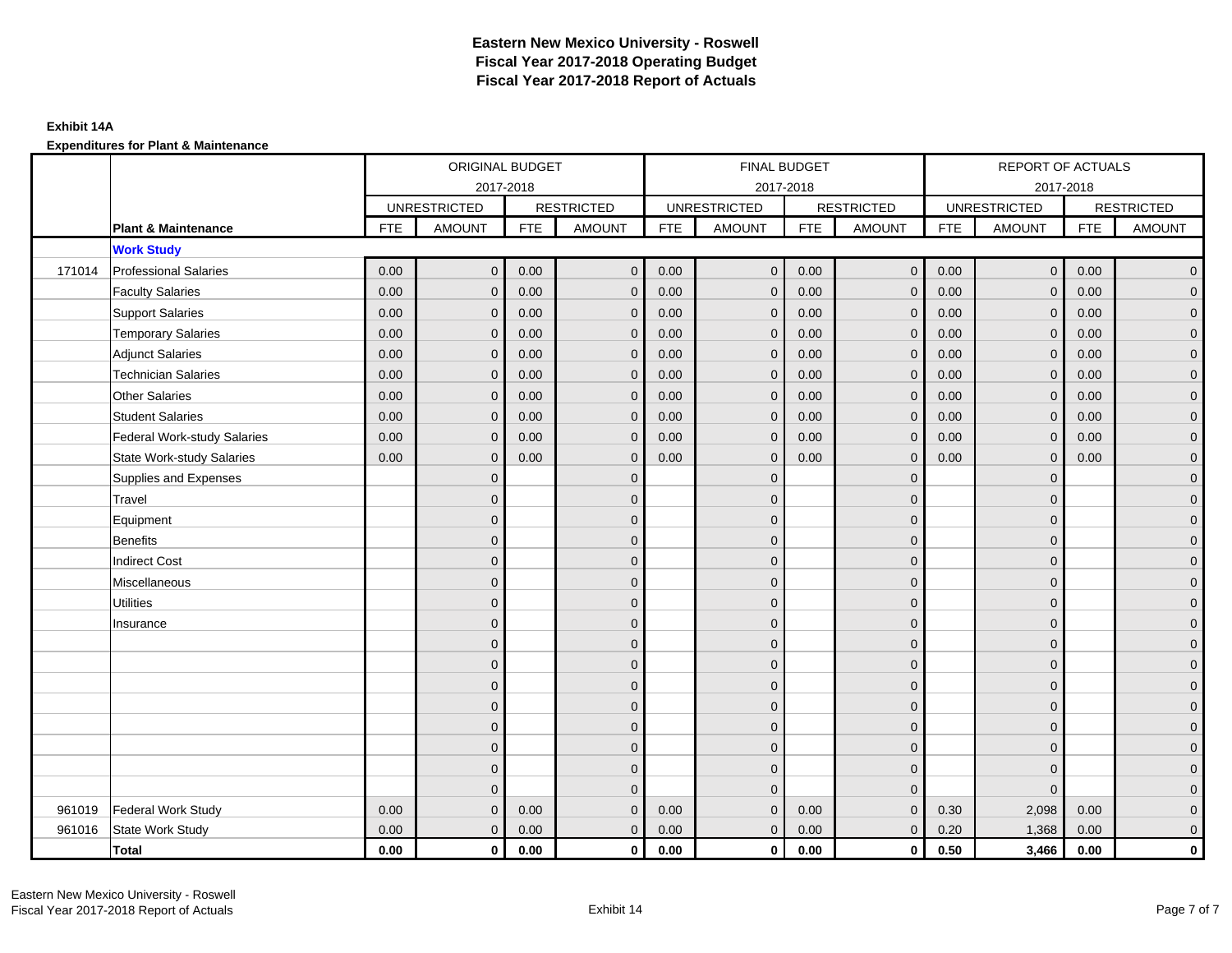## **Exhibit 15**

|                                          |            | ORIGINAL BUDGET<br>2017-2018 |            |                   |     | FINAL BUDGET<br>2017-2018 |     |                   |            | REPORT OF ACTUALS<br>2017-2018 |            |                   |
|------------------------------------------|------------|------------------------------|------------|-------------------|-----|---------------------------|-----|-------------------|------------|--------------------------------|------------|-------------------|
|                                          |            | <b>UNRESTRICTED</b>          |            | <b>RESTRICTED</b> |     | <b>UNRESTRICTED</b>       |     | <b>RESTRICTED</b> |            | <b>UNRESTRICTED</b>            |            | <b>RESTRICTED</b> |
| <b>Social and Cultural</b>               | <b>FTE</b> | <b>AMOUNT</b>                | <b>FTE</b> | <b>AMOUNT</b>     | FTE | <b>AMOUNT</b>             | FTE | <b>AMOUNT</b>     | <b>FTE</b> | <b>AMOUNT</b>                  | <b>FTE</b> | <b>AMOUNT</b>     |
| <b>Revenues</b>                          |            |                              |            |                   |     |                           |     |                   |            |                                |            |                   |
| <b>Tuition and Miscellaneous Fees</b>    |            | 185,000                      |            | $\pmb{0}$         |     | 185,000                   |     | $\mathbf 0$       |            | 238,487                        |            | $\mathbf 0$       |
| <b>Federal Government Appropriations</b> |            | 0                            |            | $\pmb{0}$         |     | 0                         |     | $\overline{0}$    |            | 0                              |            | $\mathbf 0$       |
| <b>State Government Appropriations</b>   |            | 0                            |            | $\pmb{0}$         |     | $\mathbf 0$               |     | $\overline{0}$    |            | 0                              |            | $\mathbf 0$       |
| <b>Local Government Appropriations</b>   |            | 0                            |            | $\pmb{0}$         |     | $\mathbf 0$               |     | $\mathbf 0$       |            | $\mathbf 0$                    |            | $\mathbf 0$       |
| <b>Federal Grants and Contracts</b>      |            | 0                            |            | $\pmb{0}$         |     | $\mathbf 0$               |     | $\mathbf 0$       |            | 0                              |            | 0                 |
| <b>State Grants and Contracts</b>        |            | 0                            |            | 0                 |     | $\mathbf 0$               |     | $\mathbf 0$       |            | $\mathbf 0$                    |            | $\mathbf 0$       |
| <b>Local Grants and Contracts</b>        |            | 0                            |            | $\pmb{0}$         |     | $\mathbf 0$               |     | $\mathbf 0$       |            | 0                              |            | $\mathbf 0$       |
| <b>Private Gifts</b>                     |            | 0                            |            | $\pmb{0}$         |     | $\mathbf 0$               |     | $\mathbf 0$       |            | 0                              |            | $\mathbf 0$       |
| Endowments, Land, and Perm Fund          |            | $\Omega$                     |            | $\mathbf 0$       |     | $\Omega$                  |     | $\Omega$          |            | $\Omega$                       |            | $\mathbf 0$       |
| Sales and Services                       |            | 11,000                       |            | $\pmb{0}$         |     | 11,000                    |     | $\mathbf 0$       |            | 6,426                          |            | 0                 |
| <b>Other Sources</b>                     |            | 500                          |            | $\pmb{0}$         |     | 500                       |     | $\mathbf 0$       |            | 1,221                          |            | $\mathbf 0$       |
| <b>Total Revenues</b>                    |            | 196,500                      |            | $\mathbf 0$       |     | 196,500                   |     | $\mathbf{0}$      |            | 246,133                        |            | $\bf{0}$          |
|                                          |            |                              |            |                   |     |                           |     |                   |            |                                |            |                   |
| <b>Beginning Balance</b>                 |            | 638,932                      |            | $\mathbf 0$       |     | 619,417                   |     | $\mathbf 0$       |            | 619,417                        |            | $\mathbf 0$       |
|                                          |            |                              |            |                   |     |                           |     |                   |            |                                |            |                   |
| <b>Total Available</b>                   |            | 835,432                      |            | $\mathbf 0$       |     | 815,917                   |     | $\mathbf 0$       |            | 865,550                        |            | $\mathbf 0$       |
|                                          |            |                              |            |                   |     |                           |     |                   |            |                                |            |                   |
|                                          |            |                              |            |                   |     |                           |     |                   |            |                                |            |                   |
|                                          |            |                              |            |                   |     |                           |     |                   |            |                                |            |                   |
|                                          |            |                              |            |                   |     |                           |     |                   |            |                                |            |                   |
|                                          |            |                              |            |                   |     |                           |     |                   |            |                                |            |                   |
|                                          |            |                              |            |                   |     |                           |     |                   |            |                                |            |                   |
|                                          |            |                              |            |                   |     |                           |     |                   |            |                                |            |                   |
|                                          |            |                              |            |                   |     |                           |     |                   |            |                                |            |                   |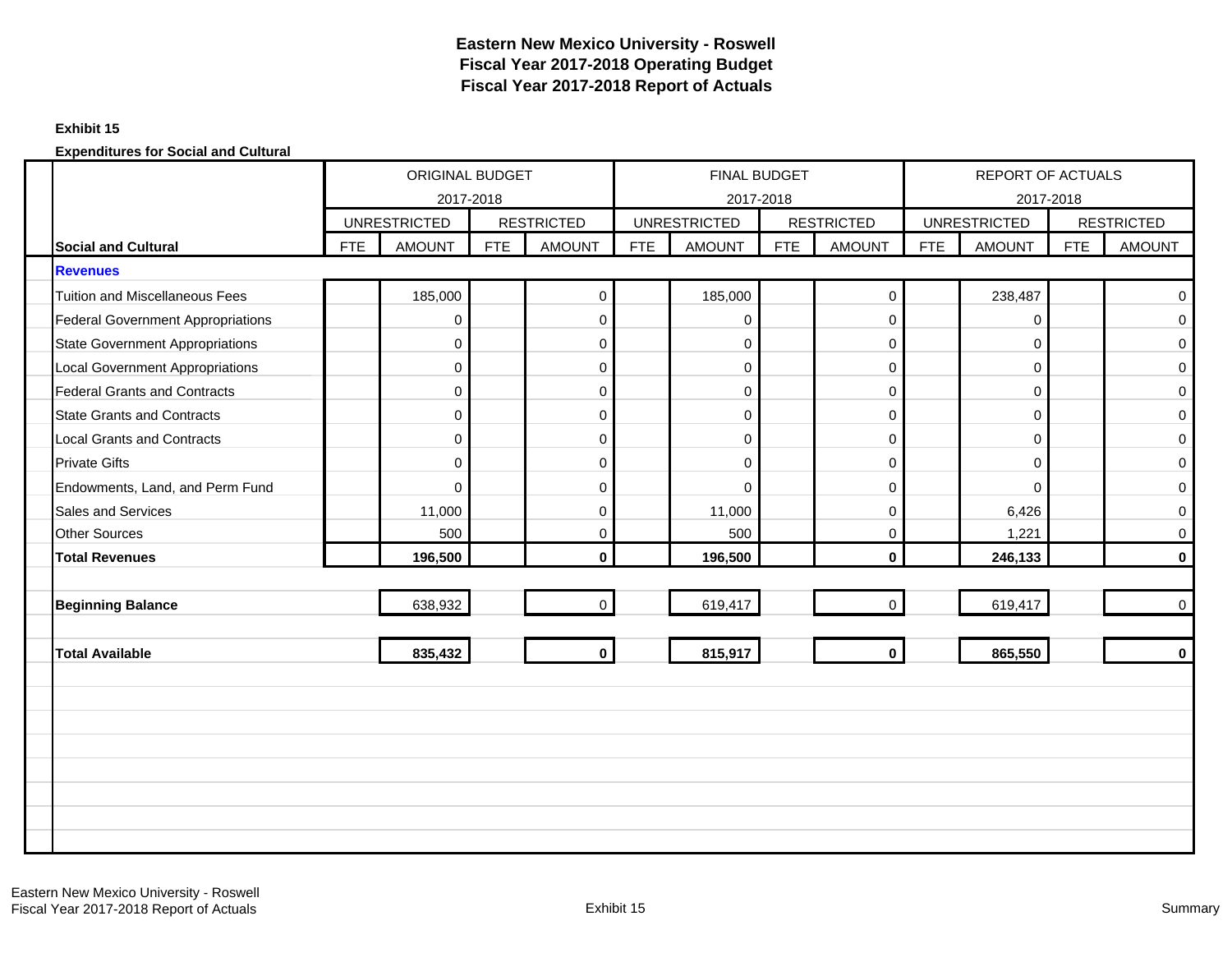## **Exhibit 15**

|        |                                    |            | <b>ORIGINAL BUDGET</b> |            |                   |            | <b>FINAL BUDGET</b> |            |                   |            | PROPOSED BUDGET     |            |                   |
|--------|------------------------------------|------------|------------------------|------------|-------------------|------------|---------------------|------------|-------------------|------------|---------------------|------------|-------------------|
|        |                                    |            | 2017-2018              |            |                   |            | 2017-2018           |            |                   |            | 2017-2018           |            |                   |
|        |                                    |            | <b>UNRESTRICTED</b>    |            | <b>RESTRICTED</b> |            | <b>UNRESTRICTED</b> |            | <b>RESTRICTED</b> |            | <b>UNRESTRICTED</b> |            | <b>RESTRICTED</b> |
|        | <b>Social and Cultural</b>         | <b>FTE</b> | <b>AMOUNT</b>          | <b>FTE</b> | <b>AMOUNT</b>     | <b>FTE</b> | <b>AMOUNT</b>       | <b>FTE</b> | <b>AMOUNT</b>     | <b>FTE</b> | <b>AMOUNT</b>       | <b>FTE</b> | <b>AMOUNT</b>     |
|        | <b>Expenditures</b>                |            |                        |            |                   |            |                     |            |                   |            |                     |            |                   |
|        | <b>Professional Salaries</b>       | 1.00       | 55,426                 | 0.00       | $\mathbf 0$       | 1.00       | 58,231              | 0.00       | $\mathbf 0$       | 1.00       | 56,262              | 0.00       | 0                 |
|        | <b>Faculty Salaries</b>            | 0.00       | $\mathbf 0$            | 0.00       | $\mathbf 0$       | 0.00       | $\Omega$            | 0.00       | $\mathbf 0$       | 1.00       | 20,963              | 0.00       | 0                 |
|        | <b>Support Salaries</b>            | 1.00       | 33,055                 | 0.00       | $\mathbf 0$       | 1.00       | 34,728              | 0.00       | $\mathbf 0$       | 0.00       | $\Omega$            | 0.00       | 0                 |
|        | <b>Temporary Salaries</b>          | 0.00       | $\mathbf 0$            | 0.00       | 0                 | 0.00       | 0                   | 0.00       | $\mathbf 0$       | 0.40       | 7,234               | 0.00       | 0                 |
|        | <b>Adjunct Salaries</b>            | 0.00       | 0                      | 0.00       | $\mathbf 0$       | 0.00       | 0                   | 0.00       | $\mathbf 0$       | 0.00       | 0                   | 0.00       | 0                 |
|        | <b>Technician Salaries</b>         | 0.00       | 0                      | 0.00       | $\mathbf 0$       | 0.00       | $\Omega$            | 0.00       | 0                 | 0.00       | $\mathbf 0$         | 0.00       | 0                 |
|        | <b>Other Salaries</b>              | 0.00       | $\Omega$               | 0.00       | $\mathbf 0$       | 0.00       | $\Omega$            | 0.00       | $\mathbf 0$       | 1.00       | 16,120              | 0.00       | 0                 |
|        | <b>Student Salaries</b>            | 0.00       | $\mathbf 0$            | 0.00       | $\mathbf 0$       | 0.00       | $\Omega$            | 0.00       | $\mathbf 0$       | 0.00       | $\mathbf 0$         | 0.00       | 0                 |
|        | <b>Federal Work-study Salaries</b> | 0.00       | $\Omega$               | 0.00       | $\mathbf 0$       | 0.00       | $\Omega$            | 0.00       | $\mathbf 0$       | 0.00       | $\mathbf 0$         | 0.00       | $\overline{0}$    |
|        | <b>State Work-study Salaries</b>   | 0.00       | $\mathbf 0$            | 0.00       | $\pmb{0}$         | 0.00       | $\Omega$            | 0.00       | $\mathbf 0$       | 0.00       | $\mathbf 0$         | 0.00       | 0                 |
|        | <b>Supplies</b>                    |            | 42,428                 |            | 0                 |            | 66,996              |            | $\mathbf 0$       |            | 9,302               |            | 0                 |
| Travel |                                    |            | 1,000                  |            | 0                 |            | 1,000               |            | $\mathbf 0$       |            | 8,792               |            | 0                 |
|        | Equipment                          |            | 0                      |            | 0                 |            | 0                   |            | 0                 |            | 0                   |            | 0                 |
|        | <b>Utilities</b>                   |            | $\Omega$               |            | 0                 |            | $\Omega$            |            | $\Omega$          |            | 0                   |            | 0                 |
|        | Miscellaneous                      |            | $\mathbf 0$            |            | 0                 |            | 0                   |            | $\mathbf 0$       |            | 0                   |            | 0                 |
|        | <b>Indirect Cost</b>               |            | $\Omega$               |            | 0                 |            | $\Omega$            |            | $\mathbf 0$       |            | $\Omega$            |            | 0                 |
|        | <b>Benefits</b>                    |            | 29,447                 |            | 0                 |            | 35,045              |            | $\mathbf 0$       |            | 29,526              |            | 0                 |
|        | Services Rendered/Contracted       |            | 2,000                  |            | 0                 |            | 4,000               |            | $\mathbf 0$       |            | 12,549              |            | 0                 |
|        |                                    |            | $\Omega$               |            | 0                 |            | $\Omega$            |            | $\Omega$          |            | $\Omega$            |            | 0                 |
|        | <b>Total Expenditures</b>          | 2.00       | 163,356                | 0.00       | $\mathbf{0}$      | 2.00       | 200,000             | 0.00       | $\mathbf{0}$      | 3.40       | 160,750             | 0.00       | $\mathbf 0$       |
|        |                                    |            |                        |            |                   |            |                     |            |                   |            |                     |            |                   |
|        | <b>Transfers To or (From)</b>      |            | $\mathbf 0$            |            | $\mathbf 0$       |            | $\overline{0}$      |            | $\mathbf 0$       |            | $\mathbf 0$         |            | $\mathbf 0$       |
|        |                                    |            |                        |            |                   |            |                     |            |                   |            |                     |            |                   |
|        | <b>Ending Balance</b>              | 2.00       | 672,076                | 0.00       | 0                 | 2.00       | 615,917             | 0.00       | $\mathbf 0$       | 3.40       | 704,800             | 0.00       | 0                 |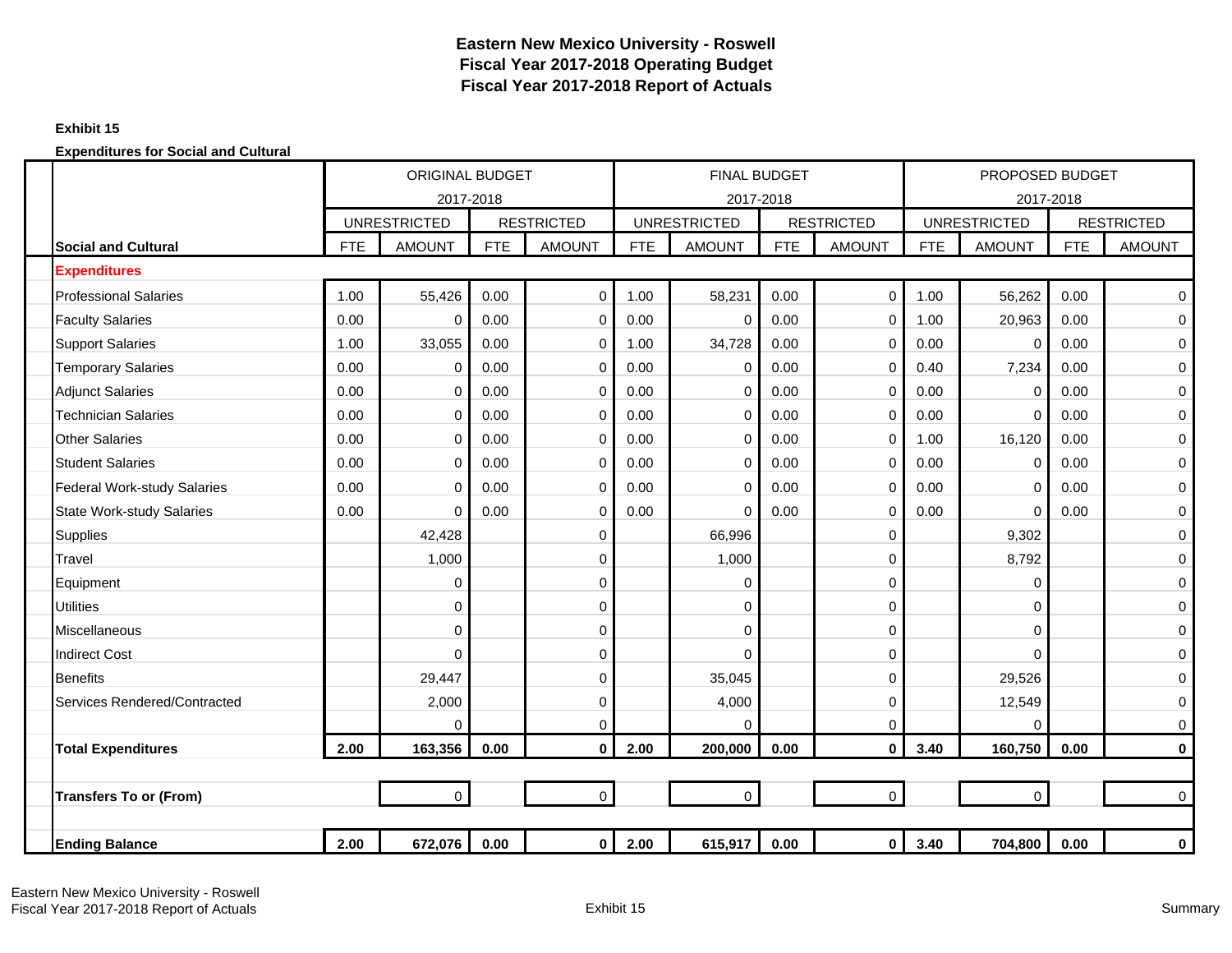## **Exhibit 15**

|        |                                          |            | ORIGINAL BUDGET     |            |                   |            |                     | <b>FINAL BUDGET</b> |                   |            | REPORT OF ACTUALS   |            |                     |
|--------|------------------------------------------|------------|---------------------|------------|-------------------|------------|---------------------|---------------------|-------------------|------------|---------------------|------------|---------------------|
|        | 3MURL                                    |            |                     | 2017-2018  |                   |            |                     | 2017-2018           |                   |            | 2017-2018           |            |                     |
|        | Intramural and Public Recreation         |            | <b>UNRESTRICTED</b> |            | <b>RESTRICTED</b> |            | <b>UNRESTRICTED</b> |                     | <b>RESTRICTED</b> |            | <b>UNRESTRICTED</b> |            | <b>RESTRICTED</b>   |
|        | Social and Cultural                      | <b>FTE</b> | <b>AMOUNT</b>       | <b>FTE</b> | <b>AMOUNT</b>     | <b>FTE</b> | <b>AMOUNT</b>       | <b>FTE</b>          | <b>AMOUNT</b>     | <b>FTE</b> | <b>AMOUNT</b>       | <b>FTE</b> | <b>AMOUNT</b>       |
| 172002 | <b>Revenues</b>                          |            |                     |            |                   |            |                     |                     |                   |            |                     |            |                     |
| 730062 | <b>Tuition and Miscellaneous Fees</b>    |            | 150,000             |            | $\overline{0}$    |            | 150,000             |                     | $\mathbf 0$       |            | 194,555             |            | $\overline{0}$      |
|        | <b>Federal Government Appropriations</b> |            | $\overline{0}$      |            | $\mathbf{0}$      |            | $\Omega$            |                     | $\mathbf 0$       |            | $\Omega$            |            | $\mathbf 0$         |
|        | <b>State Government Appropriations</b>   |            | $\overline{0}$      |            | $\mathbf{0}$      |            | $\Omega$            |                     | $\mathbf 0$       |            | $\Omega$            |            | $\overline{0}$      |
|        | <b>Local Government Appropriations</b>   |            | $\overline{0}$      |            | $\mathbf 0$       |            | $\Omega$            |                     | $\mathbf 0$       |            | $\mathbf 0$         |            | $\mathbf 0$         |
|        | <b>Federal Grants and Contracts</b>      |            | 0                   |            | $\mathbf{0}$      |            | $\mathbf{0}$        |                     | $\mathbf 0$       |            | $\Omega$            |            | $\mathbf 0$         |
|        | <b>State Grants and Contracts</b>        |            | $\overline{0}$      |            | $\Omega$          |            | $\Omega$            |                     | $\mathbf{0}$      |            | $\Omega$            |            | $\mathsf{O}\xspace$ |
|        | <b>Local Grants and Contracts</b>        |            | 0                   |            | $\mathbf{0}$      |            | $\Omega$            |                     | $\mathbf{0}$      |            | $\Omega$            |            | $\mathbf 0$         |
|        | <b>Private Gifts</b>                     |            | $\overline{0}$      |            | $\mathbf{0}$      |            | $\Omega$            |                     | $\mathbf 0$       |            | $\Omega$            |            | $\mathbf 0$         |
|        | Endowments, Land, and Perm Fund          |            | 0                   |            | $\mathbf{0}$      |            | $\Omega$            |                     | $\mathbf 0$       |            | $\Omega$            |            | $\pmb{0}$           |
|        | Sales and Services                       |            | 11,000              |            | $\mathbf{0}$      |            | 11,000              |                     | $\mathbf{0}$      |            | 6,426               |            | $\mathbf 0$         |
|        | <b>Other Sources</b>                     |            | 500                 |            | $\mathbf 0$       |            | 500                 |                     | $\mathbf 0$       |            | 1,221               |            | $\mathsf{O}\xspace$ |
|        | <b>Total Revenues</b>                    |            | 161,500             |            | $\mathbf{0}$      |            | 161,500             |                     | $\mathbf 0$       |            | 202,202             |            | $\mathbf 0$         |
|        |                                          |            |                     |            |                   |            |                     |                     |                   |            |                     |            |                     |
|        | <b>Beginning Balance</b>                 |            | 399,508             |            | $\mathbf{0}$      |            | 379,796             |                     | $\mathbf 0$       |            | 379,796             |            | $\overline{0}$      |
|        |                                          |            |                     |            |                   |            |                     |                     |                   |            |                     |            |                     |
|        | <b>Total Available</b>                   |            | 561,008             |            | $\mathbf{0}$      |            | 541,296             |                     | $\mathbf{0}$      |            | 581,998             |            | $\mathbf 0$         |
|        |                                          |            |                     |            |                   |            |                     |                     |                   |            |                     |            |                     |
|        |                                          |            |                     |            |                   |            |                     |                     |                   |            |                     |            |                     |
|        |                                          |            |                     |            |                   |            |                     |                     |                   |            |                     |            |                     |
|        |                                          |            |                     |            |                   |            |                     |                     |                   |            |                     |            |                     |
|        |                                          |            |                     |            |                   |            |                     |                     |                   |            |                     |            |                     |
|        |                                          |            |                     |            |                   |            |                     |                     |                   |            |                     |            |                     |
|        |                                          |            |                     |            |                   |            |                     |                     |                   |            |                     |            |                     |
|        |                                          |            |                     |            |                   |            |                     |                     |                   |            |                     |            |                     |
|        |                                          |            |                     |            |                   |            |                     |                     |                   |            |                     |            |                     |
|        |                                          |            |                     |            |                   |            |                     |                     |                   |            |                     |            |                     |
|        |                                          |            |                     |            |                   |            |                     |                     |                   |            |                     |            |                     |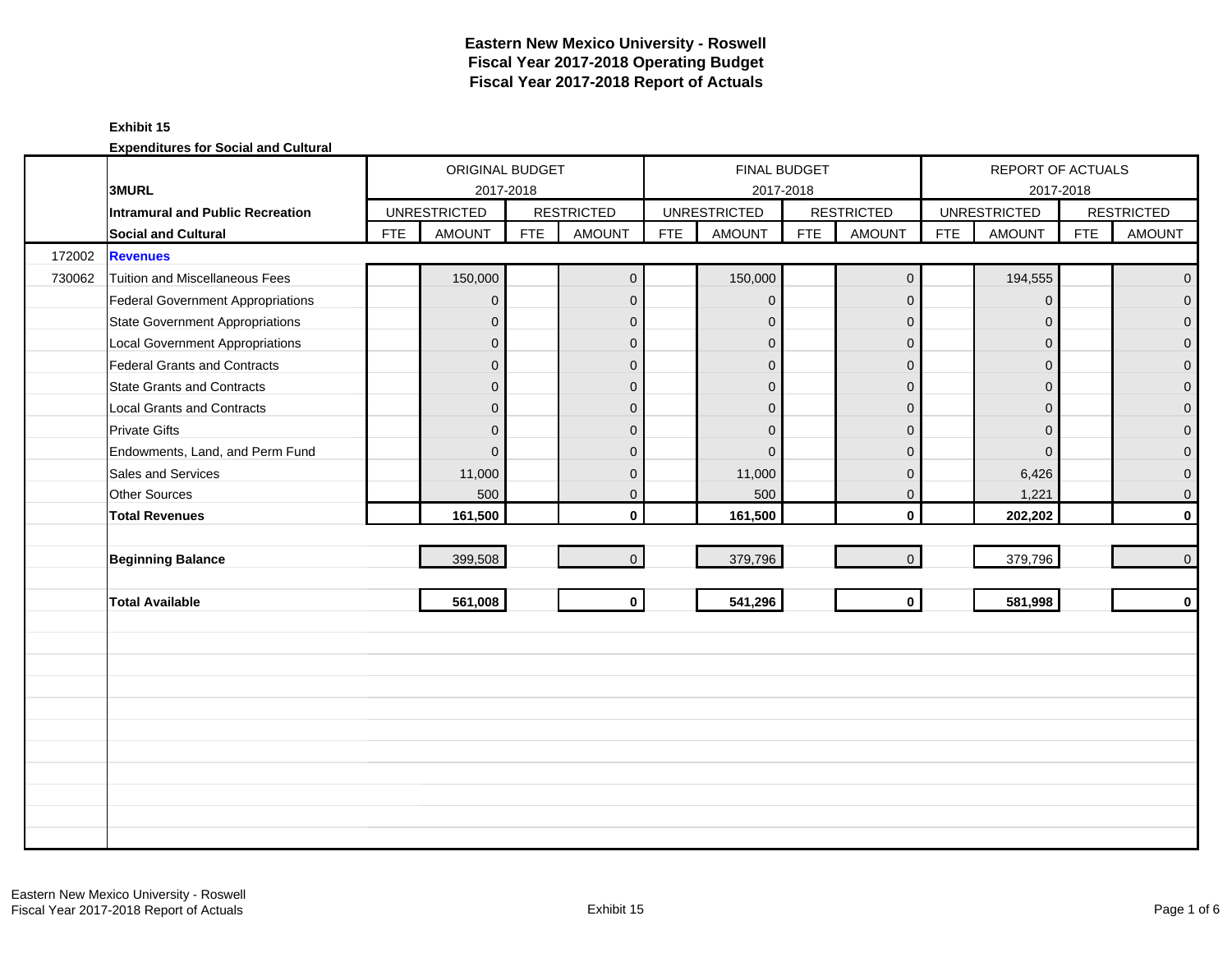## **Exhibit 15**

|        |                                         |            | ORIGINAL BUDGET     |            |                   |            | <b>FINAL BUDGET</b> |            |                   |            | <b>REPORT OF ACTUALS</b> |            |                   |
|--------|-----------------------------------------|------------|---------------------|------------|-------------------|------------|---------------------|------------|-------------------|------------|--------------------------|------------|-------------------|
|        | <b>3MURL</b>                            |            | 2017-2018           |            |                   |            | 2017-2018           |            |                   |            |                          | 2017-2018  |                   |
|        | <b>Intramural and Public Recreation</b> |            | <b>UNRESTRICTED</b> |            | <b>RESTRICTED</b> |            | <b>UNRESTRICTED</b> |            | <b>RESTRICTED</b> |            | <b>UNRESTRICTED</b>      |            | <b>RESTRICTED</b> |
|        | <b>Social and Cultural</b>              | <b>FTE</b> | <b>AMOUNT</b>       | <b>FTE</b> | <b>AMOUNT</b>     | <b>FTE</b> | <b>AMOUNT</b>       | <b>FTE</b> | <b>AMOUNT</b>     | <b>FTE</b> | <b>AMOUNT</b>            | <b>FTE</b> | <b>AMOUNT</b>     |
| 172002 | <b>Expenditures</b>                     |            |                     |            |                   |            |                     |            |                   |            |                          |            |                   |
| 730062 | <b>Professional Salaries</b>            | 1.00       | 55,426              | 0.00       | $\mathbf 0$       | 1.00       | 58,231              | 0.00       | $\mathbf{0}$      | 1.00       | 56,262                   | 0.00       | $\overline{0}$    |
|        | <b>Faculty Salaries</b>                 | 0.00       | $\mathbf 0$         | 0.00       | $\mathbf{0}$      | 0.00       | $\mathbf 0$         | 0.00       | $\mathbf{0}$      | 1.00       | 20,963                   | 0.00       | $\overline{0}$    |
|        | <b>Support Salaries</b>                 | 1.00       | 33,055              | 0.00       | $\mathbf 0$       | 1.00       | 34,728              | 0.00       | $\mathbf 0$       | 0.00       | $\mathbf 0$              | 0.00       | $\overline{0}$    |
|        | <b>Temporary Salaries</b>               | 0.00       | $\mathbf 0$         | 0.00       | $\mathbf 0$       | 0.00       | $\mathbf 0$         | 0.00       | $\mathbf 0$       | 0.40       | 7,234                    | 0.00       | $\mathbf 0$       |
|        | <b>Adjunct Salaries</b>                 | 0.00       | $\overline{0}$      | 0.00       | $\mathbf{0}$      | 0.00       | $\mathbf{0}$        | 0.00       | $\mathbf{0}$      | 0.00       | $\Omega$                 | 0.00       | $\mathbf{0}$      |
|        | <b>Technician Salaries</b>              | 0.00       | $\overline{0}$      | 0.00       | $\overline{0}$    | 0.00       | $\mathbf{0}$        | 0.00       | $\mathbf 0$       | 0.00       | $\mathbf{0}$             | 0.00       | $\mathbf{0}$      |
|        | <b>Other Salaries</b>                   | 0.00       | $\overline{0}$      | 0.00       | $\mathbf{0}$      | 0.00       | $\mathbf{0}$        | 0.00       | $\mathbf 0$       | 1.00       | 16,120                   | 0.00       | $\mathbf{O}$      |
|        | <b>Student Salaries</b>                 | 0.00       | $\overline{0}$      | 0.00       | $\overline{0}$    | 0.00       | $\mathbf{0}$        | 0.00       | $\mathbf 0$       | 0.00       | $\Omega$                 | 0.00       | $\overline{0}$    |
|        | Federal Work-study Salaries             | 0.00       | $\mathbf{0}$        | 0.00       | $\mathbf{0}$      | 0.00       | $\mathbf 0$         | 0.00       | $\mathbf 0$       | 0.00       | $\Omega$                 | 0.00       | $\mathbf{0}$      |
|        | <b>State Work-study Salaries</b>        | 0.00       | $\Omega$            | 0.00       | $\mathbf{0}$      | 0.00       | $\Omega$            | 0.00       | $\mathbf 0$       | 0.00       | $\Omega$                 | 0.00       | $\mathbf{O}$      |
|        | Supplies                                |            | 7,428               |            | $\mathbf{0}$      |            | 31,996              |            | $\mathbf{0}$      |            | 5,631                    |            | $\mathbf{O}$      |
|        | Travel                                  |            | 1,000               |            | $\mathbf{0}$      |            | 1,000               |            | $\mathbf{0}$      |            | $\Omega$                 |            | $\mathbf{0}$      |
|        | Equipment                               |            | $\mathbf{0}$        |            | $\mathbf{0}$      |            | $\Omega$            |            | $\mathbf 0$       |            | 0                        |            | $\pmb{0}$         |
|        | <b>Utilities</b>                        |            | $\overline{0}$      |            | $\Omega$          |            | $\Omega$            |            | $\mathbf 0$       |            | $\Omega$                 |            | $\mathbf{0}$      |
|        | Miscellaneous                           |            | $\overline{0}$      |            | $\mathbf{0}$      |            | $\Omega$            |            | $\mathbf 0$       |            | $\Omega$                 |            | $\mathbf{0}$      |
|        | <b>Indirect Cost</b>                    |            | $\Omega$            |            | $\Omega$          |            | $\Omega$            |            | $\mathbf 0$       |            | $\Omega$                 |            | $\mathbf 0$       |
|        | Benefits                                |            | 29,447              |            | $\mathbf{0}$      |            | 35,045              |            | $\mathbf 0$       |            | 29,526                   |            | $\mathbf{0}$      |
|        | Services Rendered/Contracted            |            | 2,000               |            | $\mathbf{0}$      |            | 4,000               |            | $\mathbf{0}$      |            | 3,405                    |            | $\mathbf{0}$      |
|        | Miscellaneous                           |            | $\Omega$            |            | $\Omega$          |            | $\Omega$            |            | $\mathbf{0}$      |            | $\Omega$                 |            | $\mathbf{0}$      |
|        | <b>Total Expenditures</b>               | 2.00       | 128,356             | 0.00       | $\mathbf 0$       | 2.00       | 165,000             | 0.00       | $\mathbf 0$       | 3.40       | 139,143                  | 0.00       | $\mathbf{0}$      |
|        |                                         |            |                     |            |                   |            |                     |            |                   |            |                          |            |                   |
|        | <b>Transfers To or (From)</b>           |            | $\overline{0}$      |            | $\mathbf{0}$      |            | $\pmb{0}$           |            | $\overline{0}$    |            | $\mathbf 0$              |            | $\mathbf{0}$      |
|        |                                         |            |                     |            |                   |            |                     |            |                   |            |                          |            |                   |
|        | <b>Ending Balance</b>                   | 2.00       | 432,652             | 0.00       | $\mathbf{0}$      | 2.00       | 376,296             | 0.00       | $\mathbf{0}$      | 3.40       | 442,855                  | 0.00       | $\mathbf{0}$      |
|        |                                         |            |                     |            |                   |            |                     |            |                   |            |                          |            |                   |
|        |                                         |            |                     |            |                   |            |                     |            |                   |            |                          |            |                   |
|        |                                         |            |                     |            |                   |            |                     |            |                   |            |                          |            |                   |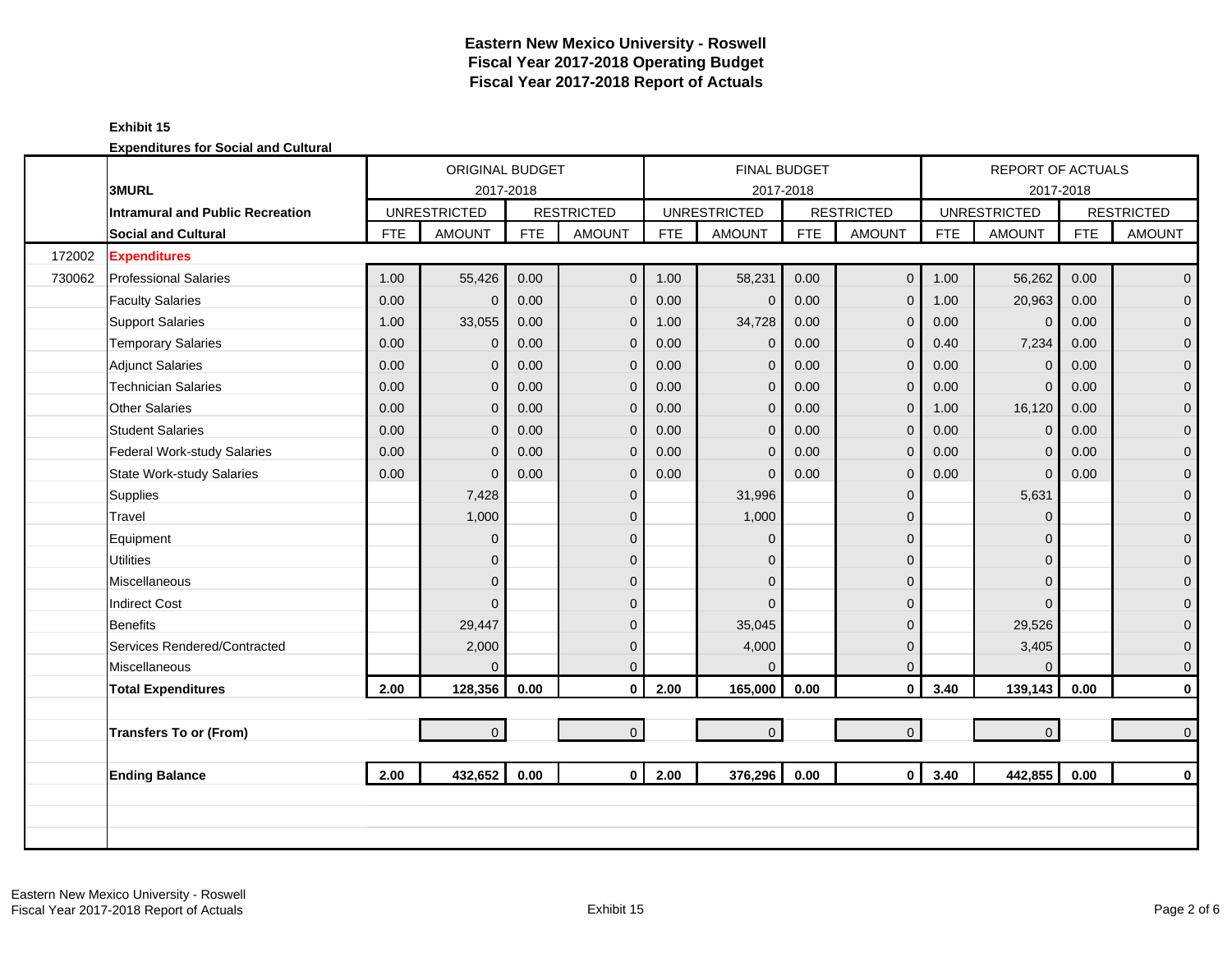## **Exhibit 15**

|        |                                        |            | ORIGINAL BUDGET     |            |                   |            |                     | FINAL BUDGET |                     |            | REPORT OF ACTUALS   |            |                     |
|--------|----------------------------------------|------------|---------------------|------------|-------------------|------------|---------------------|--------------|---------------------|------------|---------------------|------------|---------------------|
|        | 3STUG                                  |            | 2017-2018           |            |                   |            |                     | 2017-2018    |                     |            | 2017-2018           |            |                     |
|        | <b>Student Government</b>              |            | <b>UNRESTRICTED</b> |            | <b>RESTRICTED</b> |            | <b>UNRESTRICTED</b> |              | <b>RESTRICTED</b>   |            | <b>UNRESTRICTED</b> |            | <b>RESTRICTED</b>   |
|        | Social and Cultural                    | <b>FTE</b> | <b>AMOUNT</b>       | <b>FTE</b> | <b>AMOUNT</b>     | <b>FTE</b> | <b>AMOUNT</b>       | <b>FTE</b>   | <b>AMOUNT</b>       | <b>FTE</b> | <b>AMOUNT</b>       | <b>FTE</b> | <b>AMOUNT</b>       |
| 172001 | <b>Revenues</b>                        |            |                     |            |                   |            |                     |              |                     |            |                     |            |                     |
| 730063 | Tuition and Miscellaneous Fees         |            | 35,000              |            | $\mathbf 0$       |            | 35,000              |              | $\mathsf{O}\xspace$ |            | 43,932              |            | $\mathsf{O}\xspace$ |
|        | Federal Government Appropriations      |            | $\overline{0}$      |            | $\mathbf{0}$      |            | $\mathbf{0}$        |              | $\mathbf 0$         |            | $\mathbf{0}$        |            | $\overline{0}$      |
|        | <b>State Government Appropriations</b> |            | $\overline{0}$      |            | $\Omega$          |            | $\mathbf{0}$        |              | $\mathbf 0$         |            | $\Omega$            |            | $\overline{0}$      |
|        | <b>Local Government Appropriations</b> |            | $\mathbf 0$         |            | $\mathbf{0}$      |            | $\mathbf{0}$        |              | $\mathbf 0$         |            | $\mathbf{0}$        |            | $\mathbf 0$         |
|        | Federal Grants and Contracts           |            | $\overline{0}$      |            | $\mathbf{0}$      |            | $\mathbf{0}$        |              | $\mathbf 0$         |            | $\Omega$            |            | $\overline{0}$      |
|        | <b>State Grants and Contracts</b>      |            | $\mathbf{0}$        |            | $\mathbf{0}$      |            | $\mathbf{0}$        |              | $\mathbf{0}$        |            | $\Omega$            |            | $\mathbf{0}$        |
|        | <b>Local Grants and Contracts</b>      |            | 0                   |            | $\mathbf 0$       |            | $\mathbf{0}$        |              | $\mathbf 0$         |            | $\mathbf{0}$        |            | 0                   |
|        | <b>Private Gifts</b>                   |            | $\overline{0}$      |            | $\Omega$          |            | $\Omega$            |              | $\mathbf{0}$        |            | $\Omega$            |            | $\overline{0}$      |
|        | Endowments, Land, and Perm Fund        |            | $\mathbf 0$         |            | $\Omega$          |            | $\Omega$            |              | $\mathbf{0}$        |            | $\Omega$            |            | $\overline{0}$      |
|        | Sales and Services                     |            | $\mathbf 0$         |            | $\mathbf{0}$      |            | $\mathbf{0}$        |              | $\mathbf 0$         |            | $\mathbf{0}$        |            | $\boldsymbol{0}$    |
|        | <b>Other Sources</b>                   |            | $\overline{0}$      |            | $\mathbf{0}$      |            | $\Omega$            |              | $\mathbf 0$         |            | $\mathbf{0}$        |            | $\boldsymbol{0}$    |
|        | <b>Total Revenues</b>                  |            | 35,000              |            | $\mathbf{0}$      |            | 35,000              |              | $\mathbf 0$         |            | 43,932              |            | $\mathbf 0$         |
|        |                                        |            |                     |            |                   |            |                     |              |                     |            |                     |            |                     |
|        | <b>Beginning Balance</b>               |            | 229,480             |            | $\mathbf{0}$      |            | 241,641             |              | $\mathbf{0}$        |            | 241,641             |            | $\mathbf 0$         |
|        |                                        |            |                     |            |                   |            |                     |              |                     |            |                     |            |                     |
|        | <b>Total Available</b>                 |            | 264,480             |            | $\mathbf 0$       |            | 276,641             |              | $\mathbf 0$         |            | 285,573             |            | $\mathbf 0$         |
|        |                                        |            |                     |            |                   |            |                     |              |                     |            |                     |            |                     |
|        |                                        |            |                     |            |                   |            |                     |              |                     |            |                     |            |                     |
|        |                                        |            |                     |            |                   |            |                     |              |                     |            |                     |            |                     |
|        |                                        |            |                     |            |                   |            |                     |              |                     |            |                     |            |                     |
|        |                                        |            |                     |            |                   |            |                     |              |                     |            |                     |            |                     |
|        |                                        |            |                     |            |                   |            |                     |              |                     |            |                     |            |                     |
|        |                                        |            |                     |            |                   |            |                     |              |                     |            |                     |            |                     |
|        |                                        |            |                     |            |                   |            |                     |              |                     |            |                     |            |                     |
|        |                                        |            |                     |            |                   |            |                     |              |                     |            |                     |            |                     |
|        |                                        |            |                     |            |                   |            |                     |              |                     |            |                     |            |                     |
|        |                                        |            |                     |            |                   |            |                     |              |                     |            |                     |            |                     |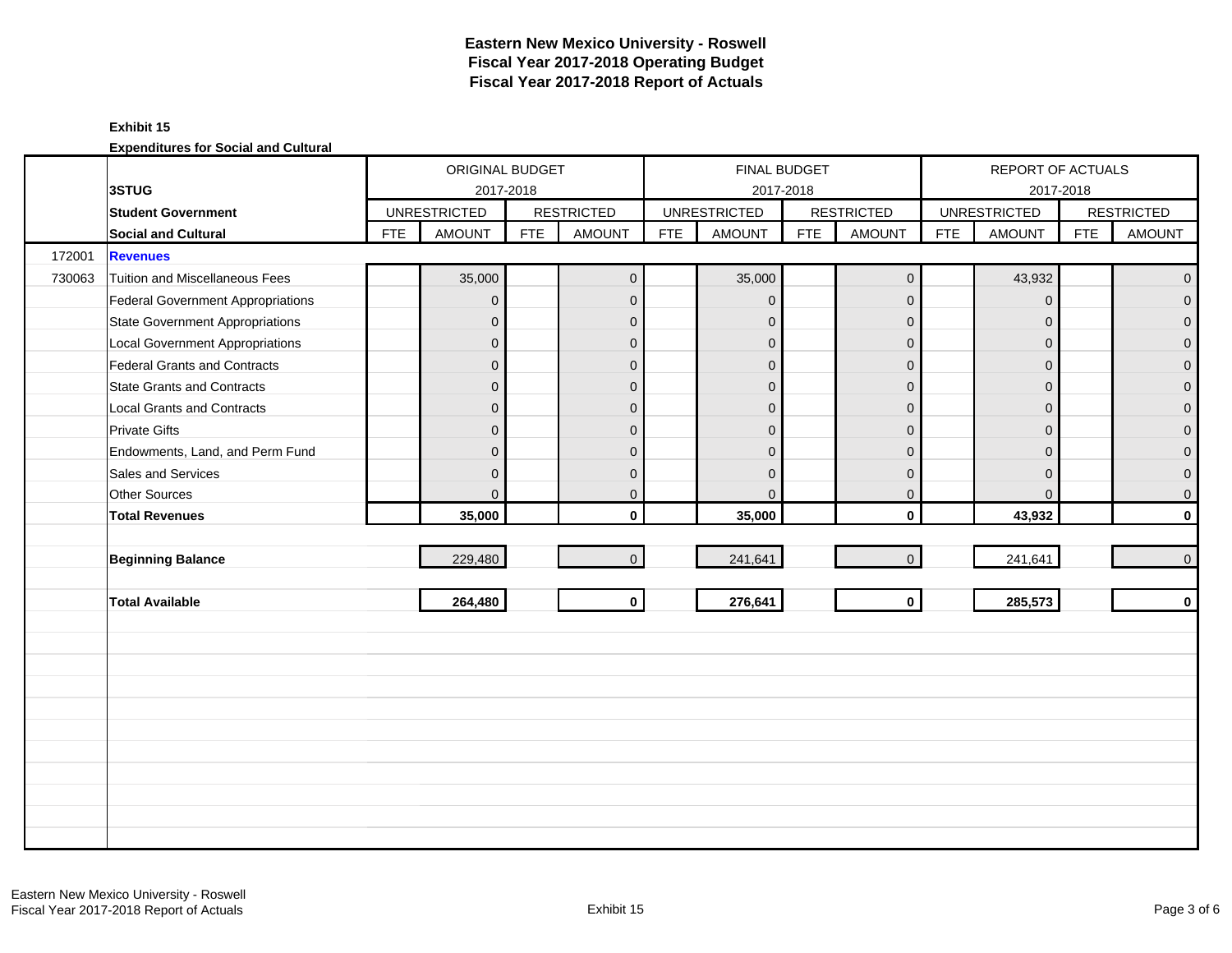## **Exhibit 15**

|        |                                  |            | <b>ORIGINAL BUDGET</b> |            |                   |            |                     | <b>FINAL BUDGET</b> |                   |            | <b>REPORT OF ACTUALS</b> |            |                   |
|--------|----------------------------------|------------|------------------------|------------|-------------------|------------|---------------------|---------------------|-------------------|------------|--------------------------|------------|-------------------|
|        | 3STUG                            |            | 2017-2018              |            |                   |            |                     | 2017-2018           |                   |            |                          | 2017-2018  |                   |
|        | <b>Student Government</b>        |            | <b>UNRESTRICTED</b>    |            | <b>RESTRICTED</b> |            | <b>UNRESTRICTED</b> |                     | <b>RESTRICTED</b> |            | <b>UNRESTRICTED</b>      |            | <b>RESTRICTED</b> |
|        | <b>Social and Cultural</b>       | <b>FTE</b> | <b>AMOUNT</b>          | <b>FTE</b> | <b>AMOUNT</b>     | <b>FTE</b> | <b>AMOUNT</b>       | <b>FTE</b>          | <b>AMOUNT</b>     | <b>FTE</b> | <b>AMOUNT</b>            | <b>FTE</b> | <b>AMOUNT</b>     |
| 172001 | <b>Expenditures</b>              |            |                        |            |                   |            |                     |                     |                   |            |                          |            |                   |
| 730063 | <b>Professional Salaries</b>     | 0.00       | $\overline{0}$         | 0.00       | $\mathbf 0$       | 0.00       | $\overline{0}$      | 0.00                | $\mathbf 0$       | 0.00       | $\overline{0}$           | 0.00       | $\overline{0}$    |
|        | <b>Faculty Salaries</b>          | 0.00       | $\overline{0}$         | 0.00       | $\mathbf{0}$      | 0.00       | $\mathbf{0}$        | 0.00                | $\mathbf{0}$      | 0.00       | $\Omega$                 | 0.00       | $\overline{0}$    |
|        | <b>Support Salaries</b>          | 0.00       | $\mathbf{0}$           | 0.00       | $\mathbf 0$       | 0.00       | $\mathbf 0$         | 0.00                | $\mathbf 0$       | 0.00       | $\mathbf{0}$             | 0.00       | $\overline{0}$    |
|        | <b>Temporary Salaries</b>        | 0.00       | 0                      | 0.00       | $\mathbf 0$       | 0.00       | $\mathbf 0$         | 0.00                | $\mathbf 0$       | 0.00       | $\mathbf{0}$             | 0.00       | $\mathbf 0$       |
|        | <b>Adjunct Salaries</b>          | 0.00       | $\overline{0}$         | 0.00       | $\Omega$          | 0.00       | $\mathbf{0}$        | 0.00                | $\mathbf{0}$      | 0.00       | $\Omega$                 | 0.00       | $\mathbf{0}$      |
|        | <b>Technician Salaries</b>       | 0.00       | $\overline{0}$         | 0.00       | $\mathbf{0}$      | 0.00       | $\mathbf 0$         | 0.00                | $\mathbf 0$       | 0.00       | $\mathbf{0}$             | 0.00       | $\mathbf{O}$      |
|        | <b>Other Salaries</b>            | 0.00       | $\overline{0}$         | 0.00       | $\mathbf{0}$      | 0.00       | $\mathbf 0$         | 0.00                | $\mathbf{0}$      | 0.00       | $\Omega$                 | 0.00       | $\mathbf 0$       |
|        | <b>Student Salaries</b>          | 0.00       | $\overline{0}$         | 0.00       | $\mathbf{0}$      | 0.00       | $\mathbf 0$         | 0.00                | $\mathbf 0$       | 0.00       | $\Omega$                 | 0.00       | $\overline{0}$    |
|        | Federal Work-study Salaries      | 0.00       | $\overline{0}$         | 0.00       | $\mathbf{0}$      | 0.00       | $\Omega$            | 0.00                | $\mathbf{0}$      | 0.00       | $\Omega$                 | 0.00       | $\mathbf{0}$      |
|        | <b>State Work-study Salaries</b> | 0.00       | $\overline{0}$         | 0.00       | $\mathbf{0}$      | 0.00       | $\Omega$            | 0.00                | $\mathbf{0}$      | 0.00       | $\mathbf{0}$             | 0.00       | $\mathbf{O}$      |
|        | Supplies                         |            | 35,000                 |            | $\mathbf{0}$      |            | 35,000              |                     | $\mathbf{0}$      |            | 3,671                    |            | $\mathbf{O}$      |
|        | Travel                           |            | $\overline{0}$         |            | $\mathbf{0}$      |            | $\Omega$            |                     | $\mathbf{0}$      |            | $\mathbf{0}$             |            | $\mathbf{O}$      |
|        | Equipment                        |            | 0                      |            | $\mathbf{0}$      |            | $\Omega$            |                     | $\mathbf 0$       |            | $\Omega$                 |            | $\pmb{0}$         |
|        | <b>Utilities</b>                 |            | $\overline{0}$         |            | $\Omega$          |            | $\Omega$            |                     | $\mathbf 0$       |            | $\Omega$                 |            | $\overline{0}$    |
|        | Miscellaneous                    |            | $\overline{0}$         |            | $\mathbf{0}$      |            | $\Omega$            |                     | $\mathbf 0$       |            | $\Omega$                 |            | $\mathbf 0$       |
|        | <b>Indirect Cost</b>             |            | $\overline{0}$         |            | $\mathbf{0}$      |            | $\Omega$            |                     | $\mathbf 0$       |            | $\Omega$                 |            | $\pmb{0}$         |
|        | <b>Benefits</b>                  |            | $\overline{0}$         |            | $\Omega$          |            | $\mathbf{0}$        |                     | $\mathbf{0}$      |            | $\Omega$                 |            | $\mathbf{0}$      |
|        | Services Rendered/Contracted     |            | $\overline{0}$         |            | $\mathbf{0}$      |            | $\mathbf{0}$        |                     | $\mathbf{0}$      |            | 8,971                    |            | $\mathbf{0}$      |
|        |                                  |            | $\Omega$               |            | $\Omega$          |            | $\Omega$            |                     | $\mathbf{0}$      |            | $\Omega$                 |            | $\mathbf{0}$      |
|        | <b>Total Expenditures</b>        | 0.00       | 35,000                 | 0.00       | $\mathbf 0$       | 0.00       | 35,000              | 0.00                | $\mathbf 0$       | 0.00       | 12,642                   | 0.00       | $\mathbf{0}$      |
|        |                                  |            |                        |            |                   |            |                     |                     |                   |            |                          |            |                   |
|        | <b>Transfers To or (From)</b>    |            | $\overline{0}$         |            | $\mathbf{0}$      |            | $\mathbf 0$         |                     | $\mathbf{O}$      |            | $\overline{0}$           |            | $\mathbf{0}$      |
|        |                                  |            |                        |            |                   |            |                     |                     |                   |            |                          |            |                   |
|        | <b>Ending Balance</b>            | 0.00       | 229,480                | 0.00       | $\mathbf{0}$      | 0.00       | 241,641             | 0.00                | $\mathbf{0}$      | 0.00       | 272,931                  | 0.00       | $\mathbf 0$       |
|        |                                  |            |                        |            |                   |            |                     |                     |                   |            |                          |            |                   |
|        |                                  |            |                        |            |                   |            |                     |                     |                   |            |                          |            |                   |
|        |                                  |            |                        |            |                   |            |                     |                     |                   |            |                          |            |                   |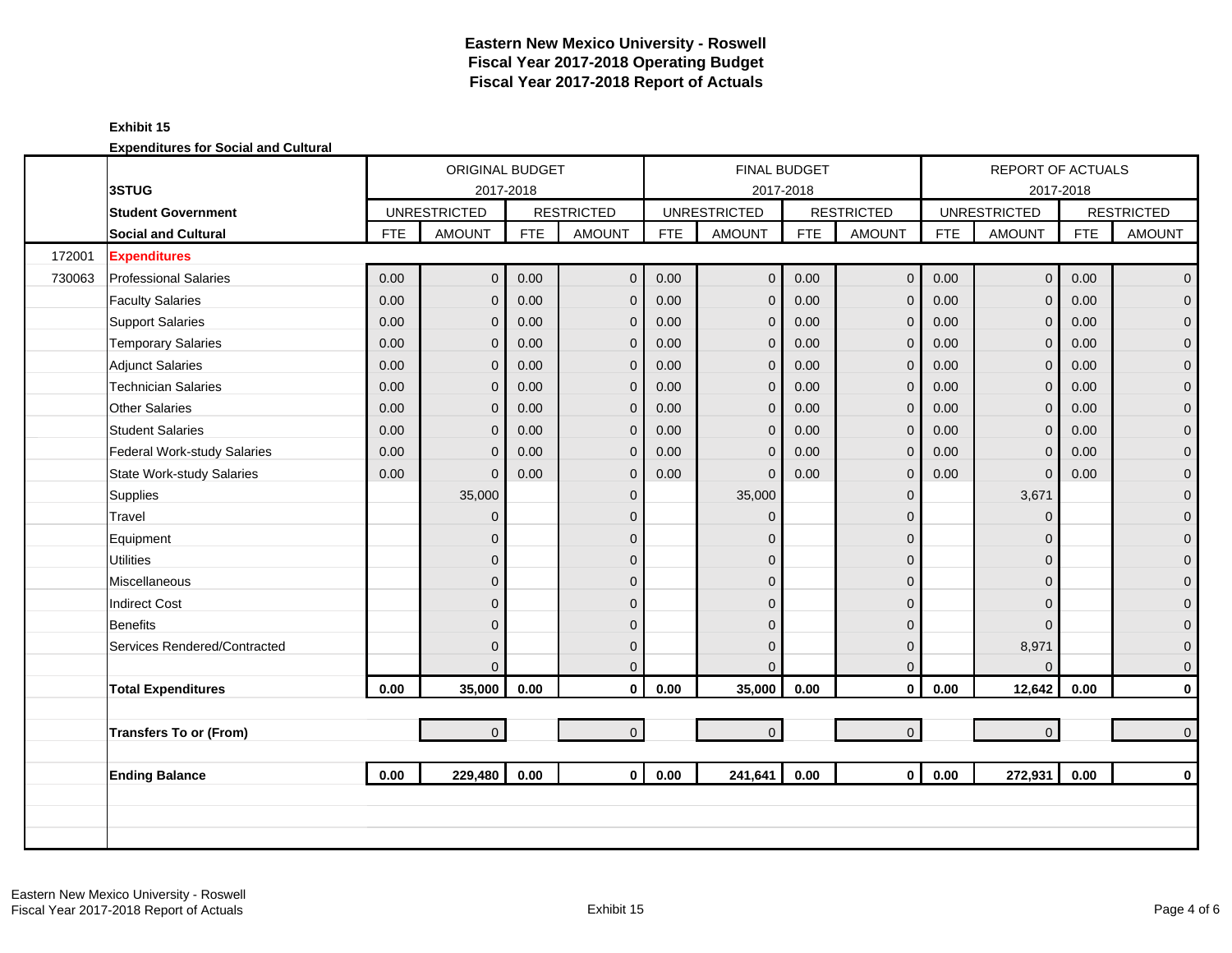### **Exhibit 15**

|        |                                          |            | ORIGINAL BUDGET     |            |                   |            | <b>FINAL BUDGET</b> |            |                   |            | REPORT OF ACTUALS   |            |                   |
|--------|------------------------------------------|------------|---------------------|------------|-------------------|------------|---------------------|------------|-------------------|------------|---------------------|------------|-------------------|
|        | 3SKIL                                    |            | 2017-2018           |            |                   |            |                     | 2017-2018  |                   |            | 2017-2018           |            |                   |
|        | <b>Skills USA</b>                        |            | <b>UNRESTRICTED</b> |            | <b>RESTRICTED</b> |            | <b>UNRESTRICTED</b> |            | <b>RESTRICTED</b> |            | <b>UNRESTRICTED</b> |            | <b>RESTRICTED</b> |
|        | <b>Social and Cultural</b>               | <b>FTE</b> | <b>AMOUNT</b>       | <b>FTE</b> | <b>AMOUNT</b>     | <b>FTE</b> | <b>AMOUNT</b>       | <b>FTE</b> | <b>AMOUNT</b>     | <b>FTE</b> | <b>AMOUNT</b>       | <b>FTE</b> | <b>AMOUNT</b>     |
| 172000 | <b>Revenues</b>                          |            |                     |            |                   |            |                     |            |                   |            |                     |            |                   |
| 725029 | <b>Tuition and Miscellaneous Fees</b>    |            | $\mathbf{0}$        |            | $\mathbf 0$       |            | $\pmb{0}$           |            | $\mathbf 0$       |            | $\mathbf 0$         |            | $\overline{0}$    |
|        | <b>Federal Government Appropriations</b> |            | $\mathbf{0}$        |            | $\mathbf 0$       |            | $\mathbf{0}$        |            | $\mathbf{0}$      |            | $\mathbf 0$         |            | $\overline{0}$    |
|        | <b>State Government Appropriations</b>   |            | $\mathbf{0}$        |            | $\mathbf{0}$      |            | $\mathbf{0}$        |            | $\mathbf 0$       |            | $\mathbf{0}$        |            | $\overline{0}$    |
|        | <b>Local Government Appropriations</b>   |            | $\mathbf 0$         |            | $\mathbf 0$       |            | $\mathbf{0}$        |            | $\mathbf 0$       |            | $\mathbf{0}$        |            | 0                 |
|        | <b>Federal Grants and Contracts</b>      |            | $\mathbf{0}$        |            | $\mathbf 0$       |            | $\mathbf{0}$        |            | $\mathbf 0$       |            | $\mathbf{0}$        |            | $\mathbf{0}$      |
|        | <b>State Grants and Contracts</b>        |            | $\mathbf{0}$        |            | $\mathbf{0}$      |            | $\Omega$            |            | $\mathbf{0}$      |            | $\Omega$            |            | $\mathbf{0}$      |
|        | <b>Local Grants and Contracts</b>        |            | $\mathbf{0}$        |            | $\mathbf{0}$      |            | $\Omega$            |            | $\mathbf{0}$      |            | $\mathbf{0}$        |            | $\mathbf 0$       |
|        | <b>Private Gifts</b>                     |            | $\overline{0}$      |            | $\mathbf{0}$      |            | $\Omega$            |            | $\mathbf{0}$      |            | $\Omega$            |            | $\overline{0}$    |
|        | Endowments, Land, and Perm Fund          |            | $\mathbf{0}$        |            | $\mathbf{0}$      |            | $\Omega$            |            | $\overline{0}$    |            | $\Omega$            |            | $\overline{0}$    |
|        | Sales and Services                       |            | $\mathbf{0}$        |            | $\mathbf{0}$      |            | $\mathbf{0}$        |            | $\overline{0}$    |            | $\mathbf{0}$        |            | $\boldsymbol{0}$  |
|        | Other Sources                            |            | $\mathbf 0$         |            | $\mathbf{0}$      |            | $\mathbf{0}$        |            | $\mathbf{0}$      |            | $\overline{0}$      |            | $\boldsymbol{0}$  |
|        | <b>Total Revenues</b>                    |            | $\mathbf 0$         |            | $\mathbf{0}$      |            | $\mathbf{0}$        |            | $\mathbf 0$       |            | $\mathbf 0$         |            | $\mathbf 0$       |
|        |                                          |            |                     |            |                   |            |                     |            |                   |            |                     |            |                   |
|        | <b>Beginning Balance</b>                 |            | 9,944               |            | $\mathbf{0}$      |            | (2,020)             |            | $\mathbf{0}$      |            | (2,020)             |            | $\mathbf{0}$      |
|        |                                          |            |                     |            |                   |            |                     |            |                   |            |                     |            |                   |
|        | <b>Total Available</b>                   |            | 9,944               |            | $\mathbf{0}$      |            | (2,020)             |            | $\mathbf 0$       |            | (2,020)             |            | $\mathbf 0$       |
|        |                                          |            |                     |            |                   |            |                     |            |                   |            |                     |            |                   |
|        |                                          |            |                     |            |                   |            |                     |            |                   |            |                     |            |                   |
|        |                                          |            |                     |            |                   |            |                     |            |                   |            |                     |            |                   |
|        |                                          |            |                     |            |                   |            |                     |            |                   |            |                     |            |                   |
|        |                                          |            |                     |            |                   |            |                     |            |                   |            |                     |            |                   |
|        |                                          |            |                     |            |                   |            |                     |            |                   |            |                     |            |                   |
|        |                                          |            |                     |            |                   |            |                     |            |                   |            |                     |            |                   |
|        |                                          |            |                     |            |                   |            |                     |            |                   |            |                     |            |                   |
|        |                                          |            |                     |            |                   |            |                     |            |                   |            |                     |            |                   |
|        |                                          |            |                     |            |                   |            |                     |            |                   |            |                     |            |                   |
|        |                                          |            |                     |            |                   |            |                     |            |                   |            |                     |            |                   |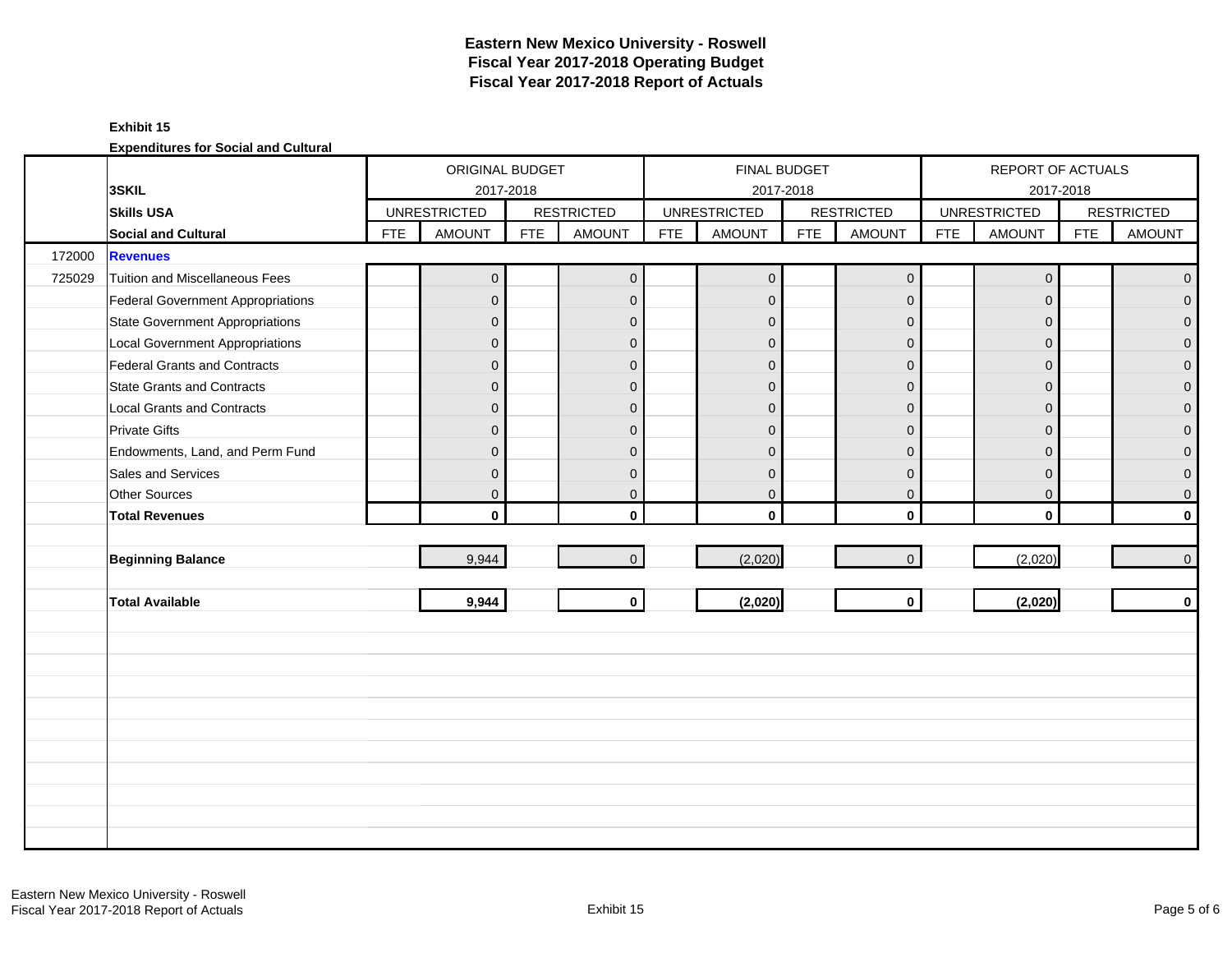## **Exhibit 15**

|        |                                  |            | <b>ORIGINAL BUDGET</b> |            |                   |            |                     | FINAL BUDGET |                   |            | <b>REPORT OF ACTUALS</b> |            |                   |
|--------|----------------------------------|------------|------------------------|------------|-------------------|------------|---------------------|--------------|-------------------|------------|--------------------------|------------|-------------------|
|        | 3SKIL                            |            | 2017-2018              |            |                   |            |                     | 2017-2018    |                   |            |                          | 2017-2018  |                   |
|        | <b>Skills USA</b>                |            | <b>UNRESTRICTED</b>    |            | <b>RESTRICTED</b> |            | <b>UNRESTRICTED</b> |              | <b>RESTRICTED</b> |            | <b>UNRESTRICTED</b>      |            | <b>RESTRICTED</b> |
|        | <b>Social and Cultural</b>       | <b>FTE</b> | <b>AMOUNT</b>          | <b>FTE</b> | <b>AMOUNT</b>     | <b>FTE</b> | <b>AMOUNT</b>       | <b>FTE</b>   | <b>AMOUNT</b>     | <b>FTE</b> | <b>AMOUNT</b>            | <b>FTE</b> | <b>AMOUNT</b>     |
| 172000 | <b>Expenditures</b>              |            |                        |            |                   |            |                     |              |                   |            |                          |            |                   |
| 725029 | <b>Professional Salaries</b>     | 0.00       | $\overline{0}$         | 0.00       | $\mathbf{0}$      | 0.00       | $\pmb{0}$           | 0.00         | $\mathbf 0$       | 0.00       | $\overline{0}$           | 0.00       | $\overline{0}$    |
|        | <b>Faculty Salaries</b>          | 0.00       | $\mathbf{0}$           | 0.00       | $\mathbf 0$       | 0.00       | $\mathbf 0$         | 0.00         | $\mathbf 0$       | 0.00       | $\mathbf{0}$             | 0.00       | $\overline{0}$    |
|        | <b>Support Salaries</b>          | 0.00       | $\Omega$               | 0.00       | $\mathbf 0$       | 0.00       | $\mathbf 0$         | 0.00         | $\mathbf{0}$      | 0.00       | $\mathbf 0$              | 0.00       | $\mathbf 0$       |
|        | <b>Temporary Salaries</b>        | 0.00       | $\mathbf{0}$           | 0.00       | $\mathbf 0$       | 0.00       | $\mathbf{0}$        | 0.00         | $\mathbf{0}$      | 0.00       | $\mathbf 0$              | 0.00       | 0                 |
|        | <b>Adjunct Salaries</b>          | 0.00       | $\mathbf{0}$           | 0.00       | $\mathbf 0$       | 0.00       | $\mathbf 0$         | 0.00         | $\mathbf 0$       | 0.00       | $\mathbf 0$              | 0.00       | 0                 |
|        | <b>Technician Salaries</b>       | 0.00       | $\Omega$               | 0.00       | $\overline{0}$    | 0.00       | $\mathbf{0}$        | 0.00         | $\Omega$          | 0.00       | $\mathbf{0}$             | 0.00       | $\mathbf{0}$      |
|        | <b>Other Salaries</b>            | 0.00       | $\Omega$               | 0.00       | $\overline{0}$    | 0.00       | $\mathbf{0}$        | 0.00         | $\mathbf{0}$      | 0.00       | $\mathbf{0}$             | 0.00       | $\mathbf 0$       |
|        | <b>Student Salaries</b>          | 0.00       | $\Omega$               | 0.00       | $\overline{0}$    | 0.00       | $\mathbf{0}$        | 0.00         | $\mathbf{0}$      | 0.00       | $\mathbf{0}$             | 0.00       | $\overline{0}$    |
|        | Federal Work-study Salaries      | 0.00       | $\Omega$               | 0.00       | $\mathbf 0$       | 0.00       | $\mathbf{0}$        | 0.00         | $\mathbf{0}$      | 0.00       | $\mathbf{0}$             | 0.00       | $\mathbf 0$       |
|        | <b>State Work-study Salaries</b> | 0.00       | $\Omega$               | 0.00       | $\mathbf 0$       | 0.00       | $\mathbf{0}$        | 0.00         | $\mathbf{0}$      | 0.00       | $\mathbf 0$              | 0.00       | 0                 |
|        | Supplies                         |            | $\mathbf{0}$           |            | $\overline{0}$    |            | $\Omega$            |              | $\mathbf{0}$      |            | $\overline{0}$           |            | $\mathbf 0$       |
|        | Travel                           |            | $\Omega$               |            | $\mathbf{0}$      |            | $\Omega$            |              | $\mathbf{0}$      |            | 8,792                    |            | $\mathbf 0$       |
|        | Equipment                        |            | $\mathbf{0}$           |            | $\overline{0}$    |            | $\Omega$            |              | $\mathbf 0$       |            | $\mathbf 0$              |            | 0                 |
|        | <b>Utilities</b>                 |            | $\mathbf{0}$           |            | $\mathbf{0}$      |            | $\mathbf{0}$        |              | $\mathbf 0$       |            | $\mathbf 0$              |            | $\mathbf 0$       |
|        | Miscellaneous                    |            | $\mathbf{0}$           |            | $\mathbf{0}$      |            | $\Omega$            |              | $\mathbf{0}$      |            | $\mathbf{0}$             |            | $\mathbf 0$       |
|        | Indirect Cost                    |            | $\mathbf{0}$           |            | $\mathbf{0}$      |            | $\Omega$            |              | $\mathbf 0$       |            | $\overline{0}$           |            | 0                 |
|        | <b>Benefits</b>                  |            | $\Omega$               |            | $\Omega$          |            | $\Omega$            |              | $\mathbf{0}$      |            | $\Omega$                 |            | $\overline{0}$    |
|        | Services Rendered/Contracted     |            | $\mathbf{0}$           |            | $\mathbf{0}$      |            | $\Omega$            |              | $\mathbf{0}$      |            | 173                      |            | $\boldsymbol{0}$  |
|        |                                  |            | $\Omega$               |            | $\Omega$          |            | $\Omega$            |              | $\mathbf{0}$      |            | $\Omega$                 |            | $\mathbf 0$       |
|        | <b>Total Expenditures</b>        | 0.00       | $\mathbf{0}$           | 0.00       | $\mathbf 0$       | 0.00       | $\mathbf 0$         | 0.00         | $\mathbf 0$       | 0.00       | 8,965                    | 0.00       | 0                 |
|        |                                  |            |                        |            |                   |            |                     |              |                   |            |                          |            |                   |
|        | <b>Transfers To or (From)</b>    |            | $\overline{0}$         |            | $\overline{0}$    |            | $\overline{0}$      |              | $\mathbf{0}$      |            | $\overline{0}$           |            | $\overline{0}$    |
|        |                                  |            |                        |            |                   |            |                     |              |                   |            |                          |            |                   |
|        | <b>Ending Balance</b>            | 0.00       | 9,944                  | 0.00       | $\mathbf{0}$      | 0.00       | (2,020)             | 0.00         | $\mathbf 0$       | 0.00       | (10, 985)                | 0.00       | $\mathbf{0}$      |
|        |                                  |            |                        |            |                   |            |                     |              |                   |            |                          |            |                   |
|        |                                  |            |                        |            |                   |            |                     |              |                   |            |                          |            |                   |
|        |                                  |            |                        |            |                   |            |                     |              |                   |            |                          |            |                   |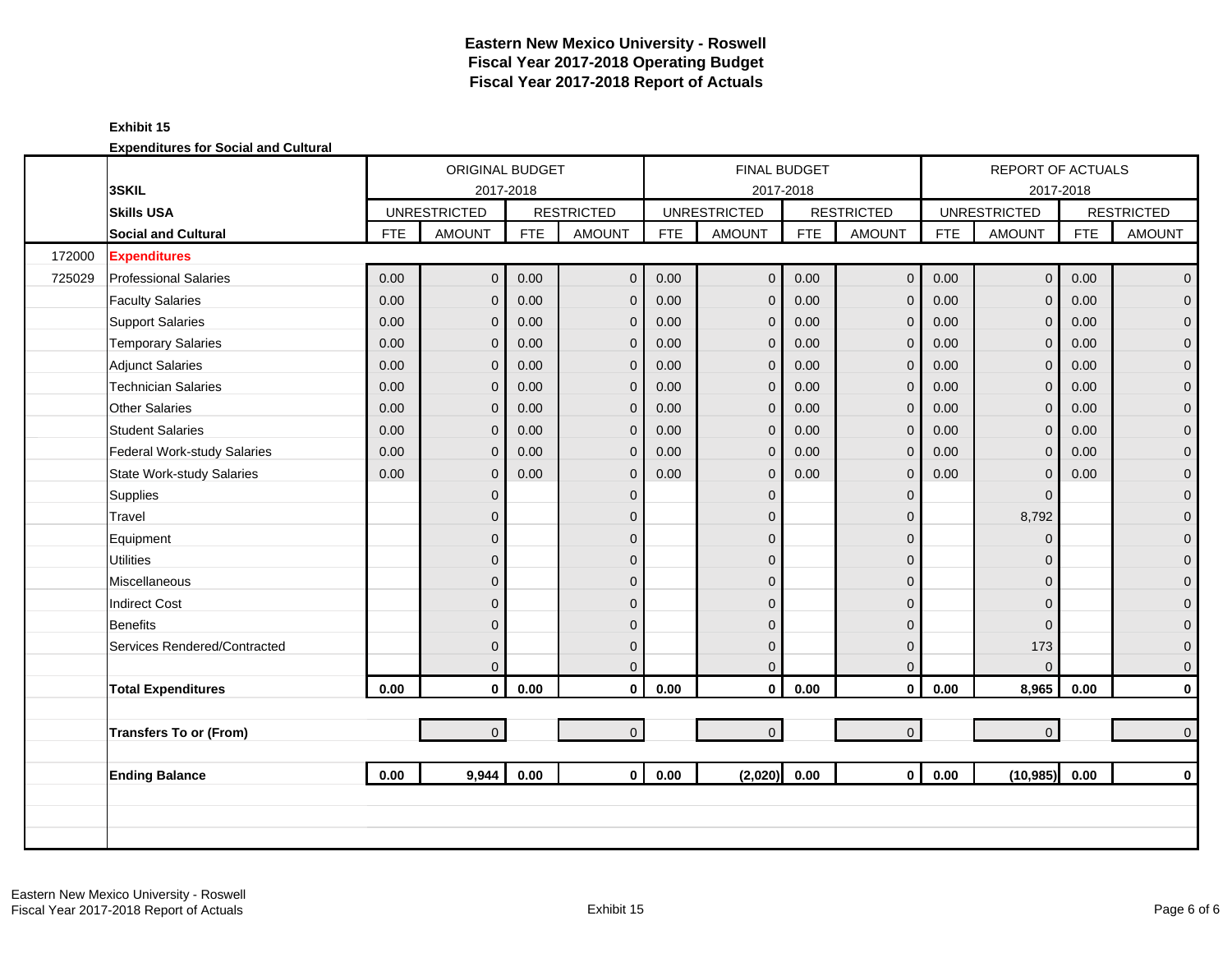|                                          |            | ORIGINAL BUDGET     |            |                   |            | <b>FINAL BUDGET</b> |            |                   |            | REPORT OF ACTUALS   |            |                   |
|------------------------------------------|------------|---------------------|------------|-------------------|------------|---------------------|------------|-------------------|------------|---------------------|------------|-------------------|
|                                          |            |                     | 2017-2018  |                   |            |                     | 2017-2018  |                   |            |                     | 2017-2018  |                   |
|                                          |            | <b>UNRESTRICTED</b> |            | <b>RESTRICTED</b> |            | <b>UNRESTRICTED</b> |            | <b>RESTRICTED</b> |            | <b>UNRESTRICTED</b> |            | <b>RESTRICTED</b> |
| <b>Public Service</b><br><b>Revenues</b> | <b>FTE</b> | <b>AMOUNT</b>       | <b>FTE</b> | <b>AMOUNT</b>     | <b>FTE</b> | <b>AMOUNT</b>       | <b>FTE</b> | <b>AMOUNT</b>     | <b>FTE</b> | <b>AMOUNT</b>       | <b>FTE</b> | <b>AMOUNT</b>     |
|                                          |            |                     |            |                   |            |                     |            |                   |            |                     |            |                   |
| <b>Tuition and Miscellaneous Fees</b>    |            | 178,000             |            | $\mathbf 0$       |            | 178,000             |            | $\boldsymbol{0}$  |            | 380,793             |            | $\overline{0}$    |
| Federal Government Appropriations        |            | 0                   |            | $\mathbf{0}$      |            | $\mathbf 0$         |            | $\mathbf 0$       |            | $\Omega$            |            | $\overline{0}$    |
| <b>State Government Appropriations</b>   |            | $\mathbf 0$         |            | $\mathbf 0$       |            | $\mathbf 0$         |            | $\mathbf 0$       |            | 12,881              |            | $\mathbf{O}$      |
| <b>Local Government Appropriations</b>   |            | 0                   |            | $\mathbf 0$       |            | $\mathbf 0$         |            | $\Omega$          |            | $\mathbf 0$         |            | $\overline{0}$    |
| Federal Grants and Contracts             |            | 0                   |            | 2,789,665         |            | $\mathbf 0$         |            | 3,783,357         |            | $\Omega$            |            | 2,704,979         |
| <b>State Grants and Contracts</b>        |            | $\Omega$            |            | $\mathbf{0}$      |            | $\Omega$            |            | $\mathbf 0$       |            | 703                 |            | $\circ$           |
| <b>Local Grants and Contracts</b>        |            | $\Omega$            |            | $\Omega$          |            | $\Omega$            |            | $\Omega$          |            | $\Omega$            |            | $\overline{0}$    |
| <b>Private Gifts</b>                     |            | $\overline{0}$      |            | 9,000             |            | $\mathbf 0$         |            | 9,000             |            | 29,136              |            | 335,594           |
| Endowments, Land, and Perm Fund          |            | $\mathbf 0$         |            | $\mathbf 0$       |            | $\Omega$            |            | $\mathbf 0$       |            | $\mathbf 0$         |            | $\overline{0}$    |
| Sales and Services                       |            | $\Omega$            |            | 0                 |            | $\Omega$            |            | $\mathbf 0$       |            | $\Omega$            |            | $\mathbf{O}$      |
| Other Sources                            |            | 266,080             |            | $\mathbf{0}$      |            | 266,080             |            | $\mathbf 0$       |            | 190,348             |            | $\overline{0}$    |
| <b>Total Revenues</b>                    |            | 444,080             |            | 2,798,665         |            | 444,080             |            | 3,792,357         |            | 613,861             |            | 3,040,573         |
|                                          |            |                     |            |                   |            |                     |            |                   |            |                     |            |                   |
| <b>Beginning Balance</b>                 |            | 394,325             |            | $\mathbf{0}$      |            | 337,023             |            | $\mathbf 0$       |            | 337,023             |            | $\overline{0}$    |
|                                          |            |                     |            |                   |            |                     |            |                   |            |                     |            |                   |
| <b>Total Available</b>                   |            | 838,405             |            | 2,798,665         |            | 781,103             |            | 3,792,357         |            | 950,884             |            | 3,040,573         |
|                                          |            |                     |            |                   |            |                     |            |                   |            |                     |            |                   |
|                                          |            |                     |            |                   |            |                     |            |                   |            |                     |            |                   |
|                                          |            |                     |            |                   |            |                     |            |                   |            |                     |            |                   |
|                                          |            |                     |            |                   |            |                     |            |                   |            |                     |            |                   |
|                                          |            |                     |            |                   |            |                     |            |                   |            |                     |            |                   |
|                                          |            |                     |            |                   |            |                     |            |                   |            |                     |            |                   |
|                                          |            |                     |            |                   |            |                     |            |                   |            |                     |            |                   |
|                                          |            |                     |            |                   |            |                     |            |                   |            |                     |            |                   |
|                                          |            |                     |            |                   |            |                     |            |                   |            |                     |            |                   |
|                                          |            |                     |            |                   |            |                     |            |                   |            |                     |            |                   |
|                                          |            |                     |            |                   |            |                     |            |                   |            |                     |            |                   |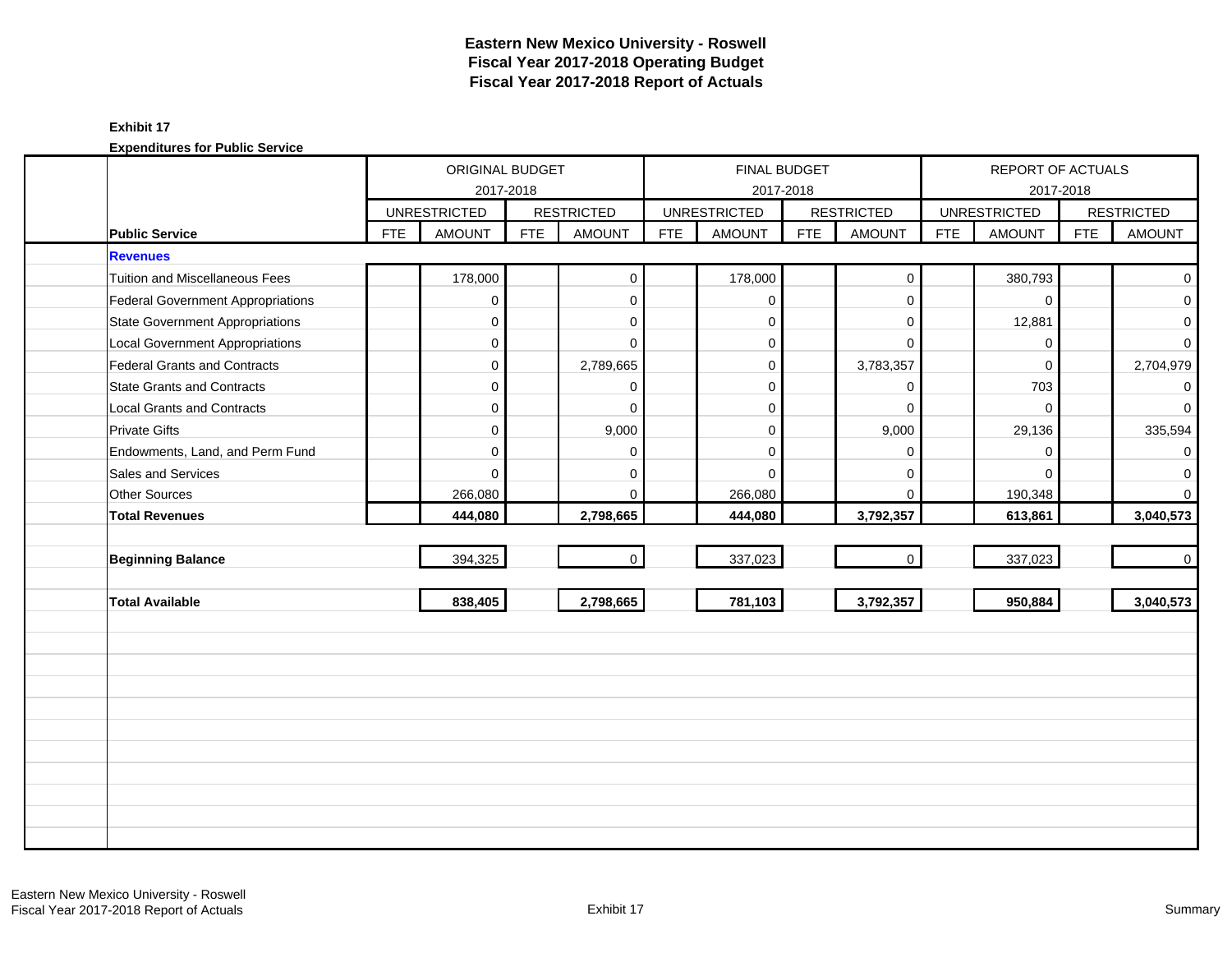| <b>Expenditures for Public Service</b> |
|----------------------------------------|
|----------------------------------------|

|                                    |            | ORIGINAL BUDGET     |            |                   |            |                     | <b>FINAL BUDGET</b> |                   |            | REPORT OF ACTUALS   |            |                   |
|------------------------------------|------------|---------------------|------------|-------------------|------------|---------------------|---------------------|-------------------|------------|---------------------|------------|-------------------|
|                                    |            |                     | 2017-2018  |                   |            |                     | 2017-2018           |                   |            |                     | 2017-2018  |                   |
|                                    |            | <b>UNRESTRICTED</b> |            | <b>RESTRICTED</b> |            | <b>UNRESTRICTED</b> |                     | <b>RESTRICTED</b> |            | <b>UNRESTRICTED</b> |            | <b>RESTRICTED</b> |
| <b>Public Service</b>              | <b>FTE</b> | <b>AMOUNT</b>       | <b>FTE</b> | <b>AMOUNT</b>     | <b>FTE</b> | <b>AMOUNT</b>       | <b>FTE</b>          | <b>AMOUNT</b>     | <b>FTE</b> | <b>AMOUNT</b>       | <b>FTE</b> | <b>AMOUNT</b>     |
| <b>Expenditures</b>                |            |                     |            |                   |            |                     |                     |                   |            |                     |            |                   |
| <b>Professional Salaries</b>       | 1.15       | 61,719              | 15.75      | 739,797           | 1.15       | 61,719              | 17.75               | 987,135           | 0.90       | 54,500              | 18.75      | 866,398           |
| <b>Faculty Salaries</b>            | 1.25       | 35,522              | 2.75       | 124,253           | 1.25       | 37,522              | 3.75                | 394,253           | 1.25       | 36,360              | 0.00       | $\overline{0}$    |
| <b>Support Salaries</b>            | 1.00       | 22,766              | 1.00       | 22,006            | 1.00       | 22,766              | 1.00                | 22,006            | 0.00       | $\mathbf 0$         | 1.25       | 29,485            |
| <b>Temporary Salaries</b>          | 0.00       | 0                   | 0.00       | 0                 | 0.00       | $\Omega$            | 0.00                | 0                 | 0.04       | 1,077               | 1.90       | 60,856            |
| <b>Adjunct Salaries</b>            | 0.00       | $\mathbf 0$         | 0.00       | $\mathbf 0$       | 0.00       | $\Omega$            | 0.00                | 0                 | 1.27       | 29,493              | 0.50       | 22,283            |
| <b>Technician Salaries</b>         | 0.00       | $\Omega$            | 0.00       | $\mathbf 0$       | 0.00       | $\mathbf 0$         | 0.00                | $\Omega$          | 0.00       | $\Omega$            | 0.00       | $\overline{0}$    |
| <b>Other Salaries</b>              | 0.00       | $\mathbf 0$         | 0.00       | $\mathbf 0$       | 0.00       | $\mathbf 0$         | 0.00                | $\Omega$          | 0.00       | $\Omega$            | 0.05       | 1,935             |
| <b>Student Salaries</b>            | 0.00       | $\mathbf 0$         | 1.27       | 29,500            | 0.00       | $\Omega$            | 1.27                | 29,500            | 0.50       | 10,468              | 0.31       | 6,491             |
| <b>Federal Work-study Salaries</b> | 0.00       | $\mathbf 0$         | 0.00       | $\mathbf 0$       | 0.00       | $\mathbf 0$         | 0.00                | 0                 | 0.00       | $\mathbf 0$         | 0.00       | $\mathbf 0$       |
| <b>State Work-study Salaries</b>   | 0.00       | $\Omega$            | 0.00       | $\Omega$          | 0.00       | $\Omega$            | 0.00                | $\Omega$          | 0.00       | $\Omega$            | 0.00       | $\mathbf{0}$      |
| Supplies                           |            | 173,500             |            | 771,334           |            | 198,500             |                     | 845,375           |            | 106,156             |            | 97,184            |
| Travel                             |            | 4,500               |            | 153,015           |            | 4,500               |                     | 276,873           |            | 5,445               |            | 194,107           |
| Equipment                          |            | $\mathbf{0}$        |            | 482,777           |            | $\Omega$            |                     | 552,777           |            | 4,336               |            | 66,337            |
| <b>Utilities</b>                   |            | $\mathbf 0$         |            | $\Omega$          |            | $\Omega$            |                     | $\Omega$          |            | 2,128               |            | 8,128             |
| Miscellaneous                      |            | $\mathbf 0$         |            | 4,276             |            | $\Omega$            |                     | 4,276             |            | $\Omega$            |            | $\mathbf{0}$      |
| <b>Indirect Cost</b>               |            | $\mathbf{0}$        |            | 91,665            |            | $\Omega$            |                     | 128,273           |            | $\Omega$            |            | 167,577           |
| <b>Benefits</b>                    |            | 45,045              |            | 305,864           |            | 46,993              |                     | 402,711           |            | 35,442              |            | 381,859           |
| Services Rendered/Contracted       |            | 96,000              |            | 74,178            |            | 106,000             |                     | 149,178           |            | 172,822             |            | 1,137,933         |
|                                    |            | $\Omega$            |            | $\Omega$          |            |                     |                     | $\Omega$          |            | $\Omega$            |            | $\overline{0}$    |
|                                    | 3.40       | 439,052             | 20.77      | 2,798,665         | 3.40       | 478,000 23.77       |                     | 3,792,357         | 3.96       | 458,226             | 22.76      | 3,040,573         |
|                                    |            |                     |            |                   |            |                     |                     |                   |            |                     |            |                   |
| <b>Transfers To or (From)</b>      |            | $\mathbf{0}$        |            | $\mathbf 0$       |            | (19, 462)           |                     | $\mathbf 0$       |            | (19, 462)           |            | $\overline{0}$    |
| <b>Ending Balance</b>              | 3.40       | 474,889             | 20.77      | $\mathbf{0}$      | 3.40       | 356,751             | 23.77               | $\mathbf{0}$      | 3.96       | 538,657             | 22.76      | $\mathbf 0$       |
|                                    |            |                     |            |                   |            |                     |                     |                   |            |                     |            |                   |
|                                    |            |                     |            |                   |            |                     |                     |                   |            |                     |            |                   |
|                                    |            |                     |            |                   |            |                     |                     |                   |            |                     |            |                   |
|                                    |            |                     |            |                   |            |                     |                     |                   |            |                     |            |                   |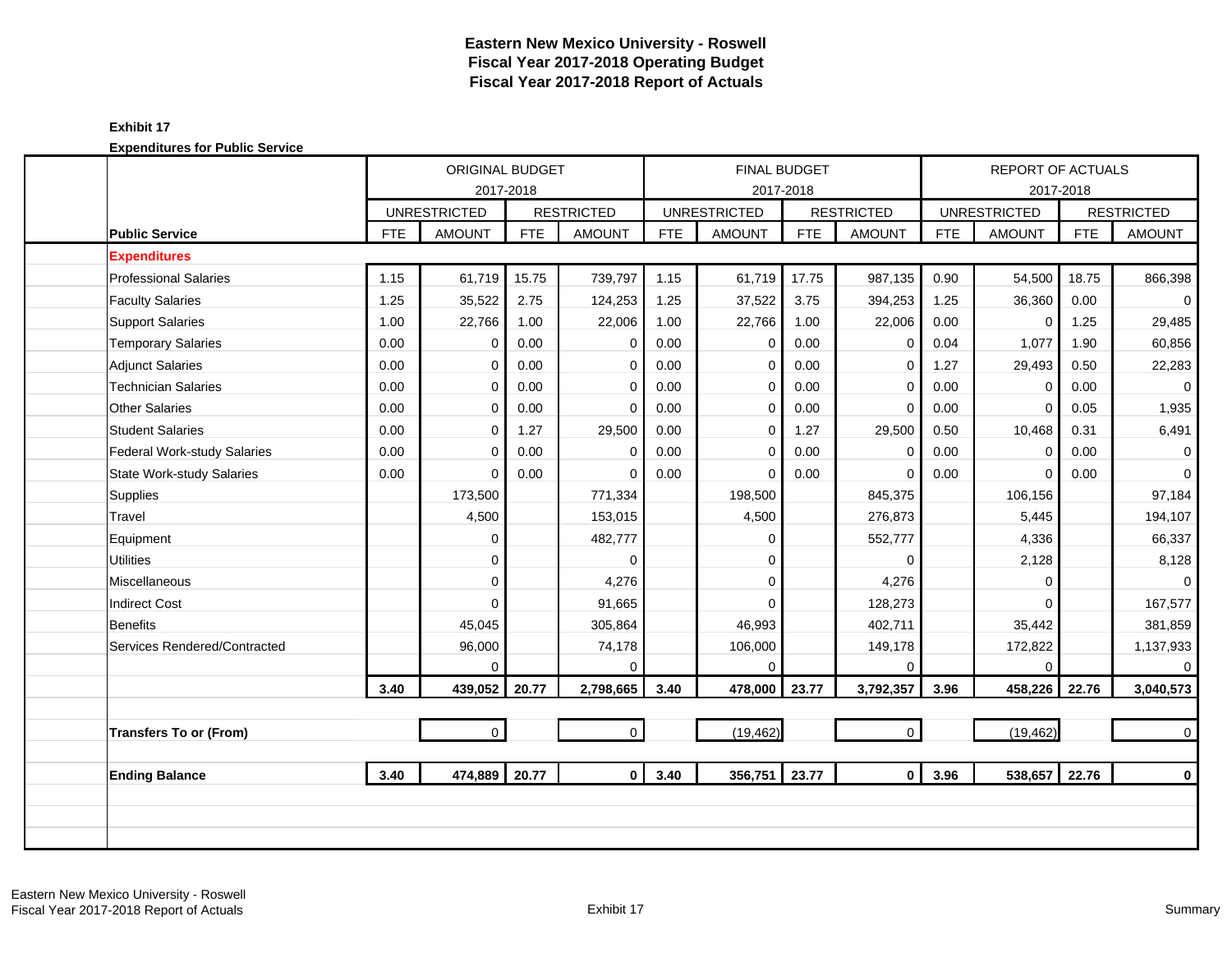|              |                                          |            | ORIGINAL BUDGET     |            |                   |            |                     | FINAL BUDGET |                   |            | REPORT OF ACTUALS   |            |                   |
|--------------|------------------------------------------|------------|---------------------|------------|-------------------|------------|---------------------|--------------|-------------------|------------|---------------------|------------|-------------------|
|              |                                          |            | 2017-2018           |            |                   |            |                     | 2017-2018    |                   |            | 2017-2018           |            |                   |
|              | <b>Chaves County Training Center</b>     |            | <b>UNRESTRICTED</b> |            | <b>RESTRICTED</b> |            | <b>UNRESTRICTED</b> |              | <b>RESTRICTED</b> |            | <b>UNRESTRICTED</b> |            | <b>RESTRICTED</b> |
|              | <b>Public Service</b>                    | <b>FTE</b> | <b>AMOUNT</b>       | <b>FTE</b> | <b>AMOUNT</b>     | <b>FTE</b> | <b>AMOUNT</b>       | <b>FTE</b>   | <b>AMOUNT</b>     | <b>FTE</b> | <b>AMOUNT</b>       | <b>FTE</b> | <b>AMOUNT</b>     |
| <b>3CCTC</b> | <b>Revenues</b>                          |            |                     |            |                   |            |                     |              |                   |            |                     |            |                   |
| 173035       | Tuition and Miscellaneous Fees           |            | $\overline{0}$      |            | $\mathbf{0}$      |            | $\mathbf 0$         |              | $\mathbf 0$       |            | $\mathbf 0$         |            | $\overline{0}$    |
| 720142       | <b>Federal Government Appropriations</b> |            | $\overline{0}$      |            | $\mathbf 0$       |            | $\mathbf 0$         |              | $\mathbf{0}$      |            | $\mathbf{0}$        |            | $\overline{0}$    |
|              | <b>State Government Appropriations</b>   |            | $\overline{0}$      |            | $\mathbf{0}$      |            | $\Omega$            |              | $\mathbf{0}$      |            | $\Omega$            |            | $\overline{0}$    |
|              | <b>Local Government Appropriations</b>   |            | $\overline{0}$      |            | $\mathbf{0}$      |            | $\mathbf{0}$        |              | $\mathbf{0}$      |            | $\mathbf{0}$        |            | 0                 |
|              | Federal Grants and Contracts             |            | $\overline{0}$      |            | $\mathbf{0}$      |            | $\mathbf{0}$        |              | $\mathbf{0}$      |            | $\Omega$            |            | $\overline{0}$    |
|              | <b>State Grants and Contracts</b>        |            | $\overline{0}$      |            | $\Omega$          |            | $\Omega$            |              | $\Omega$          |            | $\Omega$            |            | $\Omega$          |
|              | <b>Local Grants and Contracts</b>        |            | $\overline{0}$      |            | $\mathbf{0}$      |            | $\Omega$            |              | $\mathbf{0}$      |            | $\Omega$            |            | $\mathbf 0$       |
|              | <b>Private Gifts</b>                     |            | $\overline{0}$      |            | $\mathbf{0}$      |            | $\mathbf{0}$        |              | $\mathbf{0}$      |            | 29,136              |            | $\overline{0}$    |
|              | Endowments, Land, and Perm Fund          |            | $\overline{0}$      |            | $\mathbf{0}$      |            | $\Omega$            |              | $\mathbf{0}$      |            | $\mathbf 0$         |            | 0                 |
|              | Sales and Services                       |            | $\Omega$            |            | $\mathbf{0}$      |            | $\Omega$            |              | $\mathbf{0}$      |            | $\Omega$            |            | $\mathbf 0$       |
|              | Other Sources                            |            | 25,000              |            | $\mathbf 0$       |            | 25,000              |              | $\mathbf 0$       |            | $\mathbf{0}$        |            | $\mathbf 0$       |
|              | <b>Total Revenues</b>                    |            | 25,000              |            | $\mathbf{0}$      |            | 25,000              |              | $\mathbf 0$       |            | 29,136              |            | $\mathbf 0$       |
|              |                                          |            |                     |            |                   |            |                     |              |                   |            |                     |            |                   |
|              | <b>Beginning Balance</b>                 |            | 38,164              |            | $\overline{0}$    |            | 44,269              |              | $\mathbf{0}$      |            | 44,269              |            | $\pmb{0}$         |
|              |                                          |            |                     |            |                   |            |                     |              |                   |            |                     |            |                   |
|              | <b>Total Available</b>                   |            | 63,164              |            | $\mathbf{0}$      |            | 69,269              |              | $\mathbf 0$       |            | 73,405              |            | $\mathbf 0$       |
|              |                                          |            |                     |            |                   |            |                     |              |                   |            |                     |            |                   |
|              |                                          |            |                     |            |                   |            |                     |              |                   |            |                     |            |                   |
|              |                                          |            |                     |            |                   |            |                     |              |                   |            |                     |            |                   |
|              |                                          |            |                     |            |                   |            |                     |              |                   |            |                     |            |                   |
|              |                                          |            |                     |            |                   |            |                     |              |                   |            |                     |            |                   |
|              |                                          |            |                     |            |                   |            |                     |              |                   |            |                     |            |                   |
|              |                                          |            |                     |            |                   |            |                     |              |                   |            |                     |            |                   |
|              |                                          |            |                     |            |                   |            |                     |              |                   |            |                     |            |                   |
|              |                                          |            |                     |            |                   |            |                     |              |                   |            |                     |            |                   |
|              |                                          |            |                     |            |                   |            |                     |              |                   |            |                     |            |                   |
|              |                                          |            |                     |            |                   |            |                     |              |                   |            |                     |            |                   |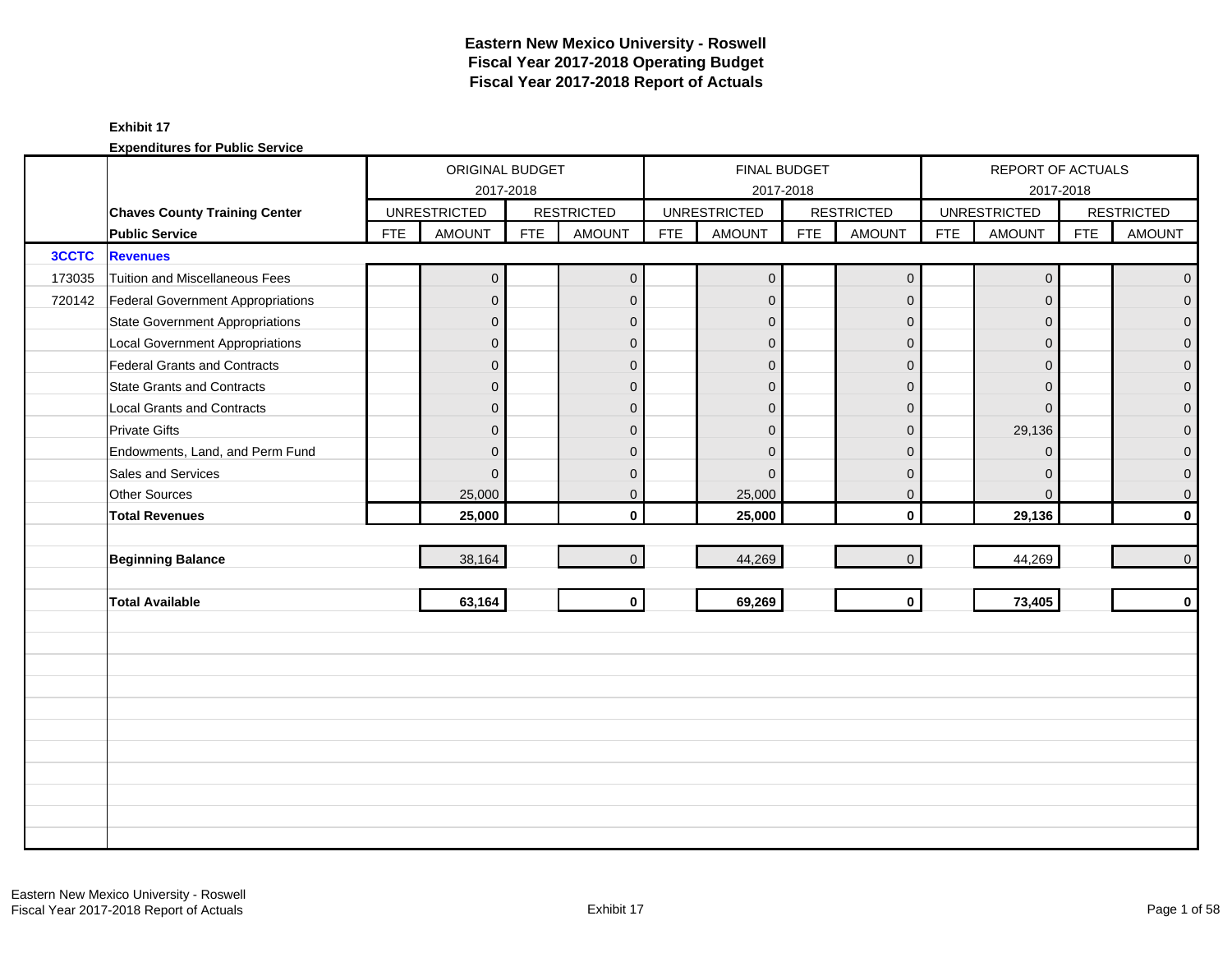|              |                                      |            | ORIGINAL BUDGET     |            |                   |            |                     | <b>FINAL BUDGET</b> |                   |            | <b>REPORT OF ACTUALS</b> |            |                   |
|--------------|--------------------------------------|------------|---------------------|------------|-------------------|------------|---------------------|---------------------|-------------------|------------|--------------------------|------------|-------------------|
|              |                                      |            | 2017-2018           |            |                   |            |                     | 2017-2018           |                   |            |                          | 2017-2018  |                   |
|              | <b>Chaves County Training Center</b> |            | <b>UNRESTRICTED</b> |            | <b>RESTRICTED</b> |            | <b>UNRESTRICTED</b> |                     | <b>RESTRICTED</b> |            | <b>UNRESTRICTED</b>      |            | <b>RESTRICTED</b> |
|              | <b>Public Service</b>                | <b>FTE</b> | <b>AMOUNT</b>       | <b>FTE</b> | <b>AMOUNT</b>     | <b>FTE</b> | <b>AMOUNT</b>       | <b>FTE</b>          | <b>AMOUNT</b>     | <b>FTE</b> | <b>AMOUNT</b>            | <b>FTE</b> | <b>AMOUNT</b>     |
| <b>3CCTC</b> | <b>Expenditures</b>                  |            |                     |            |                   |            |                     |                     |                   |            |                          |            |                   |
| 173035       | <b>Professional Salaries</b>         | 0.00       | $\overline{0}$      | 0.00       | $\mathbf{0}$      | 0.00       | $\overline{0}$      | 0.00                | $\mathbf 0$       | 0.00       | $\mathbf{0}$             | 0.00       | $\overline{0}$    |
| 720142       | <b>Faculty Salaries</b>              | 0.25       | 10,000              | 0.00       | $\mathbf{0}$      | 0.25       | 12,000              | 0.00                | $\mathbf{0}$      | 0.25       | 10,952                   | 0.00       | $\overline{0}$    |
|              | <b>Support Salaries</b>              | 0.00       | $\mathbf{0}$        | 0.00       | $\mathbf 0$       | 0.00       | $\mathbf 0$         | 0.00                | $\mathbf 0$       | 0.00       | $\mathbf 0$              | 0.00       | $\overline{0}$    |
|              | <b>Temporary Salaries</b>            | 0.00       | $\overline{0}$      | 0.00       | $\mathbf{0}$      | 0.00       | $\mathbf{0}$        | 0.00                | $\mathbf{0}$      | 0.00       | $\Omega$                 | 0.00       | $\mathbf 0$       |
|              | <b>Adjunct Salaries</b>              | 0.00       | $\mathbf{0}$        | 0.00       | $\mathbf{0}$      | 0.00       | $\mathbf{0}$        | 0.00                | $\mathbf{0}$      | 0.00       | $\Omega$                 | 0.00       | $\mathbf{O}$      |
|              | <b>Technician Salaries</b>           | 0.00       | $\mathbf{0}$        | 0.00       | $\mathbf 0$       | 0.00       | $\overline{0}$      | 0.00                | $\mathbf 0$       | 0.00       | $\mathbf{0}$             | 0.00       | $\mathbf{O}$      |
|              | <b>Other Salaries</b>                | 0.00       | 0                   | 0.00       | $\mathbf{0}$      | 0.00       | $\mathbf 0$         | 0.00                | $\mathbf 0$       | 0.00       | $\mathbf{0}$             | 0.00       | $\mathbf 0$       |
|              | <b>Student Salaries</b>              | 0.00       | $\overline{0}$      | 0.00       | $\mathbf{0}$      | 0.00       | $\mathbf{0}$        | 0.00                | $\mathbf{0}$      | 0.00       | $\Omega$                 | 0.00       | $\overline{0}$    |
|              | <b>Federal Work-study Salaries</b>   | 0.00       | $\overline{0}$      | 0.00       | $\mathbf 0$       | 0.00       | $\mathbf{0}$        | 0.00                | $\mathbf{0}$      | 0.00       | $\mathbf{0}$             | 0.00       | $\overline{0}$    |
|              | <b>State Work-study Salaries</b>     | 0.00       | $\overline{0}$      | 0.00       | $\mathbf{0}$      | 0.00       | $\Omega$            | 0.00                | $\mathbf 0$       | 0.00       | 0                        | 0.00       | $\mathbf 0$       |
|              | Supplies                             |            | 500                 |            | $\mathbf{0}$      |            | 1,500               |                     | $\mathbf 0$       |            | $\Omega$                 |            | $\mathbf{0}$      |
|              | Travel                               |            | 1,500               |            | $\Omega$          |            | 1,500               |                     | $\mathbf{0}$      |            | $\Omega$                 |            | $\mathbf{0}$      |
|              | Equipment                            |            | $\overline{0}$      |            | $\Omega$          |            | $\Omega$            |                     | $\mathbf 0$       |            | $\Omega$                 |            | $\mathbf 0$       |
|              | <b>Utilities</b>                     |            | $\overline{0}$      |            | $\Omega$          |            | $\Omega$            |                     | $\mathbf{0}$      |            | $\Omega$                 |            | $\overline{0}$    |
|              | Miscellaneous                        |            | $\overline{0}$      |            | $\mathbf{0}$      |            | $\Omega$            |                     | $\mathbf{0}$      |            | $\Omega$                 |            | $\mathbf{O}$      |
|              | <b>Indirect Cost</b>                 |            | $\Omega$            |            | $\Omega$          |            | $\Omega$            |                     | $\mathbf{0}$      |            | $\Omega$                 |            | $\pmb{0}$         |
|              | <b>Benefits</b>                      |            | 4,500               |            | $\Omega$          |            | 4,500               |                     | $\mathbf 0$       |            | 2,592                    |            | $\mathbf{0}$      |
|              | Services Rendered/Contracted         |            | $\overline{0}$      |            | $\mathbf{0}$      |            | $\Omega$            |                     | $\mathbf 0$       |            | $\mathbf{0}$             |            | $\mathbf{O}$      |
|              |                                      |            | $\Omega$            |            | $\Omega$          |            | $\Omega$            |                     | $\mathbf 0$       |            | $\Omega$                 |            | $\mathbf{0}$      |
|              | <b>Total Expenditures</b>            | 0.25       | 16,500              | 0.00       | $\mathbf 0$       | 0.25       | 19,500              | 0.00                | $\mathbf 0$       | 0.25       | 13,544                   | 0.00       | $\mathbf{0}$      |
|              |                                      |            |                     |            |                   |            |                     |                     |                   |            |                          |            |                   |
|              | <b>Transfers To or (From)</b>        |            | $\overline{0}$      |            | $\overline{0}$    |            | $\mathbf 0$         |                     | $\mathbf{O}$      |            | $\overline{0}$           |            | $\mathbf{0}$      |
|              |                                      |            |                     |            |                   |            |                     |                     |                   |            |                          |            |                   |
|              | <b>Ending Balance</b>                | 0.25       | 46,664              | 0.00       | $\mathbf{0}$      | 0.25       | 49,769              | 0.00                | $\mathbf{0}$      | 0.25       | 59,861                   | 0.00       | $\mathbf 0$       |
|              |                                      |            |                     |            |                   |            |                     |                     |                   |            |                          |            |                   |
|              |                                      |            |                     |            |                   |            |                     |                     |                   |            |                          |            |                   |
|              |                                      |            |                     |            |                   |            |                     |                     |                   |            |                          |            |                   |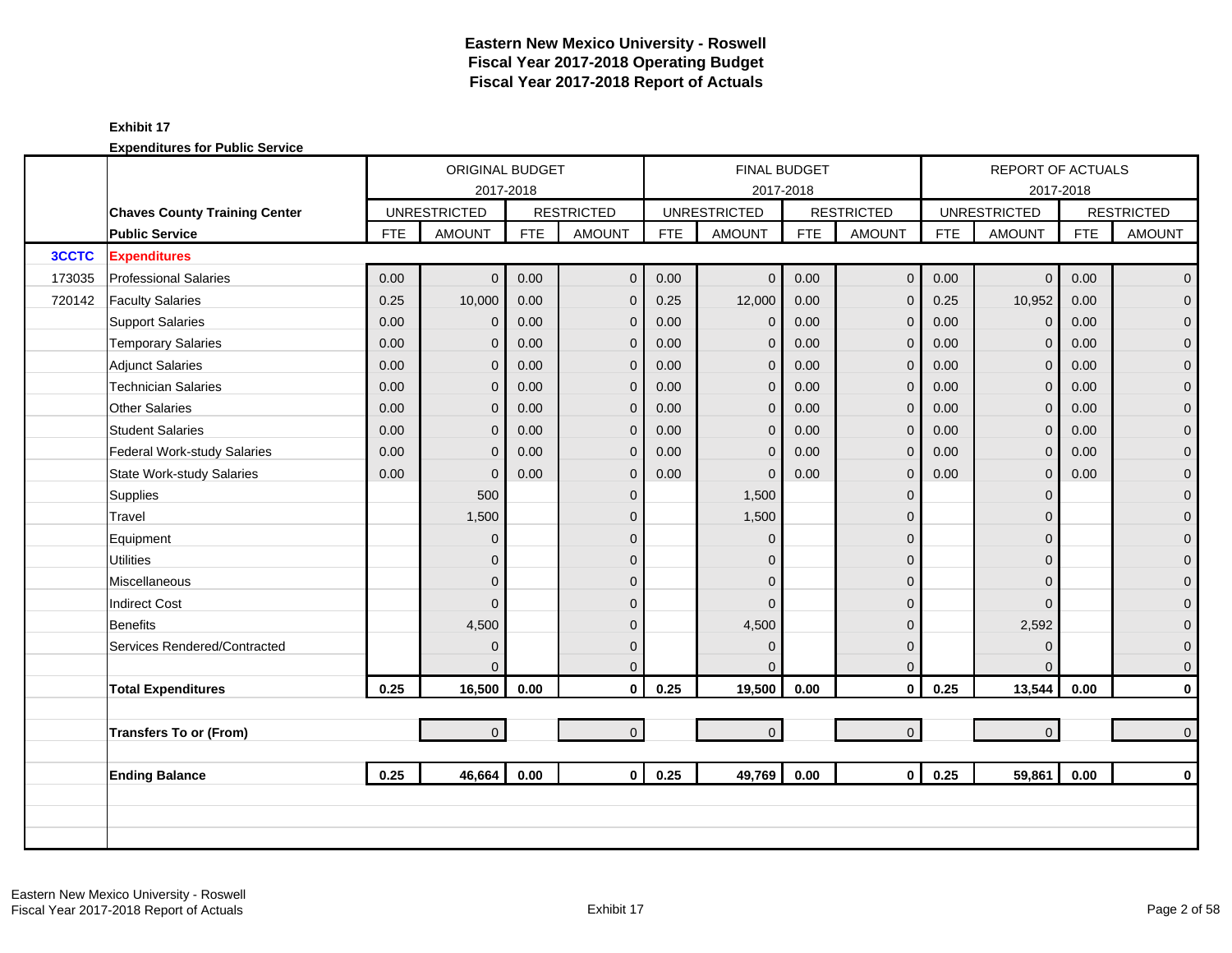|        |                                          | ORIGINAL BUDGET<br>2017-2018 |                     |            |                   |            | FINAL BUDGET        |            |                   |            | REPORT OF ACTUALS   |            |                   |
|--------|------------------------------------------|------------------------------|---------------------|------------|-------------------|------------|---------------------|------------|-------------------|------------|---------------------|------------|-------------------|
|        |                                          |                              |                     |            |                   |            |                     | 2017-2018  |                   |            | 2017-2018           |            |                   |
|        | <b>Customized Training - CDL</b>         |                              | <b>UNRESTRICTED</b> |            | <b>RESTRICTED</b> |            | <b>UNRESTRICTED</b> |            | <b>RESTRICTED</b> |            | <b>UNRESTRICTED</b> |            | <b>RESTRICTED</b> |
|        | <b>Public Service</b>                    | <b>FTE</b>                   | <b>AMOUNT</b>       | <b>FTE</b> | <b>AMOUNT</b>     | <b>FTE</b> | <b>AMOUNT</b>       | <b>FTE</b> | <b>AMOUNT</b>     | <b>FTE</b> | <b>AMOUNT</b>       | <b>FTE</b> | <b>AMOUNT</b>     |
| 3CDL1  | <b>Revenues</b>                          |                              |                     |            |                   |            |                     |            |                   |            |                     |            |                   |
| 173019 | Tuition and Miscellaneous Fees           |                              | 50,000              |            | $\overline{0}$    |            | 50,000              |            | $\mathbf 0$       |            | 37,550              |            | $\overline{0}$    |
| 720134 | <b>Federal Government Appropriations</b> |                              | $\overline{0}$      |            | $\mathbf{0}$      |            | $\mathbf{0}$        |            | $\overline{0}$    |            | $\mathbf{0}$        |            | $\overline{0}$    |
|        | <b>State Government Appropriations</b>   |                              | $\overline{0}$      |            | $\mathbf{0}$      |            | $\mathbf{0}$        |            | $\mathbf{0}$      |            | $\Omega$            |            | $\overline{0}$    |
|        | <b>Local Government Appropriations</b>   |                              | $\overline{0}$      |            | $\mathbf 0$       |            | $\mathbf{0}$        |            | $\mathbf{0}$      |            | $\mathbf{0}$        |            | 0                 |
|        | <b>Federal Grants and Contracts</b>      |                              | $\overline{0}$      |            | $\mathbf{0}$      |            | $\overline{0}$      |            | $\mathbf 0$       |            | $\Omega$            |            | $\mathbf{0}$      |
|        | State Grants and Contracts               |                              | $\Omega$            |            | $\Omega$          |            | $\Omega$            |            | $\Omega$          |            | $\Omega$            |            | $\Omega$          |
|        | <b>Local Grants and Contracts</b>        |                              | $\overline{0}$      |            | $\mathbf{0}$      |            | $\Omega$            |            | $\overline{0}$    |            | $\Omega$            |            | $\mathbf 0$       |
|        | <b>Private Gifts</b>                     |                              | $\overline{0}$      |            | $\mathbf{0}$      |            | $\Omega$            |            | $\mathbf{0}$      |            | $\Omega$            |            | $\overline{0}$    |
|        | Endowments, Land, and Perm Fund          |                              | $\overline{0}$      |            | $\mathbf{0}$      |            | $\Omega$            |            | $\mathbf{0}$      |            | $\Omega$            |            | $\overline{0}$    |
|        | Sales and Services                       |                              | $\mathbf 0$         |            | $\mathbf{0}$      |            | $\mathbf{0}$        |            | $\mathbf{0}$      |            | $\mathbf{0}$        |            | 0                 |
|        | Other Sources                            |                              | $\overline{0}$      |            | $\mathbf 0$       |            | $\mathbf{0}$        |            | $\mathbf 0$       |            | $\mathbf{0}$        |            | 0                 |
|        | <b>Total Revenues</b>                    |                              | 50,000              |            | $\mathbf{0}$      |            | 50,000              |            | $\mathbf 0$       |            | 37,550              |            | $\mathbf{0}$      |
|        |                                          |                              |                     |            |                   |            |                     |            |                   |            |                     |            |                   |
|        | <b>Beginning Balance</b>                 |                              | 54,260              |            | $\overline{0}$    |            | 41,535              |            | $\mathbf 0$       |            | 41,535              |            | $\mathbf{0}$      |
|        |                                          |                              |                     |            |                   |            |                     |            |                   |            |                     |            |                   |
|        | <b>Total Available</b>                   |                              | 104,260             |            | $\mathbf{0}$      |            | 91,535              |            | $\mathbf 0$       |            | 79,085              |            | $\mathbf 0$       |
|        |                                          |                              |                     |            |                   |            |                     |            |                   |            |                     |            |                   |
|        |                                          |                              |                     |            |                   |            |                     |            |                   |            |                     |            |                   |
|        |                                          |                              |                     |            |                   |            |                     |            |                   |            |                     |            |                   |
|        |                                          |                              |                     |            |                   |            |                     |            |                   |            |                     |            |                   |
|        |                                          |                              |                     |            |                   |            |                     |            |                   |            |                     |            |                   |
|        |                                          |                              |                     |            |                   |            |                     |            |                   |            |                     |            |                   |
|        |                                          |                              |                     |            |                   |            |                     |            |                   |            |                     |            |                   |
|        |                                          |                              |                     |            |                   |            |                     |            |                   |            |                     |            |                   |
|        |                                          |                              |                     |            |                   |            |                     |            |                   |            |                     |            |                   |
|        |                                          |                              |                     |            |                   |            |                     |            |                   |            |                     |            |                   |
|        |                                          |                              |                     |            |                   |            |                     |            |                   |            |                     |            |                   |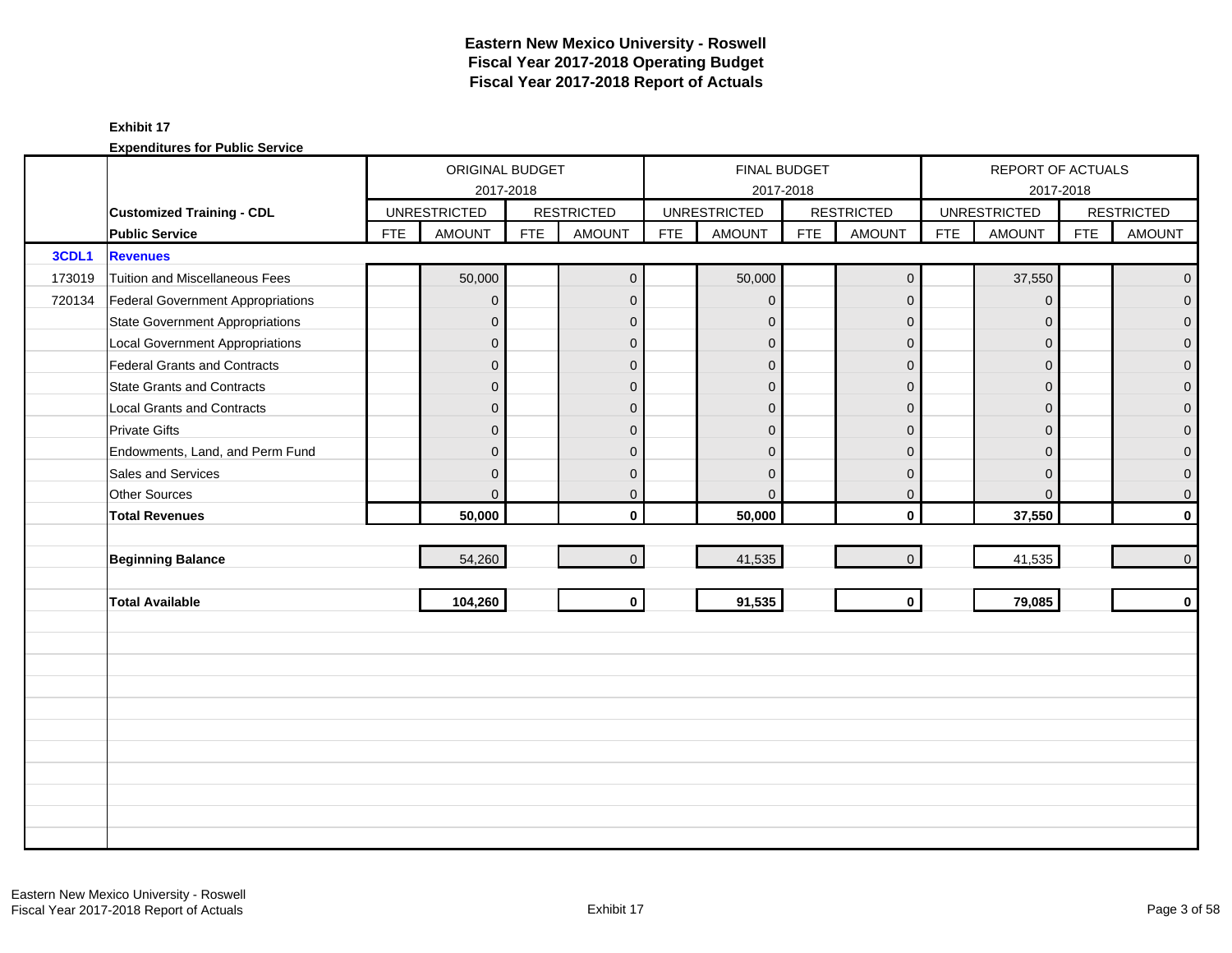|        |                                  |            | ORIGINAL BUDGET     |            |                   |            | <b>FINAL BUDGET</b> |            |                   |            | REPORT OF ACTUALS   |            |                     |
|--------|----------------------------------|------------|---------------------|------------|-------------------|------------|---------------------|------------|-------------------|------------|---------------------|------------|---------------------|
|        |                                  |            | 2017-2018           |            |                   |            | 2017-2018           |            |                   |            |                     | 2017-2018  |                     |
|        | <b>Customized Training - CDL</b> |            | <b>UNRESTRICTED</b> |            | <b>RESTRICTED</b> |            | <b>UNRESTRICTED</b> |            | <b>RESTRICTED</b> |            | <b>UNRESTRICTED</b> |            | <b>RESTRICTED</b>   |
|        | <b>Public Service</b>            | <b>FTE</b> | <b>AMOUNT</b>       | <b>FTE</b> | <b>AMOUNT</b>     | <b>FTE</b> | <b>AMOUNT</b>       | <b>FTE</b> | <b>AMOUNT</b>     | <b>FTE</b> | <b>AMOUNT</b>       | <b>FTE</b> | <b>AMOUNT</b>       |
| 3CDL1  | <b>Expenditures</b>              |            |                     |            |                   |            |                     |            |                   |            |                     |            |                     |
| 173019 | <b>Professional Salaries</b>     | 0.25       | 13,424              | 0.00       | $\mathbf 0$       | 0.25       | 13,424              | 0.00       | $\mathbf 0$       | 0.25       | 13,625              | 0.00       | $\overline{0}$      |
| 720134 | <b>Faculty Salaries</b>          | 0.00       | $\overline{0}$      | 0.00       | $\mathbf{0}$      | 0.00       | $\mathbf{0}$        | 0.00       | $\mathbf 0$       | 0.00       | $\Omega$            | 0.00       | $\mathbf 0$         |
|        | <b>Support Salaries</b>          | 0.00       | $\overline{0}$      | 0.00       | $\mathbf 0$       | 0.00       | $\mathbf{0}$        | 0.00       | $\mathbf{0}$      | 0.00       | $\mathbf 0$         | 0.00       | $\mathbf 0$         |
|        | <b>Temporary Salaries</b>        | 0.00       | $\mathbf{0}$        | 0.00       | $\overline{0}$    | 0.00       | $\mathbf{0}$        | 0.00       | $\mathbf{0}$      | 0.00       | $\mathbf{0}$        | 0.00       | $\pmb{0}$           |
|        | <b>Adjunct Salaries</b>          | 0.00       | $\overline{0}$      | 0.00       | $\mathbf{0}$      | 0.00       | $\mathbf{0}$        | 0.00       | $\mathbf 0$       | 0.00       | $\Omega$            | 0.00       | $\mathbf 0$         |
|        | <b>Technician Salaries</b>       | 0.00       | $\mathbf{0}$        | 0.00       | $\mathbf 0$       | 0.00       | $\mathbf{0}$        | 0.00       | $\mathbf 0$       | 0.00       | $\mathbf{0}$        | 0.00       | $\mathbf 0$         |
|        | <b>Other Salaries</b>            | 0.00       | $\overline{0}$      | 0.00       | $\mathbf 0$       | 0.00       | $\mathbf{0}$        | 0.00       | $\mathbf 0$       | 0.00       | $\mathbf 0$         | 0.00       | $\pmb{0}$           |
|        | <b>Student Salaries</b>          | 0.00       | $\Omega$            | 0.00       | $\Omega$          | 0.00       | $\mathbf{0}$        | 0.00       | $\mathbf{0}$      | 0.00       | $\Omega$            | 0.00       | $\overline{0}$      |
|        | Federal Work-study Salaries      | 0.00       | $\overline{0}$      | 0.00       | $\mathbf 0$       | 0.00       | $\overline{0}$      | 0.00       | $\mathbf{0}$      | 0.00       | $\Omega$            | 0.00       | $\mathbf{0}$        |
|        | <b>State Work-study Salaries</b> | 0.00       | $\Omega$            | 0.00       | $\mathbf 0$       | 0.00       | $\Omega$            | 0.00       | $\mathbf 0$       | 0.00       | $\Omega$            | 0.00       | $\mathbf 0$         |
|        | Supplies                         |            | 30,000              |            | $\mathbf{0}$      |            | 30,000              |            | $\mathbf 0$       |            | 615                 |            | $\mathbf{0}$        |
|        | Travel                           |            | $\overline{0}$      |            | $\mathbf{0}$      |            | $\Omega$            |            | $\mathbf{0}$      |            | 1,300               |            | $\mathbf 0$         |
|        | Equipment                        |            | $\overline{0}$      |            | $\mathbf{0}$      |            | $\Omega$            |            | $\mathbf 0$       |            | $\mathbf 0$         |            | $\pmb{0}$           |
|        | <b>Utilities</b>                 |            | $\overline{0}$      |            | $\mathbf{0}$      |            | $\mathbf{0}$        |            | $\mathbf 0$       |            | $\Omega$            |            | $\overline{0}$      |
|        | Miscellaneous                    |            | $\Omega$            |            | $\Omega$          |            | $\Omega$            |            | $\mathbf{0}$      |            | $\Omega$            |            | $\mathsf{O}\xspace$ |
|        | <b>Indirect Cost</b>             |            | $\Omega$            |            | $\Omega$          |            | $\Omega$            |            | $\mathbf{0}$      |            | $\Omega$            |            | $\mathbf 0$         |
|        | <b>Benefits</b>                  |            | 6,041               |            | $\Omega$          |            | 6,041               |            | $\mathbf 0$       |            | 3,620               |            | $\mathbf{0}$        |
|        | Services Rendered/Contracted     |            | $\overline{0}$      |            | $\mathbf{0}$      |            | $\mathbf{0}$        |            | $\mathbf 0$       |            | 21,090              |            | $\boldsymbol{0}$    |
|        |                                  |            | $\Omega$            |            | $\Omega$          |            | $\Omega$            |            | $\mathbf 0$       |            | $\Omega$            |            | $\mathbf 0$         |
|        | <b>Total Expenditures</b>        | 0.25       | 49,465              | 0.00       | $\mathbf 0$       | 0.25       | 49,465              | 0.00       | $\mathbf 0$       | 0.25       | 40,250              | 0.00       | $\pmb{0}$           |
|        |                                  |            |                     |            |                   |            |                     |            |                   |            |                     |            |                     |
|        | <b>Transfers To or (From)</b>    |            | $\overline{0}$      |            | $\overline{0}$    |            | $\overline{0}$      |            | $\mathbf 0$       |            | $\overline{0}$      |            | $\mathbf 0$         |
|        |                                  |            |                     |            |                   |            |                     |            |                   |            |                     |            |                     |
|        | <b>Ending Balance</b>            | 0.25       | 54,795              | 0.00       | $\mathbf{0}$      | 0.25       | 42,070              | 0.00       | $\mathbf{0}$      | 0.25       | 38,835              | 0.00       | $\mathbf 0$         |
|        |                                  |            |                     |            |                   |            |                     |            |                   |            |                     |            |                     |
|        |                                  |            |                     |            |                   |            |                     |            |                   |            |                     |            |                     |
|        |                                  |            |                     |            |                   |            |                     |            |                   |            |                     |            |                     |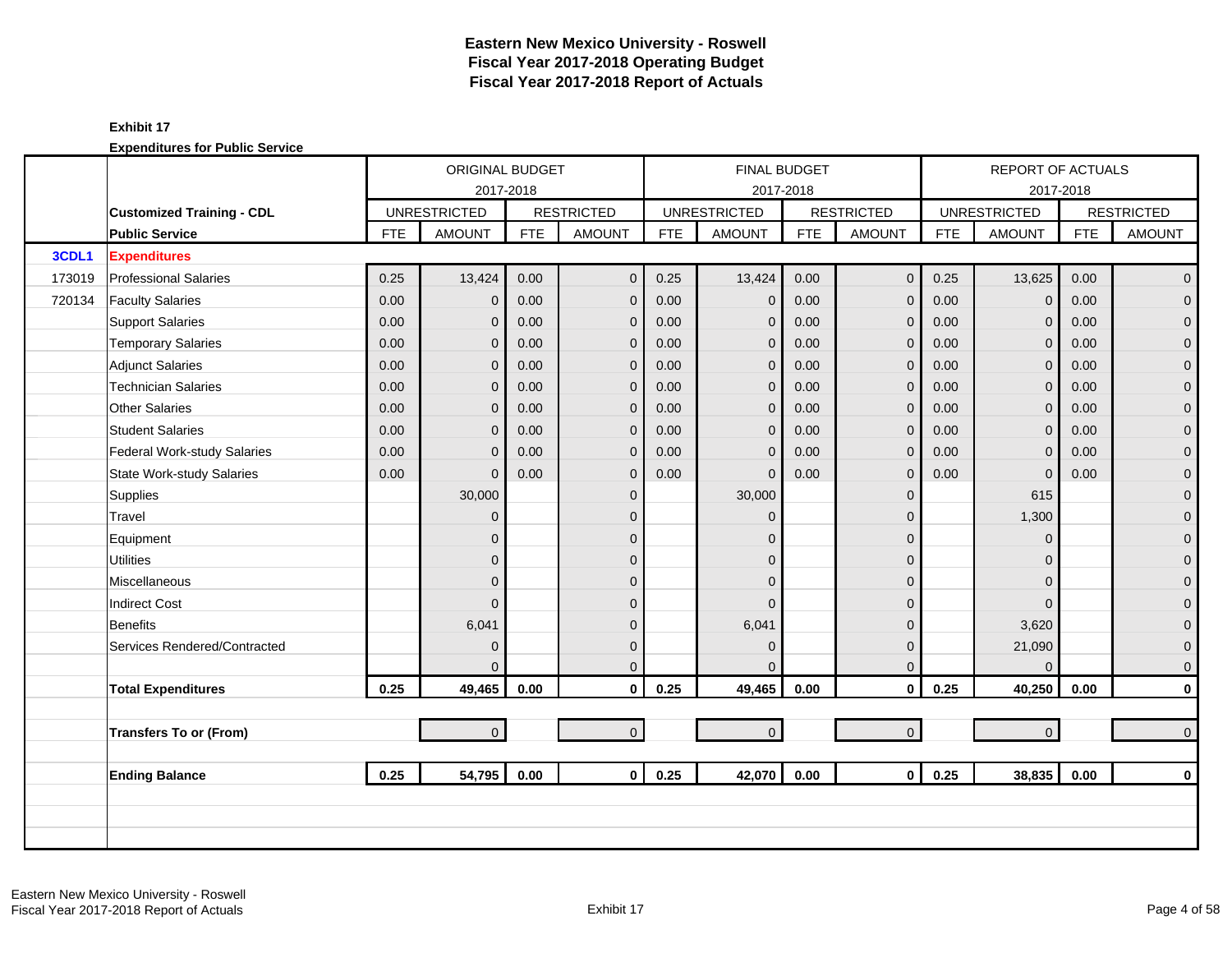|        |                                        |            | ORIGINAL BUDGET     |            |                   |            |                     | <b>FINAL BUDGET</b> |                     |            | REPORT OF ACTUALS   |            |                   |
|--------|----------------------------------------|------------|---------------------|------------|-------------------|------------|---------------------|---------------------|---------------------|------------|---------------------|------------|-------------------|
|        |                                        |            |                     | 2017-2018  |                   |            |                     | 2017-2018           |                     |            |                     | 2017-2018  |                   |
|        | <b>Customized Training</b>             |            | <b>UNRESTRICTED</b> |            | <b>RESTRICTED</b> |            | <b>UNRESTRICTED</b> |                     | <b>RESTRICTED</b>   |            | <b>UNRESTRICTED</b> |            | <b>RESTRICTED</b> |
|        | <b>Public Service</b>                  | <b>FTE</b> | <b>AMOUNT</b>       | <b>FTE</b> | <b>AMOUNT</b>     | <b>FTE</b> | <b>AMOUNT</b>       | <b>FTE</b>          | <b>AMOUNT</b>       | <b>FTE</b> | <b>AMOUNT</b>       | <b>FTE</b> | <b>AMOUNT</b>     |
|        | <b>3CRTGL Revenues</b>                 |            |                     |            |                   |            |                     |                     |                     |            |                     |            |                   |
| 173010 | Tuition and Miscellaneous Fees         |            | 40,000              |            | $\mathbf{0}$      |            | 40,000              |                     | $\mathsf{O}\xspace$ |            | 7,955               |            | $\overline{0}$    |
| 720131 | Federal Government Appropriations      |            | 0                   |            | $\mathbf 0$       |            | $\mathbf{0}$        |                     | $\mathbf{0}$        |            | $\Omega$            |            | $\overline{0}$    |
|        | <b>State Government Appropriations</b> |            | $\mathbf{0}$        |            | $\Omega$          |            | $\Omega$            |                     | $\mathbf{0}$        |            | 12,585              |            | $\overline{0}$    |
|        | <b>Local Government Appropriations</b> |            | 0                   |            | $\mathbf{0}$      |            | $\Omega$            |                     | $\mathbf{0}$        |            | $\mathbf{0}$        |            | $\pmb{0}$         |
|        | Federal Grants and Contracts           |            | 0                   |            | $\mathbf{0}$      |            | $\overline{0}$      |                     | $\mathbf{0}$        |            | $\Omega$            |            | $\mathbf{O}$      |
|        | <b>State Grants and Contracts</b>      |            | $\mathbf{0}$        |            | $\Omega$          |            | $\Omega$            |                     | $\Omega$            |            | $\Omega$            |            | $\mathbf{0}$      |
|        | <b>Local Grants and Contracts</b>      |            | 0                   |            | $\mathbf{0}$      |            | $\Omega$            |                     | $\mathbf{0}$        |            | $\Omega$            |            | $\mathbf 0$       |
|        | <b>Private Gifts</b>                   |            | $\overline{0}$      |            | $\mathbf{0}$      |            | $\Omega$            |                     | $\mathbf{0}$        |            | $\Omega$            |            | $\overline{0}$    |
|        | Endowments, Land, and Perm Fund        |            | $\mathbf{0}$        |            | $\mathbf{0}$      |            | $\mathbf{0}$        |                     | $\mathbf{0}$        |            | $\Omega$            |            | $\overline{0}$    |
|        | Sales and Services                     |            | $\overline{0}$      |            | $\mathbf{0}$      |            | $\Omega$            |                     | $\mathbf{0}$        |            | $\Omega$            |            | $\overline{0}$    |
|        | Other Sources                          |            | $\overline{0}$      |            | $\mathbf 0$       |            | $\mathbf{0}$        |                     | $\mathbf{0}$        |            | 59,852              |            | $\mathbf 0$       |
|        | <b>Total Revenues</b>                  |            | 40,000              |            | $\mathbf{0}$      |            | 40,000              |                     | $\mathbf{0}$        |            | 80,392              |            | $\mathbf{0}$      |
|        |                                        |            |                     |            |                   |            |                     |                     |                     |            |                     |            |                   |
|        | <b>Beginning Balance</b>               |            | (136, 137)          |            | $\overline{0}$    |            | (214, 948)          |                     | $\mathbf{0}$        |            | (214, 948)          |            | $\overline{0}$    |
|        |                                        |            |                     |            |                   |            |                     |                     |                     |            |                     |            |                   |
|        | <b>Total Available</b>                 |            | (96, 137)           |            | $\mathbf{0}$      |            | (174, 948)          |                     | $\mathbf 0$         |            | (134, 556)          |            | $\mathbf{0}$      |
|        |                                        |            |                     |            |                   |            |                     |                     |                     |            |                     |            |                   |
|        |                                        |            |                     |            |                   |            |                     |                     |                     |            |                     |            |                   |
|        |                                        |            |                     |            |                   |            |                     |                     |                     |            |                     |            |                   |
|        |                                        |            |                     |            |                   |            |                     |                     |                     |            |                     |            |                   |
|        |                                        |            |                     |            |                   |            |                     |                     |                     |            |                     |            |                   |
|        |                                        |            |                     |            |                   |            |                     |                     |                     |            |                     |            |                   |
|        |                                        |            |                     |            |                   |            |                     |                     |                     |            |                     |            |                   |
|        |                                        |            |                     |            |                   |            |                     |                     |                     |            |                     |            |                   |
|        |                                        |            |                     |            |                   |            |                     |                     |                     |            |                     |            |                   |
|        |                                        |            |                     |            |                   |            |                     |                     |                     |            |                     |            |                   |
|        |                                        |            |                     |            |                   |            |                     |                     |                     |            |                     |            |                   |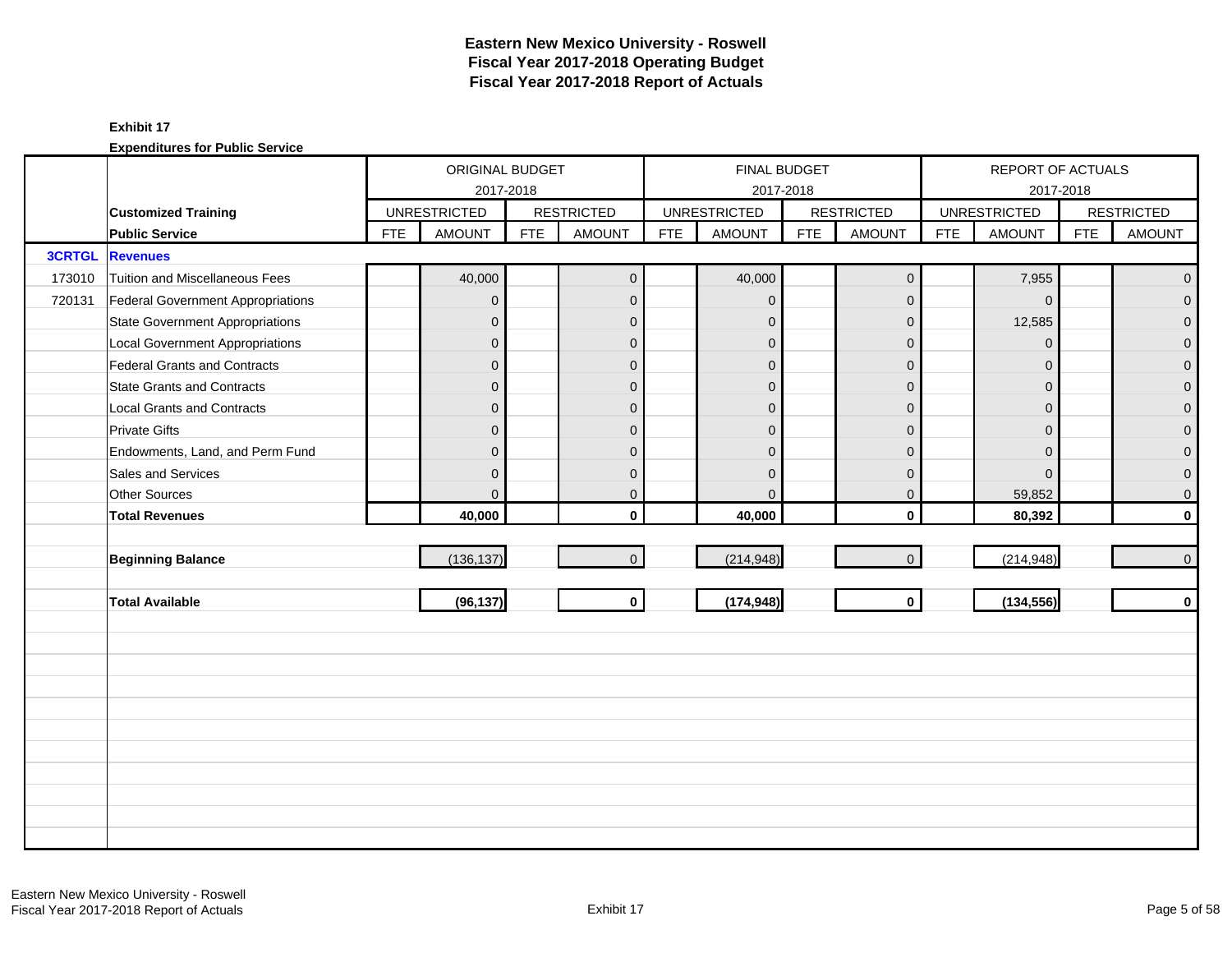|               |                                  |                    | ORIGINAL BUDGET     |            |                   |            | <b>FINAL BUDGET</b> |            |                   |            | REPORT OF ACTUALS   |            |                     |
|---------------|----------------------------------|--------------------|---------------------|------------|-------------------|------------|---------------------|------------|-------------------|------------|---------------------|------------|---------------------|
|               |                                  |                    | 2017-2018           |            |                   |            | 2017-2018           |            |                   |            |                     | 2017-2018  |                     |
|               | <b>Customized Training</b>       |                    | <b>UNRESTRICTED</b> |            | <b>RESTRICTED</b> |            | <b>UNRESTRICTED</b> |            | <b>RESTRICTED</b> |            | <b>UNRESTRICTED</b> |            | <b>RESTRICTED</b>   |
|               | <b>Public Service</b>            | <b>FTE</b>         | <b>AMOUNT</b>       | <b>FTE</b> | <b>AMOUNT</b>     | <b>FTE</b> | <b>AMOUNT</b>       | <b>FTE</b> | <b>AMOUNT</b>     | <b>FTE</b> | <b>AMOUNT</b>       | <b>FTE</b> | <b>AMOUNT</b>       |
| <b>3CRTGL</b> | <b>Expenditures</b>              |                    |                     |            |                   |            |                     |            |                   |            |                     |            |                     |
| 173010        | <b>Professional Salaries</b>     | 0.10               | 5,339               | 0.00       | $\mathbf{0}$      | 0.10       | 5,339               | 0.00       | $\mathbf 0$       | 0.10       | 5,450               | 0.00       | $\overline{0}$      |
| 720131        | <b>Faculty Salaries</b>          | 0.00               | $\mathbf{0}$        | 0.00       | $\mathbf{0}$      | 0.00       | $\Omega$            | 0.00       | $\mathbf 0$       | 0.00       | $\Omega$            | 0.00       | $\mathbf 0$         |
|               | <b>Support Salaries</b>          | 1.00               | 22,766              | 0.00       | $\mathbf 0$       | 1.00       | 22,766              | 0.00       | $\mathbf{0}$      | 0.00       | $\Omega$            | 0.00       | $\overline{0}$      |
|               | <b>Temporary Salaries</b>        | 0.00               | $\mathbf{0}$        | 0.00       | $\mathbf{0}$      | 0.00       | $\mathbf 0$         | 0.00       | $\mathbf{0}$      | 0.00       | $\mathbf 0$         | 0.00       | $\pmb{0}$           |
|               | <b>Adjunct Salaries</b>          | 0.00               | $\overline{0}$      | 0.00       | $\mathbf{0}$      | 0.00       | $\mathbf{0}$        | 0.00       | $\mathbf 0$       | 0.35       | 17,826              | 0.00       | $\mathbf 0$         |
|               | <b>Technician Salaries</b>       | 0.00               | $\mathbf{0}$        | 0.00       | $\mathbf{0}$      | 0.00       | $\mathbf{0}$        | 0.00       | $\mathbf 0$       | 0.00       | $\Omega$            | 0.00       | $\mathbf 0$         |
|               | <b>Other Salaries</b>            | 0.00               | $\mathbf{0}$        | 0.00       | $\mathbf{0}$      | 0.00       | $\mathbf{0}$        | 0.00       | $\mathbf 0$       | 0.00       | $\mathbf 0$         | 0.00       | $\pmb{0}$           |
|               | <b>Student Salaries</b>          | 0.00               | $\Omega$            | 0.00       | $\Omega$          | 0.00       | $\mathbf{0}$        | 0.00       | $\mathbf{0}$      | 0.00       | $\Omega$            | 0.00       | $\overline{0}$      |
|               | Federal Work-study Salaries      | 0.00               | $\Omega$            | 0.00       | $\mathbf{0}$      | 0.00       | $\overline{0}$      | 0.00       | $\mathbf 0$       | 0.00       | $\Omega$            | 0.00       | $\mathbf{0}$        |
|               | <b>State Work-study Salaries</b> | 0.00               | $\Omega$            | 0.00       | $\mathbf{0}$      | 0.00       | $\Omega$            | 0.00       | $\mathbf 0$       | 0.00       | $\mathbf 0$         | 0.00       | $\mathbf 0$         |
|               | Supplies                         |                    | 31,500              |            | $\mathbf{0}$      |            | 31,500              |            | $\mathbf 0$       |            | 4,987               |            | $\overline{0}$      |
|               | Travel                           |                    | $\mathbf{0}$        |            | $\Omega$          |            | $\Omega$            |            | $\mathbf{0}$      |            | 2,843               |            | $\mathbf 0$         |
|               | Equipment                        |                    | 0                   |            | $\mathbf{0}$      |            | $\Omega$            |            | $\mathbf 0$       |            | $\mathbf 0$         |            | $\pmb{0}$           |
|               | <b>Utilities</b>                 |                    | 0                   |            | $\mathbf{0}$      |            | $\mathbf{0}$        |            | $\pmb{0}$         |            | $\Omega$            |            | $\overline{0}$      |
|               | Miscellaneous                    |                    | $\Omega$            |            | $\Omega$          |            | $\Omega$            |            | $\mathbf{0}$      |            | $\Omega$            |            | $\mathsf{O}\xspace$ |
|               | <b>Indirect Cost</b>             |                    | $\Omega$            |            | $\Omega$          |            | $\Omega$            |            | $\mathbf{0}$      |            | $\Omega$            |            | $\mathbf 0$         |
|               | Benefits                         |                    | 7,420               |            | $\Omega$          |            | 7,420               |            | $\mathbf 0$       |            | 3,871               |            | $\overline{0}$      |
|               | Services Rendered/Contracted     |                    | $\mathbf{0}$        |            | $\mathbf{0}$      |            | $\mathbf{0}$        |            | $\mathbf 0$       |            | (6,316)             |            | $\boldsymbol{0}$    |
|               |                                  |                    | $\Omega$            |            | $\Omega$          |            | $\Omega$            |            | $\mathbf 0$       |            | $\Omega$            |            | $\mathbf 0$         |
|               | <b>Total Expenditures</b>        | 1.10               | 67,025              | 0.00       | $\mathbf{0}$      | 1.10       | 67,025              | 0.00       | $\mathbf 0$       | 0.45       | 28,662              | 0.00       | $\pmb{0}$           |
|               |                                  |                    |                     |            |                   |            |                     |            |                   |            |                     |            |                     |
|               | <b>Transfers To or (From)</b>    |                    | $\overline{0}$      |            | $\overline{0}$    |            | $\mathbf{0}$        |            | $\mathbf{0}$      |            | 5,430               |            | $\mathbf 0$         |
|               |                                  |                    |                     | 0.00       | $\mathbf{0}$      |            |                     |            |                   |            |                     |            |                     |
|               | <b>Ending Balance</b>            | 1.10<br>(163, 162) |                     |            |                   | 1.10       | (241, 973)          | 0.00       | $\mathbf{0}$      | 0.45       | (157, 787)          | 0.00       | $\mathbf 0$         |
|               |                                  |                    |                     |            |                   |            |                     |            |                   |            |                     |            |                     |
|               |                                  |                    |                     |            |                   |            |                     |            |                   |            |                     |            |                     |
|               |                                  |                    |                     |            |                   |            |                     |            |                   |            |                     |            |                     |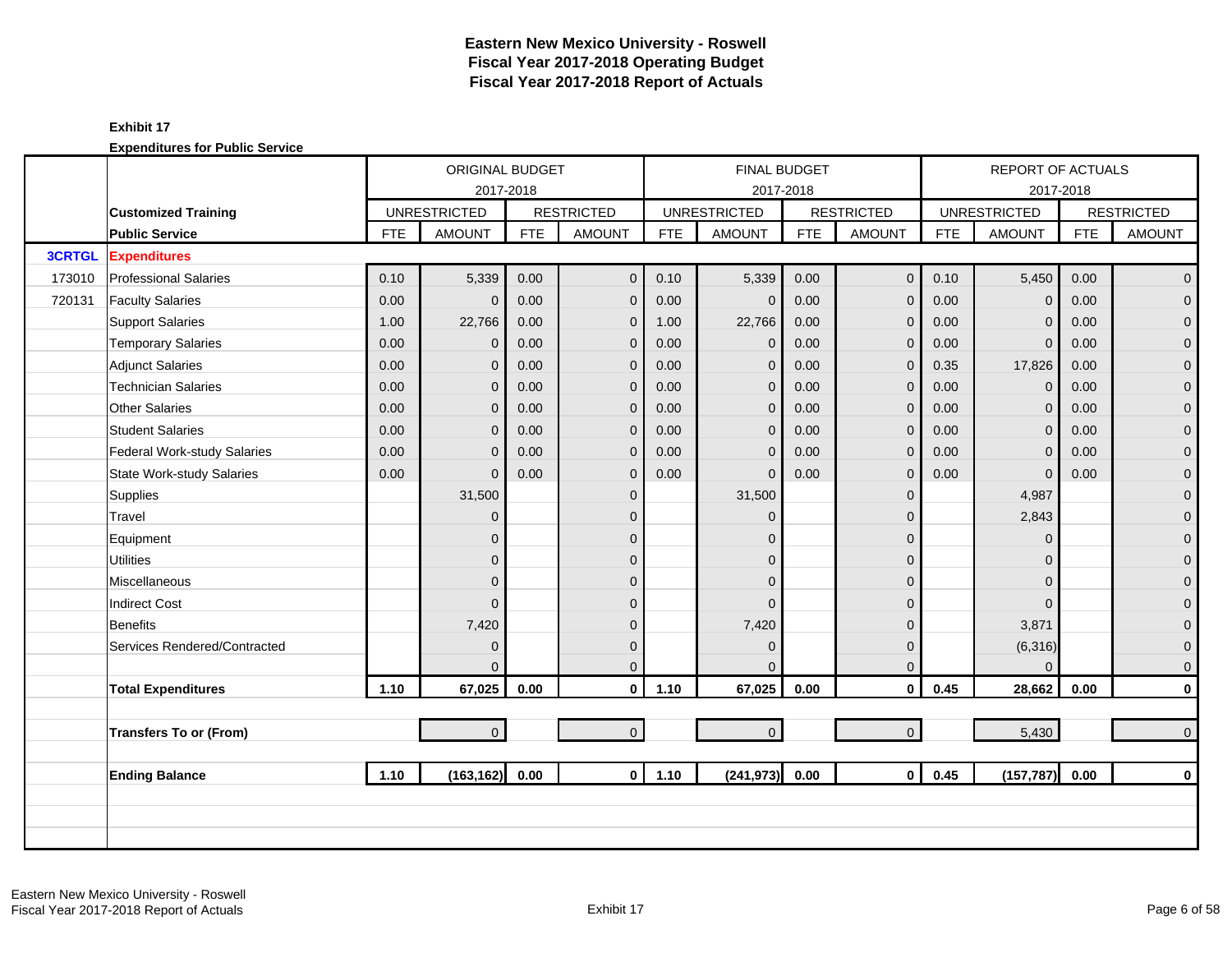|        |                                             |            | ORIGINAL BUDGET     |            |                   |            |                     | FINAL BUDGET |                   |            | REPORT OF ACTUALS   |            |                   |
|--------|---------------------------------------------|------------|---------------------|------------|-------------------|------------|---------------------|--------------|-------------------|------------|---------------------|------------|-------------------|
|        |                                             |            | 2017-2018           |            |                   |            |                     | 2017-2018    |                   |            | 2017-2018           |            |                   |
|        | <b>Workforce &amp; Continuing Education</b> |            | <b>UNRESTRICTED</b> |            | <b>RESTRICTED</b> |            | <b>UNRESTRICTED</b> |              | <b>RESTRICTED</b> |            | <b>UNRESTRICTED</b> |            | <b>RESTRICTED</b> |
|        | <b>Public Service</b>                       | <b>FTE</b> | <b>AMOUNT</b>       | <b>FTE</b> | <b>AMOUNT</b>     | <b>FTE</b> | <b>AMOUNT</b>       | <b>FTE</b>   | <b>AMOUNT</b>     | <b>FTE</b> | <b>AMOUNT</b>       | <b>FTE</b> | <b>AMOUNT</b>     |
| 3CTGB  | <b>Revenues</b>                             |            |                     |            |                   |            |                     |              |                   |            |                     |            |                   |
| 173007 | Tuition and Miscellaneous Fees              |            | $\mathsf{O}\xspace$ |            | $\mathbf 0$       |            | $\mathbf 0$         |              | $\mathbf 0$       |            | 12,610              |            | $\mathbf{0}$      |
| 720131 | Federal Government Appropriations           |            | $\overline{0}$      |            | $\mathbf{0}$      |            | $\overline{0}$      |              | $\overline{0}$    |            | $\mathbf{0}$        |            | $\overline{0}$    |
|        | <b>State Government Appropriations</b>      |            | $\overline{0}$      |            | $\mathbf{0}$      |            | $\Omega$            |              | $\mathbf{0}$      |            | $\mathbf{0}$        |            | $\overline{0}$    |
|        | <b>Local Government Appropriations</b>      |            | $\mathbf 0$         |            | $\mathbf 0$       |            | $\mathbf{0}$        |              | $\mathbf 0$       |            | $\overline{0}$      |            | 0                 |
|        | Federal Grants and Contracts                |            | $\overline{0}$      |            | $\mathbf{0}$      |            | $\Omega$            |              | $\mathbf{0}$      |            | $\Omega$            |            | $\overline{0}$    |
|        | <b>State Grants and Contracts</b>           |            | $\overline{0}$      |            | $\mathbf{0}$      |            | $\Omega$            |              | $\mathbf{0}$      |            | $\Omega$            |            | $\Omega$          |
|        | <b>Local Grants and Contracts</b>           |            | $\overline{0}$      |            | $\mathbf{0}$      |            | $\Omega$            |              | $\mathbf{0}$      |            | $\Omega$            |            | 0                 |
|        | <b>Private Gifts</b>                        |            | $\overline{0}$      |            | $\Omega$          |            | $\Omega$            |              | $\mathbf{0}$      |            | $\Omega$            |            | $\overline{0}$    |
|        | Endowments, Land, and Perm Fund             |            | $\overline{0}$      |            | $\Omega$          |            | $\Omega$            |              | $\Omega$          |            | $\Omega$            |            | $\overline{0}$    |
|        | Sales and Services                          |            | $\mathbf{0}$        |            | $\mathbf{0}$      |            | $\Omega$            |              | $\mathbf 0$       |            | $\mathbf{0}$        |            | 0                 |
|        | Other Sources                               |            | 3,000               |            | $\mathbf 0$       |            | 3,000               |              | $\mathbf 0$       |            | 1,390               |            | 0                 |
|        | <b>Total Revenues</b>                       |            | 3,000               |            | $\mathbf{0}$      |            | 3,000               |              | $\mathbf 0$       |            | 14,000              |            | $\mathbf{0}$      |
|        |                                             |            |                     |            |                   |            |                     |              |                   |            |                     |            |                   |
|        | <b>Beginning Balance</b>                    |            | (1,862)             |            | $\mathbf{0}$      |            | 871                 |              | $\mathbf{0}$      |            | 871                 |            | $\mathbf{0}$      |
|        |                                             |            |                     |            |                   |            |                     |              |                   |            |                     |            |                   |
|        | <b>Total Available</b>                      |            | 1,138               |            | $\mathbf 0$       |            | 3,871               |              | $\mathbf{0}$      |            | 14,871              |            | $\mathbf 0$       |
|        |                                             |            |                     |            |                   |            |                     |              |                   |            |                     |            |                   |
|        |                                             |            |                     |            |                   |            |                     |              |                   |            |                     |            |                   |
|        |                                             |            |                     |            |                   |            |                     |              |                   |            |                     |            |                   |
|        |                                             |            |                     |            |                   |            |                     |              |                   |            |                     |            |                   |
|        |                                             |            |                     |            |                   |            |                     |              |                   |            |                     |            |                   |
|        |                                             |            |                     |            |                   |            |                     |              |                   |            |                     |            |                   |
|        |                                             |            |                     |            |                   |            |                     |              |                   |            |                     |            |                   |
|        |                                             |            |                     |            |                   |            |                     |              |                   |            |                     |            |                   |
|        |                                             |            |                     |            |                   |            |                     |              |                   |            |                     |            |                   |
|        |                                             |            |                     |            |                   |            |                     |              |                   |            |                     |            |                   |
|        |                                             |            |                     |            |                   |            |                     |              |                   |            |                     |            |                   |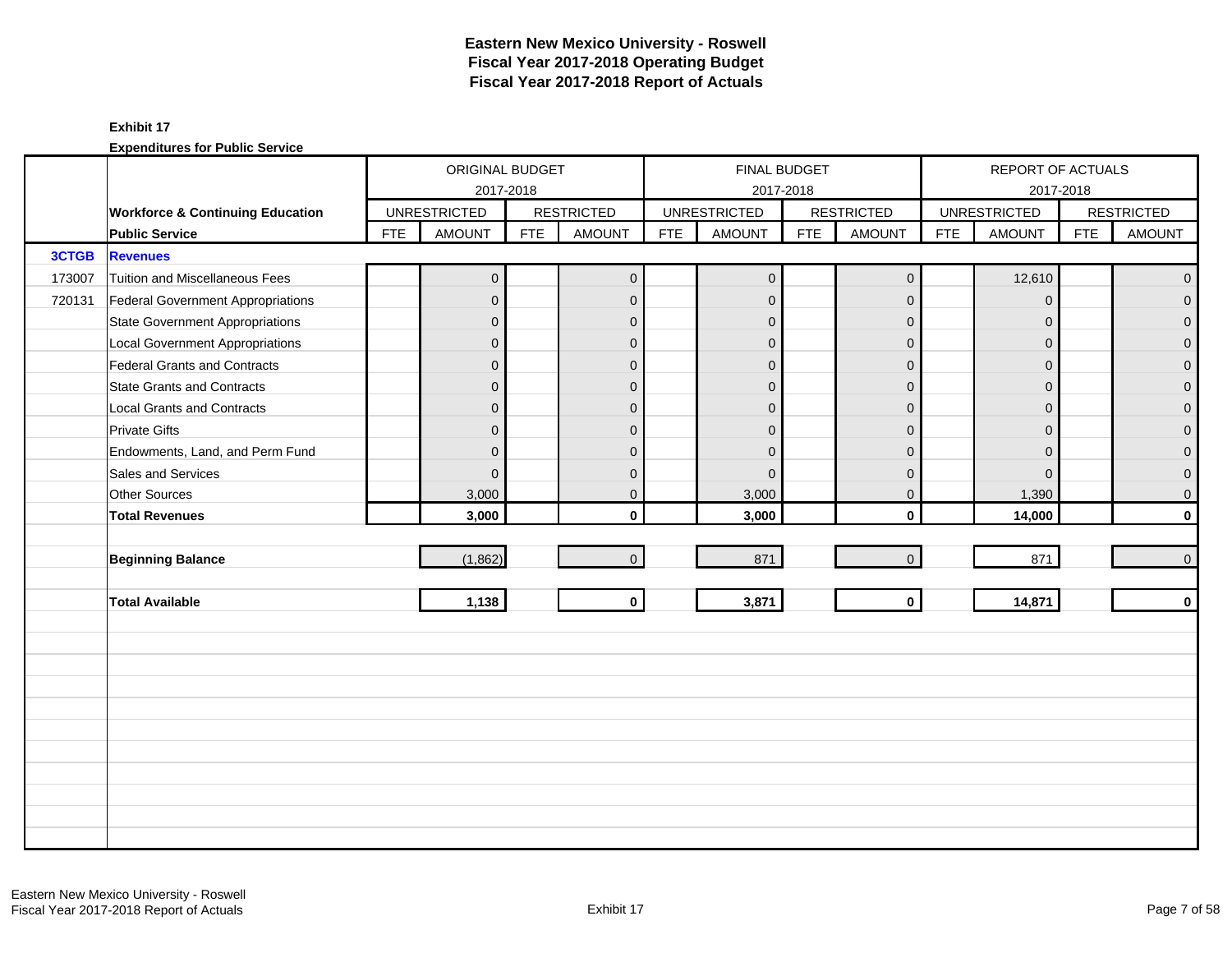|        |                                             |            | ORIGINAL BUDGET     |            |                   |            | <b>FINAL BUDGET</b> |            |                   |            | REPORT OF ACTUALS   |            |                     |
|--------|---------------------------------------------|------------|---------------------|------------|-------------------|------------|---------------------|------------|-------------------|------------|---------------------|------------|---------------------|
|        |                                             |            | 2017-2018           |            |                   |            |                     | 2017-2018  |                   |            |                     | 2017-2018  |                     |
|        | <b>Workforce &amp; Continuing Education</b> |            | <b>UNRESTRICTED</b> |            | <b>RESTRICTED</b> |            | <b>UNRESTRICTED</b> |            | <b>RESTRICTED</b> |            | <b>UNRESTRICTED</b> |            | <b>RESTRICTED</b>   |
|        | <b>Public Service</b>                       | <b>FTE</b> | <b>AMOUNT</b>       | <b>FTE</b> | <b>AMOUNT</b>     | <b>FTE</b> | <b>AMOUNT</b>       | <b>FTE</b> | <b>AMOUNT</b>     | <b>FTE</b> | <b>AMOUNT</b>       | <b>FTE</b> | <b>AMOUNT</b>       |
| 3CTGB  | <b>Expenditures</b>                         |            |                     |            |                   |            |                     |            |                   |            |                     |            |                     |
| 173007 | <b>Professional Salaries</b>                | 0.00       | $\overline{0}$      | 0.00       | $\mathbf{0}$      | 0.00       | $\mathbf{0}$        | 0.00       | $\mathbf{0}$      | 0.00       | $\overline{0}$      | 0.00       | $\overline{0}$      |
| 720131 | <b>Faculty Salaries</b>                     | 0.00       | $\overline{0}$      | 0.00       | $\mathbf{0}$      | 0.00       | $\mathbf{0}$        | 0.00       | $\mathbf 0$       | 0.00       | $\Omega$            | 0.00       | $\mathbf{0}$        |
|        | <b>Support Salaries</b>                     | 0.00       | $\mathbf 0$         | 0.00       | $\mathbf 0$       | 0.00       | $\mathbf{0}$        | 0.00       | $\mathbf 0$       | 0.00       | $\Omega$            | 0.00       | $\mathbf 0$         |
|        | <b>Temporary Salaries</b>                   | 0.00       | $\mathbf{0}$        | 0.00       | $\mathbf{0}$      | 0.00       | $\mathbf{0}$        | 0.00       | $\mathbf 0$       | 0.02       | 720                 | 0.00       | $\pmb{0}$           |
|        | <b>Adjunct Salaries</b>                     | 0.00       | $\mathbf{0}$        | 0.00       | $\mathbf{0}$      | 0.00       | $\mathbf 0$         | 0.00       | $\mathbf 0$       | 0.70       | 3,840               | 0.00       | $\mathbf 0$         |
|        | <b>Technician Salaries</b>                  | 0.00       | $\mathbf{0}$        | 0.00       | $\mathbf{0}$      | 0.00       | $\mathbf{0}$        | 0.00       | $\mathbf{0}$      | 0.00       | $\Omega$            | 0.00       | $\overline{0}$      |
|        | Other Salaries                              | 0.00       | $\mathbf{0}$        | 0.00       | $\mathbf{0}$      | 0.00       | $\mathbf{0}$        | 0.00       | $\mathbf{0}$      | 0.00       | $\Omega$            | 0.00       | $\pmb{0}$           |
|        | <b>Student Salaries</b>                     | 0.00       | $\overline{0}$      | 0.00       | $\mathbf{0}$      | 0.00       | $\mathbf{0}$        | 0.00       | $\mathbf 0$       | 0.00       | $\Omega$            | 0.00       | $\mathbf 0$         |
|        | Federal Work-study Salaries                 | 0.00       | $\mathbf{0}$        | 0.00       | $\mathbf 0$       | 0.00       | $\mathbf 0$         | 0.00       | $\mathbf 0$       | 0.00       | $\mathbf 0$         | 0.00       | $\mathbf{0}$        |
|        | <b>State Work-study Salaries</b>            | 0.00       | $\mathbf{0}$        | 0.00       | $\mathbf{0}$      | 0.00       | $\mathbf{0}$        | 0.00       | $\mathbf 0$       | 0.00       | $\mathbf 0$         | 0.00       | $\pmb{0}$           |
|        | Supplies                                    |            | 3,000               |            | $\mathbf{0}$      |            | 3,000               |            | $\mathbf 0$       |            | 2,683               |            | $\mathbf 0$         |
|        | Travel                                      |            | $\Omega$            |            | $\Omega$          |            | $\Omega$            |            | $\mathbf{0}$      |            | $\Omega$            |            | $\overline{0}$      |
|        | Equipment                                   |            | $\overline{0}$      |            | $\Omega$          |            | $\Omega$            |            | $\mathbf 0$       |            | $\Omega$            |            | $\boldsymbol{0}$    |
|        | <b>Utilities</b>                            |            | $\overline{0}$      |            | $\overline{0}$    |            | $\mathbf{0}$        |            | $\mathbf 0$       |            | $\Omega$            |            | $\overline{0}$      |
|        | Miscellaneous                               |            | $\overline{0}$      |            | $\mathbf{0}$      |            | $\Omega$            |            | $\mathbf 0$       |            | $\Omega$            |            | $\mathsf{O}\xspace$ |
|        | <b>Indirect Cost</b>                        |            | $\mathbf{0}$        |            | $\mathbf{0}$      |            | $\Omega$            |            | $\mathbf 0$       |            | $\Omega$            |            | $\boldsymbol{0}$    |
|        | Benefits                                    |            | $\overline{0}$      |            | $\Omega$          |            | $\Omega$            |            | $\mathbf{0}$      |            | 961                 |            | $\overline{0}$      |
|        | Services Rendered/Contracted                |            | $\overline{0}$      |            | $\mathbf{0}$      |            | $\mathbf{0}$        |            | $\mathbf 0$       |            | 1,375               |            | $\mathbf 0$         |
|        |                                             |            | $\Omega$            |            | $\Omega$          |            | $\Omega$            |            | $\mathbf{0}$      |            | $\Omega$            |            | $\mathbf{0}$        |
|        | <b>Total Expenditures</b>                   | 0.00       | 3,000               | 0.00       | $\mathbf 0$       | 0.00       | 3,000               | 0.00       | $\mathbf 0$       | 0.72       | 9,579               | 0.00       | $\mathbf 0$         |
|        |                                             |            |                     |            |                   |            |                     |            |                   |            |                     |            |                     |
|        | <b>Transfers To or (From)</b>               |            | $\overline{0}$      |            | $\Omega$          |            | $\mathbf 0$         |            | $\overline{0}$    |            | $\overline{0}$      |            | $\mathbf 0$         |
|        |                                             |            |                     |            |                   |            |                     |            |                   |            |                     |            |                     |
|        | <b>Ending Balance</b>                       | 0.00       | (1,862)             | 0.00       | $\mathbf{0}$      | 0.00       | 871                 | 0.00       | $\mathbf{0}$      | 0.72       | 5,292               | 0.00       | $\bf{0}$            |
|        |                                             |            |                     |            |                   |            |                     |            |                   |            |                     |            |                     |
|        |                                             |            |                     |            |                   |            |                     |            |                   |            |                     |            |                     |
|        |                                             |            |                     |            |                   |            |                     |            |                   |            |                     |            |                     |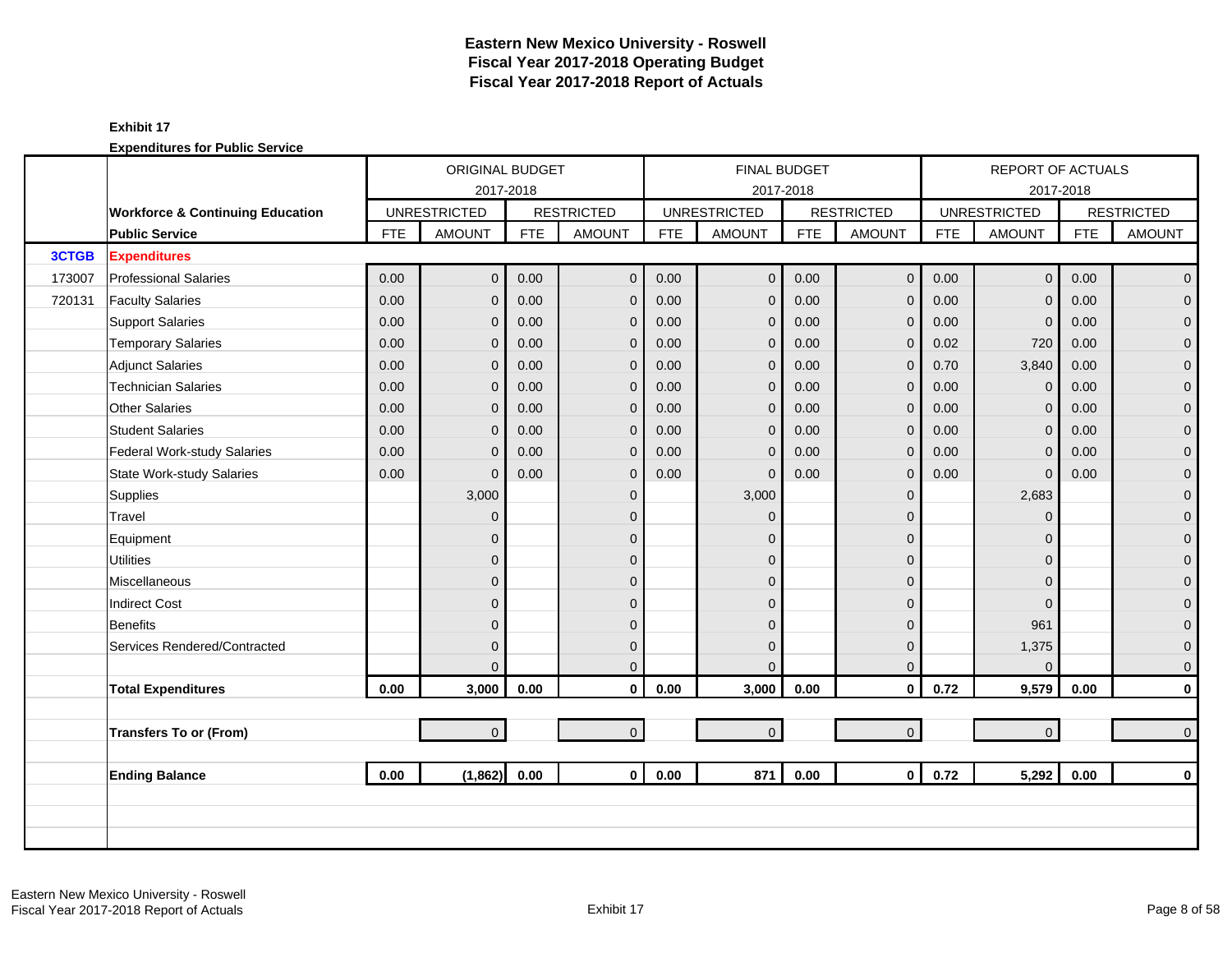|        |                                          |            | ORIGINAL BUDGET     |            |                   |            | <b>FINAL BUDGET</b> |            |                   |            | REPORT OF ACTUALS   |            |                     |
|--------|------------------------------------------|------------|---------------------|------------|-------------------|------------|---------------------|------------|-------------------|------------|---------------------|------------|---------------------|
|        |                                          |            | 2017-2018           |            |                   |            |                     | 2017-2018  |                   |            |                     | 2017-2018  |                     |
|        | <b>Customized Training - Prison</b>      |            | <b>UNRESTRICTED</b> |            | <b>RESTRICTED</b> |            | <b>UNRESTRICTED</b> |            | <b>RESTRICTED</b> |            | <b>UNRESTRICTED</b> |            | <b>RESTRICTED</b>   |
|        | <b>Public Service</b>                    | <b>FTE</b> | <b>AMOUNT</b>       | <b>FTE</b> | <b>AMOUNT</b>     | <b>FTE</b> | <b>AMOUNT</b>       | <b>FTE</b> | <b>AMOUNT</b>     | <b>FTE</b> | <b>AMOUNT</b>       | <b>FTE</b> | <b>AMOUNT</b>       |
| 3CARE1 | <b>Revenues</b>                          |            |                     |            |                   |            |                     |            |                   |            |                     |            |                     |
| 173002 | Tuition and Miscellaneous Fees           |            | $\mathbf 0$         |            | $\mathbf 0$       |            | $\mathbf{0}$        |            | $\mathbf 0$       |            | $\mathbf 0$         |            | $\mathbf{0}$        |
| 720030 | <b>Federal Government Appropriations</b> |            | $\overline{0}$      |            | $\mathbf{0}$      |            | $\mathbf{0}$        |            | $\mathbf 0$       |            | $\Omega$            |            | $\mathbf 0$         |
|        | <b>State Government Appropriations</b>   |            | $\overline{0}$      |            | $\mathbf{0}$      |            | $\mathbf{0}$        |            | $\mathbf 0$       |            | $\Omega$            |            | $\mathbf 0$         |
|        | <b>Local Government Appropriations</b>   |            | $\overline{0}$      |            | $\mathbf{0}$      |            | $\Omega$            |            | $\mathbf 0$       |            | $\Omega$            |            | $\mathbf 0$         |
|        | Federal Grants and Contracts             |            | $\mathbf 0$         |            | $\Omega$          |            | $\mathbf{0}$        |            | $\mathbf 0$       |            | $\Omega$            |            | $\mathbf 0$         |
|        | <b>State Grants and Contracts</b>        |            | $\overline{0}$      |            | $\Omega$          |            | $\mathbf{0}$        |            | $\mathbf{0}$      |            | $\Omega$            |            | $\mathsf{O}\xspace$ |
|        | <b>Local Grants and Contracts</b>        |            | $\mathbf{0}$        |            | $\mathbf{0}$      |            | $\Omega$            |            | $\mathbf 0$       |            | $\mathbf 0$         |            | $\pmb{0}$           |
|        | <b>Private Gifts</b>                     |            | $\overline{0}$      |            | $\Omega$          |            | $\Omega$            |            | $\mathbf 0$       |            | $\Omega$            |            | $\mathbf 0$         |
|        | Endowments, Land, and Perm Fund          |            | $\overline{0}$      |            | $\Omega$          |            | $\Omega$            |            | $\mathbf{0}$      |            | $\Omega$            |            | $\mathsf{O}\xspace$ |
|        | Sales and Services                       |            | $\mathbf{0}$        |            | $\mathbf{0}$      |            | $\mathbf{0}$        |            | $\mathbf 0$       |            | $\mathbf 0$         |            | $\mathbf 0$         |
|        | Other Sources                            |            | $\overline{0}$      |            | $\mathbf{0}$      |            | $\mathbf 0$         |            | $\mathbf 0$       |            | $\mathbf 0$         |            | $\mathbf 0$         |
|        | <b>Total Revenues</b>                    |            | $\mathbf{0}$        |            | $\mathbf{0}$      |            | $\mathbf{0}$        |            | $\mathbf 0$       |            | $\mathbf{0}$        |            | $\mathbf 0$         |
|        |                                          |            |                     |            |                   |            |                     |            |                   |            |                     |            |                     |
|        | <b>Beginning Balance</b>                 |            | $\overline{0}$      |            | $\Omega$          |            | $\overline{0}$      |            | $\mathbf 0$       |            | $\mathbf 0$         |            | $\overline{0}$      |
|        |                                          |            |                     |            |                   |            |                     |            |                   |            |                     |            |                     |
|        | <b>Total Available</b>                   |            | $\mathbf{0}$        |            | $\mathbf 0$       |            | $\mathbf 0$         |            | $\mathbf 0$       |            | $\mathbf{0}$        |            | $\mathbf 0$         |
|        |                                          |            |                     |            |                   |            |                     |            |                   |            |                     |            |                     |
|        |                                          |            |                     |            |                   |            |                     |            |                   |            |                     |            |                     |
|        |                                          |            |                     |            |                   |            |                     |            |                   |            |                     |            |                     |
|        |                                          |            |                     |            |                   |            |                     |            |                   |            |                     |            |                     |
|        |                                          |            |                     |            |                   |            |                     |            |                   |            |                     |            |                     |
|        |                                          |            |                     |            |                   |            |                     |            |                   |            |                     |            |                     |
|        |                                          |            |                     |            |                   |            |                     |            |                   |            |                     |            |                     |
|        |                                          |            |                     |            |                   |            |                     |            |                   |            |                     |            |                     |
|        |                                          |            |                     |            |                   |            |                     |            |                   |            |                     |            |                     |
|        |                                          |            |                     |            |                   |            |                     |            |                   |            |                     |            |                     |
|        |                                          |            |                     |            |                   |            |                     |            |                   |            |                     |            |                     |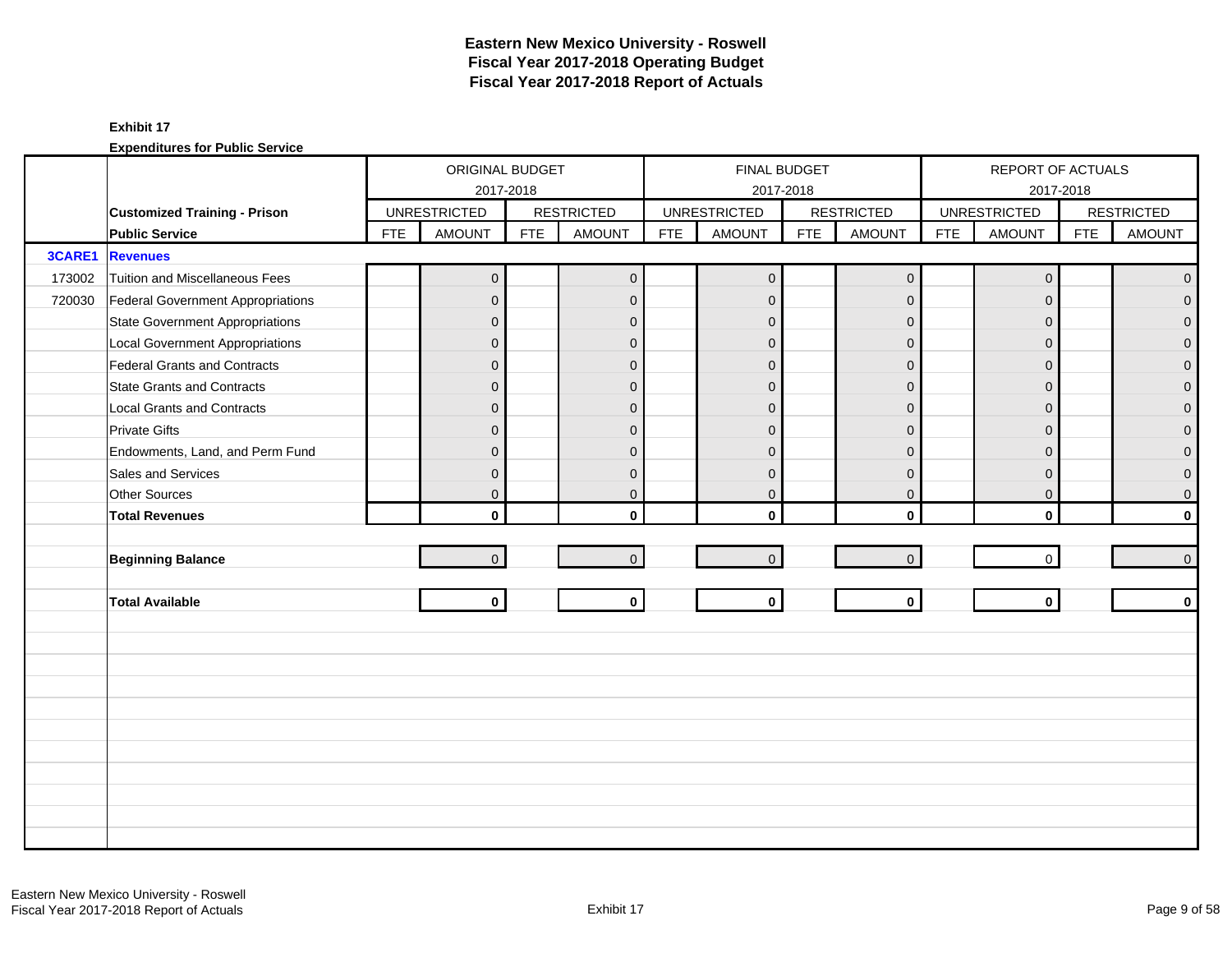|        |                                     | ORIGINAL BUDGET<br>2017-2018<br><b>UNRESTRICTED</b><br><b>AMOUNT</b><br><b>FTE</b><br><b>FTE</b><br>0.00<br>$\overline{0}$<br>0.00<br>0.00<br>0.00<br>$\overline{0}$<br>0.00<br>0.00<br>$\mathbf{0}$<br>0.00<br>0.00<br>$\overline{0}$<br>0.00<br>0.00<br>$\mathbf{0}$<br>0.00<br>0.00<br>$\overline{0}$<br>0.00<br>0.00<br>$\overline{0}$<br>0.00<br>$\overline{0}$<br>0.00<br>0.00<br>0.00<br>$\mathbf{0}$<br>0.00<br>0.00<br>$\overline{0}$<br>$\overline{0}$ |                |      |                   | <b>FINAL BUDGET</b> |                     |            |                   | REPORT OF ACTUALS |                     |            |                   |
|--------|-------------------------------------|------------------------------------------------------------------------------------------------------------------------------------------------------------------------------------------------------------------------------------------------------------------------------------------------------------------------------------------------------------------------------------------------------------------------------------------------------------------|----------------|------|-------------------|---------------------|---------------------|------------|-------------------|-------------------|---------------------|------------|-------------------|
|        |                                     |                                                                                                                                                                                                                                                                                                                                                                                                                                                                  |                |      |                   |                     | 2017-2018           |            |                   |                   |                     | 2017-2018  |                   |
|        | <b>Customized Training - Prison</b> |                                                                                                                                                                                                                                                                                                                                                                                                                                                                  |                |      | <b>RESTRICTED</b> |                     | <b>UNRESTRICTED</b> |            | <b>RESTRICTED</b> |                   | <b>UNRESTRICTED</b> |            | <b>RESTRICTED</b> |
|        | <b>Public Service</b>               |                                                                                                                                                                                                                                                                                                                                                                                                                                                                  |                |      | <b>AMOUNT</b>     | <b>FTE</b>          | <b>AMOUNT</b>       | <b>FTE</b> | <b>AMOUNT</b>     | <b>FTE</b>        | <b>AMOUNT</b>       | <b>FTE</b> | <b>AMOUNT</b>     |
| 3CARE1 | <b>Expenditures</b>                 |                                                                                                                                                                                                                                                                                                                                                                                                                                                                  |                |      |                   |                     |                     |            |                   |                   |                     |            |                   |
| 173002 | <b>Professional Salaries</b>        |                                                                                                                                                                                                                                                                                                                                                                                                                                                                  |                |      | $\mathbf{0}$      | 0.00                | $\overline{0}$      | 0.00       | $\mathbf{O}$      | 0.00              | $\overline{0}$      | 0.00       | $\overline{0}$    |
| 720030 | <b>Faculty Salaries</b>             |                                                                                                                                                                                                                                                                                                                                                                                                                                                                  |                |      | $\mathbf 0$       | 0.00                | $\overline{0}$      | 0.00       | $\overline{0}$    | 0.00              | $\mathbf{0}$        | 0.00       | $\overline{0}$    |
|        | <b>Support Salaries</b>             |                                                                                                                                                                                                                                                                                                                                                                                                                                                                  |                |      | $\mathbf 0$       | 0.00                | $\mathbf{0}$        | 0.00       | $\mathbf{0}$      | 0.00              | $\mathbf 0$         | 0.00       | $\overline{0}$    |
|        | <b>Temporary Salaries</b>           |                                                                                                                                                                                                                                                                                                                                                                                                                                                                  |                |      | $\mathbf 0$       | 0.00                | $\mathbf{0}$        | 0.00       | $\mathbf 0$       | 0.00              | $\mathbf{0}$        | 0.00       | 0                 |
|        | <b>Adjunct Salaries</b>             |                                                                                                                                                                                                                                                                                                                                                                                                                                                                  |                |      | $\mathbf 0$       | 0.00                | $\mathbf 0$         | 0.00       | $\mathbf 0$       | 0.00              | $\overline{0}$      | 0.00       | $\mathbf 0$       |
|        | <b>Technician Salaries</b>          |                                                                                                                                                                                                                                                                                                                                                                                                                                                                  |                |      | $\mathbf{0}$      | 0.00                | $\mathbf{0}$        | 0.00       | $\mathbf{0}$      | 0.00              | $\mathbf{0}$        | 0.00       | $\mathbf{0}$      |
|        | Other Salaries                      |                                                                                                                                                                                                                                                                                                                                                                                                                                                                  |                |      | $\mathbf{0}$      | 0.00                | $\mathbf{0}$        | 0.00       | $\mathbf{0}$      | 0.00              | $\mathbf{0}$        | 0.00       | $\mathbf 0$       |
|        | <b>Student Salaries</b>             |                                                                                                                                                                                                                                                                                                                                                                                                                                                                  |                |      | $\mathbf{0}$      | 0.00                | $\mathbf{0}$        | 0.00       | $\mathbf{0}$      | 0.00              | $\mathbf{0}$        | 0.00       | $\overline{0}$    |
|        | Federal Work-study Salaries         |                                                                                                                                                                                                                                                                                                                                                                                                                                                                  |                |      | $\mathbf 0$       | 0.00                | $\mathbf 0$         | 0.00       | $\mathbf{0}$      | 0.00              | $\overline{0}$      | 0.00       | $\mathbf 0$       |
|        | <b>State Work-study Salaries</b>    |                                                                                                                                                                                                                                                                                                                                                                                                                                                                  |                |      | $\mathbf 0$       | 0.00                | $\mathbf{0}$        | 0.00       | $\mathbf 0$       | 0.00              | $\mathbf 0$         | 0.00       | 0                 |
|        | Supplies                            |                                                                                                                                                                                                                                                                                                                                                                                                                                                                  |                |      | $\mathbf 0$       |                     | $\mathbf{0}$        |            | $\mathbf 0$       |                   | $\overline{0}$      |            | 0                 |
|        | Travel                              |                                                                                                                                                                                                                                                                                                                                                                                                                                                                  | $\overline{0}$ |      | $\Omega$          |                     | $\Omega$            |            | $\Omega$          |                   | $\Omega$            |            | $\overline{0}$    |
|        | Equipment                           |                                                                                                                                                                                                                                                                                                                                                                                                                                                                  | $\overline{0}$ |      | $\mathbf{0}$      |                     | $\Omega$            |            | $\mathbf{0}$      |                   | $\Omega$            |            | $\mathbf 0$       |
|        | <b>Utilities</b>                    |                                                                                                                                                                                                                                                                                                                                                                                                                                                                  | $\mathbf 0$    |      | $\mathbf{0}$      |                     | $\overline{0}$      |            | $\mathbf{0}$      |                   | 26                  |            | $\mathbf 0$       |
|        | Miscellaneous                       |                                                                                                                                                                                                                                                                                                                                                                                                                                                                  | $\overline{0}$ |      | $\mathbf{0}$      |                     | $\Omega$            |            | $\mathbf{0}$      |                   | $\mathbf{0}$        |            | 0                 |
|        | <b>Indirect Cost</b>                |                                                                                                                                                                                                                                                                                                                                                                                                                                                                  | $\mathbf 0$    |      | $\mathbf{0}$      |                     | $\mathbf{0}$        |            | $\mathbf{0}$      |                   | $\Omega$            |            | $\mathbf 0$       |
|        | Benefits                            |                                                                                                                                                                                                                                                                                                                                                                                                                                                                  | $\overline{0}$ |      | $\Omega$          |                     | $\Omega$            |            | $\mathbf{0}$      |                   | $\Omega$            |            | $\overline{0}$    |
|        | Services Rendered/Contracted        |                                                                                                                                                                                                                                                                                                                                                                                                                                                                  | $\overline{0}$ |      | $\mathbf{0}$      |                     | $\overline{0}$      |            | $\mathbf{0}$      |                   | $\mathbf 0$         |            | $\mathbf 0$       |
|        |                                     |                                                                                                                                                                                                                                                                                                                                                                                                                                                                  | $\overline{0}$ |      | $\Omega$          |                     | $\Omega$            |            | $\mathbf{0}$      |                   | $\Omega$            |            | $\mathbf 0$       |
|        | <b>Total Expenditures</b>           | 0.00                                                                                                                                                                                                                                                                                                                                                                                                                                                             | $\mathbf 0$    | 0.00 | $\mathbf 0$       | 0.00                | $\mathbf 0$         | 0.00       | $\pmb{0}$         | 0.00              | 26                  | 0.00       | 0                 |
|        |                                     |                                                                                                                                                                                                                                                                                                                                                                                                                                                                  |                |      |                   |                     |                     |            |                   |                   |                     |            |                   |
|        | Transfers To or (From)              |                                                                                                                                                                                                                                                                                                                                                                                                                                                                  | $\overline{0}$ |      | $\Omega$          |                     | $\mathbf 0$         |            | $\mathbf{0}$      |                   | $\overline{0}$      |            | $\mathbf{0}$      |
|        |                                     |                                                                                                                                                                                                                                                                                                                                                                                                                                                                  |                |      |                   |                     |                     |            |                   |                   |                     |            |                   |
|        | <b>Ending Balance</b>               | 0.00                                                                                                                                                                                                                                                                                                                                                                                                                                                             | 75,536         | 0.00 | $\mathbf{0}$      | 0.00                | 73,110              | 0.00       | $\mathbf{0}$      | 0.00              | 65,435              | 0.00       | $\mathbf{0}$      |
|        |                                     |                                                                                                                                                                                                                                                                                                                                                                                                                                                                  |                |      |                   |                     |                     |            |                   |                   |                     |            |                   |
|        |                                     |                                                                                                                                                                                                                                                                                                                                                                                                                                                                  |                |      |                   |                     |                     |            |                   |                   |                     |            |                   |
|        |                                     |                                                                                                                                                                                                                                                                                                                                                                                                                                                                  |                |      |                   |                     |                     |            |                   |                   |                     |            |                   |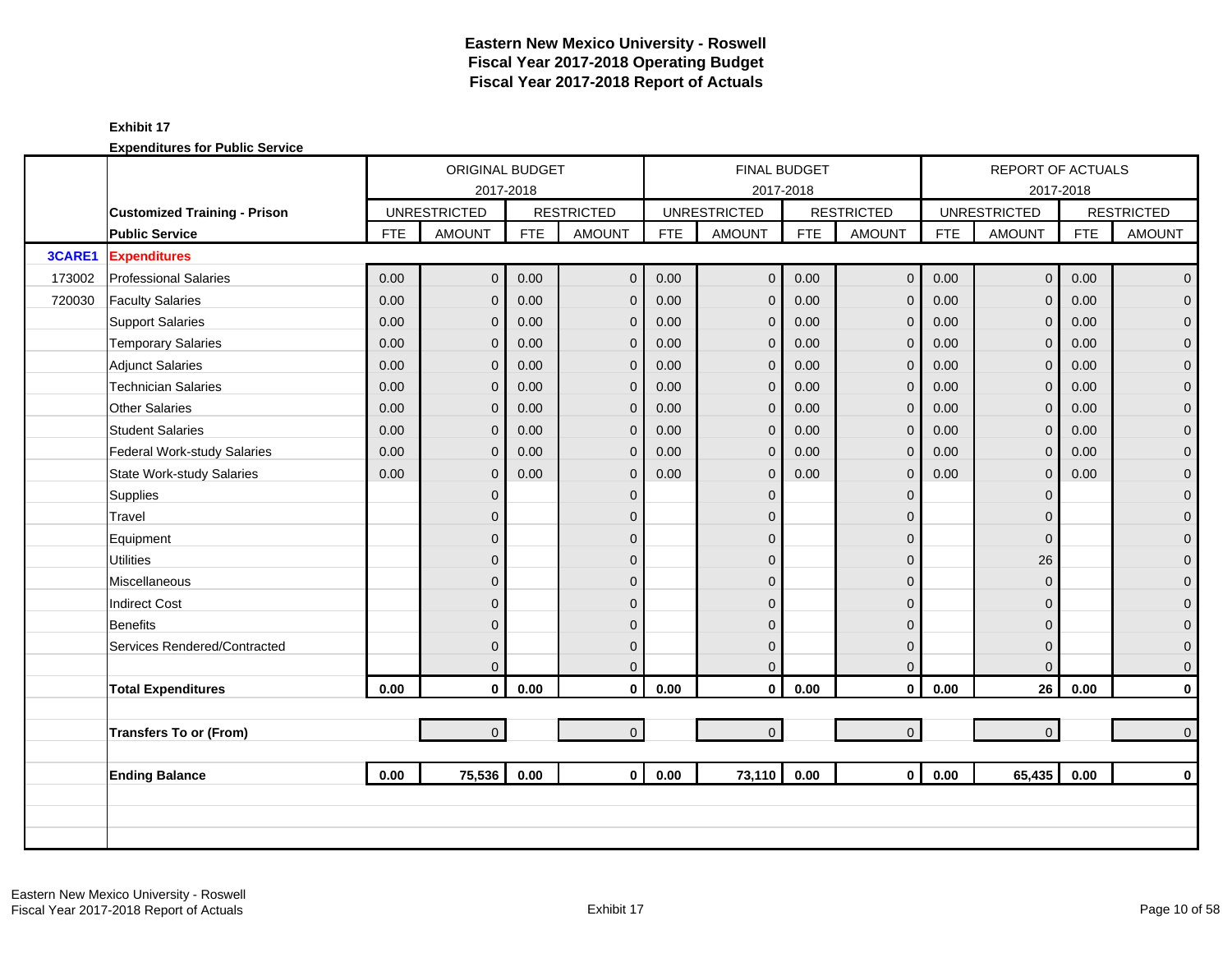|              |                                          |            | ORIGINAL BUDGET     |            |                   |            |                     | FINAL BUDGET |                   |            | REPORT OF ACTUALS   |            |                   |
|--------------|------------------------------------------|------------|---------------------|------------|-------------------|------------|---------------------|--------------|-------------------|------------|---------------------|------------|-------------------|
|              |                                          |            | 2017-2018           |            |                   |            |                     | 2017-2018    |                   |            | 2017-2018           |            |                   |
|              | <b>Customized Training - Prison</b>      |            | <b>UNRESTRICTED</b> |            | <b>RESTRICTED</b> |            | <b>UNRESTRICTED</b> |              | <b>RESTRICTED</b> |            | <b>UNRESTRICTED</b> |            | <b>RESTRICTED</b> |
|              | <b>Public Service</b>                    | <b>FTE</b> | <b>AMOUNT</b>       | <b>FTE</b> | <b>AMOUNT</b>     | <b>FTE</b> | <b>AMOUNT</b>       | <b>FTE</b>   | <b>AMOUNT</b>     | <b>FTE</b> | <b>AMOUNT</b>       | <b>FTE</b> | <b>AMOUNT</b>     |
| <b>3CTGQ</b> | <b>Revenues</b>                          |            |                     |            |                   |            |                     |              |                   |            |                     |            |                   |
| 173005       | Tuition and Miscellaneous Fees           |            | $\mathbf{0}$        |            | $\mathbf{0}$      |            | $\mathbf 0$         |              | $\mathbf 0$       |            | 17,351              |            | $\overline{0}$    |
| 720131       | <b>Federal Government Appropriations</b> |            | $\mathbf{0}$        |            | $\mathbf 0$       |            | $\mathbf 0$         |              | $\mathbf{0}$      |            | $\mathbf 0$         |            | $\overline{0}$    |
|              | <b>State Government Appropriations</b>   |            | $\overline{0}$      |            | $\mathbf{0}$      |            | $\Omega$            |              | $\mathbf{0}$      |            | $\Omega$            |            | $\overline{0}$    |
|              | <b>Local Government Appropriations</b>   |            | $\overline{0}$      |            | $\mathbf{0}$      |            | $\mathbf{0}$        |              | $\mathbf{0}$      |            | $\mathbf{0}$        |            | 0                 |
|              | Federal Grants and Contracts             |            | $\overline{0}$      |            | $\mathbf{0}$      |            | $\mathbf{0}$        |              | $\mathbf{0}$      |            | $\Omega$            |            | $\overline{0}$    |
|              | <b>State Grants and Contracts</b>        |            | $\overline{0}$      |            | $\Omega$          |            | $\Omega$            |              | $\Omega$          |            | $\Omega$            |            | $\Omega$          |
|              | <b>Local Grants and Contracts</b>        |            | $\overline{0}$      |            | $\mathbf{0}$      |            | $\Omega$            |              | $\mathbf{0}$      |            | $\Omega$            |            | $\mathbf 0$       |
|              | <b>Private Gifts</b>                     |            | $\overline{0}$      |            | $\mathbf{0}$      |            | $\mathbf{0}$        |              | $\overline{0}$    |            | $\Omega$            |            | $\overline{0}$    |
|              | Endowments, Land, and Perm Fund          |            | $\overline{0}$      |            | $\mathbf{0}$      |            | $\Omega$            |              | $\mathbf{0}$      |            | $\mathbf{0}$        |            | $\overline{0}$    |
|              | Sales and Services                       |            | $\Omega$            |            | $\mathbf{0}$      |            | $\Omega$            |              | $\mathbf{0}$      |            | $\Omega$            |            | $\mathbf 0$       |
|              | Other Sources                            |            | 25,000              |            | $\mathbf 0$       |            | 25,000              |              | $\mathbf 0$       |            | $\mathbf{0}$        |            | $\mathbf 0$       |
|              | <b>Total Revenues</b>                    |            | 25,000              |            | $\mathbf{0}$      |            | 25,000              |              | $\mathbf 0$       |            | 17,351              |            | $\mathbf 0$       |
|              |                                          |            |                     |            |                   |            |                     |              |                   |            |                     |            |                   |
|              | <b>Beginning Balance</b>                 |            | 50,536              |            | $\overline{0}$    |            | 48,110              |              | $\mathbf{0}$      |            | 48,110              |            | $\mathbf 0$       |
|              |                                          |            |                     |            |                   |            |                     |              |                   |            |                     |            |                   |
|              | <b>Total Available</b>                   |            | 75,536              |            | $\mathbf{0}$      |            | 73,110              |              | $\mathbf 0$       |            | 65,461              |            | $\mathbf 0$       |
|              |                                          |            |                     |            |                   |            |                     |              |                   |            |                     |            |                   |
|              |                                          |            |                     |            |                   |            |                     |              |                   |            |                     |            |                   |
|              |                                          |            |                     |            |                   |            |                     |              |                   |            |                     |            |                   |
|              |                                          |            |                     |            |                   |            |                     |              |                   |            |                     |            |                   |
|              |                                          |            |                     |            |                   |            |                     |              |                   |            |                     |            |                   |
|              |                                          |            |                     |            |                   |            |                     |              |                   |            |                     |            |                   |
|              |                                          |            |                     |            |                   |            |                     |              |                   |            |                     |            |                   |
|              |                                          |            |                     |            |                   |            |                     |              |                   |            |                     |            |                   |
|              |                                          |            |                     |            |                   |            |                     |              |                   |            |                     |            |                   |
|              |                                          |            |                     |            |                   |            |                     |              |                   |            |                     |            |                   |
|              |                                          |            |                     |            |                   |            |                     |              |                   |            |                     |            |                   |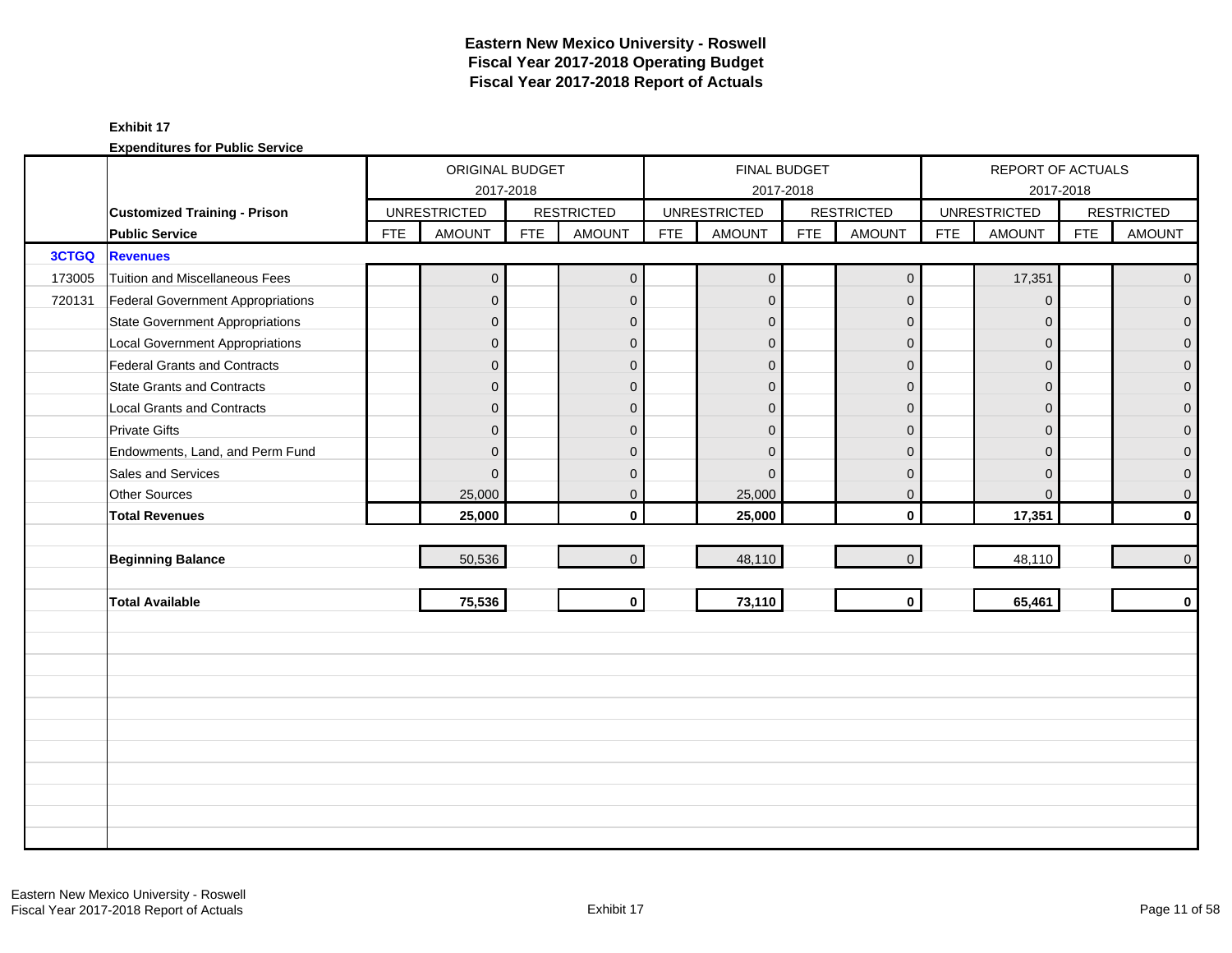|        |                                                              |            | <b>ORIGINAL BUDGET</b>               |            |                   |            | <b>FINAL BUDGET</b>                  |            |                   |            | <b>REPORT OF ACTUALS</b> |            |                   |
|--------|--------------------------------------------------------------|------------|--------------------------------------|------------|-------------------|------------|--------------------------------------|------------|-------------------|------------|--------------------------|------------|-------------------|
|        |                                                              |            | 2017-2018                            |            | <b>RESTRICTED</b> |            | 2017-2018                            |            | <b>RESTRICTED</b> |            | <b>UNRESTRICTED</b>      | 2017-2018  | <b>RESTRICTED</b> |
|        | <b>Customized Training - Prison</b><br><b>Public Service</b> | <b>FTE</b> | <b>UNRESTRICTED</b><br><b>AMOUNT</b> | <b>FTE</b> | <b>AMOUNT</b>     | <b>FTE</b> | <b>UNRESTRICTED</b><br><b>AMOUNT</b> | <b>FTE</b> | <b>AMOUNT</b>     | <b>FTE</b> | <b>AMOUNT</b>            | <b>FTE</b> | <b>AMOUNT</b>     |
| 3CTGQ  | <b>Expenditures</b>                                          |            |                                      |            |                   |            |                                      |            |                   |            |                          |            |                   |
| 173005 | <b>Professional Salaries</b>                                 | 0.25       | 13,424                               | 0.00       | $\mathbf{0}$      | 0.25       | 13,424                               | 0.00       | $\mathbf 0$       | 0.25       | 13,625                   | 0.00       | $\mathbf 0$       |
|        |                                                              | 0.00       |                                      |            |                   |            |                                      | 0.00       |                   |            |                          | 0.00       |                   |
| 720131 | <b>Faculty Salaries</b>                                      |            | $\overline{0}$                       | 0.00       | $\mathbf 0$       | 0.00       | $\mathbf 0$                          |            | $\overline{0}$    | 0.00       | $\mathbf 0$              |            | $\overline{0}$    |
|        | <b>Support Salaries</b>                                      | 0.00       | $\mathbf{0}$                         | 0.00       | $\mathbf 0$       | 0.00       | $\mathbf 0$                          | 0.00       | $\mathbf{0}$      | 0.00       | $\mathbf 0$              | 0.00       | $\mathbf 0$       |
|        | <b>Temporary Salaries</b>                                    | 0.00       | $\overline{0}$                       | 0.00       | $\mathbf 0$       | 0.00       | $\mathbf{0}$                         | 0.00       | $\mathbf 0$       | 0.00       | $\mathbf{0}$             | 0.00       | 0                 |
|        | <b>Adjunct Salaries</b>                                      | 0.00       | $\overline{0}$                       | 0.00       | $\mathbf 0$       | 0.00       | $\mathbf 0$                          | 0.00       | $\mathbf 0$       | 0.00       | $\mathbf{0}$             | 0.00       | $\mathbf 0$       |
|        | <b>Technician Salaries</b>                                   | 0.00       | $\Omega$                             | 0.00       | $\mathbf{0}$      | 0.00       | $\mathbf{0}$                         | 0.00       | $\mathbf{0}$      | 0.00       | $\overline{0}$           | 0.00       | $\mathbf{0}$      |
|        | Other Salaries                                               | 0.00       | $\Omega$                             | 0.00       | $\mathbf{0}$      | 0.00       | $\mathbf{0}$                         | 0.00       | $\mathbf{0}$      | 0.00       | $\mathbf{0}$             | 0.00       | $\mathbf 0$       |
|        | <b>Student Salaries</b>                                      | 0.00       | $\overline{0}$                       | 0.00       | $\overline{0}$    | 0.00       | $\overline{0}$                       | 0.00       | $\mathbf{0}$      | 0.00       | $\Omega$                 | 0.00       | $\overline{0}$    |
|        | Federal Work-study Salaries                                  | 0.00       | $\overline{0}$                       | 0.00       | $\mathbf 0$       | 0.00       | $\mathbf{0}$                         | 0.00       | $\mathbf{0}$      | 0.00       | $\overline{0}$           | 0.00       | $\mathbf 0$       |
|        | State Work-study Salaries                                    | 0.00       | $\Omega$                             | 0.00       | $\mathbf{0}$      | 0.00       | $\mathbf{0}$                         | 0.00       | $\mathbf{0}$      | 0.00       | $\overline{0}$           | 0.00       | $\mathbf 0$       |
|        | Supplies                                                     |            | 30,000                               |            | $\mathbf{0}$      |            | 30,000                               |            | $\mathbf{0}$      |            | 11,826                   |            | $\mathbf 0$       |
|        | Travel                                                       |            | $\overline{0}$                       |            | $\Omega$          |            | $\Omega$                             |            | $\mathbf{0}$      |            | 300                      |            | $\mathbf{0}$      |
|        | Equipment                                                    |            | $\overline{0}$                       |            | $\mathbf{0}$      |            | $\Omega$                             |            | $\mathbf 0$       |            | $\mathbf{0}$             |            | $\mathbf 0$       |
|        | <b>Utilities</b>                                             |            | $\mathbf 0$                          |            | $\mathbf{0}$      |            | $\overline{0}$                       |            | $\mathbf{0}$      |            | $\Omega$                 |            | $\mathbf 0$       |
|        | Miscellaneous                                                |            | $\overline{0}$                       |            | $\mathbf{0}$      |            | $\Omega$                             |            | $\mathbf{0}$      |            | $\Omega$                 |            | 0                 |
|        | <b>Indirect Cost</b>                                         |            | $\Omega$                             |            | $\mathbf{0}$      |            | $\Omega$                             |            | $\mathbf{0}$      |            | $\Omega$                 |            | $\mathbf 0$       |
|        | Benefits                                                     |            | 6,040                                |            | $\Omega$          |            | 6,040                                |            | $\mathbf{0}$      |            | 3,620                    |            | $\overline{0}$    |
|        | Services Rendered/Contracted                                 |            | $\overline{0}$                       |            | $\mathbf{0}$      |            | $\Omega$                             |            | $\mathbf{0}$      |            | $\mathbf 0$              |            | $\mathbf 0$       |
|        |                                                              |            | $\Omega$                             |            | $\Omega$          |            | $\Omega$                             |            | $\mathbf{0}$      |            | $\Omega$                 |            | $\mathbf 0$       |
|        | <b>Total Expenditures</b>                                    | 0.25       | 49,464                               | 0.00       | $\mathbf 0$       | 0.25       | 49,464                               | 0.00       | $\mathbf 0$       | 0.25       | 29,371                   | 0.00       | 0                 |
|        |                                                              |            |                                      |            |                   |            |                                      |            |                   |            |                          |            |                   |
|        | <b>Transfers To or (From)</b>                                |            | $\overline{0}$                       |            | $\mathbf{0}$      |            | $\mathbf 0$                          |            | $\mathbf{0}$      |            | $\overline{0}$           |            | $\overline{0}$    |
|        | <b>Ending Balance</b>                                        | 0.25       | 26,072                               | 0.00       | $\mathbf{0}$      | 0.25       | 23,646                               | 0.00       | $\mathbf 0$       | 0.25       | 36,090                   | 0.00       | $\mathbf{0}$      |
|        |                                                              |            |                                      |            |                   |            |                                      |            |                   |            |                          |            |                   |
|        |                                                              |            |                                      |            |                   |            |                                      |            |                   |            |                          |            |                   |
|        |                                                              |            |                                      |            |                   |            |                                      |            |                   |            |                          |            |                   |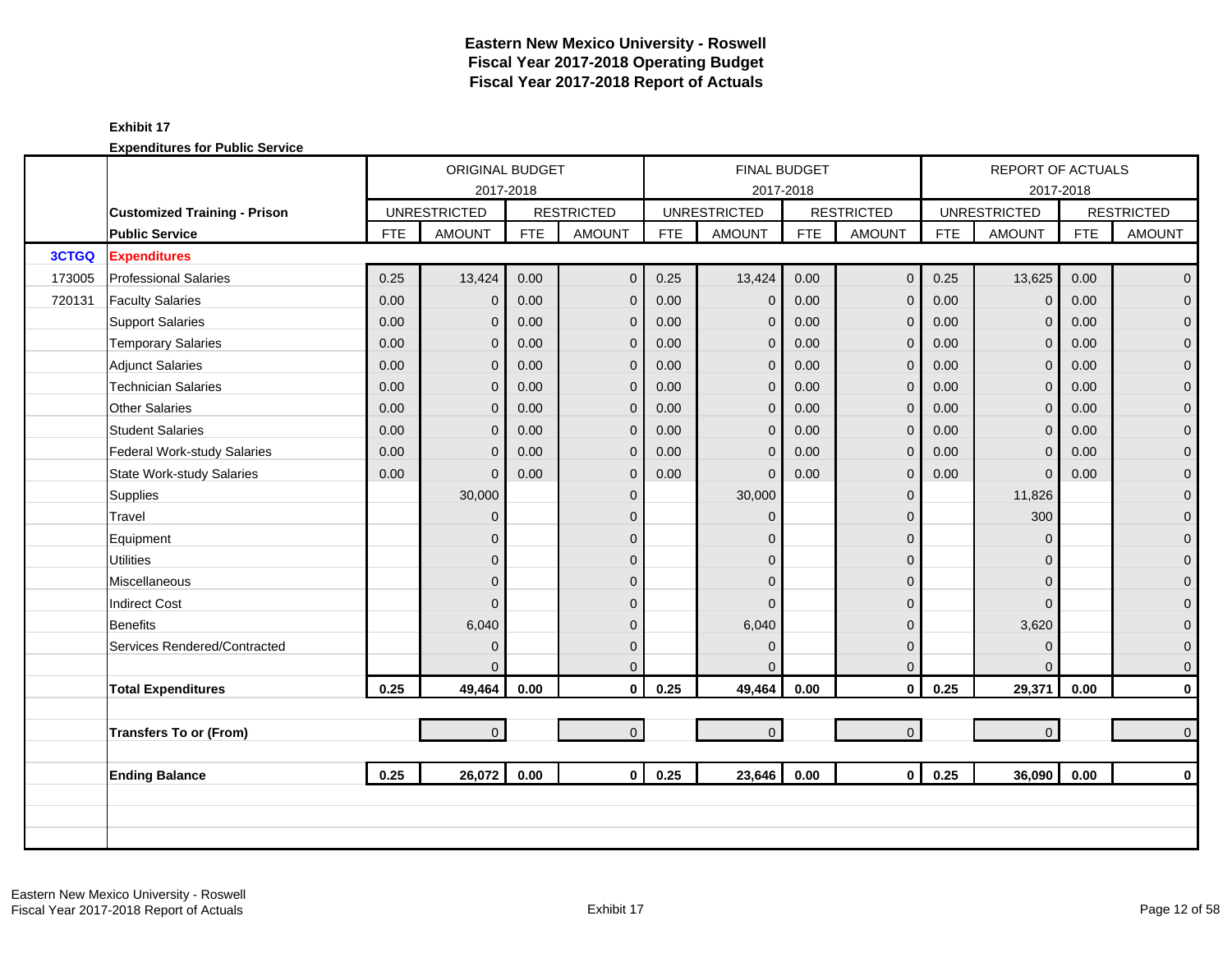|        |                                        |            | ORIGINAL BUDGET     |            |                   |            |                     | FINAL BUDGET |                   |            | REPORT OF ACTUALS   |            |                   |
|--------|----------------------------------------|------------|---------------------|------------|-------------------|------------|---------------------|--------------|-------------------|------------|---------------------|------------|-------------------|
|        |                                        |            | 2017-2018           |            |                   |            |                     | 2017-2018    |                   |            | 2017-2018           |            |                   |
|        | <b>Customized Training MLS</b>         |            | <b>UNRESTRICTED</b> |            | <b>RESTRICTED</b> |            | <b>UNRESTRICTED</b> |              | <b>RESTRICTED</b> |            | <b>UNRESTRICTED</b> |            | <b>RESTRICTED</b> |
|        | <b>Public Service</b>                  | <b>FTE</b> | <b>AMOUNT</b>       | <b>FTE</b> | <b>AMOUNT</b>     | <b>FTE</b> | <b>AMOUNT</b>       | <b>FTE</b>   | <b>AMOUNT</b>     | <b>FTE</b> | <b>AMOUNT</b>       | <b>FTE</b> | <b>AMOUNT</b>     |
|        | <b>3CTGQM</b> Revenues                 |            |                     |            |                   |            |                     |              |                   |            |                     |            |                   |
| 173027 | Tuition and Miscellaneous Fees         |            | $\overline{0}$      |            | $\mathbf{0}$      |            | $\mathbf 0$         |              | $\mathbf 0$       |            | 14,795              |            | $\overline{0}$    |
| 720131 | Federal Government Appropriations      |            | $\overline{0}$      |            | $\mathbf{0}$      |            | $\mathbf{0}$        |              | $\overline{0}$    |            | $\mathbf{0}$        |            | $\overline{0}$    |
|        | <b>State Government Appropriations</b> |            | $\overline{0}$      |            | $\mathbf{0}$      |            | $\mathbf{0}$        |              | $\mathbf{0}$      |            | $\overline{0}$      |            | $\overline{0}$    |
|        | <b>Local Government Appropriations</b> |            | $\overline{0}$      |            | $\mathbf{0}$      |            | $\Omega$            |              | $\mathbf{0}$      |            | $\Omega$            |            | $\mathbf 0$       |
|        | <b>Federal Grants and Contracts</b>    |            | $\overline{0}$      |            | $\mathbf{0}$      |            | $\mathbf{0}$        |              | $\mathbf{0}$      |            | $\Omega$            |            | $\overline{0}$    |
|        | <b>State Grants and Contracts</b>      |            | $\overline{0}$      |            | $\mathbf{0}$      |            | $\overline{0}$      |              | $\mathbf{0}$      |            | $\overline{0}$      |            | $\mathbf{0}$      |
|        | <b>Local Grants and Contracts</b>      |            | $\overline{0}$      |            | $\mathbf 0$       |            | $\Omega$            |              | $\mathbf{0}$      |            | $\mathbf{0}$        |            | 0                 |
|        | <b>Private Gifts</b>                   |            | $\overline{0}$      |            | $\mathbf{0}$      |            | $\Omega$            |              | $\mathbf{0}$      |            | $\Omega$            |            | $\overline{0}$    |
|        | Endowments, Land, and Perm Fund        |            | $\overline{0}$      |            | $\mathbf{0}$      |            | $\Omega$            |              | $\mathbf{0}$      |            | $\Omega$            |            | 0                 |
|        | Sales and Services                     |            | $\Omega$            |            | $\mathbf{0}$      |            | $\Omega$            |              | $\mathbf{0}$      |            | $\Omega$            |            | 0                 |
|        | Other Sources                          |            | 15,000              |            | $\mathbf 0$       |            | 15,000              |              | $\mathbf 0$       |            | $\mathbf{0}$        |            | 0                 |
|        | <b>Total Revenues</b>                  |            | 15,000              |            | $\mathbf{0}$      |            | 15,000              |              | $\mathbf 0$       |            | 14,795              |            | $\mathbf 0$       |
|        |                                        |            |                     |            |                   |            |                     |              |                   |            |                     |            |                   |
|        | <b>Beginning Balance</b>               |            | 10,311              |            | $\overline{0}$    |            | 3,478               |              | $\mathbf{0}$      |            | 3,478               |            | $\pmb{0}$         |
|        |                                        |            |                     |            |                   |            |                     |              |                   |            |                     |            |                   |
|        | <b>Total Available</b>                 |            | 25,311              |            | $\mathbf 0$       |            | 18,478              |              | $\mathbf 0$       |            | 18,273              |            | $\mathbf 0$       |
|        |                                        |            |                     |            |                   |            |                     |              |                   |            |                     |            |                   |
|        |                                        |            |                     |            |                   |            |                     |              |                   |            |                     |            |                   |
|        |                                        |            |                     |            |                   |            |                     |              |                   |            |                     |            |                   |
|        |                                        |            |                     |            |                   |            |                     |              |                   |            |                     |            |                   |
|        |                                        |            |                     |            |                   |            |                     |              |                   |            |                     |            |                   |
|        |                                        |            |                     |            |                   |            |                     |              |                   |            |                     |            |                   |
|        |                                        |            |                     |            |                   |            |                     |              |                   |            |                     |            |                   |
|        |                                        |            |                     |            |                   |            |                     |              |                   |            |                     |            |                   |
|        |                                        |            |                     |            |                   |            |                     |              |                   |            |                     |            |                   |
|        |                                        |            |                     |            |                   |            |                     |              |                   |            |                     |            |                   |
|        |                                        |            |                     |            |                   |            |                     |              |                   |            |                     |            |                   |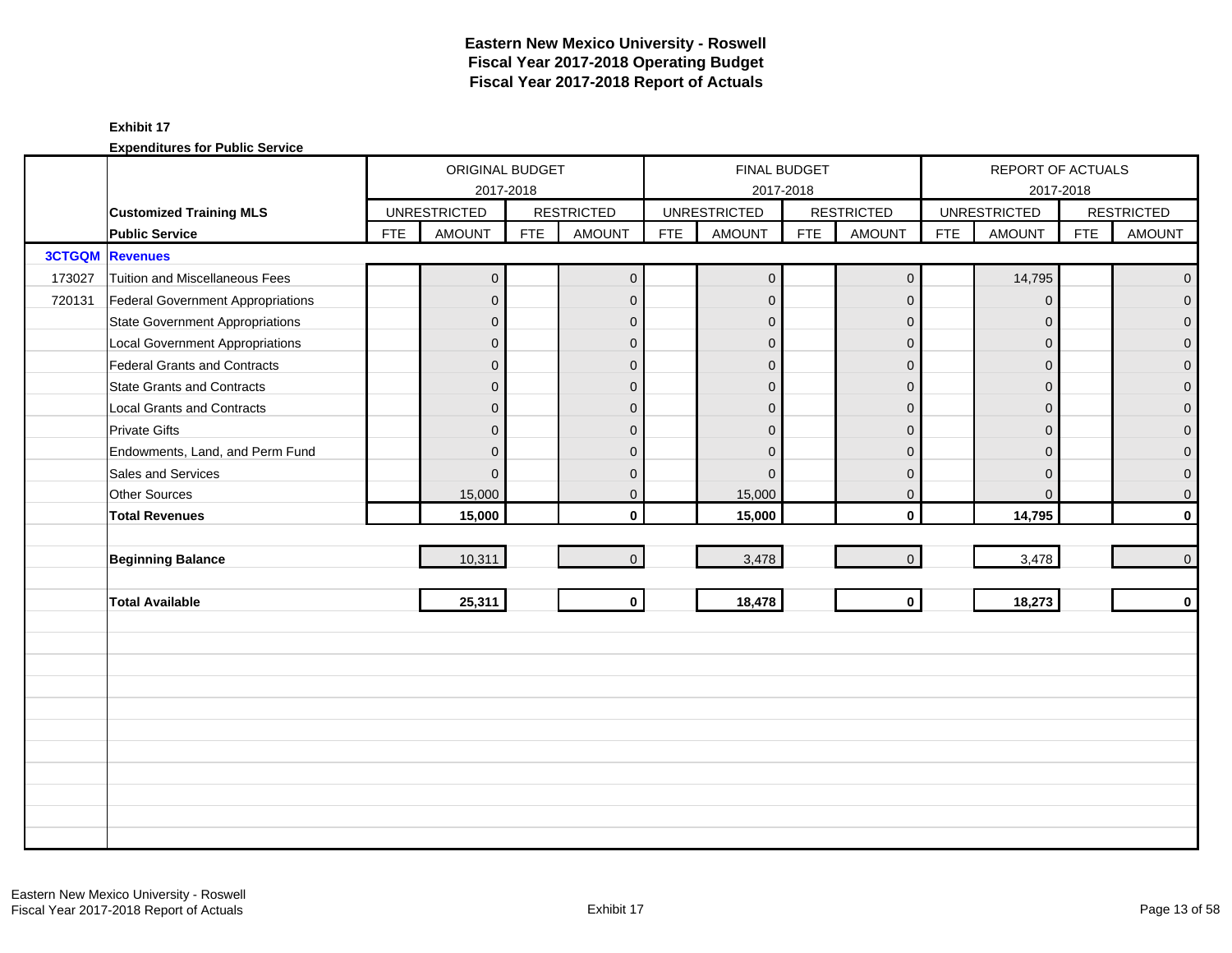|        |                                  |            | ORIGINAL BUDGET     |            |                   |            | <b>FINAL BUDGET</b> |            |                   |            | <b>REPORT OF ACTUALS</b> |            |                   |
|--------|----------------------------------|------------|---------------------|------------|-------------------|------------|---------------------|------------|-------------------|------------|--------------------------|------------|-------------------|
|        |                                  |            | 2017-2018           |            |                   |            |                     | 2017-2018  |                   |            |                          | 2017-2018  |                   |
|        | <b>Customized Training MLS</b>   |            | <b>UNRESTRICTED</b> |            | <b>RESTRICTED</b> |            | <b>UNRESTRICTED</b> |            | <b>RESTRICTED</b> |            | <b>UNRESTRICTED</b>      |            | <b>RESTRICTED</b> |
|        | <b>Public Service</b>            | <b>FTE</b> | <b>AMOUNT</b>       | <b>FTE</b> | <b>AMOUNT</b>     | <b>FTE</b> | <b>AMOUNT</b>       | <b>FTE</b> | <b>AMOUNT</b>     | <b>FTE</b> | <b>AMOUNT</b>            | <b>FTE</b> | <b>AMOUNT</b>     |
|        | <b>3CTGQM</b> Expenditures       |            |                     |            |                   |            |                     |            |                   |            |                          |            |                   |
| 173027 | <b>Professional Salaries</b>     | 0.15       | 8,054               | 0.00       | $\overline{0}$    | 0.15       | 8,054               | 0.00       | $\mathbf 0$       | 0.00       | $\overline{0}$           | 0.00       | $\overline{0}$    |
| 720131 | <b>Faculty Salaries</b>          | 0.00       | $\mathbf{0}$        | 0.00       | $\mathbf{0}$      | 0.00       | $\mathbf 0$         | 0.00       | $\mathbf{0}$      | 0.00       | $\Omega$                 | 0.00       | $\overline{0}$    |
|        | <b>Support Salaries</b>          | 0.00       | 0                   | 0.00       | $\mathbf{0}$      | 0.00       | $\mathbf{0}$        | 0.00       | $\mathbf 0$       | 0.00       | $\mathbf{0}$             | 0.00       | $\overline{0}$    |
|        | <b>Temporary Salaries</b>        | 0.00       | $\mathbf{0}$        | 0.00       | $\mathbf{0}$      | 0.00       | $\mathbf 0$         | 0.00       | $\mathbf{0}$      | 0.00       | $\mathbf{0}$             | 0.00       | $\mathbf 0$       |
|        | <b>Adjunct Salaries</b>          | 0.00       | 0                   | 0.00       | $\mathbf{0}$      | 0.00       | $\mathbf{0}$        | 0.00       | $\mathbf{0}$      | 0.00       | $\Omega$                 | 0.00       | $\mathbf{O}$      |
|        | <b>Technician Salaries</b>       | 0.00       | 0                   | 0.00       | $\mathbf{0}$      | 0.00       | $\mathbf{0}$        | 0.00       | $\mathbf{0}$      | 0.00       | $\Omega$                 | 0.00       | $\mathbf{0}$      |
|        | Other Salaries                   | 0.00       | 0                   | 0.00       | $\mathbf{0}$      | 0.00       | $\mathbf 0$         | 0.00       | $\mathbf{0}$      | 0.00       | $\Omega$                 | 0.00       | $\mathbf{O}$      |
|        | <b>Student Salaries</b>          | 0.00       | 0                   | 0.00       | $\mathbf{0}$      | 0.00       | $\mathbf{0}$        | 0.00       | $\mathbf{0}$      | 0.00       | $\Omega$                 | 0.00       | $\overline{0}$    |
|        | Federal Work-study Salaries      | 0.00       | 0                   | 0.00       | $\mathbf{0}$      | 0.00       | $\overline{0}$      | 0.00       | $\mathbf 0$       | 0.00       | $\mathbf{0}$             | 0.00       | $\mathbf{O}$      |
|        | <b>State Work-study Salaries</b> | 0.00       | 0                   | 0.00       | $\mathbf 0$       | 0.00       | $\mathbf 0$         | 0.00       | $\mathbf 0$       | 0.00       | 0                        | 0.00       | $\mathbf 0$       |
|        | Supplies                         |            | 16,500              |            | $\mathbf 0$       |            | 16,500              |            | $\mathbf{0}$      |            | $\Omega$                 |            | $\mathbf{O}$      |
|        | Travel                           |            | $\Omega$            |            | $\Omega$          |            | $\Omega$            |            | $\mathbf{0}$      |            | $\Omega$                 |            | $\mathbf{0}$      |
|        | Equipment                        |            | 0                   |            | $\Omega$          |            | $\Omega$            |            | $\mathbf{0}$      |            | $\Omega$                 |            | $\mathbf 0$       |
|        | <b>Utilities</b>                 |            | 0                   |            | $\mathbf{0}$      |            | $\Omega$            |            | $\mathbf{0}$      |            | $\Omega$                 |            | $\mathbf{O}$      |
|        | Miscellaneous                    |            | 0                   |            | $\mathbf{0}$      |            | $\Omega$            |            | $\mathbf 0$       |            | $\Omega$                 |            | $\mathbf{O}$      |
|        | <b>Indirect Cost</b>             |            | $\Omega$            |            | $\mathbf{0}$      |            | $\Omega$            |            | $\mathbf 0$       |            | $\Omega$                 |            | $\pmb{0}$         |
|        | Benefits                         |            | 3,624               |            | $\Omega$          |            | 3,624               |            | $\overline{0}$    |            | $\Omega$                 |            | $\mathbf{0}$      |
|        | Services Rendered/Contracted     |            | $\Omega$            |            | $\mathbf{0}$      |            | $\mathbf 0$         |            | $\mathbf{0}$      |            | 14,356                   |            | $\mathbf 0$       |
|        |                                  |            | $\Omega$            |            | $\Omega$          |            | $\Omega$            |            | $\mathbf{0}$      |            | $\Omega$                 |            | $\mathbf{0}$      |
|        | <b>Total Expenditures</b>        | 0.15       | 28,178              | 0.00       | $\mathbf 0$       | 0.15       | 28,178              | 0.00       | $\mathbf 0$       | 0.00       | 14,356                   | 0.00       | $\mathbf{0}$      |
|        |                                  |            |                     |            |                   |            |                     |            |                   |            |                          |            |                   |
|        | <b>Transfers To or (From)</b>    |            | $\overline{0}$      |            | $\overline{0}$    |            | $\mathbf{0}$        |            | $\mathbf{0}$      |            | $\Omega$                 |            | $\overline{0}$    |
|        |                                  |            |                     |            |                   |            |                     |            |                   |            |                          |            |                   |
|        | <b>Ending Balance</b>            | 0.15       | (2,867)             | 0.00       | 0 <sup>1</sup>    | 0.15       | (9,700)             | 0.00       | $\mathbf{0}$      | 0.00       | 3,917                    | 0.00       | $\mathbf{0}$      |
|        |                                  |            |                     |            |                   |            |                     |            |                   |            |                          |            |                   |
|        |                                  |            |                     |            |                   |            |                     |            |                   |            |                          |            |                   |
|        |                                  |            |                     |            |                   |            |                     |            |                   |            |                          |            |                   |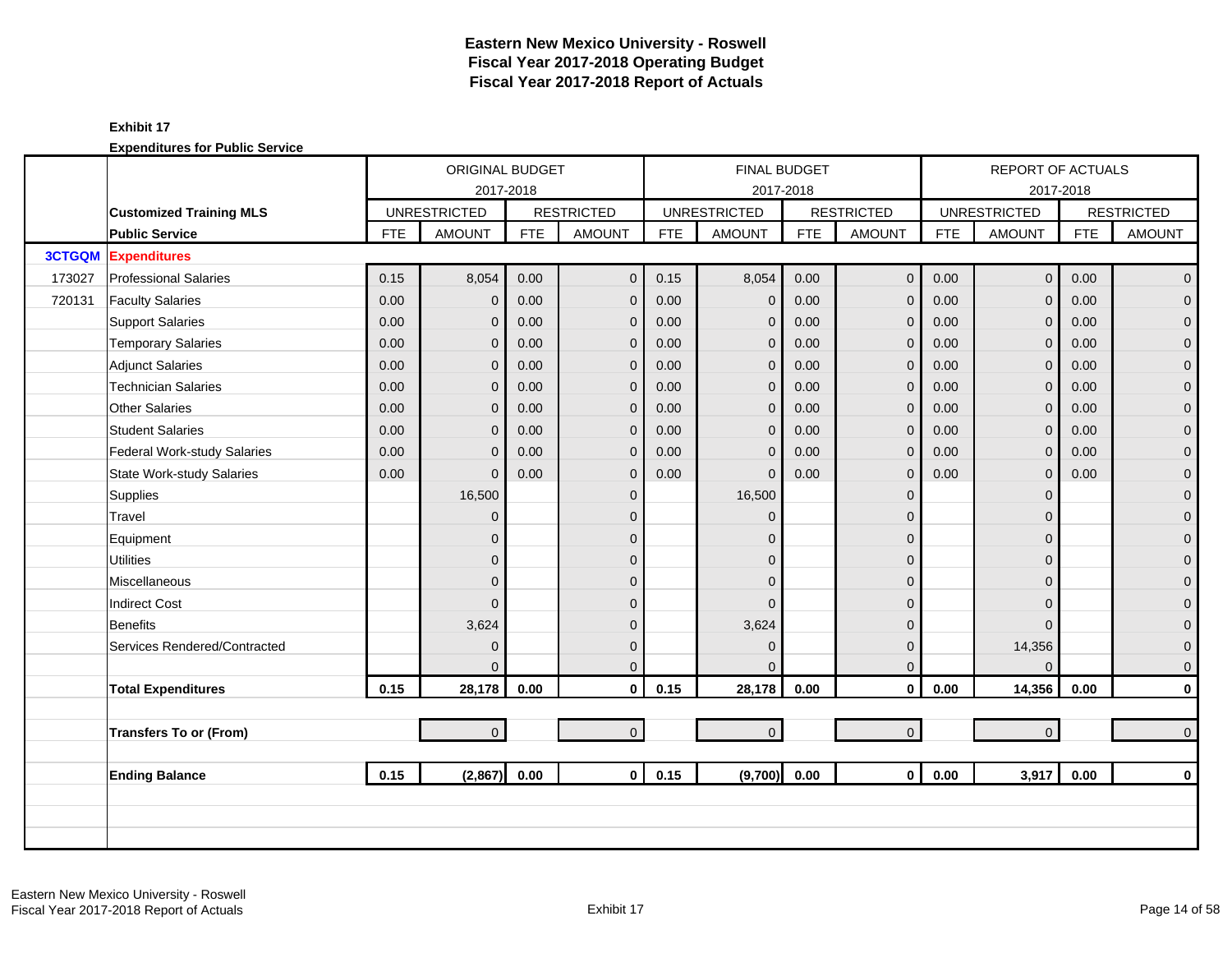|               |                                           |            | ORIGINAL BUDGET     |            |                   |            | FINAL BUDGET        |            |                   |            | REPORT OF ACTUALS   |            |                   |
|---------------|-------------------------------------------|------------|---------------------|------------|-------------------|------------|---------------------|------------|-------------------|------------|---------------------|------------|-------------------|
|               |                                           |            | 2017-2018           |            |                   |            | 2017-2018           |            |                   |            | 2017-2018           |            |                   |
|               | <b>Customized Training Youth Offender</b> |            | <b>UNRESTRICTED</b> |            | <b>RESTRICTED</b> |            | <b>UNRESTRICTED</b> |            | <b>RESTRICTED</b> |            | <b>UNRESTRICTED</b> |            | <b>RESTRICTED</b> |
|               | <b>Public Service</b>                     | <b>FTE</b> | <b>AMOUNT</b>       | <b>FTE</b> | <b>AMOUNT</b>     | <b>FTE</b> | <b>AMOUNT</b>       | <b>FTE</b> | <b>AMOUNT</b>     | <b>FTE</b> | <b>AMOUNT</b>       | <b>FTE</b> | <b>AMOUNT</b>     |
| <b>3CTGQY</b> | <b>Revenues</b>                           |            |                     |            |                   |            |                     |            |                   |            |                     |            |                   |
| 173029        | Tuition and Miscellaneous Fees            |            | $\overline{0}$      |            | $\mathbf{0}$      |            | $\mathbf 0$         |            | $\mathbf 0$       |            | $\mathbf 0$         |            | $\mathbf{0}$      |
| 720131        | Federal Government Appropriations         |            | $\overline{0}$      |            | $\mathbf{0}$      |            | $\mathbf{0}$        |            | $\mathbf{0}$      |            | $\mathbf{0}$        |            | $\overline{0}$    |
|               | <b>State Government Appropriations</b>    |            | $\overline{0}$      |            | $\mathbf{0}$      |            | $\mathbf{0}$        |            | $\mathbf 0$       |            | $\overline{0}$      |            | $\overline{0}$    |
|               | <b>Local Government Appropriations</b>    |            | $\overline{0}$      |            | $\mathbf{0}$      |            | $\Omega$            |            | $\mathbf{0}$      |            | $\Omega$            |            | $\mathbf 0$       |
|               | <b>Federal Grants and Contracts</b>       |            | $\overline{0}$      |            | $\mathbf{0}$      |            | $\mathbf{0}$        |            | $\mathbf{0}$      |            | $\Omega$            |            | $\overline{0}$    |
|               | <b>State Grants and Contracts</b>         |            | $\overline{0}$      |            | $\mathbf{0}$      |            | $\overline{0}$      |            | $\mathbf{0}$      |            | $\overline{0}$      |            | $\mathbf{0}$      |
|               | <b>Local Grants and Contracts</b>         |            | $\overline{0}$      |            | $\mathbf 0$       |            | $\mathbf{0}$        |            | $\mathbf{0}$      |            | $\mathbf{0}$        |            | 0                 |
|               | <b>Private Gifts</b>                      |            | $\overline{0}$      |            | $\mathbf{0}$      |            | $\Omega$            |            | $\mathbf{0}$      |            | $\Omega$            |            | $\overline{0}$    |
|               | Endowments, Land, and Perm Fund           |            | $\overline{0}$      |            | $\mathbf{0}$      |            | $\Omega$            |            | $\mathbf{0}$      |            | $\Omega$            |            | 0                 |
|               | Sales and Services                        |            | $\mathbf{0}$        |            | $\mathbf{0}$      |            | $\Omega$            |            | $\mathbf{0}$      |            | $\overline{0}$      |            | 0                 |
|               | Other Sources                             |            | 2,500               |            | $\mathbf 0$       |            | 2,500               |            | $\mathbf 0$       |            | $\mathbf 0$         |            | 0                 |
|               | <b>Total Revenues</b>                     |            | 2,500               |            | $\mathbf{0}$      |            | 2,500               |            | $\mathbf 0$       |            | $\mathbf{0}$        |            | $\mathbf 0$       |
|               |                                           |            |                     |            |                   |            |                     |            |                   |            |                     |            |                   |
|               | <b>Beginning Balance</b>                  |            | (3,500)             |            | $\overline{0}$    |            | (3,881)             |            | $\mathbf{0}$      |            | (3,881)             |            | $\pmb{0}$         |
|               |                                           |            |                     |            |                   |            |                     |            |                   |            |                     |            |                   |
|               | <b>Total Available</b>                    |            | (1,000)             |            | $\mathbf 0$       |            | (1, 381)            |            | $\mathbf 0$       |            | (3,881)             |            | $\mathbf 0$       |
|               |                                           |            |                     |            |                   |            |                     |            |                   |            |                     |            |                   |
|               |                                           |            |                     |            |                   |            |                     |            |                   |            |                     |            |                   |
|               |                                           |            |                     |            |                   |            |                     |            |                   |            |                     |            |                   |
|               |                                           |            |                     |            |                   |            |                     |            |                   |            |                     |            |                   |
|               |                                           |            |                     |            |                   |            |                     |            |                   |            |                     |            |                   |
|               |                                           |            |                     |            |                   |            |                     |            |                   |            |                     |            |                   |
|               |                                           |            |                     |            |                   |            |                     |            |                   |            |                     |            |                   |
|               |                                           |            |                     |            |                   |            |                     |            |                   |            |                     |            |                   |
|               |                                           |            |                     |            |                   |            |                     |            |                   |            |                     |            |                   |
|               |                                           |            |                     |            |                   |            |                     |            |                   |            |                     |            |                   |
|               |                                           |            |                     |            |                   |            |                     |            |                   |            |                     |            |                   |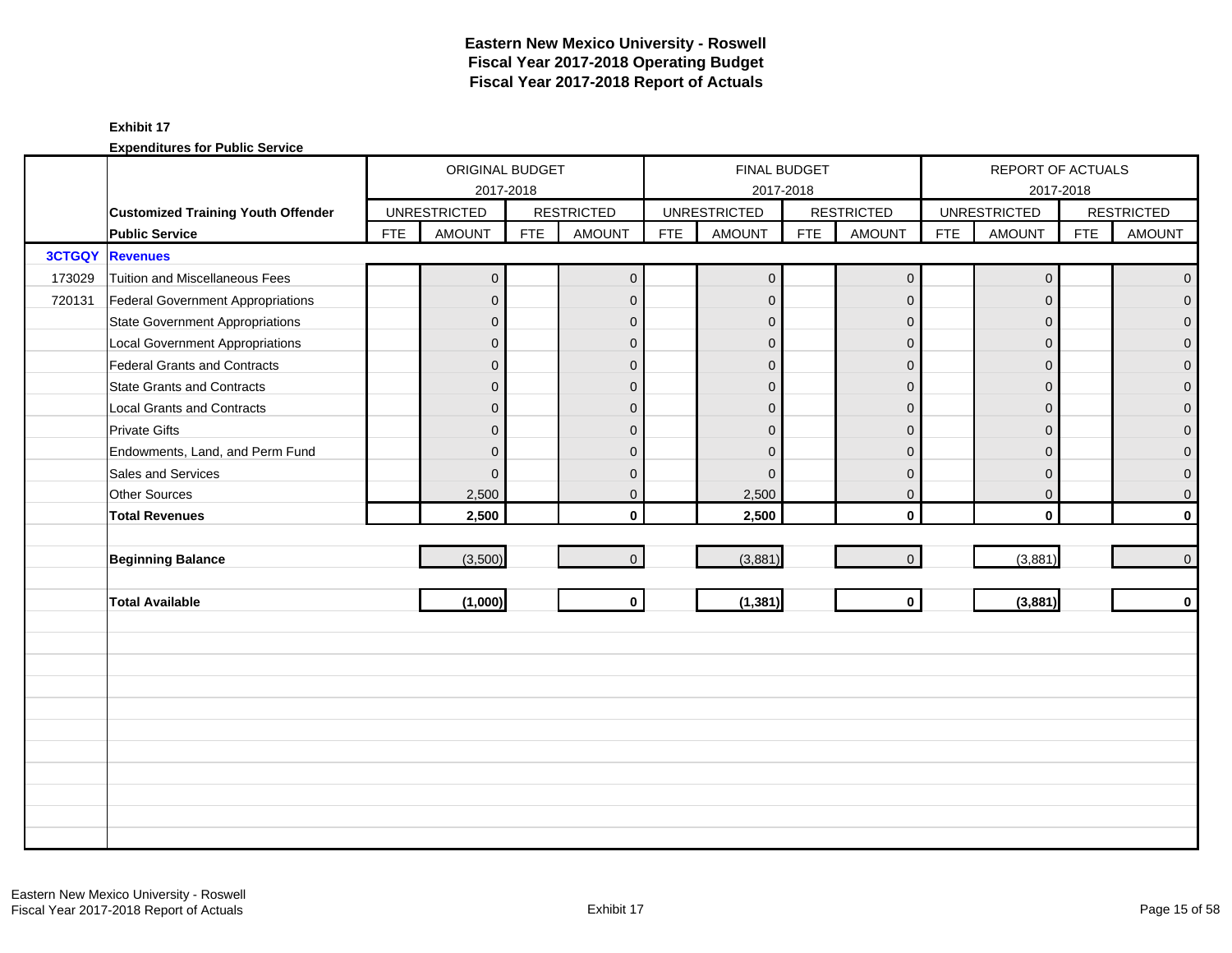|               |                                           |      | ORIGINAL BUDGET<br>2017-2018<br><b>UNRESTRICTED</b><br><b>FTE</b><br><b>AMOUNT</b><br>0.00<br>$\overline{0}$<br>0.00<br>$\overline{0}$<br>0.00<br>$\mathbf{0}$<br>0.00<br>0<br>0.00<br>$\overline{0}$<br>0.00<br>$\overline{0}$<br>0.00<br>0<br>0.00<br>$\overline{0}$<br>0.00<br>$\overline{0}$<br>0.00<br>$\overline{0}$ |            |                   |            |                     | <b>FINAL BUDGET</b> |                   |            | <b>REPORT OF ACTUALS</b> |            |                   |
|---------------|-------------------------------------------|------|----------------------------------------------------------------------------------------------------------------------------------------------------------------------------------------------------------------------------------------------------------------------------------------------------------------------------|------------|-------------------|------------|---------------------|---------------------|-------------------|------------|--------------------------|------------|-------------------|
|               |                                           |      |                                                                                                                                                                                                                                                                                                                            |            |                   |            |                     | 2017-2018           |                   |            | 2017-2018                |            |                   |
|               | <b>Customized Training Youth Offender</b> |      |                                                                                                                                                                                                                                                                                                                            |            | <b>RESTRICTED</b> |            | <b>UNRESTRICTED</b> |                     | <b>RESTRICTED</b> |            | <b>UNRESTRICTED</b>      |            | <b>RESTRICTED</b> |
|               | <b>Public Service</b>                     |      |                                                                                                                                                                                                                                                                                                                            | <b>FTE</b> | <b>AMOUNT</b>     | <b>FTE</b> | <b>AMOUNT</b>       | <b>FTE</b>          | <b>AMOUNT</b>     | <b>FTE</b> | <b>AMOUNT</b>            | <b>FTE</b> | <b>AMOUNT</b>     |
| <b>3CTGQY</b> | <b>Expenditures</b>                       |      |                                                                                                                                                                                                                                                                                                                            |            |                   |            |                     |                     |                   |            |                          |            |                   |
| 173029        | <b>Professional Salaries</b>              |      |                                                                                                                                                                                                                                                                                                                            | 0.00       | $\mathbf{0}$      | 0.00       | $\overline{0}$      | 0.00                | $\mathbf 0$       | 0.00       | $\mathbf{0}$             | 0.00       | $\overline{0}$    |
| 720131        | <b>Faculty Salaries</b>                   |      |                                                                                                                                                                                                                                                                                                                            | 0.00       | $\mathbf{0}$      | 0.00       | $\mathbf 0$         | 0.00                | $\mathbf{0}$      | 0.00       | $\Omega$                 | 0.00       | $\overline{0}$    |
|               | <b>Support Salaries</b>                   |      |                                                                                                                                                                                                                                                                                                                            | 0.00       | $\mathbf 0$       | 0.00       | $\mathbf 0$         | 0.00                | $\mathbf 0$       | 0.00       | $\mathbf{0}$             | 0.00       | $\overline{0}$    |
|               | <b>Temporary Salaries</b>                 |      |                                                                                                                                                                                                                                                                                                                            | 0.00       | $\mathbf{0}$      | 0.00       | $\mathbf 0$         | 0.00                | $\mathbf{0}$      | 0.00       | $\Omega$                 | 0.00       | $\mathbf 0$       |
|               | <b>Adjunct Salaries</b>                   |      |                                                                                                                                                                                                                                                                                                                            | 0.00       | $\mathbf{0}$      | 0.00       | $\mathbf{0}$        | 0.00                | $\mathbf{0}$      | 0.00       | $\Omega$                 | 0.00       | $\mathbf{0}$      |
|               | <b>Technician Salaries</b>                |      |                                                                                                                                                                                                                                                                                                                            | 0.00       | $\mathbf 0$       | 0.00       | $\overline{0}$      | 0.00                | $\mathbf 0$       | 0.00       | $\mathbf{0}$             | 0.00       | $\mathbf{O}$      |
|               | <b>Other Salaries</b>                     |      |                                                                                                                                                                                                                                                                                                                            | 0.00       | $\mathbf 0$       | 0.00       | $\mathbf{0}$        | 0.00                | $\mathbf 0$       | 0.00       | $\mathbf{0}$             | 0.00       | $\mathbf 0$       |
|               | <b>Student Salaries</b>                   |      |                                                                                                                                                                                                                                                                                                                            | 0.00       | $\mathbf{0}$      | 0.00       | $\mathbf{0}$        | 0.00                | $\mathbf{0}$      | 0.00       | $\Omega$                 | 0.00       | $\overline{0}$    |
|               | <b>Federal Work-study Salaries</b>        |      |                                                                                                                                                                                                                                                                                                                            | 0.00       | $\mathbf 0$       | 0.00       | $\overline{0}$      | 0.00                | $\mathbf 0$       | 0.00       | $\mathbf{0}$             | 0.00       | $\overline{0}$    |
|               | <b>State Work-study Salaries</b>          |      |                                                                                                                                                                                                                                                                                                                            | 0.00       | $\mathbf 0$       | 0.00       | $\mathbf 0$         | 0.00                | $\mathbf 0$       | 0.00       | 0                        | 0.00       | $\mathbf 0$       |
|               | Supplies                                  |      | 6,000                                                                                                                                                                                                                                                                                                                      |            | $\mathbf{0}$      |            | 6,000               |                     | $\mathbf 0$       |            | $\Omega$                 |            | $\mathbf{0}$      |
|               | Travel                                    |      | $\overline{0}$                                                                                                                                                                                                                                                                                                             |            | $\Omega$          |            | $\Omega$            |                     | $\mathbf{0}$      |            | $\Omega$                 |            | $\mathbf{0}$      |
|               | Equipment                                 |      | $\overline{0}$                                                                                                                                                                                                                                                                                                             |            | $\Omega$          |            | $\Omega$            |                     | $\mathbf 0$       |            | $\Omega$                 |            | $\mathbf 0$       |
|               | <b>Utilities</b>                          |      | $\overline{0}$                                                                                                                                                                                                                                                                                                             |            | $\mathbf{0}$      |            | $\mathbf{0}$        |                     | $\mathbf{0}$      |            | $\Omega$                 |            | $\overline{0}$    |
|               | Miscellaneous                             |      | $\overline{0}$                                                                                                                                                                                                                                                                                                             |            | $\mathbf{0}$      |            | $\Omega$            |                     | $\mathbf{0}$      |            | $\Omega$                 |            | $\mathbf 0$       |
|               | <b>Indirect Cost</b>                      |      | $\overline{0}$                                                                                                                                                                                                                                                                                                             |            | $\Omega$          |            | $\Omega$            |                     | $\mathbf{0}$      |            | $\Omega$                 |            | $\pmb{0}$         |
|               | <b>Benefits</b>                           |      | $\overline{0}$                                                                                                                                                                                                                                                                                                             |            | $\Omega$          |            | $\Omega$            |                     | $\mathbf 0$       |            | $\Omega$                 |            | $\mathbf{0}$      |
|               | Services Rendered/Contracted              |      | $\overline{0}$                                                                                                                                                                                                                                                                                                             |            | $\mathbf{0}$      |            | $\Omega$            |                     | $\mathbf 0$       |            | $\Omega$                 |            | $\mathbf{O}$      |
|               |                                           |      | $\Omega$                                                                                                                                                                                                                                                                                                                   |            | $\mathbf{0}$      |            | $\Omega$            |                     | $\mathbf{0}$      |            | $\Omega$                 |            | $\mathbf{0}$      |
|               | <b>Total Expenditures</b>                 | 0.00 | 6,000                                                                                                                                                                                                                                                                                                                      | 0.00       | $\mathbf 0$       | 0.00       | 6,000               | 0.00                | $\mathbf 0$       | 0.00       | $\mathbf{0}$             | 0.00       | $\mathbf{0}$      |
|               |                                           |      |                                                                                                                                                                                                                                                                                                                            |            |                   |            |                     |                     |                   |            |                          |            |                   |
|               | <b>Transfers To or (From)</b>             |      | $\overline{0}$                                                                                                                                                                                                                                                                                                             |            | $\overline{0}$    |            | $\mathbf 0$         |                     | $\mathbf{O}$      |            | $\overline{0}$           |            | $\mathbf{0}$      |
|               |                                           |      |                                                                                                                                                                                                                                                                                                                            |            |                   |            |                     |                     |                   |            |                          |            |                   |
|               | <b>Ending Balance</b>                     | 0.00 | (7,000)                                                                                                                                                                                                                                                                                                                    | 0.00       | $\mathbf{0}$      | 0.00       | (7, 381)            | 0.00                | $\mathbf{0}$      | 0.00       | (3,881)                  | 0.00       | $\mathbf 0$       |
|               |                                           |      |                                                                                                                                                                                                                                                                                                                            |            |                   |            |                     |                     |                   |            |                          |            |                   |
|               |                                           |      |                                                                                                                                                                                                                                                                                                                            |            |                   |            |                     |                     |                   |            |                          |            |                   |
|               |                                           |      |                                                                                                                                                                                                                                                                                                                            |            |                   |            |                     |                     |                   |            |                          |            |                   |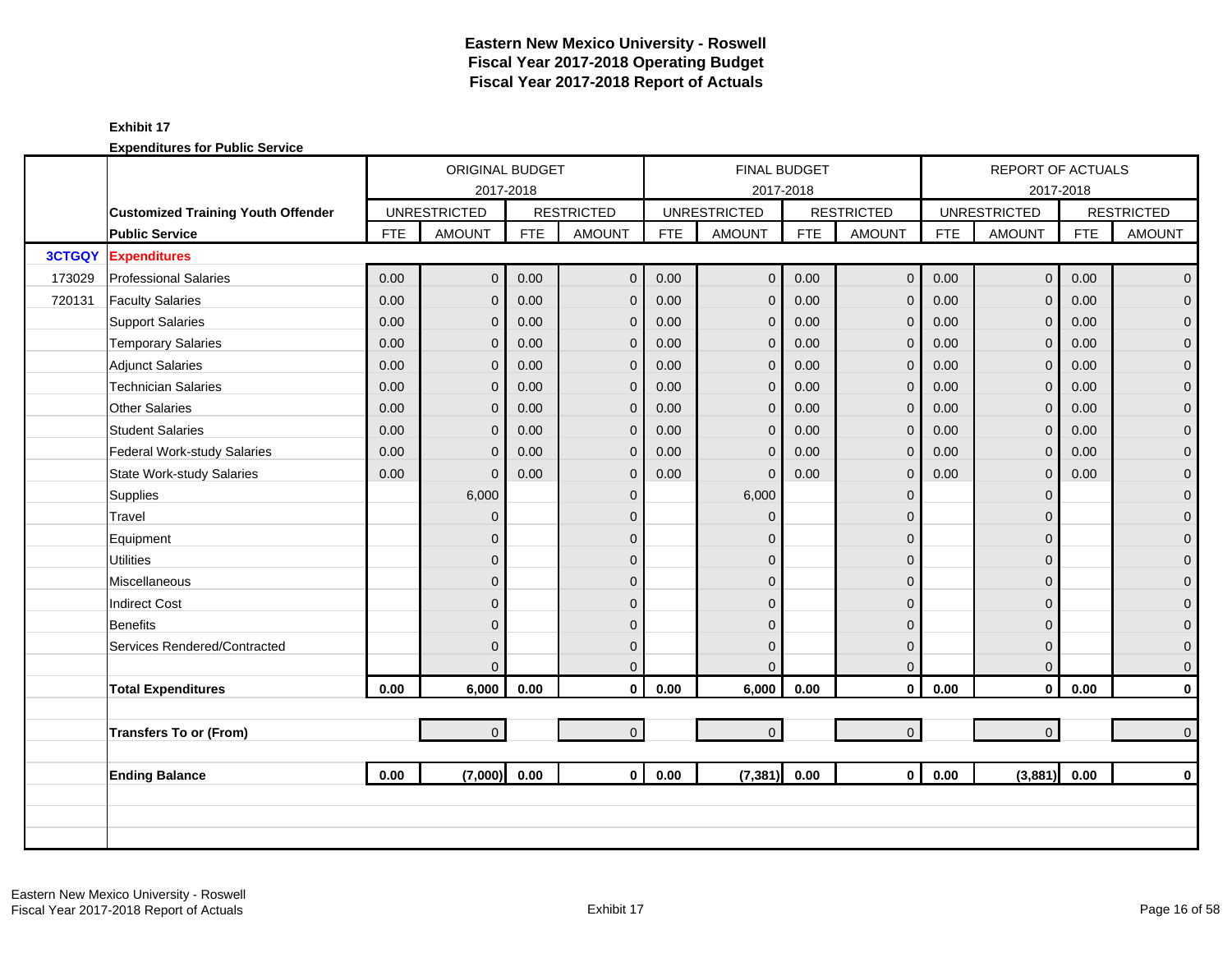|        |                                        |            | ORIGINAL BUDGET     |            |                   |            |                     | FINAL BUDGET |                   |            | REPORT OF ACTUALS   |            |                   |
|--------|----------------------------------------|------------|---------------------|------------|-------------------|------------|---------------------|--------------|-------------------|------------|---------------------|------------|-------------------|
|        |                                        |            | 2017-2018           |            |                   |            |                     | 2017-2018    |                   |            | 2017-2018           |            |                   |
|        | <b>Computer Based Testing</b>          |            | <b>UNRESTRICTED</b> |            | <b>RESTRICTED</b> |            | <b>UNRESTRICTED</b> |              | <b>RESTRICTED</b> |            | <b>UNRESTRICTED</b> |            | <b>RESTRICTED</b> |
|        | <b>Public Service</b>                  | <b>FTE</b> | <b>AMOUNT</b>       | <b>FTE</b> | <b>AMOUNT</b>     | <b>FTE</b> | <b>AMOUNT</b>       | <b>FTE</b>   | <b>AMOUNT</b>     | <b>FTE</b> | <b>AMOUNT</b>       | <b>FTE</b> | <b>AMOUNT</b>     |
| 3CTST1 | <b>Revenues</b>                        |            |                     |            |                   |            |                     |              |                   |            |                     |            |                   |
| 173015 | Tuition and Miscellaneous Fees         |            | 23,000              |            | $\mathbf{0}$      |            | 23,000              |              | $\mathbf 0$       |            | 1,633               |            | $\overline{0}$    |
| 720120 | Federal Government Appropriations      |            | $\overline{0}$      |            | $\mathbf{0}$      |            | $\mathbf{0}$        |              | $\mathbf 0$       |            | $\mathbf 0$         |            | $\overline{0}$    |
|        | <b>State Government Appropriations</b> |            | $\mathbf 0$         |            | $\mathbf{0}$      |            | $\mathbf{0}$        |              | $\mathbf 0$       |            | $\mathbf{0}$        |            | $\overline{0}$    |
|        | <b>Local Government Appropriations</b> |            | $\mathbf 0$         |            | $\mathbf{0}$      |            | $\Omega$            |              | $\mathbf 0$       |            | $\mathbf{0}$        |            | $\mathbf 0$       |
|        | <b>Federal Grants and Contracts</b>    |            | $\mathbf 0$         |            | $\mathbf{0}$      |            | $\mathbf{0}$        |              | $\mathbf{0}$      |            | $\Omega$            |            | $\overline{0}$    |
|        | <b>State Grants and Contracts</b>      |            | $\mathbf{0}$        |            | $\Omega$          |            | $\Omega$            |              | $\mathbf{0}$      |            | $\Omega$            |            | $\mathbf{0}$      |
|        | <b>Local Grants and Contracts</b>      |            | 0                   |            | $\mathbf 0$       |            | $\Omega$            |              | $\mathbf 0$       |            | $\mathbf{0}$        |            | $\mathbf 0$       |
|        | <b>Private Gifts</b>                   |            | $\overline{0}$      |            | $\Omega$          |            | $\Omega$            |              | $\mathbf{0}$      |            | $\Omega$            |            | $\overline{0}$    |
|        | Endowments, Land, and Perm Fund        |            | $\mathbf{0}$        |            | $\Omega$          |            | $\Omega$            |              | $\mathbf{0}$      |            | $\Omega$            |            | $\overline{0}$    |
|        | Sales and Services                     |            | $\mathbf{0}$        |            | $\mathbf{0}$      |            | $\mathbf{0}$        |              | $\mathbf 0$       |            | $\mathbf{0}$        |            | 0                 |
|        | <b>Other Sources</b>                   |            | 0                   |            | $\mathbf 0$       |            | $\mathbf{0}$        |              | $\mathbf 0$       |            | 28,748              |            | 0                 |
|        | <b>Total Revenues</b>                  |            | 23,000              |            | $\mathbf{0}$      |            | 23,000              |              | $\mathbf 0$       |            | 30,381              |            | $\mathbf{0}$      |
|        |                                        |            |                     |            |                   |            |                     |              |                   |            |                     |            |                   |
|        | <b>Beginning Balance</b>               |            | 5,563               |            | $\Omega$          |            | 29,250              |              | $\mathbf 0$       |            | 29,250              |            | $\mathbf 0$       |
|        |                                        |            |                     |            |                   |            |                     |              |                   |            |                     |            |                   |
|        | <b>Total Available</b>                 |            | 28,563              |            | $\mathbf 0$       |            | 52,250              |              | $\mathbf 0$       |            | 59,631              |            | $\mathbf 0$       |
|        |                                        |            |                     |            |                   |            |                     |              |                   |            |                     |            |                   |
|        |                                        |            |                     |            |                   |            |                     |              |                   |            |                     |            |                   |
|        |                                        |            |                     |            |                   |            |                     |              |                   |            |                     |            |                   |
|        |                                        |            |                     |            |                   |            |                     |              |                   |            |                     |            |                   |
|        |                                        |            |                     |            |                   |            |                     |              |                   |            |                     |            |                   |
|        |                                        |            |                     |            |                   |            |                     |              |                   |            |                     |            |                   |
|        |                                        |            |                     |            |                   |            |                     |              |                   |            |                     |            |                   |
|        |                                        |            |                     |            |                   |            |                     |              |                   |            |                     |            |                   |
|        |                                        |            |                     |            |                   |            |                     |              |                   |            |                     |            |                   |
|        |                                        |            |                     |            |                   |            |                     |              |                   |            |                     |            |                   |
|        |                                        |            |                     |            |                   |            |                     |              |                   |            |                     |            |                   |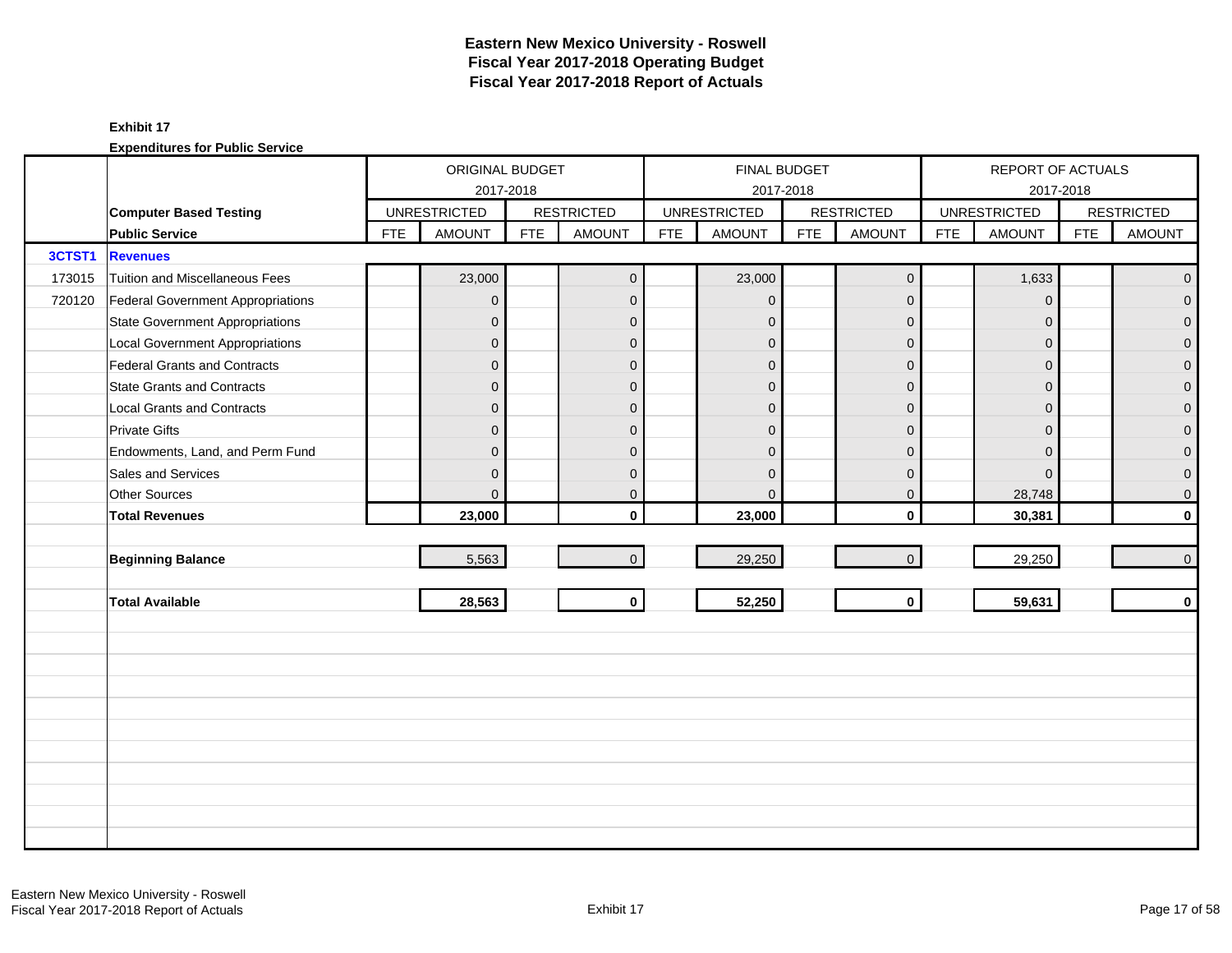|        |                                  | ORIGINAL BUDGET<br><b>UNRESTRICTED</b><br><b>AMOUNT</b><br><b>FTE</b><br>0.00<br>0.00<br>$\overline{0}$<br>0.00<br>$\mathbf{0}$<br>0.00<br>$\mathbf{0}$<br>0.00<br>$\overline{0}$<br>0.00<br>0<br>0.00<br>$\Omega$<br>0.00<br>$\overline{0}$<br>0.00<br>$\overline{0}$<br>0.00<br>$\overline{0}$<br>11,000<br>0<br>0 |                |            |                   |            | <b>FINAL BUDGET</b> |            |                   |            | <b>REPORT OF ACTUALS</b> |            |                   |
|--------|----------------------------------|----------------------------------------------------------------------------------------------------------------------------------------------------------------------------------------------------------------------------------------------------------------------------------------------------------------------|----------------|------------|-------------------|------------|---------------------|------------|-------------------|------------|--------------------------|------------|-------------------|
|        |                                  |                                                                                                                                                                                                                                                                                                                      |                | 2017-2018  |                   |            | 2017-2018           |            |                   |            |                          | 2017-2018  |                   |
|        | <b>Computer Based Testing</b>    |                                                                                                                                                                                                                                                                                                                      |                |            | <b>RESTRICTED</b> |            | <b>UNRESTRICTED</b> |            | <b>RESTRICTED</b> |            | <b>UNRESTRICTED</b>      |            | <b>RESTRICTED</b> |
|        | <b>Public Service</b>            |                                                                                                                                                                                                                                                                                                                      |                | <b>FTE</b> | <b>AMOUNT</b>     | <b>FTE</b> | <b>AMOUNT</b>       | <b>FTE</b> | <b>AMOUNT</b>     | <b>FTE</b> | <b>AMOUNT</b>            | <b>FTE</b> | <b>AMOUNT</b>     |
| 3CTST1 | <b>Expenditures</b>              |                                                                                                                                                                                                                                                                                                                      |                |            |                   |            |                     |            |                   |            |                          |            |                   |
| 173015 | <b>Professional Salaries</b>     |                                                                                                                                                                                                                                                                                                                      | $\overline{0}$ | 0.00       | $\mathbf{0}$      | 0.00       | $\mathbf 0$         | 0.00       | $\mathbf 0$       | 0.00       | $\overline{0}$           | 0.00       | $\overline{0}$    |
| 720120 | <b>Faculty Salaries</b>          |                                                                                                                                                                                                                                                                                                                      |                | 0.00       | $\mathbf 0$       | 0.00       | $\overline{0}$      | 0.00       | $\mathbf{0}$      | 0.00       | $\overline{0}$           | 0.00       | $\overline{0}$    |
|        | <b>Support Salaries</b>          |                                                                                                                                                                                                                                                                                                                      |                | 0.00       | $\mathbf{0}$      | 0.00       | $\mathbf{0}$        | 0.00       | $\mathbf{0}$      | 0.00       | $\overline{0}$           | 0.00       | $\overline{0}$    |
|        | <b>Temporary Salaries</b>        |                                                                                                                                                                                                                                                                                                                      |                | 0.00       | $\mathbf{0}$      | 0.00       | $\mathbf{0}$        | 0.00       | $\mathbf{0}$      | 0.00       | $\overline{0}$           | 0.00       | $\mathbf 0$       |
|        | <b>Adjunct Salaries</b>          |                                                                                                                                                                                                                                                                                                                      |                | 0.00       | $\mathbf{0}$      | 0.00       | $\mathbf{0}$        | 0.00       | $\mathbf 0$       | 0.00       | $\overline{0}$           | 0.00       | $\mathbf 0$       |
|        | Technician Salaries              |                                                                                                                                                                                                                                                                                                                      |                | 0.00       | $\mathbf{0}$      | 0.00       | $\mathbf 0$         | 0.00       | $\mathbf{0}$      | 0.00       | $\mathbf 0$              | 0.00       | $\mathbf 0$       |
|        | <b>Other Salaries</b>            |                                                                                                                                                                                                                                                                                                                      |                | 0.00       | $\mathbf{0}$      | 0.00       | $\mathbf{0}$        | 0.00       | $\mathbf 0$       | 0.00       | $\mathbf{0}$             | 0.00       | 0                 |
|        | <b>Student Salaries</b>          |                                                                                                                                                                                                                                                                                                                      |                | 0.00       | $\mathbf{0}$      | 0.00       | $\mathbf{0}$        | 0.00       | $\mathbf{0}$      | 0.50       | 10,468                   | 0.00       | $\overline{0}$    |
|        | Federal Work-study Salaries      |                                                                                                                                                                                                                                                                                                                      |                | 0.00       | $\mathbf{0}$      | 0.00       | $\mathbf{0}$        | 0.00       | $\mathbf{0}$      | 0.00       | $\mathbf 0$              | 0.00       | $\boldsymbol{0}$  |
|        | <b>State Work-study Salaries</b> |                                                                                                                                                                                                                                                                                                                      |                | 0.00       | $\mathbf{0}$      | 0.00       | $\Omega$            | 0.00       | $\mathbf 0$       | 0.00       | $\mathbf{0}$             | 0.00       | $\mathbf 0$       |
|        | Supplies                         |                                                                                                                                                                                                                                                                                                                      |                |            | $\mathbf{0}$      |            | 20,000              |            | $\mathbf 0$       |            | 3,051                    |            | $\mathbf 0$       |
|        | Travel                           |                                                                                                                                                                                                                                                                                                                      |                |            | $\Omega$          |            | $\Omega$            |            | $\mathbf{0}$      |            | $\mathbf{0}$             |            | $\mathbf{0}$      |
|        | Equipment                        |                                                                                                                                                                                                                                                                                                                      |                |            | $\mathbf{0}$      |            | $\Omega$            |            | $\mathbf 0$       |            | $\Omega$                 |            | $\mathbf 0$       |
|        | <b>Utilities</b>                 |                                                                                                                                                                                                                                                                                                                      | 0              |            | $\mathbf{0}$      |            | $\mathbf{0}$        |            | $\mathbf 0$       |            | $\Omega$                 |            | $\mathbf 0$       |
|        | <b>Miscellaneous</b>             |                                                                                                                                                                                                                                                                                                                      | 0              |            | $\Omega$          |            | $\Omega$            |            | $\Omega$          |            | $\Omega$                 |            | 0                 |
|        | <b>Indirect Cost</b>             |                                                                                                                                                                                                                                                                                                                      | 0              |            | $\Omega$          |            | $\Omega$            |            | $\mathbf{0}$      |            | $\Omega$                 |            | $\mathbf{0}$      |
|        | <b>Benefits</b>                  |                                                                                                                                                                                                                                                                                                                      | 0              |            | $\Omega$          |            | $\Omega$            |            | $\mathbf{0}$      |            | $\Omega$                 |            | 0                 |
|        | Services Rendered/Contracted     |                                                                                                                                                                                                                                                                                                                      | 0              |            | $\mathbf{0}$      |            | $\mathbf{0}$        |            | $\mathbf 0$       |            | 169                      |            | 0                 |
|        |                                  |                                                                                                                                                                                                                                                                                                                      | $\Omega$       |            | $\Omega$          |            | $\Omega$            |            | $\mathbf{0}$      |            | $\Omega$                 |            | 0                 |
|        | <b>Total Expenditures</b>        | 0.00                                                                                                                                                                                                                                                                                                                 | 11,000         | 0.00       | $\mathbf 0$       | 0.00       | 20,000              | 0.00       | $\mathbf 0$       | 0.50       | 13,688                   | 0.00       | 0                 |
|        |                                  |                                                                                                                                                                                                                                                                                                                      |                |            |                   |            |                     |            |                   |            |                          |            |                   |
|        | <b>Transfers To or (From)</b>    |                                                                                                                                                                                                                                                                                                                      | $\overline{0}$ |            | $\overline{0}$    |            | $\mathbf 0$         |            | $\overline{0}$    |            | $\overline{0}$           |            | $\mathbf{0}$      |
|        |                                  |                                                                                                                                                                                                                                                                                                                      |                |            |                   |            |                     |            |                   |            |                          |            |                   |
|        | <b>Ending Balance</b>            | 0.00                                                                                                                                                                                                                                                                                                                 | 17,563         | 0.00       | $\mathbf{0}$      | 0.00       | 32,250              | 0.00       | $\mathbf{0}$      | 0.50       | 45,943                   | 0.00       | $\bf{0}$          |
|        |                                  |                                                                                                                                                                                                                                                                                                                      |                |            |                   |            |                     |            |                   |            |                          |            |                   |
|        |                                  |                                                                                                                                                                                                                                                                                                                      |                |            |                   |            |                     |            |                   |            |                          |            |                   |
|        |                                  |                                                                                                                                                                                                                                                                                                                      |                |            |                   |            |                     |            |                   |            |                          |            |                   |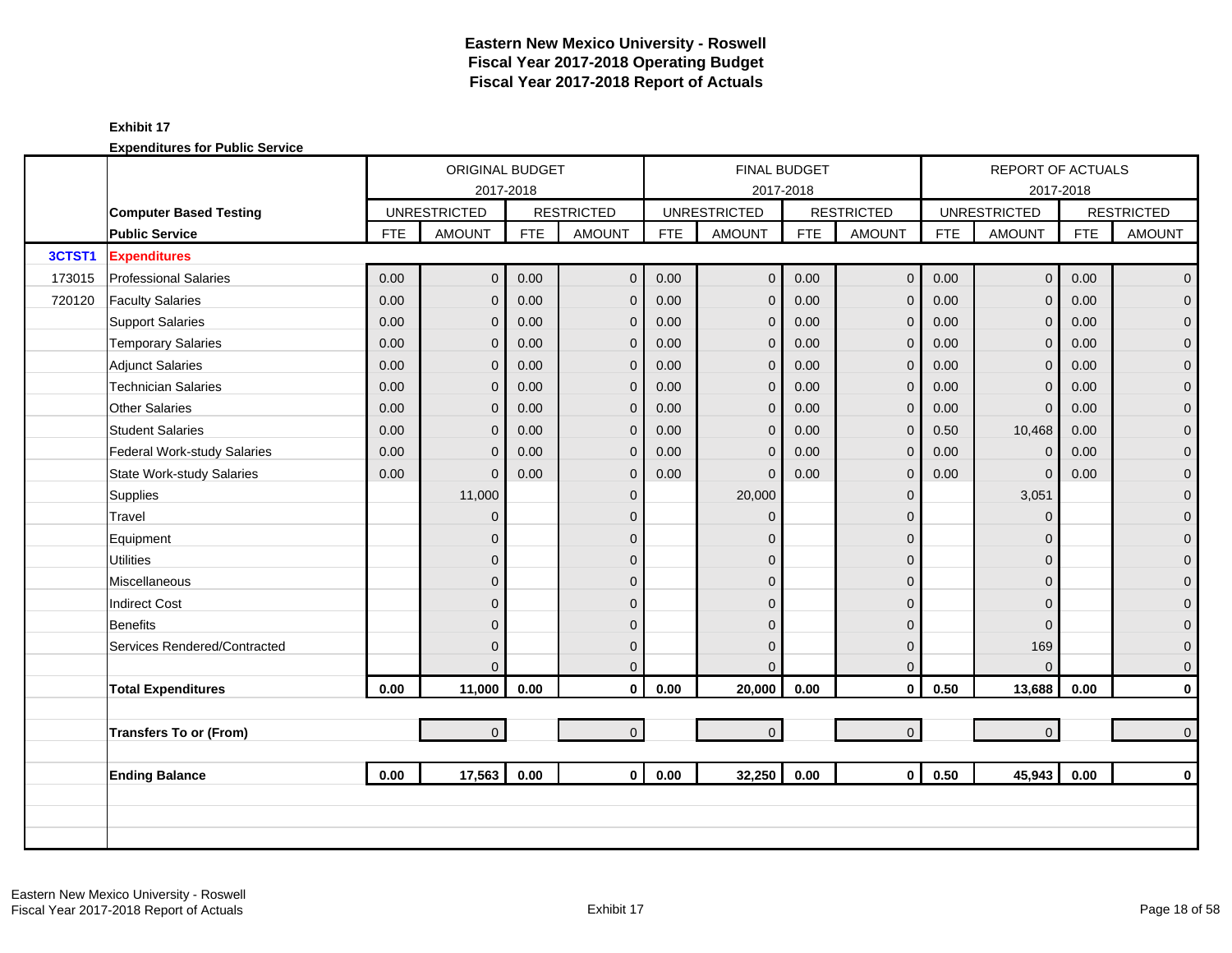|               |                                          |            | ORIGINAL BUDGET     |            |                   |            |                     | FINAL BUDGET |                   |            | REPORT OF ACTUALS   |            |                   |
|---------------|------------------------------------------|------------|---------------------|------------|-------------------|------------|---------------------|--------------|-------------------|------------|---------------------|------------|-------------------|
|               |                                          |            | 2017-2018           |            |                   |            |                     | 2017-2018    |                   |            | 2017-2018           |            |                   |
|               | <b>Dental Assisting Program</b>          |            | <b>UNRESTRICTED</b> |            | <b>RESTRICTED</b> |            | <b>UNRESTRICTED</b> |              | <b>RESTRICTED</b> |            | <b>UNRESTRICTED</b> |            | <b>RESTRICTED</b> |
|               | <b>Public Service</b>                    | <b>FTE</b> | <b>AMOUNT</b>       | <b>FTE</b> | <b>AMOUNT</b>     | <b>FTE</b> | <b>AMOUNT</b>       | <b>FTE</b>   | <b>AMOUNT</b>     | <b>FTE</b> | <b>AMOUNT</b>       | <b>FTE</b> | <b>AMOUNT</b>     |
| <b>3DAST1</b> | <b>Revenues</b>                          |            |                     |            |                   |            |                     |              |                   |            |                     |            |                   |
| 173014        | Tuition and Miscellaneous Fees           |            | $\mathbf 0$         |            | $\mathbf 0$       |            | $\mathbf 0$         |              | $\mathbf 0$       |            | $\mathbf 0$         |            | $\mathbf 0$       |
| 720150        | <b>Federal Government Appropriations</b> |            | $\overline{0}$      |            | $\mathbf{0}$      |            | $\mathbf 0$         |              | $\mathbf 0$       |            | $\mathbf{0}$        |            | $\overline{0}$    |
|               | <b>State Government Appropriations</b>   |            | $\mathbf 0$         |            | $\Omega$          |            | $\mathbf{0}$        |              | $\mathbf{0}$      |            | $\Omega$            |            | $\overline{0}$    |
|               | <b>Local Government Appropriations</b>   |            | $\mathbf 0$         |            | $\mathbf{0}$      |            | $\mathbf{0}$        |              | $\mathbf 0$       |            | $\overline{0}$      |            | 0                 |
|               | <b>Federal Grants and Contracts</b>      |            | $\mathbf 0$         |            | $\mathbf{0}$      |            | $\mathbf{0}$        |              | $\mathbf 0$       |            | $\Omega$            |            | $\overline{0}$    |
|               | <b>State Grants and Contracts</b>        |            | $\mathbf{0}$        |            | $\Omega$          |            | $\Omega$            |              | $\Omega$          |            | $\Omega$            |            | $\Omega$          |
|               | <b>Local Grants and Contracts</b>        |            | 0                   |            | $\mathbf{0}$      |            | $\Omega$            |              | $\mathbf 0$       |            | $\Omega$            |            | 0                 |
|               | <b>Private Gifts</b>                     |            | $\overline{0}$      |            | $\mathbf{0}$      |            | $\mathbf{0}$        |              | $\mathbf 0$       |            | $\Omega$            |            | $\mathbf 0$       |
|               | Endowments, Land, and Perm Fund          |            | $\mathbf 0$         |            | $\mathbf{0}$      |            | $\mathbf{0}$        |              | $\mathbf{0}$      |            | $\overline{0}$      |            | $\overline{0}$    |
|               | Sales and Services                       |            | $\Omega$            |            | $\Omega$          |            | $\Omega$            |              | $\mathbf{0}$      |            | $\Omega$            |            | $\mathbf 0$       |
|               | <b>Other Sources</b>                     |            | 25,000              |            | $\mathbf{0}$      |            | 25,000              |              | $\mathbf 0$       |            | 29,700              |            | $\mathbf 0$       |
|               | <b>Total Revenues</b>                    |            | 25,000              |            | $\mathbf{0}$      |            | 25,000              |              | $\mathbf 0$       |            | 29,700              |            | $\mathbf 0$       |
|               |                                          |            |                     |            |                   |            |                     |              |                   |            |                     |            |                   |
|               | <b>Beginning Balance</b>                 |            | 50,306              |            | $\Omega$          |            | 79,534              |              | $\mathbf{0}$      |            | 79,534              |            | $\mathbf 0$       |
|               |                                          |            |                     |            |                   |            |                     |              |                   |            |                     |            |                   |
|               | <b>Total Available</b>                   |            | 75,306              |            | $\mathbf 0$       |            | 104,534             |              | $\mathbf 0$       |            | 109,234             |            | $\mathbf 0$       |
|               |                                          |            |                     |            |                   |            |                     |              |                   |            |                     |            |                   |
|               |                                          |            |                     |            |                   |            |                     |              |                   |            |                     |            |                   |
|               |                                          |            |                     |            |                   |            |                     |              |                   |            |                     |            |                   |
|               |                                          |            |                     |            |                   |            |                     |              |                   |            |                     |            |                   |
|               |                                          |            |                     |            |                   |            |                     |              |                   |            |                     |            |                   |
|               |                                          |            |                     |            |                   |            |                     |              |                   |            |                     |            |                   |
|               |                                          |            |                     |            |                   |            |                     |              |                   |            |                     |            |                   |
|               |                                          |            |                     |            |                   |            |                     |              |                   |            |                     |            |                   |
|               |                                          |            |                     |            |                   |            |                     |              |                   |            |                     |            |                   |
|               |                                          |            |                     |            |                   |            |                     |              |                   |            |                     |            |                   |
|               |                                          |            |                     |            |                   |            |                     |              |                   |            |                     |            |                   |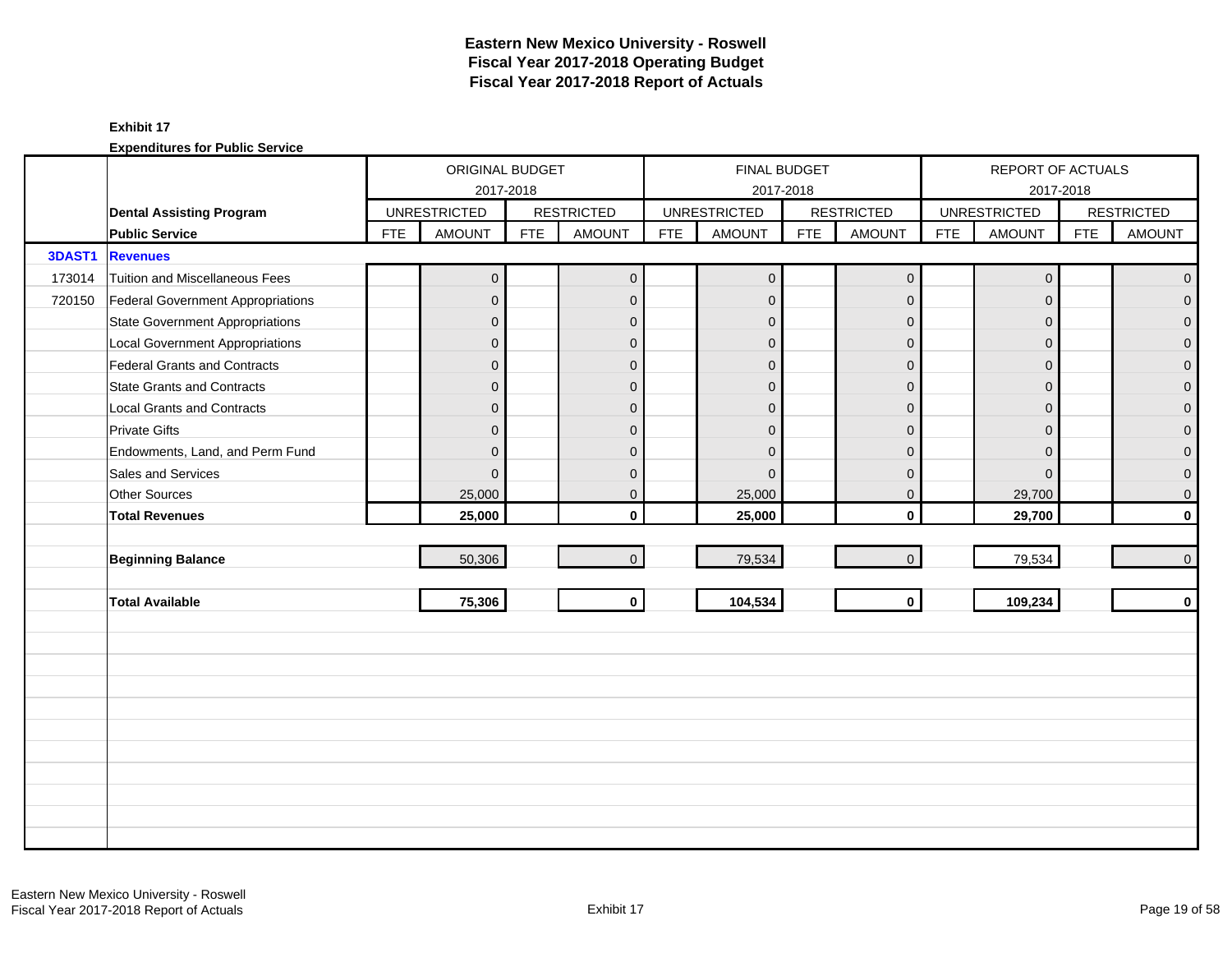|               |                                                          |            | <b>ORIGINAL BUDGET</b>               |            |                             |            | FINAL BUDGET                         |            |                                    |            | <b>REPORT OF ACTUALS</b>             |            |                                    |
|---------------|----------------------------------------------------------|------------|--------------------------------------|------------|-----------------------------|------------|--------------------------------------|------------|------------------------------------|------------|--------------------------------------|------------|------------------------------------|
|               |                                                          |            | 2017-2018                            |            | <b>RESTRICTED</b>           |            | 2017-2018                            |            |                                    |            |                                      | 2017-2018  |                                    |
|               | <b>Dental Assisting Program</b><br><b>Public Service</b> | <b>FTE</b> | <b>UNRESTRICTED</b><br><b>AMOUNT</b> | <b>FTE</b> | <b>AMOUNT</b>               | <b>FTE</b> | <b>UNRESTRICTED</b><br><b>AMOUNT</b> | <b>FTE</b> | <b>RESTRICTED</b><br><b>AMOUNT</b> | <b>FTE</b> | <b>UNRESTRICTED</b><br><b>AMOUNT</b> | <b>FTE</b> | <b>RESTRICTED</b><br><b>AMOUNT</b> |
| <b>3DAST1</b> | <b>Expenditures</b>                                      |            |                                      |            |                             |            |                                      |            |                                    |            |                                      |            |                                    |
| 173014        | <b>Professional Salaries</b>                             | 0.00       | $\overline{0}$                       | 0.00       | $\mathbf{0}$                | 0.00       | $\overline{0}$                       | 0.00       | $\mathbf 0$                        | 0.00       | 0 <sup>1</sup>                       | 0.00       | $\mathbf 0$                        |
| 720150        | <b>Faculty Salaries</b>                                  | 0.00       |                                      | 0.00       |                             | 0.00       | $\mathbf 0$                          | 0.00       |                                    | 0.00       | $\overline{0}$                       | 0.00       | $\overline{0}$                     |
|               | <b>Support Salaries</b>                                  | 0.00       | $\mathbf{0}$                         | 0.00       | $\mathbf 0$<br>$\mathbf{0}$ | 0.00       | $\mathbf 0$                          | 0.00       | $\mathbf 0$                        | 0.00       | $\overline{0}$                       | 0.00       | $\mathbf 0$                        |
|               |                                                          |            | $\mathbf 0$                          |            |                             |            |                                      |            | $\mathbf 0$                        |            |                                      |            |                                    |
|               | <b>Temporary Salaries</b>                                | 0.00       | $\mathbf{0}$                         | 0.00       | $\mathbf 0$                 | 0.00       | $\mathbf{0}$                         | 0.00       | $\mathbf 0$                        | 0.00       | $\mathbf 0$                          | 0.00       | 0                                  |
|               | <b>Adjunct Salaries</b>                                  | 0.00       | $\mathbf 0$                          | 0.00       | $\mathbf 0$                 | 0.00       | $\mathbf 0$                          | 0.00       | $\mathbf 0$                        | 0.00       | $\mathbf 0$                          | 0.00       | $\mathbf 0$                        |
|               | <b>Technician Salaries</b>                               | 0.00       | 0                                    | 0.00       | $\Omega$                    | 0.00       | $\mathbf{0}$                         | 0.00       | $\mathbf{0}$                       | 0.00       | $\mathbf{0}$                         | 0.00       | $\mathbf{0}$                       |
|               | <b>Other Salaries</b><br><b>Student Salaries</b>         | 0.00       | $\Omega$                             | 0.00       | $\mathbf{0}$                | 0.00       | $\mathbf{0}$                         | 0.00       | $\mathbf{0}$                       | 0.00       | $\overline{0}$                       | 0.00       | $\mathbf 0$                        |
|               |                                                          | 0.00       | 0                                    | 0.00       | $\mathbf{0}$                | 0.00       | $\mathbf{0}$                         | 0.00       | $\mathbf{0}$                       | 0.00       | $\Omega$                             | 0.00       | $\overline{0}$                     |
|               | Federal Work-study Salaries                              | 0.00       | $\mathbf{0}$                         | 0.00       | $\mathbf{0}$                | 0.00       | $\mathbf{0}$                         | 0.00       | $\mathbf{0}$                       | 0.00       | $\mathbf{0}$                         | 0.00       | $\mathbf 0$                        |
|               | <b>State Work-study Salaries</b>                         | 0.00       | $\Omega$                             | 0.00       | $\mathbf{0}$                | 0.00       | $\Omega$                             | 0.00       | $\mathbf 0$                        | 0.00       | $\overline{0}$                       | 0.00       | 0                                  |
|               | Supplies                                                 |            | 2,000                                |            | $\mathbf{0}$                |            | 17,000                               |            | $\mathbf{0}$                       |            | $\Omega$                             |            | $\mathbf 0$                        |
|               | Travel                                                   |            | $\mathbf{0}$                         |            | $\Omega$                    |            | $\Omega$                             |            | $\mathbf{0}$                       |            | $\Omega$                             |            | 0                                  |
|               | Equipment                                                |            | 0                                    |            | $\mathbf{0}$                |            | $\Omega$                             |            | $\mathbf 0$                        |            | $\Omega$                             |            | $\mathbf 0$                        |
|               | <b>Utilities</b>                                         |            | 0                                    |            | $\mathbf{0}$                |            | $\mathbf{0}$                         |            | $\mathbf 0$                        |            | 1,399                                |            | $\mathbf 0$                        |
|               | Miscellaneous                                            |            | 0                                    |            | $\mathbf{0}$                |            | $\Omega$                             |            | $\mathbf{0}$                       |            | $\mathbf{0}$                         |            | 0                                  |
|               | <b>Indirect Cost</b>                                     |            | 0                                    |            | $\mathbf{0}$                |            | $\Omega$                             |            | $\mathbf 0$                        |            | $\Omega$                             |            | $\mathbf 0$                        |
|               | <b>Benefits</b>                                          |            | $\overline{0}$                       |            | $\Omega$                    |            | $\Omega$                             |            | $\mathbf{0}$                       |            | $\Omega$                             |            | $\overline{0}$                     |
|               | Services Rendered/Contracted                             |            | $\overline{0}$                       |            | $\Omega$                    |            | $\Omega$                             |            | $\mathbf{0}$                       |            | $\Omega$                             |            | $\mathbf 0$                        |
|               |                                                          |            | $\Omega$                             |            | $\Omega$                    |            | $\Omega$                             |            | $\mathbf{0}$                       |            | $\Omega$                             |            | $\overline{0}$                     |
|               | <b>Total Expenditures</b>                                | 0.00       | 2,000                                | 0.00       | $\mathbf 0$                 | 0.00       | 17,000                               | 0.00       | $\mathbf 0$                        | 0.00       | 1,399                                | 0.00       | $\pmb{0}$                          |
|               |                                                          |            |                                      |            |                             |            |                                      |            |                                    |            |                                      |            |                                    |
|               | <b>Transfers To or (From)</b>                            |            | $\overline{0}$                       |            | $\overline{0}$              |            | $\mathbf 0$                          |            | $\mathbf{0}$                       |            | $\overline{0}$                       |            | $\overline{0}$                     |
|               | <b>Ending Balance</b>                                    | 0.00       | 73,306                               | 0.00       | $\mathbf{0}$                | 0.00       | 87,534                               | 0.00       | $\mathbf{0}$                       | 0.00       | 107,835                              | 0.00       | $\mathbf{0}$                       |
|               |                                                          |            |                                      |            |                             |            |                                      |            |                                    |            |                                      |            |                                    |
|               |                                                          |            |                                      |            |                             |            |                                      |            |                                    |            |                                      |            |                                    |
|               |                                                          |            |                                      |            |                             |            |                                      |            |                                    |            |                                      |            |                                    |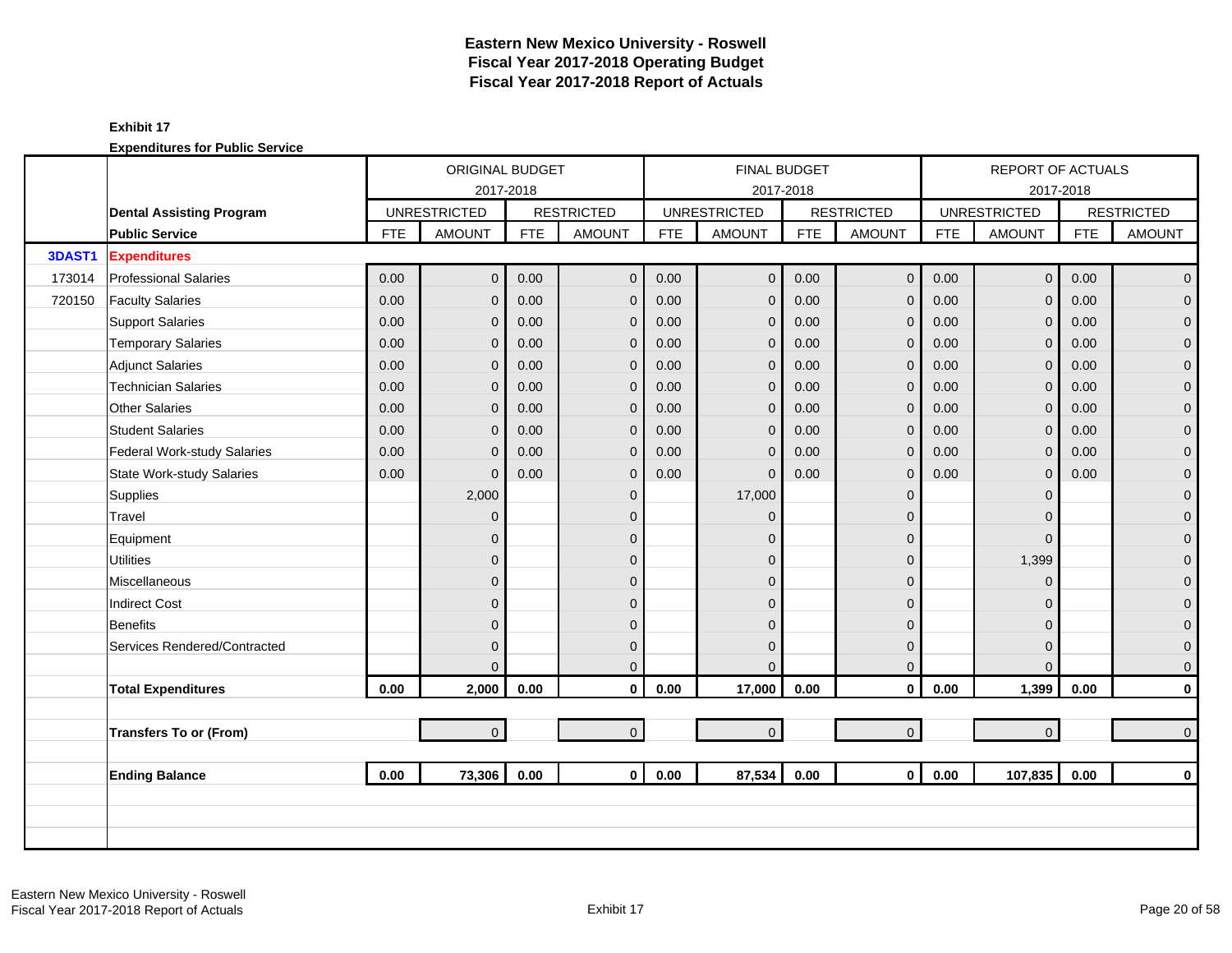|        |                                        |            | ORIGINAL BUDGET     |            |                   |            | <b>FINAL BUDGET</b> |            |                   |            | REPORT OF ACTUALS   |            |                     |
|--------|----------------------------------------|------------|---------------------|------------|-------------------|------------|---------------------|------------|-------------------|------------|---------------------|------------|---------------------|
|        |                                        |            | 2017-2018           |            |                   |            | 2017-2018           |            |                   |            |                     | 2017-2018  |                     |
|        | <b>Upwared Bound (Old Year)</b>        |            | <b>UNRESTRICTED</b> |            | <b>RESTRICTED</b> |            | <b>UNRESTRICTED</b> |            | <b>RESTRICTED</b> |            | <b>UNRESTRICTED</b> |            | <b>RESTRICTED</b>   |
|        | <b>Public Service</b>                  | <b>FTE</b> | <b>AMOUNT</b>       | <b>FTE</b> | <b>AMOUNT</b>     | <b>FTE</b> | <b>AMOUNT</b>       | <b>FTE</b> | <b>AMOUNT</b>     | <b>FTE</b> | <b>AMOUNT</b>       | <b>FTE</b> | <b>AMOUNT</b>       |
| 3FILM  | <b>Revenues</b>                        |            |                     |            |                   |            |                     |            |                   |            |                     |            |                     |
| 173028 | Tuition and Miscellaneous Fees         |            | $\mathbf 0$         |            | $\mathbf{0}$      |            | $\mathbf{0}$        |            | $\mathbf 0$       |            | $\mathbf 0$         |            | $\mathbf{0}$        |
| 720031 | Federal Government Appropriations      |            | $\overline{0}$      |            | $\mathbf{0}$      |            | $\mathbf{0}$        |            | $\mathbf 0$       |            | $\Omega$            |            | $\mathbf 0$         |
|        | <b>State Government Appropriations</b> |            | $\overline{0}$      |            | $\Omega$          |            | $\mathbf{0}$        |            | $\mathbf 0$       |            | $\Omega$            |            | $\overline{0}$      |
|        | <b>Local Government Appropriations</b> |            | $\mathbf{0}$        |            | $\mathbf{0}$      |            | $\Omega$            |            | $\mathbf 0$       |            | $\mathbf 0$         |            | $\mathbf 0$         |
|        | Federal Grants and Contracts           |            | $\mathbf 0$         |            | $\mathbf{0}$      |            | $\mathbf{0}$        |            | $\mathbf 0$       |            | $\Omega$            |            | $\pmb{0}$           |
|        | <b>State Grants and Contracts</b>      |            | $\overline{0}$      |            | $\Omega$          |            | $\Omega$            |            | $\mathbf{0}$      |            | $\Omega$            |            | $\mathbf 0$         |
|        | <b>Local Grants and Contracts</b>      |            | $\overline{0}$      |            | $\Omega$          |            | $\Omega$            |            | $\mathbf 0$       |            | $\Omega$            |            | $\mathbf 0$         |
|        | <b>Private Gifts</b>                   |            | $\overline{0}$      |            | $\Omega$          |            | $\mathbf{0}$        |            | $\mathbf 0$       |            | $\Omega$            |            | $\mathbf 0$         |
|        | Endowments, Land, and Perm Fund        |            | $\overline{0}$      |            | $\Omega$          |            | $\mathbf{0}$        |            | $\mathbf{0}$      |            | $\Omega$            |            | $\mathsf{O}\xspace$ |
|        | Sales and Services                     |            | $\overline{0}$      |            | $\mathbf{0}$      |            | $\mathbf{0}$        |            | $\mathbf 0$       |            | $\Omega$            |            | $\mathbf 0$         |
|        | Other Sources                          |            | $\mathbf{0}$        |            | $\mathbf 0$       |            | $\mathbf 0$         |            | $\mathbf 0$       |            | 15,000              |            | $\mathsf{O}\xspace$ |
|        | <b>Total Revenues</b>                  |            | $\mathbf{0}$        |            | $\mathbf{0}$      |            | $\mathbf{0}$        |            | $\mathbf{0}$      |            | 15,000              |            | $\mathbf 0$         |
|        |                                        |            |                     |            |                   |            |                     |            |                   |            |                     |            |                     |
|        | <b>Beginning Balance</b>               |            | $\overline{0}$      |            | $\overline{0}$    |            | $\overline{0}$      |            | $\mathbf 0$       |            | $\mathbf 0$         |            | $\mathbf 0$         |
|        |                                        |            |                     |            |                   |            |                     |            |                   |            |                     |            |                     |
|        | <b>Total Available</b>                 |            | $\mathbf{0}$        |            | $\mathbf 0$       |            | $\mathbf 0$         |            | $\mathbf 0$       |            | 15,000              |            | $\mathbf 0$         |
|        |                                        |            |                     |            |                   |            |                     |            |                   |            |                     |            |                     |
|        |                                        |            |                     |            |                   |            |                     |            |                   |            |                     |            |                     |
|        |                                        |            |                     |            |                   |            |                     |            |                   |            |                     |            |                     |
|        |                                        |            |                     |            |                   |            |                     |            |                   |            |                     |            |                     |
|        |                                        |            |                     |            |                   |            |                     |            |                   |            |                     |            |                     |
|        |                                        |            |                     |            |                   |            |                     |            |                   |            |                     |            |                     |
|        |                                        |            |                     |            |                   |            |                     |            |                   |            |                     |            |                     |
|        |                                        |            |                     |            |                   |            |                     |            |                   |            |                     |            |                     |
|        |                                        |            |                     |            |                   |            |                     |            |                   |            |                     |            |                     |
|        |                                        |            |                     |            |                   |            |                     |            |                   |            |                     |            |                     |
|        |                                        |            |                     |            |                   |            |                     |            |                   |            |                     |            |                     |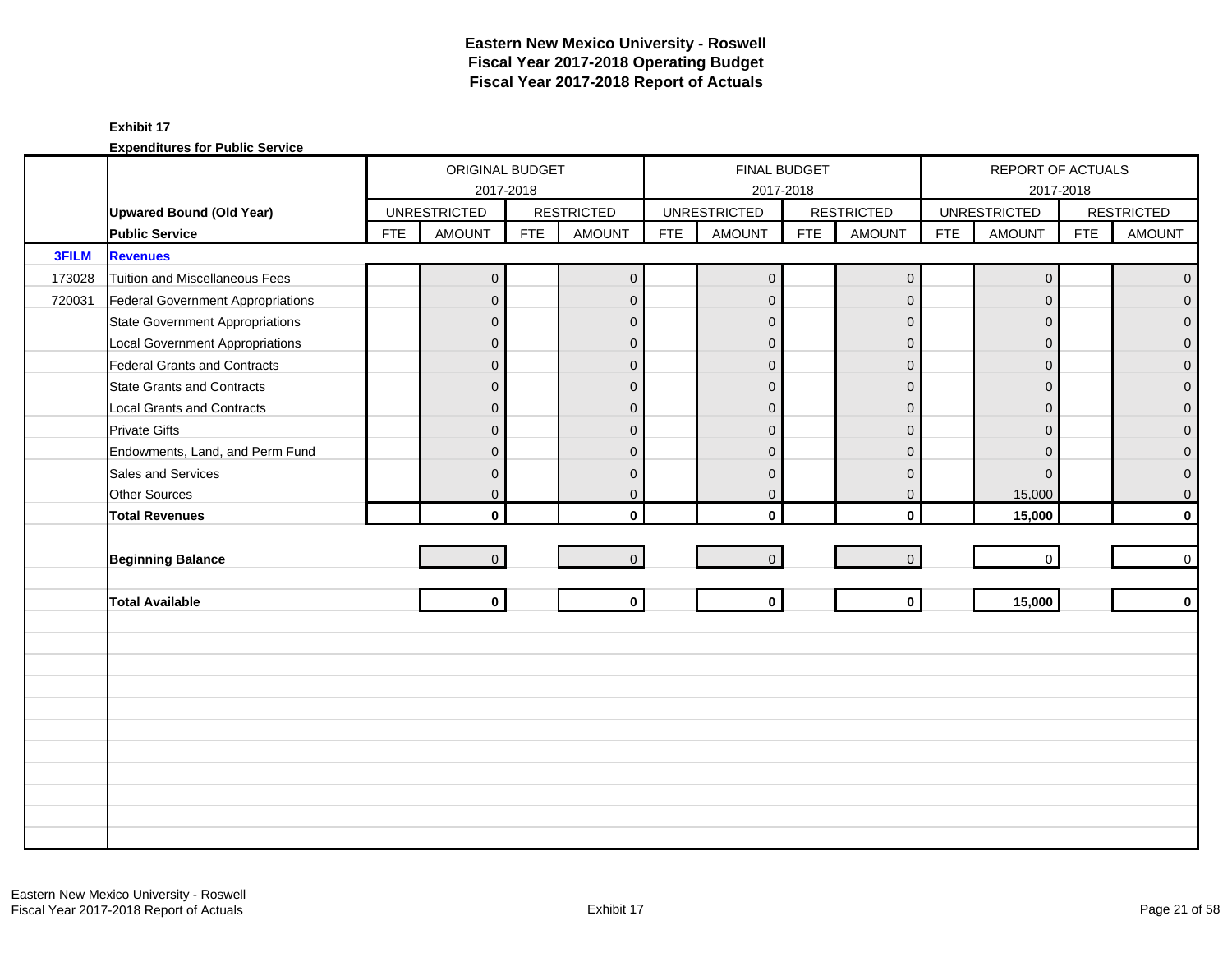|              |                                  |            | ORIGINAL BUDGET     |            |                   |            | <b>FINAL BUDGET</b> |            |                   |            | REPORT OF ACTUALS   |            |                     |
|--------------|----------------------------------|------------|---------------------|------------|-------------------|------------|---------------------|------------|-------------------|------------|---------------------|------------|---------------------|
|              |                                  |            | 2017-2018           |            |                   |            |                     | 2017-2018  |                   |            |                     | 2017-2018  |                     |
|              | <b>Upwared Bound (Old Year)</b>  |            | <b>UNRESTRICTED</b> |            | <b>RESTRICTED</b> |            | <b>UNRESTRICTED</b> |            | <b>RESTRICTED</b> |            | <b>UNRESTRICTED</b> |            | <b>RESTRICTED</b>   |
|              | <b>Public Service</b>            | <b>FTE</b> | <b>AMOUNT</b>       | <b>FTE</b> | <b>AMOUNT</b>     | <b>FTE</b> | <b>AMOUNT</b>       | <b>FTE</b> | <b>AMOUNT</b>     | <b>FTE</b> | <b>AMOUNT</b>       | <b>FTE</b> | <b>AMOUNT</b>       |
| <b>3FILM</b> | <b>Expenditures</b>              |            |                     |            |                   |            |                     |            |                   |            |                     |            |                     |
| 173028       | <b>Professional Salaries</b>     | 0.00       | $\overline{0}$      | 0.00       | $\mathbf{0}$      | 0.00       | $\overline{0}$      | 0.00       | $\mathbf 0$       | 0.00       | $\overline{0}$      | 0.00       | $\overline{0}$      |
| 720031       | <b>Faculty Salaries</b>          | 0.00       | $\overline{0}$      | 0.00       | $\mathbf 0$       | 0.00       | $\overline{0}$      | 0.00       | $\mathbf 0$       | 0.00       | $\mathbf{0}$        | 0.00       | $\pmb{0}$           |
|              | <b>Support Salaries</b>          | 0.00       | $\overline{0}$      | 0.00       | $\mathbf 0$       | 0.00       | $\mathbf{0}$        | 0.00       | $\mathbf 0$       | 0.00       | $\mathbf 0$         | 0.00       | $\mathsf{O}\xspace$ |
|              | <b>Temporary Salaries</b>        | 0.00       | $\mathbf 0$         | 0.00       | $\mathbf 0$       | 0.00       | $\mathbf{0}$        | 0.00       | $\mathbf 0$       | 0.00       | $\mathbf{0}$        | 0.00       | $\pmb{0}$           |
|              | <b>Adjunct Salaries</b>          | 0.00       | $\mathbf{0}$        | 0.00       | $\mathbf 0$       | 0.00       | $\mathbf 0$         | 0.00       | $\mathbf 0$       | 0.00       | $\mathbf{0}$        | 0.00       | $\boldsymbol{0}$    |
|              | <b>Technician Salaries</b>       | 0.00       | $\mathbf{0}$        | 0.00       | $\mathbf{0}$      | 0.00       | $\mathbf{0}$        | 0.00       | $\mathbf{0}$      | 0.00       | $\mathbf{0}$        | 0.00       | $\mathbf 0$         |
|              | <b>Other Salaries</b>            | 0.00       | $\overline{0}$      | 0.00       | $\mathbf{0}$      | 0.00       | $\mathbf{0}$        | 0.00       | $\mathbf{0}$      | 0.00       | $\mathbf{0}$        | 0.00       | $\boldsymbol{0}$    |
|              | <b>Student Salaries</b>          | 0.00       | $\overline{0}$      | 0.00       | $\overline{0}$    | 0.00       | $\overline{0}$      | 0.00       | $\mathbf 0$       | 0.00       | $\Omega$            | 0.00       | $\boldsymbol{0}$    |
|              | Federal Work-study Salaries      | 0.00       | $\mathbf{0}$        | 0.00       | $\mathbf 0$       | 0.00       | $\mathbf 0$         | 0.00       | $\mathbf 0$       | 0.00       | $\mathbf 0$         | 0.00       | $\mathbf 0$         |
|              | <b>State Work-study Salaries</b> | 0.00       | $\mathbf{0}$        | 0.00       | $\mathbf 0$       | 0.00       | $\mathbf{0}$        | 0.00       | $\mathbf 0$       | 0.00       | $\mathbf 0$         | 0.00       | $\pmb{0}$           |
|              | Supplies                         |            | $\overline{0}$      |            | $\mathbf 0$       |            | $\mathbf{0}$        |            | $\mathbf 0$       |            | 2,577               |            | $\boldsymbol{0}$    |
|              | Travel                           |            | $\mathbf{0}$        |            | $\Omega$          |            | $\Omega$            |            | $\mathbf{0}$      |            | $\Omega$            |            | $\overline{0}$      |
|              | Equipment                        |            | $\overline{0}$      |            | $\mathbf{0}$      |            | $\Omega$            |            | $\mathbf 0$       |            | 4,336               |            | $\mathbf 0$         |
|              | <b>Utilities</b>                 |            | $\mathsf{O}\xspace$ |            | $\mathbf{0}$      |            | $\overline{0}$      |            | $\mathbf 0$       |            | $\Omega$            |            | $\boldsymbol{0}$    |
|              | Miscellaneous                    |            | $\mathbf 0$         |            | $\mathbf{0}$      |            | $\mathbf{0}$        |            | $\mathbf 0$       |            | $\Omega$            |            | 0                   |
|              | <b>Indirect Cost</b>             |            | 0                   |            | $\mathbf{0}$      |            | $\mathbf{0}$        |            | $\mathbf 0$       |            | $\Omega$            |            | 0                   |
|              | <b>Benefits</b>                  |            | $\mathbf{0}$        |            | $\Omega$          |            | $\Omega$            |            | $\mathbf{0}$      |            | $\Omega$            |            | $\mathbf 0$         |
|              | Services Rendered/Contracted     |            | $\overline{0}$      |            | $\mathbf{0}$      |            | $\overline{0}$      |            | $\mathbf 0$       |            | $\Omega$            |            | $\mathbf 0$         |
|              |                                  |            | $\overline{0}$      |            | $\Omega$          |            | $\Omega$            |            | $\mathbf{0}$      |            | $\Omega$            |            | $\mathbf 0$         |
|              | <b>Total Expenditures</b>        | 0.00       | $\mathbf 0$         | 0.00       | $\mathbf 0$       | 0.00       | $\pmb{0}$           | 0.00       | $\mathbf 0$       | 0.00       | 6,913               | 0.00       | $\mathbf 0$         |
|              |                                  |            |                     |            |                   |            |                     |            |                   |            |                     |            |                     |
|              | <b>Transfers To or (From)</b>    |            | $\overline{0}$      |            | $\overline{0}$    |            | $\mathbf 0$         |            | $\overline{0}$    |            | $\overline{0}$      |            | $\mathbf 0$         |
|              |                                  |            |                     |            |                   |            |                     |            |                   |            |                     |            |                     |
|              | <b>Ending Balance</b>            | 0.00       | $\overline{0}$      | 0.00       | $\mathbf{0}$      | 0.00       | $\mathbf{0}$        | 0.00       | $\mathbf{0}$      | 0.00       | 8,087               | 0.00       | $\mathbf 0$         |
|              |                                  |            |                     |            |                   |            |                     |            |                   |            |                     |            |                     |
|              |                                  |            |                     |            |                   |            |                     |            |                   |            |                     |            |                     |
|              |                                  |            |                     |            |                   |            |                     |            |                   |            |                     |            |                     |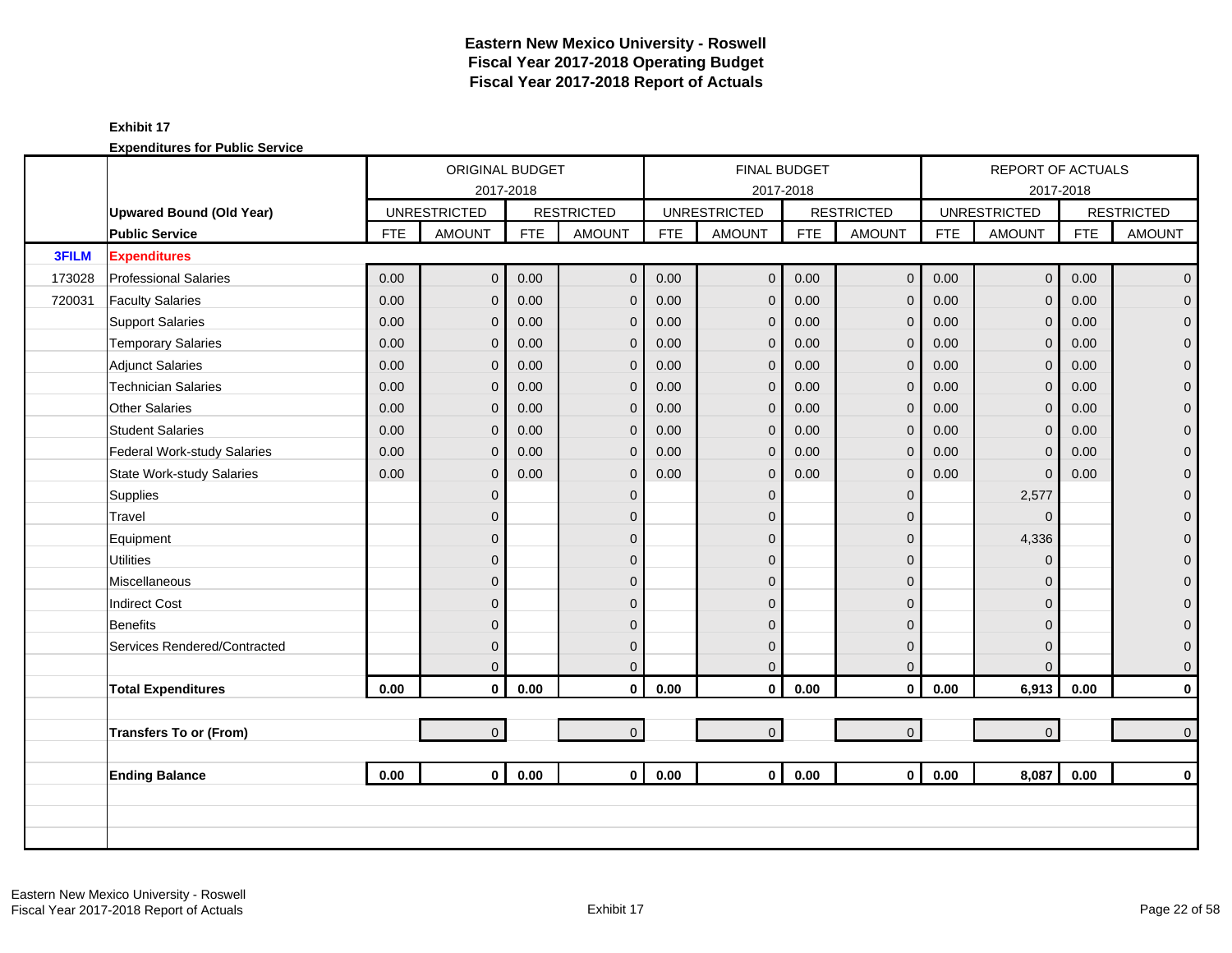|               |                                        |            | ORIGINAL BUDGET     |            |                   |            | <b>FINAL BUDGET</b> |            |                   |            | REPORT OF ACTUALS   |            |                   |
|---------------|----------------------------------------|------------|---------------------|------------|-------------------|------------|---------------------|------------|-------------------|------------|---------------------|------------|-------------------|
|               |                                        |            | 2017-2018           |            |                   |            | 2017-2018           |            |                   |            | 2017-2018           |            |                   |
|               | i-Center                               |            | <b>UNRESTRICTED</b> |            | <b>RESTRICTED</b> |            | <b>UNRESTRICTED</b> |            | <b>RESTRICTED</b> |            | <b>UNRESTRICTED</b> |            | <b>RESTRICTED</b> |
|               | <b>Public Service</b>                  | <b>FTE</b> | <b>AMOUNT</b>       | <b>FTE</b> | <b>AMOUNT</b>     | <b>FTE</b> | <b>AMOUNT</b>       | <b>FTE</b> | <b>AMOUNT</b>     | <b>FTE</b> | <b>AMOUNT</b>       | <b>FTE</b> | <b>AMOUNT</b>     |
| <b>3ICNTR</b> | <b>Revenues</b>                        |            |                     |            |                   |            |                     |            |                   |            |                     |            |                   |
| 173023        | Tuition and Miscellaneous Fees         |            | $\overline{0}$      |            | $\mathbf 0$       |            | $\mathbf 0$         |            | $\mathbf 0$       |            | $\mathbf 0$         |            | $\mathbf 0$       |
| 720080        | Federal Government Appropriations      |            | $\overline{0}$      |            | $\Omega$          |            | $\mathbf{0}$        |            | $\mathbf{0}$      |            | $\Omega$            |            | $\Omega$          |
|               | <b>State Government Appropriations</b> |            | $\mathbf{0}$        |            | $\Omega$          |            | $\mathbf{0}$        |            | $\mathbf{0}$      |            | $\Omega$            |            | $\overline{0}$    |
|               | <b>Local Government Appropriations</b> |            | $\mathbf 0$         |            | $\mathbf{0}$      |            | $\mathbf{0}$        |            | $\mathbf 0$       |            | $\mathbf{0}$        |            | 0                 |
|               | <b>Federal Grants and Contracts</b>    |            | $\mathbf 0$         |            | $\mathbf{0}$      |            | $\mathbf{0}$        |            | $\mathbf{0}$      |            | $\Omega$            |            | $\overline{0}$    |
|               | <b>State Grants and Contracts</b>      |            | $\mathbf 0$         |            | $\mathbf{0}$      |            | $\mathbf{0}$        |            | $\mathbf{0}$      |            | $\Omega$            |            | $\mathbf{0}$      |
|               | <b>Local Grants and Contracts</b>      |            | $\mathbf 0$         |            | $\mathbf{0}$      |            | $\mathbf{0}$        |            | $\mathbf 0$       |            | $\mathbf{0}$        |            | 0                 |
|               | <b>Private Gifts</b>                   |            | $\overline{0}$      |            | $\Omega$          |            | $\mathbf{0}$        |            | $\mathbf{0}$      |            | $\Omega$            |            | $\overline{0}$    |
|               | Endowments, Land, and Perm Fund        |            | $\mathbf 0$         |            | $\Omega$          |            | $\Omega$            |            | $\Omega$          |            | $\Omega$            |            | $\overline{0}$    |
|               | Sales and Services                     |            | $\mathbf{0}$        |            | $\Omega$          |            | $\Omega$            |            | $\mathbf{0}$      |            | $\mathbf{0}$        |            | $\mathbf 0$       |
|               | Other Sources                          |            | 0                   |            | $\mathbf{0}$      |            | $\mathbf 0$         |            | $\mathbf 0$       |            | 1,010               |            | $\mathbf 0$       |
|               | <b>Total Revenues</b>                  |            | $\mathbf{0}$        |            | $\mathbf{0}$      |            | $\mathbf{0}$        |            | $\mathbf 0$       |            | 1,010               |            | $\mathbf{0}$      |
|               |                                        |            |                     |            |                   |            |                     |            |                   |            |                     |            |                   |
|               | <b>Beginning Balance</b>               |            | $\mathbf 0$         |            | $\overline{0}$    |            | $\mathsf{O}\xspace$ |            | $\mathbf 0$       |            | $\mathbf 0$         |            | 0                 |
|               |                                        |            |                     |            |                   |            |                     |            |                   |            |                     |            |                   |
|               | <b>Total Available</b>                 |            | $\mathbf{0}$        |            | $\mathbf 0$       |            | $\mathbf{0}$        |            | $\mathbf 0$       |            | 1,010               |            | $\mathbf 0$       |
|               |                                        |            |                     |            |                   |            |                     |            |                   |            |                     |            |                   |
|               |                                        |            |                     |            |                   |            |                     |            |                   |            |                     |            |                   |
|               |                                        |            |                     |            |                   |            |                     |            |                   |            |                     |            |                   |
|               |                                        |            |                     |            |                   |            |                     |            |                   |            |                     |            |                   |
|               |                                        |            |                     |            |                   |            |                     |            |                   |            |                     |            |                   |
|               |                                        |            |                     |            |                   |            |                     |            |                   |            |                     |            |                   |
|               |                                        |            |                     |            |                   |            |                     |            |                   |            |                     |            |                   |
|               |                                        |            |                     |            |                   |            |                     |            |                   |            |                     |            |                   |
|               |                                        |            |                     |            |                   |            |                     |            |                   |            |                     |            |                   |
|               |                                        |            |                     |            |                   |            |                     |            |                   |            |                     |            |                   |
|               |                                        |            |                     |            |                   |            |                     |            |                   |            |                     |            |                   |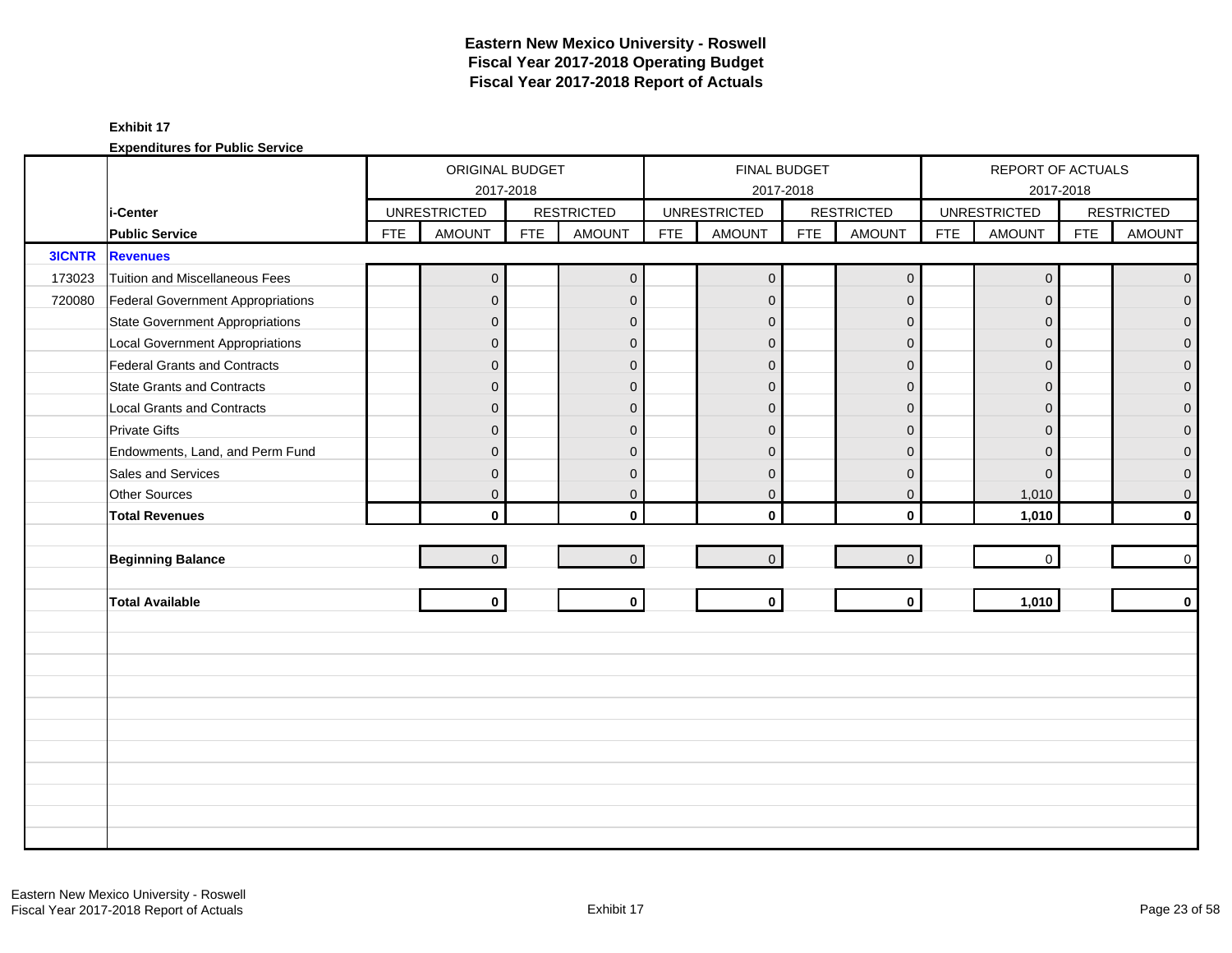|               |                                  |            | ORIGINAL BUDGET     |            |                   |            |                     | <b>FINAL BUDGET</b> |                     |            | <b>REPORT OF ACTUALS</b> |            |                   |
|---------------|----------------------------------|------------|---------------------|------------|-------------------|------------|---------------------|---------------------|---------------------|------------|--------------------------|------------|-------------------|
|               |                                  |            |                     | 2017-2018  |                   |            |                     | 2017-2018           |                     |            |                          | 2017-2018  |                   |
|               | i-Center                         |            | <b>UNRESTRICTED</b> |            | <b>RESTRICTED</b> |            | <b>UNRESTRICTED</b> |                     | <b>RESTRICTED</b>   |            | <b>UNRESTRICTED</b>      |            | <b>RESTRICTED</b> |
|               | <b>Public Service</b>            | <b>FTE</b> | <b>AMOUNT</b>       | <b>FTE</b> | <b>AMOUNT</b>     | <b>FTE</b> | <b>AMOUNT</b>       | <b>FTE</b>          | <b>AMOUNT</b>       | <b>FTE</b> | <b>AMOUNT</b>            | <b>FTE</b> | <b>AMOUNT</b>     |
| <b>3ICNTR</b> | <b>Expenditures</b>              |            |                     |            |                   |            |                     |                     |                     |            |                          |            |                   |
| 173023        | <b>Professional Salaries</b>     | 0.00       | $\overline{0}$      | 0.00       | $\mathbf 0$       | 0.00       | $\overline{0}$      | 0.00                | $\mathbf 0$         | 0.00       | $\overline{0}$           | 0.00       | $\overline{0}$    |
| 720080        | <b>Faculty Salaries</b>          | 0.00       | $\overline{0}$      | 0.00       | $\mathbf{0}$      | 0.00       | $\mathbf{0}$        | 0.00                | $\mathbf{0}$        | 0.00       | $\Omega$                 | 0.00       | $\overline{0}$    |
|               | <b>Support Salaries</b>          | 0.00       | $\mathbf{0}$        | 0.00       | $\mathbf 0$       | 0.00       | $\mathbf 0$         | 0.00                | $\mathbf 0$         | 0.00       | $\mathbf 0$              | 0.00       | $\overline{0}$    |
|               | <b>Temporary Salaries</b>        | 0.00       | 0                   | 0.00       | $\mathbf 0$       | 0.00       | $\mathbf 0$         | 0.00                | $\mathbf 0$         | 0.02       | 357                      | 0.00       | $\mathbf 0$       |
|               | <b>Adjunct Salaries</b>          | 0.00       | $\overline{0}$      | 0.00       | $\mathbf{0}$      | 0.00       | $\mathbf{0}$        | 0.00                | $\mathbf{0}$        | 0.01       | 149                      | 0.00       | $\mathbf{0}$      |
|               | <b>Technician Salaries</b>       | 0.00       | 0                   | 0.00       | $\mathbf{0}$      | 0.00       | $\overline{0}$      | 0.00                | $\mathbf{0}$        | 0.00       | $\mathbf{0}$             | 0.00       | $\mathbf{O}$      |
|               | Other Salaries                   | 0.00       | 0                   | 0.00       | $\mathbf{0}$      | 0.00       | $\mathbf 0$         | 0.00                | $\mathbf{0}$        | 0.00       | $\Omega$                 | 0.00       | $\mathbf 0$       |
|               | <b>Student Salaries</b>          | 0.00       | 0                   | 0.00       | $\mathbf{0}$      | 0.00       | $\mathbf 0$         | 0.00                | $\mathbf 0$         | 0.00       | $\Omega$                 | 0.00       | $\overline{0}$    |
|               | Federal Work-study Salaries      | 0.00       | 0                   | 0.00       | $\mathbf{0}$      | 0.00       | $\mathbf 0$         | 0.00                | $\mathbf{0}$        | 0.00       | $\Omega$                 | 0.00       | $\overline{0}$    |
|               | <b>State Work-study Salaries</b> | 0.00       | 0                   | 0.00       | $\mathbf{0}$      | 0.00       | $\mathbf 0$         | 0.00                | $\mathbf{0}$        | 0.00       | $\mathbf{0}$             | 0.00       | $\mathbf{O}$      |
|               | Supplies                         |            | $\overline{0}$      |            | $\mathbf{0}$      |            | $\overline{0}$      |                     | $\mathbf{0}$        |            | 2,863                    |            | $\mathbf{O}$      |
|               | Travel                           |            | 0                   |            | $\mathbf{0}$      |            | $\Omega$            |                     | $\mathbf{0}$        |            | $\Omega$                 |            | $\mathbf{O}$      |
|               | Equipment                        |            | 0                   |            | $\mathbf{0}$      |            | $\Omega$            |                     | $\mathbf 0$         |            | $\Omega$                 |            | $\pmb{0}$         |
|               | <b>Utilities</b>                 |            | $\overline{0}$      |            | $\Omega$          |            | $\Omega$            |                     | $\mathbf{0}$        |            | $\Omega$                 |            | $\overline{0}$    |
|               | Miscellaneous                    |            | 0                   |            | $\overline{0}$    |            | $\Omega$            |                     | $\mathbf{0}$        |            | $\Omega$                 |            | $\mathbf 0$       |
|               | <b>Indirect Cost</b>             |            | 0                   |            | $\Omega$          |            | $\Omega$            |                     | $\mathbf 0$         |            | $\Omega$                 |            | $\pmb{0}$         |
|               | <b>Benefits</b>                  |            | 0                   |            | $\mathbf{0}$      |            | $\mathbf 0$         |                     | $\mathbf{0}$        |            | 140                      |            | $\mathbf{0}$      |
|               | Services Rendered/Contracted     |            | 0                   |            | $\mathbf{0}$      |            | $\mathbf 0$         |                     | $\mathbf{0}$        |            | $\mathbf{0}$             |            | $\mathbf{0}$      |
|               |                                  |            | $\overline{0}$      |            | $\Omega$          |            | $\Omega$            |                     | $\mathbf{0}$        |            | $\Omega$                 |            | $\mathbf{0}$      |
|               | <b>Total Expenditures</b>        | 0.00       | $\mathbf{0}$        | 0.00       | $\mathbf 0$       | 0.00       | $\mathbf 0$         | 0.00                | $\mathbf 0$         | 0.03       | 3,509                    | 0.00       | $\mathbf{0}$      |
|               |                                  |            |                     |            |                   |            |                     |                     |                     |            |                          |            |                   |
|               | <b>Transfers To or (From)</b>    |            | $\overline{0}$      |            | $\overline{0}$    |            | $\pmb{0}$           |                     | $\mathsf{O}\xspace$ |            | $\overline{0}$           |            | $\mathbf{0}$      |
|               |                                  |            |                     |            |                   |            |                     |                     |                     |            |                          |            |                   |
|               | <b>Ending Balance</b>            | 0.00       | $\mathbf{0}$        | 0.00       | $\overline{0}$    | 0.00       | $\mathbf{0}$        | 0.00                | $\mathbf{0}$        | 0.03       | (2, 499)                 | 0.00       | $\mathbf{0}$      |
|               |                                  |            |                     |            |                   |            |                     |                     |                     |            |                          |            |                   |
|               |                                  |            |                     |            |                   |            |                     |                     |                     |            |                          |            |                   |
|               |                                  |            |                     |            |                   |            |                     |                     |                     |            |                          |            |                   |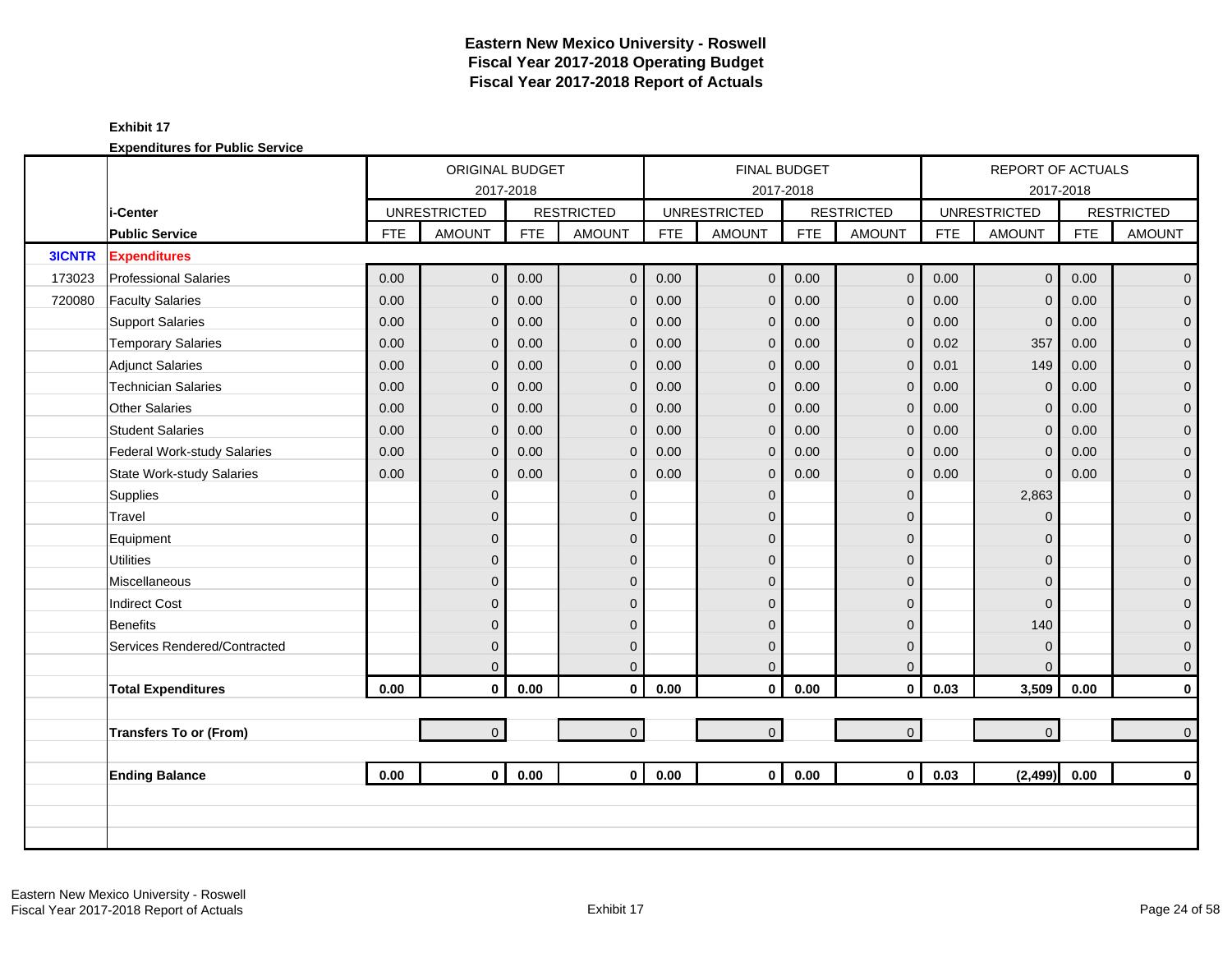|              |                                        |            | ORIGINAL BUDGET     |            |                   |            | <b>FINAL BUDGET</b> |            |                   |            | REPORT OF ACTUALS   |            |                     |
|--------------|----------------------------------------|------------|---------------------|------------|-------------------|------------|---------------------|------------|-------------------|------------|---------------------|------------|---------------------|
|              |                                        |            |                     | 2017-2018  |                   |            |                     | 2017-2018  |                   |            |                     | 2017-2018  |                     |
|              | <b>Aviation Camp</b>                   |            | <b>UNRESTRICTED</b> |            | <b>RESTRICTED</b> |            | <b>UNRESTRICTED</b> |            | <b>RESTRICTED</b> |            | <b>UNRESTRICTED</b> |            | <b>RESTRICTED</b>   |
|              | <b>Public Service</b>                  | <b>FTE</b> | <b>AMOUNT</b>       | <b>FTE</b> | <b>AMOUNT</b>     | <b>FTE</b> | <b>AMOUNT</b>       | <b>FTE</b> | <b>AMOUNT</b>     | <b>FTE</b> | <b>AMOUNT</b>       | <b>FTE</b> | <b>AMOUNT</b>       |
| <b>3KIRT</b> | <b>Revenues</b>                        |            |                     |            |                   |            |                     |            |                   |            |                     |            |                     |
| 173031       | Tuition and Miscellaneous Fees         |            | $\mathbf 0$         |            | $\mathbf 0$       |            | $\mathbf{0}$        |            | $\mathbf 0$       |            | $\mathbf 0$         |            | $\mathbf{0}$        |
| 720152       | Federal Government Appropriations      |            | $\overline{0}$      |            | $\mathbf{0}$      |            | $\Omega$            |            | $\mathbf 0$       |            | $\Omega$            |            | $\mathbf 0$         |
|              | <b>State Government Appropriations</b> |            | $\overline{0}$      |            | $\mathbf{0}$      |            | $\Omega$            |            | $\mathbf 0$       |            | $\Omega$            |            | $\overline{0}$      |
|              | <b>Local Government Appropriations</b> |            | $\overline{0}$      |            | $\mathbf{0}$      |            | $\Omega$            |            | $\mathbf 0$       |            | $\mathbf 0$         |            | $\mathbf 0$         |
|              | Federal Grants and Contracts           |            | 0                   |            | $\mathbf{0}$      |            | $\overline{0}$      |            | $\mathbf 0$       |            | $\Omega$            |            | $\mathbf 0$         |
|              | <b>State Grants and Contracts</b>      |            | $\overline{0}$      |            | $\Omega$          |            | $\Omega$            |            | $\mathbf{0}$      |            | $\Omega$            |            | $\overline{0}$      |
|              | <b>Local Grants and Contracts</b>      |            | $\overline{0}$      |            | $\mathbf{0}$      |            | $\Omega$            |            | $\mathbf 0$       |            | $\Omega$            |            | $\mathbf 0$         |
|              | <b>Private Gifts</b>                   |            | $\overline{0}$      |            | $\mathbf{0}$      |            | $\Omega$            |            | $\mathbf 0$       |            | $\Omega$            |            | $\overline{0}$      |
|              | Endowments, Land, and Perm Fund        |            | $\overline{0}$      |            | $\mathbf{0}$      |            | $\mathbf 0$         |            | $\mathbf 0$       |            | $\Omega$            |            | $\mathbf 0$         |
|              | Sales and Services                     |            | 0                   |            | $\mathbf{0}$      |            | $\mathbf 0$         |            | $\mathbf 0$       |            | $\mathbf 0$         |            | $\mathbf 0$         |
|              | Other Sources                          |            | 0                   |            | $\mathbf 0$       |            | $\mathbf 0$         |            | $\mathbf 0$       |            | 3,480               |            | $\mathsf{O}\xspace$ |
|              | <b>Total Revenues</b>                  |            | $\mathbf{0}$        |            | $\mathbf{0}$      |            | $\Omega$            |            | $\mathbf{0}$      |            | 3,480               |            | $\mathbf 0$         |
|              |                                        |            |                     |            |                   |            |                     |            |                   |            |                     |            |                     |
|              | <b>Beginning Balance</b>               |            | $\overline{0}$      |            | $\overline{0}$    |            | $\mathbf{0}$        |            | $\mathbf 0$       |            | $\mathbf 0$         |            | $\overline{0}$      |
|              |                                        |            |                     |            |                   |            |                     |            |                   |            |                     |            |                     |
|              | <b>Total Available</b>                 |            | $\mathbf 0$         |            | $\mathbf 0$       |            | $\mathbf 0$         |            | $\mathbf 0$       |            | 3,480               |            | $\mathbf 0$         |
|              |                                        |            |                     |            |                   |            |                     |            |                   |            |                     |            |                     |
|              |                                        |            |                     |            |                   |            |                     |            |                   |            |                     |            |                     |
|              |                                        |            |                     |            |                   |            |                     |            |                   |            |                     |            |                     |
|              |                                        |            |                     |            |                   |            |                     |            |                   |            |                     |            |                     |
|              |                                        |            |                     |            |                   |            |                     |            |                   |            |                     |            |                     |
|              |                                        |            |                     |            |                   |            |                     |            |                   |            |                     |            |                     |
|              |                                        |            |                     |            |                   |            |                     |            |                   |            |                     |            |                     |
|              |                                        |            |                     |            |                   |            |                     |            |                   |            |                     |            |                     |
|              |                                        |            |                     |            |                   |            |                     |            |                   |            |                     |            |                     |
|              |                                        |            |                     |            |                   |            |                     |            |                   |            |                     |            |                     |
|              |                                        |            |                     |            |                   |            |                     |            |                   |            |                     |            |                     |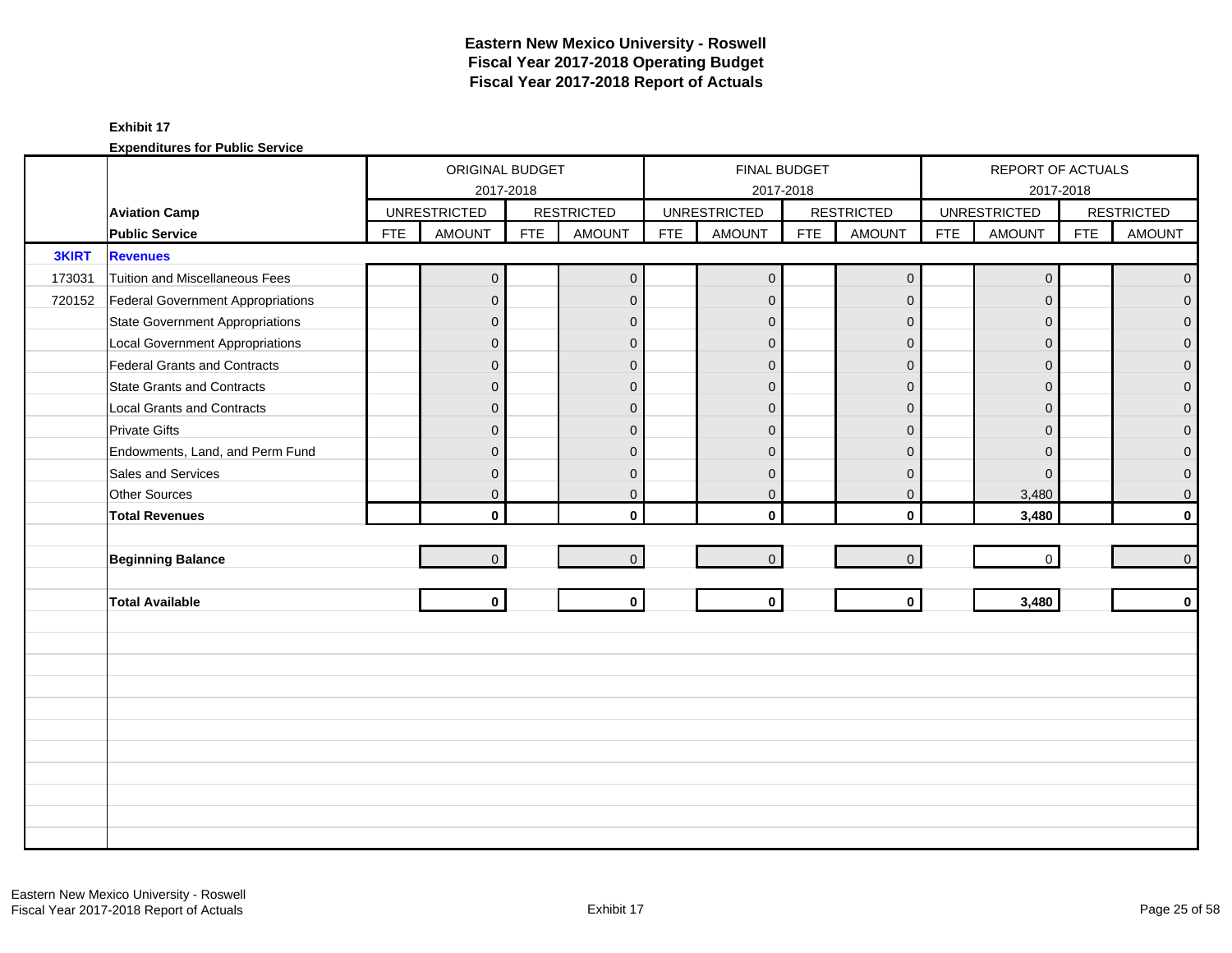|              |                               |            | ORIGINAL BUDGET     |            |                   |            |                     | <b>FINAL BUDGET</b> |                   |            | REPORT OF ACTUALS   |            |                   |
|--------------|-------------------------------|------------|---------------------|------------|-------------------|------------|---------------------|---------------------|-------------------|------------|---------------------|------------|-------------------|
|              |                               |            | 2017-2018           |            |                   |            |                     | 2017-2018           |                   |            |                     | 2017-2018  |                   |
|              | <b>Aviation Camp</b>          |            | <b>UNRESTRICTED</b> |            | <b>RESTRICTED</b> |            | <b>UNRESTRICTED</b> |                     | <b>RESTRICTED</b> |            | <b>UNRESTRICTED</b> |            | <b>RESTRICTED</b> |
|              | <b>Public Service</b>         | <b>FTE</b> | <b>AMOUNT</b>       | <b>FTE</b> | <b>AMOUNT</b>     | <b>FTE</b> | <b>AMOUNT</b>       | <b>FTE</b>          | <b>AMOUNT</b>     | <b>FTE</b> | <b>AMOUNT</b>       | <b>FTE</b> | <b>AMOUNT</b>     |
| <b>3KIRT</b> | <b>Expenditures</b>           |            |                     |            |                   |            |                     |                     |                   |            |                     |            |                   |
| 173031       | <b>Professional Salaries</b>  | 0.00       | $\overline{0}$      | 0.00       | $\mathbf{0}$      | 0.00       | $\overline{0}$      | 0.00                | $\mathbf 0$       | 0.00       | $\mathbf{0}$        | 0.00       | $\overline{0}$    |
| 720152       | <b>Faculty Salaries</b>       | 0.00       | 0                   | 0.00       | $\mathbf{0}$      | 0.00       | $\mathbf{0}$        | 0.00                | $\mathbf{0}$      | 0.00       | $\Omega$            | 0.00       | $\overline{0}$    |
|              | <b>Support Salaries</b>       | 0.00       | 0                   | 0.00       | $\mathbf 0$       | 0.00       | $\mathbf 0$         | 0.00                | $\mathbf 0$       | 0.00       | $\mathbf{0}$        | 0.00       | $\overline{0}$    |
|              | <b>Temporary Salaries</b>     | 0.00       | 0                   | 0.00       | $\mathbf 0$       | 0.00       | $\mathbf 0$         | 0.00                | $\mathbf 0$       | 0.00       | 0                   | 0.00       | $\mathbf 0$       |
|              | <b>Adjunct Salaries</b>       | 0.00       | 0                   | 0.00       | $\mathbf{0}$      | 0.00       | $\mathbf{0}$        | 0.00                | $\mathbf{0}$      | 0.01       | 280                 | 0.00       | $\mathbf{O}$      |
|              | <b>Technician Salaries</b>    | 0.00       | 0                   | 0.00       | $\mathbf 0$       | 0.00       | $\overline{0}$      | 0.00                | $\mathbf 0$       | 0.00       | $\mathbf{0}$        | 0.00       | $\mathbf{O}$      |
|              | Other Salaries                | 0.00       | 0                   | 0.00       | $\mathbf{0}$      | 0.00       | $\mathbf{0}$        | 0.00                | $\mathbf 0$       | 0.00       | $\Omega$            | 0.00       | $\mathbf{O}$      |
|              | <b>Student Salaries</b>       | 0.00       | 0                   | 0.00       | $\mathbf{0}$      | 0.00       | $\mathbf 0$         | 0.00                | $\mathbf 0$       | 0.00       | $\Omega$            | 0.00       | $\overline{0}$    |
|              | Federal Work-study Salaries   | 0.00       | $\mathbf{0}$        | 0.00       | $\mathbf{0}$      | 0.00       | $\mathbf{0}$        | 0.00                | $\mathbf{0}$      | 0.00       | $\Omega$            | 0.00       | $\overline{0}$    |
|              | State Work-study Salaries     | 0.00       | 0                   | 0.00       | $\mathbf{0}$      | 0.00       | $\Omega$            | 0.00                | $\mathbf{0}$      | 0.00       | $\mathbf 0$         | 0.00       | $\mathbf 0$       |
|              | Supplies                      |            | $\overline{0}$      |            | $\mathbf{0}$      |            | $\mathbf{0}$        |                     | $\mathbf{0}$      |            | 878                 |            | $\mathbf{O}$      |
|              | Travel                        |            | 0                   |            | $\mathbf{0}$      |            | $\Omega$            |                     | $\mathbf 0$       |            | 554                 |            | $\mathbf{O}$      |
|              | Equipment                     |            | 0                   |            | $\mathbf{0}$      |            | $\Omega$            |                     | $\mathbf 0$       |            | $\Omega$            |            | $\mathbf{O}$      |
|              | <b>Utilities</b>              |            | $\overline{0}$      |            | $\Omega$          |            | $\Omega$            |                     | $\mathbf{0}$      |            | $\Omega$            |            | $\overline{0}$    |
|              | Miscellaneous                 |            | 0                   |            | $\mathbf{0}$      |            | $\Omega$            |                     | $\mathbf{0}$      |            | $\Omega$            |            | $\mathbf{O}$      |
|              | <b>Indirect Cost</b>          |            | 0                   |            | $\mathbf{0}$      |            | $\Omega$            |                     | $\mathbf{0}$      |            | $\Omega$            |            | $\pmb{0}$         |
|              | <b>Benefits</b>               |            | 0                   |            | $\mathbf{0}$      |            | $\Omega$            |                     | $\mathbf 0$       |            | 66                  |            | $\mathbf{O}$      |
|              | Services Rendered/Contracted  |            | 0                   |            | $\mathbf 0$       |            | $\mathbf 0$         |                     | $\mathbf 0$       |            | 2,475               |            | $\mathbf{O}$      |
|              |                               |            | 0                   |            | $\Omega$          |            | $\overline{0}$      |                     | $\mathbf{0}$      |            | $\Omega$            |            | $\mathbf{O}$      |
|              | <b>Total Expenditures</b>     | 0.00       | $\mathbf{0}$        | 0.00       | $\mathbf 0$       | 0.00       | $\mathbf 0$         | 0.00                | $\mathbf 0$       | 0.01       | 4,253               | 0.00       | $\mathbf{0}$      |
|              |                               |            |                     |            |                   |            |                     |                     |                   |            |                     |            |                   |
|              | <b>Transfers To or (From)</b> |            | $\overline{0}$      |            | $\overline{0}$    |            | $\mathbf{0}$        |                     | $\mathbf{O}$      |            | (5, 430)            |            | $\overline{0}$    |
|              |                               |            |                     |            |                   |            |                     |                     |                   |            |                     |            |                   |
|              | <b>Ending Balance</b>         | 0.00       | $\mathbf{0}$        | 0.00       | $\mathbf{0}$      | 0.00       | $\mathbf{0}$        | 0.00                | $\mathbf{0}$      | 0.01       | (6, 203)            | 0.00       | $\mathbf 0$       |
|              |                               |            |                     |            |                   |            |                     |                     |                   |            |                     |            |                   |
|              |                               |            |                     |            |                   |            |                     |                     |                   |            |                     |            |                   |
|              |                               |            |                     |            |                   |            |                     |                     |                   |            |                     |            |                   |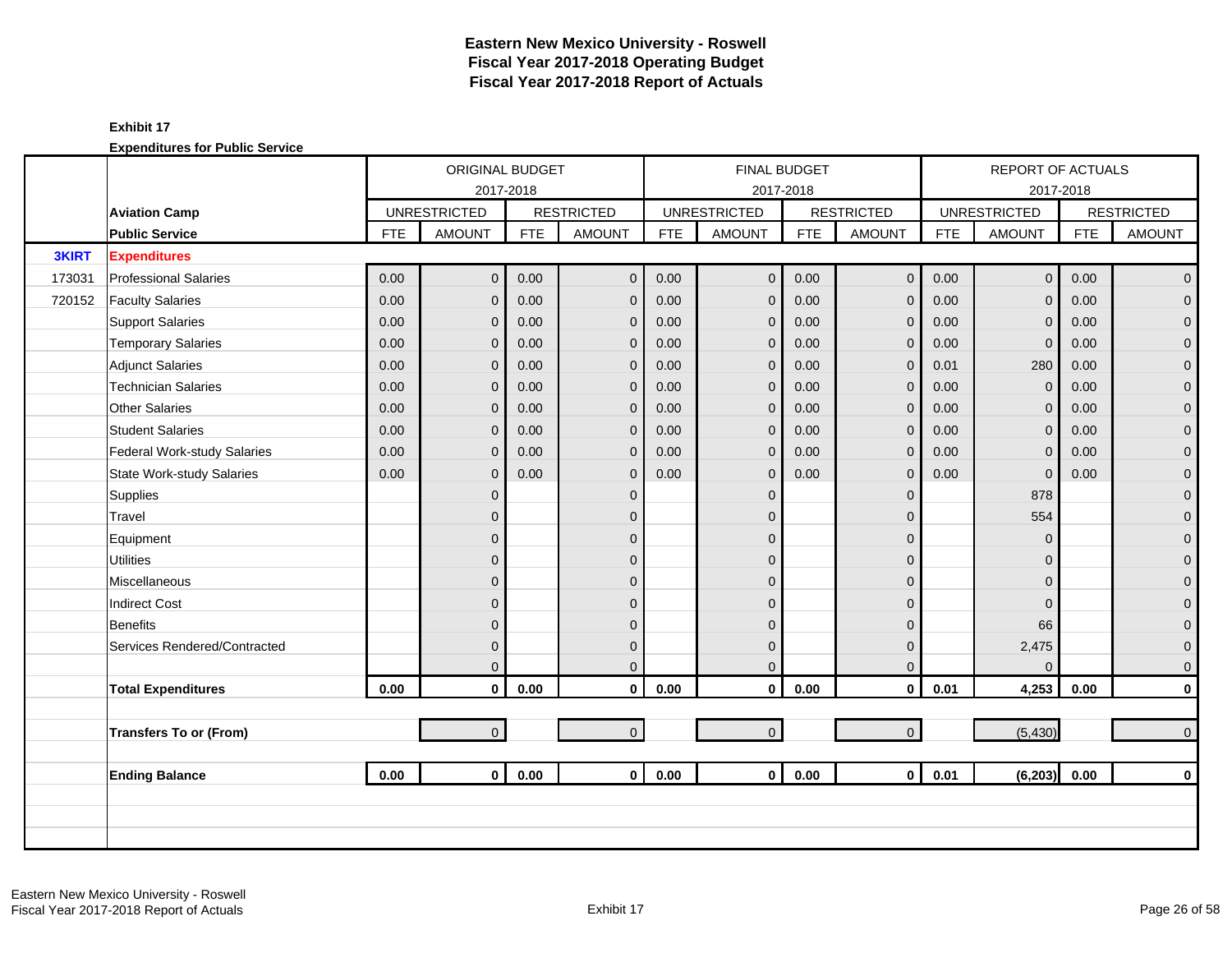|        |                                        |            | ORIGINAL BUDGET     |            |                   |            |                     | <b>FINAL BUDGET</b> |                     |            | REPORT OF ACTUALS   |            |                   |
|--------|----------------------------------------|------------|---------------------|------------|-------------------|------------|---------------------|---------------------|---------------------|------------|---------------------|------------|-------------------|
|        |                                        |            |                     | 2017-2018  |                   |            |                     | 2017-2018           |                     |            |                     | 2017-2018  |                   |
|        | <b>New Mexico MESA</b>                 |            | <b>UNRESTRICTED</b> |            | <b>RESTRICTED</b> |            | <b>UNRESTRICTED</b> |                     | <b>RESTRICTED</b>   |            | <b>UNRESTRICTED</b> |            | <b>RESTRICTED</b> |
|        | <b>Public Service</b>                  | <b>FTE</b> | <b>AMOUNT</b>       | <b>FTE</b> | <b>AMOUNT</b>     | <b>FTE</b> | <b>AMOUNT</b>       | <b>FTE</b>          | <b>AMOUNT</b>       | <b>FTE</b> | <b>AMOUNT</b>       | <b>FTE</b> | <b>AMOUNT</b>     |
| 3MESA1 | <b>Revenues</b>                        |            |                     |            |                   |            |                     |                     |                     |            |                     |            |                   |
| 173013 | Tuition and Miscellaneous Fees         |            | $\boldsymbol{0}$    |            | $\overline{0}$    |            | $\mathbf 0$         |                     | $\mathbf 0$         |            | $\mathbf 0$         |            | $\overline{0}$    |
| 740010 | Federal Government Appropriations      |            | $\mathbf 0$         |            | $\mathbf{0}$      |            | $\mathbf{0}$        |                     | $\mathbf 0$         |            | $\Omega$            |            | $\overline{0}$    |
|        | State Government Appropriations        |            | $\overline{0}$      |            | $\mathbf{0}$      |            | $\mathbf{0}$        |                     | $\mathbf{0}$        |            | 296                 |            | $\overline{0}$    |
|        | <b>Local Government Appropriations</b> |            | $\overline{0}$      |            | $\mathbf{0}$      |            | $\Omega$            |                     | $\mathbf{0}$        |            | $\Omega$            |            | $\mathbf 0$       |
|        | Federal Grants and Contracts           |            | $\overline{0}$      |            | $\mathbf{0}$      |            | $\mathbf 0$         |                     | $\mathbf{0}$        |            | $\Omega$            |            | $\overline{0}$    |
|        | <b>State Grants and Contracts</b>      |            | $\overline{0}$      |            | $\mathbf{0}$      |            | $\mathbf{0}$        |                     | $\mathbf{0}$        |            | $\Omega$            |            | $\mathbf{O}$      |
|        | <b>Local Grants and Contracts</b>      |            | 0                   |            | $\mathbf{0}$      |            | $\mathbf 0$         |                     | $\mathbf{0}$        |            | $\Omega$            |            | $\mathbf 0$       |
|        | <b>Private Gifts</b>                   |            | $\overline{0}$      |            | $\mathbf{0}$      |            | $\Omega$            |                     | $\mathbf{0}$        |            | $\Omega$            |            | $\overline{0}$    |
|        | Endowments, Land, and Perm Fund        |            | $\overline{0}$      |            | $\mathbf{0}$      |            | $\mathbf 0$         |                     | $\mathbf{0}$        |            | $\Omega$            |            | $\overline{0}$    |
|        | Sales and Services                     |            | 0                   |            | $\mathbf{0}$      |            | $\mathbf 0$         |                     | $\mathbf{0}$        |            | $\Omega$            |            | $\pmb{0}$         |
|        | Other Sources                          |            | 0                   |            | $\mathbf 0$       |            | $\mathbf 0$         |                     | $\mathbf 0$         |            | $\mathbf{0}$        |            | $\overline{0}$    |
|        | <b>Total Revenues</b>                  |            | $\mathbf{0}$        |            | $\mathbf{0}$      |            | $\mathbf 0$         |                     | $\mathbf 0$         |            | 296                 |            | $\mathbf{0}$      |
|        |                                        |            |                     |            |                   |            |                     |                     |                     |            |                     |            |                   |
|        | <b>Beginning Balance</b>               |            | $\overline{0}$      |            | $\overline{0}$    |            | 102                 |                     | $\mathsf{O}\xspace$ |            | 102                 |            | $\overline{0}$    |
|        |                                        |            |                     |            |                   |            |                     |                     |                     |            |                     |            |                   |
|        | <b>Total Available</b>                 |            | $\mathbf 0$         |            | $\mathbf{0}$      |            | 102                 |                     | $\mathbf 0$         |            | 398                 |            | $\mathbf{0}$      |
|        |                                        |            |                     |            |                   |            |                     |                     |                     |            |                     |            |                   |
|        |                                        |            |                     |            |                   |            |                     |                     |                     |            |                     |            |                   |
|        |                                        |            |                     |            |                   |            |                     |                     |                     |            |                     |            |                   |
|        |                                        |            |                     |            |                   |            |                     |                     |                     |            |                     |            |                   |
|        |                                        |            |                     |            |                   |            |                     |                     |                     |            |                     |            |                   |
|        |                                        |            |                     |            |                   |            |                     |                     |                     |            |                     |            |                   |
|        |                                        |            |                     |            |                   |            |                     |                     |                     |            |                     |            |                   |
|        |                                        |            |                     |            |                   |            |                     |                     |                     |            |                     |            |                   |
|        |                                        |            |                     |            |                   |            |                     |                     |                     |            |                     |            |                   |
|        |                                        |            |                     |            |                   |            |                     |                     |                     |            |                     |            |                   |
|        |                                        |            |                     |            |                   |            |                     |                     |                     |            |                     |            |                   |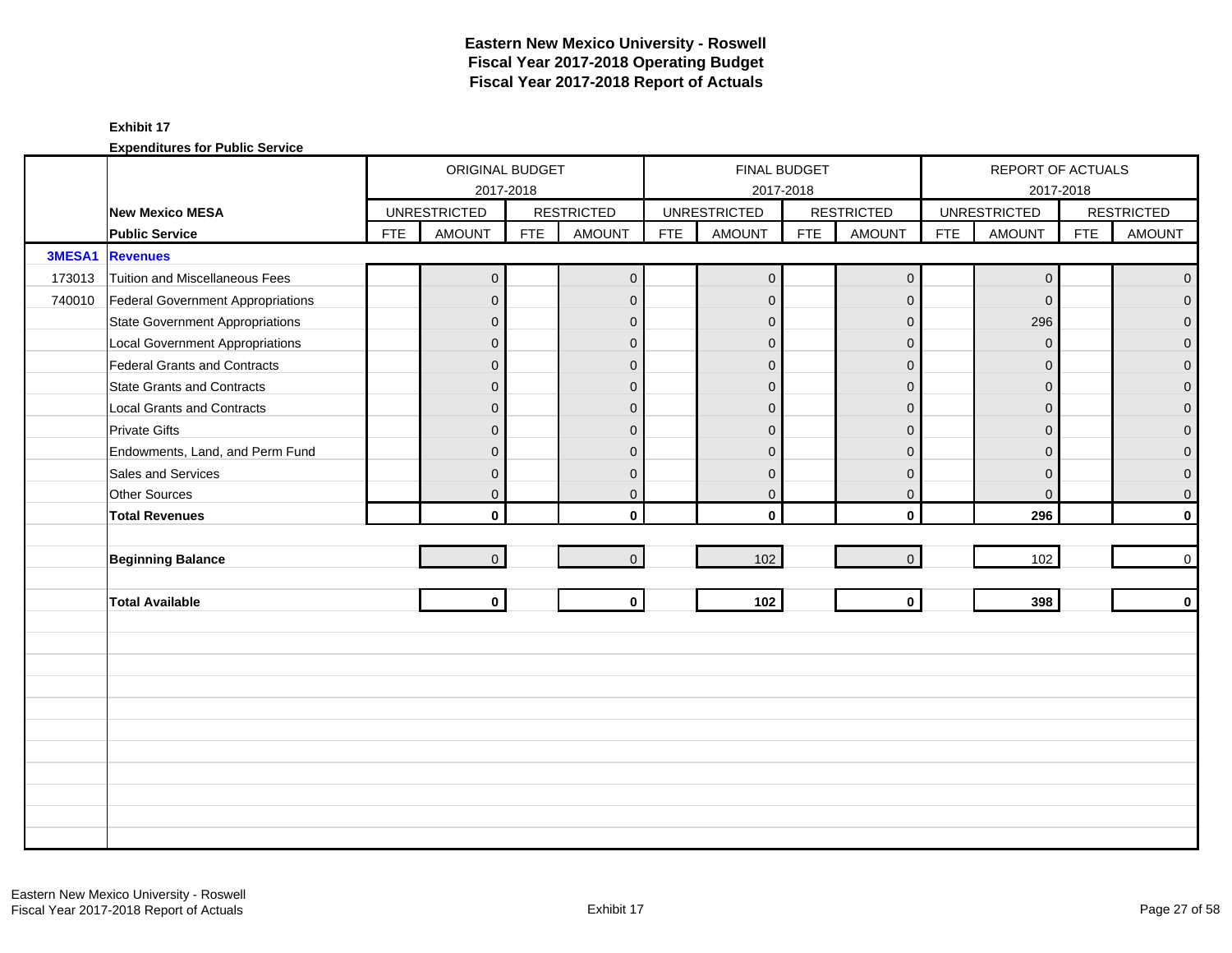|        |                              |            | ORIGINAL BUDGET     |            |                   |            |                     | <b>FINAL BUDGET</b> |                   |            | <b>REPORT OF ACTUALS</b> |            |                   |
|--------|------------------------------|------------|---------------------|------------|-------------------|------------|---------------------|---------------------|-------------------|------------|--------------------------|------------|-------------------|
|        |                              |            |                     | 2017-2018  |                   |            |                     | 2017-2018           |                   |            |                          | 2017-2018  |                   |
|        | <b>New Mexico MESA</b>       |            | <b>UNRESTRICTED</b> |            | <b>RESTRICTED</b> |            | <b>UNRESTRICTED</b> |                     | <b>RESTRICTED</b> |            | <b>UNRESTRICTED</b>      |            | <b>RESTRICTED</b> |
|        | <b>Public Service</b>        | <b>FTE</b> | <b>AMOUNT</b>       | <b>FTE</b> | <b>AMOUNT</b>     | <b>FTE</b> | <b>AMOUNT</b>       | <b>FTE</b>          | <b>AMOUNT</b>     | <b>FTE</b> | <b>AMOUNT</b>            | <b>FTE</b> | <b>AMOUNT</b>     |
| 3MESA1 | <b>Expenditures</b>          |            |                     |            |                   |            |                     |                     |                   |            |                          |            |                   |
| 173013 | <b>Professional Salaries</b> | 0.00       | $\overline{0}$      | 0.00       | $\mathbf{0}$      | 0.00       | $\mathbf 0$         | 0.00                | $\mathbf 0$       | 0.00       | $\overline{0}$           | 0.00       | $\overline{0}$    |
| 740010 | <b>Faculty Salaries</b>      | 0.00       | $\overline{0}$      | 0.00       | $\mathbf 0$       | 0.00       | $\mathbf{0}$        | 0.00                | $\mathbf{0}$      | 0.00       | $\Omega$                 | 0.00       | $\overline{0}$    |
|        | <b>Support Salaries</b>      | 0.00       | $\overline{0}$      | 0.00       | $\Omega$          | 0.00       | $\mathbf{0}$        | 0.00                | $\mathbf{0}$      | 0.00       | $\Omega$                 | 0.00       | $\overline{0}$    |
|        | <b>Temporary Salaries</b>    | 0.00       | $\mathbf{0}$        | 0.00       | $\mathbf 0$       | 0.00       | $\mathbf{0}$        | 0.00                | $\mathbf{0}$      | 0.00       | $\overline{0}$           | 0.00       | $\mathbf 0$       |
|        | Adjunct Salaries             | 0.00       | 0                   | 0.00       | $\mathbf 0$       | 0.00       | $\mathbf{0}$        | 0.00                | $\mathbf{0}$      | 0.00       | $\Omega$                 | 0.00       | $\mathbf{O}$      |
|        | <b>Technician Salaries</b>   | 0.00       | $\overline{0}$      | 0.00       | $\mathbf 0$       | 0.00       | $\mathbf{0}$        | 0.00                | $\mathbf 0$       | 0.00       | $\Omega$                 | 0.00       | $\mathbf{O}$      |
|        | <b>Other Salaries</b>        | 0.00       | $\mathbf{0}$        | 0.00       | $\mathbf{0}$      | 0.00       | $\mathbf{0}$        | 0.00                | $\mathbf{0}$      | 0.00       | $\mathbf{0}$             | 0.00       | $\mathbf 0$       |
|        | <b>Student Salaries</b>      | 0.00       | $\overline{0}$      | 0.00       | $\Omega$          | 0.00       | $\mathbf{0}$        | 0.00                | $\mathbf{0}$      | 0.00       | $\Omega$                 | 0.00       | $\mathbf{O}$      |
|        | Federal Work-study Salaries  | 0.00       | $\overline{0}$      | 0.00       | $\Omega$          | 0.00       | $\mathbf{0}$        | 0.00                | $\mathbf{0}$      | 0.00       | $\Omega$                 | 0.00       | $\overline{0}$    |
|        | State Work-study Salaries    | 0.00       | $\overline{0}$      | 0.00       | $\Omega$          | 0.00       | $\mathbf{0}$        | 0.00                | $\mathbf{0}$      | 0.00       | $\overline{0}$           | 0.00       | $\mathbf 0$       |
|        | Supplies                     |            | $\overline{0}$      |            | $\Omega$          |            | $\mathbf 0$         |                     | $\mathbf{0}$      |            | $\Omega$                 |            | $\mathbf{O}$      |
|        | Travel                       |            | $\overline{0}$      |            | $\Omega$          |            | $\Omega$            |                     | $\mathbf{0}$      |            | $\Omega$                 |            | $\mathbf{O}$      |
|        | Equipment                    |            | $\overline{0}$      |            | $\Omega$          |            | $\Omega$            |                     | $\mathbf{0}$      |            | $\Omega$                 |            | $\pmb{0}$         |
|        | <b>Utilities</b>             |            | $\overline{0}$      |            | $\mathbf{0}$      |            | $\mathbf{0}$        |                     | $\mathbf 0$       |            | $\Omega$                 |            | $\mathbf 0$       |
|        | Miscellaneous                |            | $\Omega$            |            | $\Omega$          |            | $\Omega$            |                     | $\Omega$          |            | $\Omega$                 |            | $\mathbf{0}$      |
|        | <b>Indirect Cost</b>         |            | $\overline{0}$      |            | $\Omega$          |            | $\Omega$            |                     | $\Omega$          |            | $\Omega$                 |            | $\mathbf 0$       |
|        | <b>Benefits</b>              |            | $\overline{0}$      |            | $\Omega$          |            | $\Omega$            |                     | $\mathbf{0}$      |            | $\Omega$                 |            | $\mathbf{O}$      |
|        | Services Rendered/Contracted |            | $\mathbf{0}$        |            | $\mathbf{0}$      |            | $\mathbf{0}$        |                     | $\mathbf{0}$      |            | 296                      |            | $\mathbf{O}$      |
|        |                              |            | $\Omega$            |            | $\Omega$          |            | $\mathbf 0$         |                     | $\mathbf{0}$      |            | $\Omega$                 |            | $\mathbf{0}$      |
|        | <b>Total Expenditures</b>    | 0.00       | 0                   | 0.00       | $\mathbf 0$       | 0.00       | $\pmb{0}$           | 0.00                | $\mathbf 0$       | 0.00       | 296                      | 0.00       | $\mathbf{0}$      |
|        |                              |            |                     |            |                   |            |                     |                     |                   |            |                          |            |                   |
|        | Transfers To or (From)       |            | $\overline{0}$      |            | $\overline{0}$    |            | $\overline{0}$      |                     | $\mathbf{0}$      |            | $\Omega$                 |            | $\overline{0}$    |
|        |                              |            |                     |            |                   |            |                     |                     |                   |            |                          |            |                   |
|        | <b>Ending Balance</b>        | 0.00       | $\mathbf{0}$        | 0.00       | $\Omega$          | 0.00       | 102                 | 0.00                | $\mathbf{0}$      | 0.00       | 102                      | 0.00       | $\mathbf 0$       |
|        |                              |            |                     |            |                   |            |                     |                     |                   |            |                          |            |                   |
|        |                              |            |                     |            |                   |            |                     |                     |                   |            |                          |            |                   |
|        |                              |            |                     |            |                   |            |                     |                     |                   |            |                          |            |                   |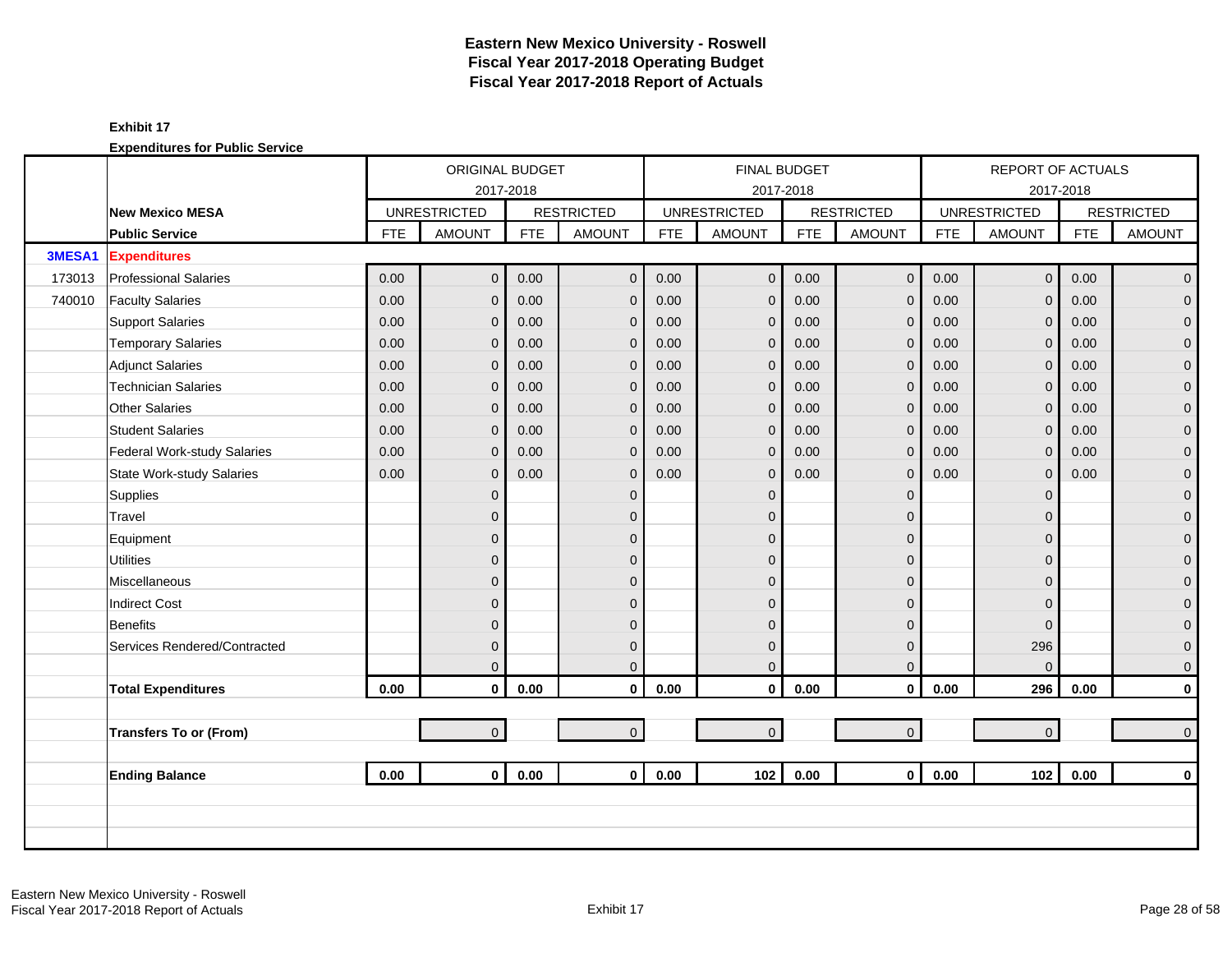|              |                                          |            | ORIGINAL BUDGET     |            |                   |            |                     | FINAL BUDGET |                   |            | REPORT OF ACTUALS   |            |                   |
|--------------|------------------------------------------|------------|---------------------|------------|-------------------|------------|---------------------|--------------|-------------------|------------|---------------------|------------|-------------------|
|              |                                          |            | 2017-2018           |            |                   |            |                     | 2017-2018    |                   |            | 2017-2018           |            |                   |
|              | <b>NMHU</b>                              |            | <b>UNRESTRICTED</b> |            | <b>RESTRICTED</b> |            | <b>UNRESTRICTED</b> |              | <b>RESTRICTED</b> |            | <b>UNRESTRICTED</b> |            | <b>RESTRICTED</b> |
|              | <b>Public Service</b>                    | <b>FTE</b> | <b>AMOUNT</b>       | <b>FTE</b> | <b>AMOUNT</b>     | <b>FTE</b> | <b>AMOUNT</b>       | <b>FTE</b>   | <b>AMOUNT</b>     | <b>FTE</b> | <b>AMOUNT</b>       | <b>FTE</b> | <b>AMOUNT</b>     |
| <b>3NMHU</b> | <b>Revenues</b>                          |            |                     |            |                   |            |                     |              |                   |            |                     |            |                   |
| 173016       | Tuition and Miscellaneous Fees           |            | $\mathbf 0$         |            | $\mathbf 0$       |            | $\mathbf 0$         |              | $\mathbf 0$       |            | $\mathbf 0$         |            | $\mathbf 0$       |
| 740010       | <b>Federal Government Appropriations</b> |            | $\mathbf 0$         |            | $\mathbf{0}$      |            | $\mathbf 0$         |              | $\mathbf 0$       |            | $\mathbf{0}$        |            | $\overline{0}$    |
|              | <b>State Government Appropriations</b>   |            | $\mathbf 0$         |            | $\Omega$          |            | $\mathbf{0}$        |              | $\mathbf{0}$      |            | $\Omega$            |            | $\overline{0}$    |
|              | <b>Local Government Appropriations</b>   |            | $\mathbf 0$         |            | $\mathbf{0}$      |            | $\mathbf{0}$        |              | $\mathbf 0$       |            | $\mathbf{0}$        |            | 0                 |
|              | <b>Federal Grants and Contracts</b>      |            | $\mathbf 0$         |            | $\mathbf{0}$      |            | $\mathbf{0}$        |              | $\mathbf 0$       |            | $\mathbf{0}$        |            | $\overline{0}$    |
|              | <b>State Grants and Contracts</b>        |            | $\mathbf{0}$        |            | $\Omega$          |            | $\Omega$            |              | $\Omega$          |            | 703                 |            | $\Omega$          |
|              | <b>Local Grants and Contracts</b>        |            | $\mathbf{0}$        |            | $\mathbf{0}$      |            | $\Omega$            |              | $\mathbf{0}$      |            | $\mathbf{0}$        |            | 0                 |
|              | <b>Private Gifts</b>                     |            | $\overline{0}$      |            | $\mathbf{0}$      |            | $\mathbf{0}$        |              | $\mathbf 0$       |            | $\Omega$            |            | $\overline{0}$    |
|              | Endowments, Land, and Perm Fund          |            | $\mathbf 0$         |            | $\mathbf{0}$      |            | $\mathbf{0}$        |              | $\mathbf{0}$      |            | $\mathbf{0}$        |            | $\overline{0}$    |
|              | Sales and Services                       |            | $\Omega$            |            | $\Omega$          |            | $\Omega$            |              | $\mathbf{0}$      |            | $\mathbf{0}$        |            | $\mathbf 0$       |
|              | <b>Other Sources</b>                     |            | 4,000               |            | $\mathbf{0}$      |            | 4,000               |              | $\mathbf 0$       |            | $\mathbf 0$         |            | $\mathbf 0$       |
|              | <b>Total Revenues</b>                    |            | 4,000               |            | $\mathbf{0}$      |            | 4,000               |              | $\mathbf 0$       |            | 703                 |            | $\mathbf 0$       |
|              |                                          |            |                     |            |                   |            |                     |              |                   |            |                     |            |                   |
|              | <b>Beginning Balance</b>                 |            | 2,675               |            | $\Omega$          |            | (525)               |              | $\mathbf 0$       |            | (525)               |            | $\mathbf 0$       |
|              |                                          |            |                     |            |                   |            |                     |              |                   |            |                     |            |                   |
|              | <b>Total Available</b>                   |            | 6,675               |            | $\mathbf 0$       |            | 3,475               |              | $\mathbf 0$       |            | 178                 |            | $\mathbf 0$       |
|              |                                          |            |                     |            |                   |            |                     |              |                   |            |                     |            |                   |
|              |                                          |            |                     |            |                   |            |                     |              |                   |            |                     |            |                   |
|              |                                          |            |                     |            |                   |            |                     |              |                   |            |                     |            |                   |
|              |                                          |            |                     |            |                   |            |                     |              |                   |            |                     |            |                   |
|              |                                          |            |                     |            |                   |            |                     |              |                   |            |                     |            |                   |
|              |                                          |            |                     |            |                   |            |                     |              |                   |            |                     |            |                   |
|              |                                          |            |                     |            |                   |            |                     |              |                   |            |                     |            |                   |
|              |                                          |            |                     |            |                   |            |                     |              |                   |            |                     |            |                   |
|              |                                          |            |                     |            |                   |            |                     |              |                   |            |                     |            |                   |
|              |                                          |            |                     |            |                   |            |                     |              |                   |            |                     |            |                   |
|              |                                          |            |                     |            |                   |            |                     |              |                   |            |                     |            |                   |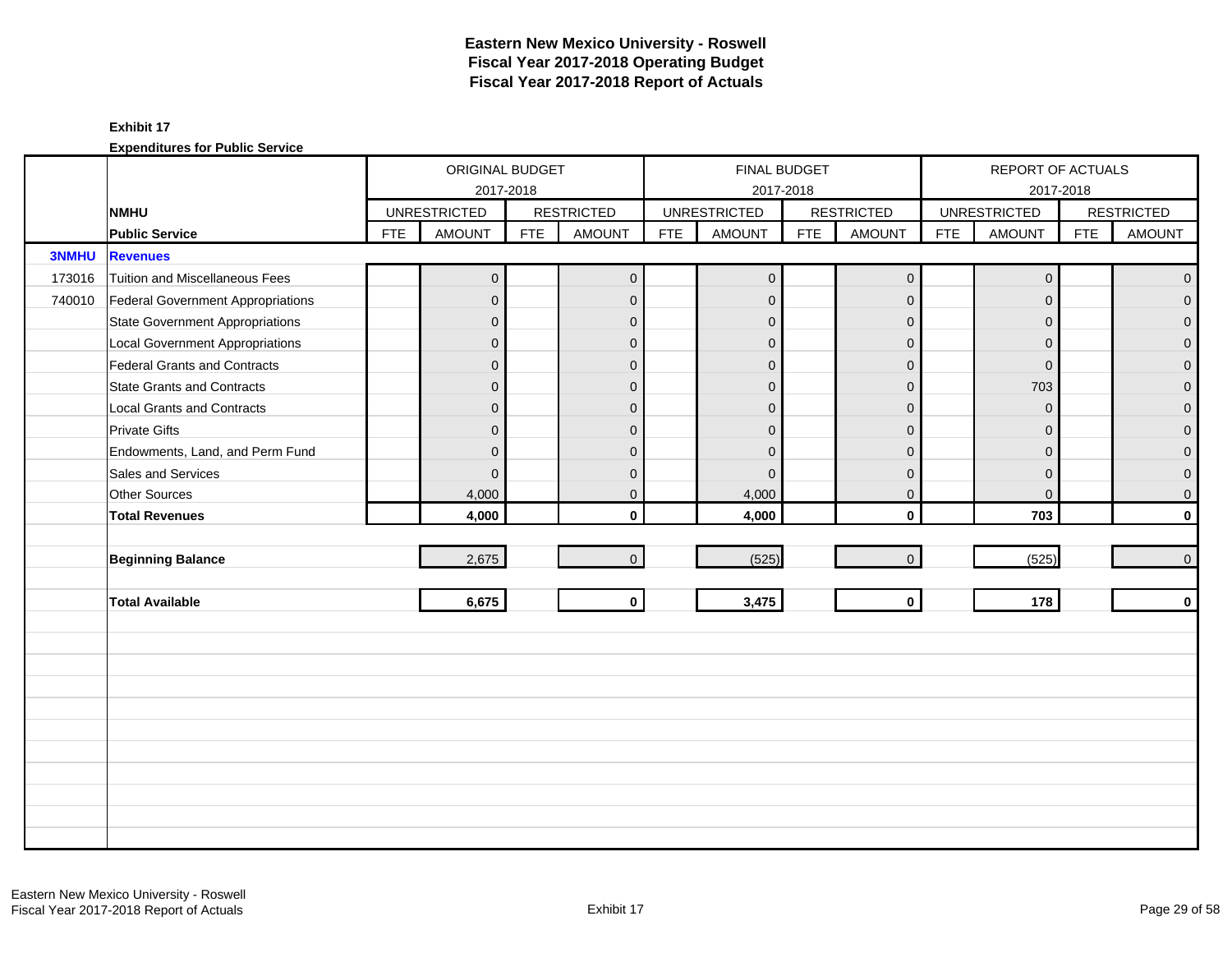|              |                                  |            | ORIGINAL BUDGET     |            |                   |            | <b>FINAL BUDGET</b> |            |                   |            | REPORT OF ACTUALS   |            |                     |
|--------------|----------------------------------|------------|---------------------|------------|-------------------|------------|---------------------|------------|-------------------|------------|---------------------|------------|---------------------|
|              |                                  |            | 2017-2018           |            |                   |            |                     | 2017-2018  |                   |            |                     | 2017-2018  |                     |
|              | <b>NMHU</b>                      |            | <b>UNRESTRICTED</b> |            | <b>RESTRICTED</b> |            | <b>UNRESTRICTED</b> |            | <b>RESTRICTED</b> |            | <b>UNRESTRICTED</b> |            | <b>RESTRICTED</b>   |
|              | <b>Public Service</b>            | <b>FTE</b> | <b>AMOUNT</b>       | <b>FTE</b> | <b>AMOUNT</b>     | <b>FTE</b> | <b>AMOUNT</b>       | <b>FTE</b> | <b>AMOUNT</b>     | <b>FTE</b> | <b>AMOUNT</b>       | <b>FTE</b> | <b>AMOUNT</b>       |
| <b>3NMHU</b> | <b>Expenditures</b>              |            |                     |            |                   |            |                     |            |                   |            |                     |            |                     |
| 173016       | <b>Professional Salaries</b>     | 0.00       | $\overline{0}$      | 0.00       | $\mathbf{0}$      | 0.00       | $\mathbf 0$         | 0.00       | $\mathbf 0$       | 0.00       | $\overline{0}$      | 0.00       | $\overline{0}$      |
| 740010       | <b>Faculty Salaries</b>          | 0.00       | $\overline{0}$      | 0.00       | $\mathbf{0}$      | 0.00       | $\mathbf{0}$        | 0.00       | $\mathbf 0$       | 0.00       | $\Omega$            | 0.00       | $\mathbf 0$         |
|              | <b>Support Salaries</b>          | 0.00       | $\overline{0}$      | 0.00       | $\mathbf{0}$      | 0.00       | $\mathbf{0}$        | 0.00       | $\mathbf 0$       | 0.00       | $\mathbf{0}$        | 0.00       | $\mathbf 0$         |
|              | <b>Temporary Salaries</b>        | 0.00       | $\mathbf{0}$        | 0.00       | $\mathbf{0}$      | 0.00       | $\mathbf{0}$        | 0.00       | $\mathbf 0$       | 0.00       | $\mathbf{0}$        | 0.00       | $\pmb{0}$           |
|              | <b>Adjunct Salaries</b>          | 0.00       | $\overline{0}$      | 0.00       | $\mathbf{0}$      | 0.00       | $\mathbf{0}$        | 0.00       | $\mathbf 0$       | 0.00       | $\Omega$            | 0.00       | $\mathbf 0$         |
|              | <b>Technician Salaries</b>       | 0.00       | $\mathbf{0}$        | 0.00       | $\mathbf 0$       | 0.00       | $\mathbf{0}$        | 0.00       | $\mathbf 0$       | 0.00       | $\mathbf{0}$        | 0.00       | $\mathbf 0$         |
|              | <b>Other Salaries</b>            | 0.00       | $\mathbf{0}$        | 0.00       | $\mathbf{0}$      | 0.00       | $\mathbf{0}$        | 0.00       | $\mathbf 0$       | 0.00       | $\mathbf{0}$        | 0.00       | $\pmb{0}$           |
|              | <b>Student Salaries</b>          | 0.00       | $\Omega$            | 0.00       | $\Omega$          | 0.00       | $\mathbf{0}$        | 0.00       | $\mathbf{0}$      | 0.00       | $\Omega$            | 0.00       | $\overline{0}$      |
|              | Federal Work-study Salaries      | 0.00       | $\Omega$            | 0.00       | $\mathbf{0}$      | 0.00       | $\overline{0}$      | 0.00       | $\mathbf 0$       | 0.00       | $\mathbf{0}$        | 0.00       | $\mathbf{0}$        |
|              | <b>State Work-study Salaries</b> | 0.00       | $\Omega$            | 0.00       | $\mathbf{0}$      | 0.00       | $\Omega$            | 0.00       | $\mathbf 0$       | 0.00       | $\mathbf 0$         | 0.00       | $\pmb{0}$           |
|              | Supplies                         |            | 3,000               |            | $\mathbf{0}$      |            | 3,000               |            | $\mathbf 0$       |            | $\Omega$            |            | $\mathbf 0$         |
|              | Travel                           |            | $\overline{0}$      |            | $\Omega$          |            | $\Omega$            |            | $\mathbf 0$       |            | $\Omega$            |            | $\mathbf 0$         |
|              | Equipment                        |            | 0                   |            | $\mathbf{0}$      |            | $\Omega$            |            | $\mathbf 0$       |            | $\mathbf 0$         |            | $\pmb{0}$           |
|              | <b>Utilities</b>                 |            | $\mathbf{0}$        |            | $\mathbf{0}$      |            | $\mathbf{0}$        |            | $\pmb{0}$         |            | 703                 |            | $\overline{0}$      |
|              | Miscellaneous                    |            | $\Omega$            |            | $\Omega$          |            | $\Omega$            |            | $\mathbf{0}$      |            | $\Omega$            |            | $\mathsf{O}\xspace$ |
|              | <b>Indirect Cost</b>             |            | $\overline{0}$      |            | $\Omega$          |            | $\Omega$            |            | $\mathbf{0}$      |            | $\Omega$            |            | $\mathbf 0$         |
|              | Benefits                         |            | 0                   |            | $\Omega$          |            | $\Omega$            |            | $\mathbf 0$       |            | $\Omega$            |            | $\mathbf{0}$        |
|              | Services Rendered/Contracted     |            | $\overline{0}$      |            | $\mathbf{0}$      |            | $\mathbf{0}$        |            | $\mathbf 0$       |            | $\Omega$            |            | $\mathbf 0$         |
|              |                                  |            | $\Omega$            |            | $\Omega$          |            | $\Omega$            |            | $\mathbf 0$       |            | $\Omega$            |            | $\mathbf 0$         |
|              | <b>Total Expenditures</b>        | 0.00       | 3,000               | 0.00       | $\mathbf 0$       | 0.00       | 3,000               | 0.00       | $\mathbf 0$       | 0.00       | 703                 | 0.00       | $\pmb{0}$           |
|              |                                  |            |                     |            |                   |            |                     |            |                   |            |                     |            |                     |
|              | <b>Transfers To or (From)</b>    |            | $\overline{0}$      |            | $\overline{0}$    |            | $\mathbf 0$         |            | $\mathbf{0}$      |            | $\overline{0}$      |            | $\mathbf 0$         |
|              |                                  |            |                     |            |                   |            |                     |            |                   |            |                     |            |                     |
|              | <b>Ending Balance</b>            | 0.00       | 3,675               | 0.00       | $\mathbf{0}$      | 0.00       | 475                 | 0.00       | $\mathbf{0}$      | 0.00       | (525)               | 0.00       | $\mathbf 0$         |
|              |                                  |            |                     |            |                   |            |                     |            |                   |            |                     |            |                     |
|              |                                  |            |                     |            |                   |            |                     |            |                   |            |                     |            |                     |
|              |                                  |            |                     |            |                   |            |                     |            |                   |            |                     |            |                     |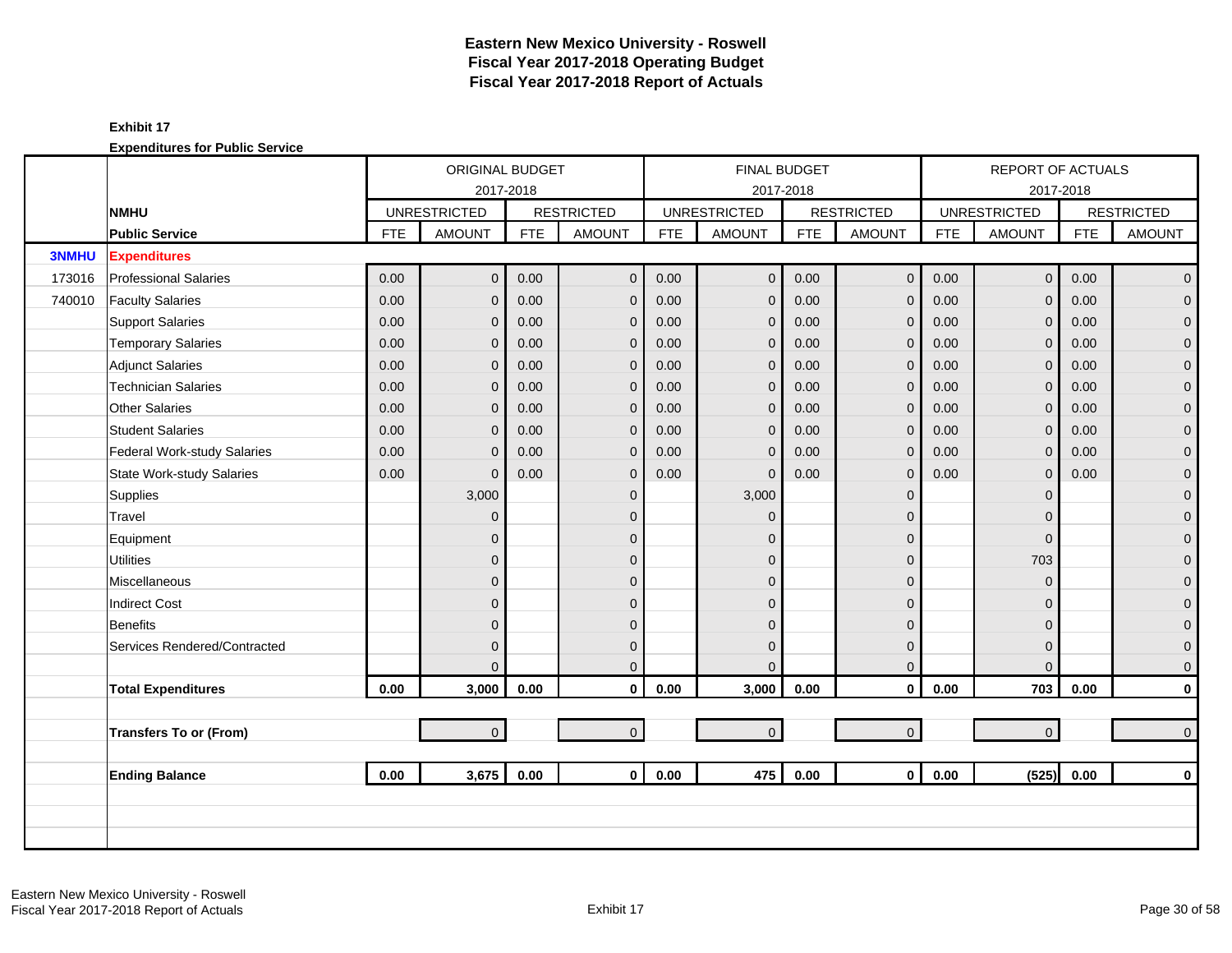|        |                                          |            | ORIGINAL BUDGET     |            |                   |            |                     | FINAL BUDGET |                   |            | REPORT OF ACTUALS   |            |                   |
|--------|------------------------------------------|------------|---------------------|------------|-------------------|------------|---------------------|--------------|-------------------|------------|---------------------|------------|-------------------|
|        |                                          |            | 2017-2018           |            |                   |            |                     | 2017-2018    |                   |            | 2017-2018           |            |                   |
|        | Environmental Health & Safety            |            | <b>UNRESTRICTED</b> |            | <b>RESTRICTED</b> |            | <b>UNRESTRICTED</b> |              | <b>RESTRICTED</b> |            | <b>UNRESTRICTED</b> |            | <b>RESTRICTED</b> |
|        | <b>Public Service</b>                    | <b>FTE</b> | <b>AMOUNT</b>       | <b>FTE</b> | <b>AMOUNT</b>     | <b>FTE</b> | <b>AMOUNT</b>       | <b>FTE</b>   | <b>AMOUNT</b>     | <b>FTE</b> | <b>AMOUNT</b>       | <b>FTE</b> | <b>AMOUNT</b>     |
| 3SAFE1 | <b>Revenues</b>                          |            |                     |            |                   |            |                     |              |                   |            |                     |            |                   |
| 173021 | Tuition and Miscellaneous Fees           |            | $\mathbf{0}$        |            | $\mathbf{0}$      |            | $\mathbf 0$         |              | $\mathbf 0$       |            | 10,506              |            | $\mathbf{0}$      |
| 720137 | <b>Federal Government Appropriations</b> |            | $\mathbf{0}$        |            | $\mathbf 0$       |            | $\mathbf 0$         |              | $\mathbf{0}$      |            | $\mathbf 0$         |            | $\overline{0}$    |
|        | <b>State Government Appropriations</b>   |            | $\overline{0}$      |            | $\Omega$          |            | $\Omega$            |              | $\mathbf{0}$      |            | $\Omega$            |            | $\overline{0}$    |
|        | <b>Local Government Appropriations</b>   |            | $\overline{0}$      |            | $\mathbf{0}$      |            | $\Omega$            |              | $\mathbf{0}$      |            | $\mathbf{0}$        |            | 0                 |
|        | Federal Grants and Contracts             |            | $\mathbf{0}$        |            | $\mathbf{0}$      |            | $\mathbf{0}$        |              | $\mathbf{0}$      |            | $\Omega$            |            | $\overline{0}$    |
|        | <b>State Grants and Contracts</b>        |            | $\overline{0}$      |            | $\Omega$          |            | $\Omega$            |              | $\Omega$          |            | $\Omega$            |            | $\Omega$          |
|        | <b>Local Grants and Contracts</b>        |            | $\overline{0}$      |            | $\mathbf{0}$      |            | $\Omega$            |              | $\mathbf{0}$      |            | $\Omega$            |            | $\mathbf 0$       |
|        | <b>Private Gifts</b>                     |            | $\overline{0}$      |            | $\mathbf{0}$      |            | $\mathbf{0}$        |              | $\mathbf{0}$      |            | $\Omega$            |            | $\overline{0}$    |
|        | Endowments, Land, and Perm Fund          |            | $\overline{0}$      |            | $\mathbf{0}$      |            | $\Omega$            |              | $\mathbf{0}$      |            | $\mathbf{0}$        |            | $\mathbf{0}$      |
|        | Sales and Services                       |            | $\Omega$            |            | $\mathbf{0}$      |            | $\Omega$            |              | $\mathbf{0}$      |            | $\Omega$            |            | $\mathbf 0$       |
|        | Other Sources                            |            | 9,000               |            | $\mathbf 0$       |            | 9,000               |              | $\mathbf 0$       |            | $\mathbf{0}$        |            | $\mathbf 0$       |
|        | <b>Total Revenues</b>                    |            | 9,000               |            | $\mathbf{0}$      |            | 9,000               |              | $\mathbf 0$       |            | 10,506              |            | $\mathbf 0$       |
|        |                                          |            |                     |            |                   |            |                     |              |                   |            |                     |            |                   |
|        | <b>Beginning Balance</b>                 |            | (11, 720)           |            | $\overline{0}$    |            | (6,695)             |              | $\mathbf 0$       |            | (6,695)             |            | $\mathbf{O}$      |
|        |                                          |            |                     |            |                   |            |                     |              |                   |            |                     |            |                   |
|        | <b>Total Available</b>                   |            | (2,720)             |            | $\mathbf{0}$      |            | 2,305               |              | $\mathbf 0$       |            | 3,811               |            | $\mathbf 0$       |
|        |                                          |            |                     |            |                   |            |                     |              |                   |            |                     |            |                   |
|        |                                          |            |                     |            |                   |            |                     |              |                   |            |                     |            |                   |
|        |                                          |            |                     |            |                   |            |                     |              |                   |            |                     |            |                   |
|        |                                          |            |                     |            |                   |            |                     |              |                   |            |                     |            |                   |
|        |                                          |            |                     |            |                   |            |                     |              |                   |            |                     |            |                   |
|        |                                          |            |                     |            |                   |            |                     |              |                   |            |                     |            |                   |
|        |                                          |            |                     |            |                   |            |                     |              |                   |            |                     |            |                   |
|        |                                          |            |                     |            |                   |            |                     |              |                   |            |                     |            |                   |
|        |                                          |            |                     |            |                   |            |                     |              |                   |            |                     |            |                   |
|        |                                          |            |                     |            |                   |            |                     |              |                   |            |                     |            |                   |
|        |                                          |            |                     |            |                   |            |                     |              |                   |            |                     |            |                   |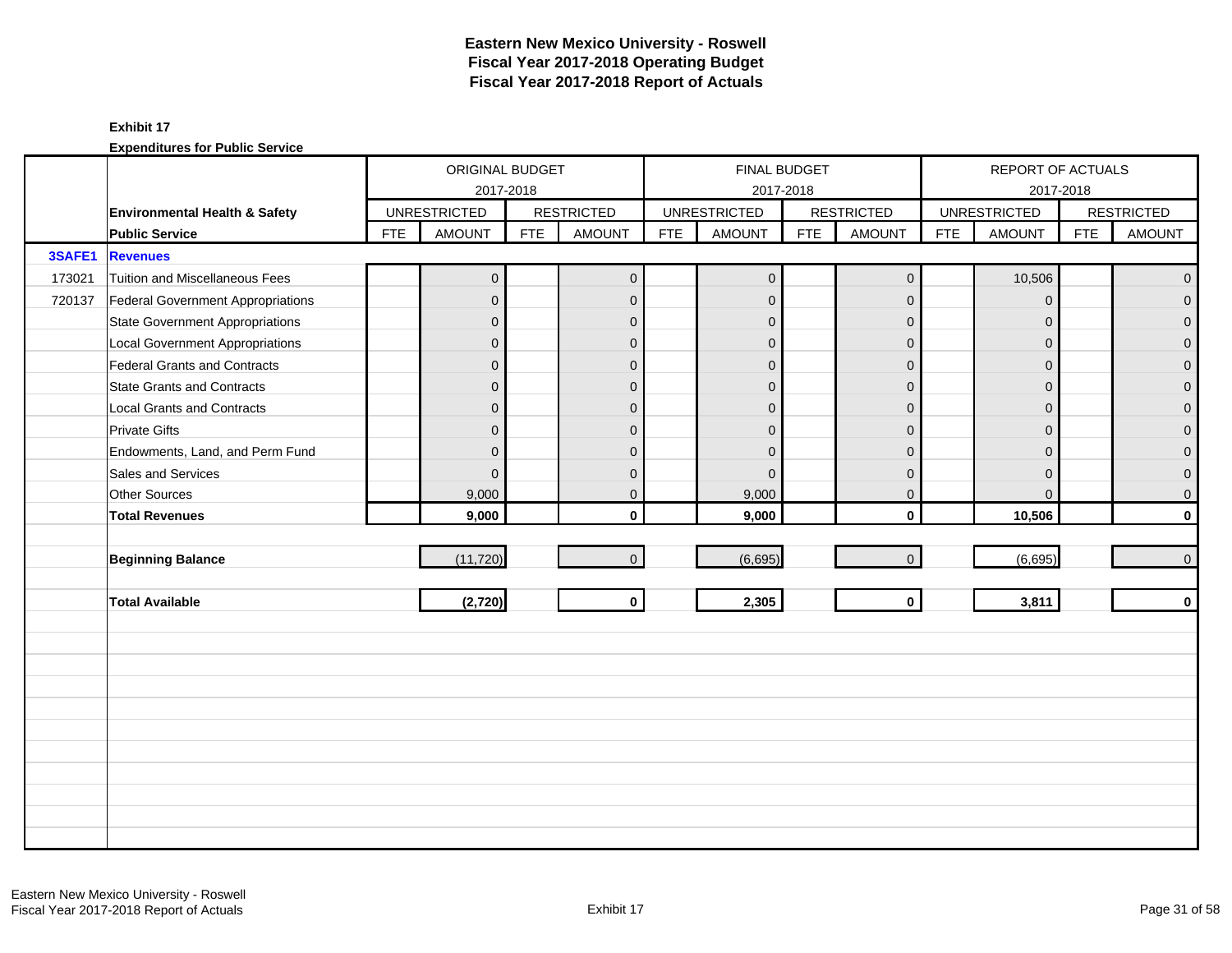|        |                                  |            | ORIGINAL BUDGET     |            |                   |            | <b>FINAL BUDGET</b> |            |                   |            | REPORT OF ACTUALS   |            |                     |
|--------|----------------------------------|------------|---------------------|------------|-------------------|------------|---------------------|------------|-------------------|------------|---------------------|------------|---------------------|
|        |                                  |            | 2017-2018           |            |                   |            | 2017-2018           |            |                   |            |                     | 2017-2018  |                     |
|        | Environmental Health & Safety    |            | <b>UNRESTRICTED</b> |            | <b>RESTRICTED</b> |            | <b>UNRESTRICTED</b> |            | <b>RESTRICTED</b> |            | <b>UNRESTRICTED</b> |            | <b>RESTRICTED</b>   |
|        | <b>Public Service</b>            | <b>FTE</b> | <b>AMOUNT</b>       | <b>FTE</b> | <b>AMOUNT</b>     | <b>FTE</b> | <b>AMOUNT</b>       | <b>FTE</b> | <b>AMOUNT</b>     | <b>FTE</b> | <b>AMOUNT</b>       | <b>FTE</b> | <b>AMOUNT</b>       |
| 3SAFE1 | <b>Expenditures</b>              |            |                     |            |                   |            |                     |            |                   |            |                     |            |                     |
| 173021 | <b>Professional Salaries</b>     | 0.15       | 8,054               | 0.00       | $\mathbf{0}$      | 0.15       | 8,054               | 0.00       | $\mathbf{0}$      | 0.10       | 8,175               | 0.00       | $\overline{0}$      |
| 720137 | <b>Faculty Salaries</b>          | 0.00       | $\mathbf 0$         | 0.00       | $\mathbf{0}$      | 0.00       | $\mathbf{0}$        | 0.00       | $\mathbf 0$       | 0.00       | $\mathbf 0$         | 0.00       | $\mathbf 0$         |
|        | <b>Support Salaries</b>          | 0.00       | $\mathbf 0$         | 0.00       | $\mathbf{0}$      | 0.00       | $\mathbf{0}$        | 0.00       | $\mathbf 0$       | 0.00       | $\Omega$            | 0.00       | $\mathbf{0}$        |
|        | <b>Temporary Salaries</b>        | 0.00       | $\mathbf{0}$        | 0.00       | $\mathbf{0}$      | 0.00       | $\mathbf{0}$        | 0.00       | $\mathbf 0$       | 0.00       | $\mathbf 0$         | 0.00       | $\pmb{0}$           |
|        | <b>Adjunct Salaries</b>          | 0.00       | $\mathbf{0}$        | 0.00       | $\mathbf{0}$      | 0.00       | $\mathbf 0$         | 0.00       | $\mathbf 0$       | 0.20       | 7,398               | 0.00       | $\mathbf 0$         |
|        | <b>Technician Salaries</b>       | 0.00       | $\mathbf{0}$        | 0.00       | $\mathbf{0}$      | 0.00       | $\mathbf{0}$        | 0.00       | $\mathbf{0}$      | 0.00       | $\Omega$            | 0.00       | $\overline{0}$      |
|        | Other Salaries                   | 0.00       | $\mathbf{0}$        | 0.00       | $\mathbf{0}$      | 0.00       | $\mathbf{0}$        | 0.00       | $\mathbf{0}$      | 0.00       | $\mathbf 0$         | 0.00       | $\mathbf 0$         |
|        | <b>Student Salaries</b>          | 0.00       | $\overline{0}$      | 0.00       | $\mathbf{0}$      | 0.00       | $\mathbf{0}$        | 0.00       | $\mathbf 0$       | 0.00       | $\Omega$            | 0.00       | $\overline{0}$      |
|        | Federal Work-study Salaries      | 0.00       | $\mathbf{0}$        | 0.00       | $\mathbf 0$       | 0.00       | $\mathbf{0}$        | 0.00       | $\mathbf 0$       | 0.00       | $\mathbf 0$         | 0.00       | $\mathbf{0}$        |
|        | <b>State Work-study Salaries</b> | 0.00       | $\mathbf{0}$        | 0.00       | $\mathbf{0}$      | 0.00       | $\mathbf{0}$        | 0.00       | $\mathbf 0$       | 0.00       | $\mathbf 0$         | 0.00       | $\pmb{0}$           |
|        | Supplies                         |            | $\overline{0}$      |            | $\mathbf{0}$      |            | $\Omega$            |            | $\mathbf 0$       |            | 152                 |            | $\mathbf 0$         |
|        | Travel                           |            | $\overline{0}$      |            | $\Omega$          |            | $\Omega$            |            | $\mathbf{0}$      |            | $\Omega$            |            | $\overline{0}$      |
|        | Equipment                        |            | 0                   |            | $\Omega$          |            | $\Omega$            |            | $\mathbf 0$       |            | $\Omega$            |            | $\boldsymbol{0}$    |
|        | <b>Utilities</b>                 |            | $\overline{0}$      |            | $\overline{0}$    |            | $\Omega$            |            | $\mathbf 0$       |            | $\Omega$            |            | $\mathbf 0$         |
|        | Miscellaneous                    |            | $\overline{0}$      |            | $\mathbf{0}$      |            | $\Omega$            |            | $\mathbf 0$       |            | $\Omega$            |            | $\mathsf{O}\xspace$ |
|        | <b>Indirect Cost</b>             |            | $\Omega$            |            | $\Omega$          |            | $\Omega$            |            | $\mathbf 0$       |            | $\Omega$            |            | $\boldsymbol{0}$    |
|        | Benefits                         |            | 3,624               |            | $\Omega$          |            | 3,624               |            | $\mathbf{0}$      |            | 3,914               |            | $\overline{0}$      |
|        | Services Rendered/Contracted     |            | $\mathbf{0}$        |            | $\Omega$          |            | $\Omega$            |            | $\mathbf 0$       |            | 420                 |            | $\mathbf 0$         |
|        |                                  |            | $\Omega$            |            | $\Omega$          |            | $\Omega$            |            | $\mathbf{0}$      |            | $\Omega$            |            | $\mathbf{0}$        |
|        | <b>Total Expenditures</b>        | 0.15       | 11,678              | 0.00       | $\mathbf 0$       | 0.15       | 11,678              | 0.00       | $\mathbf 0$       | 0.30       | 20,059              | 0.00       | $\mathbf 0$         |
|        |                                  |            |                     |            |                   |            |                     |            |                   |            |                     |            |                     |
|        | <b>Transfers To or (From)</b>    |            | $\overline{0}$      |            | $\Omega$          |            | $\mathbf 0$         |            | $\overline{0}$    |            | $\overline{0}$      |            | $\mathbf 0$         |
|        |                                  |            |                     |            |                   |            |                     |            |                   |            |                     |            |                     |
|        | <b>Ending Balance</b>            | 0.15       | (14, 398)           | 0.00       | $\mathbf{0}$      | 0.15       | (9, 373)            | 0.00       | $\mathbf{0}$      | 0.30       | (16, 248)           | 0.00       | $\mathbf{0}$        |
|        |                                  |            |                     |            |                   |            |                     |            |                   |            |                     |            |                     |
|        |                                  |            |                     |            |                   |            |                     |            |                   |            |                     |            |                     |
|        |                                  |            |                     |            |                   |            |                     |            |                   |            |                     |            |                     |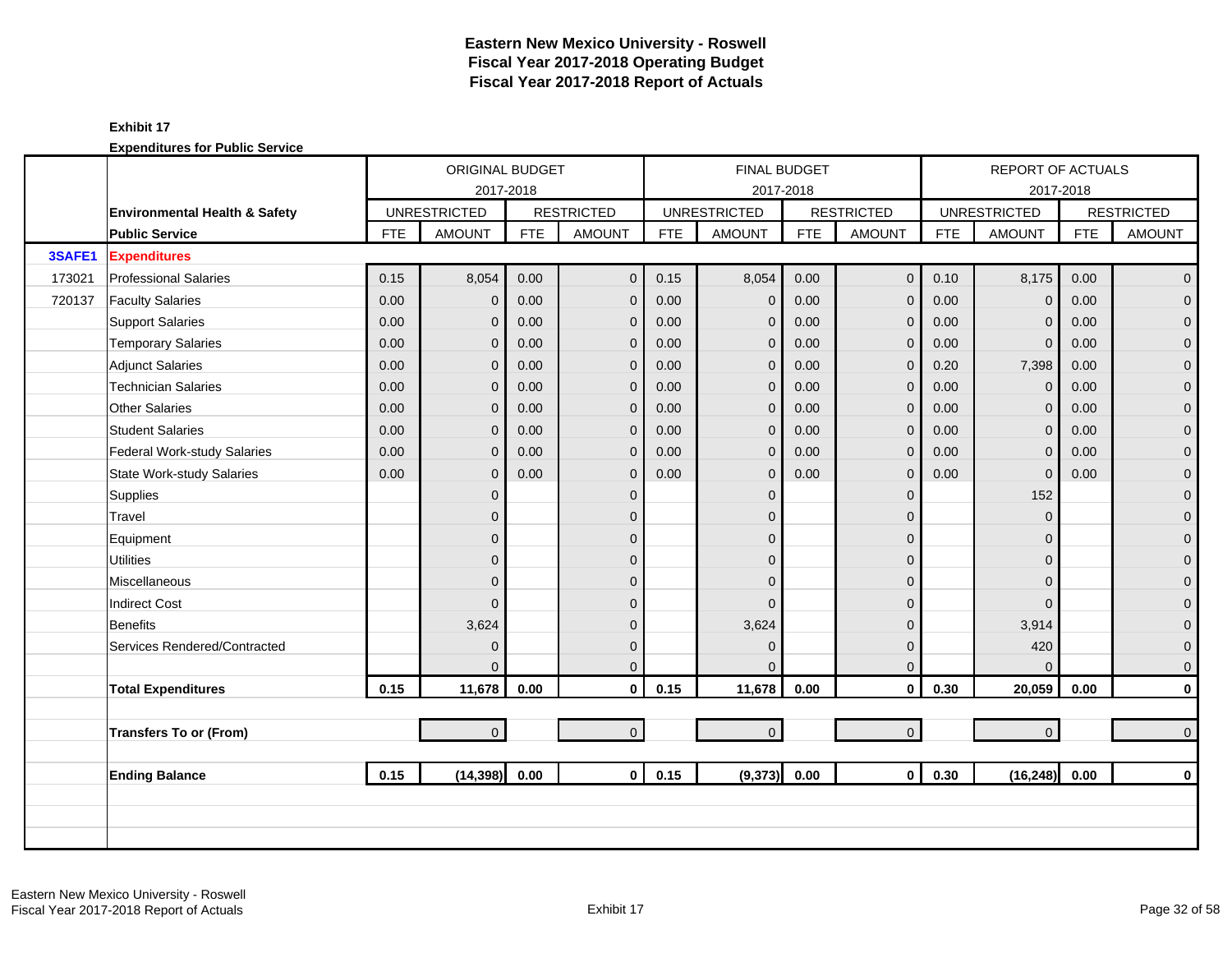|        |                                    |            | ORIGINAL BUDGET     |            |                   |            |                     | <b>FINAL BUDGET</b> |                   |            | REPORT OF ACTUALS   |            |                     |
|--------|------------------------------------|------------|---------------------|------------|-------------------|------------|---------------------|---------------------|-------------------|------------|---------------------|------------|---------------------|
|        |                                    |            |                     | 2017-2018  |                   |            |                     | 2017-2018           |                   |            | 2017-2018           |            |                     |
|        | <b>Student Based Health Center</b> |            | <b>UNRESTRICTED</b> |            | <b>RESTRICTED</b> |            | <b>UNRESTRICTED</b> |                     | <b>RESTRICTED</b> |            | <b>UNRESTRICTED</b> |            | <b>RESTRICTED</b>   |
|        | <b>Public Service</b>              | <b>FTE</b> | <b>AMOUNT</b>       | <b>FTE</b> | <b>AMOUNT</b>     | <b>FTE</b> | <b>AMOUNT</b>       | <b>FTE</b>          | <b>AMOUNT</b>     | <b>FTE</b> | <b>AMOUNT</b>       | <b>FTE</b> | <b>AMOUNT</b>       |
| 3SBHC  | <b>Revenues</b>                    |            |                     |            |                   |            |                     |                     |                   |            |                     |            |                     |
| 173018 | Tuition and Miscellaneous Fees     |            | $\mathbf 0$         |            | $\mathbf{0}$      |            | $\mathbf{0}$        |                     | $\mathbf 0$       |            | 125,519             |            | $\overline{0}$      |
| 720136 | Federal Government Appropriations  |            | $\mathbf 0$         |            | $\mathbf{0}$      |            | $\mathbf 0$         |                     | $\mathbf 0$       |            | $\Omega$            |            | $\mathbf{0}$        |
|        | State Government Appropriations    |            | 0                   |            | $\mathbf{0}$      |            | $\mathbf 0$         |                     | $\mathbf 0$       |            | $\Omega$            |            | $\mathbf 0$         |
|        | Local Government Appropriations    |            | $\overline{0}$      |            | $\mathbf{0}$      |            | $\Omega$            |                     | $\mathbf{0}$      |            | $\Omega$            |            | $\mathbf 0$         |
|        | Federal Grants and Contracts       |            | $\overline{0}$      |            | $\overline{0}$    |            | $\Omega$            |                     | $\mathbf{0}$      |            | $\Omega$            |            | $\mathbf 0$         |
|        | State Grants and Contracts         |            | $\overline{0}$      |            | $\mathbf{0}$      |            | $\Omega$            |                     | $\mathbf 0$       |            | $\Omega$            |            | $\mathsf{O}\xspace$ |
|        | Local Grants and Contracts         |            | $\mathbf 0$         |            | $\mathbf{0}$      |            | $\Omega$            |                     | $\mathbf 0$       |            | $\Omega$            |            | $\pmb{0}$           |
|        | <b>Private Gifts</b>               |            | $\overline{0}$      |            | $\Omega$          |            | $\Omega$            |                     | $\mathbf{0}$      |            | $\Omega$            |            | $\mathbf 0$         |
|        | Endowments, Land, and Perm Fund    |            | $\overline{0}$      |            | $\Omega$          |            | $\Omega$            |                     | $\mathbf{0}$      |            | $\Omega$            |            | $\mathbf 0$         |
|        | Sales and Services                 |            | $\Omega$            |            | $\mathbf{0}$      |            | $\Omega$            |                     | $\mathbf{0}$      |            | $\Omega$            |            | $\mathbf 0$         |
|        | Other Sources                      |            | 117,580             |            | $\mathbf{0}$      |            | 117,580             |                     | $\mathbf 0$       |            | 9,700               |            | $\pmb{0}$           |
|        | <b>Total Revenues</b>              |            | 117,580             |            | $\mathbf{0}$      |            | 117,580             |                     | $\mathbf 0$       |            | 135,219             |            | $\mathbf 0$         |
|        |                                    |            |                     |            |                   |            |                     |                     |                   |            |                     |            |                     |
|        | <b>Beginning Balance</b>           |            | 99,696              |            | $\overline{0}$    |            | 71,791              |                     | $\mathbf{0}$      |            | 71,791              |            | $\overline{0}$      |
|        |                                    |            |                     |            |                   |            |                     |                     |                   |            |                     |            |                     |
|        | <b>Total Available</b>             |            | 217,276             |            | $\mathbf{0}$      |            | 189,371             |                     | $\mathbf{0}$      |            | 207,010             |            | $\mathbf 0$         |
|        |                                    |            |                     |            |                   |            |                     |                     |                   |            |                     |            |                     |
|        |                                    |            |                     |            |                   |            |                     |                     |                   |            |                     |            |                     |
|        |                                    |            |                     |            |                   |            |                     |                     |                   |            |                     |            |                     |
|        |                                    |            |                     |            |                   |            |                     |                     |                   |            |                     |            |                     |
|        |                                    |            |                     |            |                   |            |                     |                     |                   |            |                     |            |                     |
|        |                                    |            |                     |            |                   |            |                     |                     |                   |            |                     |            |                     |
|        |                                    |            |                     |            |                   |            |                     |                     |                   |            |                     |            |                     |
|        |                                    |            |                     |            |                   |            |                     |                     |                   |            |                     |            |                     |
|        |                                    |            |                     |            |                   |            |                     |                     |                   |            |                     |            |                     |
|        |                                    |            |                     |            |                   |            |                     |                     |                   |            |                     |            |                     |
|        |                                    |            |                     |            |                   |            |                     |                     |                   |            |                     |            |                     |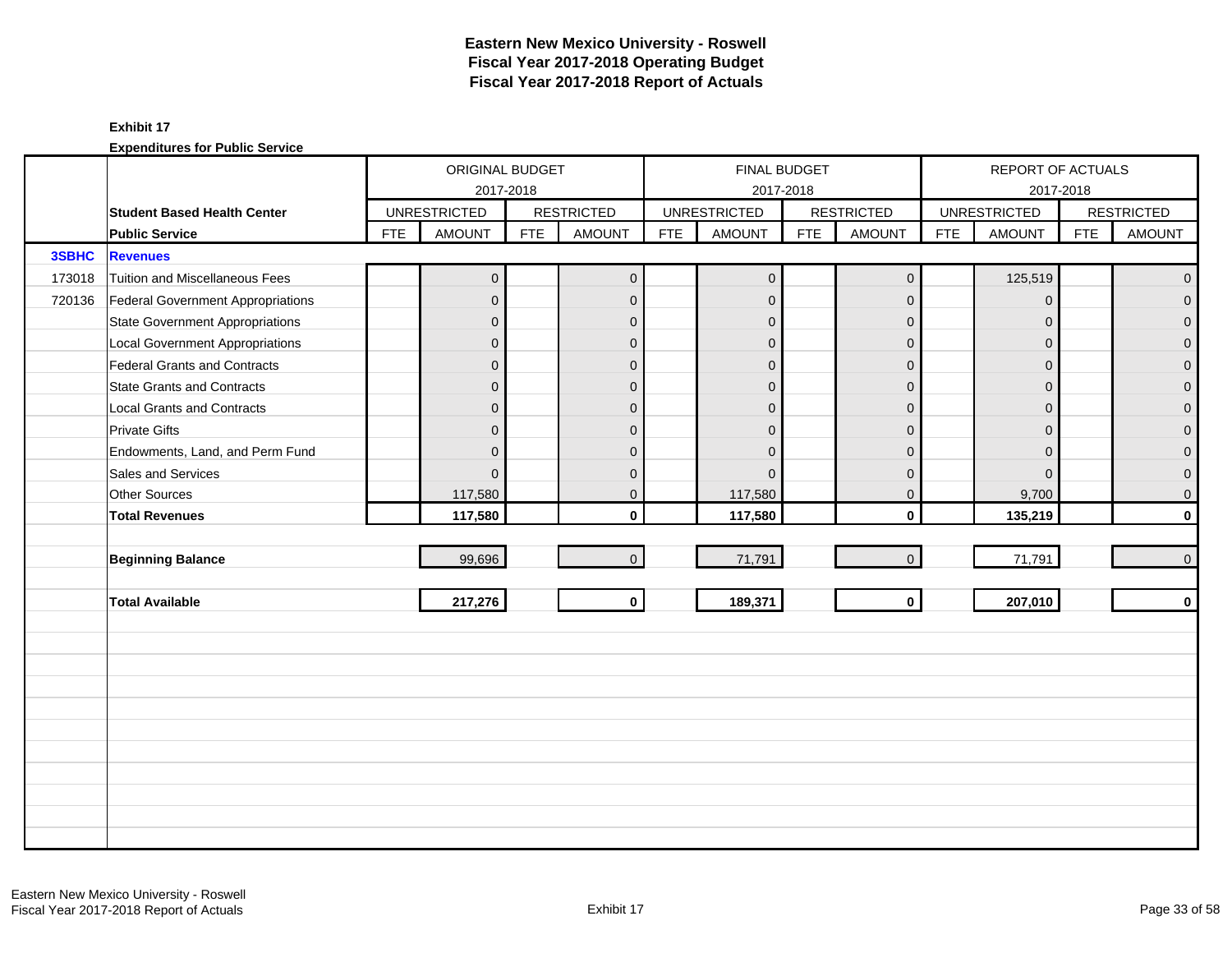|        |                                    | ORIGINAL BUDGET     |                |                   |                | <b>FINAL BUDGET</b> |                |                   |                | <b>REPORT OF ACTUALS</b> |                |                   |                |
|--------|------------------------------------|---------------------|----------------|-------------------|----------------|---------------------|----------------|-------------------|----------------|--------------------------|----------------|-------------------|----------------|
|        |                                    | 2017-2018           |                |                   |                | 2017-2018           |                |                   |                | 2017-2018                |                |                   |                |
|        | <b>Student Based Health Center</b> | <b>UNRESTRICTED</b> |                | <b>RESTRICTED</b> |                | <b>UNRESTRICTED</b> |                | <b>RESTRICTED</b> |                | <b>UNRESTRICTED</b>      |                | <b>RESTRICTED</b> |                |
|        | <b>Public Service</b>              | <b>FTE</b>          | <b>AMOUNT</b>  | <b>FTE</b>        | <b>AMOUNT</b>  | <b>FTE</b>          | <b>AMOUNT</b>  | <b>FTE</b>        | <b>AMOUNT</b>  | <b>FTE</b>               | <b>AMOUNT</b>  | <b>FTE</b>        | <b>AMOUNT</b>  |
| 3SBHC  | <b>Expenditures</b>                |                     |                |                   |                |                     |                |                   |                |                          |                |                   |                |
| 173018 | <b>Professional Salaries</b>       | 0.00                | $\overline{0}$ | 0.00              | $\mathbf{0}$   | 0.00                | $\mathbf{0}$   | 0.00              | $\mathbf 0$    | 0.00                     | $\overline{0}$ | 0.00              | $\overline{0}$ |
| 720136 | <b>Faculty Salaries</b>            | 0.00                | $\overline{0}$ | 0.00              | $\mathbf{0}$   | 0.00                | $\mathbf{0}$   | 0.00              | $\mathbf{0}$   | 0.00                     | $\Omega$       | 0.00              | $\overline{0}$ |
|        | <b>Support Salaries</b>            | 0.00                | 0              | 0.00              | $\mathbf{0}$   | 0.00                | $\mathbf{0}$   | 0.00              | $\mathbf 0$    | 0.00                     | $\mathbf{0}$   | 0.00              | $\overline{0}$ |
|        | <b>Temporary Salaries</b>          | 0.00                | 0              | 0.00              | $\mathbf{0}$   | 0.00                | $\mathbf{0}$   | 0.00              | $\mathbf{0}$   | 0.00                     | $\mathbf{0}$   | 0.00              | $\mathbf 0$    |
|        | <b>Adjunct Salaries</b>            | 0.00                | 0              | 0.00              | $\mathbf{0}$   | 0.00                | $\mathbf{0}$   | 0.00              | $\mathbf{0}$   | 0.00                     | $\Omega$       | 0.00              | $\mathbf 0$    |
|        | <b>Technician Salaries</b>         | 0.00                | 0              | 0.00              | $\mathbf{0}$   | 0.00                | $\mathbf{0}$   | 0.00              | $\mathbf{0}$   | 0.00                     | $\Omega$       | 0.00              | $\mathbf{0}$   |
|        | Other Salaries                     | 0.00                | 0              | 0.00              | $\mathbf{0}$   | 0.00                | $\mathbf{0}$   | 0.00              | $\mathbf{0}$   | 0.00                     | $\Omega$       | 0.00              | $\mathbf 0$    |
|        | <b>Student Salaries</b>            | 0.00                | 0              | 0.00              | $\mathbf{0}$   | 0.00                | $\mathbf{0}$   | 0.00              | $\mathbf{0}$   | 0.00                     | $\Omega$       | 0.00              | $\overline{0}$ |
|        | Federal Work-study Salaries        | 0.00                | 0              | 0.00              | $\mathbf{0}$   | 0.00                | $\overline{0}$ | 0.00              | $\mathbf 0$    | 0.00                     | $\mathbf{0}$   | 0.00              | $\mathbf{O}$   |
|        | <b>State Work-study Salaries</b>   | 0.00                | 0              | 0.00              | $\mathbf{0}$   | 0.00                | $\mathbf{0}$   | 0.00              | $\mathbf 0$    | 0.00                     | 0              | 0.00              | $\mathbf 0$    |
|        | Supplies                           |                     | $\overline{0}$ |                   | $\mathbf 0$    |                     | $\mathbf{0}$   |                   | $\mathbf{0}$   |                          | $\Omega$       |                   | $\mathbf{O}$   |
|        | Travel                             |                     | 0              |                   | $\Omega$       |                     | $\Omega$       |                   | $\mathbf{0}$   |                          | $\Omega$       |                   | $\mathbf{0}$   |
|        | Equipment                          |                     | 0              |                   | $\Omega$       |                     | $\Omega$       |                   | $\overline{0}$ |                          | $\Omega$       |                   | $\mathbf 0$    |
|        | <b>Utilities</b>                   |                     | 0              |                   | $\mathbf{0}$   |                     | $\Omega$       |                   | $\mathbf{0}$   |                          | $\Omega$       |                   | $\mathbf{O}$   |
|        | Miscellaneous                      |                     | 0              |                   | $\mathbf{0}$   |                     | $\Omega$       |                   | $\mathbf 0$    |                          | $\Omega$       |                   | $\mathbf{O}$   |
|        | <b>Indirect Cost</b>               |                     | 0              |                   | $\Omega$       |                     | $\Omega$       |                   | $\mathbf 0$    |                          | $\Omega$       |                   | $\pmb{0}$      |
|        | Benefits                           |                     | $\Omega$       |                   | $\Omega$       |                     |                |                   | $\mathbf{0}$   |                          | $\Omega$       |                   | $\mathbf{0}$   |
|        | Services Rendered/Contracted       |                     | 96,000         |                   | $\mathbf{0}$   |                     | 106,000        |                   | $\mathbf{0}$   |                          | 125,519        |                   | $\mathbf 0$    |
|        |                                    |                     | $\Omega$       |                   | $\Omega$       |                     | $\Omega$       |                   | $\overline{0}$ |                          | $\Omega$       |                   | $\mathbf{0}$   |
|        | <b>Total Expenditures</b>          | 0.00                | 96,000         | 0.00              | $\mathbf 0$    | 0.00                | 106,000        | 0.00              | $\mathbf 0$    | 0.00                     | 125,519        | 0.00              | $\mathbf{0}$   |
|        |                                    |                     |                |                   |                |                     |                |                   |                |                          |                |                   |                |
|        | <b>Transfers To or (From)</b>      |                     | $\overline{0}$ |                   | $\overline{0}$ |                     | $\mathbf{0}$   |                   | $\mathbf{0}$   |                          | $\Omega$       |                   | $\overline{0}$ |
|        |                                    |                     |                |                   |                |                     |                |                   |                |                          |                |                   |                |
|        | <b>Ending Balance</b>              | 0.00                | 121,276        | 0.00              | $\mathbf{0}$   | 0.00                | 83,371         | 0.00              | $\mathbf{0}$   | 0.00                     | 81,491         | 0.00              | $\mathbf{0}$   |
|        |                                    |                     |                |                   |                |                     |                |                   |                |                          |                |                   |                |
|        |                                    |                     |                |                   |                |                     |                |                   |                |                          |                |                   |                |
|        |                                    |                     |                |                   |                |                     |                |                   |                |                          |                |                   |                |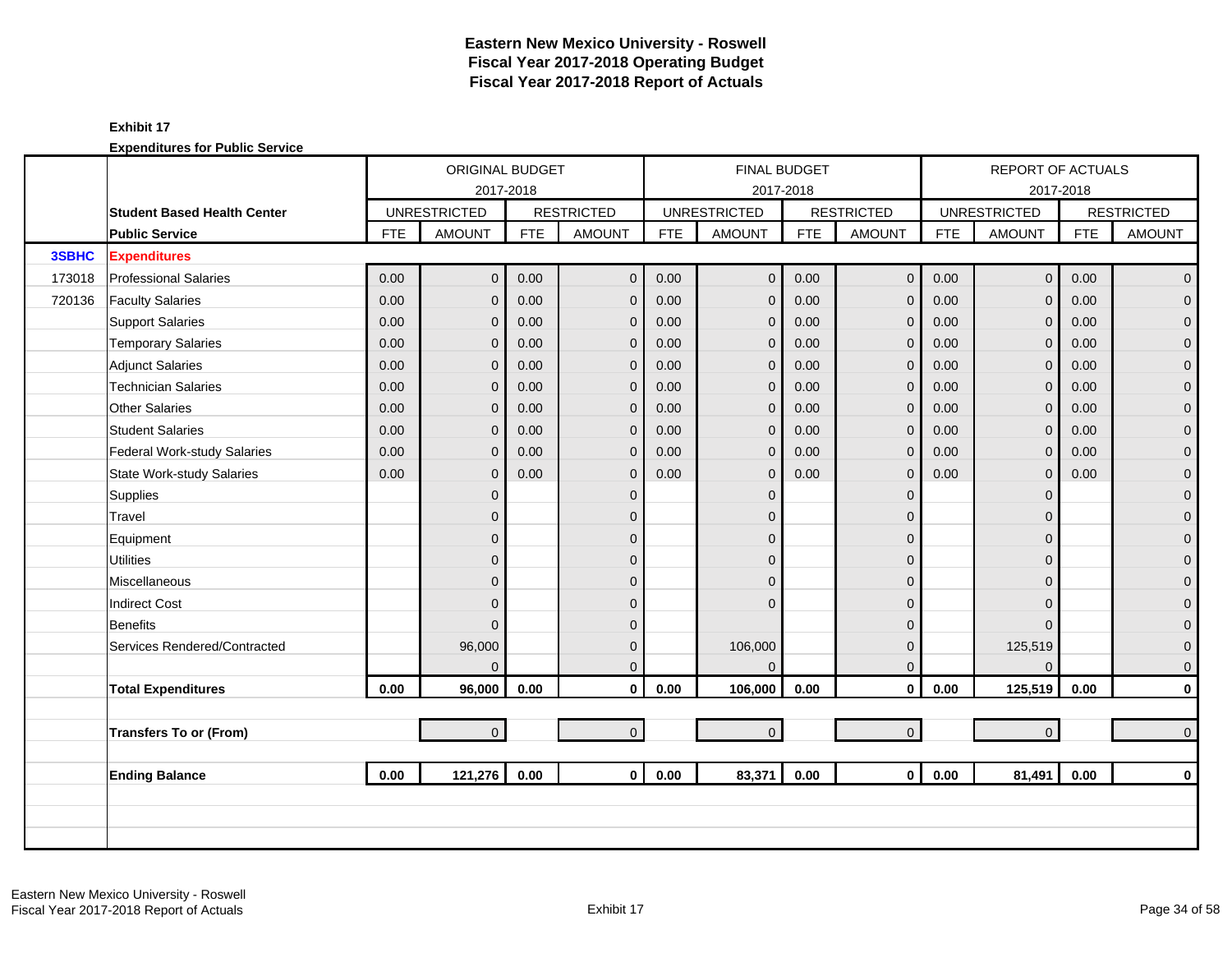|               |                                        |            | ORIGINAL BUDGET     |            |                   |            |                     | FINAL BUDGET |                   |            | REPORT OF ACTUALS   |            |                   |
|---------------|----------------------------------------|------------|---------------------|------------|-------------------|------------|---------------------|--------------|-------------------|------------|---------------------|------------|-------------------|
|               |                                        |            | 2017-2018           |            |                   |            |                     | 2017-2018    |                   |            | 2017-2018           |            |                   |
|               | <b>Training Center - EMT</b>           |            | <b>UNRESTRICTED</b> |            | <b>RESTRICTED</b> |            | <b>UNRESTRICTED</b> |              | <b>RESTRICTED</b> |            | <b>UNRESTRICTED</b> |            | <b>RESTRICTED</b> |
|               | <b>Public Service</b>                  | <b>FTE</b> | <b>AMOUNT</b>       | <b>FTE</b> | <b>AMOUNT</b>     | <b>FTE</b> | <b>AMOUNT</b>       | <b>FTE</b>   | <b>AMOUNT</b>     | <b>FTE</b> | <b>AMOUNT</b>       | <b>FTE</b> | <b>AMOUNT</b>     |
| <b>3TCEMT</b> | <b>Revenues</b>                        |            |                     |            |                   |            |                     |              |                   |            |                     |            |                   |
| 173034        | Tuition and Miscellaneous Fees         |            | 65,000              |            | $\mathbf{0}$      |            | 65,000              |              | $\mathbf 0$       |            | 122,139             |            | $\mathbf{0}$      |
| 720141        | Federal Government Appropriations      |            | $\overline{0}$      |            | $\mathbf{0}$      |            | $\mathbf{0}$        |              | $\mathbf{0}$      |            | $\mathbf{0}$        |            | $\overline{0}$    |
|               | <b>State Government Appropriations</b> |            | $\overline{0}$      |            | $\mathbf{0}$      |            | $\mathbf{0}$        |              | $\mathbf{0}$      |            | $\mathbf{0}$        |            | $\overline{0}$    |
|               | <b>Local Government Appropriations</b> |            | $\overline{0}$      |            | $\mathbf{0}$      |            | $\Omega$            |              | $\mathbf{0}$      |            | $\Omega$            |            | $\mathbf 0$       |
|               | <b>Federal Grants and Contracts</b>    |            | $\mathbf{0}$        |            | $\mathbf{0}$      |            | $\mathbf{0}$        |              | $\mathbf{0}$      |            | $\Omega$            |            | $\overline{0}$    |
|               | <b>State Grants and Contracts</b>      |            | $\overline{0}$      |            | $\mathbf{0}$      |            | $\overline{0}$      |              | $\mathbf{0}$      |            | $\mathbf{0}$        |            | $\mathbf{0}$      |
|               | <b>Local Grants and Contracts</b>      |            | $\mathbf 0$         |            | $\mathbf{0}$      |            | $\mathbf{0}$        |              | $\mathbf{0}$      |            | $\mathbf 0$         |            | 0                 |
|               | <b>Private Gifts</b>                   |            | $\overline{0}$      |            | $\mathbf{0}$      |            | $\Omega$            |              | $\mathbf{0}$      |            | $\Omega$            |            | $\overline{0}$    |
|               | Endowments, Land, and Perm Fund        |            | $\overline{0}$      |            | $\mathbf{0}$      |            | $\Omega$            |              | $\mathbf{0}$      |            | $\Omega$            |            | 0                 |
|               | Sales and Services                     |            | $\overline{0}$      |            | $\mathbf{0}$      |            | $\Omega$            |              | $\mathbf{0}$      |            | $\mathbf{0}$        |            | 0                 |
|               | Other Sources                          |            | $\overline{0}$      |            | 0                 |            | $\Omega$            |              | $\mathbf 0$       |            | 50                  |            | 0                 |
|               | <b>Total Revenues</b>                  |            | 65,000              |            | $\mathbf{0}$      |            | 65,000              |              | $\mathbf 0$       |            | 122,189             |            | $\mathbf 0$       |
|               |                                        |            |                     |            |                   |            |                     |              |                   |            |                     |            |                   |
|               | <b>Beginning Balance</b>               |            | 31,400              |            | $\overline{0}$    |            | 18,756              |              | $\mathbf{0}$      |            | 18,756              |            | $\pmb{0}$         |
|               |                                        |            |                     |            |                   |            |                     |              |                   |            |                     |            |                   |
|               | <b>Total Available</b>                 |            | 96,400              |            | $\mathbf{0}$      |            | 83,756              |              | $\mathbf 0$       |            | 140,945             |            | $\mathbf 0$       |
|               |                                        |            |                     |            |                   |            |                     |              |                   |            |                     |            |                   |
|               |                                        |            |                     |            |                   |            |                     |              |                   |            |                     |            |                   |
|               |                                        |            |                     |            |                   |            |                     |              |                   |            |                     |            |                   |
|               |                                        |            |                     |            |                   |            |                     |              |                   |            |                     |            |                   |
|               |                                        |            |                     |            |                   |            |                     |              |                   |            |                     |            |                   |
|               |                                        |            |                     |            |                   |            |                     |              |                   |            |                     |            |                   |
|               |                                        |            |                     |            |                   |            |                     |              |                   |            |                     |            |                   |
|               |                                        |            |                     |            |                   |            |                     |              |                   |            |                     |            |                   |
|               |                                        |            |                     |            |                   |            |                     |              |                   |            |                     |            |                   |
|               |                                        |            |                     |            |                   |            |                     |              |                   |            |                     |            |                   |
|               |                                        |            |                     |            |                   |            |                     |              |                   |            |                     |            |                   |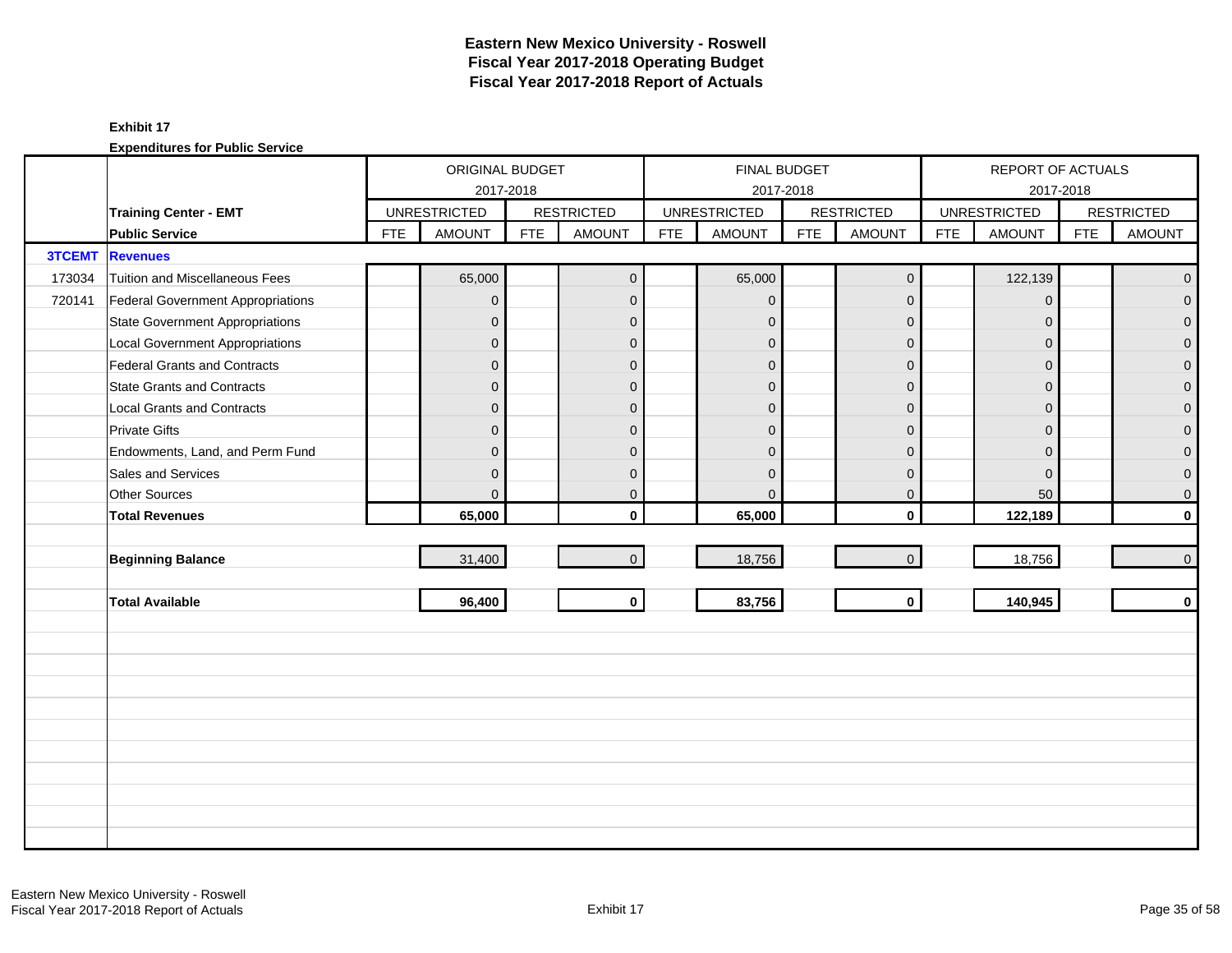|               |                                  |            | ORIGINAL BUDGET     |            |                   |            | <b>FINAL BUDGET</b> |            |                   |            | REPORT OF ACTUALS   |            |                     |
|---------------|----------------------------------|------------|---------------------|------------|-------------------|------------|---------------------|------------|-------------------|------------|---------------------|------------|---------------------|
|               |                                  |            | 2017-2018           |            |                   |            | 2017-2018           |            |                   |            |                     |            |                     |
|               | <b>Training Center - EMT</b>     |            | <b>UNRESTRICTED</b> |            | <b>RESTRICTED</b> |            | <b>UNRESTRICTED</b> |            | <b>RESTRICTED</b> |            | <b>UNRESTRICTED</b> |            | <b>RESTRICTED</b>   |
|               | <b>Public Service</b>            | <b>FTE</b> | <b>AMOUNT</b>       | <b>FTE</b> | <b>AMOUNT</b>     | <b>FTE</b> | <b>AMOUNT</b>       | <b>FTE</b> | <b>AMOUNT</b>     | <b>FTE</b> | <b>AMOUNT</b>       | <b>FTE</b> | <b>AMOUNT</b>       |
| <b>3TCEMT</b> | <b>Expenditures</b>              |            |                     |            |                   |            |                     |            |                   |            |                     |            |                     |
| 173034        | <b>Professional Salaries</b>     | 0.00       | $\overline{0}$      | 0.00       | $\mathbf{0}$      | 0.00       | $\mathbf{0}$        | 0.00       | $\mathbf 0$       | 0.00       | $\mathbf 0$         | 0.00       | $\overline{0}$      |
| 720141        | <b>Faculty Salaries</b>          | 1.00       | 25,522              | 0.00       | $\mathbf{0}$      | 1.00       | 25,522              | 0.00       | $\mathbf 0$       | 1.00       | 25,407              | 0.00       | $\overline{0}$      |
|               | <b>Support Salaries</b>          | 0.00       | $\mathbf 0$         | 0.00       | $\mathbf{0}$      | 0.00       | $\mathbf 0$         | 0.00       | $\mathbf{0}$      | 0.00       | $\Omega$            | 0.00       | $\mathbf 0$         |
|               | <b>Temporary Salaries</b>        | 0.00       | $\mathbf{0}$        | 0.00       | $\mathbf{0}$      | 0.00       | $\mathbf{0}$        | 0.00       | $\mathbf 0$       | 0.00       | $\mathbf 0$         | 0.00       | $\pmb{0}$           |
|               | <b>Adjunct Salaries</b>          | 0.00       | $\overline{0}$      | 0.00       | $\mathbf{0}$      | 0.00       | $\mathbf{0}$        | 0.00       | $\mathbf 0$       | 0.00       | $\Omega$            | 0.00       | $\mathbf 0$         |
|               | <b>Technician Salaries</b>       | 0.00       | $\mathbf{0}$        | 0.00       | $\mathbf{0}$      | 0.00       | $\mathbf{0}$        | 0.00       | $\mathbf 0$       | 0.00       | $\mathbf{0}$        | 0.00       | $\mathbf 0$         |
|               | <b>Other Salaries</b>            | 0.00       | $\mathbf{0}$        | 0.00       | $\mathbf{0}$      | 0.00       | $\mathbf{0}$        | 0.00       | $\mathbf 0$       | 0.00       | $\mathbf{0}$        | 0.00       | $\pmb{0}$           |
|               | <b>Student Salaries</b>          | 0.00       | $\Omega$            | 0.00       | $\Omega$          | 0.00       | $\mathbf{0}$        | 0.00       | $\mathbf{0}$      | 0.00       | $\Omega$            | 0.00       | $\overline{0}$      |
|               | Federal Work-study Salaries      | 0.00       | $\Omega$            | 0.00       | $\mathbf{0}$      | 0.00       | $\mathbf 0$         | 0.00       | $\mathbf 0$       | 0.00       | $\Omega$            | 0.00       | $\mathbf{0}$        |
|               | <b>State Work-study Salaries</b> | 0.00       | $\Omega$            | 0.00       | $\mathbf{0}$      | 0.00       | $\Omega$            | 0.00       | $\mathbf 0$       | 0.00       | $\mathbf{0}$        | 0.00       | $\mathbf 0$         |
|               | Supplies                         |            | 25,000              |            | $\mathbf{0}$      |            | 25,000              |            | $\mathbf 0$       |            | 76,088              |            | $\overline{0}$      |
|               | Travel                           |            | 3,000               |            | $\Omega$          |            | 3,000               |            | $\mathbf{0}$      |            | 448                 |            | $\mathbf 0$         |
|               | Equipment                        |            | $\mathbf{0}$        |            | $\mathbf{0}$      |            | $\Omega$            |            | $\mathbf 0$       |            | $\mathbf 0$         |            | $\pmb{0}$           |
|               | <b>Utilities</b>                 |            | $\overline{0}$      |            | $\mathbf{0}$      |            | $\Omega$            |            | $\pmb{0}$         |            | $\Omega$            |            | $\overline{0}$      |
|               | Miscellaneous                    |            | $\Omega$            |            | $\Omega$          |            | $\Omega$            |            | $\mathbf{0}$      |            | $\Omega$            |            | $\mathsf{O}\xspace$ |
|               | <b>Indirect Cost</b>             |            | $\Omega$            |            | $\Omega$          |            | $\Omega$            |            | $\mathbf{0}$      |            | $\Omega$            |            | $\mathbf 0$         |
|               | Benefits                         |            | 7,756               |            | $\Omega$          |            | 9,704               |            | $\mathbf 0$       |            | 13,038              |            | $\overline{0}$      |
|               | Services Rendered/Contracted     |            | $\mathbf{0}$        |            | $\mathbf{0}$      |            | $\mathbf{0}$        |            | $\mathbf 0$       |            | 743                 |            | $\boldsymbol{0}$    |
|               |                                  |            | $\Omega$            |            | $\Omega$          |            | $\Omega$            |            | $\mathbf 0$       |            | $\Omega$            |            | $\mathbf 0$         |
|               | <b>Total Expenditures</b>        | 1.00       | 61,278              | 0.00       | $\mathbf{0}$      | 1.00       | 63,226              | 0.00       | $\mathbf 0$       | 1.00       | 115,724             | 0.00       | $\pmb{0}$           |
|               |                                  |            |                     |            |                   |            |                     |            |                   |            |                     |            |                     |
|               | <b>Transfers To or (From)</b>    |            | $\overline{0}$      |            | $\overline{0}$    |            | $\mathbf{0}$        |            | $\mathbf{0}$      |            | $\mathbf{0}$        |            | $\mathbf 0$         |
|               |                                  |            |                     |            |                   |            |                     |            |                   |            |                     |            |                     |
|               | <b>Ending Balance</b>            | 1.00       | 35,122              | 0.00       | $\mathbf{0}$      | 1.00       | 20,530              | 0.00       | $\mathbf{0}$      | 1.00       |                     | 0.00       | $\mathbf 0$         |
|               |                                  |            |                     |            |                   |            |                     |            |                   |            | 2017-2018<br>25,221 |            |                     |
|               |                                  |            |                     |            |                   |            |                     |            |                   |            |                     |            |                     |
|               |                                  |            |                     |            |                   |            |                     |            |                   |            |                     |            |                     |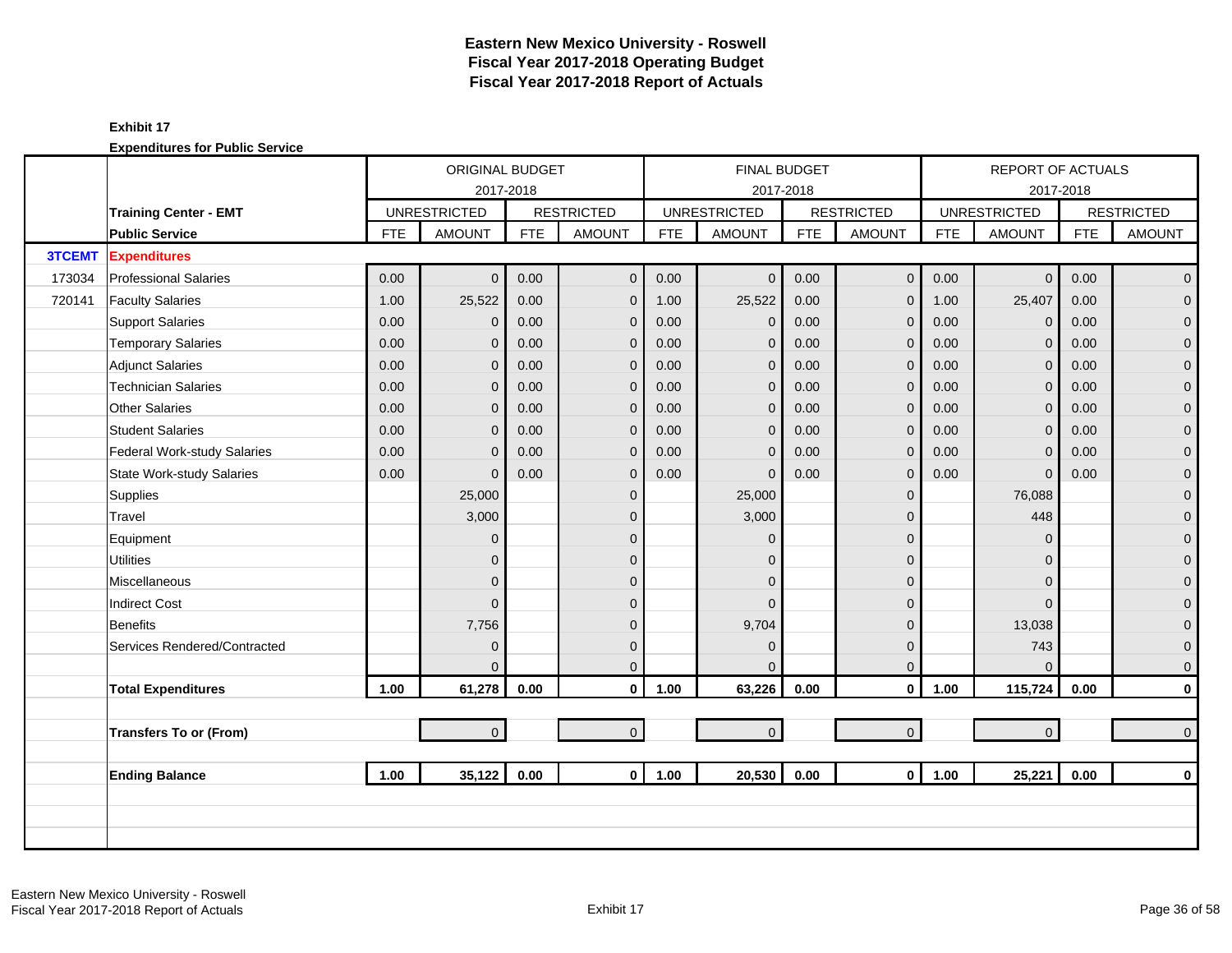|              |                                        |            | ORIGINAL BUDGET     |            |                   |            |                     | <b>FINAL BUDGET</b> |                     |            | REPORT OF ACTUALS   |            |                   |
|--------------|----------------------------------------|------------|---------------------|------------|-------------------|------------|---------------------|---------------------|---------------------|------------|---------------------|------------|-------------------|
|              |                                        |            |                     | 2017-2018  |                   |            |                     | 2017-2018           |                     |            |                     | 2017-2018  |                   |
|              | Youth Challenge                        |            | <b>UNRESTRICTED</b> |            | <b>RESTRICTED</b> |            | <b>UNRESTRICTED</b> |                     | <b>RESTRICTED</b>   |            | <b>UNRESTRICTED</b> |            | <b>RESTRICTED</b> |
|              | <b>Public Service</b>                  | <b>FTE</b> | <b>AMOUNT</b>       | <b>FTE</b> | <b>AMOUNT</b>     | <b>FTE</b> | <b>AMOUNT</b>       | <b>FTE</b>          | <b>AMOUNT</b>       | <b>FTE</b> | <b>AMOUNT</b>       | <b>FTE</b> | <b>AMOUNT</b>     |
| <b>3YCHB</b> | <b>Revenues</b>                        |            |                     |            |                   |            |                     |                     |                     |            |                     |            |                   |
| 173009       | Tuition and Miscellaneous Fees         |            | $\mathbf 0$         |            | $\mathbf{0}$      |            | $\mathbf 0$         |                     | $\mathbf 0$         |            | 30,735              |            | $\overline{0}$    |
| 720133       | Federal Government Appropriations      |            | $\mathbf 0$         |            | $\mathbf{0}$      |            | $\mathbf 0$         |                     | $\mathbf 0$         |            | $\Omega$            |            | $\overline{0}$    |
|              | State Government Appropriations        |            | 0                   |            | $\mathbf{0}$      |            | $\mathbf{0}$        |                     | $\mathbf 0$         |            | $\Omega$            |            | $\overline{0}$    |
|              | <b>Local Government Appropriations</b> |            | $\mathbf 0$         |            | $\mathbf{0}$      |            | $\mathbf 0$         |                     | $\mathbf{0}$        |            | $\Omega$            |            | $\pmb{0}$         |
|              | Federal Grants and Contracts           |            | $\mathbf 0$         |            | $\mathbf{0}$      |            | $\mathbf 0$         |                     | $\mathbf{0}$        |            | $\Omega$            |            | $\mathbf 0$       |
|              | <b>State Grants and Contracts</b>      |            | $\mathbf 0$         |            | $\mathbf{0}$      |            | $\Omega$            |                     | $\mathbf{0}$        |            | $\Omega$            |            | $\overline{0}$    |
|              | <b>Local Grants and Contracts</b>      |            | $\mathbf 0$         |            | $\mathbf{0}$      |            | $\mathbf 0$         |                     | $\mathbf 0$         |            | 0                   |            | $\mathbf{O}$      |
|              | <b>Private Gifts</b>                   |            | $\overline{0}$      |            | $\overline{0}$    |            | $\Omega$            |                     | $\mathbf{0}$        |            | $\Omega$            |            | $\mathsf{O}^-$    |
|              | Endowments, Land, and Perm Fund        |            | $\overline{0}$      |            | $\Omega$          |            | $\Omega$            |                     | $\mathbf{0}$        |            | $\Omega$            |            | $\mathsf{O}^-$    |
|              | Sales and Services                     |            | $\Omega$            |            | $\mathbf{0}$      |            | $\Omega$            |                     | $\mathbf{0}$        |            | $\Omega$            |            | $\overline{0}$    |
|              | <b>Other Sources</b>                   |            | 40,000              |            | $\mathbf{0}$      |            | 40,000              |                     | $\mathbf 0$         |            | $\Omega$            |            | $\overline{0}$    |
|              | <b>Total Revenues</b>                  |            | 40,000              |            | $\mathbf{0}$      |            | 40,000              |                     | $\mathbf 0$         |            | 30,735              |            | $\mathbf{0}$      |
|              |                                        |            |                     |            |                   |            |                     |                     |                     |            |                     |            |                   |
|              | <b>Beginning Balance</b>               |            | 71,831              |            | $\overline{0}$    |            | 70,096              |                     | $\mathsf{O}\xspace$ |            | 70,096              |            | $\overline{0}$    |
|              |                                        |            |                     |            |                   |            |                     |                     |                     |            |                     |            |                   |
|              | <b>Total Available</b>                 |            | 111,831             |            | $\mathbf{0}$      |            | 110,096             |                     | $\mathbf 0$         |            | 100,831             |            | $\mathbf{0}$      |
|              |                                        |            |                     |            |                   |            |                     |                     |                     |            |                     |            |                   |
|              |                                        |            |                     |            |                   |            |                     |                     |                     |            |                     |            |                   |
|              |                                        |            |                     |            |                   |            |                     |                     |                     |            |                     |            |                   |
|              |                                        |            |                     |            |                   |            |                     |                     |                     |            |                     |            |                   |
|              |                                        |            |                     |            |                   |            |                     |                     |                     |            |                     |            |                   |
|              |                                        |            |                     |            |                   |            |                     |                     |                     |            |                     |            |                   |
|              |                                        |            |                     |            |                   |            |                     |                     |                     |            |                     |            |                   |
|              |                                        |            |                     |            |                   |            |                     |                     |                     |            |                     |            |                   |
|              |                                        |            |                     |            |                   |            |                     |                     |                     |            |                     |            |                   |
|              |                                        |            |                     |            |                   |            |                     |                     |                     |            |                     |            |                   |
|              |                                        |            |                     |            |                   |            |                     |                     |                     |            |                     |            |                   |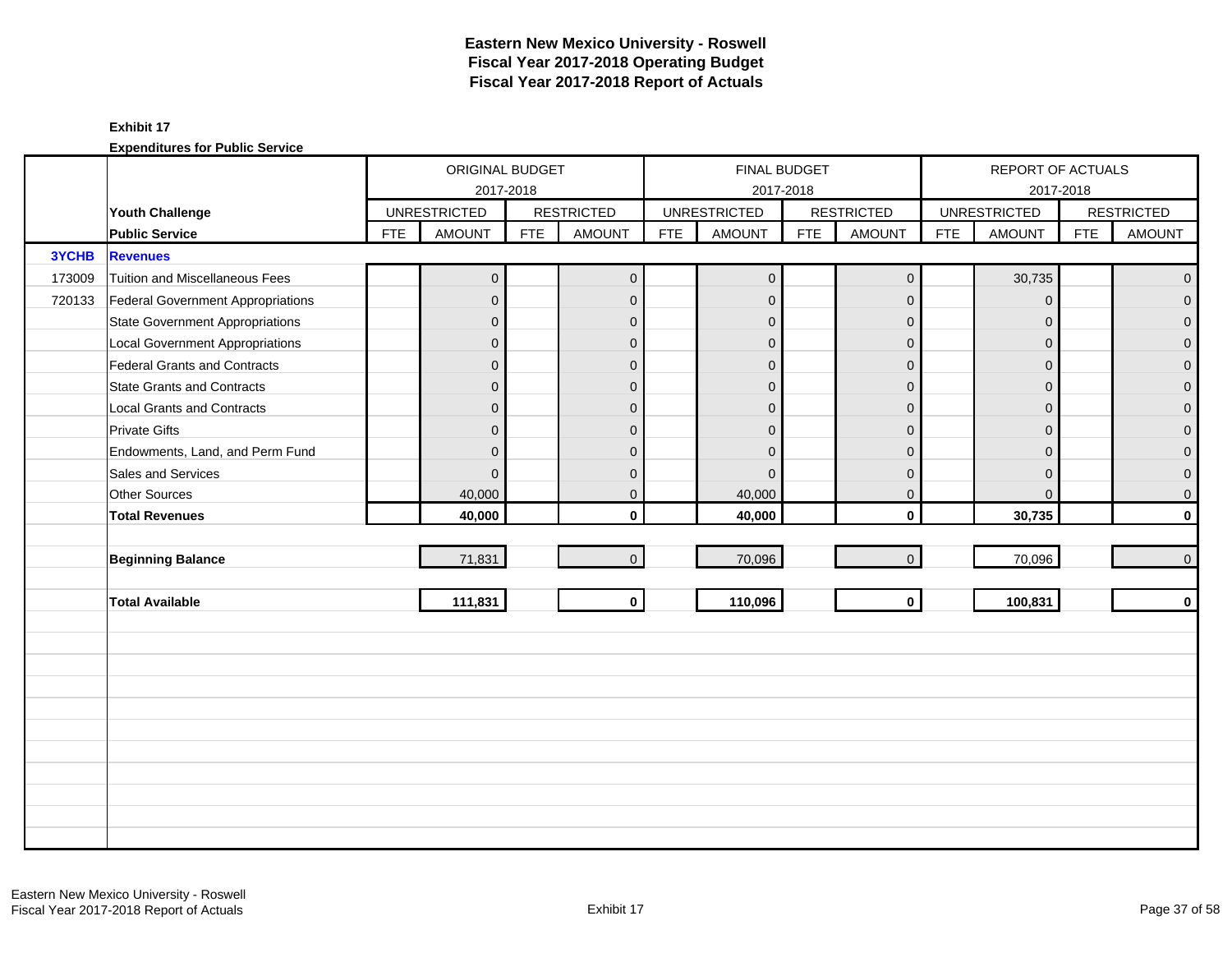|        |                                  |            | ORIGINAL BUDGET     |            |                   |            | <b>FINAL BUDGET</b> |            |                   |            | REPORT OF ACTUALS   |            |                     |
|--------|----------------------------------|------------|---------------------|------------|-------------------|------------|---------------------|------------|-------------------|------------|---------------------|------------|---------------------|
|        |                                  |            |                     | 2017-2018  |                   |            | 2017-2018           |            |                   |            |                     | 2017-2018  |                     |
|        | Youth Challenge                  |            | <b>UNRESTRICTED</b> |            | <b>RESTRICTED</b> |            | <b>UNRESTRICTED</b> |            | <b>RESTRICTED</b> |            | <b>UNRESTRICTED</b> |            | <b>RESTRICTED</b>   |
|        | <b>Public Service</b>            | <b>FTE</b> | <b>AMOUNT</b>       | <b>FTE</b> | <b>AMOUNT</b>     | <b>FTE</b> | <b>AMOUNT</b>       | <b>FTE</b> | <b>AMOUNT</b>     | <b>FTE</b> | <b>AMOUNT</b>       | <b>FTE</b> | <b>AMOUNT</b>       |
| 3YCHB  | <b>Expenditures</b>              |            |                     |            |                   |            |                     |            |                   |            |                     |            |                     |
| 173009 | <b>Professional Salaries</b>     | 0.25       | 13,424              | 0.00       | $\mathbf{0}$      | 0.25       | 13,424              | 0.00       | $\mathbf 0$       | 0.20       | 13,625              | 0.00       | $\overline{0}$      |
| 720133 | <b>Faculty Salaries</b>          | 0.00       | $\mathbf{0}$        | 0.00       | $\mathbf{0}$      | 0.00       | $\mathbf{0}$        | 0.00       | $\mathbf 0$       | 0.00       | $\Omega$            | 0.00       | $\mathbf 0$         |
|        | <b>Support Salaries</b>          | 0.00       | $\overline{0}$      | 0.00       | $\mathbf{0}$      | 0.00       | $\mathbf{0}$        | 0.00       | $\mathbf 0$       | 0.00       | $\mathbf 0$         | 0.00       | $\mathbf 0$         |
|        | <b>Temporary Salaries</b>        | 0.00       | $\mathbf{0}$        | 0.00       | $\mathbf{0}$      | 0.00       | $\mathbf{0}$        | 0.00       | $\mathbf 0$       | 0.00       | $\mathbf{0}$        | 0.00       | $\pmb{0}$           |
|        | <b>Adjunct Salaries</b>          | 0.00       | $\overline{0}$      | 0.00       | $\mathbf{0}$      | 0.00       | $\mathbf{0}$        | 0.00       | $\mathbf 0$       | 0.00       | $\Omega$            | 0.00       | $\mathbf 0$         |
|        | <b>Technician Salaries</b>       | 0.00       | $\mathbf{0}$        | 0.00       | $\mathbf{0}$      | 0.00       | $\mathbf 0$         | 0.00       | $\mathbf 0$       | 0.00       | $\mathbf{0}$        | 0.00       | $\mathbf 0$         |
|        | <b>Other Salaries</b>            | 0.00       | $\mathbf{0}$        | 0.00       | $\mathbf{0}$      | 0.00       | $\mathbf{0}$        | 0.00       | $\mathbf 0$       | 0.00       | $\mathbf{0}$        | 0.00       | $\pmb{0}$           |
|        | <b>Student Salaries</b>          | 0.00       | $\Omega$            | 0.00       | $\Omega$          | 0.00       | $\mathbf{0}$        | 0.00       | $\mathbf{0}$      | 0.00       | $\Omega$            | 0.00       | $\overline{0}$      |
|        | Federal Work-study Salaries      | 0.00       | $\Omega$            | 0.00       | $\mathbf{0}$      | 0.00       | $\overline{0}$      | 0.00       | $\mathbf 0$       | 0.00       | $\Omega$            | 0.00       | $\mathbf{0}$        |
|        | <b>State Work-study Salaries</b> | 0.00       | $\Omega$            | 0.00       | $\mathbf{0}$      | 0.00       | $\Omega$            | 0.00       | $\mathbf 0$       | 0.00       | $\mathbf 0$         | 0.00       | $\mathbf 0$         |
|        | Supplies                         |            | 15,000              |            | $\mathbf{0}$      |            | 15,000              |            | $\mathbf 0$       |            | 435                 |            | $\mathbf 0$         |
|        | Travel                           |            | $\mathbf{0}$        |            | $\Omega$          |            | $\Omega$            |            | $\mathbf 0$       |            | $\Omega$            |            | $\mathbf 0$         |
|        | Equipment                        |            | 0                   |            | $\mathbf{0}$      |            | $\Omega$            |            | $\mathbf 0$       |            | $\Omega$            |            | $\boldsymbol{0}$    |
|        | <b>Utilities</b>                 |            | 0                   |            | $\mathbf{0}$      |            | $\mathbf{0}$        |            | $\pmb{0}$         |            | $\Omega$            |            | $\overline{0}$      |
|        | Miscellaneous                    |            | $\Omega$            |            | $\Omega$          |            | $\Omega$            |            | $\mathbf{0}$      |            | $\Omega$            |            | $\mathsf{O}\xspace$ |
|        | <b>Indirect Cost</b>             |            | $\Omega$            |            | $\Omega$          |            | $\Omega$            |            | $\mathbf{0}$      |            | $\Omega$            |            | $\mathbf 0$         |
|        | Benefits                         |            | 6,040               |            | $\Omega$          |            | 6,040               |            | $\mathbf 0$       |            | 3,620               |            | $\mathbf{0}$        |
|        | Services Rendered/Contracted     |            | $\mathbf{0}$        |            | $\mathbf{0}$      |            | $\mathbf{0}$        |            | $\mathbf 0$       |            | 12,694              |            | $\boldsymbol{0}$    |
|        |                                  |            | $\Omega$            |            | $\Omega$          |            | $\Omega$            |            | $\mathbf 0$       |            | $\Omega$            |            | $\mathbf{0}$        |
|        | <b>Total Expenditures</b>        | 0.25       | 34,464              | 0.00       | $\mathbf 0$       | 0.25       | 34,464              | 0.00       | $\mathbf 0$       | 0.20       | 30,374              | 0.00       | $\pmb{0}$           |
|        |                                  |            |                     |            |                   |            |                     |            |                   |            |                     |            |                     |
|        | <b>Transfers To or (From)</b>    |            | $\overline{0}$      |            | $\overline{0}$    |            | $\mathbf{0}$        |            | $\mathbf{0}$      |            | $\mathbf{0}$        |            | $\mathbf 0$         |
|        |                                  |            |                     |            |                   |            |                     |            |                   |            |                     |            |                     |
|        | <b>Ending Balance</b>            | 0.25       | 77,367              | 0.00       | $\mathbf{0}$      | 0.25       | 75,632              | 0.00       | $\mathbf{0}$      | 0.20       | 70,457              | 0.00       | $\mathbf 0$         |
|        |                                  |            |                     |            |                   |            |                     |            |                   |            |                     |            |                     |
|        |                                  |            |                     |            |                   |            |                     |            |                   |            |                     |            |                     |
|        |                                  |            |                     |            |                   |            |                     |            |                   |            |                     |            |                     |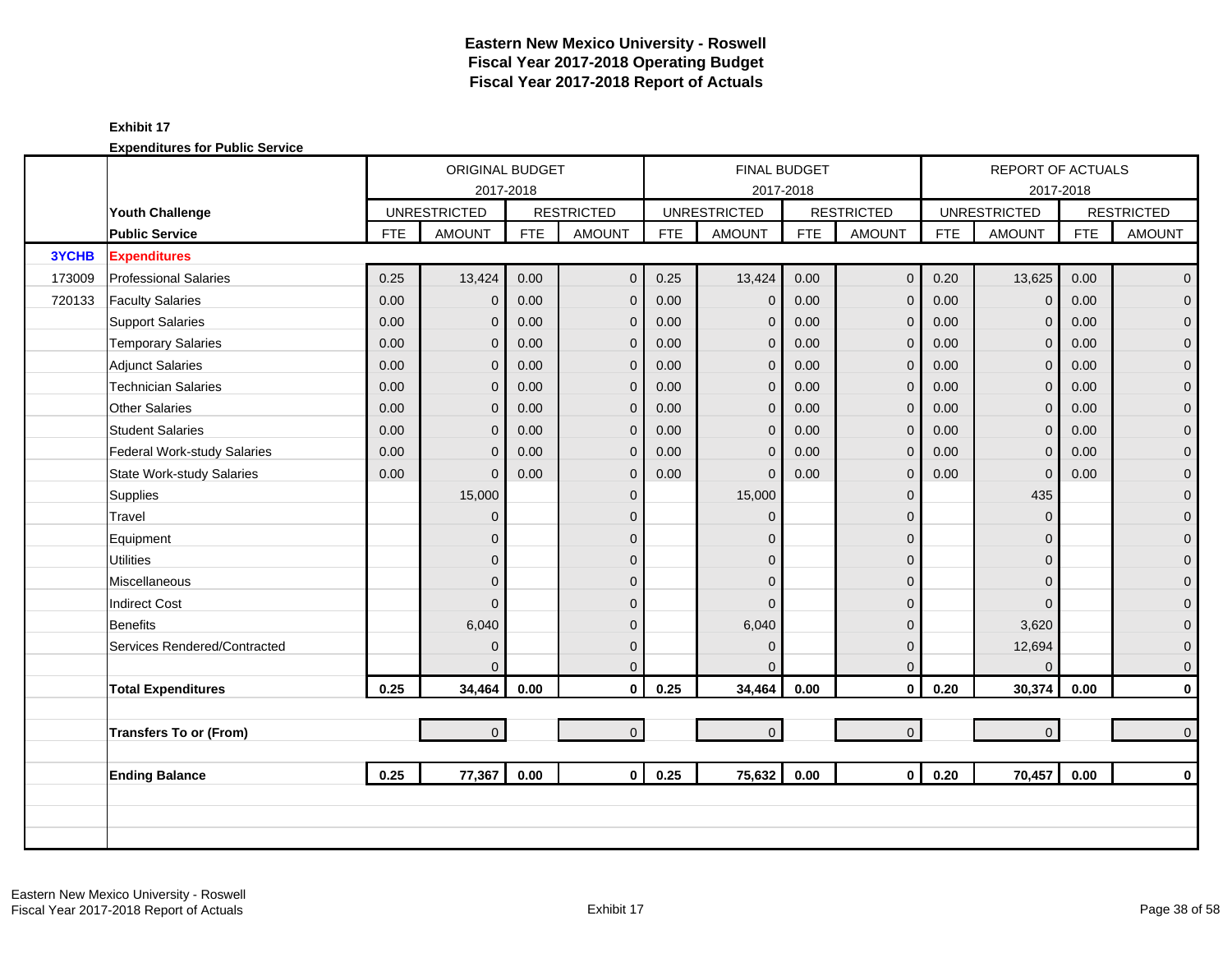|        |                                        |            | ORIGINAL BUDGET     |            |                   |            | FINAL BUDGET        |            |                   |            | REPORT OF ACTUALS   |            |                   |
|--------|----------------------------------------|------------|---------------------|------------|-------------------|------------|---------------------|------------|-------------------|------------|---------------------|------------|-------------------|
|        |                                        |            | 2017-2018           |            |                   |            | 2017-2018           |            |                   |            |                     | 2017-2018  |                   |
|        | Gear-up 4th Year                       |            | <b>UNRESTRICTED</b> |            | <b>RESTRICTED</b> |            | <b>UNRESTRICTED</b> |            | <b>RESTRICTED</b> |            | <b>UNRESTRICTED</b> |            | <b>RESTRICTED</b> |
|        | <b>Public Service</b>                  | <b>FTE</b> | <b>AMOUNT</b>       | <b>FTE</b> | <b>AMOUNT</b>     | <b>FTE</b> | <b>AMOUNT</b>       | <b>FTE</b> | <b>AMOUNT</b>     | <b>FTE</b> | <b>AMOUNT</b>       | <b>FTE</b> | <b>AMOUNT</b>     |
| 3GEAR  | <b>Revenues</b>                        |            |                     |            |                   |            |                     |            |                   |            |                     |            |                   |
| 272002 | Tuition and Miscellaneous Fees         |            | $\overline{0}$      |            | $\mathbf 0$       |            | $\overline{0}$      |            | $\mathbf 0$       |            | $\mathbf 0$         |            | $\overline{0}$    |
| 812002 | Federal Government Appropriations      |            | $\overline{0}$      |            | $\mathbf{0}$      |            | $\overline{0}$      |            | $\overline{0}$    |            | $\Omega$            |            | $\overline{0}$    |
|        | <b>State Government Appropriations</b> |            | $\overline{0}$      |            | $\mathbf{0}$      |            | $\Omega$            |            | $\mathbf{0}$      |            | $\Omega$            |            | 0                 |
|        | <b>Local Government Appropriations</b> |            | $\overline{0}$      |            | $\mathbf{0}$      |            | $\Omega$            |            | $\mathbf{0}$      |            | $\overline{0}$      |            | 0                 |
|        | Federal Grants and Contracts           |            | $\mathbf{0}$        |            | $\mathbf{0}$      |            | $\mathbf{0}$        |            | $\mathbf 0$       |            | $\Omega$            |            | $\overline{0}$    |
|        | <b>State Grants and Contracts</b>      |            | $\overline{0}$      |            | $\Omega$          |            | $\Omega$            |            | $\Omega$          |            | $\Omega$            |            | 0                 |
|        | <b>Local Grants and Contracts</b>      |            | $\overline{0}$      |            | $\mathbf{0}$      |            | $\Omega$            |            | $\mathbf{0}$      |            | $\Omega$            |            | $\mathbf 0$       |
|        | <b>Private Gifts</b>                   |            | $\overline{0}$      |            | $\mathbf{0}$      |            | $\Omega$            |            | $\overline{0}$    |            | $\Omega$            |            | $\overline{0}$    |
|        | Endowments, Land, and Perm Fund        |            | $\overline{0}$      |            | $\mathbf{0}$      |            | $\Omega$            |            | $\mathbf{0}$      |            | $\Omega$            |            | 0                 |
|        | Sales and Services                     |            | $\mathbf{0}$        |            | $\mathbf{0}$      |            | $\mathbf{0}$        |            | $\mathbf{0}$      |            | $\overline{0}$      |            | $\mathbf 0$       |
|        | Other Sources                          |            | $\overline{0}$      |            | $\mathbf 0$       |            | $\mathbf 0$         |            | $\mathbf 0$       |            | $\mathbf 0$         |            | 0                 |
|        | <b>Total Revenues</b>                  |            | $\mathbf{0}$        |            | $\mathbf{0}$      |            | $\mathbf{0}$        |            | $\mathbf 0$       |            | $\mathbf{0}$        |            | $\mathbf{0}$      |
|        |                                        |            |                     |            |                   |            |                     |            |                   |            |                     |            |                   |
|        | <b>Beginning Balance</b>               |            | $\overline{0}$      |            | $\overline{0}$    |            | $\overline{0}$      |            | $\mathbf{0}$      |            | $\mathbf 0$         |            | $\pmb{0}$         |
|        |                                        |            |                     |            |                   |            |                     |            |                   |            |                     |            |                   |
|        | <b>Total Available</b>                 |            | $\mathbf{0}$        |            | $\mathbf{0}$      |            | $\mathbf 0$         |            | $\mathbf 0$       |            | $\mathbf{0}$        |            | $\mathbf 0$       |
|        |                                        |            |                     |            |                   |            |                     |            |                   |            |                     |            |                   |
|        |                                        |            |                     |            |                   |            |                     |            |                   |            |                     |            |                   |
|        |                                        |            |                     |            |                   |            |                     |            |                   |            |                     |            |                   |
|        |                                        |            |                     |            |                   |            |                     |            |                   |            |                     |            |                   |
|        |                                        |            |                     |            |                   |            |                     |            |                   |            |                     |            |                   |
|        |                                        |            |                     |            |                   |            |                     |            |                   |            |                     |            |                   |
|        |                                        |            |                     |            |                   |            |                     |            |                   |            |                     |            |                   |
|        |                                        |            |                     |            |                   |            |                     |            |                   |            |                     |            |                   |
|        |                                        |            |                     |            |                   |            |                     |            |                   |            |                     |            |                   |
|        |                                        |            |                     |            |                   |            |                     |            |                   |            |                     |            |                   |
|        |                                        |            |                     |            |                   |            |                     |            |                   |            |                     |            |                   |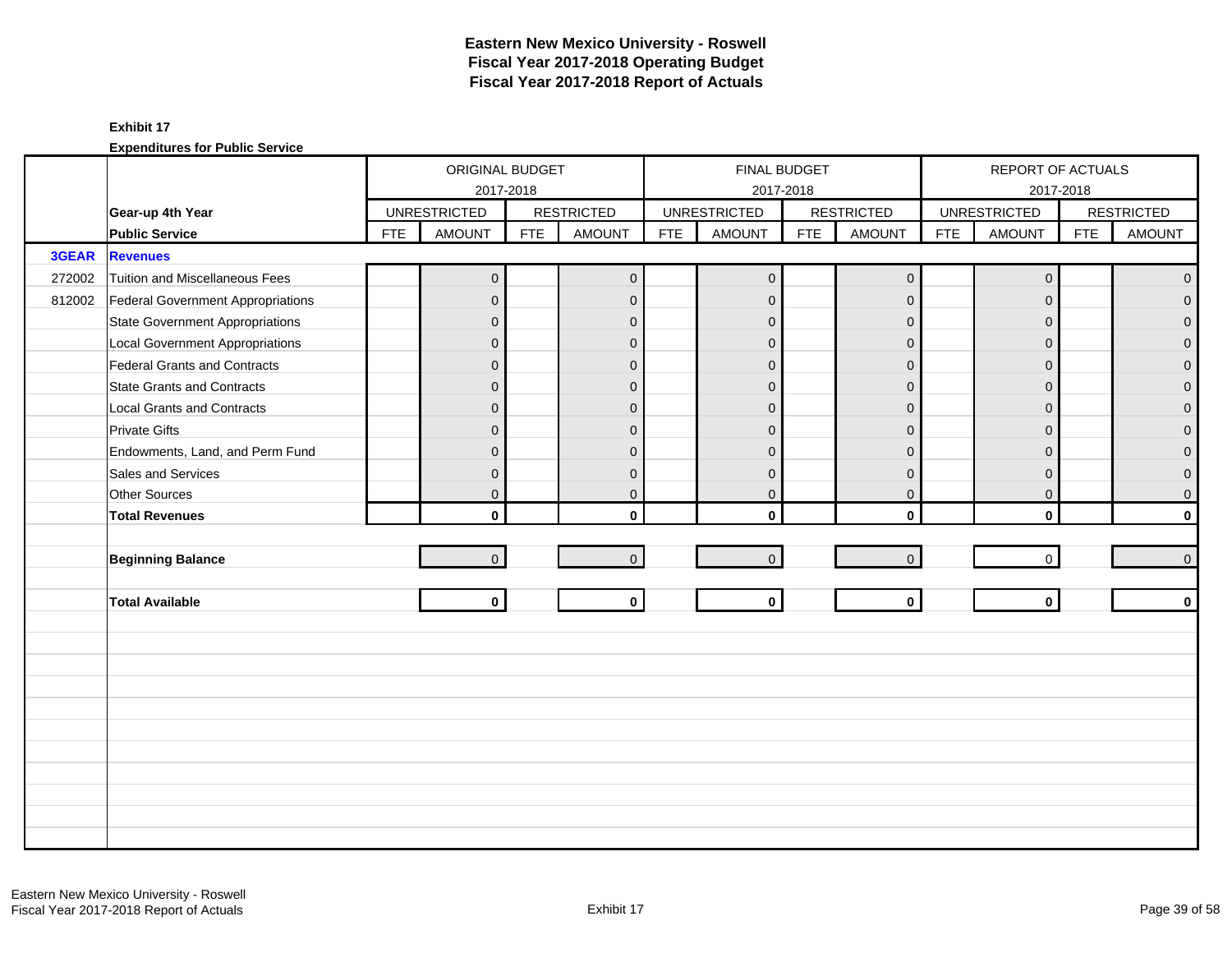|        |                                  |            | ORIGINAL BUDGET     |            |                   |            | <b>FINAL BUDGET</b> |            |                   |            | REPORT OF ACTUALS   |            |                     |
|--------|----------------------------------|------------|---------------------|------------|-------------------|------------|---------------------|------------|-------------------|------------|---------------------|------------|---------------------|
|        |                                  |            | 2017-2018           |            |                   |            |                     | 2017-2018  |                   |            |                     | 2017-2018  |                     |
|        | Gear-up 4th Year                 |            | <b>UNRESTRICTED</b> |            | <b>RESTRICTED</b> |            | <b>UNRESTRICTED</b> |            | <b>RESTRICTED</b> |            | <b>UNRESTRICTED</b> |            | <b>RESTRICTED</b>   |
|        | <b>Public Service</b>            | <b>FTE</b> | <b>AMOUNT</b>       | <b>FTE</b> | <b>AMOUNT</b>     | <b>FTE</b> | <b>AMOUNT</b>       | <b>FTE</b> | <b>AMOUNT</b>     | <b>FTE</b> | <b>AMOUNT</b>       | <b>FTE</b> | <b>AMOUNT</b>       |
| 3GEAR  | <b>Expenditures</b>              |            |                     |            |                   |            |                     |            |                   |            |                     |            |                     |
| 272002 | <b>Professional Salaries</b>     | 0.00       | $\overline{0}$      | 0.00       | $\mathbf{0}$      | 0.00       | $\mathbf 0$         | 0.00       | $\mathbf 0$       | 0.00       | $\overline{0}$      | 0.00       | $\overline{0}$      |
| 812002 | <b>Faculty Salaries</b>          | 0.00       | $\overline{0}$      | 0.00       | $\mathbf{0}$      | 0.00       | $\mathbf{0}$        | 0.00       | $\mathbf 0$       | 0.00       | $\Omega$            | 0.00       | $\mathbf 0$         |
|        | <b>Support Salaries</b>          | 0.00       | $\overline{0}$      | 0.00       | $\mathbf 0$       | 0.00       | $\mathbf{0}$        | 0.00       | $\mathbf 0$       | 0.00       | $\mathbf 0$         | 0.00       | $\mathbf 0$         |
|        | <b>Temporary Salaries</b>        | 0.00       | $\mathbf{0}$        | 0.00       | $\mathbf{0}$      | 0.00       | $\mathbf{0}$        | 0.00       | $\mathbf 0$       | 0.00       | $\mathbf{0}$        | 0.00       | $\pmb{0}$           |
|        | <b>Adjunct Salaries</b>          | 0.00       | $\overline{0}$      | 0.00       | $\mathbf{0}$      | 0.00       | $\mathbf{0}$        | 0.00       | $\mathbf 0$       | 0.00       | $\Omega$            | 0.00       | $\mathbf 0$         |
|        | <b>Technician Salaries</b>       | 0.00       | $\mathbf{0}$        | 0.00       | $\mathbf 0$       | 0.00       | $\mathbf{0}$        | 0.00       | $\mathbf 0$       | 0.00       | $\mathbf{0}$        | 0.00       | $\mathbf 0$         |
|        | <b>Other Salaries</b>            | 0.00       | $\mathbf 0$         | 0.00       | $\mathbf{0}$      | 0.00       | $\mathbf{0}$        | 0.00       | $\mathbf 0$       | 0.00       | $\mathbf{0}$        | 0.00       | $\pmb{0}$           |
|        | <b>Student Salaries</b>          | 0.00       | $\Omega$            | 0.00       | $\Omega$          | 0.00       | $\mathbf{0}$        | 0.00       | $\mathbf{0}$      | 0.00       | $\Omega$            | 0.00       | $\overline{0}$      |
|        | Federal Work-study Salaries      | 0.00       | $\overline{0}$      | 0.00       | $\mathbf{0}$      | 0.00       | $\overline{0}$      | 0.00       | $\mathbf 0$       | 0.00       | $\mathbf 0$         | 0.00       | $\mathbf{0}$        |
|        | <b>State Work-study Salaries</b> | 0.00       | $\overline{0}$      | 0.00       | $\mathbf{0}$      | 0.00       | $\mathbf{0}$        | 0.00       | $\mathbf 0$       | 0.00       | $\mathbf 0$         | 0.00       | $\pmb{0}$           |
|        | Supplies                         |            | $\overline{0}$      |            | $\mathbf{0}$      |            | $\Omega$            |            | $\mathbf 0$       |            | $\Omega$            |            | $\mathbf 0$         |
|        | Travel                           |            | $\overline{0}$      |            | $\Omega$          |            | $\Omega$            |            | $\mathbf 0$       |            | $\Omega$            |            | $\mathbf 0$         |
|        | Equipment                        |            | 0                   |            | $\mathbf{0}$      |            | $\Omega$            |            | $\mathbf 0$       |            | $\Omega$            |            | $\pmb{0}$           |
|        | <b>Utilities</b>                 |            | $\mathbf{0}$        |            | $\mathbf{0}$      |            | $\mathbf{0}$        |            | $\pmb{0}$         |            | $\Omega$            |            | $\overline{0}$      |
|        | Miscellaneous                    |            | $\overline{0}$      |            | $\Omega$          |            | $\Omega$            |            | $\mathbf{0}$      |            | $\Omega$            |            | $\mathsf{O}\xspace$ |
|        | <b>Indirect Cost</b>             |            | $\overline{0}$      |            | $\Omega$          |            | $\Omega$            |            | $\mathbf{0}$      |            | $\Omega$            |            | $\mathbf 0$         |
|        | Benefits                         |            | $\overline{0}$      |            | $\Omega$          |            | $\Omega$            |            | $\mathbf 0$       |            | $\Omega$            |            | $\mathbf{0}$        |
|        | Services Rendered/Contracted     |            | $\overline{0}$      |            | $\mathbf{0}$      |            | $\mathbf{0}$        |            | $\mathbf 0$       |            | $\Omega$            |            | $\mathbf 0$         |
|        |                                  |            | $\overline{0}$      |            | $\Omega$          |            | $\mathbf{0}$        |            | $\mathbf 0$       |            | $\mathbf{0}$        |            | $\mathbf 0$         |
|        | <b>Total Expenditures</b>        | 0.00       | $\mathbf 0$         | 0.00       | $\mathbf 0$       | 0.00       | $\mathbf 0$         | 0.00       | $\mathbf 0$       | 0.00       | $\mathbf 0$         | 0.00       | $\pmb{0}$           |
|        |                                  |            |                     |            |                   |            |                     |            |                   |            |                     |            |                     |
|        | <b>Transfers To or (From)</b>    |            | $\overline{0}$      |            | $\overline{0}$    |            | $\mathbf 0$         |            | $\mathbf{0}$      |            | $\overline{0}$      |            | $\mathbf 0$         |
|        |                                  |            |                     |            |                   |            |                     |            |                   |            |                     |            |                     |
|        | <b>Ending Balance</b>            | 0.00       | $\mathbf{0}$        | 0.00       | $\mathbf{0}$      | 0.00       | $\mathbf{0}$        | 0.00       | $\mathbf 0$       | 0.00       | $\mathbf 0$         | 0.00       | $\mathbf 0$         |
|        |                                  |            |                     |            |                   |            |                     |            |                   |            |                     |            |                     |
|        |                                  |            |                     |            |                   |            |                     |            |                   |            |                     |            |                     |
|        |                                  |            |                     |            |                   |            |                     |            |                   |            |                     |            |                     |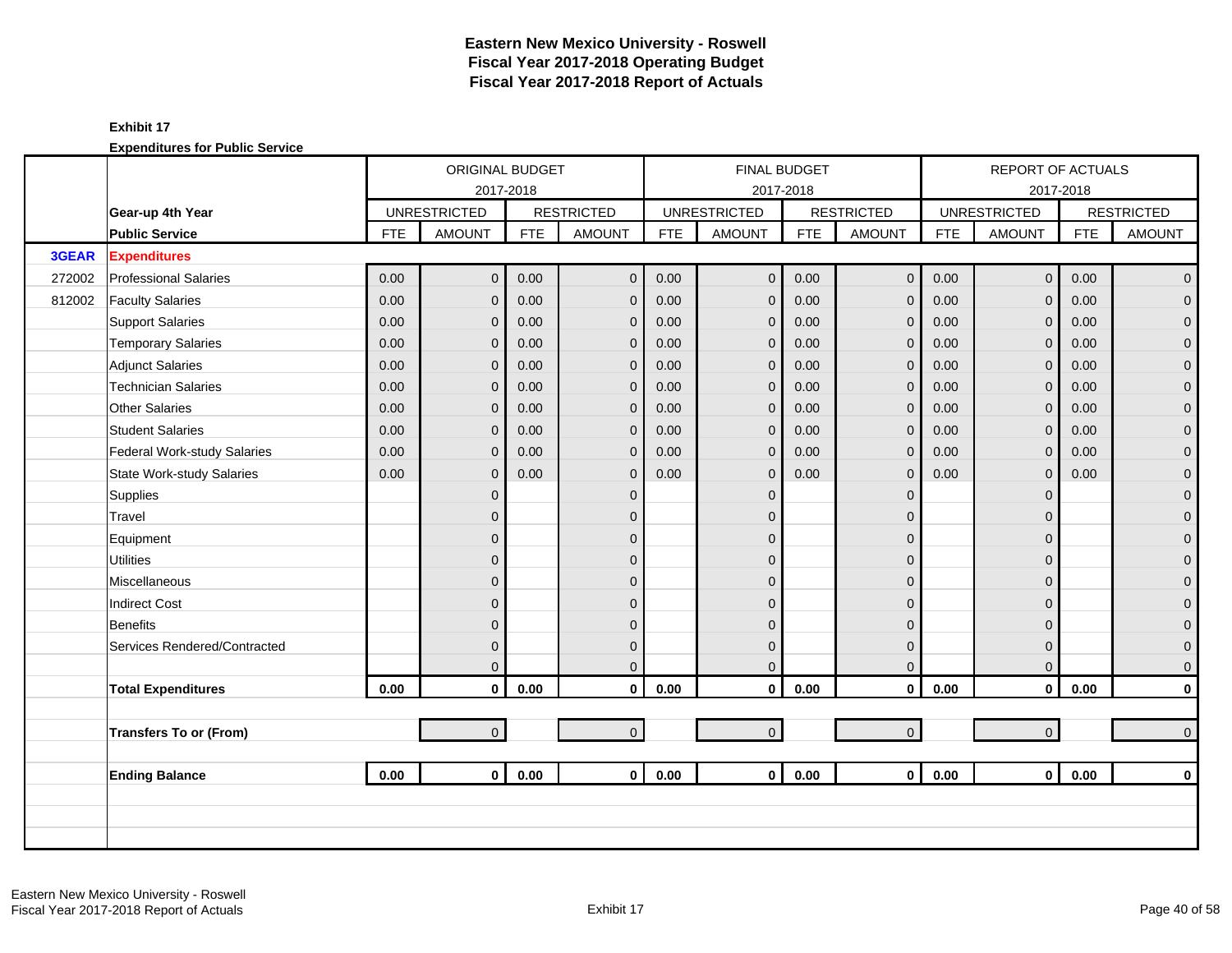|        |                                          |            | ORIGINAL BUDGET     |            |                   |            |                     | FINAL BUDGET |                   |            | REPORT OF ACTUALS       |            |                   |
|--------|------------------------------------------|------------|---------------------|------------|-------------------|------------|---------------------|--------------|-------------------|------------|-------------------------|------------|-------------------|
|        |                                          |            | 2017-2018           |            |                   |            |                     | 2017-2018    |                   |            |                         | 2017-2018  |                   |
|        | Gear-up 4th Year                         |            | <b>UNRESTRICTED</b> |            | <b>RESTRICTED</b> |            | <b>UNRESTRICTED</b> |              | <b>RESTRICTED</b> |            | <b>UNRESTRICTED</b>     |            | <b>RESTRICTED</b> |
|        | <b>Public Service</b>                    | <b>FTE</b> | <b>AMOUNT</b>       | <b>FTE</b> | <b>AMOUNT</b>     | <b>FTE</b> | <b>AMOUNT</b>       | <b>FTE</b>   | <b>AMOUNT</b>     | <b>FTE</b> | <b>AMOUNT</b>           | <b>FTE</b> | <b>AMOUNT</b>     |
| 3GEAR4 | <b>Revenues</b>                          |            |                     |            |                   |            |                     |              |                   |            |                         |            |                   |
| 282039 | Tuition and Miscellaneous Fees           |            | $\overline{0}$      |            | $\mathbf{0}$      |            | $\overline{0}$      |              | $\mathbf 0$       |            | $\boldsymbol{0}$        |            | $\overline{0}$    |
| 812039 | <b>Federal Government Appropriations</b> |            | $\overline{0}$      |            | $\mathbf{0}$      |            | $\mathbf{0}$        |              | $\mathbf{0}$      |            | $\Omega$                |            | $\Omega$          |
|        | <b>State Government Appropriations</b>   |            | $\overline{0}$      |            | $\Omega$          |            | $\mathbf{0}$        |              | $\Omega$          |            | $\Omega$                |            | 0                 |
|        | <b>Local Government Appropriations</b>   |            | $\mathsf{O}\xspace$ |            | $\Omega$          |            | $\mathbf{0}$        |              | $\mathbf{0}$      |            | $\overline{0}$          |            | $\overline{0}$    |
|        | <b>Federal Grants and Contracts</b>      |            | $\mathbf{0}$        |            | 1,380,800         |            | $\overline{0}$      |              | 1,980,800         |            | $\Omega$                |            | 1,187,906         |
|        | <b>State Grants and Contracts</b>        |            | $\overline{0}$      |            | $\Omega$          |            | $\Omega$            |              | $\Omega$          |            | $\Omega$                |            | $\overline{0}$    |
|        | <b>Local Grants and Contracts</b>        |            | $\overline{0}$      |            | $\mathbf{0}$      |            | $\Omega$            |              | $\Omega$          |            | $\Omega$                |            | $\mathbf{0}$      |
|        | <b>Private Gifts</b>                     |            | $\overline{0}$      |            | $\mathbf{0}$      |            | $\Omega$            |              | $\mathbf{0}$      |            | $\Omega$                |            | 0                 |
|        | Endowments, Land, and Perm Fund          |            | $\overline{0}$      |            | $\Omega$          |            | $\Omega$            |              | $\Omega$          |            | $\Omega$                |            | 0                 |
|        | Sales and Services                       |            | $\mathbf 0$         |            | $\mathbf{0}$      |            | $\mathbf{0}$        |              | $\mathbf{0}$      |            | $\mathbf{0}$            |            | $\mathbf 0$       |
|        | Other Sources                            |            | $\overline{0}$      |            | $\mathbf{0}$      |            | $\mathbf 0$         |              | $\mathbf 0$       |            | $\mathbf 0$             |            | $\mathbf{0}$      |
|        | <b>Total Revenues</b>                    |            | $\mathbf{0}$        |            | 1,380,800         |            | $\mathbf{0}$        |              | 1,980,800         |            | $\mathbf{0}$            |            | 1,187,906         |
|        |                                          |            |                     |            |                   |            |                     |              |                   |            |                         |            |                   |
|        | <b>Beginning Balance</b>                 |            | $\overline{0}$      |            | $\mathbf{0}$      |            | $\mathbf{0}$        |              | $\mathbf 0$       |            | $\mathbf 0$             |            | $\mathbf{0}$      |
|        |                                          |            |                     |            |                   |            |                     |              |                   |            |                         |            |                   |
|        | <b>Total Available</b>                   |            | $\mathbf{0}$        |            | 1,380,800         |            | $\mathbf 0$         |              | 1,980,800         |            | $\overline{\mathbf{0}}$ |            | 1,187,906         |
|        |                                          |            |                     |            |                   |            |                     |              |                   |            |                         |            |                   |
|        |                                          |            |                     |            |                   |            |                     |              |                   |            |                         |            |                   |
|        |                                          |            |                     |            |                   |            |                     |              |                   |            |                         |            |                   |
|        |                                          |            |                     |            |                   |            |                     |              |                   |            |                         |            |                   |
|        |                                          |            |                     |            |                   |            |                     |              |                   |            |                         |            |                   |
|        |                                          |            |                     |            |                   |            |                     |              |                   |            |                         |            |                   |
|        |                                          |            |                     |            |                   |            |                     |              |                   |            |                         |            |                   |
|        |                                          |            |                     |            |                   |            |                     |              |                   |            |                         |            |                   |
|        |                                          |            |                     |            |                   |            |                     |              |                   |            |                         |            |                   |
|        |                                          |            |                     |            |                   |            |                     |              |                   |            |                         |            |                   |
|        |                                          |            |                     |            |                   |            |                     |              |                   |            |                         |            |                   |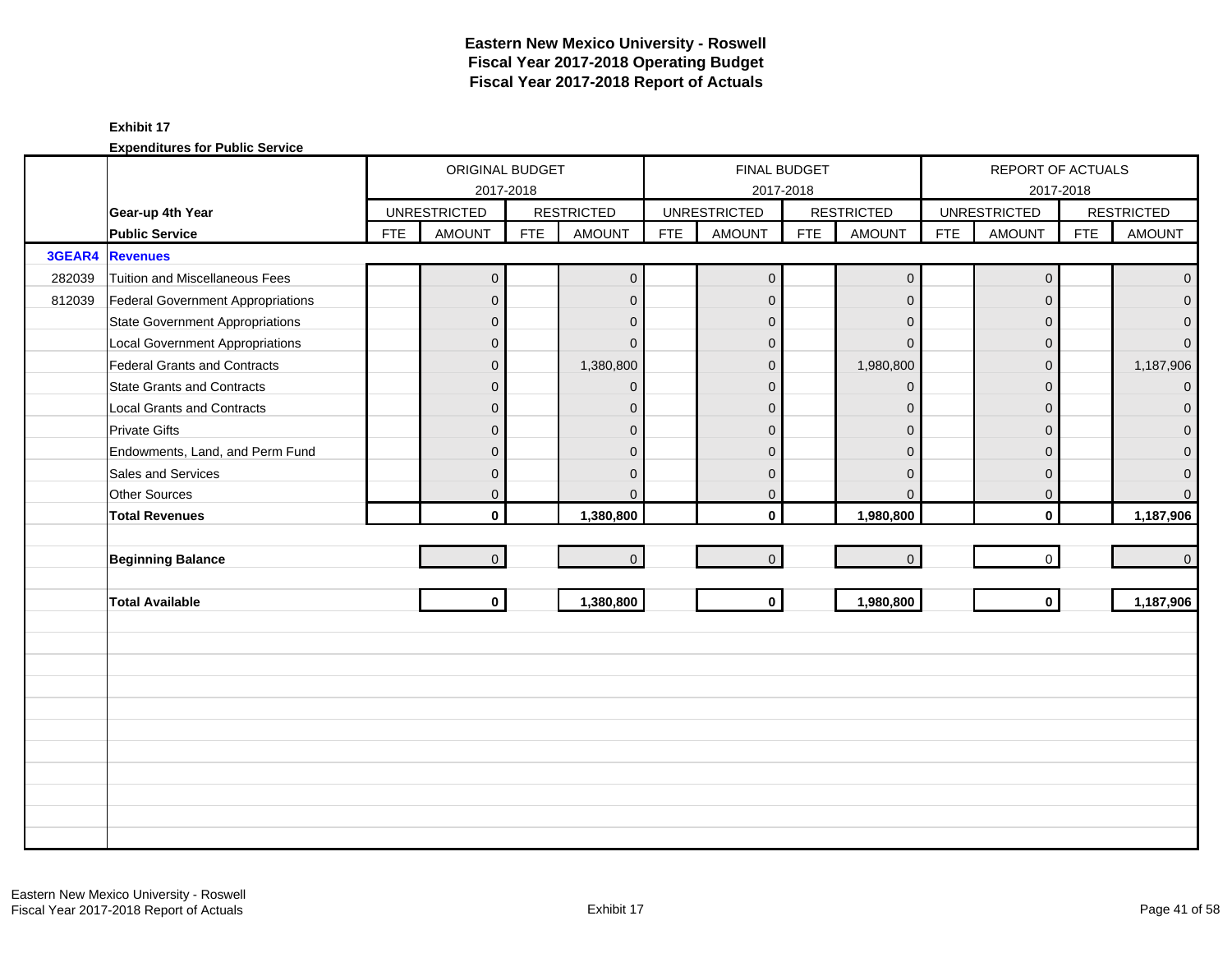|        |                                  |            | ORIGINAL BUDGET     |            |                   |            | <b>FINAL BUDGET</b> |            |                   |            | REPORT OF ACTUALS   |            |                   |
|--------|----------------------------------|------------|---------------------|------------|-------------------|------------|---------------------|------------|-------------------|------------|---------------------|------------|-------------------|
|        |                                  |            |                     | 2017-2018  |                   |            |                     | 2017-2018  |                   |            |                     | 2017-2018  |                   |
|        | Gear-up 4th Year                 |            | <b>UNRESTRICTED</b> |            | <b>RESTRICTED</b> |            | <b>UNRESTRICTED</b> |            | <b>RESTRICTED</b> |            | <b>UNRESTRICTED</b> |            | <b>RESTRICTED</b> |
|        | <b>Public Service</b>            | <b>FTE</b> | <b>AMOUNT</b>       | <b>FTE</b> | <b>AMOUNT</b>     | <b>FTE</b> | <b>AMOUNT</b>       | <b>FTE</b> | <b>AMOUNT</b>     | <b>FTE</b> | <b>AMOUNT</b>       | <b>FTE</b> | <b>AMOUNT</b>     |
| 3GEAR4 | <b>Expenditures</b>              |            |                     |            |                   |            |                     |            |                   |            |                     |            |                   |
| 282039 | <b>Professional Salaries</b>     | 0.00       | $\overline{0}$      | 4.00       | 169,325           | 0.00       | $\mathbf 0$         | 4.00       | 269,325           | 0.00       | $\overline{0}$      | 4.00       | 114,043           |
| 812039 | <b>Faculty Salaries</b>          | 0.00       | $\overline{0}$      | 0.75       | 21,198            | 0.00       | $\overline{0}$      | 0.75       | 221,198           | 0.00       | $\Omega$            | 0.00       | $\overline{0}$    |
|        | <b>Support Salaries</b>          | 0.00       | 0                   | 0.00       | $\mathbf{0}$      | 0.00       | $\overline{0}$      | 0.00       | $\mathbf 0$       | 0.00       | $\mathbf{0}$        | 0.25       | 7,517             |
|        | <b>Temporary Salaries</b>        | 0.00       | 0                   | 0.00       | $\mathbf{0}$      | 0.00       | $\mathbf{0}$        | 0.00       | $\mathbf{0}$      | 0.00       | $\mathbf{0}$        | 0.25       | 7,762             |
|        | <b>Adjunct Salaries</b>          | 0.00       | $\overline{0}$      | 0.00       | $\mathbf{0}$      | 0.00       | $\mathbf{0}$        | 0.00       | $\mathbf 0$       | 0.00       | $\Omega$            | 0.00       | $\overline{0}$    |
|        | <b>Technician Salaries</b>       | 0.00       | 0                   | 0.00       | $\mathbf{0}$      | 0.00       | $\Omega$            | 0.00       | $\mathbf 0$       | 0.00       | $\mathbf{0}$        | 0.00       | $\mathbf{0}$      |
|        | <b>Other Salaries</b>            | 0.00       | 0                   | 0.00       | $\mathbf{0}$      | 0.00       | $\mathbf{0}$        | 0.00       | $\mathbf{0}$      | 0.00       | $\mathbf{0}$        | 0.00       | $\overline{0}$    |
|        | <b>Student Salaries</b>          | 0.00       | $\Omega$            | 0.00       | $\Omega$          | 0.00       | $\mathbf{0}$        | 0.00       | $\mathbf{0}$      | 0.00       | $\Omega$            | 0.01       | 560               |
|        | Federal Work-study Salaries      | 0.00       | 0                   | 0.00       | $\Omega$          | 0.00       | $\Omega$            | 0.00       | $\mathbf{0}$      | 0.00       | $\overline{0}$      | 0.00       | $\mathbf{0}$      |
|        | <b>State Work-study Salaries</b> | 0.00       | 0                   | 0.00       | $\Omega$          | 0.00       | $\mathbf{0}$        | 0.00       | $\Omega$          | 0.00       | $\mathbf{0}$        | 0.00       | $\mathbf{0}$      |
|        | Supplies                         |            | $\overline{0}$      |            | 488,691           |            | $\overline{0}$      |            | 628,691           |            | $\Omega$            |            | 47,950            |
|        | Travel                           |            | 0                   |            | 76,426            |            | $\mathbf{0}$        |            | 186,426           |            | $\Omega$            |            | 47,118            |
|        | Equipment                        |            | 0                   |            | 465,632           |            | $\Omega$            |            | 465,632           |            | $\Omega$            |            | 66,337            |
|        | <b>Utilities</b>                 |            | 0                   |            | $\mathbf{0}$      |            | $\mathbf{0}$        |            | $\mathbf 0$       |            | $\Omega$            |            | 3,372             |
|        | <b>Miscellaneous</b>             |            | $\overline{0}$      |            | $\Omega$          |            | $\Omega$            |            | $\mathbf{0}$      |            | $\Omega$            |            | $\overline{0}$    |
|        | <b>Indirect Cost</b>             |            | 0                   |            | $\Omega$          |            | $\Omega$            |            | $\Omega$          |            | $\Omega$            |            | 73,688            |
|        | <b>Benefits</b>                  |            | 0                   |            | 102,018           |            | $\Omega$            |            | 122,018           |            | $\Omega$            |            | 44,552            |
|        | Services Rendered/Contracted     |            | $\overline{0}$      |            | 57,510            |            | $\overline{0}$      |            | 87,510            |            | $\mathbf{0}$        |            | 775,007           |
|        |                                  |            | 0                   |            | $\Omega$          |            | $\mathbf 0$         |            | $\mathbf{0}$      |            | $\mathbf{0}$        |            | $\mathbf 0$       |
|        | <b>Total Expenditures</b>        | 0.00       | 0                   | 4.75       | 1,380,800         | 0.00       | $\mathbf{0}$        | 4.75       | 1,980,800         | 0.00       | $\mathbf 0$         | 4.51       | 1,187,906         |
|        |                                  |            |                     |            |                   |            |                     |            |                   |            |                     |            |                   |
|        | <b>Transfers To or (From)</b>    |            | $\overline{0}$      |            | $\overline{0}$    |            | $\overline{0}$      |            | $\mathbf 0$       |            | $\overline{0}$      |            | $\overline{0}$    |
|        |                                  |            |                     |            |                   |            |                     |            |                   |            |                     |            |                   |
|        | <b>Ending Balance</b>            | 0.00       | $\mathbf{0}$        | 4.75       | $\mathbf{0}$      | 0.00       | $\mathbf 0$         | 4.75       | $\mathbf 0$       | 0.00       | $\overline{0}$      | 4.51       | $\mathbf 0$       |
|        |                                  |            |                     |            |                   |            |                     |            |                   |            |                     |            |                   |
|        |                                  |            |                     |            |                   |            |                     |            |                   |            |                     |            |                   |
|        |                                  |            |                     |            |                   |            |                     |            |                   |            |                     |            |                   |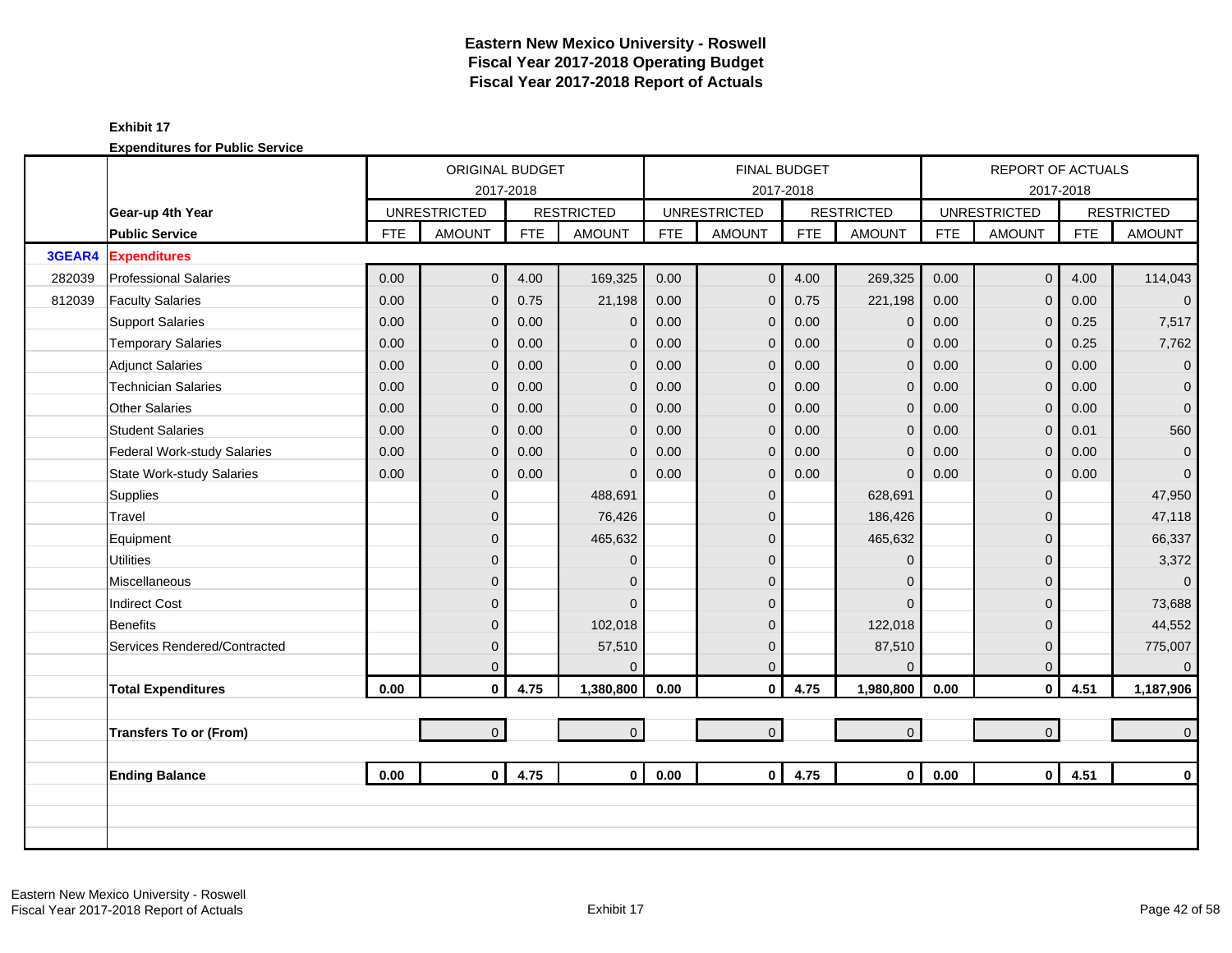|               |                                        |            | ORIGINAL BUDGET     |            |                   |            | FINAL BUDGET        |            |                     |            | REPORT OF ACTUALS   |            |                   |
|---------------|----------------------------------------|------------|---------------------|------------|-------------------|------------|---------------------|------------|---------------------|------------|---------------------|------------|-------------------|
|               |                                        |            |                     | 2017-2018  |                   |            | 2017-2018           |            |                     |            |                     | 2017-2018  |                   |
|               | Gear-up 4th Year                       |            | <b>UNRESTRICTED</b> |            | <b>RESTRICTED</b> |            | <b>UNRESTRICTED</b> |            | <b>RESTRICTED</b>   |            | <b>UNRESTRICTED</b> |            | <b>RESTRICTED</b> |
|               | <b>Public Service</b>                  | <b>FTE</b> | <b>AMOUNT</b>       | <b>FTE</b> | <b>AMOUNT</b>     | <b>FTE</b> | <b>AMOUNT</b>       | <b>FTE</b> | <b>AMOUNT</b>       | <b>FTE</b> | <b>AMOUNT</b>       | <b>FTE</b> | <b>AMOUNT</b>     |
| <b>3GEARF</b> | <b>Revenues</b>                        |            |                     |            |                   |            |                     |            |                     |            |                     |            |                   |
| 272039        | Tuition and Miscellaneous Fees         |            | $\boldsymbol{0}$    |            | $\mathbf{0}$      |            | $\mathbf{0}$        |            | $\mathsf{O}\xspace$ |            | $\mathbf 0$         |            | $\overline{0}$    |
| 812038        | Federal Government Appropriations      |            | 0                   |            | $\mathbf 0$       |            | $\mathbf{0}$        |            | $\mathbf{0}$        |            | $\Omega$            |            | $\overline{0}$    |
|               | <b>State Government Appropriations</b> |            | $\overline{0}$      |            | $\mathbf{0}$      |            | $\mathbf 0$         |            | $\mathbf{0}$        |            | $\Omega$            |            | $\overline{0}$    |
|               | <b>Local Government Appropriations</b> |            | 0                   |            | $\mathbf{0}$      |            | $\Omega$            |            | $\mathbf{0}$        |            | $\Omega$            |            | $\mathbf 0$       |
|               | Federal Grants and Contracts           |            | $\overline{0}$      |            | $\mathbf{0}$      |            | $\overline{0}$      |            | $\mathbf 0$         |            | $\Omega$            |            | $\mathbf{0}$      |
|               | <b>State Grants and Contracts</b>      |            | $\mathbf{0}$        |            | $\mathbf{0}$      |            | $\mathbf 0$         |            | $\mathbf{0}$        |            | $\Omega$            |            | $\mathbf{O}$      |
|               | <b>Local Grants and Contracts</b>      |            | 0                   |            | $\mathbf{0}$      |            | $\Omega$            |            | $\mathbf 0$         |            | $\Omega$            |            | $\overline{0}$    |
|               | <b>Private Gifts</b>                   |            | $\overline{0}$      |            | $\mathbf{0}$      |            | $\Omega$            |            | $\mathbf{0}$        |            | $\Omega$            |            | 335,594           |
|               | Endowments, Land, and Perm Fund        |            | $\mathbf{0}$        |            | $\mathbf{0}$      |            | $\overline{0}$      |            | $\overline{0}$      |            | $\Omega$            |            | $\overline{0}$    |
|               | Sales and Services                     |            | $\mathbf{0}$        |            | $\mathbf{0}$      |            | $\mathbf 0$         |            | $\mathbf{0}$        |            | $\Omega$            |            | $\mathbf{O}$      |
|               | Other Sources                          |            | 0                   |            | $\mathbf 0$       |            | $\pmb{0}$           |            | $\mathbf 0$         |            | $\mathbf 0$         |            | $\overline{0}$    |
|               | <b>Total Revenues</b>                  |            | $\mathbf{0}$        |            | $\mathbf{0}$      |            | $\mathbf{0}$        |            | $\mathbf{0}$        |            | $\mathbf{0}$        |            | 335,594           |
|               |                                        |            |                     |            |                   |            |                     |            |                     |            |                     |            |                   |
|               | <b>Beginning Balance</b>               |            | $\overline{0}$      |            | $\overline{0}$    |            | $\mathbf{0}$        |            | $\mathsf{O}\xspace$ |            | $\mathbf 0$         |            | $\overline{0}$    |
|               |                                        |            |                     |            |                   |            |                     |            |                     |            |                     |            |                   |
|               | <b>Total Available</b>                 |            | $\mathbf{0}$        |            | $\mathbf{0}$      |            | $\mathbf 0$         |            | $\mathbf{0}$        |            | $\mathbf{0}$        |            | 335,594           |
|               |                                        |            |                     |            |                   |            |                     |            |                     |            |                     |            |                   |
|               |                                        |            |                     |            |                   |            |                     |            |                     |            |                     |            |                   |
|               |                                        |            |                     |            |                   |            |                     |            |                     |            |                     |            |                   |
|               |                                        |            |                     |            |                   |            |                     |            |                     |            |                     |            |                   |
|               |                                        |            |                     |            |                   |            |                     |            |                     |            |                     |            |                   |
|               |                                        |            |                     |            |                   |            |                     |            |                     |            |                     |            |                   |
|               |                                        |            |                     |            |                   |            |                     |            |                     |            |                     |            |                   |
|               |                                        |            |                     |            |                   |            |                     |            |                     |            |                     |            |                   |
|               |                                        |            |                     |            |                   |            |                     |            |                     |            |                     |            |                   |
|               |                                        |            |                     |            |                   |            |                     |            |                     |            |                     |            |                   |
|               |                                        |            |                     |            |                   |            |                     |            |                     |            |                     |            |                   |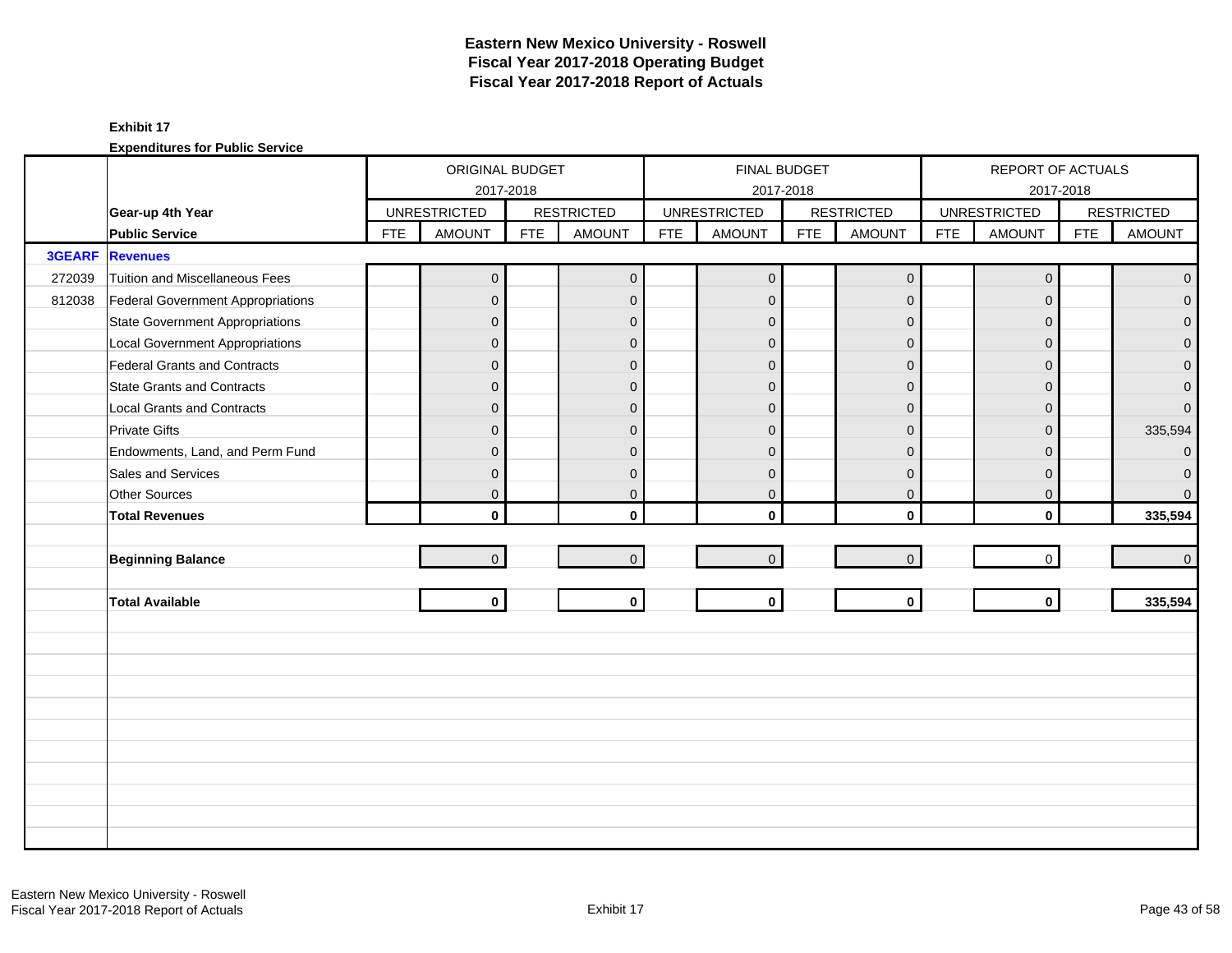|               |                                  |            | ORIGINAL BUDGET     |            |                   |            |                     | <b>FINAL BUDGET</b> |                     |            | REPORT OF ACTUALS   |            |                   |
|---------------|----------------------------------|------------|---------------------|------------|-------------------|------------|---------------------|---------------------|---------------------|------------|---------------------|------------|-------------------|
|               |                                  |            | 2017-2018           |            |                   |            |                     | 2017-2018           |                     |            |                     | 2017-2018  |                   |
|               | Gear-up 4th Year                 |            | <b>UNRESTRICTED</b> |            | <b>RESTRICTED</b> |            | <b>UNRESTRICTED</b> |                     | <b>RESTRICTED</b>   |            | <b>UNRESTRICTED</b> |            | <b>RESTRICTED</b> |
|               | <b>Public Service</b>            | <b>FTE</b> | <b>AMOUNT</b>       | <b>FTE</b> | <b>AMOUNT</b>     | <b>FTE</b> | <b>AMOUNT</b>       | <b>FTE</b>          | <b>AMOUNT</b>       | <b>FTE</b> | <b>AMOUNT</b>       | <b>FTE</b> | <b>AMOUNT</b>     |
| <b>3GEARF</b> | <b>Expenditures</b>              |            |                     |            |                   |            |                     |                     |                     |            |                     |            |                   |
| 272039        | <b>Professional Salaries</b>     | 0.00       | $\overline{0}$      | 0.00       | $\mathbf{0}$      | 0.00       | $\overline{0}$      | 0.00                | $\mathbf{0}$        | 0.00       | $\mathbf{0}$        | 1.00       | 27,524            |
| 812038        | <b>Faculty Salaries</b>          | 0.00       | $\overline{0}$      | 0.00       | $\mathbf{0}$      | 0.00       | $\mathbf{0}$        | 0.00                | $\mathbf{0}$        | 0.00       | $\Omega$            | 0.00       | $\overline{0}$    |
|               | <b>Support Salaries</b>          | 0.00       | $\mathbf{0}$        | 0.00       | $\mathbf 0$       | 0.00       | $\mathbf 0$         | 0.00                | $\mathbf 0$         | 0.00       | $\mathbf{0}$        | 0.00       | $\overline{0}$    |
|               | <b>Temporary Salaries</b>        | 0.00       | $\mathbf{0}$        | 0.00       | $\mathbf 0$       | 0.00       | $\mathbf{0}$        | 0.00                | $\mathbf 0$         | 0.00       | $\mathbf{0}$        | 0.00       | $\mathbf{O}$      |
|               | <b>Adjunct Salaries</b>          | 0.00       | $\overline{0}$      | 0.00       | $\mathbf{0}$      | 0.00       | $\mathbf{0}$        | 0.00                | $\mathbf{0}$        | 0.00       | $\Omega$            | 0.00       | $\mathbf{O}$      |
|               | <b>Technician Salaries</b>       | 0.00       | $\overline{0}$      | 0.00       | $\mathbf 0$       | 0.00       | $\mathbf{0}$        | 0.00                | $\mathbf 0$         | 0.00       | $\Omega$            | 0.00       | $\mathbf{O}$      |
|               | <b>Other Salaries</b>            | 0.00       | $\overline{0}$      | 0.00       | $\mathbf{0}$      | 0.00       | $\mathbf 0$         | 0.00                | $\mathbf 0$         | 0.00       | $\Omega$            | 0.00       | $\mathbf{O}$      |
|               | <b>Student Salaries</b>          | 0.00       | $\mathbf{0}$        | 0.00       | $\mathbf{0}$      | 0.00       | $\mathbf 0$         | 0.00                | $\mathbf 0$         | 0.00       | $\Omega$            | 0.00       | $\mathsf{O}^-$    |
|               | Federal Work-study Salaries      | 0.00       | $\overline{0}$      | 0.00       | $\mathbf{0}$      | 0.00       | $\mathbf 0$         | 0.00                | $\mathbf 0$         | 0.00       | $\Omega$            | 0.00       | $\overline{0}$    |
|               | <b>State Work-study Salaries</b> | 0.00       | $\overline{0}$      | 0.00       | $\mathbf{0}$      | 0.00       | $\Omega$            | 0.00                | $\mathbf{0}$        | 0.00       | $\Omega$            | 0.00       | $\pmb{0}$         |
|               | Supplies                         |            | $\overline{0}$      |            | $\mathbf{0}$      |            | $\mathbf 0$         |                     | $\mathbf 0$         |            | $\Omega$            |            | $\mathbf{O}$      |
|               | Travel                           |            | $\overline{0}$      |            | $\mathbf{0}$      |            | $\mathbf 0$         |                     | $\mathbf{0}$        |            | $\Omega$            |            | $\mathbf{O}$      |
|               | Equipment                        |            | $\overline{0}$      |            | $\mathbf{0}$      |            | $\Omega$            |                     | $\mathbf 0$         |            | 0                   |            | $\mathbf 0$       |
|               | <b>Utilities</b>                 |            | $\overline{0}$      |            | $\Omega$          |            | $\Omega$            |                     | $\mathsf{O}\xspace$ |            | $\Omega$            |            | $\mathbf{0}$      |
|               | Miscellaneous                    |            | $\overline{0}$      |            | $\overline{0}$    |            | $\Omega$            |                     | $\mathbf{0}$        |            | $\Omega$            |            | $\mathbf{O}$      |
|               | <b>Indirect Cost</b>             |            | $\overline{0}$      |            | $\Omega$          |            | $\Omega$            |                     | $\mathbf 0$         |            | 0                   |            | $\mathbf{0}$      |
|               | <b>Benefits</b>                  |            | $\overline{0}$      |            | $\Omega$          |            | $\Omega$            |                     | $\mathbf 0$         |            | $\Omega$            |            | 6,570             |
|               | Services Rendered/Contracted     |            | $\mathbf{0}$        |            | $\mathbf{0}$      |            | $\mathbf 0$         |                     | $\mathbf 0$         |            | $\Omega$            |            | 301,500           |
|               |                                  |            | $\overline{0}$      |            | $\Omega$          |            | $\overline{0}$      |                     | $\mathbf 0$         |            | $\Omega$            |            | $\overline{0}$    |
|               | <b>Total Expenditures</b>        | 0.00       | $\mathbf{0}$        | 0.00       | $\mathbf 0$       | 0.00       | $\mathbf 0$         | 0.00                | $\mathbf 0$         | 0.00       | $\mathbf{0}$        | 1.00       | 335,594           |
|               |                                  |            |                     |            |                   |            |                     |                     |                     |            |                     |            |                   |
|               | <b>Transfers To or (From)</b>    |            | $\overline{0}$      |            | $\overline{0}$    |            | $\mathbf{0}$        |                     | $\mathbf 0$         |            | $\overline{0}$      |            | $\overline{0}$    |
|               |                                  |            |                     |            |                   |            |                     |                     |                     |            |                     |            |                   |
|               | <b>Ending Balance</b>            | 0.00       | $\overline{0}$      | 0.00       | $\mathbf{0}$      | 0.00       | $\mathbf{0}$        | 0.00                | $\mathbf 0$         | 0.00       | $\mathbf{0}$        | 1.00       | $\mathbf 0$       |
|               |                                  |            |                     |            |                   |            |                     |                     |                     |            |                     |            |                   |
|               |                                  |            |                     |            |                   |            |                     |                     |                     |            |                     |            |                   |
|               |                                  |            |                     |            |                   |            |                     |                     |                     |            |                     |            |                   |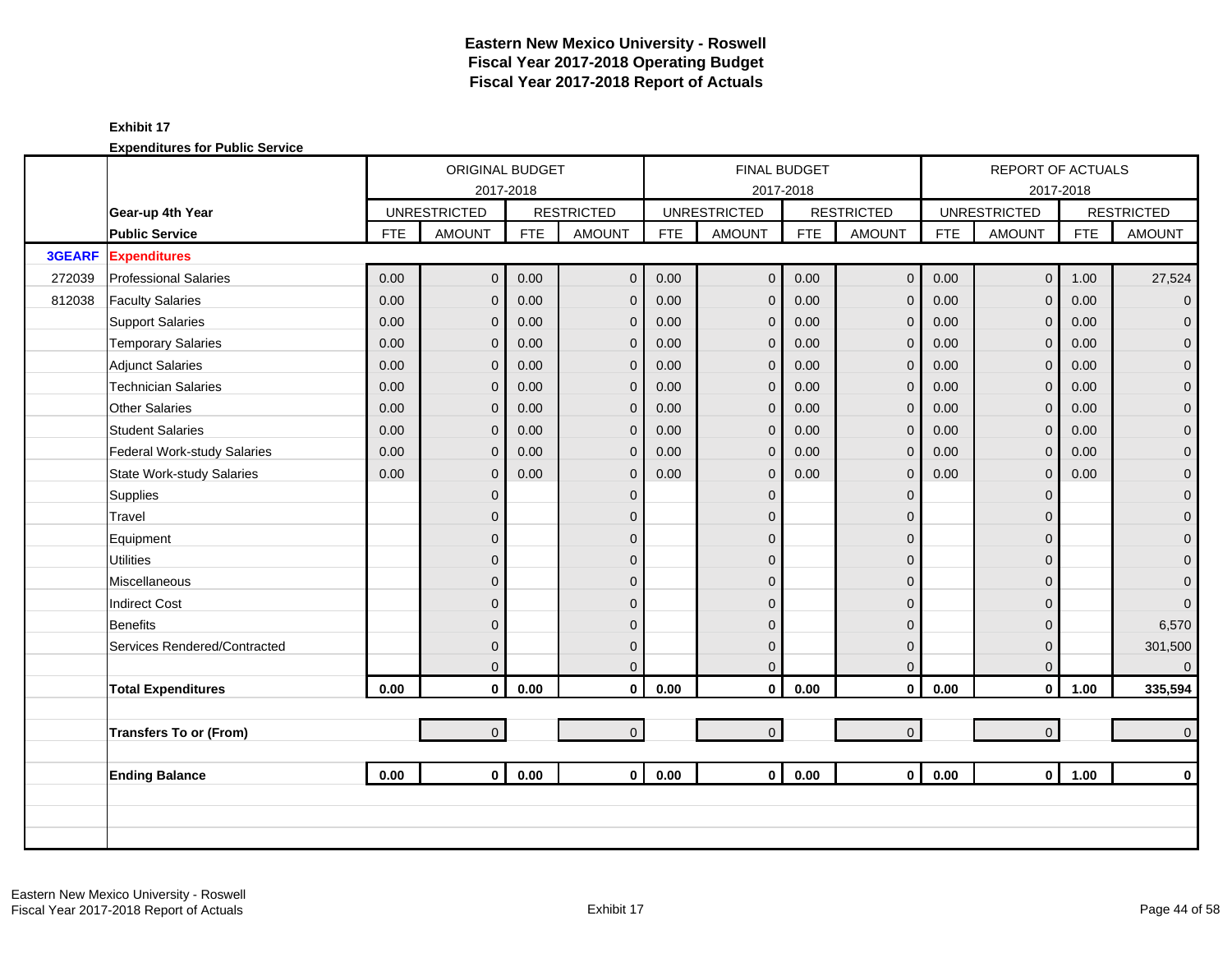|               |                                           |            | ORIGINAL BUDGET     |            |                   |            | FINAL BUDGET        |            |                   |            | REPORT OF ACTUALS   |            |                   |
|---------------|-------------------------------------------|------------|---------------------|------------|-------------------|------------|---------------------|------------|-------------------|------------|---------------------|------------|-------------------|
|               |                                           |            |                     | 2017-2018  |                   |            | 2017-2018           |            |                   |            |                     | 2017-2018  |                   |
|               | <b>Educational Opportunity (Old Year)</b> |            | <b>UNRESTRICTED</b> |            | <b>RESTRICTED</b> |            | <b>UNRESTRICTED</b> |            | <b>RESTRICTED</b> |            | <b>UNRESTRICTED</b> |            | <b>RESTRICTED</b> |
|               | <b>Public Service</b>                     | <b>FTE</b> | <b>AMOUNT</b>       | <b>FTE</b> | <b>AMOUNT</b>     | <b>FTE</b> | <b>AMOUNT</b>       | <b>FTE</b> | <b>AMOUNT</b>     | <b>FTE</b> | <b>AMOUNT</b>       | <b>FTE</b> | <b>AMOUNT</b>     |
| <b>3EDOPG</b> | <b>Revenues</b>                           |            |                     |            |                   |            |                     |            |                   |            |                     |            |                   |
| 282045        | Tuition and Miscellaneous Fees            |            | $\mathbf 0$         |            | $\mathbf 0$       |            | $\mathbf 0$         |            | $\mathbf 0$       |            | $\overline{0}$      |            | $\mathbf 0$       |
| 812042        | Federal Government Appropriations         |            | $\overline{0}$      |            | $\mathbf{0}$      |            | $\mathbf{0}$        |            | $\mathbf 0$       |            | $\mathbf{0}$        |            | $\mathbf{0}$      |
|               | <b>State Government Appropriations</b>    |            | $\overline{0}$      |            | $\mathbf{0}$      |            | $\mathbf{0}$        |            | $\mathbf 0$       |            | $\mathbf 0$         |            | $\overline{0}$    |
|               | <b>Local Government Appropriations</b>    |            | $\overline{0}$      |            | $\Omega$          |            | $\Omega$            |            | $\Omega$          |            | $\Omega$            |            | $\overline{0}$    |
|               | <b>Federal Grants and Contracts</b>       |            | $\overline{0}$      |            | 340,765           |            | $\mathbf{0}$        |            | 340,765           |            | $\Omega$            |            | 339,369           |
|               | <b>State Grants and Contracts</b>         |            | $\overline{0}$      |            | $\mathbf{0}$      |            | $\mathbf{0}$        |            | $\mathbf{0}$      |            | $\Omega$            |            | $\overline{0}$    |
|               | <b>Local Grants and Contracts</b>         |            | $\mathbf 0$         |            | $\mathbf{0}$      |            | $\Omega$            |            | $\mathbf 0$       |            | $\Omega$            |            | $\mathbf{0}$      |
|               | <b>Private Gifts</b>                      |            | $\overline{0}$      |            | $\Omega$          |            | $\Omega$            |            | $\mathbf{0}$      |            | $\Omega$            |            | $\overline{0}$    |
|               | Endowments, Land, and Perm Fund           |            | $\overline{0}$      |            | $\Omega$          |            | $\Omega$            |            | $\mathbf{0}$      |            | $\Omega$            |            | $\overline{0}$    |
|               | Sales and Services                        |            | $\overline{0}$      |            | $\Omega$          |            | $\Omega$            |            | $\mathbf{0}$      |            | $\Omega$            |            | $\pmb{0}$         |
|               | Other Sources                             |            | $\mathbf 0$         |            | $\Omega$          |            | $\mathbf 0$         |            | $\mathbf 0$       |            | 0                   |            | $\overline{0}$    |
|               | <b>Total Revenues</b>                     |            | $\mathbf{0}$        |            | 340,765           |            | $\mathbf{0}$        |            | 340,765           |            | $\mathbf{0}$        |            | 339,369           |
|               |                                           |            |                     |            |                   |            |                     |            |                   |            |                     |            |                   |
|               | <b>Beginning Balance</b>                  |            | $\overline{0}$      |            | $\overline{0}$    |            | $\overline{0}$      |            | $\mathbf 0$       |            | $\mathbf 0$         |            | $\mathbf 0$       |
|               |                                           |            |                     |            |                   |            |                     |            |                   |            |                     |            |                   |
|               | <b>Total Available</b>                    |            | $\mathbf{0}$        |            | 340,765           |            | $\mathbf 0$         |            | 340,765           |            | $\mathbf{0}$        |            | 339,369           |
|               |                                           |            |                     |            |                   |            |                     |            |                   |            |                     |            |                   |
|               |                                           |            |                     |            |                   |            |                     |            |                   |            |                     |            |                   |
|               |                                           |            |                     |            |                   |            |                     |            |                   |            |                     |            |                   |
|               |                                           |            |                     |            |                   |            |                     |            |                   |            |                     |            |                   |
|               |                                           |            |                     |            |                   |            |                     |            |                   |            |                     |            |                   |
|               |                                           |            |                     |            |                   |            |                     |            |                   |            |                     |            |                   |
|               |                                           |            |                     |            |                   |            |                     |            |                   |            |                     |            |                   |
|               |                                           |            |                     |            |                   |            |                     |            |                   |            |                     |            |                   |
|               |                                           |            |                     |            |                   |            |                     |            |                   |            |                     |            |                   |
|               |                                           |            |                     |            |                   |            |                     |            |                   |            |                     |            |                   |
|               |                                           |            |                     |            |                   |            |                     |            |                   |            |                     |            |                   |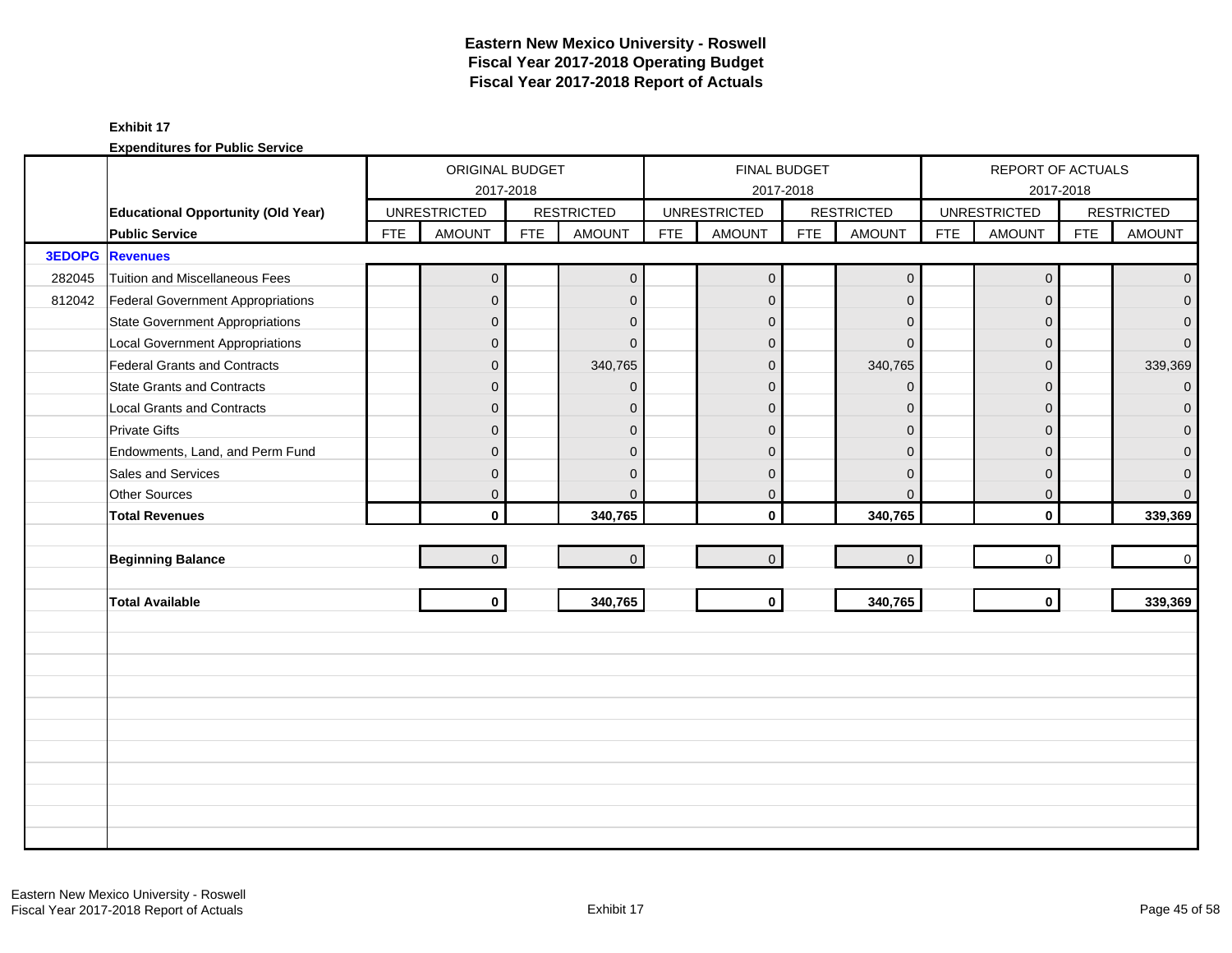|               |                                           |            | ORIGINAL BUDGET     |            |                   |            | <b>FINAL BUDGET</b> |            |                   |            | <b>REPORT OF ACTUALS</b> |            |                   |
|---------------|-------------------------------------------|------------|---------------------|------------|-------------------|------------|---------------------|------------|-------------------|------------|--------------------------|------------|-------------------|
|               |                                           |            |                     | 2017-2018  |                   |            | 2017-2018           |            |                   |            |                          | 2017-2018  |                   |
|               | <b>Educational Opportunity (Old Year)</b> |            | <b>UNRESTRICTED</b> |            | <b>RESTRICTED</b> |            | <b>UNRESTRICTED</b> |            | <b>RESTRICTED</b> |            | <b>UNRESTRICTED</b>      |            | <b>RESTRICTED</b> |
|               | <b>Public Service</b>                     | <b>FTE</b> | <b>AMOUNT</b>       | <b>FTE</b> | <b>AMOUNT</b>     | <b>FTE</b> | <b>AMOUNT</b>       | <b>FTE</b> | <b>AMOUNT</b>     | <b>FTE</b> | <b>AMOUNT</b>            | <b>FTE</b> | <b>AMOUNT</b>     |
| <b>3EDOPG</b> | <b>Expenditures</b>                       |            |                     |            |                   |            |                     |            |                   |            |                          |            |                   |
| 282045        | <b>Professional Salaries</b>              | 0.00       | $\overline{0}$      | 4.75       | 174,841           | 0.00       | $\overline{0}$      | 4.75       | 174,841           | 0.00       | $\mathbf 0$              | 3.75       | 172,461           |
| 812042        | <b>Faculty Salaries</b>                   | 0.00       | $\overline{0}$      | 0.00       | $\mathbf{0}$      | 0.00       | $\mathbf{0}$        | 0.00       | $\mathbf 0$       | 0.00       | $\Omega$                 | 0.00       | $\mathbf{0}$      |
|               | <b>Support Salaries</b>                   | 0.00       | $\overline{0}$      | 1.00       | 22,006            | 0.00       | $\mathbf 0$         | 1.00       | 22,006            | 0.00       | $\mathbf 0$              | 0.00       | $\overline{0}$    |
|               | <b>Temporary Salaries</b>                 | 0.00       | 0                   | 0.00       | $\mathbf{0}$      | 0.00       | $\mathbf 0$         | 0.00       | $\mathbf 0$       | 0.00       | $\mathbf{0}$             | 1.00       | 30,808            |
|               | <b>Adjunct Salaries</b>                   | 0.00       | $\overline{0}$      | 0.00       | $\Omega$          | 0.00       | $\mathbf{0}$        | 0.00       | $\mathbf{0}$      | 0.00       | $\Omega$                 | 0.00       | $\mathbf{0}$      |
|               | <b>Technician Salaries</b>                | 0.00       | $\overline{0}$      | 0.00       | $\mathbf{0}$      | 0.00       | $\Omega$            | 0.00       | $\mathbf{0}$      | 0.00       | $\mathbf{0}$             | 0.00       | $\mathbf 0$       |
|               | <b>Other Salaries</b>                     | 0.00       | $\overline{0}$      | 0.00       | $\mathbf{0}$      | 0.00       | $\mathbf{0}$        | 0.00       | $\mathbf{0}$      | 0.00       | $\Omega$                 | 0.00       | $\mathbf 0$       |
|               | <b>Student Salaries</b>                   | 0.00       | $\overline{0}$      | 1.18       | 28,000            | 0.00       | $\mathbf 0$         | 1.18       | 28,000            | 0.00       | $\Omega$                 | 0.01       | 512               |
|               | Federal Work-study Salaries               | 0.00       | $\overline{0}$      | 0.00       | $\mathbf{0}$      | 0.00       | $\Omega$            | 0.00       | $\mathbf{0}$      | 0.00       | $\mathbf{0}$             | 0.00       | $\mathbf 0$       |
|               | <b>State Work-study Salaries</b>          | 0.00       | $\overline{0}$      | 0.00       | $\Omega$          | 0.00       | $\mathbf{0}$        | 0.00       | $\Omega$          | 0.00       | $\mathbf{0}$             | 0.00       | $\mathbf{0}$      |
|               | Supplies                                  |            | $\overline{0}$      |            | 11,288            |            | $\overline{0}$      |            | 11,288            |            | $\Omega$                 |            | 9,267             |
|               | Travel                                    |            | $\overline{0}$      |            | 33,343            |            | $\mathbf{0}$        |            | 33,343            |            | $\Omega$                 |            | 22,165            |
|               | Equipment                                 |            | $\mathbf 0$         |            | $\mathbf{0}$      |            | $\Omega$            |            | $\mathbf 0$       |            | 0                        |            | $\mathbf{0}$      |
|               | <b>Utilities</b>                          |            | $\overline{0}$      |            | $\Omega$          |            | $\Omega$            |            | $\mathbf{0}$      |            | $\Omega$                 |            | 1,289             |
|               | Miscellaneous                             |            | $\overline{0}$      |            | $\Omega$          |            | $\Omega$            |            | $\overline{0}$    |            | $\Omega$                 |            | $\mathbf{0}$      |
|               | <b>Indirect Cost</b>                      |            | $\mathbf 0$         |            | 25,242            |            | $\Omega$            |            | 25,242            |            | $\Omega$                 |            | 25,139            |
|               | <b>Benefits</b>                           |            | $\mathbf 0$         |            | 46,045            |            | $\mathbf{0}$        |            | 46,045            |            | $\Omega$                 |            | 70,098            |
|               | Services Rendered/Contracted              |            | $\overline{0}$      |            | $\mathbf{0}$      |            | $\mathbf{0}$        |            | $\mathbf{0}$      |            | $\Omega$                 |            | 7,631             |
|               |                                           |            | $\Omega$            |            | $\Omega$          |            | $\Omega$            |            | $\Omega$          |            | $\Omega$                 |            | $\overline{0}$    |
|               | <b>Total Expenditures</b>                 | 0.00       | $\mathbf 0$         | 6.93       | 340,765           | 0.00       | $\mathbf 0$         | 6.93       | 340,765           | 0.00       | $\mathbf 0$              | 4.76       | 339,369           |
|               |                                           |            |                     |            |                   |            |                     |            |                   |            |                          |            |                   |
|               | <b>Transfers To or (From)</b>             |            | $\overline{0}$      |            | $\mathbf{0}$      |            | $\mathbf{0}$        |            | $\mathbf{0}$      |            | $\overline{0}$           |            | $\mathbf 0$       |
|               |                                           |            |                     |            |                   |            |                     |            |                   |            |                          |            |                   |
|               | <b>Ending Balance</b>                     | 0.00       | $\overline{0}$      | 6.93       | $\mathbf{0}$      | 0.00       | $\mathbf 0$         | 6.93       | $\mathbf{0}$      | 0.00       | $\mathbf{0}$             | 4.76       | $\mathbf 0$       |
|               |                                           |            |                     |            |                   |            |                     |            |                   |            |                          |            |                   |
|               |                                           |            |                     |            |                   |            |                     |            |                   |            |                          |            |                   |
|               |                                           |            |                     |            |                   |            |                     |            |                   |            |                          |            |                   |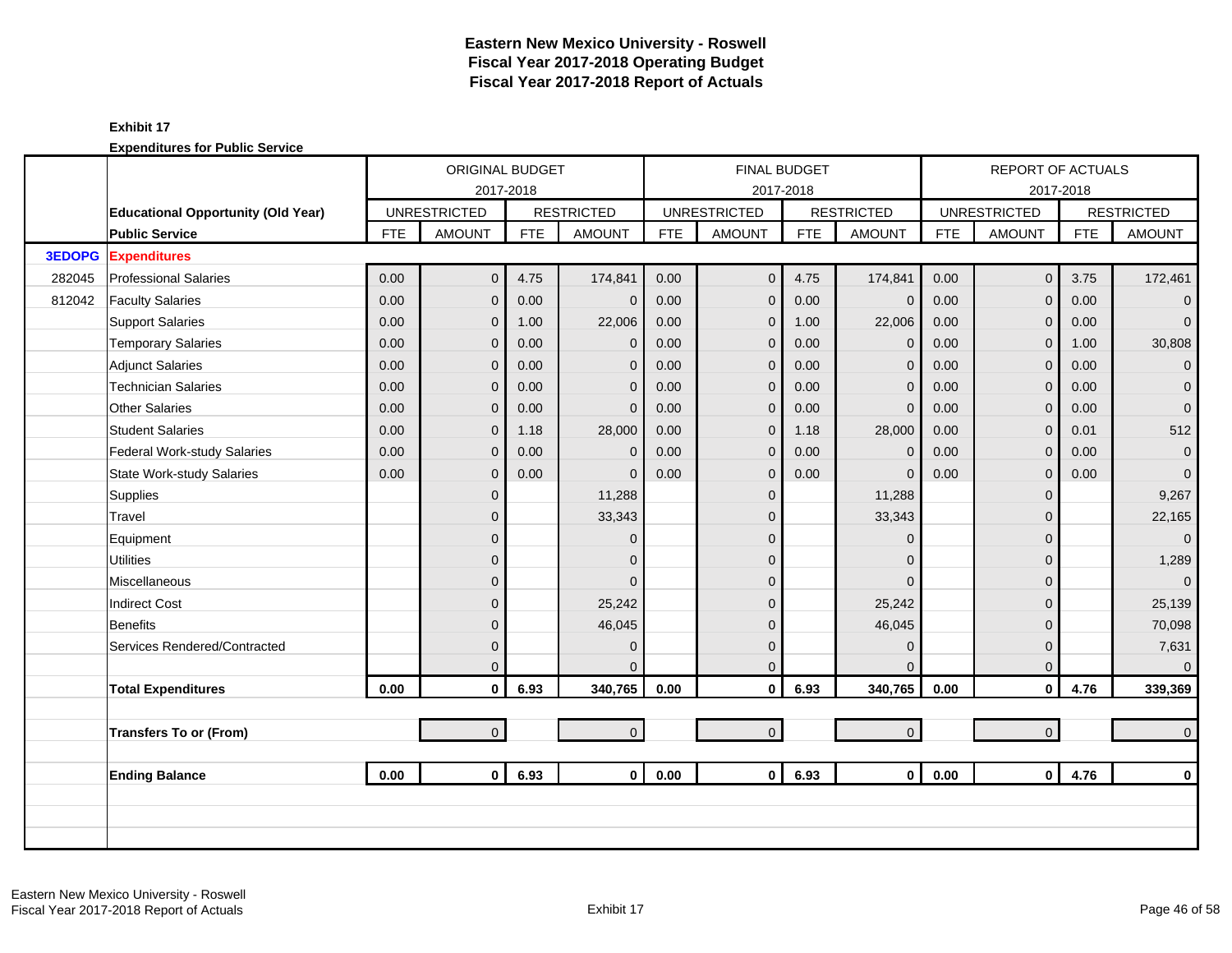|        |                                          |            | ORIGINAL BUDGET     |            |                   |            |                     | <b>FINAL BUDGET</b> |                   |            | REPORT OF ACTUALS   |            |                   |
|--------|------------------------------------------|------------|---------------------|------------|-------------------|------------|---------------------|---------------------|-------------------|------------|---------------------|------------|-------------------|
|        |                                          |            |                     | 2017-2018  |                   |            |                     | 2017-2018           |                   |            |                     | 2017-2018  |                   |
|        | <b>Small Business Development Center</b> |            | <b>UNRESTRICTED</b> |            | <b>RESTRICTED</b> |            | <b>UNRESTRICTED</b> |                     | <b>RESTRICTED</b> |            | <b>UNRESTRICTED</b> |            | <b>RESTRICTED</b> |
|        | <b>Public Service</b>                    | <b>FTE</b> | <b>AMOUNT</b>       | <b>FTE</b> | <b>AMOUNT</b>     | <b>FTE</b> | <b>AMOUNT</b>       | <b>FTE</b>          | <b>AMOUNT</b>     | <b>FTE</b> | <b>AMOUNT</b>       | <b>FTE</b> | <b>AMOUNT</b>     |
| 3SBDC  | <b>Revenues</b>                          |            |                     |            |                   |            |                     |                     |                   |            |                     |            |                   |
| 282007 | Tuition and Miscellaneous Fees           |            | $\mathbf 0$         |            | $\overline{0}$    |            | $\overline{0}$      |                     | $\mathbf 0$       |            | $\mathbf 0$         |            | $\overline{0}$    |
| 822007 | Federal Government Appropriations        |            | $\overline{0}$      |            | $\overline{0}$    |            | $\mathbf 0$         |                     | $\mathbf{0}$      |            | $\Omega$            |            | $\overline{0}$    |
|        | <b>State Government Appropriations</b>   |            | 0                   |            | $\mathbf{0}$      |            | $\mathbf{0}$        |                     | $\mathbf{0}$      |            | $\Omega$            |            | $\overline{0}$    |
|        | <b>Local Government Appropriations</b>   |            | $\overline{0}$      |            | $\Omega$          |            | $\Omega$            |                     | $\Omega$          |            | $\Omega$            |            | $\overline{0}$    |
|        | Federal Grants and Contracts             |            | $\mathbf 0$         |            | 214,000           |            | $\Omega$            |                     | 167,304           |            | $\Omega$            |            | 167,527           |
|        | <b>State Grants and Contracts</b>        |            | $\overline{0}$      |            | $\Omega$          |            | $\Omega$            |                     | $\Omega$          |            | $\Omega$            |            | $\overline{0}$    |
|        | <b>Local Grants and Contracts</b>        |            | $\overline{0}$      |            | $\mathbf{0}$      |            | $\mathbf 0$         |                     | $\Omega$          |            | $\Omega$            |            | $\mathbf{0}$      |
|        | <b>Private Gifts</b>                     |            | $\overline{0}$      |            | $\Omega$          |            | $\Omega$            |                     | $\mathbf{0}$      |            | $\Omega$            |            | $\mathbf{0}$      |
|        | Endowments, Land, and Perm Fund          |            | $\overline{0}$      |            | $\Omega$          |            | $\Omega$            |                     | $\Omega$          |            | $\Omega$            |            | $\overline{0}$    |
|        | Sales and Services                       |            | 0                   |            | $\mathbf{0}$      |            | $\mathbf 0$         |                     | $\mathbf{0}$      |            | $\mathbf{0}$        |            | $\pmb{0}$         |
|        | <b>Other Sources</b>                     |            | 0                   |            | $\Omega$          |            | $\mathbf 0$         |                     | $\mathbf 0$       |            | $\mathbf{0}$        |            | $\overline{0}$    |
|        | <b>Total Revenues</b>                    |            | $\mathbf{0}$        |            | 214,000           |            | $\mathbf{0}$        |                     | 167,304           |            | $\mathbf{0}$        |            | 167,527           |
|        |                                          |            |                     |            |                   |            |                     |                     |                   |            |                     |            |                   |
|        | <b>Beginning Balance</b>                 |            | $\overline{0}$      |            | $\mathbf{0}$      |            | $\mathbf 0$         |                     | $\mathbf 0$       |            | $\Omega$            |            | $\overline{0}$    |
|        |                                          |            |                     |            |                   |            |                     |                     |                   |            |                     |            |                   |
|        | <b>Total Available</b>                   |            | $\mathbf 0$         |            | 214,000           |            | $\mathbf 0$         |                     | 167,304           |            | $\mathbf{0}$        |            | 167,527           |
|        |                                          |            |                     |            |                   |            |                     |                     |                   |            |                     |            |                   |
|        |                                          |            |                     |            |                   |            |                     |                     |                   |            |                     |            |                   |
|        |                                          |            |                     |            |                   |            |                     |                     |                   |            |                     |            |                   |
|        |                                          |            |                     |            |                   |            |                     |                     |                   |            |                     |            |                   |
|        |                                          |            |                     |            |                   |            |                     |                     |                   |            |                     |            |                   |
|        |                                          |            |                     |            |                   |            |                     |                     |                   |            |                     |            |                   |
|        |                                          |            |                     |            |                   |            |                     |                     |                   |            |                     |            |                   |
|        |                                          |            |                     |            |                   |            |                     |                     |                   |            |                     |            |                   |
|        |                                          |            |                     |            |                   |            |                     |                     |                   |            |                     |            |                   |
|        |                                          |            |                     |            |                   |            |                     |                     |                   |            |                     |            |                   |
|        |                                          |            |                     |            |                   |            |                     |                     |                   |            |                     |            |                   |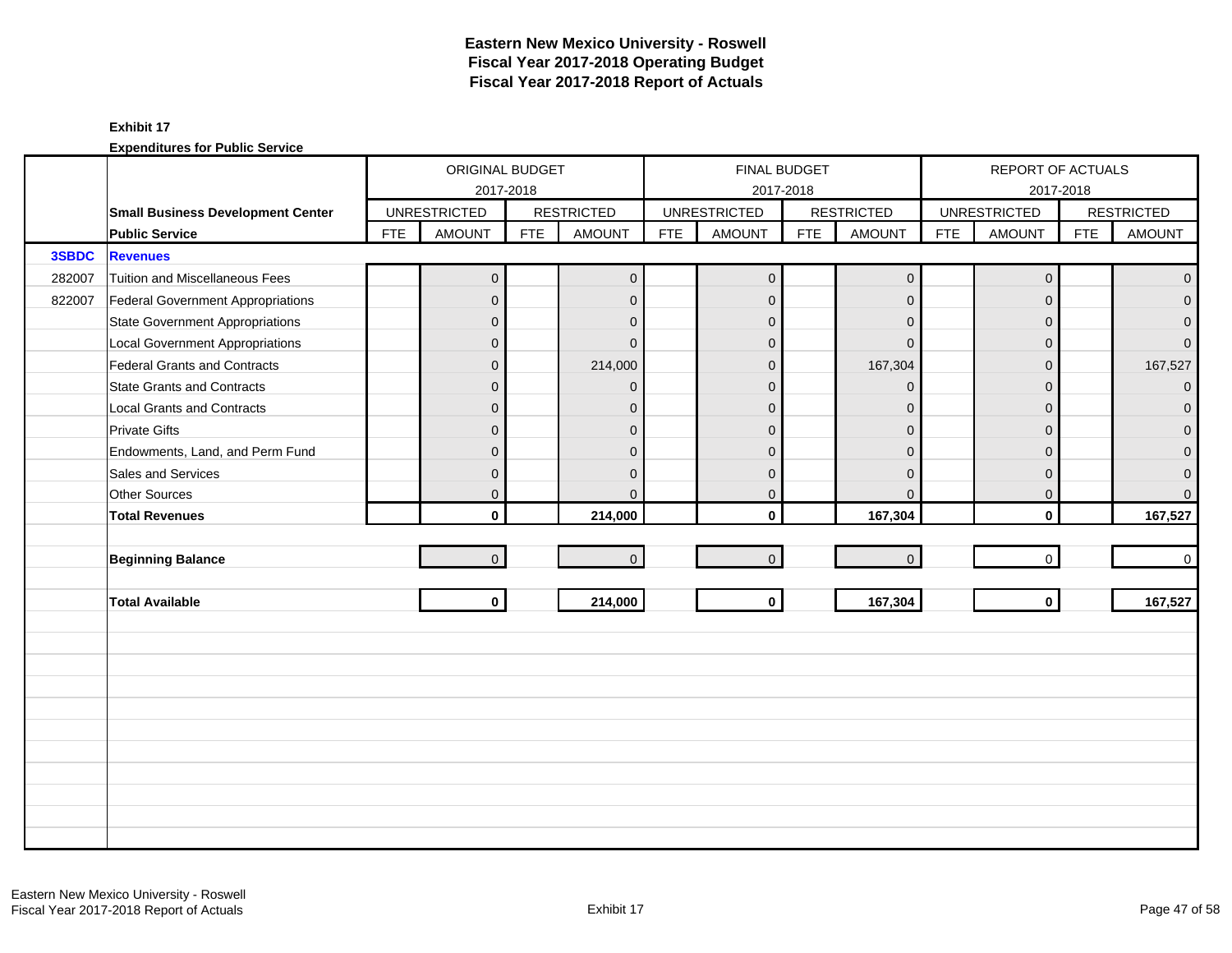|        |                                          |            | ORIGINAL BUDGET     |            |                   |            |                     | <b>FINAL BUDGET</b> |                     |            | REPORT OF ACTUALS   |            |                   |
|--------|------------------------------------------|------------|---------------------|------------|-------------------|------------|---------------------|---------------------|---------------------|------------|---------------------|------------|-------------------|
|        |                                          |            | 2017-2018           |            |                   |            |                     | 2017-2018           |                     |            |                     | 2017-2018  |                   |
|        | <b>Small Business Development Center</b> |            | <b>UNRESTRICTED</b> |            | <b>RESTRICTED</b> |            | <b>UNRESTRICTED</b> |                     | <b>RESTRICTED</b>   |            | <b>UNRESTRICTED</b> |            | <b>RESTRICTED</b> |
|        | <b>Public Service</b>                    | <b>FTE</b> | <b>AMOUNT</b>       | <b>FTE</b> | <b>AMOUNT</b>     | <b>FTE</b> | <b>AMOUNT</b>       | <b>FTE</b>          | <b>AMOUNT</b>       | <b>FTE</b> | <b>AMOUNT</b>       | <b>FTE</b> | <b>AMOUNT</b>     |
| 3SBDC  | <b>Expenditures</b>                      |            |                     |            |                   |            |                     |                     |                     |            |                     |            |                   |
| 282007 | <b>Professional Salaries</b>             | 0.00       | $\overline{0}$      | 0.00       | $\mathbf{0}$      | 0.00       | $\overline{0}$      | 2.00                | 95,000              | 0.00       | $\mathbf{0}$        | 2.00       | 110,643           |
| 822007 | <b>Faculty Salaries</b>                  | 0.00       | 0                   | 0.00       | $\mathbf{0}$      | 0.00       | $\mathbf 0$         | 0.00                | $\mathbf 0$         | 0.00       | $\Omega$            | 0.00       | $\overline{0}$    |
|        | <b>Support Salaries</b>                  | 0.00       | 0                   | 0.00       | $\mathbf 0$       | 0.00       | $\mathbf 0$         | 0.00                | $\mathbf 0$         | 0.00       | $\mathbf{0}$        | 0.00       | $\overline{0}$    |
|        | <b>Temporary Salaries</b>                | 0.00       | 0                   | 0.00       | $\mathbf{0}$      | 0.00       | $\mathbf{0}$        | 0.00                | $\mathbf{0}$        | 0.00       | $\Omega$            | 0.00       | $\mathbf 0$       |
|        | <b>Adjunct Salaries</b>                  | 0.00       | 0                   | 0.00       | $\mathbf{0}$      | 0.00       | $\mathbf 0$         | 0.00                | $\mathbf{0}$        | 0.00       | $\Omega$            | 0.00       | $\mathbf{0}$      |
|        | <b>Technician Salaries</b>               | 0.00       | 0                   | 0.00       | $\mathbf 0$       | 0.00       | $\mathbf 0$         | 0.00                | $\mathbf 0$         | 0.00       | $\mathbf{0}$        | 0.00       | $\mathbf{O}$      |
|        | <b>Other Salaries</b>                    | 0.00       | 0                   | 0.00       | $\mathbf{0}$      | 0.00       | $\mathbf 0$         | 0.00                | $\mathbf{0}$        | 0.00       | $\mathbf{0}$        | 0.00       | $\mathbf 0$       |
|        | <b>Student Salaries</b>                  | 0.00       | 0                   | 0.00       | $\Omega$          | 0.00       | $\mathbf{0}$        | 0.00                | $\mathbf{0}$        | 0.00       | $\Omega$            | 0.00       | $\overline{0}$    |
|        | Federal Work-study Salaries              | 0.00       | 0                   | 0.00       | $\mathbf{0}$      | 0.00       | $\overline{0}$      | 0.00                | $\mathbf{0}$        | 0.00       | $\mathbf{0}$        | 0.00       | $\overline{0}$    |
|        | <b>State Work-study Salaries</b>         | 0.00       | 0                   | 0.00       | $\mathbf{0}$      | 0.00       | $\mathbf{0}$        | 0.00                | $\mathbf{0}$        | 0.00       | 0                   | 0.00       | $\mathbf 0$       |
|        | Supplies                                 |            | $\overline{0}$      |            | 207,611           |            | $\mathbf{0}$        |                     | 65,915              |            | $\Omega$            |            | $\overline{0}$    |
|        | Travel                                   |            | 0                   |            | 6,389             |            | $\Omega$            |                     | 6,389               |            | $\Omega$            |            | 9,422             |
|        | Equipment                                |            | 0                   |            | $\Omega$          |            | $\Omega$            |                     | $\mathbf{0}$        |            | $\Omega$            |            | $\overline{0}$    |
|        | <b>Utilities</b>                         |            | 0                   |            | $\mathbf{0}$      |            | $\mathbf{0}$        |                     | $\mathbf 0$         |            | $\Omega$            |            | 1,378             |
|        | Miscellaneous                            |            | 0                   |            | $\mathbf{0}$      |            | $\mathbf{0}$        |                     | $\mathbf{0}$        |            | $\Omega$            |            | $\mathbf{O}$      |
|        | <b>Indirect Cost</b>                     |            | 0                   |            | $\Omega$          |            | $\Omega$            |                     | $\mathbf{0}$        |            | $\Omega$            |            | $\overline{0}$    |
|        | Benefits                                 |            | 0                   |            | $\Omega$          |            | $\Omega$            |                     | $\mathbf{0}$        |            | $\Omega$            |            | 43,589            |
|        | Services Rendered/Contracted             |            | 0                   |            | $\mathbf{0}$      |            | $\mathbf{0}$        |                     | $\mathbf 0$         |            | $\Omega$            |            | 2,495             |
|        |                                          |            | 0                   |            | $\Omega$          |            | $\Omega$            |                     | $\overline{0}$      |            | $\Omega$            |            | $\mathbf{0}$      |
|        | <b>Total Expenditures</b>                | 0.00       | $\mathbf 0$         | 0.00       | 214,000           | 0.00       | $\mathbf 0$         | 2.00                | 167,304             | 0.00       | $\mathbf{0}$        | 2.00       | 167,527           |
|        |                                          |            |                     |            |                   |            |                     |                     |                     |            |                     |            |                   |
|        | <b>Transfers To or (From)</b>            |            | $\overline{0}$      |            | $\overline{0}$    |            | $\mathbf{0}$        |                     | $\mathsf{O}\xspace$ |            | $\overline{0}$      |            | $\mathbf{0}$      |
|        |                                          |            |                     |            |                   |            |                     |                     |                     |            |                     |            |                   |
|        | <b>Ending Balance</b>                    | 0.00       | $\mathbf{0}$        | 0.00       | 0 <sup>1</sup>    | 0.00       | $\mathbf{0}$        | 2.00                | $\mathbf{0}$        | 0.00       | $\mathbf{0}$        | 2.00       | $\mathbf 0$       |
|        |                                          |            |                     |            |                   |            |                     |                     |                     |            |                     |            |                   |
|        |                                          |            |                     |            |                   |            |                     |                     |                     |            |                     |            |                   |
|        |                                          |            |                     |            |                   |            |                     |                     |                     |            |                     |            |                   |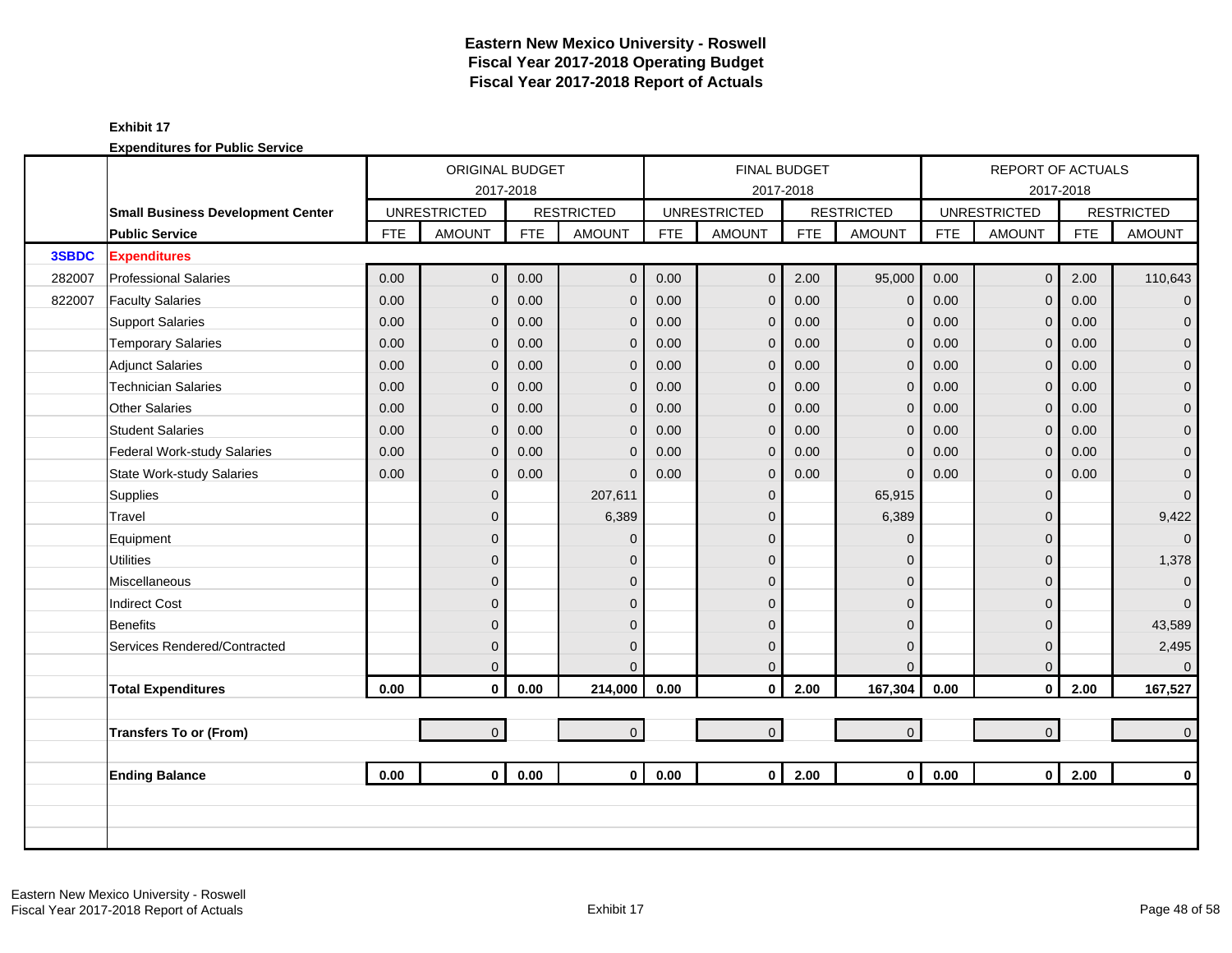|              |                                          |            | ORIGINAL BUDGET     |            |                   |            | <b>FINAL BUDGET</b> |            |                   |            | REPORT OF ACTUALS   |            |                   |
|--------------|------------------------------------------|------------|---------------------|------------|-------------------|------------|---------------------|------------|-------------------|------------|---------------------|------------|-------------------|
|              |                                          |            | 2017-2018           |            |                   |            |                     | 2017-2018  |                   |            |                     | 2017-2018  |                   |
|              | <b>Student Support Services</b>          |            | <b>UNRESTRICTED</b> |            | <b>RESTRICTED</b> |            | <b>UNRESTRICTED</b> |            | <b>RESTRICTED</b> |            | <b>UNRESTRICTED</b> |            | <b>RESTRICTED</b> |
|              | <b>Public Service</b>                    | <b>FTE</b> | <b>AMOUNT</b>       | <b>FTE</b> | <b>AMOUNT</b>     | <b>FTE</b> | <b>AMOUNT</b>       | <b>FTE</b> | <b>AMOUNT</b>     | <b>FTE</b> | <b>AMOUNT</b>       | <b>FTE</b> | <b>AMOUNT</b>     |
| <b>3SSS2</b> | <b>Revenues</b>                          |            |                     |            |                   |            |                     |            |                   |            |                     |            |                   |
| 272017       | Tuition and Miscellaneous Fees           |            | $\mathbf 0$         |            | $\mathbf{0}$      |            | $\overline{0}$      |            | $\mathbf 0$       |            | $\mathbf 0$         |            | $\overline{0}$    |
| 812017       | <b>Federal Government Appropriations</b> |            | $\overline{0}$      |            | $\overline{0}$    |            | $\mathbf 0$         |            | $\mathbf{0}$      |            | $\Omega$            |            | $\overline{0}$    |
|              | State Government Appropriations          |            | 0                   |            | $\mathbf{0}$      |            | $\mathbf 0$         |            | $\mathbf{0}$      |            | $\Omega$            |            | $\overline{0}$    |
| <b>3SSS3</b> | Local Government Appropriations          |            | $\overline{0}$      |            | $\Omega$          |            | $\Omega$            |            | $\Omega$          |            | $\Omega$            |            | $\overline{0}$    |
| 272024       | Federal Grants and Contracts             |            | $\mathbf 0$         |            | 220,000           |            | $\Omega$            |            | 276,265           |            | $\Omega$            |            | 217,052           |
| 812024       | State Grants and Contracts               |            | $\overline{0}$      |            | $\Omega$          |            | $\Omega$            |            | $\Omega$          |            | $\Omega$            |            | $\overline{0}$    |
|              | Local Grants and Contracts               |            | $\overline{0}$      |            | $\mathbf{0}$      |            | $\mathbf 0$         |            | $\mathbf 0$       |            | $\Omega$            |            | $\mathbf{0}$      |
| <b>3SSS4</b> | <b>Private Gifts</b>                     |            | $\overline{0}$      |            | $\Omega$          |            | $\Omega$            |            | $\mathbf{0}$      |            | $\Omega$            |            | $\mathbf{0}$      |
| 272032       | Endowments, Land, and Perm Fund          |            | $\overline{0}$      |            | $\Omega$          |            | $\Omega$            |            | $\Omega$          |            | $\Omega$            |            | $\overline{0}$    |
| 812032       | Sales and Services                       |            | 0                   |            | $\mathbf{0}$      |            | $\mathbf 0$         |            | $\mathbf{0}$      |            | $\mathbf{0}$        |            | $\pmb{0}$         |
|              | Other Sources                            |            | 0                   |            | $\Omega$          |            | $\mathbf 0$         |            | $\mathbf 0$       |            | $\mathbf{0}$        |            | $\overline{0}$    |
|              | <b>Total Revenues</b>                    |            | $\mathbf{0}$        |            | 220,000           |            | $\mathbf{0}$        |            | 276,265           |            | $\mathbf{0}$        |            | 217,052           |
|              |                                          |            |                     |            |                   |            |                     |            |                   |            |                     |            |                   |
|              | <b>Beginning Balance</b>                 |            | $\overline{0}$      |            | $\mathbf{0}$      |            | $\mathbf 0$         |            | $\mathbf 0$       |            | $\Omega$            |            | $\overline{0}$    |
|              |                                          |            |                     |            |                   |            |                     |            |                   |            |                     |            |                   |
|              | <b>Total Available</b>                   |            | $\mathbf 0$         |            | 220,000           |            | $\mathbf 0$         |            | 276,265           |            | $\mathbf{0}$        |            | 217,052           |
|              |                                          |            |                     |            |                   |            |                     |            |                   |            |                     |            |                   |
|              |                                          |            |                     |            |                   |            |                     |            |                   |            |                     |            |                   |
|              |                                          |            |                     |            |                   |            |                     |            |                   |            |                     |            |                   |
|              |                                          |            |                     |            |                   |            |                     |            |                   |            |                     |            |                   |
|              |                                          |            |                     |            |                   |            |                     |            |                   |            |                     |            |                   |
|              |                                          |            |                     |            |                   |            |                     |            |                   |            |                     |            |                   |
|              |                                          |            |                     |            |                   |            |                     |            |                   |            |                     |            |                   |
|              |                                          |            |                     |            |                   |            |                     |            |                   |            |                     |            |                   |
|              |                                          |            |                     |            |                   |            |                     |            |                   |            |                     |            |                   |
|              |                                          |            |                     |            |                   |            |                     |            |                   |            |                     |            |                   |
|              |                                          |            |                     |            |                   |            |                     |            |                   |            |                     |            |                   |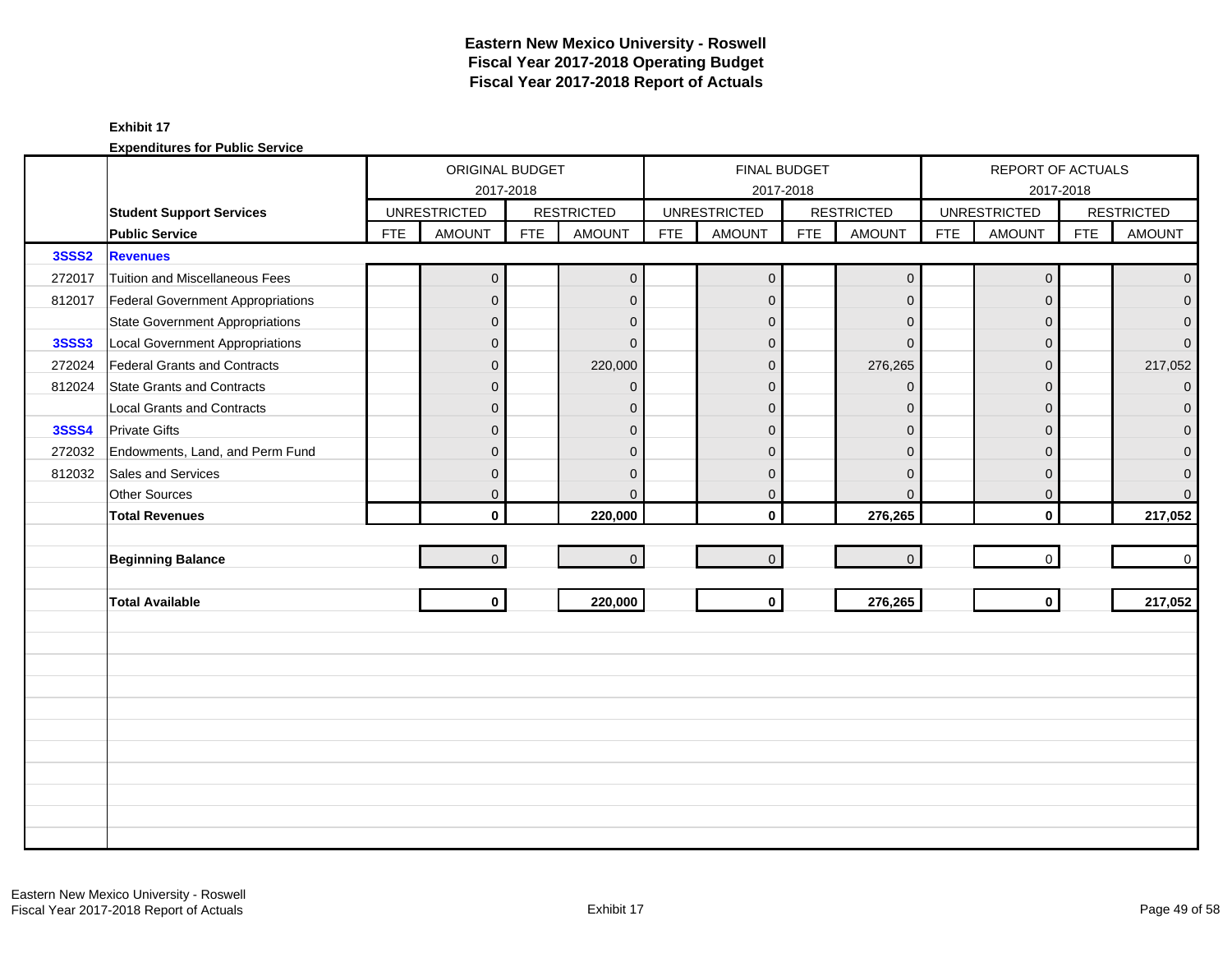|              |                                  |            | ORIGINAL BUDGET     |            |                   |            | <b>FINAL BUDGET</b> |            |                   |            | REPORT OF ACTUALS   |            |                   |
|--------------|----------------------------------|------------|---------------------|------------|-------------------|------------|---------------------|------------|-------------------|------------|---------------------|------------|-------------------|
|              |                                  |            | 2017-2018           |            |                   |            | 2017-2018           |            |                   |            |                     | 2017-2018  |                   |
|              | <b>Student Support Services</b>  |            | <b>UNRESTRICTED</b> |            | <b>RESTRICTED</b> |            | <b>UNRESTRICTED</b> |            | <b>RESTRICTED</b> |            | <b>UNRESTRICTED</b> |            | <b>RESTRICTED</b> |
|              | <b>Public Service</b>            | <b>FTE</b> | <b>AMOUNT</b>       | <b>FTE</b> | <b>AMOUNT</b>     | <b>FTE</b> | <b>AMOUNT</b>       | <b>FTE</b> | <b>AMOUNT</b>     | <b>FTE</b> | <b>AMOUNT</b>       | <b>FTE</b> | <b>AMOUNT</b>     |
| <b>3SSS2</b> | <b>Expenditures</b>              |            |                     |            |                   |            |                     |            |                   |            |                     |            |                   |
| 272017       | <b>Professional Salaries</b>     | 0.00       | $\overline{0}$      | 2.00       | 139,837           | 0.00       | $\mathbf 0$         | 2.00       | 169,837           | 0.00       | $\mathsf{O}\xspace$ | 2.00       | 132,177           |
| 812017       | <b>Faculty Salaries</b>          | 0.00       | $\mathbf 0$         | 0.00       | $\mathbf{0}$      | 0.00       | $\overline{0}$      | 0.00       | $\mathbf 0$       | 0.00       | $\overline{0}$      | 0.00       | $\overline{0}$    |
|              | <b>Support Salaries</b>          | 0.00       | $\mathbf{0}$        | 0.00       | $\mathbf{0}$      | 0.00       | $\mathbf{0}$        | 0.00       | $\mathbf{0}$      | 0.00       | $\mathbf 0$         | 0.00       | $\overline{0}$    |
| <b>3SSS3</b> | <b>Temporary Salaries</b>        | 0.00       | $\mathbf{0}$        | 0.00       | $\mathbf{0}$      | 0.00       | $\mathbf{0}$        | 0.00       | $\mathbf{0}$      | 0.00       | $\mathbf 0$         | 0.25       | 8,721             |
| 272024       | <b>Adjunct Salaries</b>          | 0.00       | $\overline{0}$      | 0.00       | $\mathbf{0}$      | 0.00       | $\mathbf{0}$        | 0.00       | $\mathbf 0$       | 0.00       | $\mathbf{0}$        | 0.00       | $\overline{0}$    |
| 812024       | <b>Technician Salaries</b>       | 0.00       | $\mathbf{0}$        | 0.00       | $\mathbf 0$       | 0.00       | $\mathbf{0}$        | 0.00       | $\mathbf{0}$      | 0.00       | $\mathbf 0$         | 0.00       | $\overline{0}$    |
|              | <b>Other Salaries</b>            | 0.00       | 0                   | 0.00       | $\mathbf{0}$      | 0.00       | $\mathbf{0}$        | 0.00       | $\mathbf 0$       | 0.00       | $\mathbf 0$         | 0.00       | $\overline{0}$    |
| <b>3SSS4</b> | <b>Student Salaries</b>          | 0.00       | $\Omega$            | 0.00       | $\Omega$          | 0.00       | $\mathbf{0}$        | 0.00       | $\Omega$          | 0.00       | $\Omega$            | 0.10       | 1,382             |
| 272032       | Federal Work-study Salaries      | 0.00       | $\mathbf{0}$        | 0.00       | $\mathbf{0}$      | 0.00       | $\overline{0}$      | 0.00       | $\mathbf{0}$      | 0.00       | $\mathbf{0}$        | 0.00       | $\mathbf{0}$      |
| 812032       | <b>State Work-study Salaries</b> | 0.00       | 0                   | 0.00       | $\Omega$          | 0.00       | $\mathbf{0}$        | 0.00       | $\Omega$          | 0.00       | $\mathbf 0$         | 0.00       | $\overline{0}$    |
|              | Supplies                         |            | $\mathbf 0$         |            | 8,449             |            | $\mathbf{0}$        |            | 28,449            |            | $\mathbf{0}$        |            | 2,884             |
|              | Travel                           |            | $\mathbf{0}$        |            | 11,015            |            | $\mathbf{0}$        |            | 11,015            |            | $\mathbf{0}$        |            | 3,996             |
|              | Equipment                        |            | 0                   |            | $\Omega$          |            | $\mathbf{0}$        |            | $\mathbf{0}$      |            | $\overline{0}$      |            | $\mathbf{0}$      |
|              | <b>Utilities</b>                 |            | 0                   |            | $\Omega$          |            | $\mathbf{0}$        |            | $\mathbf{0}$      |            | $\mathbf{0}$        |            | 396               |
|              | <b>Miscellaneous</b>             |            | $\overline{0}$      |            | 4,276             |            | $\overline{0}$      |            | 4,276             |            | $\Omega$            |            | $\overline{0}$    |
|              | <b>Indirect Cost</b>             |            | 0                   |            | 16,296            |            | $\Omega$            |            | 16,296            |            | $\Omega$            |            | 16,092            |
|              | <b>Benefits</b>                  |            | 0                   |            | 40,127            |            | $\mathbf{0}$        |            | 46,392            |            | $\Omega$            |            | 48,404            |
|              | Services Rendered/Contracted     |            | 0                   |            | $\mathbf 0$       |            | $\mathbf{0}$        |            | $\mathbf 0$       |            | $\mathbf 0$         |            | 3,001             |
|              |                                  |            | 0                   |            | $\Omega$          |            | $\mathbf{0}$        |            | $\mathbf{0}$      |            | $\mathbf{0}$        |            | $\Omega$          |
|              | <b>Total Expenditures</b>        | 0.00       | $\mathbf 0$         | 2.00       | 220,000           | $0.00\,$   | $\pmb{0}$           | 2.00       | 276,265           | 0.00       | $\mathbf{0}$        | 2.35       | 217,052           |
|              |                                  |            |                     |            |                   |            |                     |            |                   |            |                     |            |                   |
|              | <b>Transfers To or (From)</b>    |            | $\overline{0}$      |            | $\overline{0}$    |            | $\mathbf 0$         |            | $\mathbf{O}$      |            | $\overline{0}$      |            | $\overline{0}$    |
|              |                                  |            |                     |            |                   |            |                     |            |                   |            |                     |            |                   |
|              | <b>Total Expenses</b>            | 0.00       | $\mathbf{0}$        | 2.00       | $\mathbf{0}$      | 0.00       | $\mathbf{0}$        | 2.00       | $\mathbf{0}$      | 0.00       | $\overline{0}$      | 2.35       | (0)               |
|              |                                  |            |                     |            |                   |            |                     |            |                   |            |                     |            |                   |
|              |                                  |            |                     |            |                   |            |                     |            |                   |            |                     |            |                   |
|              |                                  |            |                     |            |                   |            |                     |            |                   |            |                     |            |                   |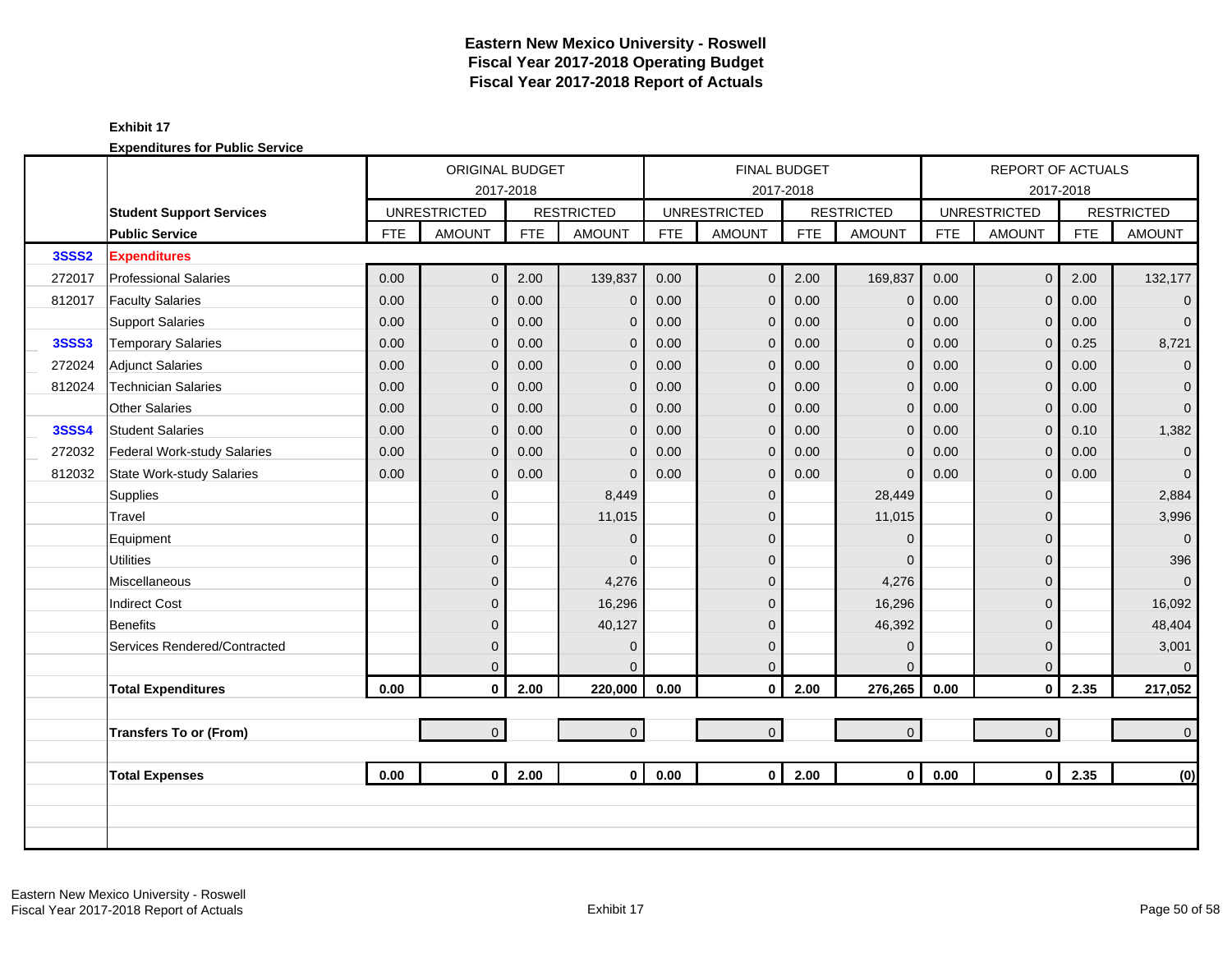|        |                                        |            | ORIGINAL BUDGET     |            |                   |            | FINAL BUDGET        |            |                   |            | REPORT OF ACTUALS   |            |                   |
|--------|----------------------------------------|------------|---------------------|------------|-------------------|------------|---------------------|------------|-------------------|------------|---------------------|------------|-------------------|
|        |                                        |            | 2017-2018           |            |                   |            | 2017-2018           |            |                   |            | 2017-2018           |            |                   |
|        | Xcel Solar                             |            | <b>UNRESTRICTED</b> |            | <b>RESTRICTED</b> |            | <b>UNRESTRICTED</b> |            | <b>RESTRICTED</b> |            | <b>UNRESTRICTED</b> |            | <b>RESTRICTED</b> |
|        | <b>Public Service</b>                  | <b>FTE</b> | <b>AMOUNT</b>       | <b>FTE</b> | <b>AMOUNT</b>     | <b>FTE</b> | <b>AMOUNT</b>       | <b>FTE</b> | <b>AMOUNT</b>     | <b>FTE</b> | <b>AMOUNT</b>       | <b>FTE</b> | <b>AMOUNT</b>     |
| 3SLR   | <b>Revenues</b>                        |            |                     |            |                   |            |                     |            |                   |            |                     |            |                   |
| 278008 | Tuition and Miscellaneous Fees         |            | $\overline{0}$      |            | $\mathbf 0$       |            | $\overline{0}$      |            | $\mathbf 0$       |            | $\mathbf 0$         |            | $\mathbf{O}$      |
| 830008 | Federal Government Appropriations      |            | $\mathbf{0}$        |            | $\mathbf{0}$      |            | $\mathbf{0}$        |            | $\mathbf{0}$      |            | $\Omega$            |            | $\overline{0}$    |
|        | <b>State Government Appropriations</b> |            | $\overline{0}$      |            | $\mathbf{0}$      |            | $\mathbf{0}$        |            | $\mathbf{0}$      |            | $\Omega$            |            | 0                 |
|        | <b>Local Government Appropriations</b> |            | $\mathbf{0}$        |            | $\mathbf{0}$      |            | $\mathbf{0}$        |            | $\mathbf 0$       |            | $\mathbf{0}$        |            | 0                 |
|        | Federal Grants and Contracts           |            | $\mathbf{0}$        |            | $\mathbf{0}$      |            | $\mathbf{0}$        |            | $\mathbf{0}$      |            | $\Omega$            |            | $\mathbf{0}$      |
|        | <b>State Grants and Contracts</b>      |            | $\overline{0}$      |            | $\Omega$          |            | $\Omega$            |            | $\Omega$          |            | $\Omega$            |            | 0                 |
|        | <b>Local Grants and Contracts</b>      |            | $\overline{0}$      |            | $\Omega$          |            | $\Omega$            |            | $\mathbf{0}$      |            | $\Omega$            |            | $\mathbf 0$       |
|        | <b>Private Gifts</b>                   |            | $\overline{0}$      |            | 9,000             |            | $\mathbf{0}$        |            | 9,000             |            | $\Omega$            |            | $\overline{0}$    |
|        | Endowments, Land, and Perm Fund        |            | $\overline{0}$      |            | $\Omega$          |            | $\Omega$            |            | $\Omega$          |            | $\Omega$            |            | 0                 |
|        | Sales and Services                     |            | $\mathsf{O}\xspace$ |            | $\mathbf{0}$      |            | $\mathbf{0}$        |            | $\mathbf{0}$      |            | $\mathbf{0}$        |            | 0                 |
|        | Other Sources                          |            | $\overline{0}$      |            | $\mathbf{0}$      |            | $\mathbf 0$         |            | $\mathbf 0$       |            | $\mathbf 0$         |            | 0                 |
|        | <b>Total Revenues</b>                  |            | $\mathbf{0}$        |            | 9,000             |            | $\mathbf{0}$        |            | 9,000             |            | $\mathbf 0$         |            | $\mathbf{0}$      |
|        |                                        |            |                     |            |                   |            |                     |            |                   |            |                     |            |                   |
|        | <b>Beginning Balance</b>               |            | $\overline{0}$      |            | $\overline{0}$    |            | $\mathbf{0}$        |            | $\mathbf 0$       |            | $\mathbf 0$         |            | 0                 |
|        |                                        |            |                     |            |                   |            |                     |            |                   |            |                     |            |                   |
|        | <b>Total Available</b>                 |            | $\mathbf{0}$        |            | 9,000             |            | $\mathbf 0$         |            | 9,000             |            | $\mathbf{0}$        |            | $\mathbf 0$       |
|        |                                        |            |                     |            |                   |            |                     |            |                   |            |                     |            |                   |
|        |                                        |            |                     |            |                   |            |                     |            |                   |            |                     |            |                   |
|        |                                        |            |                     |            |                   |            |                     |            |                   |            |                     |            |                   |
|        |                                        |            |                     |            |                   |            |                     |            |                   |            |                     |            |                   |
|        |                                        |            |                     |            |                   |            |                     |            |                   |            |                     |            |                   |
|        |                                        |            |                     |            |                   |            |                     |            |                   |            |                     |            |                   |
|        |                                        |            |                     |            |                   |            |                     |            |                   |            |                     |            |                   |
|        |                                        |            |                     |            |                   |            |                     |            |                   |            |                     |            |                   |
|        |                                        |            |                     |            |                   |            |                     |            |                   |            |                     |            |                   |
|        |                                        |            |                     |            |                   |            |                     |            |                   |            |                     |            |                   |
|        |                                        |            |                     |            |                   |            |                     |            |                   |            |                     |            |                   |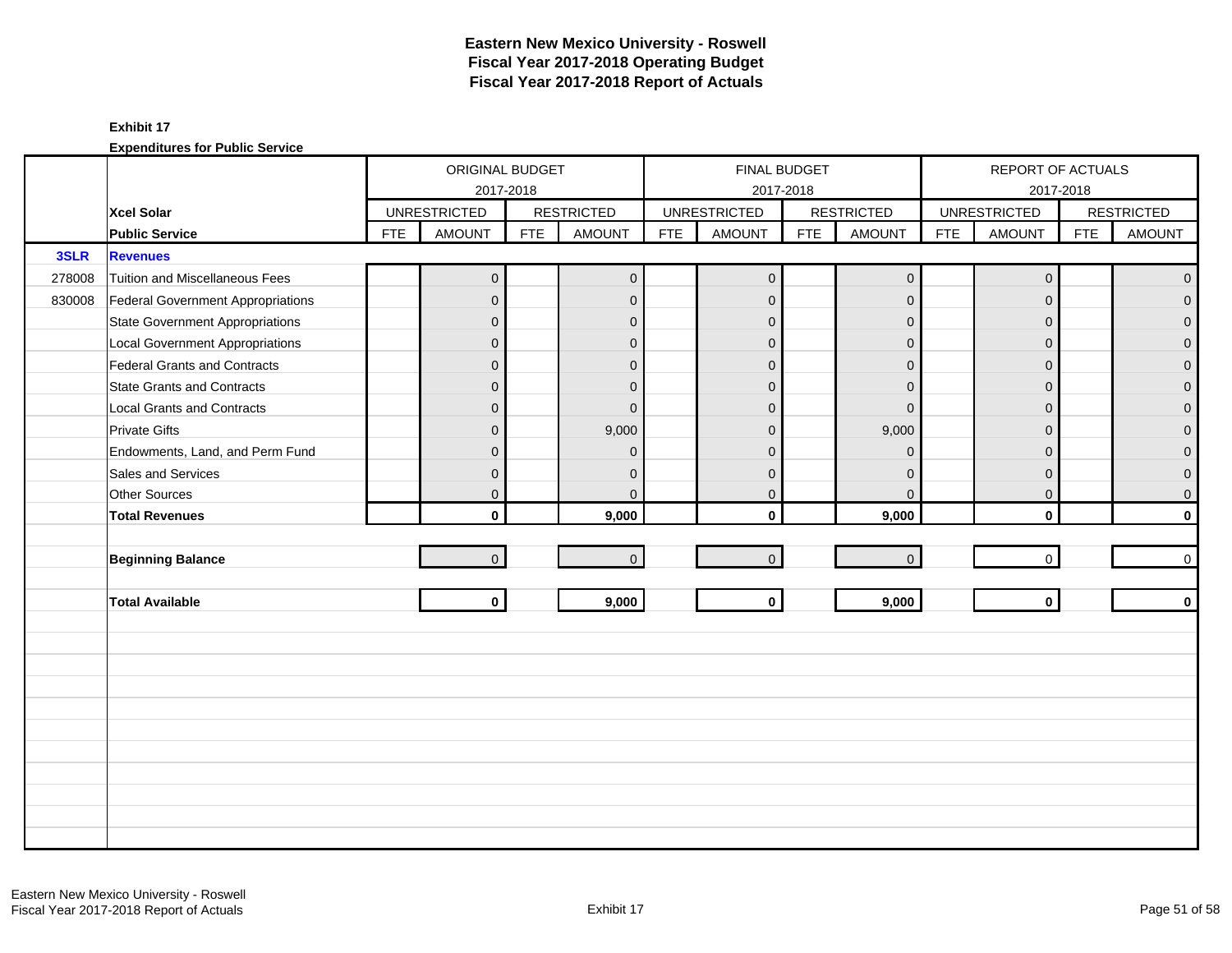|        |                                  |            | ORIGINAL BUDGET     |            |                   |            | <b>FINAL BUDGET</b> |            |                   |            | REPORT OF ACTUALS   |            |                     |
|--------|----------------------------------|------------|---------------------|------------|-------------------|------------|---------------------|------------|-------------------|------------|---------------------|------------|---------------------|
|        |                                  |            | 2017-2018           |            |                   |            | 2017-2018           |            |                   |            |                     | 2017-2018  |                     |
|        | <b>Xcel Solar</b>                |            | <b>UNRESTRICTED</b> |            | <b>RESTRICTED</b> |            | <b>UNRESTRICTED</b> |            | <b>RESTRICTED</b> |            | <b>UNRESTRICTED</b> |            | <b>RESTRICTED</b>   |
|        | <b>Public Service</b>            | <b>FTE</b> | <b>AMOUNT</b>       | <b>FTE</b> | <b>AMOUNT</b>     | <b>FTE</b> | <b>AMOUNT</b>       | <b>FTE</b> | <b>AMOUNT</b>     | <b>FTE</b> | <b>AMOUNT</b>       | <b>FTE</b> | <b>AMOUNT</b>       |
| 3SLR   | <b>Expenditures</b>              |            |                     |            |                   |            |                     |            |                   |            |                     |            |                     |
| 278008 | <b>Professional Salaries</b>     | 0.00       | $\overline{0}$      | 0.00       | $\mathbf 0$       | 0.00       | $\mathbf 0$         | 0.00       | $\mathbf 0$       | 0.00       | $\overline{0}$      | 0.00       | $\overline{0}$      |
| 830008 | <b>Faculty Salaries</b>          | 0.00       | $\overline{0}$      | 0.00       | $\mathbf{0}$      | 0.00       | $\overline{0}$      | 0.00       | $\mathbf 0$       | 0.00       | $\Omega$            | 0.00       | $\mathbf{0}$        |
|        | <b>Support Salaries</b>          | 0.00       | $\overline{0}$      | 0.00       | $\mathbf 0$       | 0.00       | $\mathbf{0}$        | 0.00       | $\mathbf{0}$      | 0.00       | $\mathbf{0}$        | 0.00       | $\mathbf 0$         |
|        | <b>Temporary Salaries</b>        | 0.00       | $\mathbf{0}$        | 0.00       | $\mathbf 0$       | 0.00       | $\mathbf{0}$        | 0.00       | $\mathbf{0}$      | 0.00       | $\mathbf{0}$        | 0.00       | $\pmb{0}$           |
|        | <b>Adjunct Salaries</b>          | 0.00       | $\overline{0}$      | 0.00       | $\mathbf{0}$      | 0.00       | $\mathbf{0}$        | 0.00       | $\mathbf 0$       | 0.00       | $\Omega$            | 0.00       | $\mathbf 0$         |
|        | <b>Technician Salaries</b>       | 0.00       | $\mathbf{0}$        | 0.00       | $\mathbf 0$       | 0.00       | $\mathbf 0$         | 0.00       | $\mathbf 0$       | 0.00       | $\mathbf{0}$        | 0.00       | $\mathbf 0$         |
|        | <b>Other Salaries</b>            | 0.00       | $\overline{0}$      | 0.00       | $\mathbf 0$       | 0.00       | $\mathbf{0}$        | 0.00       | $\mathbf 0$       | 0.00       | $\mathbf{0}$        | 0.00       | $\pmb{0}$           |
|        | <b>Student Salaries</b>          | 0.00       | $\overline{0}$      | 0.00       | $\overline{0}$    | 0.00       | $\mathbf{0}$        | 0.00       | $\mathbf{0}$      | 0.00       | $\Omega$            | 0.00       | $\overline{0}$      |
|        | Federal Work-study Salaries      | 0.00       | $\overline{0}$      | 0.00       | $\mathbf 0$       | 0.00       | $\overline{0}$      | 0.00       | $\mathbf{0}$      | 0.00       | $\mathbf{0}$        | 0.00       | $\mathbf{0}$        |
|        | <b>State Work-study Salaries</b> | 0.00       | $\overline{0}$      | 0.00       | $\mathbf 0$       | 0.00       | $\mathbf{0}$        | 0.00       | $\mathbf{0}$      | 0.00       | $\mathbf{0}$        | 0.00       | $\pmb{0}$           |
|        | Supplies                         |            | $\mathbf 0$         |            | 9,000             |            | $\overline{0}$      |            | 9,000             |            | $\Omega$            |            | $\mathbf 0$         |
|        | Travel                           |            | $\overline{0}$      |            | $\mathbf{0}$      |            | $\Omega$            |            | $\mathbf{0}$      |            | $\Omega$            |            | $\mathsf{O}\xspace$ |
|        | Equipment                        |            | $\overline{0}$      |            | $\mathbf{0}$      |            | $\Omega$            |            | $\mathbf 0$       |            | $\Omega$            |            | $\pmb{0}$           |
|        | <b>Utilities</b>                 |            | $\mathbf 0$         |            | $\mathbf{0}$      |            | $\overline{0}$      |            | $\mathbf 0$       |            | $\Omega$            |            | $\overline{0}$      |
|        | Miscellaneous                    |            | $\mathbf{0}$        |            | $\mathbf{0}$      |            | $\Omega$            |            | $\mathbf{0}$      |            | $\Omega$            |            | $\mathsf{O}\xspace$ |
|        | <b>Indirect Cost</b>             |            | $\overline{0}$      |            | $\Omega$          |            | $\Omega$            |            | $\mathbf{0}$      |            | $\Omega$            |            | $\mathbf 0$         |
|        | <b>Benefits</b>                  |            | $\overline{0}$      |            | $\Omega$          |            | $\Omega$            |            | $\mathbf 0$       |            | $\Omega$            |            | $\mathbf{0}$        |
|        | Services Rendered/Contracted     |            | $\overline{0}$      |            | $\mathbf 0$       |            | $\overline{0}$      |            | $\mathbf 0$       |            | $\mathbf 0$         |            | $\mathbf 0$         |
|        |                                  |            | $\overline{0}$      |            | $\Omega$          |            | $\mathbf{0}$        |            | $\mathbf{0}$      |            | $\mathbf{0}$        |            | $\mathbf 0$         |
|        | <b>Total Expenditures</b>        | 0.00       | $\mathbf 0$         | 0.00       | 9,000             | 0.00       | $\mathbf 0$         | 0.00       | 9,000             | 0.00       | $\mathbf 0$         | 0.00       | $\mathbf 0$         |
|        |                                  |            |                     |            |                   |            |                     |            |                   |            |                     |            |                     |
|        | <b>Transfers To or (From)</b>    |            | $\overline{0}$      |            | $\mathbf{0}$      |            | $\mathbf 0$         |            | $\mathbf 0$       |            | $\overline{0}$      |            | $\mathbf 0$         |
|        |                                  |            |                     |            |                   |            |                     |            |                   |            |                     |            |                     |
|        | <b>Ending Balance</b>            | 0.00       | $\mathbf{0}$        | 0.00       | $\mathbf{0}$      | 0.00       | $\mathbf{0}$        | 0.00       | $\mathbf{0}$      | 0.00       | $\overline{0}$      | 0.00       | $\mathbf 0$         |
|        |                                  |            |                     |            |                   |            |                     |            |                   |            |                     |            |                     |
|        |                                  |            |                     |            |                   |            |                     |            |                   |            |                     |            |                     |
|        |                                  |            |                     |            |                   |            |                     |            |                   |            |                     |            |                     |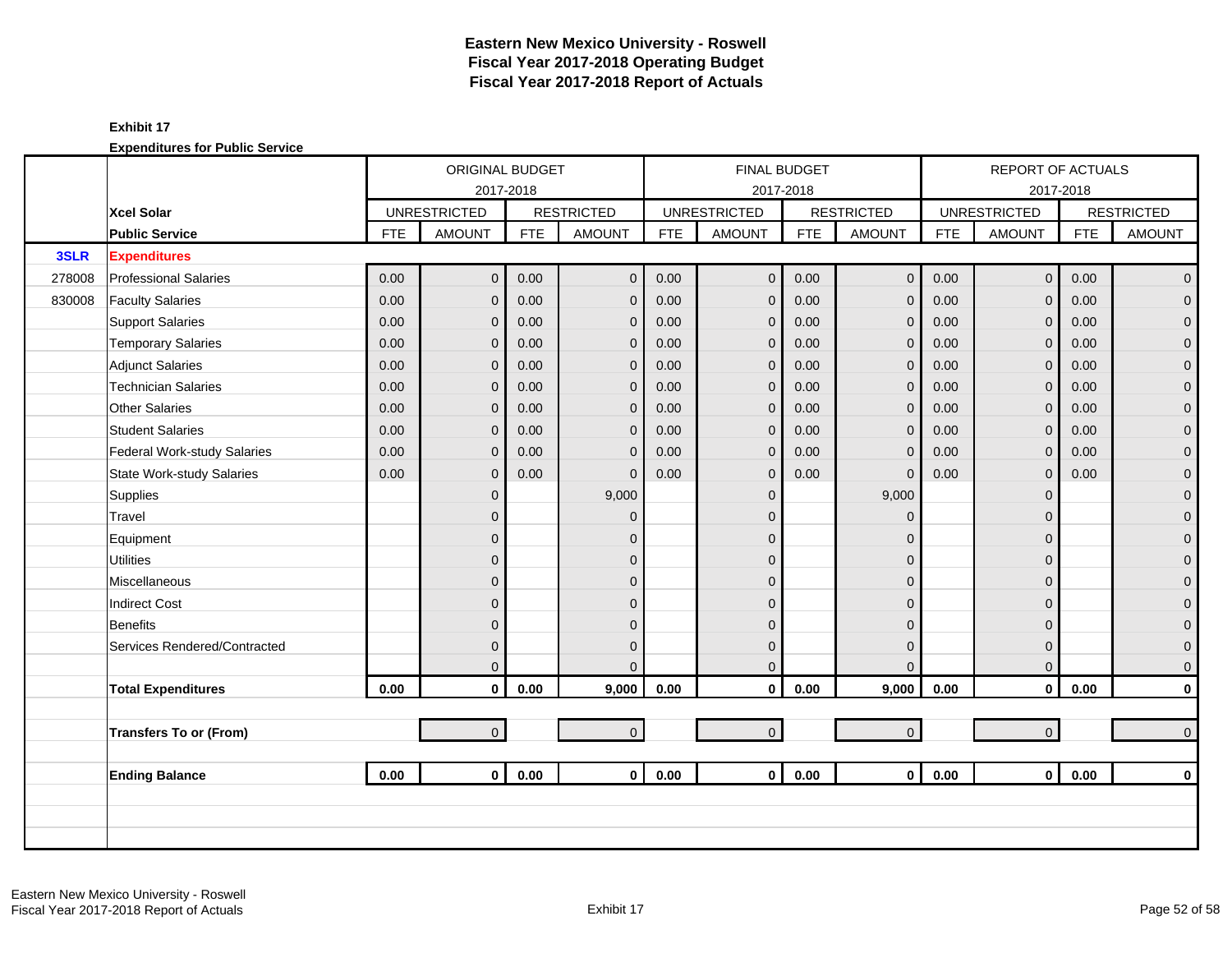|               |                                        |            | ORIGINAL BUDGET     |            |                   |            | <b>FINAL BUDGET</b> |            |                   |            | REPORT OF ACTUALS   |            |                   |
|---------------|----------------------------------------|------------|---------------------|------------|-------------------|------------|---------------------|------------|-------------------|------------|---------------------|------------|-------------------|
|               |                                        |            |                     | 2017-2018  |                   |            |                     | 2017-2018  |                   |            |                     | 2017-2018  |                   |
|               | <b>Talend Search (Old Year)</b>        |            | <b>UNRESTRICTED</b> |            | <b>RESTRICTED</b> |            | <b>UNRESTRICTED</b> |            | <b>RESTRICTED</b> |            | <b>UNRESTRICTED</b> |            | <b>RESTRICTED</b> |
|               | <b>Public Service</b>                  | <b>FTE</b> | <b>AMOUNT</b>       | <b>FTE</b> | <b>AMOUNT</b>     | <b>FTE</b> | <b>AMOUNT</b>       | <b>FTE</b> | <b>AMOUNT</b>     | <b>FTE</b> | <b>AMOUNT</b>       | <b>FTE</b> | <b>AMOUNT</b>     |
| <b>3TALEG</b> | <b>Revenues</b>                        |            |                     |            |                   |            |                     |            |                   |            |                     |            |                   |
| 282046        | Tuition and Miscellaneous Fees         |            | $\overline{0}$      |            | $\mathbf{0}$      |            | $\mathbf 0$         |            | $\pmb{0}$         |            | $\mathbf 0$         |            | $\mathbf 0$       |
| 812043        | Federal Government Appropriations      |            | 0                   |            | $\mathbf{0}$      |            | $\mathbf{0}$        |            | $\mathbf 0$       |            | $\mathbf{0}$        |            | $\mathbf{0}$      |
|               | <b>State Government Appropriations</b> |            | $\overline{0}$      |            | $\mathbf{0}$      |            | $\mathbf{0}$        |            | $\mathbf 0$       |            | $\Omega$            |            | $\mathbf{0}$      |
|               | <b>Local Government Appropriations</b> |            | $\overline{0}$      |            | $\Omega$          |            | $\Omega$            |            | $\mathbf{0}$      |            | $\Omega$            |            | $\overline{0}$    |
|               | <b>Federal Grants and Contracts</b>    |            | $\overline{0}$      |            | 337,833           |            | $\Omega$            |            | 612,000           |            | $\Omega$            |            | 464,181           |
|               | <b>State Grants and Contracts</b>      |            | $\overline{0}$      |            | $\mathbf{0}$      |            | $\mathbf{0}$        |            | $\mathbf 0$       |            | $\Omega$            |            | $\mathbf{O}$      |
|               | <b>Local Grants and Contracts</b>      |            | 0                   |            | $\mathbf{0}$      |            | $\Omega$            |            | $\mathbf 0$       |            | $\Omega$            |            | $\mathbf 0$       |
|               | <b>Private Gifts</b>                   |            | $\overline{0}$      |            | $\mathbf{0}$      |            | $\Omega$            |            | $\mathbf 0$       |            | $\Omega$            |            | $\mathbf{0}$      |
|               | Endowments, Land, and Perm Fund        |            | 0                   |            | $\mathbf{0}$      |            | $\Omega$            |            | $\mathbf{0}$      |            | $\Omega$            |            | $\mathbf{0}$      |
|               | Sales and Services                     |            | 0                   |            | $\mathbf{0}$      |            | $\Omega$            |            | $\mathbf{0}$      |            | $\Omega$            |            | $\pmb{0}$         |
|               | Other Sources                          |            | 0                   |            | $\mathbf{0}$      |            | $\mathbf 0$         |            | $\mathbf 0$       |            | 0                   |            | $\overline{0}$    |
|               | <b>Total Revenues</b>                  |            | $\mathbf{0}$        |            | 337,833           |            | $\mathbf{0}$        |            | 612,000           |            | $\mathbf{0}$        |            | 464,181           |
|               |                                        |            |                     |            |                   |            |                     |            |                   |            |                     |            |                   |
|               | <b>Beginning Balance</b>               |            | $\overline{0}$      |            | $\mathbf{0}$      |            | $\mathbf 0$         |            | $\pmb{0}$         |            | $\overline{0}$      |            | $\mathsf{O}$      |
|               |                                        |            |                     |            |                   |            |                     |            |                   |            |                     |            |                   |
|               | <b>Total Available</b>                 |            | $\mathbf{0}$        |            | 337,833           |            | $\mathbf{0}$        |            | 612,000           |            | $\mathbf{0}$        |            | 464,181           |
|               |                                        |            |                     |            |                   |            |                     |            |                   |            |                     |            |                   |
|               |                                        |            |                     |            |                   |            |                     |            |                   |            |                     |            |                   |
|               |                                        |            |                     |            |                   |            |                     |            |                   |            |                     |            |                   |
|               |                                        |            |                     |            |                   |            |                     |            |                   |            |                     |            |                   |
|               |                                        |            |                     |            |                   |            |                     |            |                   |            |                     |            |                   |
|               |                                        |            |                     |            |                   |            |                     |            |                   |            |                     |            |                   |
|               |                                        |            |                     |            |                   |            |                     |            |                   |            |                     |            |                   |
|               |                                        |            |                     |            |                   |            |                     |            |                   |            |                     |            |                   |
|               |                                        |            |                     |            |                   |            |                     |            |                   |            |                     |            |                   |
|               |                                        |            |                     |            |                   |            |                     |            |                   |            |                     |            |                   |
|               |                                        |            |                     |            |                   |            |                     |            |                   |            |                     |            |                   |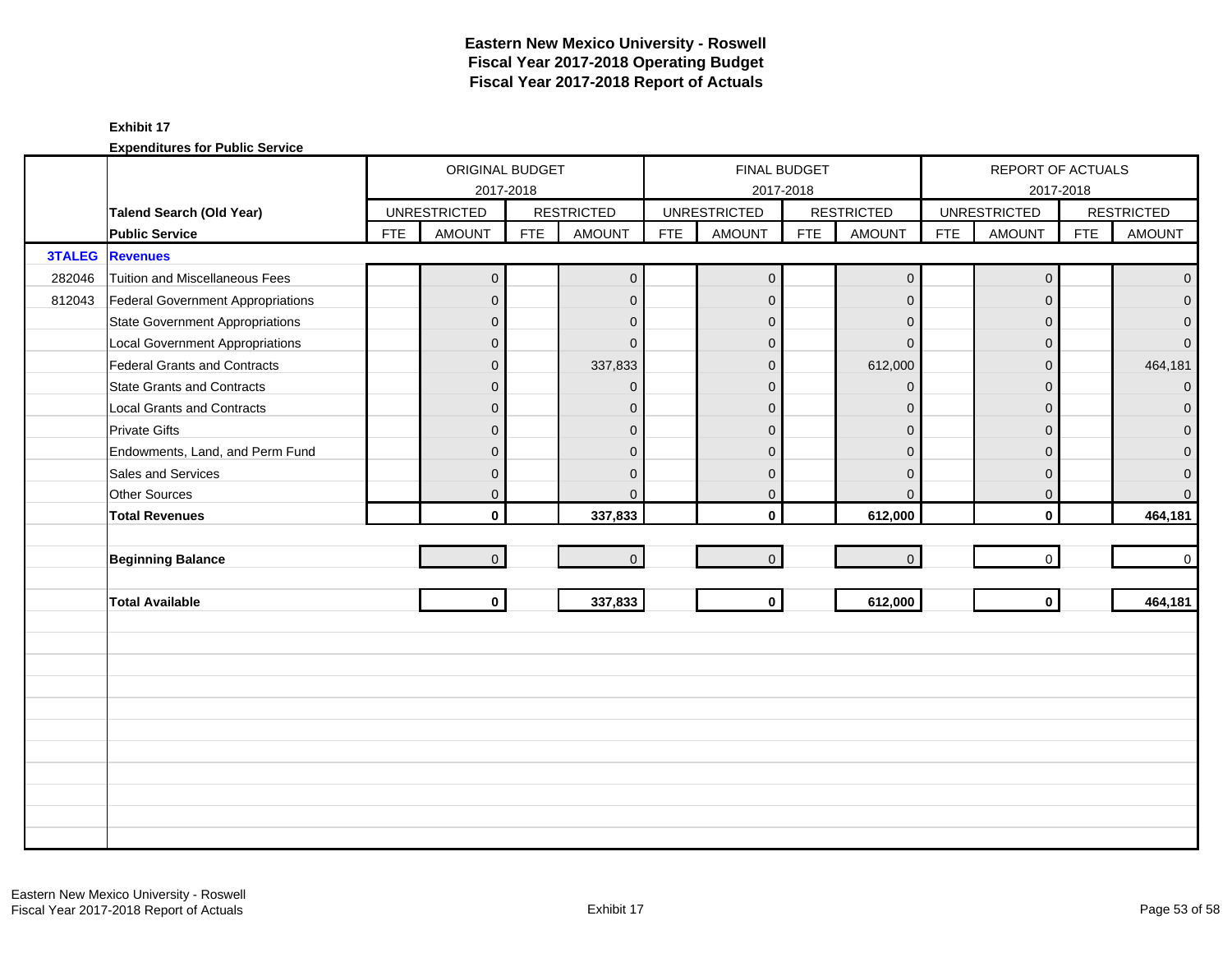|               |                                  |            | ORIGINAL BUDGET     |            |                   |            | <b>FINAL BUDGET</b> |            |                   |            | REPORT OF ACTUALS   |            |                   |
|---------------|----------------------------------|------------|---------------------|------------|-------------------|------------|---------------------|------------|-------------------|------------|---------------------|------------|-------------------|
|               |                                  |            | 2017-2018           |            |                   |            | 2017-2018           |            |                   |            |                     | 2017-2018  |                   |
|               | Talend Search (Old Year)         |            | <b>UNRESTRICTED</b> |            | <b>RESTRICTED</b> |            | <b>UNRESTRICTED</b> |            | <b>RESTRICTED</b> |            | <b>UNRESTRICTED</b> |            | <b>RESTRICTED</b> |
|               | <b>Public Service</b>            | <b>FTE</b> | <b>AMOUNT</b>       | <b>FTE</b> | <b>AMOUNT</b>     | <b>FTE</b> | <b>AMOUNT</b>       | <b>FTE</b> | <b>AMOUNT</b>     | <b>FTE</b> | <b>AMOUNT</b>       | <b>FTE</b> | <b>AMOUNT</b>     |
| <b>3TALEG</b> | <b>Expenditures</b>              |            |                     |            |                   |            |                     |            |                   |            |                     |            |                   |
| 282046        | <b>Professional Salaries</b>     | 0.00       | $\overline{0}$      | 4.50       | 222,954           | 0.00       | $\mathbf 0$         | 4.50       | 245,292           | 0.00       | $\mathbf 0$         | 4.00       | 214,975           |
| 812043        | <b>Faculty Salaries</b>          | 0.00       | $\overline{0}$      | 0.00       | $\mathbf{0}$      | 0.00       | $\mathbf{0}$        | 0.00       | $\mathbf 0$       | 0.00       | $\Omega$            | 0.00       | $\overline{0}$    |
|               | <b>Support Salaries</b>          | 0.00       | $\overline{0}$      | 0.00       | $\mathbf{0}$      | 0.00       | $\mathbf{0}$        | 0.00       | $\mathbf{0}$      | 0.00       | $\mathbf{0}$        | 1.00       | 21,968            |
|               | <b>Temporary Salaries</b>        | 0.00       | $\mathbf{0}$        | 0.00       | $\mathbf{0}$      | 0.00       | $\mathbf{0}$        | 0.00       | $\mathbf{0}$      | 0.00       | $\mathbf{0}$        | 0.00       | $\mathbf{0}$      |
|               | <b>Adjunct Salaries</b>          | 0.00       | $\overline{0}$      | 0.00       | $\mathbf{0}$      | 0.00       | $\mathbf{0}$        | 0.00       | $\mathbf 0$       | 0.00       | $\Omega$            | 0.00       | $\overline{0}$    |
|               | <b>Technician Salaries</b>       | 0.00       | $\mathbf{0}$        | 0.00       | $\mathbf{0}$      | 0.00       | $\mathbf 0$         | 0.00       | $\mathbf 0$       | 0.00       | $\mathbf{0}$        | 0.00       | $\overline{0}$    |
|               | <b>Other Salaries</b>            | 0.00       | $\mathbf{0}$        | 0.00       | $\mathbf{0}$      | 0.00       | $\mathbf{0}$        | 0.00       | $\mathbf 0$       | 0.00       | $\mathbf{0}$        | 0.00       | (107)             |
|               | <b>Student Salaries</b>          | 0.00       | $\Omega$            | 0.00       | $\Omega$          | 0.00       | $\mathbf{0}$        | 0.00       | $\mathbf{0}$      | 0.00       | $\Omega$            | 0.10       | 2,854             |
|               | Federal Work-study Salaries      | 0.00       | $\overline{0}$      | 0.00       | $\mathbf{0}$      | 0.00       | $\overline{0}$      | 0.00       | $\mathbf{0}$      | 0.00       | $\mathbf{0}$        | 0.00       | $\overline{0}$    |
|               | <b>State Work-study Salaries</b> | 0.00       | $\overline{0}$      | 0.00       | $\Omega$          | 0.00       | $\mathbf{0}$        | 0.00       | $\mathbf{0}$      | 0.00       | $\mathbf 0$         | 0.00       | $\overline{0}$    |
|               | Supplies                         |            | $\overline{0}$      |            | 20,005            |            | $\mathbf{0}$        |            | 68,508            |            | $\Omega$            |            | 9,993             |
|               | Travel                           |            | $\overline{0}$      |            | 11,842            |            | $\mathbf{0}$        |            | 25,700            |            | $\mathbf 0$         |            | 34,682            |
|               | Equipment                        |            | 0                   |            | 5,000             |            | $\Omega$            |            | 65,000            |            | $\Omega$            |            | $\overline{0}$    |
|               | <b>Utilities</b>                 |            | $\mathbf{0}$        |            | $\mathbf{0}$      |            | $\mathbf{0}$        |            | $\mathbf 0$       |            | $\Omega$            |            | 362               |
|               | Miscellaneous                    |            | $\overline{0}$      |            | $\Omega$          |            | $\Omega$            |            | $\Omega$          |            | $\Omega$            |            | $\overline{0}$    |
|               | <b>Indirect Cost</b>             |            | $\overline{0}$      |            | 24,592            |            | $\Omega$            |            | 61,200            |            | $\Omega$            |            | 34,384            |
|               | Benefits                         |            | $\overline{0}$      |            | 52,521            |            | $\mathbf{0}$        |            | 110,381           |            | $\Omega$            |            | 119,874           |
|               | Services Rendered/Contracted     |            | $\overline{0}$      |            | 919               |            | $\mathbf{0}$        |            | 35,919            |            | $\Omega$            |            | 25,196            |
|               |                                  |            | $\overline{0}$      |            | $\Omega$          |            | $\mathbf{0}$        |            | $\mathbf{0}$      |            | $\mathbf{0}$        |            | $\mathbf 0$       |
|               | <b>Total Expenditures</b>        | 0.00       | $\mathbf 0$         | 4.50       | 337,833           | 0.00       | $\mathbf 0$         | 4.50       | 612,000           | 0.00       | $\mathbf 0$         | 5.10       | 464,181           |
|               |                                  |            |                     |            |                   |            |                     |            |                   |            |                     |            |                   |
|               | <b>Transfers To or (From)</b>    |            | $\overline{0}$      |            | $\overline{0}$    |            | $\mathbf 0$         |            | $\mathbf{0}$      |            | $\overline{0}$      |            | $\overline{0}$    |
|               |                                  |            |                     |            |                   |            |                     |            |                   |            |                     |            |                   |
|               | <b>Ending Balance</b>            | 0.00       | $\mathbf{0}$        | 4.50       | $\mathbf{0}$      | 0.00       | $\mathbf{0}$        | 4.50       | $\mathbf 0$       | 0.00       | $\mathbf 0$         | 5.10       | $\mathbf 0$       |
|               |                                  |            |                     |            |                   |            |                     |            |                   |            |                     |            |                   |
|               |                                  |            |                     |            |                   |            |                     |            |                   |            |                     |            |                   |
|               |                                  |            |                     |            |                   |            |                     |            |                   |            |                     |            |                   |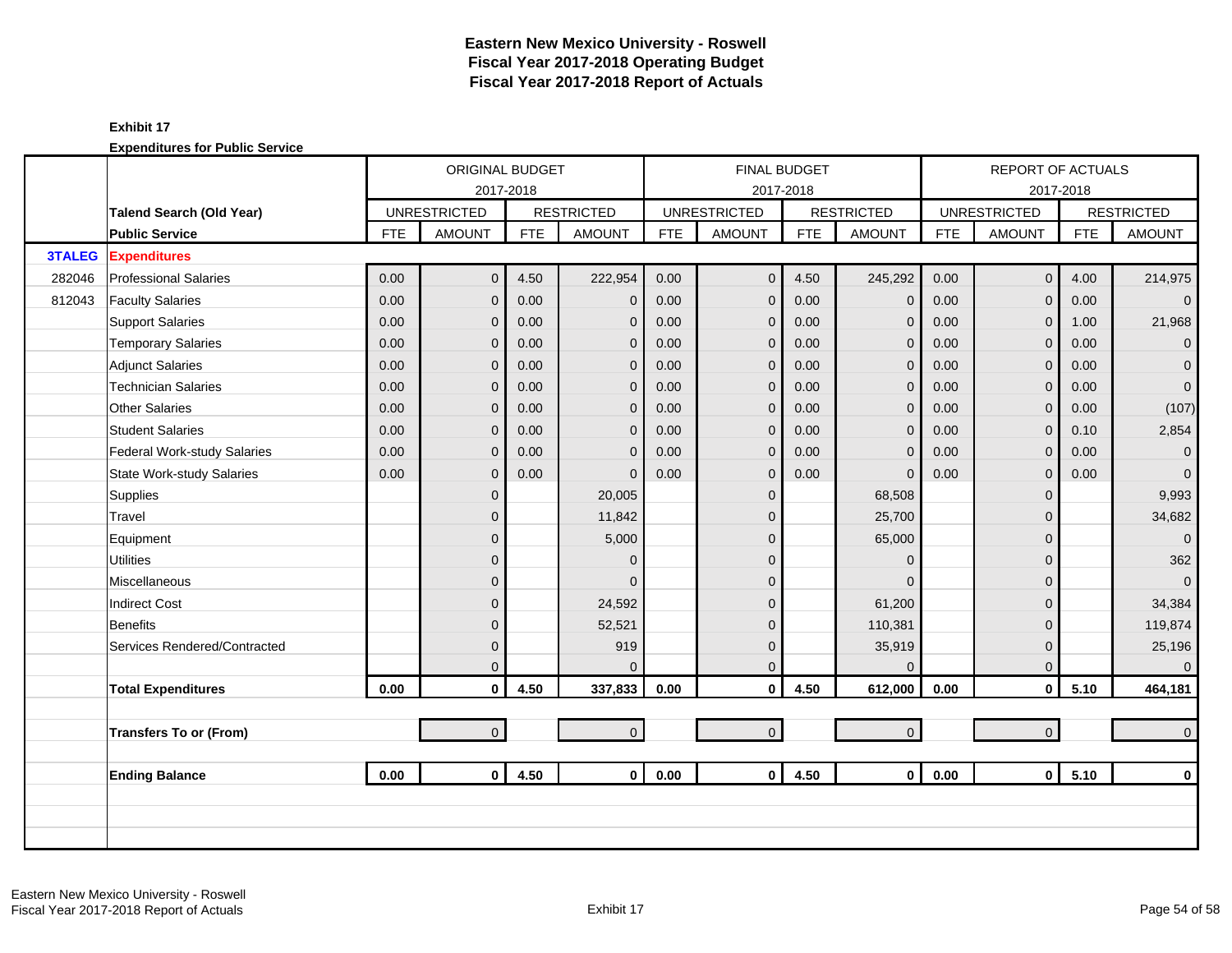|        |                                        |            | ORIGINAL BUDGET     |           |                   |            |                     | <b>FINAL BUDGET</b> |                     |            |                     | REPORT OF ACTUALS<br>2017-2018<br><b>AMOUNT</b><br><b>FTE</b><br>0<br>$\mathbf{0}$<br>$\Omega$<br>$\Omega$<br>$\Omega$<br>$\Omega$<br>$\Omega$<br>$\Omega$<br>$\Omega$<br>$\Omega$<br>0<br>$\mathbf{0}$<br>$\Omega$<br>$\mathbf 0$ |                   |  |  |
|--------|----------------------------------------|------------|---------------------|-----------|-------------------|------------|---------------------|---------------------|---------------------|------------|---------------------|------------------------------------------------------------------------------------------------------------------------------------------------------------------------------------------------------------------------------------|-------------------|--|--|
|        |                                        |            |                     | 2017-2018 |                   |            |                     | 2017-2018           |                     |            |                     |                                                                                                                                                                                                                                    |                   |  |  |
|        | <b>Upwpard Bound (New Year)</b>        |            | <b>UNRESTRICTED</b> |           | <b>RESTRICTED</b> |            | <b>UNRESTRICTED</b> |                     | <b>RESTRICTED</b>   |            | <b>UNRESTRICTED</b> |                                                                                                                                                                                                                                    | <b>RESTRICTED</b> |  |  |
|        | <b>Public Service</b>                  | <b>FTE</b> | <b>AMOUNT</b>       | FTE       | <b>AMOUNT</b>     | <b>FTE</b> | <b>AMOUNT</b>       | <b>FTE</b>          | <b>AMOUNT</b>       | <b>FTE</b> |                     |                                                                                                                                                                                                                                    | <b>AMOUNT</b>     |  |  |
|        | <b>3UPBDG</b> Revenues                 |            |                     |           |                   |            |                     |                     |                     |            |                     |                                                                                                                                                                                                                                    |                   |  |  |
| 282050 | Tuition and Miscellaneous Fees         |            | $\overline{0}$      |           | $\overline{0}$    |            | $\mathbf 0$         |                     | $\mathbf 0$         |            |                     |                                                                                                                                                                                                                                    | $\overline{0}$    |  |  |
| 812045 | Federal Government Appropriations      |            | $\overline{0}$      |           | $\mathbf{0}$      |            | $\mathbf 0$         |                     | $\mathbf 0$         |            |                     |                                                                                                                                                                                                                                    | $\overline{0}$    |  |  |
|        | State Government Appropriations        |            | $\overline{0}$      |           | $\Omega$          |            | $\Omega$            |                     | $\Omega$            |            |                     |                                                                                                                                                                                                                                    | $\overline{0}$    |  |  |
|        | <b>Local Government Appropriations</b> |            | $\overline{0}$      |           | $\Omega$          |            | $\Omega$            |                     | $\Omega$            |            |                     |                                                                                                                                                                                                                                    | $\overline{0}$    |  |  |
|        | Federal Grants and Contracts           |            | $\mathbf 0$         |           | 296,267           |            | $\mathbf 0$         |                     | 406,223             |            |                     |                                                                                                                                                                                                                                    | 328,944           |  |  |
|        | <b>State Grants and Contracts</b>      |            | $\overline{0}$      |           | $\Omega$          |            | $\Omega$            |                     | $\Omega$            |            |                     |                                                                                                                                                                                                                                    | $\overline{0}$    |  |  |
|        | <b>Local Grants and Contracts</b>      |            | $\overline{0}$      |           | $\Omega$          |            | $\Omega$            |                     | $\Omega$            |            |                     |                                                                                                                                                                                                                                    | $\mathbf{0}$      |  |  |
|        | <b>Private Gifts</b>                   |            | $\overline{0}$      |           | $\mathbf{0}$      |            | $\mathbf 0$         |                     | $\mathbf{0}$        |            |                     |                                                                                                                                                                                                                                    | $\overline{0}$    |  |  |
|        | Endowments, Land, and Perm Fund        |            | $\overline{0}$      |           | $\mathbf{0}$      |            | $\mathbf 0$         |                     | $\mathbf{0}$        |            |                     |                                                                                                                                                                                                                                    | $\overline{0}$    |  |  |
|        | Sales and Services                     |            | $\overline{0}$      |           | $\Omega$          |            | $\Omega$            |                     | $\Omega$            |            |                     |                                                                                                                                                                                                                                    | $\mathbf 0$       |  |  |
|        | <b>Other Sources</b>                   |            | $\overline{0}$      |           | $\Omega$          |            | $\mathbf 0$         |                     | $\Omega$            |            |                     |                                                                                                                                                                                                                                    | $\overline{0}$    |  |  |
|        | <b>Total Revenues</b>                  |            | $\mathbf{0}$        |           | 296,267           |            | $\mathbf{0}$        |                     | 406,223             |            |                     |                                                                                                                                                                                                                                    | 328,944           |  |  |
|        |                                        |            |                     |           |                   |            |                     |                     |                     |            |                     |                                                                                                                                                                                                                                    |                   |  |  |
|        | <b>Beginning Balance</b>               |            | $\overline{0}$      |           | $\mathbf{0}$      |            | $\mathbf 0$         |                     | $\mathsf{O}\xspace$ |            |                     |                                                                                                                                                                                                                                    | $\overline{0}$    |  |  |
|        |                                        |            |                     |           |                   |            |                     |                     |                     |            |                     |                                                                                                                                                                                                                                    |                   |  |  |
|        | <b>Total Available</b>                 |            | $\mathbf 0$         |           | 296,267           |            | $\mathbf 0$         |                     | 406,223             |            |                     |                                                                                                                                                                                                                                    | 328,944           |  |  |
|        |                                        |            |                     |           |                   |            |                     |                     |                     |            |                     |                                                                                                                                                                                                                                    |                   |  |  |
|        |                                        |            |                     |           |                   |            |                     |                     |                     |            |                     |                                                                                                                                                                                                                                    |                   |  |  |
|        |                                        |            |                     |           |                   |            |                     |                     |                     |            |                     |                                                                                                                                                                                                                                    |                   |  |  |
|        |                                        |            |                     |           |                   |            |                     |                     |                     |            |                     |                                                                                                                                                                                                                                    |                   |  |  |
|        |                                        |            |                     |           |                   |            |                     |                     |                     |            |                     |                                                                                                                                                                                                                                    |                   |  |  |
|        |                                        |            |                     |           |                   |            |                     |                     |                     |            |                     |                                                                                                                                                                                                                                    |                   |  |  |
|        |                                        |            |                     |           |                   |            |                     |                     |                     |            |                     |                                                                                                                                                                                                                                    |                   |  |  |
|        |                                        |            |                     |           |                   |            |                     |                     |                     |            |                     |                                                                                                                                                                                                                                    |                   |  |  |
|        |                                        |            |                     |           |                   |            |                     |                     |                     |            |                     |                                                                                                                                                                                                                                    |                   |  |  |
|        |                                        |            |                     |           |                   |            |                     |                     |                     |            |                     |                                                                                                                                                                                                                                    |                   |  |  |
|        |                                        |            |                     |           |                   |            |                     |                     |                     |            |                     |                                                                                                                                                                                                                                    |                   |  |  |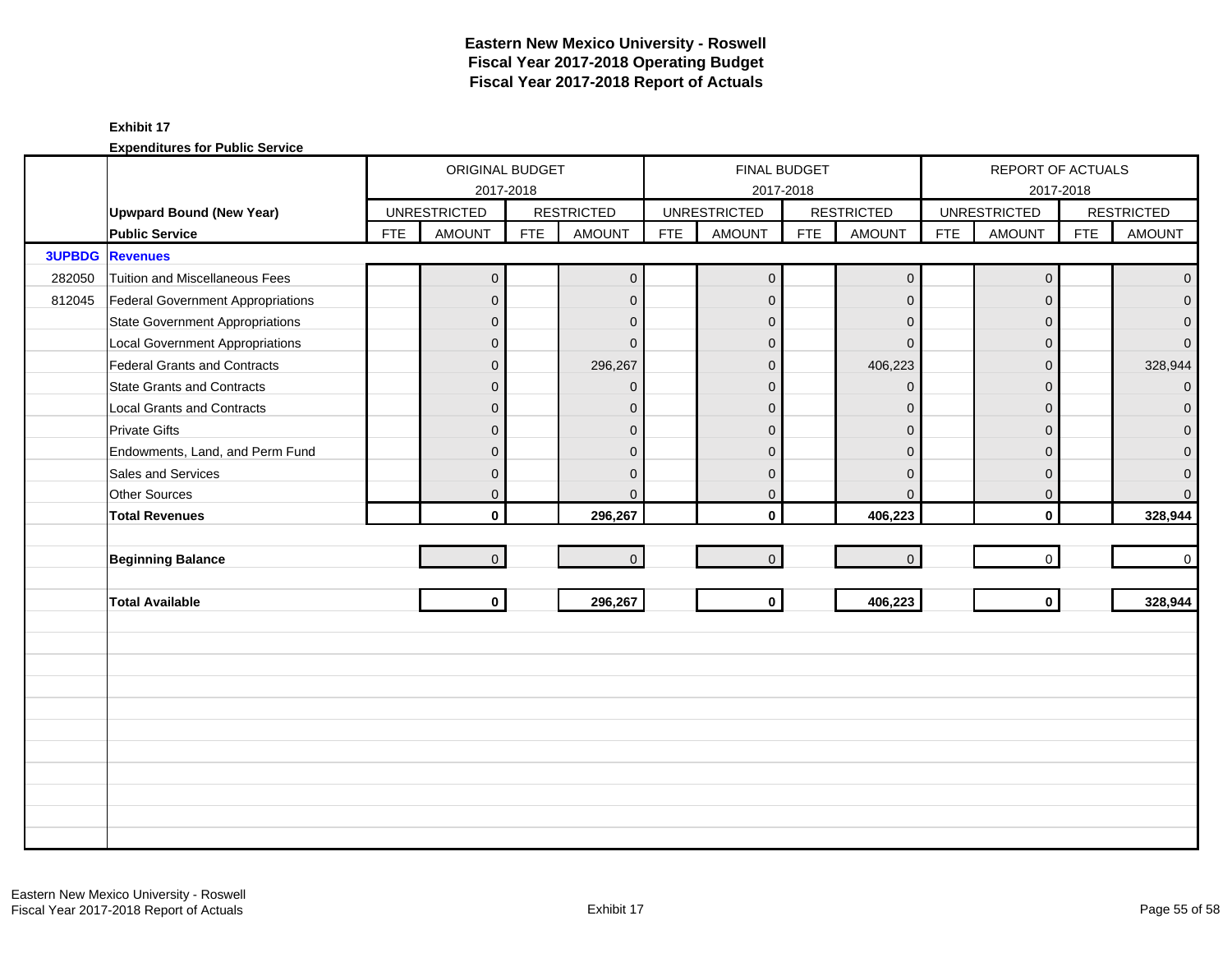|               |                                  |            | ORIGINAL BUDGET     |            |                   |            | <b>FINAL BUDGET</b> |            |                     |            | <b>REPORT OF ACTUALS</b> |            |                   |
|---------------|----------------------------------|------------|---------------------|------------|-------------------|------------|---------------------|------------|---------------------|------------|--------------------------|------------|-------------------|
|               |                                  |            | 2017-2018           |            |                   |            |                     | 2017-2018  |                     |            |                          | 2017-2018  |                   |
|               | <b>Upwpard Bound (New Year)</b>  |            | <b>UNRESTRICTED</b> |            | <b>RESTRICTED</b> |            | <b>UNRESTRICTED</b> |            | <b>RESTRICTED</b>   |            | <b>UNRESTRICTED</b>      |            | <b>RESTRICTED</b> |
|               | <b>Public Service</b>            | <b>FTE</b> | <b>AMOUNT</b>       | <b>FTE</b> | <b>AMOUNT</b>     | <b>FTE</b> | <b>AMOUNT</b>       | <b>FTE</b> | <b>AMOUNT</b>       | <b>FTE</b> | <b>AMOUNT</b>            | <b>FTE</b> | <b>AMOUNT</b>     |
| <b>3UPBDG</b> | <b>Expenditures</b>              |            |                     |            |                   |            |                     |            |                     |            |                          |            |                   |
| 282050        | <b>Professional Salaries</b>     | 0.00       | $\overline{0}$      | 0.50       | 32,840            | 0.00       | $\mathbf 0$         | 0.50       | 32,840              | 0.00       | $\mathbf 0$              | 2.00       | 94,574            |
| 812045        | <b>Faculty Salaries</b>          | 0.00       | $\overline{0}$      | 2.00       | 103,055           | 0.00       | $\overline{0}$      | 3.00       | 173,055             | 0.00       | $\Omega$                 | 0.00       | $\overline{0}$    |
|               | <b>Support Salaries</b>          | 0.00       | 0                   | 0.00       | $\mathbf{0}$      | 0.00       | $\overline{0}$      | 0.00       | $\mathbf{0}$        | 0.00       | $\mathbf{0}$             | 0.00       | $\overline{0}$    |
|               | <b>Temporary Salaries</b>        | 0.00       | 0                   | 0.00       | $\mathbf{0}$      | 0.00       | $\mathbf{0}$        | 0.00       | $\mathbf{0}$        | 0.00       | $\mathbf{0}$             | 0.40       | 13,565            |
|               | <b>Adjunct Salaries</b>          | 0.00       | $\overline{0}$      | 0.00       | $\mathbf{0}$      | 0.00       | $\overline{0}$      | 0.00       | $\mathbf{0}$        | 0.00       | $\Omega$                 | 0.50       | 22,283            |
|               | <b>Technician Salaries</b>       | 0.00       | 0                   | 0.00       | $\mathbf{0}$      | 0.00       | $\overline{0}$      | 0.00       | $\mathbf{0}$        | 0.00       | $\mathbf{0}$             | 0.00       | $\overline{0}$    |
|               | <b>Other Salaries</b>            | 0.00       | 0                   | 0.00       | $\mathbf{0}$      | 0.00       | $\mathbf{0}$        | 0.00       | $\mathbf{0}$        | 0.00       | $\mathbf{0}$             | 0.05       | 2,042             |
|               | <b>Student Salaries</b>          | 0.00       | $\Omega$            | 0.09       | 1,500             | 0.00       | $\mathbf{0}$        | 0.09       | 1,500               | 0.00       | $\Omega$                 | 0.09       | 1,183             |
|               | Federal Work-study Salaries      | 0.00       | 0                   | 0.00       | $\mathbf{0}$      | 0.00       | $\overline{0}$      | 0.00       | $\mathbf 0$         | 0.00       | $\mathbf{0}$             | 0.00       | $\mathbf{0}$      |
|               | <b>State Work-study Salaries</b> | 0.00       | 0                   | 0.00       | $\Omega$          | 0.00       | $\overline{0}$      | 0.00       | $\Omega$            | 0.00       | $\mathbf{0}$             | 0.00       | $\overline{0}$    |
|               | Supplies                         |            | $\overline{0}$      |            | 26,290            |            | $\overline{0}$      |            | 33,524              |            | $\Omega$                 |            | 27,090            |
|               | Travel                           |            | 0                   |            | 14,000            |            | $\mathbf{0}$        |            | 14,000              |            | $\Omega$                 |            | 76,725            |
|               | Equipment                        |            | 0                   |            | 12,145            |            | $\Omega$            |            | 22,145              |            | $\Omega$                 |            | $\mathbf{0}$      |
|               | <b>Utilities</b>                 |            | 0                   |            | $\mathbf{0}$      |            | $\overline{0}$      |            | $\mathbf 0$         |            | $\Omega$                 |            | 1,332             |
|               | Miscellaneous                    |            | $\overline{0}$      |            | $\Omega$          |            | $\Omega$            |            | $\Omega$            |            | $\Omega$                 |            | $\mathbf{0}$      |
|               | <b>Indirect Cost</b>             |            | 0                   |            | 25,535            |            | $\Omega$            |            | 25,535              |            | $\Omega$                 |            | 18,274            |
|               | Benefits                         |            | 0                   |            | 65,153            |            | $\overline{0}$      |            | 77,875              |            | $\Omega$                 |            | 48,773            |
|               | Services Rendered/Contracted     |            | 0                   |            | 15,749            |            | $\overline{0}$      |            | 25,749              |            | $\mathbf{0}$             |            | 23,103            |
|               |                                  |            | 0                   |            | $\Omega$          |            | $\mathbf{0}$        |            | $\Omega$            |            | $\Omega$                 |            | $\overline{0}$    |
|               | <b>Total Expenditures</b>        | 0.00       | $\mathbf{0}$        | 2.59       | 296,267           | 0.00       | $\pmb{0}$           | 3.59       | 406,223             | 0.00       | $\mathbf 0$              | 3.04       | 328,944           |
|               |                                  |            |                     |            |                   |            |                     |            |                     |            |                          |            |                   |
|               | <b>Transfers To or (From)</b>    |            | $\overline{0}$      |            | $\overline{0}$    |            | $\overline{0}$      |            | $\mathsf{O}\xspace$ |            | $\overline{0}$           |            | $\overline{0}$    |
|               |                                  |            |                     |            |                   |            |                     |            |                     |            |                          |            |                   |
|               | <b>Ending Balance</b>            | 0.00       | $\mathbf{0}$        | 2.59       | $\mathbf{0}$      | 0.00       | $\mathbf 0$         | 3.59       | $\mathbf 0$         | 0.00       | $\mathbf{0}$             | 3.04       | $\mathbf 0$       |
|               |                                  |            |                     |            |                   |            |                     |            |                     |            |                          |            |                   |
|               |                                  |            |                     |            |                   |            |                     |            |                     |            |                          |            |                   |
|               |                                  |            |                     |            |                   |            |                     |            |                     |            |                          |            |                   |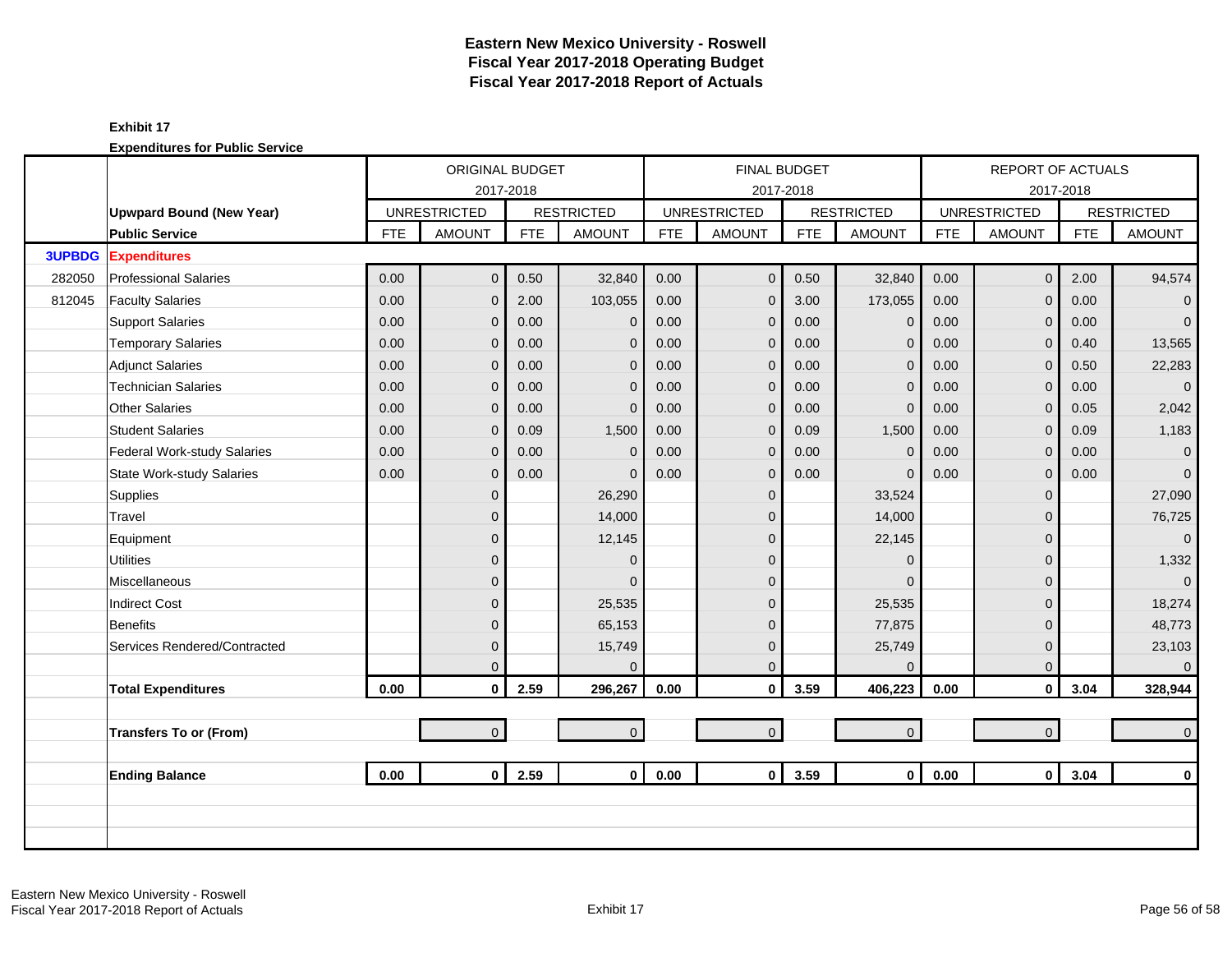|              |                                          |            | ORIGINAL BUDGET     |            |                   |            |                     | <b>FINAL BUDGET</b> |                   |            | REPORT OF ACTUALS   |            |                     |
|--------------|------------------------------------------|------------|---------------------|------------|-------------------|------------|---------------------|---------------------|-------------------|------------|---------------------|------------|---------------------|
|              |                                          |            | <b>UNRESTRICTED</b> | 2017-2018  | <b>RESTRICTED</b> |            | <b>UNRESTRICTED</b> | 2017-2018           | <b>RESTRICTED</b> |            | <b>UNRESTRICTED</b> | 2017-2018  | <b>RESTRICTED</b>   |
|              | <b>Public Service</b>                    | <b>FTE</b> | <b>AMOUNT</b>       | <b>FTE</b> | <b>AMOUNT</b>     | <b>FTE</b> | <b>AMOUNT</b>       | <b>FTE</b>          | <b>AMOUNT</b>     | <b>FTE</b> | <b>AMOUNT</b>       | <b>FTE</b> | <b>AMOUNT</b>       |
| <b>Other</b> | <b>Revenues</b>                          |            |                     |            |                   |            |                     |                     |                   |            |                     |            |                     |
| 173000       | Tuition and Miscellaneous Fees           |            | $\mathbf 0$         |            | $\overline{0}$    |            | $\overline{0}$      |                     | $\mathbf 0$       |            | $\mathbf{0}$        |            | $\overline{0}$      |
|              | <b>Federal Government Appropriations</b> |            | $\overline{0}$      |            | $\overline{0}$    |            | $\Omega$            |                     | $\mathbf{0}$      |            | $\Omega$            |            | $\mathbf 0$         |
|              | <b>State Government Appropriations</b>   |            | $\overline{0}$      |            | $\overline{0}$    |            | $\mathbf 0$         |                     | $\mathbf{0}$      |            | $\Omega$            |            | $\mathbf 0$         |
|              | <b>Local Government Appropriations</b>   |            | $\mathbf 0$         |            | $\overline{0}$    |            | $\mathbf 0$         |                     | $\mathbf{0}$      |            | $\mathbf{0}$        |            | $\mathbf 0$         |
|              | Federal Grants and Contracts             |            | $\mathbf 0$         |            | $\overline{0}$    |            | $\mathbf 0$         |                     | $\mathbf 0$       |            | $\Omega$            |            | $\mathbf 0$         |
|              | State Grants and Contracts               |            | $\overline{0}$      |            | $\Omega$          |            | $\Omega$            |                     | $\mathbf{0}$      |            | $\Omega$            |            | $\mathbf{0}$        |
|              | <b>Local Grants and Contracts</b>        |            | $\overline{0}$      |            | $\overline{0}$    |            | $\Omega$            |                     | $\mathbf{0}$      |            | $\Omega$            |            | $\mathsf{O}\xspace$ |
|              | <b>Private Gifts</b>                     |            | $\overline{0}$      |            | $\mathbf{0}$      |            | $\Omega$            |                     | $\mathbf{0}$      |            | $\Omega$            |            | $\mathbf 0$         |
|              | Endowments, Land, and Perm Fund          |            | $\overline{0}$      |            | $\mathbf{0}$      |            | $\Omega$            |                     | $\mathbf{0}$      |            | $\Omega$            |            | $\mathbf 0$         |
|              | Sales and Services                       |            | $\mathbf 0$         |            | $\overline{0}$    |            | $\mathbf 0$         |                     | $\mathbf{0}$      |            | $\Omega$            |            | $\mathbf 0$         |
|              | Other Sources                            |            | 0                   |            | $\mathbf{0}$      |            | $\pmb{0}$           |                     | $\mathbf 0$       |            | 41,418              |            | $\pmb{0}$           |
|              | <b>Total Revenues</b>                    |            | $\mathbf{0}$        |            | $\mathbf{0}$      |            | $\Omega$            |                     | $\mathbf 0$       |            | 41,418              |            | $\mathbf 0$         |
|              |                                          |            |                     |            |                   |            |                     |                     |                   |            |                     |            |                     |
|              | <b>Beginning Balance</b>                 |            | 132,802             |            | $\overline{0}$    |            | 155,280             |                     | $\mathbf{0}$      |            | 155,280             |            | $\mathbf 0$         |
|              |                                          |            |                     |            |                   |            |                     |                     |                   |            |                     |            |                     |
|              | <b>Total Available</b>                   |            | 132,802             |            | $\mathbf{0}$      |            | 155,280             |                     | $\mathbf{0}$      |            | 196,698             |            | $\mathbf 0$         |
|              |                                          |            |                     |            |                   |            |                     |                     |                   |            |                     |            |                     |
|              |                                          |            |                     |            |                   |            |                     |                     |                   |            |                     |            |                     |
|              |                                          |            |                     |            |                   |            |                     |                     |                   |            |                     |            |                     |
|              |                                          |            |                     |            |                   |            |                     |                     |                   |            |                     |            |                     |
|              |                                          |            |                     |            |                   |            |                     |                     |                   |            |                     |            |                     |
|              |                                          |            |                     |            |                   |            |                     |                     |                   |            |                     |            |                     |
|              |                                          |            |                     |            |                   |            |                     |                     |                   |            |                     |            |                     |
|              |                                          |            |                     |            |                   |            |                     |                     |                   |            |                     |            |                     |
|              |                                          |            |                     |            |                   |            |                     |                     |                   |            |                     |            |                     |
|              |                                          |            |                     |            |                   |            |                     |                     |                   |            |                     |            |                     |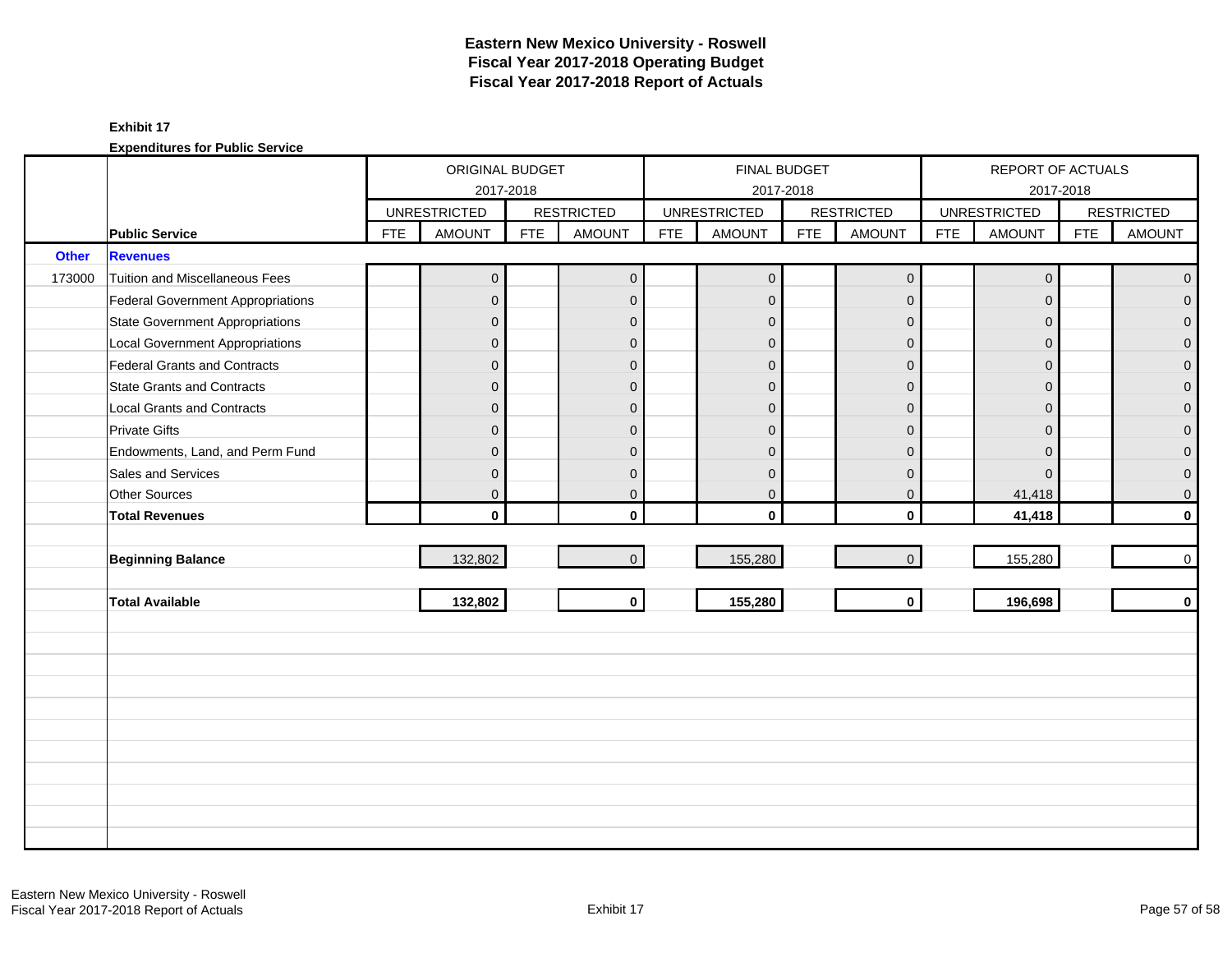|              |                              |            | ORIGINAL BUDGET     |            |                   |            |                     | <b>FINAL BUDGET</b> |                     |            | REPORT OF ACTUALS   |            |                   |
|--------------|------------------------------|------------|---------------------|------------|-------------------|------------|---------------------|---------------------|---------------------|------------|---------------------|------------|-------------------|
|              |                              |            | 2017-2018           |            |                   |            | 2017-2018           |                     |                     |            |                     | 2017-2018  |                   |
|              |                              |            | <b>UNRESTRICTED</b> |            | <b>RESTRICTED</b> |            | <b>UNRESTRICTED</b> |                     | <b>RESTRICTED</b>   |            | <b>UNRESTRICTED</b> |            | <b>RESTRICTED</b> |
|              | <b>Public Service</b>        | <b>FTE</b> | <b>AMOUNT</b>       | <b>FTE</b> | <b>AMOUNT</b>     | <b>FTE</b> | <b>AMOUNT</b>       | <b>FTE</b>          | <b>AMOUNT</b>       | <b>FTE</b> | <b>AMOUNT</b>       | <b>FTE</b> | <b>AMOUNT</b>     |
| <b>Other</b> | <b>Expenditures</b>          |            |                     |            |                   |            |                     |                     |                     |            |                     |            |                   |
| 173000       | <b>Professional Salaries</b> | 0.00       | $\overline{0}$      | 0.00       | $\Omega$          | 0.00       | $\overline{0}$      | 0.00                | $\mathbf 0$         | 0.00       | $\overline{0}$      | 0.00       | $\overline{0}$    |
|              | <b>Faculty Salaries</b>      | 0.00       | $\overline{0}$      | 0.00       | $\mathbf 0$       | 0.00       | $\mathbf{0}$        | 0.00                | $\mathbf{0}$        | 0.00       | $\Omega$            | 0.00       | $\overline{0}$    |
|              | <b>Support Salaries</b>      | 0.00       | 0                   | 0.00       | $\mathbf 0$       | 0.00       | $\mathbf 0$         | 0.00                | $\mathbf 0$         | 0.00       | $\mathbf{0}$        | 0.00       | $\overline{0}$    |
|              | <b>Temporary Salaries</b>    | 0.00       | 0                   | 0.00       | $\mathbf 0$       | 0.00       | $\mathbf{0}$        | 0.00                | $\mathbf 0$         | 0.00       | 0                   | 0.00       | $\mathbf 0$       |
|              | Adjunct Salaries             | 0.00       | $\Omega$            | 0.00       | $\Omega$          | 0.00       | $\Omega$            | 0.00                | $\mathbf{0}$        | 0.00       | $\Omega$            | 0.00       | $\mathbf{O}$      |
|              | <b>Technician Salaries</b>   | 0.00       | $\overline{0}$      | 0.00       | $\mathbf 0$       | 0.00       | $\mathbf 0$         | 0.00                | $\mathbf{0}$        | 0.00       | $\Omega$            | 0.00       | $\mathbf{O}$      |
|              | <b>Other Salaries</b>        | 0.00       | $\overline{0}$      | 0.00       | $\Omega$          | 0.00       | $\mathbf{0}$        | 0.00                | $\mathbf{0}$        | 0.00       | $\Omega$            | 0.00       | $\mathbf{O}$      |
|              | <b>Student Salaries</b>      | 0.00       | $\overline{0}$      | 0.00       | $\mathbf 0$       | 0.00       | $\mathbf{0}$        | 0.00                | $\mathbf{0}$        | 0.00       | $\Omega$            | 0.00       | $\overline{0}$    |
|              | Federal Work-study Salaries  | 0.00       | $\overline{0}$      | 0.00       | $\mathbf 0$       | 0.00       | $\mathbf{0}$        | 0.00                | $\mathbf{0}$        | 0.00       | $\Omega$            | 0.00       | $\overline{0}$    |
|              | State Work-study Salaries    | 0.00       | $\overline{0}$      | 0.00       | $\Omega$          | 0.00       | $\Omega$            | 0.00                | $\mathbf{0}$        | 0.00       | $\Omega$            | 0.00       | $\pmb{0}$         |
|              | Supplies                     |            | $\overline{0}$      |            | $\mathbf{0}$      |            | $\Omega$            |                     | $\mathbf{0}$        |            | $\Omega$            |            | $\mathbf{O}$      |
|              | Travel                       |            | $\overline{0}$      |            | $\mathbf{0}$      |            | $\mathbf{0}$        |                     | $\mathbf 0$         |            | $\Omega$            |            | $\mathbf{O}$      |
|              | Equipment                    |            | $\mathbf{0}$        |            | $\Omega$          |            | $\Omega$            |                     | $\mathbf{0}$        |            | O                   |            | $\mathbf{O}$      |
|              | <b>Utilities</b>             |            | $\Omega$            |            | $\Omega$          |            | $\Omega$            |                     | $\mathbf{0}$        |            | $\Omega$            |            | $\overline{0}$    |
|              | Miscellaneous                |            | $\overline{0}$      |            | $\mathbf{0}$      |            | $\mathbf{0}$        |                     | $\overline{0}$      |            | $\Omega$            |            | $\mathbf 0$       |
|              | <b>Indirect Cost</b>         |            | $\mathbf{0}$        |            | $\Omega$          |            | $\Omega$            |                     | $\mathbf{0}$        |            | $\Omega$            |            | $\mathbf{O}$      |
|              | <b>Benefits</b>              |            | $\mathbf{0}$        |            | $\Omega$          |            | $\Omega$            |                     | $\mathbf{0}$        |            | $\Omega$            |            | $\mathbf{O}$      |
|              | Services Rendered/Contracted |            | 0                   |            | $\mathbf 0$       |            | $\mathbf 0$         |                     | $\mathbf 0$         |            | $\Omega$            |            | $\mathbf{0}$      |
|              |                              |            | $\Omega$            |            | $\Omega$          |            | $\mathbf{0}$        |                     | $\mathbf{0}$        |            | $\Omega$            |            | $\mathbf{O}$      |
|              | <b>Total Expenditures</b>    | 0.00       | $\mathbf{0}$        | 0.00       | $\mathbf{0}$      | 0.00       | $\mathbf 0$         | 0.00                | $\mathbf 0$         | 0.00       | $\mathbf{0}$        | 0.00       | $\mathbf{0}$      |
|              |                              |            |                     |            |                   |            |                     |                     |                     |            |                     |            |                   |
|              | Transfers To or (From)       |            | $\overline{0}$      |            | $\mathbf{0}$      |            | (19, 462)           |                     | $\mathsf{O}\xspace$ |            | (19, 462)           |            | $\overline{0}$    |
|              |                              |            |                     |            |                   |            |                     |                     |                     |            |                     |            |                   |
|              | <b>Ending Balance</b>        | 0.00       | 132,802             | 0.00       | $\mathbf{0}$      | 0.00       | 135,818             | 0.00                | $\mathbf{0}$        | 0.00       | 177,236             | 0.00       | $\mathbf{0}$      |
|              |                              |            |                     |            |                   |            |                     |                     |                     |            |                     |            |                   |
|              |                              |            |                     |            |                   |            |                     |                     |                     |            |                     |            |                   |
|              |                              |            |                     |            |                   |            |                     |                     |                     |            |                     |            |                   |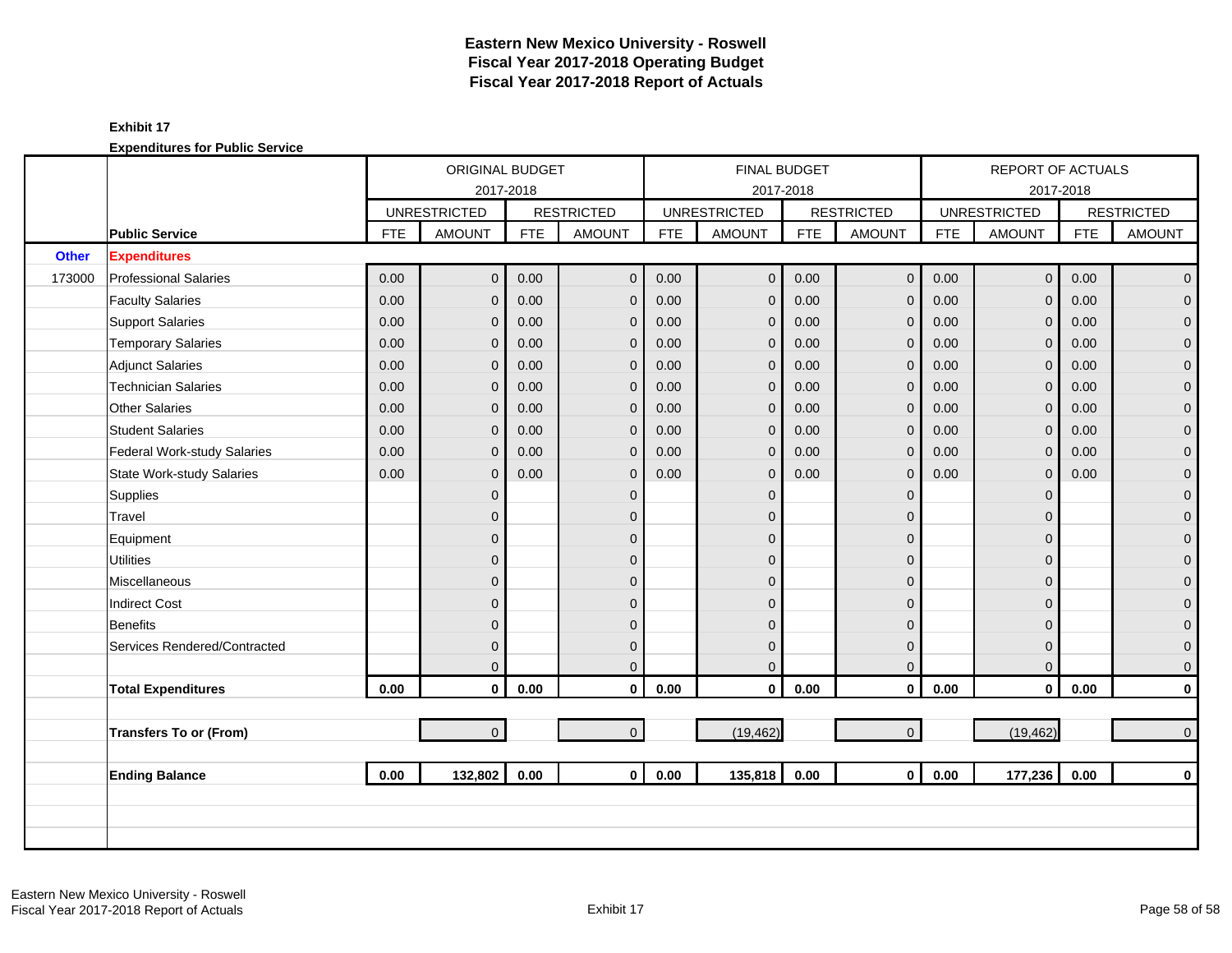### **Exhibit 18**

|                          |            | ORIGINAL BUDGET     |            |                     |            | FINAL BUDGET        |            |                     |            | REPORT OF ACTUALS   |            |                   |
|--------------------------|------------|---------------------|------------|---------------------|------------|---------------------|------------|---------------------|------------|---------------------|------------|-------------------|
|                          |            |                     | 2017-2018  |                     |            |                     | 2017-2018  |                     |            |                     | 2017-2018  |                   |
|                          |            | <b>UNRESTRICTED</b> |            | <b>RESTRICTED</b>   |            | <b>UNRESTRICTED</b> |            | <b>RESTRICTED</b>   |            | <b>UNRESTRICTED</b> |            | <b>RESTRICTED</b> |
| Internal Services        | <b>FTE</b> | <b>AMOUNT</b>       | <b>FTE</b> | <b>AMOUNT</b>       | <b>FTE</b> | <b>AMOUNT</b>       | <b>FTE</b> | <b>AMOUNT</b>       | <b>FTE</b> | AMOUNT              | <b>FTE</b> | AMOUNT            |
| <b>Revenues</b>          |            |                     |            |                     |            |                     |            |                     |            |                     |            |                   |
| Sales and Services       |            | $\mathbf 0$         |            | $\mathsf{O}\xspace$ |            | $\mathbf 0$         |            | $\mathsf{O}\xspace$ |            | $\mathbf 0$         |            | $\overline{0}$    |
| Cost Recoveries          |            | $\mathbf 0$         |            | $\mathbf 0$         |            | $\pmb{0}$           |            | $\mathsf{O}\xspace$ |            | $\mathbf 0$         |            | $\overline{0}$    |
| <b>Internal Charges</b>  |            | $\mathbf 0$         |            | $\mathbf 0$         |            | $\mathbf 0$         |            | $\mathsf{O}\xspace$ |            | $\mathbf 0$         |            | $\overline{0}$    |
| Fees                     |            | $\mathbf 0$         |            | $\mathbf 0$         |            | $\mathbf 0$         |            | $\mathbf 0$         |            | $\mathbf 0$         |            | $\overline{0}$    |
| Other Revenue            |            | $\mathsf{O}\xspace$ |            | $\mathbf 0$         |            | $\pmb{0}$           |            | $\mathsf{O}\xspace$ |            | 1,433               |            | $\overline{0}$    |
|                          |            | $\mathbf{0}$        |            | $\mathbf 0$         |            | $\mathbf 0$         |            | $\mathbf 0$         |            | $\mathbf 0$         |            | $\overline{0}$    |
|                          |            | $\mathbf{0}$        |            | $\mathbf 0$         |            | $\mathbf 0$         |            | $\mathbf 0$         |            | $\Omega$            |            | $\overline{0}$    |
|                          |            | $\mathbf 0$         |            | $\mathbf 0$         |            | $\pmb{0}$           |            | $\mathsf{O}\xspace$ |            | $\mathbf 0$         |            | $\overline{0}$    |
|                          |            | $\mathbf 0$         |            | $\mathbf 0$         |            | $\mathbf 0$         |            | $\mathbf 0$         |            | $\mathbf 0$         |            | $\circ$           |
|                          |            | $\mathbf 0$         |            | $\mathbf 0$         |            | $\mathbf 0$         |            | $\mathbf 0$         |            | $\mathbf 0$         |            | $\overline{0}$    |
|                          |            | 0                   |            | 0                   |            | $\mathbf 0$         |            | $\mathbf 0$         |            | $\mathbf 0$         |            | $\overline{0}$    |
| <b>Total Revenues</b>    |            | $\mathbf{0}$        |            | $\mathbf{0}$        |            | $\mathbf 0$         |            | $\mathbf 0$         |            | 1,433               |            | $\mathbf{0}$      |
|                          |            |                     |            |                     |            |                     |            |                     |            |                     |            |                   |
| <b>Beginning Balance</b> |            | 1,140,052           |            | $\overline{0}$      |            | 1,141,266           |            | $\overline{0}$      |            | 1,141,266           |            | $\overline{0}$    |
|                          |            |                     |            |                     |            |                     |            |                     |            |                     |            |                   |
| <b>Total Available</b>   |            | 1,140,052           |            | $\mathbf{0}$        |            | 1,141,266           |            | $\mathbf{0}$        |            | 1,142,699           |            | $\mathbf{0}$      |
|                          |            |                     |            |                     |            |                     |            |                     |            |                     |            |                   |
|                          |            |                     |            |                     |            |                     |            |                     |            |                     |            |                   |
|                          |            |                     |            |                     |            |                     |            |                     |            |                     |            |                   |
|                          |            |                     |            |                     |            |                     |            |                     |            |                     |            |                   |
|                          |            |                     |            |                     |            |                     |            |                     |            |                     |            |                   |
|                          |            |                     |            |                     |            |                     |            |                     |            |                     |            |                   |
|                          |            |                     |            |                     |            |                     |            |                     |            |                     |            |                   |
|                          |            |                     |            |                     |            |                     |            |                     |            |                     |            |                   |
|                          |            |                     |            |                     |            |                     |            |                     |            |                     |            |                   |
|                          |            |                     |            |                     |            |                     |            |                     |            |                     |            |                   |
|                          |            |                     |            |                     |            |                     |            |                     |            |                     |            |                   |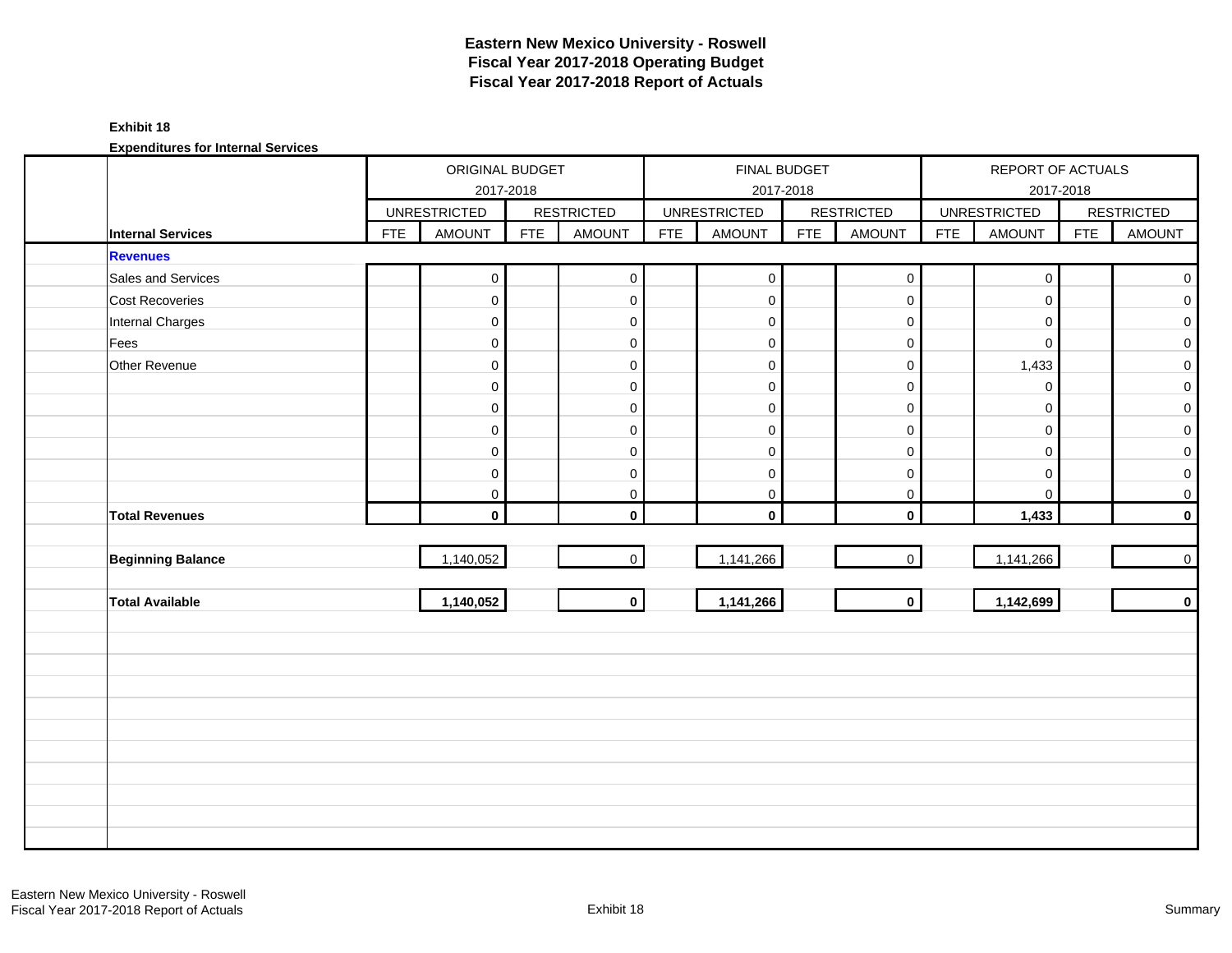#### **Exhibit 18**

|                                    |            | 2017-2018           | ORIGINAL BUDGET |                   |            | FINAL BUDGET<br>2017-2018 |            |                   |            | <b>REPORT OF ACTUALS</b><br>2017-2018 |            |                     |
|------------------------------------|------------|---------------------|-----------------|-------------------|------------|---------------------------|------------|-------------------|------------|---------------------------------------|------------|---------------------|
|                                    |            | <b>UNRESTRICTED</b> |                 | <b>RESTRICTED</b> |            | <b>UNRESTRICTED</b>       |            | <b>RESTRICTED</b> |            | <b>UNRESTRICTED</b>                   |            | <b>RESTRICTED</b>   |
| <b>Internal Services</b>           | <b>FTE</b> | <b>AMOUNT</b>       | <b>FTE</b>      | <b>AMOUNT</b>     | <b>FTE</b> | <b>AMOUNT</b>             | <b>FTE</b> | <b>AMOUNT</b>     | <b>FTE</b> | <b>AMOUNT</b>                         | <b>FTE</b> | <b>AMOUNT</b>       |
| <b>Expenditures</b>                |            |                     |                 |                   |            |                           |            |                   |            |                                       |            |                     |
| <b>Professional Salaries</b>       | 4.25       | 227,288             | 0.00            | $\mathbf 0$       | 4.25       | 227,288                   | 0.00       | $\mathbf 0$       | 4.00       | 142,967                               | 0.00       | $\overline{0}$      |
| <b>Faculty Salaries</b>            | 0.00       | $\mathbf 0$         | 0.00            | $\mathbf 0$       | 0.00       | $\mathbf 0$               | 0.00       | $\mathbf 0$       | 0.00       | $\mathbf 0$                           | 0.00       | $\mathbf 0$         |
| <b>Support Salaries</b>            | 6.00       | 207,678             | 0.00            | $\overline{0}$    | 6.00       | 207,678                   | 0.00       | 0                 | 5.00       | 105,988                               | 0.00       | $\overline{0}$      |
| <b>Temporary Salaries</b>          | 0.00       | $\mathbf 0$         | 0.00            | $\mathbf 0$       | 0.00       | $\mathbf 0$               | 0.00       | $\mathbf 0$       | 0.05       | 2,208                                 | 0.00       | $\mathbf 0$         |
| <b>Adjunct Salaries</b>            | 0.00       | $\Omega$            | 0.00            | $\mathbf 0$       | 0.00       | $\mathbf 0$               | 0.00       | $\mathbf 0$       | 0.00       | $\mathbf 0$                           | 0.00       | $\mathbf 0$         |
| <b>Technician Salaries</b>         | 0.00       | $\Omega$            | 0.00            | $\mathbf 0$       | 0.00       | $\mathbf 0$               | 0.00       | $\mathbf 0$       | 1.50       | 51,825                                | 0.00       | $\overline{0}$      |
| <b>Other Salaries</b>              | 0.00       | $\Omega$            | 0.00            | $\overline{0}$    | 0.00       | $\mathbf 0$               | 0.00       | $\mathbf 0$       | 0.00       | $\Omega$                              | 0.00       | $\mathbf 0$         |
| <b>Student Salaries</b>            | 0.00       | $\mathbf 0$         | 0.00            | $\mathbf 0$       | 0.00       | $\mathbf 0$               | 0.00       | $\mathbf 0$       | 0.30       | 6,939                                 | 0.00       | $\mathbf 0$         |
| <b>Federal Work-study Salaries</b> | 0.00       | $\Omega$            | 0.00            | $\mathbf 0$       | 0.00       | $\Omega$                  | 0.00       | $\mathbf 0$       | 0.00       | $\Omega$                              | 0.00       | $\mathbf 0$         |
| <b>State Work-study Salaries</b>   | 0.00       | $\Omega$            | 0.00            | $\mathbf 0$       | 0.00       | $\Omega$                  | 0.00       | $\mathbf 0$       | 0.00       | $\Omega$                              | 0.00       | $\mathbf 0$         |
| Supplies                           |            | 613,000             |                 | $\mathbf 0$       |            | 613,000                   |            | $\mathbf 0$       |            | 90,187                                |            | $\mathbf 0$         |
| Travel                             |            | 20,000              |                 | $\mathbf 0$       |            | 20,000                    |            | 0                 |            | 4,286                                 |            | $\mathbf 0$         |
| Equipment                          |            | 180,000             |                 | $\mathbf 0$       |            | 180,000                   |            | $\mathbf 0$       |            | 269,014                               |            | $\mathbf 0$         |
| <b>Utilities</b>                   |            | 0                   |                 | $\mathbf 0$       |            | $\Omega$                  |            | $\mathbf 0$       |            | 62,074                                |            | $\mathbf 0$         |
| Miscellaneous                      |            | $\Omega$            |                 | $\mathbf 0$       |            | $\Omega$                  |            | $\mathbf 0$       |            | $\Omega$                              |            | $\mathbf 0$         |
| Indirect Cost                      |            | $\Omega$            |                 | $\mathbf 0$       |            | $\Omega$                  |            | $\mathbf 0$       |            | $\Omega$                              |            | $\mathsf{O}\xspace$ |
| Benefits                           |            | 195,734             |                 | $\mathbf 0$       |            | 195,734                   |            | 0                 |            | 128,479                               |            | $\mathbf 0$         |
| Services Rendered/Contracted       |            | $\Omega$            |                 | $\mathbf 0$       |            | $\Omega$                  |            | $\mathbf 0$       |            | 462,271                               |            | $\mathbf 0$         |
| <b>Cost Recoveries</b>             |            | (1,288,016)         |                 | $\mathbf 0$       |            | (1,288,016)               |            | $\mathbf 0$       |            | (1,256,826)                           |            | $\mathbf 0$         |
|                                    |            | 0                   |                 | $\mathbf 0$       |            | $\mathbf 0$               |            | $\mathbf 0$       |            | $\mathbf 0$                           |            | $\mathbf 0$         |
|                                    |            | $\Omega$            |                 | $\mathbf 0$       |            | $\Omega$                  |            | $\mathbf 0$       |            | $\Omega$                              |            | 0                   |
| <b>Total Expenditures</b>          | 10.25      | 155,684             | 0.00            | $\mathbf 0$       | 10.25      | 155,684                   | 0.00       | $\mathbf 0$       | 10.85      | 69,411                                | 0.00       | $\mathbf 0$         |
|                                    |            |                     |                 |                   |            |                           |            |                   |            |                                       |            |                     |
|                                    |            |                     |                 |                   |            |                           |            |                   |            |                                       |            |                     |
|                                    |            |                     |                 |                   |            |                           |            |                   |            |                                       |            |                     |
|                                    |            |                     |                 |                   |            |                           |            |                   |            |                                       |            |                     |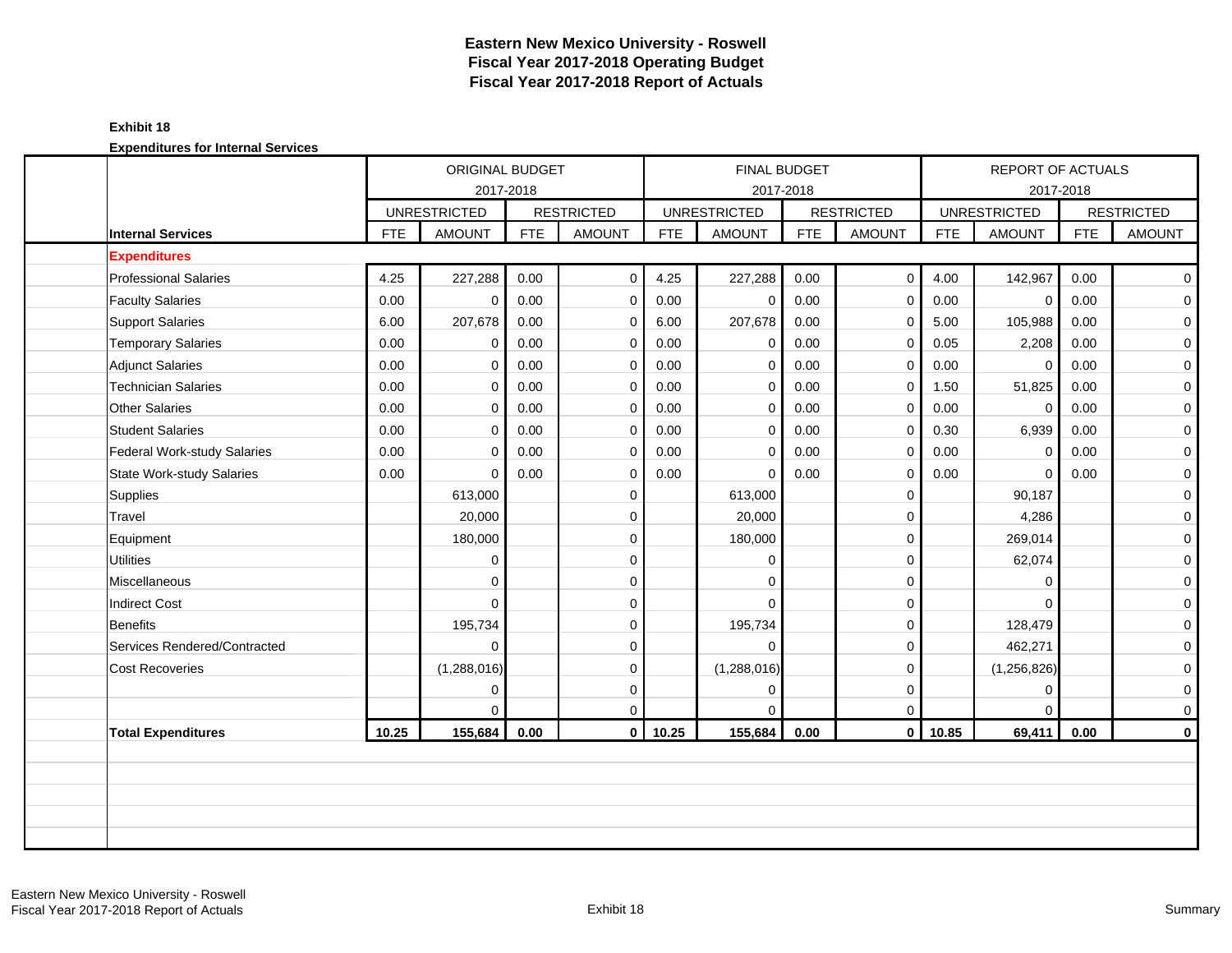#### **Exhibit 18**

|                                  |            | ORIGINAL BUDGET     |            |                     |                | FINAL BUDGET        |            |                     |            | REPORT OF ACTUALS   |            |                     |
|----------------------------------|------------|---------------------|------------|---------------------|----------------|---------------------|------------|---------------------|------------|---------------------|------------|---------------------|
|                                  |            |                     | 2017-2018  |                     |                |                     | 2017-2018  |                     |            |                     | 2017-2018  |                     |
|                                  |            | <b>UNRESTRICTED</b> |            | <b>RESTRICTED</b>   |                | <b>UNRESTRICTED</b> |            | <b>RESTRICTED</b>   |            | <b>UNRESTRICTED</b> |            | <b>RESTRICTED</b>   |
| <b>Internal Services</b>         | <b>FTE</b> | <b>AMOUNT</b>       | <b>FTE</b> | <b>AMOUNT</b>       | <b>FTE</b>     | <b>AMOUNT</b>       | <b>FTE</b> | <b>AMOUNT</b>       | <b>FTE</b> | AMOUNT              | <b>FTE</b> | <b>AMOUNT</b>       |
| <b>Internal Charges</b>          |            |                     |            |                     |                |                     |            |                     |            |                     |            |                     |
| Instruction                      |            | 386,672             |            | $\mathbf 0$         |                | 386,672             |            | $\mathbf 0$         |            | 386,672             |            | $\mathsf{O}\xspace$ |
| Academic Support                 |            | 89,997              |            | $\mathsf{O}\xspace$ |                | 89,997              |            | $\mathsf{O}\xspace$ |            | 89,997              |            | $\mathsf{O}\xspace$ |
| <b>Student Services</b>          |            | 162,185             |            | $\mathbf 0$         |                | 162,185             |            | $\mathbf 0$         |            | 162,185             |            | 0                   |
| <b>Institutional Support</b>     |            | 403,476             |            | 0                   |                | 403,476             |            | 0                   |            | 403,476             |            | 0                   |
| Operations and Plant Management  |            | 67,919              |            | $\mathbf 0$         |                | 67,919              |            | $\mathbf 0$         |            | 67,919              |            | $\boldsymbol{0}$    |
| Other Funds                      |            | $\Omega$            |            | 0                   |                | $\mathbf 0$         |            | $\mathbf 0$         |            | $\mathbf 0$         |            | $\mathsf 0$         |
| <b>Total of Internal Charges</b> |            | 1,110,249           |            | $\mathbf 0$         |                | 1,110,249           |            | $\pmb{0}$           |            | 1,110,249           |            | $\pmb{0}$           |
|                                  |            |                     |            |                     |                |                     |            |                     |            |                     |            |                     |
| <b>Expenses Net of Internal</b>  |            |                     |            |                     |                |                     |            |                     |            |                     |            |                     |
| <b>Departmental Charges</b>      |            | 155,684             |            | $\mathbf 0$         |                | 155,684             |            | $\mathbf 0$         |            | 67,977              |            | $\bf{0}$            |
|                                  |            |                     |            |                     |                |                     |            |                     |            |                     |            |                     |
| Transfers To or (From)           |            | $\Omega$            |            | $\Omega$            |                | $\Omega$            |            | $\mathbf{0}$        |            | $\Omega$            |            | 0                   |
|                                  |            |                     |            |                     |                |                     |            |                     |            |                     |            |                     |
| <b>Ending Balance</b>            | 10.25      | 984,368             | 0.00       |                     | $0 \mid 10.25$ | 985,582             | 0.00       | $\mathbf{0}$        | 10.85      | 1,073,288           | 0.00       | $\mathbf 0$         |
|                                  |            |                     |            |                     |                |                     |            |                     |            |                     |            |                     |
|                                  |            |                     |            |                     |                |                     |            |                     |            |                     |            |                     |
|                                  |            |                     |            |                     |                |                     |            |                     |            |                     |            |                     |
|                                  |            |                     |            |                     |                |                     |            |                     |            |                     |            |                     |
|                                  |            |                     |            |                     |                |                     |            |                     |            |                     |            |                     |
|                                  |            |                     |            |                     |                |                     |            |                     |            |                     |            |                     |
|                                  |            |                     |            |                     |                |                     |            |                     |            |                     |            |                     |
|                                  |            |                     |            |                     |                |                     |            |                     |            |                     |            |                     |
|                                  |            |                     |            |                     |                |                     |            |                     |            |                     |            |                     |
|                                  |            |                     |            |                     |                |                     |            |                     |            |                     |            |                     |
|                                  |            |                     |            |                     |                |                     |            |                     |            |                     |            |                     |
|                                  |            |                     |            |                     |                |                     |            |                     |            |                     |            |                     |
|                                  |            |                     |            |                     |                |                     |            |                     |            |                     |            |                     |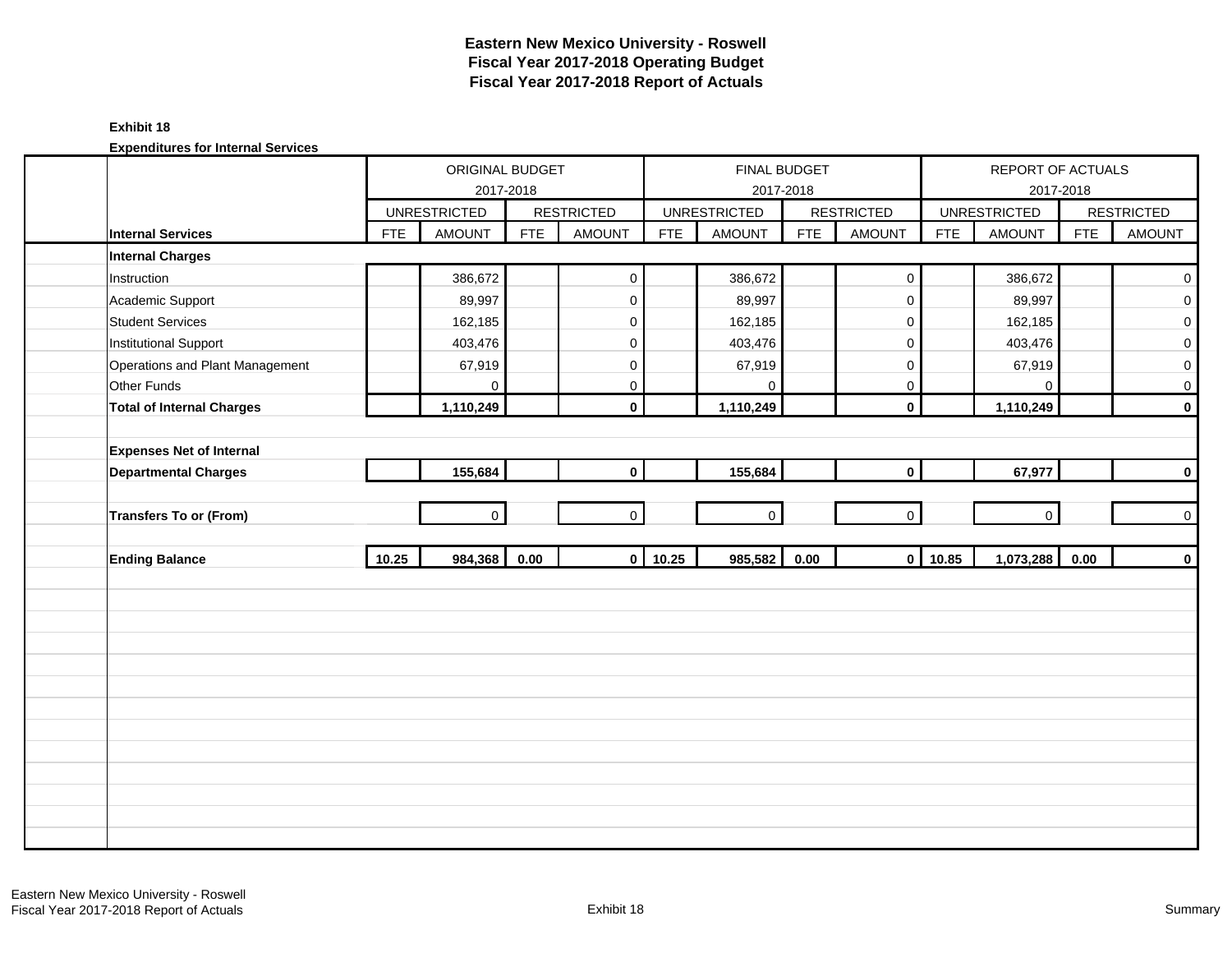### **Exhibit 18**

|        |                          |            | ORIGINAL BUDGET<br>2017-2018 |            |                   |            | FINAL BUDGET        | 2017-2018  |                     |            | REPORT OF ACTUALS<br>2017-2018 |            |                   |
|--------|--------------------------|------------|------------------------------|------------|-------------------|------------|---------------------|------------|---------------------|------------|--------------------------------|------------|-------------------|
|        | <b>Computer Services</b> |            | <b>UNRESTRICTED</b>          |            | <b>RESTRICTED</b> |            | <b>UNRESTRICTED</b> |            | <b>RESTRICTED</b>   |            | <b>UNRESTRICTED</b>            |            | <b>RESTRICTED</b> |
|        | <b>Internal Services</b> | <b>FTE</b> | <b>AMOUNT</b>                | <b>FTE</b> | <b>AMOUNT</b>     | <b>FTE</b> | <b>AMOUNT</b>       | <b>FTE</b> | <b>AMOUNT</b>       | <b>FTE</b> | AMOUNT                         | <b>FTE</b> | <b>AMOUNT</b>     |
| 3COMP  | <b>Revenues</b>          |            |                              |            |                   |            |                     |            |                     |            |                                |            |                   |
| 174002 | Sales and Services       |            | $\boldsymbol{0}$             |            | $\mathbf 0$       |            | $\mathbf 0$         |            | $\mathsf{O}\xspace$ |            | $\mathsf{O}\xspace$            |            | $\mathbf{0}$      |
| 750020 | <b>Cost Recoveries</b>   |            | $\mathbf 0$                  |            | $\mathbf 0$       |            | $\pmb{0}$           |            | $\mathbf 0$         |            | $\mathbf 0$                    |            | $\overline{0}$    |
|        | Internal Charges         |            | $\overline{0}$               |            | $\mathbf{0}$      |            | $\mathbf{0}$        |            | $\mathbf 0$         |            | $\mathbf{0}$                   |            | $\overline{0}$    |
|        | Fees                     |            | $\pmb{0}$                    |            | $\mathbf{0}$      |            | $\overline{0}$      |            | $\mathbf 0$         |            | $\mathbf{0}$                   |            | $\overline{0}$    |
|        | Other Revenue            |            | $\mathbf 0$                  |            | $\overline{0}$    |            | $\pmb{0}$           |            | $\mathbf 0$         |            | $\mathbf{0}$                   |            | $\overline{0}$    |
|        |                          |            | $\mathbf 0$                  |            | $\mathbf{0}$      |            | $\mathbf 0$         |            | $\mathbf 0$         |            | $\mathbf{0}$                   |            | $\boldsymbol{0}$  |
|        |                          |            | $\pmb{0}$                    |            | $\mathbf 0$       |            | $\mathbf 0$         |            | $\mathbf 0$         |            | $\mathbf 0$                    |            | $\mathbf 0$       |
|        |                          |            | $\boldsymbol{0}$             |            | $\mathbf{0}$      |            | $\pmb{0}$           |            | $\mathbf 0$         |            | $\mathbf{0}$                   |            | $\mathbf 0$       |
|        |                          |            | $\overline{0}$               |            | $\mathbf{0}$      |            | $\mathbf 0$         |            | $\mathbf 0$         |            | $\mathbf{0}$                   |            | $\boldsymbol{0}$  |
|        |                          |            | $\pmb{0}$                    |            | $\mathbf 0$       |            | $\mathbf 0$         |            | $\mathbf 0$         |            | $\mathbf 0$                    |            | $\mathbf 0$       |
|        |                          |            | $\overline{0}$               |            | $\mathbf 0$       |            | $\mathbf 0$         |            | $\mathbf 0$         |            | $\mathbf 0$                    |            | 0                 |
|        | <b>Total Revenues</b>    |            | $\mathbf 0$                  |            | $\mathbf{0}$      |            | $\mathbf{0}$        |            | $\mathbf 0$         |            | $\mathbf 0$                    |            | $\mathbf 0$       |
|        |                          |            |                              |            |                   |            |                     |            |                     |            |                                |            |                   |
|        | <b>Beginning Balance</b> |            | 509,999                      |            | $\overline{0}$    |            | 560,268             |            | $\mathsf{O}\xspace$ |            | 560,268                        |            | $\pmb{0}$         |
|        |                          |            |                              |            |                   |            |                     |            | $\mathbf 0$         |            |                                |            |                   |
|        | <b>Total Available</b>   |            | 509,999                      |            | $\mathbf{0}$      |            | 560,268             |            | $\mathbf 0$         |            | 560,268                        |            | $\mathbf 0$       |
|        |                          |            |                              |            |                   |            |                     |            |                     |            |                                |            |                   |
|        |                          |            |                              |            |                   |            |                     |            |                     |            |                                |            |                   |
|        |                          |            |                              |            |                   |            |                     |            |                     |            |                                |            |                   |
|        |                          |            |                              |            |                   |            |                     |            |                     |            |                                |            |                   |
|        |                          |            |                              |            |                   |            |                     |            |                     |            |                                |            |                   |
|        |                          |            |                              |            |                   |            |                     |            |                     |            |                                |            |                   |
|        |                          |            |                              |            |                   |            |                     |            |                     |            |                                |            |                   |
|        |                          |            |                              |            |                   |            |                     |            |                     |            |                                |            |                   |
|        |                          |            |                              |            |                   |            |                     |            |                     |            |                                |            |                   |
|        |                          |            |                              |            |                   |            |                     |            |                     |            |                                |            |                   |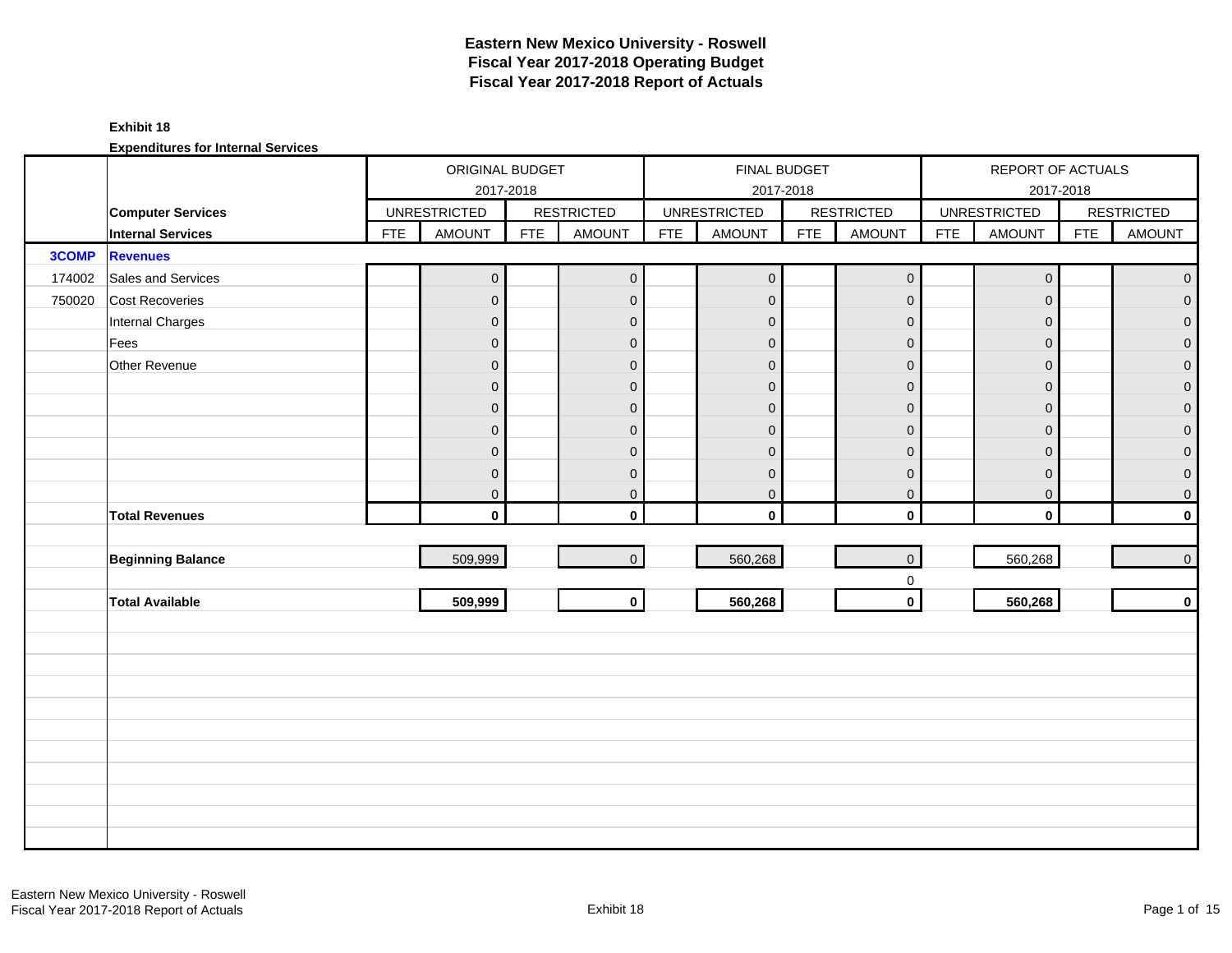|        |                                  |            | ORIGINAL BUDGET                  |            |                   |            | <b>FINAL BUDGET</b>              |      |                   |            | <b>REPORT OF ACTUALS</b> |            |                   |
|--------|----------------------------------|------------|----------------------------------|------------|-------------------|------------|----------------------------------|------|-------------------|------------|--------------------------|------------|-------------------|
|        | <b>Computer Services</b>         |            | 2017-2018<br><b>UNRESTRICTED</b> |            | <b>RESTRICTED</b> |            | 2017-2018<br><b>UNRESTRICTED</b> |      | <b>RESTRICTED</b> |            | <b>UNRESTRICTED</b>      | 2017-2018  | <b>RESTRICTED</b> |
|        | <b>Internal Services</b>         | <b>FTE</b> | <b>AMOUNT</b>                    | <b>FTE</b> | <b>AMOUNT</b>     | <b>FTE</b> | <b>AMOUNT</b>                    | FTE  | <b>AMOUNT</b>     | <b>FTE</b> | <b>AMOUNT</b>            | <b>FTE</b> | <b>AMOUNT</b>     |
| 3COMP  | <b>Expenditures</b>              |            |                                  |            |                   |            |                                  |      |                   |            |                          |            |                   |
| 174002 | <b>Professional Salaries</b>     | 4.25       | 227,288                          | 0.00       | $\mathbf{0}$      | 4.25       | 227,288                          | 0.00 | $\overline{0}$    | 4.00       | 142,967                  | 0.00       | $\overline{0}$    |
| 750020 | <b>Faculty Salaries</b>          | 0.00       | $\mathbf 0$                      | 0.00       | $\mathbf 0$       | 0.00       | $\mathbf{0}$                     | 0.00 | $\mathbf 0$       | 0.00       | $\overline{0}$           | 0.00       | $\overline{0}$    |
|        | <b>Support Salaries</b>          | 6.00       | 207,678                          | 0.00       | $\Omega$          | 6.00       | 207,678                          | 0.00 | $\mathbf{0}$      | 5.00       | 105,988                  | 0.00       | $\mathbf 0$       |
|        | <b>Temporary Salaries</b>        | 0.00       | 0                                | 0.00       | $\mathbf{0}$      | 0.00       | $\mathbf 0$                      | 0.00 | $\Omega$          | 0.05       | 2,208                    | 0.00       | $\overline{0}$    |
|        | <b>Adjunct Salaries</b>          | 0.00       | $\mathbf{0}$                     | 0.00       | $\mathbf 0$       | 0.00       | $\mathbf 0$                      | 0.00 | $\mathbf{0}$      | 0.00       | $\mathbf 0$              | 0.00       | $\mathbf 0$       |
|        | <b>Technician Salaries</b>       | 0.00       | 0                                | 0.00       | $\Omega$          | 0.00       | $\mathbf{0}$                     | 0.00 | $\mathbf{0}$      | 1.50       | 51,825                   | 0.00       | 0                 |
|        | <b>Other Salaries</b>            | 0.00       | $\Omega$                         | 0.00       | $\mathbf{0}$      | 0.00       | $\Omega$                         | 0.00 | $\Omega$          | 0.00       | $\overline{0}$           | 0.00       | $\overline{0}$    |
|        | <b>Student Salaries</b>          | 0.00       | $\overline{0}$                   | 0.00       | $\mathbf 0$       | 0.00       | $\mathbf{0}$                     | 0.00 | $\mathbf{0}$      | 0.30       | 6,939                    | 0.00       | $\overline{0}$    |
|        | Federal Work-study Salaries      | 0.00       | 0                                | 0.00       | $\mathbf{0}$      | 0.00       | $\mathbf{0}$                     | 0.00 | $\mathbf 0$       | 0.00       | $\mathbf 0$              | 0.00       | 0                 |
|        | <b>State Work-study Salaries</b> | 0.00       | $\Omega$                         | 0.00       | $\Omega$          | 0.00       | $\Omega$                         | 0.00 | $\mathbf{0}$      | 0.00       | $\Omega$                 | 0.00       | $\overline{0}$    |
|        | Supplies                         |            | 381,000                          |            | $\mathbf{0}$      |            | 381,000                          |      | $\mathbf{0}$      |            | 47,359                   |            | $\mathbf 0$       |
|        | Travel                           |            | 20,000                           |            | $\Omega$          |            | 20,000                           |      | $\mathbf{0}$      |            | 773                      |            | $\mathbf 0$       |
|        | Equipment                        |            | 180,000                          |            | $\Omega$          |            | 180,000                          |      | $\mathbf{0}$      |            | 104,826                  |            | $\overline{0}$    |
|        | <b>Utilities</b>                 |            | $\Omega$                         |            | $\overline{0}$    |            | $\Omega$                         |      | $\mathbf{0}$      |            | 2,982                    |            | $\overline{0}$    |
|        | Miscellaneous                    |            | 0                                |            | $\Omega$          |            | $\Omega$                         |      | $\mathbf{0}$      |            | $\overline{0}$           |            | $\mathbf 0$       |
|        | <b>Indirect Cost</b>             |            | $\Omega$                         |            | $\Omega$          |            | $\Omega$                         |      | $\mathbf{0}$      |            | $\Omega$                 |            | $\mathbf 0$       |
|        | <b>Benefits</b>                  |            | 195,734                          |            | $\Omega$          |            | 195,734                          |      | $\mathbf{0}$      |            | 128,479                  |            | 0                 |
|        | Services Rendered/Contracted     |            | $\Omega$                         |            | $\Omega$          |            | $\Omega$                         |      | $\mathbf{0}$      |            | 327,924                  |            | $\mathbf{0}$      |
|        | <b>Cost Recoveries</b>           |            | (1,019,516)                      |            | $\Omega$          |            | (1,019,516)                      |      | $\mathbf{0}$      |            | (1,019,516)              |            | $\mathbf{0}$      |
|        |                                  |            | 0                                |            | $\Omega$          |            | $\mathbf{0}$                     |      | $\mathbf{0}$      |            | $\mathbf{0}$             |            | $\mathbf{0}$      |
|        |                                  |            |                                  |            | $\Omega$          |            | $\Omega$                         |      | $\mathbf{0}$      |            | $\Omega$                 |            | $\mathbf{0}$      |
|        | <b>Total Expenditures</b>        | 10.25      | 192,184                          | 0.00       | $\mathbf{0}$      | 10.25      | 192,184                          | 0.00 | $\mathbf 0$       | 10.85      | (97, 247)                | 0.00       | 0                 |
|        |                                  |            |                                  |            |                   |            |                                  |      |                   |            |                          |            |                   |
|        |                                  |            |                                  |            |                   |            |                                  |      |                   |            |                          |            |                   |
|        |                                  |            |                                  |            |                   |            |                                  |      |                   |            |                          |            |                   |
|        |                                  |            |                                  |            |                   |            |                                  |      |                   |            |                          |            |                   |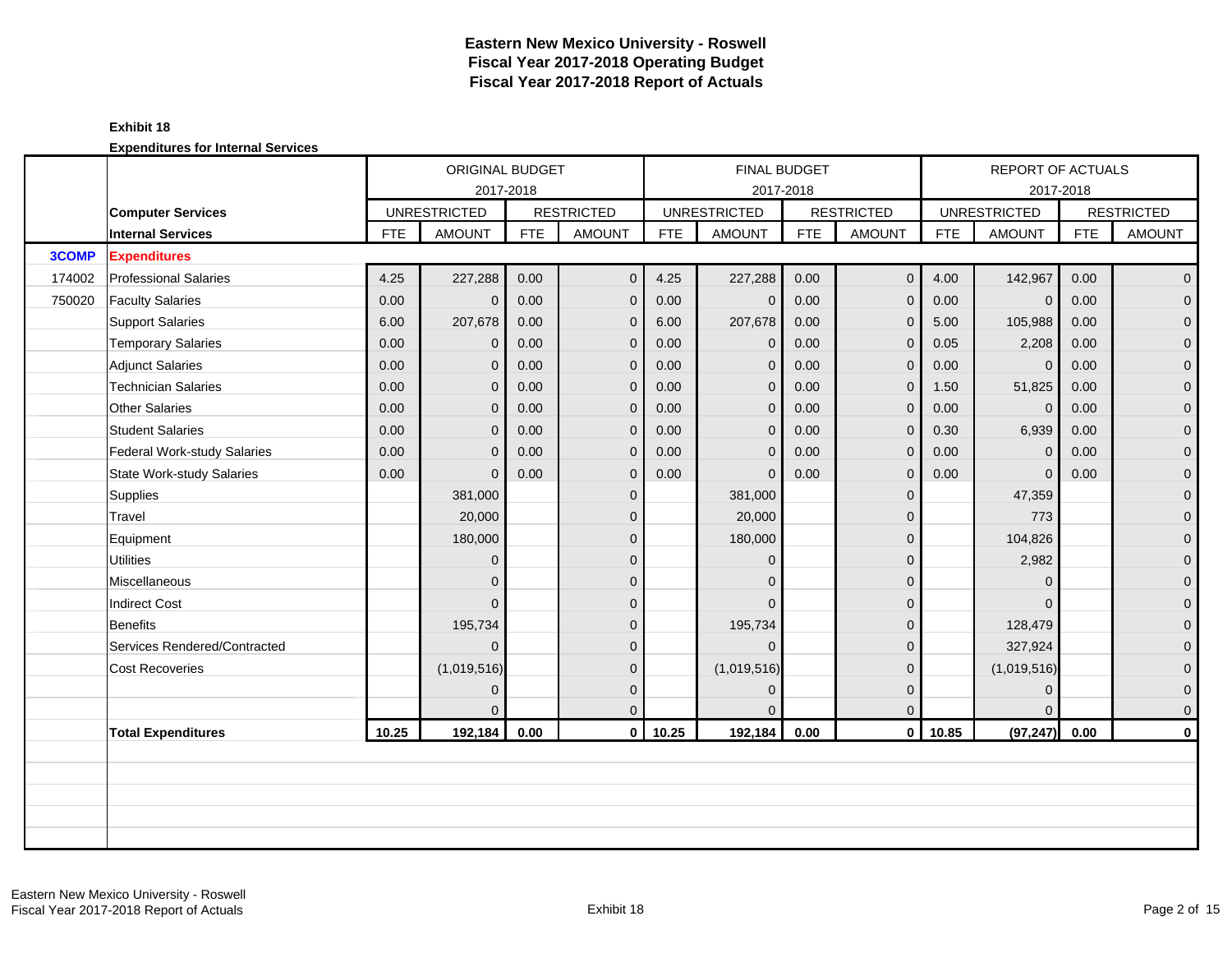#### **Exhibit 18**

|        |                                  |            | ORIGINAL BUDGET     | 2017-2018  |                   |            | FINAL BUDGET<br>2017-2018 |            |                     |            | REPORT OF ACTUALS   | 2017-2018  |                     |
|--------|----------------------------------|------------|---------------------|------------|-------------------|------------|---------------------------|------------|---------------------|------------|---------------------|------------|---------------------|
|        | <b>Computer Services</b>         |            | <b>UNRESTRICTED</b> |            | <b>RESTRICTED</b> |            | <b>UNRESTRICTED</b>       |            | <b>RESTRICTED</b>   |            | <b>UNRESTRICTED</b> |            | <b>RESTRICTED</b>   |
|        | <b>Internal Services</b>         | <b>FTE</b> | <b>AMOUNT</b>       | <b>FTE</b> | <b>AMOUNT</b>     | <b>FTE</b> | <b>AMOUNT</b>             | <b>FTE</b> | <b>AMOUNT</b>       | <b>FTE</b> | <b>AMOUNT</b>       | <b>FTE</b> | <b>AMOUNT</b>       |
| 3COMP  | <b>Internal Charges</b>          |            |                     |            |                   |            |                           |            |                     |            |                     |            |                     |
| 174002 | Instruction                      |            | 346,154             |            | $\mathbf 0$       |            | 346,154                   |            | $\mathsf{O}\xspace$ |            | 346,154             |            | $\mathbf{O}$        |
| 750020 | Academic Support                 |            | 84,946              |            | $\mathbf 0$       |            | 84,946                    |            | $\mathbf 0$         |            | 84,946              |            | $\overline{0}$      |
|        | <b>Student Services</b>          |            | 153,251             |            | $\mathbf 0$       |            | 153,251                   |            | $\mathbf 0$         |            | 153,251             |            | $\mathbf 0$         |
|        | <b>Institutional Support</b>     |            | 385,714             |            | $\mathbf 0$       |            | 385,714                   |            | $\mathbf 0$         |            | 385,714             |            | $\overline{0}$      |
|        | Operations and Plant Management  |            | 49,451              |            | $\mathbf 0$       |            | 49,451                    |            | $\mathbf 0$         |            | 49,451              |            | $\pmb{0}$           |
|        | Other Funds                      |            | 0                   |            | $\mathbf{0}$      |            | $\mathbf{0}$              |            | $\mathbf 0$         |            | $\mathbf{0}$        |            | $\mathbf 0$         |
|        | <b>Total of Internal Charges</b> |            | 1,019,516           |            | $\mathbf 0$       |            | 1,019,516                 |            | $\mathbf 0$         |            | 1,019,516           |            | $\pmb{0}$           |
|        |                                  |            |                     |            |                   |            |                           |            |                     |            |                     |            |                     |
|        | <b>Expenses Net of Internal</b>  |            |                     |            |                   |            |                           |            |                     |            |                     |            |                     |
|        | <b>Departmental Charges</b>      |            | 192,184             |            | $\mathbf 0$       |            | 192,184                   |            | $\mathbf 0$         |            | (97, 247)           |            | $\bf{0}$            |
|        |                                  |            |                     |            |                   |            |                           |            |                     |            |                     |            |                     |
|        | <b>Transfers To or (From)</b>    |            | $\overline{0}$      |            | $\Omega$          |            | $\overline{0}$            |            | $\overline{0}$      |            | $\overline{0}$      |            | $\mathsf{O}\xspace$ |
|        |                                  |            |                     |            |                   |            |                           |            |                     |            |                     |            |                     |
|        | <b>Ending Balance</b>            | 10.25      | $317,815$ 0.00      |            |                   | $0$ 10.25  | 368,084                   | 0.00       | $\mathbf{0}$        | 10.85      | 657,515             | 0.00       | $\pmb{0}$           |
|        |                                  |            |                     |            |                   |            |                           |            |                     |            |                     |            |                     |
|        |                                  |            |                     |            |                   |            |                           |            |                     |            |                     |            |                     |
|        |                                  |            |                     |            |                   |            |                           |            |                     |            |                     |            |                     |
|        |                                  |            |                     |            |                   |            |                           |            |                     |            |                     |            |                     |
|        |                                  |            |                     |            |                   |            |                           |            |                     |            |                     |            |                     |
|        |                                  |            |                     |            |                   |            |                           |            |                     |            |                     |            |                     |
|        |                                  |            |                     |            |                   |            |                           |            |                     |            |                     |            |                     |
|        |                                  |            |                     |            |                   |            |                           |            |                     |            |                     |            |                     |
|        |                                  |            |                     |            |                   |            |                           |            |                     |            |                     |            |                     |
|        |                                  |            |                     |            |                   |            |                           |            |                     |            |                     |            |                     |
|        |                                  |            |                     |            |                   |            |                           |            |                     |            |                     |            |                     |
|        |                                  |            |                     |            |                   |            |                           |            |                     |            |                     |            |                     |
|        |                                  |            |                     |            |                   |            |                           |            |                     |            |                     |            |                     |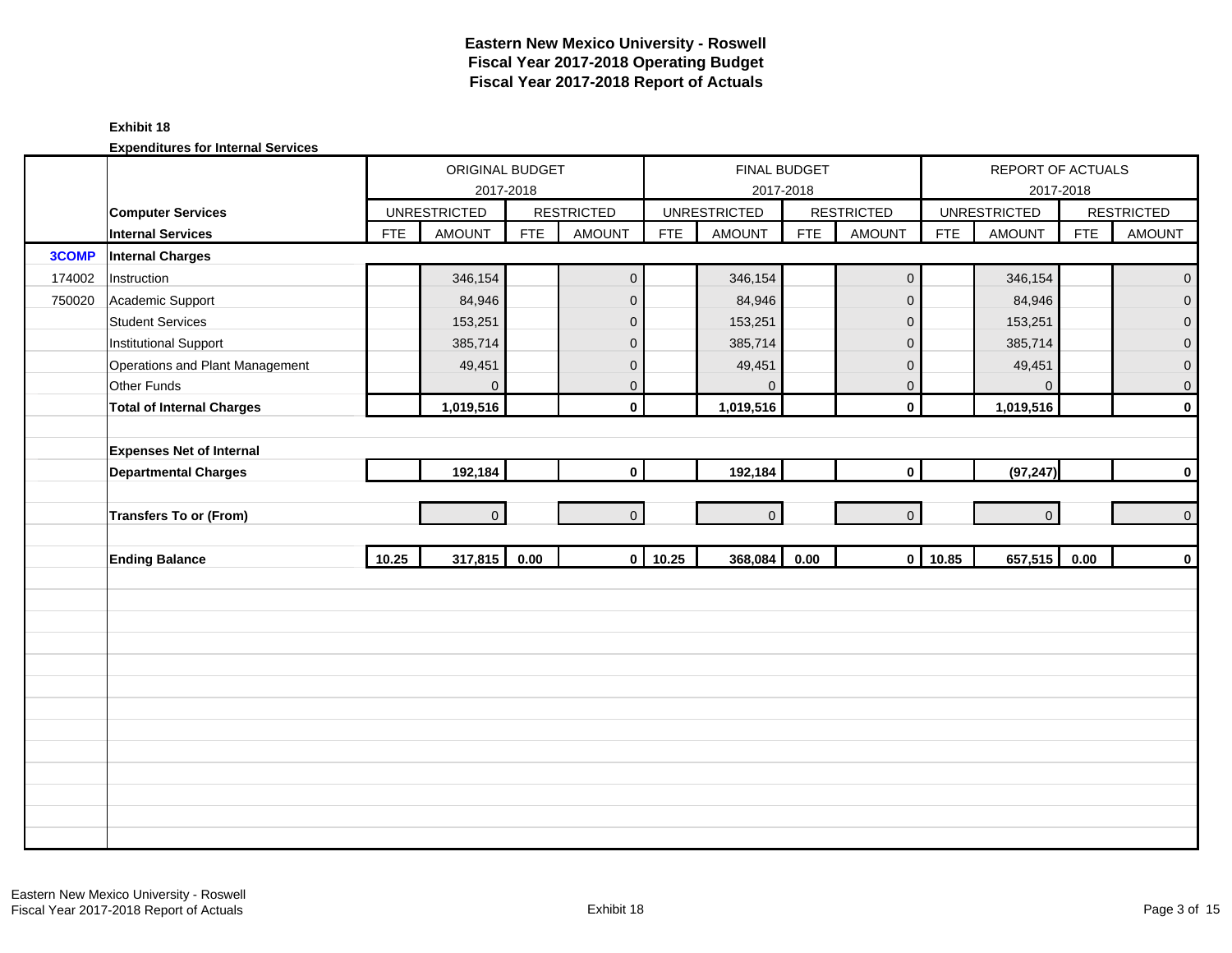### **Exhibit 18**

|        |                            |            | ORIGINAL BUDGET     | 2017-2018  |                   |            | FINAL BUDGET        | 2017-2018  |                             |            | REPORT OF ACTUALS   | 2017-2018  |                                   |
|--------|----------------------------|------------|---------------------|------------|-------------------|------------|---------------------|------------|-----------------------------|------------|---------------------|------------|-----------------------------------|
|        | <b>Central Copy Center</b> |            | <b>UNRESTRICTED</b> |            | <b>RESTRICTED</b> |            | <b>UNRESTRICTED</b> |            | <b>RESTRICTED</b>           |            | <b>UNRESTRICTED</b> |            | <b>RESTRICTED</b>                 |
|        | <b>Internal Services</b>   | <b>FTE</b> | <b>AMOUNT</b>       | <b>FTE</b> | <b>AMOUNT</b>     | <b>FTE</b> | <b>AMOUNT</b>       | <b>FTE</b> | <b>AMOUNT</b>               | <b>FTE</b> | AMOUNT              | <b>FTE</b> | <b>AMOUNT</b>                     |
| 3COPY1 | <b>Revenues</b>            |            |                     |            |                   |            |                     |            |                             |            |                     |            |                                   |
| 174007 | Sales and Services         |            | $\pmb{0}$           |            | $\mathbf{O}$      |            | $\boldsymbol{0}$    |            | $\mathsf{O}\xspace$         |            | $\overline{0}$      |            | $\overline{0}$                    |
| 740081 | <b>Cost Recoveries</b>     |            | $\mathbf{0}$        |            | $\mathbf{0}$      |            | $\mathbf 0$         |            | $\mathbf{0}$                |            | $\mathbf 0$         |            | $\begin{bmatrix} 0 \end{bmatrix}$ |
|        | Internal Charges           |            | $\overline{0}$      |            | $\mathbf{0}$      |            | $\mathbf{0}$        |            | $\mathbf 0$                 |            | $\overline{0}$      |            | $\overline{0}$                    |
|        | Fees                       |            | $\mathbf 0$         |            | $\mathbf{0}$      |            | $\overline{0}$      |            | $\mathbf 0$                 |            | $\overline{0}$      |            | $\overline{0}$                    |
|        | Other Revenue              |            | $\mathbf 0$         |            | $\mathbf{0}$      |            | $\mathbf{0}$        |            | $\mathbf 0$                 |            | 358                 |            | $\overline{0}$                    |
|        |                            |            | $\mathbf 0$         |            | $\mathbf{0}$      |            | $\mathbf 0$         |            | $\mathbf 0$                 |            | $\mathbf{0}$        |            | $\mathbf 0$                       |
|        |                            |            | $\mathbf 0$         |            | $\mathbf 0$       |            | $\mathbf{0}$        |            | $\pmb{0}$                   |            | $\mathbf{0}$        |            | $\overline{0}$                    |
|        |                            |            | $\boldsymbol{0}$    |            | $\mathbf{0}$      |            | $\mathbf{0}$        |            | $\pmb{0}$                   |            | $\mathbf{0}$        |            | $\overline{0}$                    |
|        |                            |            | $\mathbf 0$         |            | $\mathbf{0}$      |            | $\mathbf 0$         |            | $\pmb{0}$                   |            | $\mathbf{0}$        |            | $\overline{0}$                    |
|        |                            |            | $\boldsymbol{0}$    |            | $\mathbf 0$       |            | $\mathbf 0$         |            | $\mathbf 0$                 |            | $\mathbf 0$         |            | $\overline{0}$                    |
|        |                            |            | $\overline{0}$      |            | $\mathbf{0}$      |            | $\pmb{0}$           |            | $\mathbf 0$                 |            | $\mathbf 0$         |            | $\overline{0}$                    |
|        | <b>Total Revenues</b>      |            | $\mathbf{0}$        |            | $\mathbf{0}$      |            | $\mathbf 0$         |            | $\mathbf 0$                 |            | 358                 |            | $\mathbf 0$                       |
|        |                            |            |                     |            |                   |            |                     |            |                             |            |                     |            |                                   |
|        | <b>Beginning Balance</b>   |            | 35,516              |            | $\overline{0}$    |            | 12,000              |            | $\mathbf{0}$                |            | 12,000              |            | $\overline{0}$                    |
|        |                            |            |                     |            |                   |            |                     |            | $\mathbf 0$<br>$\mathbf{0}$ |            |                     |            |                                   |
|        | <b>Total Available</b>     |            | 35,516              |            | $\circ$           |            | 12,000              |            |                             |            | 12,358              |            | $\mathbf 0$                       |
|        |                            |            |                     |            |                   |            |                     |            |                             |            |                     |            |                                   |
|        |                            |            |                     |            |                   |            |                     |            |                             |            |                     |            |                                   |
|        |                            |            |                     |            |                   |            |                     |            |                             |            |                     |            |                                   |
|        |                            |            |                     |            |                   |            |                     |            |                             |            |                     |            |                                   |
|        |                            |            |                     |            |                   |            |                     |            |                             |            |                     |            |                                   |
|        |                            |            |                     |            |                   |            |                     |            |                             |            |                     |            |                                   |
|        |                            |            |                     |            |                   |            |                     |            |                             |            |                     |            |                                   |
|        |                            |            |                     |            |                   |            |                     |            |                             |            |                     |            |                                   |
|        |                            |            |                     |            |                   |            |                     |            |                             |            |                     |            |                                   |
|        |                            |            |                     |            |                   |            |                     |            |                             |            |                     |            |                                   |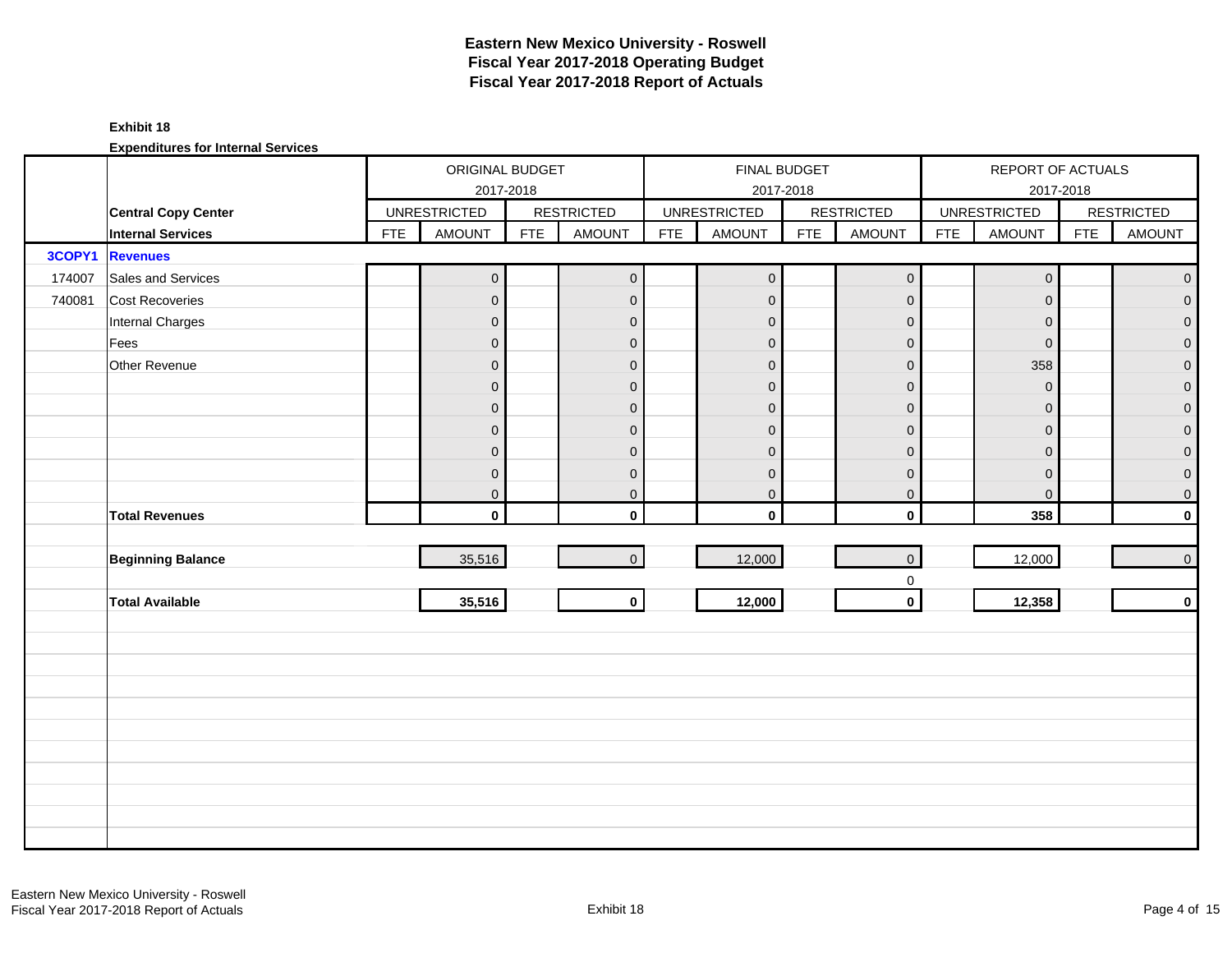|        |                              |            | ORIGINAL BUDGET     |            |                   |            | <b>FINAL BUDGET</b> |            |                   |            | <b>REPORT OF ACTUALS</b> |            |                   |
|--------|------------------------------|------------|---------------------|------------|-------------------|------------|---------------------|------------|-------------------|------------|--------------------------|------------|-------------------|
|        |                              |            | 2017-2018           |            |                   |            | 2017-2018           |            |                   |            | 2017-2018                |            |                   |
|        | <b>Central Copy Center</b>   |            | <b>UNRESTRICTED</b> |            | <b>RESTRICTED</b> |            | <b>UNRESTRICTED</b> |            | <b>RESTRICTED</b> |            | <b>UNRESTRICTED</b>      |            | <b>RESTRICTED</b> |
|        | <b>Internal Services</b>     | <b>FTE</b> | <b>AMOUNT</b>       | <b>FTE</b> | <b>AMOUNT</b>     | <b>FTE</b> | <b>AMOUNT</b>       | <b>FTE</b> | <b>AMOUNT</b>     | <b>FTE</b> | <b>AMOUNT</b>            | <b>FTE</b> | <b>AMOUNT</b>     |
| 3COPY1 | <b>Expenditures</b>          |            |                     |            |                   |            |                     |            |                   |            |                          |            |                   |
| 174007 | <b>Professional Salaries</b> | 0.00       | $\overline{O}$      | 0.00       | $\mathbf 0$       | 0.00       | $\pmb{0}$           | 0.00       | $\mathbf{O}$      | 0.00       | 0 <sup>1</sup>           | 0.00       | $\overline{0}$    |
| 740081 | <b>Faculty Salaries</b>      | 0.00       | $\overline{0}$      | 0.00       | $\mathbf 0$       | 0.00       | $\mathbf 0$         | 0.00       | $\mathbf{0}$      | 0.00       | $\mathbf{0}$             | 0.00       | $\mathbf{0}$      |
|        | <b>Support Salaries</b>      | 0.00       | $\overline{0}$      | 0.00       | $\overline{0}$    | 0.00       | $\mathbf{0}$        | 0.00       | $\mathbf{0}$      | 0.00       | $\mathbf{0}$             | 0.00       | $\overline{0}$    |
|        | <b>Temporary Salaries</b>    | 0.00       | $\overline{0}$      | 0.00       | $\overline{0}$    | 0.00       | $\mathbf{0}$        | 0.00       | $\mathbf{0}$      | 0.00       | $\overline{0}$           | 0.00       | $\mathbf 0$       |
|        | <b>Adjunct Salaries</b>      | 0.00       | $\overline{0}$      | 0.00       | $\mathbf 0$       | 0.00       | $\mathbf{0}$        | 0.00       | $\mathbf 0$       | 0.00       | $\mathbf{0}$             | 0.00       | $\mathbf 0$       |
|        | <b>Technician Salaries</b>   | 0.00       | $\Omega$            | 0.00       | $\mathbf{0}$      | 0.00       | $\mathbf{0}$        | 0.00       | $\mathbf{0}$      | 0.00       | $\overline{0}$           | 0.00       | $\mathbf{0}$      |
|        | Other Salaries               | 0.00       | $\Omega$            | 0.00       | $\overline{0}$    | 0.00       | $\mathbf{0}$        | 0.00       | $\mathbf{0}$      | 0.00       | $\mathbf{0}$             | 0.00       | 0                 |
|        | <b>Student Salaries</b>      | 0.00       | $\overline{0}$      | 0.00       | $\mathbf 0$       | 0.00       | $\mathbf{0}$        | 0.00       | $\mathbf{0}$      | 0.00       | $\overline{0}$           | 0.00       | $\overline{0}$    |
|        | Federal Work-study Salaries  | 0.00       | $\overline{0}$      | 0.00       | $\mathbf 0$       | 0.00       | $\mathbf 0$         | 0.00       | $\mathbf 0$       | 0.00       | $\mathbf 0$              | 0.00       | $\mathbf 0$       |
|        | State Work-study Salaries    | 0.00       | $\Omega$            | 0.00       | $\mathbf{0}$      | 0.00       | $\Omega$            | 0.00       | $\mathbf{0}$      | 0.00       | $\overline{0}$           | 0.00       | $\mathbf 0$       |
|        | Supplies                     |            | 80,000              |            | $\mathbf{0}$      |            | 80,000              |            | $\mathbf{0}$      |            | 9,360                    |            | $\mathbf 0$       |
|        | Travel                       |            | $\overline{0}$      |            | $\mathbf{0}$      |            | $\mathbf{0}$        |            | $\mathbf 0$       |            | $\mathbf{0}$             |            | $\mathbf 0$       |
|        | Equipment                    |            | $\overline{0}$      |            | $\Omega$          |            | $\Omega$            |            | $\mathbf{0}$      |            | $\Omega$                 |            | $\mathbf 0$       |
|        | <b>Utilities</b>             |            | $\overline{0}$      |            | $\mathbf{0}$      |            | $\Omega$            |            | $\mathbf{0}$      |            | $\Omega$                 |            | $\overline{0}$    |
|        | Miscellaneous                |            | $\overline{0}$      |            | $\mathbf{0}$      |            | $\Omega$            |            | $\mathbf{0}$      |            | $\Omega$                 |            | $\mathbf 0$       |
|        | <b>Indirect Cost</b>         |            | $\overline{0}$      |            | $\mathbf 0$       |            | $\Omega$            |            | $\mathbf{0}$      |            | $\Omega$                 |            | $\mathbf 0$       |
|        | Benefits                     |            | $\overline{0}$      |            | $\Omega$          |            | $\Omega$            |            | $\Omega$          |            | $\Omega$                 |            | $\overline{0}$    |
|        | Services Rendered/Contracted |            | $\overline{0}$      |            | $\Omega$          |            | $\Omega$            |            | $\mathbf{0}$      |            | 65,434                   |            | 0                 |
|        | <b>Cost Recoveries</b>       |            | (85,000)            |            | $\mathbf{0}$      |            | (85,000)            |            | $\mathbf{0}$      |            | (45, 852)                |            | 0                 |
|        |                              |            | $\overline{0}$      |            | $\mathbf{0}$      |            | $\mathbf{0}$        |            | $\mathbf{0}$      |            | $\mathbf{0}$             |            | $\mathbf 0$       |
|        |                              |            | 0                   |            | $\mathbf{0}$      |            | $\Omega$            |            | $\mathbf{0}$      |            | $\Omega$                 |            | $\mathbf 0$       |
|        | <b>Total Expenditures</b>    | 0.00       | (5,000)             | 0.00       | $\mathbf{0}$      | 0.00       | (5,000)             | 0.00       | $\mathbf 0$       | 0.00       | 28,943                   | 0.00       | $\mathbf 0$       |
|        |                              |            |                     |            |                   |            |                     |            |                   |            |                          |            |                   |
|        |                              |            |                     |            |                   |            |                     |            |                   |            |                          |            |                   |
|        |                              |            |                     |            |                   |            |                     |            |                   |            |                          |            |                   |
|        |                              |            |                     |            |                   |            |                     |            |                   |            |                          |            |                   |
|        |                              |            |                     |            |                   |            |                     |            |                   |            |                          |            |                   |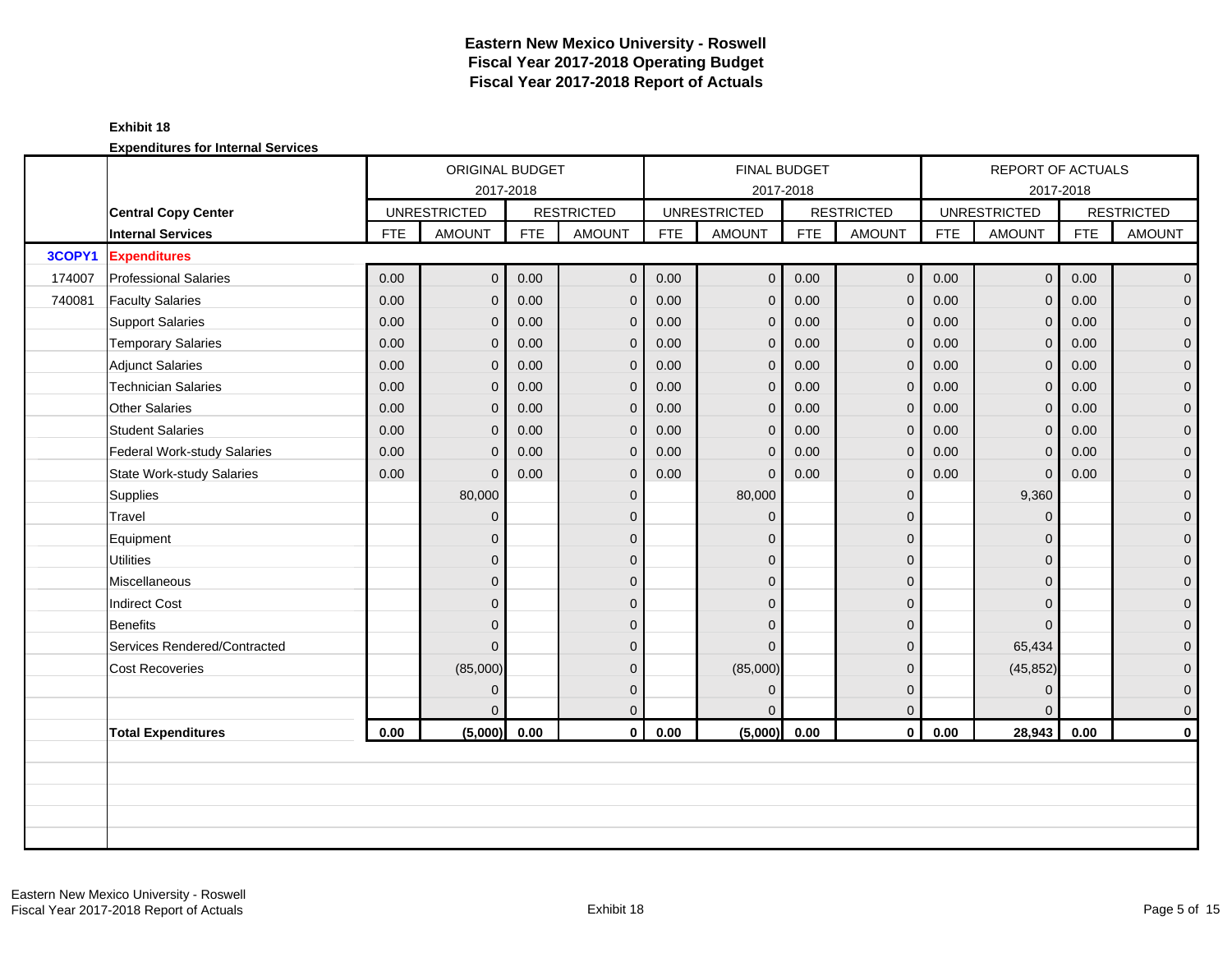### **Exhibit 18**

|        |                                  |            | ORIGINAL BUDGET                  |            |                   |            | <b>FINAL BUDGET</b>              |            |                   |            | REPORT OF ACTUALS                |            |                   |
|--------|----------------------------------|------------|----------------------------------|------------|-------------------|------------|----------------------------------|------------|-------------------|------------|----------------------------------|------------|-------------------|
|        | <b>Central Copy Center</b>       |            | 2017-2018<br><b>UNRESTRICTED</b> |            | <b>RESTRICTED</b> |            | 2017-2018<br><b>UNRESTRICTED</b> |            | <b>RESTRICTED</b> |            | 2017-2018<br><b>UNRESTRICTED</b> |            | <b>RESTRICTED</b> |
|        | <b>Internal Services</b>         | <b>FTE</b> | <b>AMOUNT</b>                    | <b>FTE</b> | <b>AMOUNT</b>     | <b>FTE</b> | <b>AMOUNT</b>                    | <b>FTE</b> | <b>AMOUNT</b>     | <b>FTE</b> | <b>AMOUNT</b>                    | <b>FTE</b> | <b>AMOUNT</b>     |
| 3COPY1 | <b>Internal Charges</b>          |            |                                  |            |                   |            |                                  |            |                   |            |                                  |            |                   |
| 174007 | Instruction                      |            | $\mathsf{O}\xspace$              |            | $\mathbf 0$       |            | $\pmb{0}$                        |            | $\mathbf 0$       |            | $\pmb{0}$                        |            | $\pmb{0}$         |
| 740081 | Academic Support                 |            | $\mathsf{O}\xspace$              |            | $\mathbf{0}$      |            | $\mathbf 0$                      |            | $\mathbf{0}$      |            | $\mathbf 0$                      |            | $\overline{0}$    |
|        | <b>Student Services</b>          |            | $\overline{0}$                   |            | $\mathbf 0$       |            | $\mathbf 0$                      |            | $\mathbf 0$       |            | $\mathbf{0}$                     |            | $\overline{0}$    |
|        | <b>Institutional Support</b>     |            | $\mathbf 0$                      |            | $\mathbf 0$       |            | $\mathbf 0$                      |            | $\mathbf 0$       |            | $\mathbf 0$                      |            | 0                 |
|        | Operations and Plant Management  |            | $\mathsf{O}\xspace$              |            | $\mathbf 0$       |            | $\pmb{0}$                        |            | $\pmb{0}$         |            | $\mathbf 0$                      |            | $\pmb{0}$         |
|        | Other Funds                      |            | $\overline{0}$                   |            | $\mathbf{0}$      |            | $\mathbf{0}$                     |            | $\mathbf{0}$      |            | $\mathbf{0}$                     |            | $\mathbf 0$       |
|        | <b>Total of Internal Charges</b> |            | $\mathbf 0$                      |            | $\mathbf{0}$      |            | $\mathbf 0$                      |            | $\mathbf 0$       |            | $\mathbf 0$                      |            | $\mathbf 0$       |
|        |                                  |            |                                  |            |                   |            |                                  |            |                   |            |                                  |            |                   |
|        | <b>Expenses Net of Internal</b>  |            |                                  |            |                   |            |                                  |            |                   |            |                                  |            |                   |
|        | <b>Departmental Charges</b>      |            | (5,000)                          |            | $\mathbf 0$       |            | (5,000)                          |            | $\mathbf 0$       |            | 28,584                           |            | $\mathbf 0$       |
|        |                                  |            |                                  |            |                   |            |                                  |            |                   |            |                                  |            |                   |
|        | Transfers To or (From)           |            | $\overline{0}$                   |            | $\overline{0}$    |            | $\Omega$                         |            | $\overline{0}$    |            | $\Omega$                         |            | $\mathbf 0$       |
|        |                                  |            |                                  |            |                   |            |                                  |            |                   |            |                                  |            |                   |
|        | <b>Ending Balance</b>            | 0.00       | 40,516                           | 0.00       | $\mathbf{0}$      | 0.00       | 17,000                           | 0.00       | $\mathbf 0$       | 0.00       | (16, 584)                        | 0.00       | $\pmb{0}$         |
|        |                                  |            |                                  |            |                   |            |                                  |            |                   |            |                                  |            |                   |
|        |                                  |            |                                  |            |                   |            |                                  |            |                   |            |                                  |            |                   |
|        |                                  |            |                                  |            |                   |            |                                  |            |                   |            |                                  |            |                   |
|        |                                  |            |                                  |            |                   |            |                                  |            |                   |            |                                  |            |                   |
|        |                                  |            |                                  |            |                   |            |                                  |            |                   |            |                                  |            |                   |
|        |                                  |            |                                  |            |                   |            |                                  |            |                   |            |                                  |            |                   |
|        |                                  |            |                                  |            |                   |            |                                  |            |                   |            |                                  |            |                   |
|        |                                  |            |                                  |            |                   |            |                                  |            |                   |            |                                  |            |                   |
|        |                                  |            |                                  |            |                   |            |                                  |            |                   |            |                                  |            |                   |
|        |                                  |            |                                  |            |                   |            |                                  |            |                   |            |                                  |            |                   |
|        |                                  |            |                                  |            |                   |            |                                  |            |                   |            |                                  |            |                   |
|        |                                  |            |                                  |            |                   |            |                                  |            |                   |            |                                  |            |                   |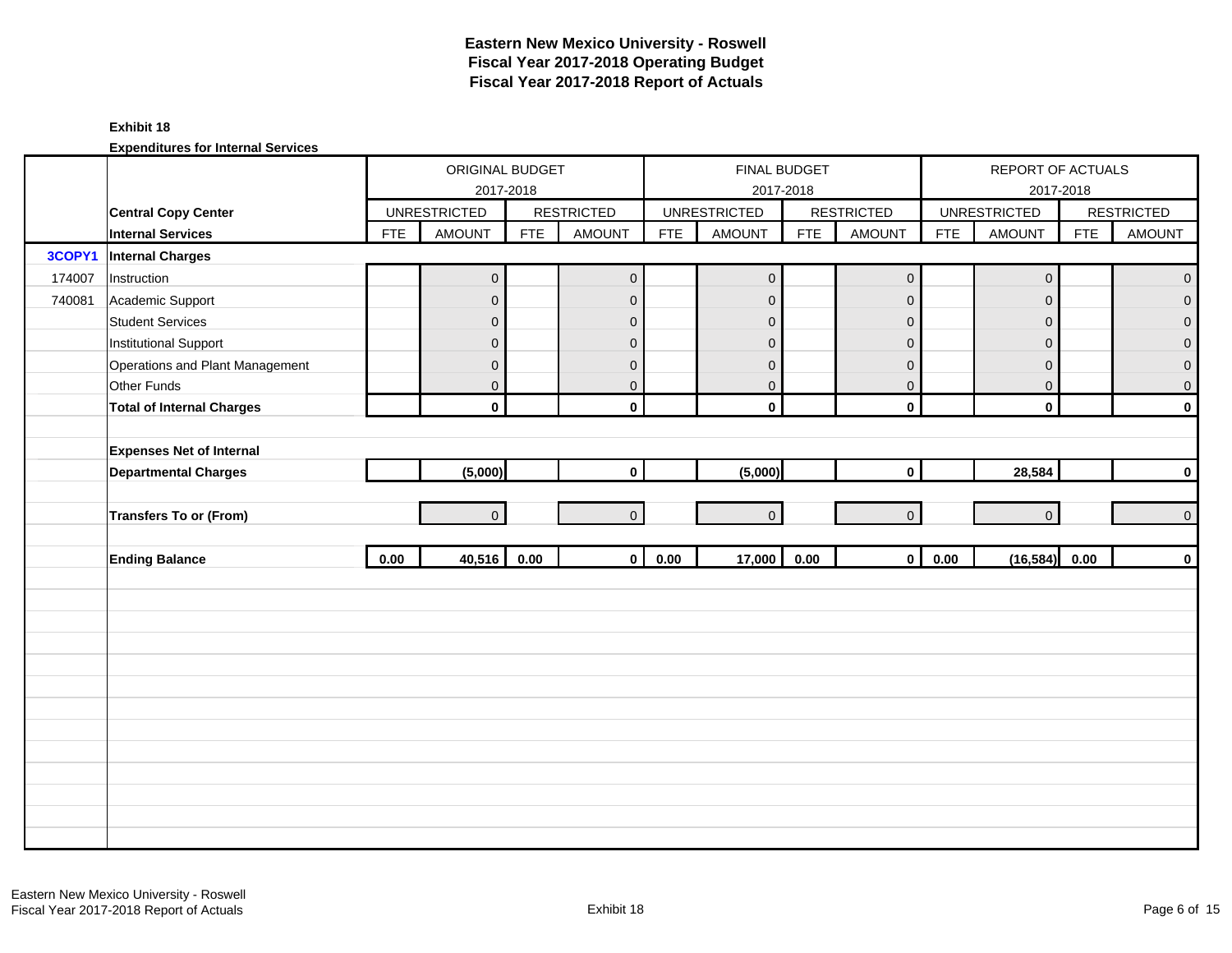### **Exhibit 18**

|               |                          |            | ORIGINAL BUDGET     |            |                   |            | FINAL BUDGET        |            |                            |            | REPORT OF ACTUALS                |            |                   |
|---------------|--------------------------|------------|---------------------|------------|-------------------|------------|---------------------|------------|----------------------------|------------|----------------------------------|------------|-------------------|
|               | <b>Mailroom Services</b> |            | <b>UNRESTRICTED</b> | 2017-2018  | <b>RESTRICTED</b> |            | <b>UNRESTRICTED</b> | 2017-2018  | <b>RESTRICTED</b>          |            | 2017-2018<br><b>UNRESTRICTED</b> |            | <b>RESTRICTED</b> |
|               | <b>Internal Services</b> | <b>FTE</b> | <b>AMOUNT</b>       | <b>FTE</b> | <b>AMOUNT</b>     | <b>FTE</b> | <b>AMOUNT</b>       | <b>FTE</b> | <b>AMOUNT</b>              | <b>FTE</b> | <b>AMOUNT</b>                    | <b>FTE</b> | <b>AMOUNT</b>     |
| <b>3MAILE</b> | <b>Revenues</b>          |            |                     |            |                   |            |                     |            |                            |            |                                  |            |                   |
| 174006        | Sales and Services       |            | $\overline{0}$      |            | $\mathbf{0}$      |            | $\boldsymbol{0}$    |            | $\mathsf{O}\xspace$        |            | $\overline{0}$                   |            | $\mathbf{O}$      |
| 740083        | <b>Cost Recoveries</b>   |            | $\overline{0}$      |            | $\overline{0}$    |            | $\mathbf{0}$        |            | $\mathbf{0}$               |            | $\mathbf{0}$                     |            | $\overline{0}$    |
|               | Internal Charges         |            | $\overline{0}$      |            | $\mathbf 0$       |            | $\mathbf 0$         |            | $\mathbf 0$                |            | $\mathbf{0}$                     |            | $\overline{0}$    |
|               | Fees                     |            | $\mathbf 0$         |            | $\mathbf 0$       |            | $\mathbf 0$         |            | $\mathbf 0$                |            | $\mathbf 0$                      |            | $\overline{0}$    |
|               | Other Revenue            |            | $\boldsymbol{0}$    |            | $\mathbf{0}$      |            | $\mathbf 0$         |            | $\mathbf 0$                |            | $\mathbf{0}$                     |            | $\overline{0}$    |
|               |                          |            | $\overline{0}$      |            | $\mathbf{0}$      |            | $\mathbf 0$         |            | $\mathbf 0$                |            | $\Omega$                         |            | $\mathbf 0$       |
|               |                          |            | 0                   |            | $\mathbf 0$       |            | $\mathbf 0$         |            | $\mathbf 0$                |            | $\mathbf{0}$                     |            | $\overline{0}$    |
|               |                          |            | $\mathbf 0$         |            | $\overline{0}$    |            | $\mathbf 0$         |            | $\pmb{0}$                  |            | $\mathbf{0}$                     |            | $\overline{0}$    |
|               |                          |            | $\overline{0}$      |            | $\mathbf{0}$      |            | $\mathbf 0$         |            | $\pmb{0}$                  |            | $\mathbf{0}$                     |            | $\overline{0}$    |
|               |                          |            | $\boldsymbol{0}$    |            | $\mathbf 0$       |            | $\mathbf 0$         |            | $\pmb{0}$                  |            | $\mathbf 0$                      |            | $\overline{0}$    |
|               |                          |            | 0                   |            | $\mathbf{0}$      |            | $\pmb{0}$           |            | $\mathbf 0$                |            | $\mathbf 0$                      |            | $\overline{0}$    |
|               | <b>Total Revenues</b>    |            | $\mathbf{0}$        |            | $\mathbf{0}$      |            | $\mathbf 0$         |            | $\mathbf 0$                |            | $\mathbf 0$                      |            | $\mathbf 0$       |
|               |                          |            |                     |            |                   |            |                     |            |                            |            |                                  |            |                   |
|               | <b>Beginning Balance</b> |            | 78,152              |            | $\overline{0}$    |            | 44,692              |            | $\mathsf{O}\xspace$        |            | 44,692                           |            | $\overline{0}$    |
|               | <b>Total Available</b>   |            | 78,152              |            | $\circ$           |            | 44,692              |            | $\mathbf 0$<br>$\mathbf 0$ |            | 44,692                           |            | $\mathbf 0$       |
|               |                          |            |                     |            |                   |            |                     |            |                            |            |                                  |            |                   |
|               |                          |            |                     |            |                   |            |                     |            |                            |            |                                  |            |                   |
|               |                          |            |                     |            |                   |            |                     |            |                            |            |                                  |            |                   |
|               |                          |            |                     |            |                   |            |                     |            |                            |            |                                  |            |                   |
|               |                          |            |                     |            |                   |            |                     |            |                            |            |                                  |            |                   |
|               |                          |            |                     |            |                   |            |                     |            |                            |            |                                  |            |                   |
|               |                          |            |                     |            |                   |            |                     |            |                            |            |                                  |            |                   |
|               |                          |            |                     |            |                   |            |                     |            |                            |            |                                  |            |                   |
|               |                          |            |                     |            |                   |            |                     |            |                            |            |                                  |            |                   |
|               |                          |            |                     |            |                   |            |                     |            |                            |            |                                  |            |                   |
|               |                          |            |                     |            |                   |            |                     |            |                            |            |                                  |            |                   |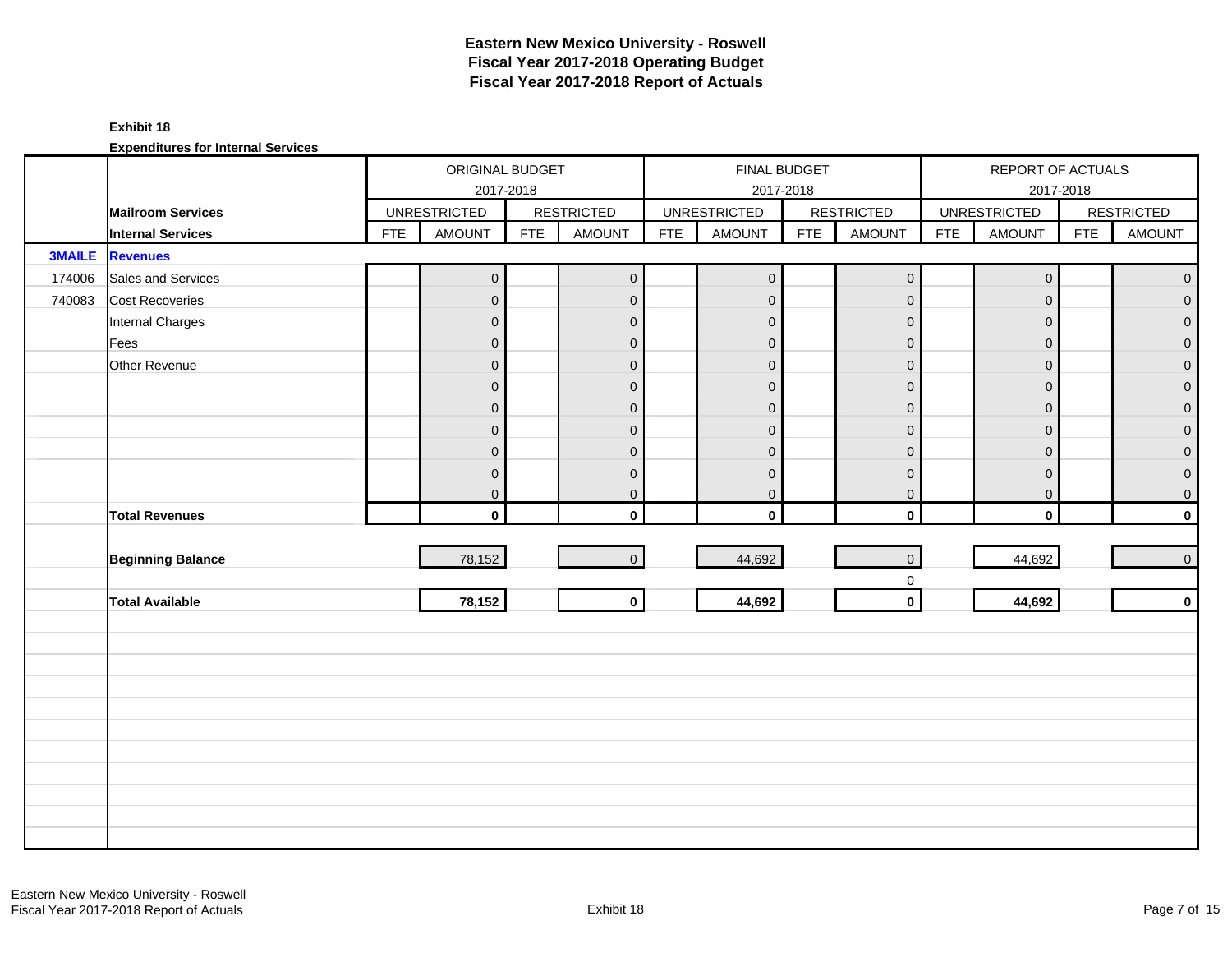|               |                              |            | ORIGINAL BUDGET                  |            |                   |            | <b>FINAL BUDGET</b>              |            |                   |            | <b>REPORT OF ACTUALS</b>         |            |                   |
|---------------|------------------------------|------------|----------------------------------|------------|-------------------|------------|----------------------------------|------------|-------------------|------------|----------------------------------|------------|-------------------|
|               | <b>Mailroom Services</b>     |            | 2017-2018<br><b>UNRESTRICTED</b> |            | <b>RESTRICTED</b> |            | 2017-2018<br><b>UNRESTRICTED</b> |            | <b>RESTRICTED</b> |            | 2017-2018<br><b>UNRESTRICTED</b> |            | <b>RESTRICTED</b> |
|               | <b>Internal Services</b>     | <b>FTE</b> | <b>AMOUNT</b>                    | <b>FTE</b> | <b>AMOUNT</b>     | <b>FTE</b> | <b>AMOUNT</b>                    | <b>FTE</b> | <b>AMOUNT</b>     | <b>FTE</b> | <b>AMOUNT</b>                    | <b>FTE</b> | <b>AMOUNT</b>     |
| <b>3MAILE</b> | <b>Expenditures</b>          |            |                                  |            |                   |            |                                  |            |                   |            |                                  |            |                   |
| 174006        | <b>Professional Salaries</b> | 0.00       | $\circ$                          | 0.00       | $\mathbf{0}$      | 0.00       | $\overline{0}$                   | 0.00       | $\overline{0}$    | 0.00       | 0 <sup>1</sup>                   | 0.00       | $\overline{0}$    |
| 740083        | <b>Faculty Salaries</b>      | 0.00       | $\overline{0}$                   | 0.00       | $\mathbf 0$       | 0.00       | $\mathbf 0$                      | 0.00       | $\mathbf{0}$      | 0.00       | $\mathbf{0}$                     | 0.00       | $\overline{0}$    |
|               | <b>Support Salaries</b>      | 0.00       | $\overline{0}$                   | 0.00       | $\overline{0}$    | 0.00       | $\mathbf{0}$                     | 0.00       | $\mathbf{0}$      | 0.00       | $\overline{0}$                   | 0.00       | $\overline{0}$    |
|               | <b>Temporary Salaries</b>    | 0.00       | $\overline{0}$                   | 0.00       | $\overline{0}$    | 0.00       | $\mathbf{0}$                     | 0.00       | $\mathbf{0}$      | 0.00       | $\overline{0}$                   | 0.00       | $\overline{0}$    |
|               | <b>Adjunct Salaries</b>      | 0.00       | $\mathbf{0}$                     | 0.00       | $\mathbf 0$       | 0.00       | $\mathbf 0$                      | 0.00       | $\mathbf 0$       | 0.00       | $\mathbf 0$                      | 0.00       | $\mathbf 0$       |
|               | <b>Technician Salaries</b>   | 0.00       | $\Omega$                         | 0.00       | $\mathbf{0}$      | 0.00       | $\mathbf{0}$                     | 0.00       | $\mathbf{0}$      | 0.00       | $\overline{0}$                   | 0.00       | $\mathbf 0$       |
|               | <b>Other Salaries</b>        | 0.00       | $\Omega$                         | 0.00       | $\mathbf{0}$      | 0.00       | $\Omega$                         | 0.00       | $\Omega$          | 0.00       | $\mathbf{0}$                     | 0.00       | $\overline{0}$    |
|               | <b>Student Salaries</b>      | 0.00       | $\mathbf{0}$                     | 0.00       | $\mathbf 0$       | 0.00       | $\mathbf{0}$                     | 0.00       | $\mathbf{0}$      | 0.00       | $\mathbf{0}$                     | 0.00       | $\overline{0}$    |
|               | Federal Work-study Salaries  | 0.00       | $\overline{0}$                   | 0.00       | $\mathbf 0$       | 0.00       | $\mathbf{0}$                     | 0.00       | $\mathbf 0$       | 0.00       | $\mathbf 0$                      | 0.00       | 0                 |
|               | State Work-study Salaries    | 0.00       | $\Omega$                         | 0.00       | $\mathbf 0$       | 0.00       | $\Omega$                         | 0.00       | $\mathbf{0}$      | 0.00       | $\mathbf{0}$                     | 0.00       | $\overline{0}$    |
|               | Supplies                     |            | 60,000                           |            | $\mathbf{0}$      |            | 60,000                           |            | $\mathbf{0}$      |            | 493                              |            | $\mathbf 0$       |
|               | Travel                       |            | $\overline{0}$                   |            | $\mathbf 0$       |            | $\Omega$                         |            | $\mathbf{0}$      |            | 3,070                            |            | $\mathbf 0$       |
|               | Equipment                    |            | $\overline{0}$                   |            | $\Omega$          |            | $\Omega$                         |            | $\mathbf{0}$      |            | $\Omega$                         |            | $\mathbf{0}$      |
|               | <b>Utilities</b>             |            | $\overline{0}$                   |            | $\mathbf{0}$      |            | $\Omega$                         |            | $\mathbf{0}$      |            | $\Omega$                         |            | $\overline{0}$    |
|               | Miscellaneous                |            | $\overline{0}$                   |            | $\mathbf 0$       |            | $\Omega$                         |            | $\mathbf{0}$      |            | $\Omega$                         |            | $\mathbf 0$       |
|               | <b>Indirect Cost</b>         |            | $\overline{0}$                   |            | $\Omega$          |            | $\Omega$                         |            | $\mathbf{0}$      |            | $\Omega$                         |            | $\mathbf 0$       |
|               | <b>Benefits</b>              |            | $\Omega$                         |            | $\Omega$          |            | $\Omega$                         |            | $\Omega$          |            | $\Omega$                         |            | 0                 |
|               | Services Rendered/Contracted |            | $\Omega$                         |            | $\Omega$          |            | $\Omega$                         |            | $\mathbf{0}$      |            | 26,218                           |            | 0                 |
|               | <b>Cost Recoveries</b>       |            | (65,000)                         |            | $\mathbf{0}$      |            | (65,000)                         |            | $\mathbf 0$       |            | (17, 024)                        |            | $\mathbf{0}$      |
|               |                              |            | $\overline{0}$                   |            | $\mathbf{0}$      |            | $\mathbf{0}$                     |            | $\mathbf{0}$      |            | $\mathbf{0}$                     |            | $\mathbf{0}$      |
|               |                              |            | $\Omega$                         |            | $\Omega$          |            | $\Omega$                         |            | $\mathbf{0}$      |            | $\Omega$                         |            | $\mathbf{0}$      |
|               | <b>Total Expenditures</b>    | 0.00       | (5,000)                          | 0.00       | $\mathbf{0}$      | 0.00       | (5,000)                          | 0.00       | $\mathbf 0$       | 0.00       | 12,757                           | 0.00       | 0                 |
|               |                              |            |                                  |            |                   |            |                                  |            |                   |            |                                  |            |                   |
|               |                              |            |                                  |            |                   |            |                                  |            |                   |            |                                  |            |                   |
|               |                              |            |                                  |            |                   |            |                                  |            |                   |            |                                  |            |                   |
|               |                              |            |                                  |            |                   |            |                                  |            |                   |            |                                  |            |                   |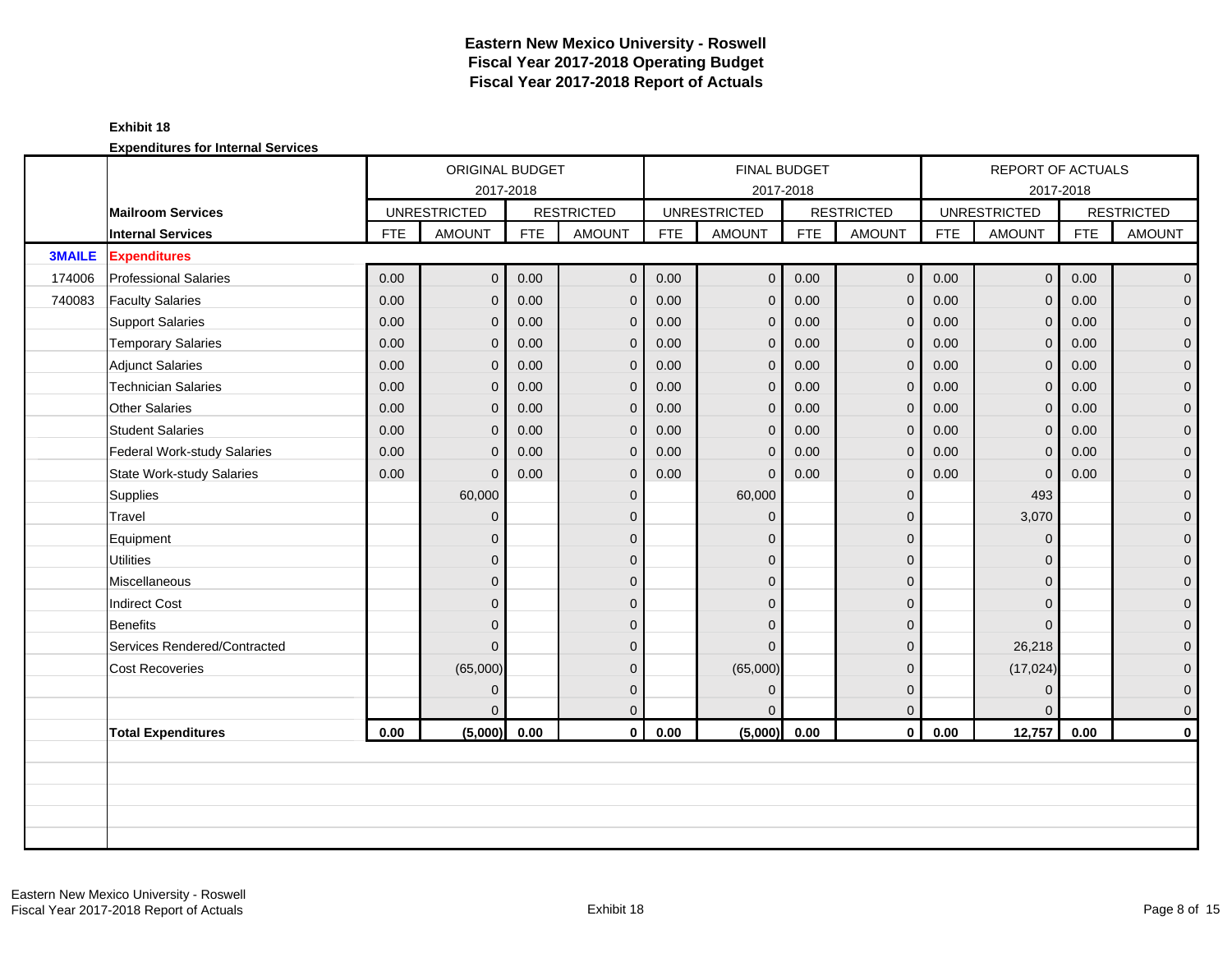### **Exhibit 18**

|               |                                  |            | ORIGINAL BUDGET     |            |                   |            | FINAL BUDGET        |            |                     |            | REPORT OF ACTUALS   |            |                   |
|---------------|----------------------------------|------------|---------------------|------------|-------------------|------------|---------------------|------------|---------------------|------------|---------------------|------------|-------------------|
|               |                                  |            | 2017-2018           |            |                   |            | 2017-2018           |            |                     |            |                     | 2017-2018  |                   |
|               | <b>Mailroom Services</b>         |            | <b>UNRESTRICTED</b> |            | <b>RESTRICTED</b> |            | <b>UNRESTRICTED</b> |            | <b>RESTRICTED</b>   |            | <b>UNRESTRICTED</b> |            | <b>RESTRICTED</b> |
|               | <b>Internal Services</b>         | <b>FTE</b> | AMOUNT              | <b>FTE</b> | <b>AMOUNT</b>     | <b>FTE</b> | <b>AMOUNT</b>       | <b>FTE</b> | <b>AMOUNT</b>       | <b>FTE</b> | AMOUNT              | <b>FTE</b> | <b>AMOUNT</b>     |
| <b>3MAILE</b> | <b>Internal Charges</b>          |            |                     |            |                   |            |                     |            |                     |            |                     |            |                   |
| 174006        | Instruction                      |            | $\mathsf{O}\xspace$ |            | $\mathbf 0$       |            | $\pmb{0}$           |            | $\mathsf{O}\xspace$ |            | $\pmb{0}$           |            | $\mathbf 0$       |
| 740083        | Academic Support                 |            | $\overline{0}$      |            | $\mathbf{0}$      |            | $\overline{0}$      |            | $\mathbf{0}$        |            | $\mathbf{0}$        |            | $\overline{0}$    |
|               | <b>Student Services</b>          |            | $\mathbf{0}$        |            | $\mathbf{0}$      |            | $\mathbf{0}$        |            | $\mathbf{0}$        |            | $\mathbf{0}$        |            | $\overline{0}$    |
|               | Institutional Support            |            | $\mathbf 0$         |            | $\mathbf 0$       |            | $\mathbf{0}$        |            | $\mathbf{0}$        |            | $\mathbf{0}$        |            | 0                 |
|               | Operations and Plant Management  |            | $\mathbf{0}$        |            | $\mathbf 0$       |            | $\pmb{0}$           |            | $\pmb{0}$           |            | $\mathbf{0}$        |            | $\mathbf 0$       |
|               | Other Funds                      |            | $\overline{0}$      |            | $\mathbf 0$       |            | $\mathbf 0$         |            | $\mathbf 0$         |            | $\mathbf 0$         |            | 0                 |
|               | <b>Total of Internal Charges</b> |            | $\mathbf 0$         |            | $\mathbf 0$       |            | $\mathbf 0$         |            | $\mathbf 0$         |            | $\mathbf 0$         |            | $\mathbf 0$       |
|               |                                  |            |                     |            |                   |            |                     |            |                     |            |                     |            |                   |
|               | <b>Expenses Net of Internal</b>  |            |                     |            |                   |            |                     |            |                     |            |                     |            |                   |
|               | <b>Departmental Charges</b>      |            | (5,000)             |            | $\mathbf 0$       |            | (5,000)             |            | $\mathbf 0$         |            | 12,757              |            | $\mathbf 0$       |
|               |                                  |            |                     |            |                   |            |                     |            |                     |            |                     |            |                   |
|               | Transfers To or (From)           |            | $\overline{0}$      |            | $\overline{0}$    |            | $\overline{0}$      |            | $\overline{0}$      |            | $\overline{0}$      |            | $\pmb{0}$         |
|               |                                  |            |                     |            |                   |            |                     |            |                     |            |                     |            |                   |
|               | <b>Ending Balance</b>            | 0.00       | 83,152              | $0.00\,$   | $\mathbf{0}$      | 0.00       | 49,692              | 0.00       | $\mathbf{0}$        | 0.00       | 31,935              | 0.00       | $\mathbf 0$       |
|               |                                  |            |                     |            |                   |            |                     |            |                     |            |                     |            |                   |
|               |                                  |            |                     |            |                   |            |                     |            |                     |            |                     |            |                   |
|               |                                  |            |                     |            |                   |            |                     |            |                     |            |                     |            |                   |
|               |                                  |            |                     |            |                   |            |                     |            |                     |            |                     |            |                   |
|               |                                  |            |                     |            |                   |            |                     |            |                     |            |                     |            |                   |
|               |                                  |            |                     |            |                   |            |                     |            |                     |            |                     |            |                   |
|               |                                  |            |                     |            |                   |            |                     |            |                     |            |                     |            |                   |
|               |                                  |            |                     |            |                   |            |                     |            |                     |            |                     |            |                   |
|               |                                  |            |                     |            |                   |            |                     |            |                     |            |                     |            |                   |
|               |                                  |            |                     |            |                   |            |                     |            |                     |            |                     |            |                   |
|               |                                  |            |                     |            |                   |            |                     |            |                     |            |                     |            |                   |
|               |                                  |            |                     |            |                   |            |                     |            |                     |            |                     |            |                   |
|               |                                  |            |                     |            |                   |            |                     |            |                     |            |                     |            |                   |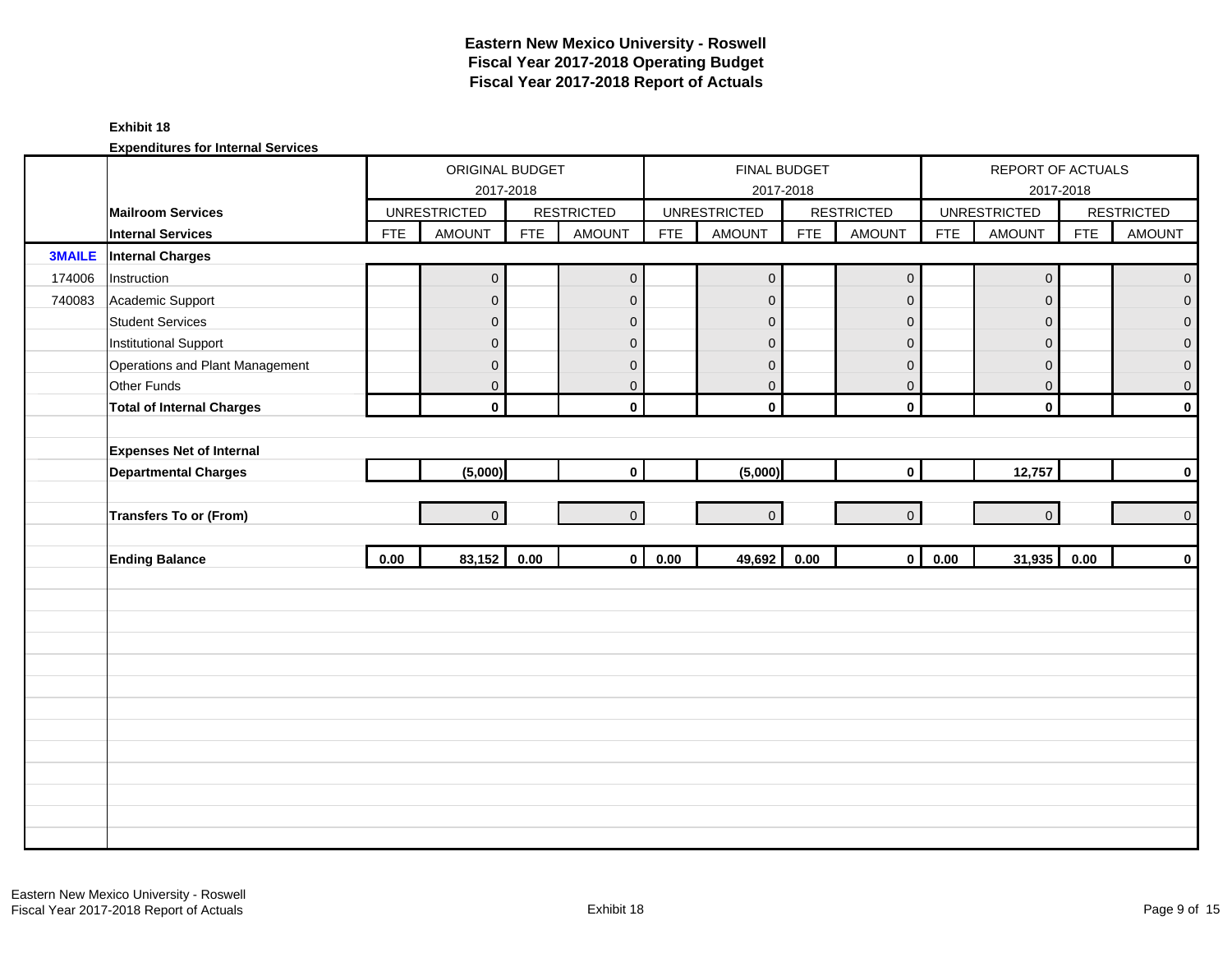#### **Exhibit 18**

|              |                          |            | ORIGINAL BUDGET<br>2017-2018 |            |                     |            | FINAL BUDGET        | 2017-2018  |                     |            | REPORT OF ACTUALS<br>2017-2018 |            |                     |
|--------------|--------------------------|------------|------------------------------|------------|---------------------|------------|---------------------|------------|---------------------|------------|--------------------------------|------------|---------------------|
|              | <b>Motor Pool</b>        |            | <b>UNRESTRICTED</b>          |            | <b>RESTRICTED</b>   |            | <b>UNRESTRICTED</b> |            | <b>RESTRICTED</b>   |            | <b>UNRESTRICTED</b>            |            | <b>RESTRICTED</b>   |
|              | <b>Internal Services</b> | <b>FTE</b> | <b>AMOUNT</b>                | <b>FTE</b> | <b>AMOUNT</b>       | <b>FTE</b> | <b>AMOUNT</b>       | <b>FTE</b> | <b>AMOUNT</b>       | <b>FTE</b> | <b>AMOUNT</b>                  | <b>FTE</b> | <b>AMOUNT</b>       |
| <b>3MOTR</b> | <b>Revenues</b>          |            |                              |            |                     |            |                     |            |                     |            |                                |            |                     |
| 174001       | Sales and Services       |            | $\mathsf{O}\xspace$          |            | $\mathsf{O}\xspace$ |            | $\mathbf 0$         |            | $\mathsf{O}\xspace$ |            | $\mathsf{O}\xspace$            |            | $\overline{0}$      |
| 740096       | Cost Recoveries          |            | $\overline{0}$               |            | $\mathbf 0$         |            | $\pmb{0}$           |            | $\mathbf 0$         |            | $\mathbf 0$                    |            | $\overline{0}$      |
|              | Internal Charges         |            | $\overline{0}$               |            | $\mathbf{0}$        |            | $\mathbf{0}$        |            | $\mathbf{0}$        |            | $\mathbf{0}$                   |            | $\overline{0}$      |
|              | Fees                     |            | $\mathbf 0$                  |            | $\mathbf 0$         |            | $\overline{0}$      |            | $\mathbf 0$         |            | $\mathbf{0}$                   |            | $\overline{0}$      |
|              | Other Revenue            |            | $\mathbf 0$                  |            | $\mathbf{0}$        |            | $\overline{0}$      |            | $\overline{0}$      |            | $\mathbf{0}$                   |            | $\overline{0}$      |
|              |                          |            | $\overline{0}$               |            | $\mathbf{0}$        |            | $\mathbf{0}$        |            | $\overline{0}$      |            | $\mathbf{0}$                   |            | $\overline{0}$      |
|              |                          |            | $\overline{0}$               |            | $\mathbf 0$         |            | $\overline{0}$      |            | $\mathbf 0$         |            | $\mathbf 0$                    |            | $\mathbf 0$         |
|              |                          |            | $\mathsf{O}\xspace$          |            | $\mathbf{0}$        |            | $\pmb{0}$           |            | $\overline{0}$      |            | $\mathbf{0}$                   |            | $\mathbf 0$         |
|              |                          |            | $\overline{0}$               |            | $\mathbf{0}$        |            | $\mathbf 0$         |            | $\mathbf 0$         |            | $\mathbf{0}$                   |            | $\boldsymbol{0}$    |
|              |                          |            | $\mathsf{O}\xspace$          |            | $\mathbf{0}$        |            | $\mathbf 0$         |            | $\mathbf 0$         |            | $\mathbf 0$                    |            | $\boldsymbol{0}$    |
|              |                          |            | $\mathsf{O}\xspace$          |            | $\pmb{0}$           |            | $\mathbf 0$         |            | $\mathbf 0$         |            | $\mathbf 0$                    |            | 0                   |
|              | <b>Total Revenues</b>    |            | $\mathbf{0}$                 |            | $\mathbf{0}$        |            | $\mathbf 0$         |            | $\mathbf 0$         |            | $\mathbf 0$                    |            | $\mathbf 0$         |
|              |                          |            |                              |            |                     |            |                     |            |                     |            |                                |            |                     |
|              | <b>Beginning Balance</b> |            | 116,161                      |            | $\overline{0}$      |            | 114,187             |            | $\mathbf 0$         |            | 114,187                        |            | $\mathsf{O}\xspace$ |
|              |                          |            |                              |            |                     |            |                     |            |                     |            |                                |            |                     |
|              | <b>Total Available</b>   |            | 116,161                      |            | $\mathbf{0}$        |            | 114,187             |            | $\mathbf{0}$        |            | 114,187                        |            | $\mathbf 0$         |
|              |                          |            |                              |            |                     |            |                     |            |                     |            |                                |            |                     |
|              |                          |            |                              |            |                     |            |                     |            |                     |            |                                |            |                     |
|              |                          |            |                              |            |                     |            |                     |            |                     |            |                                |            |                     |
|              |                          |            |                              |            |                     |            |                     |            |                     |            |                                |            |                     |
|              |                          |            |                              |            |                     |            |                     |            |                     |            |                                |            |                     |
|              |                          |            |                              |            |                     |            |                     |            |                     |            |                                |            |                     |
|              |                          |            |                              |            |                     |            |                     |            |                     |            |                                |            |                     |
|              |                          |            |                              |            |                     |            |                     |            |                     |            |                                |            |                     |
|              |                          |            |                              |            |                     |            |                     |            |                     |            |                                |            |                     |
|              |                          |            |                              |            |                     |            |                     |            |                     |            |                                |            |                     |
|              |                          |            |                              |            |                     |            |                     |            |                     |            |                                |            |                     |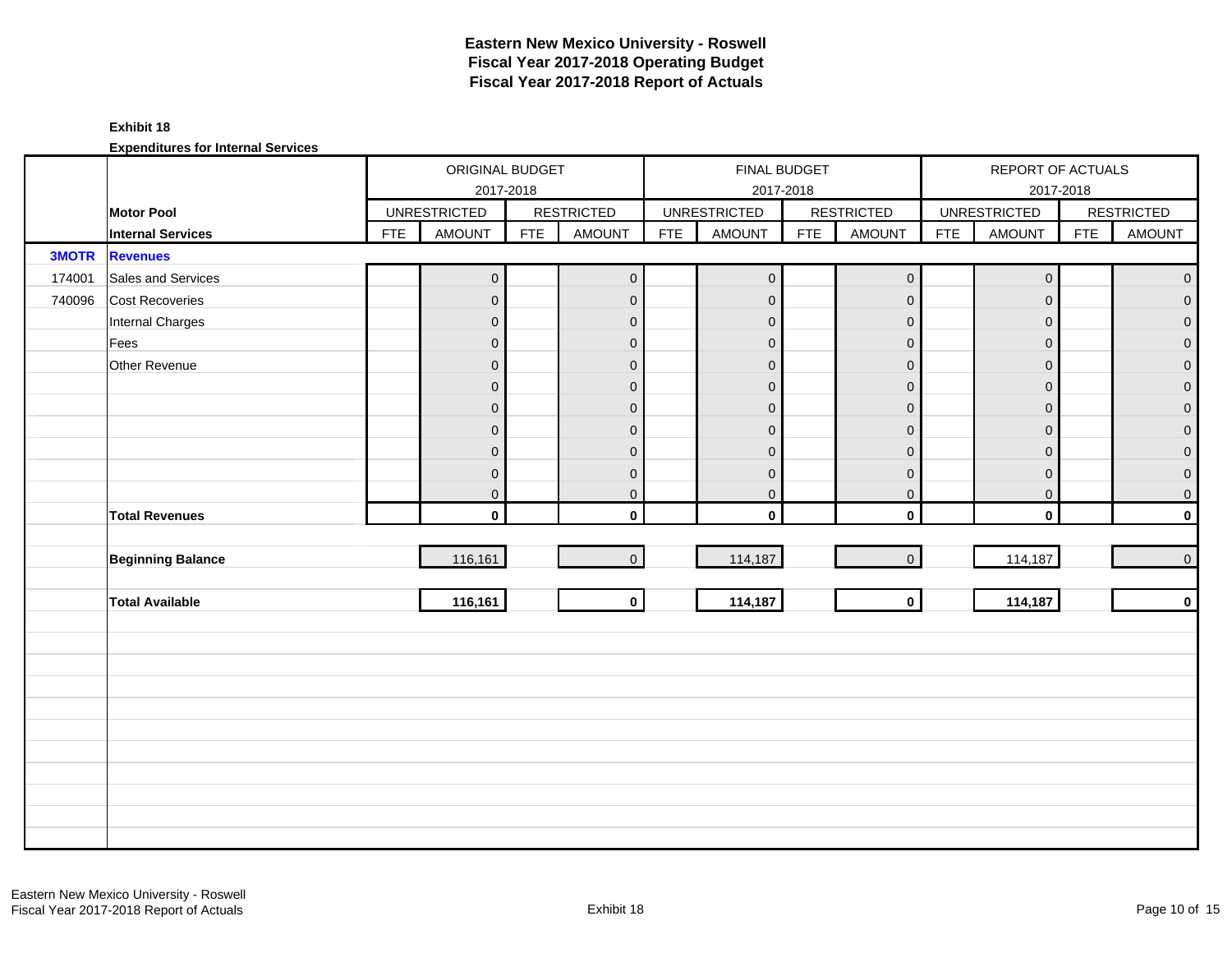|              |                                  |            | ORIGINAL BUDGET     |            |                   |            | FINAL BUDGET        |            |                   |            | <b>REPORT OF ACTUALS</b> |            |                   |
|--------------|----------------------------------|------------|---------------------|------------|-------------------|------------|---------------------|------------|-------------------|------------|--------------------------|------------|-------------------|
|              |                                  |            | 2017-2018           |            |                   |            | 2017-2018           |            |                   |            |                          | 2017-2018  |                   |
|              | <b>Motor Pool</b>                |            | <b>UNRESTRICTED</b> |            | <b>RESTRICTED</b> |            | <b>UNRESTRICTED</b> |            | <b>RESTRICTED</b> |            | <b>UNRESTRICTED</b>      |            | <b>RESTRICTED</b> |
|              | <b>Internal Services</b>         | <b>FTE</b> | <b>AMOUNT</b>       | <b>FTE</b> | <b>AMOUNT</b>     | <b>FTE</b> | <b>AMOUNT</b>       | <b>FTE</b> | <b>AMOUNT</b>     | <b>FTE</b> | <b>AMOUNT</b>            | <b>FTE</b> | <b>AMOUNT</b>     |
| <b>3MOTR</b> | <b>Expenditures</b>              |            |                     |            |                   |            |                     |            |                   |            |                          |            |                   |
| 174001       | <b>Professional Salaries</b>     | 0.00       | $\overline{0}$      | 0.00       | $\mathbf 0$       | 0.00       | $\overline{0}$      | 0.00       | $\overline{0}$    | 0.00       | 0 <sup>1</sup>           | 0.00       | $\overline{0}$    |
| 740096       | <b>Faculty Salaries</b>          | 0.00       | $\overline{0}$      | 0.00       | $\mathbf 0$       | 0.00       | $\mathbf{0}$        | 0.00       | $\mathbf{0}$      | 0.00       | $\mathbf{0}$             | 0.00       | $\overline{0}$    |
|              | <b>Support Salaries</b>          | 0.00       | $\overline{0}$      | 0.00       | $\overline{0}$    | 0.00       | $\mathbf{0}$        | 0.00       | $\mathbf{0}$      | 0.00       | $\overline{0}$           | 0.00       | $\overline{0}$    |
|              | <b>Temporary Salaries</b>        | 0.00       | $\overline{0}$      | 0.00       | $\overline{0}$    | 0.00       | $\mathbf{0}$        | 0.00       | $\mathbf{0}$      | 0.00       | $\mathbf{0}$             | 0.00       | $\mathbf 0$       |
|              | <b>Adjunct Salaries</b>          | 0.00       | $\overline{0}$      | 0.00       | $\mathbf{0}$      | 0.00       | $\mathbf{0}$        | 0.00       | $\mathbf{0}$      | 0.00       | $\overline{0}$           | 0.00       | $\mathbf{0}$      |
|              | <b>Technician Salaries</b>       | 0.00       | $\overline{0}$      | 0.00       | $\overline{0}$    | 0.00       | $\mathbf{0}$        | 0.00       | $\mathbf{0}$      | 0.00       | $\mathbf{0}$             | 0.00       | $\mathbf 0$       |
|              | <b>Other Salaries</b>            | 0.00       | $\overline{0}$      | 0.00       | $\mathbf 0$       | 0.00       | $\mathbf{0}$        | 0.00       | $\mathbf{0}$      | 0.00       | $\mathbf 0$              | 0.00       | $\mathbf 0$       |
|              | <b>Student Salaries</b>          | 0.00       | $\mathbf{0}$        | 0.00       | $\mathbf{0}$      | 0.00       | $\Omega$            | 0.00       | $\mathbf{0}$      | 0.00       | $\mathbf{0}$             | 0.00       | $\overline{0}$    |
|              | Federal Work-study Salaries      | 0.00       | $\overline{0}$      | 0.00       | $\overline{0}$    | 0.00       | $\mathbf{0}$        | 0.00       | $\mathbf{0}$      | 0.00       | $\mathbf{0}$             | 0.00       | $\mathbf 0$       |
|              | <b>State Work-study Salaries</b> | 0.00       | $\mathbf{0}$        | 0.00       | $\mathbf 0$       | 0.00       | $\mathbf{0}$        | 0.00       | $\mathbf 0$       | 0.00       | $\mathbf{0}$             | 0.00       | 0                 |
|              | Supplies                         |            | 12,000              |            | $\mathbf 0$       |            | 12,000              |            | $\mathbf{0}$      |            | 21,647                   |            | $\mathbf 0$       |
|              | Travel                           |            | $\overline{0}$      |            | $\Omega$          |            | $\Omega$            |            | $\mathbf{0}$      |            | 443                      |            | $\overline{0}$    |
|              | Equipment                        |            | $\overline{0}$      |            | $\mathbf{0}$      |            | $\Omega$            |            | $\mathbf{0}$      |            | $\mathbf{0}$             |            | $\mathbf 0$       |
|              | <b>Utilities</b>                 |            | $\overline{0}$      |            | $\mathbf{0}$      |            | $\Omega$            |            | $\mathbf 0$       |            | $\Omega$                 |            | $\overline{0}$    |
|              | Miscellaneous                    |            | $\overline{0}$      |            | $\mathbf{0}$      |            | $\Omega$            |            | $\mathbf 0$       |            | $\Omega$                 |            | $\mathbf 0$       |
|              | <b>Indirect Cost</b>             |            | $\overline{0}$      |            | $\Omega$          |            | $\Omega$            |            | $\mathbf{0}$      |            | $\Omega$                 |            | $\boldsymbol{0}$  |
|              | Benefits                         |            | $\overline{0}$      |            | $\Omega$          |            | $\Omega$            |            | $\mathbf{0}$      |            | $\Omega$                 |            | $\mathbf{0}$      |
|              | Services Rendered/Contracted     |            | $\overline{0}$      |            | $\Omega$          |            | $\Omega$            |            | $\mathbf{0}$      |            | 977                      |            | 0                 |
|              | <b>Cost Recoveries</b>           |            | (23,500)            |            | $\mathbf{0}$      |            | (23,500)            |            | $\mathbf{0}$      |            | (40, 678)                |            | $\mathbf 0$       |
|              |                                  |            | $\overline{0}$      |            | $\mathbf{0}$      |            | $\mathbf{0}$        |            | $\mathbf{0}$      |            | $\mathbf{0}$             |            | $\mathbf 0$       |
|              |                                  |            | $\Omega$            |            | $\mathbf{0}$      |            | $\Omega$            |            | $\mathbf{0}$      |            | $\Omega$                 |            | $\mathbf 0$       |
|              | <b>Total Expenditures</b>        | 0.00       | (11,500)            | 0.00       | $\mathbf{0}$      | 0.00       | (11,500)            | 0.00       | $\mathbf 0$       | 0.00       | (17, 612)                | 0.00       | $\mathbf 0$       |
|              |                                  |            |                     |            |                   |            |                     |            |                   |            |                          |            |                   |
|              |                                  |            |                     |            |                   |            |                     |            |                   |            |                          |            |                   |
|              |                                  |            |                     |            |                   |            |                     |            |                   |            |                          |            |                   |
|              |                                  |            |                     |            |                   |            |                     |            |                   |            |                          |            |                   |
|              |                                  |            |                     |            |                   |            |                     |            |                   |            |                          |            |                   |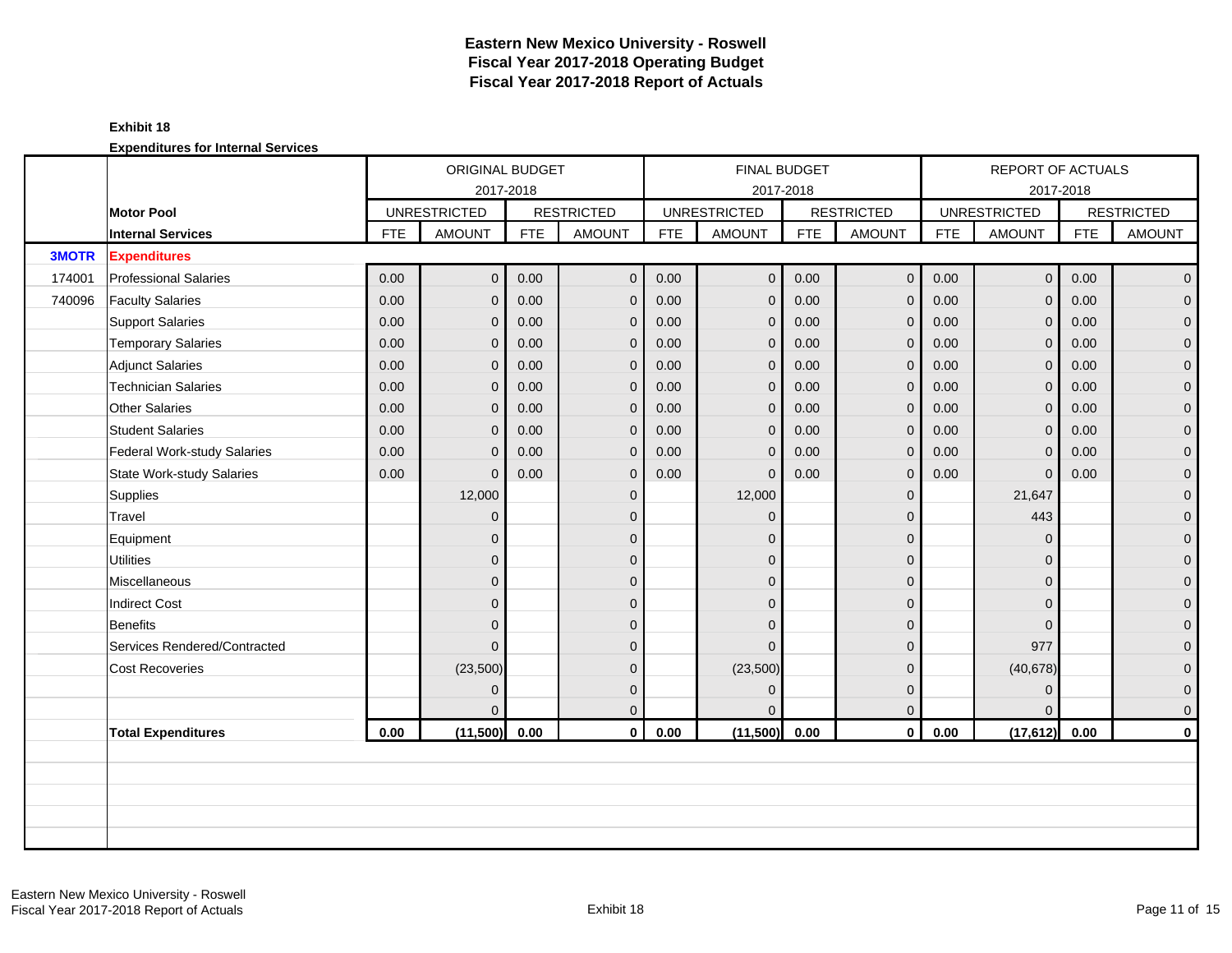#### **Exhibit 18**

|              |                                  |            | ORIGINAL BUDGET<br>2017-2018 |            |                   |            | <b>FINAL BUDGET</b><br>2017-2018 |            |                   |            | REPORT OF ACTUALS<br>2017-2018 |            |                   |
|--------------|----------------------------------|------------|------------------------------|------------|-------------------|------------|----------------------------------|------------|-------------------|------------|--------------------------------|------------|-------------------|
|              | <b>Motor Pool</b>                |            | <b>UNRESTRICTED</b>          |            | <b>RESTRICTED</b> |            | <b>UNRESTRICTED</b>              |            | <b>RESTRICTED</b> |            | <b>UNRESTRICTED</b>            |            | <b>RESTRICTED</b> |
|              | <b>Internal Services</b>         | <b>FTE</b> | <b>AMOUNT</b>                | <b>FTE</b> | <b>AMOUNT</b>     | <b>FTE</b> | <b>AMOUNT</b>                    | <b>FTE</b> | <b>AMOUNT</b>     | <b>FTE</b> | <b>AMOUNT</b>                  | <b>FTE</b> | <b>AMOUNT</b>     |
| <b>3MOTR</b> | <b>Internal Charges</b>          |            |                              |            |                   |            |                                  |            |                   |            |                                |            |                   |
| 174001       | Instruction                      |            | 1,555                        |            |                   |            | 1,555                            |            |                   |            | 1,555                          |            |                   |
| 740096       | Academic Support                 |            | 1,550                        |            |                   |            | 1,550                            |            |                   |            | 1,550                          |            |                   |
|              | <b>Student Services</b>          |            | 2,300                        |            |                   |            | 2,300                            |            |                   |            | 2,300                          |            |                   |
|              | <b>Institutional Support</b>     |            | 2,300                        |            |                   |            | 2,300                            |            |                   |            | 2,300                          |            |                   |
|              | Operations and Plant Management  |            | 3,795                        |            |                   |            | 3,795                            |            |                   |            | 3,795                          |            |                   |
|              | Other Funds                      |            | $\Omega$                     |            |                   |            | $\Omega$                         |            |                   |            | $\mathbf{0}$                   |            |                   |
|              | <b>Total of Internal Charges</b> |            | 11,500                       |            | $\mathbf 0$       |            | 11,500                           |            | $\mathbf 0$       |            | 11,500                         |            | $\mathbf 0$       |
|              |                                  |            |                              |            |                   |            |                                  |            |                   |            |                                |            |                   |
|              | <b>Expenses Net of Internal</b>  |            |                              |            |                   |            |                                  |            |                   |            |                                |            |                   |
|              | <b>Departmental Charges</b>      |            | (11,500)                     |            | $\mathbf{0}$      |            | (11,500)                         |            | $\mathbf 0$       |            | (17, 612)                      |            | $\mathbf 0$       |
|              |                                  |            |                              |            |                   |            |                                  |            |                   |            |                                |            |                   |
|              | Transfers To or (From)           |            | $\overline{0}$               |            | $\mathbf{0}$      |            | $\overline{0}$                   |            | $\overline{0}$    |            | $\overline{0}$                 |            | $\mathbf 0$       |
|              |                                  |            |                              |            |                   |            |                                  |            |                   |            |                                |            |                   |
|              | <b>Ending Balance</b>            | 0.00       | 127,661                      | 0.00       | $\mathbf{0}$      | 0.00       | 125,687                          | 0.00       | $\mathbf 0$       | 0.00       | 131,799                        | 0.00       | $\mathbf 0$       |
|              |                                  |            |                              |            |                   |            |                                  |            |                   |            |                                |            |                   |
|              |                                  |            |                              |            |                   |            |                                  |            |                   |            |                                |            |                   |
|              |                                  |            |                              |            |                   |            |                                  |            |                   |            |                                |            |                   |
|              |                                  |            |                              |            |                   |            |                                  |            |                   |            |                                |            |                   |
|              |                                  |            |                              |            |                   |            |                                  |            |                   |            |                                |            |                   |
|              |                                  |            |                              |            |                   |            |                                  |            |                   |            |                                |            |                   |
|              |                                  |            |                              |            |                   |            |                                  |            |                   |            |                                |            |                   |
|              |                                  |            |                              |            |                   |            |                                  |            |                   |            |                                |            |                   |
|              |                                  |            |                              |            |                   |            |                                  |            |                   |            |                                |            |                   |
|              |                                  |            |                              |            |                   |            |                                  |            |                   |            |                                |            |                   |
|              |                                  |            |                              |            |                   |            |                                  |            |                   |            |                                |            |                   |
|              |                                  |            |                              |            |                   |            |                                  |            |                   |            |                                |            |                   |
|              |                                  |            |                              |            |                   |            |                                  |            |                   |            |                                |            |                   |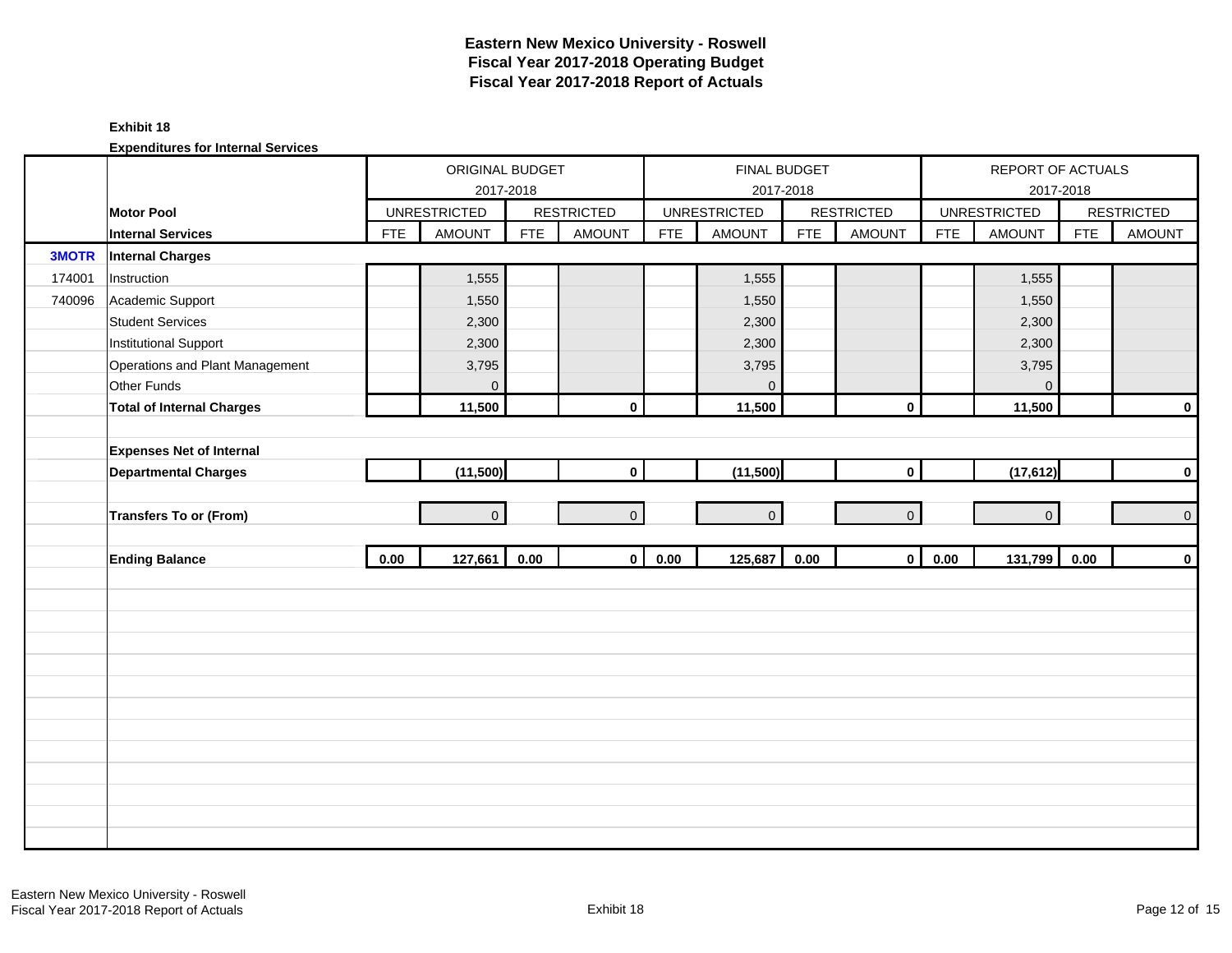#### **Exhibit 18**

|        |                           |            | ORIGINAL BUDGET     | 2017-2018  |                   |            |                     | FINAL BUDGET<br>2017-2018 |                     |            | REPORT OF ACTUALS   | 2017-2018  |                   |
|--------|---------------------------|------------|---------------------|------------|-------------------|------------|---------------------|---------------------------|---------------------|------------|---------------------|------------|-------------------|
|        | <b>Telephone Services</b> |            | <b>UNRESTRICTED</b> |            | <b>RESTRICTED</b> |            | <b>UNRESTRICTED</b> |                           | <b>RESTRICTED</b>   |            | <b>UNRESTRICTED</b> |            | <b>RESTRICTED</b> |
|        | <b>Internal Services</b>  | <b>FTE</b> | <b>AMOUNT</b>       | <b>FTE</b> | <b>AMOUNT</b>     | <b>FTE</b> | <b>AMOUNT</b>       | <b>FTE</b>                | <b>AMOUNT</b>       | <b>FTE</b> | <b>AMOUNT</b>       | <b>FTE</b> | <b>AMOUNT</b>     |
| 3TELE  | <b>Revenues</b>           |            |                     |            |                   |            |                     |                           |                     |            |                     |            |                   |
| 174005 | Sales and Services        |            | $\mathsf{O}\xspace$ |            | $\overline{0}$    |            | $\pmb{0}$           |                           | $\mathsf{O}\xspace$ |            | $\mathbf 0$         |            | $\overline{0}$    |
| 750040 | <b>Cost Recoveries</b>    |            | $\overline{0}$      |            | $\mathbf 0$       |            | $\mathbf 0$         |                           | $\mathbf 0$         |            | $\mathbf{0}$        |            | $\mathbf{0}$      |
|        | Internal Charges          |            | $\overline{0}$      |            | $\mathbf{0}$      |            | $\mathbf{0}$        |                           | $\mathbf 0$         |            | $\mathbf{0}$        |            | $\overline{0}$    |
|        | Fees                      |            | $\pmb{0}$           |            | $\overline{0}$    |            | $\mathbf 0$         |                           | $\mathbf 0$         |            | $\overline{0}$      |            | $\overline{0}$    |
|        | Other Revenue             |            | $\mathbf 0$         |            | $\overline{0}$    |            | $\mathbf 0$         |                           | $\pmb{0}$           |            | 1,075               |            | $\overline{0}$    |
|        |                           |            | $\mathbf 0$         |            | $\overline{0}$    |            | $\mathbf{0}$        |                           | $\mathbf{0}$        |            | $\Omega$            |            | $\overline{0}$    |
|        |                           |            | $\mathbf 0$         |            | $\mathbf 0$       |            | $\mathbf 0$         |                           | $\mathbf 0$         |            | $\mathbf{0}$        |            | $\overline{0}$    |
|        |                           |            | $\pmb{0}$           |            | $\overline{0}$    |            | $\mathbf{0}$        |                           | $\pmb{0}$           |            | $\Omega$            |            | $\mathbf{0}$      |
|        |                           |            | $\overline{0}$      |            | $\overline{0}$    |            | $\mathbf 0$         |                           | $\mathbf{0}$        |            | $\Omega$            |            | $\overline{0}$    |
|        |                           |            | $\boldsymbol{0}$    |            | $\mathbf{0}$      |            | $\mathbf 0$         |                           | $\mathbf 0$         |            | $\mathbf{0}$        |            | $\overline{0}$    |
|        |                           |            | $\overline{0}$      |            | $\overline{0}$    |            | $\boldsymbol{0}$    |                           | $\pmb{0}$           |            | $\mathbf{0}$        |            | $\overline{0}$    |
|        | <b>Total Revenues</b>     |            | $\mathbf{0}$        |            | $\mathbf{0}$      |            | $\mathbf 0$         |                           | $\mathbf 0$         |            | 1,075               |            | $\mathbf{0}$      |
|        |                           |            |                     |            |                   |            |                     |                           |                     |            |                     |            |                   |
|        | <b>Beginning Balance</b>  |            | 400,224             |            | $\overline{0}$    |            | 410,118             |                           | $\overline{0}$      |            | 410,118             |            | $\overline{0}$    |
|        |                           |            |                     |            |                   |            |                     |                           |                     |            |                     |            |                   |
|        | <b>Total Available</b>    |            | 400,224             |            | $\mathbf{0}$      |            | 410,118             |                           | $\mathbf{0}$        |            | 411,193             |            | $\mathbf{0}$      |
|        |                           |            |                     |            |                   |            |                     |                           |                     |            |                     |            |                   |
|        |                           |            |                     |            |                   |            |                     |                           |                     |            |                     |            |                   |
|        |                           |            |                     |            |                   |            |                     |                           |                     |            |                     |            |                   |
|        |                           |            |                     |            |                   |            |                     |                           |                     |            |                     |            |                   |
|        |                           |            |                     |            |                   |            |                     |                           |                     |            |                     |            |                   |
|        |                           |            |                     |            |                   |            |                     |                           |                     |            |                     |            |                   |
|        |                           |            |                     |            |                   |            |                     |                           |                     |            |                     |            |                   |
|        |                           |            |                     |            |                   |            |                     |                           |                     |            |                     |            |                   |
|        |                           |            |                     |            |                   |            |                     |                           |                     |            |                     |            |                   |
|        |                           |            |                     |            |                   |            |                     |                           |                     |            |                     |            |                   |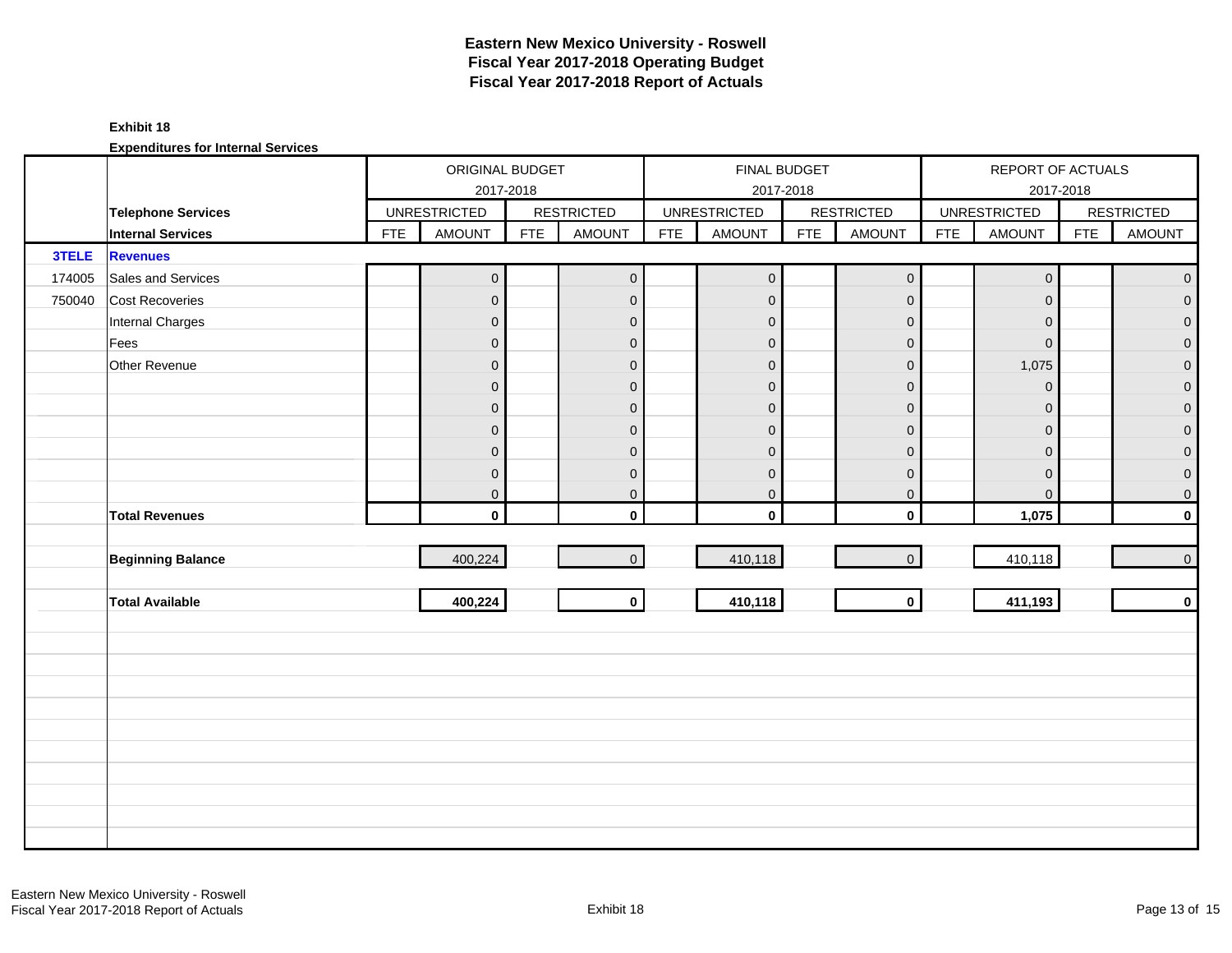|        |                              |            | ORIGINAL BUDGET     |            |                   |            | FINAL BUDGET        |            |                   |            | <b>REPORT OF ACTUALS</b> |            |                   |
|--------|------------------------------|------------|---------------------|------------|-------------------|------------|---------------------|------------|-------------------|------------|--------------------------|------------|-------------------|
|        |                              |            | 2017-2018           |            |                   |            | 2017-2018           |            |                   |            |                          | 2017-2018  |                   |
|        | <b>Telephone Services</b>    |            | <b>UNRESTRICTED</b> |            | <b>RESTRICTED</b> |            | <b>UNRESTRICTED</b> |            | <b>RESTRICTED</b> |            | <b>UNRESTRICTED</b>      |            | <b>RESTRICTED</b> |
|        | <b>Internal Services</b>     | <b>FTE</b> | <b>AMOUNT</b>       | <b>FTE</b> | <b>AMOUNT</b>     | <b>FTE</b> | <b>AMOUNT</b>       | <b>FTE</b> | <b>AMOUNT</b>     | <b>FTE</b> | <b>AMOUNT</b>            | <b>FTE</b> | <b>AMOUNT</b>     |
| 3TELE  | <b>Expenditures</b>          |            |                     |            |                   |            |                     |            |                   |            |                          |            |                   |
| 174005 | <b>Professional Salaries</b> | 0.00       | $\overline{O}$      | 0.00       | $\mathbf 0$       | 0.00       | $\pmb{0}$           | 0.00       | $\mathbf 0$       | 0.00       | 0 <sup>1</sup>           | 0.00       | $\overline{0}$    |
| 750040 | <b>Faculty Salaries</b>      | 0.00       | $\overline{0}$      | 0.00       | $\mathbf 0$       | 0.00       | $\mathbf 0$         | 0.00       | $\mathbf{0}$      | 0.00       | $\mathbf{0}$             | 0.00       | $\mathbf{0}$      |
|        | <b>Support Salaries</b>      | 0.00       | $\overline{0}$      | 0.00       | $\overline{0}$    | 0.00       | $\mathbf{0}$        | 0.00       | $\mathbf{0}$      | 0.00       | $\mathbf{0}$             | 0.00       | $\overline{0}$    |
|        | <b>Temporary Salaries</b>    | 0.00       | $\overline{0}$      | 0.00       | $\overline{0}$    | 0.00       | $\mathbf{0}$        | 0.00       | $\mathbf{0}$      | 0.00       | $\overline{0}$           | 0.00       | 0                 |
|        | <b>Adjunct Salaries</b>      | 0.00       | $\overline{0}$      | 0.00       | $\mathbf 0$       | 0.00       | $\mathbf{0}$        | 0.00       | $\mathbf 0$       | 0.00       | $\mathbf{0}$             | 0.00       | $\mathbf 0$       |
|        | <b>Technician Salaries</b>   | 0.00       | $\Omega$            | 0.00       | $\mathbf{0}$      | 0.00       | $\mathbf{0}$        | 0.00       | $\mathbf{0}$      | 0.00       | $\overline{0}$           | 0.00       | $\mathbf 0$       |
|        | Other Salaries               | 0.00       | $\Omega$            | 0.00       | $\overline{0}$    | 0.00       | $\mathbf{0}$        | 0.00       | $\mathbf{0}$      | 0.00       | $\mathbf{0}$             | 0.00       | 0                 |
|        | <b>Student Salaries</b>      | 0.00       | $\overline{0}$      | 0.00       | $\mathbf 0$       | 0.00       | $\mathbf{0}$        | 0.00       | $\mathbf{0}$      | 0.00       | $\mathbf{0}$             | 0.00       | $\overline{0}$    |
|        | Federal Work-study Salaries  | 0.00       | $\mathbf{0}$        | 0.00       | $\mathbf 0$       | 0.00       | $\mathbf 0$         | 0.00       | $\mathbf 0$       | 0.00       | $\mathbf 0$              | 0.00       | $\mathbf 0$       |
|        | State Work-study Salaries    | 0.00       | $\Omega$            | 0.00       | $\mathbf{0}$      | 0.00       | $\Omega$            | 0.00       | $\mathbf{0}$      | 0.00       | $\mathbf{0}$             | 0.00       | $\mathbf 0$       |
|        | Supplies                     |            | 80,000              |            | $\mathbf{0}$      |            | 80,000              |            | $\mathbf{0}$      |            | 11,329                   |            | $\mathbf 0$       |
|        | Travel                       |            | $\overline{0}$      |            | $\mathbf{0}$      |            | $\Omega$            |            | $\mathbf 0$       |            | $\mathbf{0}$             |            | $\mathbf 0$       |
|        | Equipment                    |            | $\overline{0}$      |            | $\Omega$          |            | $\Omega$            |            | $\mathbf{0}$      |            | 164,188                  |            | $\mathbf{0}$      |
|        | <b>Utilities</b>             |            | $\overline{0}$      |            | $\mathbf{0}$      |            | $\Omega$            |            | $\overline{0}$    |            | 59,092                   |            | $\overline{0}$    |
|        | Miscellaneous                |            | $\overline{0}$      |            | $\mathbf{0}$      |            | $\Omega$            |            | $\mathbf 0$       |            | $\mathbf{0}$             |            | $\mathbf 0$       |
|        | <b>Indirect Cost</b>         |            | $\overline{0}$      |            | $\mathbf{0}$      |            | $\Omega$            |            | $\mathbf{0}$      |            | $\Omega$                 |            | $\mathbf 0$       |
|        | Benefits                     |            | $\overline{0}$      |            | $\Omega$          |            | $\Omega$            |            | $\Omega$          |            | $\Omega$                 |            | $\overline{0}$    |
|        | Services Rendered/Contracted |            | $\overline{0}$      |            | $\Omega$          |            | $\Omega$            |            | $\mathbf{0}$      |            | 41,717                   |            | 0                 |
|        | <b>Cost Recoveries</b>       |            | (95,000)            |            | $\mathbf{0}$      |            | (95,000)            |            | $\mathbf 0$       |            | (133, 755)               |            | 0                 |
|        |                              |            | $\overline{0}$      |            | $\mathbf{0}$      |            | $\mathbf{0}$        |            | $\mathbf{0}$      |            | $\mathbf{0}$             |            | $\mathbf 0$       |
|        |                              |            | 0                   |            | $\mathbf{0}$      |            | $\Omega$            |            | $\overline{0}$    |            | $\Omega$                 |            | $\mathbf 0$       |
|        | <b>Total Expenditures</b>    | 0.00       | (15,000)            | 0.00       | $\mathbf{0}$      | 0.00       | (15,000)            | 0.00       | $\mathbf 0$       | 0.00       | 142,570                  | 0.00       | $\mathbf 0$       |
|        |                              |            |                     |            |                   |            |                     |            |                   |            |                          |            |                   |
|        |                              |            |                     |            |                   |            |                     |            |                   |            |                          |            |                   |
|        |                              |            |                     |            |                   |            |                     |            |                   |            |                          |            |                   |
|        |                              |            |                     |            |                   |            |                     |            |                   |            |                          |            |                   |
|        |                              |            |                     |            |                   |            |                     |            |                   |            |                          |            |                   |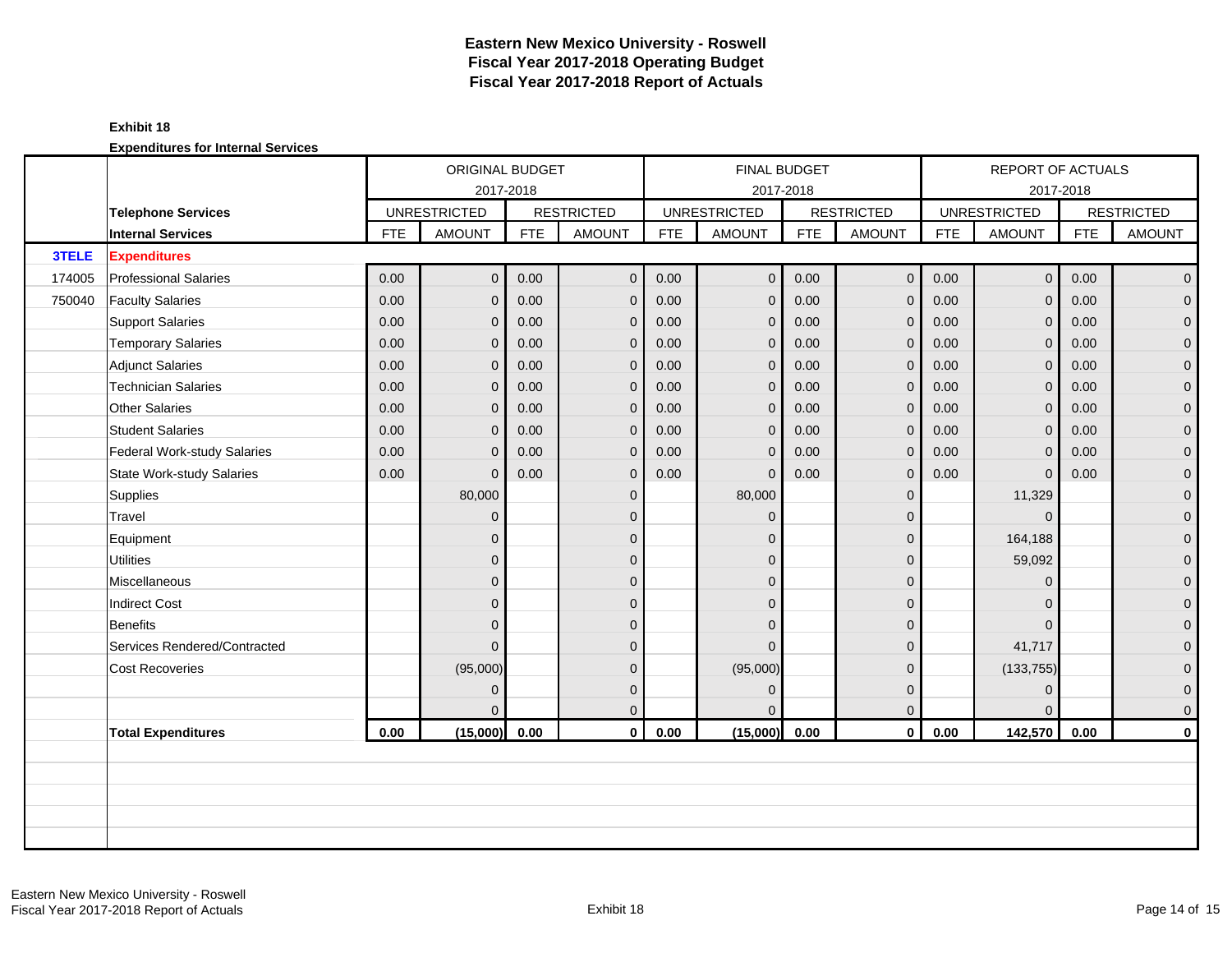#### **Exhibit 18**

|        |                                  |            | ORIGINAL BUDGET     | 2017-2018  |                   |            | FINAL BUDGET<br>2017-2018 |            |                   |            | REPORT OF ACTUALS   | 2017-2018  |                     |
|--------|----------------------------------|------------|---------------------|------------|-------------------|------------|---------------------------|------------|-------------------|------------|---------------------|------------|---------------------|
|        | <b>Telephone Services</b>        |            | <b>UNRESTRICTED</b> |            | <b>RESTRICTED</b> |            | <b>UNRESTRICTED</b>       |            | <b>RESTRICTED</b> |            | <b>UNRESTRICTED</b> |            | <b>RESTRICTED</b>   |
|        | <b>Internal Services</b>         | <b>FTE</b> | <b>AMOUNT</b>       | <b>FTE</b> | <b>AMOUNT</b>     | <b>FTE</b> | <b>AMOUNT</b>             | <b>FTE</b> | <b>AMOUNT</b>     | <b>FTE</b> | <b>AMOUNT</b>       | <b>FTE</b> | <b>AMOUNT</b>       |
| 3TELE  | <b>Internal Charges</b>          |            |                     |            |                   |            |                           |            |                   |            |                     |            |                     |
| 174005 | Instruction                      |            | 38,963              |            | $\mathbf 0$       |            | 38,963                    |            | $\mathbf 0$       |            | 38,963              |            | $\mathbf{O}$        |
| 750040 | Academic Support                 |            | 3,501               |            | $\mathbf 0$       |            | 3,501                     |            | $\mathbf 0$       |            | 3,501               |            | $\overline{0}$      |
|        | <b>Student Services</b>          |            | 6,634               |            | $\mathbf 0$       |            | 6,634                     |            | $\mathbf 0$       |            | 6,634               |            | $\mathbf 0$         |
|        | <b>Institutional Support</b>     |            | 15,462              |            | $\mathbf 0$       |            | 15,462                    |            | $\mathbf 0$       |            | 15,462              |            | $\overline{0}$      |
|        | Operations and Plant Management  |            | 14,673              |            | $\mathbf 0$       |            | 14,673                    |            | $\mathbf 0$       |            | 14,673              |            | $\pmb{0}$           |
|        | Other Funds                      |            | $\Omega$            |            | $\mathbf{0}$      |            | $\mathbf{0}$              |            | $\mathbf 0$       |            | $\mathbf 0$         |            | $\mathbf 0$         |
|        | <b>Total of Internal Charges</b> |            | 79,233              |            | $\mathbf 0$       |            | 79,233                    |            | $\mathbf 0$       |            | 79,233              |            | $\pmb{0}$           |
|        |                                  |            |                     |            |                   |            |                           |            |                   |            |                     |            |                     |
|        | <b>Expenses Net of Internal</b>  |            |                     |            |                   |            |                           |            |                   |            |                     |            |                     |
|        | <b>Departmental Charges</b>      |            | (15,000)            |            | $\mathbf 0$       |            | (15,000)                  |            | $\mathbf 0$       |            | 141,495             |            | $\pmb{0}$           |
|        |                                  |            |                     |            |                   |            |                           |            |                   |            |                     |            |                     |
|        | <b>Transfers To or (From)</b>    |            | $\overline{0}$      |            | $\Omega$          |            | $\overline{0}$            |            | $\overline{0}$    |            | $\overline{0}$      |            | $\mathsf{O}\xspace$ |
|        |                                  |            |                     |            |                   |            |                           |            |                   |            |                     |            |                     |
|        | <b>Ending Balance</b>            | 0.00       | 415,224             | 0.00       | $\mathbf{0}$      | 0.00       | 425,118                   | 0.00       | $\mathbf{0}$      | 0.00       | 268,623             | 0.00       | $\pmb{0}$           |
|        |                                  |            |                     |            |                   |            |                           |            |                   |            |                     |            |                     |
|        |                                  |            |                     |            |                   |            |                           |            |                   |            |                     |            |                     |
|        |                                  |            |                     |            |                   |            |                           |            |                   |            |                     |            |                     |
|        |                                  |            |                     |            |                   |            |                           |            |                   |            |                     |            |                     |
|        |                                  |            |                     |            |                   |            |                           |            |                   |            |                     |            |                     |
|        |                                  |            |                     |            |                   |            |                           |            |                   |            |                     |            |                     |
|        |                                  |            |                     |            |                   |            |                           |            |                   |            |                     |            |                     |
|        |                                  |            |                     |            |                   |            |                           |            |                   |            |                     |            |                     |
|        |                                  |            |                     |            |                   |            |                           |            |                   |            |                     |            |                     |
|        |                                  |            |                     |            |                   |            |                           |            |                   |            |                     |            |                     |
|        |                                  |            |                     |            |                   |            |                           |            |                   |            |                     |            |                     |
|        |                                  |            |                     |            |                   |            |                           |            |                   |            |                     |            |                     |
|        |                                  |            |                     |            |                   |            |                           |            |                   |            |                     |            |                     |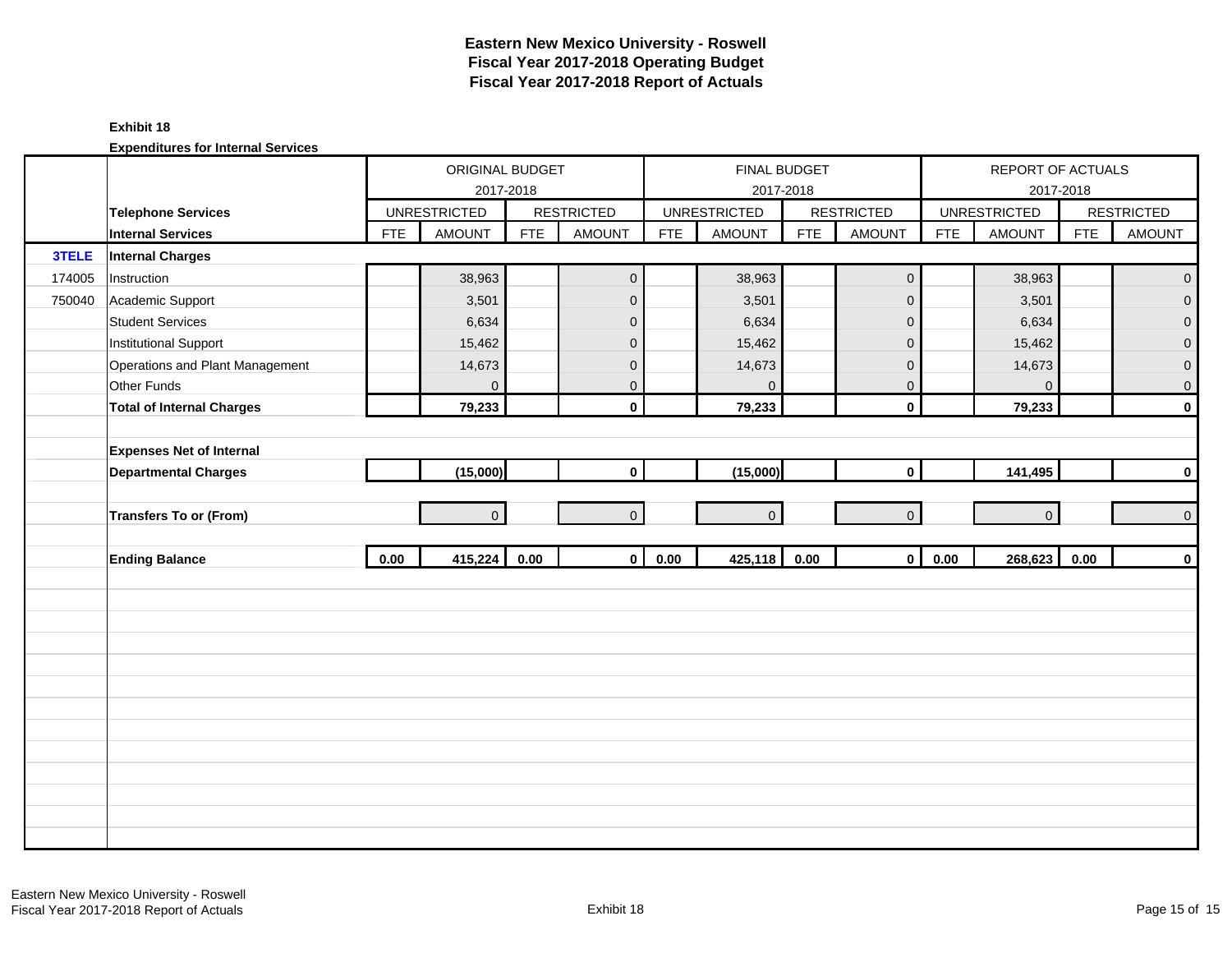|                                          |            | ORIGINAL BUDGET<br>2017-2018 |            |                   |            | <b>FINAL BUDGET</b><br>2017-2018 |            |                   |            | REPORT OF ACTUALS<br>2017-2018 |            |                   |
|------------------------------------------|------------|------------------------------|------------|-------------------|------------|----------------------------------|------------|-------------------|------------|--------------------------------|------------|-------------------|
|                                          |            | <b>UNRESTRICTED</b>          |            | <b>RESTRICTED</b> |            | <b>UNRESTRICTED</b>              |            | <b>RESTRICTED</b> |            | <b>UNRESTRICTED</b>            |            | <b>RESTRICTED</b> |
| <b>Financial Aid</b>                     | <b>FTE</b> | <b>AMOUNT</b>                | <b>FTE</b> | <b>AMOUNT</b>     | <b>FTE</b> | <b>AMOUNT</b>                    | <b>FTE</b> | <b>AMOUNT</b>     | <b>FTE</b> | <b>AMOUNT</b>                  | <b>FTE</b> | <b>AMOUNT</b>     |
| <b>Revenues</b>                          |            |                              |            |                   |            |                                  |            |                   |            |                                |            |                   |
| Tuition and Miscellaneous Fees           |            | $\overline{0}$               |            | $\mathbf 0$       |            | $\overline{0}$                   |            | $\overline{0}$    |            | $\overline{0}$                 |            | $\mathbf{0}$      |
|                                          |            |                              |            |                   |            |                                  |            |                   |            |                                |            |                   |
| <b>Federal Government Appropriations</b> |            |                              |            |                   |            |                                  |            |                   |            |                                |            |                   |
| <b>SEOG</b>                              |            | $\overline{0}$               |            | 100,000           |            | $\mathbf 0$                      |            | 100,000           |            | $\mathbf 0$                    |            | 111,958           |
| <b>NMGSL</b>                             |            | $\mathbf{0}$                 |            | $\mathbf{0}$      |            | $\overline{0}$                   |            | $\Omega$          |            | $\mathbf 0$                    |            | $\mathbf 0$       |
| Pell Grants                              |            | $\Omega$                     |            | 3,650,000         |            | $\Omega$                         |            | 3,650,000         |            | $\mathbf 0$                    |            | 2,668,706         |
| Academic Competitiveness Grant           |            | $\overline{0}$               |            | $\Omega$          |            | $\overline{0}$                   |            | $\Omega$          |            | $\overline{0}$                 |            | $\Omega$          |
| Federal Work Study                       |            | $\overline{0}$               |            | 200,000           |            | $\Omega$                         |            | 200,000           |            | $\overline{0}$                 |            | 252,318           |
| Direct Loan                              |            | $\mathbf{0}$                 |            | 400,000           |            | 0                                |            | 400,000           |            | $\mathbf 0$                    |            | 271,420           |
|                                          |            | $\mathbf{0}$                 |            | $\Omega$          |            | $\overline{0}$                   |            | $\Omega$          |            | $\overline{0}$                 |            | $\mathbf{0}$      |
| <b>Total Federal Appropriations</b>      |            | $\mathbf{0}$                 |            | 4,350,000         |            | $\mathbf 0$                      |            | 4,350,000         |            | $\mathbf{0}$                   |            | 3,304,402         |
|                                          |            |                              |            |                   |            |                                  |            |                   |            |                                |            |                   |
| <b>State Government Appropriations</b>   |            |                              |            |                   |            |                                  |            |                   |            |                                |            |                   |
| <b>NMSIG</b>                             |            | $\overline{0}$               |            | 200,000           |            | $\mathbf 0$                      |            | 200,000           |            | $\mathbf 0$                    |            | 133,410           |
| <b>NM Lottery</b>                        |            | $\overline{0}$               |            | 100,000           |            | $\overline{0}$                   |            | 100,000           |            | $\mathbf 0$                    |            | 36,270            |
| <b>EBT Pathways</b>                      |            | $\mathbf{0}$                 |            | 25,000            |            | $\overline{0}$                   |            | 25,000            |            | $\overline{0}$                 |            | 1,112             |
| NM Endowment Merit                       |            | $\overline{0}$               |            | $\Omega$          |            | $\Omega$                         |            | $\Omega$          |            | $\Omega$                       |            | $\mathbf{0}$      |
| NM Child Care                            |            | $\Omega$                     |            | $\Omega$          |            | $\Omega$                         |            | $\Omega$          |            | $\overline{0}$                 |            | $\Omega$          |
| <b>College Affordability</b>             |            | $\mathbf{0}$                 |            | 70,000            |            | $\overline{0}$                   |            | 70,000            |            | $\overline{0}$                 |            | 30,651            |
| <b>State Work Study</b>                  |            | $\mathbf{0}$                 |            | 130,000           |            | $\overline{0}$                   |            | 130,000           |            | $\mathbf{0}$                   |            | 76,940            |
|                                          |            | $\overline{0}$               |            | $\mathbf{0}$      |            | 0                                |            | $\mathbf{0}$      |            | $\mathbf 0$                    |            | $\mathbf{0}$      |
| <b>Total State Appropriations</b>        |            | $\mathbf{0}$                 |            | 525,000           |            | $\mathbf 0$                      |            | 525,000           |            | $\mathbf{0}$                   |            | 278,382           |
|                                          |            |                              |            |                   |            |                                  |            |                   |            |                                |            |                   |
|                                          |            |                              |            |                   |            |                                  |            |                   |            |                                |            |                   |
|                                          |            |                              |            |                   |            |                                  |            |                   |            |                                |            |                   |
|                                          |            |                              |            |                   |            |                                  |            |                   |            |                                |            |                   |
|                                          |            |                              |            |                   |            |                                  |            |                   |            |                                |            |                   |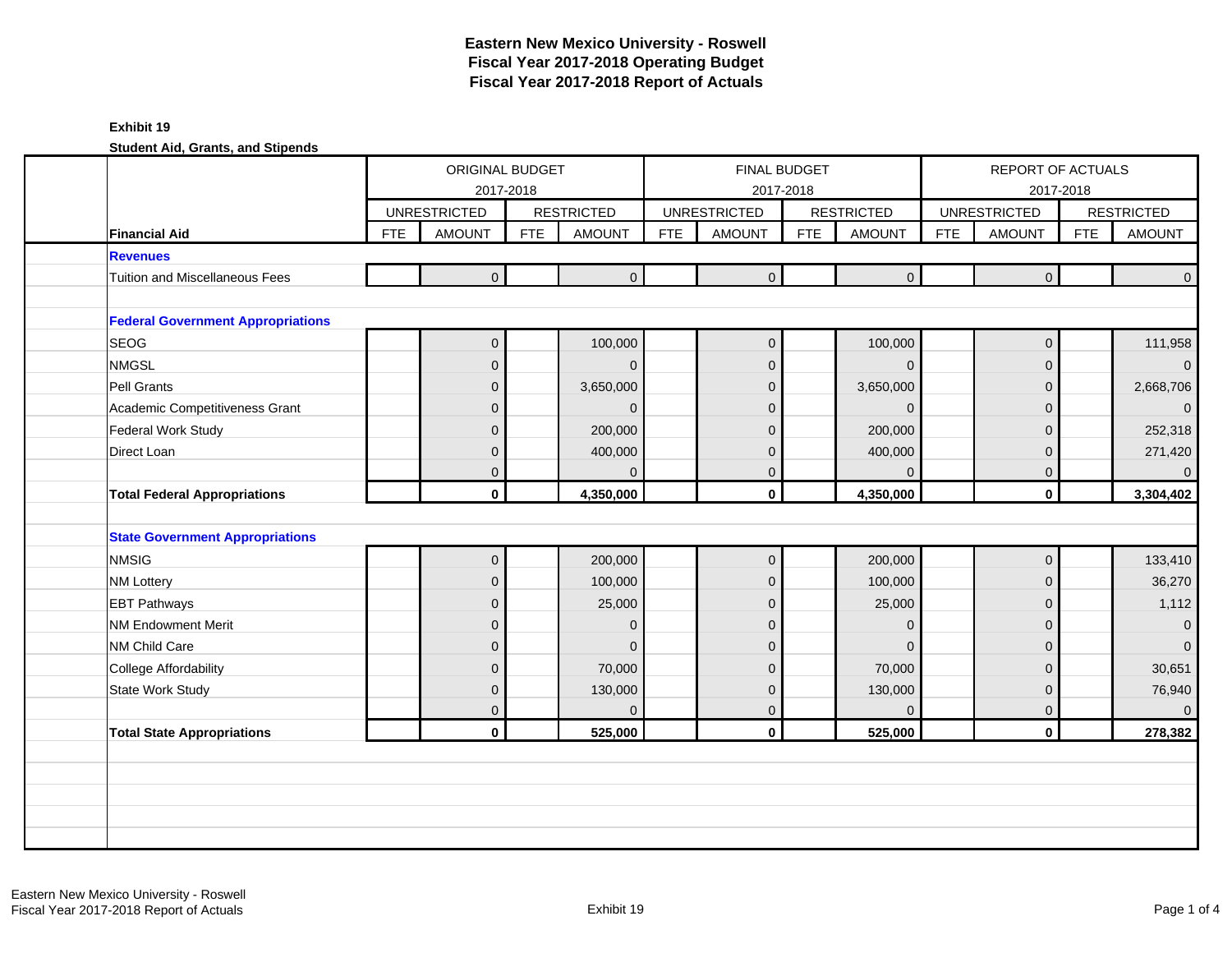|                                        |            | ORIGINAL BUDGET<br>2017-2018 |            |                   |            | FINAL BUDGET<br>2017-2018 |            |                     |            | REPORT OF ACTUALS   | 2017-2018  |                   |
|----------------------------------------|------------|------------------------------|------------|-------------------|------------|---------------------------|------------|---------------------|------------|---------------------|------------|-------------------|
|                                        |            | <b>UNRESTRICTED</b>          |            | <b>RESTRICTED</b> |            | <b>UNRESTRICTED</b>       |            | <b>RESTRICTED</b>   |            | <b>UNRESTRICTED</b> |            | <b>RESTRICTED</b> |
| <b>Financial Aid</b>                   | <b>FTE</b> | <b>AMOUNT</b>                | <b>FTE</b> | <b>AMOUNT</b>     | <b>FTE</b> | <b>AMOUNT</b>             | <b>FTE</b> | <b>AMOUNT</b>       | <b>FTE</b> | <b>AMOUNT</b>       | <b>FTE</b> | <b>AMOUNT</b>     |
| <b>Local and Other Appropriations</b>  |            |                              |            |                   |            |                           |            |                     |            |                     |            |                   |
| <b>Local Government Appropriations</b> |            | $\boldsymbol{0}$             |            | $\mathbf{0}$      |            | $\mathbf 0$               |            | $\mathsf{O}\xspace$ |            | $\mathbf 0$         |            | $\overline{0}$    |
| Federal Grants & Contracts             |            | $\overline{0}$               |            | $\mathbf{0}$      |            | $\Omega$                  |            | $\mathbf{0}$        |            | $\Omega$            |            | $\overline{0}$    |
| State Grants & Contracts               |            | $\overline{0}$               |            | $\mathbf{0}$      |            | $\Omega$                  |            | $\mathbf{0}$        |            | $\Omega$            |            | $\overline{0}$    |
| Local Grants & Contracts               |            | 0                            |            | $\mathbf{0}$      |            | $\Omega$                  |            | $\mathbf{0}$        |            | $\Omega$            |            | $\overline{0}$    |
| <b>Private Gifts</b>                   |            | 75,000                       |            | 775,000           |            | 75,000                    |            | 775,000             |            | 50,000              |            | 802,028           |
| Endowment, Land, & Permanent Fund      |            | 0                            |            | $\Omega$          |            | $\Omega$                  |            | $\mathbf{0}$        |            | $\Omega$            |            | $\overline{0}$    |
| Sales & Services                       |            | 0                            |            | $\mathbf{0}$      |            | $\Omega$                  |            | $\mathbf{0}$        |            | $\Omega$            |            | $\mathbf{O}$      |
| Other Sources                          |            | $\overline{0}$               |            | $\mathbf{0}$      |            | $\Omega$                  |            | $\mathbf{0}$        |            | $\Omega$            |            | $\overline{0}$    |
|                                        |            | $\overline{0}$               |            | $\overline{0}$    |            | $\Omega$                  |            | $\Omega$            |            | $\Omega$            |            | $\overline{0}$    |
| <b>Local and Other Appropriations</b>  |            | 75,000                       |            | 775,000           |            | 75,000                    |            | 775,000             |            | 50,000              |            | 802,028           |
|                                        |            |                              |            |                   |            |                           |            |                     |            |                     |            |                   |
| <b>Total Revenues</b>                  |            | 75,000                       |            | 5,650,000         |            | 75,000                    |            | 5,650,000           |            | 50,000              |            | 4,384,813         |
|                                        |            |                              |            |                   |            |                           |            |                     |            |                     |            |                   |
| <b>Beginning Balances</b>              |            | 129,231                      |            | $\overline{0}$    |            | 84,257                    |            | $\mathbf{0}$        |            | 84,257              |            | $\overline{0}$    |
|                                        |            |                              |            |                   |            |                           |            |                     |            |                     |            |                   |
| <b>Total Available</b>                 |            | 204,231                      |            | 5,650,000         |            | 159,257                   |            | 5,650,000           |            | 134,257             |            | 4,384,813         |
|                                        |            |                              |            |                   |            |                           |            |                     |            |                     |            |                   |
|                                        |            |                              |            |                   |            |                           |            |                     |            |                     |            |                   |
|                                        |            |                              |            |                   |            |                           |            |                     |            |                     |            |                   |
|                                        |            |                              |            |                   |            |                           |            |                     |            |                     |            |                   |
|                                        |            |                              |            |                   |            |                           |            |                     |            |                     |            |                   |
|                                        |            |                              |            |                   |            |                           |            |                     |            |                     |            |                   |
|                                        |            |                              |            |                   |            |                           |            |                     |            |                     |            |                   |
|                                        |            |                              |            |                   |            |                           |            |                     |            |                     |            |                   |
|                                        |            |                              |            |                   |            |                           |            |                     |            |                     |            |                   |
|                                        |            |                              |            |                   |            |                           |            |                     |            |                     |            |                   |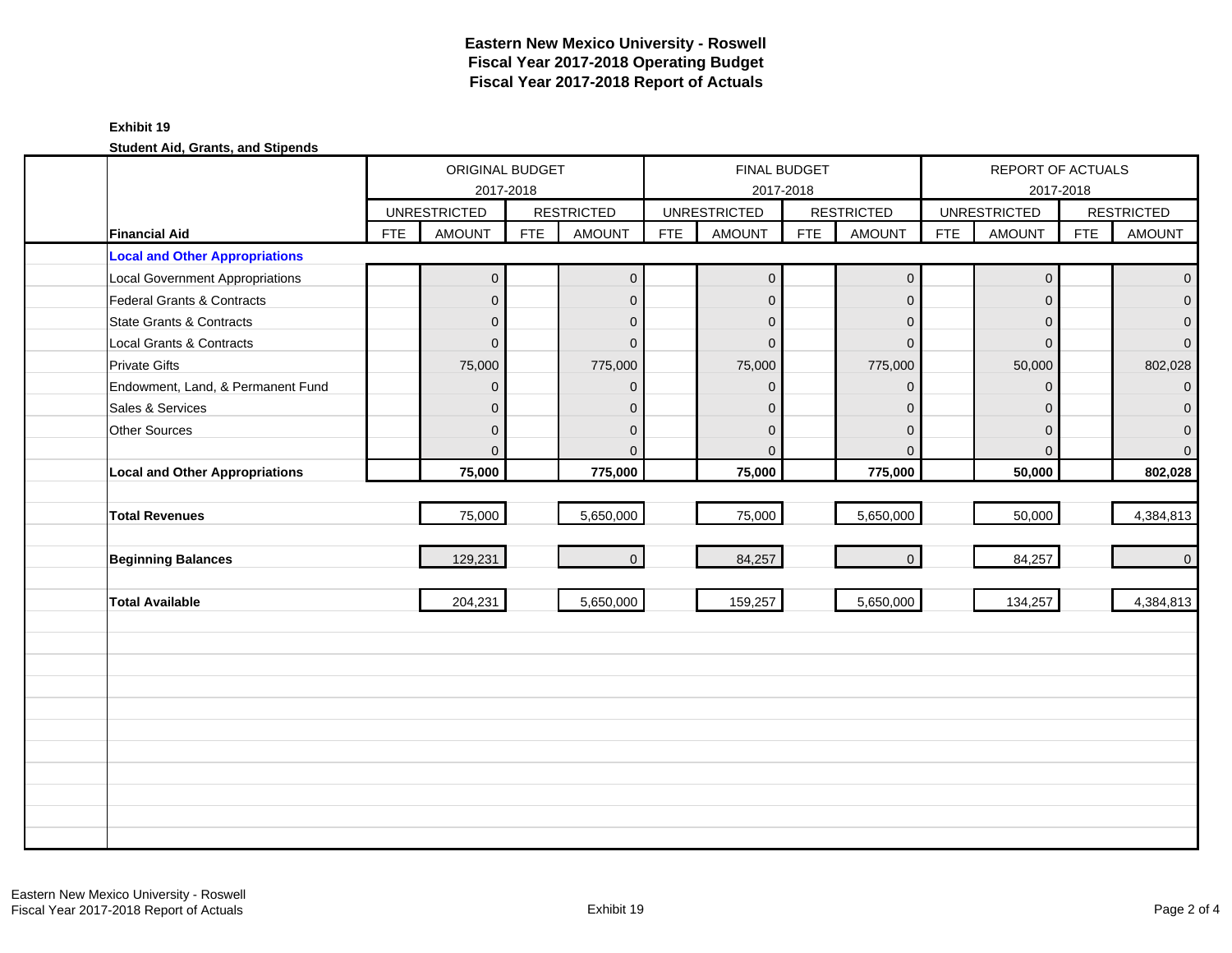| ORIGINAL BUDGET<br>2017-2018                                      | FINAL BUDGET<br>REPORT OF ACTUALS<br>2017-2018<br>2017-2018                                                                               |
|-------------------------------------------------------------------|-------------------------------------------------------------------------------------------------------------------------------------------|
| <b>UNRESTRICTED</b><br><b>RESTRICTED</b>                          | <b>RESTRICTED</b><br><b>UNRESTRICTED</b><br><b>RESTRICTED</b><br><b>UNRESTRICTED</b>                                                      |
| <b>FTE</b><br><b>FTE</b><br><b>AMOUNT</b><br><b>Financial Aid</b> | <b>FTE</b><br><b>FTE</b><br><b>FTE</b><br><b>FTE</b><br><b>AMOUNT</b><br><b>AMOUNT</b><br><b>AMOUNT</b><br><b>AMOUNT</b><br><b>AMOUNT</b> |
| <b>Expenditures</b>                                               |                                                                                                                                           |
| <b>Federal Government Expenditures</b>                            |                                                                                                                                           |
| <b>SEOG</b><br>$\mathbf 0$                                        | 100,000<br>100,000<br>$\mathbf{0}$<br>$\mathbf 0$<br>111,958                                                                              |
| <b>NMGSL</b><br>$\overline{0}$                                    | 3,650,000<br>$\mathbf{0}$<br>3,650,000<br>$\mathbf 0$<br>$\overline{0}$                                                                   |
| Pell Grants<br>$\mathbf 0$                                        | 2,668,706<br>$\mathbf 0$<br>$\mathbf{0}$                                                                                                  |
| Academic Competitiveness Grant<br>$\overline{0}$                  | 200,000<br>$\mathbf{0}$<br>200,000<br>$\mathbf{0}$<br>$\overline{0}$                                                                      |
| Federal Work Study<br>$\overline{0}$                              | 252,318<br>400,000<br>400,000<br>$\Omega$<br>$\mathbf{0}$                                                                                 |
| Direct Loan<br>$\mathbf 0$                                        | 271,420<br>$\mathbf{0}$<br>$\mathbf{0}$<br>$\mathbf 0$<br>$\mathbf{0}$                                                                    |
| $\overline{0}$                                                    | $\mathbf 0$<br>$\mathbf{0}$<br>$\mathbf{0}$<br>$\mathbf 0$<br>$\mathbf{0}$                                                                |
| $\mathbf 0$<br><b>Total Federal Expenditures</b>                  | $\mathbf{0}$<br>4,350,000<br>$\mathbf{0}$<br>4,350,000<br>3,304,402                                                                       |
| <b>State Government Expenditures</b>                              |                                                                                                                                           |
| 100,000<br>3% State Scholarship                                   | 100,000<br>167,691<br>$\mathbf{0}$<br>$\mathbf 0$<br>$\overline{0}$                                                                       |
| <b>NMSIG</b><br>$\overline{0}$                                    | 200,000<br>133,410<br>200,000<br>$\mathbf 0$<br>$\mathbf 0$                                                                               |
| $\mathbf 0$<br><b>NM Lottery</b>                                  | $\overline{0}$<br>100,000<br>$\mathbf{0}$<br>100,000<br>$\mathbf{0}$                                                                      |
| $\overline{0}$<br><b>EBT Pathways</b>                             | 1,112<br>25,000<br>25,000<br>$\mathbf{0}$<br>$\mathbf{0}$                                                                                 |
| <b>NM Endowment Merit</b><br>$\mathbf 0$                          | $\mathbf{0}$<br>$\Omega$<br>$\overline{0}$<br>$\Omega$<br>$\mathbf{0}$                                                                    |
| NM Child Care<br>$\overline{0}$                                   | $\overline{0}$<br>$\overline{0}$<br>$\mathbf{0}$<br>$\mathbf{0}$<br>$\mathbf{0}$                                                          |
| <b>College Affordability</b><br>$\overline{0}$                    | 70,000<br>70,000<br>30,651<br>$\Omega$<br>$\Omega$                                                                                        |
| <b>State Work Study</b><br>$\overline{0}$                         | 130,000<br>$\mathbf{0}$<br>130,000<br>$\overline{0}$<br>76,940                                                                            |
| $\Omega$                                                          | $\Omega$<br>$\mathbf 0$                                                                                                                   |
| 100,000<br><b>Total State Expenditures</b>                        | 167,691<br>525,000<br>100,000<br>525,000<br>242,112                                                                                       |
|                                                                   |                                                                                                                                           |
|                                                                   |                                                                                                                                           |
|                                                                   |                                                                                                                                           |
|                                                                   |                                                                                                                                           |
|                                                                   |                                                                                                                                           |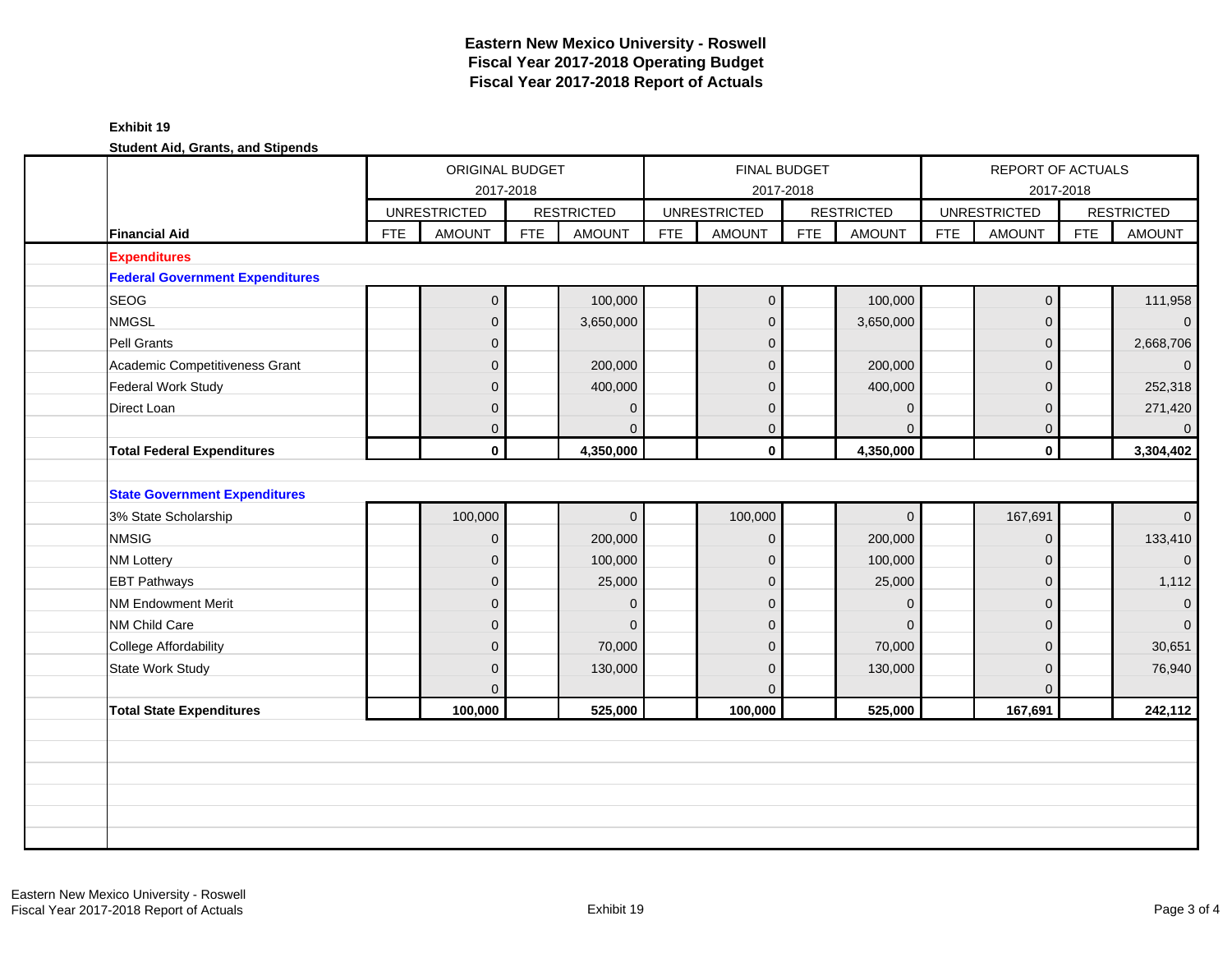### **Exhibit 19**

|                                     |            | ORIGINAL BUDGET     | 2017-2018  |                   |            |                     | <b>FINAL BUDGET</b><br>2017-2018 |                   |            | REPORT OF ACTUALS<br>2017-2018 |            |                   |
|-------------------------------------|------------|---------------------|------------|-------------------|------------|---------------------|----------------------------------|-------------------|------------|--------------------------------|------------|-------------------|
|                                     |            | <b>UNRESTRICTED</b> |            | <b>RESTRICTED</b> |            | <b>UNRESTRICTED</b> |                                  | <b>RESTRICTED</b> |            | <b>UNRESTRICTED</b>            |            | <b>RESTRICTED</b> |
| <b>Financial Aid</b>                | <b>FTE</b> | <b>AMOUNT</b>       | <b>FTE</b> | <b>AMOUNT</b>     | <b>FTE</b> | <b>AMOUNT</b>       | <b>FTE</b>                       | <b>AMOUNT</b>     | <b>FTE</b> | <b>AMOUNT</b>                  | <b>FTE</b> | <b>AMOUNT</b>     |
| <b>Local and Other Expenditures</b> |            |                     |            |                   |            |                     |                                  |                   |            |                                |            |                   |
| President's Scholarship             |            | 125,000             |            | $\overline{0}$    |            | 155,000             |                                  | $\mathbf 0$       |            | $\mathbf 0$                    |            | $\overline{0}$    |
| <b>Indirect Costs</b>               |            | $\overline{0}$      |            | $\mathbf{0}$      |            | $\mathbf 0$         |                                  | $\mathbf 0$       |            | $\mathbf{0}$                   |            | $\overline{0}$    |
| <b>Support Salaries</b>             |            | 0                   |            | $\mathbf{0}$      |            | $\mathbf 0$         |                                  | $\mathbf{0}$      |            | $\mathbf{0}$                   |            | $\overline{0}$    |
| GA, TA, & RA Salaries               |            | $\mathbf 0$         |            | $\mathbf{0}$      |            | $\mathbf 0$         |                                  | $\mathbf{0}$      |            | $\mathbf{0}$                   |            | $\pmb{0}$         |
| <b>Student Salaries</b>             |            | $\mathbf 0$         |            | $\mathbf{0}$      |            | $\mathbf 0$         |                                  | $\mathbf 0$       |            | $\Omega$                       |            | $\pmb{0}$         |
| <b>Other Salaries</b>               |            | $\overline{0}$      |            | $\Omega$          |            | $\Omega$            |                                  | $\Omega$          |            | $\Omega$                       |            | $\overline{0}$    |
| <b>Other Costs</b>                  |            | 50,000              |            | 775,000           |            | 70,000              |                                  | 775,000           |            | 65,652                         |            | 838,298           |
|                                     |            | $\Omega$            |            | $\Omega$          |            | $\Omega$            |                                  | $\Omega$          |            | $\Omega$                       |            | $\overline{0}$    |
| <b>Total Local Expenditures</b>     |            | 175,000             |            | 775,000           |            | 225,000             |                                  | 775,000           |            | 65,652                         |            | 838,298           |
|                                     |            |                     |            |                   |            |                     |                                  |                   |            |                                |            |                   |
| <b>Total Expenditures</b>           |            | 275,000             |            | 5,650,000         |            | 325,000             |                                  | 5,650,000         |            | 233,343                        |            | 4,384,813         |
|                                     |            |                     |            |                   |            |                     |                                  |                   |            |                                |            |                   |
| Transfers In or (Out) - Required 3% |            | 129,772             |            | $\overline{0}$    |            | 129,772             |                                  | $\mathbf{O}$      |            | 129,772                        |            | $\overline{0}$    |
|                                     |            |                     |            |                   |            |                     |                                  |                   |            |                                |            |                   |
| Non-Mandatory Transfers             |            | 41,300              |            | $\overline{0}$    |            | 125,000             |                                  | $\mathbf 0$       |            | 125,000                        |            | $\overline{0}$    |
|                                     |            |                     |            | $\overline{0}$    |            |                     |                                  | $\mathbf 0$       |            |                                |            | $\overline{0}$    |
| <b>Ending Balance</b>               |            | 100,303             |            |                   |            | 89,029              |                                  |                   |            | 155,686                        |            |                   |
|                                     |            |                     |            |                   |            |                     |                                  |                   |            |                                |            |                   |
|                                     |            |                     |            |                   |            |                     |                                  |                   |            |                                |            |                   |
|                                     |            |                     |            |                   |            |                     |                                  |                   |            |                                |            |                   |
|                                     |            |                     |            |                   |            |                     |                                  |                   |            |                                |            |                   |
|                                     |            |                     |            |                   |            |                     |                                  |                   |            |                                |            |                   |
|                                     |            |                     |            |                   |            |                     |                                  |                   |            |                                |            |                   |
|                                     |            |                     |            |                   |            |                     |                                  |                   |            |                                |            |                   |
|                                     |            |                     |            |                   |            |                     |                                  |                   |            |                                |            |                   |
|                                     |            |                     |            |                   |            |                     |                                  |                   |            |                                |            |                   |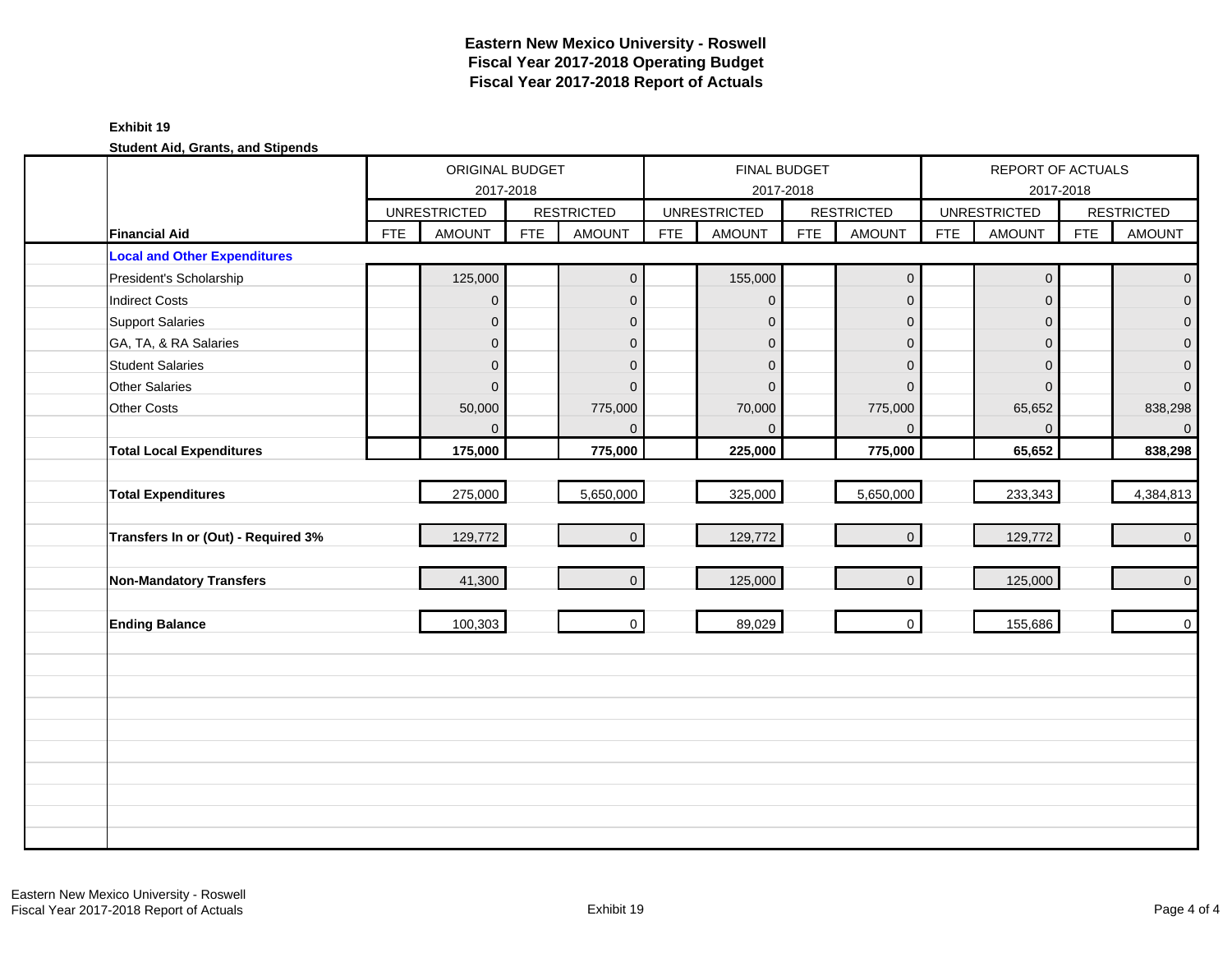### **Exhibit 20**

|                                          | ORIGINAL BUDGET<br>2017-2018 |                     |            |                   |            | <b>FINAL BUDGET</b> | 2017-2018  |                     |            | REPORT OF ACTUALS   | 2017-2018  |                   |
|------------------------------------------|------------------------------|---------------------|------------|-------------------|------------|---------------------|------------|---------------------|------------|---------------------|------------|-------------------|
|                                          |                              | <b>UNRESTRICTED</b> |            | <b>RESTRICTED</b> |            | <b>UNRESTRICTED</b> |            | <b>RESTRICTED</b>   |            | <b>UNRESTRICTED</b> |            | <b>RESTRICTED</b> |
| <b>Auxiliaries and Enterprises</b>       | <b>FTE</b>                   | <b>AMOUNT</b>       | <b>FTE</b> | <b>AMOUNT</b>     | <b>FTE</b> | <b>AMOUNT</b>       | <b>FTE</b> | <b>AMOUNT</b>       | <b>FTE</b> | <b>AMOUNT</b>       | <b>FTE</b> | <b>AMOUNT</b>     |
| <b>Revenues</b>                          |                              |                     |            |                   |            |                     |            |                     |            |                     |            |                   |
| <b>Tuition and Miscellaneous Fees</b>    |                              | $\mathbf{0}$        |            | $\mathbf 0$       |            | $\mathbf 0$         |            | $\boldsymbol{0}$    |            | $\mathbf 0$         |            | $\overline{0}$    |
| <b>Federal Government Appropriations</b> |                              | $\mathbf 0$         |            | $\mathbf{0}$      |            | $\mathbf 0$         |            | $\mathbf 0$         |            | $\Omega$            |            | $\overline{0}$    |
| <b>State Government Appropriations</b>   |                              | $\mathbf{0}$        |            | $\mathbf 0$       |            | $\mathbf 0$         |            | $\mathbf 0$         |            | $\Omega$            |            | $\overline{0}$    |
| <b>Local Government Appropriations</b>   |                              | $\mathbf 0$         |            | 0                 |            | $\mathbf 0$         |            | $\mathsf{O}\xspace$ |            | $\mathbf 0$         |            | $\mathbf{O}$      |
| Federal Grants and Contracts             |                              | $\mathbf 0$         |            | 0                 |            | $\mathbf 0$         |            | $\mathbf 0$         |            | $\Omega$            |            | $\mathbf{O}$      |
| <b>State Grants and Contracts</b>        |                              | $\mathbf 0$         |            | $\mathbf 0$       |            | $\Omega$            |            | $\mathbf 0$         |            | $\Omega$            |            | $\mathbf{O}$      |
| <b>Local Grants and Contracts</b>        |                              | 0                   |            | $\mathbf{0}$      |            | $\Omega$            |            | $\mathbf 0$         |            | $\Omega$            |            | $\mathbf{O}$      |
| <b>Private Gifts</b>                     |                              | $\mathbf 0$         |            | $\mathbf 0$       |            | $\Omega$            |            | $\mathbf 0$         |            | $\Omega$            |            | $\mathbf{O}$      |
| Endowments, Land, and Perm Fund          |                              | $\Omega$            |            | $\mathbf 0$       |            | $\Omega$            |            | $\mathbf 0$         |            | $\Omega$            |            | $\mathbf{O}$      |
| Sales and Services                       |                              | 789,000             |            | 0                 |            | 795,000             |            | $\mathbf 0$         |            | 858,688             |            | $\mathbf{O}$      |
| Other Sources                            |                              | 0                   |            | $\mathbf{0}$      |            | $\mathbf 0$         |            | $\mathbf 0$         |            | $\Omega$            |            | $\mathbf 0$       |
| <b>Total Revenues</b>                    |                              | 789,000             |            | $\mathbf{0}$      |            | 795,000             |            | $\mathbf 0$         |            | 858,688             |            | $\mathbf{0}$      |
|                                          |                              |                     |            |                   |            |                     |            |                     |            |                     |            |                   |
| <b>Beginning Balance</b>                 |                              | 1,272,981           |            | $\overline{0}$    |            | 1,321,230           |            | $\mathbf 0$         |            | 1,321,230           |            | $\overline{0}$    |
|                                          |                              |                     |            |                   |            |                     |            |                     |            |                     |            |                   |
| <b>Total Available</b>                   |                              | 2,061,981           |            | $\mathbf{0}$      |            | 2,116,230           |            | $\mathbf{0}$        |            | 2,179,918           |            | $\mathbf{0}$      |
|                                          |                              |                     |            |                   |            |                     |            |                     |            |                     |            |                   |
|                                          |                              |                     |            |                   |            |                     |            |                     |            |                     |            |                   |
|                                          |                              |                     |            |                   |            |                     |            |                     |            |                     |            |                   |
|                                          |                              |                     |            |                   |            |                     |            |                     |            |                     |            |                   |
|                                          |                              |                     |            |                   |            |                     |            |                     |            |                     |            |                   |
|                                          |                              |                     |            |                   |            |                     |            |                     |            |                     |            |                   |
|                                          |                              |                     |            |                   |            |                     |            |                     |            |                     |            |                   |
|                                          |                              |                     |            |                   |            |                     |            |                     |            |                     |            |                   |
|                                          |                              |                     |            |                   |            |                     |            |                     |            |                     |            |                   |
|                                          |                              |                     |            |                   |            |                     |            |                     |            |                     |            |                   |
|                                          |                              |                     |            |                   |            |                     |            |                     |            |                     |            |                   |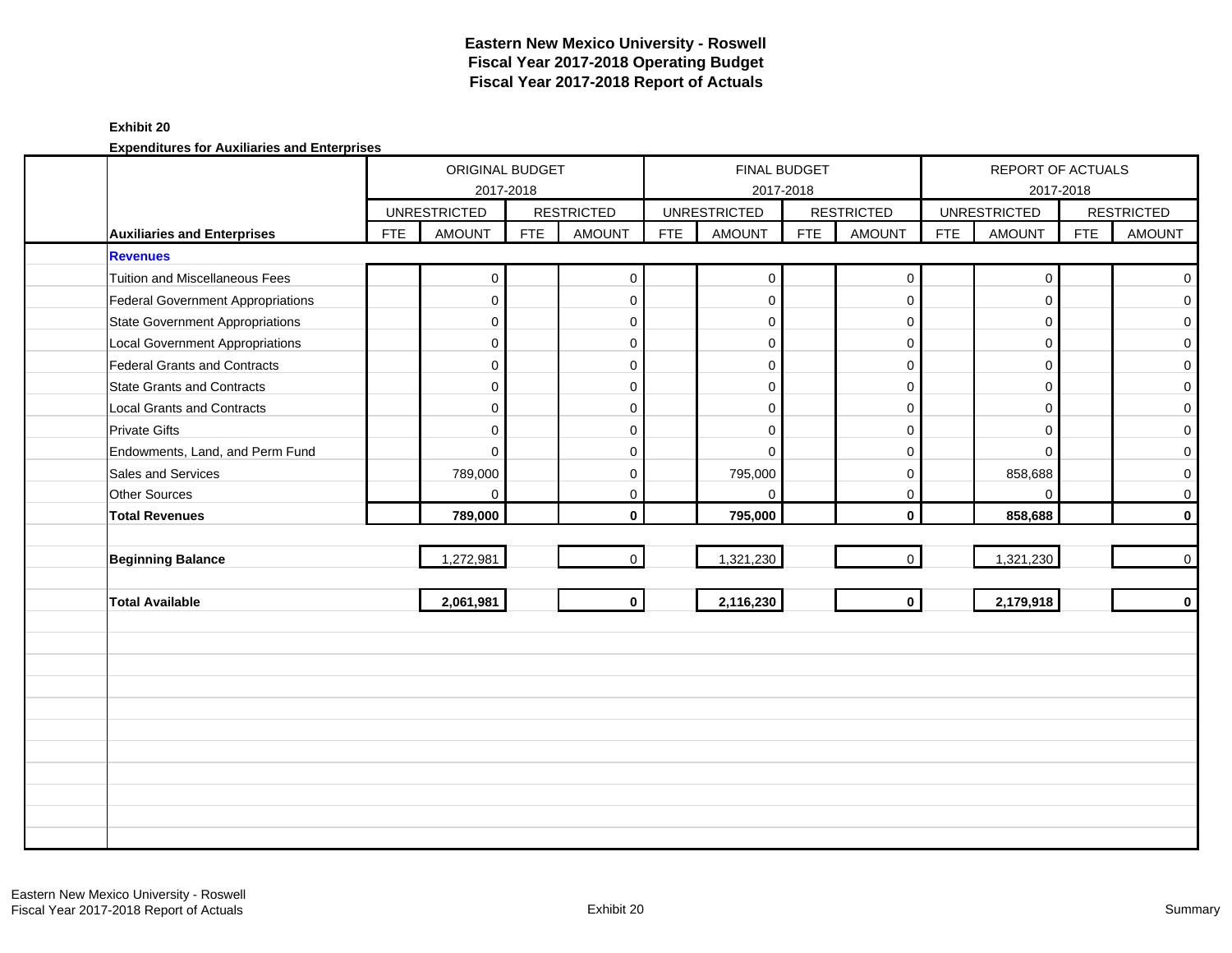#### **Exhibit 20**

|                                    |            | <b>ORIGINAL BUDGET</b>               |            |                                    |            | FINAL BUDGET                         |            |                                    |            | <b>REPORT OF ACTUALS</b>             |            |                                    |
|------------------------------------|------------|--------------------------------------|------------|------------------------------------|------------|--------------------------------------|------------|------------------------------------|------------|--------------------------------------|------------|------------------------------------|
|                                    |            | 2017-2018                            |            |                                    |            |                                      | 2017-2018  |                                    |            |                                      | 2017-2018  |                                    |
| <b>Auxiliaries and Enterprises</b> | <b>FTE</b> | <b>UNRESTRICTED</b><br><b>AMOUNT</b> | <b>FTE</b> | <b>RESTRICTED</b><br><b>AMOUNT</b> | <b>FTE</b> | <b>UNRESTRICTED</b><br><b>AMOUNT</b> | <b>FTE</b> | <b>RESTRICTED</b><br><b>AMOUNT</b> | <b>FTE</b> | <b>UNRESTRICTED</b><br><b>AMOUNT</b> | <b>FTE</b> | <b>RESTRICTED</b><br><b>AMOUNT</b> |
| <b>Expenditures</b>                |            |                                      |            |                                    |            |                                      |            |                                    |            |                                      |            |                                    |
| <b>Professional Salaries</b>       | 0.00       | $\mathbf 0$                          | 0.00       | $\mathbf 0$                        | 0.00       | 0                                    | 0.00       | $\mathbf 0$                        | 0.00       | 0                                    | 0.00       | $\overline{0}$                     |
| <b>Faculty Salaries</b>            | 0.00       | $\mathbf 0$                          | 0.00       | $\mathbf 0$                        | 0.00       | $\mathbf 0$                          | 0.00       | $\mathbf 0$                        | 0.00       | $\mathbf 0$                          | 0.00       | $\mathbf 0$                        |
| <b>Support Salaries</b>            | 0.00       | $\Omega$                             | 0.00       | 0                                  | 0.00       | $\Omega$                             | 0.00       | 0                                  | 0.00       | $\mathbf 0$                          | 0.00       | $\mathbf 0$                        |
| <b>Temporary Salaries</b>          | 0.75       | 17,000                               | 0.00       | $\mathbf 0$                        | 0.75       | 19,000                               | 0.00       | 0                                  | 0.75       | 24,008                               | 0.00       | 0                                  |
| <b>Adjunct Salaries</b>            | 0.00       | $\mathbf 0$                          | 0.00       | $\mathbf 0$                        | 0.00       | $\mathbf 0$                          | 0.00       | $\mathbf 0$                        | 0.00       | 0                                    | 0.00       | $\mathbf 0$                        |
| <b>Technician Salaries</b>         | 0.00       | 0                                    | 0.00       | $\mathbf 0$                        | 0.00       | 0                                    | 0.00       | $\mathbf 0$                        | 0.00       | $\mathbf 0$                          | 0.00       | $\mathbf 0$                        |
| <b>Other Salaries</b>              | 0.00       | 0                                    | 0.00       | $\mathbf 0$                        | 0.00       | 0                                    | 0.00       | 0                                  | 0.00       | 0                                    | 0.00       | 0                                  |
| <b>Student Salaries</b>            | 0.00       | $\Omega$                             | 0.00       | $\mathbf 0$                        | 0.00       | $\mathbf 0$                          | 0.00       | $\mathbf 0$                        | 0.00       | $\mathbf 0$                          | 0.00       | $\mathbf 0$                        |
| <b>Federal Work-study Salaries</b> | 0.00       | $\Omega$                             | 0.00       | $\mathbf 0$                        | 0.00       | $\mathbf 0$                          | 0.00       | $\mathbf 0$                        | 0.00       | $\mathbf 0$                          | 0.00       | $\mathbf 0$                        |
| <b>State Work-study Salaries</b>   | 0.00       | $\Omega$                             | 0.00       | 0                                  | 0.00       | 0                                    | 0.00       | 0                                  | 0.00       | 0                                    | 0.00       | $\pmb{0}$                          |
| Supplies                           |            | 665,500                              |            | $\mathbf 0$                        |            | 729,850                              |            | $\mathbf 0$                        |            | 495,650                              |            | $\mathbf 0$                        |
| Travel                             |            | 0                                    |            | 0                                  |            | $\Omega$                             |            | $\mathbf 0$                        |            | $\mathbf 0$                          |            | 0                                  |
| Equipment                          |            | 0                                    |            | 0                                  |            | 0                                    |            | $\mathbf 0$                        |            | 10,621                               |            | 0                                  |
| <b>Utilities</b>                   |            | 0                                    |            | 0                                  |            | $\Omega$                             |            | $\mathbf 0$                        |            | 276                                  |            | 0                                  |
| Miscellaneous                      |            | 0                                    |            | $\mathbf 0$                        |            | $\Omega$                             |            | $\mathbf 0$                        |            | $\mathbf 0$                          |            | 0                                  |
| <b>Indirect Cost</b>               |            | $\mathbf 0$                          |            | $\mathbf 0$                        |            | $\Omega$                             |            | $\mathbf 0$                        |            | 2,482                                |            | 0                                  |
| <b>Benefits</b>                    |            | 7,650                                |            | $\mathbf 0$                        |            | 8,650                                |            | $\mathbf 0$                        |            | 2,343                                |            | 0                                  |
| Services Rendered/Contracted       |            | 0                                    |            | 0                                  |            | $\Omega$                             |            | 0                                  |            | 257,454                              |            | 0                                  |
|                                    |            | $\mathbf 0$                          |            | $\mathbf 0$                        |            | $\Omega$                             |            | $\mathbf 0$                        |            | 0                                    |            | $\mathbf 0$                        |
|                                    |            | $\mathbf 0$                          |            | 0                                  |            | $\Omega$                             |            | $\mathbf 0$                        |            | 0                                    |            | $\mathbf 0$                        |
|                                    |            | 0                                    |            | 0                                  |            | $\Omega$                             |            | 0                                  |            | 0                                    |            | $\mathbf 0$                        |
|                                    |            | $\Omega$                             |            | $\mathbf 0$                        |            | $\Omega$                             |            | $\mathbf 0$                        |            | $\Omega$                             |            | $\overline{0}$                     |
| <b>Total Expenditures</b>          | 0.75       | 690,150                              | 0.00       | $\mathbf 0$                        | 0.75       | 757,500                              | 0.00       | $\mathbf 0$                        | 0.75       | 792,834                              | 0.00       | $\mathbf 0$                        |
|                                    |            |                                      |            |                                    |            |                                      |            |                                    |            |                                      |            |                                    |
| <b>Transfers To or (From)</b>      |            | $\Omega$                             |            | $\Omega$                           |            | 19,462                               |            | $\Omega$                           |            | 19,462                               |            | $\overline{0}$                     |
| <b>Ending Balance</b>              | 0.75       | 1,371,831                            | 0.00       | 0                                  | 0.75       | 1,378,192                            | 0.00       | $\mathbf 0$                        | 0.75       | 1,406,546                            | 0.00       | $\mathbf 0$                        |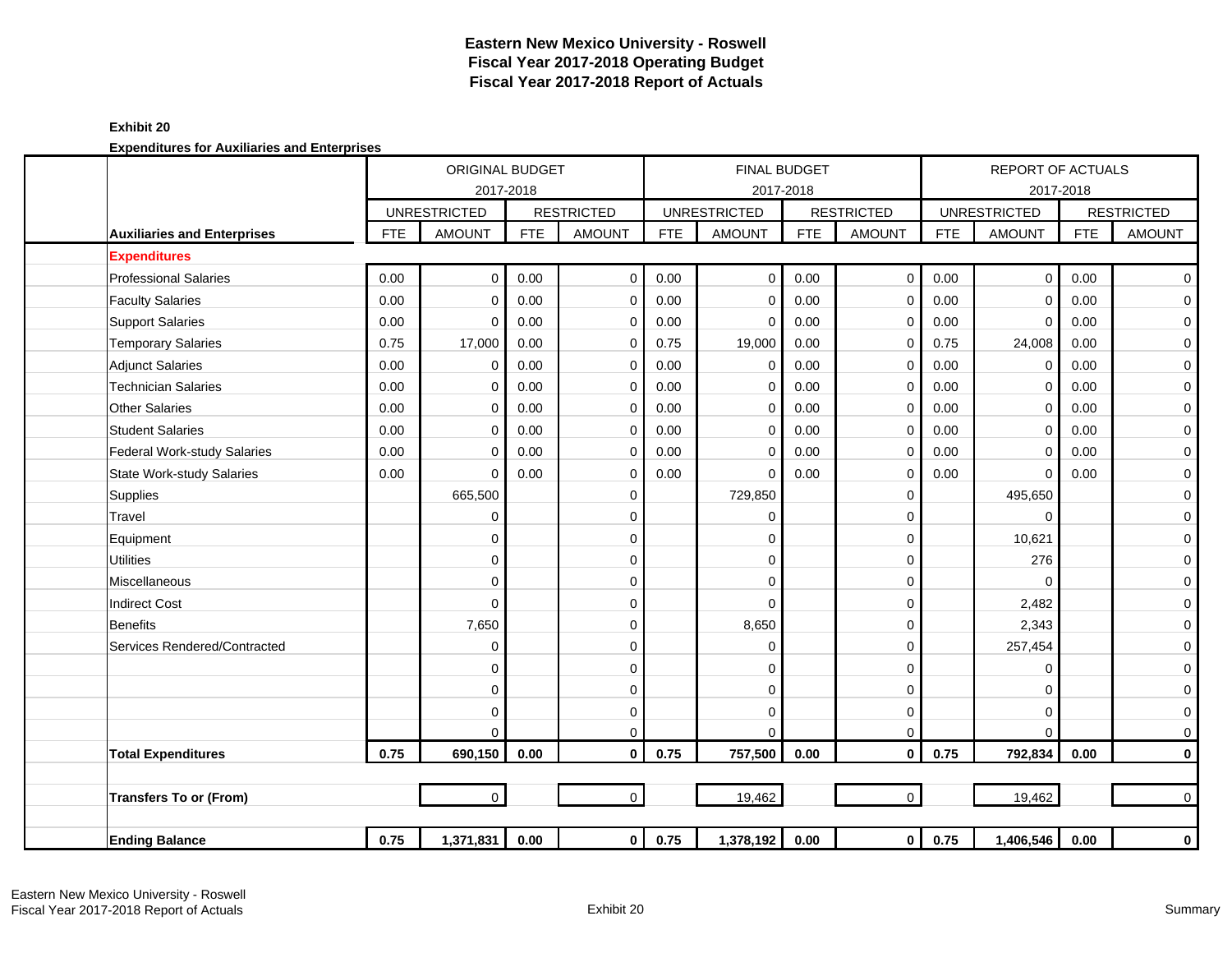### **Exhibit 20**

|        |                                          |            | ORIGINAL BUDGET<br>2017-2018 |            |                         |            | FINAL BUDGET<br>2017-2018 |            |                   |            | REPORT OF ACTUALS<br>2017-2018 |            |                   |
|--------|------------------------------------------|------------|------------------------------|------------|-------------------------|------------|---------------------------|------------|-------------------|------------|--------------------------------|------------|-------------------|
|        | <b>Auxiliaries</b>                       |            | <b>UNRESTRICTED</b>          |            | <b>RESTRICTED</b>       |            | <b>UNRESTRICTED</b>       |            | <b>RESTRICTED</b> |            | <b>UNRESTRICTED</b>            |            | <b>RESTRICTED</b> |
|        | <b>Auxiliaries and Enterprises</b>       | <b>FTE</b> | <b>AMOUNT</b>                | <b>FTE</b> | <b>AMOUNT</b>           | <b>FTE</b> | <b>AMOUNT</b>             | <b>FTE</b> | <b>AMOUNT</b>     | <b>FTE</b> | <b>AMOUNT</b>                  | <b>FTE</b> | <b>AMOUNT</b>     |
|        | <b>Revenues</b>                          |            |                              |            |                         |            |                           |            |                   |            |                                |            |                   |
| 370000 | <b>Tuition and Miscellaneous Fees</b>    |            | $\overline{0}$               |            | $\mathbf 0$             |            | $\pmb{0}$                 |            | $\mathbf 0$       |            | $\mathbf 0$                    |            | $\overline{0}$    |
|        | <b>Federal Government Appropriations</b> |            | $\overline{0}$               |            | $\mathbf 0$             |            | $\mathbf{0}$              |            | $\mathbf 0$       |            | $\Omega$                       |            | $\overline{0}$    |
|        | <b>State Government Appropriations</b>   |            | $\mathbf{0}$                 |            | $\mathbf 0$             |            | $\Omega$                  |            | $\mathbf 0$       |            | $\Omega$                       |            | $\overline{0}$    |
|        | <b>Local Government Appropriations</b>   |            | $\mathbf{0}$                 |            | $\mathbf 0$             |            | $\mathbf{0}$              |            | $\mathbf 0$       |            | $\mathbf{0}$                   |            | $\mathbf 0$       |
|        | Federal Grants and Contracts             |            | $\Omega$                     |            | $\mathbf 0$             |            | $\Omega$                  |            | $\mathbf{0}$      |            | $\Omega$                       |            | $\mathbf 0$       |
|        | <b>State Grants and Contracts</b>        |            | $\Omega$                     |            | $\mathbf 0$             |            | $\Omega$                  |            | $\mathbf{0}$      |            | $\Omega$                       |            | $\mathbf{0}$      |
|        | Local Grants and Contracts               |            | $\Omega$                     |            | $\mathbf 0$             |            | $\mathbf{0}$              |            | $\mathbf 0$       |            | $\mathbf{0}$                   |            | $\mathbf 0$       |
|        | <b>Private Gifts</b>                     |            | $\mathbf{0}$                 |            | $\mathbf 0$             |            | $\mathbf{0}$              |            | $\mathbf 0$       |            | $\Omega$                       |            | $\mathsf{O}^-$    |
|        | Endowments, Land, and Perm Fund          |            | $\Omega$                     |            | $\mathbf 0$             |            | $\Omega$                  |            | $\Omega$          |            | $\Omega$                       |            | $\overline{0}$    |
|        | Sales and Services                       |            | $\Omega$                     |            | $\overline{0}$          |            | $\mathbf 0$               |            | $\mathbf{0}$      |            | $\overline{0}$                 |            | $\pmb{0}$         |
|        | Other Sources                            |            | $\overline{0}$               |            | $\mathbf 0$             |            | $\overline{0}$            |            | $\mathbf 0$       |            | $\mathbf{0}$                   |            | $\mathsf{O}^-$    |
|        | <b>Total Revenues</b>                    |            | $\mathbf{0}$                 |            | $\mathbf{0}$            |            | $\mathbf{0}$              |            | $\mathbf 0$       |            | $\mathbf{0}$                   |            | $\mathbf{0}$      |
|        |                                          |            |                              |            |                         |            |                           |            |                   |            |                                |            |                   |
|        | <b>Beginning Balance</b>                 |            | 700,392                      |            | $\mathbf{0}$            |            | 719,854                   |            | $\overline{0}$    |            | 719,854                        |            | $\overline{0}$    |
|        |                                          |            |                              |            |                         |            |                           |            |                   |            |                                |            |                   |
|        | <b>Total Available</b>                   |            | 700,392                      |            | $\overline{\mathbf{o}}$ |            | 719,854                   |            | $\mathbf 0$       |            | 719,854                        |            | $\mathbf{0}$      |
|        |                                          |            |                              |            |                         |            |                           |            |                   |            |                                |            |                   |
|        |                                          |            |                              |            |                         |            |                           |            |                   |            |                                |            |                   |
|        |                                          |            |                              |            |                         |            |                           |            |                   |            |                                |            |                   |
|        |                                          |            |                              |            |                         |            |                           |            |                   |            |                                |            |                   |
|        |                                          |            |                              |            |                         |            |                           |            |                   |            |                                |            |                   |
|        |                                          |            |                              |            |                         |            |                           |            |                   |            |                                |            |                   |
|        |                                          |            |                              |            |                         |            |                           |            |                   |            |                                |            |                   |
|        |                                          |            |                              |            |                         |            |                           |            |                   |            |                                |            |                   |
|        |                                          |            |                              |            |                         |            |                           |            |                   |            |                                |            |                   |
|        |                                          |            |                              |            |                         |            |                           |            |                   |            |                                |            |                   |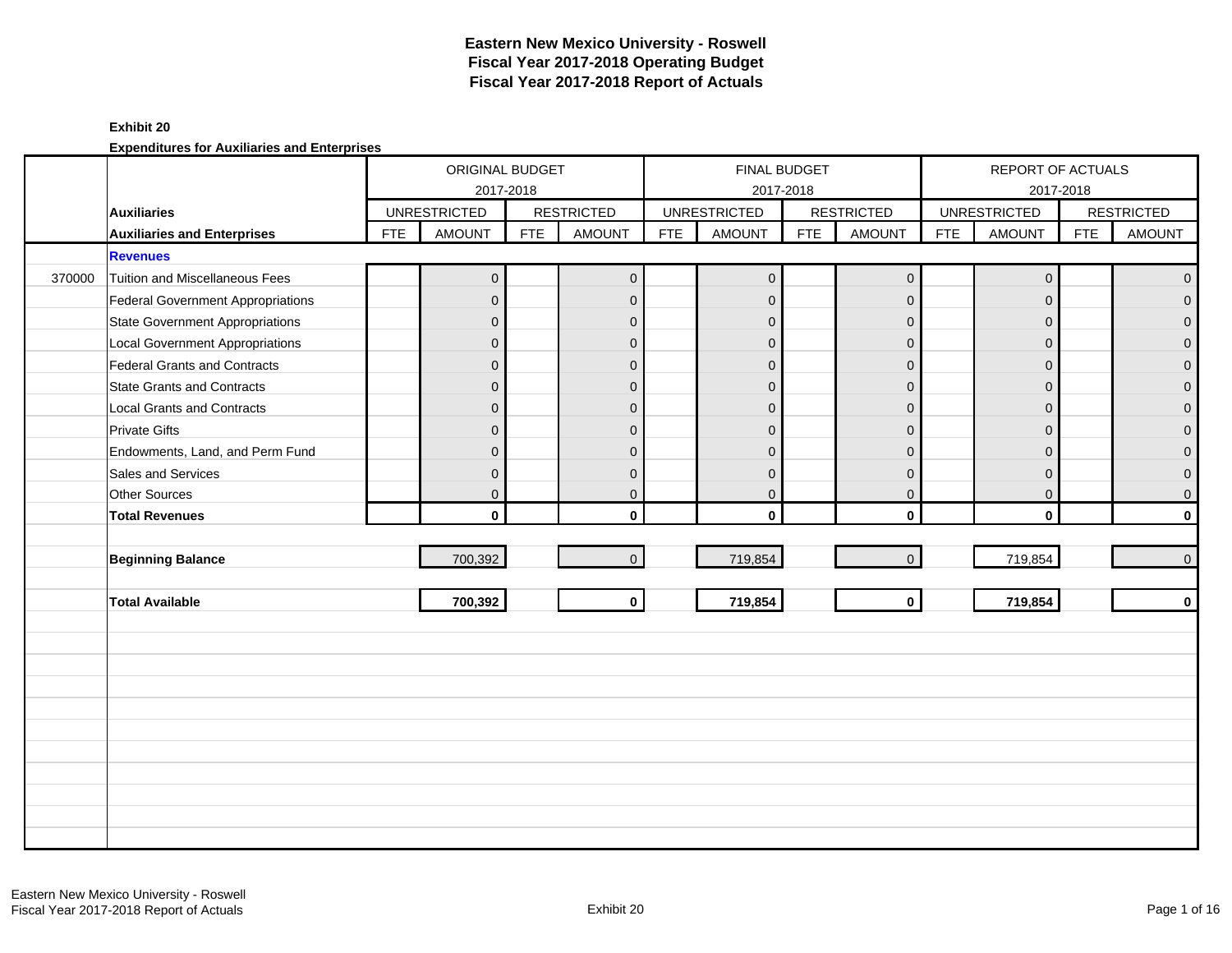|        |                                    |            | ORIGINAL BUDGET     |            |                   |            | <b>FINAL BUDGET</b> |            |                     |            | <b>REPORT OF ACTUALS</b> |            |                   |
|--------|------------------------------------|------------|---------------------|------------|-------------------|------------|---------------------|------------|---------------------|------------|--------------------------|------------|-------------------|
|        |                                    |            | 2017-2018           |            |                   |            |                     | 2017-2018  |                     |            |                          | 2017-2018  |                   |
|        | <b>Auxiliaries</b>                 |            | <b>UNRESTRICTED</b> |            | <b>RESTRICTED</b> |            | <b>UNRESTRICTED</b> |            | <b>RESTRICTED</b>   |            | <b>UNRESTRICTED</b>      |            | <b>RESTRICTED</b> |
|        | <b>Auxiliaries and Enterprises</b> | <b>FTE</b> | <b>AMOUNT</b>       | <b>FTE</b> | <b>AMOUNT</b>     | <b>FTE</b> | <b>AMOUNT</b>       | <b>FTE</b> | <b>AMOUNT</b>       | <b>FTE</b> | <b>AMOUNT</b>            | <b>FTE</b> | <b>AMOUNT</b>     |
|        | <b>Expenditures</b>                |            |                     |            |                   |            |                     |            |                     |            |                          |            |                   |
| 370000 | <b>Professional Salaries</b>       | 0.00       | $\mathbf{0}$        | 0.00       | $\mathbf 0$       | 0.00       | $\mathbf 0$         | 0.00       | $\mathbf 0$         | 0.00       | $\overline{0}$           | 0.00       | $\overline{0}$    |
|        | <b>Faculty Salaries</b>            | 0.00       | $\mathbf{0}$        | 0.00       | $\mathbf 0$       | 0.00       | $\mathbf{0}$        | 0.00       | $\mathbf{0}$        | 0.00       | $\Omega$                 | 0.00       | $\mathbf 0$       |
|        | <b>Support Salaries</b>            | 0.00       | $\Omega$            | 0.00       | $\mathbf 0$       | 0.00       | $\mathbf{0}$        | 0.00       | $\mathbf{0}$        | 0.00       | $\Omega$                 | 0.00       | $\overline{0}$    |
|        | <b>Temporary Salaries</b>          | 0.00       | $\Omega$            | 0.00       | $\mathbf 0$       | 0.00       | $\mathbf{0}$        | 0.00       | $\mathbf{0}$        | 0.00       | $\mathbf{0}$             | 0.00       | $\mathbf 0$       |
|        | <b>Adjunct Salaries</b>            | 0.00       | $\mathbf{0}$        | 0.00       | $\mathbf{0}$      | 0.00       | $\mathbf{0}$        | 0.00       | $\mathbf{0}$        | 0.00       | $\Omega$                 | 0.00       | $\mathbf 0$       |
|        | <b>Technician Salaries</b>         | 0.00       | $\Omega$            | 0.00       | $\mathbf 0$       | 0.00       | $\mathbf 0$         | 0.00       | $\mathbf 0$         | 0.00       | $\mathbf{0}$             | 0.00       | $\mathbf 0$       |
|        | <b>Other Salaries</b>              | 0.00       | $\Omega$            | 0.00       | $\mathbf 0$       | 0.00       | $\mathbf{0}$        | 0.00       | $\mathbf{0}$        | 0.00       | $\mathbf{0}$             | 0.00       | $\pmb{0}$         |
|        | <b>Student Salaries</b>            | 0.00       | $\Omega$            | 0.00       | $\mathbf{0}$      | 0.00       | $\mathbf{0}$        | 0.00       | $\mathbf{0}$        | 0.00       | $\Omega$                 | 0.00       | $\overline{0}$    |
|        | Federal Work-study Salaries        | 0.00       | $\Omega$            | 0.00       | $\mathbf 0$       | 0.00       | $\mathbf 0$         | 0.00       | $\mathbf{0}$        | 0.00       | $\Omega$                 | 0.00       | $\mathbf 0$       |
|        | <b>State Work-study Salaries</b>   | 0.00       | $\Omega$            | 0.00       | $\mathbf 0$       | 0.00       | $\Omega$            | 0.00       | $\mathbf{0}$        | 0.00       | $\mathbf{0}$             | 0.00       | $\pmb{0}$         |
|        | Supplies                           |            | $\mathbf{0}$        |            | $\mathbf 0$       |            | $\Omega$            |            | $\mathbf{0}$        |            | $\Omega$                 |            | $\mathbf 0$       |
|        | Travel                             |            | $\mathbf{0}$        |            | $\mathbf 0$       |            | $\Omega$            |            | $\mathbf{0}$        |            | $\Omega$                 |            | $\mathbf 0$       |
|        | Equipment                          |            | $\mathbf{0}$        |            | $\mathbf 0$       |            | $\Omega$            |            | $\mathbf{0}$        |            | $\Omega$                 |            | $\pmb{0}$         |
|        | <b>Utilities</b>                   |            | $\mathbf 0$         |            | $\mathbf 0$       |            | $\mathbf{0}$        |            | $\mathbf 0$         |            | $\Omega$                 |            | $\mathbf 0$       |
|        | <b>Miscellaneous</b>               |            | $\mathbf{0}$        |            | $\mathbf 0$       |            | $\Omega$            |            | $\mathbf 0$         |            | $\Omega$                 |            | $\mathbf 0$       |
|        | <b>Indirect Cost</b>               |            | $\Omega$            |            | $\Omega$          |            | $\Omega$            |            | $\mathbf{0}$        |            | $\Omega$                 |            | $\mathbf 0$       |
|        | <b>Benefits</b>                    |            | $\mathbf{0}$        |            | $\mathbf 0$       |            | $\Omega$            |            | $\mathbf{0}$        |            | $\Omega$                 |            | $\mathbf{0}$      |
|        | Services Rendered/Contracted       |            | $\mathbf{0}$        |            | $\mathbf 0$       |            | $\Omega$            |            | $\Omega$            |            | $\Omega$                 |            | $\mathbf 0$       |
|        |                                    |            | $\mathbf{0}$        |            | $\mathbf 0$       |            | $\Omega$            |            | $\mathbf{0}$        |            | $\Omega$                 |            | $\mathbf 0$       |
|        |                                    |            | $\mathbf{0}$        |            | $\mathbf 0$       |            | $\mathbf{0}$        |            | $\mathbf 0$         |            | $\Omega$                 |            | $\mathbf 0$       |
|        |                                    |            | $\mathbf{0}$        |            | $\mathbf{0}$      |            | $\Omega$            |            | $\mathbf{0}$        |            | $\Omega$                 |            | $\mathbf{O}$      |
|        |                                    |            | $\Omega$            |            | $\mathbf{0}$      |            | $\mathbf{0}$        |            | $\mathbf{0}$        |            | $\Omega$                 |            | $\mathbf{O}$      |
|        | <b>Total Expenditures</b>          | 0.00       | $\mathbf{0}$        | 0.00       | $\mathbf{0}$      | 0.00       | $\mathbf{0}$        | 0.00       | $\mathbf{0}$        | 0.00       | $\mathbf{0}$             | 0.00       | $\mathbf 0$       |
|        |                                    |            |                     |            |                   |            |                     |            |                     |            |                          |            |                   |
|        | <b>Transfers To or (From)</b>      |            | $\overline{0}$      |            | $\mathbf{0}$      |            | $\mathbf{0}$        |            | $\mathsf{O}\xspace$ |            | $\overline{0}$           |            | $\overline{0}$    |
|        |                                    |            |                     |            |                   |            |                     |            |                     |            |                          |            |                   |
|        | <b>Ending Balance</b>              | 0.00       | 700,392             | 0.00       | $\overline{0}$    | 0.00       | 719,854             | 0.00       | $\mathbf 0$         | $0.00\,$   | 719,854                  | 0.00       | $\mathbf 0$       |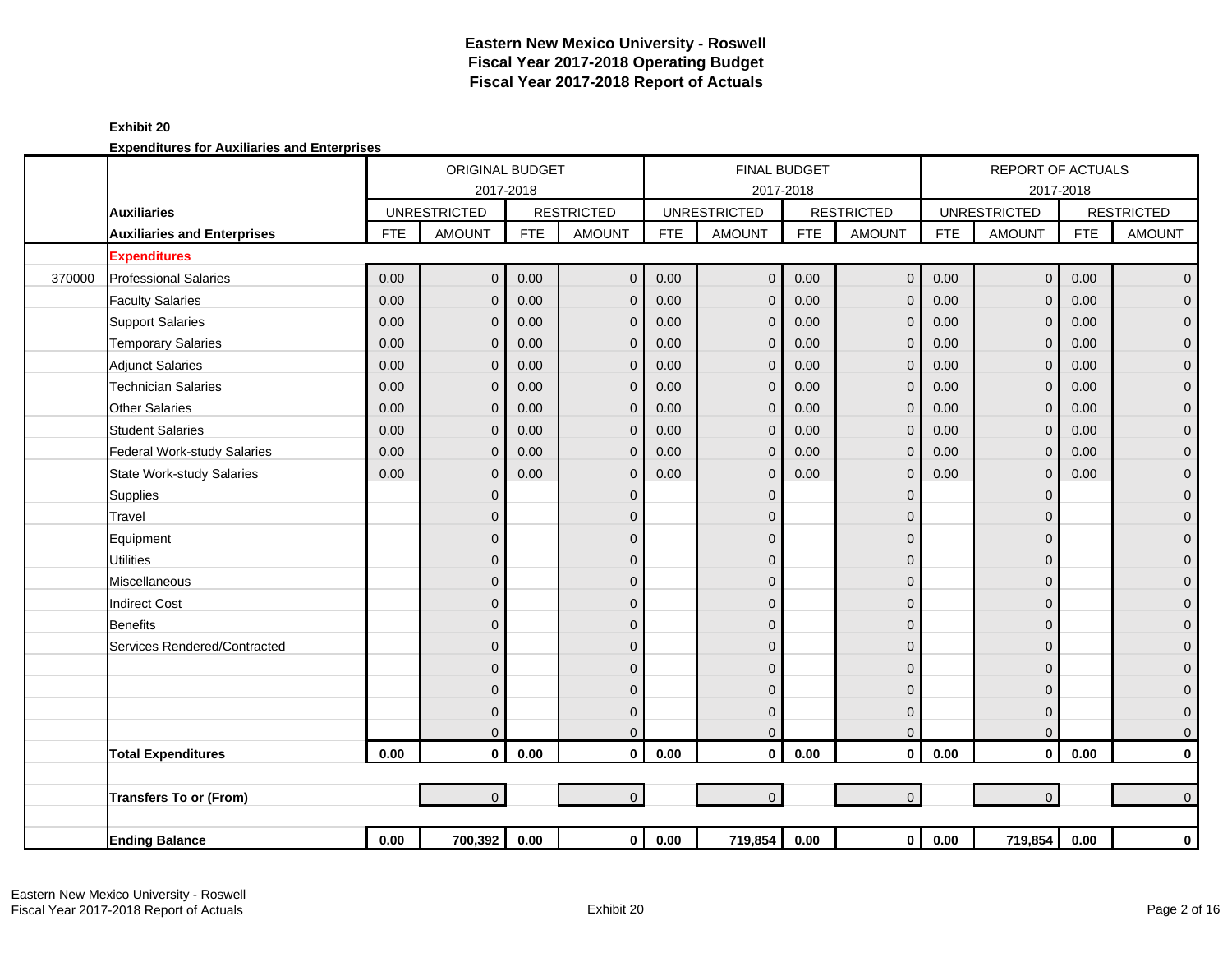#### **Exhibit 20**

|        |                                        |            | ORIGINAL BUDGET                  |            |                   |            | <b>FINAL BUDGET</b> |            |                   |            | REPORT OF ACTUALS   |            |                   |
|--------|----------------------------------------|------------|----------------------------------|------------|-------------------|------------|---------------------|------------|-------------------|------------|---------------------|------------|-------------------|
|        | 3BOOK<br><b>Bookstore</b>              |            | 2017-2018<br><b>UNRESTRICTED</b> |            | <b>RESTRICTED</b> |            | <b>UNRESTRICTED</b> | 2017-2018  | <b>RESTRICTED</b> |            | <b>UNRESTRICTED</b> | 2017-2018  | <b>RESTRICTED</b> |
|        | <b>Auxiliaries and Enterprises</b>     | <b>FTE</b> | <b>AMOUNT</b>                    | <b>FTE</b> | <b>AMOUNT</b>     | <b>FTE</b> | <b>AMOUNT</b>       | <b>FTE</b> | <b>AMOUNT</b>     | <b>FTE</b> | <b>AMOUNT</b>       | <b>FTE</b> | <b>AMOUNT</b>     |
| 3BOOK  | <b>Revenues</b>                        |            |                                  |            |                   |            |                     |            |                   |            |                     |            |                   |
| 373000 | <b>Tuition and Miscellaneous Fees</b>  |            | $\overline{0}$                   |            | $\mathbf{0}$      |            | $\mathbf{0}$        |            | $\mathbf 0$       |            | $\mathbf{0}$        |            | $\overline{0}$    |
| 740020 | Federal Government Appropriations      |            | $\overline{0}$                   |            | $\mathbf{0}$      |            | $\mathbf{0}$        |            | $\mathbf 0$       |            | $\Omega$            |            | $\mathbf 0$       |
|        | <b>State Government Appropriations</b> |            | $\overline{0}$                   |            | $\mathbf{0}$      |            | $\mathbf{0}$        |            | $\mathbf 0$       |            | $\Omega$            |            | $\overline{0}$    |
|        | <b>Local Government Appropriations</b> |            | $\pmb{0}$                        |            | $\mathbf{0}$      |            | $\mathbf{0}$        |            | $\mathbf 0$       |            | $\mathbf 0$         |            | $\overline{0}$    |
|        | Federal Grants and Contracts           |            | $\overline{0}$                   |            | $\mathbf{0}$      |            | $\mathbf{0}$        |            | $\mathbf 0$       |            | $\mathbf{0}$        |            | $\mathbf 0$       |
|        | <b>State Grants and Contracts</b>      |            | $\overline{0}$                   |            | $\Omega$          |            | $\Omega$            |            | $\mathbf 0$       |            | $\Omega$            |            | $\overline{0}$    |
|        | <b>Local Grants and Contracts</b>      |            | $\overline{0}$                   |            | $\mathbf{0}$      |            | $\Omega$            |            | $\mathbf 0$       |            | $\Omega$            |            | $\mathbf 0$       |
|        | <b>Private Gifts</b>                   |            | $\overline{0}$                   |            | $\mathbf{0}$      |            | $\Omega$            |            | $\mathbf 0$       |            | $\Omega$            |            | $\overline{0}$    |
|        | Endowments, Land, and Perm Fund        |            | $\overline{0}$                   |            | $\Omega$          |            | $\Omega$            |            | $\mathbf 0$       |            | $\Omega$            |            | $\mathbf 0$       |
|        | Sales and Services                     |            | 100,000                          |            | $\mathbf{0}$      |            | 100,000             |            | $\mathbf 0$       |            | 89,455              |            | $\overline{0}$    |
|        | Other Sources                          |            | $\overline{0}$                   |            | $\mathbf{0}$      |            | $\Omega$            |            | $\mathbf 0$       |            | $\Omega$            |            | $\pmb{0}$         |
|        | <b>Total Revenues</b>                  |            | 100,000                          |            | $\mathbf{0}$      |            | 100,000             |            | $\mathbf 0$       |            | 89,455              |            | $\mathbf 0$       |
|        |                                        |            |                                  |            |                   |            |                     |            |                   |            |                     |            |                   |
|        | <b>Beginning Balance</b>               |            | 447,525                          |            | $\mathbf{0}$      |            | 450,282             |            | $\mathbf 0$       |            | 450,282             |            | $\overline{0}$    |
|        |                                        |            |                                  |            |                   |            |                     |            |                   |            |                     |            |                   |
|        | <b>Total Available</b>                 |            | 547,525                          |            | $\mathbf 0$       |            | 550,282             |            | $\mathbf{0}$      |            | 539,737             |            | $\mathbf 0$       |
|        |                                        |            |                                  |            |                   |            |                     |            |                   |            |                     |            |                   |
|        |                                        |            |                                  |            |                   |            |                     |            |                   |            |                     |            |                   |
|        |                                        |            |                                  |            |                   |            |                     |            |                   |            |                     |            |                   |
|        |                                        |            |                                  |            |                   |            |                     |            |                   |            |                     |            |                   |
|        |                                        |            |                                  |            |                   |            |                     |            |                   |            |                     |            |                   |
|        |                                        |            |                                  |            |                   |            |                     |            |                   |            |                     |            |                   |
|        |                                        |            |                                  |            |                   |            |                     |            |                   |            |                     |            |                   |
|        |                                        |            |                                  |            |                   |            |                     |            |                   |            |                     |            |                   |
|        |                                        |            |                                  |            |                   |            |                     |            |                   |            |                     |            |                   |
|        |                                        |            |                                  |            |                   |            |                     |            |                   |            |                     |            |                   |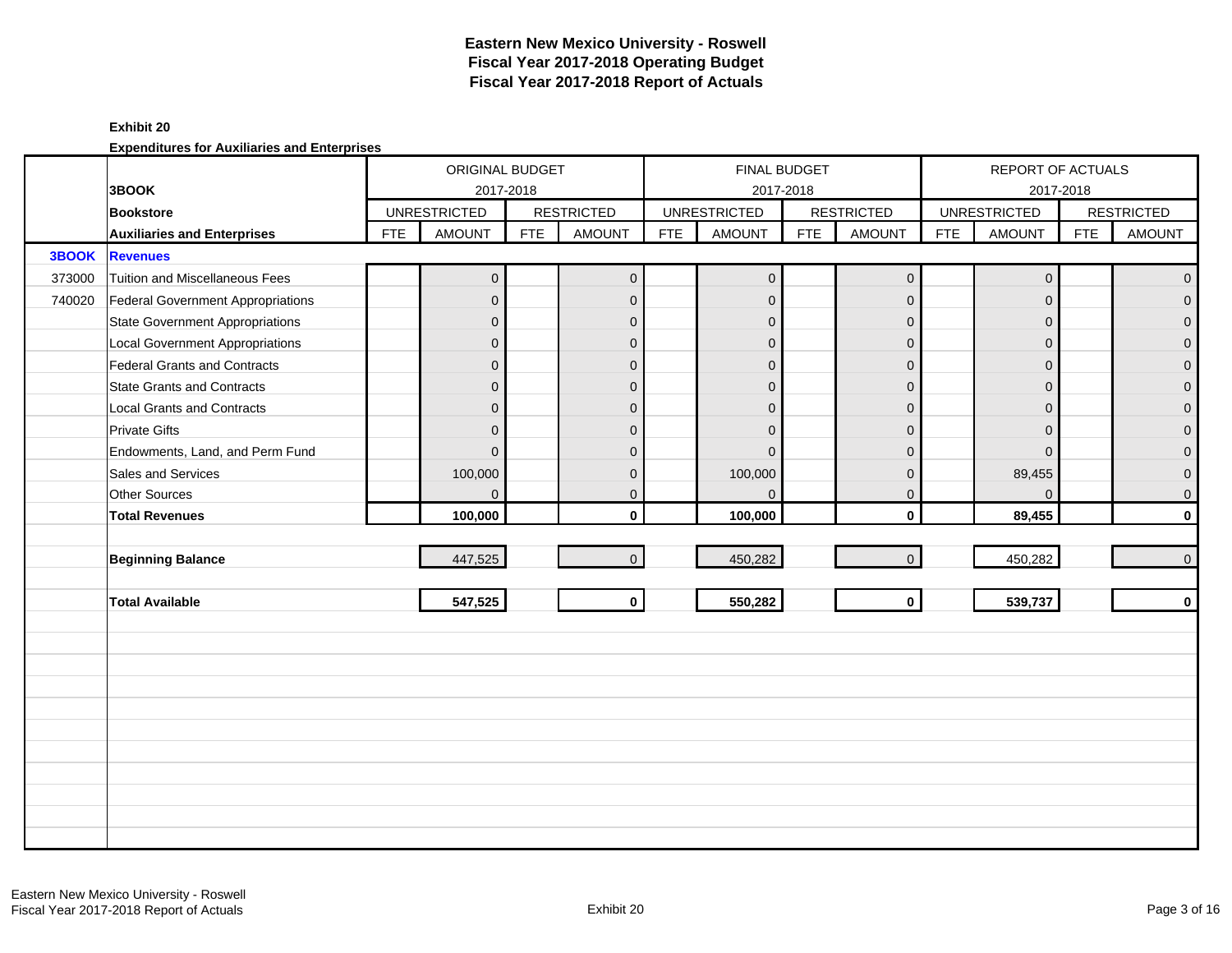|        |                                    |            | ORIGINAL BUDGET     |            |                   |            |                     | FINAL BUDGET |                   |            | <b>REPORT OF ACTUALS</b> |            |                   |
|--------|------------------------------------|------------|---------------------|------------|-------------------|------------|---------------------|--------------|-------------------|------------|--------------------------|------------|-------------------|
|        |                                    |            | 2017-2018           |            |                   |            | 2017-2018           |              |                   |            | 2017-2018                |            |                   |
|        | <b>Bookstore</b>                   |            | <b>UNRESTRICTED</b> |            | <b>RESTRICTED</b> |            | <b>UNRESTRICTED</b> |              | <b>RESTRICTED</b> |            | <b>UNRESTRICTED</b>      |            | <b>RESTRICTED</b> |
|        | <b>Auxiliaries and Enterprises</b> | <b>FTE</b> | <b>AMOUNT</b>       | <b>FTE</b> | <b>AMOUNT</b>     | <b>FTE</b> | <b>AMOUNT</b>       | <b>FTE</b>   | <b>AMOUNT</b>     | <b>FTE</b> | <b>AMOUNT</b>            | <b>FTE</b> | <b>AMOUNT</b>     |
| 3BOOK  | <b>Expenditures</b>                |            |                     |            |                   |            |                     |              |                   |            |                          |            |                   |
| 373000 | <b>Professional Salaries</b>       | 0.00       | $\overline{0}$      | 0.00       | $\mathbf 0$       | 0.00       | $\overline{0}$      | 0.00         | $\mathbf 0$       | 0.00       | $\mathsf{O}\xspace$      | 0.00       | $\overline{0}$    |
| 740020 | <b>Faculty Salaries</b>            | 0.00       | $\overline{0}$      | 0.00       | $\mathbf{0}$      | 0.00       | $\mathbf{0}$        | 0.00         | $\mathbf 0$       | 0.00       | $\overline{0}$           | 0.00       | $\mathbf 0$       |
|        | <b>Support Salaries</b>            | 0.00       | $\overline{0}$      | 0.00       | $\mathbf{0}$      | 0.00       | $\mathbf 0$         | 0.00         | $\mathbf 0$       | 0.00       | $\mathbf{0}$             | 0.00       | $\mathbf 0$       |
|        | <b>Temporary Salaries</b>          | 0.00       | $\mathbf 0$         | 0.00       | $\mathbf 0$       | 0.00       | $\mathbf 0$         | 0.00         | $\mathbf{0}$      | 0.00       | $\mathbf{0}$             | 0.00       | $\pmb{0}$         |
|        | <b>Adjunct Salaries</b>            | 0.00       | $\overline{0}$      | 0.00       | $\mathbf{0}$      | 0.00       | $\mathbf{0}$        | 0.00         | $\mathbf 0$       | 0.00       | $\Omega$                 | 0.00       | $\mathbf 0$       |
|        | <b>Technician Salaries</b>         | 0.00       | $\Omega$            | 0.00       | $\mathbf{0}$      | 0.00       | $\mathbf 0$         | 0.00         | $\mathbf{0}$      | 0.00       | $\Omega$                 | 0.00       | $\mathbf{O}$      |
|        | <b>Other Salaries</b>              | 0.00       | $\Omega$            | 0.00       | $\Omega$          | 0.00       | $\Omega$            | 0.00         | $\mathbf{0}$      | 0.00       | $\Omega$                 | 0.00       | $\pmb{0}$         |
|        | <b>Student Salaries</b>            | 0.00       | $\Omega$            | 0.00       | $\mathbf{0}$      | 0.00       | $\Omega$            | 0.00         | $\mathbf{0}$      | 0.00       | $\Omega$                 | 0.00       | $\mathsf{O}^-$    |
|        | Federal Work-study Salaries        | 0.00       | $\mathbf{0}$        | 0.00       | $\mathbf{0}$      | 0.00       | $\mathbf{0}$        | 0.00         | $\mathbf{0}$      | 0.00       | $\mathbf{0}$             | 0.00       | $\mathbf 0$       |
|        | <b>State Work-study Salaries</b>   | 0.00       | $\Omega$            | 0.00       | $\mathbf{0}$      | 0.00       | $\Omega$            | 0.00         | $\mathbf{0}$      | 0.00       | $\Omega$                 | 0.00       | $\pmb{0}$         |
|        | Supplies                           |            | 5,000               |            | $\mathbf{0}$      |            | 5,000               |              | $\mathbf 0$       |            | $\Omega$                 |            | $\mathbf 0$       |
|        | Travel                             |            | $\mathbf{0}$        |            | $\mathbf{0}$      |            | $\mathbf 0$         |              | $\Omega$          |            | $\Omega$                 |            | $\mathbf 0$       |
|        | Equipment                          |            | 0                   |            | $\mathbf{0}$      |            | $\Omega$            |              | $\mathbf{0}$      |            | $\Omega$                 |            | $\mathbf 0$       |
|        | <b>Utilities</b>                   |            | $\overline{0}$      |            | $\mathbf{0}$      |            | $\mathbf{0}$        |              | $\mathbf 0$       |            | 138                      |            | $\pmb{0}$         |
|        | Miscellaneous                      |            | $\mathbf 0$         |            | $\mathbf 0$       |            | $\mathbf 0$         |              | $\mathbf 0$       |            | $\mathbf{0}$             |            | $\mathbf 0$       |
|        | <b>Indirect Cost</b>               |            | $\mathbf 0$         |            | $\mathbf{0}$      |            | $\mathbf 0$         |              | 0                 |            | $\Omega$                 |            | $\mathbf 0$       |
|        | Benefits                           |            | $\overline{0}$      |            | $\Omega$          |            | $\Omega$            |              | $\mathbf{0}$      |            | $\Omega$                 |            | $\mathbf{O}$      |
|        | Services Rendered/Contracted       |            | $\overline{0}$      |            | $\Omega$          |            | $\Omega$            |              | $\overline{0}$    |            | 884                      |            | $\mathbf 0$       |
|        |                                    |            | 0                   |            | $\Omega$          |            | $\Omega$            |              | $\overline{0}$    |            | $\Omega$                 |            | $\pmb{0}$         |
|        |                                    |            | $\overline{0}$      |            | $\Omega$          |            | $\Omega$            |              | $\mathbf{0}$      |            | $\Omega$                 |            | $\pmb{0}$         |
|        |                                    |            | $\mathbf{0}$        |            | $\mathbf 0$       |            | $\Omega$            |              | $\mathbf 0$       |            | $\Omega$                 |            | $\mathbf 0$       |
|        |                                    |            | $\Omega$            |            | $\mathbf{0}$      |            | $\Omega$            |              | $\mathbf 0$       |            | $\Omega$                 |            | $\overline{0}$    |
|        | <b>Total Expenditures</b>          | 0.00       | 5,000               | 0.00       | $\mathbf{0}$      | 0.00       | 5,000               | 0.00         | $\mathbf 0$       | 0.00       | 1,022                    | 0.00       | $\mathbf 0$       |
|        |                                    |            |                     |            |                   |            |                     |              |                   |            |                          |            |                   |
|        | <b>Transfers To or (From)</b>      |            | $\overline{0}$      |            | $\overline{0}$    |            | $\Omega$            |              | $\mathbf 0$       |            | $\overline{0}$           |            | $\overline{0}$    |
|        |                                    |            |                     |            |                   |            |                     |              |                   |            |                          |            |                   |
|        | <b>Ending Balance</b>              | 0.00       | 542,525             | 0.00       | $\overline{0}$    | 0.00       | 545,282             | 0.00         | $\mathbf 0$       | $0.00\,$   | 538,715                  | 0.00       | $\mathbf 0$       |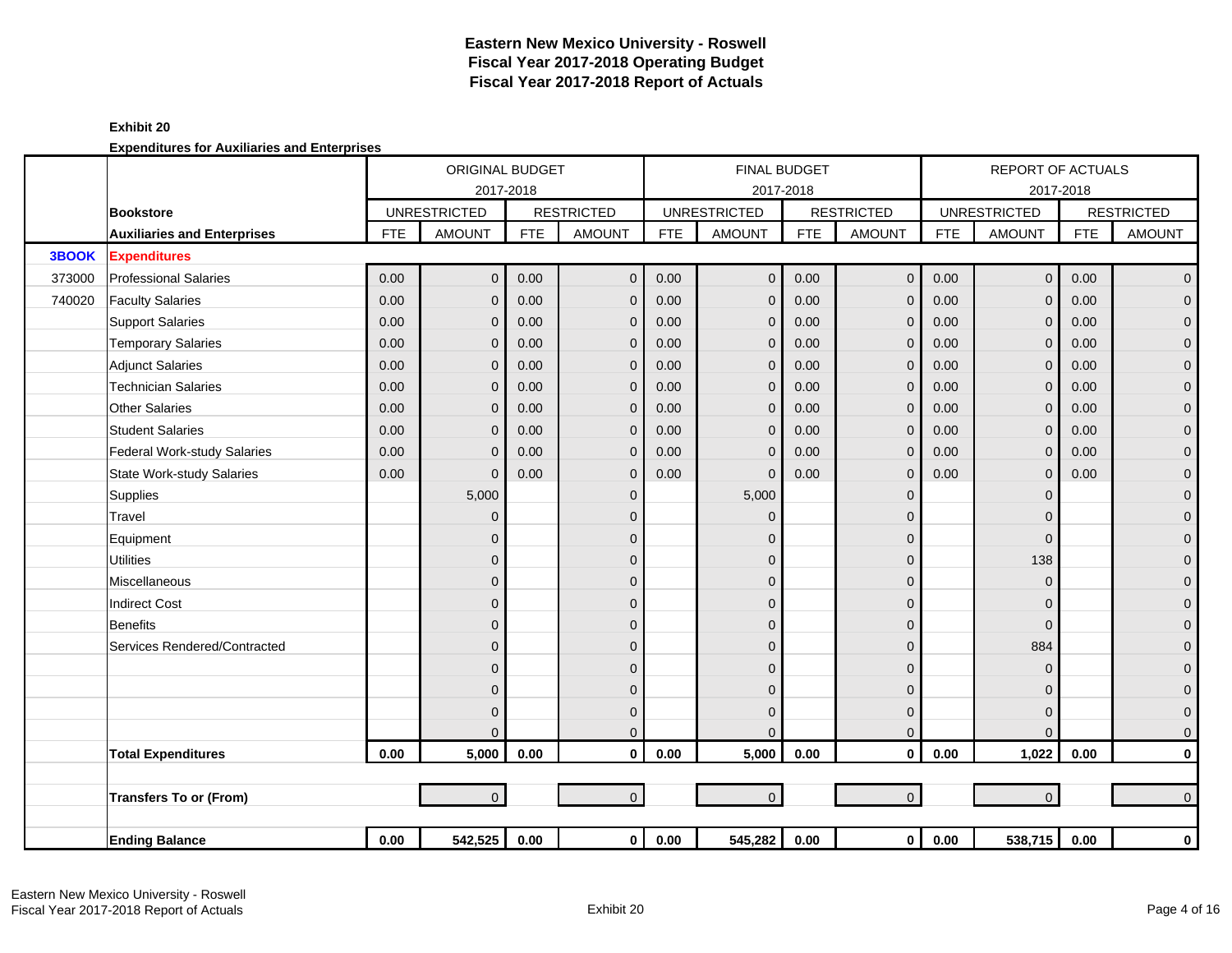### **Exhibit 20**

|        |                                          |            | ORIGINAL BUDGET<br>2017-2018 |            |                   |            | FINAL BUDGET<br>2017-2018 |            |                     |            | REPORT OF ACTUALS   | 2017-2018  |                   |
|--------|------------------------------------------|------------|------------------------------|------------|-------------------|------------|---------------------------|------------|---------------------|------------|---------------------|------------|-------------------|
|        | <b>Food Services</b>                     |            | <b>UNRESTRICTED</b>          |            | <b>RESTRICTED</b> |            | <b>UNRESTRICTED</b>       |            | <b>RESTRICTED</b>   |            | <b>UNRESTRICTED</b> |            | <b>RESTRICTED</b> |
|        | <b>Auxiliaries and Enterprises</b>       | <b>FTE</b> | <b>AMOUNT</b>                | <b>FTE</b> | <b>AMOUNT</b>     | <b>FTE</b> | <b>AMOUNT</b>             | <b>FTE</b> | <b>AMOUNT</b>       | <b>FTE</b> | <b>AMOUNT</b>       | <b>FTE</b> | <b>AMOUNT</b>     |
| 3FOOD  | <b>Revenues</b>                          |            |                              |            |                   |            |                           |            |                     |            |                     |            |                   |
| 374000 | <b>Tuition and Miscellaneous Fees</b>    |            | $\overline{0}$               |            | $\overline{0}$    |            | $\overline{0}$            |            | $\mathsf{O}\xspace$ |            | $\mathbf{0}$        |            | $\overline{0}$    |
| 740060 | <b>Federal Government Appropriations</b> |            | $\overline{0}$               |            | $\mathbf{0}$      |            | $\mathbf{0}$              |            | $\mathbf{0}$        |            | $\Omega$            |            | $\overline{0}$    |
|        | <b>State Government Appropriations</b>   |            | $\overline{0}$               |            | $\mathbf{0}$      |            | $\mathbf{0}$              |            | $\mathbf{0}$        |            | $\Omega$            |            | $\overline{0}$    |
|        | <b>Local Government Appropriations</b>   |            | $\mathsf{O}\xspace$          |            | $\mathbf{0}$      |            | $\mathbf{0}$              |            | $\mathbf{0}$        |            | $\mathbf{0}$        |            | $\overline{0}$    |
|        | <b>Federal Grants and Contracts</b>      |            | $\overline{0}$               |            | $\mathbf{0}$      |            | $\Omega$                  |            | $\mathbf{0}$        |            | $\Omega$            |            | $\mathbf 0$       |
|        | <b>State Grants and Contracts</b>        |            | $\overline{0}$               |            | $\mathbf{0}$      |            | $\overline{0}$            |            | $\mathbf{0}$        |            | $\Omega$            |            | $\overline{0}$    |
|        | <b>Local Grants and Contracts</b>        |            | $\overline{0}$               |            | $\mathbf{0}$      |            | $\mathbf{0}$              |            | $\mathbf 0$         |            | $\Omega$            |            | $\mathsf{O}^-$    |
|        | <b>Private Gifts</b>                     |            | $\overline{0}$               |            | $\mathbf{0}$      |            | $\Omega$                  |            | $\mathbf 0$         |            | $\Omega$            |            | $\mathsf{O}^-$    |
|        | Endowments, Land, and Perm Fund          |            | $\mathbf{0}$                 |            | $\Omega$          |            | $\Omega$                  |            | $\mathbf{0}$        |            | $\Omega$            |            | $\overline{0}$    |
|        | Sales and Services                       |            | 7,000                        |            | $\Omega$          |            | 7,000                     |            | $\mathbf 0$         |            | 10,515              |            | $\overline{0}$    |
|        | <b>Other Sources</b>                     |            | $\overline{0}$               |            | $\mathbf{0}$      |            | $\Omega$                  |            | $\mathbf{0}$        |            | $\Omega$            |            | $\mathsf{O}^-$    |
|        | <b>Total Revenues</b>                    |            | 7,000                        |            | $\mathbf{0}$      |            | 7,000                     |            | $\mathbf 0$         |            | 10,515              |            | $\mathbf{0}$      |
|        |                                          |            |                              |            |                   |            |                           |            |                     |            |                     |            |                   |
|        | <b>Beginning Balance</b>                 |            | 36,679                       |            | $\Omega$          |            | 38,478                    |            | $\overline{0}$      |            | 38,478              |            | $\overline{0}$    |
|        |                                          |            |                              |            |                   |            |                           |            |                     |            |                     |            |                   |
|        | <b>Total Available</b>                   |            | 43,679                       |            | $\mathbf{0}$      |            | 45,478                    |            | $\mathbf{0}$        |            | 48,993              |            | $\mathbf{0}$      |
|        |                                          |            |                              |            |                   |            |                           |            |                     |            |                     |            |                   |
|        |                                          |            |                              |            |                   |            |                           |            |                     |            |                     |            |                   |
|        |                                          |            |                              |            |                   |            |                           |            |                     |            |                     |            |                   |
|        |                                          |            |                              |            |                   |            |                           |            |                     |            |                     |            |                   |
|        |                                          |            |                              |            |                   |            |                           |            |                     |            |                     |            |                   |
|        |                                          |            |                              |            |                   |            |                           |            |                     |            |                     |            |                   |
|        |                                          |            |                              |            |                   |            |                           |            |                     |            |                     |            |                   |
|        |                                          |            |                              |            |                   |            |                           |            |                     |            |                     |            |                   |
|        |                                          |            |                              |            |                   |            |                           |            |                     |            |                     |            |                   |
|        |                                          |            |                              |            |                   |            |                           |            |                     |            |                     |            |                   |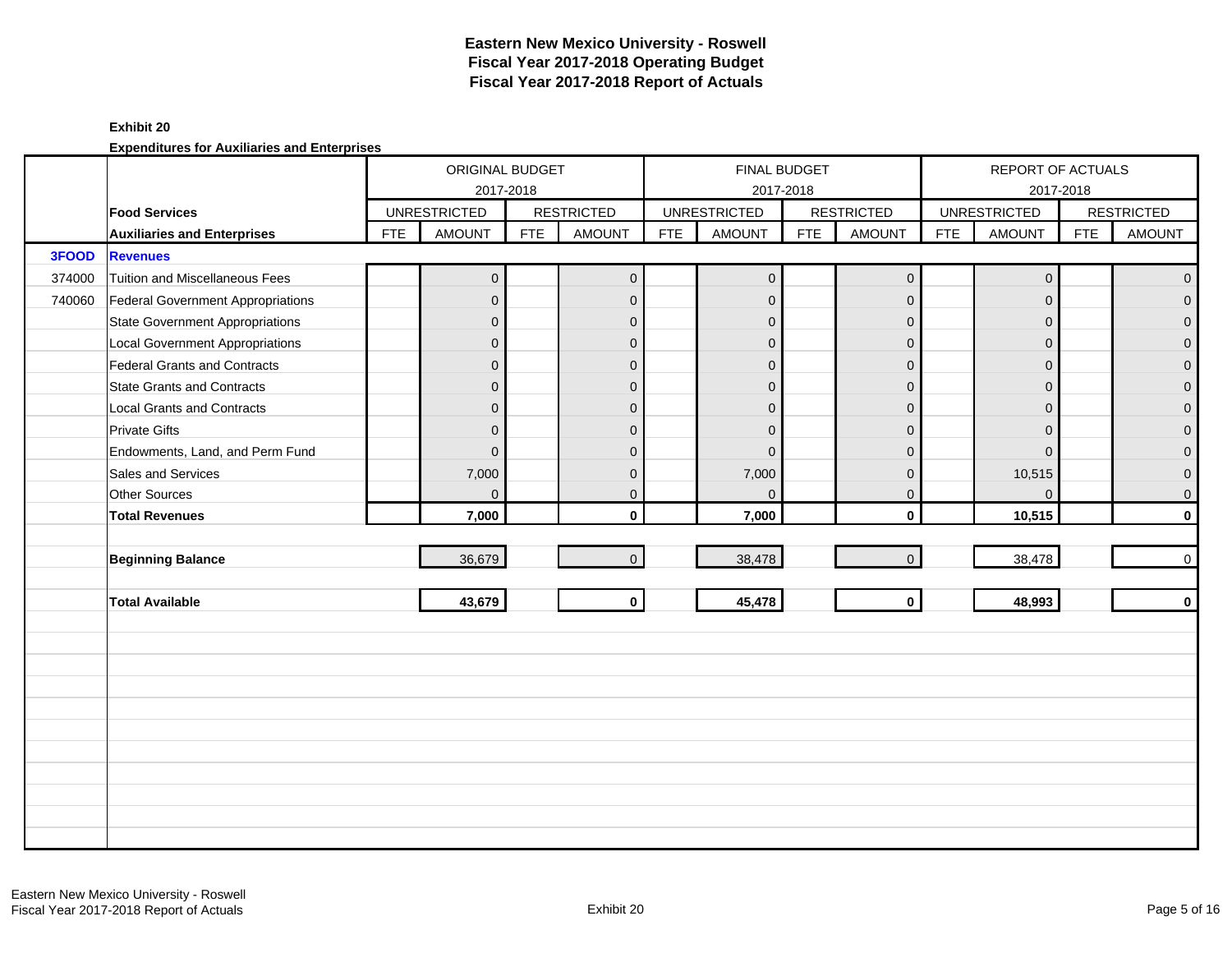|        |                                    |            | ORIGINAL BUDGET     |            |                   |            |                     | <b>FINAL BUDGET</b> |                   |            | <b>REPORT OF ACTUALS</b> |            |                   |
|--------|------------------------------------|------------|---------------------|------------|-------------------|------------|---------------------|---------------------|-------------------|------------|--------------------------|------------|-------------------|
|        |                                    |            |                     | 2017-2018  |                   |            |                     | 2017-2018           |                   |            |                          | 2017-2018  |                   |
|        | <b>Food Services</b>               |            | <b>UNRESTRICTED</b> |            | <b>RESTRICTED</b> |            | <b>UNRESTRICTED</b> |                     | <b>RESTRICTED</b> |            | <b>UNRESTRICTED</b>      |            | <b>RESTRICTED</b> |
|        | <b>Auxiliaries and Enterprises</b> | <b>FTE</b> | <b>AMOUNT</b>       | <b>FTE</b> | <b>AMOUNT</b>     | <b>FTE</b> | <b>AMOUNT</b>       | <b>FTE</b>          | <b>AMOUNT</b>     | <b>FTE</b> | <b>AMOUNT</b>            | <b>FTE</b> | <b>AMOUNT</b>     |
| 3FOOD  | <b>Expenditures</b>                |            |                     |            |                   |            |                     |                     |                   |            |                          |            |                   |
| 374000 | <b>Professional Salaries</b>       | 0.00       | $\overline{0}$      | 0.00       | $\mathbf{0}$      | 0.00       | $\mathbf 0$         | 0.00                | $\mathbf{0}$      | 0.00       | $\overline{0}$           | 0.00       | $\overline{0}$    |
| 740060 | <b>Faculty Salaries</b>            | 0.00       | $\overline{0}$      | 0.00       | $\mathbf{0}$      | 0.00       | $\mathbf{0}$        | 0.00                | $\mathbf{0}$      | 0.00       | $\Omega$                 | 0.00       | $\mathbf{O}$      |
|        | <b>Support Salaries</b>            | 0.00       | 0                   | 0.00       | $\Omega$          | 0.00       | $\mathbf{0}$        | 0.00                | $\mathbf{0}$      | 0.00       | $\Omega$                 | 0.00       | $\mathbf 0$       |
|        | <b>Temporary Salaries</b>          | 0.00       | 0                   | 0.00       | $\mathbf{0}$      | 0.00       | $\mathbf 0$         | 0.00                | $\mathbf{0}$      | 0.00       | $\Omega$                 | 0.00       | $\mathbf 0$       |
|        | <b>Adjunct Salaries</b>            | 0.00       | 0                   | 0.00       | $\mathbf 0$       | 0.00       | $\mathbf{0}$        | 0.00                | $\mathbf{0}$      | 0.00       | $\Omega$                 | 0.00       | $\mathbf 0$       |
|        | <b>Technician Salaries</b>         | 0.00       | 0                   | 0.00       | $\mathbf 0$       | 0.00       | $\mathbf{0}$        | 0.00                | $\mathbf 0$       | 0.00       | $\mathbf{0}$             | 0.00       | $\mathbf 0$       |
|        | <b>Other Salaries</b>              | 0.00       | 0                   | 0.00       | $\mathbf 0$       | 0.00       | $\Omega$            | 0.00                | $\mathbf{0}$      | 0.00       | $\Omega$                 | 0.00       | $\pmb{0}$         |
|        | <b>Student Salaries</b>            | 0.00       | $\Omega$            | 0.00       | $\Omega$          | 0.00       | $\Omega$            | 0.00                | $\mathbf{0}$      | 0.00       | $\Omega$                 | 0.00       | $\overline{0}$    |
|        | <b>Federal Work-study Salaries</b> | 0.00       | $\Omega$            | 0.00       | $\mathbf{0}$      | 0.00       | $\mathbf{0}$        | 0.00                | $\mathbf{0}$      | 0.00       | $\Omega$                 | 0.00       | $\mathbf 0$       |
|        | <b>State Work-study Salaries</b>   | 0.00       | $\Omega$            | 0.00       | $\mathbf{0}$      | 0.00       | $\Omega$            | 0.00                | $\mathbf{0}$      | 0.00       | $\Omega$                 | 0.00       | $\pmb{0}$         |
|        | Supplies                           |            | 1,000               |            | $\mathbf{0}$      |            | 1,000               |                     | $\mathbf 0$       |            | $\Omega$                 |            | $\mathbf 0$       |
|        | Travel                             |            | $\mathbf{0}$        |            | $\mathbf{0}$      |            | $\Omega$            |                     | 0                 |            | $\Omega$                 |            | $\mathbf 0$       |
|        | Equipment                          |            | 0                   |            | $\Omega$          |            | $\Omega$            |                     | 0                 |            | $\Omega$                 |            | $\pmb{0}$         |
|        | <b>Utilities</b>                   |            | 0                   |            | $\mathbf{0}$      |            | $\mathbf{0}$        |                     | $\mathbf 0$       |            | $\mathbf{0}$             |            | $\mathbf 0$       |
|        | Miscellaneous                      |            | 0                   |            | $\Omega$          |            | $\Omega$            |                     | 0                 |            | $\Omega$                 |            | $\mathbf 0$       |
|        | <b>Indirect Cost</b>               |            | 0                   |            | $\Omega$          |            | $\Omega$            |                     | 0                 |            | $\Omega$                 |            | $\mathbf 0$       |
|        | <b>Benefits</b>                    |            | 0                   |            | $\Omega$          |            | $\Omega$            |                     | 0                 |            | $\Omega$                 |            | $\mathbf{O}$      |
|        | Services Rendered/Contracted       |            | 0                   |            | $\mathbf{0}$      |            | $\mathbf{0}$        |                     | 0                 |            | $\Omega$                 |            | $\mathbf 0$       |
|        |                                    |            | 0                   |            | $\Omega$          |            | $\Omega$            |                     | 0                 |            | $\Omega$                 |            | $\pmb{0}$         |
|        |                                    |            | 0                   |            | $\mathbf{0}$      |            | $\mathbf{0}$        |                     | $\mathbf 0$       |            | $\Omega$                 |            | $\mathbf 0$       |
|        |                                    |            | $\Omega$            |            | $\mathbf{0}$      |            | $\mathbf{0}$        |                     | $\mathbf 0$       |            | $\Omega$                 |            | $\mathbf{O}$      |
|        |                                    |            | 0                   |            | $\Omega$          |            | $\Omega$            |                     | $\mathbf{0}$      |            | $\Omega$                 |            | $\mathbf{O}$      |
|        | <b>Total Expenditures</b>          | 0.00       | 1,000               | 0.00       | $\mathbf{0}$      | 0.00       | 1,000               | 0.00                | $\mathbf{0}$      | 0.00       | $\mathbf{0}$             | 0.00       | $\mathbf 0$       |
|        |                                    |            |                     |            |                   |            |                     |                     |                   |            |                          |            |                   |
|        | <b>Transfers To or (From)</b>      |            | $\overline{0}$      |            | $\overline{0}$    |            | $\overline{0}$      |                     | $\mathbf{0}$      |            | $\overline{0}$           |            | $\mathbf{0}$      |
|        |                                    |            |                     |            |                   |            |                     |                     |                   |            |                          |            |                   |
|        | <b>Ending Balance</b>              | 0.00       | 42,679              | 0.00       | $\overline{0}$    | 0.00       | 44,478              | 0.00                | $\mathbf 0$       | $0.00\,$   | 48,993                   | 0.00       | $\mathbf 0$       |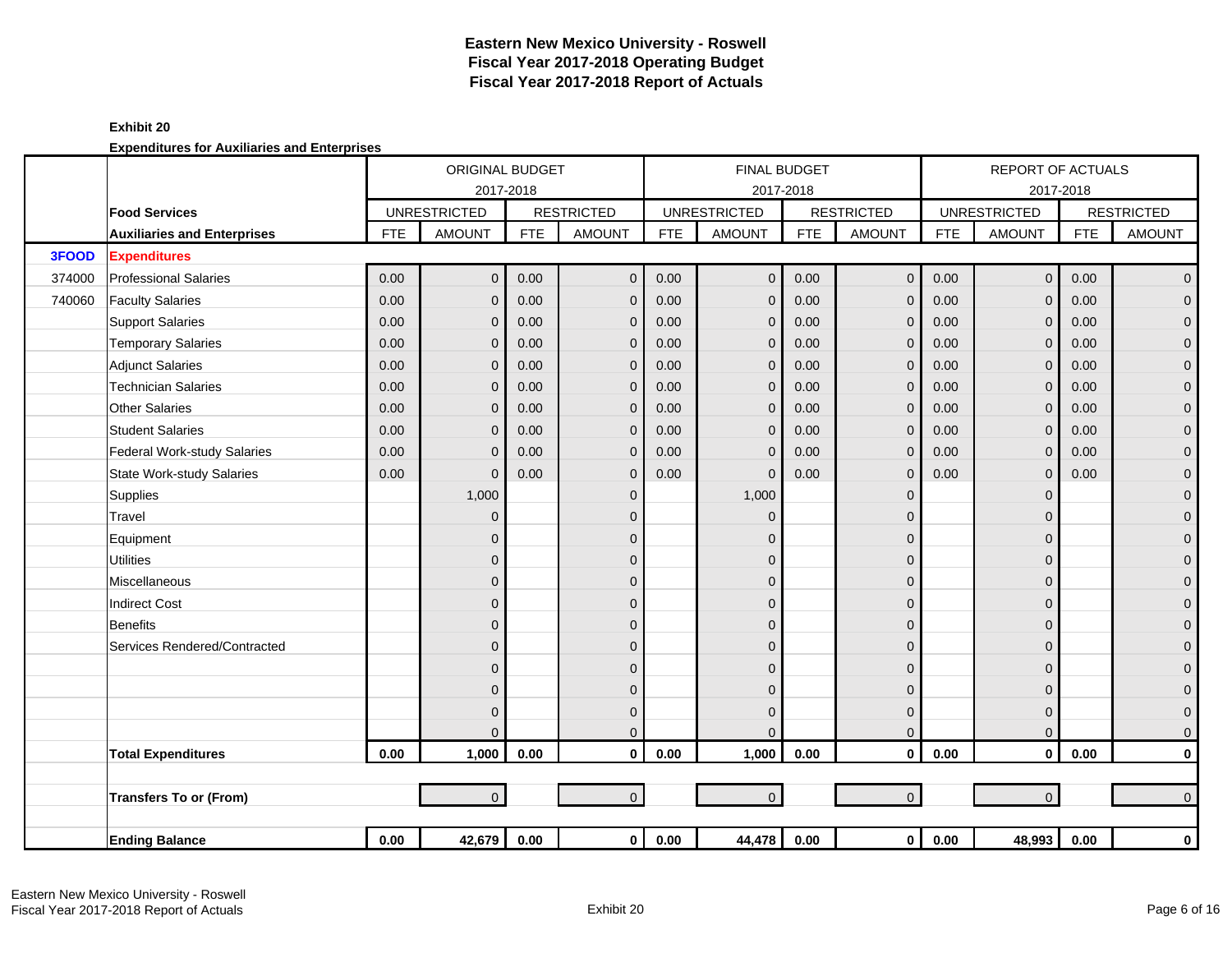### **Exhibit 20**

|        |                                          |            | ORIGINAL BUDGET     |            |                   |            | <b>FINAL BUDGET</b>              |            |                   |            | REPORT OF ACTUALS                |            |                   |
|--------|------------------------------------------|------------|---------------------|------------|-------------------|------------|----------------------------------|------------|-------------------|------------|----------------------------------|------------|-------------------|
|        | <b>Great Western Dining Service</b>      |            | <b>UNRESTRICTED</b> | 2017-2018  | <b>RESTRICTED</b> |            | 2017-2018<br><b>UNRESTRICTED</b> |            | <b>RESTRICTED</b> |            | 2017-2018<br><b>UNRESTRICTED</b> |            | <b>RESTRICTED</b> |
|        | <b>Auxiliaries and Enterprises</b>       | <b>FTE</b> | <b>AMOUNT</b>       | <b>FTE</b> | <b>AMOUNT</b>     | <b>FTE</b> | <b>AMOUNT</b>                    | <b>FTE</b> | <b>AMOUNT</b>     | <b>FTE</b> | <b>AMOUNT</b>                    | <b>FTE</b> | <b>AMOUNT</b>     |
| 3GWDS  | <b>Revenues</b>                          |            |                     |            |                   |            |                                  |            |                   |            |                                  |            |                   |
| 375000 | Tuition and Miscellaneous Fees           |            | $\mathbf 0$         |            | $\mathbf 0$       |            | $\overline{0}$                   |            | $\mathbf 0$       |            | $\mathbf{0}$                     |            | $\overline{0}$    |
| 740060 | <b>Federal Government Appropriations</b> |            | $\overline{0}$      |            | $\mathbf{0}$      |            | $\Omega$                         |            | $\mathbf{0}$      |            | $\Omega$                         |            | $\overline{0}$    |
|        | <b>State Government Appropriations</b>   |            | $\mathbf 0$         |            | $\mathbf{0}$      |            | $\mathbf 0$                      |            | $\mathbf 0$       |            | $\Omega$                         |            | $\overline{0}$    |
|        | <b>Local Government Appropriations</b>   |            | 0                   |            | $\mathbf 0$       |            | $\mathbf 0$                      |            | $\mathbf{0}$      |            | $\mathbf{0}$                     |            | $\mathbf 0$       |
|        | Federal Grants and Contracts             |            | $\overline{0}$      |            | $\Omega$          |            | $\Omega$                         |            | $\mathbf{0}$      |            | $\Omega$                         |            | $\mathbf 0$       |
|        | <b>State Grants and Contracts</b>        |            | 0                   |            | $\Omega$          |            | $\Omega$                         |            | $\mathbf{0}$      |            | $\Omega$                         |            | $\mathbf{O}$      |
|        | <b>Local Grants and Contracts</b>        |            | 0                   |            | $\mathbf{0}$      |            | $\Omega$                         |            | $\mathbf{0}$      |            | $\Omega$                         |            | $\mathbf 0$       |
|        | <b>Private Gifts</b>                     |            | $\overline{0}$      |            | $\mathbf{0}$      |            | $\Omega$                         |            | $\mathbf{0}$      |            | $\Omega$                         |            | $\mathsf{O}^-$    |
|        | Endowments, Land, and Perm Fund          |            | $\Omega$            |            | $\Omega$          |            | $\Omega$                         |            | $\mathbf{0}$      |            | $\Omega$                         |            | $\overline{0}$    |
|        | Sales and Services                       |            | 250,000             |            | $\mathbf 0$       |            | 250,000                          |            | $\mathbf{0}$      |            | 213,752                          |            | $\pmb{0}$         |
|        | Other Sources                            |            | $\Omega$            |            | $\mathbf{0}$      |            | $\Omega$                         |            | $\mathbf{0}$      |            | $\Omega$                         |            | $\mathsf{O}^-$    |
|        | <b>Total Revenues</b>                    |            | 250,000             |            | $\mathbf{0}$      |            | 250,000                          |            | $\mathbf{0}$      |            | 213,752                          |            | $\mathbf{0}$      |
|        |                                          |            |                     |            |                   |            |                                  |            |                   |            |                                  |            |                   |
|        | <b>Beginning Balance</b>                 |            | (93, 569)           |            | $\Omega$          |            | (26, 118)                        |            | $\overline{0}$    |            | (26, 118)                        |            | $\overline{0}$    |
|        |                                          |            |                     |            |                   |            |                                  |            |                   |            |                                  |            |                   |
|        | <b>Total Available</b>                   |            | 156,431             |            | $\mathbf{0}$      |            | 223,882                          |            | $\mathbf 0$       |            | 187,634                          |            | $\mathbf{0}$      |
|        |                                          |            |                     |            |                   |            |                                  |            |                   |            |                                  |            |                   |
|        |                                          |            |                     |            |                   |            |                                  |            |                   |            |                                  |            |                   |
|        |                                          |            |                     |            |                   |            |                                  |            |                   |            |                                  |            |                   |
|        |                                          |            |                     |            |                   |            |                                  |            |                   |            |                                  |            |                   |
|        |                                          |            |                     |            |                   |            |                                  |            |                   |            |                                  |            |                   |
|        |                                          |            |                     |            |                   |            |                                  |            |                   |            |                                  |            |                   |
|        |                                          |            |                     |            |                   |            |                                  |            |                   |            |                                  |            |                   |
|        |                                          |            |                     |            |                   |            |                                  |            |                   |            |                                  |            |                   |
|        |                                          |            |                     |            |                   |            |                                  |            |                   |            |                                  |            |                   |
|        |                                          |            |                     |            |                   |            |                                  |            |                   |            |                                  |            |                   |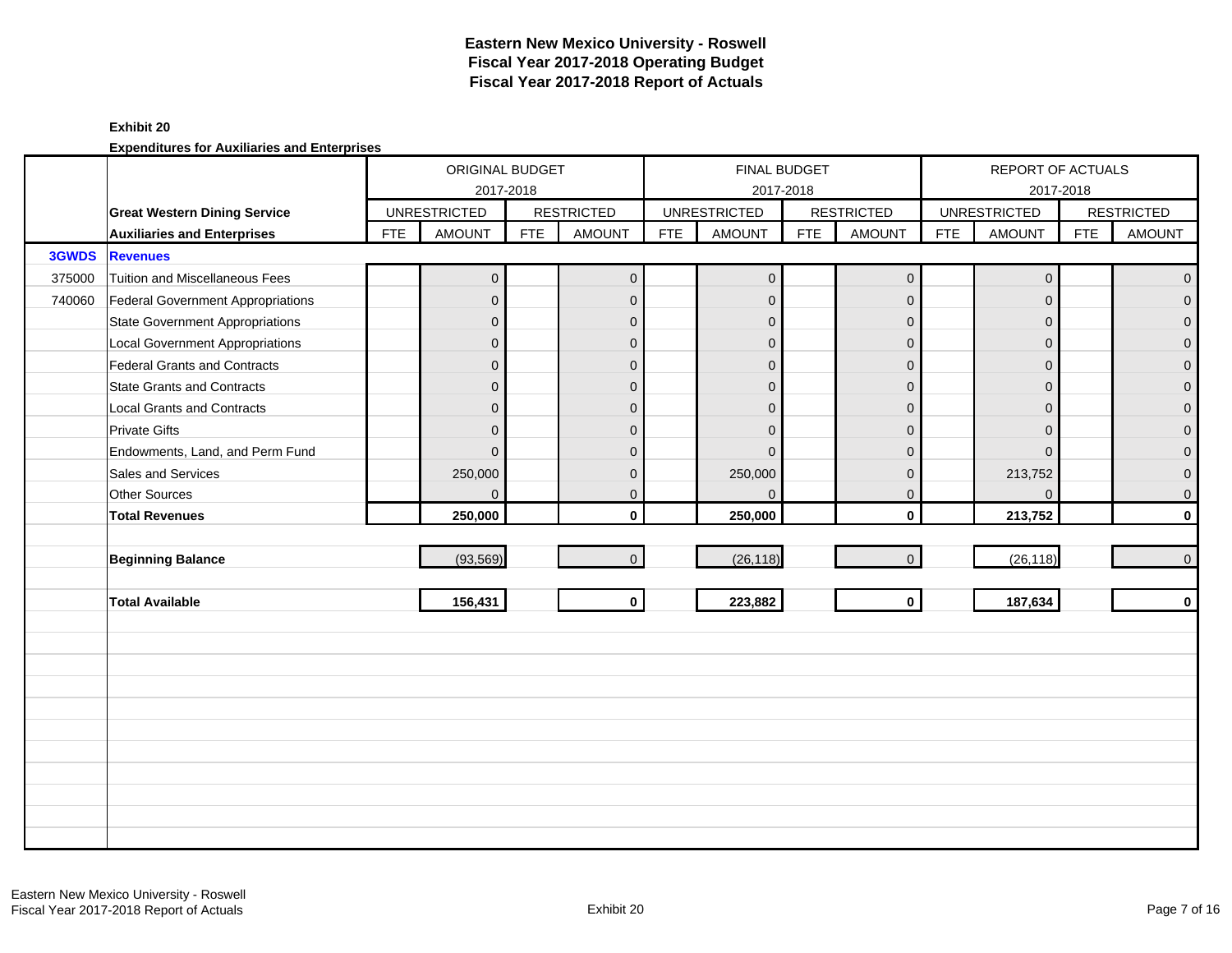|        |                                     |            | ORIGINAL BUDGET     |            |                   |            |                     | <b>FINAL BUDGET</b> |                   |            | <b>REPORT OF ACTUALS</b> |            |                   |
|--------|-------------------------------------|------------|---------------------|------------|-------------------|------------|---------------------|---------------------|-------------------|------------|--------------------------|------------|-------------------|
|        |                                     |            | 2017-2018           |            |                   |            | 2017-2018           |                     |                   |            |                          | 2017-2018  |                   |
|        | <b>Great Western Dining Service</b> |            | <b>UNRESTRICTED</b> |            | <b>RESTRICTED</b> |            | <b>UNRESTRICTED</b> |                     | <b>RESTRICTED</b> |            | <b>UNRESTRICTED</b>      |            | <b>RESTRICTED</b> |
|        | <b>Auxiliaries and Enterprises</b>  | <b>FTE</b> | <b>AMOUNT</b>       | <b>FTE</b> | <b>AMOUNT</b>     | <b>FTE</b> | <b>AMOUNT</b>       | <b>FTE</b>          | <b>AMOUNT</b>     | <b>FTE</b> | <b>AMOUNT</b>            | <b>FTE</b> | <b>AMOUNT</b>     |
| 3GWDS  | <b>Expenditures</b>                 |            |                     |            |                   |            |                     |                     |                   |            |                          |            |                   |
| 375000 | <b>Professional Salaries</b>        | 0.00       | $\overline{0}$      | 0.00       | $\mathbf 0$       | 0.00       | $\overline{0}$      | 0.00                | $\mathbf 0$       | 0.00       | $\mathsf{O}\xspace$      | 0.00       | $\overline{0}$    |
| 740060 | <b>Faculty Salaries</b>             | 0.00       | $\overline{0}$      | 0.00       | $\mathbf{0}$      | 0.00       | $\mathbf{0}$        | 0.00                | $\mathbf{0}$      | 0.00       | $\Omega$                 | 0.00       | $\mathbf{O}$      |
|        | <b>Support Salaries</b>             | 0.00       | $\mathbf{0}$        | 0.00       | $\mathbf{0}$      | 0.00       | $\overline{0}$      | 0.00                | $\mathbf{0}$      | 0.00       | $\mathbf{0}$             | 0.00       | $\mathbf 0$       |
|        | <b>Temporary Salaries</b>           | 0.00       | $\mathbf{0}$        | 0.00       | $\mathbf{0}$      | 0.00       | $\Omega$            | 0.00                | $\mathbf{0}$      | 0.00       | $\Omega$                 | 0.00       | $\pmb{0}$         |
|        | <b>Adjunct Salaries</b>             | 0.00       | $\mathbf{0}$        | 0.00       | $\mathbf{0}$      | 0.00       | $\Omega$            | 0.00                | $\mathbf{0}$      | 0.00       | $\Omega$                 | 0.00       | $\mathbf 0$       |
|        | <b>Technician Salaries</b>          | 0.00       | $\mathbf{0}$        | 0.00       | $\mathbf 0$       | 0.00       | $\mathbf 0$         | 0.00                | $\mathbf 0$       | 0.00       | $\mathbf{0}$             | 0.00       | $\mathbf 0$       |
|        | <b>Other Salaries</b>               | 0.00       | 0                   | 0.00       | $\mathbf{0}$      | 0.00       | $\mathbf 0$         | 0.00                | $\mathbf{0}$      | 0.00       | 0                        | 0.00       | $\pmb{0}$         |
|        | <b>Student Salaries</b>             | 0.00       | $\Omega$            | 0.00       | $\Omega$          | 0.00       | $\Omega$            | 0.00                | $\Omega$          | 0.00       | $\Omega$                 | 0.00       | $\overline{0}$    |
|        | Federal Work-study Salaries         | 0.00       | $\mathbf{0}$        | 0.00       | $\mathbf{0}$      | 0.00       | $\overline{0}$      | 0.00                | $\mathbf{0}$      | 0.00       | $\Omega$                 | 0.00       | $\mathbf 0$       |
|        | <b>State Work-study Salaries</b>    | 0.00       | $\mathbf{0}$        | 0.00       | $\mathbf{0}$      | 0.00       | $\Omega$            | 0.00                | $\mathbf{0}$      | 0.00       | $\mathbf{0}$             | 0.00       | $\pmb{0}$         |
|        | Supplies                            |            | 250,000             |            | $\mathbf{0}$      |            | 305,850             |                     | $\mathbf 0$       |            | 221                      |            | $\mathbf 0$       |
|        | Travel                              |            | $\mathbf{0}$        |            | $\mathbf{0}$      |            | $\mathbf 0$         |                     | $\Omega$          |            | $\mathbf{0}$             |            | $\mathbf 0$       |
|        | Equipment                           |            | 0                   |            | $\mathbf{0}$      |            | $\Omega$            |                     | $\mathbf 0$       |            | 8,560                    |            | $\mathbf 0$       |
|        | <b>Utilities</b>                    |            | $\mathbf 0$         |            | $\mathbf{0}$      |            | $\mathbf 0$         |                     | $\mathbf 0$       |            | $\Omega$                 |            | $\mathbf 0$       |
|        | Miscellaneous                       |            | $\overline{0}$      |            | $\mathbf{0}$      |            | $\Omega$            |                     | $\mathbf 0$       |            | $\Omega$                 |            | $\pmb{0}$         |
|        | <b>Indirect Cost</b>                |            | $\overline{0}$      |            | $\Omega$          |            | $\Omega$            |                     | $\overline{0}$    |            | $\Omega$                 |            | $\pmb{0}$         |
|        | Benefits                            |            | $\overline{0}$      |            | $\Omega$          |            | $\Omega$            |                     | $\mathbf{0}$      |            | $\Omega$                 |            | $\mathbf{O}$      |
|        | Services Rendered/Contracted        |            | $\overline{0}$      |            | $\mathbf{0}$      |            | $\Omega$            |                     | $\overline{0}$    |            | 255,411                  |            | $\mathbf 0$       |
|        |                                     |            | 0                   |            | $\Omega$          |            | $\Omega$            |                     | 0                 |            | $\Omega$                 |            | $\pmb{0}$         |
|        |                                     |            | 0                   |            | $\mathbf{0}$      |            | $\Omega$            |                     | $\mathbf 0$       |            | $\Omega$                 |            | $\mathbf 0$       |
|        |                                     |            | $\Omega$            |            | $\mathbf{0}$      |            | $\Omega$            |                     | $\mathbf{0}$      |            | $\Omega$                 |            | $\mathbf 0$       |
|        |                                     |            | $\Omega$            |            | $\overline{0}$    |            | $\Omega$            |                     | $\mathbf{0}$      |            | $\Omega$                 |            | $\mathbf{O}$      |
|        | <b>Total Expenditures</b>           | 0.00       | 250,000             | 0.00       | $\mathbf{0}$      | 0.00       | 305,850             | 0.00                | $\mathbf{0}$      | 0.00       | 264,191                  | 0.00       | $\mathbf 0$       |
|        |                                     |            |                     |            |                   |            |                     |                     |                   |            |                          |            |                   |
|        | <b>Transfers To or (From)</b>       |            | $\overline{0}$      |            | $\Omega$          |            | $\Omega$            |                     | $\mathbf 0$       |            | $\overline{0}$           |            | $\overline{0}$    |
|        |                                     |            |                     |            |                   |            |                     |                     |                   |            |                          |            |                   |
|        | <b>Ending Balance</b>               | 0.00       | (93, 569)           | 0.00       | $\mathbf{0}$      | 0.00       | (81,968)            | 0.00                | $\mathbf 0$       | 0.00       | (76, 557)                | 0.00       | $\mathbf 0$       |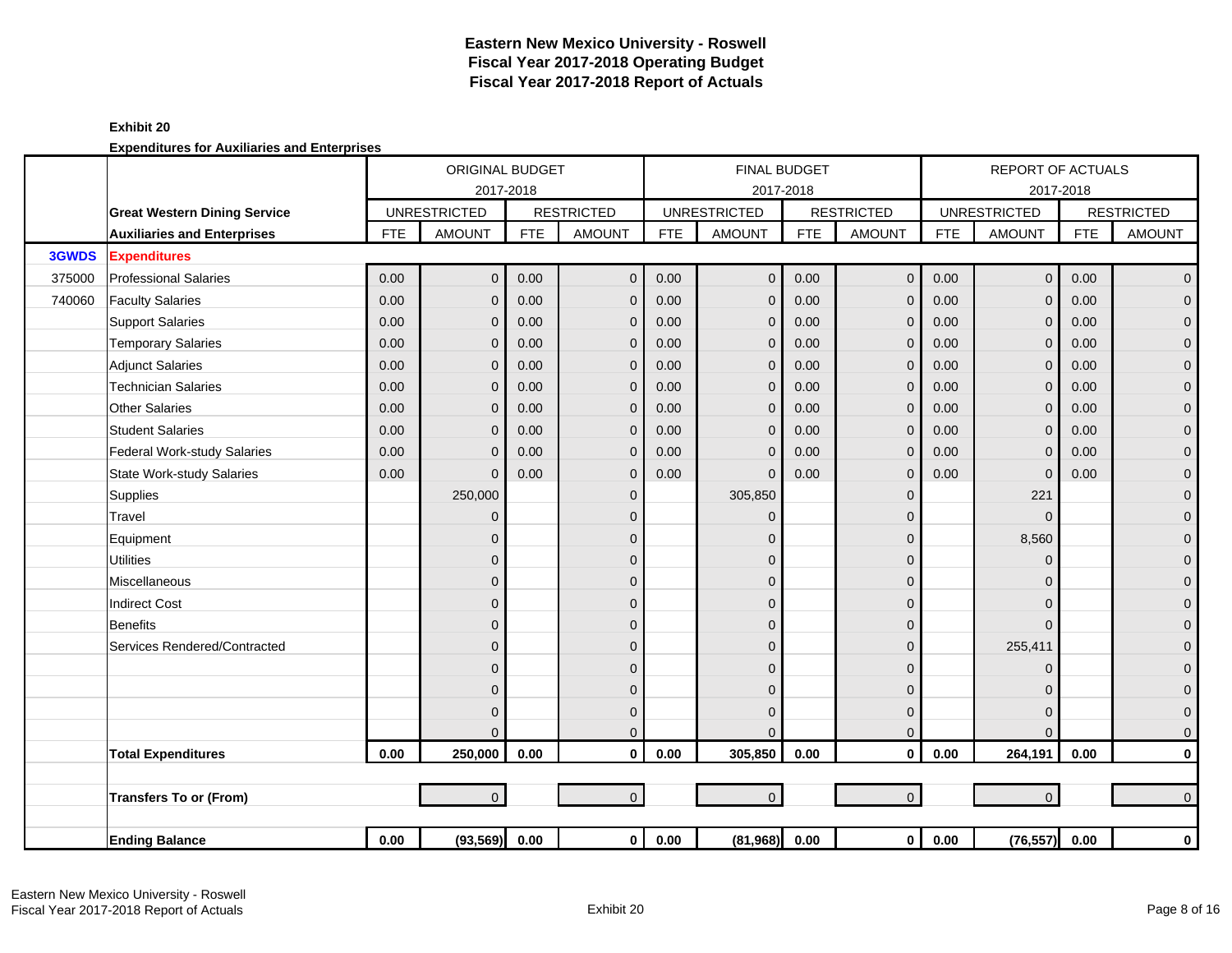### **Exhibit 20**

|        |                                        |            | ORIGINAL BUDGET     |            |                   |            | <b>FINAL BUDGET</b> |            |                     |            | REPORT OF ACTUALS   |            |                   |
|--------|----------------------------------------|------------|---------------------|------------|-------------------|------------|---------------------|------------|---------------------|------------|---------------------|------------|-------------------|
|        |                                        |            | 2017-2018           |            |                   |            |                     | 2017-2018  |                     |            |                     | 2017-2018  |                   |
|        | <b>Swimming Pool</b>                   |            | <b>UNRESTRICTED</b> |            | <b>RESTRICTED</b> |            | <b>UNRESTRICTED</b> |            | <b>RESTRICTED</b>   |            | <b>UNRESTRICTED</b> |            | <b>RESTRICTED</b> |
|        | <b>Auxiliaries and Enterprises</b>     | <b>FTE</b> | <b>AMOUNT</b>       | <b>FTE</b> | <b>AMOUNT</b>     | <b>FTE</b> | <b>AMOUNT</b>       | <b>FTE</b> | <b>AMOUNT</b>       | <b>FTE</b> | <b>AMOUNT</b>       | <b>FTE</b> | <b>AMOUNT</b>     |
| 3SWIM  | <b>Revenues</b>                        |            |                     |            |                   |            |                     |            |                     |            |                     |            |                   |
| 372000 | Tuition and Miscellaneous Fees         |            | $\mathbf{0}$        |            | $\mathbf 0$       |            | $\mathbf{0}$        |            | $\mathsf{O}\xspace$ |            | $\mathbf 0$         |            | $\overline{0}$    |
| 730064 | Federal Government Appropriations      |            | $\overline{0}$      |            | $\mathbf{0}$      |            | $\mathbf 0$         |            | $\mathbf{0}$        |            | $\Omega$            |            | $\overline{0}$    |
|        | <b>State Government Appropriations</b> |            | $\overline{0}$      |            | $\mathbf{0}$      |            | $\mathbf{0}$        |            | $\mathbf 0$         |            | $\Omega$            |            | $\overline{0}$    |
|        | <b>Local Government Appropriations</b> |            | $\overline{0}$      |            | $\mathbf{0}$      |            | $\Omega$            |            | $\mathbf{0}$        |            | $\Omega$            |            | $\pmb{0}$         |
|        | <b>Federal Grants and Contracts</b>    |            | $\overline{0}$      |            | $\mathbf{0}$      |            | $\overline{0}$      |            | $\mathbf{0}$        |            | $\Omega$            |            | $\mathbf 0$       |
|        | <b>State Grants and Contracts</b>      |            | $\overline{0}$      |            | $\mathbf{0}$      |            | $\Omega$            |            | $\mathbf{0}$        |            | $\Omega$            |            | $\overline{0}$    |
|        | <b>Local Grants and Contracts</b>      |            | $\overline{0}$      |            | $\mathbf 0$       |            | $\Omega$            |            | $\mathbf 0$         |            | $\Omega$            |            | $\mathbf{O}$      |
|        | <b>Private Gifts</b>                   |            | $\overline{0}$      |            | $\mathbf{0}$      |            | $\Omega$            |            | $\mathbf 0$         |            | $\Omega$            |            | $\overline{0}$    |
|        | Endowments, Land, and Perm Fund        |            | $\overline{0}$      |            | $\mathbf{0}$      |            | $\Omega$            |            | $\mathbf{0}$        |            | $\Omega$            |            | $\overline{0}$    |
|        | Sales and Services                     |            | 22,000              |            | $\mathbf{0}$      |            | 30,000              |            | $\mathbf{0}$        |            | 44,236              |            | $\overline{0}$    |
|        | <b>Other Sources</b>                   |            | $\overline{0}$      |            | $\mathbf 0$       |            | $\mathbf{0}$        |            | $\mathbf 0$         |            | $\Omega$            |            | $\overline{0}$    |
|        | <b>Total Revenues</b>                  |            | 22,000              |            | $\mathbf{0}$      |            | 30,000              |            | $\mathbf 0$         |            | 44,236              |            | $\mathbf{0}$      |
|        |                                        |            |                     |            |                   |            |                     |            |                     |            |                     |            |                   |
|        | <b>Beginning Balance</b>               |            | 142,998             |            | $\mathbf{0}$      |            | 135,575             |            | $\mathbf{0}$        |            | 135,575             |            | $\overline{0}$    |
|        |                                        |            |                     |            |                   |            |                     |            |                     |            |                     |            |                   |
|        | <b>Total Available</b>                 |            | 164,998             |            | $\mathbf 0$       |            | 165,575             |            | $\mathbf{0}$        |            | 179,811             |            | $\mathbf{0}$      |
|        |                                        |            |                     |            |                   |            |                     |            |                     |            |                     |            |                   |
|        |                                        |            |                     |            |                   |            |                     |            |                     |            |                     |            |                   |
|        |                                        |            |                     |            |                   |            |                     |            |                     |            |                     |            |                   |
|        |                                        |            |                     |            |                   |            |                     |            |                     |            |                     |            |                   |
|        |                                        |            |                     |            |                   |            |                     |            |                     |            |                     |            |                   |
|        |                                        |            |                     |            |                   |            |                     |            |                     |            |                     |            |                   |
|        |                                        |            |                     |            |                   |            |                     |            |                     |            |                     |            |                   |
|        |                                        |            |                     |            |                   |            |                     |            |                     |            |                     |            |                   |
|        |                                        |            |                     |            |                   |            |                     |            |                     |            |                     |            |                   |
|        |                                        |            |                     |            |                   |            |                     |            |                     |            |                     |            |                   |
|        |                                        |            |                     |            |                   |            |                     |            |                     |            |                     |            |                   |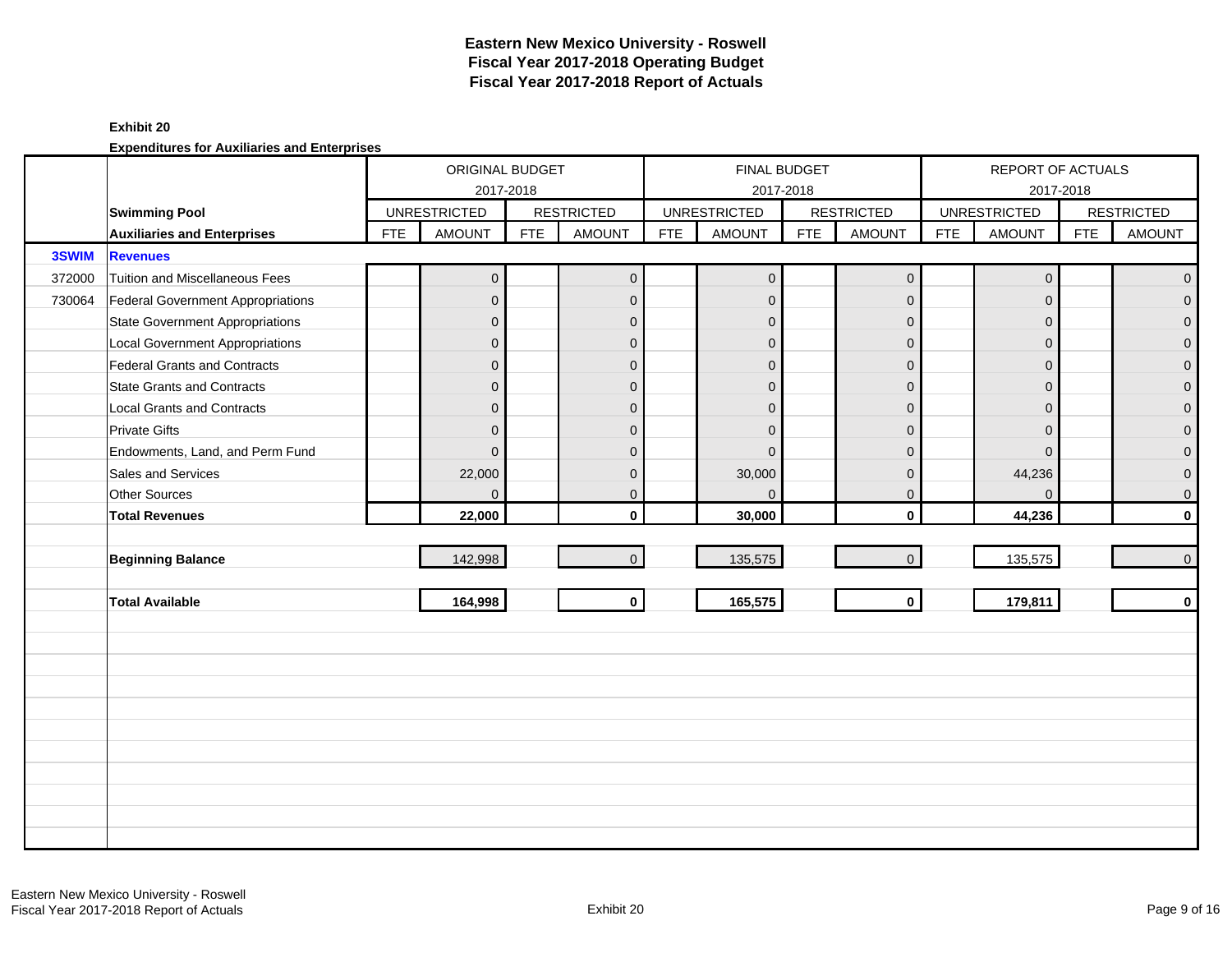|        |                                    |            | <b>ORIGINAL BUDGET</b> |            |                   |            | <b>FINAL BUDGET</b> |            |                   |            | <b>REPORT OF ACTUALS</b> |            |                   |
|--------|------------------------------------|------------|------------------------|------------|-------------------|------------|---------------------|------------|-------------------|------------|--------------------------|------------|-------------------|
|        |                                    |            | 2017-2018              |            |                   |            | 2017-2018           |            |                   |            | 2017-2018                |            |                   |
|        | <b>Swimming Pool</b>               |            | <b>UNRESTRICTED</b>    |            | <b>RESTRICTED</b> |            | <b>UNRESTRICTED</b> |            | <b>RESTRICTED</b> |            | <b>UNRESTRICTED</b>      |            | <b>RESTRICTED</b> |
|        | <b>Auxiliaries and Enterprises</b> | <b>FTE</b> | <b>AMOUNT</b>          | <b>FTE</b> | <b>AMOUNT</b>     | <b>FTE</b> | <b>AMOUNT</b>       | <b>FTE</b> | <b>AMOUNT</b>     | <b>FTE</b> | <b>AMOUNT</b>            | <b>FTE</b> | <b>AMOUNT</b>     |
| 3SWIM  | <b>Expenditures</b>                |            |                        |            |                   |            |                     |            |                   |            |                          |            |                   |
| 372000 | <b>Professional Salaries</b>       | 0.00       | $\overline{0}$         | 0.00       | $\mathbf{0}$      | 0.00       | $\mathbf{0}$        | 0.00       | $\mathbf 0$       | 0.00       | $\mathbf{0}$             | 0.00       | $\overline{0}$    |
| 730064 | <b>Faculty Salaries</b>            | 0.00       | $\mathbf{0}$           | 0.00       | $\mathbf 0$       | 0.00       | $\mathbf{0}$        | 0.00       | $\mathbf 0$       | 0.00       | $\Omega$                 | 0.00       | $\mathbf 0$       |
|        | <b>Support Salaries</b>            | 0.00       | $\mathbf{0}$           | 0.00       | $\mathbf 0$       | 0.00       | $\mathbf 0$         | 0.00       | $\mathbf 0$       | 0.00       | $\mathbf 0$              | 0.00       | $\overline{0}$    |
|        | <b>Temporary Salaries</b>          | 0.75       | 17,000                 | 0.00       | $\mathbf 0$       | 0.75       | 19,000              | 0.00       | $\mathbf{0}$      | 0.75       | 24,008                   | 0.00       | $\mathbf 0$       |
|        | <b>Adjunct Salaries</b>            | 0.00       | $\mathbf 0$            | 0.00       | $\overline{0}$    | 0.00       | $\mathbf{0}$        | 0.00       | $\mathbf 0$       | 0.00       | $\Omega$                 | 0.00       | $\mathbf{O}$      |
|        | <b>Technician Salaries</b>         | 0.00       | $\mathbf{0}$           | 0.00       | $\mathbf 0$       | 0.00       | $\mathbf 0$         | 0.00       | $\mathbf 0$       | 0.00       | $\Omega$                 | 0.00       | $\mathbf{O}$      |
|        | <b>Other Salaries</b>              | 0.00       | $\overline{0}$         | 0.00       | $\mathbf 0$       | 0.00       | $\mathbf{0}$        | 0.00       | $\mathbf{0}$      | 0.00       | $\Omega$                 | 0.00       | $\mathbf 0$       |
|        | <b>Student Salaries</b>            | 0.00       | $\mathbf{0}$           | 0.00       | $\overline{0}$    | 0.00       | $\mathbf{0}$        | 0.00       | $\mathbf 0$       | 0.00       | $\Omega$                 | 0.00       | $\overline{0}$    |
|        | Federal Work-study Salaries        | 0.00       | $\mathbf{0}$           | 0.00       | $\mathbf 0$       | 0.00       | $\mathbf 0$         | 0.00       | $\mathbf 0$       | 0.00       | $\Omega$                 | 0.00       | $\mathbf 0$       |
|        | <b>State Work-study Salaries</b>   | 0.00       | $\mathbf{0}$           | 0.00       | $\mathbf 0$       | 0.00       | $\mathbf{0}$        | 0.00       | $\mathbf 0$       | 0.00       | $\mathbf 0$              | 0.00       | $\pmb{0}$         |
|        | Supplies                           |            | 1,500                  |            | $\mathbf 0$       |            | 10,000              |            | $\mathbf 0$       |            | 8,738                    |            | $\mathbf{0}$      |
|        | Travel                             |            | $\overline{0}$         |            | $\mathbf{0}$      |            | $\Omega$            |            | $\mathbf{0}$      |            | $\Omega$                 |            | $\mathbf{0}$      |
|        | Equipment                          |            | $\overline{0}$         |            | $\Omega$          |            | $\Omega$            |            | $\mathbf{0}$      |            | $\Omega$                 |            | $\pmb{0}$         |
|        | <b>Utilities</b>                   |            | $\mathbf{0}$           |            | $\Omega$          |            | $\Omega$            |            | $\mathbf 0$       |            | 138                      |            | $\mathbf{O}$      |
|        | Miscellaneous                      |            | $\overline{0}$         |            | $\mathbf{0}$      |            | $\Omega$            |            | $\mathbf 0$       |            | $\Omega$                 |            | $\mathbf 0$       |
|        | <b>Indirect Cost</b>               |            | $\overline{0}$         |            | $\Omega$          |            | $\Omega$            |            | $\mathbf 0$       |            | 2,482                    |            | $\pmb{0}$         |
|        | Benefits                           |            | 7,650                  |            | $\Omega$          |            | 8,650               |            | $\mathbf 0$       |            | 2,343                    |            | $\mathbf{O}$      |
|        | Services Rendered/Contracted       |            | $\mathbf{0}$           |            | $\Omega$          |            | $\Omega$            |            | $\mathbf 0$       |            | $\Omega$                 |            | 0                 |
|        |                                    |            | $\overline{0}$         |            | $\Omega$          |            | $\Omega$            |            | $\mathbf 0$       |            | n                        |            | $\mathbf 0$       |
|        |                                    |            | $\overline{0}$         |            | $\Omega$          |            | $\Omega$            |            | $\mathbf 0$       |            | $\Omega$                 |            | $\mathbf{O}$      |
|        |                                    |            | $\mathbf{0}$           |            | $\mathbf 0$       |            | $\Omega$            |            | $\mathbf 0$       |            | $\Omega$                 |            | $\mathbf 0$       |
|        |                                    |            | $\Omega$               |            | $\mathbf 0$       |            | $\Omega$            |            | $\mathbf 0$       |            | $\Omega$                 |            | $\mathbf{0}$      |
|        | <b>Total Expenditures</b>          | 0.75       | 26,150                 | 0.00       | $\mathbf 0$       | 0.75       | 37,650              | 0.00       | $\mathbf 0$       | 0.75       | 37,708                   | 0.00       | $\overline{0}$    |
|        |                                    |            |                        |            |                   |            |                     |            |                   |            |                          |            |                   |
|        | <b>Transfers To or (From)</b>      |            | $\overline{0}$         |            | $\overline{0}$    |            | $\mathbf{0}$        |            | $\mathbf{0}$      |            | $\overline{0}$           |            | $\overline{0}$    |
|        |                                    |            |                        |            |                   |            |                     |            |                   |            |                          |            |                   |
|        | <b>Ending Balance</b>              | 0.75       | 138,848                | 0.00       | $\mathbf 0$       | 0.75       | 127,925             | 0.00       | $\mathbf 0$       | 0.75       | 142,102                  | 0.00       | $\mathbf{0}$      |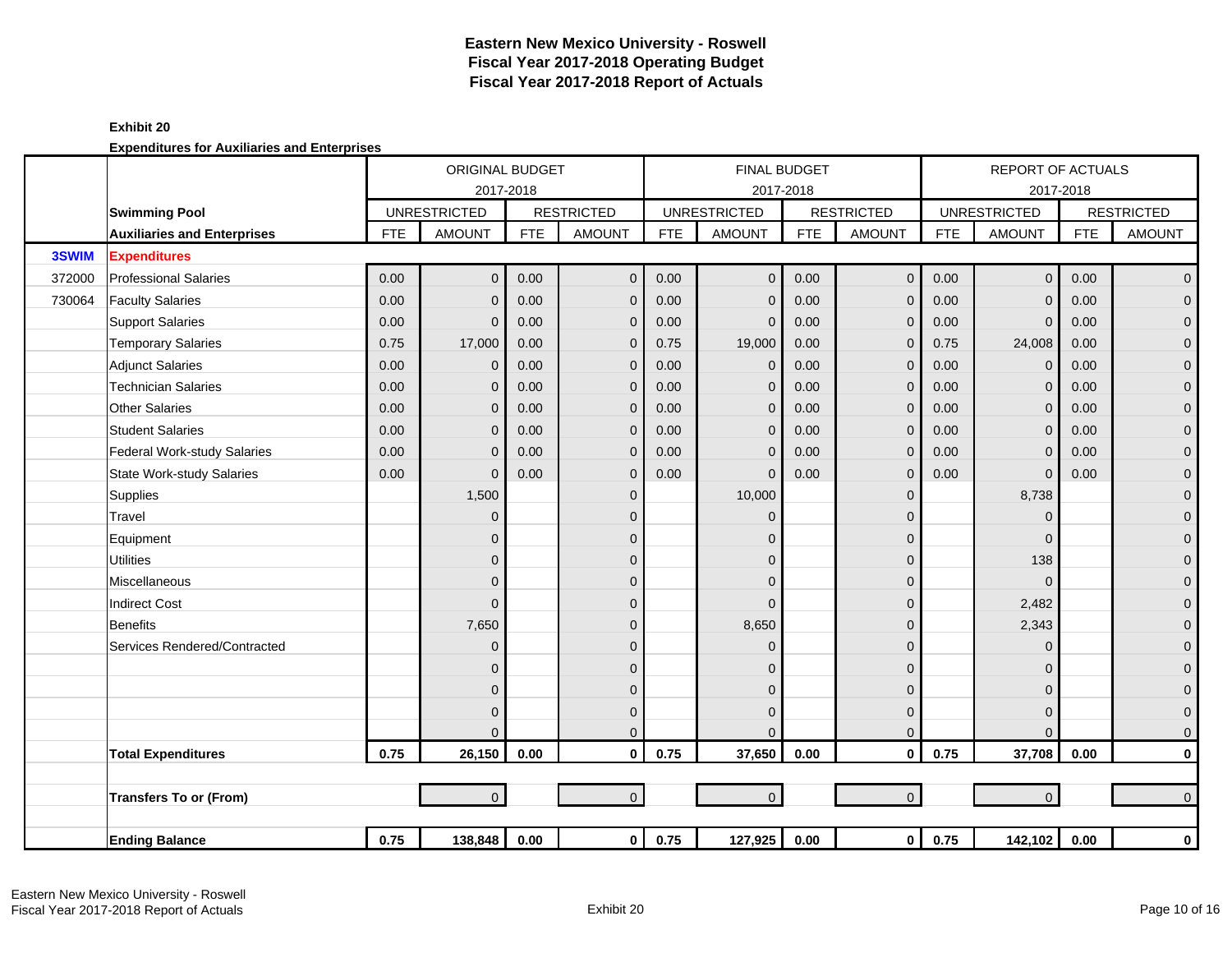### **Exhibit 20**

|        |                                        |            | ORIGINAL BUDGET     |            |                   |            | <b>FINAL BUDGET</b> |            |                   |            | REPORT OF ACTUALS   |            |                   |
|--------|----------------------------------------|------------|---------------------|------------|-------------------|------------|---------------------|------------|-------------------|------------|---------------------|------------|-------------------|
|        | 3THTR                                  |            | 2017-2018           |            |                   |            |                     | 2017-2018  |                   |            |                     | 2017-2018  |                   |
|        | <b>Theatrical Events</b>               |            | <b>UNRESTRICTED</b> |            | <b>RESTRICTED</b> |            | <b>UNRESTRICTED</b> |            | <b>RESTRICTED</b> |            | <b>UNRESTRICTED</b> |            | <b>RESTRICTED</b> |
|        | <b>Auxiliaries and Enterprises</b>     | <b>FTE</b> | <b>AMOUNT</b>       | <b>FTE</b> | <b>AMOUNT</b>     | <b>FTE</b> | <b>AMOUNT</b>       | <b>FTE</b> | <b>AMOUNT</b>     | <b>FTE</b> | <b>AMOUNT</b>       | <b>FTE</b> | <b>AMOUNT</b>     |
| 3THTR  | <b>Revenues</b>                        |            |                     |            |                   |            |                     |            |                   |            |                     |            |                   |
| 376000 | <b>Tuition and Miscellaneous Fees</b>  |            | $\overline{0}$      |            | $\overline{0}$    |            | $\overline{0}$      |            | $\mathbf 0$       |            | $\mathbf{0}$        |            | $\overline{0}$    |
| 710014 | Federal Government Appropriations      |            | $\overline{0}$      |            | $\mathbf{0}$      |            | $\mathbf{0}$        |            | $\mathbf{0}$      |            | $\Omega$            |            | $\overline{0}$    |
|        | <b>State Government Appropriations</b> |            | $\overline{0}$      |            | $\mathbf{0}$      |            | $\mathbf{0}$        |            | $\mathbf{0}$      |            | $\Omega$            |            | $\overline{0}$    |
|        | <b>Local Government Appropriations</b> |            | $\mathbf 0$         |            | $\mathbf 0$       |            | $\mathbf{0}$        |            | $\mathbf{0}$      |            | $\mathbf{0}$        |            | $\mathbf 0$       |
|        | <b>Federal Grants and Contracts</b>    |            | $\overline{0}$      |            | $\mathbf{0}$      |            | $\mathbf{0}$        |            | $\mathbf{0}$      |            | $\Omega$            |            | $\mathbf 0$       |
|        | <b>State Grants and Contracts</b>      |            | $\overline{0}$      |            | $\Omega$          |            | $\Omega$            |            | $\mathbf{0}$      |            | $\Omega$            |            | $\mathbf{0}$      |
|        | <b>Local Grants and Contracts</b>      |            | $\overline{0}$      |            | $\mathbf{0}$      |            | $\Omega$            |            | $\mathbf{0}$      |            | $\Omega$            |            | $\mathbf 0$       |
|        | <b>Private Gifts</b>                   |            | $\overline{0}$      |            | $\mathbf{0}$      |            | $\Omega$            |            | $\mathbf{0}$      |            | $\Omega$            |            | $\mathbf 0$       |
|        | Endowments, Land, and Perm Fund        |            | $\overline{0}$      |            | $\Omega$          |            | $\Omega$            |            | $\mathbf{0}$      |            | $\Omega$            |            | $\overline{0}$    |
|        | Sales and Services                     |            | 10,000              |            | $\mathbf{0}$      |            | 8,000               |            | $\mathbf{0}$      |            | 15,029              |            | $\pmb{0}$         |
|        | <b>Other Sources</b>                   |            | $\overline{0}$      |            | $\mathbf{0}$      |            | $\overline{0}$      |            | $\mathbf 0$       |            | $\Omega$            |            | $\overline{0}$    |
|        | <b>Total Revenues</b>                  |            | 10,000              |            | $\mathbf{0}$      |            | 8,000               |            | $\mathbf 0$       |            | 15,029              |            | $\mathbf{0}$      |
|        |                                        |            |                     |            |                   |            |                     |            |                   |            |                     |            |                   |
|        | <b>Beginning Balance</b>               |            | 46,424              |            | $\Omega$          |            | 10,627              |            | $\mathbf{0}$      |            | 10,627              |            | $\overline{0}$    |
|        |                                        |            |                     |            |                   |            |                     |            |                   |            |                     |            |                   |
|        | <b>Total Available</b>                 |            | 56,424              |            | $\mathbf 0$       |            | 18,627              |            | $\mathbf{0}$      |            | 25,656              |            | $\mathbf{0}$      |
|        |                                        |            |                     |            |                   |            |                     |            |                   |            |                     |            |                   |
|        |                                        |            |                     |            |                   |            |                     |            |                   |            |                     |            |                   |
|        |                                        |            |                     |            |                   |            |                     |            |                   |            |                     |            |                   |
|        |                                        |            |                     |            |                   |            |                     |            |                   |            |                     |            |                   |
|        |                                        |            |                     |            |                   |            |                     |            |                   |            |                     |            |                   |
|        |                                        |            |                     |            |                   |            |                     |            |                   |            |                     |            |                   |
|        |                                        |            |                     |            |                   |            |                     |            |                   |            |                     |            |                   |
|        |                                        |            |                     |            |                   |            |                     |            |                   |            |                     |            |                   |
|        |                                        |            |                     |            |                   |            |                     |            |                   |            |                     |            |                   |
|        |                                        |            |                     |            |                   |            |                     |            |                   |            |                     |            |                   |
|        |                                        |            |                     |            |                   |            |                     |            |                   |            |                     |            |                   |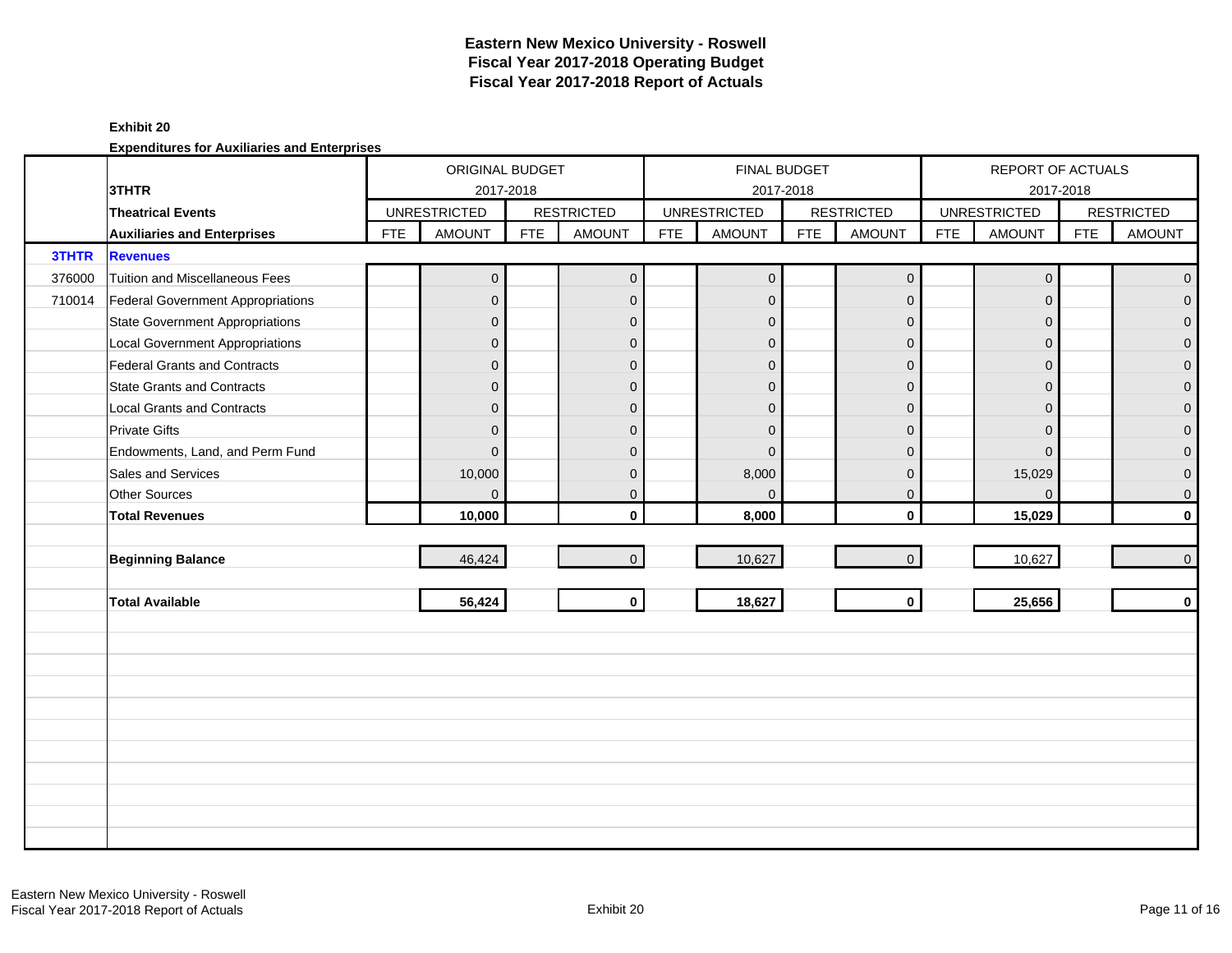|        |                                    |            | <b>ORIGINAL BUDGET</b> |            |                   |            | <b>FINAL BUDGET</b> |            |                   |            | <b>REPORT OF ACTUALS</b> |            |                   |
|--------|------------------------------------|------------|------------------------|------------|-------------------|------------|---------------------|------------|-------------------|------------|--------------------------|------------|-------------------|
|        | 3THTR                              |            | 2017-2018              |            |                   |            | 2017-2018           |            |                   |            | 2017-2018                |            |                   |
|        | <b>Theatrical Events</b>           |            | <b>UNRESTRICTED</b>    |            | <b>RESTRICTED</b> |            | <b>UNRESTRICTED</b> |            | <b>RESTRICTED</b> |            | <b>UNRESTRICTED</b>      |            | <b>RESTRICTED</b> |
|        | <b>Auxiliaries and Enterprises</b> | <b>FTE</b> | <b>AMOUNT</b>          | <b>FTE</b> | <b>AMOUNT</b>     | <b>FTE</b> | <b>AMOUNT</b>       | <b>FTE</b> | <b>AMOUNT</b>     | <b>FTE</b> | <b>AMOUNT</b>            | <b>FTE</b> | <b>AMOUNT</b>     |
| 3THTR  | <b>Expenditures</b>                |            |                        |            |                   |            |                     |            |                   |            |                          |            |                   |
| 173042 | <b>Professional Salaries</b>       | 0.00       | $\mathbf{0}$           | 0.00       | $\mathbf{0}$      | 0.00       | $\overline{0}$      | 0.00       | $\mathbf{0}$      | 0.00       | $\mathbf{0}$             | 0.00       | $\overline{0}$    |
| 740015 | <b>Faculty Salaries</b>            | 0.00       | $\mathbf{0}$           | 0.00       | $\mathbf 0$       | 0.00       | $\mathbf{0}$        | 0.00       | $\mathbf 0$       | 0.00       | $\Omega$                 | 0.00       | $\mathbf 0$       |
|        | <b>Support Salaries</b>            | 0.00       | $\Omega$               | 0.00       | $\mathbf 0$       | 0.00       | $\mathbf{0}$        | 0.00       | $\mathbf{0}$      | 0.00       | $\Omega$                 | 0.00       | $\mathbf 0$       |
|        | <b>Temporary Salaries</b>          | 0.00       | $\Omega$               | 0.00       | $\overline{0}$    | 0.00       | $\Omega$            | 0.00       | $\mathbf{0}$      | 0.00       | $\Omega$                 | 0.00       | $\mathbf 0$       |
|        | <b>Adjunct Salaries</b>            | 0.00       | $\Omega$               | 0.00       | $\mathbf{0}$      | 0.00       | $\mathbf{0}$        | 0.00       | $\mathbf{0}$      | 0.00       | $\Omega$                 | 0.00       | $\mathbf 0$       |
|        | <b>Technician Salaries</b>         | 0.00       | $\Omega$               | 0.00       | $\mathbf 0$       | 0.00       | $\overline{0}$      | 0.00       | $\mathbf{0}$      | 0.00       | $\Omega$                 | 0.00       | $\mathbf{O}$      |
|        | <b>Other Salaries</b>              | 0.00       | $\Omega$               | 0.00       | $\mathbf 0$       | 0.00       | $\Omega$            | 0.00       | $\mathbf{0}$      | 0.00       | $\Omega$                 | 0.00       | $\mathbf 0$       |
|        | <b>Student Salaries</b>            | 0.00       | $\Omega$               | 0.00       | $\mathbf{0}$      | 0.00       | $\mathbf{0}$        | 0.00       | $\mathbf{0}$      | 0.00       | $\Omega$                 | 0.00       | $\mathbf{0}$      |
|        | Federal Work-study Salaries        | 0.00       | $\mathbf{0}$           | 0.00       | $\overline{0}$    | 0.00       | $\mathbf{0}$        | 0.00       | $\mathbf 0$       | 0.00       | $\Omega$                 | 0.00       | $\mathbf{O}$      |
|        | <b>State Work-study Salaries</b>   | 0.00       | $\Omega$               | 0.00       | $\mathbf 0$       | 0.00       | $\mathbf{0}$        | 0.00       | $\mathbf 0$       | 0.00       | $\mathbf 0$              | 0.00       | $\mathbf 0$       |
|        | Supplies                           |            | 8,000                  |            | $\mathbf 0$       |            | 8,000               |            | $\mathbf 0$       |            | 991                      |            | $\mathbf{0}$      |
|        | Travel                             |            | $\mathbf 0$            |            | $\mathbf{0}$      |            | $\mathbf{0}$        |            | $\mathbf 0$       |            | $\Omega$                 |            | $\mathbf 0$       |
|        | Equipment                          |            | $\mathbf{0}$           |            | $\mathbf 0$       |            | $\Omega$            |            | $\mathbf 0$       |            | 2,061                    |            | $\mathbf 0$       |
|        | <b>Utilities</b>                   |            | $\mathbf{0}$           |            | $\mathbf{0}$      |            | $\mathbf{0}$        |            | $\mathbf 0$       |            | $\overline{0}$           |            | $\mathbf 0$       |
|        | Miscellaneous                      |            | $\mathbf{0}$           |            | $\mathbf 0$       |            | $\mathbf{0}$        |            | $\mathbf 0$       |            | $\Omega$                 |            | $\pmb{0}$         |
|        | <b>Indirect Cost</b>               |            | $\mathbf{0}$           |            | $\mathbf{0}$      |            | $\mathbf{0}$        |            | $\mathbf 0$       |            | $\Omega$                 |            | $\mathbf 0$       |
|        | <b>Benefits</b>                    |            | $\mathbf{0}$           |            | $\mathbf{0}$      |            | $\Omega$            |            | $\mathbf 0$       |            | $\Omega$                 |            | $\mathbf{O}$      |
|        | Services Rendered/Contracted       |            | $\overline{0}$         |            | $\mathbf{0}$      |            | $\mathbf{0}$        |            | $\mathbf 0$       |            | (3)                      |            | 0                 |
|        |                                    |            | $\mathbf{0}$           |            | $\mathbf 0$       |            | $\Omega$            |            | $\mathbf 0$       |            | $\Omega$                 |            | $\mathbf 0$       |
|        |                                    |            | $\mathbf{0}$           |            | $\mathbf{0}$      |            | $\mathbf{0}$        |            | $\mathbf 0$       |            | $\Omega$                 |            | $\mathbf 0$       |
|        |                                    |            | $\mathbf{0}$           |            | $\mathbf 0$       |            | $\Omega$            |            | $\mathbf 0$       |            | $\Omega$                 |            | $\mathbf 0$       |
|        |                                    |            | $\Omega$               |            | $\mathbf{0}$      |            | $\Omega$            |            | $\mathbf 0$       |            | $\Omega$                 |            | $\mathbf{0}$      |
|        | <b>Total Expenditures</b>          | $0.00\,$   | 8,000                  | 0.00       | $\mathbf 0$       | 0.00       | 8,000               | 0.00       | $\mathbf 0$       | 0.00       | 3,049                    | 0.00       | $\mathbf 0$       |
|        |                                    |            |                        |            |                   |            |                     |            |                   |            |                          |            |                   |
|        | <b>Transfers To or (From)</b>      |            | $\overline{0}$         |            | $\overline{0}$    |            | 19,462              |            | $\mathbf{0}$      |            | 19,462                   |            | $\mathbf{0}$      |
|        |                                    |            |                        |            |                   |            |                     |            |                   |            |                          |            |                   |
|        | <b>Ending Balance</b>              | $0.00\,$   | 48,424                 | 0.00       | $\mathbf{0}$      | 0.00       | 30,089              | 0.00       | $\mathbf 0$       | 0.00       | 42,069                   | 0.00       | $\mathbf{0}$      |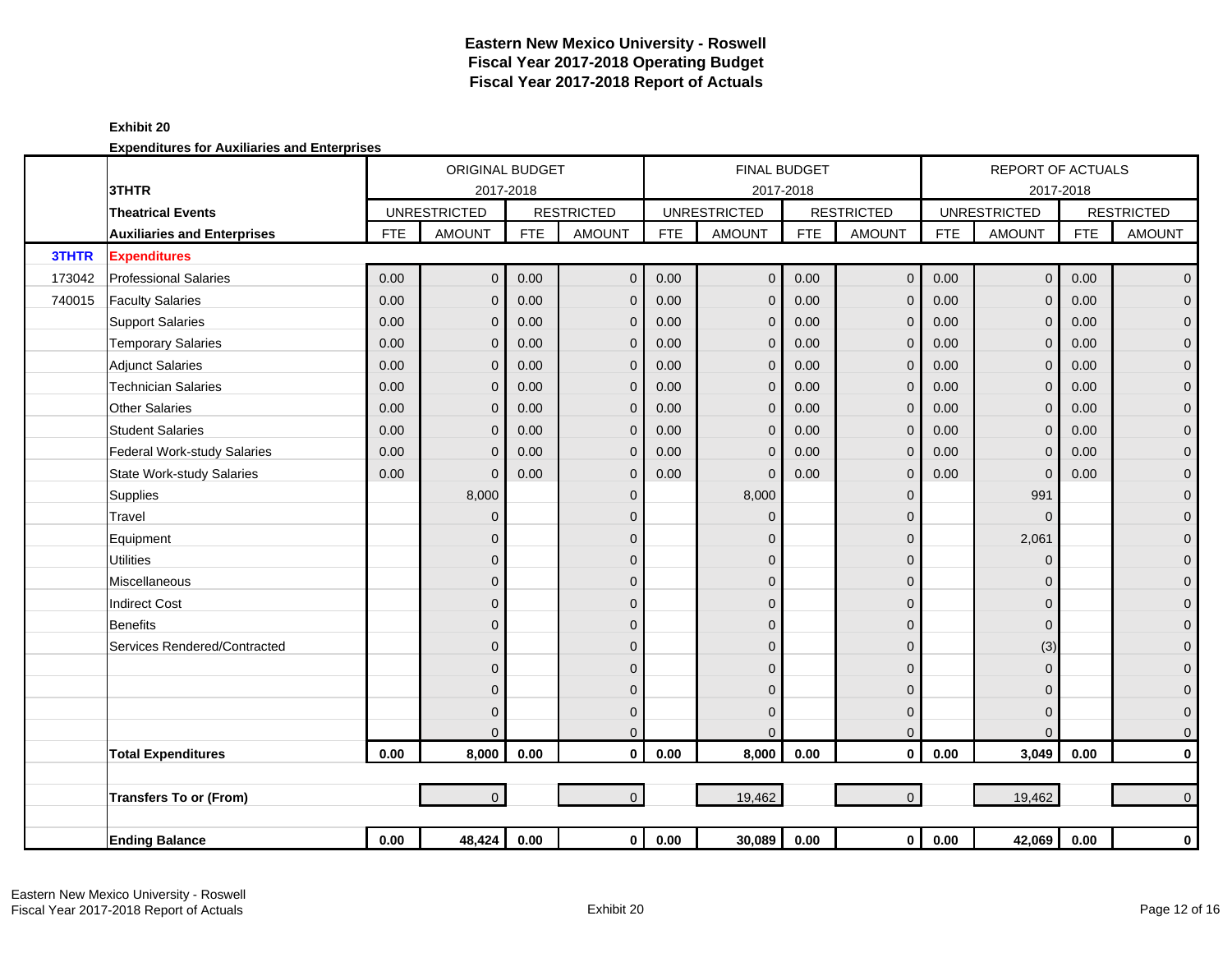### **Exhibit 20**

|        |                                          |            | ORIGINAL BUDGET<br>2017-2018 |            |                   |            | FINAL BUDGET        | 2017-2018  |                   |            | REPORT OF ACTUALS   | 2017-2018  |                   |
|--------|------------------------------------------|------------|------------------------------|------------|-------------------|------------|---------------------|------------|-------------------|------------|---------------------|------------|-------------------|
|        | <b>Third Party Dorms</b>                 |            | <b>UNRESTRICTED</b>          |            | <b>RESTRICTED</b> |            | <b>UNRESTRICTED</b> |            | <b>RESTRICTED</b> |            | <b>UNRESTRICTED</b> |            | <b>RESTRICTED</b> |
|        | <b>Auxiliaries and Enterprises</b>       | <b>FTE</b> | <b>AMOUNT</b>                | <b>FTE</b> | <b>AMOUNT</b>     | <b>FTE</b> | <b>AMOUNT</b>       | <b>FTE</b> | <b>AMOUNT</b>     | <b>FTE</b> | <b>AMOUNT</b>       | <b>FTE</b> | <b>AMOUNT</b>     |
| 3TPD   | <b>Revenues</b>                          |            |                              |            |                   |            |                     |            |                   |            |                     |            |                   |
| 371110 | <b>Tuition and Miscellaneous Fees</b>    |            | $\overline{0}$               |            | $\overline{0}$    |            | $\overline{0}$      |            | $\mathbf{0}$      |            | $\overline{0}$      |            | $\overline{0}$    |
| 740042 | <b>Federal Government Appropriations</b> |            | $\overline{0}$               |            | $\mathbf{0}$      |            | $\mathbf{0}$        |            | $\mathbf{0}$      |            | $\Omega$            |            | $\overline{0}$    |
|        | <b>State Government Appropriations</b>   |            | $\overline{0}$               |            | $\mathbf{0}$      |            | $\overline{0}$      |            | $\mathbf{0}$      |            | $\Omega$            |            | $\overline{0}$    |
|        | <b>Local Government Appropriations</b>   |            | $\mathbf{0}$                 |            | $\mathbf{0}$      |            | $\mathbf{0}$        |            | $\mathbf{0}$      |            | $\mathbf{0}$        |            | $\pmb{0}$         |
|        | <b>Federal Grants and Contracts</b>      |            | $\overline{0}$               |            | $\mathbf{0}$      |            | $\mathbf{0}$        |            | $\mathbf 0$       |            | $\Omega$            |            | $\pmb{0}$         |
|        | <b>State Grants and Contracts</b>        |            | $\overline{0}$               |            | $\Omega$          |            | $\Omega$            |            | $\mathbf{0}$      |            | $\Omega$            |            | $\mathbf{0}$      |
|        | <b>Local Grants and Contracts</b>        |            | $\overline{0}$               |            | $\mathbf{0}$      |            | $\Omega$            |            | $\mathbf{0}$      |            | $\Omega$            |            | $\pmb{0}$         |
|        | <b>Private Gifts</b>                     |            | $\overline{0}$               |            | $\mathbf{0}$      |            | $\Omega$            |            | $\mathbf{0}$      |            | $\Omega$            |            | $\mathsf{O}^-$    |
|        | Endowments, Land, and Perm Fund          |            | $\overline{0}$               |            | $\Omega$          |            | $\mathbf{0}$        |            | $\mathbf{0}$      |            | $\Omega$            |            | $\overline{0}$    |
|        | Sales and Services                       |            | $\mathsf{O}\xspace$          |            | $\mathbf{0}$      |            | $\mathbf{0}$        |            | $\mathbf{0}$      |            | $\mathbf{0}$        |            | $\overline{0}$    |
|        | <b>Other Sources</b>                     |            | $\overline{0}$               |            | $\mathbf{0}$      |            | $\mathbf 0$         |            | $\mathbf{0}$      |            | $\mathbf{0}$        |            | $\overline{0}$    |
|        | <b>Total Revenues</b>                    |            | $\mathbf{0}$                 |            | $\mathbf{0}$      |            | $\mathbf{0}$        |            | $\mathbf 0$       |            | $\mathbf 0$         |            | $\mathbf{0}$      |
|        |                                          |            |                              |            |                   |            |                     |            |                   |            |                     |            |                   |
|        | <b>Beginning Balance</b>                 |            | (7, 468)                     |            | $\overline{0}$    |            | (7, 468)            |            | $\mathbf{0}$      |            | (7, 468)            |            | $\overline{0}$    |
|        |                                          |            |                              |            |                   |            |                     |            |                   |            |                     |            |                   |
|        | <b>Total Available</b>                   |            | (7, 468)                     |            | $\mathbf{0}$      |            | (7, 468)            |            | $\mathbf{0}$      |            | (7, 468)            |            | $\mathbf{0}$      |
|        |                                          |            |                              |            |                   |            |                     |            |                   |            |                     |            |                   |
|        |                                          |            |                              |            |                   |            |                     |            |                   |            |                     |            |                   |
|        |                                          |            |                              |            |                   |            |                     |            |                   |            |                     |            |                   |
|        |                                          |            |                              |            |                   |            |                     |            |                   |            |                     |            |                   |
|        |                                          |            |                              |            |                   |            |                     |            |                   |            |                     |            |                   |
|        |                                          |            |                              |            |                   |            |                     |            |                   |            |                     |            |                   |
|        |                                          |            |                              |            |                   |            |                     |            |                   |            |                     |            |                   |
|        |                                          |            |                              |            |                   |            |                     |            |                   |            |                     |            |                   |
|        |                                          |            |                              |            |                   |            |                     |            |                   |            |                     |            |                   |
|        |                                          |            |                              |            |                   |            |                     |            |                   |            |                     |            |                   |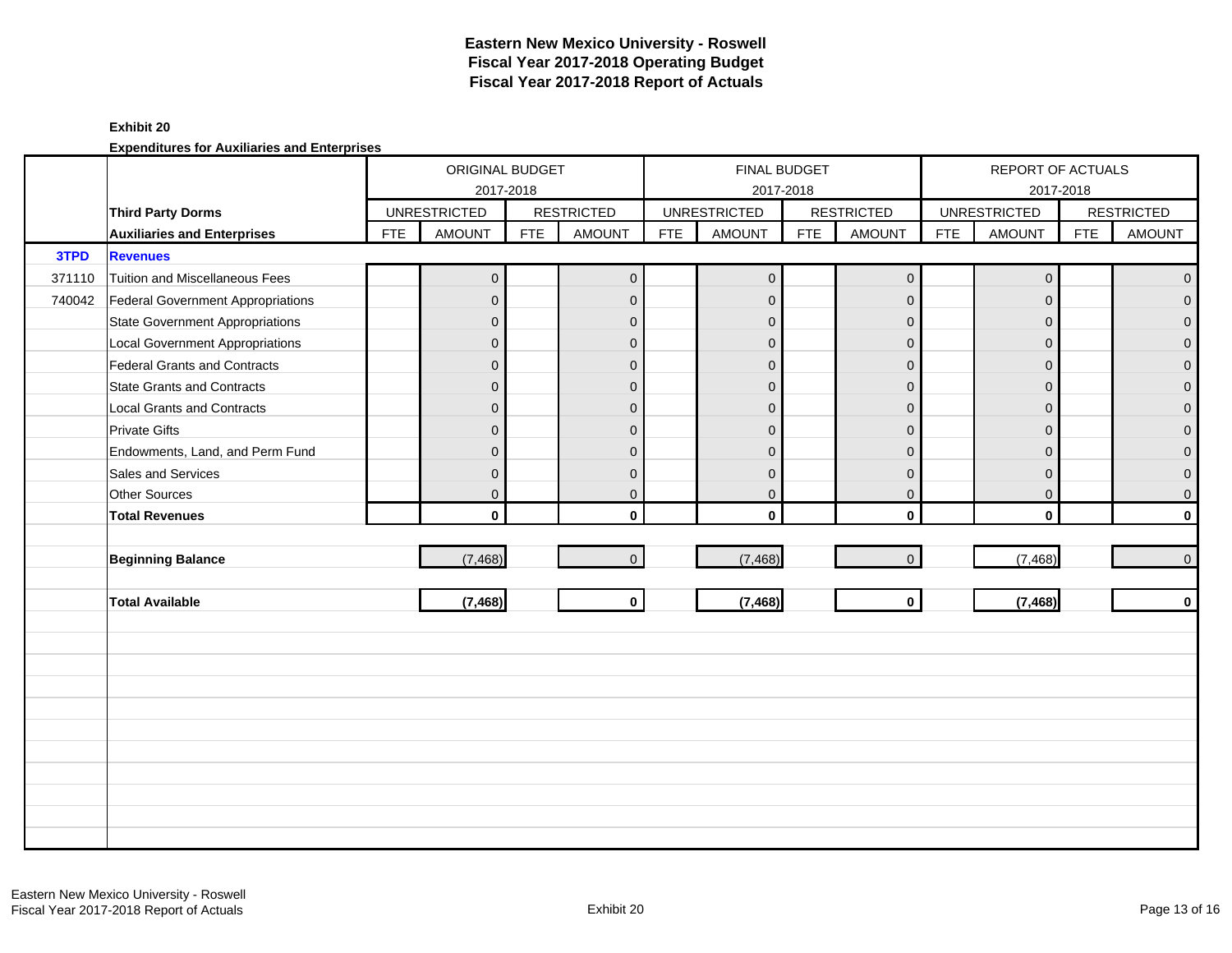|        |                                    |            | ORIGINAL BUDGET     |            |                         |            |                     | <b>FINAL BUDGET</b> |                   |            | <b>REPORT OF ACTUALS</b> |            |                   |
|--------|------------------------------------|------------|---------------------|------------|-------------------------|------------|---------------------|---------------------|-------------------|------------|--------------------------|------------|-------------------|
|        |                                    |            | 2017-2018           |            |                         |            | 2017-2018           |                     |                   |            |                          | 2017-2018  |                   |
|        | <b>Third Party Dorms</b>           |            | <b>UNRESTRICTED</b> |            | <b>RESTRICTED</b>       |            | <b>UNRESTRICTED</b> |                     | <b>RESTRICTED</b> |            | <b>UNRESTRICTED</b>      |            | <b>RESTRICTED</b> |
|        | <b>Auxiliaries and Enterprises</b> | <b>FTE</b> | <b>AMOUNT</b>       | <b>FTE</b> | <b>AMOUNT</b>           | <b>FTE</b> | <b>AMOUNT</b>       | <b>FTE</b>          | <b>AMOUNT</b>     | <b>FTE</b> | <b>AMOUNT</b>            | <b>FTE</b> | <b>AMOUNT</b>     |
| 3TPD   | <b>Expenditures</b>                |            |                     |            |                         |            |                     |                     |                   |            |                          |            |                   |
| 371110 | <b>Professional Salaries</b>       | 0.00       | $\overline{0}$      | 0.00       | $\mathbf 0$             | 0.00       | $\mathbf 0$         | 0.00                | $\mathbf 0$       | 0.00       | $\overline{0}$           | 0.00       | $\overline{0}$    |
| 740042 | <b>Faculty Salaries</b>            | 0.00       | $\overline{0}$      | 0.00       | $\mathbf{0}$            | 0.00       | $\overline{0}$      | 0.00                | $\mathbf{0}$      | 0.00       | $\Omega$                 | 0.00       | $\mathbf 0$       |
|        | <b>Support Salaries</b>            | 0.00       | $\mathbf{0}$        | 0.00       | $\mathbf{0}$            | 0.00       | $\mathbf{0}$        | 0.00                | $\mathbf{0}$      | 0.00       | $\Omega$                 | 0.00       | $\mathbf 0$       |
|        | <b>Temporary Salaries</b>          | 0.00       | $\mathbf{0}$        | 0.00       | $\mathbf{0}$            | 0.00       | $\mathbf 0$         | 0.00                | $\mathbf{0}$      | 0.00       | $\Omega$                 | 0.00       | $\mathbf 0$       |
|        | Adjunct Salaries                   | 0.00       | $\mathbf{0}$        | 0.00       | $\mathbf{0}$            | 0.00       | $\mathbf{0}$        | 0.00                | $\mathbf{0}$      | 0.00       | $\Omega$                 | 0.00       | $\mathbf 0$       |
|        | <b>Technician Salaries</b>         | 0.00       | $\mathbf{0}$        | 0.00       | $\mathbf{0}$            | 0.00       | $\mathbf{0}$        | 0.00                | $\mathbf 0$       | 0.00       | $\mathbf{0}$             | 0.00       | $\mathbf 0$       |
|        | <b>Other Salaries</b>              | 0.00       | $\mathbf{0}$        | 0.00       | $\mathbf{0}$            | 0.00       | $\mathbf{0}$        | 0.00                | $\mathbf{0}$      | 0.00       | $\mathbf{0}$             | 0.00       | $\pmb{0}$         |
|        | <b>Student Salaries</b>            | 0.00       | $\Omega$            | 0.00       | $\Omega$                | 0.00       | $\Omega$            | 0.00                | $\mathbf{0}$      | 0.00       | $\Omega$                 | 0.00       | $\overline{0}$    |
|        | Federal Work-study Salaries        | 0.00       | $\mathbf{0}$        | 0.00       | $\mathbf{0}$            | 0.00       | $\overline{0}$      | 0.00                | $\mathbf{0}$      | 0.00       | $\Omega$                 | 0.00       | $\pmb{0}$         |
|        | <b>State Work-study Salaries</b>   | 0.00       | $\mathbf{0}$        | 0.00       | $\mathbf{0}$            | 0.00       | $\mathbf 0$         | 0.00                | $\mathbf{0}$      | 0.00       | $\Omega$                 | 0.00       | $\pmb{0}$         |
|        | Supplies                           |            | $\overline{0}$      |            | $\mathbf{0}$            |            | $\mathbf 0$         |                     | $\mathbf{0}$      |            | $\Omega$                 |            | $\mathbf 0$       |
|        | Travel                             |            | $\mathbf{0}$        |            | $\mathbf{0}$            |            | $\mathbf{0}$        |                     | $\mathbf{0}$      |            | $\Omega$                 |            | $\mathbf 0$       |
|        | Equipment                          |            | 0                   |            | $\mathbf{0}$            |            | $\mathbf 0$         |                     | $\mathbf{0}$      |            | $\Omega$                 |            | $\pmb{0}$         |
|        | <b>Utilities</b>                   |            | $\mathbf{0}$        |            | $\mathbf{0}$            |            | $\mathbf{0}$        |                     | $\mathbf 0$       |            | $\mathbf{0}$             |            | $\mathbf 0$       |
|        | Miscellaneous                      |            | $\overline{0}$      |            | $\Omega$                |            | $\Omega$            |                     | $\Omega$          |            | $\Omega$                 |            | $\mathbf 0$       |
|        | <b>Indirect Cost</b>               |            | $\mathbf{0}$        |            | $\Omega$                |            | $\Omega$            |                     | $\mathbf{0}$      |            | $\Omega$                 |            | $\mathbf 0$       |
|        | <b>Benefits</b>                    |            | $\overline{0}$      |            | $\Omega$                |            | $\Omega$            |                     | $\Omega$          |            | $\Omega$                 |            | $\mathbf{O}$      |
|        | Services Rendered/Contracted       |            | $\overline{0}$      |            | $\mathbf{0}$            |            | $\mathbf{0}$        |                     | $\Omega$          |            | 1,163                    |            | $\mathbf 0$       |
|        |                                    |            | 0                   |            | $\Omega$                |            | $\Omega$            |                     | $\overline{0}$    |            | $\Omega$                 |            | $\mathbf 0$       |
|        |                                    |            | $\mathbf{0}$        |            | $\mathbf{0}$            |            | $\mathbf{0}$        |                     | $\mathbf 0$       |            | $\Omega$                 |            | $\mathbf 0$       |
|        |                                    |            | $\mathbf{0}$        |            | $\mathbf{0}$            |            | $\mathbf{0}$        |                     | $\mathbf{0}$      |            | $\Omega$                 |            | $\mathbf{O}$      |
|        |                                    |            | $\overline{0}$      |            | $\Omega$                |            | $\mathbf 0$         |                     | $\mathbf{0}$      |            | $\Omega$                 |            | $\mathbf{0}$      |
|        | <b>Total Expenditures</b>          | 0.00       | $\mathbf{0}$        | 0.00       | $\mathbf{0}$            | 0.00       | $\mathbf 0$         | 0.00                | $\mathbf{0}$      | 0.00       | 1,163                    | 0.00       | $\mathbf 0$       |
|        |                                    |            |                     |            |                         |            |                     |                     |                   |            |                          |            |                   |
|        | <b>Transfers To or (From)</b>      |            | $\overline{0}$      |            | $\overline{0}$          |            | $\mathbf{0}$        |                     | $\mathbf{0}$      |            | $\overline{0}$           |            | $\mathbf{0}$      |
|        |                                    |            |                     |            |                         |            |                     |                     |                   |            |                          |            |                   |
|        | <b>Ending Balance</b>              | 0.00       | (7, 468)            | 0.00       | $\overline{\mathbf{0}}$ | 0.00       | (7, 468)            | 0.00                | $\mathbf 0$       | $0.00\,$   | (8,631)                  | 0.00       | $\mathbf 0$       |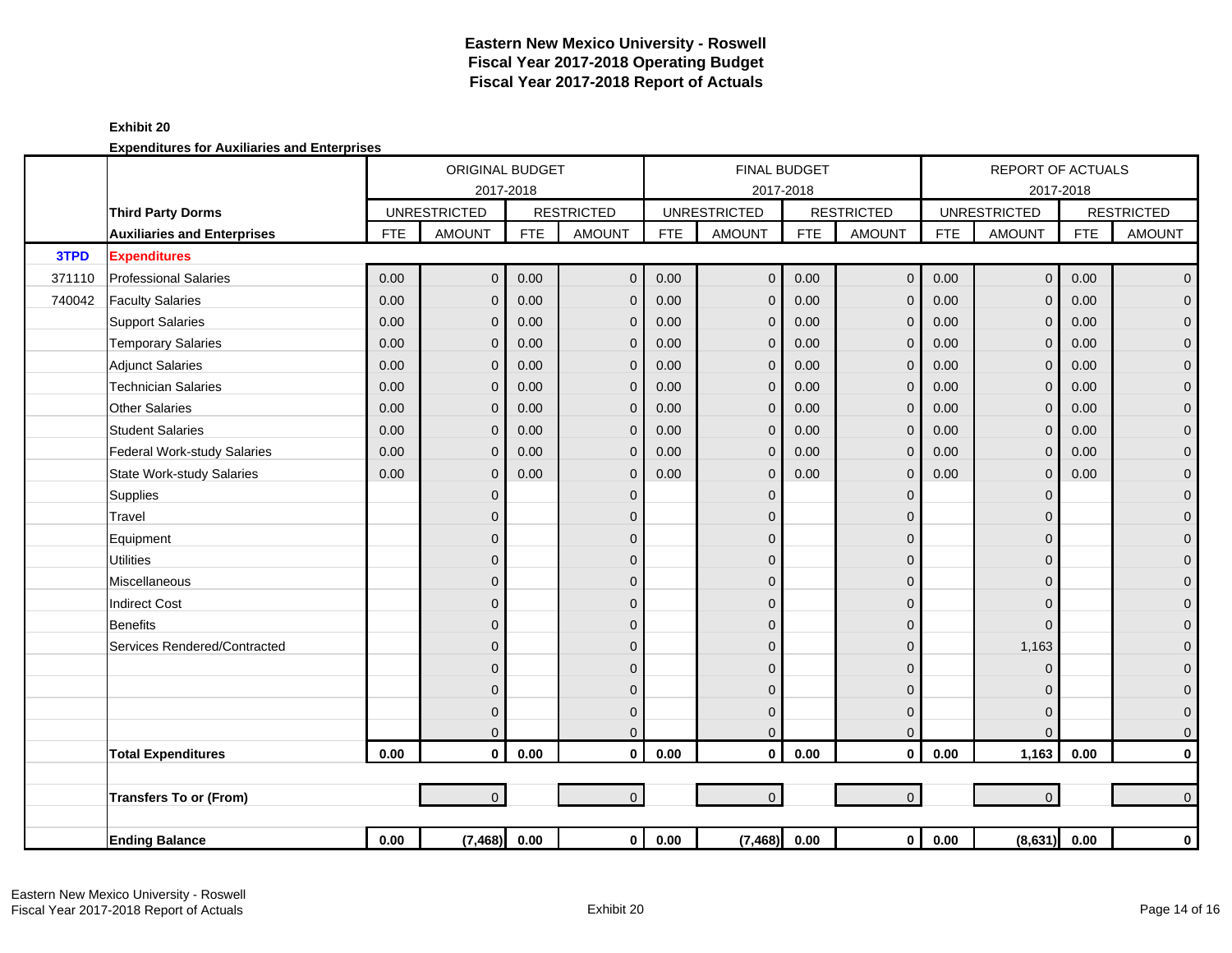### **Exhibit 20**

|        |                                          |            | ORIGINAL BUDGET<br>2017-2018 |            |                   |            | FINAL BUDGET<br>2017-2018 |            |                     |            | REPORT OF ACTUALS<br>2017-2018 |            |                   |
|--------|------------------------------------------|------------|------------------------------|------------|-------------------|------------|---------------------------|------------|---------------------|------------|--------------------------------|------------|-------------------|
|        | Youth Challenge - Food                   |            | <b>UNRESTRICTED</b>          |            | <b>RESTRICTED</b> |            | <b>UNRESTRICTED</b>       |            | <b>RESTRICTED</b>   |            | <b>UNRESTRICTED</b>            |            | <b>RESTRICTED</b> |
|        | <b>Auxiliaries and Enterprises</b>       | <b>FTE</b> | <b>AMOUNT</b>                | <b>FTE</b> | <b>AMOUNT</b>     | <b>FTE</b> | <b>AMOUNT</b>             | <b>FTE</b> | <b>AMOUNT</b>       | <b>FTE</b> | <b>AMOUNT</b>                  | <b>FTE</b> | <b>AMOUNT</b>     |
| 3YCFD  | <b>Revenues</b>                          |            |                              |            |                   |            |                           |            |                     |            |                                |            |                   |
| 374000 | <b>Tuition and Miscellaneous Fees</b>    |            | $\overline{0}$               |            | $\overline{0}$    |            | $\overline{0}$            |            | $\mathsf{O}\xspace$ |            | $\mathbf 0$                    |            | $\overline{0}$    |
| 720133 | <b>Federal Government Appropriations</b> |            | $\overline{0}$               |            | $\mathbf{0}$      |            | $\mathbf{0}$              |            | $\mathbf{0}$        |            | $\Omega$                       |            | $\overline{0}$    |
|        | <b>State Government Appropriations</b>   |            | $\overline{0}$               |            | $\mathbf{0}$      |            | $\mathbf{0}$              |            | $\mathbf{0}$        |            | $\Omega$                       |            | $\overline{0}$    |
|        | <b>Local Government Appropriations</b>   |            | $\mathsf{O}\xspace$          |            | $\mathbf{0}$      |            | $\mathbf{0}$              |            | $\mathbf{0}$        |            | $\mathbf{0}$                   |            | $\pmb{0}$         |
|        | <b>Federal Grants and Contracts</b>      |            | $\overline{0}$               |            | $\mathbf{0}$      |            | $\mathbf{0}$              |            | $\mathbf 0$         |            | $\Omega$                       |            | $\mathbf 0$       |
|        | <b>State Grants and Contracts</b>        |            | $\overline{0}$               |            | $\Omega$          |            | $\Omega$                  |            | $\mathbf{0}$        |            | $\Omega$                       |            | $\mathbf{0}$      |
|        | <b>Local Grants and Contracts</b>        |            | $\overline{0}$               |            | $\mathbf{0}$      |            | $\Omega$                  |            | $\mathbf{0}$        |            | $\Omega$                       |            | $\mathbf 0$       |
|        | <b>Private Gifts</b>                     |            | $\overline{0}$               |            | $\mathbf{0}$      |            | $\Omega$                  |            | $\mathbf{0}$        |            | $\Omega$                       |            | $\pmb{0}$         |
|        | Endowments, Land, and Perm Fund          |            | $\overline{0}$               |            | $\Omega$          |            | $\Omega$                  |            | $\mathbf{0}$        |            | $\Omega$                       |            | $\mathbf 0$       |
|        | Sales and Services                       |            | 400,000                      |            | $\mathbf{0}$      |            | 400,000                   |            | $\mathbf{0}$        |            | 485,701                        |            | $\overline{0}$    |
|        | <b>Other Sources</b>                     |            | $\overline{0}$               |            | $\mathbf{0}$      |            | $\Omega$                  |            | $\mathbf{0}$        |            | $\Omega$                       |            | $\overline{0}$    |
|        | <b>Total Revenues</b>                    |            | 400,000                      |            | $\mathbf{0}$      |            | 400,000                   |            | $\mathbf{0}$        |            | 485,701                        |            | $\mathbf{0}$      |
|        |                                          |            |                              |            |                   |            |                           |            |                     |            |                                |            |                   |
|        | <b>Beginning Balance</b>                 |            | $\overline{0}$               |            | $\mathbf{0}$      |            | $\overline{0}$            |            | $\mathbf{0}$        |            | $\mathbf 0$                    |            | $\overline{0}$    |
|        |                                          |            |                              |            |                   |            |                           |            |                     |            |                                |            |                   |
|        | <b>Total Available</b>                   |            | 400,000                      |            | $\mathbf 0$       |            | 400,000                   |            | $\mathbf{0}$        |            | 485,701                        |            | $\mathbf{0}$      |
|        |                                          |            |                              |            |                   |            |                           |            |                     |            |                                |            |                   |
|        |                                          |            |                              |            |                   |            |                           |            |                     |            |                                |            |                   |
|        |                                          |            |                              |            |                   |            |                           |            |                     |            |                                |            |                   |
|        |                                          |            |                              |            |                   |            |                           |            |                     |            |                                |            |                   |
|        |                                          |            |                              |            |                   |            |                           |            |                     |            |                                |            |                   |
|        |                                          |            |                              |            |                   |            |                           |            |                     |            |                                |            |                   |
|        |                                          |            |                              |            |                   |            |                           |            |                     |            |                                |            |                   |
|        |                                          |            |                              |            |                   |            |                           |            |                     |            |                                |            |                   |
|        |                                          |            |                              |            |                   |            |                           |            |                     |            |                                |            |                   |
|        |                                          |            |                              |            |                   |            |                           |            |                     |            |                                |            |                   |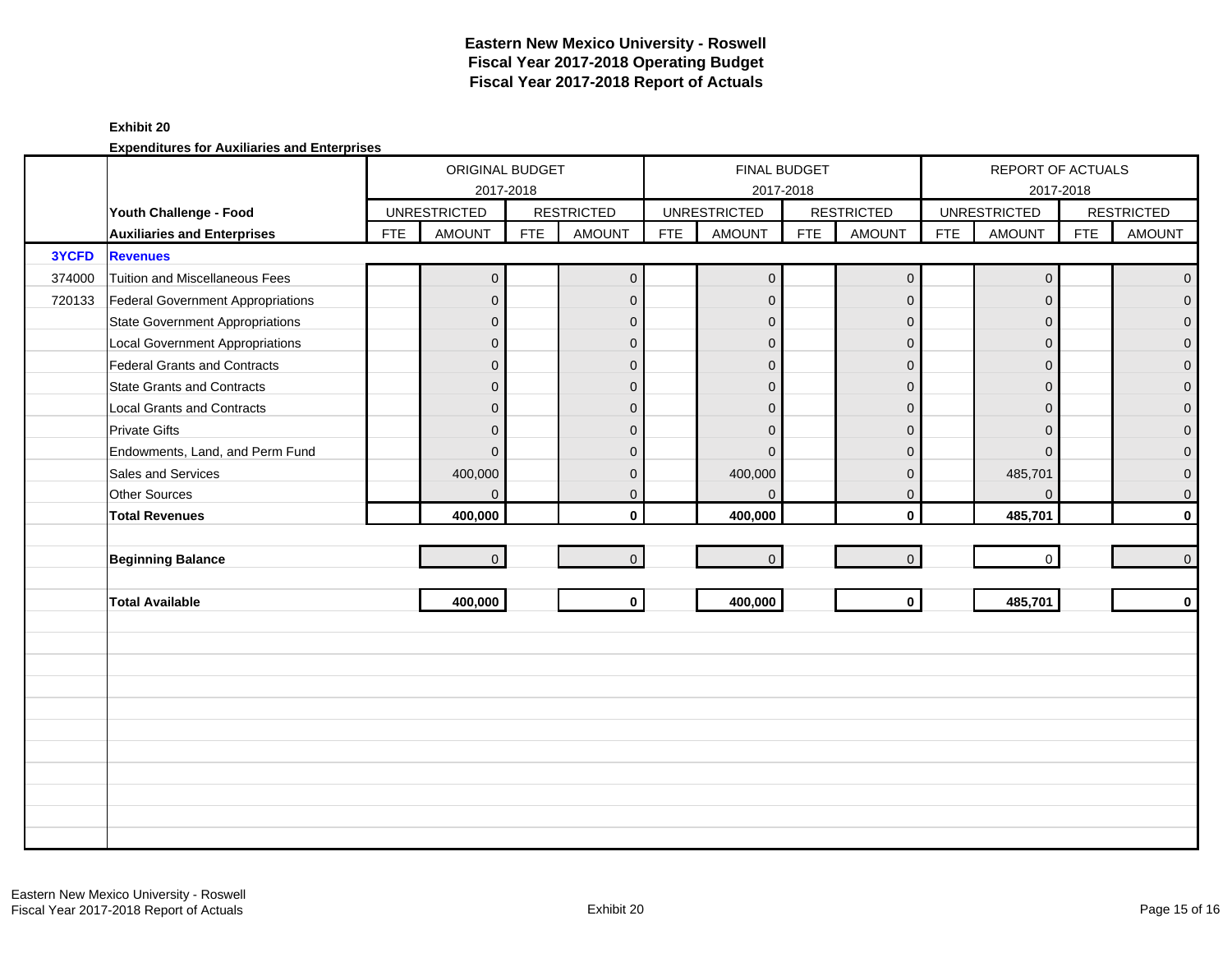|        |                                    |            | ORIGINAL BUDGET     |            |                   |            |                         | <b>FINAL BUDGET</b> |                   |            | <b>REPORT OF ACTUALS</b> |            |                   |
|--------|------------------------------------|------------|---------------------|------------|-------------------|------------|-------------------------|---------------------|-------------------|------------|--------------------------|------------|-------------------|
|        |                                    |            | 2017-2018           |            |                   |            |                         | 2017-2018           |                   |            |                          | 2017-2018  |                   |
|        | Youth Challenge - Food             |            | <b>UNRESTRICTED</b> |            | <b>RESTRICTED</b> |            | <b>UNRESTRICTED</b>     |                     | <b>RESTRICTED</b> |            | <b>UNRESTRICTED</b>      |            | <b>RESTRICTED</b> |
|        | <b>Auxiliaries and Enterprises</b> | <b>FTE</b> | <b>AMOUNT</b>       | <b>FTE</b> | <b>AMOUNT</b>     | <b>FTE</b> | <b>AMOUNT</b>           | <b>FTE</b>          | <b>AMOUNT</b>     | <b>FTE</b> | <b>AMOUNT</b>            | <b>FTE</b> | <b>AMOUNT</b>     |
| 3YCFD  | <b>Expenditures</b>                |            |                     |            |                   |            |                         |                     |                   |            |                          |            |                   |
| 374000 | <b>Professional Salaries</b>       | 0.00       | $\overline{0}$      | 0.00       | $\mathbf 0$       | 0.00       | $\overline{0}$          | 0.00                | $\mathbf 0$       | 0.00       | $\mathsf{O}\xspace$      | 0.00       | $\overline{0}$    |
| 720133 | <b>Faculty Salaries</b>            | 0.00       | $\overline{0}$      | 0.00       | $\mathbf{0}$      | 0.00       | $\mathbf{0}$            | 0.00                | $\mathbf{0}$      | 0.00       | $\Omega$                 | 0.00       | $\overline{0}$    |
|        | <b>Support Salaries</b>            | 0.00       | $\mathbf{0}$        | 0.00       | $\mathbf{0}$      | 0.00       | $\mathbf 0$             | 0.00                | $\mathbf{0}$      | 0.00       | $\mathbf{0}$             | 0.00       | $\mathbf 0$       |
|        | <b>Temporary Salaries</b>          | 0.00       | $\mathbf{0}$        | 0.00       | $\mathbf{0}$      | 0.00       | $\Omega$                | 0.00                | $\mathbf{0}$      | 0.00       | $\Omega$                 | 0.00       | $\pmb{0}$         |
|        | <b>Adjunct Salaries</b>            | 0.00       | $\mathbf{0}$        | 0.00       | $\mathbf{0}$      | 0.00       | $\mathbf{0}$            | 0.00                | $\mathbf{0}$      | 0.00       | $\Omega$                 | 0.00       | $\mathbf 0$       |
|        | <b>Technician Salaries</b>         | 0.00       | $\mathbf{0}$        | 0.00       | $\mathbf 0$       | 0.00       | $\mathbf 0$             | 0.00                | $\mathbf 0$       | 0.00       | $\mathbf{0}$             | 0.00       | $\mathbf 0$       |
|        | <b>Other Salaries</b>              | 0.00       | $\mathbf{0}$        | 0.00       | $\mathbf{0}$      | 0.00       | $\mathbf 0$             | 0.00                | $\mathbf{0}$      | 0.00       | $\mathbf{0}$             | 0.00       | $\pmb{0}$         |
|        | <b>Student Salaries</b>            | 0.00       | $\Omega$            | 0.00       | $\Omega$          | 0.00       | $\Omega$                | 0.00                | $\Omega$          | 0.00       | $\Omega$                 | 0.00       | $\overline{0}$    |
|        | Federal Work-study Salaries        | 0.00       | $\mathbf{0}$        | 0.00       | $\mathbf{0}$      | 0.00       | $\mathbf 0$             | 0.00                | $\mathbf{0}$      | 0.00       | $\Omega$                 | 0.00       | $\mathbf 0$       |
|        | <b>State Work-study Salaries</b>   | 0.00       | $\mathbf{0}$        | 0.00       | $\mathbf{0}$      | 0.00       | $\Omega$                | 0.00                | $\mathbf 0$       | 0.00       | $\mathbf{0}$             | 0.00       | $\pmb{0}$         |
|        | Supplies                           |            | 400,000             |            | $\mathbf{0}$      |            | 400,000                 |                     | $\mathbf 0$       |            | 485,701                  |            | $\mathbf 0$       |
|        | Travel                             |            | $\mathbf{0}$        |            | $\mathbf{0}$      |            | $\mathbf 0$             |                     | $\Omega$          |            | $\Omega$                 |            | $\mathbf 0$       |
|        | Equipment                          |            | 0                   |            | $\mathbf{0}$      |            | $\Omega$                |                     | $\mathbf 0$       |            | $\Omega$                 |            | $\mathbf 0$       |
|        | <b>Utilities</b>                   |            | $\mathbf 0$         |            | $\mathbf{0}$      |            | $\mathbf 0$             |                     | $\mathbf 0$       |            | $\Omega$                 |            | $\mathbf 0$       |
|        | Miscellaneous                      |            | $\overline{0}$      |            | $\mathbf{0}$      |            | $\Omega$                |                     | $\mathbf{0}$      |            | $\Omega$                 |            | $\mathbf 0$       |
|        | <b>Indirect Cost</b>               |            | $\overline{0}$      |            | $\Omega$          |            | $\Omega$                |                     | $\overline{0}$    |            | $\Omega$                 |            | $\pmb{0}$         |
|        | Benefits                           |            | $\overline{0}$      |            | $\Omega$          |            | $\Omega$                |                     | $\mathbf{0}$      |            | $\Omega$                 |            | $\mathbf 0$       |
|        | Services Rendered/Contracted       |            | $\overline{0}$      |            | $\mathbf{0}$      |            | $\Omega$                |                     | $\overline{0}$    |            | $\Omega$                 |            | $\mathbf 0$       |
|        |                                    |            | 0                   |            | $\mathbf{0}$      |            | $\Omega$                |                     | 0                 |            | $\Omega$                 |            | $\pmb{0}$         |
|        |                                    |            | $\mathbf 0$         |            | $\mathbf{0}$      |            | $\Omega$                |                     | $\mathbf 0$       |            | $\Omega$                 |            | $\mathbf 0$       |
|        |                                    |            | $\Omega$            |            | $\mathbf{0}$      |            | $\Omega$                |                     | $\mathbf 0$       |            | $\Omega$                 |            | $\mathbf 0$       |
|        |                                    |            | $\Omega$            |            | $\mathbf{0}$      |            | $\Omega$                |                     | $\mathbf{0}$      |            | $\Omega$                 |            | $\mathbf{O}$      |
|        | <b>Total Expenditures</b>          | 0.00       | 400,000             | 0.00       | $\mathbf{0}$      | 0.00       | 400,000                 | 0.00                | $\mathbf{0}$      | 0.00       | 485,701                  | 0.00       | $\mathbf 0$       |
|        |                                    |            |                     |            |                   |            |                         |                     |                   |            |                          |            |                   |
|        | <b>Transfers To or (From)</b>      |            | $\overline{0}$      |            | $\overline{0}$    |            | $\Omega$                |                     | $\mathbf 0$       |            | $\overline{0}$           |            | $\overline{0}$    |
|        |                                    |            |                     |            |                   |            |                         |                     |                   |            |                          |            |                   |
|        | <b>Ending Balance</b>              | 0.00       | $\overline{0}$      | 0.00       |                   | 0 0.00     | $\overline{\mathbf{0}}$ | 0.00                | $\mathbf 0$       | 0.00       | $\mathbf 0$              | 0.00       | $\mathbf 0$       |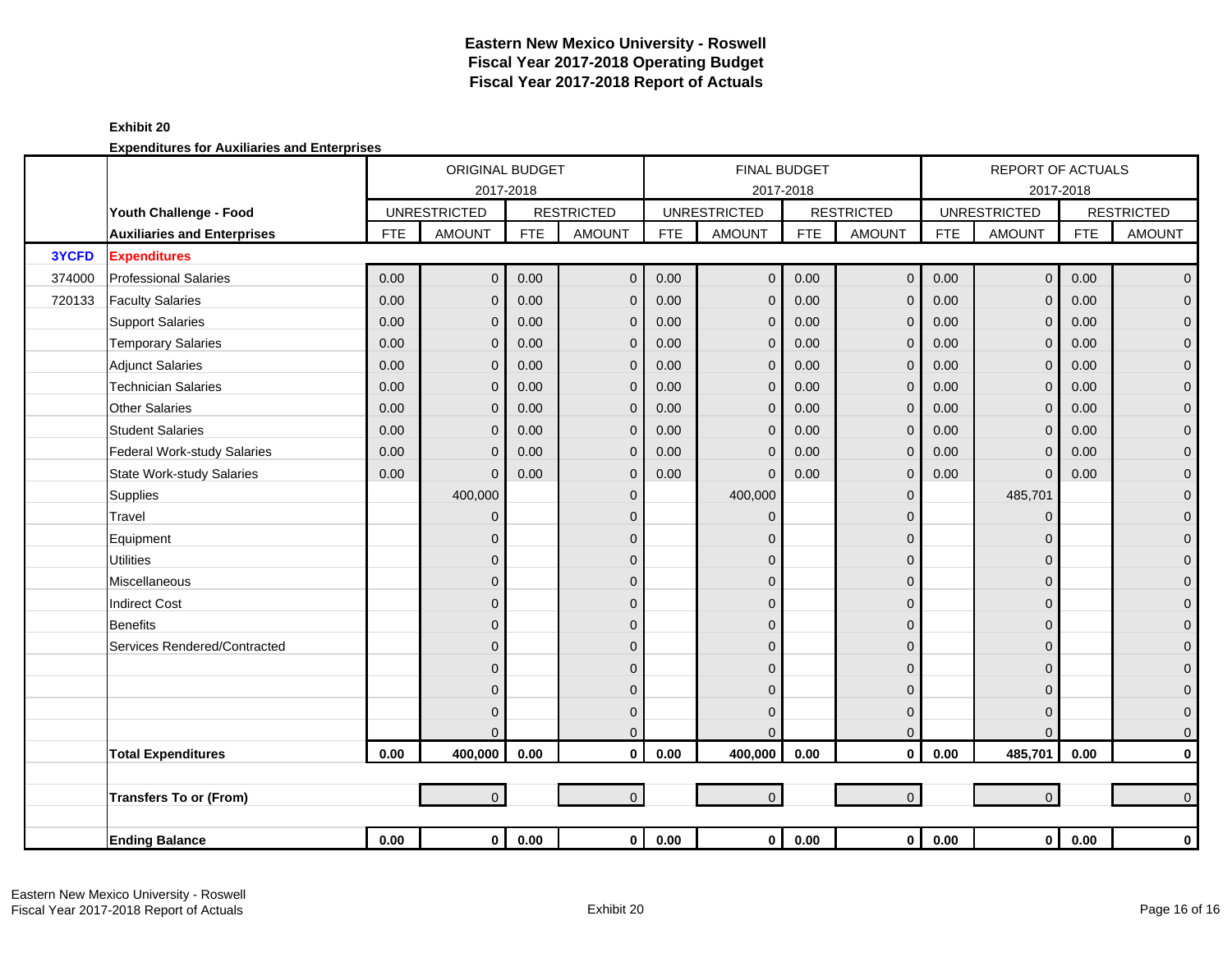|                                          |            | ORIGINAL BUDGET     |            |                   |            |                     | FINAL BUDGET |                   |            | REPORT OF ACTUALS   |            |                     |
|------------------------------------------|------------|---------------------|------------|-------------------|------------|---------------------|--------------|-------------------|------------|---------------------|------------|---------------------|
|                                          |            | <b>UNRESTRICTED</b> | 2017-2018  | <b>RESTRICTED</b> |            | <b>UNRESTRICTED</b> | 2017-2018    | <b>RESTRICTED</b> |            | <b>UNRESTRICTED</b> | 2017-2018  | <b>RESTRICTED</b>   |
| <b>Revenue by Sources</b>                | <b>FTE</b> | <b>AMOUNT</b>       | <b>FTE</b> | <b>AMOUNT</b>     | <b>FTE</b> | <b>AMOUNT</b>       | <b>FTE</b>   | <b>AMOUNT</b>     | <b>FTE</b> | <b>AMOUNT</b>       | <b>FTE</b> | <b>AMOUNT</b>       |
| <b>Tuition and Fees</b>                  |            |                     |            |                   |            |                     |              |                   |            |                     |            |                     |
| Instruction and General (Exhibit 2)      |            | 3,611,289           |            | $\mathbf 0$       |            | 3,611,289           |              | $\Omega$          |            | 3,343,641           |            | $\overline{0}$      |
| Student Social and Cultural (Exhibit 15) |            | 185,000             |            | $\Omega$          |            | 185,000             |              | $\mathbf 0$       |            | 238,487             |            | $\overline{0}$      |
| Research (Exhibit 16)                    |            |                     |            |                   |            |                     |              |                   |            |                     |            |                     |
| Public Service (Exhibit 17)              |            | 178,000             |            | $\mathbf 0$       |            | 178,000             |              | $\mathbf 0$       |            | 380,793             |            | $\mathbf 0$         |
| Internal Service (Exhibit 18)            |            | 0                   |            | $\mathbf 0$       |            | n                   |              | $\mathbf 0$       |            | $\Omega$            |            | $\mathsf{O}\xspace$ |
| Student Aid (Exhibit 19)                 |            | $\Omega$            |            | $\Omega$          |            | $\Omega$            |              | $\mathbf 0$       |            | $\Omega$            |            | $\mathbf 0$         |
| Auxiliaries (Exhibit 20)                 |            | $\Omega$            |            | $\Omega$          |            | $\Omega$            |              | $\mathbf 0$       |            | $\Omega$            |            | $\mathsf{O}\xspace$ |
|                                          |            | U                   |            | $\mathbf 0$       |            | $\Omega$            |              | 0                 |            | $\Omega$            |            | $\mathsf{O}\xspace$ |
| <b>Total Tuition and Fees</b>            |            | 3,974,289           |            | $\mathbf 0$       |            | 3,974,289           |              | $\mathbf 0$       |            | 3,962,921           |            | $\mathbf{0}$        |
|                                          |            |                     |            |                   |            |                     |              |                   |            |                     |            |                     |
| <b>Federal Government Appropriations</b> |            |                     |            |                   |            |                     |              |                   |            |                     |            |                     |
| Instruction and General (Exhibit 2)      |            | $\mathbf 0$         |            | $\mathbf 0$       |            | $\Omega$            |              | $\mathbf 0$       |            | 0                   |            | $\overline{0}$      |
| Student Social and Cultural (Exhibit 15) |            | $\Omega$            |            | $\Omega$          |            | $\Omega$            |              | $\Omega$          |            | $\Omega$            |            | $\overline{0}$      |
| Research (Exhibit 16)                    |            |                     |            |                   |            |                     |              |                   |            |                     |            |                     |
| Public Service (Exhibit 17)              |            | $\Omega$            |            | $\Omega$          |            | $\Omega$            |              | $\mathbf 0$       |            | $\Omega$            |            | $\overline{0}$      |
| Internal Service (Exhibit 18)            |            |                     |            |                   |            |                     |              |                   |            |                     |            |                     |
| Student Aid (Exhibit 19)                 |            | $\Omega$            |            | 4,350,000         |            | $\Omega$            |              | 4,350,000         |            | $\Omega$            |            | 3,304,402           |
| Auxiliaries (Exhibit 20)                 |            | $\Omega$            |            | $\mathbf 0$       |            | $\Omega$            |              | $\mathbf 0$       |            | $\Omega$            |            | $\overline{0}$      |
|                                          |            | 0                   |            | $\Omega$          |            | 0                   |              | 0                 |            | $\Omega$            |            | $\overline{0}$      |
| <b>Total Federal Appropriations</b>      |            | $\mathbf{0}$        |            | 4,350,000         |            | $\mathbf 0$         |              | 4,350,000         |            | $\mathbf 0$         |            | 3,304,402           |
|                                          |            |                     |            |                   |            |                     |              |                   |            |                     |            |                     |
|                                          |            |                     |            |                   |            |                     |              |                   |            |                     |            |                     |
|                                          |            |                     |            |                   |            |                     |              |                   |            |                     |            |                     |
|                                          |            |                     |            |                   |            |                     |              |                   |            |                     |            |                     |
|                                          |            |                     |            |                   |            |                     |              |                   |            |                     |            |                     |
|                                          |            |                     |            |                   |            |                     |              |                   |            |                     |            |                     |
|                                          |            |                     |            |                   |            |                     |              |                   |            |                     |            |                     |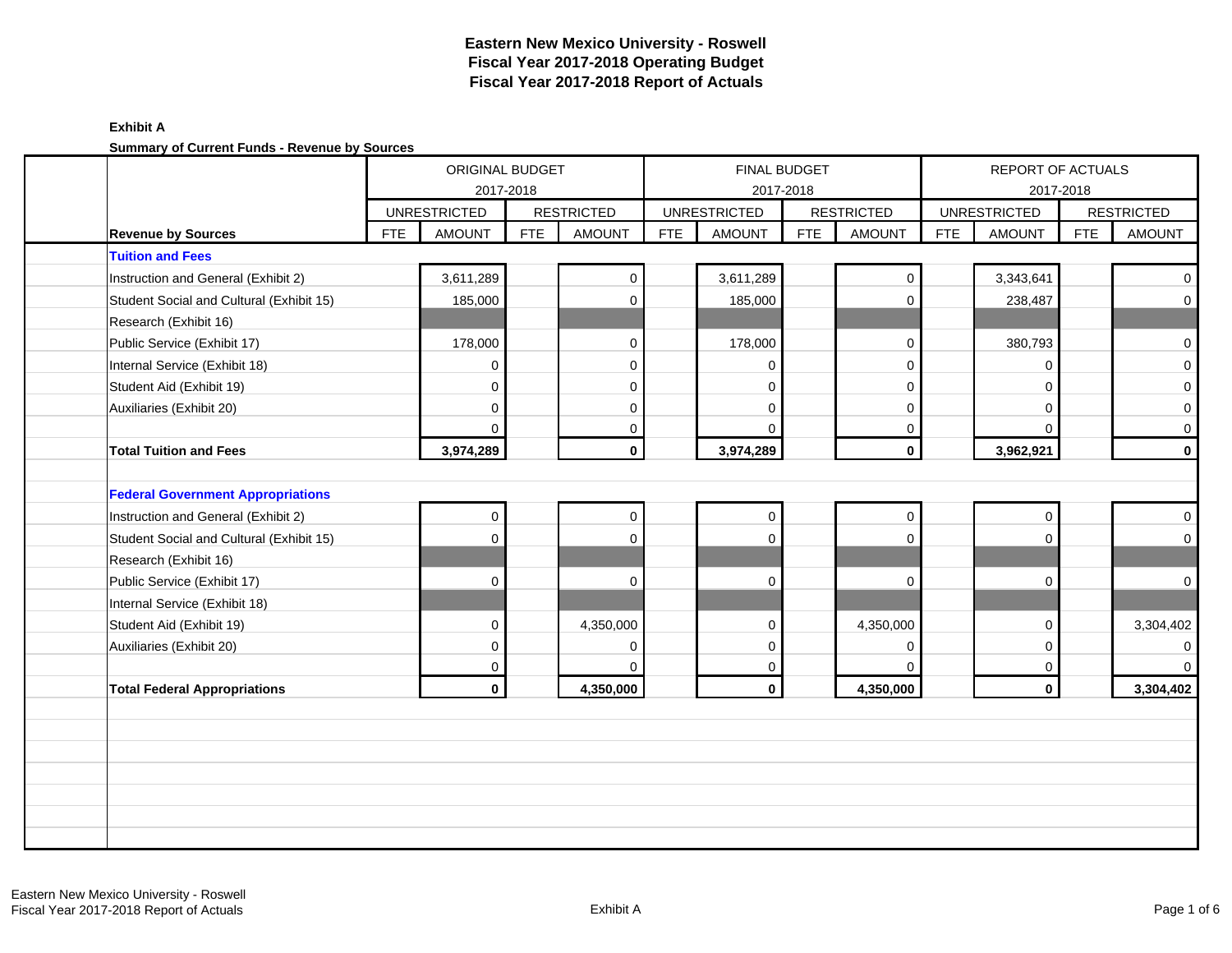|                                                              |                     | ORIGINAL BUDGET<br>2017-2018 |            |                   |            | 2017-2018           | FINAL BUDGET |                   |            | REPORT OF ACTUALS<br>2017-2018 |            |                   |
|--------------------------------------------------------------|---------------------|------------------------------|------------|-------------------|------------|---------------------|--------------|-------------------|------------|--------------------------------|------------|-------------------|
|                                                              | <b>UNRESTRICTED</b> |                              |            | <b>RESTRICTED</b> |            | <b>UNRESTRICTED</b> |              | <b>RESTRICTED</b> |            | <b>UNRESTRICTED</b>            |            | <b>RESTRICTED</b> |
| <b>Revenue by Sources</b>                                    | <b>FTE</b>          | <b>AMOUNT</b>                | <b>FTE</b> | <b>AMOUNT</b>     | <b>FTE</b> | <b>AMOUNT</b>       | <b>FTE</b>   | <b>AMOUNT</b>     | <b>FTE</b> | <b>AMOUNT</b>                  | <b>FTE</b> | <b>AMOUNT</b>     |
| <b>State Appropriations</b>                                  |                     |                              |            |                   |            |                     |              |                   |            |                                |            |                   |
| Instruction and General (Exhibit 2)                          |                     | 10,831,117                   |            | $\mathbf 0$       |            | 11,166,100          |              | 0                 |            | 11,166,100                     |            | $\overline{0}$    |
| Student Social and Cultural (Exhibit 15)                     |                     | 0                            |            | $\mathbf 0$       |            | $\mathbf 0$         |              | $\mathbf 0$       |            | $\Omega$                       |            | $\overline{0}$    |
| Research (Exhibit 16)                                        |                     |                              |            |                   |            |                     |              |                   |            |                                |            |                   |
| Public Service (Exhibit 17)                                  |                     | $\Omega$                     |            | $\mathbf 0$       |            | $\mathbf 0$         |              | $\mathbf 0$       |            | 12,881                         |            | $\overline{0}$    |
| Internal Service (Exhibit 18)                                |                     |                              |            |                   |            |                     |              |                   |            |                                |            |                   |
| Student Aid (Exhibit 19)                                     |                     | $\Omega$                     |            | 525,000           |            | $\Omega$            |              | 525,000           |            | $\Omega$                       |            | 278,382           |
| Auxiliaries (Exhibit 20)                                     |                     | $\Omega$                     |            | $\mathbf 0$       |            | $\mathbf 0$         |              | 0                 |            | $\Omega$                       |            | $\overline{0}$    |
|                                                              |                     | $\Omega$                     |            | $\Omega$          |            | $\Omega$            |              | $\Omega$          |            | $\Omega$                       |            | $\overline{0}$    |
| <b>Total State Appropriations</b>                            |                     | 10,831,117                   |            | 525,000           |            | 11,166,100          |              | 525,000           |            | 11,178,981                     |            | 278,382           |
| <b>Local Appropriations</b>                                  |                     |                              |            |                   |            |                     |              |                   |            |                                |            |                   |
|                                                              |                     |                              |            |                   |            |                     |              |                   |            |                                |            |                   |
|                                                              |                     |                              |            |                   |            |                     |              |                   |            |                                |            |                   |
| Instruction and General (Exhibit 2)                          |                     | 1,060,000                    |            | $\mathbf 0$       |            | 1,060,000           |              | $\mathbf 0$       |            | 1,113,236                      |            | $\overline{0}$    |
| Student Social and Cultural (Exhibit 15)                     |                     | $\mathbf 0$                  |            | $\mathbf 0$       |            | $\mathbf 0$         |              | $\mathbf 0$       |            | $\mathbf 0$                    |            | $\overline{0}$    |
| Research (Exhibit 16)                                        |                     | $\Omega$                     |            | $\mathbf 0$       |            | $\mathbf 0$         |              | 0                 |            | $\mathbf 0$                    |            |                   |
| Public Service (Exhibit 17)<br>Internal Service (Exhibit 18) |                     |                              |            |                   |            |                     |              |                   |            |                                |            | $\overline{0}$    |
| Student Aid (Exhibit 19)                                     |                     | $\Omega$                     |            | $\mathbf 0$       |            | $\Omega$            |              | $\mathbf 0$       |            | $\Omega$                       |            | $\overline{0}$    |
| Auxiliaries (Exhibit 20)                                     |                     | $\Omega$                     |            | $\mathbf 0$       |            | $\Omega$            |              | $\mathbf 0$       |            | $\Omega$                       |            | $\overline{0}$    |
|                                                              |                     | $\Omega$                     |            | $\mathbf 0$       |            | $\Omega$            |              | 0                 |            | $\Omega$                       |            | $\overline{0}$    |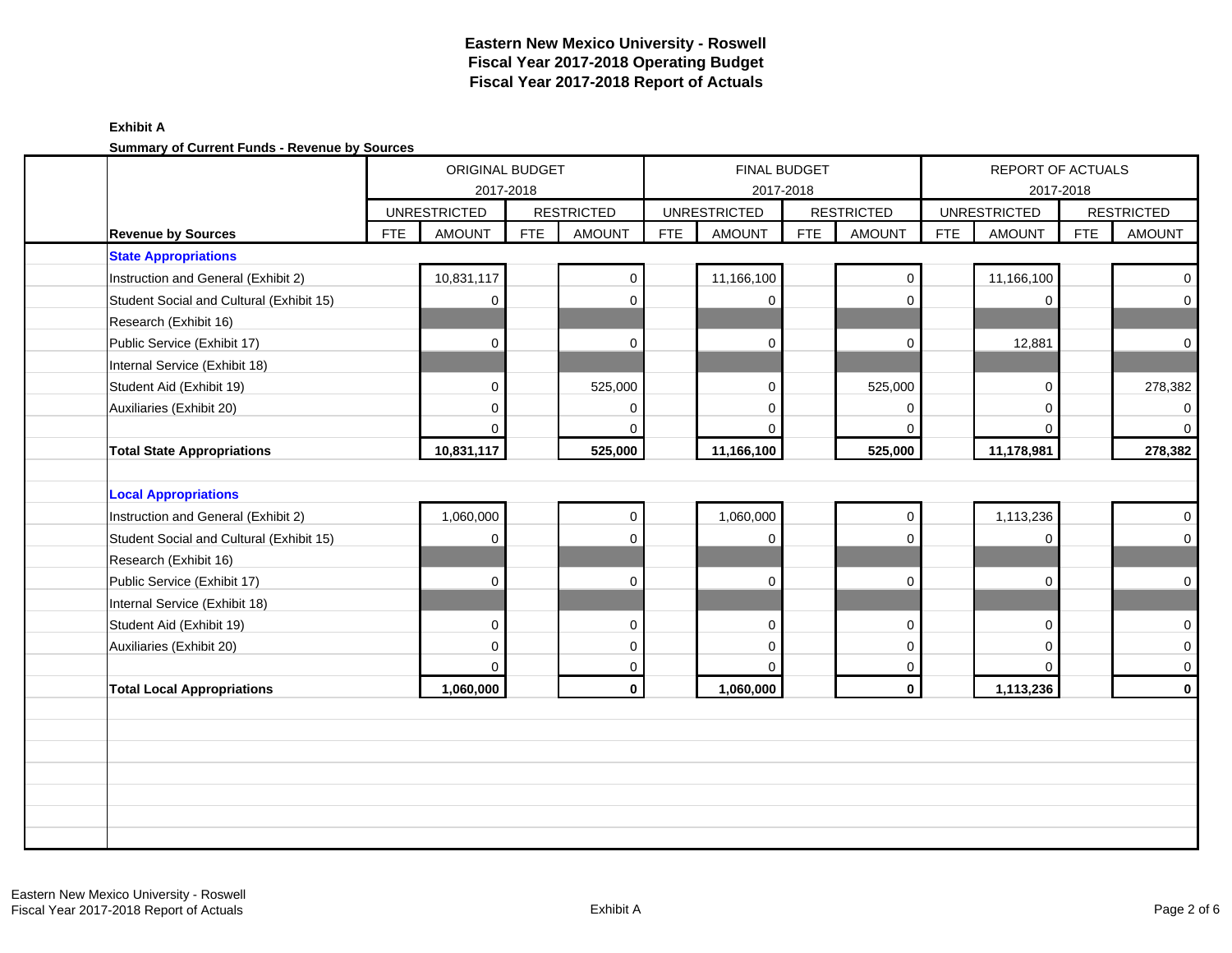|                                           |            | ORIGINAL BUDGET     | 2017-2018  |                   |            |                     | <b>FINAL BUDGET</b><br>2017-2018 |                   |            | REPORT OF ACTUALS   | 2017-2018  |                   |
|-------------------------------------------|------------|---------------------|------------|-------------------|------------|---------------------|----------------------------------|-------------------|------------|---------------------|------------|-------------------|
|                                           |            | <b>UNRESTRICTED</b> |            | <b>RESTRICTED</b> |            | <b>UNRESTRICTED</b> |                                  | <b>RESTRICTED</b> |            | <b>UNRESTRICTED</b> |            | <b>RESTRICTED</b> |
| <b>Revenue by Sources</b>                 | <b>FTE</b> | <b>AMOUNT</b>       | <b>FTE</b> | <b>AMOUNT</b>     | <b>FTE</b> | <b>AMOUNT</b>       | <b>FTE</b>                       | <b>AMOUNT</b>     | <b>FTE</b> | <b>AMOUNT</b>       | <b>FTE</b> | <b>AMOUNT</b>     |
| <b>Federal Grants and Contacts</b>        |            |                     |            |                   |            |                     |                                  |                   |            |                     |            |                   |
| Instruction and General (Exhibit 2)       |            | 0                   |            | 2,318,276         |            | 0                   |                                  | 3,262,854         |            | 0                   |            | 2,268,111         |
| Student Social and Cultural (Exhibit 15)  |            | 0                   |            | $\Omega$          |            | $\Omega$            |                                  | $\mathbf 0$       |            | $\Omega$            |            | $\overline{0}$    |
| Research (Exhibit 16)                     |            |                     |            |                   |            |                     |                                  |                   |            |                     |            |                   |
| Public Service (Exhibit 17)               |            | $\Omega$            |            | 2,789,665         |            | $\Omega$            |                                  | 3,783,357         |            | $\Omega$            |            | 2,704,979         |
| Internal Service (Exhibit 18)             |            |                     |            |                   |            |                     |                                  |                   |            |                     |            |                   |
| Student Aid (Exhibit 19)                  |            | $\Omega$            |            | $\mathbf 0$       |            | $\Omega$            |                                  | $\mathbf 0$       |            | 0                   |            | $\overline{0}$    |
| Auxiliaries (Exhibit 20)                  |            | 0                   |            | 0                 |            | $\mathbf 0$         |                                  | 0                 |            | 0                   |            | $\overline{0}$    |
|                                           |            | 0                   |            | $\Omega$          |            | $\Omega$            |                                  | $\Omega$          |            | 0                   |            | $\overline{0}$    |
| <b>Total Federal Grants and Contracts</b> |            | $\mathbf{0}$        |            | 5,107,941         |            | $\mathbf{0}$        |                                  | 7,046,211         |            | $\mathbf{0}$        |            | 4,973,090         |
|                                           |            |                     |            |                   |            |                     |                                  |                   |            |                     |            |                   |
| <b>State Grants and Contacts</b>          |            |                     |            |                   |            |                     |                                  |                   |            |                     |            |                   |
| Instruction and General (Exhibit 2)       |            | 0                   |            | 321,671           |            | $\mathbf 0$         |                                  | 327,955           |            | $\mathbf 0$         |            | 326,784           |
| Student Social and Cultural (Exhibit 15)  |            | $\Omega$            |            | $\mathbf 0$       |            | $\mathbf 0$         |                                  | $\mathbf 0$       |            | $\Omega$            |            | $\overline{0}$    |
| Research (Exhibit 16)                     |            |                     |            |                   |            |                     |                                  |                   |            |                     |            |                   |
| Public Service (Exhibit 17)               |            | $\Omega$            |            | $\Omega$          |            | $\Omega$            |                                  | $\mathbf 0$       |            | 703                 |            | $\overline{0}$    |
| Internal Service (Exhibit 18)             |            |                     |            |                   |            |                     |                                  |                   |            |                     |            |                   |
| Student Aid (Exhibit 19)                  |            | $\mathbf 0$         |            | $\mathbf 0$       |            | $\Omega$            |                                  | $\mathbf 0$       |            | $\Omega$            |            | $\overline{0}$    |
| Auxiliaries (Exhibit 20)                  |            | 0                   |            | $\mathbf 0$       |            | $\Omega$            |                                  | $\mathbf 0$       |            | $\Omega$            |            | $\overline{0}$    |
|                                           |            | 0                   |            | $\mathbf 0$       |            | 0                   |                                  | $\mathbf 0$       |            | $\mathbf 0$         |            | $\overline{0}$    |
| <b>Total State Grants and Contracts</b>   |            | $\mathbf{0}$        |            | 321,671           |            | $\mathbf 0$         |                                  | 327,955           |            | 703                 |            | 326,784           |
|                                           |            |                     |            |                   |            |                     |                                  |                   |            |                     |            |                   |
|                                           |            |                     |            |                   |            |                     |                                  |                   |            |                     |            |                   |
|                                           |            |                     |            |                   |            |                     |                                  |                   |            |                     |            |                   |
|                                           |            |                     |            |                   |            |                     |                                  |                   |            |                     |            |                   |
|                                           |            |                     |            |                   |            |                     |                                  |                   |            |                     |            |                   |
|                                           |            |                     |            |                   |            |                     |                                  |                   |            |                     |            |                   |
|                                           |            |                     |            |                   |            |                     |                                  |                   |            |                     |            |                   |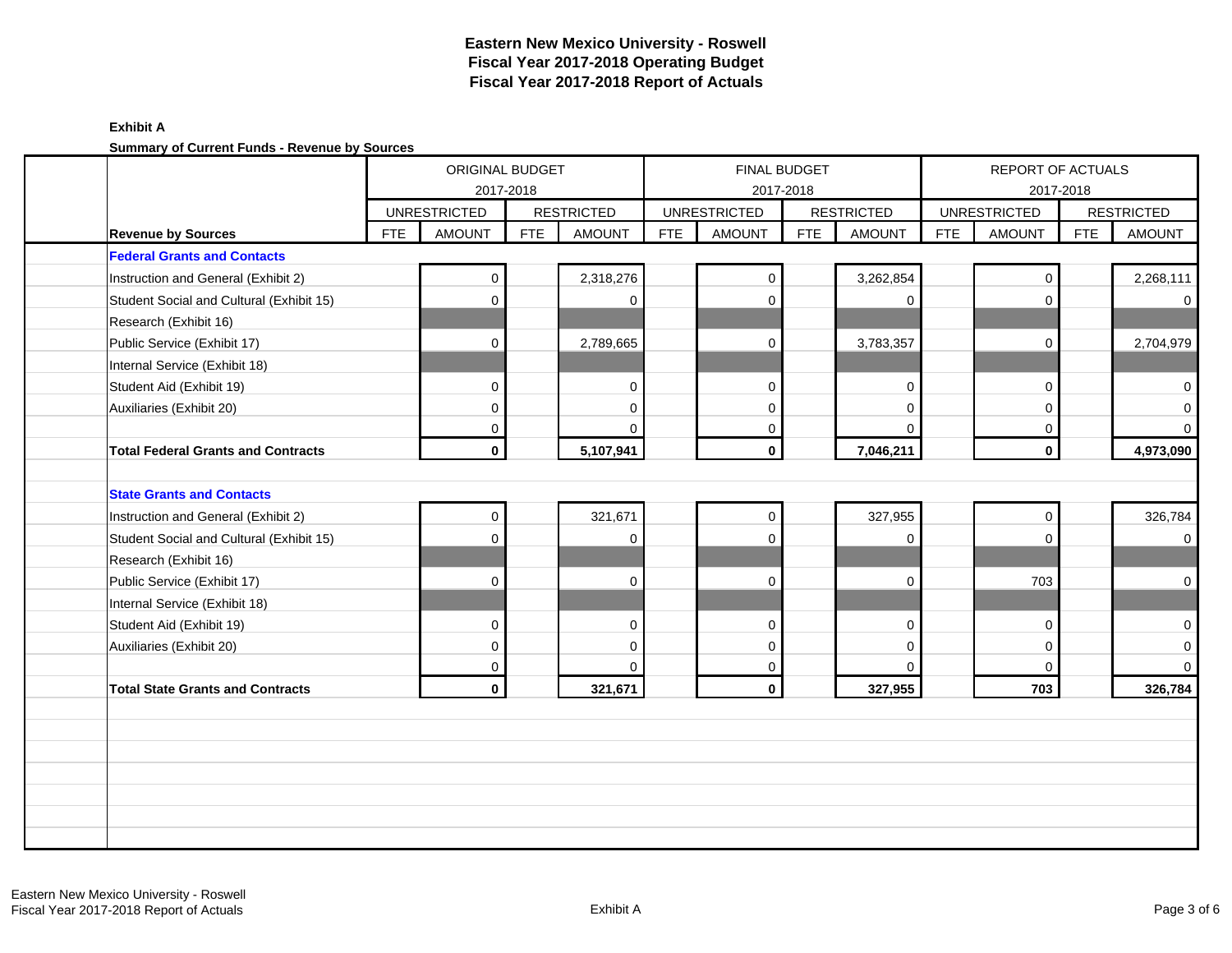|                                                                |            | ORIGINAL BUDGET     |            |                   |            |                     | <b>FINAL BUDGET</b> |                   |            | REPORT OF ACTUALS   |            |                                    |
|----------------------------------------------------------------|------------|---------------------|------------|-------------------|------------|---------------------|---------------------|-------------------|------------|---------------------|------------|------------------------------------|
|                                                                |            |                     | 2017-2018  |                   |            |                     | 2017-2018           |                   |            | 2017-2018           |            |                                    |
|                                                                |            | <b>UNRESTRICTED</b> | <b>FTE</b> | <b>RESTRICTED</b> | <b>FTE</b> | <b>UNRESTRICTED</b> | <b>FTE</b>          | <b>RESTRICTED</b> | <b>FTE</b> | <b>UNRESTRICTED</b> | <b>FTE</b> | <b>RESTRICTED</b><br><b>AMOUNT</b> |
| <b>Revenue by Sources</b><br><b>Local Grants and Contracts</b> | <b>FTE</b> | <b>AMOUNT</b>       |            | <b>AMOUNT</b>     |            | <b>AMOUNT</b>       |                     | <b>AMOUNT</b>     |            | <b>AMOUNT</b>       |            |                                    |
|                                                                |            |                     |            |                   |            |                     |                     |                   |            |                     |            |                                    |
| Instruction and General (Exhibit 2)                            |            | 0                   |            | 0                 |            | $\mathbf 0$         |                     | 0                 |            | $\mathbf 0$         |            | 1,119                              |
| Student Social and Cultural (Exhibit 15)                       |            | 0                   |            | $\mathbf 0$       |            | $\mathbf 0$         |                     | $\mathbf 0$       |            | 0                   |            | $\overline{0}$                     |
| Research (Exhibit 16)<br>Public Service (Exhibit 17)           |            | $\Omega$            |            | $\Omega$          |            | $\mathbf 0$         |                     | $\mathbf 0$       |            | $\Omega$            |            | $\mathbf 0$                        |
| Internal Service (Exhibit 18)                                  |            |                     |            |                   |            |                     |                     |                   |            |                     |            |                                    |
| Student Aid (Exhibit 19)                                       |            | $\mathbf 0$         |            | $\mathbf 0$       |            | $\mathbf 0$         |                     | $\mathbf 0$       |            | $\mathbf 0$         |            | $\overline{0}$                     |
| Auxiliaries (Exhibit 20)                                       |            | $\mathbf 0$         |            | $\mathbf 0$       |            | $\mathbf 0$         |                     | $\mathbf 0$       |            | $\Omega$            |            | $\overline{0}$                     |
|                                                                |            | 0                   |            | 0                 |            | 0                   |                     | 0                 |            | $\Omega$            |            | $\mathbf 0$                        |
| <b>Total Local Grants and Contracts</b>                        |            | $\mathbf{0}$        |            | $\mathbf 0$       |            | $\mathbf 0$         |                     | $\mathbf 0$       |            | $\mathbf 0$         |            | 1,119                              |
|                                                                |            |                     |            |                   |            |                     |                     |                   |            |                     |            |                                    |
| <b>Private Gifts</b>                                           |            |                     |            |                   |            |                     |                     |                   |            |                     |            |                                    |
| Instruction and General (Exhibit 2)                            |            | $\mathbf{0}$        |            | $\boldsymbol{0}$  |            | $\mathbf 0$         |                     | $\pmb{0}$         |            | 30,869              |            | $\overline{0}$                     |
| Student Social and Cultural (Exhibit 15)                       |            | 0                   |            | $\Omega$          |            | $\Omega$            |                     | $\Omega$          |            | $\mathbf 0$         |            | $\overline{0}$                     |
| Research (Exhibit 16)                                          |            |                     |            |                   |            |                     |                     |                   |            |                     |            |                                    |
| Public Service (Exhibit 17)                                    |            | $\Omega$            |            | 9,000             |            | $\Omega$            |                     | 9,000             |            | 29,136              |            | 335,594                            |
| Internal Service (Exhibit 18)                                  |            |                     |            |                   |            |                     |                     |                   |            |                     |            |                                    |
| Student Aid (Exhibit 19)                                       |            | 75,000              |            | 775,000           |            | 75,000              |                     | 775,000           |            | 50,000              |            | 802,028                            |
| Auxiliaries (Exhibit 20)                                       |            | 0                   |            | 0                 |            | $\Omega$            |                     | 0                 |            | 0                   |            | 0                                  |
|                                                                |            | 0                   |            | $\mathbf 0$       |            | $\Omega$            |                     | $\mathbf 0$       |            | $\Omega$            |            | $\overline{0}$                     |
| <b>Total Private Gifts</b>                                     |            | 75,000              |            | 784,000           |            | 75,000              |                     | 784,000           |            | 110,005             |            | 1,137,623                          |
|                                                                |            |                     |            |                   |            |                     |                     |                   |            |                     |            |                                    |
|                                                                |            |                     |            |                   |            |                     |                     |                   |            |                     |            |                                    |
|                                                                |            |                     |            |                   |            |                     |                     |                   |            |                     |            |                                    |
|                                                                |            |                     |            |                   |            |                     |                     |                   |            |                     |            |                                    |
|                                                                |            |                     |            |                   |            |                     |                     |                   |            |                     |            |                                    |
|                                                                |            |                     |            |                   |            |                     |                     |                   |            |                     |            |                                    |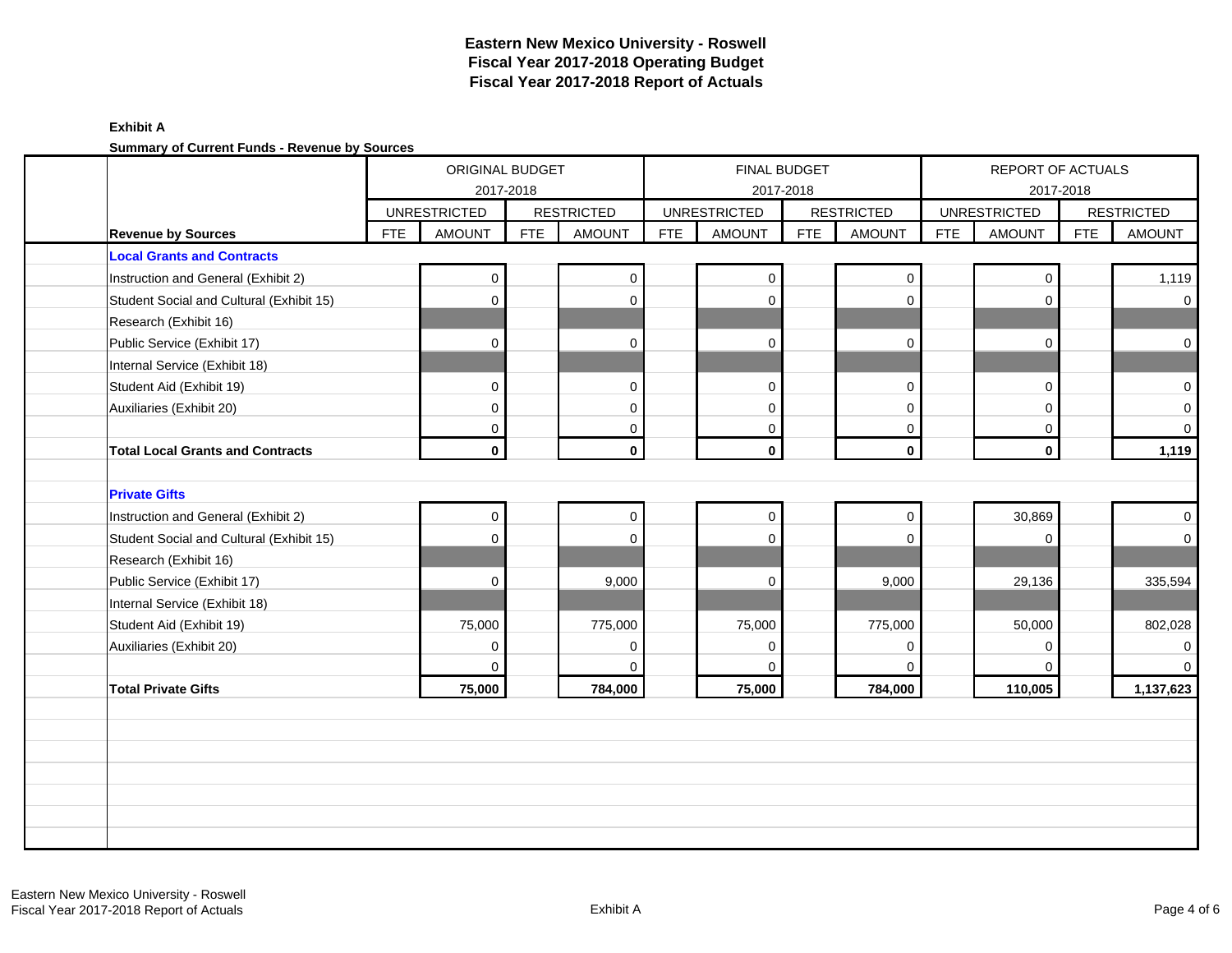|                                            |                     | ORIGINAL BUDGET |            |                   |            | <b>FINAL BUDGET</b> |            |                   |            | REPORT OF ACTUALS   |            |                     |
|--------------------------------------------|---------------------|-----------------|------------|-------------------|------------|---------------------|------------|-------------------|------------|---------------------|------------|---------------------|
|                                            |                     | 2017-2018       |            |                   |            | 2017-2018           |            |                   |            | 2017-2018           |            |                     |
|                                            | <b>UNRESTRICTED</b> |                 |            | <b>RESTRICTED</b> |            | <b>UNRESTRICTED</b> |            | <b>RESTRICTED</b> |            | <b>UNRESTRICTED</b> |            | <b>RESTRICTED</b>   |
| <b>Revenue by Sources</b>                  | <b>FTE</b>          | <b>AMOUNT</b>   | <b>FTE</b> | <b>AMOUNT</b>     | <b>FTE</b> | <b>AMOUNT</b>       | <b>FTE</b> | <b>AMOUNT</b>     | <b>FTE</b> | <b>AMOUNT</b>       | <b>FTE</b> | <b>AMOUNT</b>       |
| <b>Endowment, Land and Permanent Fund</b>  |                     |                 |            |                   |            |                     |            |                   |            |                     |            |                     |
| Instruction and General (Exhibit 2)        |                     | 0               |            | 0                 |            | $\Omega$            |            | $\mathbf 0$       |            | $\Omega$            |            | $\mathbf 0$         |
| Student Social and Cultural (Exhibit 15)   |                     | 0               |            | $\Omega$          |            | $\Omega$            |            | $\mathbf 0$       |            | $\Omega$            |            | $\overline{0}$      |
| Research (Exhibit 16)                      |                     |                 |            |                   |            |                     |            |                   |            |                     |            |                     |
| Public Service (Exhibit 17)                |                     | 0               |            | $\mathbf 0$       |            | $\mathbf 0$         |            | $\mathbf 0$       |            | $\Omega$            |            | $\mathbf 0$         |
| Internal Service (Exhibit 18)              |                     |                 |            |                   |            |                     |            |                   |            |                     |            |                     |
| Student Aid (Exhibit 19)                   |                     | $\mathbf 0$     |            | $\mathbf{0}$      |            | $\mathbf 0$         |            | $\mathbf 0$       |            | $\Omega$            |            | $\overline{0}$      |
| Auxiliaries (Exhibit 20)                   |                     | $\mathbf{0}$    |            | $\mathbf 0$       |            | $\mathbf 0$         |            | $\mathbf 0$       |            | $\Omega$            |            | $\overline{0}$      |
|                                            |                     | 0               |            | $\mathbf 0$       |            | $\mathbf 0$         |            | $\mathbf 0$       |            | $\mathbf 0$         |            | $\mathbf 0$         |
| <b>Total Endowment, Land and Permanent</b> |                     | $\mathbf{0}$    |            | $\mathbf 0$       |            | $\mathbf 0$         |            | $\mathbf 0$       |            | $\mathbf 0$         |            | $\mathbf 0$         |
|                                            |                     |                 |            |                   |            |                     |            |                   |            |                     |            |                     |
| <b>Sales and Services</b>                  |                     |                 |            |                   |            |                     |            |                   |            |                     |            |                     |
| Instruction and General (Exhibit 2)        |                     | $\mathbf 0$     |            | 0                 |            | $\Omega$            |            | $\mathbf 0$       |            | $\Omega$            |            | $\overline{0}$      |
| Student Social and Cultural (Exhibit 15)   |                     | 11,000          |            | $\mathbf 0$       |            | 11,000              |            | 0                 |            | 6,426               |            | $\overline{0}$      |
| Research (Exhibit 16)                      |                     |                 |            |                   |            |                     |            |                   |            |                     |            |                     |
| Public Service (Exhibit 17)                |                     | $\mathbf 0$     |            | 0                 |            | $\Omega$            |            | 0                 |            | $\Omega$            |            | $\mathsf{O}\xspace$ |
| Internal Service (Exhibit 18)              |                     | 0               |            | 0                 |            | $\Omega$            |            | 0                 |            | $\Omega$            |            | $\circ$             |
| Student Aid (Exhibit 19)                   |                     | $\Omega$        |            | $\mathbf 0$       |            | $\Omega$            |            | $\mathbf 0$       |            | $\Omega$            |            | $\mathbf 0$         |
| Auxiliaries (Exhibit 20)                   |                     | 789,000         |            | $\mathbf{0}$      |            | 795,000             |            | $\mathbf 0$       |            | 858,688             |            | $\overline{0}$      |
|                                            |                     | 0               |            | $\mathbf 0$       |            | $\Omega$            |            | 0                 |            | $\Omega$            |            | $\mathbf 0$         |
|                                            |                     | 800,000         |            | $\mathbf{0}$      |            | 806,000             |            | $\mathbf 0$       |            | 865,114             |            | $\mathbf 0$         |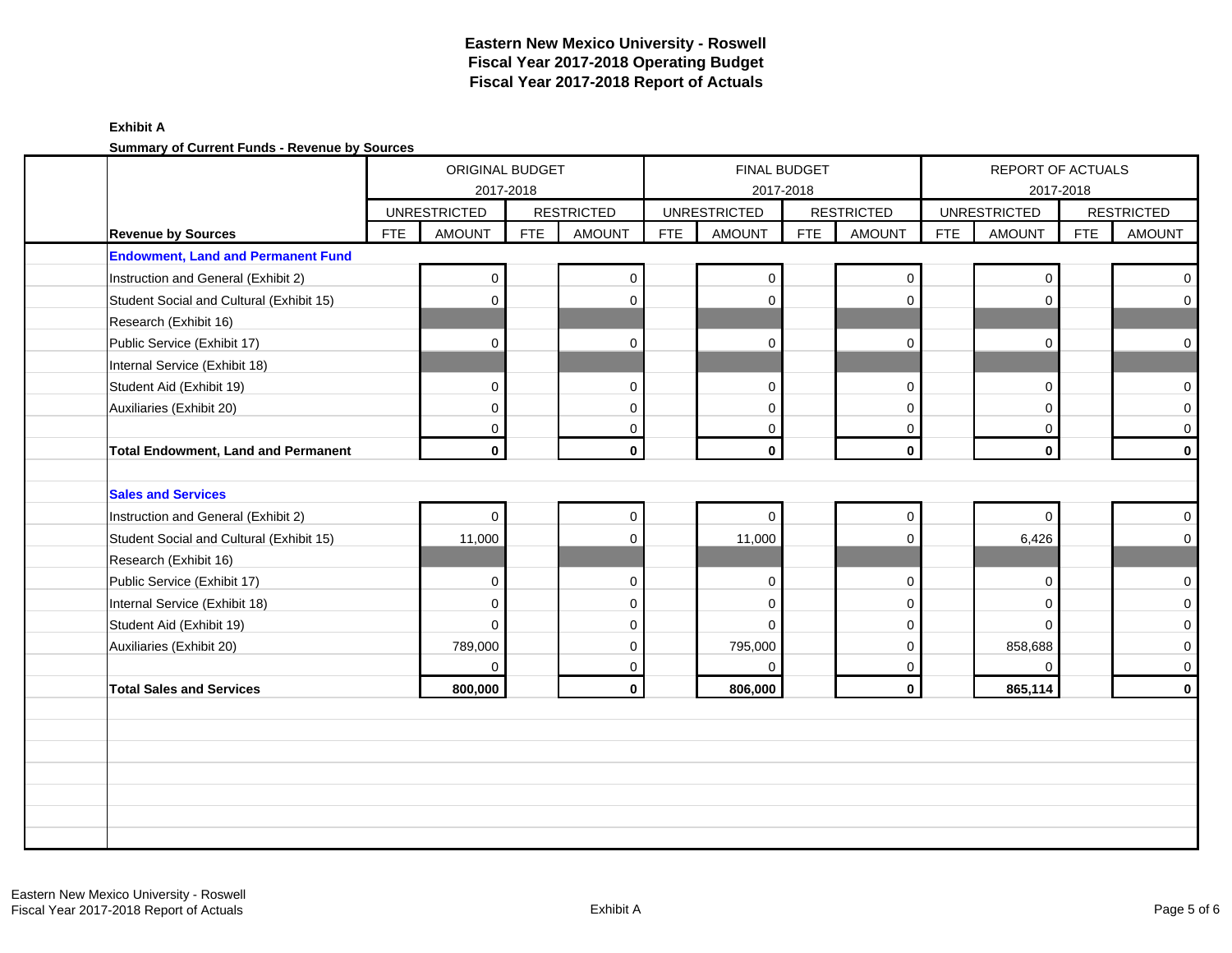|                                          |            | ORIGINAL BUDGET     | 2017-2018  |                   |            |                     | FINAL BUDGET<br>2017-2018 |                   |            | REPORT OF ACTUALS   | 2017-2018  |                     |
|------------------------------------------|------------|---------------------|------------|-------------------|------------|---------------------|---------------------------|-------------------|------------|---------------------|------------|---------------------|
|                                          |            | <b>UNRESTRICTED</b> |            | <b>RESTRICTED</b> |            | <b>UNRESTRICTED</b> |                           | <b>RESTRICTED</b> |            | <b>UNRESTRICTED</b> |            | <b>RESTRICTED</b>   |
| <b>Revenue by Sources</b>                | <b>FTE</b> | <b>AMOUNT</b>       | <b>FTE</b> | <b>AMOUNT</b>     | <b>FTE</b> | <b>AMOUNT</b>       | <b>FTE</b>                | <b>AMOUNT</b>     | <b>FTE</b> | <b>AMOUNT</b>       | <b>FTE</b> | <b>AMOUNT</b>       |
| <b>Other Sources</b>                     |            |                     |            |                   |            |                     |                           |                   |            |                     |            |                     |
| Instruction and General (Exhibit 2)      |            | 193,250             |            | $\mathbf 0$       |            | 193,250             |                           | $\pmb{0}$         |            | 339,934             |            | $\mathsf 0$         |
| Student Social and Cultural (Exhibit 15) |            | 500                 |            | $\Omega$          |            | 500                 |                           | $\Omega$          |            | 1,221               |            | $\mathsf{O}\xspace$ |
| Research (Exhibit 16)                    |            |                     |            |                   |            |                     |                           |                   |            |                     |            |                     |
| Public Service (Exhibit 17)              |            | 266,080             |            | $\mathbf 0$       |            | 266,080             |                           | $\pmb{0}$         |            | 190,348             |            | $\mathsf 0$         |
| Internal Service (Exhibit 18)            |            | $\Omega$            |            | $\mathbf 0$       |            | $\Omega$            |                           | $\mathbf 0$       |            | 1,433               |            | $\mathsf 0$         |
| Student Aid (Exhibit 19)                 |            | $\mathbf 0$         |            | $\mathbf 0$       |            | $\Omega$            |                           | 0                 |            | $\Omega$            |            | $\mathbf 0$         |
| Auxiliaries (Exhibit 20)                 |            | $\mathbf 0$         |            | $\mathbf 0$       |            | $\mathbf 0$         |                           | 0                 |            | $\mathbf 0$         |            | $\mathbf 0$         |
|                                          |            | $\Omega$            |            | $\mathbf{0}$      |            | $\Omega$            |                           | 0                 |            | $\Omega$            |            | $\mathbf 0$         |
| <b>Total Tuition and Fees</b>            |            | 459,830             |            | $\mathbf 0$       |            | 459,830             |                           | $\mathbf 0$       |            | 532,936             |            | $\mathbf 0$         |
|                                          |            |                     |            |                   |            |                     |                           |                   |            |                     |            |                     |
| <b>Total All Revenue Sources</b>         |            | 17,200,236          |            | 11,088,612        |            | 17,541,219          |                           | 13,033,166        |            | 17,763,895          |            | 10,021,401          |
|                                          |            |                     |            |                   |            |                     |                           |                   |            |                     |            |                     |
|                                          |            |                     |            |                   |            |                     |                           |                   |            |                     |            |                     |
|                                          |            |                     |            |                   |            |                     |                           |                   |            |                     |            |                     |
|                                          |            |                     |            |                   |            |                     |                           |                   |            |                     |            |                     |
|                                          |            |                     |            |                   |            |                     |                           |                   |            |                     |            |                     |
|                                          |            |                     |            |                   |            |                     |                           |                   |            |                     |            |                     |
|                                          |            |                     |            |                   |            |                     |                           |                   |            |                     |            |                     |
|                                          |            |                     |            |                   |            |                     |                           |                   |            |                     |            |                     |
|                                          |            |                     |            |                   |            |                     |                           |                   |            |                     |            |                     |
|                                          |            |                     |            |                   |            |                     |                           |                   |            |                     |            |                     |
|                                          |            |                     |            |                   |            |                     |                           |                   |            |                     |            |                     |
|                                          |            |                     |            |                   |            |                     |                           |                   |            |                     |            |                     |
|                                          |            |                     |            |                   |            |                     |                           |                   |            |                     |            |                     |
|                                          |            |                     |            |                   |            |                     |                           |                   |            |                     |            |                     |
|                                          |            |                     |            |                   |            |                     |                           |                   |            |                     |            |                     |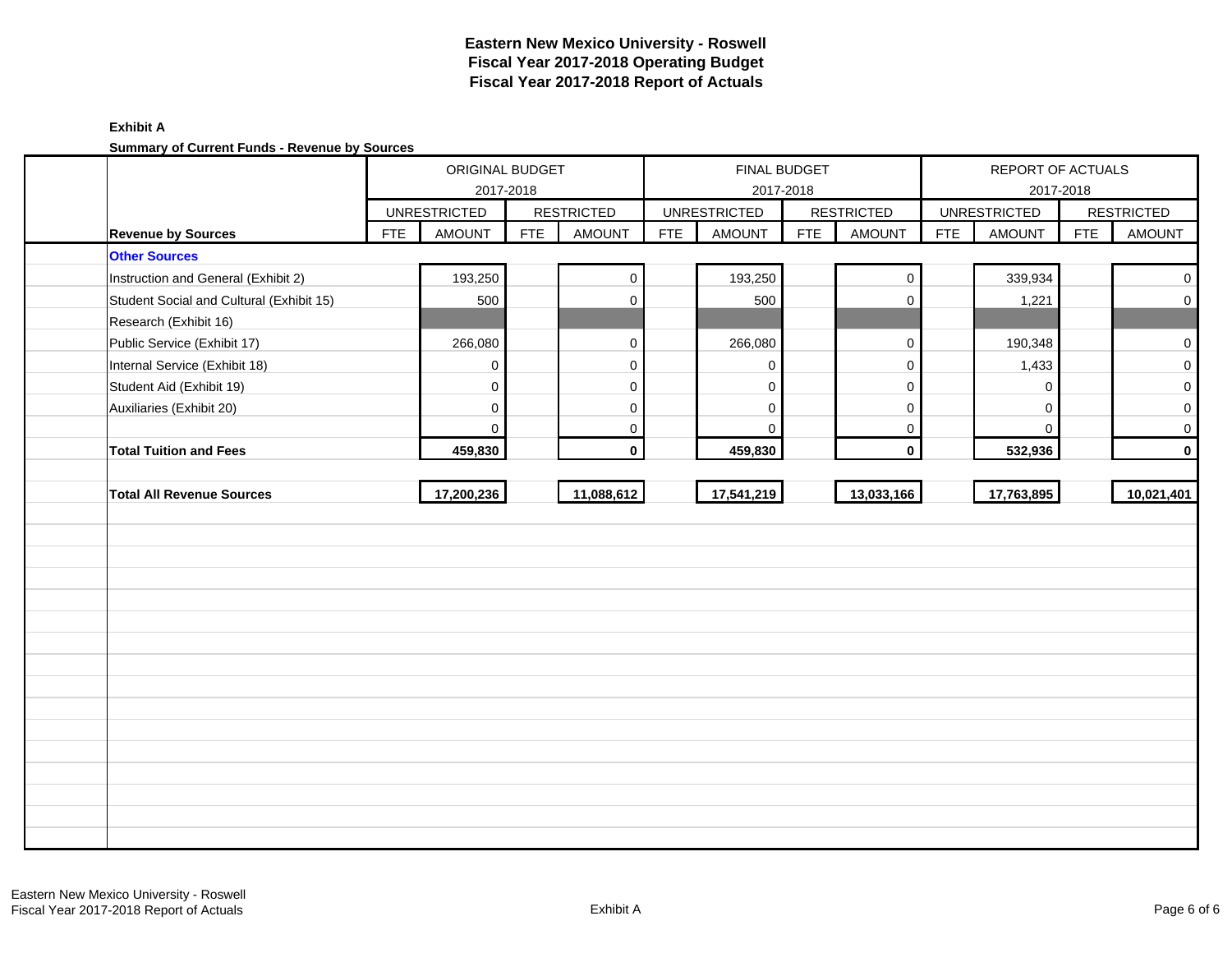#### **Exhibit B Summary of Salaries in all Current Funds**

|                                    |            | <b>ORIGINAL BUDGET</b><br>2017-2018 |            |                   |            | <b>FINAL BUDGET</b> | 2017-2018 |                   |            | <b>REPORT OF ACTUALS</b> | 2017-2018  |                   |
|------------------------------------|------------|-------------------------------------|------------|-------------------|------------|---------------------|-----------|-------------------|------------|--------------------------|------------|-------------------|
|                                    |            | <b>UNRESTRICTED</b>                 |            | <b>RESTRICTED</b> |            | <b>UNRESTRICTED</b> |           | <b>RESTRICTED</b> |            | <b>UNRESTRICTED</b>      |            | <b>RESTRICTED</b> |
| <b>Summary of Salaries</b>         | <b>FTE</b> | <b>AMOUNT</b>                       | <b>FTE</b> | <b>AMOUNT</b>     | <b>FTE</b> | <b>AMOUNT</b>       | FTE       | <b>AMOUNT</b>     | <b>FTE</b> | <b>AMOUNT</b>            | <b>FTE</b> | <b>AMOUNT</b>     |
| <b>Professional Salaries</b>       |            |                                     |            |                   |            |                     |           |                   |            |                          |            |                   |
| Instruction                        | 8.01       | 415,644                             | 10.75      | 527,135           | 8.26       | 447,272             | 13.25     | 694,852           | 9.80       | 572,279                  | 12.00      | 593,223           |
| Academic Support                   | 6.00       | 462,923                             | 0.00       | $\mathbf 0$       | 6.00       | 477,811             | 0.00      | 0                 | 6.06       | 480,975                  | 0.00       | 0                 |
| <b>Student Affairs</b>             | 11.00      | 603,915                             | 0.00       | $\mathbf 0$       | 11.05      | 631,517             | 0.00      | $\Omega$          | 12.00      | 615,333                  | 0.00       | $\mathbf 0$       |
| <b>Institutional Support</b>       | 18.08      | 1,100,541                           | 0.00       | $\mathbf 0$       | 18.08      | 1,105,136           | 0.00      | $\mathbf{0}$      | 18.50      | 1,176,322                | 0.00       | 0                 |
| Physical Plant                     | 3.00       | 126,381                             | 0.00       | $\Omega$          | 3.00       | 130,173             | 0.00      | $\Omega$          | 3.00       | 128,288                  | 0.00       | $\mathbf 0$       |
| <b>Student Social and Cultural</b> | 1.00       | 55,426                              | 0.00       | $\mathbf 0$       | 1.00       | 58,231              | 0.00      | $\mathbf 0$       | 1.00       | 56,262                   | 0.00       | $\mathbf 0$       |
| Research                           |            |                                     |            |                   |            |                     |           |                   |            |                          |            |                   |
| <b>Public Service</b>              | 1.15       | 61,719                              | 15.75      | 739,797           | 1.15       | 61,719              | 17.75     | 987,135           | 0.90       | 54,500                   | 18.75      | 866,398           |
| <b>Internal Service</b>            | 4.25       | 227,288                             | 0.00       | $\mathbf 0$       | 4.25       | 227,288             | 0.00      | 0                 | 4.00       | 142,967                  | 0.00       | 0                 |
| <b>Auxiliaries</b>                 | 0.00       | $\Omega$                            | 0.00       | $\mathbf 0$       | 0.00       | 0                   | 0.00      | $\mathbf 0$       | 0.00       | $\Omega$                 | 0.00       | 0                 |
| <b>Total Professional Salaries</b> | 52.49      | 3,053,837                           | 26.50      | 1,266,932         | 52.79      | 3,139,147           | 31.00     | 1,681,987         | 55.26      | 3,226,925                | 30.75      | 1,459,620         |
|                                    |            |                                     |            |                   |            |                     |           |                   |            |                          |            |                   |
| <b>Faculty Salaries</b>            |            |                                     |            |                   |            |                     |           |                   |            |                          |            |                   |
| Instruction                        | 48.33      | 2,463,291                           | 24.25      | 866,560           | 48.33      | 2,538,187           | 25.25     | 949,695           | 33.28      | 1,929,208                | 2.10       | 94,968            |
| Academic Support                   | 0.15       | 3,794                               | 0.00       | $\mathbf 0$       | 0.15       | 3,794               | 0.00      | $\mathbf 0$       | 0.00       | $\Omega$                 | 0.00       | $\mathbf 0$       |
| <b>Student Affairs</b>             | 0.00       | $\Omega$                            | 0.00       | $\mathbf 0$       | 0.00       | $\mathbf 0$         | 0.00      | $\mathbf 0$       | 0.00       | $\Omega$                 | 0.00       | $\mathbf 0$       |
| Institutional Support              | 0.00       | $\Omega$                            | 0.00       | $\mathbf 0$       | 0.00       | $\mathbf 0$         | 0.00      | $\mathbf 0$       | 0.00       | $\mathbf 0$              | 0.00       | $\mathbf 0$       |
| <b>Physical Plant</b>              | 0.00       | $\Omega$                            | 0.00       | $\mathbf 0$       | 0.00       | $\mathbf 0$         | 0.00      | 0                 | 0.00       | $\Omega$                 | 0.00       | 0                 |
| <b>Student Social and Cultural</b> | 0.00       | 0                                   | 0.00       | $\mathbf 0$       | 0.00       | $\mathbf 0$         | 0.00      | 0                 | 1.00       | 20,963                   | 0.00       | $\mathbf 0$       |
| Research                           |            |                                     |            |                   |            |                     |           |                   |            |                          |            |                   |
|                                    |            |                                     |            |                   |            |                     |           |                   |            |                          |            |                   |
| <b>Public Service</b>              | 1.25       | 35,522                              | 2.75       | 124,253           | 1.25       | 37,522              | 3.75      | 394,253           | 1.25       | 36,360                   | 0.00       | $\mathbf 0$       |
| Internal Service                   | 0.00       | $\Omega$                            | 0.00       | $\mathbf 0$       | 0.00       | $\mathbf 0$         | 0.00      | $\mathbf 0$       | 0.00       | $\Omega$                 | 0.00       | $\mathbf 0$       |
| <b>Auxiliaries</b>                 | 0.00       | $\Omega$                            | 0.00       | $\mathbf 0$       | 0.00       | $\Omega$            | 0.00      | $\Omega$          | 0.00       | $\mathbf 0$              | 0.00       | $\mathbf 0$       |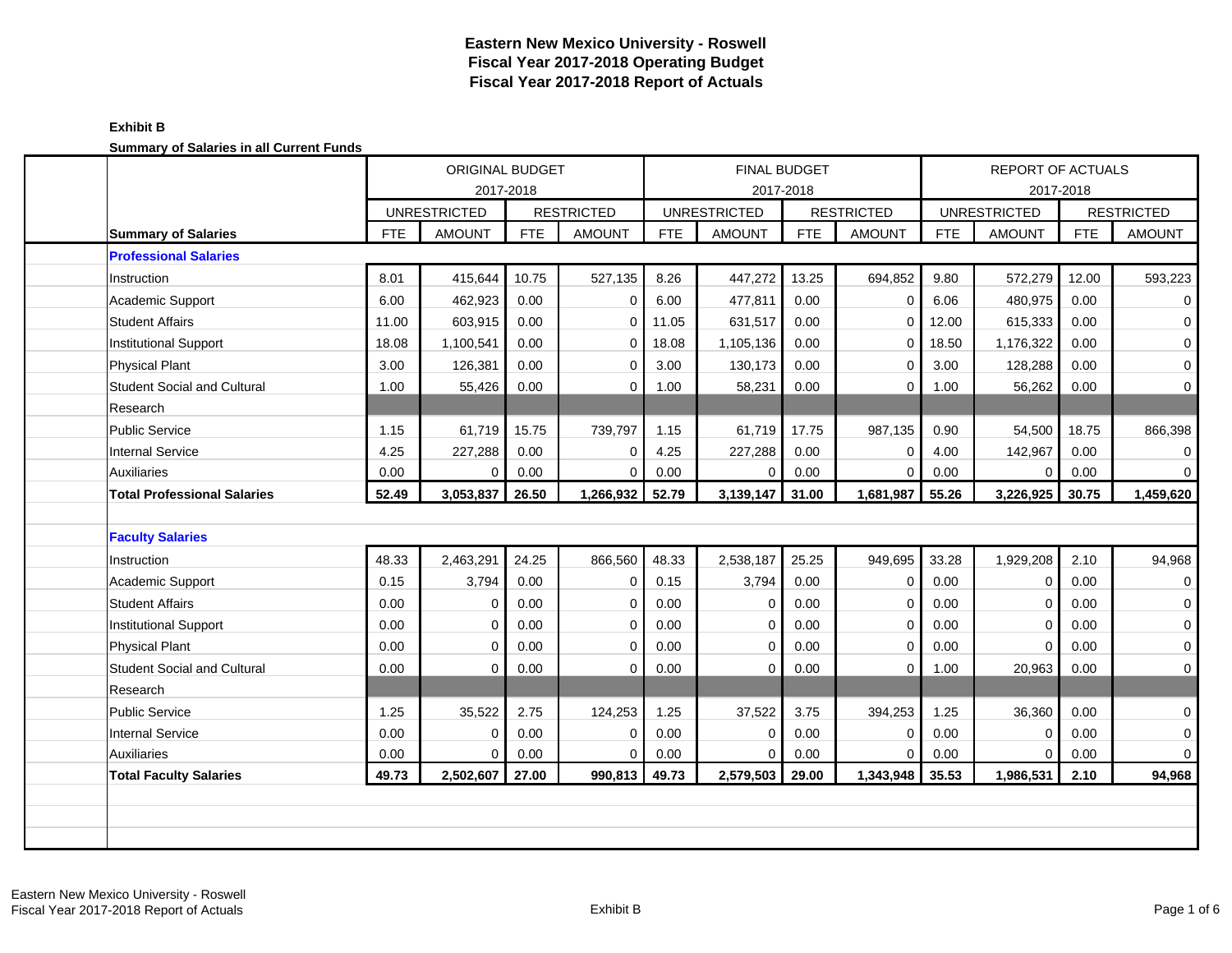#### **Exhibit B Summary of Salaries in all Current Funds**

|                                    |            | <b>ORIGINAL BUDGET</b>           |            |                   |            | <b>FINAL BUDGET</b> |           |                   |            | <b>REPORT OF ACTUALS</b> |            |                   |
|------------------------------------|------------|----------------------------------|------------|-------------------|------------|---------------------|-----------|-------------------|------------|--------------------------|------------|-------------------|
|                                    |            | 2017-2018<br><b>UNRESTRICTED</b> |            | <b>RESTRICTED</b> |            | <b>UNRESTRICTED</b> | 2017-2018 | <b>RESTRICTED</b> |            | <b>UNRESTRICTED</b>      | 2017-2018  | <b>RESTRICTED</b> |
| <b>Summary of Salaries</b>         | <b>FTE</b> | <b>AMOUNT</b>                    | <b>FTE</b> | <b>AMOUNT</b>     | <b>FTE</b> | <b>AMOUNT</b>       | FTE       | <b>AMOUNT</b>     | <b>FTE</b> | <b>AMOUNT</b>            | <b>FTE</b> | <b>AMOUNT</b>     |
| <b>Support Salaries</b>            |            |                                  |            |                   |            |                     |           |                   |            |                          |            |                   |
| Instruction                        | 3.74       | 100,418                          | 1.00       | 30,945            | 3.49       | 103,432             | 1.35      | 30,945            | 2.00       | 49,589                   | 2.00       | 50,570            |
| Academic Support                   | 5.00       | 145,257                          | 0.00       | $\mathbf 0$       | 5.00       | 150,615             | 0.00      | $\mathbf 0$       | 5.00       | 165,643                  | 0.00       | $\mathbf 0$       |
| <b>Student Affairs</b>             | 10.00      | 266,407                          | 0.00       | $\mathbf 0$       | 10.00      | 274,461             | 0.00      | $\mathbf 0$       | 8.00       | 267,785                  | 0.00       | $\mathbf 0$       |
| <b>Institutional Support</b>       | 17.50      | 505,599                          | 0.00       | $\mathbf 0$       | 17.50      | 505,636             | 0.00      | $\mathbf 0$       | 12.00      | 368,861                  | 0.00       | $\mathbf 0$       |
| <b>Physical Plant</b>              | 16.00      | 366,338                          | 0.00       | $\mathbf 0$       | 16.00      | 379,955             | 0.00      | $\mathbf 0$       | 3.00       | 65,703                   | 0.00       | 0                 |
| <b>Student Social and Cultural</b> | 1.00       | 33,055                           | 0.00       | $\mathbf 0$       | 1.00       | 34,728              | 0.00      | $\Omega$          | 0.00       | 0                        | 0.00       | 0                 |
| Research                           |            |                                  |            |                   |            |                     |           |                   |            |                          |            |                   |
| Public Service                     | 1.00       | 22,766                           | 1.00       | 22,006            | 1.00       | 22,766              | 1.00      | 22,006            | 0.00       | $\mathbf{0}$             | 1.25       | 29,485            |
| <b>Internal Service</b>            | 6.00       | 207,678                          | 0.00       | $\epsilon$        | 6.00       | 207,678             | 0.00      | $\Omega$          | 5.00       | 105,988                  | 0.00       | $\mathbf 0$       |
| <b>Auxiliaries</b>                 | 0.00       | $\Omega$                         | 0.00       | $\mathbf 0$       | 0.00       | $\mathbf 0$         | 0.00      | $\mathbf 0$       | 0.00       | $\mathbf 0$              | 0.00       | $\mathbf 0$       |
| <b>Total Support Salaries</b>      | 60.24      | 1,647,518                        | 2.00       | 52,951            | 59.99      | 1,679,271           | 2.35      | 52,951            | 35.00      | 1,023,570                | 3.25       | 80,055            |
|                                    |            |                                  |            |                   |            |                     |           |                   |            |                          |            |                   |
| <b>Temporary Salaries</b>          |            |                                  |            |                   |            |                     |           |                   |            |                          |            |                   |
| Instruction                        | 0.00       | $\Omega$                         | 0.00       | $\mathbf 0$       | 0.00       | $\mathbf 0$         | 0.00      | $\mathbf 0$       | 3.57       | 187,187                  | 8.14       | 351,999           |
| Academic Support                   | 0.00       | $\Omega$                         | 0.00       | $\mathbf 0$       | 0.00       | $\mathbf 0$         | 0.00      | 0                 | 0.00       | $\Omega$                 | 0.00       | $\mathbf 0$       |
| <b>Student Affairs</b>             | 0.00       | $\Omega$                         | 0.00       | $\mathbf 0$       | 0.00       | $\mathbf 0$         | 0.00      | $\mathbf 0$       | 0.00       | $\Omega$                 | 0.00       | 0                 |
| Institutional Support              | 1.00       | 23,005                           | 0.00       | $\mathbf 0$       | 1.00       | 23,005              | 0.00      | $\Omega$          | 2.17       | 57,837                   | 0.00       | $\mathbf 0$       |
| <b>Physical Plant</b>              | 0.00       | $\Omega$                         | 0.00       | $\Omega$          | 0.00       | $\Omega$            | 0.00      | $\Omega$          | 3.50       | 64,204                   | 0.00       | $\mathbf 0$       |
| <b>Student Social and Cultural</b> | 0.00       | $\Omega$                         | 0.00       | $\mathbf 0$       | 0.00       | $\mathbf 0$         | 0.00      | $\mathbf 0$       | 0.40       | 7,234                    | 0.00       | $\overline{0}$    |
| Research                           |            |                                  |            |                   |            |                     |           |                   |            |                          |            |                   |
| <b>Public Service</b>              | 0.00       | $\Omega$                         | 0.00       | $\Omega$          | 0.00       | $\mathbf 0$         | 0.00      | $\mathbf 0$       | 0.04       | 1,077                    | 1.90       | 60,856            |
| <b>Internal Service</b>            | 0.00       | $\Omega$                         | 0.00       | $\mathbf 0$       | 0.00       | $\Omega$            | 0.00      | $\mathbf 0$       | 0.05       | 2,208                    | 0.00       | $\mathbf 0$       |
| <b>Auxiliaries</b>                 | 0.75       | 17,000                           | 0.00       | $\mathbf 0$       | 0.75       | 19,000              | 0.00      | $\mathbf 0$       | 0.75       | 24,008                   | 0.00       | $\overline{0}$    |
| <b>Total Temporary Salaries</b>    | 1.75       | 40,005                           | 0.00       | 0                 | 1.75       | 42,005              | 0.00      | 0                 | 10.48      | 343,754                  | 10.04      | 412,855           |
|                                    |            |                                  |            |                   |            |                     |           |                   |            |                          |            |                   |
|                                    |            |                                  |            |                   |            |                     |           |                   |            |                          |            |                   |
|                                    |            |                                  |            |                   |            |                     |           |                   |            |                          |            |                   |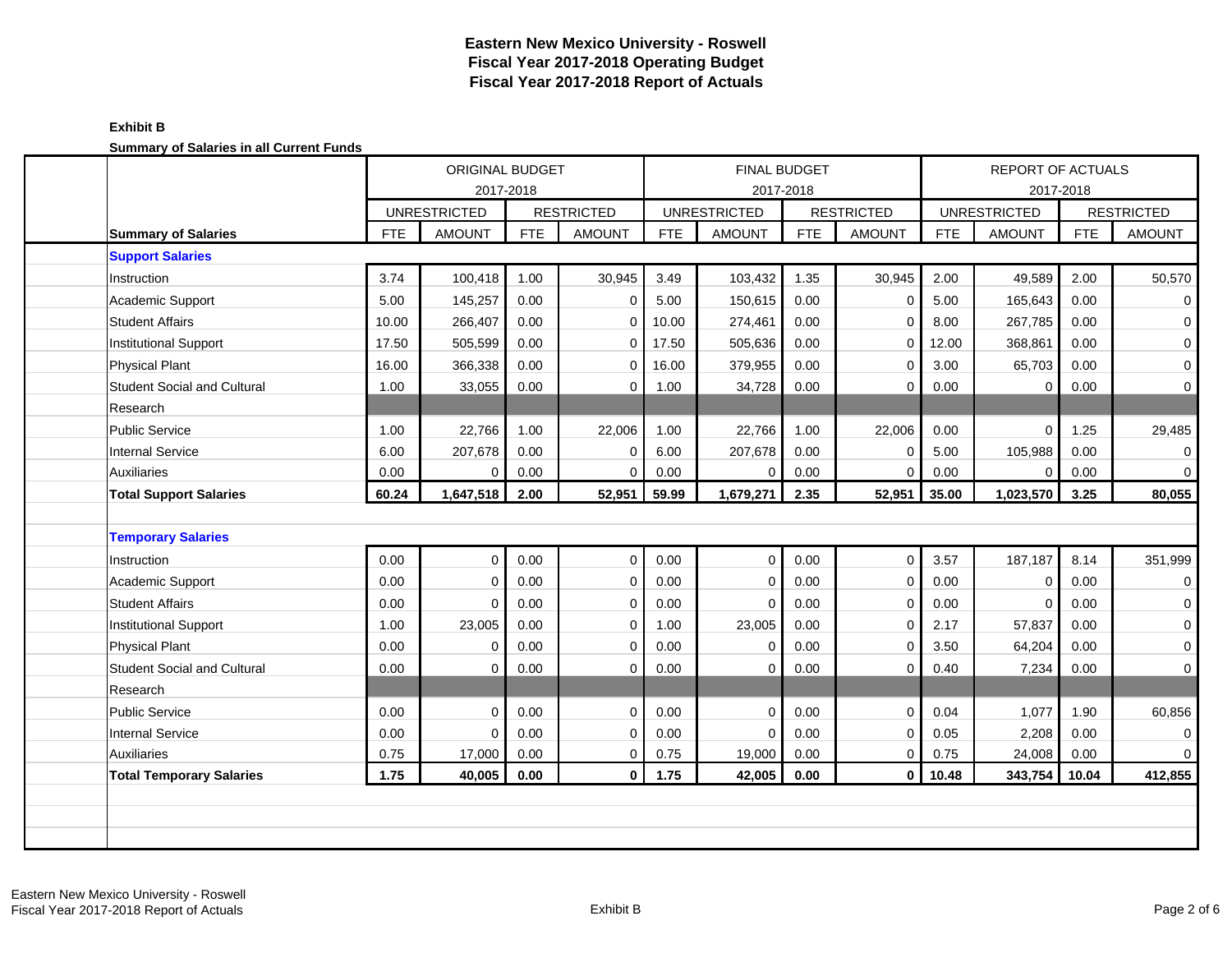| <b>Cammary or Calaries in all Carrent Fanas</b> | ORIGINAL BUDGET<br>2017-2018 |                     | FINAL BUDGET<br>2017-2018 |                   |            |                     |            | <b>REPORT OF ACTUALS</b> |            |                     |            |                     |
|-------------------------------------------------|------------------------------|---------------------|---------------------------|-------------------|------------|---------------------|------------|--------------------------|------------|---------------------|------------|---------------------|
|                                                 |                              | <b>UNRESTRICTED</b> |                           | <b>RESTRICTED</b> |            | <b>UNRESTRICTED</b> |            | <b>RESTRICTED</b>        |            | <b>UNRESTRICTED</b> | 2017-2018  | <b>RESTRICTED</b>   |
| <b>Summary of Salaries</b>                      | <b>FTE</b>                   | <b>AMOUNT</b>       | <b>FTE</b>                | <b>AMOUNT</b>     | <b>FTE</b> | <b>AMOUNT</b>       | <b>FTE</b> | <b>AMOUNT</b>            | <b>FTE</b> | <b>AMOUNT</b>       | <b>FTE</b> | <b>AMOUNT</b>       |
| <b>Adjunct Salaries</b>                         |                              |                     |                           |                   |            |                     |            |                          |            |                     |            |                     |
| Instruction                                     | 29.55                        | 1,061,764           | 5.00                      | 100,000           | 17.27      | 757,746             | 5.00       | 125,000                  | 22.73      | 1,211,154           | 0.43       | 18,342              |
| Academic Support                                | 0.28                         | 8,000               | 0.00                      | $\mathbf 0$       | 0.28       | 8,240               | 0.00       | 0                        | 0.32       | 7,850               | 0.00       | 0                   |
| <b>Student Affairs</b>                          | 0.00                         | $\Omega$            | 0.00                      | $\mathbf 0$       | 0.00       | $\mathbf 0$         | 0.00       | 0                        | 0.00       | $\Omega$            | 0.00       | 0                   |
| Institutional Support                           | 0.00                         | 0                   | 0.00                      | $\mathbf 0$       | 0.00       | 0                   | 0.00       | 0                        | 0.00       | $\mathbf 0$         | 0.00       | $\mathbf 0$         |
| Physical Plant                                  | 0.00                         | $\Omega$            | 0.00                      | $\mathbf 0$       | 0.00       | $\mathbf 0$         | 0.00       | $\mathbf 0$              | 0.00       | $\mathbf 0$         | 0.00       | $\mathsf{O}\xspace$ |
| <b>Student Social and Cultural</b>              | 0.00                         | 0                   | 0.00                      | $\mathbf 0$       | 0.00       | 0                   | 0.00       | 0                        | 0.00       | 0                   | 0.00       | 0                   |
| Research                                        |                              |                     |                           |                   |            |                     |            |                          |            |                     |            |                     |
| Public Service                                  | 0.00                         | $\Omega$            | 0.00                      | $\mathbf 0$       | 0.00       | $\mathbf 0$         | 0.00       | $\mathbf 0$              | 1.27       | 29,493              | 0.50       | 22,283              |
| <b>Internal Service</b>                         | 0.00                         | 0                   | 0.00                      | $\mathbf 0$       | 0.00       | $\mathbf 0$         | 0.00       | 0                        | 0.00       | $\Omega$            | 0.00       | 0                   |
| Auxiliaries                                     | 0.00                         | $\Omega$            | 0.00                      | $\mathbf 0$       | 0.00       | $\mathbf 0$         | 0.00       | 0                        | 0.00       | 0                   | 0.00       | 0                   |
| <b>Total Adjunct Salaries</b>                   | 29.83                        | 1,069,764           | 5.00                      | 100,000           | 17.55      | 765,986             | 5.00       | 125,000                  | 24.32      | 1,248,497           | 0.93       | 40,626              |
|                                                 |                              |                     |                           |                   |            |                     |            |                          |            |                     |            |                     |
| <b>Technician Salaries</b>                      |                              |                     |                           |                   |            |                     |            |                          |            |                     |            |                     |
| Instruction                                     | 0.00                         | $\Omega$            | 0.00                      | $\mathbf 0$       | 0.00       | $\mathbf 0$         | 0.00       | $\mathbf{0}$             | 0.07       | 2,381               | 0.00       | $\mathbf 0$         |
| Academic Support                                | 0.00                         | $\Omega$            | 0.00                      | $\mathbf 0$       | 0.00       | $\mathbf 0$         | 0.00       | 0                        | 1.00       | 46,301              | 0.00       | 0                   |
| <b>Student Affairs</b>                          | 0.00                         | $\Omega$            | 0.00                      | $\mathbf 0$       | 0.00       | $\mathbf 0$         | 0.00       | $\mathbf 0$              | 0.00       | $\Omega$            | 0.00       | $\mathbf 0$         |
| <b>Institutional Support</b>                    | 0.00                         | $\Omega$            | 0.00                      | $\mathbf 0$       | 0.00       | 0                   | 0.00       | $\mathbf 0$              | 0.00       | $\Omega$            | 0.00       | $\mathbf 0$         |
| <b>Physical Plant</b>                           | 6.00                         | 195,146             | 0.00                      | $\mathbf 0$       | 5.00       | 166,273             | 0.00       | $\mathbf 0$              | 16.60      | 460,883             | 0.00       | $\mathbf 0$         |
| <b>Student Social and Cultural</b>              | 0.00                         | 0                   | 0.00                      | $\mathbf 0$       | 0.00       | 0                   | 0.00       | 0                        | 0.00       | $\mathbf 0$         | 0.00       | $\overline{0}$      |
| Research                                        |                              |                     |                           |                   |            |                     |            |                          |            |                     |            |                     |
| <b>Public Service</b>                           | 0.00                         | $\Omega$            | 0.00                      | $\mathbf 0$       | 0.00       | $\mathbf 0$         | 0.00       | $\mathbf 0$              | 0.00       | $\Omega$            | 0.00       | $\mathbf 0$         |
| <b>Internal Service</b>                         | 0.00                         | $\Omega$            | 0.00                      | $\mathbf 0$       | 0.00       | $\mathbf 0$         | 0.00       | $\mathbf 0$              | 1.50       | 51,825              | 0.00       | $\mathbf 0$         |
| <b>Auxiliaries</b>                              | 0.00                         | 0                   | 0.00                      | $\mathbf 0$       | 0.00       | $\mathbf 0$         | 0.00       | 0                        | 0.00       | $\mathbf 0$         | 0.00       | 0                   |
| <b>Total Technician Salaries</b>                | 6.00                         | 195,146             | 0.00                      | $\mathbf 0$       | 5.00       | 166,273             | 0.00       | $\mathbf{0}$             | 19.17      | 561,390             | 0.00       | $\pmb{0}$           |
|                                                 |                              |                     |                           |                   |            |                     |            |                          |            |                     |            |                     |
|                                                 |                              |                     |                           |                   |            |                     |            |                          |            |                     |            |                     |
|                                                 |                              |                     |                           |                   |            |                     |            |                          |            |                     |            |                     |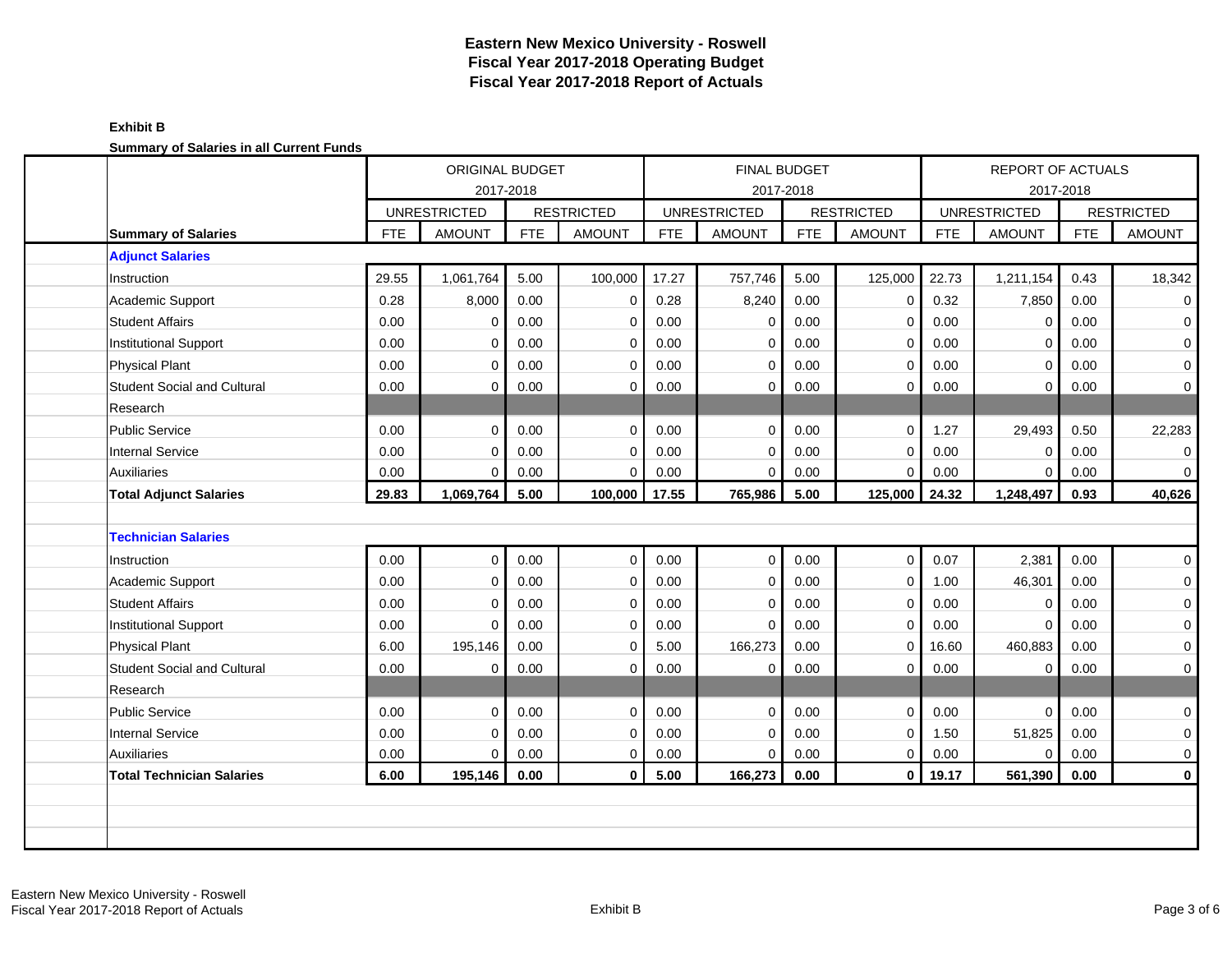| Instruction<br>Research<br><b>Auxiliaries</b> | <b>Summary of Salaries</b><br><b>Other Salaries</b><br>Academic Support<br><b>Student Affairs</b><br><b>Institutional Support</b><br><b>Physical Plant</b><br><b>Student Social and Cultural</b><br><b>Public Service</b><br><b>Internal Service</b> | <b>FTE</b><br>1.00<br>1.00<br>0.00<br>0.00<br>0.00<br>0.00<br>0.00<br>0.00 | <b>UNRESTRICTED</b><br><b>AMOUNT</b><br>68,500<br>32,000<br>$\Omega$<br>$\Omega$<br>$\Omega$<br>$\Omega$<br>$\Omega$ | 2017-2018<br><b>FTE</b><br>0.10<br>0.00<br>0.00<br>0.00<br>0.00<br>0.00<br>0.00 | <b>RESTRICTED</b><br><b>AMOUNT</b><br>1,586<br>$\mathbf 0$<br>$\mathbf 0$<br>$\mathbf 0$<br>$\mathbf 0$<br>$\mathbf 0$<br>$\Omega$ | <b>FTE</b><br>1.00<br>0.50<br>0.00<br>0.00<br>0.00<br>0.00 | <b>UNRESTRICTED</b><br><b>AMOUNT</b><br>68,500<br>16,480<br>$\mathbf 0$<br>$\mathbf 0$<br>$\Omega$<br>$\mathbf 0$ | 2017-2018<br><b>FTE</b><br>0.10<br>0.00<br>0.00<br>0.00<br>0.00<br>0.00 | <b>RESTRICTED</b><br><b>AMOUNT</b><br>1,586<br>$\mathbf 0$<br>$\mathbf 0$<br>$\mathbf 0$<br>$\mathbf 0$<br>$\mathbf 0$ | <b>FTE</b><br>2.20<br>0.80<br>0.00<br>0.20<br>0.00<br>1.00 | 2017-2018<br><b>UNRESTRICTED</b><br><b>AMOUNT</b><br>79,230<br>3,554<br>$\mathbf 0$<br>1,000<br>$\Omega$<br>16,120 | <b>FTE</b><br>0.10<br>0.00<br>0.00<br>0.00<br>0.00 | <b>RESTRICTED</b><br><b>AMOUNT</b><br>$\overline{0}$<br>$\overline{0}$<br>$\overline{0}$<br>$\mathbf{O}$<br>$\overline{0}$ |
|-----------------------------------------------|------------------------------------------------------------------------------------------------------------------------------------------------------------------------------------------------------------------------------------------------------|----------------------------------------------------------------------------|----------------------------------------------------------------------------------------------------------------------|---------------------------------------------------------------------------------|------------------------------------------------------------------------------------------------------------------------------------|------------------------------------------------------------|-------------------------------------------------------------------------------------------------------------------|-------------------------------------------------------------------------|------------------------------------------------------------------------------------------------------------------------|------------------------------------------------------------|--------------------------------------------------------------------------------------------------------------------|----------------------------------------------------|----------------------------------------------------------------------------------------------------------------------------|
|                                               |                                                                                                                                                                                                                                                      |                                                                            |                                                                                                                      |                                                                                 |                                                                                                                                    |                                                            |                                                                                                                   |                                                                         |                                                                                                                        |                                                            |                                                                                                                    |                                                    |                                                                                                                            |
|                                               |                                                                                                                                                                                                                                                      |                                                                            |                                                                                                                      |                                                                                 |                                                                                                                                    |                                                            |                                                                                                                   |                                                                         |                                                                                                                        |                                                            |                                                                                                                    |                                                    |                                                                                                                            |
|                                               |                                                                                                                                                                                                                                                      |                                                                            |                                                                                                                      |                                                                                 |                                                                                                                                    |                                                            |                                                                                                                   |                                                                         |                                                                                                                        |                                                            |                                                                                                                    |                                                    |                                                                                                                            |
|                                               |                                                                                                                                                                                                                                                      |                                                                            |                                                                                                                      |                                                                                 |                                                                                                                                    |                                                            |                                                                                                                   |                                                                         |                                                                                                                        |                                                            |                                                                                                                    |                                                    |                                                                                                                            |
|                                               |                                                                                                                                                                                                                                                      |                                                                            |                                                                                                                      |                                                                                 |                                                                                                                                    |                                                            |                                                                                                                   |                                                                         |                                                                                                                        |                                                            |                                                                                                                    |                                                    |                                                                                                                            |
|                                               |                                                                                                                                                                                                                                                      |                                                                            |                                                                                                                      |                                                                                 |                                                                                                                                    |                                                            |                                                                                                                   |                                                                         |                                                                                                                        |                                                            |                                                                                                                    |                                                    |                                                                                                                            |
|                                               |                                                                                                                                                                                                                                                      |                                                                            |                                                                                                                      |                                                                                 |                                                                                                                                    |                                                            |                                                                                                                   |                                                                         |                                                                                                                        |                                                            |                                                                                                                    |                                                    |                                                                                                                            |
|                                               |                                                                                                                                                                                                                                                      |                                                                            |                                                                                                                      |                                                                                 |                                                                                                                                    |                                                            |                                                                                                                   |                                                                         |                                                                                                                        |                                                            |                                                                                                                    |                                                    |                                                                                                                            |
|                                               |                                                                                                                                                                                                                                                      |                                                                            |                                                                                                                      |                                                                                 |                                                                                                                                    |                                                            |                                                                                                                   |                                                                         |                                                                                                                        |                                                            |                                                                                                                    | 0.00                                               | $\overline{0}$                                                                                                             |
|                                               |                                                                                                                                                                                                                                                      |                                                                            |                                                                                                                      |                                                                                 |                                                                                                                                    |                                                            |                                                                                                                   |                                                                         |                                                                                                                        |                                                            |                                                                                                                    |                                                    |                                                                                                                            |
|                                               |                                                                                                                                                                                                                                                      |                                                                            |                                                                                                                      |                                                                                 |                                                                                                                                    | 0.00                                                       | $\Omega$                                                                                                          | 0.00                                                                    | $\Omega$                                                                                                               | 0.00                                                       | $\Omega$                                                                                                           | 0.05                                               | 1,935                                                                                                                      |
|                                               |                                                                                                                                                                                                                                                      |                                                                            | $\Omega$                                                                                                             | 0.00                                                                            | $\mathbf 0$                                                                                                                        | 0.00                                                       | $\Omega$                                                                                                          | 0.00                                                                    | $\Omega$                                                                                                               | 0.00                                                       | $\Omega$                                                                                                           | 0.00                                               | $\mathbf 0$                                                                                                                |
|                                               |                                                                                                                                                                                                                                                      | 0.00                                                                       | $\Omega$                                                                                                             | 0.00                                                                            | $\mathbf 0$                                                                                                                        | 0.00                                                       | $\Omega$                                                                                                          | 0.00                                                                    | $\mathbf 0$                                                                                                            | 0.00                                                       | $\Omega$                                                                                                           | 0.00                                               | $\overline{0}$                                                                                                             |
|                                               | <b>Total Other Salaries</b>                                                                                                                                                                                                                          | 2.00                                                                       | 100,500                                                                                                              | 0.10                                                                            | 1,586                                                                                                                              | 1.50                                                       | 84,980                                                                                                            | 0.10                                                                    | 1,586                                                                                                                  | 4.20                                                       | 99,904                                                                                                             | 0.15                                               | 1,935                                                                                                                      |
|                                               |                                                                                                                                                                                                                                                      |                                                                            |                                                                                                                      |                                                                                 |                                                                                                                                    |                                                            |                                                                                                                   |                                                                         |                                                                                                                        |                                                            |                                                                                                                    |                                                    |                                                                                                                            |
|                                               | <b>Student Salaries</b>                                                                                                                                                                                                                              |                                                                            |                                                                                                                      |                                                                                 |                                                                                                                                    |                                                            |                                                                                                                   |                                                                         |                                                                                                                        |                                                            |                                                                                                                    |                                                    |                                                                                                                            |
| Instruction                                   |                                                                                                                                                                                                                                                      | 0.00                                                                       | $\Omega$                                                                                                             | 0.00                                                                            | $\mathbf{0}$                                                                                                                       | 0.00                                                       | $\mathbf 0$                                                                                                       | 0.00                                                                    | $\mathbf 0$                                                                                                            | 0.14                                                       | 6,376                                                                                                              | 0.73                                               | 21,869                                                                                                                     |
|                                               | Academic Support                                                                                                                                                                                                                                     | 0.00                                                                       | $\Omega$                                                                                                             | 0.00                                                                            | $\mathbf 0$                                                                                                                        | 0.00                                                       | $\Omega$                                                                                                          | 0.00                                                                    | $\mathbf 0$                                                                                                            | 0.00                                                       | $\Omega$                                                                                                           | 0.00                                               | $\overline{0}$                                                                                                             |
|                                               | <b>Student Affairs</b>                                                                                                                                                                                                                               | 0.00                                                                       | $\Omega$                                                                                                             | 0.00                                                                            | $\mathbf 0$                                                                                                                        | 0.00                                                       | $\mathbf 0$                                                                                                       | 0.00                                                                    | $\mathbf 0$                                                                                                            | 0.00                                                       | $\Omega$                                                                                                           | 0.00                                               | $\overline{0}$                                                                                                             |
|                                               | <b>Institutional Support</b>                                                                                                                                                                                                                         | 0.20                                                                       | 5,000                                                                                                                | 0.00                                                                            | $\mathbf 0$                                                                                                                        | 0.20                                                       | 4,500                                                                                                             | 0.00                                                                    | $\mathbf 0$                                                                                                            | 0.60                                                       | 7,263                                                                                                              | 0.00                                               | $\overline{0}$                                                                                                             |
|                                               | <b>Physical Plant</b>                                                                                                                                                                                                                                | 0.00                                                                       | $\Omega$                                                                                                             | 0.00                                                                            | $\mathbf 0$                                                                                                                        | 0.00                                                       | $\Omega$                                                                                                          | 0.00                                                                    | $\mathbf 0$                                                                                                            | 1.00                                                       | 16,579                                                                                                             | 0.00                                               | $\overline{0}$                                                                                                             |
|                                               | <b>Student Social and Cultural</b>                                                                                                                                                                                                                   | 0.00                                                                       | $\Omega$                                                                                                             | 0.00                                                                            | $\mathbf 0$                                                                                                                        | 0.00                                                       | $\mathbf 0$                                                                                                       | 0.00                                                                    | $\mathbf 0$                                                                                                            | 0.00                                                       | $\mathbf 0$                                                                                                        | 0.00                                               | $\overline{0}$                                                                                                             |
| Research                                      |                                                                                                                                                                                                                                                      |                                                                            |                                                                                                                      |                                                                                 |                                                                                                                                    |                                                            |                                                                                                                   |                                                                         |                                                                                                                        |                                                            |                                                                                                                    |                                                    |                                                                                                                            |
|                                               | <b>Public Service</b>                                                                                                                                                                                                                                | 0.00                                                                       | $\Omega$                                                                                                             | 1.27                                                                            | 29,500                                                                                                                             | 0.00                                                       | $\Omega$                                                                                                          | 1.27                                                                    | 29,500                                                                                                                 | 0.50                                                       | 10,468                                                                                                             | 0.31                                               | 6,491                                                                                                                      |
|                                               | <b>Internal Service</b>                                                                                                                                                                                                                              | 0.00                                                                       | $\Omega$                                                                                                             | 0.00                                                                            | $\mathbf 0$                                                                                                                        | 0.00                                                       | $\mathbf 0$                                                                                                       | 0.00                                                                    | $\mathbf 0$                                                                                                            | 0.30                                                       | 6,939                                                                                                              | 0.00                                               | $\overline{0}$                                                                                                             |
| <b>Auxiliaries</b>                            |                                                                                                                                                                                                                                                      | 0.00                                                                       | $\Omega$                                                                                                             | 0.00                                                                            | $\mathbf 0$                                                                                                                        | 0.00                                                       | $\mathbf 0$                                                                                                       | 0.00                                                                    | $\Omega$                                                                                                               | 0.00                                                       | $\mathbf 0$                                                                                                        | 0.00                                               | $\overline{0}$                                                                                                             |
|                                               | <b>Total Student Salaries</b>                                                                                                                                                                                                                        | 0.20                                                                       | 5,000                                                                                                                | 1.27                                                                            | 29,500                                                                                                                             | 0.20                                                       | 4,500                                                                                                             | 1.27                                                                    | 29,500                                                                                                                 | 2.54                                                       | 47,624                                                                                                             | 1.04                                               | 28,359                                                                                                                     |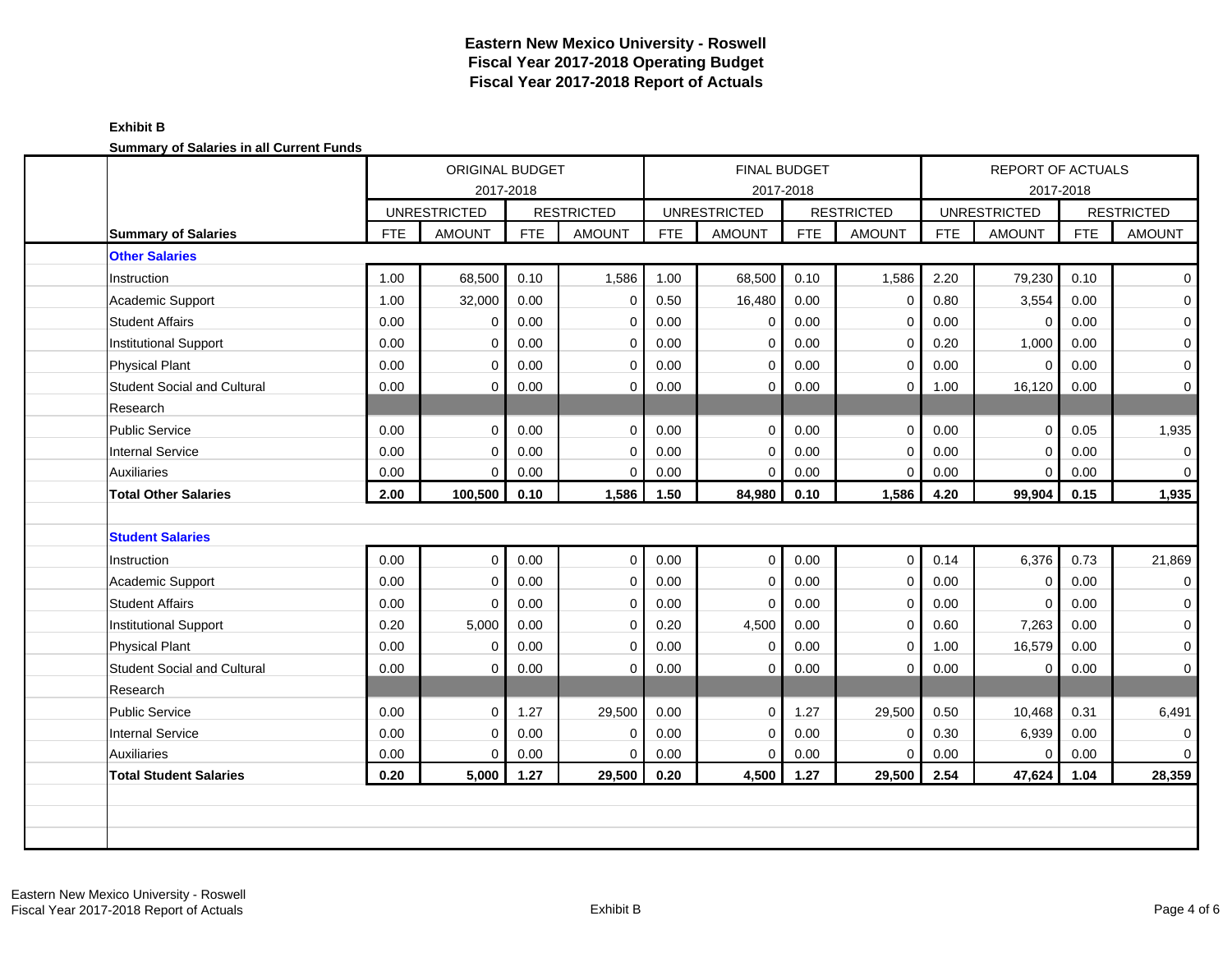| <u>cammary or calarics in all carrolly rands</u> | ORIGINAL BUDGET<br>2017-2018 |                     |            |                   |            | FINAL BUDGET<br>2017-2018 |            | <b>REPORT OF ACTUALS</b><br>2017-2018 |            |                     |            |                   |
|--------------------------------------------------|------------------------------|---------------------|------------|-------------------|------------|---------------------------|------------|---------------------------------------|------------|---------------------|------------|-------------------|
|                                                  |                              | <b>UNRESTRICTED</b> |            | <b>RESTRICTED</b> |            | <b>UNRESTRICTED</b>       |            | <b>RESTRICTED</b>                     |            | <b>UNRESTRICTED</b> |            | <b>RESTRICTED</b> |
| <b>Summary of Salaries</b>                       | <b>FTE</b>                   | <b>AMOUNT</b>       | <b>FTE</b> | <b>AMOUNT</b>     | <b>FTE</b> | <b>AMOUNT</b>             | <b>FTE</b> | <b>AMOUNT</b>                         | <b>FTE</b> | <b>AMOUNT</b>       | <b>FTE</b> | <b>AMOUNT</b>     |
| <b>Federal Work Study</b>                        |                              |                     |            |                   |            |                           |            |                                       |            |                     |            |                   |
| Instruction                                      | 0.00                         | $\mathbf 0$         | 0.00       | $\mathbf 0$       | 0.00       | 0                         | 0.00       | $\mathbf 0$                           | 0.00       | $\mathbf 0$         | 0.00       | 0                 |
| Academic Support                                 | 0.00                         | $\Omega$            | 0.00       | $\mathbf 0$       | 0.00       | 0                         | 0.00       | 0                                     | 0.00       | $\mathbf 0$         | 0.00       | 0                 |
| <b>Student Affairs</b>                           | 0.00                         | $\Omega$            | 0.00       | $\mathbf 0$       | 0.00       | $\mathbf 0$               | 0.00       | $\mathbf 0$                           | 0.00       | 0                   | 0.00       | 0                 |
| Institutional Support                            | 0.00                         | $\Omega$            | 0.00       | $\mathbf 0$       | 0.00       | $\mathbf 0$               | 0.00       | 0                                     | 0.00       | $\mathbf 0$         | 0.00       | 0                 |
| <b>Physical Plant</b>                            | 0.00                         | $\Omega$            | 0.00       | $\mathbf 0$       | 0.00       | $\mathbf 0$               | 0.00       | $\mathbf 0$                           | 0.00       | 0                   | 0.00       | 0                 |
| <b>Student Social and Cultural</b>               | 0.00                         | $\Omega$            | 0.00       | 0                 | 0.00       | 0                         | 0.00       | 0                                     | 0.00       | 0                   | 0.00       | 0                 |
| Research                                         |                              |                     |            |                   |            |                           |            |                                       |            |                     |            |                   |
| <b>Public Service</b>                            | 0.00                         | $\mathbf 0$         | 0.00       | $\mathbf 0$       | 0.00       | 0                         | 0.00       | $\mathbf 0$                           | 0.00       | $\mathbf 0$         | 0.00       | 0                 |
| <b>Internal Service</b>                          | 0.00                         | $\Omega$            | 0.00       | $\mathbf 0$       | 0.00       | $\mathbf 0$               | 0.00       | 0                                     | $0.00\,$   | $\mathbf 0$         | 0.00       | 0                 |
| <b>Auxiliaries</b>                               | 0.00                         | 0                   | 0.00       | $\mathbf 0$       | 0.00       | $\mathbf 0$               | 0.00       | 0                                     | 0.00       | $\mathbf 0$         | 0.00       | 0                 |
| <b>Total Federal Work Study Salaries</b>         | 0.00                         | 0                   | 0.00       | $\mathbf 0$       | 0.00       | $\bf{0}$                  | 0.00       | $\mathbf 0$                           | 0.00       | $\mathbf{0}$        | 0.00       | $\bf{0}$          |
|                                                  |                              |                     |            |                   |            |                           |            |                                       |            |                     |            |                   |
| <b>State Work Study Salaries</b>                 |                              |                     |            |                   |            |                           |            |                                       |            |                     |            |                   |
| Instruction                                      | 0.00                         | $\mathbf 0$         | 0.00       | $\mathbf 0$       | 0.00       | $\mathbf 0$               | 0.00       | $\mathbf 0$                           | 0.00       | $\mathbf 0$         | 0.00       | 0                 |
| Academic Support                                 | 0.00                         | $\Omega$            | 0.00       | $\mathbf 0$       | 0.00       | 0                         | 0.00       | 0                                     | 0.00       | $\mathbf 0$         | 0.00       | 0                 |
| <b>Student Affairs</b>                           | 0.00                         | $\Omega$            | 0.00       | $\mathbf 0$       | 0.00       | $\mathbf 0$               | 0.00       | $\mathbf 0$                           | 0.00       | 0                   | 0.00       | 0                 |
| Institutional Support                            | 0.00                         | 0                   | 0.00       | $\mathbf 0$       | 0.00       | 0                         | 0.00       | 0                                     | 0.00       | 0                   | 0.00       | 0                 |
| <b>Physical Plant</b>                            | 0.00                         | $\Omega$            | 0.00       | $\mathbf 0$       | 0.00       | $\mathbf 0$               | 0.00       | $\mathbf 0$                           | 0.00       | $\mathbf 0$         | 0.00       | 0                 |
| <b>Student Social and Cultural</b>               | 0.00                         | 0                   | 0.00       | $\mathbf 0$       | 0.00       | $\mathbf 0$               | 0.00       | $\mathbf 0$                           | 0.00       | 0                   | 0.00       | 0                 |
| Research                                         |                              |                     |            |                   |            |                           |            |                                       |            |                     |            |                   |
| <b>Public Service</b>                            | 0.00                         | $\Omega$            | 0.00       | $\mathbf 0$       | 0.00       | $\mathbf 0$               | 0.00       | $\mathbf 0$                           | 0.00       | $\mathbf 0$         | 0.00       | 0                 |
| <b>Internal Service</b>                          | 0.00                         | $\Omega$            | 0.00       | $\mathbf 0$       | 0.00       | $\mathbf 0$               | 0.00       | $\mathbf 0$                           | 0.00       | $\mathbf 0$         | 0.00       | 0                 |
| <b>Auxiliaries</b>                               | $0.00\,$                     | 0                   | 0.00       | $\mathbf 0$       | 0.00       | 0                         | 0.00       | 0                                     | $0.00\,$   | 0                   | 0.00       | 0                 |
| <b>Total State Work Study Salaries</b>           | 0.00                         | $\bf{0}$            | 0.00       | $\mathbf 0$       | 0.00       | $\bf{0}$                  | 0.00       | $\mathbf{0}$                          | 0.00       | $\mathbf{0}$        | 0.00       | $\mathbf 0$       |
|                                                  |                              |                     |            |                   |            |                           |            |                                       |            |                     |            |                   |
|                                                  |                              |                     |            |                   |            |                           |            |                                       |            |                     |            |                   |
|                                                  |                              |                     |            |                   |            |                           |            |                                       |            |                     |            |                   |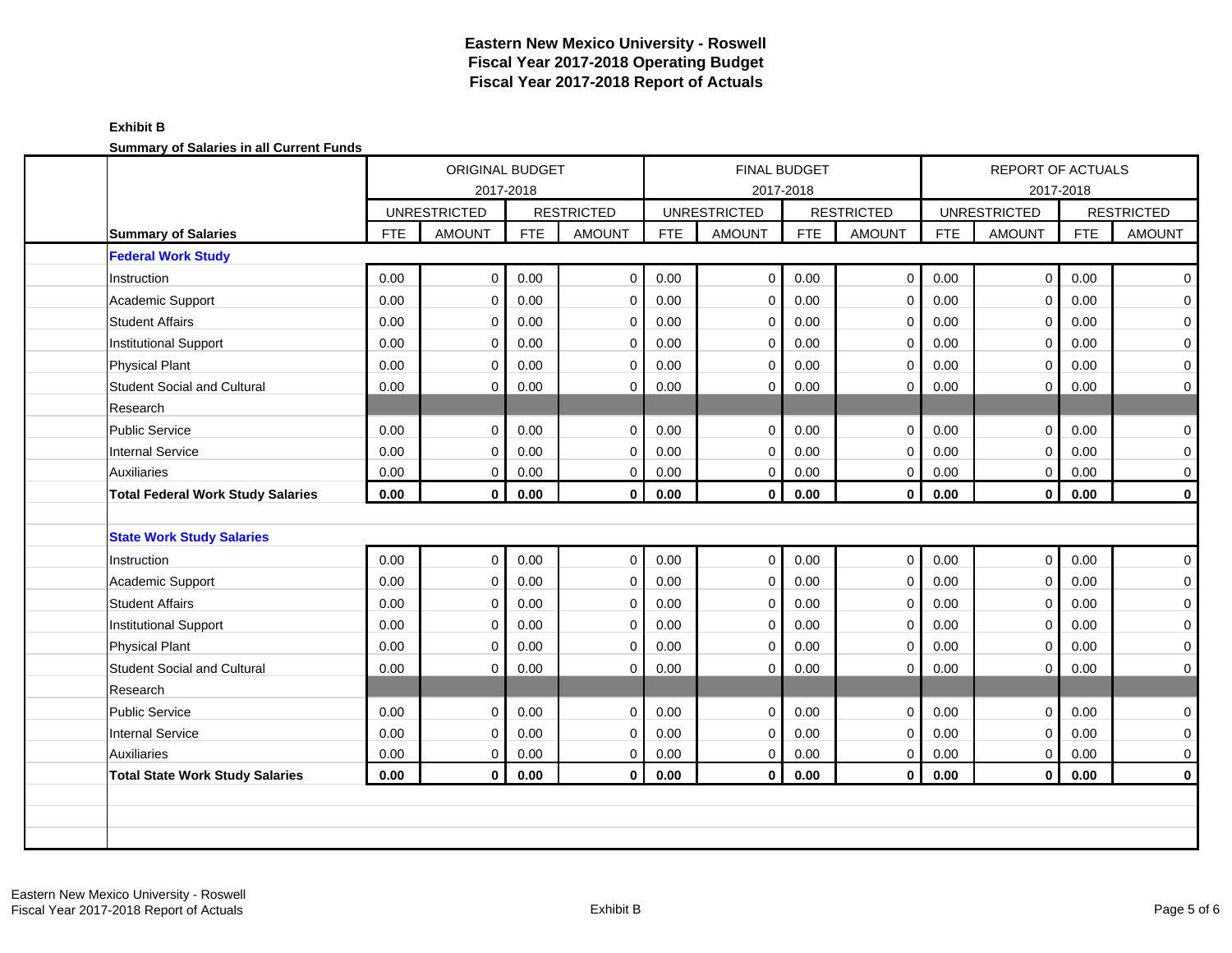| <b>Cammary or Calarico in an Carront Fanao</b> | ORIGINAL BUDGET<br>2017-2018 |                     |            | FINAL BUDGET<br>2017-2018 |            |                     |            |                   | REPORT OF ACTUALS | 2017-2018           |            |                     |
|------------------------------------------------|------------------------------|---------------------|------------|---------------------------|------------|---------------------|------------|-------------------|-------------------|---------------------|------------|---------------------|
|                                                |                              | <b>UNRESTRICTED</b> |            | <b>RESTRICTED</b>         |            | <b>UNRESTRICTED</b> |            | <b>RESTRICTED</b> |                   | <b>UNRESTRICTED</b> |            | <b>RESTRICTED</b>   |
| <b>Summary of Salaries</b>                     | FTE                          | <b>AMOUNT</b>       | <b>FTE</b> | <b>AMOUNT</b>             | <b>FTE</b> | <b>AMOUNT</b>       | <b>FTE</b> | <b>AMOUNT</b>     | <b>FTE</b>        | <b>AMOUNT</b>       | <b>FTE</b> | <b>AMOUNT</b>       |
| <b>Total All Salaries</b>                      |                              |                     |            |                           |            |                     |            |                   |                   |                     |            |                     |
| Instruction                                    | 90.63                        | 4,109,617           | 41.10      | 1,526,226                 | 78.35      | 3,915,137           | 44.95      | 1,802,078         | 73.79             | 4,037,404           | 25.50      | 1,130,971           |
| Academic Support                               | 12.43                        | 651,974             | 0.00       | $\mathbf{0}$              | 11.93      | 656,940             | 0.00       | $\mathbf 0$       | 13.18             | 704,324             | 0.00       | $\overline{0}$      |
| <b>Student Affairs</b>                         | 21.00                        | 870,322             | 0.00       | $\Omega$                  | 21.05      | 905,978             | 0.00       | $\mathbf 0$       | 20.00             | 883,118             | 0.00       | $\mathbf 0$         |
| Institutional Support                          | 36.78                        | 1,634,145           | 0.00       | $\mathbf{0}$              | 36.78      | 1,638,277           | 0.00       | $\mathbf 0$       | 33.47             | 1,611,283           | 0.00       | $\mathsf{O}\,$      |
| <b>Physical Plant</b>                          | 25.00                        | 687,865             | 0.00       | $\mathbf 0$               | 24.00      | 676,401             | 0.00       | $\mathbf 0$       | 27.10             | 735,656             | 0.00       | $\mathsf{O}\xspace$ |
| <b>Student Social and Cultural</b>             | 2.00                         | 88,481              | 0.00       | $\mathbf{0}$              | 2.00       | 92,959              | 0.00       | 0                 | 3.40              | 100,580             | 0.00       | $\mathsf{O}\xspace$ |
| Research                                       | 0.00                         | 0                   | 0.00       | $\Omega$                  | 0.00       | $\mathbf 0$         | 0.00       | $\Omega$          | 0.00              | $\mathbf{0}$        | 0.00       | $\mathbf 0$         |
| <b>Public Service</b>                          | 3.40                         | 120,007             | 20.77      | 915,556                   | 3.40       | 122,007             | 23.77      | 1,432,894         | 3.96              | 131,897             | 22.76      | 987,448             |
| <b>Internal Service</b>                        | 10.25                        | 434,966             | 0.00       | $\mathbf 0$               | 10.25      | 434,966             | 0.00       | $\mathbf 0$       | 10.85             | 309,926             | 0.00       | $\overline{0}$      |
| Auxiliaries                                    | 0.75                         | 17,000              | 0.00       | $\mathbf 0$               | 0.75       | 19,000              | 0.00       | $\mathbf 0$       | 0.75              | 24,008              | 0.00       | $\overline{0}$      |
| <b>Total All Salaries</b>                      | 202.24                       | 8,614,377           | 61.87      | 2,441,782 188.51          |            | 8,461,665           | 68.72      | 3,234,972         | 186.50            | 8,538,195           | 48.26      | 2,118,418           |
|                                                |                              |                     |            |                           |            |                     |            |                   |                   |                     |            |                     |
|                                                |                              |                     |            |                           |            |                     |            |                   |                   |                     |            |                     |
|                                                |                              |                     |            |                           |            |                     |            |                   |                   |                     |            |                     |
|                                                |                              |                     |            |                           |            |                     |            |                   |                   |                     |            |                     |
|                                                |                              |                     |            |                           |            |                     |            |                   |                   |                     |            |                     |
|                                                |                              |                     |            |                           |            |                     |            |                   |                   |                     |            |                     |
|                                                |                              |                     |            |                           |            |                     |            |                   |                   |                     |            |                     |
|                                                |                              |                     |            |                           |            |                     |            |                   |                   |                     |            |                     |
|                                                |                              |                     |            |                           |            |                     |            |                   |                   |                     |            |                     |
|                                                |                              |                     |            |                           |            |                     |            |                   |                   |                     |            |                     |
|                                                |                              |                     |            |                           |            |                     |            |                   |                   |                     |            |                     |
|                                                |                              |                     |            |                           |            |                     |            |                   |                   |                     |            |                     |
|                                                |                              |                     |            |                           |            |                     |            |                   |                   |                     |            |                     |
|                                                |                              |                     |            |                           |            |                     |            |                   |                   |                     |            |                     |
|                                                |                              |                     |            |                           |            |                     |            |                   |                   |                     |            |                     |
|                                                |                              |                     |            |                           |            |                     |            |                   |                   |                     |            |                     |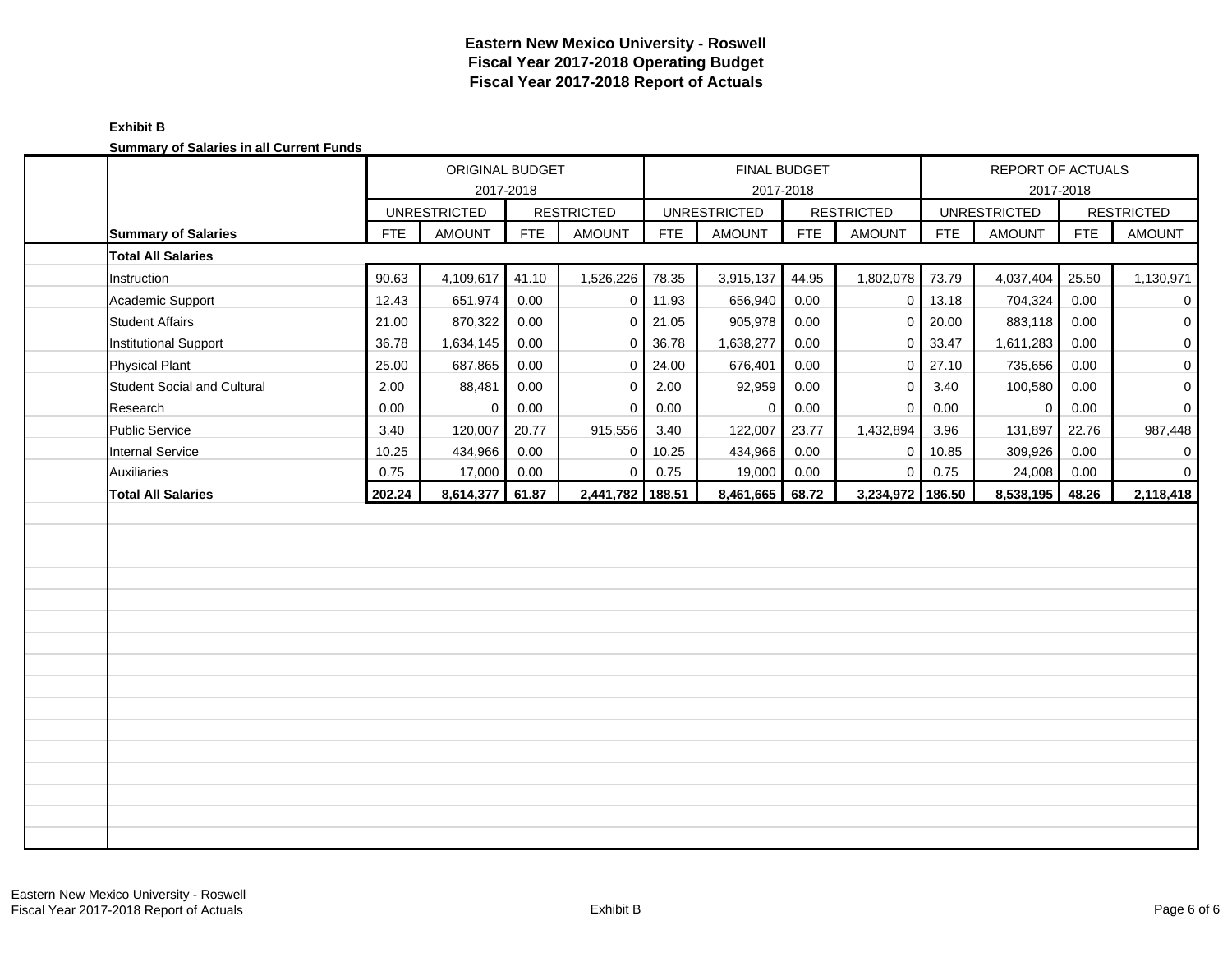# **Exhibit C**

**Proposed Salary Increases**

|                                            | ORIGINAL BUDGET<br>FINAL BUDGET<br>REPORT OF ACTUALS<br>2017-2018<br>2017-2018<br>2017-2018 |                   |       |                     |                   |                     |  |                   |
|--------------------------------------------|---------------------------------------------------------------------------------------------|-------------------|-------|---------------------|-------------------|---------------------|--|-------------------|
|                                            | <b>UNRESTRICTED</b>                                                                         | <b>RESTRICTED</b> |       | <b>UNRESTRICTED</b> | <b>RESTRICTED</b> | <b>UNRESTRICTED</b> |  | <b>RESTRICTED</b> |
|                                            | Percentage                                                                                  | Percentage        |       | Percentage          | Percentage        | Percentage          |  | Percentage        |
| <b>Proposed Salary Increases</b>           |                                                                                             |                   |       |                     |                   |                     |  |                   |
| <b>Returning Faculty</b>                   | 0.00%                                                                                       |                   | 0.00% | 3.00%               | 3.00%             | 3.00%               |  | 3.00%             |
| <b>Adjunct Faculty</b>                     | 0.00%                                                                                       |                   | 0.00% | 3.00%               | 3.00%             | 3.00%               |  | 3.00%             |
| At-Will Employees                          | 0.00%                                                                                       |                   | 0.00% | 3.00%               | 3.00%             | 3.00%               |  | 3.00%             |
| Returning Professional Staff (FLSA Exempt) | 0.00%                                                                                       |                   | 0.00% | 3.00%               | 3.00%             | 3.00%               |  | 3.00%             |
| Returning Support Staff (Non-FLSA Exempt)  | 0.00%                                                                                       |                   | 0.00% | 3.00%               | 3.00%             | 3.00%               |  | 3.00%             |
|                                            |                                                                                             |                   |       |                     |                   |                     |  |                   |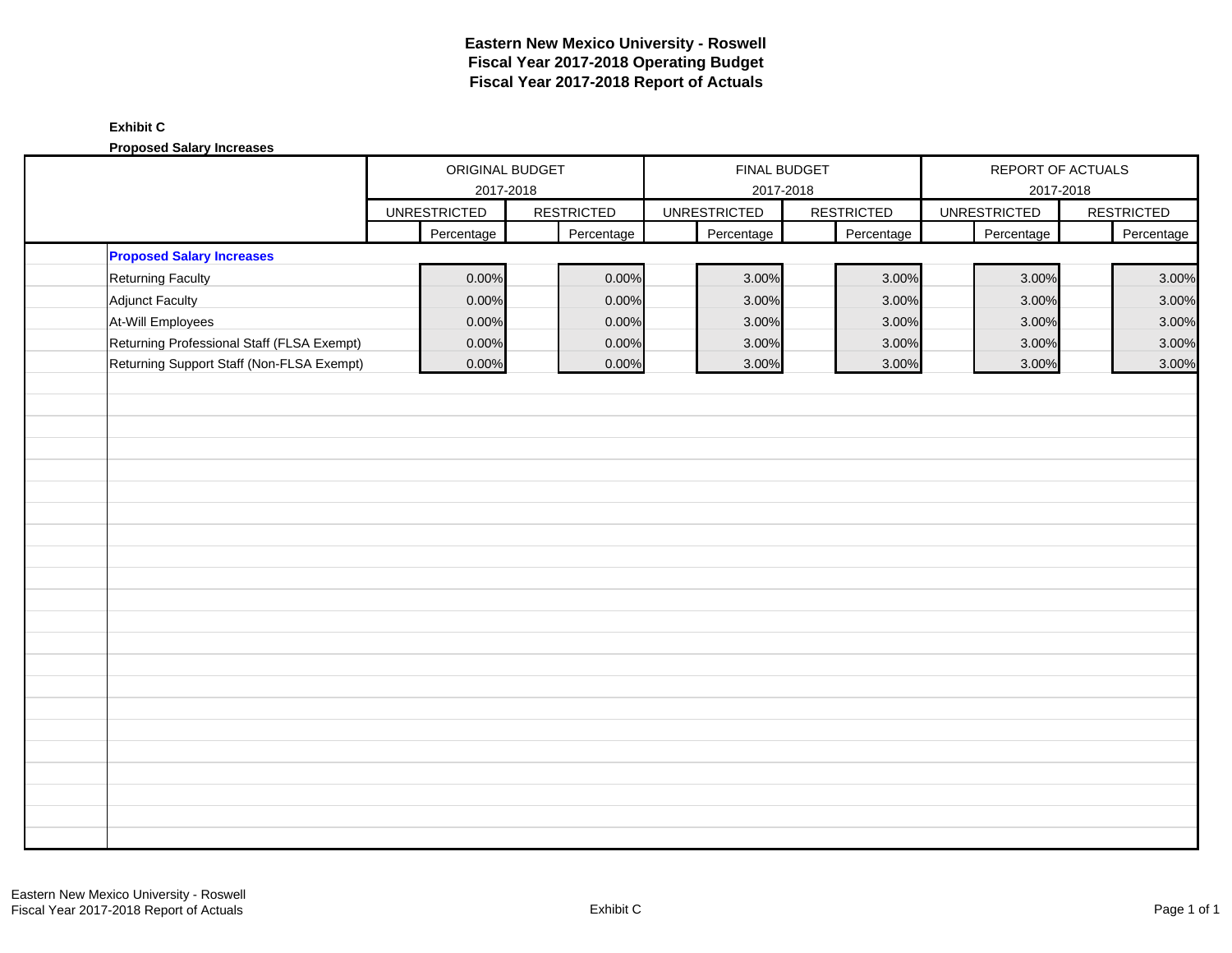| Tuition, Summer Session, Required Fees, Revenue from Room and Board Rates |            |                                           |            |                   |            |                                           |            |                   |            |                                           |            |                   |
|---------------------------------------------------------------------------|------------|-------------------------------------------|------------|-------------------|------------|-------------------------------------------|------------|-------------------|------------|-------------------------------------------|------------|-------------------|
|                                                                           |            | <b>ORIGINAL BUDGET</b>                    |            |                   |            | FINAL BUDGET                              |            |                   |            | REPORT OF ACTUALS                         |            |                   |
|                                                                           |            |                                           | 2017-2018  |                   |            | 2017-2018                                 |            |                   |            |                                           | 2017-2018  |                   |
|                                                                           |            | <b>UNRESTRICTED</b>                       |            | <b>RESTRICTED</b> |            | <b>UNRESTRICTED</b>                       |            | <b>RESTRICTED</b> |            | <b>UNRESTRICTED</b>                       |            | <b>RESTRICTED</b> |
| <b>Tuition and Fees</b>                                                   | <b>FTE</b> | <b>AMOUNT</b>                             | <b>FTE</b> | <b>AMOUNT</b>     | <b>FTE</b> | <b>AMOUNT</b>                             | <b>FTE</b> | <b>AMOUNT</b>     | <b>FTE</b> | <b>AMOUNT</b>                             | <b>FTE</b> | <b>AMOUNT</b>     |
| <b>Regular Semester</b>                                                   |            |                                           |            |                   |            |                                           |            |                   |            |                                           |            |                   |
| <b>Undergraduate Rates</b>                                                |            |                                           |            |                   |            |                                           |            |                   |            |                                           |            |                   |
| Part-Time Students (Hourly Rate)                                          |            |                                           |            |                   |            |                                           |            |                   |            |                                           |            |                   |
| <b>Resident In-District</b>                                               |            | 78.00                                     |            |                   |            | 78.00                                     |            |                   |            | 78.00                                     |            |                   |
| <b>Resident Out-of-District</b>                                           |            | 85.00                                     |            |                   |            | 85.00                                     |            |                   |            | 85.00                                     |            |                   |
| Non-Resident                                                              |            | 218.00                                    |            |                   |            | 218.00                                    |            |                   |            | 218.00                                    |            |                   |
|                                                                           |            |                                           |            |                   |            |                                           |            |                   |            |                                           |            |                   |
| Full-Time Students (Per Semester)                                         |            |                                           |            |                   |            |                                           |            |                   |            |                                           |            |                   |
| <b>Resident In-District</b>                                               |            | 936.00                                    |            |                   |            | 936.00                                    |            |                   |            | 936.00                                    |            |                   |
| <b>Resident Out-of-District</b>                                           |            | 1,020.00                                  |            |                   |            | 1,020.00                                  |            |                   |            | 1,020.00                                  |            |                   |
| Non-Resident                                                              |            | 2,616.00                                  |            |                   |            | 2,616.00                                  |            |                   |            | 2,616.00                                  |            |                   |
|                                                                           |            |                                           |            |                   |            |                                           |            |                   |            |                                           |            |                   |
| <b>Summer Session</b>                                                     |            |                                           |            |                   |            |                                           |            |                   |            |                                           |            |                   |
| <b>Undergraduate Rates</b>                                                |            |                                           |            |                   |            |                                           |            |                   |            |                                           |            |                   |
| <b>Resident In-District</b>                                               |            | 78.00                                     |            |                   |            | 78.00                                     |            |                   |            | 78.00                                     |            |                   |
| <b>Resident Out-of-District</b>                                           |            | 85.00                                     |            |                   |            | 85.00                                     |            |                   |            | 85.00                                     |            |                   |
| Non-Resident                                                              |            | 218.00                                    |            |                   |            | 218.00                                    |            |                   |            | 218.00                                    |            |                   |
|                                                                           |            |                                           |            |                   |            |                                           |            |                   |            |                                           |            |                   |
| <b>Required Fees</b>                                                      |            |                                           |            |                   |            |                                           |            |                   |            |                                           |            |                   |
| <b>Resident In-District (Registration Fee)</b>                            |            | 192.00 Per Full-Time Student Per Semester |            |                   |            | 192.00 Per Full-Time Student Per Semester |            |                   |            | 192.00 Per Full-Time Student Per Semester |            |                   |
| Resident Out-of-District (Registration Fee)                               |            | 192.00 Per Full-Time Student Per Semester |            |                   |            | 192.00 Per Full-Time Student Per Semester |            |                   |            | 192.00 Per Full-Time Student Per Semester |            |                   |
| Non-Resident (Registration Fee)                                           |            | 191.00 Per Full-Time Student Per Semester |            |                   |            | 192.00 Per Full-Time Student Per Semester |            |                   |            | 192.00 Per Full-Time Student Per Semester |            |                   |
|                                                                           |            |                                           |            |                   |            |                                           |            |                   |            |                                           |            |                   |
|                                                                           |            |                                           |            |                   |            |                                           |            |                   |            |                                           |            |                   |
|                                                                           |            |                                           |            |                   |            |                                           |            |                   |            |                                           |            |                   |
|                                                                           |            |                                           |            |                   |            |                                           |            |                   |            |                                           |            |                   |
|                                                                           |            |                                           |            |                   |            |                                           |            |                   |            |                                           |            |                   |
|                                                                           |            |                                           |            |                   |            |                                           |            |                   |            |                                           |            |                   |

**Exhibit D**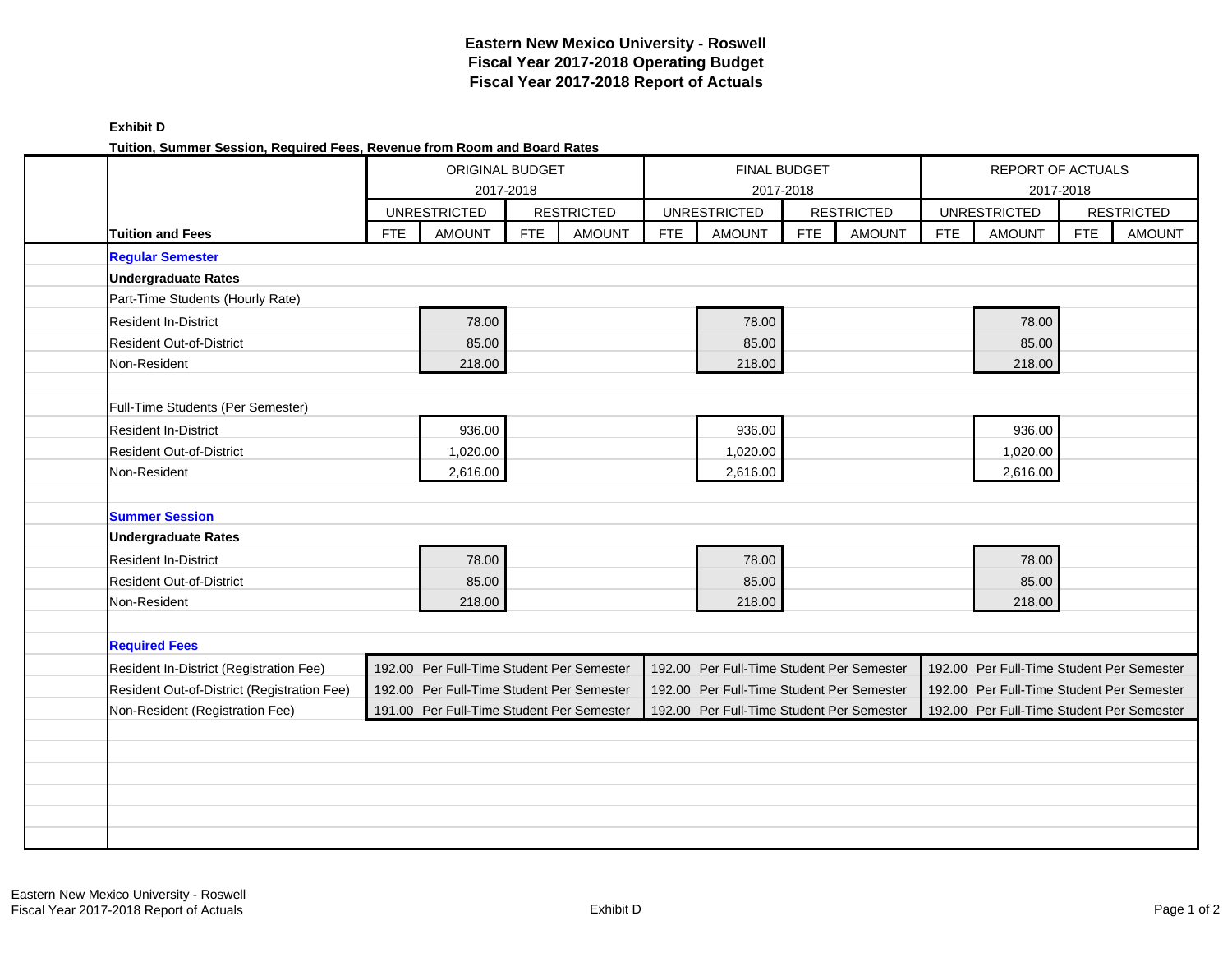| <b>Exhibit D</b>                                                          |
|---------------------------------------------------------------------------|
| Tuition, Summer Session, Required Fees, Revenue from Room and Board Rates |

| runun, Jummer Jession, Reyuneu i ees, Revenue hom Room and Doard Rates |            | ORIGINAL BUDGET<br>2017-2018<br><b>UNRESTRICTED</b> |            |                   |            | FINAL BUDGET<br>2017-2018 |            |                   |            | REPORT OF ACTUALS<br>2017-2018 |            |                   |
|------------------------------------------------------------------------|------------|-----------------------------------------------------|------------|-------------------|------------|---------------------------|------------|-------------------|------------|--------------------------------|------------|-------------------|
|                                                                        |            |                                                     |            | <b>RESTRICTED</b> |            | <b>UNRESTRICTED</b>       |            | <b>RESTRICTED</b> |            | <b>UNRESTRICTED</b>            |            | <b>RESTRICTED</b> |
| <b>Tuition and Fees</b>                                                | <b>FTE</b> | <b>AMOUNT</b>                                       | <b>FTE</b> | <b>AMOUNT</b>     | <b>FTE</b> | <b>AMOUNT</b>             | <b>FTE</b> | <b>AMOUNT</b>     | <b>FTE</b> | <b>AMOUNT</b>                  | <b>FTE</b> | <b>AMOUNT</b>     |
| <b>Total Tuition and Required Fees</b>                                 |            |                                                     |            |                   |            |                           |            |                   |            |                                |            |                   |
| Full Time Students (Per Semester)                                      |            |                                                     |            |                   |            |                           |            |                   |            |                                |            |                   |
| <b>Resident In-District</b>                                            |            | 1,128.00                                            |            |                   |            | 1,128.00                  |            |                   |            | 1,128.00                       |            |                   |
| Resident Out-of-District                                               |            | 1,212.00                                            |            |                   |            | 1,212.00                  |            |                   |            | 1,212.00                       |            |                   |
| Non-Resident                                                           |            | 2,807.00                                            |            |                   |            | 2,808.00                  |            |                   |            | 2,808.00                       |            |                   |
|                                                                        |            |                                                     |            |                   |            |                           |            |                   |            |                                |            |                   |
| <b>Room Rates</b>                                                      |            |                                                     |            |                   |            |                           |            |                   |            |                                |            |                   |
| Minimum Rate (Double)                                                  |            | 1,895.00                                            |            |                   |            | 1,895.00                  |            |                   |            | 0.00                           |            |                   |
| Maximum Rate (Single)                                                  |            | 2,545.00                                            |            |                   |            | 2,545.00                  |            |                   |            | 0.00                           |            |                   |
|                                                                        |            |                                                     |            |                   |            |                           |            |                   |            |                                |            |                   |
| <b>Board Rates</b>                                                     |            |                                                     |            |                   |            |                           |            |                   |            |                                |            |                   |
| Minimum Rate                                                           |            | 1,686.00                                            |            |                   |            | 1,686.00                  |            |                   |            | 1,686.00                       |            |                   |
| Maximum Rate                                                           |            | 1,892.00                                            |            |                   |            | 1,892.00                  |            |                   |            | 1,892.00                       |            |                   |
|                                                                        |            |                                                     |            |                   |            |                           |            |                   |            |                                |            |                   |
|                                                                        |            |                                                     |            |                   |            |                           |            |                   |            |                                |            |                   |
|                                                                        |            |                                                     |            |                   |            |                           |            |                   |            |                                |            |                   |
|                                                                        |            |                                                     |            |                   |            |                           |            |                   |            |                                |            |                   |
|                                                                        |            |                                                     |            |                   |            |                           |            |                   |            |                                |            |                   |
|                                                                        |            |                                                     |            |                   |            |                           |            |                   |            |                                |            |                   |
|                                                                        |            |                                                     |            |                   |            |                           |            |                   |            |                                |            |                   |
|                                                                        |            |                                                     |            |                   |            |                           |            |                   |            |                                |            |                   |
|                                                                        |            |                                                     |            |                   |            |                           |            |                   |            |                                |            |                   |
|                                                                        |            |                                                     |            |                   |            |                           |            |                   |            |                                |            |                   |
|                                                                        |            |                                                     |            |                   |            |                           |            |                   |            |                                |            |                   |
|                                                                        |            |                                                     |            |                   |            |                           |            |                   |            |                                |            |                   |
|                                                                        |            |                                                     |            |                   |            |                           |            |                   |            |                                |            |                   |
|                                                                        |            |                                                     |            |                   |            |                           |            |                   |            |                                |            |                   |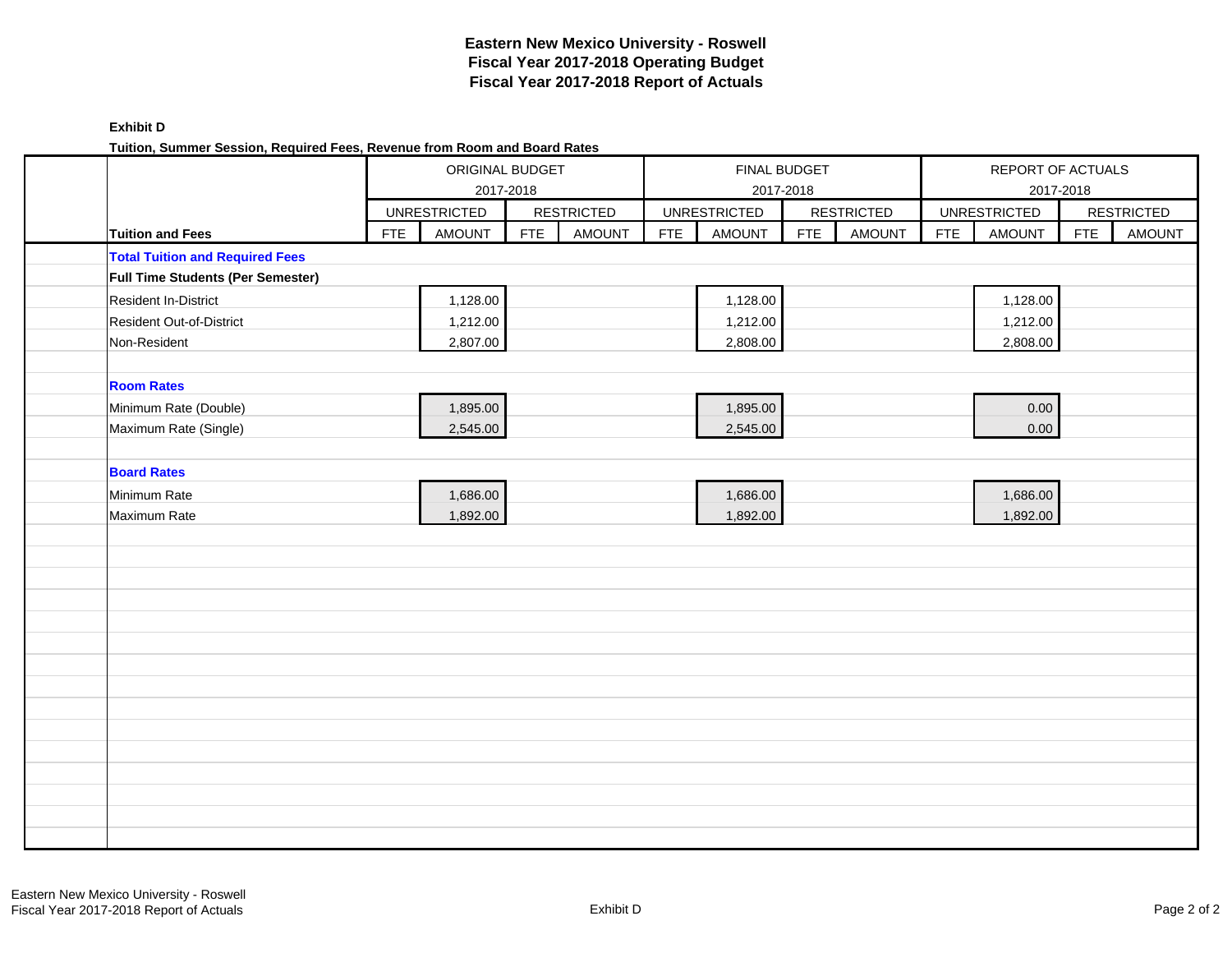# **Exhibit E**

**Salaries of Principal Officers**

| <b>Position</b>                                        | <b>Name</b>          | <b>Budget Fiscal Year</b><br>2017-2018 | <b>Actual Fiscal Year</b><br>2017-2018 |  |
|--------------------------------------------------------|----------------------|----------------------------------------|----------------------------------------|--|
|                                                        |                      |                                        |                                        |  |
| President                                              | John Madden          | 145,786.46                             | 150,160.16                             |  |
| Vice President for Academic Affairs                    | Kenneth Maguire      | 103,180.42                             | 106,275.84                             |  |
| <b>Vice President for Student Affairs</b>              | <b>Mike Martinez</b> | 103,180.42                             | 106,275.84                             |  |
| <b>Vice President for Business Affairs</b>             | Eric Johnston-Ortiz  | 103,180.42                             | 106,275.84                             |  |
| Assistant Vice President of Arts & Science             | Annaemarie Oldfield  | 86,912.14                              | 89,519.51                              |  |
| <b>Assistant Vice President of Health</b>              | Dyan Ellington       | 86,912.14                              | 89,519.51                              |  |
| <b>Assistant Vice President of Technical Education</b> | <b>Chad Smith</b>    | 86,912.14                              | 89,519.51                              |  |
| Director of College Development                        | Donna Oracion        | 80,280.84                              | 82,689.27                              |  |
| Director of Human Resources                            | Vacant               | 77,772.22                              | 80,105.39                              |  |
| Controller                                             | Karen Franklin       | 79,016.58                              | 93,885.58                              |  |
|                                                        |                      |                                        |                                        |  |
|                                                        |                      |                                        |                                        |  |
|                                                        |                      |                                        |                                        |  |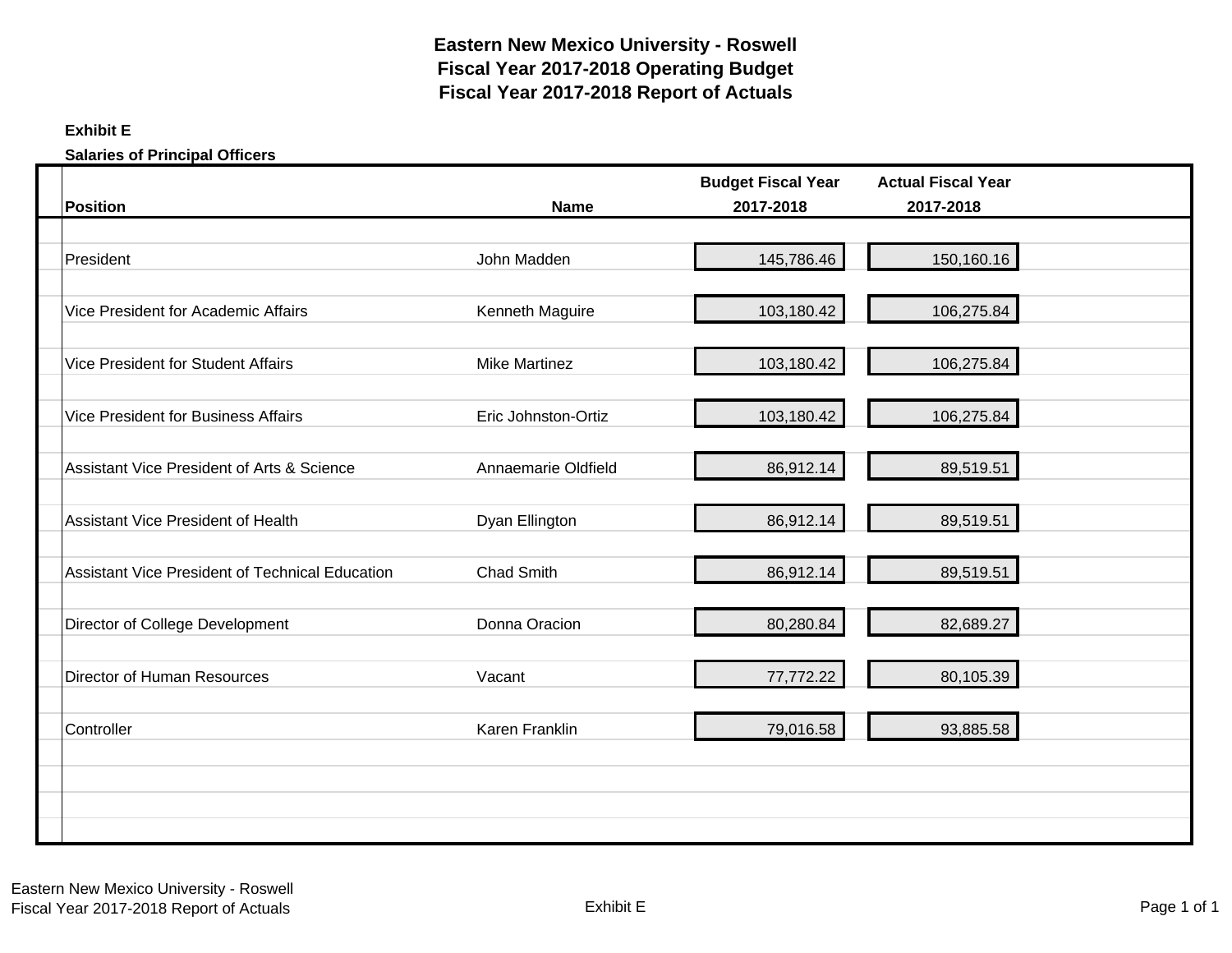| <b>Budget Statistics</b>                       |            |                     |            |                   |            |                     |            |                   |            |                     |            |                   |
|------------------------------------------------|------------|---------------------|------------|-------------------|------------|---------------------|------------|-------------------|------------|---------------------|------------|-------------------|
|                                                |            | ORIGINAL BUDGET     |            |                   |            | FINAL BUDGET        |            |                   |            | REPORT OF ACTUALS   |            |                   |
|                                                |            | 2017-2018           |            |                   |            | 2017-2018           |            |                   |            | 2017-2018           |            |                   |
|                                                |            | <b>UNRESTRICTED</b> |            | <b>RESTRICTED</b> |            | <b>UNRESTRICTED</b> |            | <b>RESTRICTED</b> |            | <b>UNRESTRICTED</b> |            | <b>RESTRICTED</b> |
| <b>Budget Statistics</b>                       | <b>FTE</b> | <b>AMOUNT</b>       | <b>FTE</b> | <b>AMOUNT</b>     | <b>FTE</b> | <b>AMOUNT</b>       | <b>FTE</b> | <b>AMOUNT</b>     | <b>FTE</b> | <b>AMOUNT</b>       | <b>FTE</b> | <b>AMOUNT</b>     |
|                                                |            |                     |            |                   |            |                     |            |                   |            |                     |            |                   |
| Salaries (10-14)                               |            | 7,953,923           |            |                   |            | 7,792,733           |            |                   |            | 7,971,784           |            |                   |
| <b>Estimated Benefits</b>                      |            | 2,783,873           |            |                   |            | 2,727,457           |            |                   |            | 2,790,124           |            |                   |
| <b>Total Salaries and Estimated Benefits</b>   |            | 10,737,796          |            |                   |            | 10,520,190          |            |                   |            | 10,761,909          |            |                   |
|                                                |            |                     |            |                   |            |                     |            |                   |            |                     |            |                   |
| Appropriations                                 |            | 11,166,100          |            |                   |            | 11,166,100          |            |                   |            | 11,166,100          |            |                   |
| <b>Tuition and Fees</b>                        |            | 3,611,289           |            |                   |            | 3,611,289           |            |                   |            | 3,343,641           |            |                   |
| <b>Total Appropriations, Tuition, and Fees</b> |            | 14,777,389          |            |                   |            | 14,777,389          |            |                   |            | 14,509,741          |            |                   |
|                                                |            |                     |            |                   |            |                     |            |                   |            |                     |            |                   |
| <b>Excess Revenue over Compensation</b>        |            | 4,039,593           |            |                   |            | 4,257,199           |            |                   |            | 3,747,832           |            |                   |
| <b>Less Utilities</b>                          |            | (775,000)           |            |                   |            | (730, 555)          |            |                   |            | (644, 455)          |            |                   |
| Less Insurance                                 |            | (460,000)           |            |                   |            | (200,000)           |            |                   |            | (194, 366)          |            |                   |
| <b>Net</b>                                     |            | 2,804,593           |            |                   |            | 3,326,644           |            |                   |            | 2,909,012           |            |                   |
|                                                |            |                     |            |                   |            |                     |            |                   |            |                     |            |                   |
| Instruction and General Percentage             |            | 6.21%               |            |                   |            | 4.39%               |            |                   |            | 6.57%               |            |                   |
| Current Fund Percentage                        |            | 25.78%              |            |                   |            | 23.26%              |            |                   |            | 28.64%              |            |                   |
|                                                |            |                     |            |                   |            |                     |            |                   |            |                     |            |                   |
| I&G Travel in Budget                           |            | 14,050              |            |                   |            | 16,050              |            |                   |            | 115,721             |            |                   |
| Other Travel                                   |            | 25,500              |            |                   |            | 25,500              |            |                   |            | 18,523              |            |                   |
| <b>Total Travel</b>                            |            | 39,550              |            |                   |            | 41,550              |            |                   |            | 134,243             |            |                   |
|                                                |            |                     |            |                   |            |                     |            |                   |            |                     |            |                   |
| I&G Equipment in Budget                        |            | $\mathbf 0$         |            |                   |            | $\Omega$            |            |                   |            | 13,716              |            |                   |
| Other Equipment                                |            | 180,000             |            |                   |            | 180,000             |            |                   |            | 283,971             |            |                   |
| <b>Total Equipment</b>                         |            | 180,000             |            |                   |            | 180,000             |            |                   |            | 297,687             |            |                   |
|                                                |            |                     |            |                   |            |                     |            |                   |            |                     |            |                   |
|                                                |            |                     |            |                   |            |                     |            |                   |            |                     |            |                   |
|                                                |            |                     |            |                   |            |                     |            |                   |            |                     |            |                   |
|                                                |            |                     |            |                   |            |                     |            |                   |            |                     |            |                   |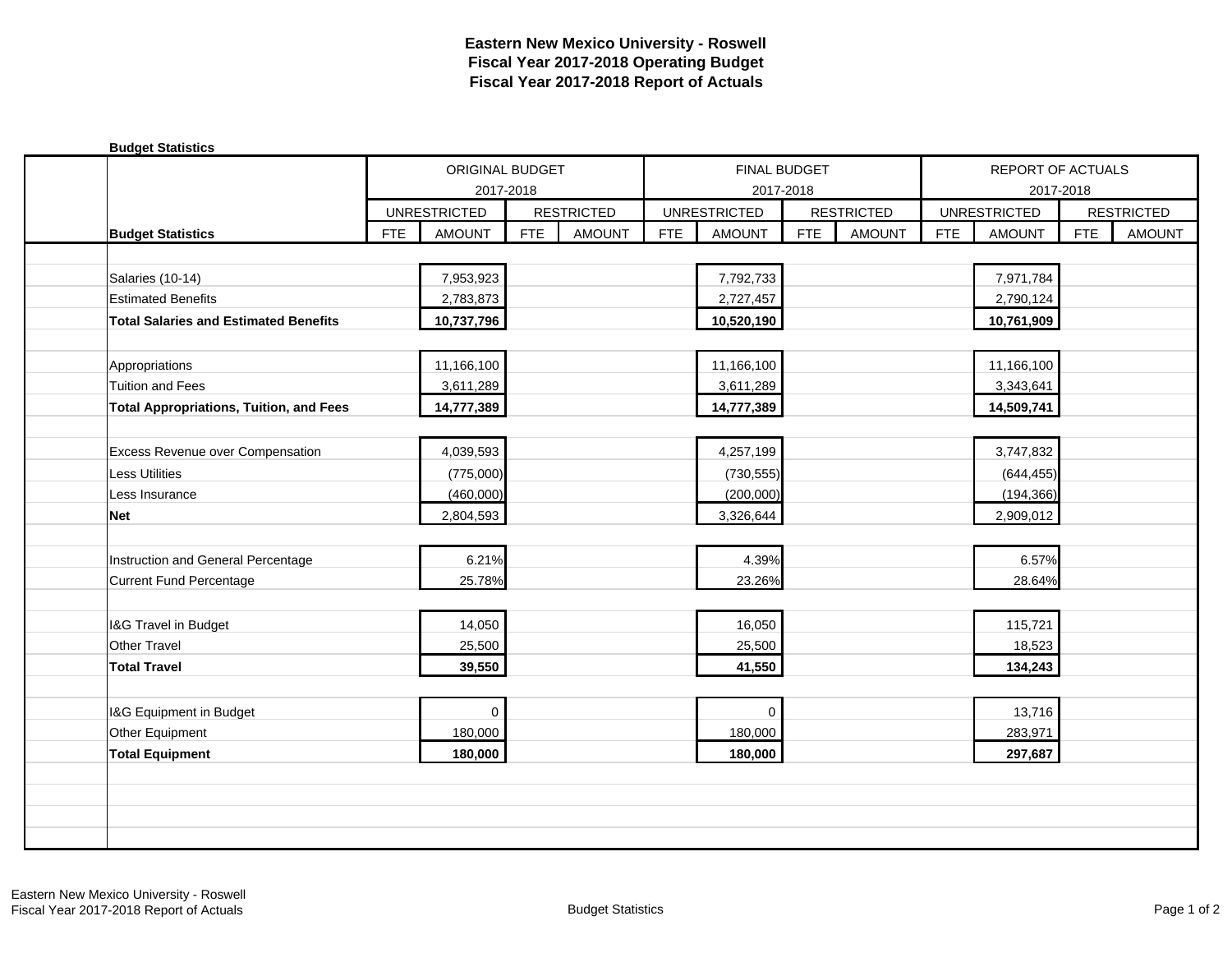| <b>Budget Statistics</b>     |            |                     |            |                   |            |                     |            |                   |            |                     |            |                   |
|------------------------------|------------|---------------------|------------|-------------------|------------|---------------------|------------|-------------------|------------|---------------------|------------|-------------------|
|                              |            | ORIGINAL BUDGET     |            |                   |            | FINAL BUDGET        |            |                   |            | REPORT OF ACTUALS   |            |                   |
|                              |            |                     | 2017-2018  |                   |            | 2017-2018           |            |                   |            |                     | 2017-2018  |                   |
|                              |            | <b>UNRESTRICTED</b> |            | <b>RESTRICTED</b> |            | <b>UNRESTRICTED</b> |            | <b>RESTRICTED</b> |            | <b>UNRESTRICTED</b> |            | <b>RESTRICTED</b> |
| <b>Budget Statistics</b>     | <b>FTE</b> | <b>AMOUNT</b>       | <b>FTE</b> | <b>AMOUNT</b>     | <b>FTE</b> | AMOUNT              | <b>FTE</b> | <b>AMOUNT</b>     | <b>FTE</b> | AMOUNT              | <b>FTE</b> | AMOUNT            |
|                              |            |                     |            |                   |            |                     |            |                   |            |                     |            |                   |
| Controllable Cost I&G and IS |            | 2,482,000           |            |                   |            | 2,574,106           |            |                   |            | 2,370,444           |            |                   |
| Supplies                     |            | 2,262,450           |            |                   |            | 2,352,556           |            |                   |            | 1,938,514           |            |                   |
| Travel                       |            | 39,550              |            |                   |            | 41,550              |            |                   |            | 134,243             |            |                   |
| Equipment                    |            | 180,000             |            |                   |            | 180,000             |            |                   |            | 297,687             |            |                   |
|                              |            |                     |            |                   |            |                     |            |                   |            |                     |            |                   |
|                              |            |                     |            |                   |            |                     |            |                   |            |                     |            |                   |
|                              |            |                     |            |                   |            |                     |            |                   |            |                     |            |                   |
|                              |            |                     |            |                   |            |                     |            |                   |            |                     |            |                   |
|                              |            |                     |            |                   |            |                     |            |                   |            |                     |            |                   |
|                              |            |                     |            |                   |            |                     |            |                   |            |                     |            |                   |
|                              |            |                     |            |                   |            |                     |            |                   |            |                     |            |                   |
|                              |            |                     |            |                   |            |                     |            |                   |            |                     |            |                   |
|                              |            |                     |            |                   |            |                     |            |                   |            |                     |            |                   |
|                              |            |                     |            |                   |            |                     |            |                   |            |                     |            |                   |
|                              |            |                     |            |                   |            |                     |            |                   |            |                     |            |                   |
|                              |            |                     |            |                   |            |                     |            |                   |            |                     |            |                   |
|                              |            |                     |            |                   |            |                     |            |                   |            |                     |            |                   |
|                              |            |                     |            |                   |            |                     |            |                   |            |                     |            |                   |
|                              |            |                     |            |                   |            |                     |            |                   |            |                     |            |                   |
|                              |            |                     |            |                   |            |                     |            |                   |            |                     |            |                   |
|                              |            |                     |            |                   |            |                     |            |                   |            |                     |            |                   |
|                              |            |                     |            |                   |            |                     |            |                   |            |                     |            |                   |
|                              |            |                     |            |                   |            |                     |            |                   |            |                     |            |                   |
|                              |            |                     |            |                   |            |                     |            |                   |            |                     |            |                   |
|                              |            |                     |            |                   |            |                     |            |                   |            |                     |            |                   |
|                              |            |                     |            |                   |            |                     |            |                   |            |                     |            |                   |
|                              |            |                     |            |                   |            |                     |            |                   |            |                     |            |                   |
|                              |            |                     |            |                   |            |                     |            |                   |            |                     |            |                   |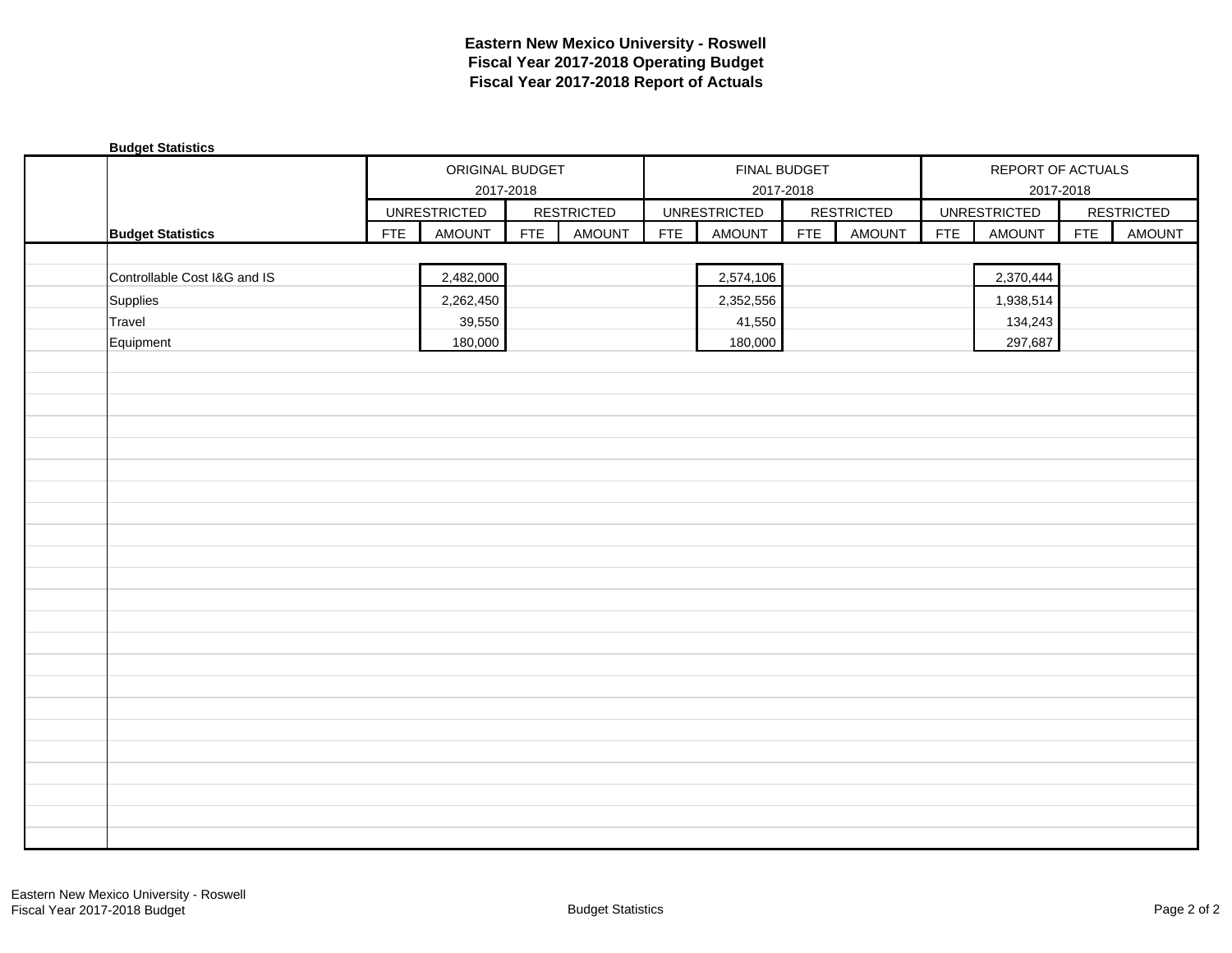| <b>Capital Outlay</b>          |            |                     |            |                   |            |                     |                                  |                     |            |                     |            |                   |
|--------------------------------|------------|---------------------|------------|-------------------|------------|---------------------|----------------------------------|---------------------|------------|---------------------|------------|-------------------|
|                                |            | ORIGINAL BUDGET     | 2017-2018  |                   |            |                     | <b>FINAL BUDGET</b><br>2017-2018 |                     |            | REPORT OF ACTUALS   | 2017-2018  |                   |
|                                |            | <b>UNRESTRICTED</b> |            | <b>RESTRICTED</b> |            | <b>UNRESTRICTED</b> |                                  | <b>RESTRICTED</b>   |            | <b>UNRESTRICTED</b> |            | <b>RESTRICTED</b> |
| <b>Allocated</b>               | <b>FTE</b> | <b>AMOUNT</b>       | <b>FTE</b> | <b>AMOUNT</b>     | <b>FTE</b> | <b>AMOUNT</b>       | <b>FTE</b>                       | <b>AMOUNT</b>       | <b>FTE</b> | <b>AMOUNT</b>       | <b>FTE</b> | <b>AMOUNT</b>     |
| <b>Revenues</b>                |            |                     |            |                   |            |                     |                                  |                     |            |                     |            |                   |
| Interest on Investments        |            | $\boldsymbol{0}$    |            | $\mathbf{O}$      |            | $\overline{0}$      |                                  | $\mathsf{O}\xspace$ |            | $\mathsf{O}\xspace$ |            | $\mathbf{0}$      |
| State Bond Proceeds            |            | $\mathbf 0$         |            | $\mathbf 0$       |            | $\Omega$            |                                  | $\mathbf{0}$        |            | 19,213              |            | $\mathbf{0}$      |
| <b>STB Proceeds</b>            |            | $\pmb{0}$           |            | $\mathbf 0$       |            | $\Omega$            |                                  | $\mathbf 0$         |            | $\mathbf{0}$        |            | $\mathbf{0}$      |
| <b>Technology Fee</b>          |            | 85,000              |            | $\mathbf 0$       |            | 85,000              |                                  | $\mathbf 0$         |            | 66,795              |            | $\mathbf{0}$      |
| Legislative Funding            |            | $\mathbf 0$         |            | $\mathbf 0$       |            | $\mathbf{0}$        |                                  | $\mathbf 0$         |            | $\mathbf 0$         |            | $\mathbf 0$       |
| Other                          |            | $\mathbf 0$         |            | $\mathbf 0$       |            | $\mathbf{0}$        |                                  | $\mathbf 0$         |            | 30,951              |            | $\mathbf{0}$      |
| <b>ADA Funds</b>               |            | $\pmb{0}$           |            | $\mathbf 0$       |            | $\mathbf{0}$        |                                  | $\mathbf 0$         |            | $\mathbf{0}$        |            | $\mathbf{0}$      |
| Infrastructure Funds           |            | $\overline{0}$      |            | $\mathbf{0}$      |            | $\Omega$            |                                  | $\mathbf{0}$        |            | 0                   |            | $\mathbf{0}$      |
| Interest Income                |            | $\mathbf{0}$        |            | $\mathbf 0$       |            | $\Omega$            |                                  | $\mathbf{0}$        |            | $\Omega$            |            | $\mathbf{0}$      |
| Infrastructure Improvements    |            | 1,965,000           |            | $\mathbf{0}$      |            | 1,845,000           |                                  | $\mathbf{0}$        |            | 1,971,340           |            | $\Omega$          |
| Health & Safety Infrastructure |            | $\pmb{0}$           |            | $\mathbf 0$       |            | $\overline{0}$      |                                  | $\pmb{0}$           |            | 0                   |            | $\mathbf 0$       |
|                                |            | $\mathbf{0}$        |            | $\mathbf{0}$      |            | $\Omega$            |                                  | $\mathbf 0$         |            | 0                   |            | $\mathbf 0$       |
| <b>Total Revenues</b>          |            | 2,050,000           |            | $\mathbf 0$       |            | 1,930,000           |                                  | $\mathbf 0$         |            | 2,088,299           |            | $\pmb{0}$         |
|                                |            |                     |            |                   |            |                     |                                  |                     |            |                     |            |                   |
| <b>Beginning Balances</b>      |            | 11,203,270          |            | $\overline{0}$    |            | 11,046,035          |                                  | $\overline{0}$      |            | 11,046,035          |            | $\pmb{0}$         |
| <b>Total Available</b>         |            | 13,253,270          |            | $\mathbf 0$       |            | 12,976,035          |                                  | $\mathbf 0$         |            | 13,134,334          |            | $\pmb{0}$         |
|                                |            |                     |            |                   |            |                     |                                  |                     |            |                     |            |                   |
|                                |            |                     |            |                   |            |                     |                                  |                     |            |                     |            |                   |
|                                |            |                     |            |                   |            |                     |                                  |                     |            |                     |            |                   |
|                                |            |                     |            |                   |            |                     |                                  |                     |            |                     |            |                   |
|                                |            |                     |            |                   |            |                     |                                  |                     |            |                     |            |                   |
|                                |            |                     |            |                   |            |                     |                                  |                     |            |                     |            |                   |
|                                |            |                     |            |                   |            |                     |                                  |                     |            |                     |            |                   |
|                                |            |                     |            |                   |            |                     |                                  |                     |            |                     |            |                   |
|                                |            |                     |            |                   |            |                     |                                  |                     |            |                     |            |                   |
|                                |            |                     |            |                   |            |                     |                                  |                     |            |                     |            |                   |

**Exhibit I**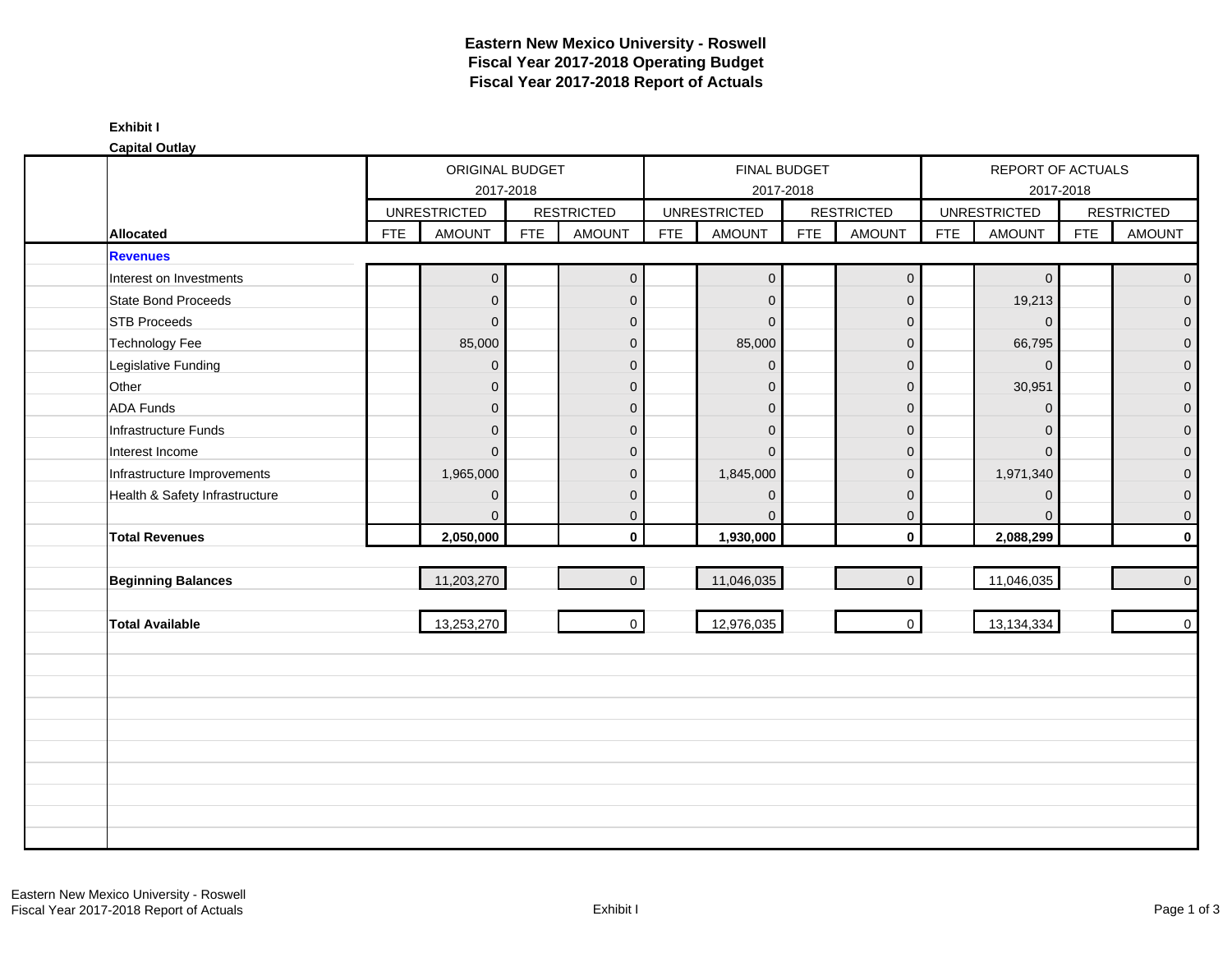|  | <b>Capital Outlay</b> |  |
|--|-----------------------|--|
|  |                       |  |

| oupnur ounu                          |            | ORIGINAL BUDGET<br>2017-2018 |            |                     |            | FINAL BUDGET<br>2017-2018 |                   |                     | REPORT OF ACTUALS<br>2017-2018 |                |            |                   |
|--------------------------------------|------------|------------------------------|------------|---------------------|------------|---------------------------|-------------------|---------------------|--------------------------------|----------------|------------|-------------------|
|                                      |            | <b>UNRESTRICTED</b>          |            | <b>RESTRICTED</b>   |            | <b>UNRESTRICTED</b>       | <b>RESTRICTED</b> |                     | <b>UNRESTRICTED</b>            |                |            | <b>RESTRICTED</b> |
| Allocated                            | <b>FTE</b> | <b>AMOUNT</b>                | <b>FTE</b> | <b>AMOUNT</b>       | <b>FTE</b> | <b>AMOUNT</b>             | <b>FTE</b>        | <b>AMOUNT</b>       | <b>FTE</b>                     | <b>AMOUNT</b>  | <b>FTE</b> | <b>AMOUNT</b>     |
| <b>Expenditures</b>                  |            |                              |            |                     |            |                           |                   |                     |                                |                |            |                   |
| <b>Major Projects</b>                |            |                              |            |                     |            |                           |                   |                     |                                |                |            |                   |
| Infrastructure Improvements          |            | 1,845,000                    |            | $\mathsf{O}\xspace$ |            | 2,180,000                 |                   | $\mathbf 0$         |                                | 2,116,390      |            | $\mathbf{0}$      |
| Health & Safety Infrastructure       |            | $\mathbf{0}$                 |            | $\mathbf 0$         |            | $\mathbf 0$               |                   | $\mathbf 0$         |                                | $\mathbf 0$    |            | $\overline{0}$    |
|                                      |            | $\mathbf{0}$                 |            | $\mathbf 0$         |            | $\Omega$                  |                   | $\mathbf 0$         |                                | $\mathbf{0}$   |            | $\mathbf 0$       |
| <b>Expenditures - Major Projects</b> |            | 1,845,000                    |            | $\mathbf 0$         |            | 2,180,000                 |                   | $\mathbf 0$         |                                | 2,116,390      |            | $\mathbf 0$       |
|                                      |            |                              |            |                     |            |                           |                   |                     |                                |                |            |                   |
| <b>Minor Projects</b>                |            |                              |            |                     |            |                           |                   |                     |                                |                |            |                   |
| <b>STB Projects</b>                  |            | $\mathbf{0}$                 |            | $\pmb{0}$           |            | $\mathbf{0}$              |                   | $\pmb{0}$           |                                | $\overline{0}$ |            | $\mathbf 0$       |
| <b>Library Acquisitions</b>          |            | $\Omega$                     |            | $\mathbf{0}$        |            | $\Omega$                  |                   | $\mathbf{0}$        |                                | 13,041         |            | $\mathbf 0$       |
| <b>Technology Related</b>            |            | 120,000                      |            | $\mathbf 0$         |            | 120,000                   |                   | $\mathbf{0}$        |                                | 83,770         |            | $\mathbf{0}$      |
| <b>Building Demolition</b>           |            | $\mathbf{0}$                 |            | $\mathbf 0$         |            | $\Omega$                  |                   | $\mathbf{0}$        |                                | $\Omega$       |            | $\overline{0}$    |
| Legislative Projects                 |            | $\Omega$                     |            | $\mathbf{0}$        |            | $\Omega$                  |                   | $\mathbf{0}$        |                                | $\Omega$       |            | $\overline{0}$    |
|                                      |            | $\Omega$                     |            | $\mathbf 0$         |            | $\Omega$                  |                   | $\mathbf{0}$        |                                | $\Omega$       |            | $\mathbf{0}$      |
| <b>Expenditures - Minor Projects</b> |            | 120,000                      |            | $\mathbf 0$         |            | 120,000                   |                   | $\mathbf 0$         |                                | 96,811         |            | $\mathbf{o}$      |
|                                      |            | 1,965,000                    |            | $\overline{0}$      |            | 2,300,000                 |                   | $\mathsf{O}\xspace$ |                                | 2,213,201      |            | $\mathbf 0$       |
| <b>Total Expenditures</b>            |            |                              |            |                     |            |                           |                   |                     |                                |                |            |                   |
| Transfers In or (Out) - ER&R         |            |                              |            |                     |            |                           |                   |                     |                                |                |            |                   |
| Instruction & General                |            | $\Omega$                     |            | $\pmb{0}$           |            | $\mathbf{0}$              |                   | $\mathsf{O}\xspace$ |                                | $\mathbf{0}$   |            | $\mathbf 0$       |
| <b>Public Service</b>                |            | $\Omega$                     |            | $\overline{0}$      |            | $\Omega$                  |                   | $\mathbf{0}$        |                                | $\Omega$       |            | $\overline{0}$    |
| <b>Capital Outlay</b>                |            | $\mathbf 0$                  |            | $\mathbf 0$         |            | 3,003                     |                   | $\pmb{0}$           |                                | 3,003          |            | $\overline{0}$    |
|                                      |            | $\mathbf{0}$                 |            | $\mathbf 0$         |            | $\mathbf{0}$              |                   | $\mathbf 0$         |                                | $\mathbf 0$    |            | $\overline{0}$    |
|                                      |            | $\mathbf{0}$                 |            | $\mathbf 0$         |            | $\Omega$                  |                   | $\mathbf 0$         |                                | $\overline{0}$ |            | $\mathbf 0$       |
|                                      |            | $\mathbf 0$                  |            | $\pmb{0}$           |            | $\Omega$                  |                   | $\mathbf 0$         |                                | $\overline{0}$ |            | $\mathbf 0$       |
| <b>Total Transfers In or (Out)</b>   |            | $\mathbf{0}$                 |            | $\mathbf 0$         |            | 3,003                     |                   | $\mathbf 0$         |                                | 3,003          |            | $\mathbf 0$       |
|                                      |            |                              |            |                     |            |                           |                   |                     |                                |                |            |                   |
| <b>Ending Balances - Allocated</b>   |            | 11,288,270                   |            | $\overline{0}$      |            | 10,679,038                |                   | $\mathbf 0$         |                                | 10,924,136     |            | $\overline{0}$    |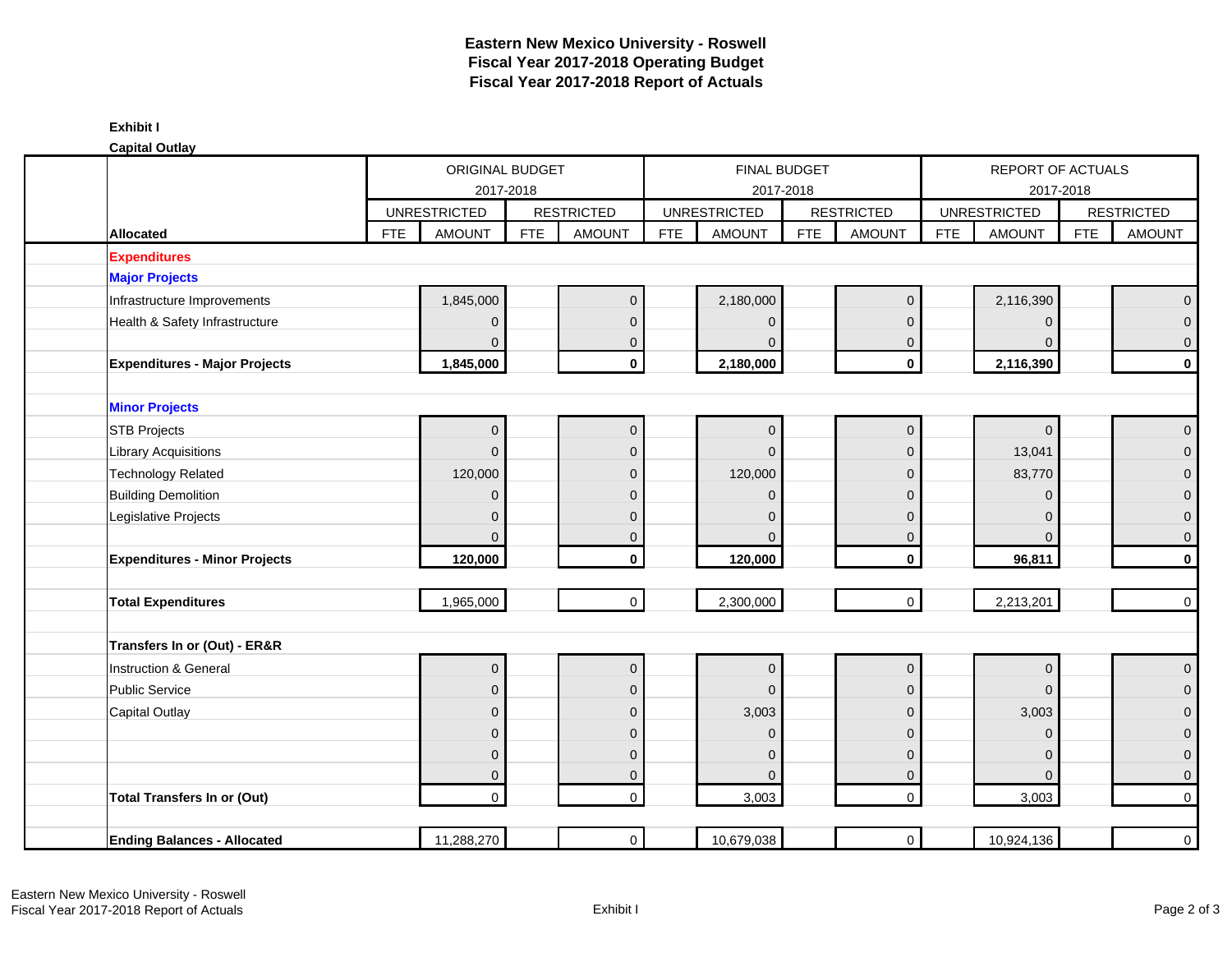|                                      |            | ORIGINAL BUDGET                      |            |                                    |            | FINAL BUDGET                         |            |                                    |                     | REPORT OF ACTUALS |            |                             |
|--------------------------------------|------------|--------------------------------------|------------|------------------------------------|------------|--------------------------------------|------------|------------------------------------|---------------------|-------------------|------------|-----------------------------|
|                                      |            | 2017-2018                            |            |                                    |            | 2017-2018                            |            |                                    | <b>UNRESTRICTED</b> |                   | 2017-2018  |                             |
| <b>Unallocated</b>                   | <b>FTE</b> | <b>UNRESTRICTED</b><br><b>AMOUNT</b> | <b>FTE</b> | <b>RESTRICTED</b><br><b>AMOUNT</b> | <b>FTE</b> | <b>UNRESTRICTED</b><br><b>AMOUNT</b> | <b>FTE</b> | <b>RESTRICTED</b><br><b>AMOUNT</b> | <b>FTE</b>          | <b>AMOUNT</b>     | <b>FTE</b> | <b>RESTRICTED</b><br>AMOUNT |
| <b>Revenues</b>                      |            |                                      |            |                                    |            |                                      |            |                                    |                     |                   |            |                             |
| Interest on Investments              |            | $\pmb{0}$                            |            | $\mathbf 0$                        |            | $\overline{0}$                       |            | $\pmb{0}$                          |                     | $\pmb{0}$         |            | $\mathbf 0$                 |
| State Bond Proceeds                  |            | $\mathbf 0$                          |            | $\overline{0}$                     |            | $\mathbf 0$                          |            | $\mathbf 0$                        |                     | $\overline{0}$    |            | $\overline{0}$              |
| Local Bond Proceeds                  |            | $\mathbf 0$                          |            | $\overline{0}$                     |            | $\mathbf 0$                          |            | $\mathbf{0}$                       |                     | $\mathbf{0}$      |            | $\mathbf 0$                 |
| Other Courses                        |            | $\mathbf 0$                          |            | $\overline{0}$                     |            | $\mathbf{0}$                         |            | $\mathbf 0$                        |                     | 0                 |            | $\mathbf{0}$                |
|                                      |            | $\mathbf 0$                          |            | $\mathbf 0$                        |            | $\mathbf{0}$                         |            | $\mathsf{O}\xspace$                |                     | $\mathbf{0}$      |            | $\pmb{0}$                   |
|                                      |            | $\overline{0}$                       |            | $\mathbf{0}$                       |            | $\mathbf 0$                          |            | $\mathbf 0$                        |                     | $\mathbf 0$       |            | $\mathbf{0}$                |
| <b>Total Revenues</b>                |            | $\mathbf 0$                          |            | $\mathbf 0$                        |            | $\mathbf 0$                          |            | $\mathbf 0$                        |                     | $\mathbf 0$       |            | $\mathbf 0$                 |
| <b>Beginning Balances</b>            |            | $\overline{0}$                       |            | $\overline{0}$                     |            | $\overline{0}$                       |            | $\overline{0}$                     |                     | $\overline{0}$    |            | $\mathsf{O}\xspace$         |
| <b>Total Available</b>               |            | $\overline{0}$                       |            | $\mathbf 0$                        |            | $\overline{0}$                       |            | $\overline{0}$                     |                     | $\overline{0}$    |            | $\mathsf{O}\xspace$         |
| <b>Expenditures</b>                  |            |                                      |            |                                    |            |                                      |            |                                    |                     |                   |            |                             |
| <b>Major Projects</b>                |            | $\overline{0}$                       |            | $\overline{0}$                     |            | $\overline{0}$                       |            | $\overline{0}$                     |                     | $\mathbf 0$       |            | $\mathbf 0$                 |
| <b>Minor Projects</b>                |            | $\overline{0}$                       |            | $\overline{0}$                     |            | $\overline{0}$                       |            | $\overline{0}$                     |                     | $\mathbf{0}$      |            | $\mathbf 0$                 |
| <b>Total Expenditures</b>            |            | $\overline{0}$                       |            | $\mathbf 0$                        |            | $\overline{0}$                       |            | $\overline{0}$                     |                     | $\mathbf 0$       |            | $\mathbf{0}$                |
| Transfers In or (Out) - Unallocated  |            | $\overline{0}$                       |            | $\Omega$                           |            | $\overline{0}$                       |            | $\overline{0}$                     |                     | $\mathbf{0}$      |            | $\mathbf{0}$                |
| <b>Ending Balances - Unallocated</b> |            | 11,288,270                           |            | $\mathbf{0}$                       |            | 10,679,038                           |            | $\mathbf 0$                        |                     | 10,924,136        |            | $\mathbf{0}$                |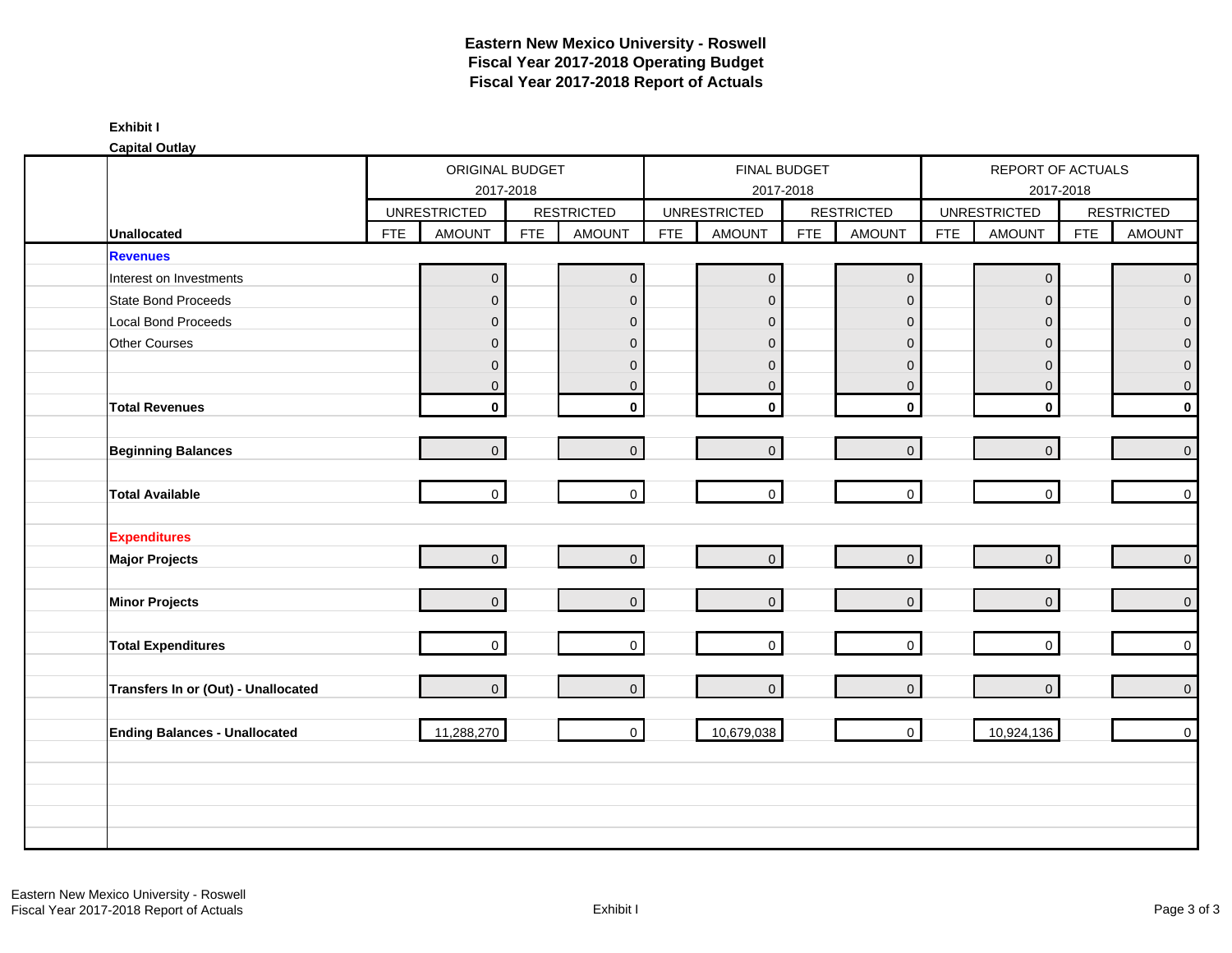### **Exhibit II**

**Expenditures for Renewals and Replacements**

|                                  |            | ORIGINAL BUDGET     |            |                   |            |                     | FINAL BUDGET |                   | REPORT OF ACTUALS |                     |            |                   |  |
|----------------------------------|------------|---------------------|------------|-------------------|------------|---------------------|--------------|-------------------|-------------------|---------------------|------------|-------------------|--|
|                                  |            |                     | 2017-2018  |                   |            |                     | 2017-2018    |                   |                   |                     | 2017-2018  |                   |  |
|                                  |            | <b>UNRESTRICTED</b> |            | <b>RESTRICTED</b> |            | <b>UNRESTRICTED</b> |              | <b>RESTRICTED</b> |                   | <b>UNRESTRICTED</b> |            | <b>RESTRICTED</b> |  |
| <b>Renewals and Replacements</b> | <b>FTE</b> | <b>AMOUNT</b>       | <b>FTE</b> | <b>AMOUNT</b>     | <b>FTE</b> | <b>AMOUNT</b>       | <b>FTE</b>   | <b>AMOUNT</b>     | <b>FTE</b>        | AMOUNT              | <b>FTE</b> | <b>AMOUNT</b>     |  |
| <b>Revenues</b>                  |            |                     |            |                   |            |                     |              |                   |                   |                     |            |                   |  |
| Interest on Investments          |            |                     |            | $\Omega$          |            |                     |              | $\Omega$          |                   |                     |            | $\mathbf 0$       |  |
| <b>Bond Issues</b>               |            | $\Omega$            |            | $\overline{0}$    |            | n                   |              | $\Omega$          |                   | $\Omega$            |            | $\overline{0}$    |  |
| Funds Required By Indentures     |            |                     |            | $\Omega$          |            | $\Omega$            |              | $\Omega$          |                   |                     |            | $\mathbf 0$       |  |
| Sales and Services               |            |                     |            | $\overline{0}$    |            | $\Omega$            |              | $\Omega$          |                   | $\Omega$            |            | $\overline{0}$    |  |
| Other Sources                    |            | $\Omega$            |            | $\overline{0}$    |            | $\Omega$            |              | $\Omega$          |                   | 825                 |            | $\overline{O}$    |  |
|                                  |            | $\Omega$            |            | $\Omega$          |            | $\Omega$            |              | $\Omega$          |                   | ∩                   |            | $\mathbf 0$       |  |
|                                  |            | ⋂                   |            | $\overline{0}$    |            | $\Omega$            |              | $\Omega$          |                   |                     |            | $\overline{O}$    |  |
|                                  |            | $\Omega$            |            | $\overline{0}$    |            | $\Omega$            |              | $\Omega$          |                   | O                   |            | $\overline{O}$    |  |
|                                  |            |                     |            | $\Omega$          |            | $\Omega$            |              | $\Omega$          |                   |                     |            | $\mathbf 0$       |  |
|                                  |            | U                   |            | $\Omega$          |            | $\Omega$            |              | $\Omega$          |                   | $\Omega$            |            | $\overline{0}$    |  |
|                                  |            | $\Omega$            |            | $\Omega$          |            | ∩                   |              | $\Omega$          |                   |                     |            | $\mathbf 0$       |  |
| <b>Total Revenues</b>            |            | 0l                  |            | $\bf{0}$          |            | U                   |              | $\mathbf{0}$      |                   | 825                 |            | $\mathbf{0}$      |  |
|                                  |            |                     |            |                   |            |                     |              |                   |                   |                     |            |                   |  |
| <b>Beginning Balance</b>         |            | 3,958,438           |            | $\overline{O}$    |            | 3,970,048           |              | $\Omega$          |                   | 3,970,048           |            | $\overline{0}$    |  |
|                                  |            |                     |            |                   |            |                     |              |                   |                   |                     |            |                   |  |
| <b>Total Available</b>           |            | 3,958,438           |            | $\mathbf{0}$      |            | 3,970,048           |              | $\mathbf{0}$      |                   | 3,970,873           |            | $\mathbf{0}$      |  |
|                                  |            |                     |            |                   |            |                     |              |                   |                   |                     |            |                   |  |
|                                  |            |                     |            |                   |            |                     |              |                   |                   |                     |            |                   |  |
|                                  |            |                     |            |                   |            |                     |              |                   |                   |                     |            |                   |  |
|                                  |            |                     |            |                   |            |                     |              |                   |                   |                     |            |                   |  |
|                                  |            |                     |            |                   |            |                     |              |                   |                   |                     |            |                   |  |
|                                  |            |                     |            |                   |            |                     |              |                   |                   |                     |            |                   |  |
|                                  |            |                     |            |                   |            |                     |              |                   |                   |                     |            |                   |  |
|                                  |            |                     |            |                   |            |                     |              |                   |                   |                     |            |                   |  |
|                                  |            |                     |            |                   |            |                     |              |                   |                   |                     |            |                   |  |
|                                  |            |                     |            |                   |            |                     |              |                   |                   |                     |            |                   |  |
|                                  |            |                     |            |                   |            |                     |              |                   |                   |                     |            |                   |  |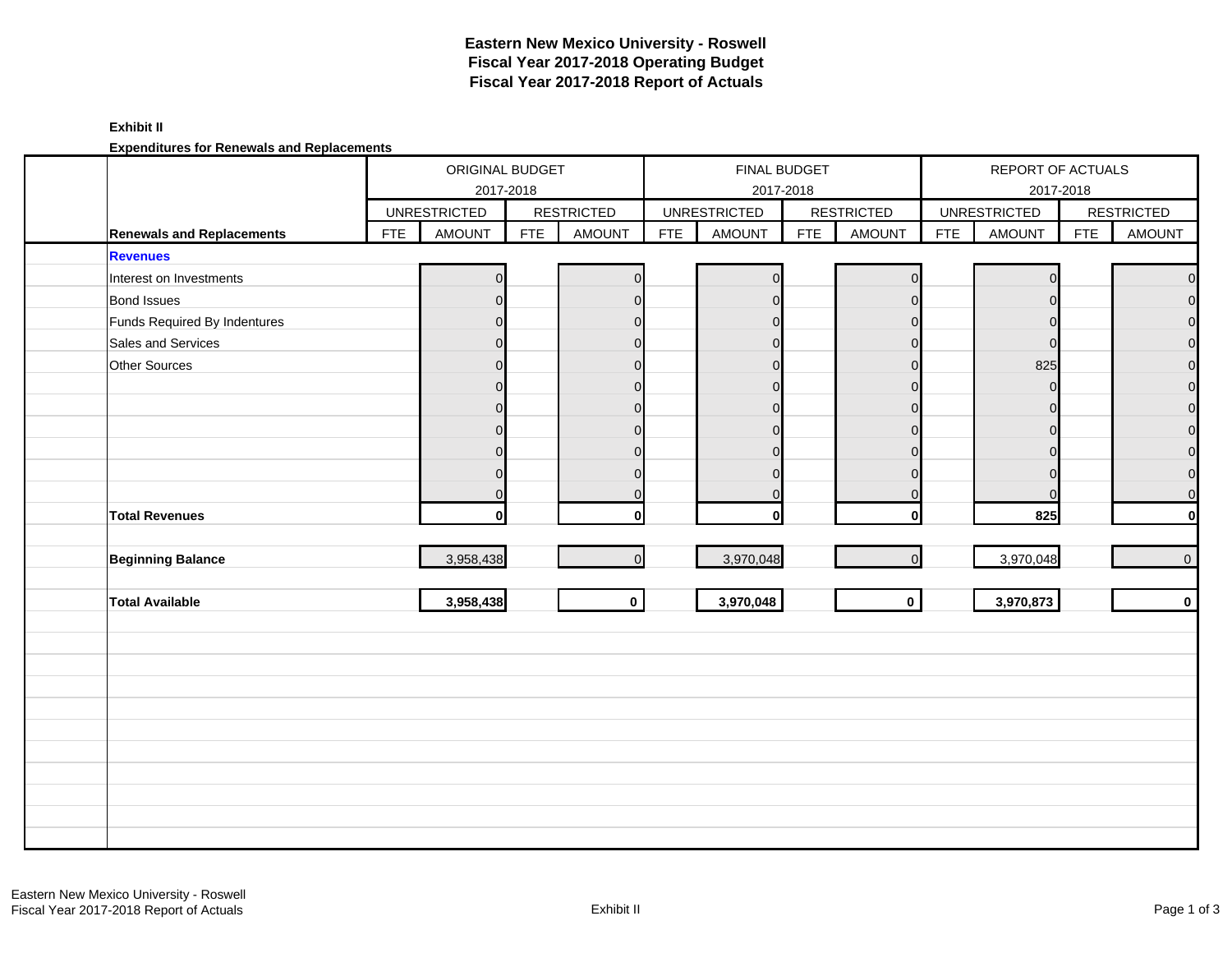### **Exhibit II**

**Expenditures for Renewals and Replacements**

|                                    |            | ORIGINAL BUDGET<br>2017-2018 |            |                   |            | FINAL BUDGET        | 2017-2018  |                   | REPORT OF ACTUALS<br>2017-2018 |                     |            |                     |
|------------------------------------|------------|------------------------------|------------|-------------------|------------|---------------------|------------|-------------------|--------------------------------|---------------------|------------|---------------------|
|                                    |            | <b>UNRESTRICTED</b>          |            | <b>RESTRICTED</b> |            | <b>UNRESTRICTED</b> |            | <b>RESTRICTED</b> |                                | <b>UNRESTRICTED</b> |            | <b>RESTRICTED</b>   |
| <b>Renewals and Replacements</b>   | <b>FTE</b> | <b>AMOUNT</b>                | <b>FTE</b> | <b>AMOUNT</b>     | <b>FTE</b> | <b>AMOUNT</b>       | <b>FTE</b> | <b>AMOUNT</b>     | <b>FTE</b>                     | <b>AMOUNT</b>       | <b>FTE</b> | <b>AMOUNT</b>       |
| <b>Expenditures</b>                |            |                              |            |                   |            |                     |            |                   |                                |                     |            |                     |
| Funds for Building Renewal         |            | $\Omega$                     |            | $\mathbf{0}$      |            | $\Omega$            |            | $\overline{0}$    |                                | $\Omega$            |            | $\overline{0}$      |
| Funds for Equipment Replacement    |            | $\overline{0}$               |            | $\mathbf{0}$      |            | $\Omega$            |            | $\Omega$          |                                | $\Omega$            |            | $\mathbf 0$         |
| <b>Computer Conversion</b>         |            | $\mathbf{0}$                 |            | $\mathbf 0$       |            | $\Omega$            |            | $\mathbf{0}$      |                                | $\Omega$            |            | $\mathbf{0}$        |
| Misc. (For Internal Services)      |            | $\overline{0}$               |            | $\mathbf{0}$      |            | $\Omega$            |            | $\mathbf{0}$      |                                | $\Omega$            |            | $\mathbf 0$         |
| Computer Equipment for New ITC     |            | $\mathbf{0}$                 |            | $\mathbf 0$       |            | $\Omega$            |            | $\mathbf{0}$      |                                | $\Omega$            |            | 0                   |
| Signage                            |            | $\Omega$                     |            | $\Omega$          |            | $\Omega$            |            | $\Omega$          |                                | $\Omega$            |            | $\mathbf{0}$        |
| Upgrading A/C                      |            | $\overline{0}$               |            | $\Omega$          |            | $\Omega$            |            | $\mathbf{0}$      |                                | $\Omega$            |            | $\mathsf{O}\xspace$ |
| Fire Escapes                       |            | $\overline{0}$               |            | $\mathbf{0}$      |            | $\Omega$            |            | $\mathbf{0}$      |                                | $\Omega$            |            | $\pmb{0}$           |
| Outdoor Sprinkler System/Landscape |            | $\overline{0}$               |            | $\mathbf{0}$      |            | $\Omega$            |            | $\mathbf{0}$      |                                | $\Omega$            |            | $\mathbf 0$         |
| Lights in Auto Tech Shop (Replace) |            | $\mathbf{0}$                 |            | $\mathbf{0}$      |            | $\Omega$            |            | $\mathbf{0}$      |                                | $\Omega$            |            | $\mathbf 0$         |
| Storage Building for Auto Tech     |            | $\mathbf 0$                  |            | $\mathbf 0$       |            | $\Omega$            |            | $\mathbf{0}$      |                                | $\Omega$            |            | $\mathbf{0}$        |
| <b>Site Utility</b>                |            | $\Omega$                     |            | $\Omega$          |            | $\Omega$            |            | $\Omega$          |                                | $\Omega$            |            | $\overline{0}$      |
| Equipment for Cisco Lab            |            | $\Omega$                     |            | $\mathbf{0}$      |            | $\Omega$            |            | $\mathbf{0}$      |                                | $\Omega$            |            | $\mathbf 0$         |
| PLATO Expansion                    |            | $\mathbf{0}$                 |            | $\mathbf{0}$      |            | $\Omega$            |            | $\mathbf{0}$      |                                | $\Omega$            |            | $\mathbf 0$         |
| <b>EMS Trailer</b>                 |            | $\Omega$                     |            | $\mathbf{0}$      |            | $\Omega$            |            | $\mathbf{0}$      |                                | $\Omega$            |            | $\mathbf 0$         |
| BR&R                               |            | 300,000                      |            | $\mathbf{0}$      |            | 300,000             |            | $\mathbf 0$       |                                | 146,631             |            | $\boldsymbol{0}$    |
| ER&R                               |            | $\Omega$                     |            | $\Omega$          |            | $\Omega$            |            | $\Omega$          |                                | $\Omega$            |            | $\mathbf 0$         |
| Other                              |            | $\Omega$                     |            | $\Omega$          |            | $\Omega$            |            | $\Omega$          |                                | $\Omega$            |            | $\overline{0}$      |
|                                    |            | $\Omega$                     |            | $\Omega$          |            | $\Omega$            |            | $\mathbf{0}$      |                                | $\Omega$            |            | $\pmb{0}$           |
|                                    |            | $\mathbf{0}$                 |            | $\mathbf{0}$      |            | $\Omega$            |            | $\mathbf{0}$      |                                | $\Omega$            |            | $\pmb{0}$           |
|                                    |            | $\Omega$                     |            | $\Omega$          |            | $\Omega$            |            | $\Omega$          |                                | $\Omega$            |            | $\mathbf 0$         |
|                                    |            | $\Omega$                     |            | $\Omega$          |            | $\Omega$            |            | $\mathbf{0}$      |                                | $\Omega$            |            | $\boldsymbol{0}$    |
|                                    |            | $\Omega$                     |            | $\mathbf{0}$      |            | $\Omega$            |            | $\mathbf 0$       |                                | $\Omega$            |            | $\mathbf 0$         |
| <b>Total Expenditures</b>          |            | 300,000                      |            | $\mathbf{0}$      |            | 300,000             |            | $\mathbf 0$       |                                | 146,631             |            | $\mathbf 0$         |
|                                    |            |                              |            |                   |            |                     |            |                   |                                |                     |            |                     |
|                                    |            |                              |            |                   |            |                     |            |                   |                                |                     |            |                     |
|                                    |            |                              |            |                   |            |                     |            |                   |                                |                     |            |                     |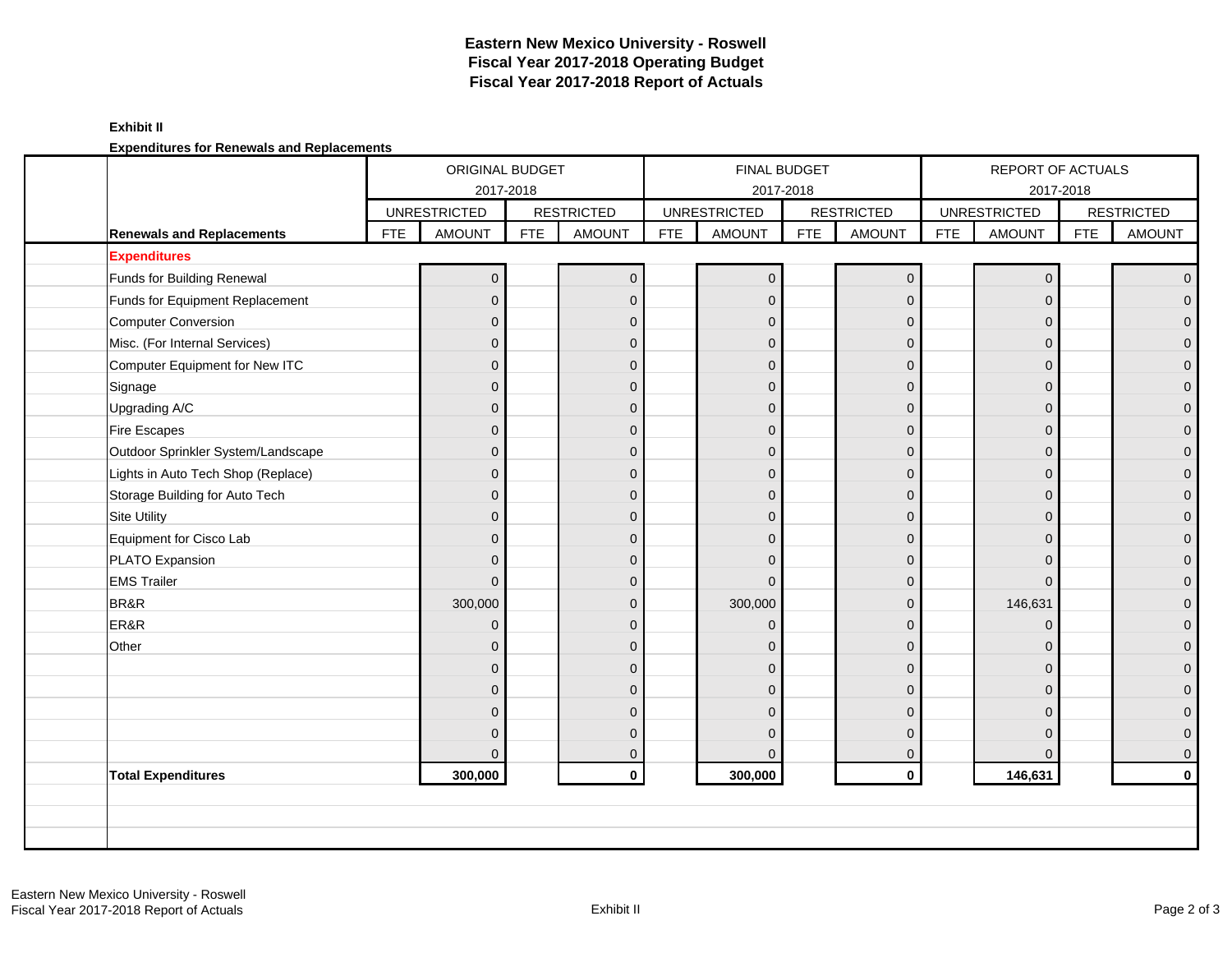### **Exhibit II**

**Expenditures for Renewals and Replacements**

|                                  |            | ORIGINAL BUDGET     | 2017-2018  |                     |            |                     | FINAL BUDGET<br>2017-2018 |                   | REPORT OF ACTUALS<br>2017-2018 |                     |            |                     |
|----------------------------------|------------|---------------------|------------|---------------------|------------|---------------------|---------------------------|-------------------|--------------------------------|---------------------|------------|---------------------|
|                                  |            | <b>UNRESTRICTED</b> |            | <b>RESTRICTED</b>   |            | <b>UNRESTRICTED</b> |                           | <b>RESTRICTED</b> |                                | <b>UNRESTRICTED</b> |            | <b>RESTRICTED</b>   |
| <b>Renewals and Replacements</b> | <b>FTE</b> | AMOUNT              | <b>FTE</b> | <b>AMOUNT</b>       | <b>FTE</b> | <b>AMOUNT</b>       | <b>FTE</b>                | <b>AMOUNT</b>     | <b>FTE</b>                     | <b>AMOUNT</b>       | <b>FTE</b> | AMOUNT              |
| Transfers In or (Out)            |            |                     |            |                     |            |                     |                           |                   |                                |                     |            |                     |
| Instruction and General BR&R     |            | 459,121             |            | $\mathsf{O}\xspace$ |            | 459,121             |                           | $\pmb{0}$         |                                | 459,121             |            | $\mathsf{O}\xspace$ |
| Instruction and General ER&R     |            | $\pmb{0}$           |            | $\pmb{0}$           |            | 2,540,879           |                           | $\mathbf 0$       |                                | 2,540,879           |            | $\overline{0}$      |
| Life Cycle Replacement           |            | $\mathbf 0$         |            | $\mathbf{0}$        |            | $\overline{0}$      |                           | $\mathbf 0$       |                                | $\mathbf 0$         |            | $\mathbf{0}$        |
| <b>Capital Outlay</b>            |            | $\mathbf 0$         |            | $\mathbf 0$         |            | $\mathbf{0}$        |                           | $\pmb{0}$         |                                | 0                   |            | $\mathbf{0}$        |
| Public Service                   |            | $\overline{0}$      |            | $\pmb{0}$           |            | $\mathbf{0}$        |                           | $\mathbf 0$       |                                | $\mathbf 0$         |            | $\mathbf{O}$        |
| <b>Internal Service</b>          |            | $\mathbf 0$         |            | $\mathbf{0}$        |            | $\mathbf{0}$        |                           | $\mathbf 0$       |                                | $\Omega$            |            | $\overline{0}$      |
|                                  |            | $\mathbf 0$         |            | $\mathbf 0$         |            | $\Omega$            |                           | $\mathbf 0$       |                                | 0                   |            | $\mathbf{0}$        |
|                                  |            | $\mathbf{0}$        |            | $\mathbf 0$         |            | $\mathbf{0}$        |                           | 0                 |                                | $\mathbf{0}$        |            | $\mathbf 0$         |
| <b>Transfers To or (From)</b>    |            | 459,121             |            | $\mathbf 0$         |            | 3,000,000           |                           | $\pmb{0}$         |                                | 3,000,000           |            | $\mathbf 0$         |
|                                  |            |                     |            |                     |            |                     |                           |                   |                                |                     |            |                     |
| <b>Ending Balance</b>            |            | 4,117,559           |            | $\mathbf{0}$        |            | 6,670,048           |                           | $\mathbf 0$       |                                | 6,824,242           |            | $\mathbf 0$         |
|                                  |            |                     |            |                     |            |                     |                           |                   |                                |                     |            |                     |
|                                  |            |                     |            |                     |            |                     |                           |                   |                                |                     |            |                     |
|                                  |            |                     |            |                     |            |                     |                           |                   |                                |                     |            |                     |
|                                  |            |                     |            |                     |            |                     |                           |                   |                                |                     |            |                     |
|                                  |            |                     |            |                     |            |                     |                           |                   |                                |                     |            |                     |
|                                  |            |                     |            |                     |            |                     |                           |                   |                                |                     |            |                     |
|                                  |            |                     |            |                     |            |                     |                           |                   |                                |                     |            |                     |
|                                  |            |                     |            |                     |            |                     |                           |                   |                                |                     |            |                     |
|                                  |            |                     |            |                     |            |                     |                           |                   |                                |                     |            |                     |
|                                  |            |                     |            |                     |            |                     |                           |                   |                                |                     |            |                     |
|                                  |            |                     |            |                     |            |                     |                           |                   |                                |                     |            |                     |
|                                  |            |                     |            |                     |            |                     |                           |                   |                                |                     |            |                     |
|                                  |            |                     |            |                     |            |                     |                           |                   |                                |                     |            |                     |
|                                  |            |                     |            |                     |            |                     |                           |                   |                                |                     |            |                     |
|                                  |            |                     |            |                     |            |                     |                           |                   |                                |                     |            |                     |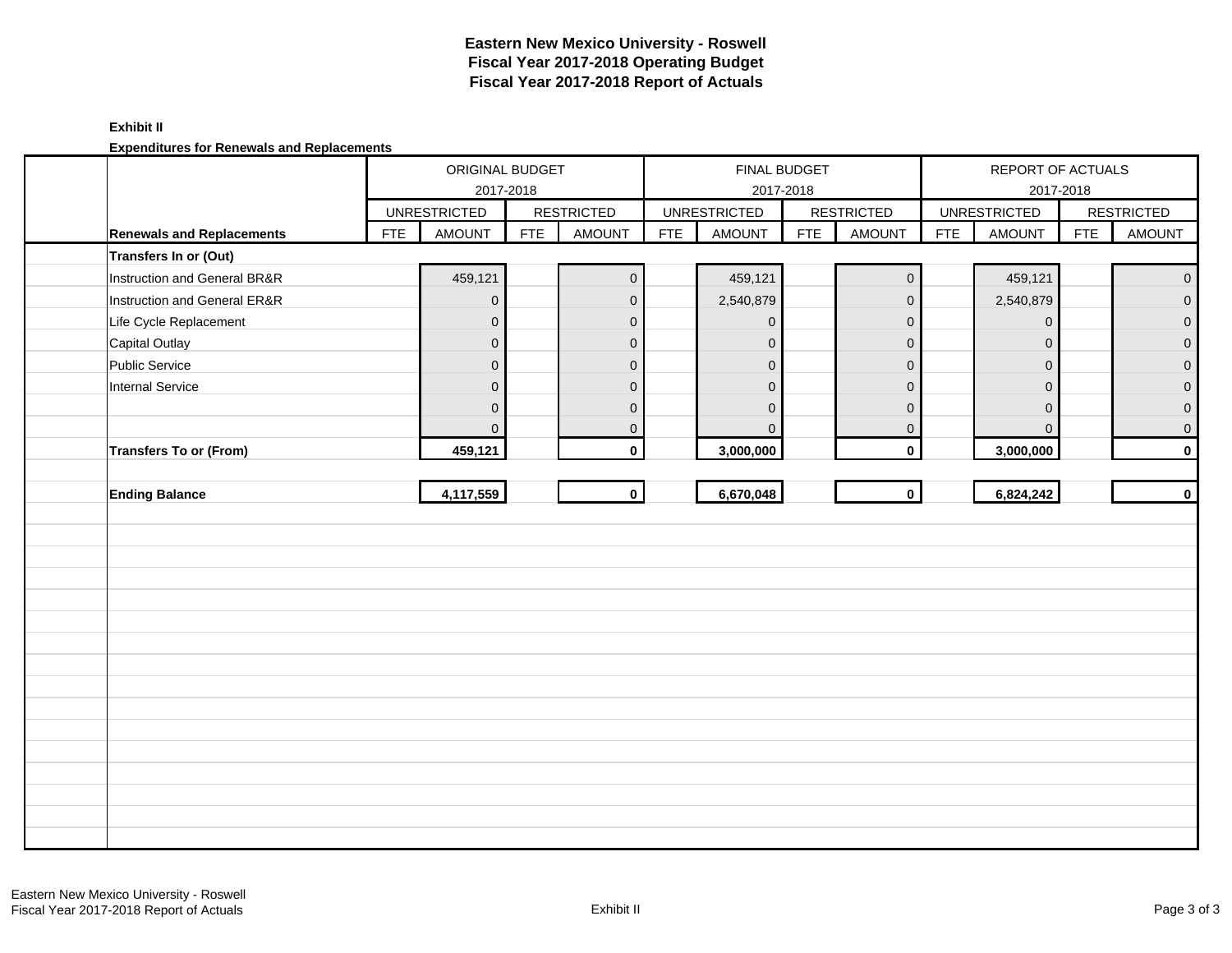### **Exhibit III**

**Retirement of Indebtedness**

|                                     |     | ORIGINAL BUDGET     |            |                     |            |                     | FINAL BUDGET |                         |            | REPORT OF ACTUALS   |            |                   |  |
|-------------------------------------|-----|---------------------|------------|---------------------|------------|---------------------|--------------|-------------------------|------------|---------------------|------------|-------------------|--|
|                                     |     |                     | 2017-2018  |                     |            |                     | 2017-2018    |                         |            | 2017-2018           |            |                   |  |
| <b>Exhibit III</b>                  |     | <b>UNRESTRICTED</b> |            | <b>RESTRICTED</b>   |            | <b>UNRESTRICTED</b> |              | <b>RESTRICTED</b>       |            | <b>UNRESTRICTED</b> |            | <b>RESTRICTED</b> |  |
| <b>Retirement of Indebtedness</b>   | FTE | <b>AMOUNT</b>       | <b>FTE</b> | <b>AMOUNT</b>       | <b>FTE</b> | <b>AMOUNT</b>       | <b>FTE</b>   | <b>AMOUNT</b>           | <b>FTE</b> | <b>AMOUNT</b>       | <b>FTE</b> | AMOUNT            |  |
| <b>Revenues</b>                     |     |                     |            |                     |            |                     |              |                         |            |                     |            |                   |  |
| <b>Required Student Fees</b>        |     | $\overline{0}$      |            | $\mathbf 0$         |            | $\mathbf{0}$        |              | $\mathbf 0$             |            | $\mathbf{0}$        |            | $\overline{0}$    |  |
| Interest Income                     |     | $\overline{0}$      |            | $\mathbf{0}$        |            | $\mathbf{0}$        |              | $\overline{0}$          |            | $\mathbf{0}$        |            | $\overline{0}$    |  |
| Local Tax Levy                      |     | $\mathbf{0}$        |            | $\mathbf 0$         |            | $\mathbf{0}$        |              | $\mathbf{0}$            |            | $\overline{0}$      |            | $\overline{0}$    |  |
|                                     |     | $\mathbf{0}$        |            | $\mathbf 0$         |            | $\mathbf{0}$        |              | $\mathbf 0$             |            | $\mathbf{0}$        |            | $\overline{0}$    |  |
| <b>Total Revenues</b>               |     | $\mathbf{0}$        |            | $\mathbf 0$         |            | $\mathbf 0$         |              | $\mathbf 0$             |            | $\mathbf 0$         |            | $\mathbf{0}$      |  |
|                                     |     |                     |            |                     |            |                     |              |                         |            |                     |            |                   |  |
| <b>Beginning Balance</b>            |     |                     |            |                     |            |                     |              |                         |            |                     |            |                   |  |
| Reserves for Principal and Interest |     | $\overline{0}$      |            | $\mathbf 0$         |            | $\mathbf 0$         |              | $\mathbf{0}$            |            | $\overline{0}$      |            | $\overline{0}$    |  |
| Other Balances                      |     | $\mathbf 0$         |            | $\mathbf 0$         |            | 3,003               |              | $\mathbf{0}$            |            | 3,003               |            | $\overline{0}$    |  |
|                                     |     | $\mathbf 0$         |            | $\mathbf 0$         |            | $\mathbf{0}$        |              | $\mathbf 0$             |            | $\overline{0}$      |            | $\overline{0}$    |  |
| <b>Total Beginning Balances</b>     |     | $\mathbf 0$         |            | $\mathbf 0$         |            | 3,003               |              | $\mathbf 0$             |            | 3,003               |            | $\overline{0}$    |  |
|                                     |     |                     |            |                     |            |                     |              |                         |            |                     |            |                   |  |
| <b>Total Available</b>              |     | $\mathbf 0$         |            | $\mathbf{0}$        |            | 3,003               |              | $\mathbf 0$             |            | 3,003               |            | $\mathbf{0}$      |  |
| <b>Expenditures</b>                 |     |                     |            |                     |            |                     |              |                         |            |                     |            |                   |  |
| Retirement of Principal             |     | $\pmb{0}$           |            | $\mathsf{O}\xspace$ |            | $\pmb{0}$           |              | $\mathbf 0$             |            | $\mathbf 0$         |            | $\overline{0}$    |  |
| Payment of Interest                 |     | $\overline{0}$      |            | $\mathbf{0}$        |            | $\mathbf{0}$        |              | $\overline{0}$          |            | $\mathbf{0}$        |            | $\overline{0}$    |  |
| Service Charges/Issuing Cost        |     | $\overline{0}$      |            | $\mathbf{0}$        |            | $\mathbf{0}$        |              | $\mathbf{0}$            |            | $\mathbf 0$         |            | $\overline{0}$    |  |
| Defeasance                          |     | $\mathbf{0}$        |            | $\mathbf 0$         |            | $\mathbf{0}$        |              | $\mathbf 0$             |            | $\mathbf{0}$        |            | $\overline{0}$    |  |
|                                     |     | $\mathbf{0}$        |            | $\mathbf{0}$        |            | $\mathbf 0$         |              | $\mathbf{0}$            |            | $\mathbf{0}$        |            | $\overline{0}$    |  |
| <b>Total Expenditures</b>           |     | $\mathbf 0$         |            | $\mathbf 0$         |            | $\mathbf 0$         |              | $\overline{\mathbf{0}}$ |            | $\mathbf 0$         |            | $\mathbf{0}$      |  |
|                                     |     |                     |            |                     |            |                     |              |                         |            |                     |            |                   |  |
|                                     |     |                     |            |                     |            |                     |              |                         |            |                     |            |                   |  |
|                                     |     |                     |            |                     |            |                     |              |                         |            |                     |            |                   |  |
|                                     |     |                     |            |                     |            |                     |              |                         |            |                     |            |                   |  |
|                                     |     |                     |            |                     |            |                     |              |                         |            |                     |            |                   |  |
|                                     |     |                     |            |                     |            |                     |              |                         |            |                     |            |                   |  |